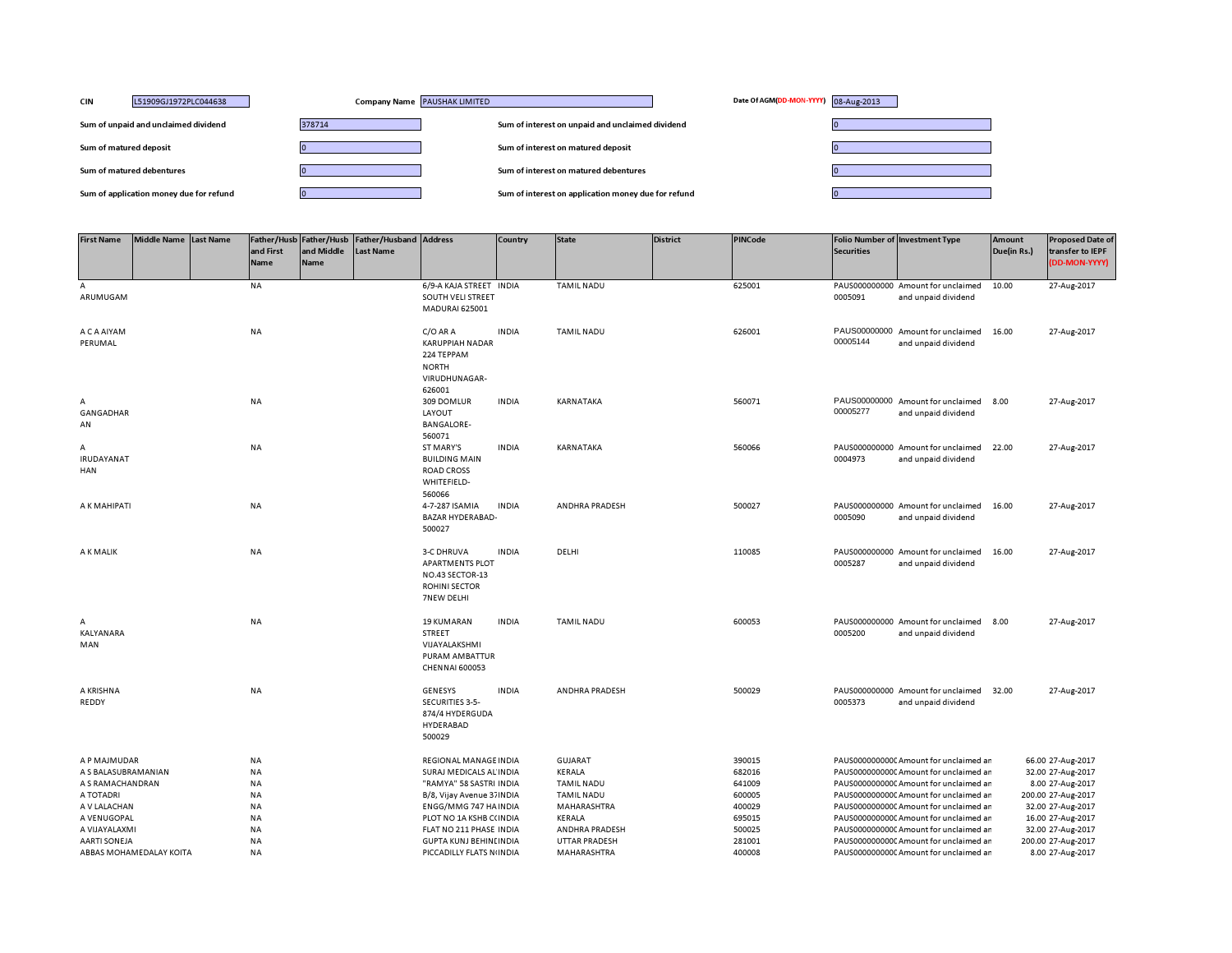| ABDUL BARI AKTHER                     | <b>NA</b>              | 9-3-125/233 B2 LAN(INDIA       | ANDHRA PRADESH        | 500008 | PAUS0000000000CAmount for unclaimed ar  | 400.00 27-Aug-2017 |
|---------------------------------------|------------------------|--------------------------------|-----------------------|--------|-----------------------------------------|--------------------|
| ABDUL JALEEL SHAIK                    | <b>NA</b>              | D NO 18-39-85 REDL INDIA       | ANDHRA PRADESH        | 522003 | PAUS0000000000 Amount for unclaimed ar  | 200.00 27-Aug-2017 |
| ABDUL RAZAK AHMED SAHIGARA            | <b>NA</b>              | C/O ABDUL RAZAD 8 INDIA        | MAHARASHTRA           | 400003 | PAUS0000000000 Amount for unclaimed ar  | 300.00 27-Aug-2017 |
| ABDUL REHMAN GULAM MOUDIN MIYAWALA NA |                        | WADI MOTI VOHARVINDIA          | GUJARAT               | 390001 | PAUS00000000000 Amount for unclaimed ar | 16.00 27-Aug-2017  |
|                                       |                        |                                |                       |        |                                         |                    |
| ABDULLABHAI MOHAMEDALI RANGWALLA      | <b>NA</b>              | C/O POPULAR STATI INDIA        | MAHARASHTRA           | 400003 | PAUS0000000000C Amount for unclaimed ar | 16.00 27-Aug-2017  |
| ABDULREHMAN ABUBAKAR SOPARIWALA       | <b>NA</b>              | JANGHIRPURA WAD INDIA          | <b>GUJARAT</b>        | 390001 | PAUS0000000000CAmount for unclaimed ar  | 6.00 27-Aug-2017   |
| <b>ABHAI SINGH</b>                    | <b>NA</b>              | 120 SURAKSHA ENCLINDIA         | DELHI                 | 110034 | PAUS0000000000CAmount for unclaimed ar  | 16.00 27-Aug-2017  |
| ABHAY KUMAR BAJAJ                     | <b>NA</b>              | C/O ALEMBIC CHEM INDIA         | PUNJAB                | 143001 | PAUS0000000000 Amount for unclaimed ar  | 16.00 27-Aug-2017  |
| <b>ABHISHEK MOORARKA</b>              | <b>MAHESH MOORARKA</b> | P 6 SANJAY APPARTI INDIA       | CHHATTISGARH          | 495001 | PAUSIN30133020 Amount for unclaimed ar  | 16.00 27-Aug-2017  |
| ACHYUT RAJARAM NAIK                   | <b>NA</b>              | SUHAS SMRUTI NAN INDIA         | MAHARASHTRA           | 400064 | PAUS0000000000 Amount for unclaimed ar  | 16.00 27-Aug-2017  |
| ADESH DAYAL MATHUR                    | <b>NA</b>              | POCKET A-12 FLAT N INDIA       | DELHI                 | 110013 | PAUS0000000000 Amount for unclaimed ar  | 2.00 27-Aug-2017   |
|                                       |                        |                                |                       |        |                                         |                    |
| <b>ADIP KUMAR</b>                     | <b>NA</b>              | SLEEK ENTERPRISES INDIA        | DELHI                 | 110092 | PAUS0000000000 Amount for unclaimed ar  | 900.00 27-Aug-2017 |
| AHMED ADAMBHAI PATEL                  | <b>NA</b>              | NEAR MUSJID AKOT INDIA         | <b>GUJARAT</b>        | 390005 | PAUS0000000000 Amount for unclaimed ar  | 6.00 27-Aug-2017   |
| AJAY K VERMA                          | <b>NA</b>              | POCKET A-10 FLAT N INDIA       | DELHI                 | 110013 | PAUS0000000000 Amount for unclaimed ar  | 2.00 27-Aug-2017   |
| AJAY KUMAR DHIMAN                     | <b>NA</b>              | A-150 RAMPRASTHA INDIA         | <b>UTTAR PRADESH</b>  | 201011 | PAUS0000000000 Amount for unclaimed ar  | 200.00 27-Aug-2017 |
| AJAY KUMAR SUD                        | <b>NA</b>              | 8A/72 W E AREA KAFINDIA        | DELHI                 | 110005 | PAUS0000000000CAmount for unclaimed ar  | 16.00 27-Aug-2017  |
| AJAY KUMAR TANEJA                     | <b>NA</b>              | E-1/127-128, SECTOHNDIA        | DELHI                 | 110085 | PAUS0000000000 Amount for unclaimed ar  | 8.00 27-Aug-2017   |
| AJAY NAGRATH                          | <b>NA</b>              | 10/11 EAST PATEL N. INDIA      | DELHI                 | 110008 | PAUS0000000000 Amount for unclaimed ar  | 200.00 27-Aug-2017 |
|                                       |                        |                                |                       |        |                                         |                    |
| AJIT DESAI                            | <b>NA</b>              | H NO 153 BANK COL INDIA        | KARNATAKA             | 591124 | PAUS0000000000CAmount for unclaimed ar  | 200.00 27-Aug-2017 |
| AJIT RAMACHANDRA LADDIGI              | <b>NA</b>              | 39/D M T S RLY COL(INDIA       | KARNATAKA             | 580020 | PAUS0000000000 Amount for unclaimed ar  | 16.00 27-Aug-2017  |
| AJIT SREENIVASAN NAIR                 | <b>NA</b>              | ASSISTANT ENGG BLINDIA         | MAHARASHTRA           | 400037 | PAUS0000000000 Amount for unclaimed ar  | 400.00 27-Aug-2017 |
| AJITSINH VALLABHADAS                  | <b>NA</b>              | MORARJI VANDRAV. INDIA         | MAHARASHTRA           | 400002 | PAUS0000000000 Amount for unclaimed ar  | 8.00 27-Aug-2017   |
| AKBARKHAN NIVAJKHAN PATHAN            | <b>NA</b>              | NAVAYARD NEAR BUNDIA           | <b>GUJARAT</b>        | 390002 | PAUS0000000000 Amount for unclaimed ar  | 2.00 27-Aug-2017   |
| AKBARSHAH S SAIYED                    | NA                     | 1206 LALDARWAJA JINDIA         | <b>GUJARAT</b>        | 380001 | PAUS0000000000C Amount for unclaimed ar | 24.00 27-Aug-2017  |
|                                       |                        |                                |                       | 520011 |                                         |                    |
| AKELLA LAKSHMI NARAYANA               | <b>NA</b>              | D NO 23 22 110 HAN INDIA       | ANDHRA PRADESH        |        | PAUS0000000000 Amount for unclaimed ar  | 32.00 27-Aug-2017  |
| AKINAPALLY YOGEENDER GUPTA            | NA                     | H NO 18 9 98 MURAI INDIA       | <b>ANDHRA PRADESH</b> | 506002 | PAUSIN30102220 Amount for unclaimed ar  | 800.00 27-Aug-2017 |
| AKKIREDDI RAMUNAIDU                   | <b>NA</b>              | M/S DARSHAK LTD 4 INDIA        | ANDHRA PRADESH        | 530016 | PAUS0000000000 Amount for unclaimed ar  | 6.00 27-Aug-2017   |
| AKSHAYAKUMAR BEHERA                   | KARUNAKAR              | <b>DWARKADHISH HOS INDIA</b>   | <b>GUJARAT</b>        | 361335 | PAUSIN30103924 Amount for unclaimed ar  | 30.00 27-Aug-2017  |
| ALAPPAKKAM VARADACHRY RAMASAWMI       | <b>NA</b>              | <b>GOOLBAAN HAWZ S INDIA</b>   | <b>TAMIL NADU</b>     | 643104 | PAUS0000000000 Amount for unclaimed ar  | 6.00 27-Aug-2017   |
| ALHAD REVATIKANT DHEBRI               | <b>NA</b>              | 281 BHIMRAO HOUS INDIA         | MAHARASHTRA           | 400004 | PAUS0000000000CAmount for unclaimed ar  | 32.00 27-Aug-2017  |
| <b>ALICE PAUL</b>                     | <b>NA</b>              | 26, KANNUSWAMY FINDIA          | <b>TAMIL NADU</b>     | 641002 | PAUS0000000000CAmount for unclaimed ar  | 400.00 27-Aug-2017 |
|                                       |                        |                                |                       |        |                                         |                    |
| <b>ALKA SARAF</b>                     | NA                     | SHRI VISHAWA NATHNDIA          | <b>WEST BENGAL</b>    | 700007 | PAUS0000000000CAmount for unclaimed ar  | 8.00 27-Aug-2017   |
| ALOIS LALJIBHAI RATHOD                | <b>NA</b>              | BEHIND HARINAGAF INDIA         | <b>GUJARAT</b>        | 390007 | PAUS0000000000 Amount for unclaimed ar  | 6.00 27-Aug-2017   |
| <b>ALOK BINANI</b>                    | <b>NA</b>              | 426 SECT 15-A NOID INDIA       | <b>UTTAR PRADESH</b>  | 201301 | PAUS0000000000CAmount for unclaimed ar  | 32.00 27-Aug-2017  |
| ALPA D KANERIA                        | <b>NA</b>              | 602, VAISHANAVI AF INDIA       | KARNATAKA             | 575003 | PAUS0000000000 Amount for unclaimed ar  | 8.00 27-Aug-2017   |
| ALPABEN JAYAKRISHNA PARIKH            | <b>NA</b>              | G/6 ALEMBIC COLONINDIA         | <b>GUJARAT</b>        | 390003 | PAUS0000000000 Amount for unclaimed ar  | 32.00 27-Aug-2017  |
| <b>ALPNA RANI</b>                     | NA                     | C/O P K AGGARWAL INDIA         | <b>UTTAR PRADESH</b>  | 201003 | PAUS0000000000 Amount for unclaimed ar  | 8.00 27-Aug-2017   |
| ALTAF TAIYABALI PADARIA               |                        | <b>GENDI GATE ROAD FINDIA</b>  | <b>GUJARAT</b>        | 390001 | PAUS0000000000 Amount for unclaimed ar  |                    |
|                                       | <b>NA</b>              |                                |                       |        |                                         | 66.00 27-Aug-2017  |
| AMAIDAS SHAMALBHAI PATEL              | <b>NA</b>              | AT RODH POST & TA INDIA        | <b>GUJARAT</b>        | 392110 | PAUS0000000000 Amount for unclaimed ar  | 6.00 27-Aug-2017   |
| AMAL KAR CHOWDHURY                    | <b>NA</b>              | C/O SRI ANIL KAR CHINDIA       | <b>WEST BENGAL</b>    | 743503 | PAUS0000000000 Amount for unclaimed ar  | 8.00 27-Aug-2017   |
| AMAL KUMAR CHAKRABORTY                | <b>NA</b>              | K-14/12 TELCO COLC INDIA       | <b>JHARKHAND</b>      | 831004 | PAUS0000000000 Amount for unclaimed ar  | 32.00 27-Aug-2017  |
| AMAL KUMAR KHAN                       | <b>NA</b>              | 21 NARIKELDANGA I INDIA        | <b>WEST BENGAL</b>    | 700011 | PAUS0000000000 Amount for unclaimed ar  | 300.00 27-Aug-2017 |
| AMAL SHAKAR BHADURI                   | NA                     | 36-A DR SUDHIR BOSINDIA        | <b>WEST BENGAL</b>    | 700023 | PAUS0000000000C Amount for unclaimed ar | 300.00 27-Aug-2017 |
| AMARJEET ANAND                        | <b>NA</b>              | COTTAGE NO 6 IST F INDIA       | DELHI                 | 110008 | PAUS0000000000 Amount for unclaimed ar  | 8.00 27-Aug-2017   |
|                                       |                        |                                |                       |        |                                         |                    |
| AMBALAL CHIMANBHAI PATEL              | NA                     | C/O MAHENDRA M IINDIA          | MAHARASHTRA           | 400013 | PAUS0000000000C Amount for unclaimed ar | 8.00 27-Aug-2017   |
| AMBALAL JETHABHAI PATEL               | <b>NA</b>              | AT & POST KESALU T INDIA       | <b>GUJARAT</b>        | 392110 | PAUS0000000000 Amount for unclaimed ar  | 6.00 27-Aug-2017   |
| AMBALAL KESURBHAI PATEL               | NA                     | AT POST KANDARI T/INDIA        | <b>GUJARAT</b>        | 391210 | PAUS0000000000 Amount for unclaimed ar  | 2.00 27-Aug-2017   |
| AMBALAL MAGANBHAI PATEL               | <b>NA</b>              | CALTEX AGENTS KAF INDIA        | <b>GUJARAT</b>        | 388325 | PAUS0000000000CAmount for unclaimed ar  | 2.00 27-Aug-2017   |
| AMBALAL MANGALBHAI PARMAR             | <b>NA</b>              | NEAR GANGUBAI HI(INDIA         | <b>GUJARAT</b>        | 391740 | PAUS0000000000CAmount for unclaimed ar  | 2.00 27-Aug-2017   |
| AMBALAL MANIBHAI PATEL                | <b>NA</b>              | AT & PO JITODIA TAHNDIA        | <b>GUJARAT</b>        | 388001 | PAUS0000000000CAmount for unclaimed ar  | 2.00 27-Aug-2017   |
|                                       |                        |                                |                       | 380013 |                                         |                    |
| AMBALAL MANIBHAI PATEL                | <b>NA</b>              | 6 AXYA PARK SOCIET INDIA       | GUJARAT               |        | PAUS0000000000CAmount for unclaimed ar  | 24.00 27-Aug-2017  |
| AMBALAL MANSUKHRAM SHAH               | <b>NA</b>              | BAJWADA VAYU DE\INDIA          | <b>GUJARAT</b>        | 390001 | PAUS0000000000CAmount for unclaimed ar  | 2.00 27-Aug-2017   |
| AMBALAL MOHANLAL SHAH                 | <b>NA</b>              | 20/1 SOMWAR PETHINDIA          | MAHARASHTRA           | 411011 | PAUS0000000000CAmount for unclaimed ar  | 2.00 27-Aug-2017   |
| AMBALAL MOHANLAL SHAH                 | <b>NA</b>              | 395 KHARA KHUVA'S INDIA        | <b>GUJARAT</b>        | 380001 | PAUS0000000000CAmount for unclaimed ar  | 6.00 27-Aug-2017   |
| AMBALAL NATVERLAL SHAH                | <b>NA</b>              | 10 A, SAMARTH SOC INDIA        | <b>GUJARAT</b>        | 390022 | PAUS0000000000 Amount for unclaimed ar  | 16.00 27-Aug-2017  |
| AMBALAL PRABHATSINH PARMAR            | <b>NA</b>              | AT & POST BHAYLI D INDIA       | <b>GUJARAT</b>        | 391410 | PAUS0000000000 Amount for unclaimed ar  | 2.00 27-Aug-2017   |
| AMBALAL RANCHHODBHAI PATEL            | <b>NA</b>              | 55 KRUSHNAKUNJ A' INDIA        | <b>GUJARAT</b>        | 390007 | PAUS0000000000 Amount for unclaimed ar  | 2.00 27-Aug-2017   |
|                                       |                        |                                |                       |        |                                         |                    |
| AMBALAL RANCHHODBHAI PATEL            | <b>NA</b>              | 55 KRUSHNAKUNJ A' INDIA        | <b>GUJARAT</b>        | 390007 | PAUS0000000000 Amount for unclaimed ar  | 16.00 27-Aug-2017  |
| AMBALAL TRIBHOVAN BHAI PATEL          | <b>NA</b>              | <b>HARIKRIPA NIVAS CHINDIA</b> | <b>GUJARAT</b>        | 391740 | PAUS0000000000 Amount for unclaimed ar  | 6.00 27-Aug-2017   |
| AMBALAVANAN SELVI                     | <b>NA</b>              | 40 LALKHAN STREET INDIA        | <b>TAMIL NADU</b>     | 608001 | PAUS0000000000 Amount for unclaimed ar  | 14.00 27-Aug-2017  |
| AMBARISH LABHSHANKAR MEHTA            | <b>NA</b>              | JASHVANTGADH PAI INDIA         | <b>GUJARAT</b>        | 364620 | PAUS0000000000 Amount for unclaimed ar  | 2.00 27-Aug-2017   |
| AMBIKARAVINDRA                        | RAVINDRA M A           | SAPTAGIRI NILAYA K INDIA       | KARNATAKA             | 577527 | PAUSIN30113526 Amount for unclaimed ar  | 8.00 27-Aug-2017   |
| AMBUBHAI CHAGANBHAI PATEL             | NA                     | HATHIBHAG AT & PC INDIA        | <b>GUJARAT</b>        | 391240 | PAUS0000000000 Amount for unclaimed ar  | 6.00 27-Aug-2017   |
|                                       |                        |                                |                       |        |                                         |                    |
| AMIRALI JAFFERALI DOSSA               | NA                     | "RENDEZVOUS" FLA' INDIA        | <b>MAHARASHTRA</b>    | 400050 | PAUS0000000000 Amount for unclaimed ar  | 8.00 27-Aug-2017   |
| AMIT MAHESHKUMAR SHAH                 | <b>NA</b>              | BADRI MANZIL IST FIINDIA       | MAHARASHTRA           | 400064 | PAUS0000000000 Amount for unclaimed ar  | 32.00 27-Aug-2017  |
| AMIT S DOSHI                          | <b>NA</b>              | C/O M/S SURENDRA INDIA         | MAHARASHTRA           | 400004 | PAUS0000000000CAmount for unclaimed ar  | 8.00 27-Aug-2017   |
| AMITKUMAR VINODRAY VANKANI            | <b>NA</b>              | C/O MR P T LIMAYE INDIA        | <b>GUJARAT</b>        | 387001 | PAUS0000000000C Amount for unclaimed ar | 16.00 27-Aug-2017  |
|                                       |                        |                                |                       |        |                                         |                    |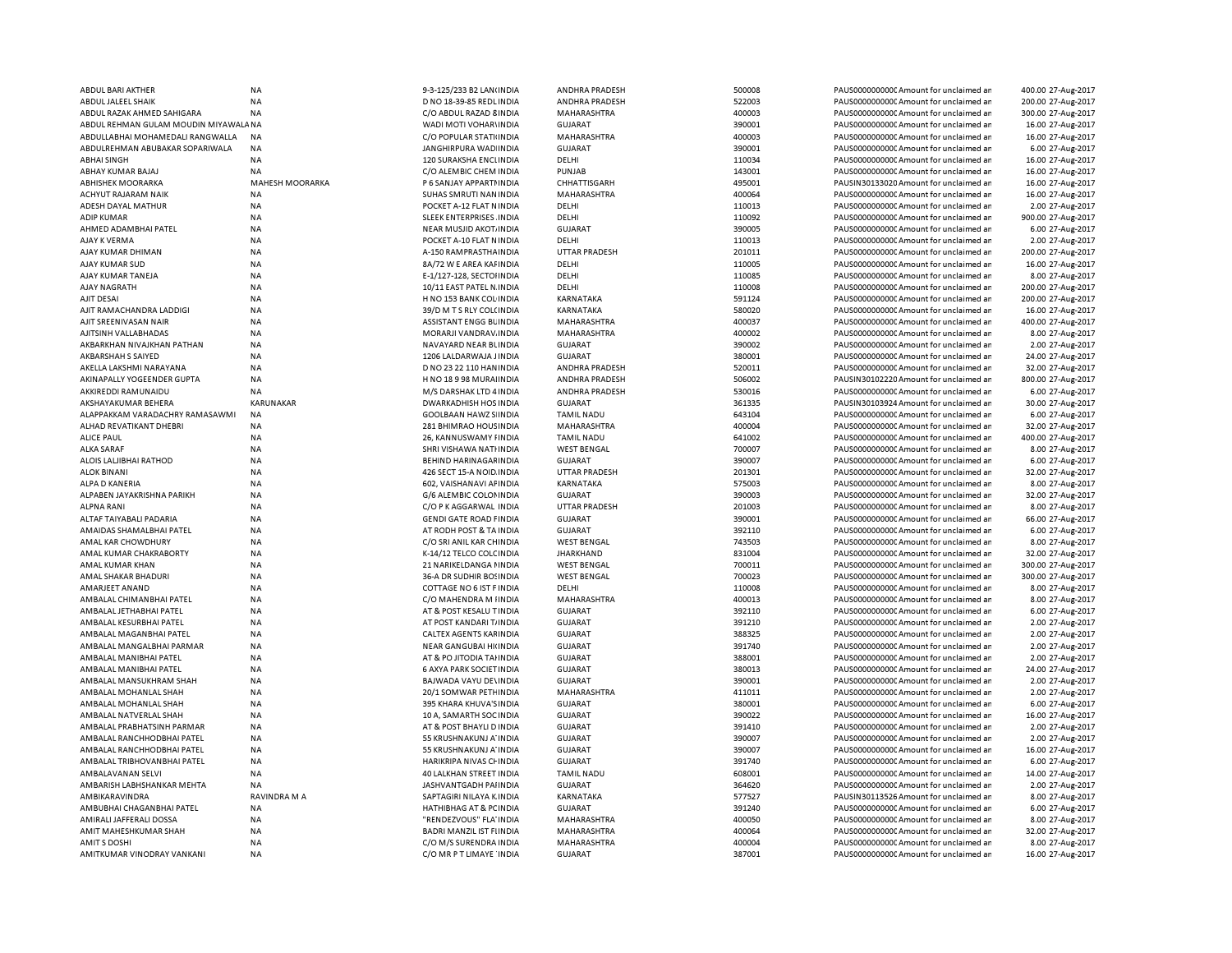| AMORTHALIN GAM KANDA SWAMY   | <b>NA</b>            | C/O GRINDLAYS BANINDIA          | <b>DELHI</b>         | 110001           | PAUS0000000000 Amount for unclaimed an | 16.00 27-Aug-2017  |
|------------------------------|----------------------|---------------------------------|----------------------|------------------|----------------------------------------|--------------------|
| AMRATLAL CHHAGANLAL SONI     | NA                   | AT & PO SOKHADA BINDIA          | <b>GUJARAT</b>       | 391240           | PAUS0000000000 Amount for unclaimed an | 2.00 27-Aug-2017   |
| AMRATLAL DALSUKHBHAI DOSHI   | <b>NA</b>            | 13 NALANDA SOCIETINDIA          | <b>GUJARAT</b>       | 390006           | PAUS0000000000 Amount for unclaimed ar | 6.00 27-Aug-2017   |
| <b>AMRIT KAUR</b>            | <b>NA</b>            | 362 KAILASH TOWEF INDIA         | DELHI                | 110065           | PAUS0000000000 Amount for unclaimed ar | 8.00 27-Aug-2017   |
| <b>AMRIT ROY</b>             | NA                   | 1983 KATRA LACHH( INDIA         | DELHI                | 110006           | PAUS0000000000 Amount for unclaimed ar | 16.00 27-Aug-2017  |
| AMRITA SINGH                 | <b>NA</b>            | IJ-6 IRRAMANZIL CO INDIA        | ANDHRA PRADESH       | 500004           | PAUS0000000000 Amount for unclaimed ar | 8.00 27-Aug-2017   |
| AMRITLAL CHUNILAL SHAH       | NA                   | II-B WEST VIEW 309 INDIA        | MAHARASHTRA          | 400054           | PAUS0000000000 Amount for unclaimed an | 18.00 27-Aug-2017  |
| AMRUTLAL AMBARAMDAS PATEL    | <b>NA</b>            | 16 ANKUR SOCIETY (INDIA         | <b>GUJARAT</b>       | 384315           | PAUS0000000000CAmount for unclaimed ar | 6.00 27-Aug-2017   |
| AMRUTLAL BHAICHANDBHAI PATEL | <b>NA</b>            | C/O MILAN TRADER! INDIA         | <b>GUJARAT</b>       | 383430           | PAUS0000000000CAmount for unclaimed ar | 2.00 27-Aug-2017   |
| AMRUTLAL MAGANLAL MISTRY     | <b>NA</b>            | M-5/57 GOKUL APAI INDIA         | <b>GUJARAT</b>       | 380013           | PAUS0000000000 Amount for unclaimed ar | 50.00 27-Aug-2017  |
| AMRUTLAL MANILAL PATEL       | NA                   | AT & PO BAKARPUR INDIA          | <b>GUJARAT</b>       | 384315           | PAUS0000000000 Amount for unclaimed an | 6.00 27-Aug-2017   |
| AMRUTLAL POPATLAL SONI       | NA                   | C/O SHANTILAL M R INDIA         | MAHARASHTRA          | 401404           | PAUS0000000000CAmount for unclaimed an | 8.00 27-Aug-2017   |
| ANA REGINA ABREO             | <b>NA</b>            | 12-GURUKRUPA HSGINDIA           | MAHARASHTRA          | 421304           | PAUS0000000000 Amount for unclaimed ar | 24.00 27-Aug-2017  |
| ANADI KUMAR DALAL            | <b>NA</b>            | 1 GUEST HOUSE FLA INDIA         | <b>WEST BENGAL</b>   | 713325           | PAUS0000000000 Amount for unclaimed ar | 200.00 27-Aug-2017 |
| ANAND CHILUKURI              | NA                   | CF/3 SURYABALA AP INDIA         | ANDHRA PRADESH       | 520003           | PAUS0000000000 Amount for unclaimed an | 400.00 27-Aug-2017 |
| ANAND J MEHTA                | <b>NA</b>            | HAWELI CHOWK, M/INDIA           | <b>GUJARAT</b>       | 365560           | PAUSIN30097410 Amount for unclaimed ar | 32.00 27-Aug-2017  |
| ANAND KUMAR                  | NA                   | C/O BHAGWAN DAS INDIA           | DELHI                | 110002           | PAUS00000000000Amount for unclaimed ar | 8.00 27-Aug-2017   |
| ANAND KUMAR BANSAL           | <b>NA</b>            | ANGEL BROKING LTI INDIA         | MAHARASHTRA          | 400059           | PAUS1203320005 Amount for unclaimed ar | 16.00 27-Aug-2017  |
|                              |                      |                                 |                      |                  |                                        |                    |
| ANAND PRAKASH AGRAWAL        | <b>NA</b>            | M J HOUSE WESTERHNDIA           | <b>UTTAR PRADESH</b> | 250001           | PAUS0000000000CAmount for unclaimed ar | 16.00 27-Aug-2017  |
| ANAND RAMAMURTHY             | NA                   | HIG FLAT NO B-4/9 EINDIA        | <b>TAMIL NADU</b>    | 600078           | PAUS0000000000 Amount for unclaimed ar | 8.00 27-Aug-2017   |
| ANANDIBEN KANAIYALAL PATEL   | <b>NA</b>            | NANA PARKOTA, NR INDIA          | <b>GUJARAT</b>       | 382150           | PAUSIN30034310 Amount for unclaimed ar | 16.00 27-Aug-2017  |
| ANANDJI BHURABHAI MAVANI     | <b>NA</b>            | "PURVI" JIVAN ANAHNDIA          | <b>GUJARAT</b>       | 360001           | PAUS0000000000CAmount for unclaimed ar | 66.00 27-Aug-2017  |
| ANANT DAMODAR KAMAT          | <b>DAMODAR KAMAT</b> | NILKANTH TIRTH CO INDIA         | MAHARASHTRA          | 400071           | PAUS0000000000CAmount for unclaimed ar | 6.00 27-Aug-2017   |
| ANANT MAHADEV BATAVALE       | <b>NA</b>            | KUVERJI DEVSHI CH/ INDIA        | MAHARASHTRA          | 400028           | PAUS0000000000 Amount for unclaimed an | 8.00 27-Aug-2017   |
| ANANT NANUBHAI AMIN          | NA                   | C/O ANANT N AMIN INDIA          | <b>GUJARAT</b>       | 391410           | PAUS0000000000CAmount for unclaimed ar | 2.00 27-Aug-2017   |
| ANANT VASANT RAO MUTALIK     | <b>NA</b>            | H.NO.31, ASHOK NA INDIA         | KARNATAKA            | 580032           | PAUS0000000000 Amount for unclaimed ar | 200.00 27-Aug-2017 |
| <b>ANANTH SK</b>             | <b>NA</b>            | NO 57, 8 TH CROSS, 'INDIA       | KARNATAKA            | 570012           | PAUS0000000000CAmount for unclaimed ar | 200.00 27-Aug-2017 |
| ANANTHARAM SHETTY            | <b>NA</b>            | VIJAYA BANK REGIOI INDIA        | <b>GUJARAT</b>       | 380015           | PAUS0000000000 Amount for unclaimed an | 300.00 27-Aug-2017 |
| ANANTHESWARA PRABHUCP        | <b>NA</b>            | KOTHAWAL TEMPLE INDIA           | KERALA               | 682001           | PAUS0000000000 Amount for unclaimed ar | 80.00 27-Aug-2017  |
| <b>ANIL GUPTA</b>            | NA                   | <b>B-502 RISHI APARTM INDIA</b> | DELHI                | 110019           | PAUS0000000000CAmount for unclaimed ar | 8.00 27-Aug-2017   |
| ANIL K GHIA                  | NA                   | C/O GROW WELL TR. INDIA         | MAHARASHTRA          | 400004           | PAUS0000000000 Amount for unclaimed ar | 8.00 27-Aug-2017   |
| <b>ANIL KAPOOR</b>           | NA                   | 95 SFS RAJOURI APA INDIA        | DELHI                | 110064           | PAUS0000000000CAmount for unclaimed ar | 8.00 27-Aug-2017   |
| ANIL KUKAM SADHUKHAN         | <b>NA</b>            | 30 S N BANERJEE ROINDIA         | <b>WEST BENGAL</b>   | 700013           | PAUS0000000000 Amount for unclaimed an | 200.00 27-Aug-2017 |
| ANIL KUMAR CHAWLA            | <b>NA</b>            | 195 SURIYA NIKETAN INDIA        | DELHI                | 110092           | PAUS0000000000CAmount for unclaimed ar | 66.00 27-Aug-2017  |
| ANIL KUMAR J AGARWALA        | <b>NA</b>            | 12 BELIAGHATA ROAINDIA          | <b>WEST BENGAL</b>   | 700015           | PAUS0000000000 Amount for unclaimed ar | 8.00 27-Aug-2017   |
| ANIL KUMAR JAIN              | <b>NA</b>            | 2 NAROTAM BHUVA INDIA           | MAHARASHTRA          | 400057           | PAUS00000000000Amount for unclaimed ar | 16.00 27-Aug-2017  |
| ANIL KUMAR KS                | <b>NA</b>            | KUMAR SURGICALS / INDIA         | KERALA               | 682011           | PAUS0000000000CAmount for unclaimed an | 200.00 27-Aug-2017 |
| ANIL KUMAR REDDY ISKA        | <b>NA</b>            | 15-17 BRINDAVANALINDIA          | ANDHRA PRADESH       | 524001           | PAUS0000000000CAmount for unclaimed ar | 200.00 27-Aug-2017 |
| ANIL KUMAR SRIVASTAVA        | <b>NA</b>            | 8/10 WESTERN EXTEINDIA          | DELHI                | 110005           | PAUS0000000000 Amount for unclaimed ar | 16.00 27-Aug-2017  |
| ANIL P MAJMUDAR              | <b>NA</b>            | 32-S, HARINAGAR SO INDIA        | <b>GUJARAT</b>       | 390015           | PAUS0000000000CAmount for unclaimed ar | 800.00 27-Aug-2017 |
|                              |                      |                                 |                      |                  |                                        |                    |
| ANIL PRABHULAL SHAH          | NA                   | WADI SONI POLE NC INDIA         | <b>GUJARAT</b>       | 390001<br>110021 | PAUS0000000000 Amount for unclaimed ar | 16.00 27-Aug-2017  |
| <b>ANIL RATHORE</b>          | NA                   | C-223 SOUTH MOTHINDIA           | DELHI                |                  | PAUS0000000000 Amount for unclaimed ar | 8.00 27-Aug-2017   |
| ANIL SHARMA                  | NA                   | SANGAM THEATRE FINDIA           | DELHI                | 110017           | PAUS0000000000CAmount for unclaimed ar | 8.00 27-Aug-2017   |
| <b>ANIL SURI</b>             | NA                   | FLAT NO.51, GANGO INDIA         | DELHI                | 110018           | PAUS0000000000 Amount for unclaimed ar | 50.00 27-Aug-2017  |
| <b>ANIL TEWARI</b>           | NA                   | F-10 M A R HOSTEL I INDIA       | DELHI                | 110011           | PAUS0000000000 Amount for unclaimed ar | 8.00 27-Aug-2017   |
| ANILABEN RAMESHCHANDRA PATEL | NA                   | NEAR SOPARIWALA INDIA           | <b>GUJARAT</b>       | 390001           | PAUS0000000000 Amount for unclaimed ar | 2.00 27-Aug-2017   |
| ANILBHAI MANUBHAI BHATT      | NA                   | HAVELI STREET GAN INDIA         | <b>GUJARAT</b>       | 396360           | PAUS0000000000 Amount for unclaimed ar | 16.00 27-Aug-2017  |
| ANILKUMAR AMBALAL PATEL      | NA                   | 6 SOMNATH NAGAR INDIA           | <b>GUJARAT</b>       | 380004           | PAUS0000000000 Amount for unclaimed ar | 8.00 27-Aug-2017   |
| ANILKUMAR CHIMANLAL KHARAWA  | <b>NA</b>            | MADAN ZAMPA RO/ INDIA           | <b>GUJARAT</b>       | 390001           | PAUS0000000000CAmount for unclaimed ar | 8.00 27-Aug-2017   |
| ANILKUMAR KANTILAL PARIKH    | NA                   | 922 TOKERSHAH'S S'INDIA         | <b>GUJARAT</b>       | 380001           | PAUS0000000000 Amount for unclaimed an | 2.00 27-Aug-2017   |
| ANILKUMAR SANGHVI            | NA                   | ARIHUNT BALMUKU INDIA           | GUJARAT              | 360005           | PAUS0000000000 Amount for unclaimed ar | 200.00 27-Aug-2017 |
| ANIRBAN BISWAS               | NA                   | FLAT NO-314 SUKHS INDIA         | <b>WEST BENGAL</b>   | 700039           | PAUS0000000000CAmount for unclaimed ar | 300.00 27-Aug-2017 |
| ANIRUDHAN N                  | NA                   | <b>GEETHA NIVAS NOR INDIA</b>   | KERALA               | 688001           | PAUS0000000000 Amount for unclaimed ar | 200.00 27-Aug-2017 |
| ANISH J VORA                 | <b>JIVRAJ D VORA</b> | 59/2 MOOKATHAL S'INDIA          | <b>TAMIL NADU</b>    | 600007           | PAUSIN30030210 Amount for unclaimed ar | 24.00 27-Aug-2017  |
| <b>ANITA GUPTA</b>           | <b>NA</b>            | D-8 ANAND NIKETAI INDIA         | DELHI                | 110021           | PAUS0000000000CAmount for unclaimed ar | 32.00 27-Aug-2017  |
| ANITA JAIN                   | <b>NA</b>            | C-Y /100 S D A HAUZ INDIA       | DELHI                | 110016           | PAUS00000000000Amount for unclaimed ar | 8.00 27-Aug-2017   |
| <b>ANITA SADASIV</b>         | <b>NA</b>            | 13 BASANTA BOSE R INDIA         | <b>WEST BENGAL</b>   | 700026           | PAUS0000000000 Amount for unclaimed ar | 16.00 27-Aug-2017  |
| ANJALI SAHNI                 | <b>NA</b>            | <b>B-58 NEW RAJINDERINDIA</b>   | DELHI                | 110060           | PAUS0000000000CAmount for unclaimed an | 8.00 27-Aug-2017   |
| ANJANA ASHOK PATEL           | <b>NA</b>            | LAXMI BHUVAN 3RD INDIA          | MAHARASHTRA          | 400052           | PAUS0000000000 Amount for unclaimed ar | 2.00 27-Aug-2017   |
| ANJANA KAPUR                 | NA                   | 2566-A SHADI PUR NINDIA         | DELHI                | 110008           | PAUS0000000000CAmount for unclaimed ar | 8.00 27-Aug-2017   |
| ANJANA S SHAH                | <b>NA</b>            | C/101 DWARKESH L'INDIA          | MAHARASHTRA          | 400092           | PAUS0000000000CAmount for unclaimed ar | 82.00 27-Aug-2017  |
| ANJANA SHANTILAL AMIN        | <b>NA</b>            | HANUMAN CHOK BI INDIA           | <b>GUJARAT</b>       | 390001           | PAUS0000000000 Amount for unclaimed ar | 24.00 27-Aug-2017  |
| ANJANABEN MAHENDRAKUMAR SHAH | <b>NA</b>            | A-5 AAVKAR APARTMINDIA          | <b>GUJARAT</b>       | 380009           | PAUS00000000000Amount for unclaimed an | 8.00 27-Aug-2017   |
| <b>ANJU BHUTORIA</b>         | NA                   | C/O DAULAT BIJAI SI INDIA       | RAJASTHAN            | 341306           | PAUS0000000000CAmount for unclaimed ar | 8.00 27-Aug-2017   |
| <b>ANJU KOTHARI</b>          | <b>NA</b>            | KOTHARI MEDICALS INDIA          | KARNATAKA            | 573201           | PAUS0000000000CAmount for unclaimed ar | 200.00 27-Aug-2017 |
| AN III MAKAR                 | <b>NA</b>            | 5/5 WEST PATEL NA(INDIA         | <b>DELHI</b>         | 110008           | PAUS0000000000CAmount for unclaimed ar | 16.00 27-Aug-2017  |
| ANKIT SATISHKUMAR SHAH       | <b>NA</b>            | 41/B, PARULNAGAR INDIA          | <b>GUJARAT</b>       | 380061           | PAUSIN30098210 Amount for unclaimed an | 6.00 27-Aug-2017   |
|                              |                      |                                 |                      |                  |                                        |                    |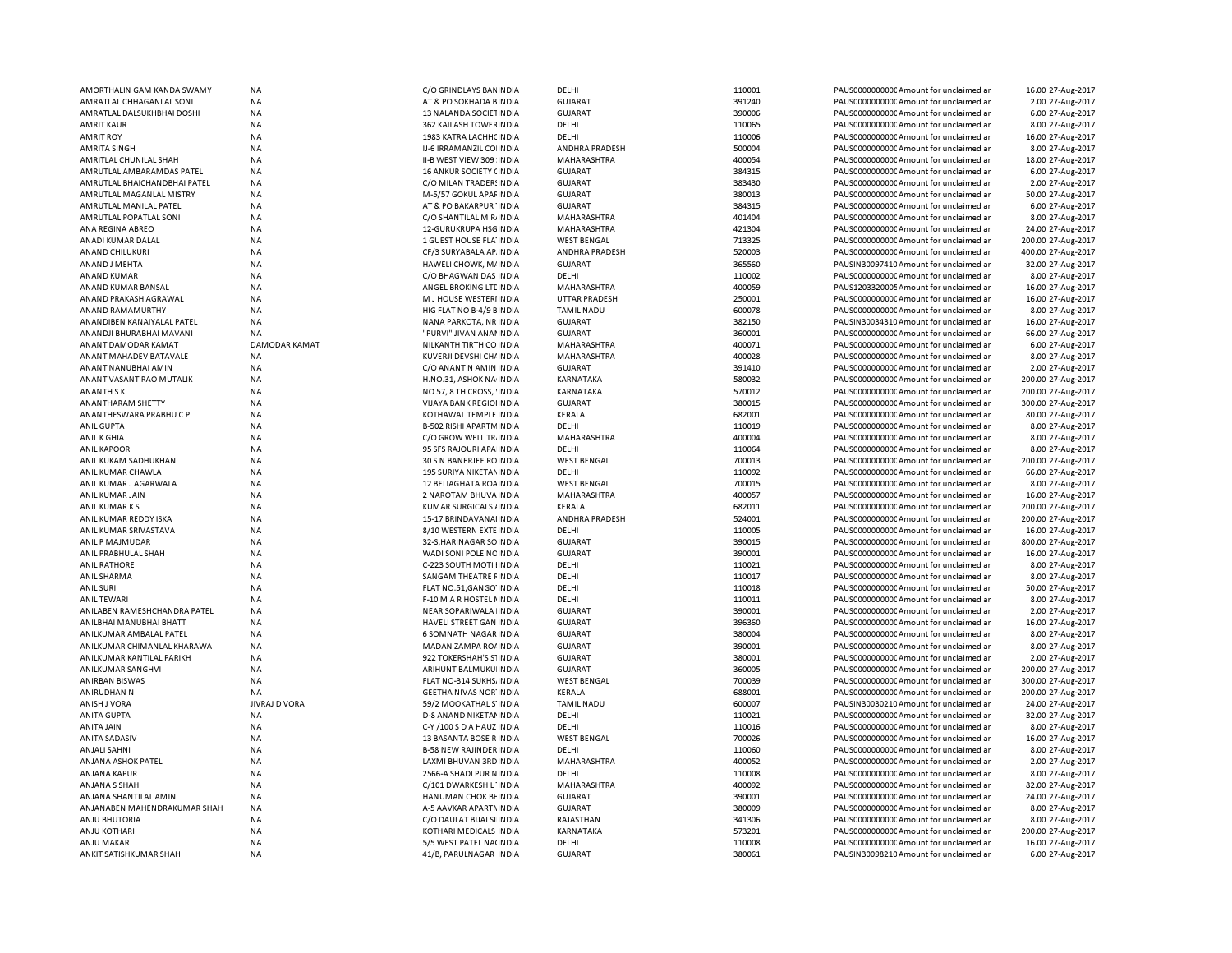| ANNAPURNA DEVI SETH                                 | <b>NA</b>               | 4 CAPPER ROAD LALINDIA                            | UTTAR PRADESH                          | 226001           | PAUS0000000000 Amount for unclaimed ar                                             | 200.00 27-Aug-2017                    |
|-----------------------------------------------------|-------------------------|---------------------------------------------------|----------------------------------------|------------------|------------------------------------------------------------------------------------|---------------------------------------|
| ANNASAHEB DHONDIRAM GONUGADE                        | ΝA                      | <b>B-14 AMIT APARTMI INDIA</b>                    | MAHARASHTRA                            | 410206           | PAUS0000000000C Amount for unclaimed ar                                            | 600.00 27-Aug-2017                    |
| ANSHUL ROHATGI                                      | NA                      | S/O SRI C B ROHATG INDIA                          | <b>BIHAR</b>                           | 800009           | PAUS0000000000 Amount for unclaimed ar                                             | 300.00 27-Aug-2017                    |
| ANSUYA BHANUDEV PANDYA                              | <b>NA</b>               | C-11 ASHAPURI SOCIINDIA                           | <b>GUJARAT</b>                         | 380008           | PAUS0000000000 Amount for unclaimed ar                                             | 12.00 27-Aug-2017                     |
| ANSUYA VITHALBHAI JOSHI                             | <b>NA</b>               | NAYAN-KUNJ 35/2 J/ INDIA                          | <b>GUJARAT</b>                         | 380008           | PAUS0000000000 Amount for unclaimed ar                                             | 6.00 27-Aug-2017                      |
| <b>ANTHOJIRAO K</b>                                 | <b>NA</b>               | MARUTI NAGAR NR INDIA                             | KARNATAKA                              | 583101           | PAUS0000000000CAmount for unclaimed ar                                             | 16.00 27-Aug-2017                     |
| ANTO C PULLOKKARAN                                  | NA                      | NEAR R M H S ALOO INDIA                           | KERALA                                 | 680683           | PAUS0000000000 Amount for unclaimed ar                                             | 300.00 27-Aug-2017                    |
| ANUP TULSYAN                                        | <b>VIJAY KR TULSYAN</b> | J.T.PHARMA, MAKAT IN DIA                          | <b>JHARKHAND</b>                       | 815301           | PAUS1201092600 Amount for unclaimed ar                                             | 150.00 27-Aug-2017                    |
|                                                     |                         |                                                   |                                        |                  |                                                                                    |                                       |
| ANURADHA A SHETYE                                   | <b>NA</b>               | D/5/8 JEEVAN SHAN INDIA                           | MAHARASHTRA                            | 400054           | PAUS0000000000 Amount for unclaimed ar                                             | 8.00 27-Aug-2017                      |
| ANUSUYA K NARASIMHAN                                | <b>NA</b>               | 501, 4TH CROSS, BAI INDIA                         | KARNATAKA                              | 560085           | PAUS0000000000 Amount for unclaimed ar                                             | 16.00 27-Aug-2017                     |
| APABHAI PUNAMBHAI PATEL                             | ΝA                      | <b>GANDHI POLE NEAR INDIA</b>                     | GUJARAT                                | 388325           | PAUS0000000000C Amount for unclaimed ar                                            | 2.00 27-Aug-2017                      |
| APPICONDA CHALAPATHI RAO                            | NA                      | C/O SHRI A L RAO D I INDIA                        | ANDHRA PRADESH                         | 530016           | PAUS0000000000CAmount for unclaimed ar                                             | 2.00 27-Aug-2017                      |
| APURBA KUMAR BORAH                                  | <b>NA</b>               | PRAGJYOTISH NAGA INDIA                            | ASSAM                                  | 781014           | PAUS0000000000CAmount for unclaimed ar                                             | 2.00 27-Aug-2017                      |
| <b>ARATI DAS</b>                                    | <b>NA</b>               | FLAT NO 12 INDIAN INDIA                           | <b>WEST BENGAL</b>                     | 700019           | PAUS0000000000 Amount for unclaimed ar                                             | 66.00 27-Aug-2017                     |
| ARAYADATH BHASKARAN                                 | NA                      | KUNDOOPARAMBA INDIA                               | KERALA                                 | 673005           | PAUS0000000000C Amount for unclaimed ar                                            | 50.00 27-Aug-2017                     |
| ARCHANA GHOSH                                       | NA                      | 102 BHUPENDRA BOINDIA                             | <b>WEST BENGAL</b>                     | 700004           | PAUS0000000000CAmount for unclaimed ar                                             | 8.00 27-Aug-2017                      |
| ARCHANA GUPTA                                       | <b>NA</b>               | C/O SH P L AGGARW INDIA                           | DELHI                                  | 110005           | PAUS0000000000 Amount for unclaimed ar                                             | 16.00 27-Aug-2017                     |
| ARCHANA MEHRAY                                      | <b>NA</b>               | C/O GIFTSLAND 45 NINDIA                           | UTTAR PRADESH                          | 211001           | PAUS0000000000CAmount for unclaimed ar                                             | 24.00 27-Aug-2017                     |
| <b>ARCHANA PAREKH</b>                               | <b>NA</b>               | C-249 MALVIYA NAGINDIA                            | RAJASTHAN                              | 302017           | PAUS0000000000 Amount for unclaimed ar                                             | 8.00 27-Aug-2017                      |
|                                                     |                         |                                                   |                                        |                  |                                                                                    |                                       |
| ARDRA HOLDINGS PRIVATE LIMITED                      | <b>NA</b>               | C/O FLAT NO 1 THIRIINDIA                          | <b>GUJARAT</b>                         | 390005           | PAUS0000000000 Amount for unclaimed ar                                             | 12.00 27-Aug-2017                     |
| ARGUN G DADHEECH                                    | NA                      | 15-B VASUDEO APAI INDIA                           | MAHARASHTRA                            | 400069           | PAUS0000000000CAmount for unclaimed ar                                             | 16.00 27-Aug-2017                     |
| ARJANDAS ATMARAM SACHANI                            | <b>ATMARAM SACHANI</b>  | 93 SINDHI COLONY I INDIA                          | <b>GUJARAT</b>                         | 360001           | PAUSIN30075710 Amount for unclaimed ar                                             | 200.00 27-Aug-2017                    |
| ARJUN HARISINGANI                                   | <b>NA</b>               | A-6 MATRUCHAYA NINDIA                             | <b>MAHARASHTRA</b>                     | 401303           | PAUS0000000000 Amount for unclaimed ar                                             | 300.00 27-Aug-2017                    |
| ARJUN MAHADEV JAMBLE                                | <b>NA</b>               | KUVERJI DEVSHI CH/ INDIA                          | MAHARASHTRA                            | 400028           | PAUS0000000000 Amount for unclaimed ar                                             | 8.00 27-Aug-2017                      |
| ARJUN PRASAD AGARWAL                                | <b>NA</b>               | C/O GOVARDHAN DJINDIA                             | <b>BIHAR</b>                           | 854301           | PAUS0000000000 Amount for unclaimed ar                                             | 8.00 27-Aug-2017                      |
| ARJUNSINH N JHALA                                   | <b>NA</b>               | 2, GOV.SERVENT SO(INDIA                           | <b>GUJARAT</b>                         | 360005           | PAUS0000000000 Amount for unclaimed ar                                             | 100.00 27-Aug-2017                    |
| <b>ARNAB ROUTH</b>                                  | <b>NA</b>               | P-24 C I T ROAD SCH INDIA                         | <b>WEST BENGAL</b>                     | 700010           | PAUS0000000000 Amount for unclaimed ar                                             | 200.00 27-Aug-2017                    |
| ARTHUR CHRISTOPHER REGO                             | NA                      | 15 GITANJALI S V RO INDIA                         | MAHARASHTRA                            | 400050           | PAUS0000000000 Amount for unclaimed ar                                             | 8.00 27-Aug-2017                      |
| <b>ARUN BHATNAGAR</b>                               | <b>NA</b>               | ROXY ROAD LASHKA INDIA                            | <b>MADHYA PRADESH</b>                  | 474001           | PAUS0000000000 Amount for unclaimed ar                                             | 200.00 27-Aug-2017                    |
| ARUN HIRALAL BULSARA                                | NA                      | <b>4 NEHRU NAGAR S NINDIA</b>                     | <b>GUJARAT</b>                         | 380015           | PAUS0000000000CAmount for unclaimed ar                                             | 16.00 27-Aug-2017                     |
|                                                     | <b>NA</b>               |                                                   |                                        | 390001           |                                                                                    | 2.00 27-Aug-2017                      |
| ARUN JAYANTILAL PATEL                               |                         | PRATAP ROAD OPP I INDIA                           | <b>GUJARAT</b>                         |                  | PAUS0000000000 Amount for unclaimed ar                                             |                                       |
| <b>ARUN KOCHAR</b>                                  | NA                      | 23/24 NEERAV PARKINDIA                            | <b>GUJARAT</b>                         | 390010           | PAUS0000000000 Amount for unclaimed ar                                             | 200.00 27-Aug-2017                    |
| <b>ARUN KUMAR</b>                                   | NA                      | H NO 3414 GALI MAI INDIA                          | DELHI                                  | 110002           | PAUS0000000000 Amount for unclaimed ar                                             | 8.00 27-Aug-2017                      |
| ARUN KUMAR DHANESHA                                 | DEVI CHAND DHANESHA     | <b>HEERA BHAWAN BH INDIA</b>                      | RAJASTHAN                              | 342001           | PAUSIN30169610 Amount for unclaimed ar                                             | 100.00 27-Aug-2017                    |
| ARUN KUMAR GOYAL                                    | <b>NA</b>               | <b>B-303 DESIGNERS PAINDIA</b>                    | UTTAR PRADESH                          | 201301           | PAUS0000000000 Amount for unclaimed ar                                             | 24.00 27-Aug-2017                     |
| ARUN KUMAR GUPTA                                    | NA                      | <b>INVESTOR'S POINT KINDIA</b>                    | <b>JHARKHAND</b>                       | 834001           | PAUS0000000000 Amount for unclaimed ar                                             | 66.00 27-Aug-2017                     |
| <b>ARUN MEHTA</b>                                   | NA                      | C/O A K PHARMACELINDIA                            | KARNATAKA                              | 560038           | PAUS0000000000 Amount for unclaimed ar                                             | 200.00 27-Aug-2017                    |
| <b>ARUN PAREKH</b>                                  | <b>NA</b>               | C-249 MALVIYA NAGINDIA                            | RAJASTHAN                              | 302017           | PAUS0000000000 Amount for unclaimed ar                                             | 8.00 27-Aug-2017                      |
| ARUN SADHU                                          | <b>NA</b>               | EASTEND G T ROAD INDIA                            | <b>WEST BENGAL</b>                     | 713103           | PAUS0000000000 Amount for unclaimed ar                                             | 200.00 27-Aug-2017                    |
| ARUNA GHOSH DASTIDAR                                | <b>NA</b>               | 87 AMRIT PURI "A" TINDIA                          | DELHI                                  | 110065           | PAUS0000000000 Amount for unclaimed ar                                             | 8.00 27-Aug-2017                      |
| ARUNA HARIOM KAPOOR                                 | <b>NA</b>               | 42 ARUNODAYA SOCINDIA                             | GUJARAT                                | 390005           | PAUS0000000000CAmount for unclaimed ar                                             | 82.00 27-Aug-2017                     |
|                                                     |                         |                                                   |                                        |                  |                                                                                    |                                       |
| ARUNA HARSHADBHAI PATEL                             | <b>NA</b>               | KINNARI BEAUTY PA INDIA                           | <b>GUJARAT</b>                         | 390001           | PAUS0000000000CAmount for unclaimed ar                                             | 10.00 27-Aug-2017                     |
| ARUNKUMAR PRAVINSAGAR DESAI                         | NA                      | 70 'SAGAR' MAHESH INDIA                           | <b>GUJARAT</b>                         | 390007           | PAUS0000000000CAmount for unclaimed ar                                             | 2.00 27-Aug-2017                      |
| ARUNKUMAR SHIVABHAI PATEL                           | <b>NA</b>               | 23 TASKAND SOCIET INDIA                           | <b>GUJARAT</b>                         | 380015           | PAUS0000000000 Amount for unclaimed ar                                             | 8.00 27-Aug-2017                      |
| ARVIND BADANI                                       | NA                      | 16 INCOME TEX COL INDIA                           | MAHARASHTRA                            | 440022           | PAUS0000000000C Amount for unclaimed ar                                            | 16.00 27-Aug-2017                     |
| ARVIND BALKRISHNA MAWLANKAR                         | <b>NA</b>               | 1127 SHUKARWAR P INDIA                            | <b>MAHARASHTRA</b>                     | 411001           | PAUS0000000000 Amount for unclaimed ar                                             | 6.00 27-Aug-2017                      |
| ARVIND C VED                                        | <b>NA</b>               | B-25, SUN MOON PAINDIA                            | <b>GUJARAT</b>                         | 390020           | PAUS0000000000CAmount for unclaimed ar                                             | 32.00 27-Aug-2017                     |
| ARVIND N KALOLIA                                    | <b>NA</b>               | "UDAY" CHOKSI PAR INDIA                           | GUJARAT                                | 380008           | PAUS0000000000CAmount for unclaimed ar                                             | 32.00 27-Aug-2017                     |
| ARVIND PHOOLCHAND SHAH                              | <b>NA</b>               | 4, MAIKRUPA SOCIET IN DIA                         | GUJARAT                                | 390018           | PAUS0000000000 Amount for unclaimed ar                                             | 8.00 27-Aug-2017                      |
| ARVINDBHAI MAGANBHAI PATEL                          | <b>NA</b>               | P C PATEL & CO AT 8 INDIA                         | GUJARAT                                | 391740           | PAUS0000000000CAmount for unclaimed ar                                             | 16.00 27-Aug-2017                     |
| ARVINDBHAI MULJIBHAI PATEL                          | NA                      | MAHADEV FALIA AT INDIA                            | <b>GUJARAT</b>                         | 391240           | PAUS0000000000 Amount for unclaimed ar                                             | 2.00 27-Aug-2017                      |
| ARVINDBHAI PARSOTTAMDAS PATEL                       | <b>NA</b>               | HATHI BHAG SOKHA INDIA                            | GUJARAT                                | 391240           | PAUS0000000000 Amount for unclaimed ar                                             | 2.00 27-Aug-2017                      |
|                                                     | <b>NA</b>               |                                                   |                                        |                  |                                                                                    |                                       |
| ARVINDBHAI SOMABHAI PATEL                           |                         | AT BHAILI VILLAGE NINDIA                          | <b>GUJARAT</b>                         | 391410           | PAUS0000000000 Amount for unclaimed ar                                             | 16.00 27-Aug-2017                     |
| ARVINDBHAI UMEDBHAI PATEL                           | NA                      | C/O SHRI RAM PESTI INDIA                          | <b>GUJARAT</b>                         | 387620           | PAUS0000000000 Amount for unclaimed ar                                             | 2.00 27-Aug-2017                      |
| ARVINDKUMAR AMRATLAL DAGLI                          | <b>NA</b>               | C/O C MANEKLAL & INDIA                            | MAHARASHTRA                            | 400003           | PAUS0000000000 Amount for unclaimed ar                                             | 8.00 27-Aug-2017                      |
| ARVINDKUMAR AMRITLAL SHAH                           | NA                      | 1062 KUVAWALO KHINDIA                             | <b>GUJARAT</b>                         | 380001           | PAUS0000000000 Amount for unclaimed ar                                             | 24.00 27-Aug-2017                     |
| ARVINDKUMAR BHOGILAL SHAH                           | <b>NA</b>               | JOTANANI CHALI RA INDIA                           | <b>GUJARAT</b>                         | 380005           | PAUS0000000000 Amount for unclaimed ar                                             | 8.00 27-Aug-2017                      |
| ARVINDKUMAR C SHAH                                  | NA                      | C/O ARVINDKUMAR INDIA                             | MAHARASHTRA                            | 400062           | PAUS0000000000 Amount for unclaimed ar                                             | 2.00 27-Aug-2017                      |
| ARVINDKUMAR CHANDULAL SHAH                          | <b>NA</b>               | <b>49 JAWAHAR NAGAI INDIA</b>                     | <b>MAHARASHTRA</b>                     | 400062           | PAUS0000000000 Amount for unclaimed ar                                             | 8.00 27-Aug-2017                      |
| ARVINDKUMAR HARGOVINDBHAI PATEL                     | NA                      | FLAT NO 391/M66 JI INDIA                          | <b>GUJARAT</b>                         | 380013           | PAUS0000000000 Amount for unclaimed ar                                             | 8.00 27-Aug-2017                      |
| ARVINDKUMAR PRAGJIBHAI MISTRY                       | NA                      | 27 B JIVARAJ PARK S INDIA                         | <b>GUJARAT</b>                         | 380051           | PAUS0000000000 Amount for unclaimed ar                                             | 8.00 27-Aug-2017                      |
| ARVINDLAL VITHALDAS SHAH                            | NA                      | STATION ROAD GOD INDIA                            | <b>GUJARAT</b>                         | 389001           | PAUS0000000000C Amount for unclaimed ar                                            | 8.00 27-Aug-2017                      |
|                                                     |                         |                                                   |                                        |                  |                                                                                    |                                       |
| <b>ASEEM BALI</b>                                   | NA                      | B-165, POCKET C SIDI INDIA                        | DELHI                                  | 110014           | PAUS0000000000 Amount for unclaimed ar                                             | 8.00 27-Aug-2017                      |
| ASHA BHANSALI                                       | NA                      | 16-KA-2 JYOTI NAGA INDIA                          | RAJASTHAN                              | 302005           | PAUS0000000000 Amount for unclaimed ar                                             | 8.00 27-Aug-2017                      |
| <b>ASHA GOPINATHAN</b>                              | <b>NA</b>               | 16-A WILLINGDON CINDIA                            | DELHI                                  | 110011           | PAUS0000000000 Amount for unclaimed ar                                             | 8.00 27-Aug-2017                      |
|                                                     |                         |                                                   |                                        |                  |                                                                                    |                                       |
| <b>ASHA KUMAR</b><br>ASHA MAHENDRAKUMAR CHHANGAWALA | <b>NA</b><br><b>NA</b>  | 65 SECTOR-37 ARUN INDIA<br>33 MANGAL PARK GJINDIA | <b>UTTAR PRADESH</b><br><b>GUJARAT</b> | 201303<br>390001 | PAUS0000000000C Amount for unclaimed ar<br>PAUS0000000000C Amount for unclaimed ar | 74.00 27-Aug-2017<br>6.00 27-Aug-2017 |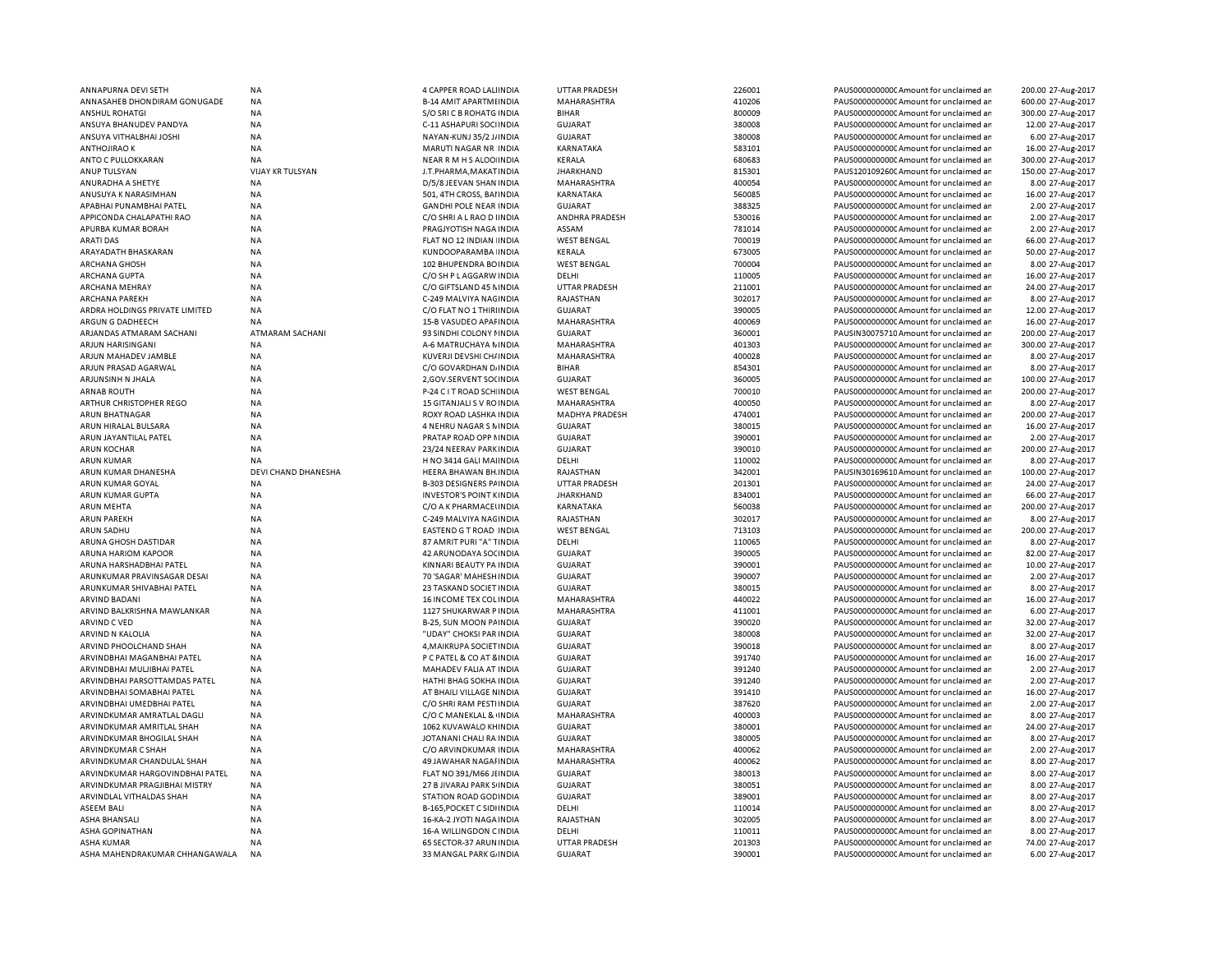| <b>ASHA N KIRAN</b>              | <b>NA</b> | 202 BHAVESHA CO-CINDIA       | MAHARASHTRA           | 400058 | PAUS0000000000 Amount for unclaimed ar  | 40.00 27-Aug-2017   |
|----------------------------------|-----------|------------------------------|-----------------------|--------|-----------------------------------------|---------------------|
| ASHA PRADEEP PATEL               | <b>NA</b> | 23-C SAHAJANAND / INDIA      | <b>GUJARAT</b>        | 380015 | PAUS0000000000 Amount for unclaimed an  | 66.00 27-Aug-2017   |
| <b>ASHA SHETIYA</b>              | <b>NA</b> | DEGREE COLLEGE D/INDIA       | KARNATAKA             | 581325 | PAUS0000000000 Amount for unclaimed ar  | 32.00 27-Aug-2017   |
| <b>ASHA SHUKLA</b>               | <b>NA</b> | 111A/393"RAM NIV/INDIA       | <b>UTTAR PRADESH</b>  | 208012 | PAUS0000000000 Amount for unclaimed ar  | 16.00 27-Aug-2017   |
| <b>ASHOK B KUMAR</b>             | <b>NA</b> | FLAT NO-19 5TH FLC INDIA     | MAHARASHTRA           | 400081 | PAUS0000000000 Amount for unclaimed ar  | 8.00 27-Aug-2017    |
| ASHOK DIGAMBAR PARAB             | <b>NA</b> | SIDDHIVINAYAK BUILINDIA      | MAHARASHTRA           | 401404 | PAUS0000000000 Amount for unclaimed ar  | 8.00 27-Aug-2017    |
| ASHOK DIPAKBHAI PARIKH           | <b>NA</b> | 203 SITARAM APARTINDIA       | <b>GUJARAT</b>        | 390007 | PAUS0000000000 Amount for unclaimed ar  | 16.00 27-Aug-2017   |
| ASHOK GANESH JOSHI               | <b>NA</b> | COMPUTECH BELGA INDIA        | <b>KARNATAKA</b>      | 591302 | PAUS0000000000 Amount for unclaimed ar  | 1000.00 27-Aug-2017 |
| ASHOK JAYANTILAL SHAH            | <b>NA</b> | 2/B, BHARATI SOCIE INDIA     | <b>GUJARAT</b>        | 384265 | PAUS0000000000 Amount for unclaimed ar  | 8.00 27-Aug-2017    |
| ASHOK K ADLAKHA                  | <b>NA</b> | C/O ALEMBIC CHEM INDIA       | <b>HARYANA</b>        | 133001 | PAUS0000000000 Amount for unclaimed ar  | 200.00 27-Aug-2017  |
| <b>ASHOK KOHLI</b>               | ΝA        | BSO GE SRI GANGANINDIA       | RAJASTHAN             | 335001 | PAUS0000000000C Amount for unclaimed ar | 40.00 27-Aug-2017   |
| ASHOK KUMAR AGARWAL              | <b>NA</b> | FD-54 HAL FLATS OLINDIA      | KARNATAKA             | 560093 | PAUS0000000000 Amount for unclaimed ar  | 16.00 27-Aug-2017   |
|                                  |           |                              |                       | 133001 |                                         | 200.00 27-Aug-2017  |
| ASHOK KUMAR ARORA                | <b>NA</b> | 23-B RAM NAGAR AI INDIA      | <b>HARYANA</b>        |        | PAUS0000000000C Amount for unclaimed ar |                     |
| ASHOK KUMAR BANSAL               | <b>NA</b> | 55, ENGINEERS ENCLINDIA      | DELHI                 | 110034 | PAUS0000000000 Amount for unclaimed ar  | 82.00 27-Aug-2017   |
| ASHOK KUMAR DEWAN                | <b>NA</b> | B-XIX 1103 D TAGOR INDIA     | PUNJAB                | 141001 | PAUS0000000000CAmount for unclaimed ar  | 2500.00 27-Aug-2017 |
| ASHOK KUMAR GHOSH                | <b>NA</b> | 102 BHUPENDRA BOINDIA        | <b>WEST BENGAL</b>    | 700004 | PAUS0000000000CAmount for unclaimed ar  | 8.00 27-Aug-2017    |
| ASHOK KUMAR GUPTA                | <b>NA</b> | J-7/44 RAJOURI GAR INDIA     | DELHI                 | 110027 | PAUS0000000000CAmount for unclaimed ar  | 8.00 27-Aug-2017    |
| ASHOK KUMAR MAGOO                | <b>NA</b> | 30/14 ASHOK NAGAIINDIA       | DELHI                 | 110018 | PAUS0000000000 Amount for unclaimed ar  | 8.00 27-Aug-2017    |
| ASHOK KUMAR MOHANLAL SUREKA      | <b>NA</b> | D 504 DHANANJAY TINDIA       | <b>GUJARAT</b>        | 380015 | PAUSIN30127630 Amount for unclaimed ar  | 24.00 27-Aug-2017   |
| ASHOK KUMAR RAHEJA               | <b>NA</b> | F1/U-100, II FLOOR NINDIA    | DELHI                 | 110034 | PAUS0000000000CAmount for unclaimed ar  | 200.00 27-Aug-2017  |
| ASHOK MATHURDAS THAKRAR          | <b>NA</b> | 33-B KOTECHA NAG/INDIA       | <b>GUJARAT</b>        | 360001 | PAUS0000000000CAmount for unclaimed ar  | 16.00 27-Aug-2017   |
| <b>ASHOK NAIR</b>                | <b>NA</b> | FLAT NO.801, SHYAN INDIA     | <b>GUJARAT</b>        | 380015 | PAUS0000000000CAmount for unclaimed ar  | 200.00 27-Aug-2017  |
| ASHOK RAJARAM GUPTE              | <b>NA</b> | 208, SAMRUDDHI CC INDIA      | <b>GUJARAT</b>        | 390021 | PAUS0000000000 Amount for unclaimed ar  | 2.00 27-Aug-2017    |
| <b>ASHOK ROY</b>                 | <b>NA</b> | AJOY ROY ROAD MCINDIA        | <b>JHARKHAND</b>      | 834008 | PAUS0000000000 Amount for unclaimed ar  | 8.00 27-Aug-2017    |
| ASHOK SHANKAR BHAVE              | <b>NA</b> | <b>GANESHWADI BEHININDIA</b> | <b>GUJARAT</b>        | 390001 | PAUS0000000000 Amount for unclaimed ar  | 12.00 27-Aug-2017   |
| <b>ASHOK V NANKANI</b>           | <b>NA</b> | PWD 13/8 PIMPRI PINDIA       | MAHARASHTRA           | 411017 | PAUS0000000000 Amount for unclaimed ar  | 8.00 27-Aug-2017    |
| ASHOKBHAI PARSHOTTAMDAS PATEL    | <b>NA</b> | 9 BARODA PEOPLES INDIA       | <b>GUJARAT</b>        | 390005 | PAUS00000000000Amount for unclaimed ar  | 2.00 27-Aug-2017    |
| ASHOKBHAI RASIKLAL SHAH          | <b>NA</b> | PREMANAND KAVI'S INDIA       | <b>GUJARAT</b>        | 390001 | PAUS0000000000 Amount for unclaimed ar  | 2.00 27-Aug-2017    |
| <b>ASHOKKUMAR MODY</b>           | <b>NA</b> | 17, SHANTI NIVAS S(INDIA     | <b>GUJARAT</b>        | 389001 | PAUS1202740000 Amount for unclaimed ar  | 6.00 27-Aug-2017    |
| ASHOKKUMAR R BAJAJ               | <b>NA</b> |                              |                       | 380022 |                                         |                     |
|                                  |           | 35 NUTAN CLOTH M INDIA       | <b>GUJARAT</b>        |        | PAUS00000000000Amount for unclaimed ar  | 8.00 27-Aug-2017    |
| ASHRUMATI SHANKERLAL SATPANTHI   | <b>NA</b> | SUMEL FLATS BLOCK INDIA      | <b>GUJARAT</b>        | 380015 | PAUS0000000000 Amount for unclaimed ar  | 2.00 27-Aug-2017    |
| ASHVINKUMAR PURUSHOTTAMDAS PATEL | <b>NA</b> | JESANG VANMALI'S INDIA       | <b>GUJARAT</b>        | 384320 | PAUS00000000000Amount for unclaimed ar  | 8.00 27-Aug-2017    |
| ASHWANI BHARGAVA                 | <b>NA</b> | C/O 20/B STAR PAPE INDIA     | <b>UTTAR PRADESH</b>  | 247001 | PAUS0000000000 Amount for unclaimed ar  | 32.00 27-Aug-2017   |
| <b>ASHWIN B PATEL</b>            | <b>NA</b> | 19 AVKAR SOCIETY NINDIA      | <b>GUJARAT</b>        | 390011 | PAUS0000000000CAmount for unclaimed ar  | 2.00 27-Aug-2017    |
| ASHWIN NANALAL MEHTA             | <b>NA</b> | C/O THE SWASTIK JAINDIA      | MAHARASHTRA           | 400002 | PAUS0000000000 Amount for unclaimed ar  | 8.00 27-Aug-2017    |
| ASHWINBHAI BHAILALBHAI PATEL     | <b>NA</b> | 17 PRATAPKUNJ KARINDIA       | <b>GUJARAT</b>        | 390001 | PAUS0000000000CAmount for unclaimed ar  | 2.00 27-Aug-2017    |
| ASHWINBHAI KANTIBHAI PATEL       | <b>NA</b> | 16 ANANDNAGAR S(INDIA        | <b>GUJARAT</b>        | 390005 | PAUS0000000000CAmount for unclaimed ar  | 16.00 27-Aug-2017   |
| ASHWINI KUMAR MISRA              | <b>NA</b> | 111/336 MAHESH KUNDIA        | <b>UTTAR PRADESH</b>  | 208012 | PAUS0000000000 Amount for unclaimed ar  | 8.00 27-Aug-2017    |
| ASMA HUSSAIN                     | <b>NA</b> | NO 94,1ST MAIN ROINDIA       | KARNATAKA             | 560030 | PAUS0000000000 Amount for unclaimed ar  | 600.00 27-Aug-2017  |
| ASMABAI HASHIMBHAI MOTIWALA      | <b>NA</b> | 4TH FLOOR FIDA BLE INDIA     | MAHARASHTRA           | 400002 | PAUS0000000000 Amount for unclaimed ar  | 16.00 27-Aug-2017   |
| ASOK MUKHOPADHYAY                | <b>NA</b> | 188/2A PICNIC GARL INDIA     | <b>WEST BENGAL</b>    | 700039 | PAUS0000000000CAmount for unclaimed ar  | 200.00 27-Aug-2017  |
| ASOKE KUMAR DAS                  | <b>NA</b> | 45/44 B G ROAD P O INDIA     | <b>WEST BENGAL</b>    | 711103 | PAUS0000000000 Amount for unclaimed ar  | 200.00 27-Aug-2017  |
| ASVINKUMAR MAGANLAL THAKKAR      | <b>NA</b> | 95 SANGAM SOCIET INDIA       | <b>GUJARAT</b>        | 390006 | PAUS0000000000CAmount for unclaimed ar  | 2.00 27-Aug-2017    |
| <b>ATAM DEVI</b>                 | <b>NA</b> | WZ-91 RAM GARH C INDIA       | DELHI                 | 110015 | PAUS0000000000 Amount for unclaimed ar  | 8.00 27-Aug-2017    |
| <b>ATASI GHOSH</b>               | <b>NA</b> | FLAT NO 301, BLOCK INDIA     | MAHARASHTRA           | 400101 | PAUS0000000000C Amount for unclaimed ar | 200.00 27-Aug-2017  |
| ATAULLA MOHAMMED                 | <b>NA</b> | 3-5-784/2/1 DARSHAINDIA      | <b>ANDHRA PRADESH</b> | 500029 | PAUS0000000000 Amount for unclaimed ar  | 600.00 27-Aug-2017  |
| ATHAM YOUSUFF A                  | <b>NA</b> | 4, WEST CAR ST., TIRINDIA    | <b>TAMIL NADU</b>     | 627006 | PAUS0000000000C Amount for unclaimed ar | 400.00 27-Aug-2017  |
| ATUL KHANDELWAL                  | <b>NA</b> | 44 A/1 OPP GUPTA P INDIA     | <b>UTTAR PRADESH</b>  | 243001 | PAUS0000000000 Amount for unclaimed ar  | 600.00 27-Aug-2017  |
| ATUL KUMAR MISHRA                | <b>NA</b> | C/O ANKUR AGENCII INDIA      | UTTAR PRADESH         | 221106 | PAUS0000000000 Amount for unclaimed ar  | 200.00 27-Aug-2017  |
| <b>ATUL KUMAR SETHI</b>          |           | BLOCK A-3 FLAT 68 S INDIA    | DELHI                 | 110063 |                                         | 16.00 27-Aug-2017   |
|                                  | <b>NA</b> |                              |                       |        | PAUS0000000000 Amount for unclaimed ar  |                     |
| ATUL MAHENDRABHAI MEHTA          | <b>NA</b> | KRISHNA BUILDING HNDIA       | <b>GUJARAT</b>        | 390001 | PAUS0000000000 Amount for unclaimed ar  | 6.00 27-Aug-2017    |
| ATUL RAMANLAL DESAI              | <b>NA</b> | 8 DAXA SOCIETY NIZ INDIA     | <b>GUJARAT</b>        | 390002 | PAUS0000000000 Amount for unclaimed ar  | 6.00 27-Aug-2017    |
| ATULKUMAR CHANDRAKANT BHATT      | <b>NA</b> | 102, 1ST FLR, GOLDE INDIA    | <b>GUJARAT</b>        | 395007 | PAUS0000000000 Amount for unclaimed ar  | 8.00 27-Aug-2017    |
| ATULKUMAR JAYARAMBHAI PATEL      | <b>NA</b> | 35 AMBALAL PARK BINDIA       | <b>GUJARAT</b>        | 390018 | PAUS0000000000CAmount for unclaimed ar  | 10.00 27-Aug-2017   |
| ATULKUMAR KANTILAL POTHIWALA     | <b>NA</b> | 23 SMRUTI FLATS NEINDIA      | <b>GUJARAT</b>        | 380007 | PAUS0000000000 Amount for unclaimed ar  | 2.00 27-Aug-2017    |
| AVANTIKA PRAVINKUMAR SHAH        | <b>NA</b> | C/O CHIMANLAL MAINDIA        | <b>GUJARAT</b>        | 380001 | PAUS0000000000 Amount for unclaimed ar  | 16.00 27-Aug-2017   |
| <b>AVANTIKA SHRIDHAR DIXIT</b>   | <b>NA</b> | 9/1385/B-2 BALAJI R INDIA    | <b>GUJARAT</b>        | 395003 | PAUS0000000000 Amount for unclaimed ar  | 50.00 27-Aug-2017   |
| AVANTILAL MUKTILAL VORA          | <b>NA</b> | BLDG NO-36 A 1ST F INDIA     | <b>GUJARAT</b>        | 380001 | PAUS0000000000 Amount for unclaimed ar  | 32.00 27-Aug-2017   |
| AVINASH CHANDER CHUGH            | <b>NA</b> | III-H-21 LAJPAT NAG. INDIA   | DELHI                 | 110024 | PAUS0000000000 Amount for unclaimed ar  | 8.00 27-Aug-2017    |
| AVINASH MADHAV PENDHARKAR        | <b>NA</b> | G/13 ALEMBIC COLC INDIA      | <b>GUJARAT</b>        | 390003 | PAUS0000000000 Amount for unclaimed ar  | 300.00 27-Aug-2017  |
| AVINASH NARAYAN JOGLEKAR         | <b>NA</b> | KHARIVAV RAOPUR/INDIA        | <b>GUJARAT</b>        | 390001 | PAUS0000000000 Amount for unclaimed ar  | 6.00 27-Aug-2017    |
| AVINASH PARSHOTAM KANJANI        | <b>NA</b> | BARRACK NO. 968, RINDIA      | MAHARASHTRA           | 421003 | PAUS0000000000 Amount for unclaimed ar  | 8.00 27-Aug-2017    |
| AVINASH RAJARAM SHINDE           | <b>NA</b> | MUGBHAT LANE CH, INDIA       | MAHARASHTRA           | 400004 | PAUS0000000000 Amount for unclaimed ar  | 16.00 27-Aug-2017   |
| <b>AZIZ KHAN</b>                 | <b>NA</b> | H.No.19-2-175/3, Ta INDIA    | ANDHRA PRADESH        | 500264 | PAUS00000000000Amount for unclaimed ar  | 400.00 27-Aug-2017  |
| AZIZHUSAIN K KAPADIA             | <b>NA</b> | C/O M H KAPADIA 8 INDIA      | <b>GUJARAT</b>        | 380001 | PAUS0000000000 Amount for unclaimed ar  | 8.00 27-Aug-2017    |
| <b>B A NAVEENKALA</b>            | <b>NA</b> | NO 39, UPSTAIRS JUNINDIA     | KARNATAKA             | 560051 | PAUS0000000000 Amount for unclaimed ar  | 100.00 27-Aug-2017  |
| <b>B C BHARDWAJ</b>              | <b>NA</b> | STATION MASTER P/INDIA       | <b>HARYANA</b>        | 121102 | PAUS0000000000 Amount for unclaimed ar  | 16.00 27-Aug-2017   |
|                                  |           |                              |                       |        |                                         |                     |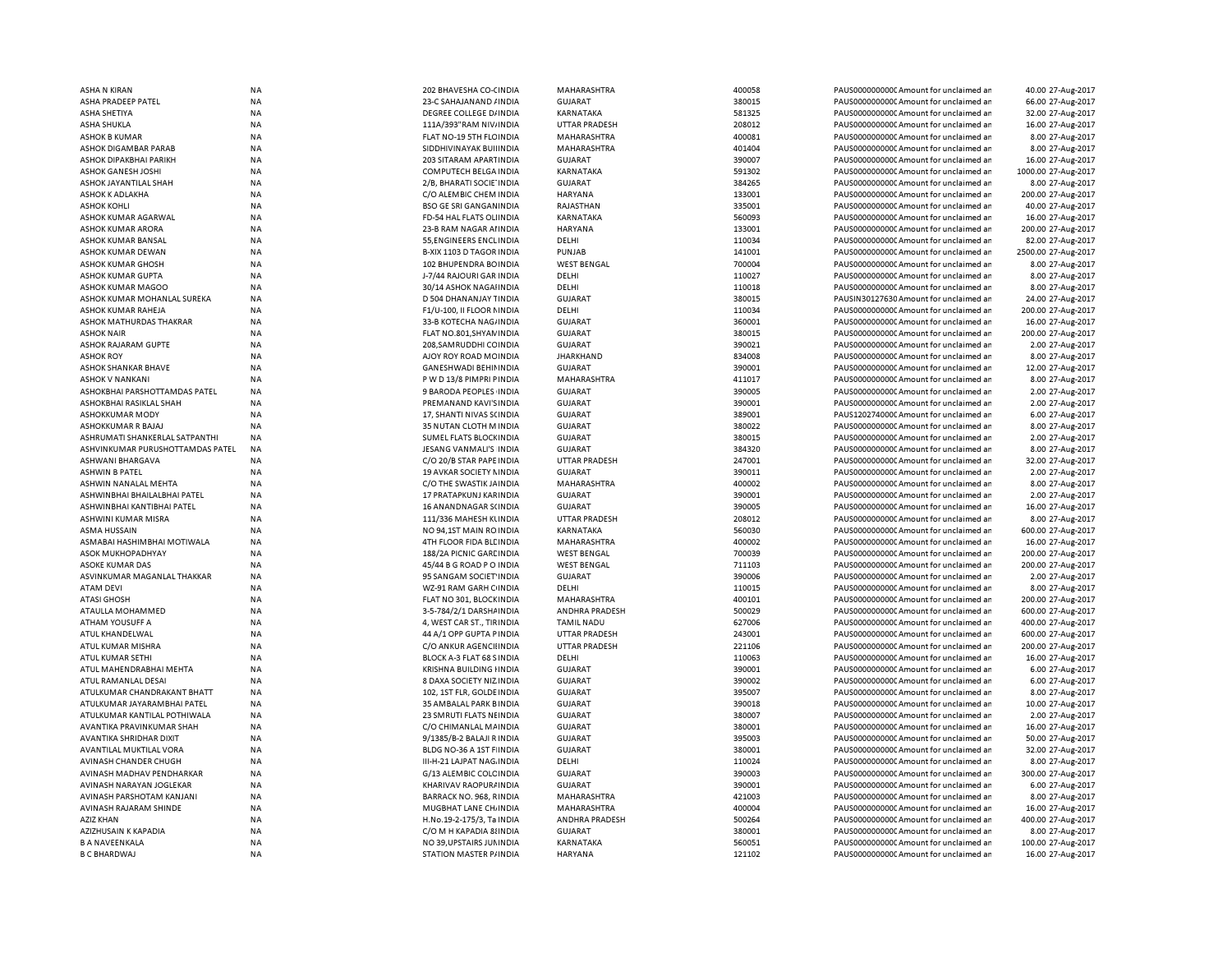| <b>B CHANDRA SEKHAR SUBUDHY</b>                            | <b>NA</b>              | PLOT J/10 BJB NAGA INDIA                         | ORISSA                      | 751014           | PAUS0000000000 Amount for unclaimed ar                                           | 200.00 27-Aug-2017                    |
|------------------------------------------------------------|------------------------|--------------------------------------------------|-----------------------------|------------------|----------------------------------------------------------------------------------|---------------------------------------|
| <b>B G JAGANNATH</b>                                       | <b>NA</b>              | 16 1ST ROAD V CROSINDIA                          | KARNATAKA                   | 560018           | PAUS0000000000 Amount for unclaimed ar                                           | 16.00 27-Aug-2017                     |
| <b>B G NAGARAJU</b>                                        | <b>NA</b>              | NO 1948/27, HOUSIN INDIA                         | KARNATAKA                   | 577006           | PAUS0000000000 Amount for unclaimed ar                                           | 400.00 27-Aug-2017                    |
| <b>B G PARAMESHWARA</b>                                    | <b>NA</b>              | APEX DIE CASTERS NINDIA                          | KARNATAKA                   | 560068           | PAUS0000000000CAmount for unclaimed an                                           | 16.00 27-Aug-2017                     |
| <b>BN MUNIRAMAN BABL</b>                                   | ΝA                     | ADVOCATE 6 VENKA INDIA                           | <b>TAMIL NADU</b>           | 636001           | PAUS0000000000C Amount for unclaimed ar                                          | 8.00 27-Aug-2017                      |
| <b>B NAGESHWAR</b>                                         | <b>NA</b>              | 95 GANGADHEESWAINDIA                             | <b>TAMIL NADU</b>           | 600084           | PAUS0000000000 Amount for unclaimed ar                                           | 200.00 27-Aug-2017                    |
| <b>B PADMAVATHI</b>                                        | ΝA                     | NO.1, SUNANDA NILINDIA                           | KARNATAKA                   | 560022           | PAUS0000000000CAmount for unclaimed ar                                           | 200.00 27-Aug-2017                    |
| <b>B R NANGPAL</b>                                         | <b>NA</b>              | G-134 PREET VIHAR 'INDIA                         | DELHI                       | 110092           | PAUS0000000000 Amount for unclaimed ar                                           | 8.00 27-Aug-2017                      |
|                                                            |                        |                                                  |                             |                  |                                                                                  |                                       |
| <b>B R VEERABHADRA GOUD</b>                                | <b>NA</b>              | C/O TUNGABHADRA INDIA                            | KARNATAKA                   | 583101           | PAUS0000000000C Amount for unclaimed ar                                          | 32.00 27-Aug-2017                     |
| <b>B V RAMA SUBBA RAO</b>                                  | <b>NA</b>              | F2.BALAJI EMERALD INDIA                          | <b>ANDHRA PRADESH</b>       | 500060           | PAUS0000000000 Amount for unclaimed ar                                           | 200.00 27-Aug-2017                    |
| <b>B VENKATESH UPADYA</b>                                  | <b>NA</b>              | HOTEL ANUGRAHA LINDIA                            | KARNATAKA                   | 570001           | PAUS0000000000 Amount for unclaimed ar                                           | 200.00 27-Aug-2017                    |
| <b>B VENKATESHAM</b>                                       | <b>NA</b>              | H N 1-1-76 KAMSARI INDIA                         | ANDHRA PRADESH              | 500011           | PAUS0000000000 Amount for unclaimed ar                                           | 6.00 27-Aug-2017                      |
| BABAHAI LAXMANRAO SHEJWALKER                               | <b>NA</b>              | OPP GOVERNMENT INDIA                             | GUJARAT                     | 390001           | PAUS0000000000 Amount for unclaimed ar                                           | 2.00 27-Aug-2017                      |
| <b>BABAN DAJI GAUAKUND</b>                                 | <b>NA</b>              | KUVERJI DEVSHI CH/ INDIA                         | MAHARASHTRA                 | 400028           | PAUS0000000000 Amount for unclaimed an                                           | 8.00 27-Aug-2017                      |
| BABU NIMMAGADDA H MD                                       | <b>NA</b>              | HOMER G.PHILLIPS I INDIA                         | MAHARASHTRA                 | 999999           | PAUS0000000000 Amount for unclaimed ar                                           | 400.00 27-Aug-2017                    |
| <b>BABU VARGIS</b>                                         | <b>NA</b>              | C/O AECO LTD 2ND HNDIA                           | <b>GUJARAT</b>              | 380001           | PAUS0000000000 Amount for unclaimed an                                           | 32.00 27-Aug-2017                     |
| BABUBHAI CHHAGANLAL SONI                                   | <b>NA</b>              | AT & PO SOKHADA CINDIA                           | GUJARAT                     | 391240           | PAUS0000000000 Amount for unclaimed ar                                           | 2.00 27-Aug-2017                      |
| BABUBHAI LALBHAI PARIKH                                    | <b>NA</b>              | MAMA NI POLE RAO INDIA                           | <b>GUJARAT</b>              | 390001           | PAUS0000000000 Amount for unclaimed ar                                           | 2.00 27-Aug-2017                      |
| BABUBHAI MANCHAND PATEL                                    | <b>NA</b>              | 31-A PURSHOTTAMI INDIA                           | GUJARAT                     | 390020           | PAUS0000000000 Amount for unclaimed ar                                           | 2.00 27-Aug-2017                      |
|                                                            |                        |                                                  |                             |                  |                                                                                  |                                       |
| BABULAL CHUNNILALJI ATHAWASYA                              | <b>NA</b>              | NO D/7 1 DRDO CONINDIA                           | KARNATAKA                   | 560075           | PAUS0000000000 Amount for unclaimed an                                           | 16.00 27-Aug-2017                     |
| <b>BABULAL D SHAH</b>                                      | <b>NA</b>              | C/O POPATLAL K SH/ INDIA                         | <b>GUJARAT</b>              | 380001           | PAUS0000000000CAmount for unclaimed an                                           | 16.00 27-Aug-2017                     |
| BABULAL MAGANLAL PANCHAL                                   | <b>NA</b>              | 305 MITHILA'A'PURA INDIA                         | MAHARASHTRA                 | 400059           | PAUS0000000000 Amount for unclaimed ar                                           | 2.00 27-Aug-2017                      |
| BABULAL PRABHUSINGH CHAUHAN                                | NA                     | 13/B KAPOOR KI BACINDIA                          | RAJASTHAN                   | 305001           | PAUS0000000000 Amount for unclaimed ar                                           | 10.00 27-Aug-2017                     |
| BABULAL PURSOTAMDAS SHAH                                   | <b>NA</b>              | NR TOWER THASRA INDIA                            | <b>GUJARAT</b>              | 388250           | PAUS0000000000C Amount for unclaimed ar                                          | 2.00 27-Aug-2017                      |
| BABY DAYAL GNANAMUTTU                                      | NA                     | "THURSO", 76, PALA INDIA                         | <b>TAMIL NADU</b>           | 627001           | PAUS0000000000 Amount for unclaimed ar                                           | 1000.00 27-Aug-2017                   |
| <b>BABY KUTTERI</b>                                        | <b>NA</b>              | G/117 ALEMBIC COL INDIA                          | <b>GUJARAT</b>              | 390003           | PAUS0000000000C Amount for unclaimed ar                                          | 200.00 27-Aug-2017                    |
| BACHUBHAI MAKANJI NAIK                                     | <b>NA</b>              | "PADMAJA" 25 ALEN INDIA                          | <b>GUJARAT</b>              | 390016           | PAUS0000000000 Amount for unclaimed ar                                           | 2.00 27-Aug-2017                      |
| BACHUBHAI NARSHIBHAI PATEL                                 | <b>NA</b>              | KHALAWAD PLOT DI INDIA                           | GUJARAT                     | 360410           | PAUS0000000000CAmount for unclaimed ar                                           | 16.00 27-Aug-2017                     |
| <b>BAIJ NATH TARA</b>                                      | <b>NA</b>              | C/O EMBASSY OF KUINDIA                           | DELHI                       | 110021           | PAUS0000000000 Amount for unclaimed ar                                           | 8.00 27-Aug-2017                      |
| <b>BAL RAJ</b>                                             | <b>NA</b>              | G-134 PREET VIHAR 'INDIA                         | DELHI                       | 110092           | PAUS0000000000CAmount for unclaimed ar                                           | 8.00 27-Aug-2017                      |
|                                                            |                        |                                                  |                             |                  |                                                                                  |                                       |
| <b>BALACHANDRA</b>                                         | <b>NA</b>              | 004 VIJAYA TOWERS INDIA                          | KARNATAKA                   | 560040           | PAUS0000000000 Amount for unclaimed ar                                           | 200.00 27-Aug-2017                    |
| <b>BALAKRISHNA SHETTY K</b>                                | <b>NA</b>              | NO.74, RAJATHASHF INDIA                          | KARNATAKA                   | 560076           | PAUS0000000000CAmount for unclaimed ar                                           | 1600.00 27-Aug-2017                   |
| BALAKUMARI TAMMANA                                         | <b>NA</b>              | C/O.MR. RAMACHAI INDIA                           | ANDHRA PRADESH              | 531001           | PAUS0000000000 Amount for unclaimed ar                                           | 800.00 27-Aug-2017                    |
| BALAKUMARI TAMMANNA                                        | <b>NA</b>              | C/O. RAMACHANDR INDIA                            | ANDHRA PRADESH              | 531001           | PAUS0000000000 Amount for unclaimed ar                                           | 800.00 27-Aug-2017                    |
| BALAMURTHY MANNEM                                          | <b>NA</b>              | NO.1249, 15TH MAII INDIA                         | <b>KARNATAKA</b>            | 560076           | PAUS0000000000 Amount for unclaimed ar                                           | 200.00 27-Aug-2017                    |
| BALAN APPARAMBATH                                          | <b>NA</b>              | C/O OMAN CEMENTINDIA                             | MAHARASHTRA                 | 999999           | PAUS0000000000 Amount for unclaimed ar                                           | 74.00 27-Aug-2017                     |
| <b>BALARAM N K</b>                                         | <b>NA</b>              | FLAT NO.9, SUNDAR INDIA                          | KARNATAKA                   | 560008           | PAUS0000000000 Amount for unclaimed ar                                           | 200.00 27-Aug-2017                    |
| <b>BALASUBRAMANIAN A IYER</b>                              |                        |                                                  | <b>MAHARASHTRA</b>          | 400062           | PAUS0000000000 Amount for unclaimed ar                                           |                                       |
|                                                            | <b>NA</b>              | <b>BLOCK 3 ARUNODAY INDIA</b>                    |                             |                  |                                                                                  | 32.00 27-Aug-2017                     |
|                                                            |                        |                                                  |                             |                  |                                                                                  |                                       |
| BALASUBRAMANIAN A S                                        | <b>NA</b>              | SURAJ MEDICALS, ALINDIA                          | KERALA                      | 683103           | PAUS0000000000 Amount for unclaimed ar                                           | 400.00 27-Aug-2017                    |
| BALASUBRAMANIAN JAGADESAN                                  | <b>NA</b>              | CF4 SURYABALA APAINDIA                           | <b>ANDHRA PRADESH</b>       | 520003           | PAUS0000000000 Amount for unclaimed ar                                           | 300.00 27-Aug-2017                    |
| <b>BALDEO DAS CHANDAK</b>                                  | PREM RATAN CHANDAK     | 23 MAHARSHI DEBEI INDIA                          | <b>WEST BENGAL</b>          | 700007           | PAUSIN30154918 Amount for unclaimed ar                                           | 8.00 27-Aug-2017                      |
| <b>BALDEV KRISHAN BATRA</b>                                | LATE SH LAJPAT RAI     | RP 36 IIND FLOOR PI INDIA                        | DELHI                       | 110034           | PAUSIN30112716 Amount for unclaimed ar                                           | 16.00 27-Aug-2017                     |
| <b>BALDEV RAMPRASAD MEHTA</b>                              | <b>NA</b>              | 1/3, DK-5, DANISH KIINDIA                        | MADHYA PRADESH              | 462042           | PAUS0000000000C Amount for unclaimed ar                                          | 32.00 27-Aug-2017                     |
| <b>BALDEV SINGH SIDHU</b>                                  | <b>NA</b>              | 24 SRAVANA NOFRA INDIA                           | MAHARASHTRA                 | 400005           | PAUS0000000000 Amount for unclaimed ar                                           | 8.00 27-Aug-2017                      |
| BALDEVBHAI MOHANDAS PATEL                                  | <b>NA</b>              | AT & PO HIRPURA T/ INDIA                         | <b>GUJARAT</b>              | 382870           | PAUS0000000000C Amount for unclaimed ar                                          | 2.00 27-Aug-2017                      |
| BALDEVPRASAD CHUNILAL SHAH                                 | <b>NA</b>              | NAGARWADA MAIN INDIA                             | <b>GUJARAT</b>              | 391115           | PAUS0000000000 Amount for unclaimed ar                                           | 16.00 27-Aug-2017                     |
| <b>BALIRAM SONU SHIMPI</b>                                 | <b>NA</b>              | 2 SUHAS 10TH NORTINDIA                           | MAHARASHTRA                 | 400049           | PAUS0000000000 Amount for unclaimed ar                                           | 8.00 27-Aug-2017                      |
| <b>BALKISHAN RATHI</b>                                     | <b>NA</b>              | H NO-4-4-407 VITHA INDIA                         | ANDHRA PRADESH              | 500001           | PAUS00000000000 Amount for unclaimed an                                          | 8.00 27-Aug-2017                      |
|                                                            | <b>NA</b>              |                                                  | GUJARAT                     | 390001           |                                                                                  |                                       |
| BALKRISHNA LABHSHANKAR JOSHI                               |                        | 'RANG CHHAYA' BHL INDIA                          |                             |                  | PAUS0000000000CAmount for unclaimed ar                                           | 6.00 27-Aug-2017                      |
| <b>BALLAKURAYA M K</b>                                     | <b>NA</b>              | PROPRIETOR HOTEL INDIA                           | KARNATAKA                   | 572101           | PAUS0000000000 Amount for unclaimed an                                           | 800.00 27-Aug-2017                    |
| <b>BALMUKUND TIWARI</b>                                    | <b>NA</b>              | B-6 "SHREYAS" 50/5: INDIA                        | MAHARASHTRA                 | 400086           | PAUS0000000000CAmount for unclaimed ar                                           | 8.00 27-Aug-2017                      |
| BALMURALI KRISHNA                                          | <b>NA</b>              | GAYATRI NILAYA GA INDIA                          | KARNATAKA                   | 583203           | PAUS0000000000 Amount for unclaimed ar                                           | 4000.00 27-Aug-2017                   |
| BALRAM RAMCHANDRA DOLE                                     | <b>NA</b>              | 70 MADHUGIRI SOCIINDIA                           | MAHARASHTRA                 | 400071           | PAUS0000000000CAmount for unclaimed ar                                           | 16.00 27-Aug-2017                     |
| <b>BALU DHARMASHI SAVALIA</b>                              | <b>NA</b>              | C/O SAWALIA HOSPI INDIA                          | <b>GUJARAT</b>              | 364601           | PAUS0000000000CAmount for unclaimed ar                                           | 700.00 27-Aug-2017                    |
| <b>BALU RADHU TEMKAR</b>                                   | <b>NA</b>              | E 14 C 6 SECTOR 14 INDIA                         | <b>MAHARASHTRA</b>          | 410206           | PAUS0000000000 Amount for unclaimed ar                                           | 200.00 27-Aug-2017                    |
| BALUBHAI CHUNILAL PATHAK                                   | <b>NA</b>              | AT & POST UNDERA INDIA                           | <b>GUJARAT</b>              | 390001           | PAUS0000000000 Amount for unclaimed ar                                           | 2.00 27-Aug-2017                      |
| BALVANTRAI BHAVANISHANKAR DAVE                             | <b>NA</b>              | C/O M/S MAHESH TIINDIA                           | <b>GUJARAT</b>              | 364290           | PAUS0000000000 Amount for unclaimed ar                                           | 16.00 27-Aug-2017                     |
| BALVANTRAI N KABRAWALA                                     | <b>NA</b>              | LIMDA CHOWK SUR/ INDIA                           | <b>GUJARAT</b>              | 395001           | PAUS0000000000 Amount for unclaimed ar                                           | 6.00 27-Aug-2017                      |
| <b>BALVANTRAI RANCHHODJI NAIK</b>                          | <b>NA</b>              | <b>68 PRAKRUTI SURYO INDIA</b>                   | <b>GUJARAT</b>              | 390002           | PAUS0000000000 Amount for unclaimed ar                                           | 6.00 27-Aug-2017                      |
| <b>BAMDEO SHARMA</b>                                       | NA                     | D-518 MALVIYA NACINDIA                           | RAJASTHAN                   | 302017           | PAUS0000000000 Amount for unclaimed ar                                           | 16.00 27-Aug-2017                     |
| <b>BANANI MUKHERJEE</b>                                    | <b>NA</b>              | G/24 ALEMBIC COLC INDIA                          | <b>GUJARAT</b>              | 390003           | PAUS0000000000 Amount for unclaimed ar                                           |                                       |
|                                                            |                        |                                                  |                             |                  |                                                                                  | 200.00 27-Aug-2017                    |
| BANAPPA MALLAPPA AJAGONDA                                  | <b>NA</b>              | AT PO MORAB TAL NINDIA                           | KARNATAKA                   | 582208           | PAUS0000000000C Amount for unclaimed ar                                          | 16.00 27-Aug-2017                     |
| BANARSIBAI                                                 | NA                     | 5-3-404 TOPE KHANI INDIA                         | ANDHRA PRADESH              | 500012           | PAUS0000000000 Amount for unclaimed ar                                           | 8.00 27-Aug-2017                      |
| BANDANA MEHRAY                                             | <b>NA</b>              | C/O GIFTSLAND 45 NINDIA                          | <b>UTTAR PRADESH</b>        | 211001           | PAUS0000000000C Amount for unclaimed ar                                          | 24.00 27-Aug-2017                     |
| BANI PADA MAJUMDER                                         | <b>NA</b>              | D-56, AMARABATI PINDIA                           | <b>WEST BENGAL</b>          | 743331           | PAUS0000000000 Amount for unclaimed an                                           | 8.00 27-Aug-2017                      |
| BANSIBHAI BABUBHAI PANCHAL<br>BANSIBHAI RAMCHANDRA KHARADI | <b>NA</b><br><b>NA</b> | F/48 ALEMBIC GLASSINDIA<br>SHAK MARKET PADRINDIA | KARNATAKA<br><b>GUJARAT</b> | 560066<br>391440 | PAUS0000000000 Amount for unclaimed ar<br>PAUS0000000000 Amount for unclaimed an | 16.00 27-Aug-2017<br>2.00 27-Aug-2017 |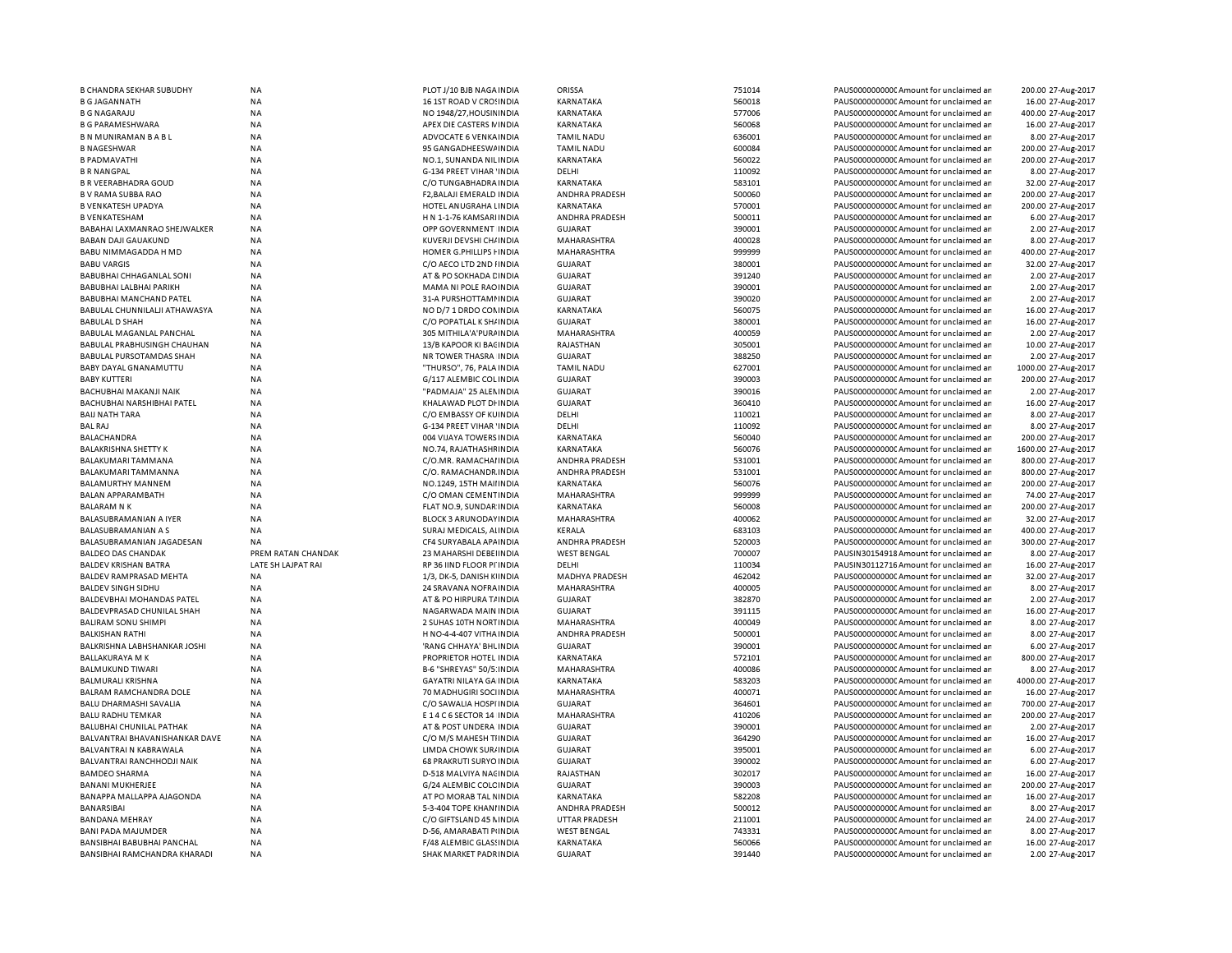| BANSIDHAR LEKHRAJ MAHESHWARI         | <b>NA</b> | <b>6 SHAKTI PARK SOCILINDIA</b> | <b>GUJARAT</b>        | 387002 | PAUS0000000000 Amount for unclaimed ar  | 16.00 27-Aug-2017  |
|--------------------------------------|-----------|---------------------------------|-----------------------|--------|-----------------------------------------|--------------------|
| BANSIKUMAR HIMATLAL VAIDYA           | <b>NA</b> | SULTANPURA LALBH INDIA          | <b>GUJARAT</b>        | 390001 | PAUS0000000000C Amount for unclaimed ar | 2.00 27-Aug-2017   |
| BANSILAL DAHYABHAI PATEL             | <b>NA</b> | NEAR HANMANJI M. INDIA          | <b>GUJARAT</b>        | 391440 | PAUS0000000000 Amount for unclaimed ar  | 32.00 27-Aug-2017  |
| BANSILAL JAYANTILAL SHAH             | NA        | 23/268 GUJARAT HC INDIA         | <b>GUJARAT</b>        | 390006 | PAUS0000000000 Amount for unclaimed ar  | 6.00 27-Aug-2017   |
| BANSILAL NARANDAS SHAH               | <b>NA</b> | 8 BHARAT APTS CHUINDIA          | <b>GUJARAT</b>        | 380022 | PAUS0000000000 Amount for unclaimed ar  | 6.00 27-Aug-2017   |
|                                      |           |                                 |                       |        |                                         |                    |
| BANSILAL RATILAL PANDYA              | <b>NA</b> | 87 PRABHAKUNJ SO(INDIA          | <b>GUJARAT</b>        | 389001 | PAUS0000000000 Amount for unclaimed ar  | 2.00 27-Aug-2017   |
| BANSILAL SHANKERLAL GANDHI           | NA        | <b>GANDHI POLE AHMEINDIA</b>    | <b>GUJARAT</b>        | 387001 | PAUS0000000000 Amount for unclaimed ar  | 2.00 27-Aug-2017   |
| BAPURAMPETA LAKSHMANARAO SUNDARARANA |           | C/O DARSHAK LTD B INDIA         | ANDHRA PRADESH        | 500001 | PAUS0000000000 Amount for unclaimed ar  | 6.00 27-Aug-2017   |
| BARATAM JAGANNATHA RAO               | <b>NA</b> | PARTNER OF UNITED INDIA         | ANDHRA PRADESH        | 532001 | PAUS0000000000 Amount for unclaimed ar  | 200.00 27-Aug-2017 |
| <b>BARUN KUMAR PYNE</b>              | <b>NA</b> | 111/1 BIDHAN SARA INDIA         | <b>WEST BENGAL</b>    | 700004 | PAUS0000000000 Amount for unclaimed ar  | 24.00 27-Aug-2017  |
| BASANT KUMAR MAHESHWARI              | ΝA        | C/O BASANT KUMAFINDIA           | <b>WEST BENGAL</b>    | 700064 | PAUS0000000000 Amount for unclaimed ar  | 8.00 27-Aug-2017   |
| BASANTI CHANDUMAL ISRANI             | <b>NA</b> | PANCHSHEEL APART INDIA          | MAHARASHTRA           | 400606 | PAUS0000000000CAmount for unclaimed ar  |                    |
|                                      |           |                                 |                       |        |                                         | 8.00 27-Aug-2017   |
| BASAVANT RAMALINGAPPA SANKPAL        | <b>NA</b> | <b>IDEAL MEDICAL STO INDIA</b>  | KARNATAKA             | 591317 | PAUS0000000000CAmount for unclaimed ar  | 200.00 27-Aug-2017 |
| BASHEERUNNISA BEGUM                  | <b>NA</b> | AMEER BUILDINGS, INDIA          | ANDHRA PRADESH        | 518001 | PAUS0000000000CAmount for unclaimed ar  | 400.00 27-Aug-2017 |
| <b>BASUDEB CHAKRABARTI</b>           | NA        | 11, SURYASEN STREE IN DIA       | <b>WEST BENGAL</b>    | 712235 | PAUS0000000000CAmount for unclaimed ar  | 200.00 27-Aug-2017 |
| BATHULAPALLI SAVITRI                 | <b>NA</b> | C/O DR B V RANGA FINDIA         | ANDHRA PRADESH        | 520002 | PAUS0000000000CAmount for unclaimed ar  | 166.00 27-Aug-2017 |
| BATHULAPALLI VENKATA RANGARAO        | NA        | C/O DR B V RANGA FINDIA         | <b>ANDHRA PRADESH</b> | 520002 | PAUS0000000000CAmount for unclaimed ar  | 82.00 27-Aug-2017  |
| <b>BEENA KIRIT SHAH</b>              | <b>NA</b> | KALPANA 20A PARK INDIA          | MAHARASHTRA           | 400057 | PAUS0000000000 Amount for unclaimed ar  | 8.00 27-Aug-2017   |
| BELTHANGADI VIVEKANAND RAO           | <b>NA</b> | C-909 NEW USHANA INDIA          | MAHARASHTRA           | 400078 | PAUS0000000000 Amount for unclaimed ar  |                    |
|                                      |           |                                 |                       |        |                                         | 8.00 27-Aug-2017   |
| BELTHANGADY SADANAND KAMATH          | <b>NA</b> | 3 HARISH NAGAR KA INDIA         | <b>GUJARAT</b>        | 390001 | PAUS0000000000CAmount for unclaimed ar  | 174.00 27-Aug-2017 |
| BENJAMIN CASMIR ANDRADE              | <b>NA</b> | 324 H S R LAYOUT 41INDIA        | KARNATAKA             | 560102 | PAUS0000000000CAmount for unclaimed ar  | 16.00 27-Aug-2017  |
| <b>BHAGAVATHY RAMAKRISHNAN</b>       | <b>NA</b> | 139, PERUMALPURA INDIA          | <b>TAMIL NADU</b>     | 627001 | PAUS0000000000CAmount for unclaimed ar  | 400.00 27-Aug-2017 |
| BHAGAVATISHANKAR BALASHANKAR JOSHI   | <b>NA</b> | <b>6 B SHAIMEE SOCIET INDIA</b> | <b>GUJARAT</b>        | 390007 | PAUS0000000000 Amount for unclaimed ar  | 12.00 27-Aug-2017  |
| BHAGAVATPRASAD PURSHOTTAM DAVE       | <b>NA</b> | A-65 ALEMBIC COLO INDIA         | <b>GUJARAT</b>        | 390003 | PAUS0000000000 Amount for unclaimed ar  | 2.00 27-Aug-2017   |
| BHAGERATI CHANDUMAL ISRANI           | <b>NA</b> | C/O MRS D K VALLECINDIA         | MAHARASHTRA           | 400708 | PAUS0000000000 Amount for unclaimed ar  | 8.00 27-Aug-2017   |
|                                      |           |                                 |                       |        |                                         |                    |
| BHAGIRATH PRASAD MAHESWARI           | <b>NA</b> | C/O, A.K.HOSLEY 89- INDIA       | DELHI                 | 110095 | PAUS0000000000 Amount for unclaimed ar  | 200.00 27-Aug-2017 |
| <b>BHAGIRATH SARDA</b>               | <b>NA</b> | C/O S & S INVESTME INDIA        | <b>ANDHRA PRADESH</b> | 500873 | PAUS0000000000 Amount for unclaimed ar  | 8.00 27-Aug-2017   |
| <b>BHAGRANI</b>                      | NA        | <b>B-521 SUDERSHAN PINDIA</b>   | DELHI                 | 110015 | PAUS0000000000 Amount for unclaimed ar  | 300.00 27-Aug-2017 |
| <b>BHAGVAN MULCHAND BHATIA</b>       | <b>NA</b> | 'APSARA' APTS 1ST F INDIA       | <b>GUJARAT</b>        | 390001 | PAUS0000000000 Amount for unclaimed ar  | 2.00 27-Aug-2017   |
| BHAGVATI MATHURDAS THAKKAR           | NA        | 69/B OLD CHAWL R I INDIA        | MAHARASHTRA           | 400010 | PAUS0000000000CAmount for unclaimed ar  | 8.00 27-Aug-2017   |
| BHAGWAN DAS ADHIKARI                 | <b>NA</b> | SHREE RAM TEKARI IINDIA         | MADHYA PRADESH        | 458001 | PAUS0000000000 Amount for unclaimed ar  | 8.00 27-Aug-2017   |
| BHAGWANMAL JAIN S K                  | <b>NA</b> | 120, D D URS ROAD HNDIA         | <b>KARNATAKA</b>      | 570001 | PAUS0000000000 Amount for unclaimed ar  | 800.00 27-Aug-2017 |
|                                      |           |                                 |                       |        |                                         |                    |
| BHAGYALAKSHMI RAVIPUDI               | <b>NA</b> | W/O RAVIPUDI SRIN INDIA         | ANDHRA PRADESH        | 533103 | PAUS0000000000 Amount for unclaimed ar  | 300.00 27-Aug-2017 |
| BHAGYASHREE SHRIKANT GORE            | NA        | SAPHALYA SHRI SOC INDIA         | MAHARASHTRA           | 421202 | PAUS0000000000 Amount for unclaimed ar  | 16.00 27-Aug-2017  |
| BHAILAL LALLUBHAI PARMAR             | NA        | 3 USHA CO OP HOUS INDIA         | <b>GUJARAT</b>        | 380001 | PAUS0000000000 Amount for unclaimed ar  | 50.00 27-Aug-2017  |
| BHAILALBHAI AMBALAL PATEL            | NA        | <b>BANIA SHERI SOKHA INDIA</b>  | <b>GUJARAT</b>        | 391740 | PAUS0000000000 Amount for unclaimed ar  | 2.00 27-Aug-2017   |
| BHAILALBHAI JESHANGBHAI PATEL        | <b>NA</b> | YAKUTPURA PATEL SINDIA          | <b>GUJARAT</b>        | 390001 | PAUS0000000000 Amount for unclaimed ar  | 2.00 27-Aug-2017   |
| BHAILALBHAI PARSOTAMDBHAI KHARAWA    | NA        | NAVAPURA KEVDA EINDIA           | <b>GUJARAT</b>        | 390001 | PAUS0000000000 Amount for unclaimed ar  | 2.00 27-Aug-2017   |
| BHAILALBHAI PRABHUDAS PATEL          | NA        | AT & POST ANKODIA INDIA         | <b>GUJARAT</b>        | 391330 | PAUS0000000000CAmount for unclaimed ar  | 16.00 27-Aug-2017  |
|                                      |           |                                 |                       |        |                                         |                    |
| BHAILALBHAI SHANKERBHAI PATEL        | <b>NA</b> | NAVIPANASARAWAI INDIA           | <b>GUJARAT</b>        | 391440 | PAUS0000000000 Amount for unclaimed ar  | 6.00 27-Aug-2017   |
| BHAILALBHAI SHANKERBHAI PATEL        | <b>NA</b> | 13 ASOPALAV SOCIE INDIA         | <b>GUJARAT</b>        | 390002 | PAUS0000000000CAmount for unclaimed ar  | 16.00 27-Aug-2017  |
| BHALCHANDRA GOVIND KULKARNI          | <b>NA</b> | PARAAN LIMITED DI INDIA         | MAHARASHTRA           | 411030 | PAUS0000000000CAmount for unclaimed ar  | 200.00 27-Aug-2017 |
| BHALCHANDRA KANTILAL DAVE            | NA        | MUNICIPAL QUARTE INDIA          | <b>GUJARAT</b>        | 390003 | PAUS0000000000CAmount for unclaimed ar  | 2.00 27-Aug-2017   |
| BHANUBEN HARISCHANDRA PATEL          | <b>NA</b> | RANCHHODJI'S TEM INDIA          | <b>GUJARAT</b>        | 390001 | PAUS0000000000CAmount for unclaimed ar  | 200.00 27-Aug-2017 |
| <b>BHANUDAS A PANCHABHAI</b>         | <b>NA</b> | 2/2 ARCHANANAGA INDIA           | MAHARASHTRA           | 411038 | PAUS0000000000CAmount for unclaimed ar  | 24.00 27-Aug-2017  |
| BHANUMATI DHANSUKHLAL MISTRY         | <b>NA</b> | 4/J APEX FLATS ANKUNDIA         | <b>GUJARAT</b>        | 380013 | PAUS0000000000 Amount for unclaimed ar  |                    |
|                                      |           |                                 |                       |        |                                         | 8.00 27-Aug-2017   |
| BHANUMATI JEKISHANDAS KAPADIA        | <b>NA</b> | NEW STATION ROAL INDIA          | <b>GUJARAT</b>        | 393145 | PAUS0000000000CAmount for unclaimed ar  | 2.00 27-Aug-2017   |
| BHANUMATI LAXMIKANT PARIKH           | <b>NA</b> | MAHADEV'S POLE K(INDIA          | <b>GUJARAT</b>        | 390001 | PAUS0000000000 Amount for unclaimed ar  | 32.00 27-Aug-2017  |
| BHANUMATI NATVERLAL BAXI             | <b>NA</b> | 9/26 DIVYANG BUILLINDIA         | MAHARASHTRA           | 400005 | PAUS0000000000 Amount for unclaimed ar  | 6.00 27-Aug-2017   |
| BHANUMATIBEN BABUBHAI THAKKAR        | <b>NA</b> | BHANU KUNJ VAD F/INDIA          | <b>GUJARAT</b>        | 390001 | PAUS0000000000 Amount for unclaimed ar  | 2.00 27-Aug-2017   |
| BHANUMATIBEN KISHORBHAI PATEL        | <b>NA</b> | 20 MA-PITRU KAUM INDIA          | <b>GUJARAT</b>        | 391110 | PAUS0000000000 Amount for unclaimed ar  | 6.00 27-Aug-2017   |
| BHANUPRASAD PURSOTTAMDAS CHAUHAN     | <b>NA</b> | 2765 DHALGARWAD INDIA           | <b>GUJARAT</b>        | 380001 | PAUS0000000000 Amount for unclaimed ar  | 16.00 27-Aug-2017  |
|                                      |           |                                 |                       | 380006 |                                         | 20.00 27-Aug-2017  |
| BHANUPRASAD SAWAILAL PATEL           | <b>NA</b> | <b>GURUKRUPA GUEST INDIA</b>    | <b>GUJARAT</b>        |        | PAUS0000000000 Amount for unclaimed ar  |                    |
| BHANUPRASAD SOMNATHBHAI MEHTA        | <b>NA</b> | 755 BHAW'S POLE R/INDIA         | <b>GUJARAT</b>        | 380001 | PAUS0000000000CAmount for unclaimed ar  | 8.00 27-Aug-2017   |
| <b>BHARAT BALMUKUND PARIKH</b>       | <b>NA</b> | C/O BALMUKUND N INDIA           | GUJARAT               | 390001 | PAUS0000000000 Amount for unclaimed ar  | 2.00 27-Aug-2017   |
| BHARAT BHUSHAN AGARWAL               | <b>NA</b> | 32, PURVI CIVIL LINE INDIA      | <b>UTTAR PRADESH</b>  | 241001 | PAUS1203980000 Amount for unclaimed ar  | 200.00 27-Aug-2017 |
| <b>BHARAT KALYANJI LALAN</b>         | <b>NA</b> | 105 MEHUL TOWER INDIA           | MAHARASHTRA           | 400101 | PAUS0000000000CAmount for unclaimed an  | 8.00 27-Aug-2017   |
| <b>BHARAT KUMAR HEGDE</b>            | NA        | NO 2952,13TH B MAINDIA          | KARNATAKA             | 560040 | PAUS0000000000 Amount for unclaimed ar  | 600.00 27-Aug-2017 |
| BHARAT NATVARLAL MEHTA               | <b>NA</b> | 1069 RAJAMEHTA'S INDIA          | <b>GUJARAT</b>        | 380001 | PAUS0000000000 Amount for unclaimed ar  | 8.00 27-Aug-2017   |
|                                      |           |                                 |                       |        |                                         |                    |
| BHARATBHAI MULAJIBHAI PATEL          | <b>NA</b> | C/O MULJIBHAI NAT INDIA         | <b>GUJARAT</b>        | 383001 | PAUS0000000000 Amount for unclaimed ar  | 6.00 27-Aug-2017   |
| BHARATBHUSHAN SHYAMSOHAN VERMA       | <b>NA</b> | C/O SUVARNA 13-A IINDIA         | <b>GUJARAT</b>        | 390001 | PAUS0000000000 Amount for unclaimed ar  | 2.00 27-Aug-2017   |
| BHARATHI HARIHARAN                   | NA        | 30 SINGARACHARI S'INDIA         | <b>TAMIL NADU</b>     | 600005 | PAUS0000000000 Amount for unclaimed ar  | 82.00 27-Aug-2017  |
| BHARATHI HARIHARAN                   | <b>NA</b> | 30, SINGARACHARI SINDIA         | <b>TAMIL NADU</b>     | 600005 | PAUS0000000000 Amount for unclaimed ar  | 400.00 27-Aug-2017 |
| BHARATHI VEDAGARBHA NARASIMHA        | NA        | SWARUPINI NURSIN INDIA          | ANDHRA PRADESH        | 533101 | PAUS0000000000CAmount for unclaimed ar  | 200.00 27-Aug-2017 |
| BHARATHY B RAJ                       | NA        | NO 202 II-FLOOR J S INDIA       | KARNATAKA             | 570004 | PAUS0000000000 Amount for unclaimed ar  | 200.00 27-Aug-2017 |
| BHARATKUMAR CHINUBHAI PATEL          | NA        | 9-A PALLAV TENAMI INDIA         | <b>GUJARAT</b>        | 382325 | PAUS0000000000 Amount for unclaimed ar  | 16.00 27-Aug-2017  |
|                                      |           |                                 |                       |        |                                         |                    |
| BHARATKUMAR MAGANLAL PAREKH          | <b>NA</b> | B/2/24, MARAYANKI INDIA         | <b>GUJARAT</b>        | 392015 | PAUS0000000000C Amount for unclaimed ar | 2.00 27-Aug-2017   |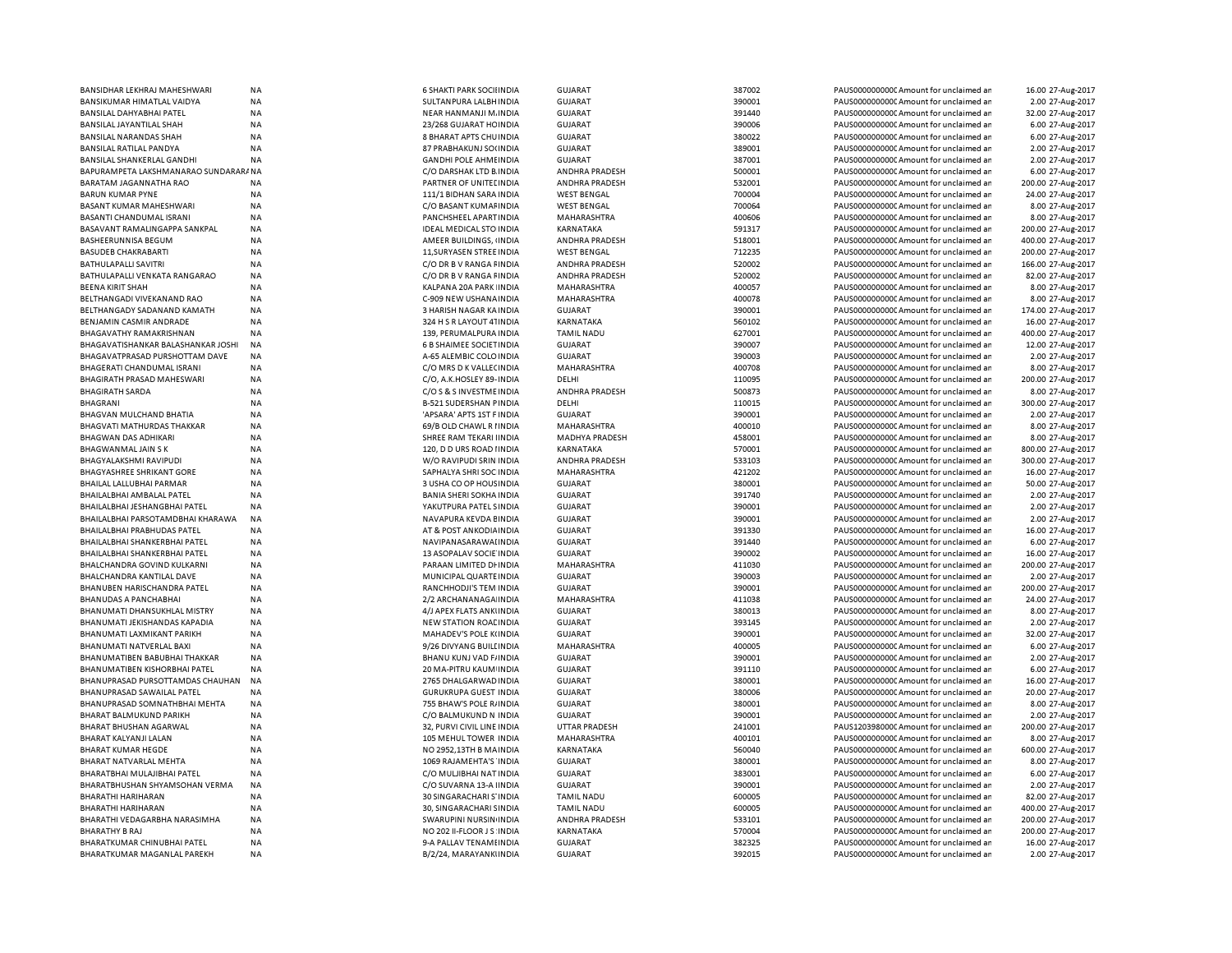| BHARATKUMAR PURSHOTTAMBHAI BALAR      | <b>NA</b>  | C/O VIKAS AGRO SEEINDIA        | <b>GUJARAT</b>       | 364601 | PAUS0000000000 Amount for unclaimed ar  | 16.00 27-Aug-2017  |
|---------------------------------------|------------|--------------------------------|----------------------|--------|-----------------------------------------|--------------------|
| BHARATKUMAR RAOJIBHAI PATEL           | NA         | REKHA NIWAS NR K/ INDIA        | <b>GUJARAT</b>       | 388001 | PAUS0000000000 Amount for unclaimed ar  | 86.00 27-Aug-2017  |
| BHARATKUMAR SAMPATRAI DESAI           | <b>NA</b>  | <b>OVERSEAS BUSINESSINDIA</b>  | MAHARASHTRA          | 400028 | PAUS0000000000 Amount for unclaimed ar  | 16.00 27-Aug-2017  |
|                                       |            |                                |                      | 390022 |                                         | 2.00 27-Aug-2017   |
| BHARATKUMAR SHANKERLAL SHAH           | NA         | B/5 ASHIRWAD SOCI INDIA        | <b>GUJARAT</b>       |        | PAUS0000000000 Amount for unclaimed ar  |                    |
| BHARATKUMAR THAKORDAS MANJRAWALA      | <b>NA</b>  | 3/83 PARE-H STREET INDIA       | <b>GUJARAT</b>       | 395005 | PAUS0000000000 Amount for unclaimed ar  | 8.00 27-Aug-2017   |
| BHARTIBEN KANTIBHAI DESAI             | ΝA         | JASHWANTI SADAN INDIA          | <b>GUJARAT</b>       | 390001 | PAUS0000000000 Amount for unclaimed ar  | 16.00 27-Aug-2017  |
| <b>BHASKAR ADIGA</b>                  | NA         | HOTEL RAGHAVEND INDIA          | KARNATAKA            | 560034 | PAUS0000000000 Amount for unclaimed ar  | 20.00 27-Aug-2017  |
| BHASKAR BRAHMBHATT                    | NA         | 12 KASHIVISHVANA1INDIA         | GUJARAT              | 390011 | PAUS0000000000 Amount for unclaimed ar  | 2.00 27-Aug-2017   |
| <b>BHASKAR GHOSH</b>                  | NA         | 358/C NETAJI S C BO INDIA      | <b>WEST BENGAL</b>   | 700047 | PAUSIN30047641 Amount for unclaimed ar  | 400.00 27-Aug-2017 |
|                                       | NA         | MEHTA POLE DANI'S INDIA        | <b>GUJARAT</b>       | 390006 | PAUS0000000000 Amount for unclaimed ar  | 32.00 27-Aug-2017  |
| BHASKAR MULJIBHAI SHAH                |            |                                |                      |        |                                         |                    |
| BHASKAR RAO JAGATHA                   | NA         | 59-1-15 P&T COLON' INDIA       | ANDHRA PRADESH       | 533105 | PAUS0000000000 Amount for unclaimed ar  | 600.00 27-Aug-2017 |
| BHASKARRAI BALWANTRAI DESAI           | NA         | OPP KANYASHALA TIINDIA         | GUJARAT              | 396360 | PAUS0000000000 Amount for unclaimed ar  | 6.00 27-Aug-2017   |
| BHASKER LAXMANRAO VAIDYA              | NA         | PAGEDAR WADA BH INDIA          | <b>GUJARAT</b>       | 390001 | PAUS0000000000 Amount for unclaimed ar  | 2.00 27-Aug-2017   |
| BHASKERRAO RAMCHANDRARAO MANEPATIL NA |            | 'RAM NIVAS' SHAHB INDIA        | <b>GUJARAT</b>       | 390001 | PAUS0000000000 Amount for unclaimed ar  | 12.00 27-Aug-2017  |
| BHAVANA PURSNANI                      | <b>NA</b>  | 111-ASHOK NAGAR / INDIA        | <b>UTTAR PRADESH</b> | 282010 | PAUS0000000000 Amount for unclaimed ar  | 200.00 27-Aug-2017 |
| BHAVESH SHASHIKANT MOTANI             | SHASHIKANT | NR MAMLATDAR OF INDIA          | <b>GUJARAT</b>       | 361305 | PAUS1201320000 Amount for unclaimed ar  | 166.00 27-Aug-2017 |
|                                       |            |                                |                      |        |                                         |                    |
| <b>BHAVIK DHRUV</b>                   | ΝA         | 1ST DR GOR'S BUILD INDIA       | MAHARASHTRA          | 400080 | PAUS0000000000CAmount for unclaimed ar  | 200.00 27-Aug-2017 |
| BHAVNA AJAY SHAH                      | NA         | 10 MATRU SMRUTI : INDIA        | MAHARASHTRA          | 400057 | PAUS0000000000 Amount for unclaimed ar  | 8.00 27-Aug-2017   |
| BHAVNA DWIJEN DESAI                   | ΝA         | 28 ALKAPURI BAROD INDIA        | <b>GUJARAT</b>       | 390005 | PAUS0000000000C Amount for unclaimed ar | 32.00 27-Aug-2017  |
| BHAVNABEN CHANDULAL GALA              | NA         | C/O R P SHROFF & S(INDIA       | MAHARASHTRA          | 400023 | PAUS0000000000 Amount for unclaimed ar  | 24.00 27-Aug-2017  |
| BHIKANRAO KRISHNARAO SHITOLE          | ΝA         | SADI MISTRY COLONINDIA         | <b>GUJARAT</b>       | 390017 | PAUS0000000000 Amount for unclaimed ar  | 6.00 27-Aug-2017   |
| BHIKHABHAI CHHOTABHAI RANA            | NA         | SUNDER BAZAR SOK INDIA         | <b>GUJARAT</b>       | 391745 | PAUS0000000000 Amount for unclaimed ar  | 2.00 27-Aug-2017   |
|                                       |            |                                |                      |        |                                         |                    |
| BHIKHABHAI MULJIBHAI THAKKAR          | <b>NA</b>  | 103 VIJAY NAGAR GUNDIA         | <b>GUJARAT</b>       | 390016 | PAUS0000000000 Amount for unclaimed ar  | 32.00 27-Aug-2017  |
| BHIKHABHAI NARANBHAI MISTRY           | <b>NA</b>  | 13 ADHUNIK SOCIET INDIA        | <b>GUJARAT</b>       | 391740 | PAUS0000000000CAmount for unclaimed ar  | 2.00 27-Aug-2017   |
| BHIKHABHAI PRABHUDAS NAI              | NA         | <b>B-9 DAHIBA NAGAR INDIA</b>  | <b>GUJARAT</b>       | 390016 | PAUS0000000000CAmount for unclaimed ar  | 2.00 27-Aug-2017   |
| BHIKHALAL FULCHAND ACHARYA            | NA         | PO BHABHAR DIST B. INDIA       | <b>GUJARAT</b>       | 385320 | PAUS0000000000CAmount for unclaimed ar  | 8.00 27-Aug-2017   |
| BHIKU BABU BANDVE                     | NA         | C/O A C W CO LTD L/ INDIA      | MAHARASHTRA          | 400001 | PAUS0000000000 Amount for unclaimed ar  | 6.00 27-Aug-2017   |
|                                       |            |                                | DELHI                | 110085 |                                         |                    |
| <b>BHIM SAIN GROVER</b>               | <b>NA</b>  | FLAT NO 20 STAR AP INDIA       |                      |        | PAUS0000000000CAmount for unclaimed ar  | 8.00 27-Aug-2017   |
| BHIMARADDI RANGARADDI YAVAGAL         | <b>NA</b>  | C/O KRISHNA AGEN(INDIA         | <b>KARNATAKA</b>     | 582208 | PAUS0000000000 Amount for unclaimed ar  | 32.00 27-Aug-2017  |
| BHIMSEN MAHADEV HONEKARI              | NA         | VASANT RAO NAIK CINDIA         | MAHARASHTRA          | 400612 | PAUS0000000000C Amount for unclaimed ar | 66.00 27-Aug-2017  |
| <b>BHOGILAL CHHOTABHAI PATEL</b>      | <b>NA</b>  | <b>F-255 ALEMBIC COL(INDIA</b> | <b>GUJARAT</b>       | 390003 | PAUS0000000000 Amount for unclaimed ar  | 2.00 27-Aug-2017   |
| BHOGILAL SAKHARCHAND GANDHI           | NA         | KUVERJI DEVSHI CH/ INDIA       | MAHARASHTRA          | 400028 | PAUS0000000000C Amount for unclaimed ar | 8.00 27-Aug-2017   |
| <b>BHOGILAL VALJIBHAI MISTRY</b>      | <b>NA</b>  | VISHWAKARMA ENCINDIA           | <b>GUJARAT</b>       | 382315 | PAUS0000000000 Amount for unclaimed ar  | 6.00 27-Aug-2017   |
|                                       |            |                                |                      |        |                                         |                    |
| <b>BHOLURAM RAMJI PAWAR</b>           | NA         | OPP INDIAN OVERSE INDIA        | <b>GUJARAT</b>       | 390006 | PAUS0000000000C Amount for unclaimed ar | 2.00 27-Aug-2017   |
| BHRANTI HARSHADRAY CHHAYA             | <b>NA</b>  | C/O H M CHHAYA B- INDIA        | <b>MAHARASHTRA</b>   | 400054 | PAUS0000000000 Amount for unclaimed ar  | 2.00 27-Aug-2017   |
| BHUPATRAI GHELABHAI VASHI             | NA         | LIMDA CHOWK POSTINDIA          | <b>GUJARAT</b>       | 396360 | PAUS0000000000 Amount for unclaimed ar  | 6.00 27-Aug-2017   |
| BHUPENDRA HIMATLAL SANGHAVI           | NA         | 9 ADUKIA APARTME INDIA         | MAHARASHTRA          | 400067 | PAUS0000000000 Amount for unclaimed ar  | 16.00 27-Aug-2017  |
| BHUPENDRABHAI CHANDULAL SURATI        | NA         | 2649 JUMMA MASJI INDIA         | GUJARAT              | 380001 | PAUS0000000000 Amount for unclaimed ar  | 16.00 27-Aug-2017  |
| BHUPENDRABHAI DESAIBHAI PATEL         | NA         | DHAMANIYA KAMP/INDIA           | <b>GUJARAT</b>       | 383325 | PAUS0000000000 Amount for unclaimed ar  | 2.00 27-Aug-2017   |
| BHUPENDRABHAI JAGDISHBHAI PATEL       | NA         | DAJI NIVAS AT & PO INDIA       | <b>GUJARAT</b>       | 391240 | PAUS0000000000 Amount for unclaimed ar  | 2.00 27-Aug-2017   |
|                                       |            |                                |                      |        |                                         |                    |
| BHUPESH KRISHNALAL DESAI              | <b>NA</b>  | 167 CHANDRAPRABHNDIA           | <b>GUJARAT</b>       | 390001 | PAUS0000000000 Amount for unclaimed ar  | 32.00 27-Aug-2017  |
| <b>BIJAN KUMAR BHATTACHARYA</b>       | <b>NA</b>  | P 269 CIT ROAD SCH INDIA       | <b>WEST BENGAL</b>   | 700010 | PAUS0000000000 Amount for unclaimed ar  | 600.00 27-Aug-2017 |
| <b>BIKASH BANERJEE</b>                | NA         | <b>62 MOORE AVENUE INDIA</b>   | <b>WEST BENGAL</b>   | 700040 | PAUS0000000000 Amount for unclaimed ar  | 300.00 27-Aug-2017 |
| <b>BIMAL BHAGUBHAI SHAH</b>           | <b>NA</b>  | C/O M/S DALIA PATEINDIA        | <b>GUJARAT</b>       | 390017 | PAUS0000000000 Amount for unclaimed ar  | 8.00 27-Aug-2017   |
| BIMAL CHAND DHANDIA                   | NA         | C/O DHANDIA JEWE INDIA         | DELHI                | 110001 | PAUS0000000000 Amount for unclaimed ar  | 16.00 27-Aug-2017  |
| <b>BIMAL KUMAR GUPTA</b>              | <b>NA</b>  |                                | DELHI                | 110027 | PAUS0000000000 Amount for unclaimed ar  |                    |
|                                       |            | J-7/44 RAJOURI GAR INDIA       |                      |        |                                         | 8.00 27-Aug-2017   |
| <b>BIMLA DEVI</b>                     | NA         | C/O M/S BABOO RAI INDIA        | DELHI                | 110006 | PAUS0000000000 Amount for unclaimed ar  | 16.00 27-Aug-2017  |
| BINA HASTIPAL JHAVERI                 | NA         | 208 SHANTINATHJI JINDIA        | MAHARASHTRA          | 400003 | PAUS0000000000 Amount for unclaimed ar  | 16.00 27-Aug-2017  |
| BINA KALIDAS MISTRY MF G KALIDAS MI   | NA         | SHREE RAM NIWAS : INDIA        | <b>GUJARAT</b>       | 380008 | PAUS0000000000 Amount for unclaimed ar  | 32.00 27-Aug-2017  |
| <b>BINDRABAN ARORA</b>                | NA         | KOTHI NO HP-46 MAINDIA         | DELHI                | 110034 | PAUS0000000000 Amount for unclaimed ar  | 8.00 27-Aug-2017   |
| <b>BINDU DEEPAK DHANAK</b>            | NA         | 4 RAMDEV KUTIR RAINDIA         | MAHARASHTRA          | 400077 | PAUS0000000000 Amount for unclaimed ar  | 16.00 27-Aug-2017  |
|                                       |            |                                |                      |        |                                         |                    |
| <b>BINOD KUMAR TEKRIWAL</b>           | NA         | C/O RAJA ENTERPISE INDIA       | <b>WEST BENGAL</b>   | 713347 | PAUS0000000000 Amount for unclaimed ar  | 8.00 27-Aug-2017   |
| <b>BIPIN KUMAR</b>                    | NA         | M/S SHOP PLANNIN INDIA         | MAHARASHTRA          | 400072 | PAUS0000000000 Amount for unclaimed ar  | 66.00 27-Aug-2017  |
| <b>BIPIN PRAGJI TOPRANI</b>           | NA         | PRATAPKUNJ BLOCK INDIA         | <b>GUJARAT</b>       | 390001 | PAUS0000000000 Amount for unclaimed ar  | 2.00 27-Aug-2017   |
| BIPINBHAI CHUNIBHAI PATEL             | NA         | P O MALAV TAL KAL(INDIA        | <b>GUJARAT</b>       | 389330 | PAUS0000000000 Amount for unclaimed ar  | 6.00 27-Aug-2017   |
| BIPINBHAI JAYANTIBHAI PATEL           | NA         | C K 51/4 RAJA DARA' INDIA      | <b>UTTAR PRADESH</b> | 221001 | PAUS0000000000 Amount for unclaimed ar  | 6.00 27-Aug-2017   |
| BIPINCHAND SHANKARLAL GANDHI          | <b>NA</b>  | HARI BHAKTI'S POLE INDIA       | <b>GUJARAT</b>       | 380001 | PAUS0000000000 Amount for unclaimed ar  | 16.00 27-Aug-2017  |
|                                       |            |                                |                      |        |                                         |                    |
| BIPINCHANDRA CHHOTALAL KOTHARI        | NA         | 507/A, RAMSHYAM INDIA          | MAHARASHTRA          | 400064 | PAUS0000000000 Amount for unclaimed ar  | 16.00 27-Aug-2017  |
| BIPINCHANDRA CHIMANLAL KHATRI         | <b>NA</b>  | <b>BAJWADA BHOIWAL INDIA</b>   | <b>GUJARAT</b>       | 390001 | PAUS0000000000 Amount for unclaimed ar  | 16.00 27-Aug-2017  |
| BIPINCHANDRA JEKISANDAS NARIELWALA    | NA         | 276 VADGADI MUM INDIA          | MAHARASHTRA          | 400003 | PAUS0000000000 Amount for unclaimed ar  | 16.00 27-Aug-2017  |
| BIPINCHANDRA RAMANLAL SHETH           | NA         | <b>GUJARAT HOUSING ! INDIA</b> | <b>GUJARAT</b>       | 390006 | PAUS0000000000 Amount for unclaimed ar  | 16.00 27-Aug-2017  |
| BIPINCHANDRA RATILAL PURANI           | ΝA         | OLD RAMJI MANDIR INDIA         | <b>GUJARAT</b>       | 388001 | PAUS0000000000C Amount for unclaimed ar | 2.00 27-Aug-2017   |
|                                       |            |                                |                      |        |                                         |                    |
| BIRENDRA KUMAR TYAGI                  | NA         | A G VIDYASAGAR & (INDIA        | DELHI                | 110002 | PAUS0000000000 Amount for unclaimed ar  | 8.00 27-Aug-2017   |
| BISHWA NATH BANERJEE                  | ΝA         | H I G FLAT NO 3/6 N/ INDIA     | <b>UTTAR PRADESH</b> | 221001 | PAUS0000000000 Amount for unclaimed ar  | 16.00 27-Aug-2017  |
| BISHWANATH BANERJEE                   | NA         | HIG FLAT NO 3/6 N/INDIA        | <b>UTTAR PRADESH</b> | 221005 | PAUS0000000000 Amount for unclaimed ar  | 200.00 27-Aug-2017 |
| BISMILLA NIVAJKHAN PATHAN             | <b>NA</b>  | NAVAYARD NEAR BUNDIA           | <b>GUJARAT</b>       | 390002 | PAUS0000000000CAmount for unclaimed ar  | 2.00 27-Aug-2017   |
| <b>BISWAS SUSHIL KUMAR</b>            | NA         | 152 DIAMOND PARKINDIA          | <b>WEST BENGAL</b>   | 700104 | PAUS0000000000C Amount for unclaimed ar | 200.00 27-Aug-2017 |
|                                       |            |                                |                      |        |                                         |                    |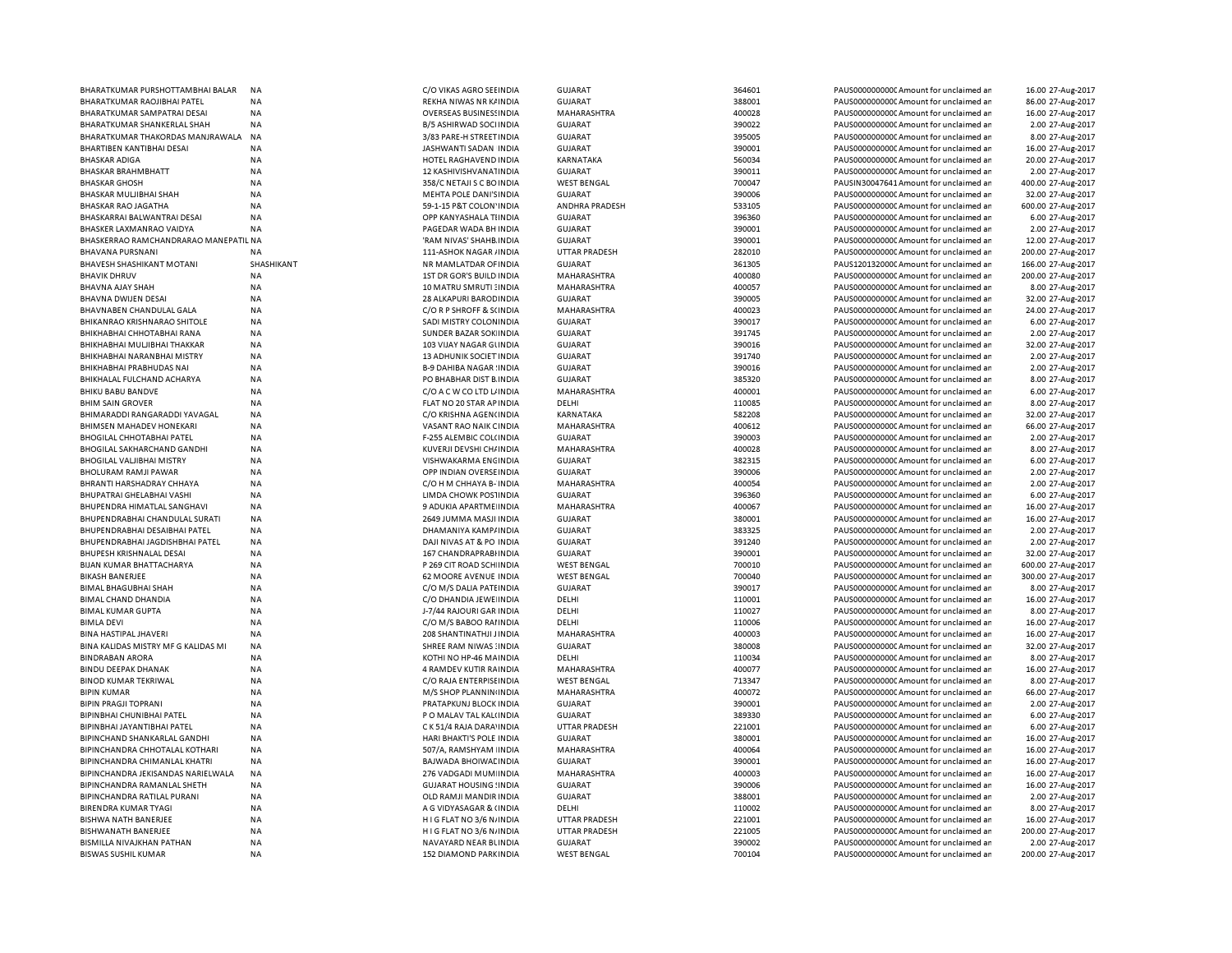| <b>BOLLAM SIVAPRASAD</b>       | <b>NA</b>          | C/O. M/S. SUNIL EN1INDIA       | ANDHRA PRADESH        | 506002 | PAUS0000000000 Amount for unclaimed ar | 1600.00 27-Aug-2017 |
|--------------------------------|--------------------|--------------------------------|-----------------------|--------|----------------------------------------|---------------------|
| <b>BRAHM SARUP AHUJA</b>       | <b>NA</b>          | SUPERINTENDING EIINDIA         | <b>HARYANA</b>        | 132105 | PAUS0000000000 Amount for unclaimed ar | 32.00 27-Aug-2017   |
| BRAHMAJEE RAO JANAPAMALA       | NA                 | CHANDRA MEDL.ST(INDIA          | ANDHRA PRADESH        | 523155 | PAUS0000000000 Amount for unclaimed ar | 400.00 27-Aug-2017  |
| <b>BRIJ LAL ARORA</b>          | ΝA                 | 34-D HMT COLONY / INDIA        | RAJASTHAN             | 305003 | PAUS0000000000 Amount for unclaimed ar | 16.00 27-Aug-2017   |
| <b>BRIJ MAHAJAN</b>            | <b>NA</b>          | QR NO 1100 SECTOR INDIA        | DELHI                 | 110022 | PAUS0000000000 Amount for unclaimed ar | 8.00 27-Aug-2017    |
| BRIJESH KUMAR AGRAWAL          | <b>NA</b>          | 144/III/I BHEL HARD' INDIA     | UTTARAKHAND           | 249403 | PAUS0000000000CAmount for unclaimed ar | 32.00 27-Aug-2017   |
| <b>BRIJESH MAHESHWARI</b>      | <b>NA</b>          | J 12/8 KABIR CHAVR INDIA       | <b>UTTAR PRADESH</b>  | 221001 | PAUSIN30112715 Amount for unclaimed ar | 24.00 27-Aug-2017   |
| BUDHABHAI UKABHAI PARMAR       | <b>NA</b>          | BAJWA DIST BAROD, INDIA        | <b>GUJARAT</b>        | 391310 | PAUS0000000000 Amount for unclaimed ar | 2.00 27-Aug-2017    |
| <b>BUDHALAL C SHAF</b>         | <b>NA</b>          | C/O POPATLAL K SH/ INDIA       | <b>GUJARAT</b>        | 380001 | PAUS0000000000 Amount for unclaimed ar | 16.00 27-Aug-2017   |
| BULAKHIDAS POPATLAL RASANIA    | <b>NA</b>          | 15 CHANLAOLE MANINDIA          | <b>GUJARAT</b>        | 380001 | PAUS0000000000 Amount for unclaimed ar | 16.00 27-Aug-2017   |
| BUTANI KARSHANBHAI GOBARBHAI   | <b>GOBARBHAI</b>   | VRAJRAJ, SATYAM P. INDIA       | <b>GUJARAT</b>        | 360370 | PAUSIN30097410 Amount for unclaimed ar | 1200.00 27-Aug-2017 |
| C B SHAKUNTALA BAI             | <b>NA</b>          | K-24 12TH CROSS I B INDIA      | KARNATAKA             | 560010 | PAUS0000000000CAmount for unclaimed ar | 32.00 27-Aug-2017   |
|                                |                    |                                |                       | 688529 |                                        | 400.00 27-Aug-2017  |
| C G SASIKUMAR                  | NA                 | JAYA NIVAS KADAKK INDIA        | KERALA                |        | PAUS0000000000CAmount for unclaimed ar |                     |
| C H RAGHAVINDRA RAO            | <b>NA</b>          | NO 16 VAIDYARAM / INDIA        | <b>TAMIL NADU</b>     | 600017 | PAUS0000000000CAmount for unclaimed ar | 6.00 27-Aug-2017    |
| C INDIRA                       | <b>NA</b>          | NO.30 2ND MAIN RCINDIA         | KARNATAKA             | 560027 | PAUS0000000000CAmount for unclaimed ar | 1700.00 27-Aug-2017 |
| C K BALASUBRAMANIAM            | <b>NA</b>          | PARVATHY MEDICALINDIA          | KERALA                | 682035 | PAUS0000000000CAmount for unclaimed ar | 200.00 27-Aug-2017  |
| C L MAHADEVAN                  | NA                 | L-12 ANNA NAGAR CINDIA         | <b>TAMIL NADU</b>     | 600102 | PAUS0000000000 Amount for unclaimed ar | 8.00 27-Aug-2017    |
| C M BALAJI                     | <b>NA</b>          | C/O E C I L B/H TOWINDIA       | <b>GUJARAT</b>        | 380006 | PAUS0000000000 Amount for unclaimed ar | 300.00 27-Aug-2017  |
| C P RAVINDER                   | <b>NA</b>          | 25-B/4 EAST MARRE INDIA        | ANDHRA PRADESH        | 500026 | PAUS0000000000 Amount for unclaimed ar | 2.00 27-Aug-2017    |
| C RAMACHANDRAN                 | <b>NA</b>          | A-20, HUDCO COLON IN DIA       | <b>TAMIL NADU</b>     | 641004 | PAUS0000000000CAmount for unclaimed ar | 24.00 27-Aug-2017   |
| C S GURUMURTHY                 | <b>NA</b>          | PROPRITOR MAHEN INDIA          | <b>KARNATAKA</b>      | 577101 | PAUS0000000000CAmount for unclaimed ar | 8.00 27-Aug-2017    |
| C S VENKATARAMAN               | <b>NA</b>          | ACCOUNTS DEPT CHINDIA          | <b>TAMIL NADU</b>     | 600019 | PAUS0000000000CAmount for unclaimed ar | 8.00 27-Aug-2017    |
| C SHIVAKUMAR                   | <b>NA</b>          | 482 1ST CROSS 4TH I INDIA      | KARNATAKA             | 570023 | PAUS0000000000CAmount for unclaimed an | 200.00 27-Aug-2017  |
| C SRINIVASAN                   | <b>NA</b>          | NO-69 BLOCK MASZI INDIA        | ANDHRA PRADESH        | 520015 | PAUS0000000000 Amount for unclaimed ar | 6.00 27-Aug-2017    |
| C V ANANTHA NARAYANAN          | <b>NA</b>          | 21 NATTU SUBBARO INDIA         | <b>TAMIL NADU</b>     | 600004 | PAUS0000000000 Amount for unclaimed ar | 6.00 27-Aug-2017    |
| C V SUBA RAO                   | <b>NA</b>          | <b>BSSCUREST HOUS INDIA</b>    | <b>BIHAR</b>          | 800016 | PAUS0000000000 Amount for unclaimed ar | 200.00 27-Aug-2017  |
| CARALINE JOSEPH CARVALHO       | <b>NA</b>          | C/O MR MUSTAFA S INDIA         | <b>MAHARASHTRA</b>    | 400008 | PAUS00000000000Amount for unclaimed ar | 18.00 27-Aug-2017   |
| <b>CECILY ZACHARIAS</b>        | <b>NA</b>          | VADAKETHACKAL KCINDIA          | KERALA                | 686039 | PAUS0000000000 Amount for unclaimed ar | 16.00 27-Aug-2017   |
| CH V N PRASAD                  | <b>NA</b>          | SALES OFFICER. HYD INDIA       | <b>ANDHRA PRADESH</b> | 520010 | PAUS0000000000 Amount for unclaimed ar | 200.00 27-Aug-2017  |
| CHALAPATHIRAO APPICONDA        | NA                 | C/O SHRI A L RAO D I INDIA     | <b>ANDHRA PRADESH</b> | 530016 | PAUS00000000000Amount for unclaimed ar | 2.00 27-Aug-2017    |
| CHALLA SURYANARAYANA REDDY     | <b>NA</b>          | M/S DARSHAK LIMIT INDIA        | ANDHRA PRADESH        | 520003 | PAUS0000000000 Amount for unclaimed ar | 10.00 27-Aug-2017   |
|                                |                    |                                |                       |        |                                        |                     |
| CHAMANLAL MANILAL PAREKH       | <b>NA</b>          | KUVERJI DEVSHI CH/ INDIA       | MAHARASHTRA           | 400028 | PAUS00000000000Amount for unclaimed ar | 8.00 27-Aug-2017    |
| CHAMPABEN CHANDULAL SHAH       | NA                 | B/10 SHREENATH CCINDIA         | <b>GUJARAT</b>        | 390007 | PAUS0000000000 Amount for unclaimed ar | 16.00 27-Aug-2017   |
| CHAMPABEN NATWARLAL BAJRANG    | NA                 | 6/2098 RAMPURA MINDIA          | <b>GUJARAT</b>        | 395003 | PAUS00000000000Amount for unclaimed ar | 32.00 27-Aug-2017   |
| <b>CHAMPABEN P SHETH</b>       | <b>NA</b>          | 78/653 PUSHPAK AP INDIA        | <b>GUJARAT</b>        | 380013 | PAUS0000000000 Amount for unclaimed ar | 8.00 27-Aug-2017    |
| CHAMPAKLAL CHHAGANLAL SHAH     | <b>NA</b>          | P O BUHARI VIA MAI INDIA       | <b>GUJARAT</b>        | 394630 | PAUS0000000000 Amount for unclaimed ar | 16.00 27-Aug-2017   |
| CHAMPAKLAL MULCHAND MANIAR     | <b>NA</b>          | KANSARA POLE VISNINDIA         | <b>GUJARAT</b>        | 384315 | PAUS0000000000CAmount for unclaimed ar | 6.00 27-Aug-2017    |
| CHAND RANI KHANNA              | NA                 | 1078 BEQUN BAGH FINDIA         | UTTAR PRADESH         | 250001 | PAUS0000000000 Amount for unclaimed ar | 16.00 27-Aug-2017   |
| CHANDA AGARWAL                 | <b>NA</b>          | C/O SHIV INDUSTRIE INDIA       | RAJASTHAN             | 301001 | PAUS0000000000CAmount for unclaimed ar | 8.00 27-Aug-2017    |
| CHANDANBEN AMBALAL PATEL       | <b>NA</b>          | <b>BAXI FALIA SOKHAD/INDIA</b> | <b>GUJARAT</b>        | 391240 | PAUS0000000000 Amount for unclaimed ar | 2.00 27-Aug-2017    |
| <b>CHANDANBEN B PATEL</b>      | <b>NA</b>          | NITYANAND HOSPIT INDIA         | <b>GUJARAT</b>        | 391135 | PAUS0000000000CAmount for unclaimed ar | 8.00 27-Aug-2017    |
| CHANDANMAL AGARWALA            | <b>NA</b>          | 13 PRAFULLA SARKA INDIA        | <b>WEST BENGAL</b>    | 700072 | PAUS0000000000CAmount for unclaimed ar | 8.00 27-Aug-2017    |
| <b>CHANDER DUGGAL</b>          | NA                 | H-42 SOUTH EXTENS INDIA        | DELHI                 | 110049 | PAUS0000000000CAmount for unclaimed ar | 8.00 27-Aug-2017    |
| <b>CHANDER KANTA</b>           | <b>NA</b>          | HOUSE NO 29 POCKLINDIA         | DELHI                 | 110085 | PAUS0000000000CAmount for unclaimed ar | 8.00 27-Aug-2017    |
| CHANDER KANTA JAIN             | NA                 | 191/192 DOUBLE STUNDIA         | DELHI                 | 110032 | PAUS0000000000CAmount for unclaimed ar | 8.00 27-Aug-2017    |
| <b>CHANDRA LATA NAGAR</b>      | <b>NA</b>          | C/O M/S NEW PEN SINDIA         | <b>UTTAR PRADESH</b>  | 211001 | PAUS0000000000 Amount for unclaimed ar | 8.00 27-Aug-2017    |
| CHANDRA RAO M                  | <b>MADHAVA RAO</b> | 12/303 KOCHI CORPINDIA         | KERALA                | 682002 | PAUSIN30023911 Amount for unclaimed ar | 80.00 27-Aug-2017   |
| <b>CHANDRA SHEKHAR</b>         | <b>NA</b>          | 95 SFS RAJOURI APA INDIA       | DELHI                 | 110064 | PAUS0000000000CAmount for unclaimed ar | 8.00 27-Aug-2017    |
| CHANDRA SHEKHAR CHAUDHRY       | <b>NA</b>          | F-12 GREEN PARK (N INDIA       | DELHI                 | 110016 | PAUS0000000000 Amount for unclaimed ar | 8.00 27-Aug-2017    |
| CHANDRAHAS CHIMANLAL DESAI     | <b>NA</b>          | 5 ASHWIN SOCIETY I INDIA       | <b>GUJARAT</b>        | 380007 | PAUS0000000000CAmount for unclaimed ar | 6.00 27-Aug-2017    |
| CHANDRAKALA PRANLAL MODY       | <b>NA</b>          | 27 NUTAN NAGAR S'INDIA         | GUJARAT               | 360001 | PAUS0000000000 Amount for unclaimed ar | 8.00 27-Aug-2017    |
|                                |                    |                                |                       | 400069 |                                        | 300.00 27-Aug-2017  |
| CHANDRAKANT C MALHOTRA         | <b>NA</b>          | 5/43 VARMA NAGAFINDIA          | MAHARASHTRA           |        | PAUS0000000000 Amount for unclaimed ar |                     |
| CHANDRAKANT CHIMANLAL SHAH     | <b>NA</b>          | PURAB PASCHIM AP. INDIA        | MAHARASHTRA           | 400058 | PAUS0000000000 Amount for unclaimed ar | 12.00 27-Aug-2017   |
| CHANDRAKANT NATHALAL GANDHI    | NA                 | KHANDERAO MARKI INDIA          | <b>GUJARAT</b>        | 390004 | PAUS0000000000CAmount for unclaimed ar | 10.00 27-Aug-2017   |
| CHANDRAKANT PRABHUDAS SUTHAR   | NA                 | TAD FALIA PALACE RINDIA        | <b>GUJARAT</b>        | 390001 | PAUS0000000000 Amount for unclaimed ar | 2.00 27-Aug-2017    |
| CHANDRAKANT RAMANLAL JOSHI     | <b>NA</b>          | AT & PO JITODIA TAHNDIA        | <b>GUJARAT</b>        | 388001 | PAUS0000000000 Amount for unclaimed ar | 2.00 27-Aug-2017    |
| CHANDRAKANT RAMNIKLAL VORA     | <b>NA</b>          | H NO 2787 JIVAN CC INDIA       | <b>GUJARAT</b>        | 380001 | PAUS0000000000CAmount for unclaimed an | 16.00 27-Aug-2017   |
| CHANDRAKANT RAOJIBHAI PATEL    | <b>NA</b>          | C/O.H R PANDYA 16- INDIA       | <b>GUJARAT</b>        | 390018 | PAUS0000000000 Amount for unclaimed ar | 80.00 27-Aug-2017   |
| CHANDRAKANTA NAVNITLAL JHAVERI | <b>NA</b>          | "ZAVERI BHAVAN" S INDIA        | <b>GUJARAT</b>        | 390001 | PAUS0000000000 Amount for unclaimed ar | 12.00 27-Aug-2017   |
| CHANDRAKANTA NAVNITLAL JHAVERI | <b>NA</b>          | SULTANPURA ADHY/INDIA          | <b>GUJARAT</b>        | 390001 | PAUS0000000000 Amount for unclaimed ar | 26.00 27-Aug-2017   |
| CHANDRAKANTA NAVNITLAL JHAVERI | <b>NA</b>          | "ZAVERI BHAVAN" S INDIA        | <b>GUJARAT</b>        | 390001 | PAUS0000000000 Amount for unclaimed ar | 26.00 27-Aug-2017   |
| CHANDRAMANI MANHARLAL SHAH     | <b>NA</b>          | 1, ANYONYA SOCIET INDIA        | <b>GUJARAT</b>        | 388450 | PAUS0000000000 Amount for unclaimed ar | 142.00 27-Aug-2017  |
| <b>CHANDRASHEKAR S</b>         | NA                 | BRADMA OF INDIA LINDIA         | <b>TAMIL NADU</b>     | 600002 | PAUS0000000000 Amount for unclaimed ar | 400.00 27-Aug-2017  |
| CHANDRASHEKHAR LAXMAN PALEYKER | ΝA                 | "SHIVPADMA" A/13: INDIA        | <b>GUJARAT</b>        | 390008 | PAUS00000000000Amount for unclaimed ar | 10.00 27-Aug-2017   |
| CHANDRAVADAN DAHYABHAI PATEL   | <b>NA</b>          | 3111 MOTIPOLE KACINDIA         | <b>GUJARAT</b>        | 380001 | PAUS0000000000 Amount for unclaimed ar | 2.00 27-Aug-2017    |
| CHANDRAVADAN H SHAH            | <b>NA</b>          | 1 AMRUT KANCHAN INDIA          | <b>GUJARAT</b>        | 380014 | PAUS0000000000 Amount for unclaimed ar | 16.00 27-Aug-2017   |
| CHANDRAVADAN N CHOKSHI         | <b>NA</b>          | 102/103 VITHALESH INDIA        | <b>GUJARAT</b>        | 390001 | PAUS0000000000 Amount for unclaimed ar | 32.00 27-Aug-2017   |
|                                |                    |                                |                       |        |                                        |                     |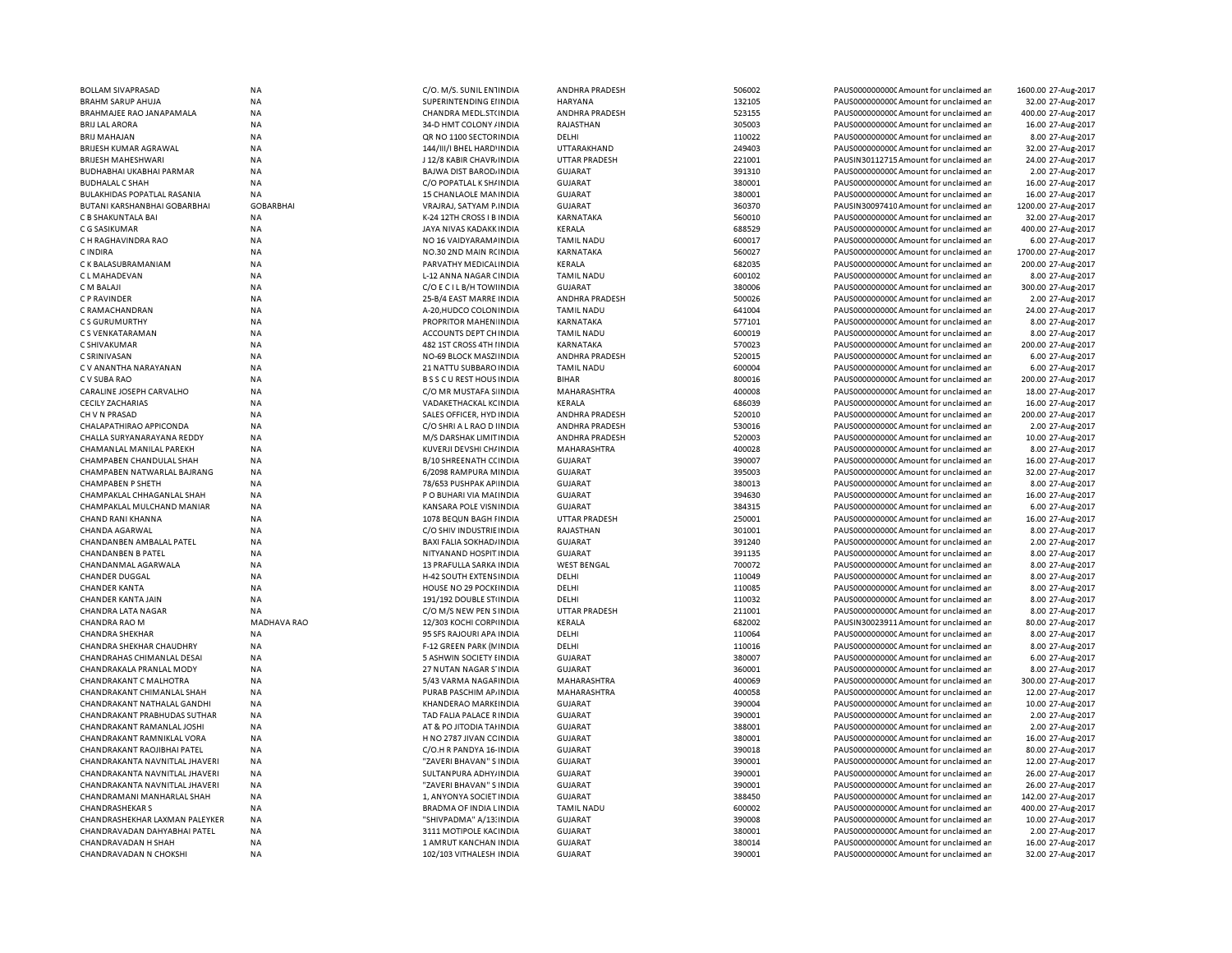| CHANDRIKA KANAIYALAL MEHTA            | ΝA                     | SHIV KRUPA 3 ABHIS INDIA         | GUJARAT              | 390007 | PAUS00000000000 Amount for unclaimed ar | 12.00 27-Aug-2017  |
|---------------------------------------|------------------------|----------------------------------|----------------------|--------|-----------------------------------------|--------------------|
| CHANDRIKA PRASAD DWIVEDI              | NA                     | M R & D LABORATOHNDIA            | GUJARAT              | 390003 | PAUS0000000000CAmount for unclaimed ar  | 16.00 27-Aug-2017  |
| CHANDRIKA SACHITHANANDAM              | <b>NA</b>              | A-12 PERIYAR NAGA INDIA          | <b>TAMIL NADU</b>    | 638001 | PAUS0000000000 Amount for unclaimed ar  | 200.00 27-Aug-2017 |
| CHANDRIKABEN NALINKUMAR GANDHI        | NA                     | 1330/3 PARABADI'S INDIA          | <b>GUJARAT</b>       | 380001 | PAUS0000000000 Amount for unclaimed an  | 8.00 27-Aug-2017   |
|                                       |                        |                                  |                      |        |                                         |                    |
| CHANDRIKABEN NALINKUMAR GANDHI        | NA                     | 1345 RANGILA SHER INDIA          | GUJARAT              | 380001 | PAUS0000000000 Amount for unclaimed ar  | 8.00 27-Aug-2017   |
| CHANDUBHAI DAHYABHAI PATEL            | <b>NA</b>              | NAVI PANSARWAD I INDIA           | GUJARAT              | 391440 | PAUS0000000000 Amount for unclaimed ar  | 14.00 27-Aug-2017  |
| CHANDUBHAI RANCHHODBHAI PATEL         | NA                     | AT & PO ADVALA TA INDIA          | <b>GUJARAT</b>       | 392110 | PAUS0000000000 Amount for unclaimed ar  | 6.00 27-Aug-2017   |
| CHANDULAL GANDALAL SHAH               | NA                     | ADANIA POOL ROAD INDIA           | <b>GUJARAT</b>       | 390006 | PAUS00000000000Amount for unclaimed ar  | 6.00 27-Aug-2017   |
| CHANDULAL HIMATLAL SHAH               | NA                     | AT & PO JITODIA TAHNDIA          | <b>GUJARAT</b>       | 388001 | PAUS0000000000 Amount for unclaimed ar  | 2.00 27-Aug-2017   |
| CHANDULAL JAMNADAS KANIA              | <b>NA</b>              | 4/2872 BEGUMPUR/ INDIA           | <b>GUJARAT</b>       | 395001 | PAUS0000000000 Amount for unclaimed ar  | 16.00 27-Aug-2017  |
|                                       |                        |                                  |                      |        |                                         |                    |
| CHANDULAL LALBHAI MARFATIA            | <b>NA</b>              | "LAVINA" FLAT NO 2 INDIA         | MAHARASHTRA          | 400054 | PAUS0000000000CAmount for unclaimed ar  | 8.00 27-Aug-2017   |
| CHANDULAL M LAVINGIA                  | <b>NA</b>              | 29 PANCHVATI AHM INDIA           | <b>GUJARAT</b>       | 380008 | PAUS0000000000C Amount for unclaimed ar | 16.00 27-Aug-2017  |
| CHANDULAL MOTILAL SHAH                | <b>NA</b>              | CHANDRA VILLA BAYINDIA           | GUJARAT              | 383325 | PAUS0000000000CAmount for unclaimed ar  | 16.00 27-Aug-2017  |
| CHANUBHAI D AMIN                      | <b>NA</b>              | 19, YOGI DARSHAN S INDIA         | <b>GUJARAT</b>       | 390020 | PAUS0000000000CAmount for unclaimed ar  | 800.00 27-Aug-2017 |
| CHAPIRI MATAM GURUSIDDIAH             | <b>NA</b>              | VIJAYA CLINIC, KALY INDIA        | ANDHRA PRADESH       | 515761 | PAUS0000000000 Amount for unclaimed ar  | 400.00 27-Aug-2017 |
| CHARULATA CHANDRAKANT PATEL           | <b>NA</b>              | 28-C JYOTIPARK SOC INDIA         | <b>GUJARAT</b>       | 390018 | PAUS0000000000CAmount for unclaimed ar  | 6.00 27-Aug-2017   |
|                                       |                        |                                  |                      |        |                                         |                    |
| CHATURBHAI KHUSHALBHAI PATEL          | NA                     | AT & PO JITODIA TAHNDIA          | <b>GUJARAT</b>       | 388001 | PAUS0000000000 Amount for unclaimed ar  | 6.00 27-Aug-2017   |
| CHELLIAH M A                          | <b>NA</b>              | C/O SAROJINI MALLI INDIA         | <b>TAMIL NADU</b>    | 628002 | PAUS0000000000CAmount for unclaimed ar  | 200.00 27-Aug-2017 |
| CHENCHAYYA TRIPURAMALLU               | <b>NA</b>              | C/O. RAVI MEDICAL INDIA          | ANDHRA PRADESH       | 522601 | PAUS0000000000 Amount for unclaimed ar  | 200.00 27-Aug-2017 |
| CHHABIL C MAJMUNDAR                   | <b>NA</b>              | 23/C GAYATRINAGA INDIA           | <b>GUJARAT</b>       | 390019 | PAUS0000000000 Amount for unclaimed ar  | 2.00 27-Aug-2017   |
| CHHABILBHAI O GANDHI                  | <b>NA</b>              | 16/G RANGSAGAR FIINDIA           | <b>GUJARAT</b>       | 380007 | PAUS0000000000 Amount for unclaimed ar  | 16.00 27-Aug-2017  |
| CHHAGANLAL BALDEVDAS PATEL            | <b>NA</b>              | 966/1 OPP LALAVAS/ INDIA         | <b>GUJARAT</b>       | 380001 | PAUS0000000000CAmount for unclaimed ar  | 32.00 27-Aug-2017  |
|                                       |                        |                                  |                      |        |                                         |                    |
| CHHAGANLAL BALDEVDAS PATEL            | <b>NA</b>              | 966/1 OPP LALAVAS/ INDIA         | GUJARAT              | 380001 | PAUS0000000000C Amount for unclaimed ar | 16.00 27-Aug-2017  |
| CHHAGANLAL BALDEVDAS PATEL            | <b>NA</b>              | 966/1 OPP LALA VAS INDIA         | <b>GUJARAT</b>       | 380001 | PAUS0000000000 Amount for unclaimed ar  | 16.00 27-Aug-2017  |
| CHHAGANLAL MANIBHAI NAIK              | NA                     | AT & PO KASBAPURA INDIA          | <b>GUJARAT</b>       | 396445 | PAUS0000000000C Amount for unclaimed ar | 16.00 27-Aug-2017  |
| CHHATRASINGH FATESINGH RANA           | <b>NA</b>              | "PANCHVATI" BLOCHNDIA            | <b>GUJARAT</b>       | 390003 | PAUS0000000000 Amount for unclaimed ar  | 2.00 27-Aug-2017   |
| CHHAYA A SANGHAVI                     | NA                     | 150/JAWAN NAGAR INDIA            | MAHARASHTRA          | 400077 | PAUS0000000000 Amount for unclaimed ar  | 16.00 27-Aug-2017  |
|                                       |                        |                                  |                      |        |                                         |                    |
| CHHAYA GUPTA                          | <b>NA</b>              | 186/1-ARYA PURI LA INDIA         | <b>UTTAR PRADESH</b> | 251001 | PAUS0000000000 Amount for unclaimed ar  | 16.00 27-Aug-2017  |
| CHHAYABEN GUNAVANTLAL PANCHAL         | NA                     | F/32, ALEMBIC COLCINDIA          | KARNATAKA            | 560066 | PAUS0000000000 Amount for unclaimed an  | 200.00 27-Aug-2017 |
| CHHAYABEN GUNVANTLAL PANCHAL          | NA                     | F/32 ALEMBIC GLASSINDIA          | KARNATAKA            | 560066 | PAUS0000000000 Amount for unclaimed ar  | 32.00 27-Aug-2017  |
| <b>CHHIPA MEHBOOB A</b>               | NA                     | 2804 TAJPUR KALATI INDIA         | <b>GUJARAT</b>       | 380001 | PAUS0000000000CAmount for unclaimed ar  | 40.00 27-Aug-2017  |
| CHHOTABHAI MAGANBHAI AMIN             | NA                     | 37 VIMAL SOCIETY N INDIA         | <b>GUJARAT</b>       | 390009 | PAUS0000000000 Amount for unclaimed ar  | 32.00 27-Aug-2017  |
| CHHOTUBHAI JESANGBHAI PATEL           | NA                     | QUICK TRAVELS OPP INDIA          | <b>GUJARAT</b>       | 390001 | PAUS00000000000Amount for unclaimed ar  | 32.00 27-Aug-2017  |
|                                       |                        |                                  |                      |        |                                         |                    |
| CHILUKURI SEETHARAMANJAMEYA CHOWDAFNA |                        | D NO-28-15-2 SURYA INDIA         | ANDHRA PRADESH       | 530002 | PAUS0000000000 Amount for unclaimed ar  | 10.00 27-Aug-2017  |
| CHIMAN BAVALAL DAVE                   | <b>NA</b>              | "MEGH DHANUSH" IINDIA            | GUJARAT              | 360001 | PAUS0000000000C Amount for unclaimed ar | 8.00 27-Aug-2017   |
| CHIMANBHAI FULABHAI PATEL             | <b>NA</b>              | HARIKRIPA NIVAS CHINDIA          | GUJARAT              | 391740 | PAUS0000000000CAmount for unclaimed ar  | 6.00 27-Aug-2017   |
| CHIMANBHAI REVABHAI PATEL             | <b>NA</b>              | 23/299 GUJARAT HC INDIA          | <b>GUJARAT</b>       | 390005 | PAUS0000000000 Amount for unclaimed ar  | 2.00 27-Aug-2017   |
| CHIMANLAL RATILAL PATEL               | <b>RATILAL PATEL</b>   | 369, AT SORNA - 2 T/INDIA        | <b>GUJARAT</b>       | 387620 | PAUSIN30098210 Amount for unclaimed ar  | 2.00 27-Aug-2017   |
| CHIMANLAL SHANTILAL THAKKAR           | NA                     | APPRENTIS TRAININ INDIA          | <b>GUJARAT</b>       | 361345 | PAUS0000000000 Amount for unclaimed ar  | 20.00 27-Aug-2017  |
|                                       |                        |                                  |                      |        |                                         |                    |
| CHINA KOTESWAR RAO YELURI             | <b>NA</b>              | MANAGING PARTNE INDIA            | ANDHRA PRADESH       | 522603 | PAUS0000000000CAmount for unclaimed ar  | 600.00 27-Aug-2017 |
| CHINA SUBBARAO VARDHINEDI             | <b>NA</b>              | PULLA ELURU TQ W (INDIA          | ANDHRA PRADESH       | 534401 | PAUS0000000000 Amount for unclaimed ar  | 8.00 27-Aug-2017   |
| CHINNA NAGA UDAYA SANKAR GURRAM       | LATE VENKATA SUBBA RAO | 1 G V S R ONIONS OF INDIA        | ANDHRA PRADESH       | 520001 | PAUSIN30039414 Amount for unclaimed ar  | 16.00 27-Aug-2017  |
| CHINNAPPAN HIRUDAYASAMY               | <b>NA</b>              | 203/A DEWAN APPAINDIA            | <b>MAHARASHTRA</b>   | 401202 | PAUS0000000000 Amount for unclaimed ar  | 16.00 27-Aug-2017  |
| CHINUBHAI M PARIKH                    | NA                     | 27/5/3 INDRAPRAST INDIA          | <b>GUJARAT</b>       | 380001 | PAUS0000000000CAmount for unclaimed ar  | 16.00 27-Aug-2017  |
| CHIRAMEL MATTHEN JOSEPH               | <b>NA</b>              |                                  | <b>TAMIL NADU</b>    | 600029 | PAUS0000000000 Amount for unclaimed ar  | 16.00 27-Aug-2017  |
|                                       |                        | NO.129, NELSON M/INDIA           |                      |        |                                         |                    |
| CHIRANJI LAL DAMANI                   | <b>NA</b>              | C/O M/S MANIKLAL INDIA           | <b>WEST BENGAL</b>   | 700001 | PAUS0000000000 Amount for unclaimed ar  | 24.00 27-Aug-2017  |
| CHIRANJIV LAL ARYA                    | <b>NA</b>              | 245, STREET NO 5 THINDIA         | <b>UTTAR PRADESH</b> | 250001 | PAUS0000000000CAmount for unclaimed ar  | 8.00 27-Aug-2017   |
| CHITRA KRISHNAMOHAN RAO               | NA                     | C/O THE SWASTIK JAINDIA          | MAHARASHTRA          | 400002 | PAUS0000000000 Amount for unclaimed ar  | 8.00 27-Aug-2017   |
| CHITRALEKHA GANJOO                    | <b>NA</b>              | C/O SH P N DHAR D/ INDIA         | DELHI                | 110016 | PAUS0000000000 Amount for unclaimed ar  | 8.00 27-Aug-2017   |
| CHITTA RANJAN MUKHERJEE               | NA                     | G/24 ALEMBIC COLC INDIA          | <b>GUJARAT</b>       | 390003 | PAUS0000000000 Amount for unclaimed ar  | 200.00 27-Aug-2017 |
| <b>CHOTALAL H SHAH</b>                | <b>NA</b>              | 92/10,12TH C MAIN INDIA          | <b>KARNATAKA</b>     | 560010 | PAUS0000000000 Amount for unclaimed ar  | 200.00 27-Aug-2017 |
|                                       |                        |                                  |                      |        |                                         |                    |
| <b>CHRISTOPHER SAMANTA</b>            | NA                     | 4 RAJPUR ROAD DEL INDIA          | DELHI                | 110054 | PAUS0000000000 Amount for unclaimed ar  | 8.00 27-Aug-2017   |
| CHUDASAMA HANUBHA                     | <b>NA</b>              | 40 MANI MAHAL SHINDIA            | <b>GUJARAT</b>       | 364001 | PAUS0000000000 Amount for unclaimed ar  | 32.00 27-Aug-2017  |
| CHUNIBHAI CHATURBHAI PATEL            | NA                     | 7 TRILOK HOUSING SINDIA          | <b>GUJARAT</b>       | 387001 | PAUS0000000000 Amount for unclaimed ar  | 2.00 27-Aug-2017   |
| CHUNIBHAI ISHVARBHAI PATEL            | NA                     | AT JITODIA TAK ANA INDIA         | <b>GUJARAT</b>       | 388001 | PAUS0000000000 Amount for unclaimed ar  | 2.00 27-Aug-2017   |
| CHUNILAL GIRDHARLAL MEHTA             | NA                     | S/3 PARTH APARTMIINDIA           | GUJARAT              | 380006 | PAUS0000000000CAmount for unclaimed ar  | 6.00 27-Aug-2017   |
| COLONEL RABINDER NATH WADHAWAN        | NA                     | A-502 SOM VIHAR S/INDIA          | DELHI                | 110022 | PAUS0000000000 Amount for unclaimed ar  | 8.00 27-Aug-2017   |
|                                       |                        |                                  |                      |        |                                         |                    |
| D A CHANDRASEKAR                      | ΝA                     | C/O NAVYA MEDICA INDIA           | KARNATAKA            | 560008 | PAUS0000000000C Amount for unclaimed ar | 200.00 27-Aug-2017 |
| D ANJANEYULU                          | NA                     | 39/169 VADDA PETAINDIA           | ANDHRA PRADESH       | 518001 | PAUS0000000000CAmount for unclaimed ar  | 6.00 27-Aug-2017   |
| D BALA SEKAR                          | <b>NA</b>              | W/O MR D BALASEK INDIA           | <b>KARNATAKA</b>     | 562158 | PAUS0000000000CAmount for unclaimed ar  | 16.00 27-Aug-2017  |
| <b>D D LUND</b>                       | <b>NA</b>              | <b>BALAJI TEXTILES GUI INDIA</b> | KARNATAKA            | 570001 | PAUS0000000000 Amount for unclaimed ar  | 8.00 27-Aug-2017   |
| D MUTHU PURUSHOTHAMAN                 | <b>NA</b>              | 38, BHAGIRATHI AM INDIA          | <b>TAMIL NADU</b>    | 600017 | PAUS0000000000 Amount for unclaimed ar  | 66.00 27-Aug-2017  |
|                                       |                        |                                  |                      |        |                                         |                    |
| D RAJESWARI                           | NA                     | H NO 8-2-23 S K P T FINDIA       | ANDHRA PRADESH       | 515201 | PAUS0000000000 Amount for unclaimed ar  | 6.00 27-Aug-2017   |
| D SANKARA NARAYANAN                   | <b>NA</b>              | <b>48 NORTHCAR STREIINDIA</b>    | <b>TAMIL NADU</b>    | 627401 | PAUS0000000000 Amount for unclaimed ar  | 200.00 27-Aug-2017 |
| D V ASWATHANARAYANA                   | <b>NA</b>              | 8-1-38, A A S LANE HINDIA        | ANDHRA PRADESH       | 515201 | PAUS0000000000 Amount for unclaimed ar  | 200.00 27-Aug-2017 |
| DADI PIROJSHAW DALAL                  | <b>NA</b>              | 598/C NEW WADIA I INDIA          | MAHARASHTRA          | 400002 | PAUS0000000000 Amount for unclaimed ar  | 6.00 27-Aug-2017   |
| DAHIGAURIBEN KANCHANLAL NAMDEV        | NA                     | 284 SLUM QUARTER INDIA           | <b>GUJARAT</b>       | 390022 | PAUS0000000000 Amount for unclaimed ar  | 2.00 27-Aug-2017   |
|                                       |                        |                                  |                      |        |                                         |                    |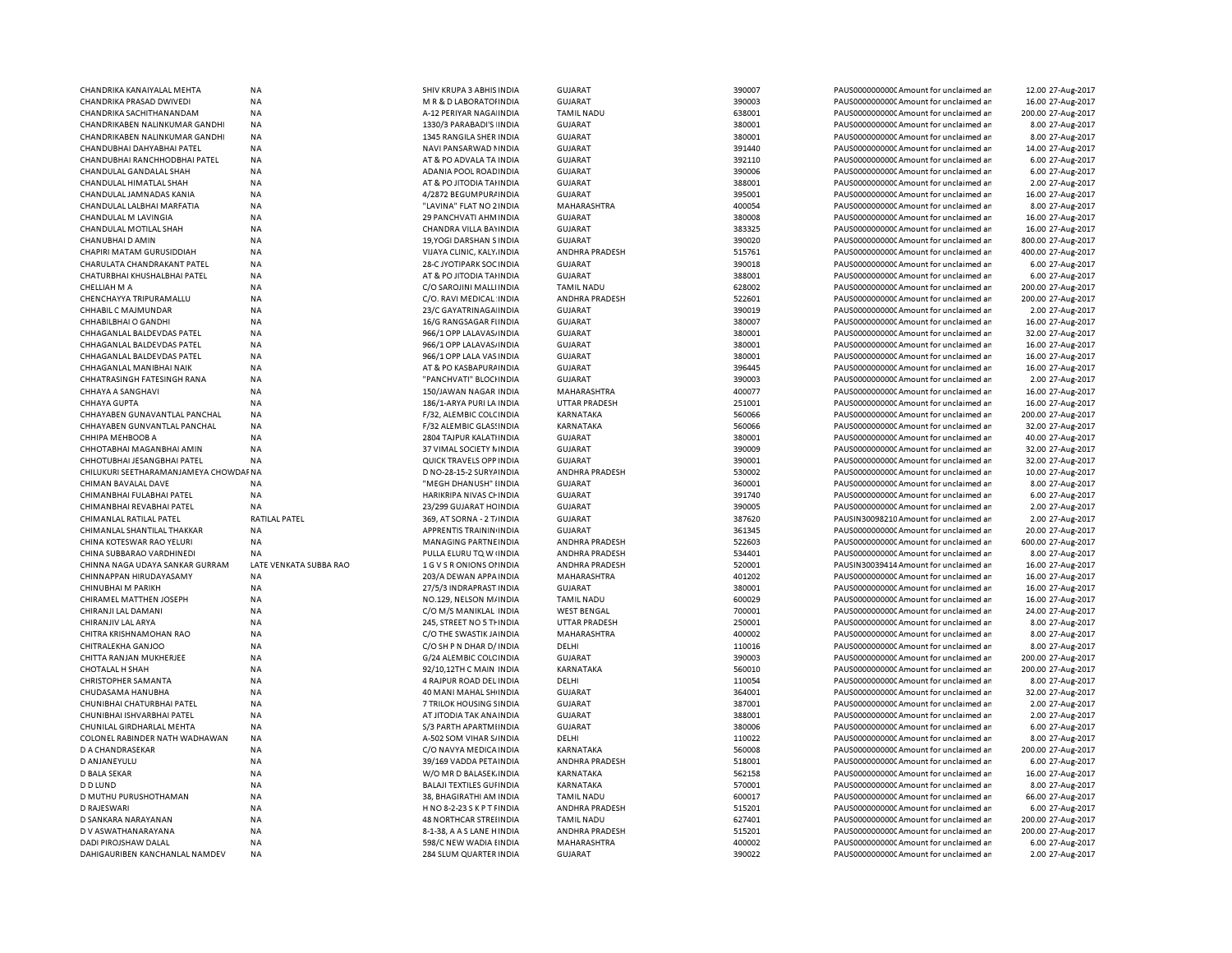| DAHYABHAI ADITRAM VALAND          | <b>NA</b> | NANI BHAGOL KATH INDIA      | GUJARAT               | 387630 | PAUS0000000000 Amount for unclaimed ar  | 6.00 27-Aug-2017    |
|-----------------------------------|-----------|-----------------------------|-----------------------|--------|-----------------------------------------|---------------------|
| DAHYABHAI CHHITABHAI PATEL        | NA        | OCHHAN TALUKA AN INDIA      | <b>GUJARAT</b>        | 392110 | PAUS0000000000 Amount for unclaimed ar  | 16.00 27-Aug-2017   |
| DAHYABHAI DALSHABHAI PATEL        | <b>NA</b> | 11 BHAT APARTMENINDIA       | <b>GUJARAT</b>        | 380022 | PAUS0000000000 Amount for unclaimed ar  | 16.00 27-Aug-2017   |
| DAHYABHAI DHURABHAI PATEL         | NA        | AT&PO SEVASI DIST INDIA     | <b>GUJARAT</b>        | 390007 | PAUS0000000000 Amount for unclaimed ar  | 2.00 27-Aug-2017    |
| DAHYABHAI ISHWARBHAI PATEL        | NA        | SUBHANPURA CHIM INDIA       | <b>GUJARAT</b>        | 390007 | PAUS0000000000 Amount for unclaimed ar  | 6.00 27-Aug-2017    |
| DAHYABHAI JAYRAMDAS PATEL         | NA        | 16 ANKUR SOCIETY (INDIA     | <b>GUJARAT</b>        | 384315 | PAUS0000000000 Amount for unclaimed ar  | 12.00 27-Aug-2017   |
| DAHYABHAI KHUSHALBHAI PATEL       | <b>NA</b> | SAHJANAND PARKS 'INDIA      | <b>GUJARAT</b>        | 383001 | PAUS1204470001Amount for unclaimed ar   | 2.00 27-Aug-2017    |
|                                   |           |                             |                       |        |                                         |                     |
| DAHYABHAI MOTIBHAI NAI            | NA        | AT & POST CHARAD/ INDIA     | GUJARAT               | 382810 | PAUS0000000000 Amount for unclaimed ar  | 24.00 27-Aug-2017   |
| DAHYABHAI NATHABHAI MAKAVANA      | NA        | NAVAYARD JUNI ASHNDIA       | <b>GUJARAT</b>        | 390002 | PAUS0000000000 Amount for unclaimed ar  | 2.00 27-Aug-2017    |
| DAHYABHAI SULTANBHAI ODD          | NA        | C/O GUJCHEM DISTI INDIA     | <b>GUJARAT</b>        | 396001 | PAUS0000000000 Amount for unclaimed ar  | 2.00 27-Aug-2017    |
| DAHYALAL DEVJI NAKUM              | NA        | CINEMA ROAD JAMHNDIA        | <b>GUJARAT</b>        | 361001 | PAUS0000000000 Amount for unclaimed ar  | 2.00 27-Aug-2017    |
| DAHYALAL GOPALJI BHOOT            | <b>NA</b> | MOTI MARAD VIA-D INDIA      | <b>GUJARAT</b>        | 360410 | PAUS0000000000CAmount for unclaimed ar  | 6.00 27-Aug-2017    |
| DAKSHA CHANDULAL BHANSALI         | NA        | C/O C M BHANSALI SINDIA     | MAHARASHTRA           | 421202 | PAUS0000000000 Amount for unclaimed ar  | 8.00 27-Aug-2017    |
| <b>DAKSHA K DESAI</b>             | <b>NA</b> | C/O GNFC LTD. 8/A LINDIA    | <b>GUJARAT</b>        | 380001 | PAUS0000000000CAmount for unclaimed ar  | 16.00 27-Aug-2017   |
| DAKSHA NALINKUMAR PATEL           | NA        | C/O. HARISCHANDR/ INDIA     | <b>GUJARAT</b>        | 390007 | PAUS0000000000 Amount for unclaimed ar  | 80.00 27-Aug-2017   |
| <b>DALIP SINGH</b>                | <b>NA</b> | 155 JEEVANA HALLI INDIA     | <b>KARNATAKA</b>      | 560005 | PAUS0000000000 Amount for unclaimed ar  | 8.00 27-Aug-2017    |
| DAMODAR VASANTRAO MUTALIK         | ΝA        | PRATAP COLONY MI INDIA      | MAHARASHTRA           | 416410 | PAUS0000000000C Amount for unclaimed ar | 6.00 27-Aug-2017    |
| DAMODARA MENON                    | NA        | C-17/101 1ST FLOOR INDIA    | MAHARASHTRA           | 400055 | PAUS0000000000 Amount for unclaimed ar  | 32.00 27-Aug-2017   |
|                                   |           |                             |                       |        |                                         |                     |
| DAMODARBHAI SOMABHAI PATEL        | NA        | <b>GANPATPURA TALUHNDIA</b> | GUJARAT               | 391210 | PAUS0000000000C Amount for unclaimed ar | 2.00 27-Aug-2017    |
| DAMYANTI CHATURBHUJ BHAGWANANI    | NA        | 17 SARDAR SOCIETY INDIA     | <b>GUJARAT</b>        | 384151 | PAUS0000000000 Amount for unclaimed ar  | 16.00 27-Aug-2017   |
| DARAYUS JIVANJI TAVARIA           | NA        | DOTIWALLA ESTATE INDIA      | MAHARASHTRA           | 400027 | PAUS0000000000 Amount for unclaimed ar  | 32.00 27-Aug-2017   |
| DARSHAN KUMAR KAINIT              | NA        | 98 HAUZ RANI MALVINDIA      | DELHI                 | 110017 | PAUS0000000000 Amount for unclaimed ar  | 8.00 27-Aug-2017    |
| DARSHAN LAL OBEROI                | <b>NA</b> | C-9 NAVAL OFFICERS INDIA    | MAHARASHTRA           | 400005 | PAUS0000000000CAmount for unclaimed ar  | 8.00 27-Aug-2017    |
| DAS ARUP KUMAR                    | <b>NA</b> | NUTUN PARA COLLE INDIA      | ASSAM                 | 783380 | PAUS0000000000CAmount for unclaimed ar  | 200.00 27-Aug-2017  |
| DASHRATHBHAI MAHIJIBHAI PATEL     | <b>NA</b> | SHRIJI KHADAKI AT 8 INDIA   | GUJARAT               | 391410 | PAUS0000000000CAmount for unclaimed ar  | 20.00 27-Aug-2017   |
| DATTATRAY PANDHARINATH KHOLAMKAR  | <b>NA</b> | A 5(3) BAL-RATNA H: INDIA   | MAHARASHTRA           | 400062 | PAUS0000000000CAmount for unclaimed ar  | 6.00 27-Aug-2017    |
| DATTATRAYA BABURAO RANSING        | <b>NA</b> | 44 "SHEFALE" MAHII INDIA    | MAHARASHTRA           | 400016 | PAUS0000000000 Amount for unclaimed ar  | 16.00 27-Aug-2017   |
|                                   |           |                             |                       |        |                                         |                     |
| DATTATRAYA NARAYAN HARDIKAR       | <b>NA</b> | PIRAMITAR ROAD D/ INDIA     | GUJARAT               | 390001 | PAUS0000000000CAmount for unclaimed ar  | 36.00 27-Aug-2017   |
| DATTATRAYA SHANKARRAO VIDVANS     | NA        | PRATAP ROAD RAOP INDIA      | GUJARAT               | 390001 | PAUS0000000000CAmount for unclaimed ar  | 2.00 27-Aug-2017    |
| DAULAT RAM RANJAN                 | <b>NA</b> | 8/31 TILAK NAGAR NINDIA     | DELHI                 | 110018 | PAUS0000000000CAmount for unclaimed ar  | 8.00 27-Aug-2017    |
| <b>DAVID BANERJI</b>              | <b>NA</b> | <b>28A GAUTAM ENCLINDIA</b> | <b>ANDHRA PRADESH</b> | 500009 | PAUS0000000000 Amount for unclaimed ar  | 24.00 27-Aug-2017   |
| DAVID MITHABHAI ANIL              | <b>NA</b> | PARSI MOHOLLA SAI INDIA     | <b>GUJARAT</b>        | 390002 | PAUS0000000000C Amount for unclaimed ar | 32.00 27-Aug-2017   |
| <b>DAVINDER KAUR</b>              | <b>NA</b> | 12/3 W E A KAROL B INDIA    | DELHI                 | 110005 | PAUS0000000000 Amount for unclaimed ar  | 8.00 27-Aug-2017    |
| DAXA KANTILAL SHAH                | <b>NA</b> | C/O PRAGNA PRAVILINDIA      | GUJARAT               | 380001 | PAUS0000000000CAmount for unclaimed ar  | 24.00 27-Aug-2017   |
| DAXA SHANTILAL RANDERIA           | <b>NA</b> | 22. AYODHYA NAGA INDIA      | <b>GUJARAT</b>        | 395009 | PAUS0000000000 Amount for unclaimed ar  | 8.00 27-Aug-2017    |
| DAXABEN BALDEVDAS THAKKAR         | <b>NA</b> | LUHANA VAS BEHINIINDIA      | GUJARAT               | 382305 | PAUS0000000000 Amount for unclaimed ar  | 2.00 27-Aug-2017    |
| DAXESH BABUBHAI AMIN              | <b>NA</b> | 31 NANDANVAN SO INDIA       | GUJARAT               | 390005 | PAUS0000000000 Amount for unclaimed ar  | 82.00 27-Aug-2017   |
|                                   | <b>NA</b> | J K MISTRY BUILDIN(INDIA    |                       | 390005 |                                         | 6.00 27-Aug-2017    |
| DAXESH RAMANLAL PATEL             |           |                             | <b>GUJARAT</b>        |        | PAUS0000000000CAmount for unclaimed ar  |                     |
| DAYALAL DEVRAJBHAI AMIPARA        | <b>NA</b> | DAYALAL DEVRAJBH INDIA      | <b>GUJARAT</b>        | 360410 | PAUS0000000000CAmount for unclaimed ar  | 32.00 27-Aug-2017   |
| DAYANANDA PRABHU                  | <b>NA</b> | SRI SHARADA MEDICINDIA      | <b>KARNATAKA</b>      | 576221 | PAUS0000000000CAmount for unclaimed an  | 200.00 27-Aug-2017  |
| DAYAVATHI MADDUKURI               | <b>NA</b> | 17-1 88/A KAPPALA I INDIA   | ANDHRA PRADESH        | 534275 | PAUS0000000000CAmount for unclaimed ar  | 8.00 27-Aug-2017    |
| <b>DEEDAR SINGH GHATEHORDE</b>    | <b>NA</b> | 9 DIGNITY PLOT 134 INDIA    | <b>MAHARASHTRA</b>    | 400058 | PAUS0000000000 Amount for unclaimed ar  | 8.00 27-Aug-2017    |
| DEENA DAYAL HEMANI                | NA        | WARDENS HOUSE MINDIA        | RAJASTHAN             | 342003 | PAUS0000000000 Amount for unclaimed ar  | 200.00 27-Aug-2017  |
| <b>DEEP C PATEL</b>               | <b>NA</b> | KRISHNA NIVAS BHUINDIA      | <b>GUJARAT</b>        | 390001 | PAUS0000000000 Amount for unclaimed ar  | 200.00 27-Aug-2017  |
| <b>DEEPA K GUPTA</b>              | NA        | 44 NAGAPPA STREETINDIA      | KARNATAKA             | 560020 | PAUS0000000000 Amount for unclaimed ar  | 200.00 27-Aug-2017  |
| <b>DEEPA RANI</b>                 | <b>NA</b> | C/O SH A P GOEL 21: INDIA   | <b>UTTAR PRADESH</b>  | 250002 | PAUS0000000000 Amount for unclaimed ar  | 600.00 27-Aug-2017  |
| DEEPAK DESHPANDE                  | NA        | 4/142 VIVEK KHAND INDIA     | <b>UTTAR PRADESH</b>  | 226001 | PAUS0000000000 Amount for unclaimed ar  | 32.00 27-Aug-2017   |
| <b>DEEPAK MATHUR</b>              | NA        | 93-A/C-2-B Jankapur INDIA   | DELHI                 | 110058 | PAUS0000000000 Amount for unclaimed ar  | 300.00 27-Aug-2017  |
|                                   |           |                             |                       |        |                                         |                     |
| DEEPAK NARANJI DHANAK             | NA        | 4 RAMDEV KUTIR RAINDIA      | MAHARASHTRA           | 400077 | PAUS0000000000 Amount for unclaimed ar  | 16.00 27-Aug-2017   |
| DEEPAK P RAJPUT                   | NA        | 2968/3 KHADE BAZA INDIA     | KARNATAKA             | 590001 | PAUS0000000000 Amount for unclaimed ar  | 200.00 27-Aug-2017  |
| DEEPAKKUMAR ISHVERBHAI PATEL      | NA        | 301, SUBH COMPLEX INDIA     | GUJARAT               | 390011 | PAUS0000000000 Amount for unclaimed ar  | 8.00 27-Aug-2017    |
| DEEPIKABEN KOTADIA                | NA        | 3 PANNAPARK A MAINDIA       | <b>GUJARAT</b>        | 383001 | PAUS0000000000 Amount for unclaimed ar  | 200.00 27-Aug-2017  |
| DEVANAND NARSINHBHAI PATEL        | NA        | 51 SARVODAYA SOC INDIA      | <b>GUJARAT</b>        | 390002 | PAUS0000000000 Amount for unclaimed ar  | 6.00 27-Aug-2017    |
| DEVARADDI KRISTARADDI KAMARADDI   | NA        | AT & PO TIRLAPURE INDIA     | KARNATAKA             | 576224 | PAUS0000000000 Amount for unclaimed ar  | 16.00 27-Aug-2017   |
| DEVENDRA KUMAR JAIN               | <b>NA</b> | F NO 1093 M BLOCK INDIA     | <b>UTTAR PRADESH</b>  | 208019 | PAUS0000000000CAmount for unclaimed ar  | 24.00 27-Aug-2017   |
| DEVENDRA RAMANBHAI AMIN           | NA        | 15 JAWAHAR SOCIETINDIA      | <b>GUJARAT</b>        | 390001 | PAUS0000000000 Amount for unclaimed ar  | 2.00 27-Aug-2017    |
| DEVENDRASINH JITENDRASINH SOLANKI | <b>NA</b> | BAHADUR BURAJ HA INDIA      | GUJARAT               | 392001 | PAUS0000000000CAmount for unclaimed ar  | 16.00 27-Aug-2017   |
|                                   |           |                             |                       |        |                                         | 1300.00 27-Aug-2017 |
| DEVIKA BARMAN                     | NA        | C/O DR N N BARMAI INDIA     | ASSAM                 | 781001 | PAUS0000000000 Amount for unclaimed ar  |                     |
| DEVINDER KRISHAN MEHANDROO        | NA        | F-194 PANDAVNAGAINDIA       | DELHI                 | 110092 | PAUS0000000000 Amount for unclaimed ar  | 40.00 27-Aug-2017   |
| <b>DEVINDER PIPLANI</b>           | NA        | II-I-14 LAJPAT NAGAHNDIA    | DELHI                 | 110024 | PAUS0000000000 Amount for unclaimed ar  | 200.00 27-Aug-2017  |
| DEVINDRABEN ASHOKKUMAR SHAH       | <b>NA</b> | CHAKANIA LANE BAJINDIA      | <b>GUJARAT</b>        | 390001 | PAUS0000000000 Amount for unclaimed ar  | 2.00 27-Aug-2017    |
| DEVJIBHAI SHANKERBHAI GOSWAMI     | <b>NA</b> | 76 SHANTINIKETAN : INDIA    | GUJARAT               | 390001 | PAUS0000000000C Amount for unclaimed ar | 6.00 27-Aug-2017    |
| DEVKI L SOMAYA                    | <b>NA</b> | 10/23, MAHALAXMI INDIA      | MAHARASHTRA           | 400016 | PAUS0000000000 Amount for unclaimed ar  | 16.00 27-Aug-2017   |
| DEVYANI DHANVANT                  | <b>NA</b> | 95/14 KAILASH BUILI INDIA   | MAHARASHTRA           | 400100 | PAUS0000000000 Amount for unclaimed ar  | 8.00 27-Aug-2017    |
| DEVYANI SHANKARRAO SHAPHAKAR      | <b>NA</b> | 24/771 GITA NAGER INDIA     | <b>GUJARAT</b>        | 380026 | PAUS0000000000 Amount for unclaimed ar  | 2.00 27-Aug-2017    |
| DHAN EDALJI ANKLESARIA            | <b>NA</b> | BELLE-VILLE OPP PU! INDIA   | <b>GUJARAT</b>        | 380001 | PAUS0000000000C Amount for unclaimed ar | 16.00 27-Aug-2017   |
| <b>DHARAM BIR</b>                 | NA        | D-54 VIJAY NAGAR CINDIA     | DELHI                 | 110009 | PAUS0000000000C Amount for unclaimed ar | 8.00 27-Aug-2017    |
|                                   |           |                             |                       |        |                                         |                     |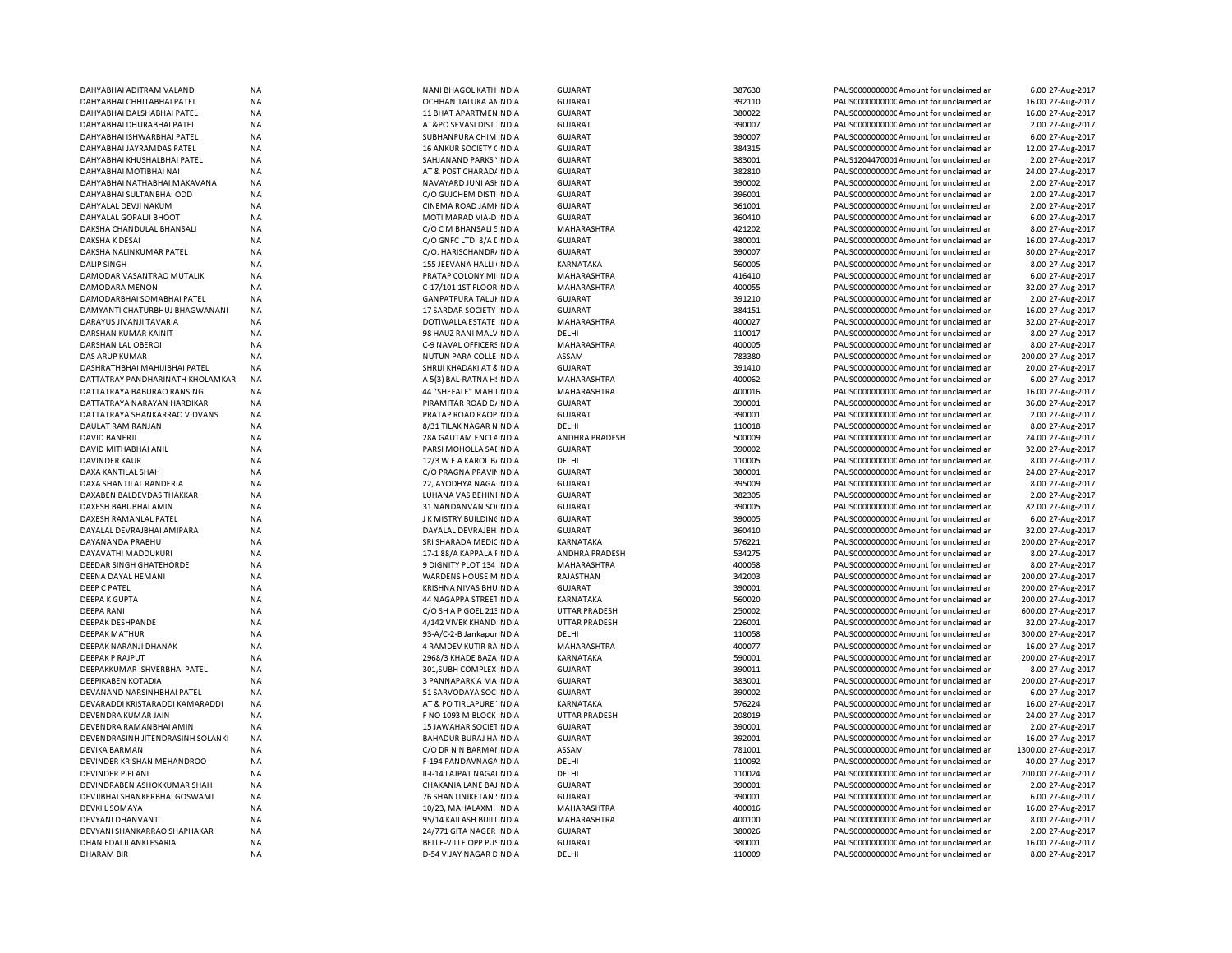| DHARAMPAL BHADRIKLAL SHAH                    | <b>NA</b>                   | TAMBOLI KHADKI KA INDIA         | <b>GUJARAT</b>        | 388540 | PAUS0000000000C Amount for unclaimed ar                                           | 6.00 27-Aug-2017    |
|----------------------------------------------|-----------------------------|---------------------------------|-----------------------|--------|-----------------------------------------------------------------------------------|---------------------|
| DHARMAMBAL CV                                | NA                          | 48, BHEEMANNA MUNDIA            | <b>TAMIL NADU</b>     | 600018 | PAUS0000000000 Amount for unclaimed ar                                            | 1600.00 27-Aug-2017 |
| DHARMISTHA DHANJI GALA                       | <b>NA</b>                   | 12-KAMAL KUNJ 408 INDIA         | MAHARASHTRA           | 400019 | PAUS0000000000 Amount for unclaimed an                                            | 8.00 27-Aug-2017    |
| DHARMPAL BHADRIKLAL SHAH                     | NA                          | KASHIPURA TAMBOLINDIA           | <b>GUJARAT</b>        | 388540 | PAUS0000000000 Amount for unclaimed ar                                            | 6.00 27-Aug-2017    |
| DHIMANT P POLADIA                            | <b>NA</b>                   | 10 PRABHOD NIWAS INDIA          | MAHARASHTRA           | 400056 | PAUS0000000000CAmount for unclaimed ar                                            | 16.00 27-Aug-2017   |
| DHIRAJKUMAR KANTIBHAI PATEL                  | <b>NA</b>                   | C/O KANTIBHAI NAT INDIA         | <b>GUJARAT</b>        | 383340 | PAUS0000000000 Amount for unclaimed ar                                            | 2.00 27-Aug-2017    |
| DHIRAJLAL MANCHHARAM PAREKH                  | <b>NA</b>                   | 4/4141 GOVIND NIV INDIA         | <b>GUJARAT</b>        | 395003 | PAUS0000000000CAmount for unclaimed ar                                            | 16.00 27-Aug-2017   |
| DHIRAJLAL MANCHHARAM PAREKH                  | <b>NA</b>                   | G/4141 GOVIND NIVINDIA          | GUJARAT               | 395003 | PAUS0000000000 Amount for unclaimed ar                                            | 16.00 27-Aug-2017   |
|                                              | <b>NA</b>                   | E/2263 FATA TALAV INDIA         | GUJARAT               | 392001 |                                                                                   | 6.00 27-Aug-2017    |
| DHIRAJLAL RATILAL MEHTA<br>DHIRAJLAL S VARIA | <b>NA</b>                   | VARIA SUNDARJI VIFINDIA         | <b>GUJARAT</b>        | 361001 | PAUS0000000000C Amount for unclaimed ar<br>PAUS0000000000 Amount for unclaimed ar |                     |
|                                              |                             |                                 |                       |        |                                                                                   | 32.00 27-Aug-2017   |
| DHIRENDRA J VORA                             | <b>NA</b>                   | 6-VISHWAJYOT SOCI INDIA         | <b>GUJARAT</b>        | 390015 | PAUS0000000000 Amount for unclaimed an                                            | 24.00 27-Aug-2017   |
| DHIRUBHAI PARSOTAMBHAI PATEL                 | <b>NA</b>                   | AT AJABPURA POST (INDIA         | <b>GUJARAT</b>        | 383340 | PAUS0000000000 Amount for unclaimed an                                            | 16.00 27-Aug-2017   |
| DHIRUBHAI SHANKARBHAI PATEL                  | <b>NA</b>                   | RADODARA TA BAYA INDIA          | <b>GUJARAT</b>        | 383325 | PAUS0000000000 Amount for unclaimed ar                                            | 16.00 27-Aug-2017   |
| DHRUBA JYOTI BARUAH                          | <b>NA</b>                   | C/O MR P C BARUAH INDIA         | ASSAM                 | 784125 | PAUS0000000000 Amount for unclaimed ar                                            | 6.00 27-Aug-2017    |
| DHRUVARAJ RANGANATH KULKARNI                 | <b>NA</b>                   | DEPARTMENT OF PHINDIA           | KARNATAKA             | 576119 | PAUS00000000000 Amount for unclaimed an                                           | 200.00 27-Aug-2017  |
| DHUDALAL PUNAMCHAND SHAH                     | <b>NA</b>                   | AT & POST JUNA DEHNDIA          | GUJARAT               | 385535 | PAUS00000000000 Amount for unclaimed an                                           | 32.00 27-Aug-2017   |
| DHULABHAI NARSIBHAI PATEL                    | <b>NA</b>                   | AMBAMATA PASE J/ INDIA          | GUJARAT               | 387001 | PAUS0000000000 Amount for unclaimed ar                                            | 8.00 27-Aug-2017    |
| DHULABHAI SOMABHAI PATEL                     | <b>NA</b>                   | AT & POST POR TA B INDIA        | <b>GUJARAT</b>        | 391240 | PAUS0000000000 Amount for unclaimed ar                                            | 6.00 27-Aug-2017    |
| DHURABHAI NATHUBHAI PATEL                    | <b>NA</b>                   | AT POST BERNA TAL INDIA         | <b>GUJARAT</b>        | 383001 | PAUS0000000000CAmount for unclaimed an                                            | 2.00 27-Aug-2017    |
| DILIP BABULAL PARIKH                         | NA                          | 223/2669 PRATIXA A INDIA        | <b>GUJARAT</b>        | 380013 | PAUS0000000000 Amount for unclaimed ar                                            | 2.00 27-Aug-2017    |
| DILIP DHANJIBHAI JOSHI                       | <b>NA</b>                   | 116 NANDNANDAN INDIA            | MAHARASHTRA           | 400092 | PAUS0000000000CAmount for unclaimed an                                            | 16.00 27-Aug-2017   |
| DILIP KUMAR NAG                              | NA                          | 5 PEARY MOHAN RCINDIA           | <b>WEST BENGAL</b>    | 700027 | PAUS0000000000 Amount for unclaimed ar                                            | 16.00 27-Aug-2017   |
| DILIP M SHAH                                 | <b>NA</b>                   | SIDDHIVINAYAK BUILINDIA         | MAHARASHTRA           | 401404 | PAUS0000000000 Amount for unclaimed ar                                            | 8.00 27-Aug-2017    |
| DILIP R GEJJI                                | NA                          | 3 CHANDANBAN AP/INDIA           | MAHARASHTRA           | 411016 | PAUS0000000000C Amount for unclaimed ar                                           | 8.00 27-Aug-2017    |
| DILIP RAGHUNATH JOSHI                        | NA                          | 22A/15 GOVIND NA(INDIA          | MAHARASHTRA           | 400092 | PAUS0000000000 Amount for unclaimed ar                                            | 16.00 27-Aug-2017   |
|                                              |                             |                                 |                       |        |                                                                                   | 200.00 27-Aug-2017  |
| DILIP SHANKARRAO BIDKAR                      | ΝA                          | <b>BUILDING NO 4 FLATINDIA</b>  | MAHARASHTRA           | 411029 | PAUS0000000000C Amount for unclaimed ar                                           |                     |
| DILIPBHAI RAVAJIBHAI PATEL                   | <b>NA</b>                   | MAYA SHERI TA ANA INDIA         | GUJARAT               | 388365 | PAUS0000000000 Amount for unclaimed ar                                            | 20.00 27-Aug-2017   |
| DILIPKUMAR BHAGWATISHANKER JOSHI             | <b>NA</b>                   | 6/B SHAIMEE COLONINDIA          | GUJARAT               | 390007 | PAUS0000000000 Amount for unclaimed an                                            | 10.00 27-Aug-2017   |
| DILIPKUMAR HARILAL SHAH                      | <b>NA</b>                   | SALUN BAZAR KOVA INDIA          | GUJARAT               | 387001 | PAUS0000000000 Amount for unclaimed ar                                            | 6.00 27-Aug-2017    |
| DILIPKUMAR RAMNIKLAL GANDHI                  | NA                          | THE MADRAS TRADI INDIA          | <b>GUJARAT</b>        | 360001 | PAUS0000000000CAmount for unclaimed ar                                            | 16.00 27-Aug-2017   |
| <b>DILY AGIYAN</b>                           | <b>NA</b>                   | NEWTOWN DAKSHII INDIA           | <b>WEST BENGAL</b>    | 743331 | PAUSIN30026310 Amount for unclaimed ar                                            | 200.00 27-Aug-2017  |
| DIMPLE HINESH PATEL                          | <b>NA</b>                   | Uma Society, No.32 INDIA        | <b>GUJARAT</b>        | 391110 | PAUS0000000000 Amount for unclaimed ar                                            | 100.00 27-Aug-2017  |
| DINA BEHRAMSHAH KHUMBATTA                    | <b>NA</b>                   | CHANDRAKANT MAI INDIA           | MAHARASHTRA           | 400007 | PAUS0000000000 Amount for unclaimed ar                                            | 20.00 27-Aug-2017   |
| DINDAYAL SHARMA                              | <b>NA</b>                   | C/o Globe Highways INDIA        | <b>GUJARAT</b>        | 390002 | PAUS0000000000 Amount for unclaimed ar                                            | 200.00 27-Aug-2017  |
| DINESH CHANDRA DIXIT                         | <b>NA</b>                   | F/3089 RAJAJIPURAMNDIA          | <b>UTTAR PRADESH</b>  | 226017 | PAUS0000000000 Amount for unclaimed ar                                            | 16.00 27-Aug-2017   |
| DINESH CHANDRAKANT SHAH                      | <b>NA</b>                   | 15/16, TIRUMALA SCINDIA         | <b>GUJARAT</b>        | 395007 | PAUS1201040600 Amount for unclaimed ar                                            | 82.00 27-Aug-2017   |
| <b>DINESH KUMAR</b>                          | NA                          | "KH-75 NEW KAVI N/INDIA         | <b>UTTAR PRADESH</b>  | 201002 | PAUS0000000000 Amount for unclaimed an                                            | 20.00 27-Aug-2017   |
| DINESH KUMAR KHANNA                          | <b>NA</b>                   | <b>I-12 LAJPAT NAGAR IINDIA</b> | DELHI                 | 110024 | PAUS0000000000 Amount for unclaimed ar                                            | 8.00 27-Aug-2017    |
| DINESH KUMAR SINGH                           | NA                          | 590/B SOUTH JUNI RINDIA         | <b>UTTAR PRADESH</b>  | 208001 | PAUS0000000000 Amount for unclaimed ar                                            | 8.00 27-Aug-2017    |
| <b>DINESH RANDAD</b>                         | <b>NA</b>                   | PRODUCTION DEPT IINDIA          | <b>MADHYA PRADESH</b> | 442917 | PAUS0000000000 Amount for unclaimed ar                                            | 50.00 27-Aug-2017   |
| <b>DINESH RUPAREL</b>                        | NA                          | 'C' BLOCK (2ND FLOCINDIA        | <b>WEST BENGAL</b>    | 700001 | PAUS0000000000 Amount for unclaimed ar                                            | 16.00 27-Aug-2017   |
| DINESH V KARELIA                             | <b>NA</b>                   | 5 GOPALNANDAN FLINDIA           | <b>GUJARAT</b>        | 380008 | PAUS0000000000 Amount for unclaimed ar                                            | 8.00 27-Aug-2017    |
| DINESH VAIDYA                                | <b>NA</b>                   | NEAR AZAD MAIDAN INDIA          | <b>GUJARAT</b>        | 390001 | PAUS0000000000C Amount for unclaimed ar                                           | 200.00 27-Aug-2017  |
|                                              |                             |                                 |                       | 110023 |                                                                                   |                     |
| DINESH WADHAWAN                              | <b>NA</b>                   | 212 LAXMI BAI NAG/INDIA         | DELHI                 |        | PAUS0000000000 Amount for unclaimed ar                                            | 10.00 27-Aug-2017   |
| DINESHBHAI MANIBHAI PATEL                    | NA                          | NAVIKHADKI PO KAVINDIA          | <b>GUJARAT</b>        | 388540 | PAUS0000000000 Amount for unclaimed an                                            | 2.00 27-Aug-2017    |
| DINESHBHAI SHANTILAL BHATT                   | NA                          | BHADRAKALI MATA' INDIA          | <b>GUJARAT</b>        | 390001 | PAUS0000000000 Amount for unclaimed ar                                            | 16.00 27-Aug-2017   |
| DINESHBHAI VELJIBHAI CHAUDHARI               | <b>NA</b>                   | AT & POST BAMOSA INDIA          | <b>GUJARAT</b>        | 384120 | PAUS0000000000 Amount for unclaimed ar                                            | 2.00 27-Aug-2017    |
| DINESHBHAI VITHALBHAI PATEL                  | <b>NA</b>                   | AT & POST ADVALA 'INDIA         | GUJARAT               | 392110 | PAUS0000000000CAmount for unclaimed ar                                            | 16.00 27-Aug-2017   |
| DINESHCHANDRA BHABHUTLAL SHAH                | <b>NA</b>                   | 6 PREMBAI BHUVAN INDIA          | MAHARASHTRA           | 400004 | PAUS0000000000 Amount for unclaimed ar                                            | 8.00 27-Aug-2017    |
| DINESHCHANDRA HIRALAL SHAH                   | <b>NA</b>                   | <b>GHADIALI POLE KOL INDIA</b>  | <b>GUJARAT</b>        | 390001 | PAUS0000000000CAmount for unclaimed ar                                            | 6.00 27-Aug-2017    |
| DINESHKUMAR CHINUBHAI SHAH                   | NA                          | SAYAJI GANJ NEAR AINDIA         | <b>GUJARAT</b>        | 390005 | PAUS0000000000CAmount for unclaimed ar                                            | 12.00 27-Aug-2017   |
| DINESHKUMAR LALJIBHAI PATEL                  | <b>NA</b>                   | C/O DR.LALJIBHAI P/ INDIA       | <b>GUJARAT</b>        | 360490 | PAUS1301990000 Amount for unclaimed ar                                            | 16.00 27-Aug-2017   |
| DINKAR K SAVEKAR                             | <b>NA</b>                   | ANANDASHRAM PLC INDIA           | MAHARASHTRA           | 400018 | PAUS0000000000CAmount for unclaimed ar                                            | 66.00 27-Aug-2017   |
| DINKERRAY RATILAL PATHAK                     | <b>NA</b>                   | NR LILI HAVELI NAG/INDIA        | GUJARAT               | 390001 | PAUS00000000000Amount for unclaimed an                                            | 6.00 27-Aug-2017    |
| DIP CHAND GUPTA                              | <b>NA</b>                   | HOUSE NO 15 BLOCHNDIA           | DELHI                 | 110007 | PAUS0000000000 Amount for unclaimed ar                                            | 8.00 27-Aug-2017    |
| DIPA BANSILAL CHOKSHI                        | NA                          | 39 AZAD SOCIETY ANINDIA         | <b>GUJARAT</b>        | 380015 | PAUS0000000000 Amount for unclaimed ar                                            | 6.00 27-Aug-2017    |
| DIPAK BHASKAR PANDIT                         | <b>NA</b>                   | B-101 ANDHERI VER INDIA         | <b>MAHARASHTRA</b>    | 400058 | PAUS0000000000 Amount for unclaimed ar                                            | 32.00 27-Aug-2017   |
| <b>DIPAK R MEHTA</b>                         | NA                          | 38 JULLY PARK B/H S INDIA       | <b>GUJARAT</b>        | 390022 | PAUS0000000000 Amount for unclaimed ar                                            | 66.00 27-Aug-2017   |
| <b>DIPAKS VORA</b>                           | <b>NA</b>                   | <b>DARBARGADH CHOCINDIA</b>     | <b>GUJARAT</b>        | 360001 | PAUS0000000000 Amount for unclaimed ar                                            | 8.00 27-Aug-2017    |
| DIPAKKUMAR MAGANLAL PARIKH                   | MAGANLAL MAHASUKHLAL PARIKH | 52 PRABHAKUNJ SO(INDIA          | <b>GUJARAT</b>        | 389001 | PAUSIN30051314 Amount for unclaimed ar                                            | 6.00 27-Aug-2017    |
| DIPAL PIYUSH PATEL                           | <b>NA</b>                   | K-9 ALEMBIC COLONINDIA          | <b>GUJARAT</b>        | 390003 | PAUS0000000000 Amount for unclaimed ar                                            | 400.00 27-Aug-2017  |
|                                              |                             |                                 |                       |        |                                                                                   |                     |
| DIPAL PIYUSH PATEL                           | NA                          | C/O PIYUSH MULJIBI INDIA        | <b>GUJARAT</b>        | 390003 | PAUS0000000000 Amount for unclaimed an                                            | 16.00 27-Aug-2017   |
| DIPCHAND C DUDIA                             | NA                          | JAM RAVAL DIST JAMINDIA         | <b>GUJARAT</b>        | 361001 | PAUS0000000000 Amount for unclaimed an                                            | 6.00 27-Aug-2017    |
| DIPCHAND PANACHAND SHAH                      | <b>NA</b>                   | "VIJAYDIP" PUJARA I INDIA       | <b>GUJARAT</b>        | 360002 | PAUS0000000000 Amount for unclaimed ar                                            | 8.00 27-Aug-2017    |
| <b>DIPEN A PATEL</b>                         | NA                          | C/O SAMIR CORPN 5 INDIA         | MAHARASHTRA           | 400002 | PAUS0000000000 Amount for unclaimed ar                                            | 16.00 27-Aug-2017   |
| DIPENDRA DINKARRAY PANDYA                    | NA                          | FLAT K-8 GROUND FIINDIA         | <b>GUJARAT</b>        | 380015 | PAUS0000000000 Amount for unclaimed ar                                            | 2.00 27-Aug-2017    |
| DIPIKA JAYANTILAL SHAH                       | NA                          | FLAT 52 5TH FLOOR 'INDIA        | MAHARASHTRA           | 400007 | PAUS0000000000 Amount for unclaimed an                                            | 8.00 27-Aug-2017    |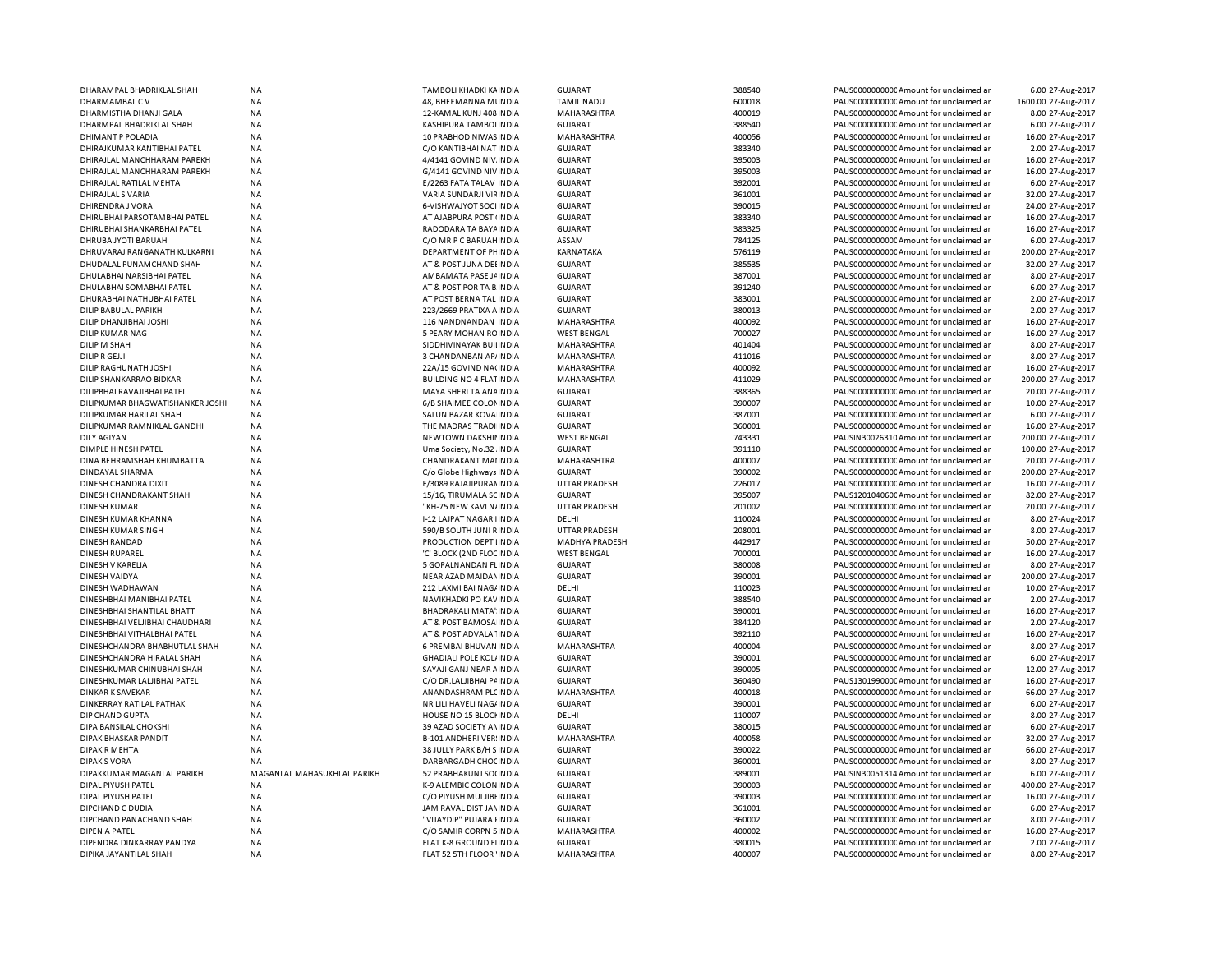| DIPTI D SHAH                      | <b>DEEPAK SHAH</b>          | RAVIKIRAN 3RD FLOUNDIA           | MAHARASHTRA          | 400007 | PAUS0000000000 Amount for unclaimed ar  | 8.00 27-Aug-2017    |
|-----------------------------------|-----------------------------|----------------------------------|----------------------|--------|-----------------------------------------|---------------------|
| DIVYABEN KAUSHIKKUMAR GOSALIA     | <b>NA</b>                   | C/O KAUSHIKKUMAF INDIA           | DELHI                | 110002 | PAUS0000000000C Amount for unclaimed ar | 2.00 27-Aug-2017    |
| DIVYAKUMAR UMIYASHANKER TRIVEDI   | NA                          | SAVANT BLDG OPP FINDIA           | <b>GUJARAT</b>       | 390001 | PAUS0000000000 Amount for unclaimed ar  | 10.00 27-Aug-2017   |
| DOGIPARTHI SRINIVASA RAO          | DOGIPARTHI SATYANARAYANA    | 11-63-62 DURGANIL INDIA          | ANDHRA PRADESH       | 520001 | PAUSIN30002010 Amount for unclaimed ar  | 200.00 27-Aug-2017  |
| DORADLA SESHAVATHARAM             | <b>NA</b>                   | 1/1 BRODIPET GUNT INDIA          | ANDHRA PRADESH       | 522002 | PAUS0000000000 Amount for unclaimed ar  | 32.00 27-Aug-2017   |
| DORAISWAMY SRINIVASAN             | <b>NA</b>                   | 18/86 VANAMALI G/ INDIA          | MAHARASHTRA          | 400077 | PAUS0000000000CAmount for unclaimed ar  | 8.00 27-Aug-2017    |
| <b>DOROTHY JACK RODRIGUES</b>     | <b>NA</b>                   | C/O THE SWASTIK JAINDIA          | MAHARASHTRA          | 400002 | PAUS0000000000 Amount for unclaimed ar  | 8.00 27-Aug-2017    |
| DR OM SHANKER MODI                | LATE SRI LAXMAN NARAIN MODI | DADUWA BAZAR GO INDIA            | <b>UTTAR PRADESH</b> | 271002 | PAUSIN30051310 Amount for unclaimed ar  | 1600.00 27-Aug-2017 |
| DR RAMABAI BHAT                   | <b>NA</b>                   | MEDICAL PRACTITIO INDIA          | KERALA               | 682002 | PAUS0000000000 Amount for unclaimed ar  | 200.00 27-Aug-2017  |
| DRUPATI KISHINCHAND VASWANI       | <b>NA</b>                   | A/4 ANANTA 762, R/ INDIA         | MAHARASHTRA          | 400026 | PAUS0000000000 Amount for unclaimed ar  | 8.00 27-Aug-2017    |
| DUBAGUNTA SUBRAMANIA VASU         | ΝA                          | 53 SEETHAMMA ROJINDIA            | <b>TAMIL NADU</b>    | 600018 | PAUS0000000000 Amount for unclaimed ar  | 8.00 27-Aug-2017    |
| DULAL CH SAHA                     | <b>NA</b>                   | HILLSIDEAVE KAHILII INDIA        | ASSAM                | 781018 | PAUS0000000000CAmount for unclaimed ar  | 200.00 27-Aug-2017  |
| <b>DULAL MITRA</b>                | <b>NA</b>                   | 6 R N TAGORE ROAD INDIA          | <b>WEST BENGAL</b>   | 700075 | PAUS0000000000 Amount for unclaimed ar  | 200.00 27-Aug-2017  |
| <b>DURGA KEDIA</b>                | <b>NA</b>                   | A-124 SECTOR 19 NC INDIA         | <b>UTTAR PRADESH</b> | 201301 | PAUS0000000000CAmount for unclaimed ar  | 8.00 27-Aug-2017    |
| <b>DURGA SARASWAT</b>             | RAMA KANT SHARMA            | SHRI RAM SADAN NIINDIA           | RAJASTHAN            | 341303 | PAUSIN30116030 Amount for unclaimed ar  | 8.00 27-Aug-2017    |
| <b>DURGAPRASAD BAIN</b>           | <b>NA</b>                   | CHIKANPARA P O TH INDIA          | <b>WEST BENGAL</b>   | 743287 | PAUS0000000000CAmount for unclaimed ar  | 300.00 27-Aug-2017  |
| DURGASHANKAR DADHICH              | <b>NA</b>                   | C/O ALEMBIC GLASS INDIA          | <b>GUJARAT</b>       | 390003 | PAUS0000000000 Amount for unclaimed ar  | 32.00 27-Aug-2017   |
| DUSHYANT ASHARAM BHATT            | <b>NA</b>                   | "NANDANVAN" PRE INDIA            | <b>GUJARAT</b>       | 390001 | PAUS0000000000CAmount for unclaimed ar  | 2.00 27-Aug-2017    |
| DUSHYANT BALMUKUND PARIKH         | <b>NA</b>                   | KAROLIA POLE M G FINDIA          | <b>GUJARAT</b>       | 390001 | PAUS0000000000 Amount for unclaimed ar  | 6.00 27-Aug-2017    |
| DUSHYANT VALLABHDAS VAKIL         | <b>NA</b>                   | 5 GOPAL NANDAN FINDIA            | <b>GUJARAT</b>       | 380008 | PAUS0000000000CAmount for unclaimed ar  | 8.00 27-Aug-2017    |
| DWIJEN HARIBHAI DESAI             | <b>NA</b>                   | 70 SHIVAJIPARK MUIINDIA          | <b>MAHARASHTRA</b>   | 400028 | PAUS0000000000Amount for unclaimed ar   | 2.00 27-Aug-2017    |
| <b>E JALEEL AHAMED</b>            | <b>NA</b>                   | SREE BALU PHARMA INDIA           | <b>TAMIL NADL</b>    | 641001 | PAUS0000000000CAmount for unclaimed ar  | 200.00 27-Aug-2017  |
| E K MURUGENDRAPPA ETTIGE KOTRAPPA | <b>NA</b>                   | C/O SRI T.TIPPERUDHNDIA          | KARNATAKA            | 583103 | PAUS0000000000 Amount for unclaimed ar  | 200.00 27-Aug-2017  |
| E V HARIHARA KRISHNAN             | <b>NA</b>                   | 11 A SUBBURAYAN SINDIA           | <b>TAMIL NADU</b>    | 600094 | PAUS0000000000 Amount for unclaimed ar  | 200.00 27-Aug-2017  |
| <b>EBENZER CHANDRA R</b>          | <b>NA</b>                   | C/O.KRUBA MEDICA INDIA           | <b>TAMIL NADU</b>    | 626701 | PAUS0000000000CAmount for unclaimed ar  | 200.00 27-Aug-2017  |
| <b>EKNATH MARTAND KHISTI</b>      | <b>NA</b>                   | SURVEY NO 25/6-1 VINDIA          | MAHARASHTRA          | 411051 | PAUS0000000000 Amount for unclaimed ar  | 2.00 27-Aug-2017    |
| <b>EKRAM HUSAIN</b>               | <b>HASAN IMAM</b>           | DEPAT OF ELECTRIC/INDIA          | <b>UTTAR PRADESH</b> | 202002 | PAUSIN30290242 Amount for unclaimed ar  | 8.00 27-Aug-2017    |
| <b>ESMERALDA ERIC BOSE</b>        | <b>NA</b>                   | 18 MATRUCHHAYA SINDIA            | <b>GUJARAT</b>       | 390002 | PAUS0000000000 Amount for unclaimed ar  | 32.00 27-Aug-2017   |
| <b>FAIRDEAL SECURITIES</b>        | <b>NA</b>                   | <b>FAIRDEAL SECURITIE IN DIA</b> | <b>WEST BENGAL</b>   | 700019 | PAUS0000000000 Amount for unclaimed ar  | 8.00 27-Aug-2017    |
| <b>FAIRDEAL SECURITIES</b>        | <b>NA</b>                   | FAIRDEAL SECURITIE INDIA         | <b>WEST BENGAL</b>   | 700019 | PAUS00000000000Amount for unclaimed ar  | 8.00 27-Aug-2017    |
| <b>FAIRDEAL SECURITIES</b>        | <b>NA</b>                   | PARK CENTRE GR FL(INDIA          | <b>WEST BENGAL</b>   | 700016 | PAUS0000000000 Amount for unclaimed ar  | 16.00 27-Aug-2017   |
| FAKIRBHAI BHIKHABHAI PATEL        | <b>NA</b>                   | C/O FAKIRBHAI PATEINDIA          | <b>GUJARAT</b>       | 387810 | PAUS0000000000 Amount for unclaimed ar  | 32.00 27-Aug-2017   |
| FAKIRMAHAMMAD JIVABHAI MANSURI    | <b>NA</b>                   | KAPAD BAZAR AT & IINDIA          | <b>GUJARAT</b>       | 384225 | PAUS0000000000 Amount for unclaimed ar  | 8.00 27-Aug-2017    |
| FARUKH ABDULKARIM KHEDAWALA       | <b>NA</b>                   | PURABIYA WAD NEA INDIA           | GUJARAT              | 380001 | PAUS00000000000Amount for unclaimed ar  | 32.00 27-Aug-2017   |
| FATEMA F MOTIWALA                 | <b>NA</b>                   | 72 SUTAR CHAWL KAINDIA           | MAHARASHTRA          | 400021 | PAUS0000000000 Amount for unclaimed ar  | 36.00 27-Aug-2017   |
| FATESIH MAVSIH PARMAR             | <b>NA</b>                   | AT POST ASOJ TAL B. INDIA        | <b>GUJARAT</b>       | 390001 | PAUS0000000000 Amount for unclaimed ar  | 2.00 27-Aug-2017    |
| <b>FATESING BHARATSING PARMAR</b> | <b>NA</b>                   | MORALIPURA PO NIIINDIA           | <b>GUJARAT</b>       | 390001 | PAUS0000000000CAmount for unclaimed ar  | 6.00 27-Aug-2017    |
| <b>FORTUNE INVESTMENTS</b>        | <b>NA</b>                   | 590 RASTA PETH NEVINDIA          | MAHARASHTRA          | 411011 | PAUS0000000000 Amount for unclaimed ar  | 16.00 27-Aug-2017   |
| <b>FRANCIS FELIX D SOUZA</b>      | <b>NA</b>                   | SILVER DROPS COTT. INDIA         | ANDHRA PRADESH       | 500001 | PAUS0000000000 Amount for unclaimed ar  | 200.00 27-Aug-2017  |
| <b>G CHANDRAHASAN</b>             | <b>NA</b>                   | NO 40 OUT HOUSE 1 INDIA          | KARNATAKA            | 560003 | PAUS0000000000CAmount for unclaimed ar  | 2.00 27-Aug-2017    |
| <b>G CHANDRAHASAN</b>             | <b>NA</b>                   | NO 40 OUT HOUSE 1 INDIA          | KARNATAKA            | 560003 | PAUS0000000000CAmount for unclaimed ar  | 10.00 27-Aug-2017   |
| <b>G RAGHAVAN</b>                 | <b>NA</b>                   | 21 RAJAJI ROAD NUI INDIA         | <b>TAMIL NADU</b>    | 600034 | PAUS0000000000CAmount for unclaimed ar  | 16.00 27-Aug-2017   |
|                                   |                             |                                  |                      |        |                                         |                     |
| <b>G RAGHURAM RAO</b>             | <b>NA</b>                   | H.NO 21-110 SYNDICINDIA          | ANDHRA PRADESH       | 500060 | PAUS0000000000 Amount for unclaimed ar  | 200.00 27-Aug-2017  |
| <b>G SANKAR</b>                   | <b>NA</b>                   | NO 29 VAVADARAJA INDIA           | <b>TAMIL NADU</b>    | 600082 | PAUS0000000000CAmount for unclaimed ar  | 2.00 27-Aug-2017    |
| <b>G SESHUKUMAR</b>               | <b>NA</b>                   | SAROJA CLINIC CHIN INDIA         | ANDHRA PRADESH       | 531001 | PAUS0000000000 Amount for unclaimed ar  | 600.00 27-Aug-2017  |
| G Sivakumar                       | <b>NA</b>                   | Old No 5/126 E5, Ne INDIA        | <b>TAMIL NADU</b>    | 636701 | PAUSIN30009511 Amount for unclaimed ar  | 60.00 27-Aug-2017   |
| <b>G SRIRAM</b>                   | <b>NA</b>                   | C-45, AMUDHAM CO INDIA           | <b>TAMIL NADU</b>    | 600017 | PAUS0000000000 Amount for unclaimed ar  | 2.00 27-Aug-2017    |
| <b>G SRIRAM</b>                   | <b>NA</b>                   | C-45, AMUDHAM CCINDIA            | <b>TAMIL NADU</b>    | 600017 | PAUS0000000000CAmount for unclaimed ar  | 12.00 27-Aug-2017   |
| <b>G SUSILKUMAR JAIN</b>          | <b>NA</b>                   | 6 CHINNIAH ROAD T INDIA          | <b>TAMIL NADL</b>    | 600017 | PAUS0000000000CAmount for unclaimed ar  | 200.00 27-Aug-2017  |
| GADAMSETTI SRINIVASULU            | <b>NA</b>                   | 3/109, MAIN BAZAR INDIA          | ANDHRA PRADESH       | 515761 | PAUS0000000000CAmount for unclaimed ar  | 1600.00 27-Aug-2017 |
| GAJANAN BHALCHANDRA KHER          | <b>NA</b>                   | PERFECT MOTOR CC INDIA           | MAHARASHTRA          | 411001 | PAUS0000000000 Amount for unclaimed ar  | 16.00 27-Aug-2017   |
| GAJENDRA UDESINH VALA             | <b>NA</b>                   | 17 CHAMUNDA SOC INDIA            | <b>GUJARAT</b>       | 390021 | PAUS0000000000 Amount for unclaimed ar  | 2.00 27-Aug-2017    |
| GANAPATBHAI BABALDAS PATEL        | <b>NA</b>                   | NEAR RAMJI MANDI INDIA           | <b>GUJARAT</b>       | 384220 | PAUS0000000000 Amount for unclaimed ar  | 6.00 27-Aug-2017    |
| <b>GANAPATBHAI BABALDAS PATIL</b> | <b>NA</b>                   | NR RAMJI MANDIR / INDIA          | <b>GUJARAT</b>       | 384220 | PAUS0000000000CAmount for unclaimed ar  | 6.00 27-Aug-2017    |
| <b>GANDAMAL DUGGAL</b>            | <b>NA</b>                   | H-42 SOUTH EXTENS INDIA          | DELHI                | 110049 | PAUS0000000000CAmount for unclaimed ar  | 16.00 27-Aug-2017   |
| GANESH KRISHNA PAI BUDBUDE        | <b>NA</b>                   | C/O. SHRI.G.G.PAI, F INDIA       | GOA                  | 403002 | PAUS0000000000 Amount for unclaimed ar  | 40.00 27-Aug-2017   |
| <b>GANESH KUNDALIK GAMVADE</b>    | <b>NA</b>                   | 257B-5 BUDHWAR P INDIA           | <b>MAHARASHTRA</b>   | 411002 | PAUS0000000000CAmount for unclaimed ar  | 10.00 27-Aug-2017   |
| <b>GANESH VENKATARAMAN</b>        | <b>NA</b>                   | 520/549 7TH MAIN FINDIA          | KARNATAKA            | 560085 | PAUS0000000000 Amount for unclaimed ar  | 8.00 27-Aug-2017    |
| <b>GANGA DEVI BHARGAVA</b>        | <b>NA</b>                   | 12A BELI ROAD ALLA INDIA         | <b>UTTAR PRADESH</b> | 211002 | PAUS0000000000 Amount for unclaimed ar  | 200.00 27-Aug-2017  |
| <b>GANGADAS KANJI SHETH</b>       | <b>NA</b>                   | 3C/2 MAJITHIA NAG INDIA          | MAHARASHTRA          | 400067 | PAUS0000000000 Amount for unclaimed ar  | 8.00 27-Aug-2017    |
| <b>GANGADHAR DATTATREY GOKARN</b> | <b>NA</b>                   | 28, LOTUS COURTS, . INDIA        | MAHARASHTRA          | 400020 | PAUS0000000000 Amount for unclaimed ar  | 8.00 27-Aug-2017    |
| <b>GANGADHAR GOKARN</b>           | <b>NA</b>                   | 28, LOTUS COURTS, . INDIA        | MAHARASHTRA          | 400020 | PAUS0000000000 Amount for unclaimed ar  | 8.00 27-Aug-2017    |
| <b>GANPATBHAI BABALDAS PATEL</b>  | <b>NA</b>                   | NEAR RAMJI MANDI INDIA           | <b>GUJARAT</b>       | 384220 | PAUS0000000000 Amount for unclaimed ar  | 6.00 27-Aug-2017    |
| GANPATBHAI BHAILALBHAI BAROT      | <b>NA</b>                   | CONTROL LABORAT(INDIA            | GUJARAT              | 390003 | PAUS00000000000Amount for unclaimed ar  | 6.00 27-Aug-2017    |
| <b>GANPATBHAI HARIBHAI PATEL</b>  | <b>NA</b>                   | AT & PO MANJALPUHNDIA            | <b>GUJARAT</b>       | 390011 | PAUS0000000000 Amount for unclaimed ar  | 2.00 27-Aug-2017    |
| <b>GANPATRAO S INGALE</b>         | <b>NA</b>                   | AT & POST MNHALLINDIA            | KARNATAKA            | 585302 | PAUS0000000000 Amount for unclaimed ar  | 32.00 27-Aug-2017   |
| <b>GARIMIDI VENU GOPAL</b>        | <b>NA</b>                   | 2-2-186/53/1 RAMAI INDIA         | ANDHRA PRADESH       | 500013 | PAUS0000000000 Amount for unclaimed ar  | 8.00 27-Aug-2017    |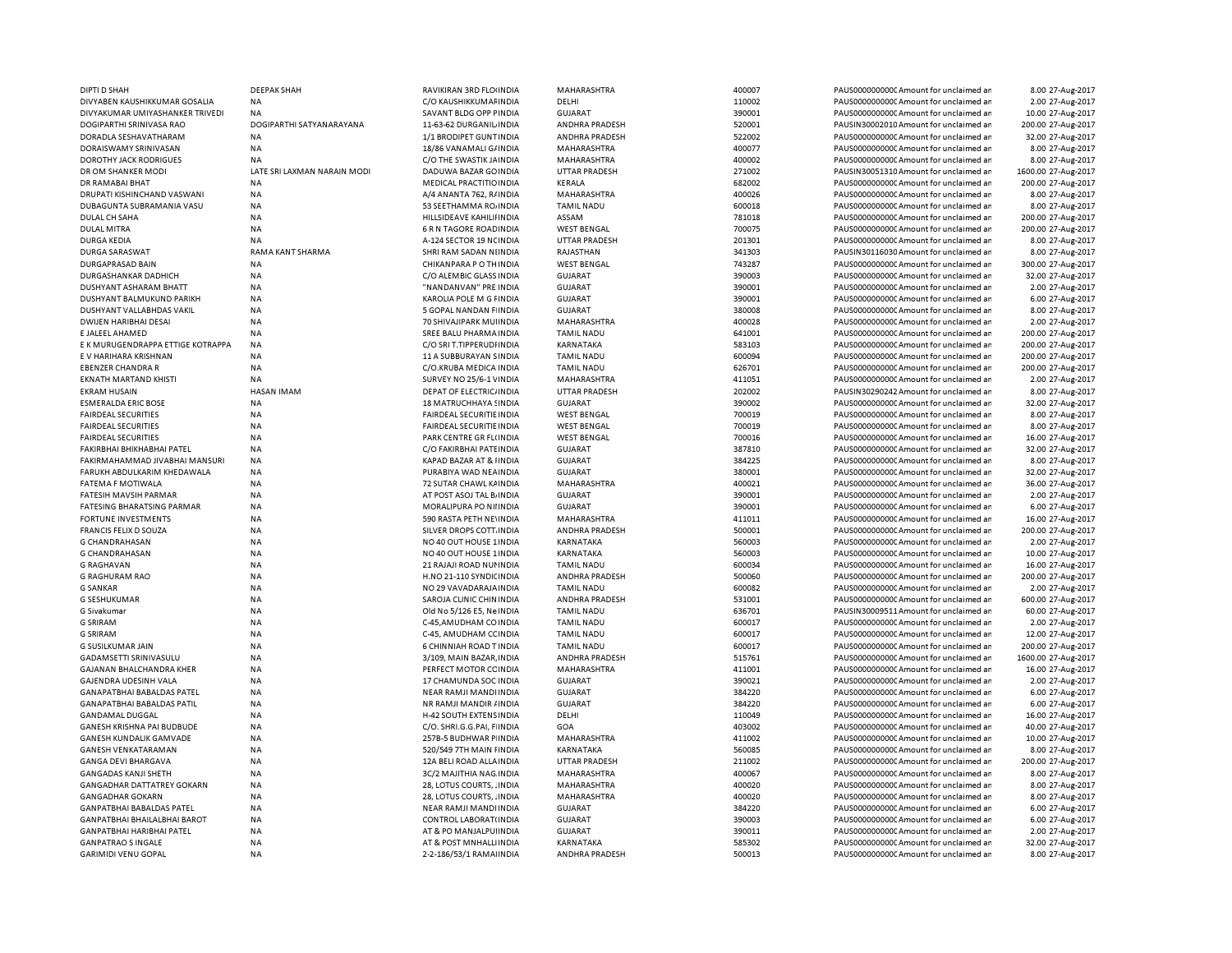| <b>GAUTAM BHATTACHARYYA</b>         | <b>NA</b>        | CF157 SALT LAKE CITINDIA      | <b>WEST BENGAL</b>   | 700064 | PAUS0000000000 Amount for unclaimed an  | 600.00 27-Aug-2017  |
|-------------------------------------|------------------|-------------------------------|----------------------|--------|-----------------------------------------|---------------------|
| GAUTAMSINH BHADRASINHRAO GAEKWAR    | <b>NA</b>        | 'PADMAKOOT' BUN(INDIA         | <b>GUJARAT</b>       | 390001 | PAUS0000000000 Amount for unclaimed ar  | 2.00 27-Aug-2017    |
| <b>GAYATRI CHATTERJEE</b>           | <b>NA</b>        | 33/C HINDUSTHAN FINDIA        | <b>WEST BENGAL</b>   | 700029 | PAUS0000000000 Amount for unclaimed ar  | 16.00 27-Aug-2017   |
| GEETA GHANSHYAMBHAI PATEL           | NA               | 13 'SIDDHI' PARISHR INDIA     | <b>GUJARAT</b>       | 390007 | PAUS0000000000 Amount for unclaimed ar  | 16.00 27-Aug-2017   |
| <b>GEETA M PATEL</b>                | <b>NA</b>        | 3, KRISHNA HOUSIN(INDIA       | <b>GUJARAT</b>       | 388001 | PAUS0000000000 Amount for unclaimed ar  | 16.00 27-Aug-2017   |
| <b>GEETA PRAKASH GANATRA</b>        | PRAKASH          | A/603 SUDHIR TOWHNDIA         | MAHARASHTRA          | 400080 | PAUS1302590000 Amount for unclaimed ar  | 50.00 27-Aug-2017   |
| <b>GEETABEN SURYAKANT RAY</b>       | NA               | "SURAJ" 12 NETAJI SINDIA      | <b>GUJARAT</b>       | 390018 | PAUS0000000000 Amount for unclaimed an  | 6.00 27-Aug-2017    |
| <b>GEETHA ANAND</b>                 | NA               | "SHUBHAM" HOUSE INDIA         | KERALA               | 682002 | PAUS00000000000Amount for unclaimed ar  | 8.00 27-Aug-2017    |
| <b>GEETHA AYYAKUTTI</b>             | <b>NA</b>        | G-2 ALEMBIC GLASS INDIA       | KARNATAKA            | 560066 | PAUS0000000000 Amount for unclaimed ar  | 80.00 27-Aug-2017   |
| <b>GEETHAN</b>                      | NA               | NO 760 V BLOCK RAJINDIA       | KARNATAKA            | 560010 | PAUS0000000000 Amount for unclaimed ar  | 200.00 27-Aug-2017  |
| <b>GEETHA PRAKASH</b>               | <b>NA</b>        | B-3/4 FIBRE STAFF Q INDIA     | KERALA               | 673661 | PAUS0000000000 Amount for unclaimed an  | 200.00 27-Aug-2017  |
| <b>GEETHA RAMACHANDRAN</b>          | <b>NA</b>        | 21 RAJAJI ROAD NUI INDIA      | <b>TAMIL NADU</b>    | 600034 | PAUS0000000000 Amount for unclaimed ar  | 16.00 27-Aug-2017   |
| <b>GEEVARGHESE ABRAHAM</b>          | NA               | KIZHAKEKKARA PUTI INDIA       | KERALA               | 686001 | PAUS0000000000 Amount for unclaimed ar  | 32.00 27-Aug-2017   |
| <b>GEORGE JACOB</b>                 | <b>NA</b>        | FB/19 ALEMBIC COL(INDIA       | <b>GUJARAT</b>       | 390003 | PAUS0000000000 Amount for unclaimed ar  | 6.00 27-Aug-2017    |
| <b>GHANSHYAM D DOSHI</b>            | <b>NA</b>        | C/O TUSHAR ELECTRINDIA        | <b>GUJARAT</b>       | 364004 | PAUS0000000000 Amount for unclaimed an  | 8.00 27-Aug-2017    |
| <b>GHANSHYAM DIALANI</b>            | <b>NA</b>        | PLOT NO. 479 ADAR: INDIA      | RAJASTHAN            | 302004 | PAUS0000000000 Amount for unclaimed ar  | 8.00 27-Aug-2017    |
| GHANSHYAM KESHAVLAL PATEL           | ΝA               | AT & PO ANKODIA T. INDIA      | <b>GUJARAT</b>       | 391330 | PAUS0000000000C Amount for unclaimed ar | 16.00 27-Aug-2017   |
| GHANSHYAM KESHAVLAL PATEL           | <b>NA</b>        | AT & PO ANKODIA T. INDIA      | <b>GUJARAT</b>       | 391330 | PAUS0000000000 Amount for unclaimed ar  | 16.00 27-Aug-2017   |
|                                     | NA               |                               |                      | 362220 |                                         | 16.00 27-Aug-2017   |
| GHANSHYAM RAJABHAI RATANPURA        |                  | C/O SAURASHTRA DI INDIA       | GUJARAT              | 390002 | PAUS0000000000 Amount for unclaimed an  |                     |
| GHANSHYAMBHAI JASHBHAI PATEL        | <b>NA</b>        | 16 KRISHNAKUTIR PI INDIA      | <b>GUJARAT</b>       |        | PAUS0000000000 Amount for unclaimed ar  | 6.00 27-Aug-2017    |
| <b>GHANSHYAMBHAI MOTIBHAI BAROT</b> | NA               | AT & PO SOKHADA BINDIA        | GUJARAT              | 391240 | PAUS0000000000C Amount for unclaimed ar | 2.00 27-Aug-2017    |
| GHEVARCHAND L BAFNA                 | NA               | C-2 ROOM NO 32 4T INDIA       | MAHARASHTRA          | 400032 | PAUS0000000000 Amount for unclaimed ar  | 8.00 27-Aug-2017    |
| GHUDUSAB ABDUL KAREEM DHARWAR       | <b>NA</b>        | 125-13, MADHAVAN INDIA        | KARNATAKA            | 580020 | PAUS0000000000CAmount for unclaimed an  | 80.00 27-Aug-2017   |
| GHULAM SAIYIDAIN MALIK              | <b>NA</b>        | C/O PHARMA AGEN(INDIA         | JAMMU AND KASHMIR    | 190010 | PAUS00000000000Amount for unclaimed an  | 400.00 27-Aug-2017  |
| <b>GIAN CHAND GOEL</b>              | <b>NA</b>        | A1/3 MAURICE NAG. INDIA       | DELHI                | 110007 | PAUS0000000000CAmount for unclaimed ar  | 8.00 27-Aug-2017    |
| <b>GIAN SINGH</b>                   | <b>NA</b>        | 1437 KRISHANA NACINDIA        | PUNJAB               | 142001 | PAUS0000000000CAmount for unclaimed ar  | 40.00 27-Aug-2017   |
| GIRDHARLAL KALIDAS SANGHAVI         | <b>NA</b>        | 59 CHANDRAVALI SCINDIA        | <b>GUJARAT</b>       | 390018 | PAUS0000000000CAmount for unclaimed ar  | 10.00 27-Aug-2017   |
| <b>GIRDHARLAL MADHAVJI MISTRY</b>   | <b>NA</b>        | C/O SHRI ISHWARBH INDIA       | <b>GUJARAT</b>       | 390002 | PAUS00000000000Amount for unclaimed an  | 2.00 27-Aug-2017    |
| <b>GIRIJA L NARAYANAN</b>           | <b>NA</b>        | IMPERIAL HOUSE (UI INDIA      | <b>TAMIL NADU</b>    | 625003 | PAUS0000000000CAmount for unclaimed ar  | 200.00 27-Aug-2017  |
| <b>GIRISH FAKIRCHAND SHAH</b>       | NA               | 9 SHAH COLONY SH/ INDIA       | <b>GUJARAT</b>       | 380001 | PAUS0000000000CAmount for unclaimed ar  | 12.00 27-Aug-2017   |
| <b>GIRISH H DEDHIA</b>              | <b>NA</b>        | 34, ANAND SOCIETY INDIA       | <b>GUJARAT</b>       | 380050 | PAUS0000000000 Amount for unclaimed ar  | 10.00 27-Aug-2017   |
| <b>GIRISH RAOJIBHAI AMIN</b>        | NA               | HARINAGAR SOCIET INDIA        | <b>GUJARAT</b>       | 390015 | PAUS0000000000C Amount for unclaimed an | 12.00 27-Aug-2017   |
| <b>GIRISH RAOJIBHAI AMIN</b>        | <b>NA</b>        | <b>30 HARINAGAR SOCHNDIA</b>  | <b>GUJARAT</b>       | 390015 | PAUS0000000000 Amount for unclaimed ar  | 2.00 27-Aug-2017    |
| <b>GIRISH SHASTRY</b>               | NA               | PROP MARUTI MEDI INDIA        | KARNATAKA            | 581115 | PAUS0000000000C Amount for unclaimed ar | 200.00 27-Aug-2017  |
| GIRISHCHANDRA CHIMANLAL KHARAWA     | <b>NA</b>        | MADAN ZAMPA RO/ INDIA         | <b>GUJARAT</b>       | 390001 | PAUS0000000000 Amount for unclaimed ar  | 10.00 27-Aug-2017   |
| GIRISHCHANDRA NEMCHAND PARMAR       | <b>NA</b>        | C/O KANSARA NEM(INDIA         | <b>GUJARAT</b>       | 380001 | PAUS0000000000 Amount for unclaimed ar  | 8.00 27-Aug-2017    |
| GIRISHKUMAR KANTILAL LUHAR          | <b>NA</b>        | PRABHU-NIVAS MAI INDIA        | <b>GUJARAT</b>       | 390001 | PAUS0000000000 Amount for unclaimed ar  | 16.00 27-Aug-2017   |
| GIRISHKUMAR NAGINBHAI PATEL         | NA               | NAVAPURA AT&POS INDIA         | <b>GUJARAT</b>       | 388470 | PAUS0000000000 Amount for unclaimed ar  | 16.00 27-Aug-2017   |
| GIRISHKUMAR SOMALAL SHAH            | <b>NA</b>        | C/O GIRISH MACHIN INDIA       | <b>GUJARAT</b>       | 391145 | PAUS0000000000 Amount for unclaimed ar  | 32.00 27-Aug-2017   |
| <b>GIRJA DEBI AGARWALA</b>          | <b>NA</b>        | 42 PARBATI GHOSH IINDIA       | <b>WEST BENGAL</b>   | 700007 | PAUS0000000000CAmount for unclaimed an  | 8.00 27-Aug-2017    |
| <b>GIRJADEBI AGARWALA</b>           | <b>NA</b>        | 42 PARBATI GHOSH IINDIA       | <b>WEST BENGAL</b>   | 700007 | PAUS00000000000 Amount for unclaimed an | 8.00 27-Aug-2017    |
| <b>GITA AGARWAL</b>                 | <b>NA</b>        | 1- VASUDHA ENCLA\INDIA        | DELHI                | 110034 | PAUS0000000000CAmount for unclaimed an  | 16.00 27-Aug-2017   |
| GITA CHINUBHAI SHAH M M G MRS S C S | NA               | 5/897 GHIYA SHERI I INDIA     | <b>GUJARAT</b>       | 395003 | PAUS0000000000 Amount for unclaimed ar  | 100.00 27-Aug-2017  |
| <b>GITA GHOSH</b>                   | <b>NA</b>        | STATE BANK OF INDIINDIA       | <b>WEST BENGAL</b>   | 700001 | PAUS0000000000CAmount for unclaimed an  | 6.00 27-Aug-2017    |
|                                     |                  |                               |                      |        |                                         | 58.00 27-Aug-2017   |
| <b>GITA SAHA</b>                    | <b>NA</b>        | 1 RAMESH DUTTA SIINDIA        | <b>WEST BENGAL</b>   | 700006 | PAUS0000000000 Amount for unclaimed an  |                     |
| <b>GLORIA D SOUZA</b>               | <b>NA</b>        | SUNRAY 2ND FLOOR INDIA        | MAHARASHTRA          | 400050 | PAUS0000000000 Amount for unclaimed ar  | 8.00 27-Aug-2017    |
| <b>GOBIND PRASAD RUSTAGI</b>        | NA               | C/O SHAKTI PROVISI INDIA      | DELHI                | 110092 | PAUS0000000000 Amount for unclaimed ar  | 8.00 27-Aug-2017    |
| GODAVARTY VENKATO GURUPRASAD        | <b>NA</b>        | 8-30-21 SAINAGAR TINDIA       | ANDHRA PRADESH       | 535003 | PAUS0000000000 Amount for unclaimed ar  | 200.00 27-Aug-2017  |
| <b>GODAWARI G SHARMA</b>            | <b>NA</b>        | TIWARI BOOK COMFINDIA         | RAJASTHAN            | 332001 | PAUS0000000000CAmount for unclaimed an  | 16.00 27-Aug-2017   |
| <b>GOMATHI AMMALT</b>               | <b>NA</b>        | 59, OFFICER'S COLOHNDIA       | <b>TAMIL NADU</b>    | 620017 | PAUS0000000000 Amount for unclaimed ar  | 400.00 27-Aug-2017  |
| GONUGUNTA RAMASESHAIAH              | <b>NA</b>        | C/O DARSHAK LTD S INDIA       | ANDHRA PRADESH       | 522004 | PAUS0000000000 Amount for unclaimed ar  | 16.00 27-Aug-2017   |
| <b>GOPA PENTIAH</b>                 | NA               | H NO 1-6-202/8/D B/ INDIA     | ANDHRA PRADESH       | 500020 | PAUS0000000000 Amount for unclaimed ar  | 6.00 27-Aug-2017    |
| GOPAL CHAND SHARMA                  | NA               | 624 (TYPE Z) TIMAR IINDIA     | DELHI                | 110007 | PAUS0000000000 Amount for unclaimed ar  | 16.00 27-Aug-2017   |
| GOPAL CHANDRA UPADHAYAYA            | <b>NA</b>        | C-12/378 YAMUNA \INDIA        | DELHI                | 110053 | PAUS0000000000 Amount for unclaimed ar  | 16.00 27-Aug-2017   |
| <b>GOPAL DINUBHAI AMIN</b>          | <b>NA</b>        | 119 NATIONAL COOHNDIA         | MAHARASHTRA          | 411007 | PAUS0000000000 Amount for unclaimed ar  | 2.00 27-Aug-2017    |
| <b>GOPAL KANODIA</b>                | NA               | 110/6 NEHRU NAGA INDIA        | <b>UTTAR PRADESH</b> | 208012 | PAUS0000000000 Amount for unclaimed ar  | 2.00 27-Aug-2017    |
| <b>GOPAL KRISHAN</b>                | <b>NA</b>        | 501 VARSHA 7 BUNCINDIA        | MAHARASHTRA          | 400061 | PAUS0000000000 Amount for unclaimed ar  | 8.00 27-Aug-2017    |
| <b>GOPAL KRISHAN KUMAR</b>          | NA               | FLAT NO 3-B POCKETINDIA       | DELHI                | 110035 | PAUS0000000000 Amount for unclaimed an  | 8.00 27-Aug-2017    |
| <b>GOPAL KRISHNARAO KULKARNI</b>    | <b>NA</b>        | <b>MERCHANT MARKE INDIA</b>   | KARNATAKA            | 582101 | PAUS0000000000 Amount for unclaimed ar  | 16.00 27-Aug-2017   |
| <b>GOPAL SINGH SAINI</b>            | NA               | BG-6/59-B PASCHIM INDIA       | DELHI                | 110063 | PAUS0000000000 Amount for unclaimed ar  | 16.00 27-Aug-2017   |
| GOPALBHAI BHAGAWANDAS PATEL         | <b>NA</b>        | KHADIA POLE NO 1 EINDIA       | <b>GUJARAT</b>       | 390001 | PAUS0000000000 Amount for unclaimed ar  | 8.00 27-Aug-2017    |
| <b>GOPALBHAI CHIMANLAL SHAH</b>     | NA               | BITABHARTI POL PAI INDIA      | <b>GUJARAT</b>       | 391440 | PAUS0000000000C Amount for unclaimed ar | 2.00 27-Aug-2017    |
| GOPALBHAI SHAMJIBHAI PATEL          | <b>NA</b>        | PRAGATI TIMBER & 'INDIA       | <b>GUJARAT</b>       | 391740 | PAUS0000000000 Amount for unclaimed ar  | 32.00 27-Aug-2017   |
| GOPALDAS MANILAL RAITHATTA          | ΝA               | <b>GURU KRUPA NEAR IINDIA</b> | <b>GUJARAT</b>       | 361001 | PAUS00000000000Amount for unclaimed ar  | 6.00 27-Aug-2017    |
| GOPI RAM AGARWAL                    | JIYA RAM AGARWAL | NARVADA BHAWAN INDIA          | <b>UTTAR PRADESH</b> | 273001 | PAUSIN30155720 Amount for unclaimed ar  | 6100.00 27-Aug-2017 |
| <b>GOPI RAM KEDIA</b>               | NA               | A-124 SECTOR 19 NCINDIA       | <b>UTTAR PRADESH</b> | 201301 | PAUS00000000000Amount for unclaimed ar  | 8.00 27-Aug-2017    |
| <b>GOPIKRISHNAN KN</b>              | NA               | 1652/57 EAST END '/ INDIA     | KARNATAKA            | 560069 | PAUS0000000000C Amount for unclaimed an | 1600.00 27-Aug-2017 |
|                                     |                  |                               |                      |        |                                         |                     |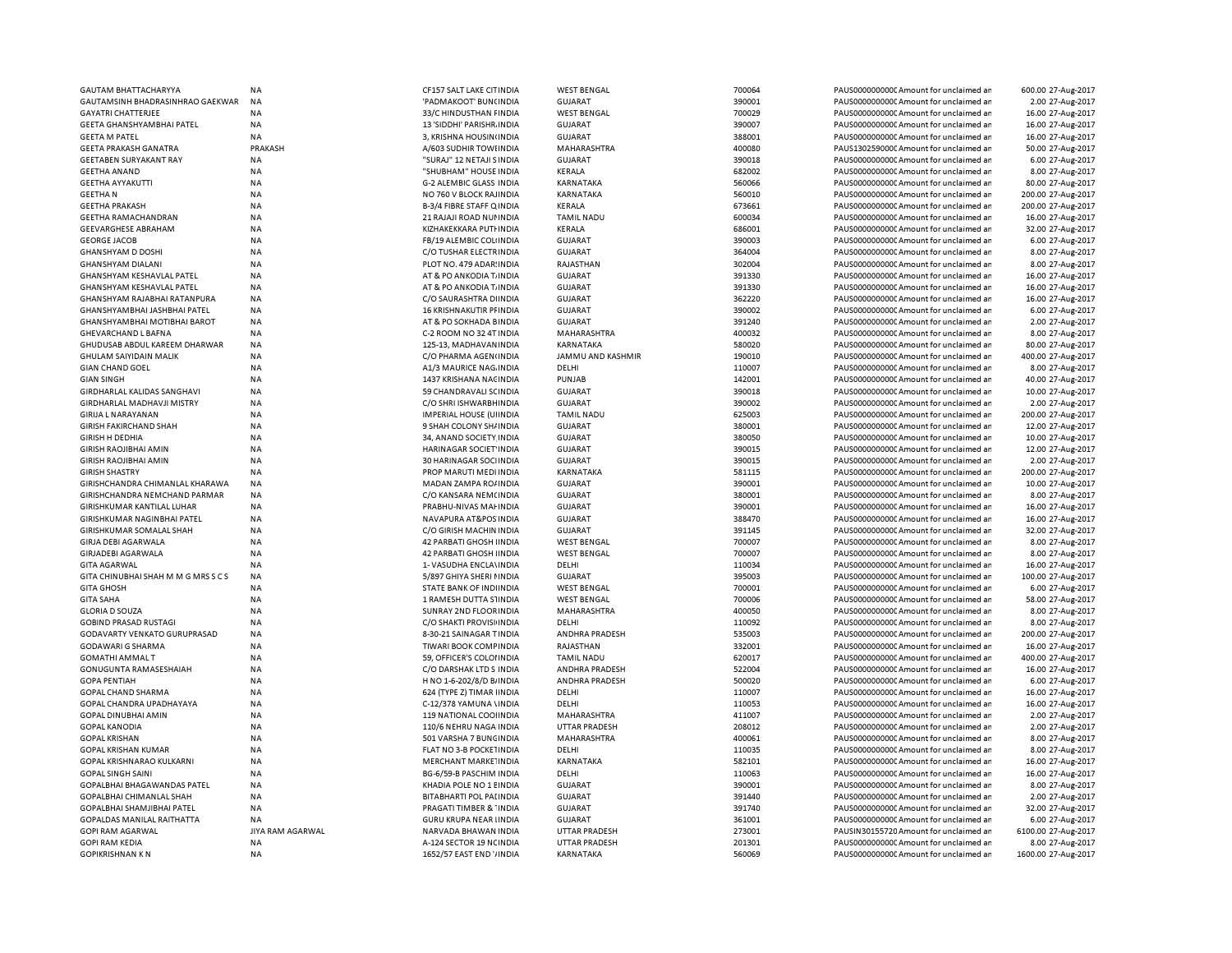| GORDHAN BHAI GOKALBHAI AMIN          | NA                      | CHHOTALAL BHUVAI INDIA         | <b>GUJARAT</b>        | 390002 | PAUS0000000000 Amount for unclaimed ar  | 10.00 27-Aug-2017   |
|--------------------------------------|-------------------------|--------------------------------|-----------------------|--------|-----------------------------------------|---------------------|
| GORDHANBHAI MANIBHAI CHAUHAN         | <b>NA</b>               | AT & PO SOKHADA BINDIA         | <b>GUJARAT</b>        | 391240 | PAUS0000000000 Amount for unclaimed ar  | 2.00 27-Aug-2017    |
| <b>GORDHANBHAI MOTILAL MALI</b>      | <b>NA</b>               | OPP BALAJI MANDIRINDIA         | <b>GUJARAT</b>        | 390001 | PAUS0000000000 Amount for unclaimed ar  | 10.00 27-Aug-2017   |
| <b>GORUR RAYASANI KANTHI</b>         | <b>NA</b>               | 22, PANCH SHEEL, VIINDIA       | MAHARASHTRA           | 400058 | PAUS0000000000 Amount for unclaimed ar  | 200.00 27-Aug-2017  |
| <b>GOUTAM SAHA</b>                   | <b>NA</b>               | C/O SWAPNA MEDICINDIA          | <b>WEST BENGAL</b>    | 700028 | PAUS0000000000 Amount for unclaimed ar  | 200.00 27-Aug-2017  |
| <b>GOVIND GANESHPAI</b>              | <b>NA</b>               | FLAT NO. 19/S-1 KAMINDIA       | GOA                   | 403002 | PAUS0000000000CAmount for unclaimed ar  | 2.00 27-Aug-2017    |
| <b>GOVIND PARSHAD GUPTA</b>          | SH DWARKA PARSHAD GUPTA | C/O BHAWANI STEEIINDIA         | DELHI                 | 110052 | PAUSIN30020610 Amount for unclaimed ar  | 100.00 27-Aug-2017  |
| <b>GOVIND RAM GUPTA</b>              | <b>NA</b>               | G-79 NEW SEELAMP INDIA         | DELHI                 | 110053 | PAUS0000000000 Amount for unclaimed ar  | 16.00 27-Aug-2017   |
|                                      |                         |                                |                       |        |                                         |                     |
| GOVIND RAMCHANDRA PATHAK             | <b>NA</b>               | 9 ASHOK COLONY KI INDIA        | <b>MADHYA PRADESH</b> | 474001 | PAUS0000000000 Amount for unclaimed ar  | 16.00 27-Aug-2017   |
| GOVINDBHAI FULABHAI PATEL            | <b>NA</b>               | HARIKRIPA NIVAS CHINDIA        | <b>GUJARAT</b>        | 391740 | PAUS0000000000 Amount for unclaimed ar  | 6.00 27-Aug-2017    |
| GOVINDBHAI LALLUBHAI PATEL           | NA                      | AT & POST BODLAI T INDIA       | <b>GUJARAT</b>        | 396001 | PAUS0000000000 Amount for unclaimed ar  | 16.00 27-Aug-2017   |
| GOVINDLAL CHANDULAL MISTRY           | <b>NA</b>               | "MADHU KUNJ" 58 NINDIA         | <b>GUJARAT</b>        | 390009 | PAUS0000000000CAmount for unclaimed ar  | 2.00 27-Aug-2017    |
| <b>GOWRI RAMANATHAN</b>              | <b>NA</b>               | 6 JAYANAGAR II MAI INDIA       | <b>TAMIL NADU</b>     | 600047 | PAUS0000000000 Amount for unclaimed ar  | 16.00 27-Aug-2017   |
| GUDURU PEDDA RAMAIAH SETTY           | <b>NA</b>               | M/S. SIVASENKER M INDIA        | ANDHRA PRADESH        | 515001 | PAUS0000000000CAmount for unclaimed ar  | 400.00 27-Aug-2017  |
| <b>GULABCHAND SHAH</b>               | <b>NA</b>               | 25, SAIMEE SOCIETY INDIA       | <b>GUJARAT</b>        | 390007 | PAUS0000000000 Amount for unclaimed ar  | 80.00 27-Aug-2017   |
| GULAM AHMED GULAMRASUL KUVAWALA      | <b>NA</b>               | C/O RUMIN CYCLE NINDIA         | <b>GUJARAT</b>        | 390001 | PAUS0000000000 Amount for unclaimed ar  | 16.00 27-Aug-2017   |
| GULAMHUSAIN CHANDBHAI GARIBAWALA     | <b>NA</b>               | WADI VORWAD BAR INDIA          | <b>GUJARAT</b>        | 390001 | PAUS0000000000C Amount for unclaimed ar | 16.00 27-Aug-2017   |
| GULAMHUSAIN NAZARALI BOXWALA         | ΝA                      | WADI BADRI MAHOLINDIA          | <b>GUJARAT</b>        | 390001 | PAUS0000000000 Amount for unclaimed ar  | 16.00 27-Aug-2017   |
| <b>GULSHAN KUMAR</b>                 | NA                      | 50 WEST MUKERJEE INDIA         | DELHI                 | 110009 | PAUS0000000000C Amount for unclaimed ar | 8.00 27-Aug-2017    |
| GUNNESWARA RAO CHALAMCHARLA          | NA                      | "SUBBARAO MANSI(INDIA          | ANDHRA PRADESH        | 534101 | PAUS0000000000 Amount for unclaimed ar  | 200.00 27-Aug-2017  |
|                                      |                         |                                |                       |        |                                         |                     |
| GUNVANTBHAI BAKORBHAI PATEL          | NA                      | PACHHALU STREET NINDIA         | GUJARAT               | 390002 | PAUS0000000000CAmount for unclaimed ar  | 2.00 27-Aug-2017    |
| <b>GUNVANTLAL C THAKKER</b>          | <b>NA</b>               | A SOMCHAND & CO INDIA          | <b>GUJARAT</b>        | 380002 | PAUS0000000000 Amount for unclaimed ar  | 16.00 27-Aug-2017   |
| <b>GUNVATRAI RATANJI DESAI</b>       | <b>NA</b>               | C/O JAYANT G DESA INDIA        | <b>GUJARAT</b>        | 394210 | PAUS0000000000CAmount for unclaimed ar  | 2.00 27-Aug-2017    |
| <b>GUPTAKGKMD</b>                    | NA                      | 15/1, ARUNDELPET, INDIA        | ANDHRA PRADESH        | 522002 | PAUS0000000000CAmount for unclaimed ar  | 8000.00 27-Aug-2017 |
| GUR DAYAL PRASAD SHARMA              | <b>NA</b>               | 16, RAJDEEP ENCLA\INDIA        | <b>UTTAR PRADESH</b>  | 282005 | PAUS0000000000CAmount for unclaimed ar  | 200.00 27-Aug-2017  |
| <b>GURCHARAN LALL SEHGAL</b>         | NA                      | GP-37 PITAMPURA CINDIA         | DELHI                 | 110034 | PAUS0000000000CAmount for unclaimed ar  | 20.00 27-Aug-2017   |
| <b>GURDEEP KAUR R MAKHIJA</b>        | <b>NA</b>               | 3 SHRI GURU RAMD/INDIA         | GUJARAT               | 380024 | PAUS0000000000CAmount for unclaimed ar  | 8.00 27-Aug-2017    |
| <b>GURDEV SINGH VEDI</b>             | NA                      | FLAT NO 100 POCKE INDIA        | DELHI                 | 110001 | PAUS0000000000CAmount for unclaimed ar  | 8.00 27-Aug-2017    |
| <b>GURSHARAN BAGGA</b>               | <b>NA</b>               | C/O MRS INDER KAU INDIA        | DELHI                 | 110018 | PAUS0000000000CAmount for unclaimed ar  | 16.00 27-Aug-2017   |
| GURUCHARAN SINGH D BHATIA            | NA                      | C/O JANTA ROAD LII INDIA       | <b>GUJARAT</b>        | 382405 | PAUS0000000000CAmount for unclaimed ar  | 66.00 27-Aug-2017   |
| <b>GURUDUTT ANANTHRAO NAYAMPALLY</b> | <b>ANANTHRAO</b>        | KRISHANT VILLA 13 SINDIA       | GOA                   | 403507 | PAUSIN30267930 Amount for unclaimed ar  | 1000.00 27-Aug-2017 |
|                                      |                         |                                |                       |        |                                         |                     |
| <b>GURURAJ SHASTRY</b>               | <b>NA</b>               | FORT RANEBENNUR INDIA          | KARNATAKA             | 581115 | PAUS0000000000CAmount for unclaimed ar  | 200.00 27-Aug-2017  |
| <b>GYAN VARDHAN PODDAR</b>           | <b>NA</b>               | SHRI HARISHANKAR INDIA         | <b>BIHAR</b>          | 800001 | PAUS0000000000 Amount for unclaimed ar  | 2500.00 27-Aug-2017 |
| H BASAVANA GOWDAPPA                  | NA                      | NO 6 J S S DOCTORS INDIA       | KARNATAKA             | 570004 | PAUS0000000000CAmount for unclaimed ar  | 300.00 27-Aug-2017  |
| H D PATEL                            | <b>NA</b>               | DARBAR NAKA GANLINDIA          | <b>GUJARAT</b>        | 363330 | PAUS0000000000 Amount for unclaimed ar  | 16.00 27-Aug-2017   |
| H HAREKRISHNA KAMATH                 | <b>NA</b>               | MERCHANT MARKE INDIA           | KARNATAKA             | 576201 | PAUS0000000000 Amount for unclaimed ar  | 8.00 27-Aug-2017    |
| <b>HJ MOTWANI</b>                    | <b>NA</b>               | C-4B/13/85 JANAKPUNDIA         | DELHI                 | 110058 | PAUS0000000000CAmount for unclaimed ar  | 8.00 27-Aug-2017    |
| <b>H K KHOSLA</b>                    | <b>NA</b>               | C/O UJJWAL LTD GAI INDIA       | <b>UTTAR PRADESH</b>  | 273001 | PAUS0000000000CAmount for unclaimed ar  | 66.00 27-Aug-2017   |
| H R CHHABRA                          | <b>NA</b>               | A-5-B-60 SFS FLATS FINDIA      | DELHI                 | 110063 | PAUS0000000000 Amount for unclaimed ar  | 8.00 27-Aug-2017    |
| H R CHHABRA                          | <b>NA</b>               | A-5-B-60 SFS FLATS FINDIA      | DELHI                 | 110063 | PAUS0000000000CAmount for unclaimed ar  | 8.00 27-Aug-2017    |
| H S AMARNATH                         | <b>NA</b>               | C/O.BANGALORE STIINDIA         | KARNATAKA             | 560052 | PAUS0000000000 Amount for unclaimed ar  | 1400.00 27-Aug-2017 |
| H S LAKSHMI                          | <b>NA</b>               | NO 142 KUMARA PA INDIA         | <b>KARNATAKA</b>      | 560020 | PAUS0000000000 Amount for unclaimed ar  | 8.00 27-Aug-2017    |
| H SHANTHI                            | <b>NA</b>               | F/38 ALEMBIC GLASSINDIA        | KARNATAKA             | 560066 | PAUS0000000000 Amount for unclaimed ar  | 32.00 27-Aug-2017   |
|                                      |                         |                                |                       |        |                                         |                     |
| H VISHWARADHYA                       | <b>NA</b>               | 1572 IIND CROSS NAINDIA        | <b>KARNATAKA</b>      | 560021 | PAUS0000000000 Amount for unclaimed ar  | 8.00 27-Aug-2017    |
| HANAMARADDI TIMARADDI GANGAL         | <b>NA</b>               | <b>GANGAL NURSING HINDIA</b>   | KARNATAKA             | 580021 | PAUS0000000000 Amount for unclaimed ar  | 40.00 27-Aug-2017   |
| <b>HANBAL B SHIVARAM</b>             | <b>NA</b>               | MALLIKARJUNA NILI INDIA        | <b>KARNATAKA</b>      | 577202 | PAUS0000000000 Amount for unclaimed ar  | 200.00 27-Aug-2017  |
| HANSA H SHAH                         | <b>NA</b>               | 12 ASHAPURI NAGAI INDIA        | <b>GUJARAT</b>        | 391740 | PAUS0000000000 Amount for unclaimed ar  | 200.00 27-Aug-2017  |
| HANSA HARIKANT PARIKH                | <b>NA</b>               | 29, SEJAL SOCIETY, FINDIA      | <b>GUJARAT</b>        | 390002 | PAUS0000000000 Amount for unclaimed ar  | 200.00 27-Aug-2017  |
| HANSA JAYANTILAL DESAI               | <b>NA</b>               | DARJINO KHANCHO INDIA          | <b>GUJARAT</b>        | 380001 | PAUS0000000000 Amount for unclaimed ar  | 16.00 27-Aug-2017   |
| HANSA PATEL                          | <b>NA</b>               | "SIDDHARTH" OPP S INDIA        | <b>GUJARAT</b>        | 360005 | PAUS0000000000CAmount for unclaimed ar  | 300.00 27-Aug-2017  |
| HANSA RAJNIKANT MEHTA                | <b>NA</b>               | C/O THE SWASTIK JAINDIA        | MAHARASHTRA           | 400002 | PAUS0000000000 Amount for unclaimed ar  | 8.00 27-Aug-2017    |
| HANSABEN BAVANDAS TILAWAT            | <b>NA</b>               | BANK ROAD OPP AM INDIA         | <b>GUJARAT</b>        | 361001 | PAUS0000000000 Amount for unclaimed ar  | 2.00 27-Aug-2017    |
| HANSABEN DEVENDRAPRASAD BHATT        | <b>NA</b>               | QTR.NO.545/B,G.S.F INDIA       | <b>GUJARAT</b>        | 391750 | PAUS0000000000 Amount for unclaimed ar  | 2.00 27-Aug-2017    |
|                                      |                         |                                |                       |        |                                         |                     |
| HANSABEN NATUBHAI PATEL              | <b>NA</b>               | 104 PRASHANTH EX1INDIA         | KARNATAKA             | 560066 | PAUSIN30214810 Amount for unclaimed ar  | 700.00 27-Aug-2017  |
| HANSABEN NATUBHAI PATEL              | <b>NA</b>               | 5 BAKUL SOCIETY NCINDIA        | <b>GUJARAT</b>        | 390015 | PAUS0000000000 Amount for unclaimed ar  | 82.00 27-Aug-2017   |
| HANSARAJBHAI JETHABHAI PATEL         | <b>NA</b>               | AT RAMSIKAMPA PC INDIA         | <b>GUJARAT</b>        | 383325 | PAUS0000000000 Amount for unclaimed ar  | 2.00 27-Aug-2017    |
| HANSARAJBHAI VALAJIBHAI PATEL        | <b>NA</b>               | AT MAGODILAT POS INDIA         | GUJARAT               | 382010 | PAUS0000000000CAmount for unclaimed ar  | 16.00 27-Aug-2017   |
| HANSRAJ KASTURDAS PARMAR             | <b>NA</b>               | AMBICA NIVAS BHAI INDIA        | <b>GUJARAT</b>        | 390001 | PAUS0000000000 Amount for unclaimed ar  | 2.00 27-Aug-2017    |
| HANSRAJ KASTURDAS PARMAR             | <b>NA</b>               | SHIYABAUG BHAVD/INDIA          | <b>GUJARAT</b>        | 390001 | PAUS0000000000 Amount for unclaimed ar  | 16.00 27-Aug-2017   |
| HANUMAN PRASAD BHARGAVA              | <b>NA</b>               | J-33 PANCHIM VIHAIINDIA        | DELHI                 | 110063 | PAUS0000000000 Amount for unclaimed ar  | 24.00 27-Aug-2017   |
| HANUMESH DAROJI                      | NA                      | JAI HANUMAN MED INDIA          | KARNATAKA             | 583227 | PAUS0000000000 Amount for unclaimed ar  | 1600.00 27-Aug-2017 |
| HAR KRISHAN KHOSLA                   | ΝA                      | 25 NEWAL KISHORE INDIA         | <b>UTTAR PRADESH</b>  | 226001 | PAUS0000000000C Amount for unclaimed ar | 50.00 27-Aug-2017   |
| HARAK BAHADUR PRADHAN                | LATE L B PRADHAN        | 4 NANDAN ROAD KCINDIA          | <b>WEST BENGAL</b>    | 700025 | PAUSIN30036021 Amount for unclaimed ar  | 300.00 27-Aug-2017  |
| <b>HARBANS SINGH</b>                 | <b>NA</b>               | <b>B-76-A FATEH NAGA INDIA</b> | DELHI                 | 110018 | PAUS0000000000 Amount for unclaimed ar  | 8.00 27-Aug-2017    |
|                                      |                         |                                |                       |        |                                         |                     |
| HARBANS SINGH GREWAL                 | <b>NA</b>               | 53/4 OLD RAJINDERIINDIA        | DELHI                 | 110060 | PAUS0000000000CAmount for unclaimed ar  | 16.00 27-Aug-2017   |
| HARBHAJAN SINGH                      | <b>NA</b>               | 2011 URBAN VIHAR INDIA         | PUNJAB                | 141002 | PAUS1202540000 Amount for unclaimed ar  | 66.00 27-Aug-2017   |
| HARDEEP SINGH                        | <b>NA</b>               | CARGILL SEEDS INDIJINDIA       | KARNATAKA             | 560001 | PAUS0000000000C Amount for unclaimed ar | 324.00 27-Aug-2017  |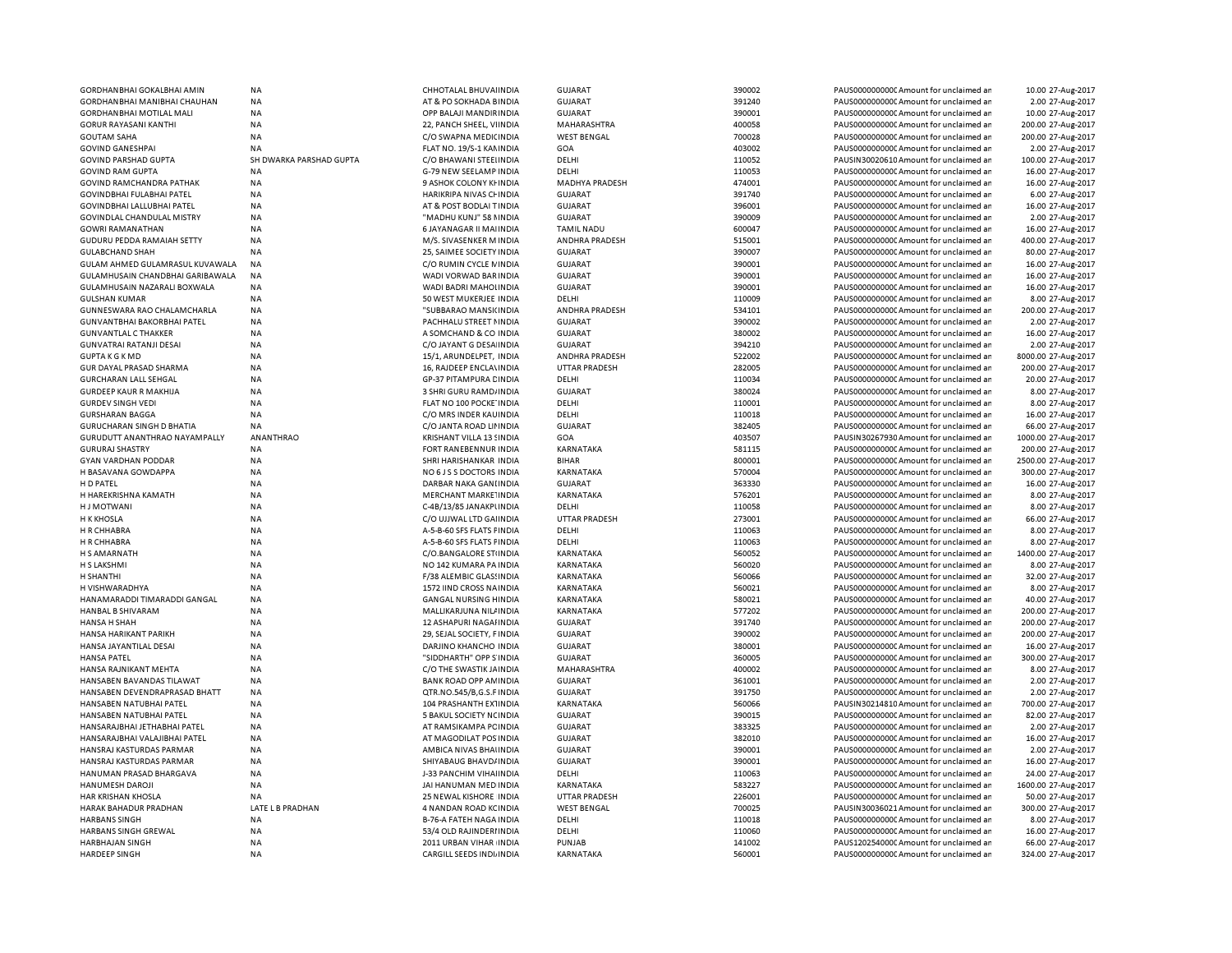| HARDEEP SINGH ARORA                   | <b>NA</b>                    | H NO 3/196 RODU PIINDIA        | PUNJAB                | 143401 | PAUS0000000000 Amount for unclaimed ar | 16.00 27-Aug-2017  |
|---------------------------------------|------------------------------|--------------------------------|-----------------------|--------|----------------------------------------|--------------------|
| HARDYAL SINGH SAHOTA                  | <b>NA</b>                    | 219-E DDA (MIG) FL/ INDIA      | DELHI                 | 110027 | PAUS0000000000 Amount for unclaimed ar | 8.00 27-Aug-2017   |
| HAREN SAMBHUBHAI PATEL                | <b>NA</b>                    | LIMDA POLE RAOPU INDIA         | <b>GUJARAT</b>        | 390001 | PAUS0000000000 Amount for unclaimed ar | 32.00 27-Aug-2017  |
| HARESH HASSANAND MIRCHANDANI          | <b>NA</b>                    | FLAT NO 180 1ST FL(INDIA       | MAHARASHTRA           | 400031 | PAUS0000000000 Amount for unclaimed ar | 8.00 27-Aug-2017   |
| HARESH NAROTTAMDAS POPAT              | <b>NA</b>                    | SAHJANAND PETROLINDIA          | <b>GUJARAT</b>        | 362220 | PAUS0000000000 Amount for unclaimed ar | 32.00 27-Aug-2017  |
| HARESH SHANTILAL SHAH                 | NA                           | 47 SAHJIVAN SOCIETINDIA        | <b>GUJARAT</b>        | 380009 | PAUS00000000000Amount for unclaimed ar | 8.00 27-Aug-2017   |
| HARI KISHORE SETH                     | <b>NA</b>                    | 4 CAPPER ROAD LALIINDIA        | <b>UTTAR PRADESH</b>  | 226001 | PAUS0000000000 Amount for unclaimed ar | 300.00 27-Aug-2017 |
| HARI KRISHAN SURI                     | NA                           | 1/190 MAHABIR NA(INDIA         | DELHI                 | 110018 | PAUS00000000000Amount for unclaimed ar | 16.00 27-Aug-2017  |
| HARI LAL LEEKHA                       | NA                           | D/216 SAKET NEW DINDIA         | DELHI                 | 110017 | PAUS0000000000 Amount for unclaimed ar | 8.00 27-Aug-2017   |
| HARI RAM GADHOK                       | <b>NA</b>                    | J 9/48A RAJOURI GA INDIA       | DELHI                 | 110027 | PAUS0000000000 Amount for unclaimed ar | 24.00 27-Aug-2017  |
| HARIBHAI RATANBHAI PATEL              | <b>NA</b>                    | C/O. DINESHBHAI H/ INDIA       | <b>GUJARAT</b>        | 387620 | PAUS0000000000 Amount for unclaimed ar | 2.00 27-Aug-2017   |
| <b>HARIDAS ARORA</b>                  | NA                           | 26 AMAR BASU SAR/ INDIA        | <b>WEST BENGAL</b>    | 700007 | PAUS0000000000CAmount for unclaimed ar | 600.00 27-Aug-2017 |
| HARIGANGABEN MOHANLAL PARIKH          | NA                           | C/O NAVBHARAT AGINDIA          | <b>GUJARAT</b>        | 364515 | PAUS0000000000 Amount for unclaimed ar | 32.00 27-Aug-2017  |
| HARIHAR HIRALAL JOSHI                 | <b>NA</b>                    | NR CHAPANER DARVINDIA          | <b>GUJARAT</b>        | 390006 | PAUS0000000000CAmount for unclaimed ar | 16.00 27-Aug-2017  |
| HARIKRISHNADAS PURUSHOTTAMDAS SHAH    | NA                           | AT & POST UTTARSA INDIA        | <b>GUJARAT</b>        | 387001 | PAUS0000000000 Amount for unclaimed ar | 6.00 27-Aug-2017   |
| HARILAL DWARKADAS SHAH                | <b>NA</b>                    | SALUN BAZAR KOVA INDIA         | <b>GUJARAT</b>        | 387001 | PAUS0000000000 Amount for unclaimed ar | 6.00 27-Aug-2017   |
| HARILAL TRIBHOVANDAS GANDHI           | ΝA                           | HANMANJI WALU F/INDIA          | GUJARAT               | 391440 | PAUS0000000000 Amount for unclaimed ar | 2.00 27-Aug-2017   |
| <b>HARIOM V NIGAM</b>                 | NA                           | A 63/594 M I G COLCINDIA       | MAHARASHTRA           | 400051 | PAUS0000000000 Amount for unclaimed ar | 8.00 27-Aug-2017   |
|                                       | NA                           |                                |                       | 411001 |                                        | 8.00 27-Aug-2017   |
| HARIRAM C GOPWANI                     |                              | FLAT NO 11 3RD FLOINDIA        | MAHARASHTRA           | 400058 | PAUS0000000000 Amount for unclaimed ar |                    |
| HARIRAM TARACHAND JHAVERI             | <b>NA</b>                    | 201/202 WOODLANIINDIA          | MAHARASHTRA           |        | PAUS0000000000 Amount for unclaimed ar | 24.00 27-Aug-2017  |
| <b>HARIS MASOOD</b>                   | NA                           | RAMNA BAGH NAYA INDIA          | <b>BIHAR</b>          | 800004 | PAUS0000000000CAmount for unclaimed ar | 2.00 27-Aug-2017   |
| HARISCHANDRA BHAILALBHAI AMIN         | NA                           | 23, PARISRAM SOCIEINDIA        | <b>GUJARAT</b>        | 390007 | PAUS0000000000 Amount for unclaimed ar | 160.00 27-Aug-2017 |
| HARISH CHANDRA AJMANI                 | <b>NA</b>                    | LUXMI ELECTRIC CO INDIA        | <b>UTTAR PRADESH</b>  | 201001 | PAUS0000000000CAmount for unclaimed ar | 200.00 27-Aug-2017 |
| HARISH CHHANGANI                      | <b>NA</b>                    | C/O BRIJ MEDICAL A INDIA       | <b>MADHYA PRADESH</b> | 452007 | PAUS0000000000CAmount for unclaimed ar | 200.00 27-Aug-2017 |
| HARISH GAMBHIR                        | <b>NA</b>                    | C-449(BASEMENT) CINDIA         | MAHARASHTRA           | 440019 | PAUS00000000000Amount for unclaimed ar | 8.00 27-Aug-2017   |
| <b>HARISH KUMAR</b>                   | <b>NA</b>                    | V & PO DAULATABAI INDIA        | <b>HARYANA</b>        | 123505 | PAUS0000000000CAmount for unclaimed ar | 16.00 27-Aug-2017  |
| HARISHBHAI MANUBHAI BHATT             | <b>NA</b>                    | HAVELI STREET GAN INDIA        | GUJARAT               | 396360 | PAUS0000000000CAmount for unclaimed ar | 16.00 27-Aug-2017  |
| HARISHBHAI MANUBHAI BHATT             | <b>NA</b>                    | HAVELI STREET GAN INDIA        | <b>GUJARAT</b>        | 396360 | PAUS0000000000CAmount for unclaimed ar | 16.00 27-Aug-2017  |
| HARISHBHAI N BHATT                    | <b>NA</b>                    | 45 LAXMIDAS NAGA INDIA         | <b>GUJARAT</b>        | 390015 | PAUS0000000000CAmount for unclaimed ar | 200.00 27-Aug-2017 |
| HARISHCHANDRA B                       | NA                           | 4/12 SILVER NEST KIIINDIA      | MAHARASHTRA           | 400019 | PAUS0000000000CAmount for unclaimed ar | 8.00 27-Aug-2017   |
| HARISHKUMAR GOVINDBHAI PATEL          | <b>NA</b>                    | HARIKRIPA NIVAS CHINDIA        | <b>GUJARAT</b>        | 391740 | PAUS0000000000 Amount for unclaimed ar | 6.00 27-Aug-2017   |
| HARISHKUMAR HARIDAS BARAI             | NA                           | NEAR GOPAL BAG R/INDIA         | <b>GUJARAT</b>        | 390002 | PAUS0000000000CAmount for unclaimed ar | 2.00 27-Aug-2017   |
| HARISING JESINGBHAI CHAUDHARI         | <b>NA</b>                    | 4 SHREYANAGAR SO INDIA         | <b>GUJARAT</b>        | 390007 | PAUS0000000000 Amount for unclaimed ar | 22.00 27-Aug-2017  |
| HARIVADAN MANILAL PARIKH              | NA                           | BAJWADA SHETH SE INDIA         | <b>GUJARAT</b>        | 390001 | PAUS0000000000CAmount for unclaimed ar | 10.00 27-Aug-2017  |
| HARJEET SINGH D BHATIA                | <b>NA</b>                    | C/O JANTA ROAD LININDIA        | <b>GUJARAT</b>        | 382405 | PAUS0000000000 Amount for unclaimed ar | 32.00 27-Aug-2017  |
| <b>HARJIT KAUR</b>                    | NA                           | B-2/117 SAFDARJAN INDIA        | DELHI                 | 110029 | PAUS0000000000 Amount for unclaimed ar | 8.00 27-Aug-2017   |
| HARMANBHAI CHHOTABHAI PATEL           | <b>NA</b>                    | 81 KUNJ SOCIETY BA INDIA       | <b>GUJARAT</b>        | 390001 | PAUS0000000000CAmount for unclaimed ar | 2.00 27-Aug-2017   |
| HARMANBHAI GOKALBHAI PATEL            | <b>NA</b>                    | AT & PO KAMROL VI. INDIA       | <b>GUJARAT</b>        | 391510 | PAUS0000000000 Amount for unclaimed ar | 6.00 27-Aug-2017   |
| HARNAM SINGH MAGHAR SINGH GHATEHORENA |                              | 9 DIGNITY PLOT 134 INDIA       | MAHARASHTRA           | 400058 | PAUS0000000000CAmount for unclaimed ar | 8.00 27-Aug-2017   |
| HARPREET KHURANA                      | <b>NA</b>                    | D-93, SECTOR 36, NCINDIA       | UTTAR PRADESH         | 201303 | PAUS0000000000Amount for unclaimed ar  | 8.00 27-Aug-2017   |
| HARSAD VALLAVDAS DESAI                | <b>NA</b>                    | 8A KAMDARNAGAR INDIA           | GUJARAT               | 390007 | PAUS0000000000CAmount for unclaimed ar | 10.00 27-Aug-2017  |
| <b>HARSH SHARMA</b>                   | <b>NA</b>                    | <b>202 JAORA TOWERS INDIA</b>  | <b>MADHYA PRADESH</b> | 452001 | PAUS0000000000 Amount for unclaimed ar | 200.00 27-Aug-2017 |
| <b>HARSHA TRIVEDI</b>                 | <b>NA</b>                    | 2 JANVISHRAM SOCHNDIA          | <b>GUJARAT</b>        | 380015 | PAUS0000000000 Amount for unclaimed ar | 16.00 27-Aug-2017  |
| HARSHAD KUMAR PATEL                   | <b>NA</b>                    | 11 OLD SINDHI COLC INDIA       | <b>MADHYA PRADESH</b> | 462002 | PAUS0000000000 Amount for unclaimed ar | 16.00 27-Aug-2017  |
| HARSHAD MANIBHAI AMIN                 | <b>NA</b>                    | <b>BEHIND HARIKRIPA SINDIA</b> | <b>GUJARAT</b>        | 390015 | PAUS0000000000 Amount for unclaimed ar | 2.00 27-Aug-2017   |
| HARSHAD PUNJABHAI PATEL               | <b>NA</b>                    | 7 PARISHRAM SOCIE INDIA        | <b>GUJARAT</b>        | 390007 | PAUS0000000000 Amount for unclaimed ar |                    |
|                                       |                              |                                |                       |        |                                        | 12.00 27-Aug-2017  |
| HARSHAD RAI BRAHMBHATT                | <b>NA</b>                    | <b>GUJRATI KOTHI SWA INDIA</b> | <b>UTTAR PRADESH</b>  | 282005 | PAUS0000000000 Amount for unclaimed ar | 200.00 27-Aug-2017 |
| HARSHADBHAI NARANBHAI PATEL           | <b>NA</b>                    | BAZAR STREET C/O FINDIA        | <b>GUJARAT</b>        | 396360 | PAUS0000000000 Amount for unclaimed ar | 32.00 27-Aug-2017  |
| HARSHADBHAI PUNJABHAI PATEL           | <b>NA</b>                    | 7 PARISHRAM SOCIE INDIA        | <b>GUJARAT</b>        | 390007 | PAUS00000000000Amount for unclaimed ar | 2.00 27-Aug-2017   |
| HARSHADRAY HIMATLAL SHAH              | <b>NA</b>                    | BHADRA KALI MATA INDIA         | <b>GUJARAT</b>        | 390001 | PAUS0000000000 Amount for unclaimed ar | 2.00 27-Aug-2017   |
| HARSHADRAY KANCHANLAL MEHTA           | NA                           | C/O KANCHANLAL MINDIA          | <b>GUJARAT</b>        | 389330 | PAUS0000000000 Amount for unclaimed ar | 8.00 27-Aug-2017   |
| <b>HARSHINI DEV</b>                   | <b>NA</b>                    | 445 7TH CROSS 2ND INDIA        | KARNATAKA             | 560032 | PAUS0000000000 Amount for unclaimed ar | 16.00 27-Aug-2017  |
| HARVADAN KIKABHAI MEHTA               | <b>NA</b>                    | 7 SAMETSIKHAR SOCINDIA         | <b>GUJARAT</b>        | 380007 | PAUS0000000000 Amount for unclaimed ar | 6.00 27-Aug-2017   |
| HASMUKHBEN AMRATLAL DESAI             | <b>NA</b>                    | 25 RATNAKUNJ MAI INDIA         | <b>GUJARAT</b>        | 395002 | PAUS0000000000CAmount for unclaimed ar | 6.00 27-Aug-2017   |
| HASMUKHBHAI CHUNIBHAI PATEL           | NA                           | AT & PO JITODIA TAHNDIA        | <b>GUJARAT</b>        | 388001 | PAUS0000000000CAmount for unclaimed an | 2.00 27-Aug-2017   |
| HASMUKHBHAI RAOJIBHAI PATEL           | <b>NA</b>                    | C/O M M PATEL AZA INDIA        | <b>GUJARAT</b>        | 390003 | PAUS0000000000 Amount for unclaimed ar | 16.00 27-Aug-2017  |
| HASMUKHBHAI SHANABHAI PATEL           | <b>NA</b>                    | AT RODH POST AMC INDIA         | <b>GUJARAT</b>        | 392110 | PAUS0000000000CAmount for unclaimed an | 32.00 27-Aug-2017  |
| HASMUKHBHAI VIRAMBHAI PATEL           | VIRAMBHAI KASHIRAMBHAI PATEL | A 57 HARBHOLANAT INDIA         | <b>GUJARAT</b>        | 382415 | PAUS1203320000 Amount for unclaimed ar | 4.00 27-Aug-2017   |
| HASMUKHLAL MANILAL DEVI               | <b>NA</b>                    | 214 GUSHAPARIKHL INDIA         | <b>GUJARAT</b>        | 380001 | PAUS0000000000CAmount for unclaimed an | 6.00 27-Aug-2017   |
| HASMUKHRAI KANTILAL GANDHI            | <b>NA</b>                    | 658 TARDEO ROAD 4 INDIA        | MAHARASHTRA           | 400007 | PAUS0000000000 Amount for unclaimed ar | 32.00 27-Aug-2017  |
| HASMUKLAL KARAMCHAND GANDHI           | <b>NA</b>                    | KUVERJI DEVSHI CH/ INDIA       | MAHARASHTRA           | 400028 | PAUS0000000000 Amount for unclaimed ar | 8.00 27-Aug-2017   |
| HASSANAND DIALANI                     | NA                           | HOUSE NO-8/236 M. INDIA        | RAJASTHAN             | 302017 | PAUS0000000000 Amount for unclaimed ar | 8.00 27-Aug-2017   |
| HASUMATI KANAIYALAL TRIVEDI           | <b>NA</b>                    | 16 HUDEO BLOCK N(INDIA         | <b>GUJARAT</b>        | 390007 | PAUS0000000000 Amount for unclaimed ar | 2.00 27-Aug-2017   |
| HASUMATI KESRICHAND SHAH              | NA                           | 426 A SHRI VISHNU I INDIA      | MAHARASHTRA           | 400004 | PAUS0000000000CAmount for unclaimed ar | 8.00 27-Aug-2017   |
| HASUMATI MAHENDRAKUMAR MEHTA          | <b>NA</b>                    | C/O LALBHAI P PARIHNDIA        | <b>GUJARAT</b>        | 380001 | PAUS0000000000 Amount for unclaimed ar | 16.00 27-Aug-2017  |
| HASUMATI SHANKERLAL VYAS              | NA                           | LADWADA SHANKHI INDIA          | <b>GUJARAT</b>        | 390001 | PAUS0000000000 Amount for unclaimed ar | 2.00 27-Aug-2017   |
| HAYATHUNNISA                          | <b>NA</b>                    | F/7 ALEMBIC GLASS INDIA        | KARNATAKA             | 560066 | PAUS0000000000 Amount for unclaimed ar | 16.00 27-Aug-2017  |
|                                       |                              |                                |                       |        |                                        |                    |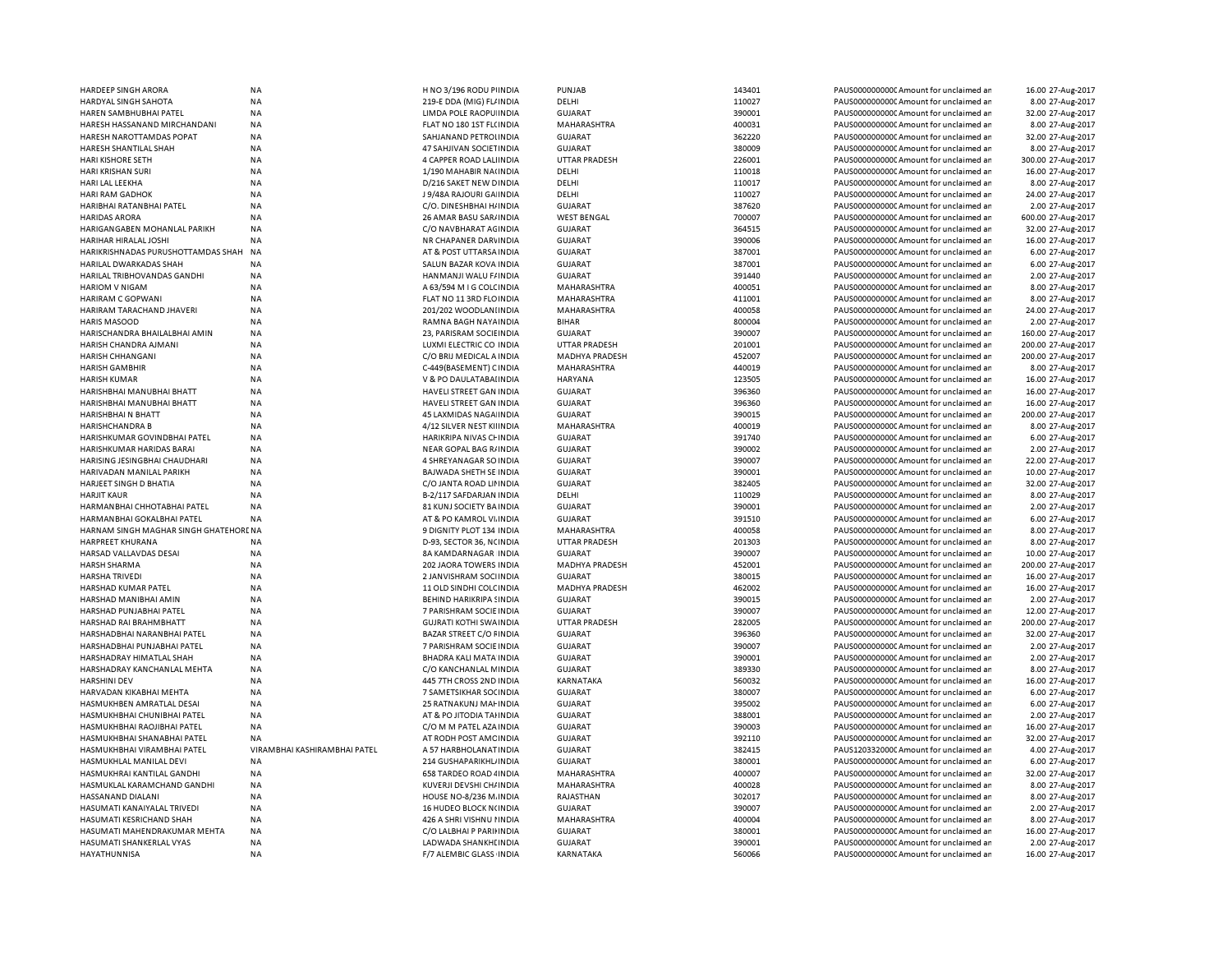| <b>HELLY PATEL</b>                                     | <b>NA</b>                     | 212/CJAGNNATHPUHNDIA                                | <b>GUJARAT</b>                   | 390011           | PAUS0000000000CAmount for unclaimed ar                                            | 2.00 27-Aug-2017                      |
|--------------------------------------------------------|-------------------------------|-----------------------------------------------------|----------------------------------|------------------|-----------------------------------------------------------------------------------|---------------------------------------|
| HEMA HARIHARAN                                         | <b>NA</b>                     | C/O PARVATHY MED INDIA                              | KERALA                           | 682035           | PAUS0000000000 Amount for unclaimed ar                                            | 200.00 27-Aug-2017                    |
| HEMA HARISH PUNJABI                                    | <b>NA</b>                     | HARIOM MEDICAL S'INDIA                              | <b>GUJARAT</b>                   | 388450           | PAUSIN30199110 Amount for unclaimed ar                                            | 400.00 27-Aug-2017                    |
| <b>HEMA KABRAWALA</b>                                  | NA                            | 406 RATANPARK AD, INDIA                             | <b>GUJARAT</b>                   | 395001           | PAUS0000000000 Amount for unclaimed ar                                            | 6.00 27-Aug-2017                      |
| <b>HEMA MISTRY</b>                                     | ΝA                            | C/O. MS.CHHAYA P FINDIA                             | GUJARAT                          | 390007           | PAUS0000000000CAmount for unclaimed ar                                            | 200.00 27-Aug-2017                    |
| HEMALATA MADHAO CHOURIKAR                              | <b>NA</b>                     | H/6, Nav Prabhat Ch INDIA                           | MAHARASHTRA                      | 400057           | PAUS0000000000CAmount for unclaimed ar                                            | 300.00 27-Aug-2017                    |
| HEMALATHA RAJANIKANT DESAI                             | <b>NA</b>                     | 11, UTKARSH SOCIET INDIA                            | GUJARAT                          | 392002           | PAUS0000000000CAmount for unclaimed ar                                            | 200.00 27-Aug-2017                    |
| HEMANGINI BHANUPRASAD MEHTA                            | <b>NA</b>                     | 755 BHAW'S POLE R/INDIA                             | GUJARAT                          | 380001           | PAUS0000000000CAmount for unclaimed ar                                            | 8.00 27-Aug-2017                      |
| <b>HEMANT AMIN</b>                                     |                               |                                                     | GUJARAT                          | 390007           |                                                                                   | 200.00 27-Aug-2017                    |
|                                                        | NA                            | 13 SHREYA NAGAR SINDIA                              |                                  | 462023           | PAUS0000000000CAmount for unclaimed ar                                            |                                       |
| HEMANT KUMAR CHATURVEDI                                | <b>NA</b>                     | A 294 NEW MINAL RINDIA                              | <b>MADHYA PRADESH</b>            |                  | PAUS0000000000 Amount for unclaimed ar                                            | 200.00 27-Aug-2017                    |
| HEMANTKUMAR MANILAL BHATT                              | <b>NA</b>                     | "GAYATRI" A-22 NAI INDIA                            | <b>GUJARAT</b>                   | 390001           | PAUS0000000000 Amount for unclaimed ar                                            | 2.00 27-Aug-2017                      |
| HEMARADDI VENKARADDI GANGAL                            | <b>NA</b>                     | C/O VENKATESHWA INDIA                               | KARNATAKA                        | 591126           | PAUS0000000000 Amount for unclaimed ar                                            | 32.00 27-Aug-2017                     |
| <b>HEMENDRA J PARIKH</b>                               | <b>NA</b>                     | 36 MUKTANAND SO INDIA                               | <b>GUJARAT</b>                   | 390001           | PAUS0000000000 Amount for unclaimed ar                                            | 2.00 27-Aug-2017                      |
| HEMENDRA RAMANLAL SHAH                                 | <b>NA</b>                     | KANPURA VYARA DI: INDIA                             | <b>GUJARAT</b>                   | 394650           | PAUS0000000000CAmount for unclaimed ar                                            | 32.00 27-Aug-2017                     |
| HEMLATA NATUBHAI THAKORE                               | <b>NA</b>                     | F-31 ALEMBIC GLASS INDIA                            | KARNATAKA                        | 560066           | PAUS0000000000CAmount for unclaimed an                                            | 66.00 27-Aug-2017                     |
| HEMLATHA                                               | <b>NA</b>                     | C/O RAMESH NOVELINDIA                               | <b>KARNATAKA</b>                 | 560053           | PAUS0000000000CAmount for unclaimed ar                                            | 8.00 27-Aug-2017                      |
| <b>HEMRAJ KOTHARI</b>                                  | <b>NA</b>                     | KOTHARI CONSULTA INDIA                              | <b>WEST BENGAL</b>               | 700001           | PAUS0000000000 Amount for unclaimed ar                                            | 16.00 27-Aug-2017                     |
| <b>HENAL P PATEL</b>                                   | NA                            | 5, VALLABHNAGAR SINDIA                              | <b>GUJARAT</b>                   | 382415           | PAUS0000000000 Amount for unclaimed ar                                            | 32.00 27-Aug-2017                     |
| HET RAM AGARWAL                                        | <b>NA</b>                     | C/O SHIV INDUSTRIE INDIA                            | RAJASTHAN                        | 301001           | PAUS0000000000CAmount for unclaimed ar                                            | 8.00 27-Aug-2017                      |
| HIMANSHU C SHAH                                        | <b>NA</b>                     | C-11 JANTANAGAR (INDIA                              | DELHI                            | 110005           | PAUS0000000000 Amount for unclaimed ar                                            | 66.00 27-Aug-2017                     |
| <b>HIMANSHU C SHAH</b>                                 | <b>NA</b>                     | C/11 JANTA NAGAR INDIA                              | <b>GUJARAT</b>                   | 390015           | PAUS0000000000CAmount for unclaimed an                                            | 200.00 27-Aug-2017                    |
| HIMANSHU RAMNIKLAL PATEL                               | NA                            | <b>BHOGILAL CONTRAC INDIA</b>                       | <b>GUJARAT</b>                   | 380022           | PAUS0000000000 Amount for unclaimed ar                                            | 16.00 27-Aug-2017                     |
| HIMANSHUBHAI HARENDRAKUMAR PAREKH                      | NA                            | PAREKH NIWAS 15-AINDIA                              | <b>GUJARAT</b>                   | 390005           | PAUS0000000000 Amount for unclaimed ar                                            | 32.00 27-Aug-2017                     |
| HIMATLAL JERAMDAS SONI                                 | <b>NA</b>                     | AT & PO SOKHADA BINDIA                              | <b>GUJARAT</b>                   | 391240           | PAUS0000000000C Amount for unclaimed ar                                           | 2.00 27-Aug-2017                      |
|                                                        |                               |                                                     |                                  | 400002           |                                                                                   |                                       |
| HINA KANTILAL MEHTA                                    | NA                            | ROOM NO 15 1ST FL INDIA                             | MAHARASHTRA                      |                  | PAUS0000000000 Amount for unclaimed ar                                            | 8.00 27-Aug-2017                      |
| HINABEN JAYANTIBHAI PATEL                              | ΝA                            | 30 SHREENATHJI SOHNDIA                              | <b>GUJARAT</b>                   | 387001           | PAUS0000000000C Amount for unclaimed ar                                           | 6.00 27-Aug-2017                      |
| HIND BHUSHAN SHARMA                                    | <b>NA</b>                     | 12-F JANGPURA EXTIINDIA                             | DELHI                            | 110014           | PAUS0000000000 Amount for unclaimed ar                                            | 32.00 27-Aug-2017                     |
| HIRABEN RANCHHODLAL PANCHAL                            | <b>NA</b>                     | HOUSE NO 885 OPP INDIA                              | GUJARAT                          | 380002           | PAUS0000000000CAmount for unclaimed ar                                            | 16.00 27-Aug-2017                     |
| HIRALAL MEHROTRA                                       | <b>NA</b>                     | 35/30 BENGALI MOHNDIA                               | <b>UTTAR PRADESH</b>             | 208001           | PAUS0000000000 Amount for unclaimed ar                                            | 2.00 27-Aug-2017                      |
| <b>HIRALAL MEHROTRA</b>                                | <b>NA</b>                     | 35/30 BENGALI MOI INDIA                             | <b>UTTAR PRADESH</b>             | 208001           | PAUS0000000000 Amount for unclaimed ar                                            | 2.00 27-Aug-2017                      |
| HIRAMAN BANDU BORSE                                    | <b>NA</b>                     | MUNICIPAL COLONY INDIA                              | <b>GUJARAT</b>                   | 390002           | PAUS0000000000CAmount for unclaimed ar                                            | 2.00 27-Aug-2017                      |
| HIRANBHAI GIRISH PATEL MF G G R PAT                    | <b>NA</b>                     | GIRDHAR NIVAS SARINDIA                              | GUJARAT                          | 388365           | PAUS0000000000CAmount for unclaimed an                                            | 2.00 27-Aug-2017                      |
| HIREN SARATKUMAR SHAH                                  | <b>NA</b>                     | 19 RADHIKA ROW HUNDIA                               | <b>GUJARAT</b>                   | 380054           | PAUS0000000000CAmount for unclaimed ar                                            | 16.00 27-Aug-2017                     |
| HIREN SHANTIBHAI GONDALIYA                             | SHANTIBHAI HARIBHAI GONDALIYA | AT OLIYA TAL S KUNI INDIA                           | <b>GUJARAT</b>                   | 364515           | PAUSIN30021412 Amount for unclaimed ar                                            | 10.00 27-Aug-2017                     |
| HITENDRA KRISHNALAL SHAH                               | <b>NA</b>                     | 8 KAILAS SOCIETY W. INDIA                           | GUJARAT                          | 390006           | PAUS0000000000CAmount for unclaimed ar                                            | 2.00 27-Aug-2017                      |
| HITENDRA MAHENDRABHAI SHAH                             | <b>NA</b>                     | 19 MAMA'S POLE RAINDIA                              | <b>GUJARAT</b>                   | 390001           | PAUS0000000000CAmount for unclaimed ar                                            | 2.00 27-Aug-2017                      |
| HITESH RAMNIKLAL GANDHI                                | NA                            | THE MADRAS TRADI INDIA                              | <b>GUJARAT</b>                   | 360001           | PAUS0000000000 Amount for unclaimed ar                                            | 16.00 27-Aug-2017                     |
| HITESHKUMAR A PATEL                                    | A S PATEL                     | AT KALOLCAMPA TA INDIA                              | <b>GUJARAT</b>                   | 383255           | PAUSIN30021412 Amount for unclaimed ar                                            | 20.00 27-Aug-2017                     |
| HOMI DINSHAH KAPADIA                                   | <b>NA</b>                     | 161 SILVER APRT 66 INDIA                            | MAHARASHTRA                      | 400006           | PAUS0000000000 Amount for unclaimed ar                                            | 32.00 27-Aug-2017                     |
| <b>HOMI DINSHAH KAPADIA</b>                            | <b>NA</b>                     | 161 SILVER ARCH 66 INDIA                            | <b>MAHARASHTRA</b>               | 400006           | PAUS0000000000 Amount for unclaimed ar                                            | 32.00 27-Aug-2017                     |
| HOMI RUSTOMJI MISTRY                                   | NA                            | "EL DORADO" 1, SAN INDIA                            | <b>GUJARAT</b>                   | 390024           | PAUS0000000000 Amount for unclaimed ar                                            | 66.00 27-Aug-2017                     |
| HUSAINBHAI RANGREJ                                     | NA                            | FA-27 ALEMBIC COLUNDIA                              | <b>GUJARAT</b>                   | 390003           | PAUS0000000000 Amount for unclaimed ar                                            | 200.00 27-Aug-2017                    |
|                                                        |                               |                                                     |                                  |                  |                                                                                   |                                       |
| I YOGISHCHANDRA PAI                                    | NA                            |                                                     |                                  |                  |                                                                                   |                                       |
| <b>IDA GONSALVES</b>                                   |                               | GARODIA NAGAR GHNDIA                                | MAHARASHTRA                      | 400077           | PAUS0000000000C Amount for unclaimed ar                                           | 8.00 27-Aug-2017                      |
| <b>IDICULLA K MATHEWS DR</b>                           | <b>NA</b>                     | FLAT NO 139 SAMACINDIA                              | DELHI                            | 110091           | PAUS0000000000 Amount for unclaimed ar                                            | 8.00 27-Aug-2017                      |
|                                                        | <b>IDICULLA MATHAI</b>        | 31, GREEN VALLEY V INDIA                            | KERALA                           | 682021           | PAUSIN30023910 Amount for unclaimed ar                                            | 66.00 27-Aug-2017                     |
| ILA SHASHIKANT SHAH                                    | <b>NA</b>                     | B/5 VIMLA FLAT FAT INDIA                            | <b>GUJARAT</b>                   | 380007           | PAUS0000000000 Amount for unclaimed ar                                            | 200.00 27-Aug-2017                    |
| ILABEN JAYANTILAL SHAH                                 | JAYANTILAL L SHAH             | AT PO SISODARA GA INDIA                             | <b>GUJARAT</b>                   | 396463           | PAUSIN30088814 Amount for unclaimed ar                                            | 2.00 27-Aug-2017                      |
| ILABEN YOGENDRAKUMAR ARYA                              | <b>NA</b>                     | PATEL MANSION CH INDIA                              | GUJARAT                          | 396445           | PAUS0000000000CAmount for unclaimed ar                                            | 16.00 27-Aug-2017                     |
| INDER RAJ SINGH AHLUWALIA                              | <b>NA</b>                     | D-366 DEFENCE COL INDIA                             | DELHI                            | 110024           | PAUS0000000000CAmount for unclaimed ar                                            | 8.00 27-Aug-2017                      |
| <b>INDER SINGH M BHATIA</b>                            | <b>NA</b>                     | C/O JANTA ROAD LII INDIA                            | GUJARAT                          | 382405           | PAUS0000000000CAmount for unclaimed ar                                            | 32.00 27-Aug-2017                     |
| INDIRA KANTILAL PATEL                                  | <b>NA</b>                     | B 2/225 MADHUVRLINDIA                               | GUJARAT                          | 380061           | PAUS0000000000CAmount for unclaimed ar                                            | 8.00 27-Aug-2017                      |
| INDIRA NANDANUR                                        | <b>NA</b>                     | NO 104 MANNAGUL INDIA                               | KARNATAKA                        | 575003           | PAUS0000000000CAmount for unclaimed ar                                            | 200.00 27-Aug-2017                    |
|                                                        | <b>NA</b>                     |                                                     | <b>MAHARASHTRA</b>               |                  | PAUS0000000000 Amount for unclaimed ar                                            |                                       |
| <b>INDIRA SETHI</b>                                    |                               | C/O NAJ A K SETHI C, INDIA                          | <b>GUJARAT</b>                   | 999999           |                                                                                   | 8.00 27-Aug-2017                      |
| INDIRABEN NAVNITLAL BHALAVAT<br><b>INDRA DEEPCHAND</b> | <b>NA</b><br><b>NA</b>        | C/O VOLGA FREEZE I INDIA<br>47 "A" BLOCK ANNA INDIA | <b>TAMIL NADU</b>                | 390001           | PAUS0000000000CAmount for unclaimed ar<br>PAUS0000000000 Amount for unclaimed ar  | 6.00 27-Aug-2017                      |
|                                                        |                               |                                                     |                                  | 600102           |                                                                                   | 24.00 27-Aug-2017                     |
| <b>INDRA KUMAR JAIN</b>                                | NA                            | C/O RUGHLALL RAM INDIA                              | <b>WEST BENGAL</b>               | 700070           | PAUS0000000000 Amount for unclaimed ar                                            | 8.00 27-Aug-2017                      |
| <b>INDRAKANT RAMANLAL PATEL</b>                        | <b>NA</b>                     | SAYAJI GUNJ, BAROI INDIA                            | <b>GUJARAT</b>                   | 390001           | PAUS0000000000 Amount for unclaimed ar                                            | 200.00 27-Aug-2017                    |
| INDRAVADAN CHANDRASHANKER UPADHYAY NA                  |                               | SHROFF MEMORIAL INDIA                               | <b>GUJARAT</b>                   | 390001           | PAUS0000000000 Amount for unclaimed ar                                            | 6.00 27-Aug-2017                      |
| <b>INDRAVADAN KAUSHALBHAI PATEL</b>                    | <b>NA</b>                     | <b>B/35 MALVIKA VALL INDIA</b>                      | <b>GUJARAT</b>                   | 390018           | PAUS0000000000 Amount for unclaimed ar                                            | 8.00 27-Aug-2017                      |
| INDRAVADAN KHUSALBHAI PATEL                            | <b>NA</b>                     | <b>B-35 MALVIKA VALLINDIA</b>                       | GUJARAT                          | 390001           | PAUS0000000000 Amount for unclaimed ar                                            | 24.00 27-Aug-2017                     |
| INDRAVADAN KHUSALBHAI PATEL                            | <b>NA</b>                     | B/35 MALVIKA VALL INDIA                             | <b>GUJARAT</b>                   | 390001           | PAUS0000000000 Amount for unclaimed ar                                            | 8.00 27-Aug-2017                      |
| <b>INDRAVADAN V PARMAR</b>                             | <b>NA</b>                     | E7/83 VISHRAM PARINDIA                              | <b>GUJARAT</b>                   | 380013           | PAUS0000000000CAmount for unclaimed ar                                            | 8.00 27-Aug-2017                      |
| INDRAVADAN VADILAL GANDHI                              | <b>NA</b>                     | PATEL FALIA NAVAPIINDIA                             | MAHARASHTRA                      | 425418           | PAUS0000000000 Amount for unclaimed ar                                            | 16.00 27-Aug-2017                     |
| INDRAVADANBHAI HIRABHAI PATEL                          | <b>NA</b>                     | 31 THAKKARBAPA SCINDIA                              | <b>GUJARAT</b>                   | 390006           | PAUS0000000000 Amount for unclaimed ar                                            | 20.00 27-Aug-2017                     |
| INDUBALA SUNDARJI RACH                                 | NA                            | C/O JAI HIND HARDVINDIA                             | <b>GUJARAT</b>                   | 360001           | PAUS0000000000 Amount for unclaimed ar                                            | 8.00 27-Aug-2017                      |
| INDUBEN SHAMALBHAI PATEL<br>INDUBHAI AMBALAL AMIN      | NA<br>NA                      | PROF DOSHI'S HOUS INDIA<br>293 KALPANA SOCIE INDIA  | <b>GUJARAT</b><br><b>GUJARAT</b> | 390001<br>390019 | PAUS0000000000C Amount for unclaimed ar<br>PAUS0000000000 Amount for unclaimed ar | 2.00 27-Aug-2017<br>32.00 27-Aug-2017 |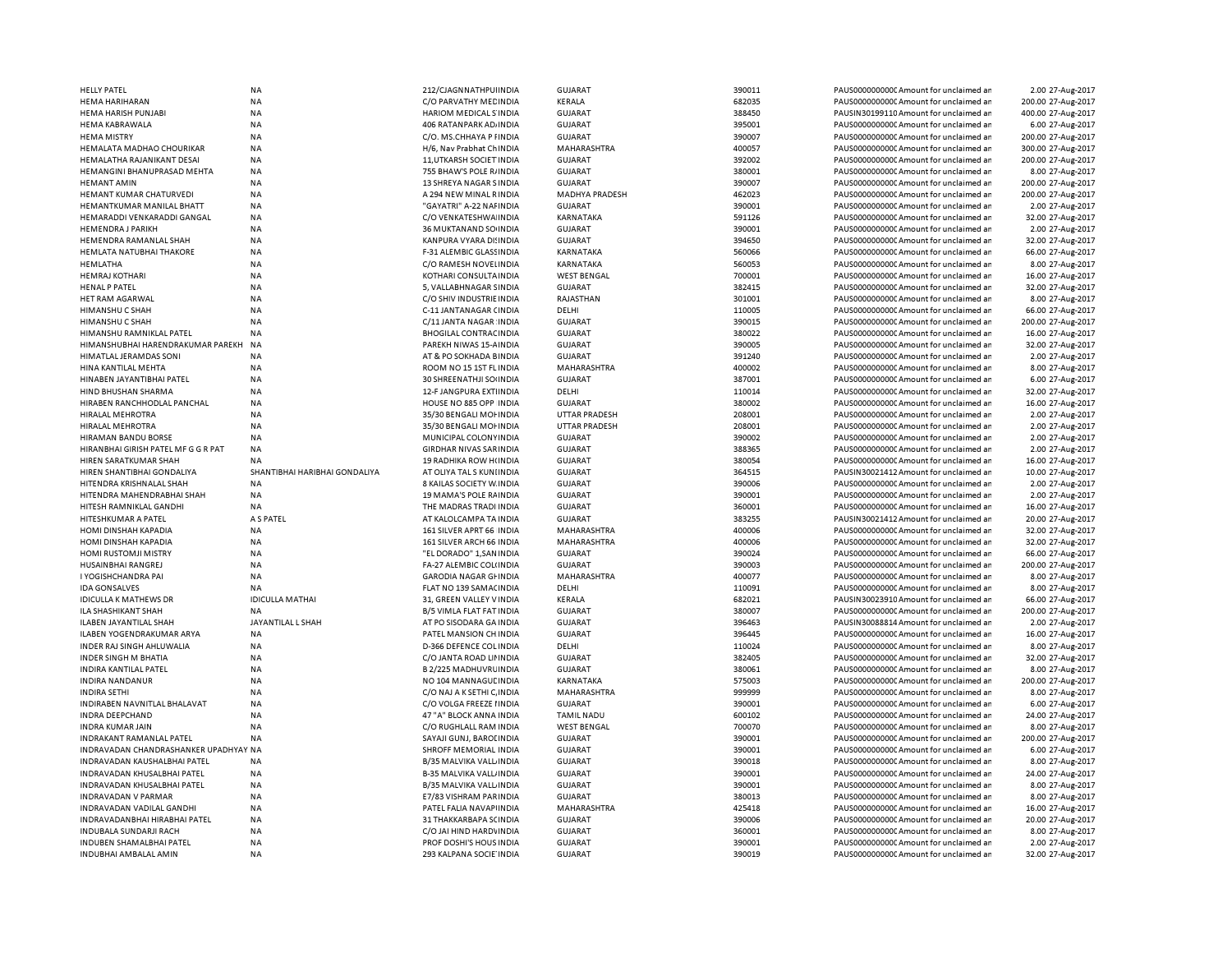| INDUBHAI AMBALAL AMIN                                         | NA                  | 293 KALPANA SOCIE INDIA                                   | <b>GUJARAT</b>                   | 390019           | PAUS0000000000 Amount for unclaimed ar                                           | 50.00 27-Aug-2017  |
|---------------------------------------------------------------|---------------------|-----------------------------------------------------------|----------------------------------|------------------|----------------------------------------------------------------------------------|--------------------|
| INDUMATI J KADAKIA                                            | <b>NA</b>           | C/O CHANDRIKABEN INDIA                                    | MAHARASHTRA                      | 400015           | PAUS0000000000 Amount for unclaimed ar                                           | 8.00 27-Aug-2017   |
| <b>INDUMATI SHAH</b>                                          | <b>NA</b>           | "VRUNDAVAN KUNJ INDIA                                     | <b>GUJARAT</b>                   | 388120           | PAUS0000000000 Amount for unclaimed ar                                           | 20.00 27-Aug-2017  |
| IQBAL SINGH                                                   | NA                  | H NO IX/1585 GALI KINDIA                                  | DELHI                            | 110031           | PAUS0000000000 Amount for unclaimed ar                                           | 8.00 27-Aug-2017   |
| IRFAN KHAN NATHUKHAN PATHAN                                   | <b>NA</b>           | RASULJI CHAWL NEVINDIA                                    | <b>GUJARAT</b>                   | 390002           | PAUS0000000000 Amount for unclaimed ar                                           | 6.00 27-Aug-2017   |
| ISHVARBHAI HIRABHAI PATEL                                     | <b>NA</b>           | AT AJABPURA POST (INDIA                                   | <b>GUJARAT</b>                   | 383325           | PAUS0000000000 Amount for unclaimed ar                                           | 40.00 27-Aug-2017  |
| ISHVARBHAI JASANGBHAI PATEL                                   | <b>NA</b>           | AT & PO MOTIKORAHNDIA                                     | <b>GUJARAT</b>                   | 393001           | PAUS0000000000 Amount for unclaimed ar                                           | 6.00 27-Aug-2017   |
| ISHVARBHAI LALLUBHAI PATEL                                    | NA                  | AT & PO JITODIA TAHNDIA                                   | <b>GUJARAT</b>                   | 388001           | PAUS0000000000 Amount for unclaimed ar                                           | 6.00 27-Aug-2017   |
| ISHWAR SHARAN NIGAM                                           | <b>NA</b>           | FLAT NO 35 UHARAM INDIA                                   | DELHI                            | 110092           | PAUS0000000000 Amount for unclaimed ar                                           | 8.00 27-Aug-2017   |
| ISHWARBHAI HARMANBHAI PATEL                                   | <b>NA</b>           | 227, SARDARNAGAR INDIA                                    | <b>GUJARAT</b>                   | 390002           | PAUS0000000000 Amount for unclaimed ar                                           | 6.00 27-Aug-2017   |
| ISHWARBHAI MOTIBHAI PATEL                                     | ΝA                  | NAVIPANSHRAWAD INDIA                                      | GUJARAT                          | 391440           | PAUS0000000000 Amount for unclaimed ar                                           | 6.00 27-Aug-2017   |
| ISHWARBHAI TRIBHOVANDAS PATEL                                 | <b>NA</b>           | MOGARA VADI KOTI INDIA                                    | <b>GUJARAT</b>                   | 396001           | PAUS0000000000CAmount for unclaimed ar                                           | 16.00 27-Aug-2017  |
|                                                               |                     |                                                           |                                  | 577002           |                                                                                  |                    |
| J A VENKATESH                                                 | NA                  | NO 474/1 7TH CROS: INDIA                                  | KARNATAKA                        |                  | PAUS0000000000CAmount for unclaimed ar                                           | 200.00 27-Aug-2017 |
| J ARVIND KUMAR                                                | <b>NA</b>           | KOTHARI MEDICALS INDIA                                    | KARNATAKA                        | 573201           | PAUS0000000000CAmount for unclaimed ar                                           | 200.00 27-Aug-2017 |
| <b>J D BHOJANI</b>                                            | <b>NA</b>           | 30 GIRIVAN SOCIETY INDIA                                  | <b>GUJARAT</b>                   | 390015           | PAUS0000000000CAmount for unclaimed ar                                           | 8.00 27-Aug-2017   |
| J GURURAJA                                                    | <b>NA</b>           | D-I/104 RABINDRA NINDIA                                   | DELHI                            | 110003           | PAUS0000000000CAmount for unclaimed ar                                           | 8.00 27-Aug-2017   |
| J PADMAVATHI                                                  | <b>NA</b>           | 1 PONNUSAMY ROA INDIA                                     | <b>TAMIL NADU</b>                | 641002           | PAUS0000000000 Amount for unclaimed ar                                           | 32.00 27-Aug-2017  |
| J R GULECHA                                                   | <b>NA</b>           | P.B 1831, NO.3 II MAINDIA                                 | <b>KARNATAKA</b>                 | 560018           | PAUS0000000000 Amount for unclaimed ar                                           | 100.00 27-Aug-2017 |
| J RAMDAS RAO                                                  | <b>NA</b>           | 30 SAROJINI ST T NA INDIA                                 | <b>TAMIL NADU</b>                | 600017           | PAUS0000000000 Amount for unclaimed ar                                           | 2.00 27-Aug-2017   |
| J RAVI                                                        | <b>NA</b>           | 61/11 BRINDABAN TINDIA                                    | MAHARASHTRA                      | 400601           | PAUS0000000000 Amount for unclaimed ar                                           | 24.00 27-Aug-2017  |
| J S RISHI                                                     | <b>NA</b>           | C/O MR T D ARNEJA INDIA                                   | <b>UTTAR PRADESH</b>             | 201001           | PAUS0000000000CAmount for unclaimed ar                                           | 32.00 27-Aug-2017  |
| <b>J SHANKAR</b>                                              | <b>NA</b>           | 'SUMUKHA' 213/E 61INDIA                                   | <b>KARNATAKA</b>                 | 560010           | PAUS0000000000CAmount for unclaimed ar                                           | 160.00 27-Aug-2017 |
| JADISHCHANDRA HIRALAL KOTHARI                                 | <b>NA</b>           | 1535 KUBER MALUK' INDIA                                   | GUJARAT                          | 380001           | PAUS0000000000 Amount for unclaimed ar                                           | 10.00 27-Aug-2017  |
| JADO KRISHAN BHATNAGAR                                        | <b>NA</b>           | UJJWAL LTD S M S H INDIA                                  | RAJASTHAN                        | 302003           | PAUS0000000000 Amount for unclaimed ar                                           | 100.00 27-Aug-2017 |
| <b>JAFARALI DAREDIYA</b>                                      | <b>NA</b>           | BLOCK NO 81/1 "CH' INDIA                                  | <b>GUJARAT</b>                   | 382029           | PAUS0000000000CAmount for unclaimed an                                           | 6.00 27-Aug-2017   |
| JAGADAMBAL                                                    | <b>NA</b>           | 3-D 4TH ST GOKULAI INDIA                                  | <b>TAMIL NADU</b>                | 641041           | PAUS0000000000 Amount for unclaimed ar                                           | 200.00 27-Aug-2017 |
| JAGADEESH GURUBALAPPA KALYAN SHETTI                           | <b>NA</b>           | M/S. JAGADEESH (DIINDIA                                   | KARNATAKA                        | 580020           | PAUS0000000000 Amount for unclaimed ar                                           | 400.00 27-Aug-2017 |
| JAGADISH DAHYALAL PATEL                                       | <b>NA</b>           | 202 DUDHESHWAR SINDIA                                     | <b>GUJARAT</b>                   | 395003           | PAUS0000000000 Amount for unclaimed ar                                           | 16.00 27-Aug-2017  |
| JAGADISH RATILAL PARIKH                                       | <b>NA</b>           | 216 GUSAPAREKH S IINDIA                                   | <b>GUJARAT</b>                   | 380001           | PAUS0000000000 Amount for unclaimed ar                                           | 10.00 27-Aug-2017  |
| JAGADISHCHANDRA NATUBHAI CHAUHAN                              | NA                  | SHRINATHJI SOCIETYINDIA                                   | <b>GUJARAT</b>                   | 383350           | PAUS0000000000 Amount for unclaimed ar                                           | 2.00 27-Aug-2017   |
| JAGAJIVANDAS SHANKARBHAI PATEL                                | <b>NA</b>           | AT & PO SODAPUR T INDIA                                   | <b>GUJARAT</b>                   | 387001           | PAUS0000000000 Amount for unclaimed ar                                           | 16.00 27-Aug-2017  |
|                                                               |                     |                                                           |                                  |                  |                                                                                  |                    |
| JAGAM CHARI                                                   | NA                  | 220/B-5 LOYDS ROAHNDIA                                    | <b>TAMIL NADU</b>                | 600086           | PAUS00000000000Amount for unclaimed ar                                           | 8.00 27-Aug-2017   |
| JAGANMOHANRAO KOTA                                            | NA                  | DF-3 SURYABALA AP INDIA                                   | ANDHRA PRADESH                   | 520003<br>560010 | PAUS0000000000 Amount for unclaimed ar                                           | 500.00 27-Aug-2017 |
| JAGANNATH R                                                   | ΝA                  |                                                           |                                  |                  |                                                                                  |                    |
|                                                               |                     | 213/E, 6TH CROSS, 1S INDIA                                | KARNATAKA                        |                  | PAUS00000000000Amount for unclaimed ar                                           | 400.00 27-Aug-2017 |
| JAGANNATH SHARMA                                              | SUBBA PANDIT SHARMA | C-9 CEL APARTMENTINDIA                                    | DELHI                            | 110096           | PAUS0000000000 Amount for unclaimed ar                                           | 16.00 27-Aug-2017  |
| JAGANNIWAS N DESHMUKH                                         | <b>NA</b>           | 2236 RODGA RASTA INDIA                                    | MAHARASHTRA                      | 413401           | PAUS0000000000 Amount for unclaimed ar                                           | 32.00 27-Aug-2017  |
| JAGAT PARKASH TALWAR                                          | SH ISHAR DAS TALWAR | J-402 NEW RAJINDI INDIA                                   | DELHI                            | 110060           | PAUSIN30020610 Amount for unclaimed ar                                           | 16.00 27-Aug-2017  |
| JAGATKISHOR KRISHNALAL VYAS                                   | <b>NA</b>           | 821 BHAU'S POLE RAINDIA                                   | <b>GUJARAT</b>                   | 380001           | PAUS0000000000 Amount for unclaimed ar                                           | 8.00 27-Aug-2017   |
| <b>JAGDIP P TRIVEDI</b>                                       | <b>NA</b>           | 81/1 "H" COLONY OHNDIA                                    | <b>GUJARAT</b>                   | 380015           | PAUS0000000000 Amount for unclaimed ar                                           | 16.00 27-Aug-2017  |
| JAGDISH CHANDER DHAWAN                                        | <b>NA</b>           | 25 MALCHA MARG CINDIA                                     | DELHI                            | 110021           | PAUS0000000000 Amount for unclaimed ar                                           | 8.00 27-Aug-2017   |
| JAGDISH G RAVAL                                               | <b>NA</b>           | C/10 BHAGVATI APT INDIA                                   | <b>GUJARAT</b>                   | 380052           | PAUS0000000000CAmount for unclaimed ar                                           | 6.00 27-Aug-2017   |
| JAGDISH PERSHAD JAIN                                          | <b>NA</b>           | C/O SH BHAGWAN CINDIA                                     | DELHI                            | 110059           | PAUS0000000000CAmount for unclaimed ar                                           | 8.00 27-Aug-2017   |
| JAGDISH PERSHAD JAIN                                          | <b>NA</b>           | C/O SHRI BHAGAWA INDIA                                    | DELHI                            | 110059           | PAUS0000000000CAmount for unclaimed ar                                           | 8.00 27-Aug-2017   |
| JAGDISHBHAI PARAGBHAI PATEL                                   | <b>NA</b>           | AT & POST ANKODIA INDIA                                   | <b>GUJARAT</b>                   | 391330           | PAUS0000000000CAmount for unclaimed ar                                           | 16.00 27-Aug-2017  |
|                                                               |                     |                                                           |                                  |                  |                                                                                  |                    |
| JAGDISHBHAI RAOJIBHAI PATEL<br>JAGDISHCHAND NARAYANDAS SHARMA | NA<br><b>NA</b>     | AT & PO SOKHADA N INDIA<br><b>FB-47 ALEMBIC COL(INDIA</b> | <b>GUJARAT</b><br><b>GUJARAT</b> | 391240<br>390003 | PAUS0000000000CAmount for unclaimed ar<br>PAUS0000000000 Amount for unclaimed ar | 2.00 27-Aug-2017   |
|                                                               |                     |                                                           |                                  | 390003           |                                                                                  | 2.00 27-Aug-2017   |
| JAGDISHCHANDRA CHIMANLAL JOSHI                                | NA                  | 6 SHANTI PARK B/H / INDIA                                 | <b>GUJARAT</b>                   |                  | PAUS0000000000CAmount for unclaimed ar                                           | 2.00 27-Aug-2017   |
| JAGDISHCHANDRA GIRDHARLAL SHAH                                | <b>NA</b>           | MOTIKAKA'S CHAWLINDIA                                     | <b>GUJARAT</b>                   | 388120           | PAUS0000000000 Amount for unclaimed ar                                           | 16.00 27-Aug-2017  |
| JAGDISHCHANDRA PUNJALAL PATEL                                 | <b>NA</b>           | RA/2/26 SHIYAPURA INDIA                                   | <b>GUJARAT</b>                   | 390001           | PAUS0000000000 Amount for unclaimed ar                                           | 2.00 27-Aug-2017   |
| JAGDISHCHANDRA TRIBHOVANDAS BRAHMBI-NA                        |                     | 8A, SNEHALPARK SO INDIA                                   | <b>GUJARAT</b>                   | 390006           | PAUS0000000000CAmount for unclaimed ar                                           | 6.00 27-Aug-2017   |
| JAGJIVAN CHHOTALAL PATEL                                      | <b>NA</b>           | AT & PO BODELI TA SINDIA                                  | <b>GUJARAT</b>                   | 391135           | PAUS0000000000 Amount for unclaimed ar                                           | 16.00 27-Aug-2017  |
| JAGJIVAN CHHOTALAL PATEL                                      | <b>NA</b>           | AT PO BODELI TA SA INDIA                                  | <b>GUJARAT</b>                   | 391135           | PAUS0000000000 Amount for unclaimed ar                                           | 16.00 27-Aug-2017  |
| JAGMOHAN MOTIBHAI PATEL                                       | <b>NA</b>           | C/O DR. T B PATEL SHNDIA                                  | <b>GUJARAT</b>                   | 390001           | PAUS0000000000 Amount for unclaimed ar                                           | 2.00 27-Aug-2017   |
| JAHARLAL BASU                                                 | <b>NA</b>           | 6/2/A ROY BAHADUI INDIA                                   | <b>WEST BENGAL</b>               | 700034           | PAUS0000000000CAmount for unclaimed ar                                           | 200.00 27-Aug-2017 |
| JAI GOPAL AHUJA                                               | <b>NA</b>           | 26/6, NEHRU NAGAR INDIA                                   | CHHATTISGARH                     | 490020           | PAUS0000000000 Amount for unclaimed ar                                           | 32.00 27-Aug-2017  |
| JAI KUMAR JAIN                                                | <b>NA</b>           | 23/380 TIRATH MAR INDIA                                   | HARYANA                          | 131001           | PAUS0000000000 Amount for unclaimed ar                                           | 8.00 27-Aug-2017   |
| JAI MANOHAR MISRA                                             | <b>NA</b>           | 23/69 PATTKAPUR K INDIA                                   | <b>UTTAR PRADESH</b>             | 208001           | PAUS0000000000 Amount for unclaimed ar                                           | 8.00 27-Aug-2017   |
| JAI PAUL THERATTIL                                            | <b>NA</b>           | HEAT EXCHANGER DINDIA                                     | ANDHRA PRADESH                   | 500032           | PAUS0000000000 Amount for unclaimed ar                                           | 8.00 27-Aug-2017   |
| JAIBIR SINGH                                                  | <b>NA</b>           | 18/105 ELLORA PARI INDIA                                  | <b>GUJARAT</b>                   | 390007           | PAUS0000000000CAmount for unclaimed an                                           | 32.00 27-Aug-2017  |
| JAIDEV MAZUMDER                                               | <b>NA</b>           | C/O D MAZUMDAR SINDIA                                     | DELHI                            | 110055           | PAUS0000000000 Amount for unclaimed ar                                           | 32.00 27-Aug-2017  |
| JAIMALA H SHAH                                                | <b>NA</b>           | C/11 JANTA NAGAR INDIA                                    | <b>GUJARAT</b>                   | 390015           | PAUS0000000000 Amount for unclaimed ar                                           | 200.00 27-Aug-2017 |
| JAIMIN ASHOKBHAI PATEL M F G A J PA                           | <b>NA</b>           | BLOCK NO 2 CHETAN INDIA                                   | GUJARAT                          | 390007           | PAUS0000000000 Amount for unclaimed ar                                           | 32.00 27-Aug-2017  |
| JAINDER SINGH                                                 | NA                  | IJ-6 IRRAMANZIL CO INDIA                                  | ANDHRA PRADESH                   | 500004           | PAUS0000000000 Amount for unclaimed ar                                           | 8.00 27-Aug-2017   |
| JAIPRAKASH GOKULDASJI KALANTRI                                | ΝA                  | <b>JAISHREE BHAWAN IINDIA</b>                             | MAHARASHTRA                      | 442001           | PAUS0000000000CAmount for unclaimed ar                                           | 8.00 27-Aug-2017   |
| JAMNADAS PUNJABHAI PATEL                                      | <b>NA</b>           | NEAR BALMANDIR BINDIA                                     | <b>GUJARAT</b>                   | 361001           | PAUS0000000000 Amount for unclaimed ar                                           | 32.00 27-Aug-2017  |
| JAMSHED KAIKHUSHRU TAMBOLI                                    | <b>NA</b>           | 16QUEENS GARDEN: INDIA                                    | MAHARASHTRA                      | 411001           | PAUS0000000000 Amount for unclaimed ar                                           | 100.00 27-Aug-2017 |
| JANAK JAYANTILAL PATEL                                        | NA                  | C/O V M PATEL 15 SHNDIA                                   | GUJARAT                          | 390004           | PAUS0000000000 Amount for unclaimed ar                                           | 8.00 27-Aug-2017   |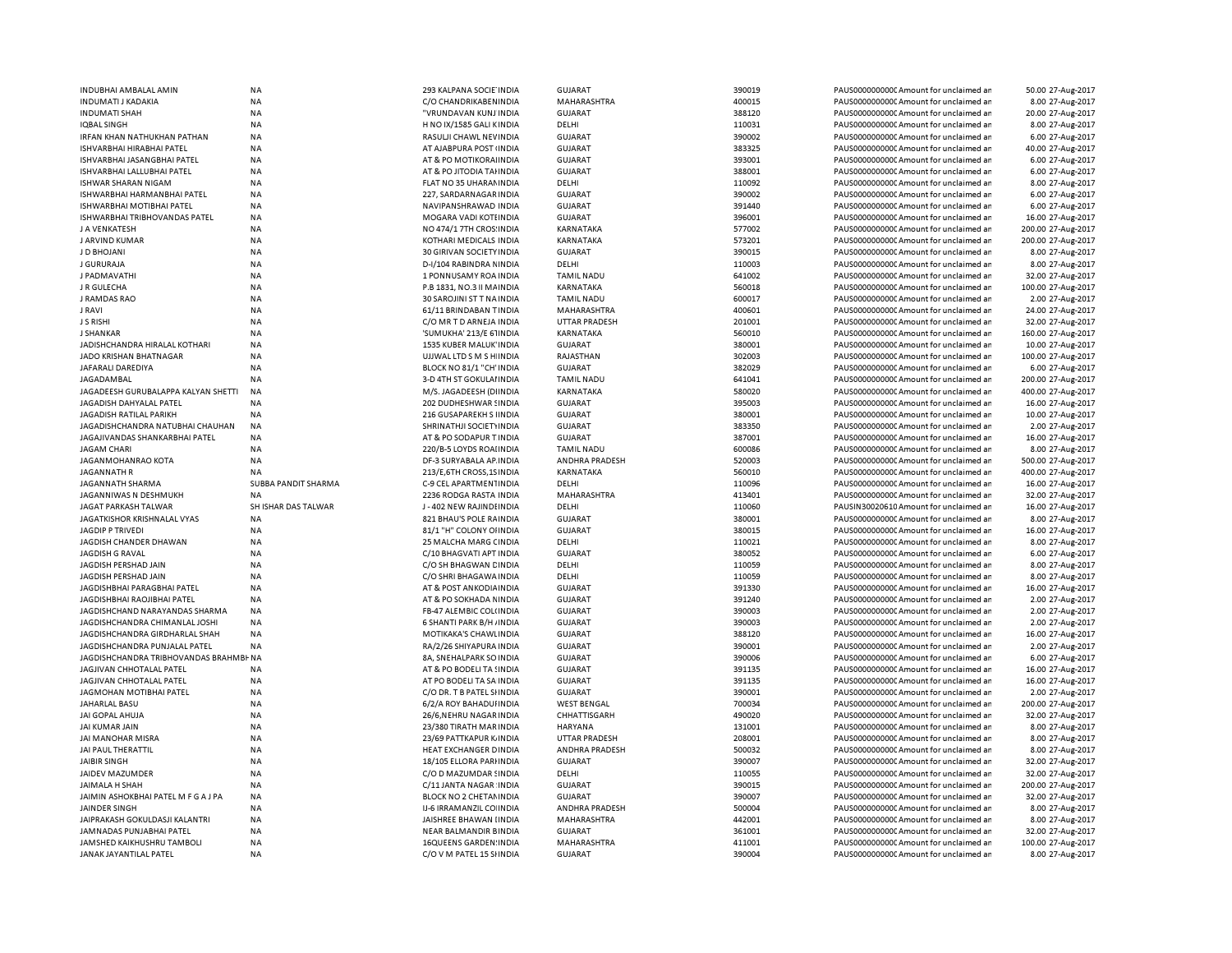| JANAKI SUNDARAM                    | <b>NA</b>   | W/O DR.R.SUNDARA INDIA          | <b>TAMIL NADU</b>             | 636014           | PAUS0000000000 Amount for unclaimed ar                                           | 400.00 27-Aug-2017 |
|------------------------------------|-------------|---------------------------------|-------------------------------|------------------|----------------------------------------------------------------------------------|--------------------|
| JANAKLAL BULAKHIDAS SHAH           | <b>NA</b>   | VYAS WADA NEAR S INDIA          | <b>GUJARAT</b>                | 388450           | PAUS0000000000 Amount for unclaimed ar                                           | 2.00 27-Aug-2017   |
| JANARDHAN REDDY YELMA REDDY        | NA          | 2-177-CHILDREN'S C INDIA        | ANDHRA PRADESH                | 500039           | PAUS0000000000 Amount for unclaimed ar                                           | 200.00 27-Aug-2017 |
| JANARDHANAN A                      | ΝA          | 9-A 3RD MAIN ROACINDIA          | <b>TAMIL NADU</b>             | 600042           | PAUS0000000000 Amount for unclaimed ar                                           | 16.00 27-Aug-2017  |
| JANASWAMY PURNAIAH SASTRY          | <b>NA</b>   | <b>BRANCH MANAGER INDIA</b>     | ANDHRA PRADESH                | 520003           | PAUS0000000000 Amount for unclaimed ar                                           | 32.00 27-Aug-2017  |
| <b>JARNAIL VERMA</b>               | <b>NA</b>   | 18 GOVIND MARG NINDIA           | RAJASTHAN                     | 302004           | PAUS0000000000 Amount for unclaimed ar                                           | 200.00 27-Aug-2017 |
| <b>JASBIR KAUR</b>                 | <b>NA</b>   | HOUSE NO 56/2 NIL(INDIA         | PUNJAB                        | 151001           | PAUSIN30023913 Amount for unclaimed ar                                           | 200.00 27-Aug-2017 |
| JASHABHAI LALBHAI PATEL            | <b>NA</b>   | VASANA BUJARG TA INDIA          | <b>GUJARAT</b>                | 387530           | PAUS0000000000 Amount for unclaimed ar                                           | 32.00 27-Aug-2017  |
| JASHBHAI MOTIBHAI PATEL            | <b>NA</b>   | AT & PO DASRATH D INDIA         | <b>GUJARAT</b>                | 391740           | PAUS0000000000 Amount for unclaimed ar                                           | 2.00 27-Aug-2017   |
| JASHBHAI SOMABHAI PATEL            | <b>NA</b>   | AT & POST BIL DIST EINDIA       | <b>GUJARAT</b>                | 390001           | PAUS0000000000 Amount for unclaimed ar                                           | 6.00 27-Aug-2017   |
| JASHODABEN CHANDRAKANT PATEL       | CHANDRAKANT | C/O D 3 OM VIHAR EINDIA         | MAHARASHTRA                   | 999999           | PAUSIN30267930 Amount for unclaimed ar                                           | 200.00 27-Aug-2017 |
| JASHODABEN KANTILAL PATEL          | <b>NA</b>   | NEAR PARABADI AT INDIA          | <b>GUJARAT</b>                | 391410           | PAUS0000000000 Amount for unclaimed ar                                           | 2.00 27-Aug-2017   |
|                                    |             |                                 |                               | 395006           |                                                                                  | 16.00 27-Aug-2017  |
| JASHVANTIBEN DASHRATHLAL PRESSWALA | NA          | C/O MAGANLAL MOINDIA            | <b>GUJARAT</b>                |                  | PAUS0000000000C Amount for unclaimed ar                                          |                    |
| JASHWANTLAL CHIMANLAL DESAI        | <b>NA</b>   | 6/33 ILORA PARK RA INDIA        | <b>GUJARAT</b>                | 390007           | PAUS0000000000CAmount for unclaimed ar                                           | 6.00 27-Aug-2017   |
| JASPAL KAUR SACHDEVA               | NA          | 6699-KOTHI MEMBAINDIA           | DELHI                         | 110006           | PAUS0000000000CAmount for unclaimed ar                                           | 8.00 27-Aug-2017   |
| JASPAL SINGH TEHALIA               | <b>NA</b>   | C/O.DR.HARPRAKSH INDIA          | KARNATAKA                     | 586209           | PAUS0000000000 Amount for unclaimed ar                                           | 200.00 27-Aug-2017 |
| JASUBEN BALCHANDRA DAVE            | NA          | C/O.DR.DAVE. B.T SHINDIA        | <b>GUJARAT</b>                | 390001           | PAUS0000000000C Amount for unclaimed ar                                          | 200.00 27-Aug-2017 |
| JASUMATI RANCHHODLAL PARIKH        | <b>NA</b>   | SICKANAGAR E BLOCINDIA          | MAHARASHTRA                   | 400004           | PAUS0000000000 Amount for unclaimed ar                                           | 10.00 27-Aug-2017  |
| JASVANTSINH CHHITUBHAI CHAUHAN     | <b>NA</b>   | AT & PO VALNER TA INDIA         | <b>GUJARAT</b>                | 393030           | PAUS0000000000 Amount for unclaimed ar                                           | 16.00 27-Aug-2017  |
| JASWANT RATILAL PATHAK             | <b>NA</b>   | NEAR LILY HAVELI NJINDIA        | <b>GUJARAT</b>                | 390001           | PAUS0000000000CAmount for unclaimed ar                                           | 6.00 27-Aug-2017   |
| JASWANT SINGH KANG                 | NA          | C/O LT COL LAKHA SIINDIA        | DELHI                         | 110006           | PAUS0000000000 Amount for unclaimed ar                                           | 8.00 27-Aug-2017   |
| JASWANTRAI CHIMANLAL KAMDAR        | <b>NA</b>   | SAURASHTRA ALEMIINDIA           | <b>GUJARAT</b>                | 360001           | PAUS0000000000 Amount for unclaimed ar                                           | 16.00 27-Aug-2017  |
| JATIN NATVARLAL MEHTA              | <b>NA</b>   | 1069 RAJAMEHTA' S'INDIA         | <b>GUJARAT</b>                | 380001           | PAUS0000000000CAmount for unclaimed ar                                           | 8.00 27-Aug-2017   |
| JATIN SHASHTRI                     | <b>NA</b>   | OPP SANIDEV TEMPIINDIA          | <b>GUJARAT</b>                | 390017           | PAUS0000000000 Amount for unclaimed ar                                           | 200.00 27-Aug-2017 |
| JATINDER JIT SINGH                 | <b>NA</b>   | 113-D/BW SHA-IMAIINDIA          | DELHI                         | 110052           | PAUS0000000000 Amount for unclaimed ar                                           | 16.00 27-Aug-2017  |
| JATINDER KUMAR SAHNI               | <b>NA</b>   | <b>B-58 NEW RAJINDER INDIA</b>  | DELHI                         | 110060           | PAUS0000000000 Amount for unclaimed ar                                           | 8.00 27-Aug-2017   |
| JATINDER PAUL                      | <b>NA</b>   | C/O GIAN SINGH 143 INDIA        | PUNJAB                        | 142001           | PAUS0000000000CAmount for unclaimed ar                                           | 40.00 27-Aug-2017  |
| JATINDER SINGH                     | <b>NA</b>   | 249-SANT NAGAR NIINDIA          | DELHI                         | 110017           | PAUS0000000000 Amount for unclaimed ar                                           | 8.00 27-Aug-2017   |
| <b>JAYA ANIL PANDIT</b>            | <b>NA</b>   | 300, 39TH CROSS, JAINDIA        | KARNATAKA                     | 560084           | PAUS0000000000 Amount for unclaimed ar                                           | 80.00 27-Aug-2017  |
| JAYA ANIL PANDIT                   | <b>NA</b>   | 300 39TH CROSS 8TH INDIA        | KARNATAKA                     | 560082           | PAUS00000000000Amount for unclaimed ar                                           | 10.00 27-Aug-2017  |
| JAYA ANIL PANDIT                   | <b>NA</b>   | 300 39TH CROSS 8TH INDIA        | KARNATAKA                     | 560082           | PAUS0000000000 Amount for unclaimed ar                                           | 6.00 27-Aug-2017   |
|                                    | <b>NA</b>   |                                 | ANDHRA PRADESH                | 500032           |                                                                                  |                    |
| JAYA BHARATI KOTI                  |             | C/O K S SAI HOUSE NINDIA        |                               |                  | PAUS00000000000Amount for unclaimed ar                                           | 8.00 27-Aug-2017   |
| <b>JAYA KAPOOR</b>                 | <b>NA</b>   | D/153 SHYAM PARK INDIA          | <b>UTTAR PRADESH</b>          | 201005           | PAUS0000000000 Amount for unclaimed ar                                           | 32.00 27-Aug-2017  |
| <b>JAYA KAPOOR</b>                 | ΝA          | D/153 SHYAM PARK INDIA          | <b>UTTAR PRADESH</b>          | 201005           | PAUS0000000000C Amount for unclaimed ar                                          | 8.00 27-Aug-2017   |
| <b>JAYA P NAYAK</b>                | <b>NA</b>   | 'TULSI' C-15 4TH DIV INDIA      | KARNATAKA                     | 577201           | PAUS0000000000 Amount for unclaimed ar                                           | 24.00 27-Aug-2017  |
| JAYABEN BABUBHAI PATEL             | <b>NA</b>   | 102 JYOTI SOCIETY F INDIA       | <b>GUJARAT</b>                | 390002           | PAUS0000000000CAmount for unclaimed ar                                           | 16.00 27-Aug-2017  |
| JAYABEN HIRJIBHAI SHAH             | <b>NA</b>   | 34 ANAND SOCIETY INDIA          | <b>GUJARAT</b>                | 380050           | PAUS0000000000 Amount for unclaimed ar                                           | 2.00 27-Aug-2017   |
| JAYABEN JAYANT PATEL               | NA          | C/O D P SHAH & ASS INDIA        | <b>GUJARAT</b>                | 390005           | PAUS0000000000 Amount for unclaimed ar                                           | 6.00 27-Aug-2017   |
| JAYABEN MADHUBHAI PATEL            | <b>NA</b>   | 7 PARISHRAM SOCIE INDIA         | <b>GUJARAT</b>                | 390007           | PAUS0000000000 Amount for unclaimed ar                                           | 16.00 27-Aug-2017  |
| JAYABEN SHAMALDAS PARIKH           | <b>NA</b>   | C/O NAVBHARAT AGINDIA           | <b>GUJARAT</b>                | 364515           | PAUS0000000000 Amount for unclaimed ar                                           | 32.00 27-Aug-2017  |
| JAYALAKSHMAMMA J                   | <b>NA</b>   | W/O DR.S.RAMAPPA INDIA          | KARNATAKA                     | 560053           | PAUS0000000000CAmount for unclaimed ar                                           | 200.00 27-Aug-2017 |
| JAYANT ANIRUDDHA TILAK             | <b>NA</b>   | 'NEEL MADHAV' BLD INDIA         | MAHARASHTRA                   | 400080           | PAUS0000000000 Amount for unclaimed ar                                           | 8.00 27-Aug-2017   |
| JAYANT N INAMDAR                   | NA          | C-14/3 GROUND FLC INDIA         | MAHARASHTRA                   | 400099           | PAUS0000000000C Amount for unclaimed ar                                          | 100.00 27-Aug-2017 |
| JAYANT WABLE                       | <b>NA</b>   | 14 GUMASTA SOCIE" INDIA         | MAHARASHTRA                   | 413003           | PAUS0000000000 Amount for unclaimed ar                                           | 200.00 27-Aug-2017 |
| JAYANTA KUMAR BHATTACHARYYA        | NA          | AA-218 SECTOR-I SA INDIA        | <b>WEST BENGAL</b>            | 700064           | PAUS0000000000C Amount for unclaimed ar                                          | 300.00 27-Aug-2017 |
| JAYANTIBHAI MANGALDAS PATEL        | <b>NA</b>   | <b>45 SHANTI NAGAR T. INDIA</b> | <b>GUJARAT</b>                | 390009           | PAUS0000000000 Amount for unclaimed ar                                           | 12.00 27-Aug-2017  |
| JAYANTIBHAI MULJIBHAI PATEL        | NA          | MAHADEV FALIA AT INDIA          | <b>GUJARAT</b>                | 391240           | PAUS0000000000C Amount for unclaimed ar                                          | 2.00 27-Aug-2017   |
| JAYANTILAL ARJUNLAL VAIDYA         | <b>NA</b>   | KHARI POLE NADIAD INDIA         | <b>GUJARAT</b>                | 387001           | PAUS0000000000 Amount for unclaimed ar                                           | 6.00 27-Aug-2017   |
| JAYANTILAL BAGUBHAI SHAH           | <b>NA</b>   | B/2, YASHPAL APP-2, INDIA       | <b>GUJARAT</b>                | 380009           | PAUS0000000000 Amount for unclaimed ar                                           | 200.00 27-Aug-2017 |
| JAYANTILAL CHANDULAL DESAI         | <b>NA</b>   | 23 AMARKUNJ SOCII INDIA         | <b>GUJARAT</b>                | 390007           | PAUS0000000000 Amount for unclaimed ar                                           | 66.00 27-Aug-2017  |
| JAYANTILAL HIMATLAL JAISHWAL       | <b>NA</b>   | HUZARAT PAGA SHU INDIA          | GUJARAT                       | 390006           | PAUS0000000000 Amount for unclaimed ar                                           | 16.00 27-Aug-2017  |
| JAYANTILAL J JAIN                  | <b>NA</b>   | 3, 4 SHARAD VILLA J INDIA       | MAHARASHTRA                   | 400078           | PAUSIN30112715 Amount for unclaimed ar                                           | 400.00 27-Aug-2017 |
| JAYANTILAL JATASHANKER KHETIA      | <b>NA</b>   | JAYANT MEDICAL STINDIA          | <b>GUJARAT</b>                | 361001           | PAUS0000000000 Amount for unclaimed ar                                           | 16.00 27-Aug-2017  |
|                                    |             |                                 |                               |                  |                                                                                  |                    |
| JAYANTILAL JESHINGLAL              | NA          | 71 GIRI KUNJ 1ST FL(INDIA       | MAHARASHTRA<br><b>GUJARAT</b> | 400020<br>390001 | PAUS0000000000CAmount for unclaimed ar<br>PAUS0000000000 Amount for unclaimed ar | 366.00 27-Aug-2017 |
| JAYANTILAL KARSHANDAS AJMERI       | NA          | A-13 SAMARTH SOCHNDIA           |                               |                  |                                                                                  | 6.00 27-Aug-2017   |
| JAYANTILAL N DESAI                 | <b>NA</b>   | 50/418 UNNAT NAG INDIA          | MAHARASHTRA                   | 400062           | PAUS0000000000 Amount for unclaimed ar                                           | 8.00 27-Aug-2017   |
| JAYANTILAL NATHALAL GANDHI         | <b>NA</b>   | MADAN ZAMPA RO/ INDIA           | <b>GUJARAT</b>                | 390001           | PAUS00000000000Amount for unclaimed ar                                           | 32.00 27-Aug-2017  |
| JAYANTILAL PUKHARAJ JAIN           | <b>NA</b>   | KUVERJI DEVSHI CH/ INDIA        | MAHARASHTRA                   | 400028           | PAUS0000000000 Amount for unclaimed ar                                           | 8.00 27-Aug-2017   |
| JAYANTILAL S SHAH                  | <b>NA</b>   | C/O POPATLAL K SH/ INDIA        | <b>GUJARAT</b>                | 380001           | PAUS00000000000Amount for unclaimed ar                                           | 16.00 27-Aug-2017  |
| JAYANTKUMAR GUNVANTSINH JAISWAL    | <b>NA</b>   | FATEH GUNJ CAMP ! INDIA         | <b>GUJARAT</b>                | 390002           | PAUS0000000000 Amount for unclaimed ar                                           | 6.00 27-Aug-2017   |
| JAYANTKUMAR MEHTA                  | <b>NA</b>   | 97 LISA PARK NO-11INDIA         | <b>GUJARAT</b>                | 390007           | PAUS0000000000 Amount for unclaimed ar                                           | 200.00 27-Aug-2017 |
| JAYANTKUMAR NATHALAL PATEL         | <b>NA</b>   | 46 ADARSH SOCIETY INDIA         | <b>GUJARAT</b>                | 380016           | PAUS0000000000C Amount for unclaimed ar                                          | 16.00 27-Aug-2017  |
| JAYARAMBHAI GORDHANBHAI PATEL      | NA          | "NAUJAHAR BUNGL(INDIA           | <b>GUJARAT</b>                | 396445           | PAUS0000000000 Amount for unclaimed ar                                           | 16.00 27-Aug-2017  |
| JAYASHREE BHOLE                    | <b>NA</b>   | BLOCK NO 12 PLOT NINDIA         | <b>MAHARASHTRA</b>            | 431001           | PAUS0000000000C Amount for unclaimed ar                                          | 400.00 27-Aug-2017 |
| JAYASHREE C V                      | <b>NA</b>   | HOUSE NO. - 89 2ND INDIA        | KARNATAKA                     | 577201           | PAUS1203840000 Amount for unclaimed ar                                           | 200.00 27-Aug-2017 |
| JAYASHREE MURTHY                   | <b>NA</b>   | 49, 2nd Phase, 4th B INDIA      | KARNATAKA                     | 560085           | PAUS00000000000Amount for unclaimed ar                                           | 400.00 27-Aug-2017 |
| JAYASHREE R DESHPANDE              | <b>NA</b>   | 97 BRAHMIN WADI HNDIA           | MAHARASHTRA                   | 400019           | PAUS0000000000CAmount for unclaimed ar                                           | 16.00 27-Aug-2017  |
|                                    |             |                                 |                               |                  |                                                                                  |                    |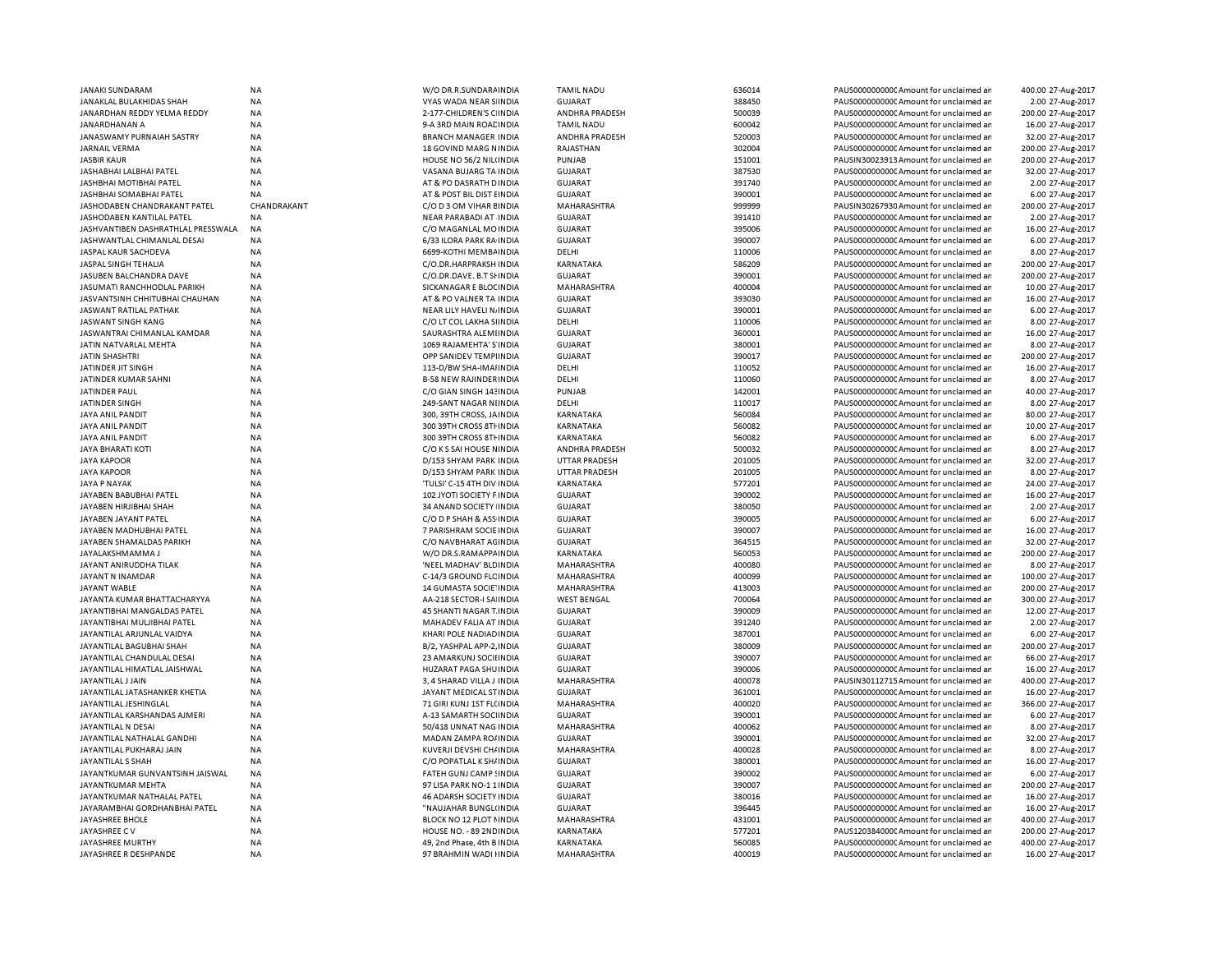| JAYASHREE RADHAKRISHNA VERNEKAR         | <b>NA</b>            | C/O THE SWASTIK JA INDIA                         | MAHARASHTRA                          | 400002 | PAUS0000000000C Amount for unclaimed ar                                          | 8.00 27-Aug-2017    |
|-----------------------------------------|----------------------|--------------------------------------------------|--------------------------------------|--------|----------------------------------------------------------------------------------|---------------------|
| JAYASHRI BISWAS                         | <b>NA</b>            | 162 KAILASH HILLS NINDIA                         | DELHI                                | 110065 | PAUS0000000000 Amount for unclaimed ar                                           | 8.00 27-Aug-2017    |
| JAYAWANT KALYANRAO DURVE                | <b>NA</b>            | 264-C, VISHVAMITRI INDIA                         | <b>GUJARAT</b>                       | 390011 | PAUS0000000000 Amount for unclaimed ar                                           | 2.00 27-Aug-2017    |
| JAYENDRABHAI NARANBHAI PATEL            | <b>NA</b>            | C/O WESTERN CHEN INDIA                           | <b>GUJARAT</b>                       | 388001 | PAUS00000000000Amount for unclaimed an                                           | 6.00 27-Aug-2017    |
| JAYESH PATEL                            | ΝA                   | A/2 VENUS APARTM INDIA                           | MAHARASHTRA                          | 400018 | PAUS0000000000 Amount for unclaimed ar                                           | 1300.00 27-Aug-2017 |
| JAYKRISHNA CHIMANLAL PARIKH             | <b>NA</b>            | SULTANPURA DESAI'INDIA                           | <b>GUJARAT</b>                       | 390001 | PAUS0000000000CAmount for unclaimed ar                                           | 16.00 27-Aug-2017   |
| JAYKUMAR GANPATLAL DAVE                 | <b>NA</b>            | NADIADI'S KHADAKI INDIA                          | <b>GUJARAT</b>                       | 390001 | PAUS0000000000CAmount for unclaimed ar                                           | 2.00 27-Aug-2017    |
| JAYMATI RAMCHANDRA DIVECHA              | <b>NA</b>            | NAVLAKHA MENSIO INDIA                            | <b>GUJARAT</b>                       | 390005 | PAUS0000000000CAmount for unclaimed ar                                           | 2.00 27-Aug-2017    |
| JAYNTILAL DEVJI FADADU                  | NA                   | C-7 NEW BALADEVI ! INDIA                         | <b>GUJARAT</b>                       | 394601 | PAUS0000000000CAmount for unclaimed ar                                           | 16.00 27-Aug-2017   |
| JAYPRAKASH KESHAVLAL BAROT              | <b>NA</b>            | NARSHINH PREMAN INDIA                            | <b>GUJARAT</b>                       | 390001 | PAUS0000000000 Amount for unclaimed ar                                           | 2.00 27-Aug-2017    |
| JAYSHRE AMIN                            | <b>NA</b>            | 13 SHREYA NAGAR SINDIA                           | <b>GUJARAT</b>                       | 390007 | PAUS0000000000 Amount for unclaimed ar                                           | 200.00 27-Aug-2017  |
| JAYSHREE DATTATRAYA HARDIKAR            | <b>NA</b>            | PIRAMITAR ROAD D/ INDIA                          | <b>GUJARAT</b>                       | 390001 | PAUS0000000000CAmount for unclaimed ar                                           | 2.00 27-Aug-2017    |
| JAYSHREE DINESHBHAI PATEL               | <b>NA</b>            | NEAR POST OFFICE SINDIA                          | <b>GUJARAT</b>                       | 391310 | PAUS0000000000 Amount for unclaimed ar                                           | 2.00 27-Aug-2017    |
| JAYSHREE K AGARWAL                      | <b>NA</b>            | 8/30 KHANDERAO V INDIA                           | MAHARASHTRA                          | 400002 | PAUS0000000000CAmount for unclaimed ar                                           | 8.00 27-Aug-2017    |
| JAYSHREE KANTILAL SHAH                  | LATE KANTILAL L SHAH | 101, VIGYANSHILA JUNDIA                          | MAHARASHTRA                          | 400061 | PAUS0000000000Amount for unclaimed ar                                            | 16.00 27-Aug-2017   |
| JAYSHREE PARIMAL PATEL                  | <b>NA</b>            | AZAD CHOWK DHAR INDIA                            | <b>GUJARAT</b>                       | 388430 | PAUS0000000000CAmount for unclaimed ar                                           | 6.00 27-Aug-2017    |
| JAYSHREE PRAKASH SHAH                   | <b>NA</b>            | A-5 202 HARIDHAM INDIA                           | <b>GUJARAT</b>                       | 390011 | PAUS0000000000CAmount for unclaimed ar                                           | 16.00 27-Aug-2017   |
| JAYSHRI ANIRUDDHA VYAS                  | <b>NA</b>            | 21 KAMESHWAR TWINDIA                             | <b>GUJARAT</b>                       | 380015 | PAUS0000000000 Amount for unclaimed ar                                           | 8.00 27-Aug-2017    |
| JAYSHRI TRIVEDI                         | <b>NA</b>            | 21/B GOKUL NAGAR INDIA                           | <b>GUJARAT</b>                       | 380013 | PAUS0000000000 Amount for unclaimed ar                                           | 200.00 27-Aug-2017  |
| JENAB HUSAINBHAI KADIWALA               | <b>NA</b>            | HOTEL DELUX SAYAJ INDIA                          | <b>GUJARAT</b>                       | 390005 | PAUS0000000000 Amount for unclaimed ar                                           | 16.00 27-Aug-2017   |
| JERAMDAS BHUDARDAS SONI                 | <b>NA</b>            | AT & PO SOKHADA BINDIA                           | <b>GUJARAT</b>                       | 391240 | PAUS0000000000CAmount for unclaimed ar                                           | 2.00 27-Aug-2017    |
| JESHANGBHAI KANJIBHAI CHAUDHARI         | <b>NA</b>            | AT & PO PAMOL TA 'INDIA                          | <b>GUJARAT</b>                       | 382870 | PAUS0000000000 Amount for unclaimed ar                                           | 16.00 27-Aug-2017   |
| JESSIE SCRAPHINE D SOUZA                | <b>NA</b>            | "SHALOM" NEAR ST INDIA                           | MAHARASHTRA                          | 422101 | PAUS0000000000 Amount for unclaimed ar                                           | 16.00 27-Aug-2017   |
| JETH MALL JHABAK                        | NA                   | 26, P K TAGORE STRE INDIA                        | <b>WEST BENGAL</b>                   | 700006 | PAUS0000000000CAmount for unclaimed ar                                           | 8.00 27-Aug-2017    |
| JETHALAL GOKALBHAI GOHEL                | <b>NA</b>            | STATE BANK OF INDIINDIA                          | <b>GUJARAT</b>                       | 362001 | PAUS0000000000 Amount for unclaimed ar                                           | 8.00 27-Aug-2017    |
| JETHANAND W CHATLANI                    | NA                   | 173 MAKER TOWERS IN DIA                          | MAHARASHTRA                          | 400005 | PAUS0000000000 Amount for unclaimed ar                                           | 8.00 27-Aug-2017    |
| JETHU SINGH BHATI                       | <b>NA</b>            | PRADEEP DADHA AG INDIA                           | MAHARASHTRA                          | 999999 | PAUS0000000000CAmount for unclaimed ar                                           | 200.00 27-Aug-2017  |
| JIAYAUDDIN TAIYABALI PADARIA            | <b>NA</b>            | <b>GENDI GATE ROAD FINDIA</b>                    | <b>GUJARAT</b>                       | 390001 | PAUS0000000000CAmount for unclaimed ar                                           | 32.00 27-Aug-2017   |
| JIHANI DEVI                             | <b>NA</b>            | C/O SRI YASH PAL SII INDIA                       | <b>UTTAR PRADESH</b>                 | 251002 | PAUS0000000000CAmount for unclaimed ar                                           | 8.00 27-Aug-2017    |
| JIND KAUR CHAWALIA                      | <b>NA</b>            | 11/92 WEST AZAD N INDIA                          | DELHI                                | 110051 | PAUS0000000000CAmount for unclaimed ar                                           | 8.00 27-Aug-2017    |
| JITENDER KAUR                           | <b>NA</b>            | 3290/ SECTOR 35-D (INDIA                         | CHANDIGARH                           | 160035 | PAUS0000000000CAmount for unclaimed ar                                           | 8.00 27-Aug-2017    |
| JITENDRA A SHAH                         | <b>NA</b>            | C/O ARVINDKUMAR INDIA                            | MAHARASHTRA                          | 400062 | PAUS0000000000Amount for unclaimed ar                                            | 8.00 27-Aug-2017    |
| JITENDRA BHOGILAL PARIKH                | <b>NA</b>            | A-7 JYOTI NAGAR CC INDIA                         | GUJARAT                              | 390019 | PAUS0000000000CAmount for unclaimed ar                                           | 6.00 27-Aug-2017    |
| JITENDRA CHAUDHARY                      | <b>NA</b>            | RAM BAGH COLONY INDIA                            | UTTAR PRADESH                        | 246701 | PAUS0000000000 Amount for unclaimed ar                                           | 600.00 27-Aug-2017  |
| JITENDRA ISHWARLAL VYAS                 | <b>NA</b>            | OPP SHETH ANANDLINDIA                            | <b>GUJARAT</b>                       | 390006 | PAUS0000000000CAmount for unclaimed ar                                           | 16.00 27-Aug-2017   |
| JITENDRA MOHANLAL VACHHANI              | <b>NA</b>            | C/O PATIDAR PESTIC INDIA                         | <b>GUJARAT</b>                       | 360530 | PAUS0000000000CAmount for unclaimed ar                                           | 32.00 27-Aug-2017   |
| JITENDRA RAMANLAL SHAH                  | <b>NA</b>            | KANPURA VYARA DI! INDIA                          | <b>GUJARAT</b>                       | 394650 | PAUS0000000000 Amount for unclaimed ar                                           | 32.00 27-Aug-2017   |
| JITEN DRAKUMAR BABULAL SHAH             | <b>NA</b>            | NO 52/B PANCHSHIL INDIA                          | <b>GUJARAT</b>                       | 380013 | PAUS0000000000 Amount for unclaimed ar                                           | 2.00 27-Aug-2017    |
| JITENDRAKUMAR CHIMANBHAI PATEL          | <b>NA</b>            | HARIKRIPA NIVAS CHINDIA                          | <b>GUJARAT</b>                       | 391740 | PAUS0000000000 Amount for unclaimed ar                                           | 6.00 27-Aug-2017    |
| JITENDRAKUMAR GIRDHARLAL DOSHI          | <b>NA</b>            | C/O AMARDEEP FER INDIA                           | <b>GUJARAT</b>                       | 383430 | PAUS0000000000CAmount for unclaimed an                                           | 6.00 27-Aug-2017    |
| JITENDRAKUMAR HARIKRISHNA THAKER        | <b>NA</b>            | NATHA BHATT S POLINDIA                           | <b>GUJARAT</b>                       | 388220 | PAUS0000000000 Amount for unclaimed ar                                           | 2.00 27-Aug-2017    |
| JITENDRAKUMAR RAMANLAL SHAH             | <b>NA</b>            | 39 ANJANA PARK SO INDIA                          | <b>GUJARAT</b>                       | 380001 | PAUS0000000000 Amount for unclaimed ar                                           | 32.00 27-Aug-2017   |
| JITSU S MERCHANT                        | ΝA                   | 'ASCOT' FLAT NO. 60 INDIA                        | MAHARASHTRA                          | 400053 | PAUS0000000000 Amount for unclaimed ar                                           | 16.00 27-Aug-2017   |
| JITUBHAI KALIDAS PATEL                  | <b>NA</b>            | NAGARWADA NADI/INDIA                             | <b>GUJARAT</b>                       | 387001 | PAUS0000000000 Amount for unclaimed ar                                           | 10.00 27-Aug-2017   |
| JOHN LALLUBHAI PARMAR                   | NA                   |                                                  |                                      | 390002 |                                                                                  | 2.00 27-Aug-2017    |
| JOHN P K                                | <b>NA</b>            | BLOCK NO 32 JAYESHINDIA<br>PORUTHUKAREN HCINDIA  | <b>GUJARAT</b><br>KERALA             | 686013 | PAUS0000000000 Amount for unclaimed ar<br>PAUS0000000000 Amount for unclaimed ar | 300.00 27-Aug-2017  |
|                                         |                      |                                                  |                                      | 515002 |                                                                                  | 6.00 27-Aug-2017    |
| JONNA VEERA NARAYANA<br>JOSEPH OLIVERA  | NA<br><b>NA</b>      | 15/447 KAMALA NA(INDIA<br>9 AMIN NAGAR CHH INDIA | ANDHRA PRADESH<br><b>GUJARAT</b>     | 391740 | PAUS0000000000 Amount for unclaimed ar<br>PAUS0000000000CAmount for unclaimed ar | 6.00 27-Aug-2017    |
|                                         | <b>NA</b>            |                                                  | KERALA                               | 683517 |                                                                                  | 80.00 27-Aug-2017   |
| JOSEPH P T<br>JOSEPH SEBASTIAN CARVALHO | <b>NA</b>            | AMBALTHINGAL HO INDIA<br>C/O MR MUSTAFA S INDIA  | MAHARASHTRA                          | 400008 | PAUS00000000000Amount for unclaimed ar<br>PAUS0000000000CAmount for unclaimed ar | 18.00 27-Aug-2017   |
| <b>JOY KURIAN</b>                       | <b>NA</b>            |                                                  | KERALA                               | 673008 | PAUS0000000000CAmount for unclaimed ar                                           | 200.00 27-Aug-2017  |
|                                         |                      | VACHAPARAMBIL KCINDIA                            |                                      | 390003 |                                                                                  |                     |
| JOYENDU J CHAUDHURI                     | <b>NA</b>            | K-4 ALEMBIC COLON INDIA                          | <b>GUJARAT</b><br><b>WEST BENGAL</b> | 700084 | PAUS0000000000CAmount for unclaimed ar                                           | 200.00 27-Aug-2017  |
| JOYSHREE KUNDU                          | <b>NA</b>            | PROVA APARTMENT INDIA                            |                                      |        | PAUS0000000000CAmount for unclaimed ar                                           | 200.00 27-Aug-2017  |
| JUIE RANI PODDAR                        | <b>NA</b>            | 125/2A BELEGHATA INDIA                           | <b>WEST BENGAL</b>                   | 700010 | PAUS0000000000 Amount for unclaimed ar                                           | 32.00 27-Aug-2017   |
| JWO MANNA LALL SWARNKAR                 | <b>NA</b>            | NO 220 SQDN AIR FCINDIA                          | MAHARASHTRA                          | 999999 | PAUS0000000000 Amount for unclaimed ar                                           | 8.00 27-Aug-2017    |
| JYOTHI A SHETTY                         | <b>NA</b>            | <b>B.101, LAVKUSH APPINDIA</b>                   | <b>GUJARAT</b>                       | 380054 | PAUS0000000000 Amount for unclaimed ar                                           | 300.00 27-Aug-2017  |
| JYOTHI TUKKAPURAM                       | <b>NA</b>            | SRI RAMAKRISHNA I INDIA                          | <b>ANDHRA PRADESH</b>                | 500027 | PAUS0000000000 Amount for unclaimed ar                                           | 600.00 27-Aug-2017  |
| JYOTI AMRATLAL VORA                     | NA                   | 80-13 CHANDRA NIVINDIA                           | MAHARASHTRA                          | 400100 | PAUS0000000000 Amount for unclaimed ar                                           | 6.00 27-Aug-2017    |
| JYOTI BHUSHAN GHOSH DASTIDAR            | <b>NA</b>            | 87 AMRIT PURI "A" TINDIA                         | DELHI                                | 110065 | PAUS0000000000 Amount for unclaimed ar                                           | 8.00 27-Aug-2017    |
| JYOTI BHUSHAN GHOSH DASTIDAR            | <b>NA</b>            | 87 AMRIT PURI "A" TINDIA                         | DELHI                                | 110065 | PAUS0000000000 Amount for unclaimed ar                                           | 8.00 27-Aug-2017    |
| JYOTI BHUSHAN GHOSH DASTIDAR            | <b>NA</b>            | 87 AMRIT PURI "A" TINDIA                         | DELHI                                | 110065 | PAUS0000000000 Amount for unclaimed ar                                           | 8.00 27-Aug-2017    |
| JYOTI JITENDRA KHATRI                   | NA                   | C/O PRANAV N PATEINDIA                           | <b>GUJARAT</b>                       | 380009 | PAUS0000000000 Amount for unclaimed ar                                           | 8.00 27-Aug-2017    |
| JYOTI MARZBAN BHATHENA                  | NA                   | G/18 ALEMBIC COLC INDIA                          | <b>GUJARAT</b>                       | 390003 | PAUS0000000000 Amount for unclaimed ar                                           | 16.00 27-Aug-2017   |
| JYOTI MONGA                             | NA                   | 3/13 KALKAJI EXTEN: INDIA                        | DELHI                                | 110019 | PAUS0000000000CAmount for unclaimed ar                                           | 8.00 27-Aug-2017    |
| <b>JYOTI PARIKH</b>                     | NA                   | INDIRA GANDHI INS' INDIA                         | MAHARASHTRA                          | 400065 | PAUS0000000000 Amount for unclaimed ar                                           | 16.00 27-Aug-2017   |
| JYOTIBEN AMRITLAL SHAH                  | NA                   | INDIRA GANDHI INS' INDIA                         | MAHARASHTRA                          | 400065 | PAUS0000000000 Amount for unclaimed ar                                           | 16.00 27-Aug-2017   |
| JYOTINDRAKUMAR SHANTILAL PATWA          | <b>NA</b>            | MEHTA POLE NEAR IINDIA                           | <b>GUJARAT</b>                       | 390006 | PAUS0000000000CAmount for unclaimed ar                                           | 6.00 27-Aug-2017    |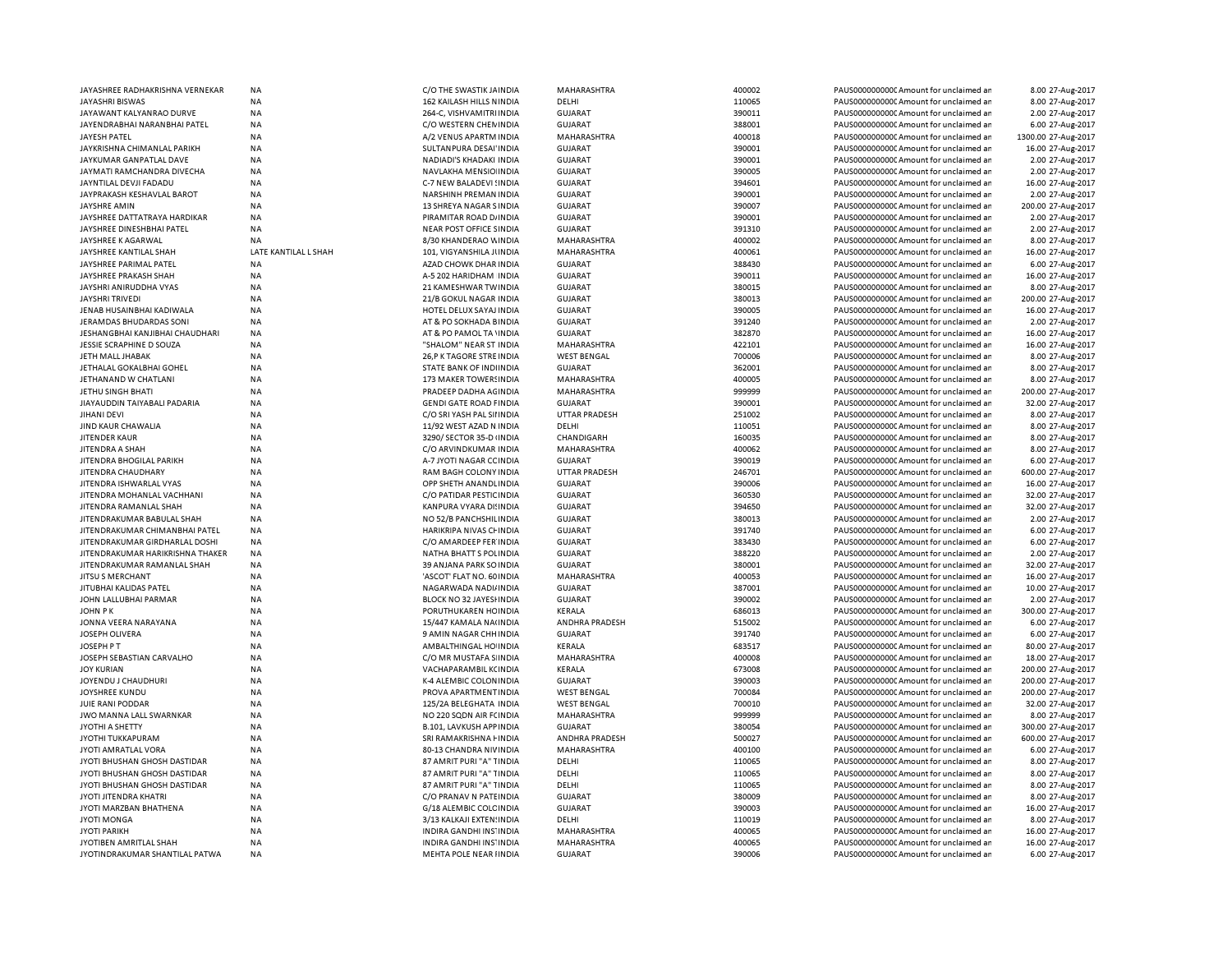| <b>JYOTIRAMOY DAS</b>        | <b>NA</b>              | C/O INDIAN OIL CORINDIA                              | <b>WEST BENGAL</b> | 700071 | PAUS0000000000 Amount for unclaimed ar  | 8.00 27-Aug-2017                         |
|------------------------------|------------------------|------------------------------------------------------|--------------------|--------|-----------------------------------------|------------------------------------------|
| JYOTSANA BHAGVAT BHATT       | <b>NA</b>              | 19 CHAROTAR PATELINDIA                               | <b>GUJARAT</b>     | 380018 | PAUS0000000000 Amount for unclaimed ar  | 16.00 27-Aug-2017                        |
| JYOTSANABEN MANGALBHAI PATEL | NA                     | HARIKRIPA NIVAS CHINDIA                              | <b>GUJARAT</b>     | 391740 | PAUS0000000000 Amount for unclaimed ar  | 6.00 27-Aug-2017                         |
| JYOTSNABEN MAGANBHAI PATEL   | NA                     | AT & POST SISVA TAI INDIA                            | <b>GUJARAT</b>     | 388540 | PAUS0000000000 Amount for unclaimed ar  | 6.00 27-Aug-2017                         |
| <b>KARUMUGAM</b>             | NA                     | 33LAJAPATHI ROI ST INDIA                             | <b>TAMIL NADU</b>  | 641009 | PAUS0000000000 Amount for unclaimed ar  | 8.00 27-Aug-2017                         |
| K ASHWATHA                   | <b>NA</b>              | NO.67 SHRISHARAD/ INDIA                              | KARNATAKA          | 560011 | PAUS0000000000C Amount for unclaimed ar | 300.00 27-Aug-2017                       |
| <b>KBGROVER</b>              | NA                     | 6B/10 SINGLE STORE INDIA                             | DELHI              | 110015 | PAUS0000000000 Amount for unclaimed ar  | 66.00 27-Aug-2017                        |
| K BALASUBRAMANIAM            | NA                     | 4009 V AVENUE ANNINDIA                               | <b>TAMIL NADU</b>  | 600040 | PAUS0000000000CAmount for unclaimed ar  | 6.00 27-Aug-2017                         |
| K BALASUBRAMANIAN            | NA                     | 21 NEW STREET DIN INDIA                              | <b>TAMIL NADU</b>  | 624001 | PAUS0000000000 Amount for unclaimed ar  | 6.00 27-Aug-2017                         |
| K BALASUBRAMANIAN            | NA                     | 108-A KRISHNA COL(INDIA                              | <b>TAMIL NADU</b>  | 641005 | PAUS0000000000 Amount for unclaimed ar  | 8.00 27-Aug-2017                         |
| K BHAGEERATHI                | NA                     | NO 8 KALAPPA BLOC INDIA                              | KARNATAKA          | 560004 | PAUS0000000000 Amount for unclaimed ar  | 200.00 27-Aug-2017                       |
| <b>KCSREEDHARAN</b>          | NA                     | RUKVARA MEDICAL INDIA                                | ANDHRA PRADESH     | 517002 | PAUS0000000000 Amount for unclaimed ar  | 16.00 27-Aug-2017                        |
| K CHANDRASEKARAN             | NA                     | SHRIJI APARTMENTS INDIA                              | <b>GUJARAT</b>     | 380015 | PAUS0000000000 Amount for unclaimed ar  | 8.00 27-Aug-2017                         |
| <b>K DURAIRAJAN</b>          | <b>NA</b>              | LALITHA STUDIOS M INDIA                              | <b>TAMIL NADU</b>  | 600093 | PAUS0000000000CAmount for unclaimed ar  | 16.00 27-Aug-2017                        |
| K GANAPATHY RAJ              | <b>NA</b>              | F/5 MAHALAKSHMI, INDIA                               | <b>TAMIL NADU</b>  | 620006 | PAUS0000000000 Amount for unclaimed ar  | 200.00 27-Aug-2017                       |
| <b>K GOPINATH</b>            | NA                     | GAMA (INDIA) SERVIINDIA                              | <b>KARNATAKA</b>   | 560028 | PAUS0000000000 Amount for unclaimed ar  | 32.00 27-Aug-2017                        |
| <b>K GOPINATH</b>            | ΝA                     | 40/2 3RD BLOCK THYINDIA                              | KARNATAKA          | 560028 | PAUS0000000000C Amount for unclaimed ar | 16.00 27-Aug-2017                        |
| K GOVINDA CHARI              | NA                     | JAYANTH ASSOCIATI INDIA                              | <b>TAMIL NADU</b>  | 641009 | PAUS0000000000 Amount for unclaimed ar  | 200.00 27-Aug-2017                       |
| K H SARASWATHI               | ΝA                     | 39, UPSTAIRS JUMM, INDIA                             | KARNATAKA          | 560051 | PAUS0000000000C Amount for unclaimed ar | 100.00 27-Aug-2017                       |
| K JAYALAKSHMI                | NA                     | C/O M/S DARSHAK LINDIA                               | <b>TAMIL NADU</b>  | 600001 | PAUS0000000000 Amount for unclaimed ar  | 2.00 27-Aug-2017                         |
| K K GOPALAKRISHNAN           | NA                     | KOKKUVAYIL HOUSE INDIA                               | <b>KERALA</b>      | 680664 | PAUS0000000000CAmount for unclaimed ar  | 32.00 27-Aug-2017                        |
| <b>KK SUNDARESH</b>          | NA                     | Flat No.3A, Star Retr INDIA                          | KERALA             | 682019 | PAUS0000000000 Amount for unclaimed ar  | 200.00 27-Aug-2017                       |
| <b>KLVERMA</b>               | <b>NA</b>              | 22/32-B TILAK NAGA INDIA                             | DELHI              | 110018 | PAUS0000000000 Amount for unclaimed ar  | 24.00 27-Aug-2017                        |
| K LAKSHMINARAYANA            | <b>NA</b>              | NO 36, MALLIKARJUI INDIA                             | KARNATAKA          | 560002 | PAUS0000000000CAmount for unclaimed ar  | 200.00 27-Aug-2017                       |
| K M LIAQUAT ALI              | <b>NA</b>              | K M MEDICAL STORE INDIA                              | <b>TAMIL NADU</b>  | 624001 | PAUS0000000000CAmount for unclaimed ar  | 200.00 27-Aug-2017                       |
| <b>KM THOMAS</b>             | <b>NA</b>              | ROSE VILLA B NARAYINDIA                              | KARNATAKA          | 560013 | PAUS0000000000CAmount for unclaimed ar  | 6.00 27-Aug-2017                         |
| K MEENAMBAL                  | <b>NA</b>              | 50, SB COLONY EDAI INDIA                             | <b>TAMIL NADU</b>  | 620012 | PAUS0000000000 Amount for unclaimed ar  | 200.00 27-Aug-2017                       |
| <b>KN MISRA</b>              | <b>NA</b>              | SHREE KRISHNA KRUINDIA                               | <b>GUJARAT</b>     | 390002 | PAUS0000000000CAmount for unclaimed ar  | 66.00 27-Aug-2017                        |
| K NAGAMANI SREENIVASAN       | <b>NA</b>              | 83. 41st Cross 8th Bli INDIA                         | KARNATAKA          | 560082 | PAUS0000000000CAmount for unclaimed ar  | 2400.00 27-Aug-2017                      |
| <b>KNAGARAJU</b>             | <b>NA</b>              | H NO 19-8-28B SATY INDIA                             | ANDHRA PRADESH     | 515201 | PAUS0000000000CAmount for unclaimed ar  | 60.00 27-Aug-2017                        |
| <b>K NARASIMHAN</b>          | <b>NA</b>              | FLAT NO.D-64."NEW INDIA                              | MAHARASHTRA        | 400054 | PAUS0000000000 Amount for unclaimed ar  | 16.00 27-Aug-2017                        |
| K NARAYAN ACHARYA            | NA                     | ADMINISTRATIVE OF INDIA                              | DELHI              | 110002 | PAUS0000000000C Amount for unclaimed ar | 16.00 27-Aug-2017                        |
| <b>K NIRMALA DEVI</b>        | <b>NA</b>              | "RENUKA" 490 3A M INDIA                              | <b>KARNATAKA</b>   | 560085 | PAUS0000000000 Amount for unclaimed ar  | 200.00 27-Aug-2017                       |
| <b>KRGUPTA</b>               | NA                     | 15 MAUSAM VIHAR INDIA                                | DELHI              | 110051 | PAUS0000000000CAmount for unclaimed ar  | 8.00 27-Aug-2017                         |
| <b>KRJAYABALAN</b>           | <b>NA</b>              | K R JAYABALAN 22 B INDIA                             | <b>TAMIL NADU</b>  | 636002 | PAUS0000000000 Amount for unclaimed ar  | 24.00 27-Aug-2017                        |
| K R LAKSHMI NARA SIMHA       | <b>NA</b>              | FLAT NO 6B 1/1A JUI INDIA                            | <b>WEST BENGAL</b> | 700027 | PAUS0000000000 Amount for unclaimed ar  | 8.00 27-Aug-2017                         |
| K R SANJEEVA SETTY           | <b>NA</b>              | NO.22, I FLOOR, 4TH INDIA                            | KARNATAKA          | 560053 | PAUS0000000000 Amount for unclaimed ar  | 100.00 27-Aug-2017                       |
| K R SANJEEVA SETTY           | <b>NA</b>              | NO.22, IFLOOR, 4TH INDIA                             | <b>KARNATAKA</b>   | 560053 | PAUS0000000000 Amount for unclaimed ar  | 100.00 27-Aug-2017                       |
| K R SANJEEVA SETTY           | <b>NA</b>              | NO.22, I FLOOR, 4TH INDIA                            | KARNATAKA          | 560053 | PAUS0000000000CAmount for unclaimed ar  | 100.00 27-Aug-2017                       |
| <b>K RAGHAVA MENON</b>       | <b>NA</b>              | KOLLANGARA HOUS INDIA                                | KERALA             | 680001 | PAUS0000000000CAmount for unclaimed ar  |                                          |
| K RAMACHANDRA RAO            | NA                     | NO.184, IV MAIN CR INDIA                             | KARNATAKA          | 560085 | PAUS0000000000CAmount for unclaimed ar  | 200.00 27-Aug-2017<br>400.00 27-Aug-2017 |
| <b>K RAMESH</b>              | <b>NA</b>              | SRI VIGNESHWARA LINDIA                               | <b>TAMIL NADU</b>  | 643001 | PAUS0000000000 Amount for unclaimed ar  | 200.00 27-Aug-2017                       |
|                              |                        |                                                      |                    |        |                                         |                                          |
| K RAMESH KUMAR               | <b>NA</b><br><b>NA</b> | S NO 342 LAD BAZAF INDIA<br>7-3-148 A MAIN BAZ INDIA | ANDHRA PRADESH     | 500002 | PAUS0000000000 Amount for unclaimed ar  | 8.00 27-Aug-2017                         |
| K S ANANDA LAKSHMI           |                        |                                                      | ANDHRA PRADESH     | 515201 | PAUS0000000000CAmount for unclaimed ar  | 100.00 27-Aug-2017                       |
| K S KALYANAKRISHNAN          | <b>NA</b>              | C/O DARSHAK LTD N INDIA                              | <b>TAMIL NADU</b>  | 600004 | PAUS0000000000 Amount for unclaimed ar  | 200.00 27-Aug-2017                       |
| <b>K S KALYANAKRISHNAN</b>   | <b>NA</b>              | C/O DARSHAK LTD 1 INDIA                              | <b>TAMIL NADU</b>  | 600001 | PAUS0000000000 Amount for unclaimed ar  | 6.00 27-Aug-2017                         |
| <b>K S KRISHNAVENI</b>       | <b>NA</b>              | 762 3RD BLOCK RAJ/ INDIA                             | KARNATAKA          | 560010 | PAUS0000000000 Amount for unclaimed ar  | 400.00 27-Aug-2017                       |
| <b>K SAKKU BAI</b>           | NA                     | C/O.K.SRINIVASA MUNDIA                               | ANDHRA PRADESH     | 500060 | PAUS0000000000 Amount for unclaimed ar  | 16.00 27-Aug-2017                        |
| <b>K SAMPATH</b>             | <b>NA</b>              | 45 NATESA NAGAR \INDIA                               | <b>TAMIL NADU</b>  | 600092 | PAUS0000000000 Amount for unclaimed ar  | 200.00 27-Aug-2017                       |
| K SANKARAN KUTTY             | <b>NA</b>              | KOLATE HOUSE THIRINDIA                               | KERALA             | 673004 | PAUS0000000000 Amount for unclaimed ar  | 10.00 27-Aug-2017                        |
| <b>K SARPARAJ</b>            | NA                     | "RENUKA" 490 3A MINDIA                               | KARNATAKA          | 560085 | PAUS0000000000 Amount for unclaimed ar  | 200.00 27-Aug-2017                       |
| K SATYANARAYANA RAO          | NA                     | H NO 12-3/B ADARSI INDIA                             | ANDHRA PRADESH     | 500037 | PAUSIN30039413 Amount for unclaimed ar  | 32.00 27-Aug-2017                        |
| K SREERAMULU                 | <b>K RAMAIAH</b>       | D NO 2 / 195 111 RO INDIA                            | ANDHRA PRADESH     | 515001 | PAUSIN30102220 Amount for unclaimed ar  | 32.00 27-Aug-2017                        |
| <b>K SUBRAMANIAN</b>         | NA                     | NO 22 1ST STREET SUNDIA                              | <b>TAMIL NADU</b>  | 600024 | PAUS0000000000CAmount for unclaimed ar  | 2.00 27-Aug-2017                         |
| K SUBRAMANYAM                | NA                     | NO.43, 9TH "A" MAI INDIA                             | <b>KARNATAKA</b>   | 560050 | PAUS0000000000CAmount for unclaimed ar  | 16.00 27-Aug-2017                        |
| <b>K SURESH</b>              | <b>NA</b>              | NO 2042 7TH MAIN INDIA                               | KARNATAKA          | 560010 | PAUS0000000000 Amount for unclaimed ar  | 200.00 27-Aug-2017                       |
| K V RAJALAKSHMY              | <b>NA</b>              | RAJA PRASTHAN KAI INDIA                              | KERALA             | 678701 | PAUS0000000000CAmount for unclaimed ar  | 8.00 27-Aug-2017                         |
| K V SHIVAPRASAD              | NA                     | 44/1 A T STREET OPI INDIA                            | KARNATAKA          | 560053 | PAUS0000000000 Amount for unclaimed ar  | 8.00 27-Aug-2017                         |
| <b>KV SUMA</b>               | <b>NA</b>              | C/O ELECTROPLAST : INDIA                             | <b>MAHARASHTRA</b> | 400071 | PAUS0000000000 Amount for unclaimed ar  | 32.00 27-Aug-2017                        |
| K VENKATA NARAYANA GUPTA     | SUBBARAO               | 9 2 10 NIDUBROLU NINDIA                              | ANDHRA PRADESH     | 522124 | PAUSIN30115120 Amount for unclaimed ar  | 300.00 27-Aug-2017                       |
| K VIJAYA KUMARI              | NA                     | 24 V MAIN ROAD NEINDIA                               | <b>TAMIL NADU</b>  | 600044 | PAUS0000000000 Amount for unclaimed ar  | 300.00 27-Aug-2017                       |
| <b>KABITA BARUA</b>          | ΝA                     | C/O SANKARBARUA INDIA                                | ASSAM              | 781001 | PAUS0000000000 Amount for unclaimed an  | 300.00 27-Aug-2017                       |
| KADAGAD MURIGEPPA SHIDDAPPA  | NA                     | SAUNDATTI BELGAU INDIA                               | KARNATAKA          | 590001 | PAUS0000000000 Amount for unclaimed ar  | 32.00 27-Aug-2017                        |
| <b>KADIR SALEHBHAI</b>       | NA                     | <b>BRABOURNE COURT INDIA</b>                         | <b>WEST BENGAL</b> | 700013 | PAUS0000000000CAmount for unclaimed ar  | 8.00 27-Aug-2017                         |
| KAILAS JANAKBHAI PATEL       | <b>NA</b>              | 4 MUNICIPAL HOSPI INDIA                              | <b>GUJARAT</b>     | 388001 | PAUS0000000000 Amount for unclaimed ar  | 32.00 27-Aug-2017                        |
| KAILASBEN RAMANLAL PATEL     | <b>NA</b>              | 18-A/VASUDHA SOCINDIA                                | <b>GUJARAT</b>     | 380014 | PAUS0000000000C Amount for unclaimed ar | 8.00 27-Aug-2017                         |
| KAILASH CHANDRA MAHESHWARI   | <b>NA</b>              | 29/4/B GOKULNAGA INDIA                               | <b>GUJARAT</b>     | 380013 | PAUS0000000000C Amount for unclaimed ar | 8.00 27-Aug-2017                         |
|                              |                        |                                                      |                    |        |                                         |                                          |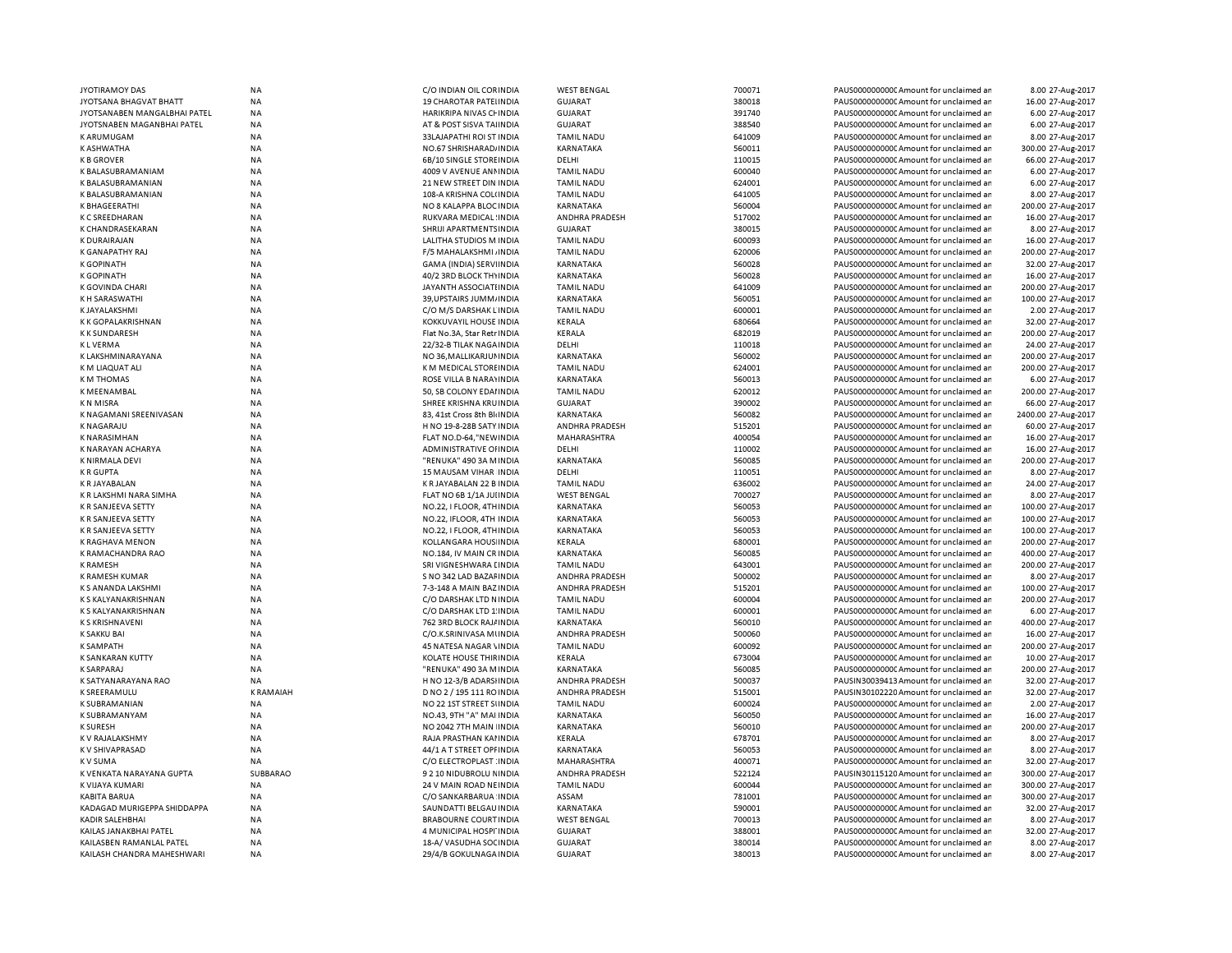| <b>KAILASH KAUR</b>                                     | <b>NA</b>                 | <b>B-234 ASHOK VIHAR INDIA</b>                          | DELHI                            | 110052           | PAUS0000000000C Amount for unclaimed ar                                          | 8.00 27-Aug-2017                      |
|---------------------------------------------------------|---------------------------|---------------------------------------------------------|----------------------------------|------------------|----------------------------------------------------------------------------------|---------------------------------------|
| KAILASH R BHUTA                                         | <b>NA</b>                 | 20 NEW AMBICA BH INDIA                                  | MAHARASHTRA                      | 400069           | PAUS0000000000 Amount for unclaimed ar                                           | 32.00 27-Aug-2017                     |
| KAILASH SAHNAN                                          | <b>NA</b>                 | H.NO.1718/8 STREE INDIA                                 | PUNJAB                           | 141008           | PAUS0000000000 Amount for unclaimed ar                                           | 200.00 27-Aug-2017                    |
| <b>KAJAL SEN</b>                                        | <b>NA</b>                 | 1591 NAPIER TOWN INDIA                                  | MADHYA PRADESH                   | 482001           | PAUS0000000000 Amount for unclaimed ar                                           | 200.00 27-Aug-2017                    |
| <b>KAKALI DEY</b>                                       | ΝA                        | <b>BHOWANIPUR POKINDIA</b>                              | <b>WEST BENGAL</b>               | 721301           | PAUS0000000000C Amount for unclaimed ar                                          | 200.00 27-Aug-2017                    |
| KAKKOO M D                                              | <b>NA</b>                 | PHARMACIST OLD N INDIA                                  | <b>TAMIL NADU</b>                | 641001           | PAUS0000000000CAmount for unclaimed ar                                           | 200.00 27-Aug-2017                    |
| KALA DIVYAKUMAR TRIVEDI                                 | <b>NA</b>                 | SAVANT BLDG NEAR INDIA                                  | GUJARAT                          | 390001           | PAUS0000000000 Amount for unclaimed ar                                           | 10.00 27-Aug-2017                     |
| KALAWATI DEVI GUPTA                                     | <b>NA</b>                 | PREM KUTI 110/1 BAINDIA                                 | DELHI                            | 110007           | PAUS0000000000CAmount for unclaimed ar                                           | 8.00 27-Aug-2017                      |
|                                                         |                           |                                                         |                                  |                  |                                                                                  |                                       |
| KALIDAS GORDHANBHAI BRAMBHATT                           | NA                        | BRAMBHAHWADA A INDIA                                    | <b>GUJARAT</b>                   | 391240           | PAUS0000000000CAmount for unclaimed ar                                           | 2.00 27-Aug-2017                      |
| <b>KALPANA</b>                                          | <b>NA</b>                 | <b>8B MAHESHWARI SCINDIA</b>                            | <b>GUJARAT</b>                   | 390015           | PAUS0000000000 Amount for unclaimed ar                                           | 200.00 27-Aug-2017                    |
| <b>KALPANA CH KV</b>                                    | <b>NA</b>                 | SIVA SAI ANIL CUTPIHNDIA                                | ANDHRA PRADESH                   | 522001           | PAUS0000000000 Amount for unclaimed ar                                           | 200.00 27-Aug-2017                    |
| <b>KALPANA DEY</b>                                      | <b>NA</b>                 | C/O MR D L ROY CH(INDIA                                 | <b>WEST BENGAL</b>               | 700034           | PAUS0000000000CAmount for unclaimed ar                                           | 8.00 27-Aug-2017                      |
| KALPANA JESUKHLAL DHRU                                  | <b>NA</b>                 | C/O THE SWASTIK JAINDIA                                 | MAHARASHTRA                      | 400002           | PAUS0000000000 Amount for unclaimed ar                                           | 8.00 27-Aug-2017                      |
| KALPANA KULINKUMAR SHAH                                 | <b>NA</b>                 | 143 PATOLIA POLE (FINDIA                                | <b>GUJARAT</b>                   | 390001           | PAUS0000000000CAmount for unclaimed ar                                           | 200.00 27-Aug-2017                    |
| KALPANABEN JAGDISHBHAI PATEL                            | JAGDISHBHAI AMBALAL PATEL | AT POST-FANGANI 1INDIA                                  | <b>GUJARAT</b>                   | 388450           | PAUSIN30063610 Amount for unclaimed ar                                           | 40.00 27-Aug-2017                     |
| KALUBHAI JASMATBHAI VAGASIYA                            | <b>NA</b>                 | AT & POST LUNDHIY INDIA                                 | <b>GUJARAT</b>                   | 362001           | PAUS0000000000CAmount for unclaimed ar                                           | 16.00 27-Aug-2017                     |
| KALVA MANIKYA RAO                                       | <b>NA</b>                 | <b>COMMERCIAL GOOI INDIA</b>                            | <b>TAMIL NADU</b>                | 600001           | PAUS00000000000Amount for unclaimed ar                                           | 200.00 27-Aug-2017                    |
| KALYANDAS TRIKAMLAL SHAH                                | <b>NA</b>                 | BAJWADA SHETH SHINDIA                                   | <b>GUJARAT</b>                   | 390001           | PAUS0000000000 Amount for unclaimed ar                                           | 2.00 27-Aug-2017                      |
| KALYANIKUTTY C NAIR                                     | <b>NA</b>                 | MARATH HOUSE V PINDIA                                   | KERALA                           | 678504           | PAUS0000000000 Amount for unclaimed ar                                           | 16.00 27-Aug-2017                     |
|                                                         |                           |                                                         |                                  |                  |                                                                                  |                                       |
| KALYANJI KACHARABHAI PARMAR                             | <b>NA</b>                 | <b>NEAR BARADI GATE INDIA</b>                           | <b>GUJARAT</b>                   | 361001           | PAUS0000000000 Amount for unclaimed ar                                           | 6.00 27-Aug-2017                      |
| <b>KAMAL CHAND JAIN</b>                                 | <b>NA</b>                 | 9/10 MAHESH NAGA INDIA                                  | <b>MADHYA PRADESH</b>            | 461775           | PAUS00000000000Amount for unclaimed ar                                           | 2.00 27-Aug-2017                      |
| KAMAL CHAND M JAIN                                      | <b>NA</b>                 | 6 CHINNIA ROAD T NINDIA                                 | <b>TAMIL NADU</b>                | 600017           | PAUS0000000000 Amount for unclaimed ar                                           | 200.00 27-Aug-2017                    |
| KAMAL DATTATRAYA HARDIKAR                               | <b>NA</b>                 | PIRAMITAR ROAD D/ INDIA                                 | <b>GUJARAT</b>                   | 390001           | PAUS0000000000 Amount for unclaimed ar                                           | 2.00 27-Aug-2017                      |
| KAMAL DINESH THAKKAR                                    | <b>NA</b>                 | DINESH BHUVAN 2N INDIA                                  | MAHARASHTRA                      | 400004           | PAUS0000000000 Amount for unclaimed ar                                           | 16.00 27-Aug-2017                     |
| <b>KAMAL KISHORE</b>                                    | <b>NA</b>                 | 1-C ADARSH NAGAR INDIA                                  | <b>UTTAR PRADESH</b>             | 226005           | PAUS0000000000 Amount for unclaimed ar                                           | 600.00 27-Aug-2017                    |
| KAMAL MAHESHWARI                                        | NA                        | 409, MOHAN BHAW INDIA                                   | RAJASTHAN                        | 342001           | PAUSIN30169610 Amount for unclaimed ar                                           | 200.00 27-Aug-2017                    |
| KAMAL NETRA PALL                                        | <b>NA</b>                 | 877 H B COLONY AM INDIA                                 | <b>HARYANA</b>                   | 133001           | PAUS0000000000CAmount for unclaimed ar                                           | 200.00 27-Aug-2017                    |
| KAMALA MANOHAR RAO PINNINTI                             | TIRUMALA RAO PINNINTI     | 1846/2 BALASAMU INDIA                                   | ANDHRA PRADESH                   | 506001           | PAUSIN30302853 Amount for unclaimed ar                                           | 300.00 27-Aug-2017                    |
| KAMALABEN V SHAH                                        | <b>NA</b>                 | 10 SAVITA SADAN SUNDIA                                  | MAHARASHTRA                      | 400064           | PAUS0000000000CAmount for unclaimed ar                                           | 8.00 27-Aug-2017                      |
| KAMALAVALLI                                             | NA                        | 3-D 4TH ST GOKULAI INDIA                                | <b>TAMIL NADU</b>                | 641041           | PAUS0000000000CAmount for unclaimed ar                                           | 300.00 27-Aug-2017                    |
|                                                         | <b>NA</b>                 | C/O KISAN TRADERS INDIA                                 |                                  | 383315           | PAUS0000000000CAmount for unclaimed ar                                           | 16.00 27-Aug-2017                     |
| KAMALKANT CHANDULAL PAREKH                              |                           |                                                         | <b>GUJARAT</b>                   |                  |                                                                                  |                                       |
| KAMASASTRY AYYALASOMAYAJULA                             | <b>NA</b>                 | C/O DARSHAK LIMIT INDIA                                 | ANDHRA PRADESH                   | 500029           | PAUS0000000000CAmount for unclaimed ar                                           | 16.00 27-Aug-2017                     |
| KAMESETTY VENKATASUBBAIAH K                             | <b>NA</b>                 | 9/226, SHANKAR RAIINDIA                                 | <b>ANDHRA PRADESH</b>            | 516360           | PAUS0000000000CAmount for unclaimed ar                                           | 200.00 27-Aug-2017                    |
| KAMINIBEN DILIPBHAI PATEL                               | <b>NA</b>                 | <b>GUNDA FALIA RAJM. INDIA</b>                          | <b>GUJARAT</b>                   | 390001           | PAUS0000000000 Amount for unclaimed ar                                           | 6.00 27-Aug-2017                      |
| KAMLA DEVI                                              | <b>NA</b>                 | 20/6 SHAKTI NAGAR INDIA                                 | DELHI                            | 110007           | PAUS0000000000CAmount for unclaimed ar                                           | 24.00 27-Aug-2017                     |
| KAMLA R JHAMNANI                                        | <b>NA</b>                 | "SHRI RAM NIVAS" 8 INDIA                                | <b>GUJARAT</b>                   | 382340           | PAUS0000000000 Amount for unclaimed ar                                           | 32.00 27-Aug-2017                     |
| KAMLA SALWAN                                            | <b>NA</b>                 | S-374 GREATER KAIL INDIA                                | DELHI                            | 110048           | PAUS0000000000 Amount for unclaimed ar                                           | 16.00 27-Aug-2017                     |
| KAMLA SEKHRI                                            | <b>NA</b>                 | 26/104 BIRHANA ROINDIA                                  | <b>UTTAR PRADESH</b>             | 208001           | PAUS00000000000Amount for unclaimed ar                                           | 8.00 27-Aug-2017                      |
| KAMLA SURANA                                            | <b>NA</b>                 | 26/1 RACE COURSE FINDIA                                 | MADHYA PRADESH                   | 452003           | PAUS0000000000 Amount for unclaimed ar                                           | 16.00 27-Aug-2017                     |
| KAMLA YASHWANTRAI DESAI                                 | <b>NA</b>                 | C/O M M NAIK G-32 INDIA                                 | <b>GUJARAT</b>                   | 390003           | PAUS00000000000Amount for unclaimed ar                                           | 2.00 27-Aug-2017                      |
| KAMLABEN BABUBHAI PATEL                                 | <b>NA</b>                 | NEAR NARANDEV MINDIA                                    | <b>GUJARAT</b>                   | 388325           | PAUS0000000000 Amount for unclaimed ar                                           | 32.00 27-Aug-2017                     |
| KAMLABEN JAYANTIBHAI PATEL                              | <b>NA</b>                 | AT JALLA TAL KHAMI INDIA                                | <b>GUJARAT</b>                   | 388150           | PAUS0000000000 Amount for unclaimed ar                                           |                                       |
|                                                         |                           |                                                         |                                  |                  |                                                                                  | 6.00 27-Aug-2017                      |
| KAMLABEN MOHANLAL SHAH                                  | NA                        | C/O MOHANLAL KAL INDIA                                  | <b>GUJARAT</b>                   | 390001           | PAUS0000000000 Amount for unclaimed ar                                           | 10.00 27-Aug-2017                     |
| KAMLESH A RATHOD                                        | <b>NA</b>                 | C/O SUMANBHAI A FINDIA                                  | <b>GUJARAT</b>                   | 380007           | PAUS0000000000 Amount for unclaimed ar                                           | 8.00 27-Aug-2017                      |
| KAMLESH CHANDNA                                         | NA                        | C/O AMAR CHEAP MINDIA                                   | <b>UTTAR PRADESH</b>             | 246701           | PAUS0000000000 Amount for unclaimed ar                                           | 200.00 27-Aug-2017                    |
| <b>KAMLESH GOEL</b>                                     | <b>NA</b>                 | C-212 DDA FLATS SA INDIA                                | DELHI                            | 110017           | PAUS0000000000 Amount for unclaimed ar                                           | 8.00 27-Aug-2017                      |
| KAMLESH K SHARMA                                        | <b>NA</b>                 | C/O ALEMBIC CHEM INDIA                                  | PUNJAB                           | 143001           | PAUS00000000000Amount for unclaimed ar                                           | 16.00 27-Aug-2017                     |
| KAMLESH RANJAN                                          | <b>NA</b>                 | 8/31 TILAK NAGAR NINDIA                                 | DELHI                            | 110018           | PAUS0000000000CAmount for unclaimed ar                                           | 8.00 27-Aug-2017                      |
| KAMLESHBHAI KANTIBHAI PATEL                             | <b>NA</b>                 | C/O M/S KAMLESH CINDIA                                  | <b>GUJARAT</b>                   | 380001           | PAUS00000000000Amount for unclaimed ar                                           | 32.00 27-Aug-2017                     |
| KAMLESHKUMAR CHANDULAL BHARVADA                         | <b>NA</b>                 | C/O B C BHARVADA 'INDIA                                 | <b>GUJARAT</b>                   | 360002           | PAUS0000000000CAmount for unclaimed ar                                           | 16.00 27-Aug-2017                     |
| KANAHYA LAL CHUTTANI                                    | <b>NA</b>                 | FC 136 TAGORE GAR INDIA                                 | DELHI                            | 110027           | PAUS00000000000Amount for unclaimed ar                                           | 8.00 27-Aug-2017                      |
| KANAIYALAL AMBALAL PATEL                                | <b>NA</b>                 | 224/37 NEW ELLORA INDIA                                 | <b>GUJARAT</b>                   | 390003           | PAUS0000000000CAmount for unclaimed ar                                           | 16.00 27-Aug-2017                     |
|                                                         | <b>NA</b>                 |                                                         |                                  | 380007           |                                                                                  |                                       |
| KANAIYALAL AMBALAL SHAH                                 |                           | 11 DHANUSHDHARI INDIA                                   | <b>GUJARAT</b>                   |                  | PAUS0000000000CAmount for unclaimed ar                                           | 16.00 27-Aug-2017                     |
| KANAIYALAL DHANSUKHLAL SOPARIWALA                       | <b>NA</b>                 | SOPARIWALA MED SINDIA                                   | <b>GUJARAT</b>                   | 395001           | PAUS0000000000CAmount for unclaimed ar                                           | 32.00 27-Aug-2017                     |
| KANAIYALAL HIRALAL DESAI                                | <b>NA</b>                 | 3 VIMAL SOCIETY M/INDIA                                 | <b>GUJARAT</b>                   | 390009           | PAUS0000000000 Amount for unclaimed ar                                           | 2.00 27-Aug-2017                      |
| KANAIYALAL JADAVJI MEHTA                                | <b>NA</b>                 | 704, PUSHKAR APARTINDIA                                 | <b>GUJARAT</b>                   | 380054           | PAUS0000000000 Amount for unclaimed ar                                           | 2.00 27-Aug-2017                      |
| KANAIYALAL KANTILAL SHAH                                | <b>NA</b>                 | 28 SINDEY COLONY I INDIA                                | <b>GUJARAT</b>                   | 390001           | PAUS0000000000 Amount for unclaimed ar                                           | 6.00 27-Aug-2017                      |
| KANAIYALAL RANCHHODLAL THAKER                           | <b>NA</b>                 | 13 JAY RANCHHOD SINDIA                                  | <b>GUJARAT</b>                   | 390006           | PAUS0000000000 Amount for unclaimed ar                                           | 2.00 27-Aug-2017                      |
| KANAIYALAL SUNDERLAL GANDHI                             | <b>NA</b>                 | MADANZAMPA ROA INDIA                                    | <b>GUJARAT</b>                   | 390001           | PAUS0000000000 Amount for unclaimed ar                                           | 2.00 27-Aug-2017                      |
| KANAJI MEGHJIBHAI KAMANI                                | <b>NA</b>                 | AMBAJI KADVA PLOTINDIA                                  | <b>GUJARAT</b>                   | 360001           | PAUS0000000000 Amount for unclaimed ar                                           | 16.00 27-Aug-2017                     |
| KANAK MEHTA                                             | <b>NA</b>                 | C4 SARDAR PATEL MINDIA                                  | RAJASTHAN                        | 302001           | PAUS0000000000 Amount for unclaimed ar                                           | 8.00 27-Aug-2017                      |
| KANAKASABHAI PILLAI KRISHNASWAMI                        | <b>NA</b>                 | KAILAS 1ST FLOOR 1 IN DIA                               | <b>TAMIL NADU</b>                | 600004           | PAUS0000000000 Amount for unclaimed ar                                           | 16.00 27-Aug-2017                     |
| KANCHAN GIANCHANDANI                                    | <b>NA</b>                 | 109/D-11 SECTOR 8 IINDIA                                | DELHI                            | 110001           | PAUS0000000000 Amount for unclaimed ar                                           | 8.00 27-Aug-2017                      |
|                                                         |                           |                                                         |                                  |                  |                                                                                  |                                       |
|                                                         |                           |                                                         |                                  |                  |                                                                                  |                                       |
| KANCHAN JAYANT ANTARKAR                                 | NA                        | SHASTRI HALL RADH INDIA                                 | MAHARASHTRA                      | 400007           | PAUS00000000000Amount for unclaimed ar                                           | 16.00 27-Aug-2017                     |
| KANCHANBEN BANSILAL GANDHI                              | <b>NA</b>                 | <b>GANDHI POLE AHMEINDIA</b>                            | <b>GUJARAT</b>                   | 387001           | PAUS0000000000 Amount for unclaimed ar                                           | 2.00 27-Aug-2017                      |
| KANCHANBHAI MANIBHAI PATEL<br>KANCHANLAL MULJIBHAI MODI | <b>NA</b><br><b>NA</b>    | PATEL COMPOUND IINDIA<br><b>GHADIALI POLE DES/INDIA</b> | <b>GUJARAT</b><br><b>GUJARAT</b> | 391135<br>390001 | PAUS0000000000 Amount for unclaimed ar<br>PAUS0000000000 Amount for unclaimed ar | 32.00 27-Aug-2017<br>2.00 27-Aug-2017 |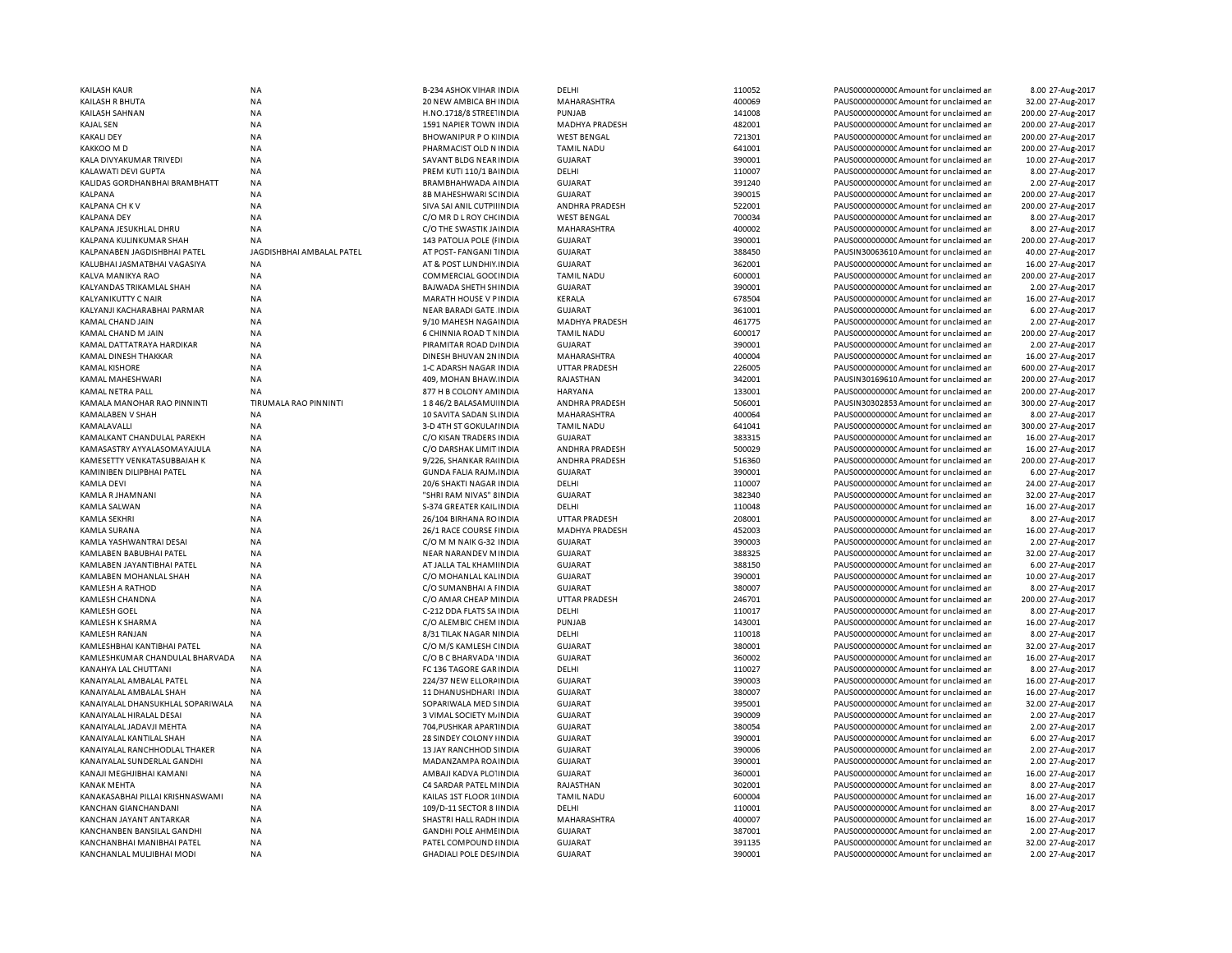| KANCHANLAL MULJIBHAI MODI        | NA        | DESAI SHERI BAVAM INDIA                | <b>GUJARAT</b>     | 390001 |         | PAUS0000000000CAmount for unclaimed ar                                           |       | 2.00 27-Aug-2017   |
|----------------------------------|-----------|----------------------------------------|--------------------|--------|---------|----------------------------------------------------------------------------------|-------|--------------------|
| KANCHANLAL MULJIBHAI MODI        | NA        | <b>GHADIALIPOLE DESAINDIA</b>          | <b>GUJARAT</b>     | 390001 |         | PAUS0000000000CAmount for unclaimed ar                                           |       | 2.00 27-Aug-2017   |
| KANGOVI NARAYANARAO KAUSALYA BAI | <b>NA</b> | K-24 12TH CROSS I B INDIA              | KARNATAKA          | 560010 |         | PAUS0000000000 Amount for unclaimed an                                           |       | 32.00 27-Aug-2017  |
| KANIKA MITRA                     | NA        | 214 MAIN ROAD WE INDIA                 | <b>WEST BENGAL</b> | 743276 |         | PAUS0000000000CAmount for unclaimed ar                                           |       | 200.00 27-Aug-2017 |
| KANIYALAL DAYALAL BHAVSAR        | <b>NA</b> | 1ST DELLA OLD ACHIINDIA                | <b>GUJARAT</b>     | 380005 |         | PAUS0000000000CAmount for unclaimed ar                                           |       | 8.00 27-Aug-2017   |
| KANJIBHAI AMBALAL PATEL          | <b>NA</b> | 56/B SEVASHRAM C(INDIA                 | <b>GUJARAT</b>     | 390007 |         | PAUS0000000000 Amount for unclaimed ar                                           |       | 2.00 27-Aug-2017   |
| <b>KANTA MEHTA</b>               | NA        | ROOM NO 15 HIRAN INDIA                 | MAHARASHTRA        | 400002 |         | PAUS0000000000 Amount for unclaimed ar                                           |       | 8.00 27-Aug-2017   |
| KANTA RANI GANDHI                | <b>NA</b> | J-48 KIRTI NAGAR NEINDIA               | DELHI              | 110015 |         | PAUS0000000000CAmount for unclaimed ar                                           |       | 8.00 27-Aug-2017   |
| <b>KANTA SARABHAI</b>            | <b>NA</b> | "MANGALAM" 9 JACINDIA                  | <b>GUJARAT</b>     | 380022 |         | PAUS0000000000CAmount for unclaimed ar                                           |       | 32.00 27-Aug-2017  |
| KANTABEN CHATURBHAI PATEL        | NA        | 8 VIRAM SOCIETY CHINDIA                | <b>GUJARAT</b>     | 380004 |         | PAUS0000000000 Amount for unclaimed an                                           |       | 16.00 27-Aug-2017  |
| <b>KANTABEN DESAI</b>            | <b>NA</b> | 2 ANURADHA APARTINDIA                  | <b>GUJARAT</b>     | 380007 |         | PAUS0000000000CAmount for unclaimed ar                                           |       | 8.00 27-Aug-2017   |
| KANTABEN JAYANTIBHAI PATEL       | NA        |                                        | MAHARASHTRA        | 400069 |         |                                                                                  |       | 6.00 27-Aug-2017   |
| KANTABEN NAVINCHANDRA GOSRANI    | NA        | OLD NAGARDAS RO/ INDIA                 | <b>GUJARAT</b>     | 361008 |         | PAUS0000000000 Amount for unclaimed ar<br>PAUS0000000000CAmount for unclaimed ar |       |                    |
|                                  |           | <b>B-31 MAHAVIR SOCI INDIA</b>         |                    |        |         |                                                                                  |       | 32.00 27-Aug-2017  |
| KANTABEN RAMBHAI PATEL           | <b>NA</b> | "ACHUYT' 203. BAKR INDIA               | <b>GUJARAT</b>     | 388120 |         | PAUS0000000000CAmount for unclaimed ar                                           |       | 122.00 27-Aug-2017 |
| KANTABEN THAKORLAL PARIKH        | NA        | KAROLIA POLE VADC INDIA                | <b>GUJARAT</b>     | 390001 |         | PAUS0000000000 Amount for unclaimed ar                                           |       | 2.00 27-Aug-2017   |
| KANTI LAL KOTHARI                | NA        | C/O.PAXAL CHEMIC/ INDIA                | KARNATAKA          | 560009 |         | PAUS0000000000CAmount for unclaimed ar                                           |       | 900.00 27-Aug-2017 |
| <b>KANTI PANDEY</b>              | <b>NA</b> | 74 LAKE-TOWN BLO(INDIA                 | <b>WEST BENGAL</b> | 700055 |         | PAUS0000000000CAmount for unclaimed ar                                           |       | 8.00 27-Aug-2017   |
| KANTIBHAI CHANDULAL VAIDYA       | <b>NA</b> | ANNYONYA HOUSIN INDIA                  | <b>GUJARAT</b>     | 388450 |         | PAUS0000000000 Amount for unclaimed ar                                           |       | 6.00 27-Aug-2017   |
| KANTIBHAI CHATURBHAI PATEL       | <b>NA</b> | 11 BARODA PEOPLE' INDIA                | <b>GUJARAT</b>     | 390005 |         | PAUS0000000000CAmount for unclaimed ar                                           |       | 2.00 27-Aug-2017   |
| KANTIBHAI CHHOTABHAI PATEL       | NA        | AT & POST JAMBUV/INDIA                 | <b>GUJARAT</b>     | 390014 |         | PAUS0000000000CAmount for unclaimed ar                                           |       | 2.00 27-Aug-2017   |
| KANTIBHAI DARUBHAI DESAI         | <b>NA</b> | JASHWANTI SADAN INDIA                  | <b>GUJARAT</b>     | 390001 |         | PAUS0000000000CAmount for unclaimed ar                                           |       | 16.00 27-Aug-2017  |
| KANTIBHAI SHAMJIBHAI KATARIA     | <b>NA</b> | C/O KATARIA SEEDS INDIA                | <b>GUJARAT</b>     | 384315 |         | PAUS0000000000 Amount for unclaimed ar                                           |       | 32.00 27-Aug-2017  |
| KANTILAL BAHECHARDAS PATEL       | NA        | AT-KADAVIA PO-AM INDIA                 | <b>GUJARAT</b>     | 383325 |         | PAUS0000000000 Amount for unclaimed an                                           |       | 32.00 27-Aug-2017  |
| KANTILAL                         | <b>NA</b> | <b>ASHA BISCUITS</b><br><b>INDIA</b>   | <b>GUJARAT</b>     | 396360 |         | PAUS000000000 Amount for unclaimed 50.00                                         |       | 27-Aug-2017        |
| CHUNILAL                         |           | <b>BAZAR GANDEVI</b>                   |                    |        | 0007653 | and unpaid dividend                                                              |       |                    |
| <b>BHAVSAR</b>                   |           | DIST BULSAR PIN-                       |                    |        |         |                                                                                  |       |                    |
|                                  |           | 396360                                 |                    |        |         |                                                                                  |       |                    |
| KANTILAL                         | NA        | <b>886 NEAR</b><br><b>INDIA</b>        | <b>GUJARAT</b>     | 391410 |         | PAUS000000000 Amount for unclaimed                                               | 2.00  | 27-Aug-2017        |
| DESAIBHAI                        |           | PARABADI AT & PO                       |                    |        | 0007729 | and unpaid dividend                                                              |       |                    |
| PATEL                            |           | <b>BHAYALI DIST</b>                    |                    |        |         |                                                                                  |       |                    |
|                                  |           | BARODA-391410                          |                    |        |         |                                                                                  |       |                    |
| KANTILAL                         | NA        | RHUSHIWADI B/H<br><b>INDIA</b>         | <b>GUJARAT</b>     | 360410 |         | PAUS000000000 Amount for unclaimed                                               | 66.00 | 27-Aug-2017        |
| <b>DEVABHAI</b>                  |           | ANANDNAGAR                             |                    |        | 0007655 | and unpaid dividend                                                              |       |                    |
| PRAJAPATI                        |           | DHORAJI 360410                         |                    |        |         |                                                                                  |       |                    |
| <b>KANTILAL G</b>                | NA        | <b>DHOBIWAD</b><br><b>INDIA</b>        | <b>GUJARAT</b>     | 396360 |         | PAUS000000000 Amount for unclaimed                                               | 6.00  | 27-Aug-2017        |
| RANA                             |           | <b>GANDEVI DIST</b>                    |                    |        | 0007728 | and unpaid dividend                                                              |       |                    |
|                                  |           |                                        |                    |        |         |                                                                                  |       |                    |
|                                  |           | <b>BULSAR 396360</b>                   |                    |        |         |                                                                                  |       |                    |
| KANTILAL                         | <b>NA</b> | <b>JOSHI NI KHADKI</b><br><b>INDIA</b> | <b>GUJARAT</b>     | 387130 |         | PAUS000000000 Amount for unclaimed 2.00                                          |       | 27-Aug-2017        |
| <b>GOKALDAS</b>                  |           | DESAI POLE PO                          |                    |        | 0007565 | and unpaid dividend                                                              |       |                    |
| MEHTA                            |           | MAHEMDABAD                             |                    |        |         |                                                                                  |       |                    |
|                                  |           | DIST KHEDA 387130                      |                    |        |         |                                                                                  |       |                    |
|                                  |           |                                        |                    |        |         |                                                                                  |       |                    |
| <b>KANTILAL J</b>                | NA        | 31 PRERNA PARK<br><b>INDIA</b>         | <b>GUJARAT</b>     | 390016 |         | PAUS000000000 Amount for unclaimed                                               | 2.00  | 27-Aug-2017        |
| PATEL                            |           | LAXMI PURA RD                          |                    |        | 0008079 | and unpaid dividend                                                              |       |                    |
|                                  |           | <b>GORWA BARODA</b>                    |                    |        |         |                                                                                  |       |                    |
|                                  |           | 390016                                 |                    |        |         |                                                                                  |       |                    |
| KANTILAL                         | NA        | <b>INDIA</b><br>AT & POST              | <b>GUJARAT</b>     | 390005 |         | PAUS000000000 Amount for unclaimed                                               | 6.00  | 27-Aug-2017        |
| <b>JETHALAL</b>                  |           | <b>ATLADRA BARODA</b>                  |                    |        | 0007553 | and unpaid dividend                                                              |       |                    |
| PANDYA                           |           | 390005                                 |                    |        |         |                                                                                  |       |                    |
| KANTILAL                         | NA        | <b>INDIA</b><br>16 GAYATRI             | <b>GUJARAT</b>     | 388120 |         | PAUS000000000 Amount for unclaimed                                               | 6.00  | 27-Aug-2017        |
| LALJIBHAI                        |           | <b>SOCIETY AHED</b>                    |                    |        | 0007656 | and unpaid dividend                                                              |       |                    |
| VALAND                           |           | PUROHIT DINING -                       |                    |        |         |                                                                                  |       |                    |
|                                  |           | <b>HALL NEAR</b>                       |                    |        |         |                                                                                  |       |                    |
|                                  |           | NANDANVAN                              |                    |        |         |                                                                                  |       |                    |
|                                  |           | <b>SOCIETY TAL</b>                     |                    |        |         |                                                                                  |       |                    |
|                                  |           | ANAND A-T&PO                           |                    |        |         |                                                                                  |       |                    |
|                                  |           | VALLABH                                |                    |        |         |                                                                                  |       |                    |
|                                  |           | VIDYANAGAR                             |                    |        |         |                                                                                  |       |                    |
|                                  |           | 388120 DIST K-AIRA                     |                    |        |         |                                                                                  |       |                    |
|                                  |           |                                        |                    |        |         |                                                                                  |       |                    |
| KANTILAL                         | <b>NA</b> | <b>UDAY OWNER</b><br><b>INDIA</b>      | <b>GUJARAT</b>     | 390001 |         | PAUS000000000 Amount for unclaimed                                               | 10.00 | 27-Aug-2017        |
|                                  |           |                                        |                    |        | 0007657 |                                                                                  |       |                    |
| MANGALDAS                        |           | SHEEP FLAT 4TH                         |                    |        |         | and unpaid dividend                                                              |       |                    |
| SHAH                             |           | FLOOR 4/10 KAPDI<br>POLE BARODA-       |                    |        |         |                                                                                  |       |                    |
|                                  |           | 390001                                 |                    |        |         |                                                                                  |       |                    |
|                                  |           |                                        |                    |        |         |                                                                                  |       |                    |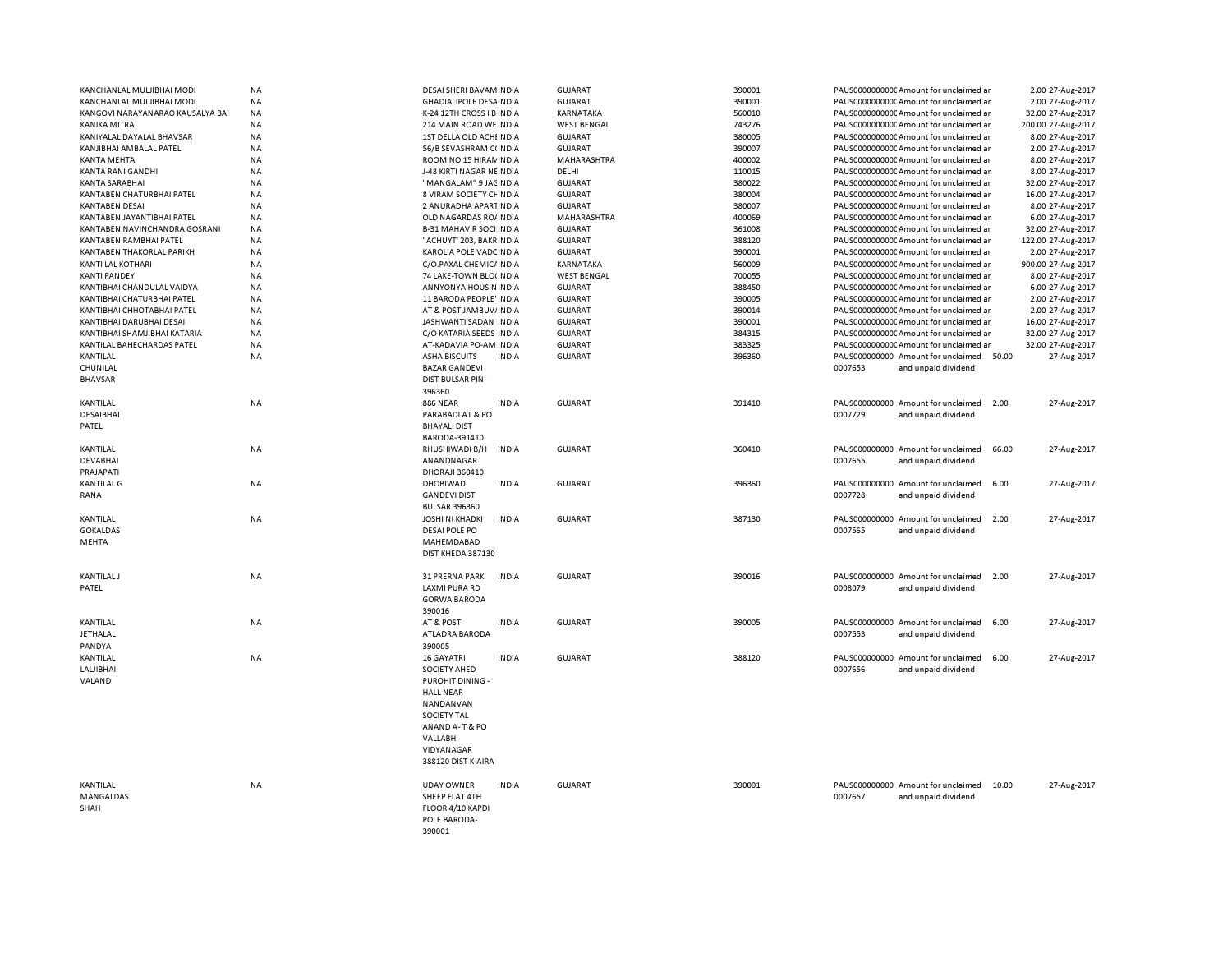| KANTILAL<br>RAMANLAL<br>SHETH        | <b>NA</b> | 57 ANKUR SOCIETY INDIA<br><b>BEHIND</b><br><b>ARYUVEDIK HOSPI-</b><br><b>TAL NR</b><br>RANCHHODJI<br><b>MANDIR PANIGATE</b><br>BAROD- A 390019 - |              | GUJARAT        | 390019 | 0007659 | PAUS000000000 Amount for unclaimed<br>and unpaid dividend | 2.00   | 27-Aug-2017 |
|--------------------------------------|-----------|--------------------------------------------------------------------------------------------------------------------------------------------------|--------------|----------------|--------|---------|-----------------------------------------------------------|--------|-------------|
| KANTILAL<br>RAMJI<br>DHAROD          | NA        | KUVERJI DEVSHI<br>CHAWL 2ND FL B S<br><b>ROAD OPP</b><br>ZARAPKAR SHOW<br>ROOM DADAR W<br><b>RLY MUMBAI</b><br>400028                            | <b>INDIA</b> | MAHARASHTRA    | 400028 | 0007871 | PAUS000000000 Amount for unclaimed<br>and unpaid dividend | 8.00   | 27-Aug-2017 |
| KANTILAL<br><b>RAMJI GALA</b>        | <b>NA</b> | KUVERJI DEVSHI<br>CHAWL 2ND FL B S<br><b>ROAD OPP</b><br>ZARAPKAR SHOW<br>ROOM DADAR W<br><b>RLY MUMBAI</b><br>400028                            | <b>INDIA</b> | MAHARASHTRA    | 400028 | 0007872 | PAUS000000000 Amount for unclaimed<br>and unpaid dividend | 8.00   | 27-Aug-2017 |
| KANTILAL<br><b>TULSIDAS</b><br>PATEL | <b>NA</b> | SABARKATHA DIST<br><b>SALE &amp; PURCHASE</b><br><b>UNION DHANSURA</b><br><b>DIST SABARKATHA</b><br>PIN-383310                                   | <b>INDIA</b> | <b>GUJARAT</b> | 383310 | 0007660 | PAUS000000000 Amount for unclaimed<br>and unpaid dividend | 16.00  | 27-Aug-2017 |
| KANU<br>GANDHI                       | <b>NA</b> | A-2 BERRYS<br><b>AVENUE OPP</b><br>RADHA-KRISHNA<br><b>PARK AKOTA</b><br><b>STEDIUM ROAD</b><br>VADODARA                                         | <b>INDIA</b> | GUJARAT        | 390020 | 0K05276 | PAUS000000000 Amount for unclaimed<br>and unpaid dividend | 200.00 | 27-Aug-2017 |
| KANUBHAI<br>BHAGAWAN<br>DAS PATEL    | NA        | KHADIA POLE NO 2 INDIA<br>BARODA-390001                                                                                                          |              | GUJARAT        | 390001 | 0007661 | PAUS000000000 Amount for unclaimed<br>and unpaid dividend | 8.00   | 27-Aug-2017 |
| KANUBHAI M<br><b>GOHIL</b>           | NA        | C/O AGRO<br><b>SERVICES BAZAR</b><br>DHANSURA 383310                                                                                             | <b>INDIA</b> | <b>GUJARAT</b> | 383310 | 0007578 | PAUS000000000 Amount for unclaimed<br>and unpaid dividend | 2.00   | 27-Aug-2017 |
| <b>KANUBHAI</b><br>MANIBHAI<br>PATEL | NA        | C/O RAMESHBHAI<br>CHUNIBHAI PATEL<br>18A VIKR-AM<br><b>NAGAR COLONY</b><br><b>B/H ARYAKANYA</b><br>VIDHYALAY-A<br>KARELIBAUG<br>BARODA 390018 -  | <b>INDIA</b> | <b>GUJARAT</b> | 390018 | 0007551 | PAUS000000000 Amount for unclaimed<br>and unpaid dividend | 2.00   | 27-Aug-2017 |
| KANUBHAI<br>NARANBHAI<br>SHAH        | <b>NA</b> | 5 NIRMAL SOCIETY INDIA<br>MANINAGAR<br>AHMEDABAD-<br>380022                                                                                      |              | <b>GUJARAT</b> | 380022 | 0007595 | PAUS000000000 Amount for unclaimed<br>and unpaid dividend | 6.00   | 27-Aug-2017 |
| <b>KANUBHAIP</b><br>RAIPARA          | NA        | SHETH FALIA OPP<br><b>WELL RAJPIPLA</b><br>DIST BHARUCH PIN-<br>393145                                                                           | <b>INDIA</b> | <b>GUJARAT</b> | 393145 | 0007663 | PAUS000000000 Amount for unclaimed<br>and unpaid dividend | 6.00   | 27-Aug-2017 |
| KANUBHAI<br>RAVJIBHAI<br>PATEL       | <b>NA</b> | AT PO HODOD TA<br><b>KARAJAN DIST</b><br><b>BARODA PIN</b><br>391240                                                                             | <b>INDIA</b> | <b>GUJARAT</b> | 391240 | 0007557 | PAUS000000000 Amount for unclaimed<br>and unpaid dividend | 16.00  | 27-Aug-2017 |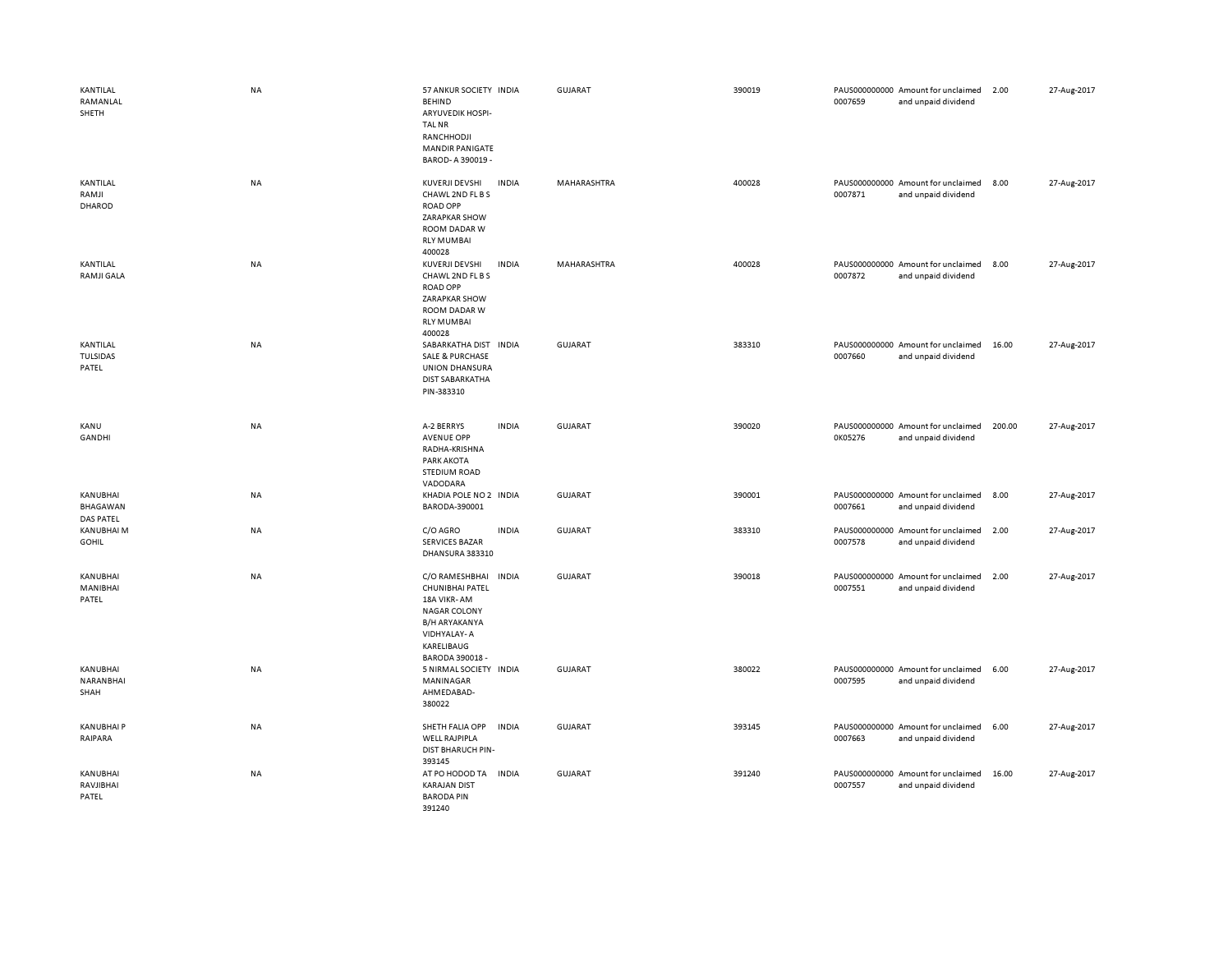| <b>KANUBHAIS</b><br>PATEL                    | <b>NA</b>                        | SHRI KRISHNA PARK INDIA<br><b>NEAR IRMA GATE</b><br>MANGALPURA<br>ANAND 388001                                                                    |              | <b>GUJARAT</b> | 388001 | 0007744 | PAUS000000000 Amount for unclaimed<br>and unpaid dividend | 8.00   | 27-Aug-2017 |
|----------------------------------------------|----------------------------------|---------------------------------------------------------------------------------------------------------------------------------------------------|--------------|----------------|--------|---------|-----------------------------------------------------------|--------|-------------|
| KANWALJEET<br>KAUR                           | <b>NA</b>                        | W/O DR. AJEET<br>SINGH, 28, GANGA<br>SAGAR B, VAISHALI<br>NAGAR, JAIPUR -<br>301021                                                               | <b>INDIA</b> | RAJASTHAN      | 301021 | 0008067 | PAUS000000000 Amount for unclaimed<br>and unpaid dividend | 32.00  | 27-Aug-2017 |
| KAPIL<br>CHAWLA                              | NA                               | B-2/87 JANAK PURI INDIA<br>NEW DELHI-110058                                                                                                       |              | DELHI          | 110058 | 0007789 | PAUS000000000 Amount for unclaimed<br>and unpaid dividend | 8.00   | 27-Aug-2017 |
| <b>KAPILS</b><br>SABHARWAL                   | NA                               | C 2D/18 B JANAK<br>PURI NEW DELHI<br>110058                                                                                                       | <b>INDIA</b> | DELHI          | 110058 | 0008097 | PAUS000000000 Amount for unclaimed<br>and unpaid dividend | 8.00   | 27-Aug-2017 |
| <b>KAPILA BANSI</b><br>PATEL                 | NA                               | C-34, GANGA<br>LAHARI<br>CO.OP.HSG.SCTY.<br>NEAR-<br>PRATIDNYAMANGA<br>L KARYALAY,<br>KARVENAGAR, -<br><b>PUNE (M.S.)-</b><br>411052 -            | <b>INDIA</b> | MAHARASHTRA    | 411052 | 0007978 | PAUS000000000 Amount for unclaimed<br>and unpaid dividend | 32.00  | 27-Aug-2017 |
| <b>KAPILA KOHLI</b>                          | NA                               | A-122 SUBHDRA<br><b>COLONY SARAI</b><br>ROHILLA DELHI                                                                                             | <b>INDIA</b> | DELHI          | 110035 | 0K03861 | PAUS000000000 Amount for unclaimed<br>and unpaid dividend | 200.00 | 27-Aug-2017 |
| KAPILA<br>RAMANLAL<br><b>HARIBHAKTI</b>      | <b>NA</b>                        | <b>GHADIALI POLE</b><br><b>KAROLIA POLE</b><br><b>HARIBHAKTI'S</b><br><b>HAVELI BARODA-</b><br>390001                                             | <b>INDIA</b> | GUJARAT        | 390001 | 0007596 | PAUS000000000 Amount for unclaimed<br>and unpaid dividend | 2.00   | 27-Aug-2017 |
| KAPILABEN<br><b>BABUBHAI</b><br>PATEL        | NA                               | DESAI'S KHANCHA INDIA<br>SULTANPURA<br>VADODARA 390001                                                                                            |              | <b>GUJARAT</b> | 390001 | 0008099 | PAUS000000000 Amount for unclaimed<br>and unpaid dividend | 6.00   | 27-Aug-2017 |
| KAPILABEN<br>JAYANTILAL<br>SHAH              | <b>NA</b>                        | <b>46 VEER NAGAR</b><br>SOCIETY VIP ROAD<br>KARELIBAUG<br><b>BARODA 390018</b>                                                                    | <b>INDIA</b> | GUJARAT        | 390018 | 0007664 | PAUS000000000 Amount for unclaimed<br>and unpaid dividend | 2.00   | 27-Aug-2017 |
| KAPILABEN<br>MULJIBHAI<br><b>MODI</b>        | <b>NA</b>                        | DESAI SHERI BAVA- INDIA<br><b>MADHI'S KHANCHA</b><br><b>BALKRU-SHNA</b><br><b>BHUVAN 3RD</b><br><b>FLOOR GHADIALI</b><br>POLE BAR-ODA-<br>390001- |              | <b>GUJARAT</b> | 390001 | 0007665 | PAUS000000000 Amount for unclaimed<br>and unpaid dividend | 2.00   | 27-Aug-2017 |
| KAPILABEN<br>RAMESHBHAI<br>PATEL             | <b>NA</b>                        | SHRIJI-KRUPA 11<br><b>GIRIRAJ SOCIETY</b><br><b>BEHIND GAURAV</b><br><b>SOC PANIGATE</b><br>BARODA-390006                                         | <b>INDIA</b> | <b>GUJARAT</b> | 390006 | 0007666 | PAUS000000000 Amount for unclaimed<br>and unpaid dividend | 2.00   | 27-Aug-2017 |
| KAPILABEN<br>RAMESHBHAI<br>PATEL             | <b>NA</b>                        | SHRIJI KRUPA<br><b>GIRIRAJ SOCIETY</b><br><b>BEHIND GAURAV</b><br><b>SOC PANIGATE</b><br>BARODA-390006                                            | <b>INDIA</b> | GUJARAT        | 390006 | 0007667 | PAUS000000000 Amount for unclaimed<br>and unpaid dividend | 2.00   | 27-Aug-2017 |
| KAPILABEN<br><b>VINODBHAI</b><br><b>MODI</b> | <b>VINODBHAI</b><br><b>KMODI</b> | 1201,<br><b>CHOKHATIYA'S</b><br>POLE<br>DHANASUTHAR'S<br>POLE KALUPUR<br>AHMFDARAD                                                                | <b>INDIA</b> | <b>GUJARAT</b> | 380001 | 0312986 | PAUSIN3009821 Amount for unclaimed<br>and unpaid dividend | 200.00 | 27-Aug-2017 |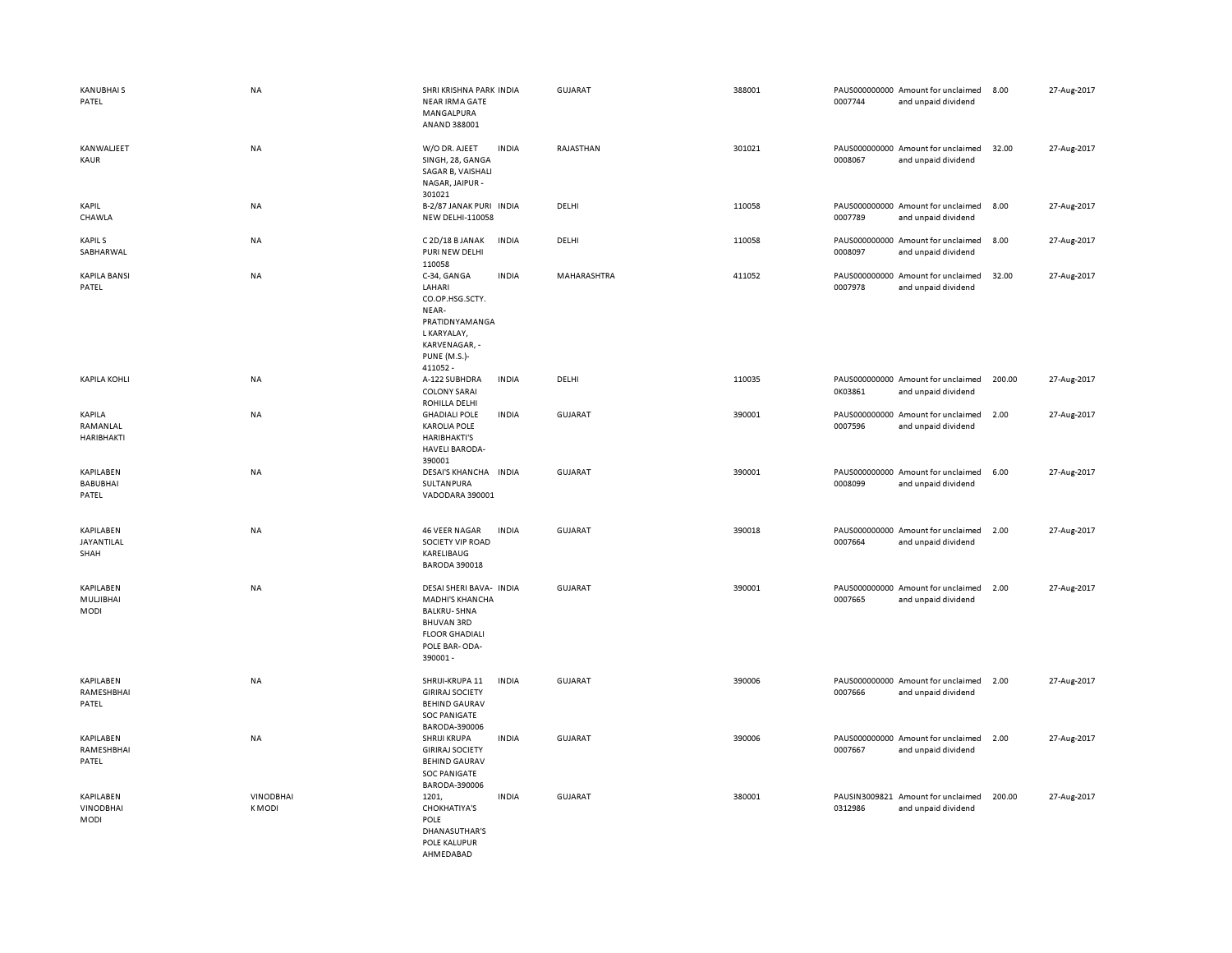| KARAM<br>SINGH<br><b>BINDRA</b>                 | <b>NA</b>         | E-50 GURU NANAK INDIA<br>PURA JAIL ROAD<br><b>NEW DELHI 110018</b>                                      |              | DELHI                | 110018 | 0007791 | PAUS000000000 Amount for unclaimed<br>and unpaid dividend | 24.00  | 27-Aug-2017 |
|-------------------------------------------------|-------------------|---------------------------------------------------------------------------------------------------------|--------------|----------------------|--------|---------|-----------------------------------------------------------|--------|-------------|
| KARAMCHAN<br>D<br>GHANSHAMD<br><b>AS NAGDEV</b> | NA                | A/81 JUMANI<br><b>MARKET REVADI</b><br><b>BAZAR</b><br>AHMEDABAD<br>380002                              | <b>INDIA</b> | GUJARAT              | 380002 | 0007668 | PAUS000000000 Amount for unclaimed<br>and unpaid dividend | 16.00  | 27-Aug-2017 |
| <b>KARAMSHIT</b><br>PETHANI                     | NA                | OM HOSPITAL<br><b>BUSINESS CENTRE</b><br><b>CANAL ROAD</b><br><b>RAJKOT 360002</b>                      | <b>INDIA</b> | GUJARAT              | 360002 | 0008045 | PAUS000000000 Amount for unclaimed<br>and unpaid dividend | 8.00   | 27-Aug-2017 |
| KARANSINH<br>SOMSINH<br>RAULII                  | NA                | AT&POST<br><b>MOTIKANTDI TA</b><br><b>GODHARA PIN</b><br>389001                                         | <b>INDIA</b> | <b>GUJARAT</b>       | 389001 | 0007568 | PAUS000000000 Amount for unclaimed<br>and unpaid dividend | 6.00   | 27-Aug-2017 |
| KARKALA<br>NARASINHA<br>PAI                     | <b>NA</b>         | <b>BLOCK NO 2</b><br>JOSEPHWADI S V<br><b>ROAD GOREGAON</b><br>WEST MUMBAI-<br>400062                   | <b>INDIA</b> | MAHARASHTRA          | 400062 | 0007597 | PAUS000000000 Amount for unclaimed<br>and unpaid dividend | 22.00  | 27-Aug-2017 |
| KARNAIL<br>VERMA                                | <b>NA</b>         | 18 GOVIND MARG INDIA<br><b>NEAR POLICE</b><br><b>MEMORIAL JAIPUR</b>                                    |              | RAJASTHAN            | 302004 | 0K03331 | PAUS000000000 Amount for unclaimed<br>and unpaid dividend | 200.00 | 27-Aug-2017 |
| KARSHAN<br>ARAJAN<br>PATEL                      | NA                | C/O KARSHAN<br>ARAJAN KANTARIA<br><b>LALPUR DIST</b><br>JAMNAGAR PIN-<br>361170                         | <b>INDIA</b> | GUJARAT              | 361170 | 0007669 | PAUS000000000 Amount for unclaimed<br>and unpaid dividend | 16.00  | 27-Aug-2017 |
| KARUNA<br>SHARMA                                | NA                | 78D POCKET A D<br>SHALIMAR BAGH<br>DELHI 110052                                                         | <b>INDIA</b> | DELHI                | 110052 | 0007813 | PAUS000000000 Amount for unclaimed<br>and unpaid dividend | 16.00  | 27-Aug-2017 |
| KARV<br><b>KISHORE</b>                          | NA                | BINA MEDICOS 1-C INDIA<br><b>ADARSH NAGAR</b><br>ALAMBAGH<br>LUCKNOW                                    |              | <b>UTTAR PRADESH</b> | 226005 | 0K03393 | PAUS000000000 Amount for unclaimed<br>and unpaid dividend | 200.00 | 27-Aug-2017 |
| KASHINATH<br>MANE                               | <b>NA</b>         | DOCTOR'S COLONY INDIA<br><b>GADHINGLAJ</b>                                                              |              | MAHARASHTRA          | 416502 | 0K04109 | PAUS000000000 Amount for unclaimed<br>and unpaid dividend | 200.00 | 27-Aug-2017 |
| KASHMIRI<br>LAL                                 | NA                | KASHMIRI LAL 1/53 INDIA<br>AMATI NAGAR N<br>DELHI-110015                                                |              | DELHI                | 110015 | 0007807 | PAUS000000000 Amount for unclaimed<br>and unpaid dividend | 8.00   | 27-Aug-2017 |
| KASHYAP<br>RASIKLAL<br>MODY                     | NA                | 587<br>THANGAVADA'S<br>POLE RAIPUR<br>AHMEDABAD-<br>380001                                              | <b>INDIA</b> | <b>GUJARAT</b>       | 380001 | 0007737 | PAUS000000000 Amount for unclaimed<br>and unpaid dividend | 8.00   | 27-Aug-2017 |
| KASTURIRAN<br><b>GANTG</b>                      | NA                | <b>ENGINEER PSS</b><br><b>DIVISION VIKRAM</b><br>SARABHAI SPACE<br>CENTRE<br>TRIVANDRUM-<br>695022      | <b>INDIA</b> | KERALA               | 695022 | 0007936 | PAUS000000000 Amount for unclaimed<br>and unpaid dividend | 16.00  | 27-Aug-2017 |
| KASUMARTI<br>RAJA KUMARI                        | NAGESWAR<br>A RAO | 23/857 3RD STREET INDIA<br><b>RAMESH REDDY</b><br><b>NAGAR</b><br><b>FATHEKHANPET</b><br><b>NELLORE</b> |              | ANDHRA PRADESH       | 524003 | 1012602 | PAUSIN3013132 Amount for unclaimed<br>and unpaid dividend | 600.00 | 27-Aug-2017 |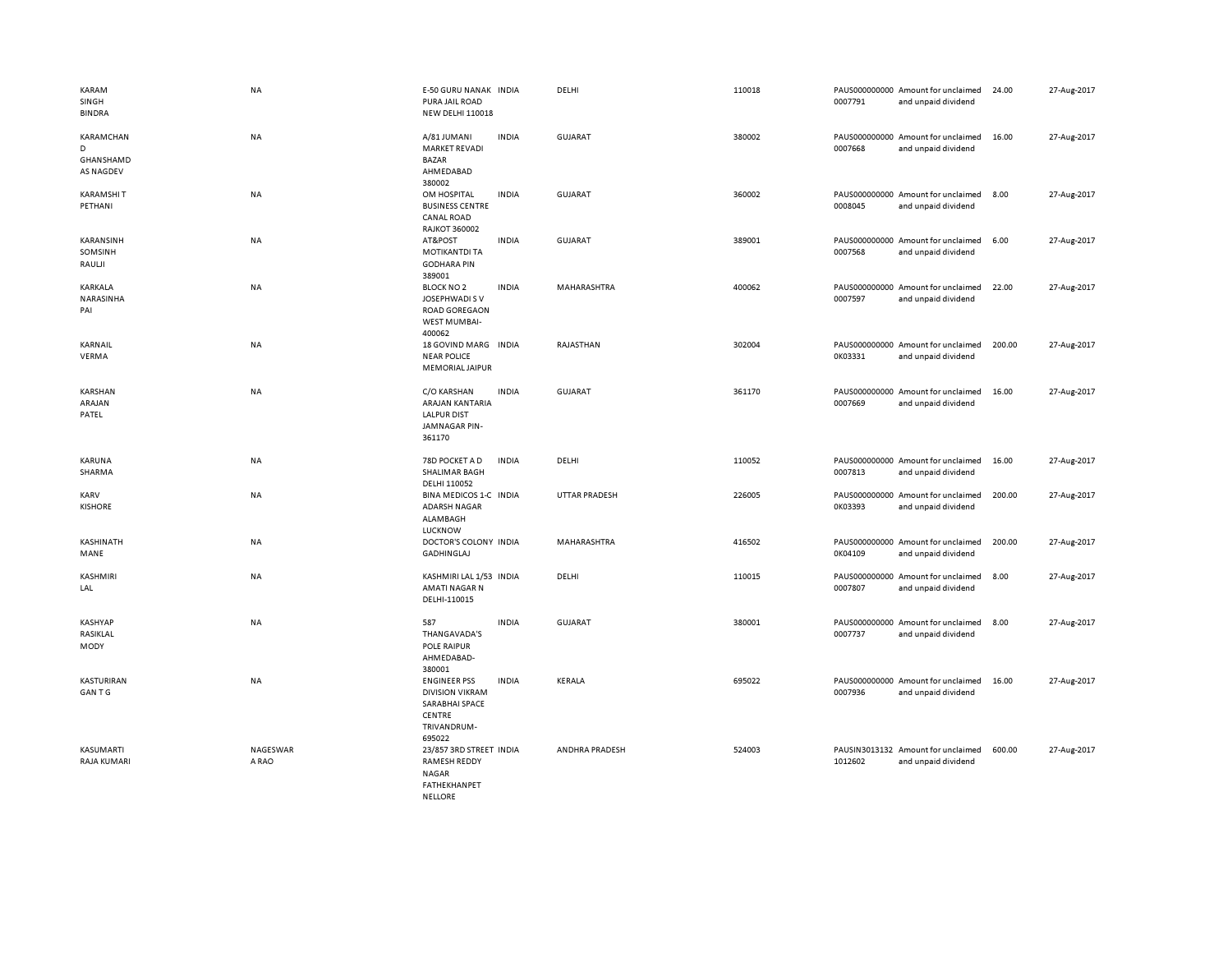| <b>KATTEPUR</b><br>RANGARAO<br>SUBRAMANY<br>AM | <b>NA</b> | 2745,1ST FLOOR,<br>12TH MAIN E,<br>BLOCK,<br>RAJAJINAGAR, 2ND<br><b>BLOCK (NR. KAVERI</b><br>TILES, BANGALORE-<br>560010           | <b>INDIA</b> | KARNATAKA          | 560010 | 0007535 | PAUS000000000 Amount for unclaimed<br>and unpaid dividend | 16.00   | 27-Aug-2017 |
|------------------------------------------------|-----------|------------------------------------------------------------------------------------------------------------------------------------|--------------|--------------------|--------|---------|-----------------------------------------------------------|---------|-------------|
| KAUMUDI<br>HARIVADAN<br>PARIKH                 | NA        | <b>BAJWADA SHETH</b><br><b>SERI BARODA</b><br>390001                                                                               | <b>INDIA</b> | <b>GUJARAT</b>     | 390001 | 0007542 | PAUS000000000 Amount for unclaimed<br>and unpaid dividend | 10.00   | 27-Aug-2017 |
| KAUSHALYA<br>RANI                              | NA        | 812 ANAND KUNJ<br><b>VIKAS PURI NEW</b><br>DELHI 110018                                                                            | <b>INDIA</b> | DELHI              | 110018 | 0007910 | PAUS000000000 Amount for unclaimed<br>and unpaid dividend | 20.00   | 27-Aug-2017 |
| <b>KAUSHIK</b><br><b>BURMAN</b><br>ROY         | NA        | P 242 A C I T ROAD<br>CALCUTTA 700010                                                                                              | <b>INDIA</b> | <b>WEST BENGAL</b> | 700010 | 0008031 | PAUS000000000 Amount for unclaimed<br>and unpaid dividend | 32.00   | 27-Aug-2017 |
| <b>KAUSHIK</b><br>DAHYABHAI<br>PATEL           | NA        | "MANGALAM" 82<br>MALAYIYA NAGAR<br><b>B RAJKOT 360004</b>                                                                          | <b>INDIA</b> | <b>GUJARAT</b>     | 360004 | 0007919 | PAUS000000000 Amount for unclaimed<br>and unpaid dividend | 8.00    | 27-Aug-2017 |
| KAVITA JAIN                                    | <b>NA</b> | C/O PRAGYA SALES INDIA<br><b>BEHIND</b><br>CHHATISGARH<br><b>COLLEGE RAIPUR</b>                                                    |              | CHHATTISGARH       | 492001 | 0K03300 | PAUS000000000 Amount for unclaimed<br>and unpaid dividend | 1300.00 | 27-Aug-2017 |
| KAVITA V<br>PAREKH                             | NA        | C/O V G<br>PAREKH, PAREKH<br>KHIDAKI NR MUNI<br>M-ITHAIWALA OPP<br><b>MANU BROS</b><br>KHARGATE M G RO-<br>AD BHAVNAGAR<br>364001- | <b>INDIA</b> | <b>GUJARAT</b>     | 364001 | 0008004 | PAUS000000000 Amount for unclaimed<br>and unpaid dividend | 66.00   | 27-Aug-2017 |
| KAWALJIT<br>MEHTA                              | <b>NA</b> | <b>B-78 NANAK PURA INDIA</b><br><b>NEARPTI</b><br><b>BUILDING NEW</b><br>DELHI-110001                                              |              | DELHI              | 110001 | 0007908 | PAUS000000000 Amount for unclaimed<br>and unpaid dividend | 8.00    | 27-Aug-2017 |
| KENDAPUDI<br>JAYABALAN<br>PREMAVATH<br>Y       | NA        | <b>KJ PREMAVATHY</b><br>22 BUNGALOW<br><b>STREET SHEVAPET</b><br>SALEM<br>TAMILNADU<br>636002                                      | <b>INDIA</b> | <b>TAMIL NADU</b>  | 636002 | 0007768 | PAUS000000000 Amount for unclaimed<br>and unpaid dividend | 16.00   | 27-Aug-2017 |
| KESHAVBHAI<br>NAGJIBHAI<br>PATEL               | NA        | 34,<br>LAXMINARAYAN<br>NAGAR OPP.<br>LAXMINARAYAN<br>MANDIR<br>MANJALPUR<br>VADODARA                                               | <b>INDIA</b> | <b>GUJARAT</b>     | 390011 | 0007672 | PAUS000000000 Amount for unclaimed<br>and unpaid dividend | 2.00    | 27-Aug-2017 |
| KESHAVJI<br>MANDAN<br>SANGANI                  | NA        | AT & POST SANALA INDIA<br><b>TALAKA KALAVAD</b><br>SHITLA DIST<br>JAMNAGAR 361160                                                  |              | GUJARAT            | 361160 | 0008047 | PAUS000000000 Amount for unclaimed<br>and unpaid dividend | 32.00   | 27-Aug-2017 |
| KESHAVLAL<br>DEVSHANKER<br>BHATT               | NA        | SAVITRI 26<br>ARUNODAYA<br>SOCIETY ALKAPURI<br>BARODA-390005                                                                       | <b>INDIA</b> | <b>GUJARAT</b>     | 390005 | 0007673 | PAUS000000000 Amount for unclaimed<br>and unpaid dividend | 82.00   | 27-Aug-2017 |
| KESHAVLAL<br>PARBAT<br>SHAH                    | NA        | KHODIYAR COLONY INDIA<br>AERODROME<br>ROAD JAMNAGAR-<br>361006                                                                     |              | <b>GUJARAT</b>     | 361006 | 0007674 | PAUS000000000 Amount for unclaimed<br>and unpaid dividend | 16.00   | 27-Aug-2017 |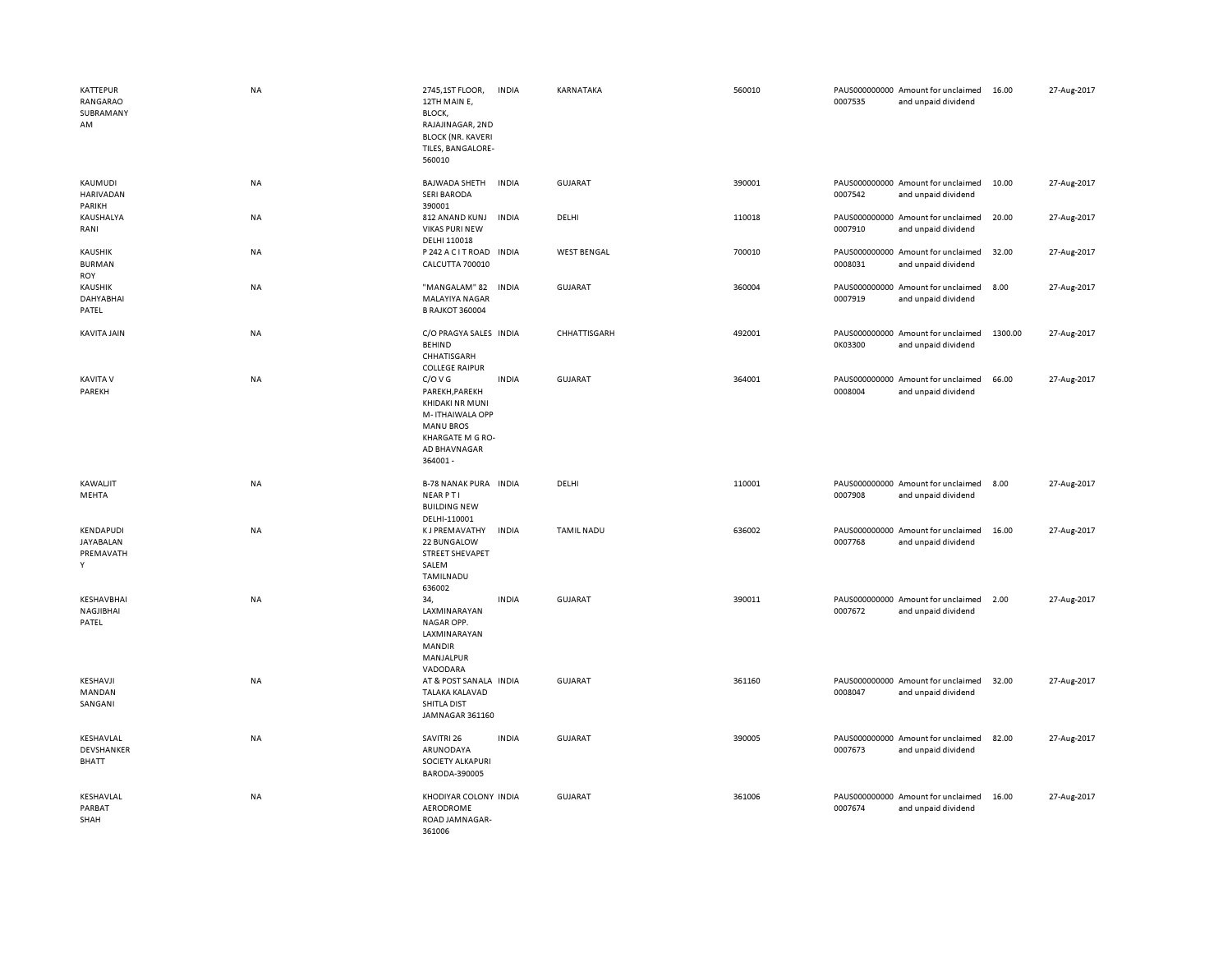| KESHAVLAL<br>PURSOTTAM<br><b>DAS MISTRY</b> | <b>NA</b> | <b>CHHANI AMIN</b><br><b>INDIA</b><br><b>NAGAR SOCIETY</b><br>NO <sub>111</sub> DIST<br><b>BARODA PIN-</b><br>391740           | GUJARAT            | 391740 | PAUS000000000 Amount for unclaimed<br>0007675<br>and unpaid dividend | 16.00   | 27-Aug-2017 |
|---------------------------------------------|-----------|--------------------------------------------------------------------------------------------------------------------------------|--------------------|--------|----------------------------------------------------------------------|---------|-------------|
| KESHAVRAO<br><b>GOVINDRAO</b><br>SAPRE      | <b>NA</b> | C/O SAPRE<br><b>INDIA</b><br><b>BROTHERS GREAT</b><br><b>EASTERN ROAD</b><br><b>RAIPUR MP 492001</b>                           | CHHATTISGARH       | 492001 | PAUS000000000 Amount for unclaimed<br>0007534<br>and unpaid dividend | 10.00   | 27-Aug-2017 |
| <b>KESHAWLAL P</b><br>SAVLANI               | NA        | <b>INDIA</b><br>BLOCK-4 4TH<br><b>FLOOR LOTUS</b><br>COURT 12-A DR<br>ANNIE BESANT<br><b>ROAD WORLI</b><br>MUMBAI 400018       | MAHARASHTRA        | 400018 | PAUS000000000 Amount for unclaimed<br>0007876<br>and unpaid dividend | 8.00    | 27-Aug-2017 |
| KESHVLAL<br>ANANDJI<br>PATEL                | NA        | <b>INDIA</b><br>KAMDARNAGAR<br><b>SOCIETY SANSKAR</b><br>VIDYALAYA<br>BARODA-390002                                            | <b>GUJARAT</b>     | 390002 | PAUS000000000 Amount for unclaimed<br>0007569<br>and unpaid dividend | 32.00   | 27-Aug-2017 |
| <b>KETAN PATEL</b>                          | <b>NA</b> | 'SIDDHARTH' OPP.<br><b>INDIA</b><br>ST.MARY'S SCHOOL<br><b>KALAWAD ROAD</b>                                                    | <b>GUJARAT</b>     | 360005 | PAUS000000000 Amount for unclaimed<br>0K04129<br>and unpaid dividend | 1800.00 | 27-Aug-2017 |
| KEVALBHAI<br>MATHURBHA<br><b>I PATEL</b>    | <b>NA</b> | AT AJABPURA POST INDIA<br>ODHA TAL BAYAD<br><b>DIST</b><br>SABARKANTHA<br>383325                                               | <b>GUJARAT</b>     | 383325 | PAUS000000000 Amount for unclaimed<br>0007676<br>and unpaid dividend | 2.00    | 27-Aug-2017 |
| <b>KEWAL</b><br>KRISHAN                     | NA        | C/O K G GUPTA<br><b>INDIA</b><br>2616 KINARI BAZAR<br>DELHI-110006                                                             | DELHI              | 110006 | PAUS000000000 Amount for unclaimed<br>0007794<br>and unpaid dividend | 8.00    | 27-Aug-2017 |
| <b>KHAN ABDUL</b><br>SATTAR                 | NA        | <b>SULEMAN BROS</b><br><b>INDIA</b><br>BLDG ROOM NO 4<br>213 NEW MILL<br>ROAD KURLA WEST<br>MUMBAI 400070                      | MAHARASHTRA        | 400070 | PAUS000000000 Amount for unclaimed<br>0008078<br>and unpaid dividend | 16.00   | 27-Aug-2017 |
| <b>KHAN ABDUL</b><br>SATTAR                 | NA        | <b>SULEMAN BROS</b><br><b>INDIA</b><br><b>BUILDING ROOM</b><br>NO 4 213 NEW<br>MILL ROAD KURLA<br><b>WEST MUMBAI</b><br>400070 | MAHARASHTRA        | 400070 | PAUS000000000 Amount for unclaimed<br>0005427<br>and unpaid dividend | 16.00   | 27-Aug-2017 |
| <b>KHEVNA V</b><br>MANKAD                   | NA        | 2/H 74 307 HUDCO INDIA<br>ANAND NAGAR<br><b>OPP GAYTRI</b><br><b>TEMPLE RAJKOT</b>                                             | <b>GUJARAT</b>     | 360002 | PAUS000000000 Amount for unclaimed<br>0K04122<br>and unpaid dividend | 200.00  | 27-Aug-2017 |
| <b>KHODABHAI</b><br>CHHAGANLAL<br>PATEL     | NA        | AMBICANAGAR<br><b>INDIA</b><br>BLOCK NO2/33<br>NAGARWEL<br><b>HANUMAN ROAD</b><br>AHMEDABAD-<br>380023                         | <b>GUJARAT</b>     | 380023 | PAUS000000000 Amount for unclaimed<br>0007677<br>and unpaid dividend | 6.00    | 27-Aug-2017 |
| KHURSHEED<br>ALAM                           | NA        | 21 GORACHAND<br><b>INDIA</b><br>ROAD CALCUTTA                                                                                  | <b>WEST BENGAL</b> | 700014 | PAUS000000000 Amount for unclaimed<br>0K02817<br>and unpaid dividend | 200.00  | 27-Aug-2017 |
| <b>KIRAN BALA</b>                           | <b>NA</b> | <b>INDIA</b><br>25 PARDA BAGH<br>DARYA GANG NEW<br>DELHI-110002                                                                | DELHI              | 110002 | PAUS000000000 Amount for unclaimed<br>0007904<br>and unpaid dividend | 8.00    | 27-Aug-2017 |
| <b>KIRAN BALA</b>                           | <b>NA</b> | H 34/117 SECTOR-3 INDIA<br>ROHINI DELHI                                                                                        | DELHI              | 110085 | PAUS000000000 Amount for unclaimed<br>0007799<br>and unpaid dividend | 8.00    | 27-Aug-2017 |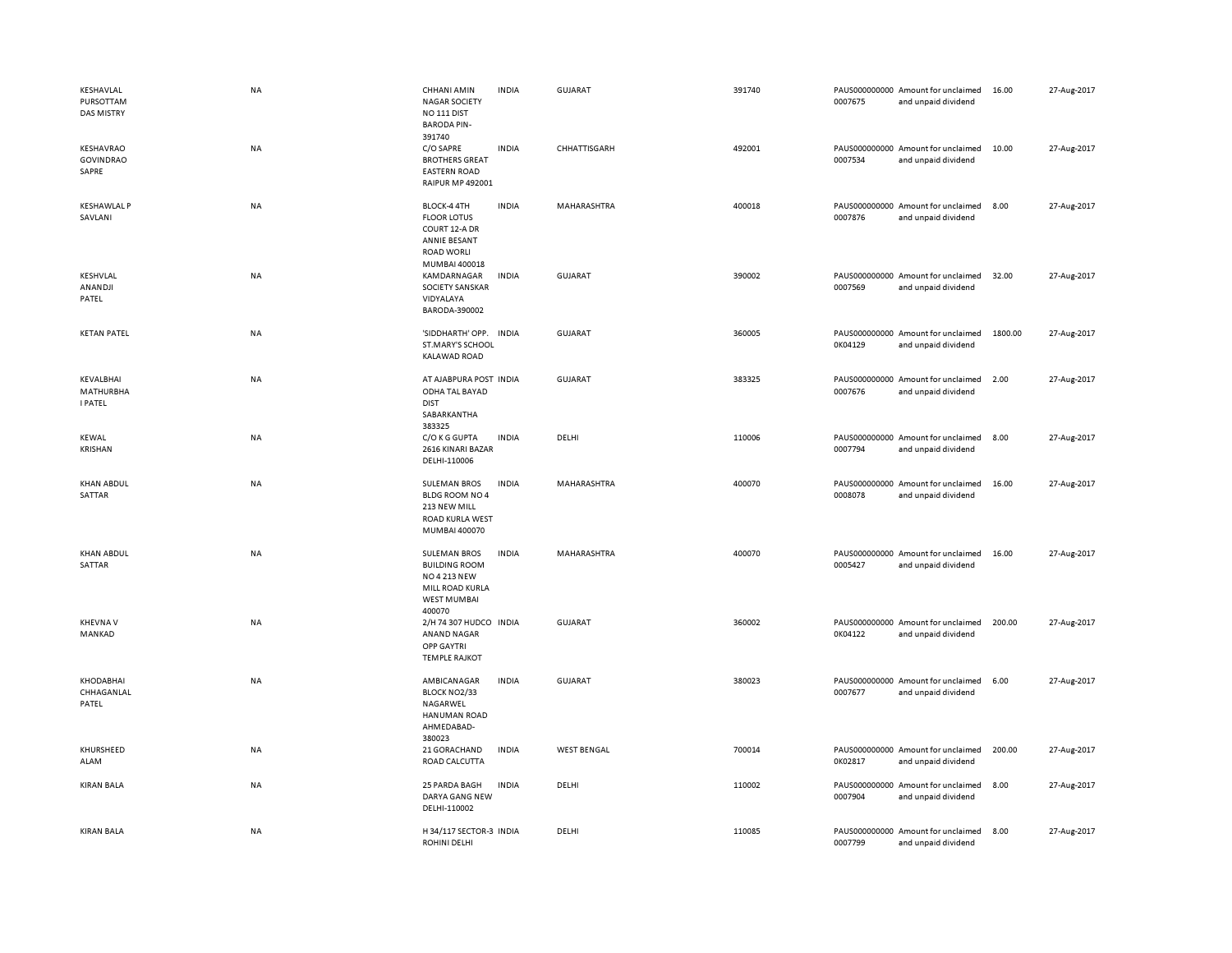| KIRAN<br><b>FULCHAND</b><br>SHAH             | <b>NA</b> | A/8 MANORATH<br>DATTAPADA X<br>ROAD NO <sub>2</sub><br><b>BORIVALI EAST</b><br>MUMBAI 400066                                  | <b>INDIA</b> | MAHARASHTRA          | 400066 | 0008008 | PAUS000000000 Amount for unclaimed<br>and unpaid dividend | 66.00  | 27-Aug-2017 |
|----------------------------------------------|-----------|-------------------------------------------------------------------------------------------------------------------------------|--------------|----------------------|--------|---------|-----------------------------------------------------------|--------|-------------|
| <b>KIRAN J</b><br>KHAMBHAITA                 | NA        | A/21 RUPAL<br>SOCIETY B/H<br>AKASHWANI<br>MAKARPURA ROAD<br>VADODARA 390009                                                   | <b>INDIA</b> | GUJARAT              | 390009 | 0008068 | PAUS000000000 Amount for unclaimed<br>and unpaid dividend | 6.00   | 27-Aug-2017 |
| KIRAN<br>KHANNA                              | NA        | 242 MIG B SECTOR- INDIA<br>10 FARIDABAD<br>HARYANA 121002                                                                     |              | <b>HARYANA</b>       | 121002 | 0007947 | PAUS000000000 Amount for unclaimed<br>and unpaid dividend | 8.00   | 27-Aug-2017 |
| KIRAN<br>KHANNA                              | NA        | 242 MIG-B SECTOR- INDIA<br>10 FARIDABAD<br>HARYANA 121001                                                                     |              | HARYANA              | 121001 | 0007815 | PAUS000000000 Amount for unclaimed<br>and unpaid dividend | 8.00   | 27-Aug-2017 |
| KIRAN<br><b>KUMAR</b>                        | NA        | A-5B/137-A<br>JANAKPURI NEW<br>DELHI-110058                                                                                   | <b>INDIA</b> | DELHI                | 110058 | 0007894 | PAUS000000000 Amount for unclaimed<br>and unpaid dividend | 8.00   | 27-Aug-2017 |
| <b>KIRAN P BAXI</b>                          | NA        | $C/O$ M/S<br><b>COMPUTER AIDS</b><br>INDIA 2/8 SARAT<br><b>BOSE ROAD</b><br>CALCUTTA 700020                                   | <b>INDIA</b> | <b>WEST BENGAL</b>   | 700020 | 0008083 | PAUS000000000 Amount for unclaimed<br>and unpaid dividend | 8.00   | 27-Aug-2017 |
| KIRAN<br>SHARMA                              | NA        | $71-A$<br><b>RAVINDRAPURI</b><br>LANE NO 3 POBH<br><b>U VARANASI</b>                                                          | <b>INDIA</b> | <b>UTTAR PRADESH</b> | 221005 | 0K03404 | PAUS000000000 Amount for unclaimed<br>and unpaid dividend | 200.00 | 27-Aug-2017 |
| KIRANKUMAR<br>MANUBHAI<br>PATEL              | NA        | C/O MANUBHAI H INDIA<br>PATEL 'GOKUL' MAI<br><b>SOCIETY NEAR</b><br><b>VAISHALI THEATRE</b><br>P O NADIAD-<br>387001          |              | <b>GUJARAT</b>       | 387001 | 0007678 | PAUS000000000 Amount for unclaimed<br>and unpaid dividend | 16.00  | 27-Aug-2017 |
| <b>KIRIT G SHAH</b>                          | NA        | NEAR JAIN TEMPLE INDIA<br>POST ODE VIA<br>ANAND PIN-388210                                                                    |              | <b>GUJARAT</b>       | 388210 | 0007679 | PAUS000000000 Amount for unclaimed<br>and unpaid dividend | 6.00   | 27-Aug-2017 |
| KIRIT<br><b>JECHANDBHA</b><br><b>I DHRUV</b> | NA        | C/O KALPNA<br><b>CLASSES LALIT</b><br><b>BUILDING</b><br>RAOPURA BARODA-<br>390001                                            | <b>INDIA</b> | GUJARAT              | 390001 | 0007680 | PAUS000000000 Amount for unclaimed<br>and unpaid dividend | 6.00   | 27-Aug-2017 |
| KIRIT<br>NARANDAS<br>MODY                    | <b>NA</b> | RADHESHYAM<br><b>BULDING 1ST</b><br><b>FLOOR BEHIND OLD</b><br>POLICE ST S V<br><b>ROAD BORIVALI</b><br>(W) MUMBAI-<br>400092 | <b>INDIA</b> | MAHARASHTRA          | 400092 | 0007753 | PAUS000000000 Amount for unclaimed<br>and unpaid dividend | 8.00   | 27-Aug-2017 |
| <b>KIRIT R DAVE</b>                          | <b>NA</b> | 38 JULLY PARK B/H INDIA<br><b>SONAL PARK VIP</b><br>ROAD BARODA<br>390002                                                     |              | <b>GUJARAT</b>       | 390002 | 0008049 | PAUS000000000 Amount for unclaimed<br>and unpaid dividend | 2.00   | 27-Aug-2017 |
| KIRITBHAI<br><b>DAHYABHAI</b><br>PATEL       | <b>NA</b> | JOGIDAS STREET<br>NANA ADADH<br>ANAND-388001                                                                                  | <b>INDIA</b> | <b>GUJARAT</b>       | 388001 | 0007566 | PAUS000000000 Amount for unclaimed<br>and unpaid dividend | 2.00   | 27-Aug-2017 |
| KIRITBHAI<br><b>ISHVARLAL</b><br>DESAI       | NA        | 6/B TASHKAND<br>SOCIETY<br>NIZAMPURA<br>BARODA-390002                                                                         | <b>INDIA</b> | <b>GUJARAT</b>       | 390002 | 0007681 | PAUS000000000 Amount for unclaimed<br>and unpaid dividend | 100.00 | 27-Aug-2017 |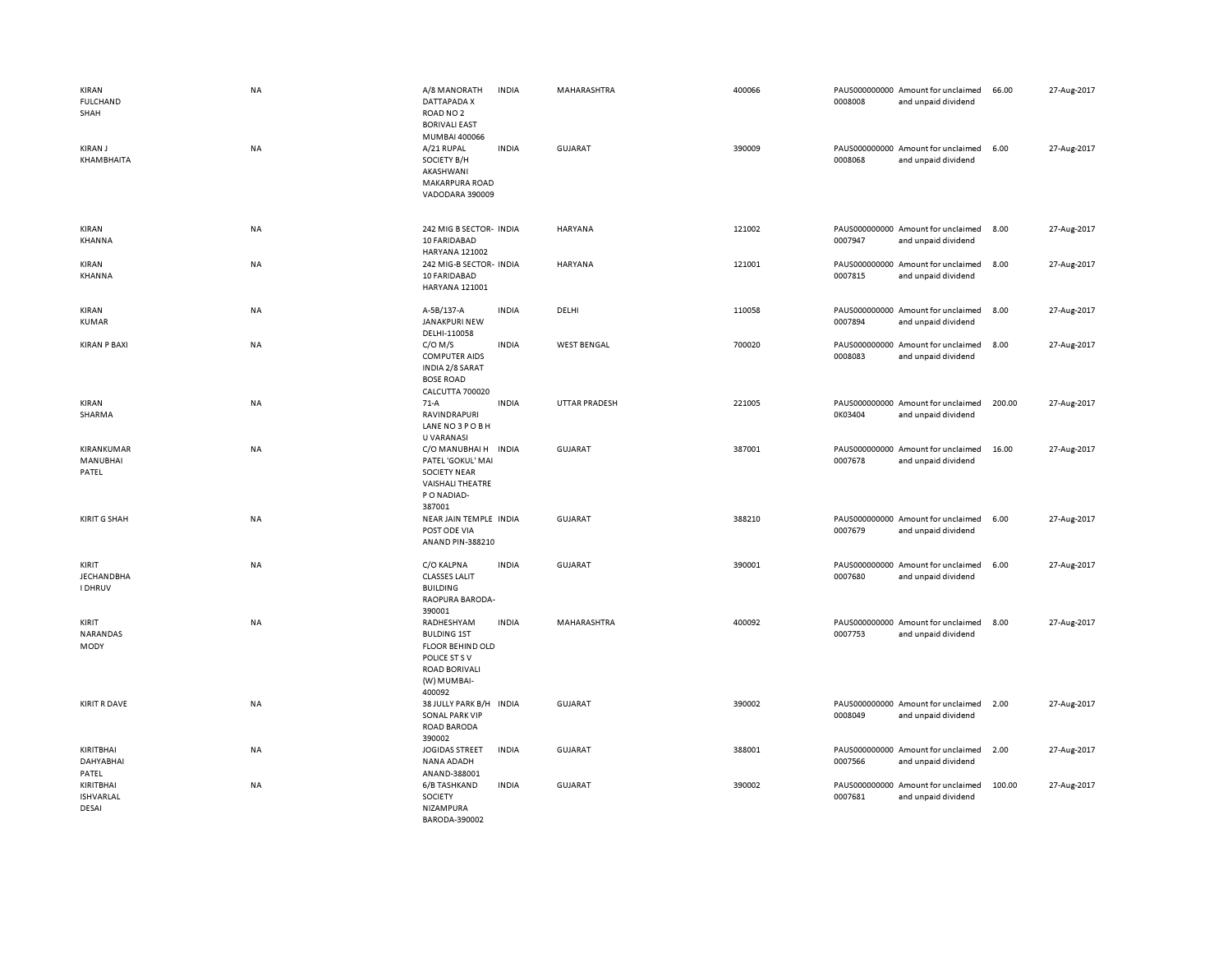| KIRITBHAI<br><b>JETHALAL</b><br>SHAH                  | <b>NA</b> | SHIVE KRUPA 3RD<br><b>INDIA</b><br>FLOOR FLAT NO 9<br>KARANILANE<br><b>GHATKOPAR</b>                                                                 | MAHARASHTRA          | 400086 | 0007877 | PAUS000000000 Amount for unclaimed<br>and unpaid dividend | 8.00   | 27-Aug-2017 |
|-------------------------------------------------------|-----------|------------------------------------------------------------------------------------------------------------------------------------------------------|----------------------|--------|---------|-----------------------------------------------------------|--------|-------------|
| KIRITKUMAR<br>CHARANDAS<br><b>JOGIDASANI</b>          | NA        | MUMBAI-400086<br>PASU KAMDAR<br><b>INDIA</b><br><b>STREET KUTCH-</b><br>MANDVI-370465                                                                | GUJARAT              | 370465 | 0007747 | PAUS000000000 Amount for unclaimed<br>and unpaid dividend | 16.00  | 27-Aug-2017 |
| KIRITKUMAR<br>LAXMICHAND<br>SARVAIYA                  | <b>NA</b> | 102/103 NO 2<br><b>INDIA</b><br>PRITAM SOCIETY<br><b>BHARUCH-392002</b>                                                                              | GUJARAT              | 392002 | 0007684 | PAUS000000000 Amount for unclaimed<br>and unpaid dividend | 100.00 | 27-Aug-2017 |
| KIRITKUMAR<br>NAVANITLAL<br>SHAH                      | NA        | C/O J L SANGHAVI<br><b>INDIA</b><br><b>16 STHANAKWASI</b><br>JAIN SOC NR<br>NARANPURA RLY<br>CROSSING<br>AHMEDABAD<br>380013                         | GUJARAT              | 380013 | 0008030 | PAUS000000000 Amount for unclaimed<br>and unpaid dividend | 8.00   | 27-Aug-2017 |
| KIRITKUMAR<br>NAVANITLAL<br>SHAH                      | <b>NA</b> | C/O J L SANGHAVI<br><b>INDIA</b><br><b>16 STHANAKWASI</b><br>JAIN SOC NR<br>NARANPURA RLY<br>CROSSING<br>NARANPURA<br>AHMEDABAD<br>380014            | <b>GUJARAT</b>       | 380014 | 0007862 | PAUS000000000 Amount for unclaimed<br>and unpaid dividend | 24.00  | 27-Aug-2017 |
| KIRITKUMAR<br>SHANTILAL<br>PATEL                      | NA        | <b>INDIA</b><br>C/O BABUBHAI<br><b>KESHAVBHAI PATEL</b><br>OPP WADI<br>RANGMAHAL<br>DARWAJA WADI<br><b>BARODA 390017</b>                             | <b>GUJARAT</b>       | 390017 | 0007571 | PAUS000000000 Amount for unclaimed<br>and unpaid dividend | 2.00   | 27-Aug-2017 |
| KIRITRAY<br>AMBALAL<br>AMIN                           | <b>NA</b> | 22 RACE COURSE<br><b>INDIA</b><br>PARK RACE COURSE<br><b>CIRCLE - WEST</b><br><b>NEAR NATUBHAI</b><br><b>CENTRE GOTRI</b><br>ROAD BA-RODA<br>390007- | <b>GUJARAT</b>       | 390007 | 0007608 | PAUS000000000 Amount for unclaimed<br>and unpaid dividend | 6.00   | 27-Aug-2017 |
| KIRTIKUMAR<br>RAMANLAL<br>DESAI                       | <b>NA</b> | 9 DIYALOK SOCIETY INDIA<br>PART-I OPP<br>SAIKRIPA S- OC OPP<br><b>KUNIKA SOC HARNI</b><br>ROAD BARODA 390-<br>$022 -$                                | <b>GUJARAT</b>       | 390022 | 0008073 | PAUS000000000 Amount for unclaimed<br>and unpaid dividend | 16.00  | 27-Aug-2017 |
| <b>KISHAN DAS</b>                                     | <b>NA</b> | PRIYA LAHURABIR INDIA<br>CROSSING<br><b>VARANASI 221001</b>                                                                                          | <b>UTTAR PRADESH</b> | 221001 | 0007914 | PAUS000000000 Amount for unclaimed<br>and unpaid dividend | 8.00   | 27-Aug-2017 |
| KISHEN<br>CHAND JAIN                                  | NA        | 1261 VEDWARA<br><b>INDIA</b><br>MALIWARA<br><b>CHANDNI CHOWK</b><br>DELHI 110006                                                                     | DELHI                | 110006 | 0007991 | PAUS000000000 Amount for unclaimed<br>and unpaid dividend | 32.00  | 27-Aug-2017 |
| <b>KISHOR P LAD</b>                                   | NA        | BEHIND BHARATI<br><b>INDIA</b><br>HIGH SCHOOL<br>BARANPURA<br>BARODA-390001                                                                          | <b>GUJARAT</b>       | 390001 | 0007689 | PAUS000000000 Amount for unclaimed<br>and unpaid dividend | 2.00   | 27-Aug-2017 |
| KISHORCHAN<br>DRA<br><b>CHHOTUBHAI</b><br><b>NAIK</b> | NA        | AT PATEL STREET<br><b>INDIA</b><br><b>SARBHON PO</b><br><b>SARBHON VIA</b><br><b>BARDOLI DIST</b><br><b>SURAT PIN 394350</b>                         | <b>GUJARAT</b>       | 394350 | 0007545 | PAUS000000000 Amount for unclaimed<br>and unpaid dividend | 16.00  | 27-Aug-2017 |
| <b>KISHORE</b><br><b>KUMAR</b><br>DEBATA              | NA        | PURAK VINIMAY<br><b>INDIA</b><br>LTD SANTA-SAHI<br><b>CUTTACK ORISSA</b>                                                                             | ORISSA               | 753001 | 0K02650 | PAUS000000000 Amount for unclaimed<br>and unpaid dividend | 200.00 | 27-Aug-2017 |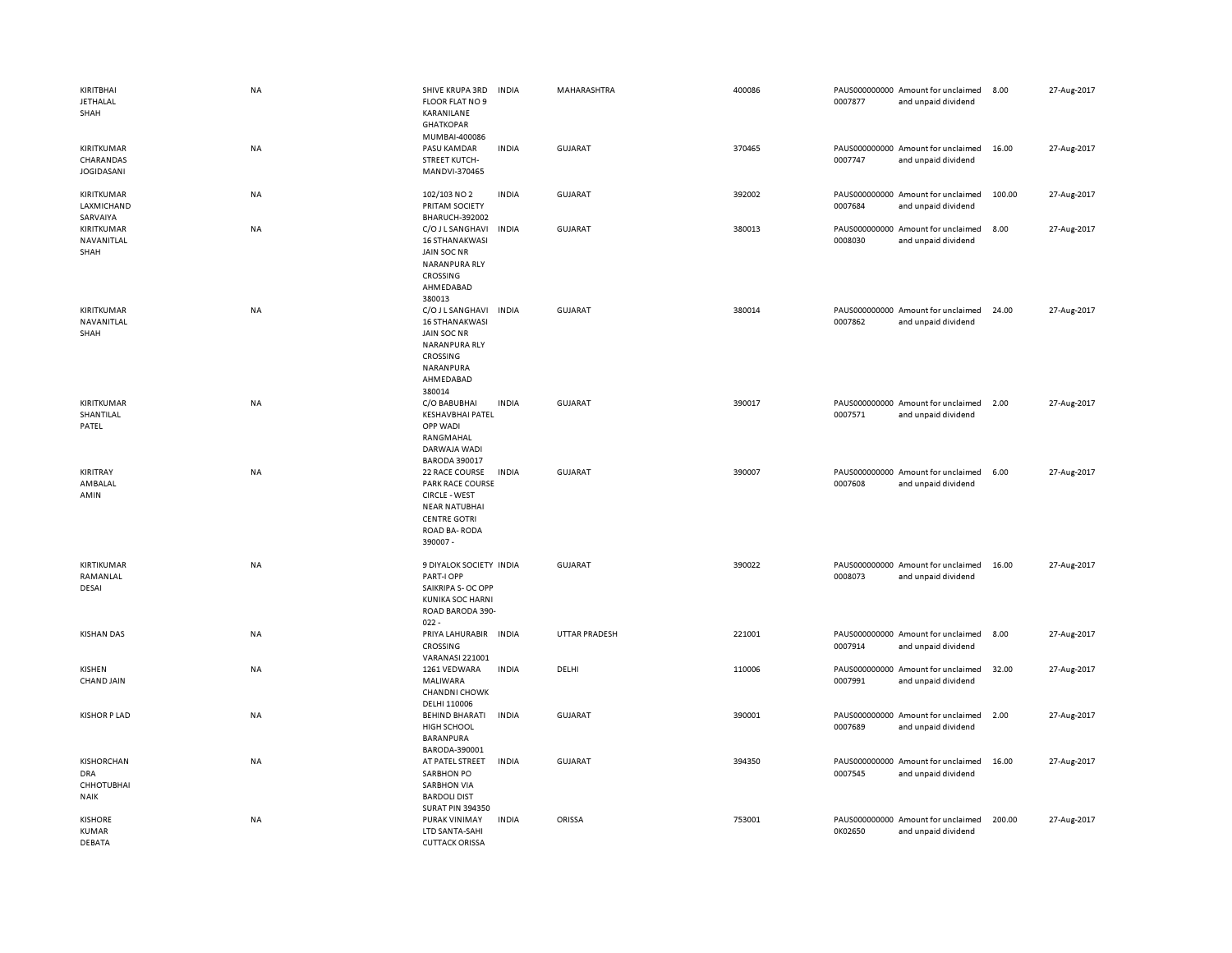| <b>KISHORE</b><br>KUMAR<br>JAISWAL                      | NA                   | <b>H.NO.5-</b><br>84, BHARATH<br>NAGAR UPPAL,<br>R.R.DIST                                                                                  | <b>INDIA</b> | ANDHRA PRADESH    | 500039 | 0K02023 | PAUS000000000 Amount for unclaimed<br>and unpaid dividend | 200.00 | 27-Aug-2017 |
|---------------------------------------------------------|----------------------|--------------------------------------------------------------------------------------------------------------------------------------------|--------------|-------------------|--------|---------|-----------------------------------------------------------|--------|-------------|
| <b>KISHOREBHAI</b><br>KANTILAL<br>JAYSWAL               | <b>NA</b>            | HYDERABAD<br>6 AMI APARTMENT INDIA<br><b>NEAR COLLECTOR</b><br><b>BUNGLOW GOL</b><br>LIMADA<br>MANINAGAR<br>AHMEDABAD-<br>380008           |              | <b>GUJARAT</b>    | 380008 | 0007688 | PAUS000000000 Amount for unclaimed<br>and unpaid dividend | 16.00  | 27-Aug-2017 |
| <b>KISHORIBEN</b><br>HARIPRASAD<br>SHAH                 | <b>NA</b>            | <b>BAHAI CENTRE</b><br><b>SHAHPUR BAHAR</b><br><b>CENTRE SHAHPUR</b><br>AHMEDABAD-<br>380001                                               | <b>INDIA</b> | <b>GUJARAT</b>    | 380001 | 0007691 | PAUS000000000 Amount for unclaimed<br>and unpaid dividend | 32.00  | 27-Aug-2017 |
| KN<br>NAGAMMAI                                          | <b>NA</b>            | 21& II LINK STREET INDIA<br>MANDAVELI<br>PAKKAM CHENNAI<br>600028                                                                          |              | <b>TAMIL NADU</b> | 600028 | 0008036 | PAUS000000000 Amount for unclaimed<br>and unpaid dividend | 32.00  | 27-Aug-2017 |
| <b>KOKILA</b><br><b>GUNVANTPR</b><br><b>ASAD PARIKH</b> | <b>NA</b>            | C-16 MANGALAM<br>APARTMENT OPP.<br>SOMESHWAR<br>DERASAR NR.<br>SHYAMAL CROSS<br>ROAD 132 FEET<br><b>RING</b><br>ROADSATELLITE<br>AHMEDABAD | <b>INDIA</b> | <b>GUJARAT</b>    | 380015 | 0007529 | PAUS000000000 Amount for unclaimed<br>and unpaid dividend | 10.00  | 27-Aug-2017 |
| <b>KOKILA I</b><br><b>THAKKAR</b>                       | <b>NA</b>            | 708 HARIDARSHAN INDIA<br>APARTMENTS<br><b>NEAR PARIMAL RLY</b><br><b>CROSSING ELLIS</b><br><b>BRIDGE</b><br>AHMEDABAD-<br>380006           |              | <b>GUJARAT</b>    | 380006 | 0007740 | PAUS000000000 Amount for unclaimed<br>and unpaid dividend | 8.00   | 27-Aug-2017 |
| <b>KOKILABEN</b><br>AMBUBHAI<br>PATEL                   | <b>NA</b>            | C/O MAHENDRA M INDIA<br>PATEL 231<br>RANGARI CHAWL<br>OPP BAWLA<br>MASJID N M JOSHI<br>MARG MUMBAI-<br>400013                              |              | MAHARASHTRA       | 400013 | 0007746 | PAUS000000000 Amount for unclaimed<br>and unpaid dividend | 40.00  | 27-Aug-2017 |
| KOKKATTIL<br>KUMARAN<br><b>ACHUTHAN</b>                 | KOKKATTIL<br>KUMARAN | KOKKATTIL HOUSE INDIA<br>KOLAZHY PO<br><b>THRISSUR</b>                                                                                     |              | KERALA            | 680010 | 0643729 | PAUSIN3016374 Amount for unclaimed<br>and unpaid dividend | 42.00  | 27-Aug-2017 |
| <b>KOMALD</b><br>PATEL                                  | <b>NA</b>            | 104,<br>SHANTINIKETAN<br>PRASHANT<br><b>EXTENSION, NEAR</b><br>HOPE FARM<br>WHITEFIELD                                                     | <b>INDIA</b> | KARNATAKA         | 560066 | 0K05581 | PAUS000000000 Amount for unclaimed<br>and unpaid dividend | 100.00 | 27-Aug-2017 |
| KOMARALIN<br>GAM<br>PARASURAM<br>A IYER<br>NATARA       | <b>NA</b>            | 19 MIG FLATS<br><b>SECOND MAIN</b><br><b>ROAD INDIRA</b><br>NAGAR ADYAR<br>CHENNAI-600020                                                  | <b>INDIA</b> | <b>TAMIL NADU</b> | 600020 | 0007783 | PAUS000000000 Amount for unclaimed<br>and unpaid dividend | 8.00   | 27-Aug-2017 |
| KONDAIAH<br><b>EVANI</b>                                | <b>NA</b>            | C/OMR<br>SUNDEREVANI B-<br>1/174 JANAKPURI<br><b>NEW DELHI 110058</b>                                                                      | <b>INDIA</b> | DELHI             | 110058 | 0007812 | PAUS000000000 Amount for unclaimed<br>and unpaid dividend | 8.00   | 27-Aug-2017 |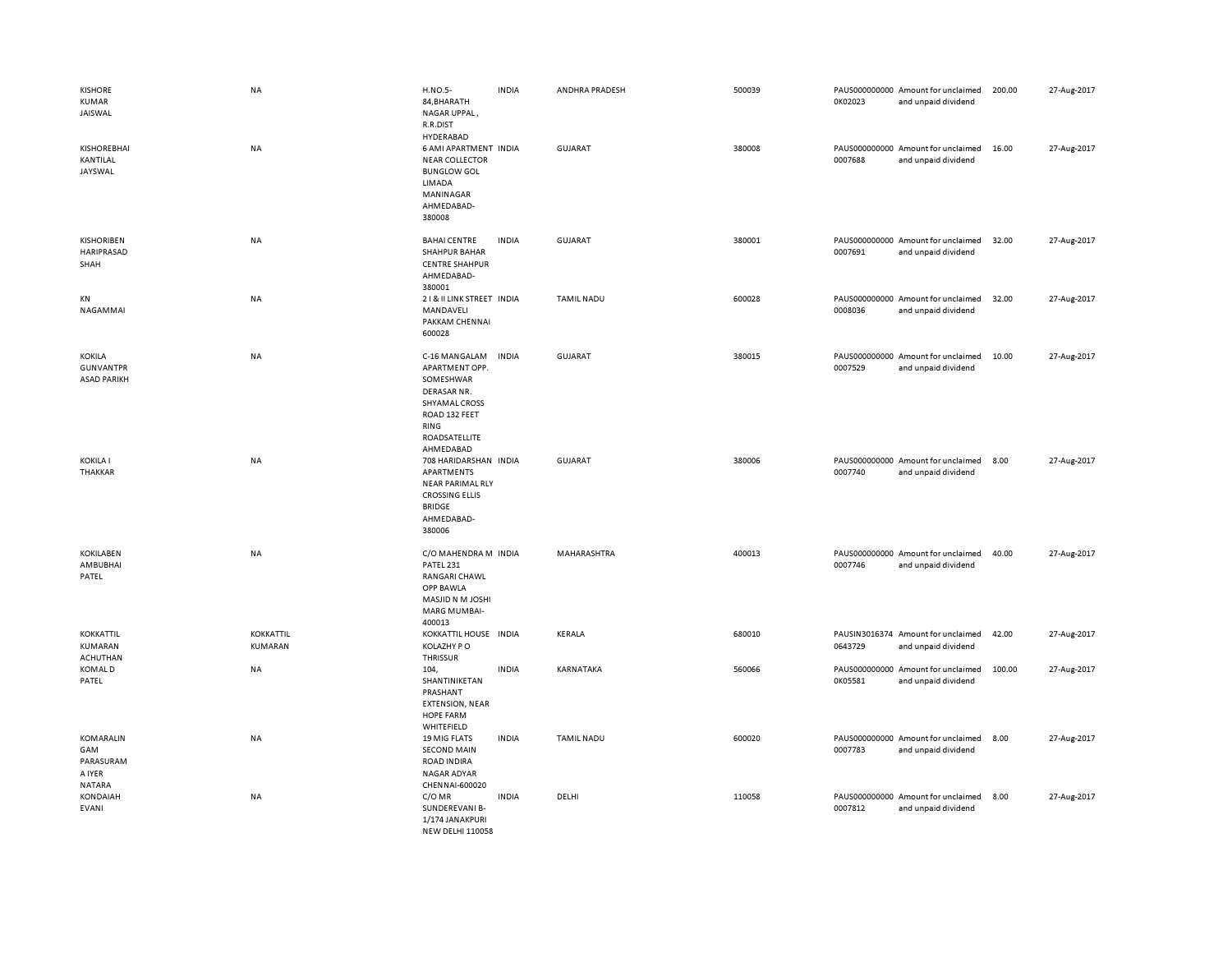| KOTESWAR<br>RAO<br>TUNGAM                      | <b>NA</b> | 8-3-228/396<br>REHMATHNAGAR<br>YOUSUFGUDA<br>HYDERABAD                                                                       | <b>INDIA</b> | ANDHRA PRADESH        | 500045 | 0K03126 | PAUS000000000 Amount for unclaimed<br>and unpaid dividend | 200.00 | 27-Aug-2017 |
|------------------------------------------------|-----------|------------------------------------------------------------------------------------------------------------------------------|--------------|-----------------------|--------|---------|-----------------------------------------------------------|--------|-------------|
| <b>KOTHAILAKS</b><br>HMI<br>SUNDARARAJ<br>AN   | NA        | SRINIVAS 16-B A A INDIA<br><b>ROAD VELLAI</b><br>PILLAIYAR KOEL<br>STREET S S COLONY<br>MADURAI-625016                       |              | <b>TAMIL NADU</b>     | 625016 | 0007865 | PAUS000000000 Amount for unclaimed<br>and unpaid dividend | 8.00   | 27-Aug-2017 |
| KOTHURI<br><b>UMAMAHES</b><br><b>HWARA RAO</b> | <b>NA</b> | RAGHU MEDICALS, INDIA<br>MAIN ROAD,<br>NARASARAOPET,<br>(A.P)                                                                |              | <b>ANDHRA PRADESH</b> | 522601 | 0K00488 | PAUS000000000 Amount for unclaimed<br>and unpaid dividend | 400.00 | 27-Aug-2017 |
| <b>KRISHAN</b><br>GOPAL<br>CHADHA              | NA        | 13/28 WEST PATEL INDIA<br>NAGAR NEW DELHI-<br>110008                                                                         |              | DELHI                 | 110008 | 0007907 | PAUS000000000 Amount for unclaimed<br>and unpaid dividend | 8.00   | 27-Aug-2017 |
| <b>KRISHAN</b><br>LALIT                        | NA        | 1255 SECTOR-14<br>FARIDABAD 121002                                                                                           | <b>INDIA</b> | <b>HARYANA</b>        | 121002 | 0007912 | PAUS000000000 Amount for unclaimed<br>and unpaid dividend | 8.00   | 27-Aug-2017 |
| KRISHANA<br>CHAUDHARY                          | NA        | C/O ASHIRWAD<br><b>TRANSPORT</b><br><b>CARRIER 6 VISHAL</b><br><b>CORP BLDG NAROL</b><br><b>CHAR RASTA.</b><br><b>NAROL</b>  | <b>INDIA</b> | GUJARAT               | 382405 | 0K02328 | PAUS000000000 Amount for unclaimed<br>and unpaid dividend | 300.00 | 27-Aug-2017 |
| <b>KRISHANA</b><br>PANDURANG<br><b>KAMBLE</b>  | <b>NA</b> | <b>KUVERJI DEVSHI</b><br>CHAWL 2ND FL B S<br><b>ROAD OPP</b><br>ZARAPKAR SHOW<br>ROOM DADAR W<br><b>RLY MUMBAI</b><br>400028 | <b>INDIA</b> | MAHARASHTRA           | 400028 | 0007870 | PAUS000000000 Amount for unclaimed<br>and unpaid dividend | 8.00   | 27-Aug-2017 |
| <b>KRISHNA</b><br>KAMMA                        | NA        | GURU DATTAREYA INDIA<br><b>FERTILIZERS OPP</b><br>NAVAYUGA HOTEL<br><b>BELLARY</b>                                           |              | KARNATAKA             | 583101 | 0K02483 | PAUS000000000 Amount for unclaimed<br>and unpaid dividend | 200.00 | 27-Aug-2017 |
| <b>KRISHNA</b><br><b>KUMAR</b>                 | NA        | ARMAMENT<br>SECTION<br>NO.109, HU, AIR<br><b>FORCE SULUR</b><br><b>COIMBATORE</b>                                            | <b>INDIA</b> | <b>TAMIL NADU</b>     | 641401 | 0K01269 | PAUS000000000 Amount for unclaimed<br>and unpaid dividend | 200.00 | 27-Aug-2017 |
| <b>KRISHNA</b><br><b>KUMAR</b><br>KABRA        | NA        | M/S RAIGARH JUTE INDIA<br>MILLS LTD SE RLY<br>RAIGARH 496001                                                                 |              | CHHATTISGARH          | 496001 | 0007885 | PAUS000000000 Amount for unclaimed<br>and unpaid dividend | 32.00  | 27-Aug-2017 |
| KRISHNA<br>KUMARI<br>CHELIKANI                 | NA        | Q NO 61-B/TYPE III INDIA<br><b>BHELTOWN SHIP</b><br>HYDERABAD-<br>500032                                                     |              | ANDHRA PRADESH        | 500032 | 0007776 | PAUS000000000 Amount for unclaimed<br>and unpaid dividend | 8.00   | 27-Aug-2017 |
| <b>KRISHNA</b><br>KUMARI<br><b>DUBEY</b>       | NA        | 73 ASHOKA<br>SOCIETY NEAR 11<br><b>NO BUS STOP</b><br><b>BHOPAL MP</b><br>462016                                             | <b>INDIA</b> | <b>MADHYA PRADESH</b> | 462016 | 0007883 | PAUS000000000 Amount for unclaimed<br>and unpaid dividend | 8.00   | 27-Aug-2017 |
| <b>KRISHNA LAL</b><br><b>TANDON</b>            | NA        | KD 3 L C DDA FLATS INDIA<br><b>ASHOK VIHAR</b><br>DELHI 110052                                                               |              | DELHI                 | 110052 | 0007976 | PAUS000000000 Amount for unclaimed<br>and unpaid dividend | 32.00  | 27-Aug-2017 |
| <b>KRISHNA M G</b><br>S                        | NA        | 505, PALLAVI VIHAR INDIA<br>APARTMENT<br>AMEERPET<br>HYDERARAD                                                               |              | ANDHRA PRADESH        | 500016 | 0M01163 | PAUS000000000 Amount for unclaimed<br>and unpaid dividend | 400.00 | 27-Aug-2017 |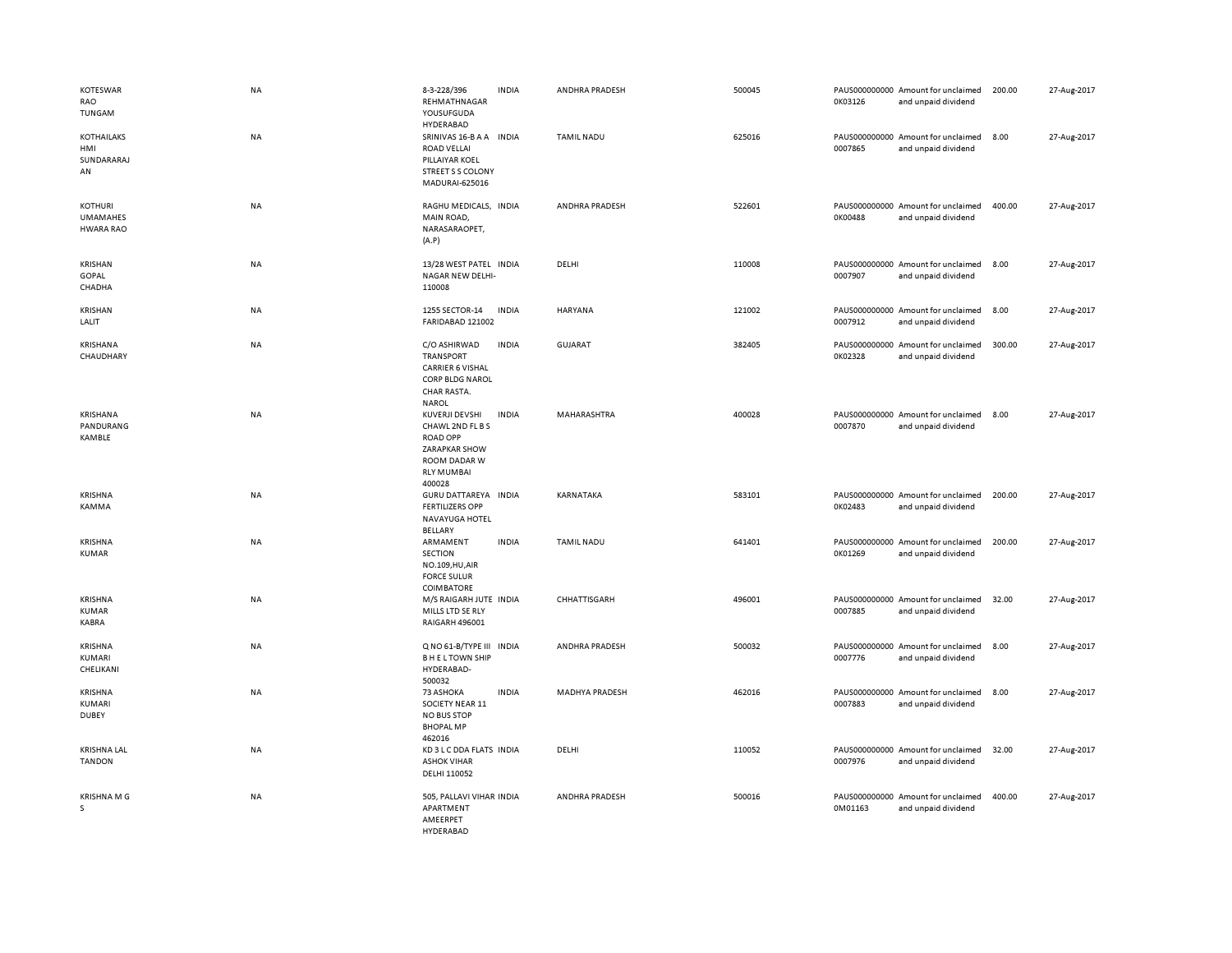| <b>KRISHNA</b><br>NEMA                                   | <b>NA</b> | C/O MAN MOHAN INDIA<br><b>NEEMA 34/1</b><br><b>GRASIM STAFF</b><br><b>QRTS BIRLAGRAM</b><br>456331 NAGDA       |              | <b>MADHYA PRADESH</b> | 456331 | 0007846 | PAUS000000000 Amount for unclaimed<br>and unpaid dividend | 24.00  | 27-Aug-2017 |
|----------------------------------------------------------|-----------|----------------------------------------------------------------------------------------------------------------|--------------|-----------------------|--------|---------|-----------------------------------------------------------|--------|-------------|
| KRISHNA<br>RAMAKRISHN<br>ARAO<br>KULKARNI                | NA        | 14/2 BELLARY GALLI INDIA<br>HUBLI-580020                                                                       |              | KARNATAKA             | 580020 | 0007702 | PAUS000000000 Amount for unclaimed<br>and unpaid dividend | 32.00  | 27-Aug-2017 |
| <b>KRISHNA</b><br>SONEJA                                 | NA        | <b>GUPTA KUNJ</b><br><b>BEHIND MUSEUM</b><br><b>DAMPIER NAGAR</b><br><b>MATHURA</b>                            | <b>INDIA</b> | <b>UTTAR PRADESH</b>  | 281001 | 0K04002 | PAUS000000000 Amount for unclaimed<br>and unpaid dividend | 200.00 | 27-Aug-2017 |
| <b>KRISHNA V R</b>                                       | NA        | H NO 12-1-1314/7<br><b>SHANTI NAGAR</b><br>NORTH LALAGUDA<br>SECUNDERABAD                                      | <b>INDIA</b> | ANDHRA PRADESH        | 500017 | 0K03194 | PAUS000000000 Amount for unclaimed<br>and unpaid dividend | 200.00 | 27-Aug-2017 |
| KRISHNADUT<br><b>T GROVER</b>                            | <b>NA</b> | ROOM NO 1 O T<br><b>SECTION BARRACK</b><br><b>NO382</b><br>ULHASNAGAR                                          | <b>INDIA</b> | MAHARASHTRA           | 421001 | 0K03643 | PAUS000000000 Amount for unclaimed<br>and unpaid dividend | 200.00 | 27-Aug-2017 |
| KRISHNAIAH<br><b>GUDURI</b>                              | <b>NA</b> | HNO 35-3-<br>69/29,CRP<br><b>QUARTERS SANJAY</b><br>GANDHI<br>COLONY, ONGOLE<br>PRAKASAM DT, A P               | <b>INDIA</b> | ANDHRA PRADESH        | 523001 | 0K00491 | PAUS000000000 Amount for unclaimed<br>and unpaid dividend | 200.00 | 27-Aug-2017 |
| KRISHNAJI<br>VASUDEO<br>KARMARKAR                        | <b>NA</b> | <b>SHANKAR SMRITI</b><br><b>GOGRAS WADI</b><br>PATHARALI RASTA<br><b>DOMBIVLI EAST-</b><br>421202              | <b>INDIA</b> | <b>MAHARASHTRA</b>    | 421202 | 0007697 | PAUS000000000 Amount for unclaimed<br>and unpaid dividend | 6.00   | 27-Aug-2017 |
| KRISHNAKAN<br>T PARASHAR                                 | <b>NA</b> | 146, 2ND FLOOR,<br>4TH CROSS,<br>BHUVANESHWARI<br>NAGAR, 3RD PHASE<br>BANASHANKARI,<br>3RD<br>STAGE, BANGALORE | <b>INDIA</b> | KARNATAKA             | 560085 | 0388646 | PAUS120289000 Amount for unclaimed<br>and unpaid dividend | 2.00   | 27-Aug-2017 |
| <b>KRISHNAMUR</b><br>THY GUPTA<br>NERAVATI               | <b>NA</b> | 264-4 M H S ROAD INDIA<br>NANDYAL                                                                              |              | ANDHRA PRADESH        | 518501 | 0K03169 | PAUS000000000 Amount for unclaimed<br>and unpaid dividend | 200.00 | 27-Aug-2017 |
| <b>KRISHNAMUR</b><br>THY<br>RAMACHAND<br>RA RAO<br>DAVAN | NA        | C/O.D<br>RAGHAVENDRARA<br>O 2-3-703/12/A<br>TIRUMALANAGAR<br>AMBERPET                                          | <b>INDIA</b> | ANDHRA PRADESH        | 500013 | 0K00493 | PAUS000000000 Amount for unclaimed<br>and unpaid dividend | 200.00 | 27-Aug-2017 |
| KRISHNAN<br><b>GANAPATHY</b><br>RAJ                      | NA        | PARKATHY NIVAS 7 INDIA<br>KANNADASAN<br>STREET S S COLONY<br><b>MADURAI 625016</b>                             |              | <b>TAMIL NADU</b>     | 625016 | 0007716 | PAUS000000000 Amount for unclaimed<br>and unpaid dividend | 16.00  | 27-Aug-2017 |
| <b>KRISHNAN</b><br>JAYARAM<br><b>IYER</b>                | NA        | KL-4 22/5 SECTOR - INDIA<br><b>5E KALAMBOLI</b><br><b>NAVI MUMBAI</b>                                          |              | MAHARASHTRA           | 400064 | 0007867 | PAUS000000000 Amount for unclaimed<br>and unpaid dividend | 16.00  | 27-Aug-2017 |
| KRISHNARAO<br>v v                                        | NA        | DARSHAK LTD 26-5- INDIA<br>12, G.S.RAJU<br>ROAD, NEAR<br><b>GYMKHANA CL</b><br>GANDHINAGAR, VIJ<br>AYAWADA     |              | ANDHRA PRADESH        | 520003 | 0K04736 | PAUS000000000 Amount for unclaimed<br>and unpaid dividend | 200.00 | 27-Aug-2017 |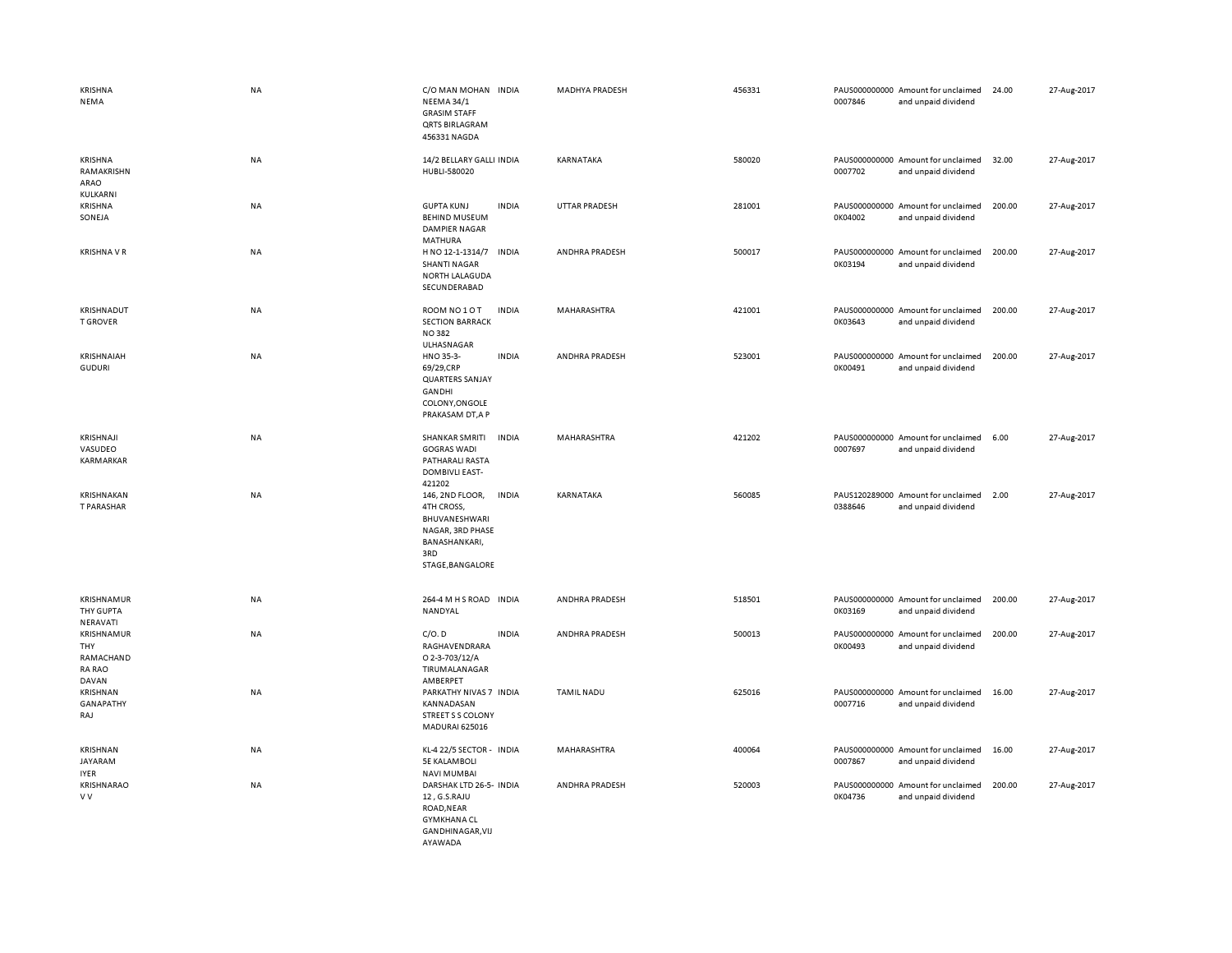| KRISHNAVAD<br>AN H JETLEY                 | <b>NA</b> | 20 PRITAM-NAGAR INDIA<br>ELLISBRIDGE<br>AHMEDABAD-<br>380006                                                                            | GUJARAT           | 380006 | PAUS000000000 Amount for unclaimed<br>0007859<br>and unpaid dividend | 8.00   | 27-Aug-2017 |
|-------------------------------------------|-----------|-----------------------------------------------------------------------------------------------------------------------------------------|-------------------|--------|----------------------------------------------------------------------|--------|-------------|
| <b>KRISHNRRAO</b><br>RAJARAM<br>CHAUDHARI | <b>NA</b> | <b>18 UDYOGNAGAR</b><br><b>INDIA</b><br><b>SOCIETY NR</b><br>AYURVEDIC<br>COLLEGE AJWA RD<br>BARODA-390006                              | <b>GUJARAT</b>    | 390006 | PAUS000000000 Amount for unclaimed<br>0007613<br>and unpaid dividend | 16.00  | 27-Aug-2017 |
| <b>KRISTAPPA</b><br>SHOMAPPA<br>GANGAL    | NA        | AT&PO<br><b>INDIA</b><br><b>HANCHINAL TAL</b><br>SOUNDATTI DIST<br>BELGAUM 591126                                                       | KARNATAKA         | 591126 | PAUS000000000 Amount for unclaimed<br>0007706<br>and unpaid dividend | 16.00  | 27-Aug-2017 |
| <b>KULDIP KAUR</b><br>KHANNA              | <b>NA</b> | J-19 RAJOURI<br><b>INDIA</b><br><b>GARDEN NEW</b><br>DELHI-110027                                                                       | DELHI             | 110027 | PAUS000000000 Amount for unclaimed<br>0007814<br>and unpaid dividend | 16.00  | 27-Aug-2017 |
| KULINKUMAR<br>NAVNITLAL<br>SHAH           | <b>NA</b> | 143 PATOLIA POLE INDIA<br>(PIPLAWALO<br>KHANCHO)<br><b>GHADIALI POLE</b><br>VADODARA                                                    | GUJARAT           | 390001 | PAUS000000000 Amount for unclaimed<br>0K04659<br>and unpaid dividend | 200.00 | 27-Aug-2017 |
| <b>KULJIT KAUR</b><br>KHURANA             | NA        | 2429-TILAK STREET INDIA<br><b>CHUNA MANDI</b><br>PAHARGANJ NEW<br>DELHI-110055                                                          | DELHI             | 110055 | PAUS000000000 Amount for unclaimed<br>0007801<br>and unpaid dividend | 8.00   | 27-Aug-2017 |
| <b>KULKARNI R B</b>                       | <b>NA</b> | CHIEF ENGINEER<br><b>INDIA</b><br>(RETD) 10-3/45 SRI<br>SATHYA SAI KRUPA<br>VITHAL<br>NAGAR, GULBARGA                                   | KARNATAKA         | 585103 | PAUS000000000 Amount for unclaimed<br>0R00934<br>and unpaid dividend | 800.00 | 27-Aug-2017 |
| <b>KUM KUM</b><br>RASTOGI                 | <b>NA</b> | 31/109C GALI NO-5 INDIA<br><b>BHIKAM SINGH</b><br><b>COLONY VISHWAS</b><br>NAGAR SHAHADRA<br>DELHI 110032                               | DELHI             | 110032 | PAUS000000000 Amount for unclaimed<br>0007792<br>and unpaid dividend | 8.00   | 27-Aug-2017 |
| KUMARKANT<br>M<br>MAHARAJA                | <b>NA</b> | 4/16/44 DIPARA<br><b>INDIA</b><br>VISNAGAR-384315                                                                                       | <b>GUJARAT</b>    | 384315 | PAUS000000000 Amount for unclaimed<br>0007855<br>and unpaid dividend | 8.00   | 27-Aug-2017 |
| KUMUD<br>MADHUSUDA<br>N PANDYA            | <b>NA</b> | 323/9 JAMNADAS<br><b>INDIA</b><br><b>BULDG DANDIA</b><br><b>BAZAR BARODA-</b><br>390001                                                 | GUJARAT           | 390001 | PAUS000000000 Amount for unclaimed<br>0007555<br>and unpaid dividend | 2.00   | 27-Aug-2017 |
| KUMUDBEN<br><b>KASTURCHAN</b><br>D SHAH   | <b>NA</b> | C/O KASTURCHAND INDIA<br>CHIMANLAL SHAH<br>36 NAMRA-TA CO-<br>OP HSG SOC<br><b>NARAYAN NAGAR</b><br>RD VASNA-<br>AHMEDABAD-<br>380007 - | <b>GUJARAT</b>    | 380007 | PAUS000000000 Amount for unclaimed<br>0007825<br>and unpaid dividend | 8.00   | 27-Aug-2017 |
| <b>KUNCHITHAP</b><br>ATHAM TN             | <b>NA</b> | "MURUGAN<br><b>INDIA</b><br>ILLAM", 24-A,<br>KATTUKARA<br>STREET,<br>MADAPURAM,<br>TIRUVARUR                                            | <b>TAMIL NADU</b> | 610001 | PAUS000000000 Amount for unclaimed<br>0T00897<br>and unpaid dividend | 400.00 | 27-Aug-2017 |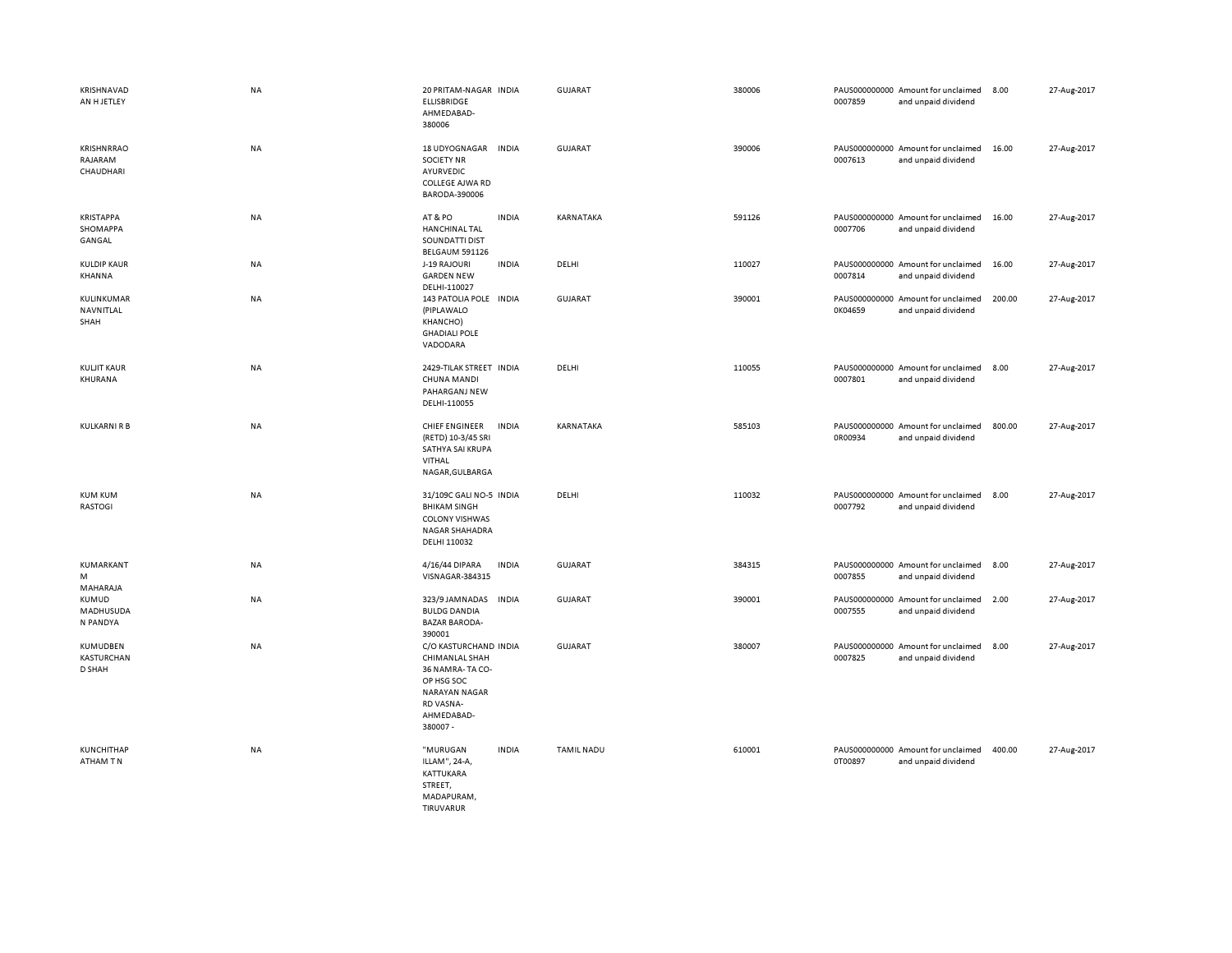| KUNDANBEN<br>MAHENDRAB<br><b>HAI PATEL</b>     | <b>NA</b> | M/S MEENA<br>MOTORS D NO 2-3-<br>61/6 TAHA<br><b>MANSION MG</b><br><b>ROAD</b><br>NALLAGUTTA<br>SECUNDERABAD<br>500003 | <b>INDIA</b> | ANDHRA PRADESH        | 500003 | 0007615 | PAUS000000000 Amount for unclaimed<br>and unpaid dividend | 6.00   | 27-Aug-2017 |
|------------------------------------------------|-----------|------------------------------------------------------------------------------------------------------------------------|--------------|-----------------------|--------|---------|-----------------------------------------------------------|--------|-------------|
| KUNDANKUM<br>ARI<br><b>DWARKADAS</b><br>MALKAN | NA        | 14 NALANDA<br>APARTMENTS<br>DATT MANDIR<br>ROAD MALAD<br>(EAST) MUMBAI-<br>400064                                      | <b>INDIA</b> | MAHARASHTRA           | 400064 | 0007760 | PAUS000000000 Amount for unclaimed<br>and unpaid dividend | 8.00   | 27-Aug-2017 |
| <b>KUNJ BEHARI</b><br>AGARWAL                  | NA        | 8 KHANDERAO<br>WADI ROOM NO 30<br><b>AGIARY LANE</b><br><b>KALBADEVI ROAD</b><br>MUMBAI-400002                         | <b>INDIA</b> | MAHARASHTRA           | 400002 | 0007873 | PAUS000000000 Amount for unclaimed<br>and unpaid dividend | 8.00   | 27-Aug-2017 |
| KUNJAMMA<br><b>THOMAS</b>                      | <b>NA</b> | ARANGASSERY<br><b>HOUSE X/1066,</b><br><b>NEW BASALICA</b><br><b>CHURCH THRISSUR</b>                                   | <b>INDIA</b> | <b>KERALA</b>         | 680001 | 0K05546 | PAUS000000000 Amount for unclaimed<br>and unpaid dividend | 200.00 | 27-Aug-2017 |
| <b>KUSUM LATA</b>                              | NA        | 213 PATHARWALA INDIA<br><b>STREET MEERUT</b><br>CITY                                                                   |              | UTTAR PRADESH         | 250002 | 0K01629 | PAUS000000000 Amount for unclaimed<br>and unpaid dividend | 200.00 | 27-Aug-2017 |
| KUSUM<br>RALHAN                                | NA        | D-20 VIJAY NAGAR INDIA<br>DELHI-110009                                                                                 |              | DELHI                 | 110009 | 0007795 | PAUS000000000 Amount for unclaimed<br>and unpaid dividend | 8.00   | 27-Aug-2017 |
| <b>KUSUMBEN</b><br>CHIMANLAL<br>THAKKAR        | NA        | APPRENTICE<br><b>TRAINING SCHOOL</b><br><b>TATA CHEMICAL</b><br>LTD MITHAPUR DT<br>JAMNAGAR 361345                     | <b>INDIA</b> | GUJARAT               | 361345 | 0007953 | PAUS000000000 Amount for unclaimed<br>and unpaid dividend | 38.00  | 27-Aug-2017 |
| KUTTIAMMA<br>L.                                | NA        | A/75 31ST A CROSS INDIA<br><b>7TH BLOCK</b><br>JAYANAGAR                                                               |              | KARNATAKA             | 560082 | 0K05658 | PAUS000000000 Amount for unclaimed<br>and unpaid dividend | 400.00 | 27-Aug-2017 |
| <b>LA RENUKA</b><br>DEVI                       | NA        | 39 THEPPA<br><b>MUDDALIAR</b><br>STREET<br>BANGALORE<br>560001                                                         | <b>INDIA</b> | KARNATAKA             | 560001 | 0008196 | PAUS000000000 Amount for unclaimed<br>and unpaid dividend | 8.00   | 27-Aug-2017 |
| LABHSHANKA<br>R VADILAL<br>NAYAK               | <b>NA</b> | <b>GUJARAT HOUSING INDIA</b><br><b>BOARD BLOCK 1</b><br>ROOM-33 GORWA<br><b>BARODA 390003</b>                          |              | GUJARAT               | 390003 | 0008123 | PAUS000000000 Amount for unclaimed<br>and unpaid dividend | 6.00   | 27-Aug-2017 |
| LABHUBEN<br>PATEL                              | NA        | 73, NIRMAL<br>SOCIETY VATVA<br>ROAD MANINAGAR<br>AHMEDABAD<br>380008                                                   | <b>INDIA</b> | GUJARAT               | 380008 | 0008204 | PAUS000000000 Amount for unclaimed<br>and unpaid dividend | 16.00  | 27-Aug-2017 |
| LACHMAN<br>RAM                                 | NA        | H NO 24201 LANE<br>NO 4 BASTI MANI<br><b>SINGH RAHON</b><br>ROAD LUDHIANA                                              | <b>INDIA</b> | PUNJAB                | 141008 | 0008148 | PAUS000000000 Amount for unclaimed<br>and unpaid dividend | 16.00  | 27-Aug-2017 |
| <b>LAJWANTI N</b><br>SUKHIJA                   | NA        | 53 KATJA COLONY INDIA<br>INDORE (MP)<br>452001                                                                         |              | <b>MADHYA PRADESH</b> | 452001 | 0008168 | PAUS000000000 Amount for unclaimed<br>and unpaid dividend | 8.00   | 27-Aug-2017 |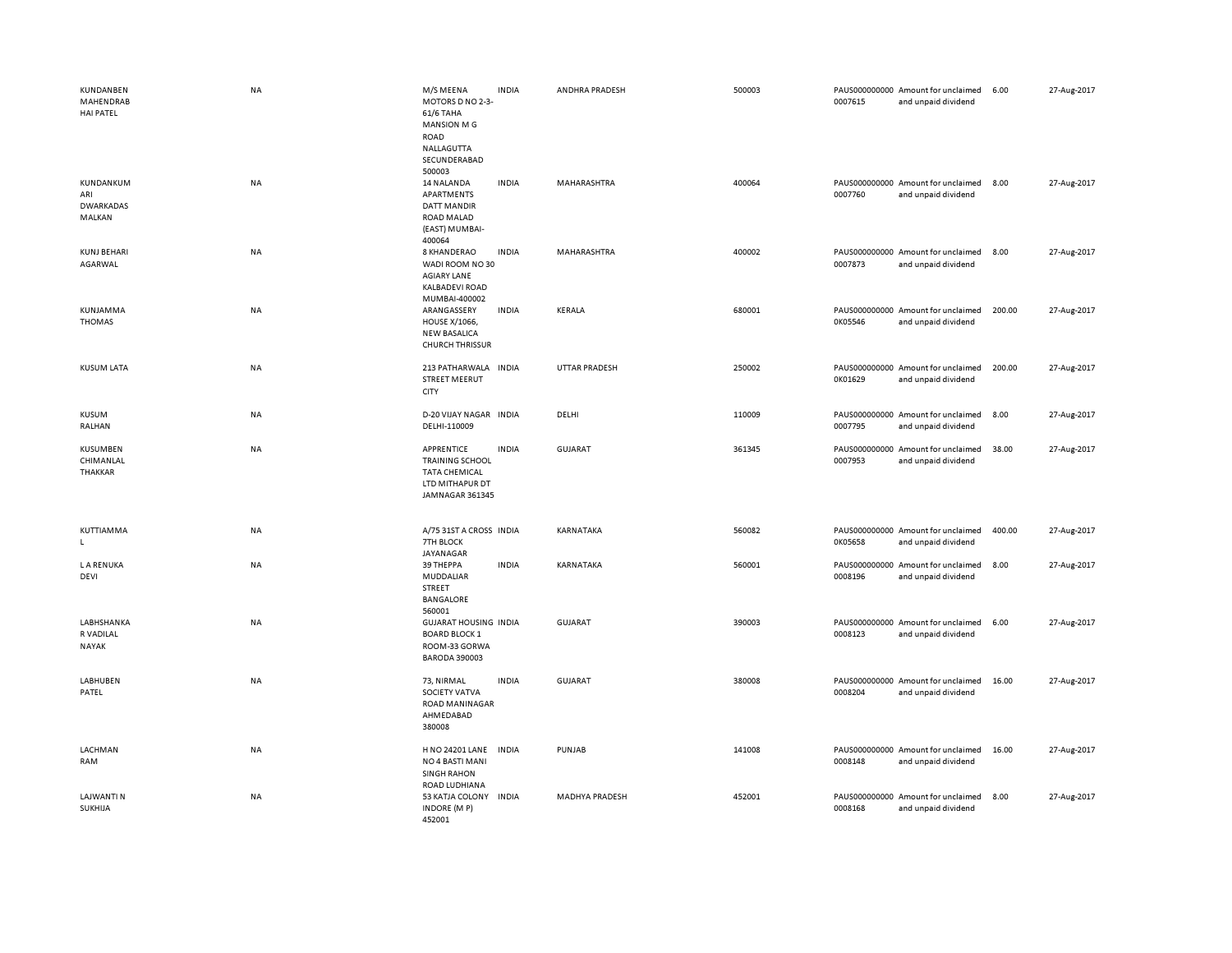| LAKSHMANA<br>N <sub>M</sub>           | <b>NA</b> | 4, MATHURAM<br>COLONY 2ND<br>CROSS WEST,<br><b>THILLAI NAGAR</b><br><b>TRICHY (TAMIL</b><br>NADU) | <b>INDIA</b> | <b>TAMIL NADU</b> | 620018 | 0M00523 | PAUS000000000 Amount for unclaimed<br>and unpaid dividend | 120.00  | 27-Aug-2017 |
|---------------------------------------|-----------|---------------------------------------------------------------------------------------------------|--------------|-------------------|--------|---------|-----------------------------------------------------------|---------|-------------|
| LAKSHMEESH<br>A S                     | NA        | NO 52/B III CROSS<br><b>JOURNALIST</b><br>COLONY<br><b>BANGALORE-</b><br>560002                   | <b>INDIA</b> | KARNATAKA         | 560002 | 0008147 | PAUS000000000 Amount for unclaimed<br>and unpaid dividend | 8.00    | 27-Aug-2017 |
| LAKSHMI<br>DEVI J                     | NA        | 40/802 D,<br>NEHRUNAGAR,<br><b>KURNOOL</b>                                                        | <b>INDIA</b> | ANDHRA PRADESH    | 518004 | 0J01128 | PAUS000000000 Amount for unclaimed<br>and unpaid dividend | 400.00  | 27-Aug-2017 |
| LAKSHMI<br>KUTTY<br>AMMA S            | NA        | W/O.LATE.MR.N.K. INDIA<br>ACHUTHAN,<br>SARAMBICAL<br>HOUSE, MELUR<br>P.O. (VIA)<br>PANAMANNA      |              | KERALA            | 679501 | 0S01048 | PAUS000000000 Amount for unclaimed<br>and unpaid dividend | 40.00   | 27-Aug-2017 |
| LAKSHMI<br>PENUGONDA                  | NA        | PARMATMA KRUPA INDIA<br>75 FEET ROAD D<br>NO 27-32-54<br>VISAKHAPATNAM                            |              | ANDHRA PRADESH    | 530001 | 0L04849 | PAUS000000000 Amount for unclaimed<br>and unpaid dividend | 300.00  | 27-Aug-2017 |
| LAKSHMI<br>SUBBA<br>REDDY             | <b>NA</b> | W/O.LATE R<br>SUBBAREDDY<br>POOCHEMPATTI,<br>KATCHAKATTI<br>PO, VIA T<br>VADIAPMADURAI            | <b>INDIA</b> | <b>TAMIL NADU</b> | 625014 | 0L01002 | PAUS000000000 Amount for unclaimed<br>and unpaid dividend | 1200.00 | 27-Aug-2017 |
| LALAJIBHAI<br>MANJIBHAI<br>PATEL      | <b>NA</b> | ADALPURA KAMPA INDIA<br>POST DHANSURA<br>TAL MODASA DIST<br>SABARKANTHA<br>383310                 |              | GUJARAT           | 383310 | 0008129 | PAUS000000000 Amount for unclaimed<br>and unpaid dividend | 6.00    | 27-Aug-2017 |
| LALITA<br>KUMARI<br><b>TADIPARTHI</b> | NA        | C/O SREEDHAR<br>MEDICAL<br><b>DISTRIBUTORS</b><br><b>NEHRU ROAD</b><br>TENALI                     | <b>INDIA</b> | ANDHRA PRADESH    | 522201 | 0L04755 | PAUS000000000 Amount for unclaimed<br>and unpaid dividend | 200.00  | 27-Aug-2017 |
| LALITA<br>MATHUR                      | <b>NA</b> | <b>B-2/84 ASHOK</b><br><b>VIHAR PHASE II</b><br>DELHI-110052                                      | <b>INDIA</b> | DELHI             | 110052 | 0008141 | PAUS000000000 Amount for unclaimed<br>and unpaid dividend | 66.00   | 27-Aug-2017 |
| LALITABEN<br>MANIBHAI<br>PATEL        | NA        | GNAN YAGNA BHD INDIA<br><b>GUNATIT JYOT</b><br>VALLABHVIDYA<br>NAGAR VIA ANAND-<br>388120         |              | <b>GUJARAT</b>    | 388120 | 0008142 | PAUS000000000 Amount for unclaimed<br>and unpaid dividend | 8.00    | 27-Aug-2017 |
| <b>LALITHAR</b><br><b>MENON</b>       | NA        | A2 LF GARDENS<br><b>KATTAYIL ROAD LF</b><br><b>CHURCH ROAD</b><br><b>KALOOR</b>                   | <b>INDIA</b> | KERALA            | 682017 | 0L04251 | PAUS000000000 Amount for unclaimed<br>and unpaid dividend | 200.00  | 27-Aug-2017 |
| LALITHA<br>SWAMINATH<br>AN            | <b>NA</b> | 27, SAIT COLONY, II INDIA<br>STREET, EGMORE,<br>CHENNAI-600008                                    |              | <b>TAMIL NADU</b> | 600008 | 0008152 | PAUS000000000 Amount for unclaimed<br>and unpaid dividend | 8.00    | 27-Aug-2017 |
| LALITKUMAR<br>D AMIPARA               | NA        | DAYALAL<br><b>DEVRAJBHAI &amp; CO</b><br><b>BAZAR ROAD</b><br>DHORAJI 360410                      | <b>INDIA</b> | <b>GUJARAT</b>    | 360410 | 0008216 | PAUS000000000 Amount for unclaimed<br>and unpaid dividend | 32.00   | 27-Aug-2017 |
| LALJI<br>DHARSHI<br><b>THAKKAR</b>    | <b>NA</b> | 5 VITHAL SOCIETY R INDIA<br>V DESAI ROAD<br>BARODA-390001                                         |              | <b>GUJARAT</b>    | 390001 | 0008187 | PAUS000000000 Amount for unclaimed<br>and unpaid dividend | 12.00   | 27-Aug-2017 |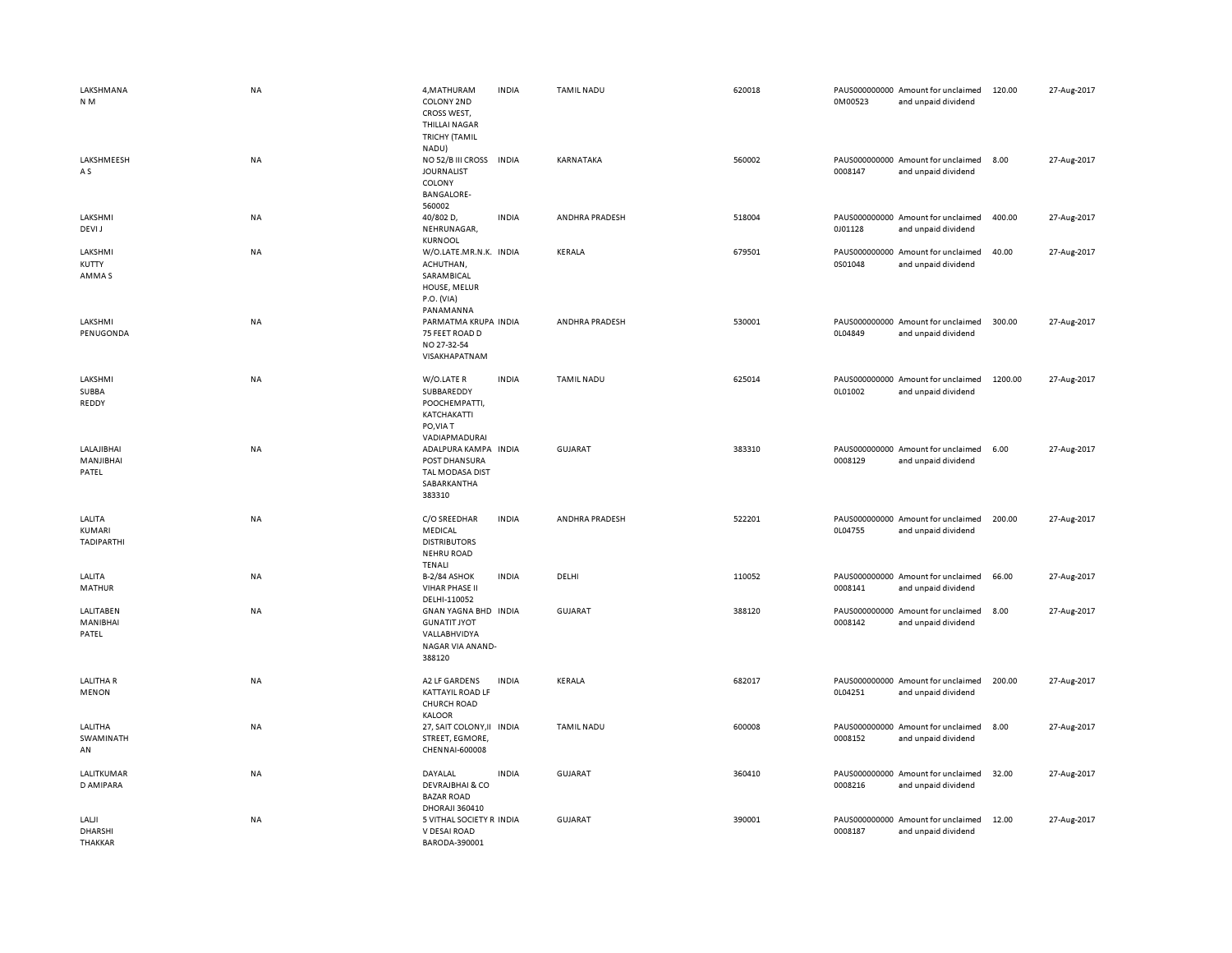| LALJI<br>HANSRAJ<br>SHAH                     | NA        | BLOCK NO4 LAXMI INDIA<br>NIVAS (EXTN)<br>SHARADHANAND<br>ROAD VILE-PARLE<br><b>EAST MUMBAI-</b><br>400057          |              | MAHARASHTRA        | 400057 | 0008167 | PAUS000000000 Amount for unclaimed<br>and unpaid dividend | 8.00   | 27-Aug-2017 |
|----------------------------------------------|-----------|--------------------------------------------------------------------------------------------------------------------|--------------|--------------------|--------|---------|-----------------------------------------------------------|--------|-------------|
| LATA<br><b>GOPICHAND</b><br>NANWANI          | NA        | <b>BK 1818 ROOM</b><br>NO.15 & 16<br>SECTION-38<br>ULHASNAGAR                                                      | <b>INDIA</b> | <b>MAHARASHTRA</b> | 421005 | 0008198 | PAUS000000000 Amount for unclaimed<br>and unpaid dividend | 16.00  | 27-Aug-2017 |
| LATA<br>HARWANI                              | <b>NA</b> | PLOT NO 3 GURU<br><b>NANAK COLONY</b><br>AJMER 305001                                                              | <b>INDIA</b> | RAJASTHAN          | 305001 | 0008211 | PAUS000000000 Amount for unclaimed<br>and unpaid dividend | 16.00  | 27-Aug-2017 |
| LATA K<br>MURTHY                             | <b>NA</b> | NO 10 SOUTH END INDIA<br><b>ROAD SESHADRI</b><br>PURAM<br><b>BANGALORE-</b><br>560020                              |              | KARNATAKA          | 560020 | 0008182 | PAUS000000000 Amount for unclaimed<br>and unpaid dividend | 8.00   | 27-Aug-2017 |
| LATA<br>PRAFULLCHA<br><b>NDRA BHATT</b>      | <b>NA</b> | 7-B HARBOUT<br><b>HEIGHTS B</b><br><b>BUILDING NEAR</b><br><b>COLABA STATION</b><br><b>COLABA MUMBAI</b><br>400005 | <b>INDIA</b> | <b>MAHARASHTRA</b> | 400005 | 0008137 | PAUS000000000 Amount for unclaimed<br>and unpaid dividend | 6.00   | 27-Aug-2017 |
| LATABEN<br>RAMESHCHA<br><b>NDRA</b><br>MEHTA | NA        | <b>CARE VADILAL</b><br>JESANGBHAI NEAR<br><b>JAIN DERASAR</b><br><b>LALPUR DIST</b><br>JAMNAGAR PIN-<br>361170     | <b>INDIA</b> | <b>GUJARAT</b>     | 361170 | 0008130 | PAUS000000000 Amount for unclaimed<br>and unpaid dividend | 16.00  | 27-Aug-2017 |
| LATIKA<br>MUKHERJEE                          | NA        | 3 KEDAR BOSE<br>LANE CALCUTTA<br>700025                                                                            | <b>INDIA</b> | <b>WEST BENGAL</b> | 700025 | 0008224 | PAUS000000000 Amount for unclaimed<br>and unpaid dividend | 8.00   | 27-Aug-2017 |
| LAVANYA M<br>SHENOY                          | NA        | 205," GAYATRI<br>"APPARTMENTS<br>891 KANTHARAJ<br><b>USR ROAD</b><br>LAKSHMIPURAM<br><b>MYSORE</b>                 | <b>INDIA</b> | KARNATAKA          | 570004 | 0L02447 | PAUS000000000 Amount for unclaimed<br>and unpaid dividend | 200.00 | 27-Aug-2017 |
| <b>LAXMAN G</b><br><b>GOKHALAY</b>           | <b>NA</b> | C/O CAPTAIN UDAY INDIA<br>L GOKHALAY 166/7<br>MEDHI PARK D P<br>ROAD AUNDH<br><b>PUNE 411007</b>                   |              | <b>MAHARASHTRA</b> | 411007 | 0008143 | PAUS000000000 Amount for unclaimed<br>and unpaid dividend | 8.00   | 27-Aug-2017 |
| LAXMANA<br><b>RAO LANKA</b>                  | NA        | 12-2-24 DANTU<br><b>VARI STREET</b><br><b>SURYARAO PET</b><br><b>KAKINADA</b>                                      | <b>INDIA</b> | ANDHRA PRADESH     | 533001 | 0L04711 | PAUS000000000 Amount for unclaimed<br>and unpaid dividend | 400.00 | 27-Aug-2017 |
| LAXMANBHAI<br>KHEMABHAI<br>PATEL             | <b>NA</b> | AT & PO BAKARPUR INDIA<br>TA VISNAGAR DIST<br><b>MEHSANA PIN-</b><br>384315                                        |              | GUJARAT            | 384315 | 0008131 | PAUS000000000 Amount for unclaimed<br>and unpaid dividend | 16.00  | 27-Aug-2017 |
| <b>LAXMI DEVI</b><br>GOEL                    | NA        | B-1/7B, PASCHIM<br>VIHAR NEW DELHI                                                                                 | <b>INDIA</b> | DELHI              | 110063 | 0L01282 | PAUS000000000 Amount for unclaimed<br>and unpaid dividend | 200.00 | 27-Aug-2017 |
| LAXMIBAI<br>PATIL                            | NA        | SHRI SHIVA<br>YOGESWAR KRUPA<br>PLOT NO 5<br>SAINAGAR UNKAL<br><b>HUBLI 580020</b>                                 | <b>INDIA</b> | KARNATAKA          | 580020 | 0008132 | PAUS000000000 Amount for unclaimed<br>and unpaid dividend | 16.00  | 27-Aug-2017 |

KARNATAK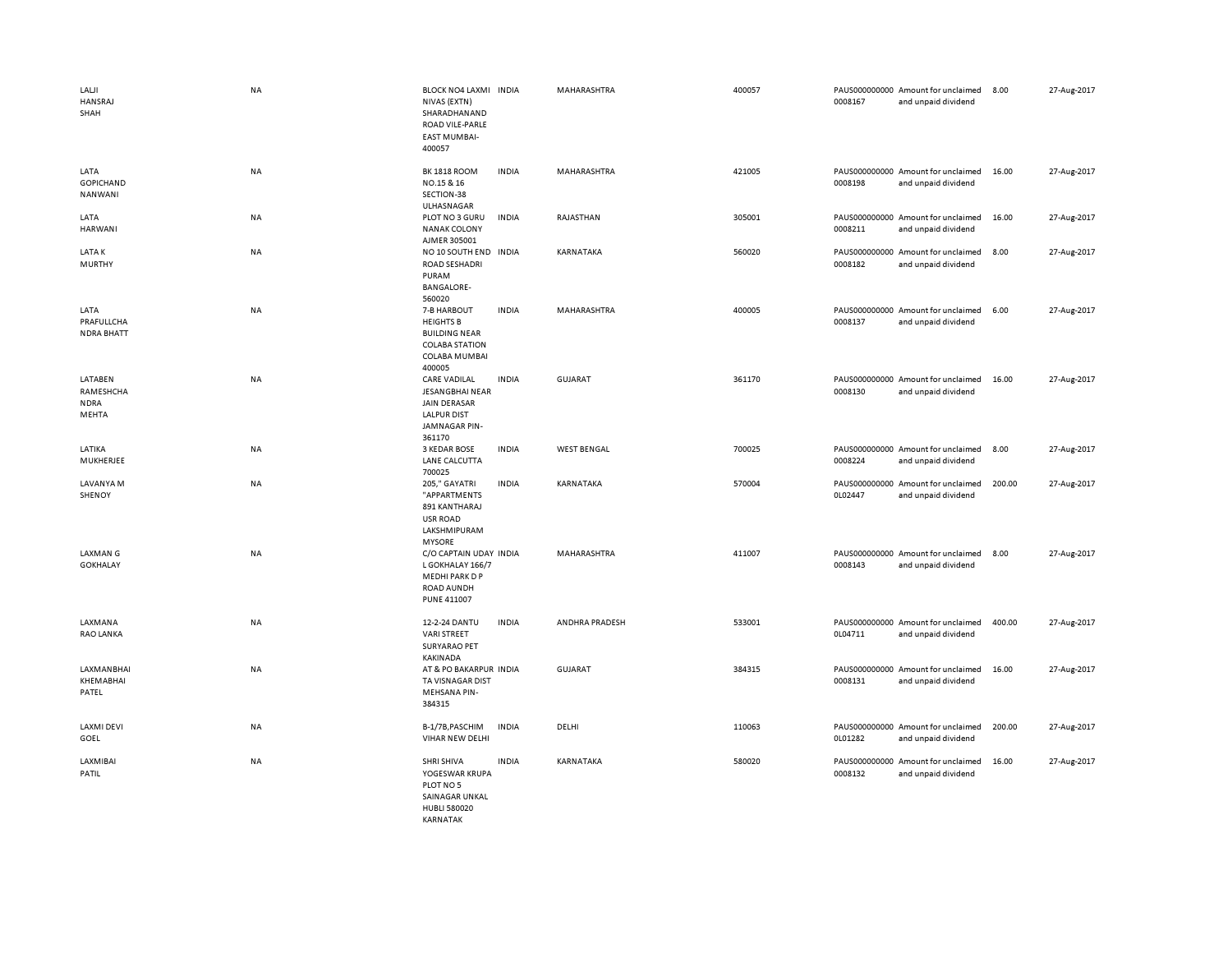| LAXMIBEN<br>SHANKARLAL<br>KHATRI                | NA        | C/O SHANKAR<br>MATCHING<br><b>CENTRE OPP CIVIL</b><br><b>HOSPITAL STATION</b><br>ROAD PALANPUR N<br>GUJARAT 385001                                               | <b>INDIA</b> | <b>GUJARAT</b> | 385001 | 0008205                  | PAUS000000000 Amount for unclaimed<br>and unpaid dividend | 16.00 | 27-Aug-2017 |
|-------------------------------------------------|-----------|------------------------------------------------------------------------------------------------------------------------------------------------------------------|--------------|----------------|--------|--------------------------|-----------------------------------------------------------|-------|-------------|
| LAXMIKANT<br>ANANDRAO                           | NA        | KALUPURA<br><b>BRAHMAN FALIA</b>                                                                                                                                 | <b>INDIA</b> | <b>GUJARAT</b> | 390006 | 0008133                  | PAUS000000000 Amount for unclaimed<br>and unpaid dividend | 16.00 | 27-Aug-2017 |
| KORDE<br>LAXMIKANT<br>VASANTLAL<br><b>JOSHI</b> | NA        | BARODA-390006<br>B/20 PUNAM<br><b>TENAMENT B/H</b><br>PUNAM COMPLEX<br><b>WAGHODIA</b><br>ROADVADODARA                                                           | <b>INDIA</b> | <b>GUJARAT</b> | 390019 | 0008134                  | PAUS000000000 Amount for unclaimed<br>and unpaid dividend | 2.00  | 27-Aug-2017 |
| LEELA A<br>MAHIPATHI                            | NA        | 4-7-287, ESANIA<br>BAZAAR,<br>HYDERABAD                                                                                                                          | <b>INDIA</b> | ANDHRA PRADESH | 500027 | PAUS000000000<br>0L01502 | Amount for unclaimed<br>and unpaid dividend               | 80.00 | 27-Aug-2017 |
| LEELA A<br>MAHIPATI                             | NA        | 4/7/287 ESAMIA<br>BAZAR HYDERABAD-<br>500027                                                                                                                     | <b>INDIA</b> | ANDHRA PRADESH | 500027 | 0008188                  | PAUS000000000 Amount for unclaimed<br>and unpaid dividend | 16.00 | 27-Aug-2017 |
| LEELA A<br>MAHIPATI                             | NA        | 4-7-287 ISAMIA<br><b>BAZAR HYDERABAD</b><br>500027                                                                                                               | <b>INDIA</b> | ANDHRA PRADESH | 500027 | PAUS000000000<br>0008190 | Amount for unclaimed<br>and unpaid dividend               | 6.00  | 27-Aug-2017 |
| <b>LEELA DEVI</b><br>SARDA                      | <b>NA</b> | 14-6-10 BEGUM<br><b>BAZAR HYDERABAD</b><br>500012 AP                                                                                                             | <b>INDIA</b> | ANDHRA PRADESH | 500012 | 0008201                  | PAUS000000000 Amount for unclaimed<br>and unpaid dividend | 8.00  | 27-Aug-2017 |
| LEELA<br><b>JAYVANT</b><br>PRADHAN              | <b>NA</b> | 4 PATEL COLONY<br>SIDDHNATH ROAD<br><b>BARODA 390001</b><br><b>BARODA 390001</b>                                                                                 | <b>INDIA</b> | <b>GUJARAT</b> | 390001 | 0008197                  | PAUS000000000 Amount for unclaimed<br>and unpaid dividend | 16.00 | 27-Aug-2017 |
| LEELA<br><b>MANOHAR</b><br>NARKHEDE             | <b>NA</b> | NIKITA PO NO 10<br><b>GAJANAN NAGAR</b><br><b>NEAR GOVT POLY</b><br>COLLEGE<br>SAMANGAON<br><b>ROAD NASHIK</b><br>ROAD                                           | <b>INDIA</b> | MAHARASHTRA    | 422101 | 5452251                  | PAUSIN3011271 Amount for unclaimed<br>and unpaid dividend | 66.00 | 27-Aug-2017 |
| LEELA RANI                                      | NA        | 3D/POCKET I<br><b>MAYUR VIHAR</b><br>DELHI-110091                                                                                                                | <b>INDIA</b> | DELHI          | 110091 | 0008159                  | PAUS000000000 Amount for unclaimed<br>and unpaid dividend | 8.00  | 27-Aug-2017 |
| LEELABEN H<br><b>GOHIL</b>                      | NA        | AT & PO UNDERA<br><b>DISTT BARODA</b>                                                                                                                            | <b>INDIA</b> | <b>GUJARAT</b> | 390016 | 0008221                  | PAUS000000000 Amount for unclaimed<br>and unpaid dividend | 2.00  | 27-Aug-2017 |
| LEELABEN<br><b>MANUBHAI</b><br>PATEL            | NA        | SHRIKUNJ HARIHAR INDIA<br><b>SOCIETY RAMNATH</b><br>PETLAD 388450                                                                                                |              | <b>GUJARAT</b> | 388450 | PAUS000000000<br>0008117 | Amount for unclaimed<br>and unpaid dividend               | 2.00  | 27-Aug-2017 |
| LEELAVATI<br>MODADUGU                           | NA        | 3-2-334<br>SOMASUNDARAM<br>STREET<br>SECUNDERABAD-<br>500003                                                                                                     | <b>INDIA</b> | ANDHRA PRADESH | 500003 | 0008149                  | PAUS000000000 Amount for unclaimed<br>and unpaid dividend | 8.00  | 27-Aug-2017 |
| LEELAVATI<br>RAMAKRISHN<br>А<br>CHAUDHARI       | NA        | <b>6 PRATHEMESH</b><br>DARSHAN NR HOLY<br><b>CROSS CONV-ENT</b><br><b>SCH BEHIND</b><br>JOSEPH COLONY<br><b>KARNIK ROA-D</b><br>KALYAN W 421304<br>MAHARASHTRA - | <b>INDIA</b> | MAHARASHTRA    | 421304 | 0008200                  | PAUS000000000 Amount for unclaimed<br>and unpaid dividend | 16.00 | 27-Aug-2017 |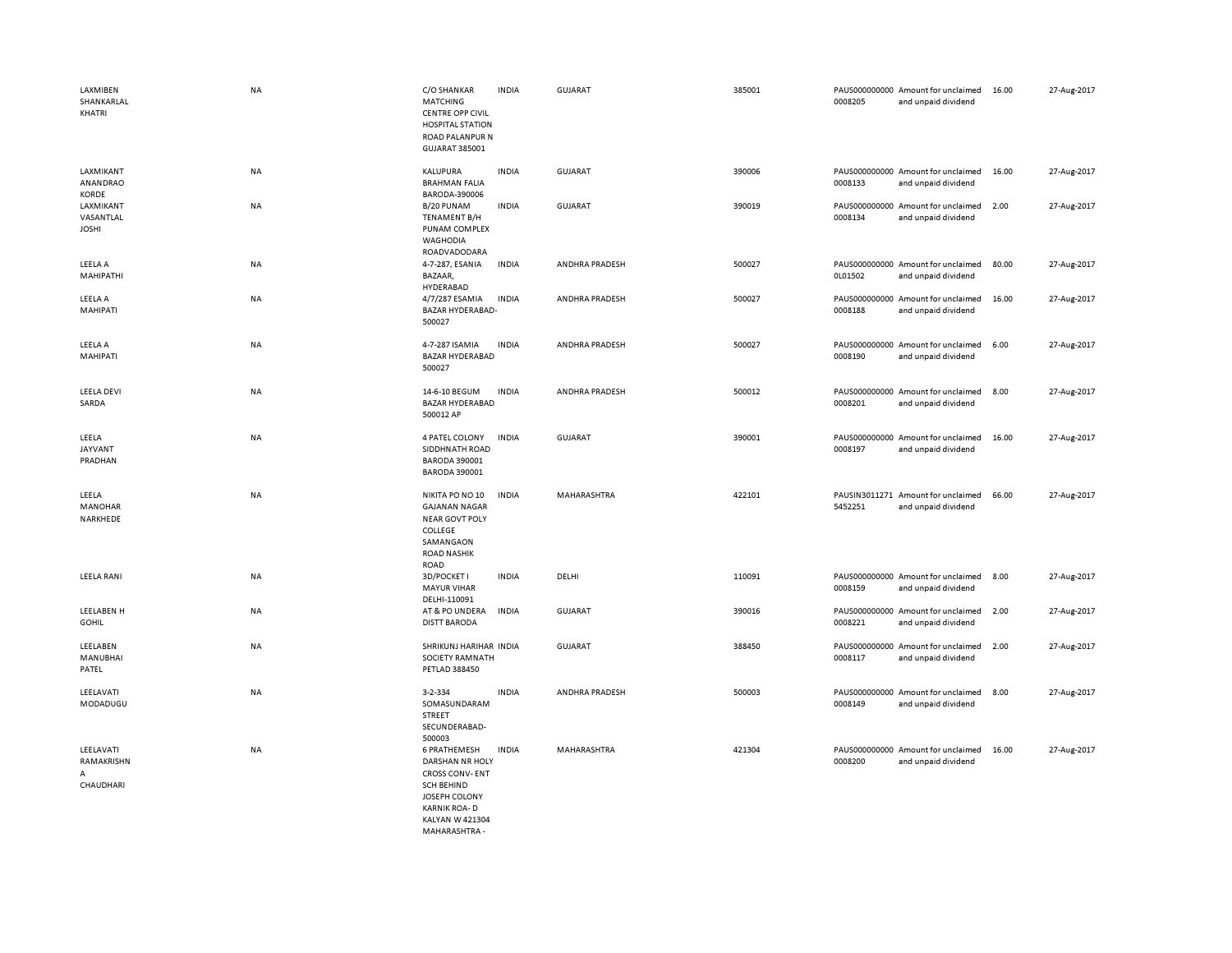| LESLIE<br>XAVIER<br>GONSALVES             | <b>NA</b> | SAGARSHET WADI INDIA<br><b>NEAR PETROL</b><br>PUMP VASHI DIST<br>THANE M S 401201                      |              | MAHARASHTRA        | 401201 | 0008213 | PAUS000000000 Amount for unclaimed<br>and unpaid dividend | 8.00   | 27-Aug-2017 |
|-------------------------------------------|-----------|--------------------------------------------------------------------------------------------------------|--------------|--------------------|--------|---------|-----------------------------------------------------------|--------|-------------|
| LILA BHUYAN                               | <b>NA</b> | C/O.DR.S.BURMAN INDIA<br>PAN BAZAR,<br><b>GUWAHATI</b>                                                 |              | ASSAM              | 781001 | 0L03074 | PAUS000000000 Amount for unclaimed<br>and unpaid dividend | 400.00 | 27-Aug-2017 |
| LILA<br>MAHENDRA<br><b>KAPADIA</b>        | NA        | C/O BHADU C<br>PARMO-2/3862<br><b>HALADIA STREET</b><br>SAGRAMPURA<br>SURAT                            | <b>INDIA</b> | <b>GUJARAT</b>     | 395002 | 0008170 | PAUS000000000 Amount for unclaimed<br>and unpaid dividend | 8.00   | 27-Aug-2017 |
| LILABEN<br>CHANDUBHAI<br>PATEL            | <b>NA</b> | NAVIPANSARAWAD INDIA<br>NAVAPURA PADRA<br>DIST BARODA PIN-<br>391440                                   |              | <b>GUJARAT</b>     | 391440 | 0008135 | PAUS000000000 Amount for unclaimed<br>and unpaid dividend | 8.00   | 27-Aug-2017 |
| LILABEN<br>DASHARATHB<br><b>HAI PATEL</b> | <b>NA</b> | 27<br>NARAYANNAGAR<br><b>GORWA BARODA-</b><br>390003                                                   | <b>INDIA</b> | GUJARAT            | 390003 | 0008136 | PAUS000000000 Amount for unclaimed<br>and unpaid dividend | 2.00   | 27-Aug-2017 |
| LILABEN<br>HAZARILAL<br>RATHOD            | <b>NA</b> | RASULJI CHAL,<br><b>DINESH TILES</b><br>FACTORY, NR. OLD<br>STATION, BARODA<br>PIN-390003              | <b>INDIA</b> | <b>GUJARAT</b>     | 390003 | 0008228 | PAUS000000000 Amount for unclaimed<br>and unpaid dividend | 6.00   | 27-Aug-2017 |
| LILABHAI<br><b>ISHVARBHAI</b><br>PATEL    | NA        | C/742 IPCL<br><b>TOWNSHIP PO</b><br>PETROCHEMICALS<br><b>DIST BARODA</b><br>391345                     | <b>INDIA</b> | <b>GUJARAT</b>     | 391345 | 0008121 | PAUS000000000 Amount for unclaimed<br>and unpaid dividend | 2.00   | 27-Aug-2017 |
| LILADHAR<br>NANAJI<br>PADARIA             | <b>NA</b> | JAYANT ENG CO<br><b>BHADAR ROAD</b><br><b>BHADAR ROAD</b><br>UPLETA-360490                             | <b>INDIA</b> | <b>GUJARAT</b>     | 360490 | 0008151 | PAUS000000000 Amount for unclaimed<br>and unpaid dividend | 8.00   | 27-Aug-2017 |
| LILADHAR<br>VORA                          | NA        | C/21-A MEDICAL<br>CAMPUS<br>JAMNAGAR                                                                   | <b>INDIA</b> | <b>GUJARAT</b>     | 361008 | 0L03344 | PAUS000000000 Amount for unclaimed<br>and unpaid dividend | 300.00 | 27-Aug-2017 |
| LILAVATI<br>CHAMPAKLAL                    | NA        | <b>B 204 FALGUN</b><br><b>TENAMENTS</b><br>JODHPUR GAM<br><b>ROAD SATELLITE</b><br>AHMEDABAD<br>380015 | <b>INDIA</b> | <b>GUJARAT</b>     | 380015 | 0008126 | PAUS000000000 Amount for unclaimed<br>and unpaid dividend | 16.00  | 27-Aug-2017 |
| LILAVATI<br>INDRAVADA<br>N DESAI          | NA        | <b>DESAINO</b><br>KHANCHO<br>SULTANPURA<br>BARODA-390001                                               | <b>INDIA</b> | <b>GUJARAT</b>     | 390001 | 0008127 | PAUS000000000 Amount for unclaimed<br>and unpaid dividend | 40.00  | 27-Aug-2017 |
| LILAVATIBEN<br>SHANTILAL<br>SONI          | NA        | SONI FALIA (SONI<br><b>KHADKI) BORSAD</b><br>387411 DIST KAIRA                                         | <b>INDIA</b> | <b>GUJARAT</b>     | 387411 | 0008191 | PAUS000000000 Amount for unclaimed<br>and unpaid dividend | 2.00   | 27-Aug-2017 |
| LILAWATI<br><b>MALHOTRA</b>               | NA        | 3807 DAVID STREET INDIA<br>DARYA GANJ NEW<br>DELHI-110002                                              |              | DELHI              | 110002 | 0008179 | PAUS000000000 Amount for unclaimed<br>and unpaid dividend | 8.00   | 27-Aug-2017 |
| <b>LILY MONDAL</b>                        | NA        | WEST MADHABPUR INDIA<br><b>PURKAIT PARA</b><br><b>DIAMOND</b><br><b>HARBOUR SOUTH</b><br>24 PGS        |              | <b>WEST BENGAL</b> | 743331 | 0181279 | PAUSIN3002631 Amount for unclaimed<br>and unpaid dividend | 200.00 | 27-Aug-2017 |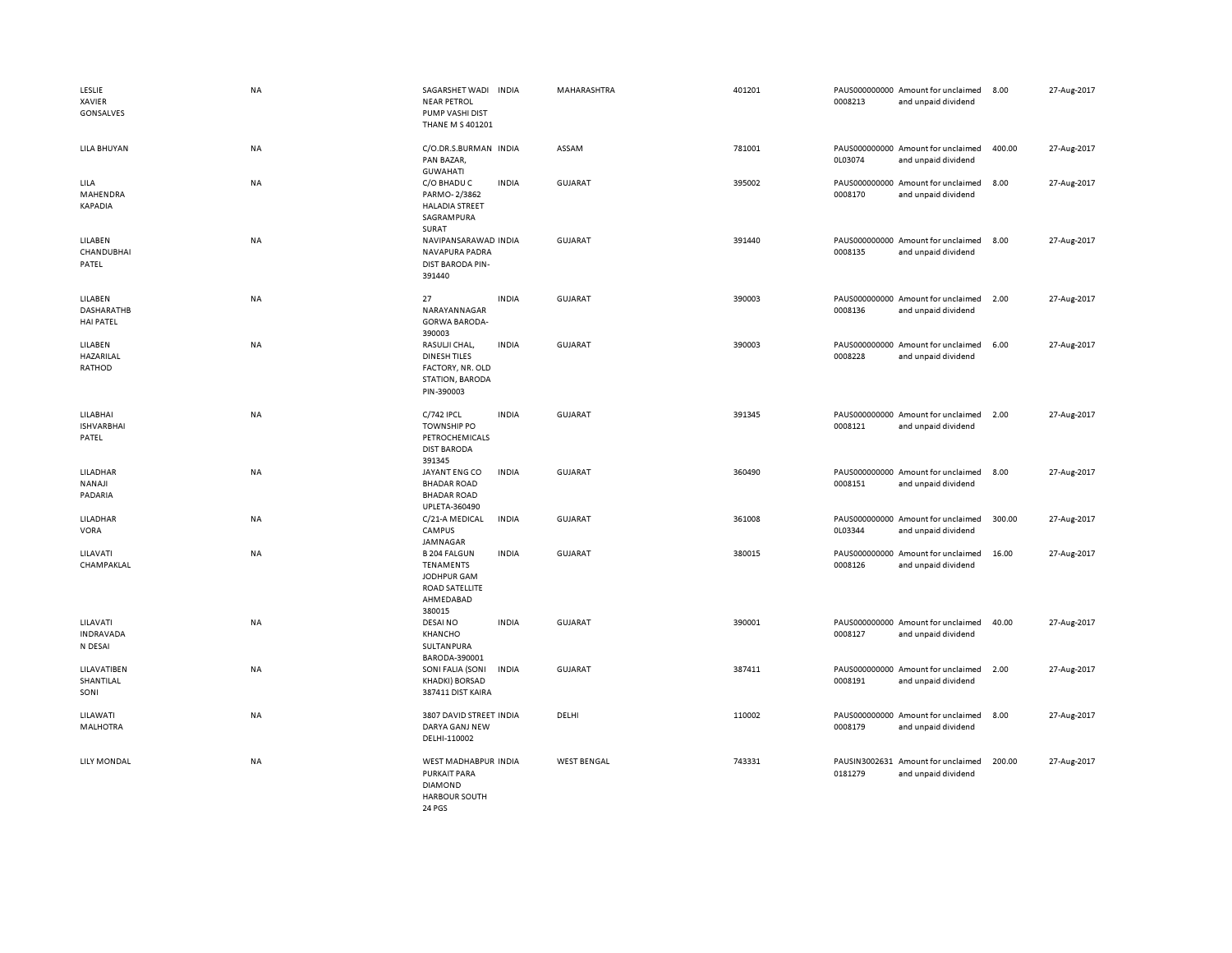| LILYBEN D<br>PATEL                     | NA                                             | 13/155 PARAS<br><b>NAGAR II SOLA</b><br>ROAD NARANPURA<br>AHMEDABAD<br>380013                                                     | <b>INDIA</b> | <b>GUJARAT</b>    | 380013 | 0008207 | PAUS000000000 Amount for unclaimed<br>and unpaid dividend | 24.00   | 27-Aug-2017 |
|----------------------------------------|------------------------------------------------|-----------------------------------------------------------------------------------------------------------------------------------|--------------|-------------------|--------|---------|-----------------------------------------------------------|---------|-------------|
| LILYBEN D<br>PATEL                     | NA                                             | 13-155 PARAS<br>NAGAR SOLA ROAD<br>NARANPURA<br>AHMEDABAD<br>380013                                                               | <b>INDIA</b> | <b>GUJARAT</b>    | 380013 | 0008212 | PAUS000000000 Amount for unclaimed<br>and unpaid dividend | 24.00   | 27-Aug-2017 |
| LINGARADDI<br>KRISTARADDI<br>KAMARADDI | <b>NA</b>                                      | AT & PO TIRLAPURE INDIA<br>TAL NAVALGUND<br><b>DIST DHARWAR</b><br>KARNATAK 576224                                                |              | <b>KARNATAKA</b>  | 576224 | 0008138 | PAUS000000000 Amount for unclaimed<br>and unpaid dividend | 16.00   | 27-Aug-2017 |
| LOKANATH<br>RAO V S                    | NA                                             | 119, BRIGADE<br>ROAD, BANGALORE                                                                                                   | <b>INDIA</b> | KARNATAKA         | 560001 | 0V00299 | PAUS000000000 Amount for unclaimed<br>and unpaid dividend | 800.00  | 27-Aug-2017 |
| M A<br>RADHAKRISH<br><b>NAN</b>        | NA                                             | MUDAN<br>KULANGARA<br>HOUSE PATTIKAD P<br>O TRICHUR DIST<br><b>KERALA 680652</b>                                                  | <b>INDIA</b> | KERALA            | 680652 | 0008460 | PAUS000000000 Amount for unclaimed<br>and unpaid dividend | 40.00   | 27-Aug-2017 |
| M<br><b>DIVAKARAN</b>                  | NA                                             | MOOTHEDATH<br><b>HOUSE EASWARA</b><br><b>VILAS THELAKKAT</b><br>LANE CHITTUR<br>PALGHAT KERALA<br>678101                          | <b>INDIA</b> | KERALA            | 678101 | 0008493 | PAUS000000000 Amount for unclaimed<br>and unpaid dividend | 16.00   | 27-Aug-2017 |
| M G<br>ANANTHALA<br><b>KSHMY</b>       | NA                                             | C/O SRI M S<br><b>GOVINDAN C-2</b><br>DAMAYANTHI APTS<br>17 SOUTH MADA<br>ST<br>NUNGAMBAKKAM<br>CHENNAI 600034                    | <b>INDIA</b> | <b>TAMIL NADU</b> | 600034 | 0008535 | PAUS000000000 Amount for unclaimed<br>and unpaid dividend | 16.00   | 27-Aug-2017 |
| M G<br>MANKADA                         | GULAMHUSE<br>${\sf N}$<br>RASULBHAI<br>MANKADA | NAVAGADH OPP<br><b>NARSI NATHA</b><br>DERASA PALITANA                                                                             | <b>INDIA</b> | GUJARAT           | 364270 | 0212304 | PAUS120344000 Amount for unclaimed<br>and unpaid dividend | 100.00  | 27-Aug-2017 |
| M G<br>MARISWAMY                       | NA                                             | XI 72 CAR STREET<br><b>BELLARY</b><br><b>KARNATAK PIN-</b><br>583101                                                              | <b>INDIA</b> | KARNATAKA         | 583101 | 0008435 | PAUS000000000 Amount for unclaimed<br>and unpaid dividend | 32.00   | 27-Aug-2017 |
| M<br><b>GOPALAKRIS</b><br>HNA          | NA                                             | NO.30 II MAIN CKC INDIA<br>GARGEN<br>SHANTINAGAR<br><b>BANGALORE</b>                                                              |              | KARNATAKA         | 560027 | 0M02064 | PAUS000000000 Amount for unclaimed<br>and unpaid dividend | 100.00  | 27-Aug-2017 |
| M K JAYA<br>PRAKASH                    | <b>NA</b>                                      | TALLAM<br>PHARMACEUTICAL<br>S 80/A3(7) I FLOOR<br>,I MAIN 2ND<br>STAGE, INDUSTRIAL<br><b>SUBURB</b><br>YESHWANTPUR, BA<br>NGALORE | <b>INDIA</b> | KARNATAKA         | 560022 | 0M02379 | PAUS000000000 Amount for unclaimed<br>and unpaid dividend | 1300.00 | 27-Aug-2017 |
| M KRISHNAN                             | NA                                             | 14 'O' BLOCK RAMA INDIA<br>KAMATHUPURAM<br>T NAGAR CHENNAI-<br>600017                                                             |              | <b>TAMIL NADU</b> | 600017 | 0008445 | PAUS000000000 Amount for unclaimed<br>and unpaid dividend | 2.00    | 27-Aug-2017 |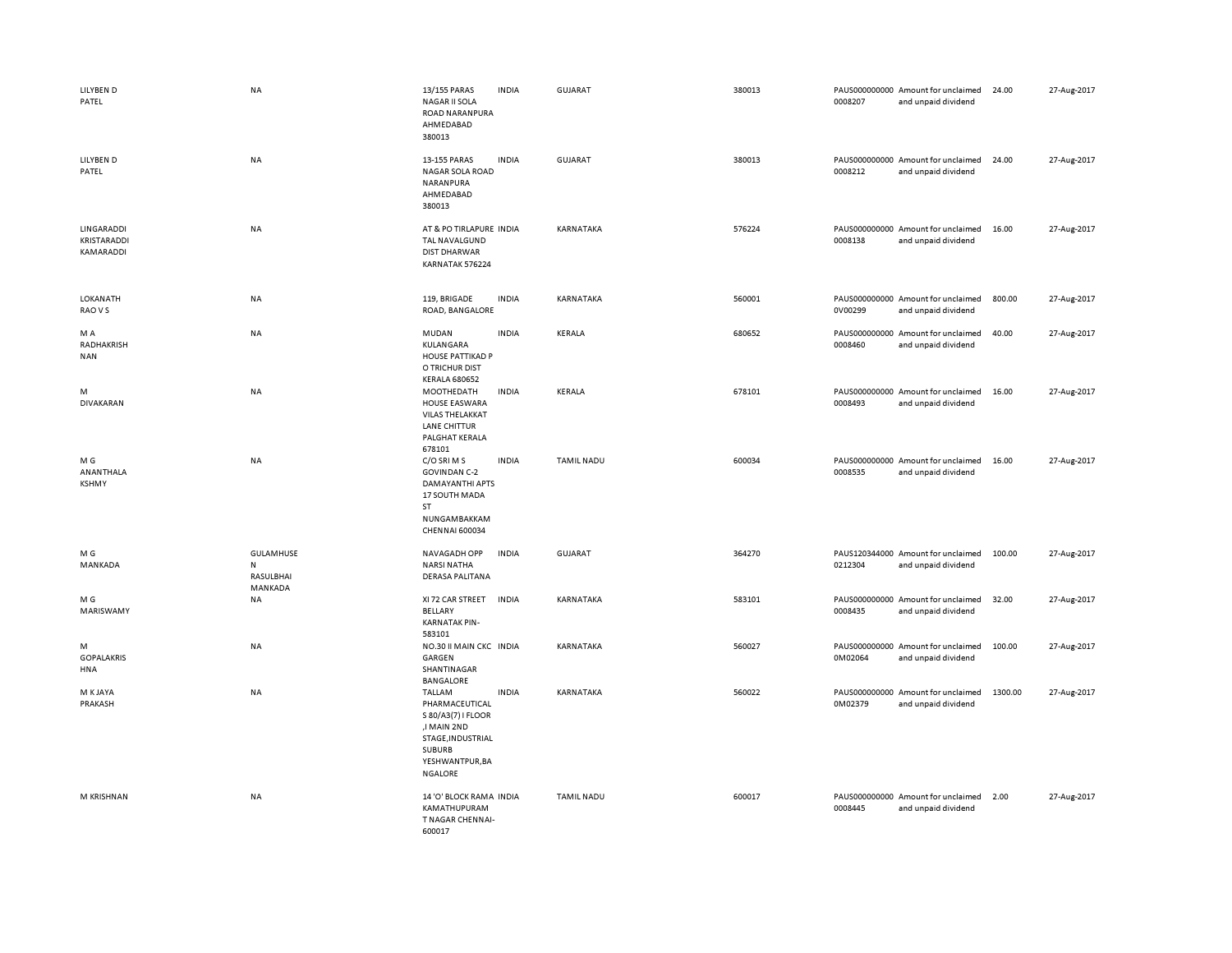| <b>MLTANDON</b>                                     | NA        | 2/89 SECTOR-15C<br>CHANDIGARH<br>160015                                                                   | <b>INDIA</b> | CHANDIGARH        | 160015 | 0008511 | PAUS000000000 Amount for unclaimed<br>and unpaid dividend | 16.00  | 27-Aug-2017 |
|-----------------------------------------------------|-----------|-----------------------------------------------------------------------------------------------------------|--------------|-------------------|--------|---------|-----------------------------------------------------------|--------|-------------|
| M M HAQ                                             | <b>NA</b> | <b>B-21 RBI STAFF</b><br>QUARTERS P B NO<br>4243 OSBORNE<br>ROAD BANGALORE<br>560042                      | <b>INDIA</b> | KARNATAKA         | 560042 | 0008741 | PAUS000000000 Amount for unclaimed<br>and unpaid dividend | 32.00  | 27-Aug-2017 |
| M MATEEN<br>KHAN                                    | <b>NA</b> | H.NO.89/I<br>VANKATARAO<br>BUILDING,<br>POST:NILEKANI-<br>SIRSI DIST.UTTARA<br>KANNADA<br>KARNATAKA       | <b>INDIA</b> | KARNATAKA         | 581403 | 0008746 | PAUS000000000 Amount for unclaimed<br>and unpaid dividend | 66.00  | 27-Aug-2017 |
| M<br><b>MUTHUPALA</b><br><b>NIAPPAN</b>             | NA        | MIDAS INDIA<br>PHARMACIETICALS<br>13/1 BISHOP LANE<br>PURASAWALKKAM<br>CHENNAI                            | <b>INDIA</b> | <b>TAMIL NADU</b> | 600007 | 0M03476 | PAUS000000000 Amount for unclaimed<br>and unpaid dividend | 300.00 | 27-Aug-2017 |
| M N BABULAL                                         | NA        | 13/50 A-4<br>KAMALANAGAR<br>ANANTAPUR<br>515001                                                           | <b>INDIA</b> | ANDHRA PRADESH    | 515001 | 0008519 | PAUS000000000 Amount for unclaimed<br>and unpaid dividend | 8.00   | 27-Aug-2017 |
| MR<br>RAJARAMAN                                     | NA        | 15 ILAYARAJA<br>STREET A A ROAD<br>VIPLAPURAM<br>MADURAI                                                  | <b>INDIA</b> | <b>TAMIL NADU</b> | 625012 | 0M03530 | PAUS000000000 Amount for unclaimed<br>and unpaid dividend | 300.00 | 27-Aug-2017 |
| M RADHA                                             | NA        | W/O.MR.M.<br>VENUNANDA,<br>'PARVATHI<br>NILAYA', AN ANTHP<br>UR COLONY,<br>SATYANARAYANAP<br>ET, II CROSS | <b>INDIA</b> | KARNATAKA         | 583101 | 0M04870 | PAUS000000000 Amount for unclaimed<br>and unpaid dividend | 200.00 | 27-Aug-2017 |
| M S<br>ANANTHA<br>RAMAN                             | NA        | NO 21 II MAIN<br><b>ROAD</b><br>SESHADRIPURAM<br><b>BANGALORE-</b><br>560020                              | <b>INDIA</b> | KARNATAKA         | 560020 | 0008678 | PAUS000000000 Amount for unclaimed<br>and unpaid dividend | 8.00   | 27-Aug-2017 |
| M S<br>CHANDRA<br>SHEKAR                            | <b>NA</b> | NO 21 SECOND<br>MAIN<br>SESHADRIPURAM<br><b>BANGALORE-</b><br>560020                                      | <b>INDIA</b> | <b>KARNATAKA</b>  | 560020 | 0008679 | PAUS000000000 Amount for unclaimed<br>and unpaid dividend | 8.00   | 27-Aug-2017 |
| M S<br>DHANANJAY<br>A                               | NA        | NO 567 10 CROSS J INDIA<br>P NAGAR III PHASE<br>BANGALORE                                                 |              | KARNATAKA         | 560078 | 0M02354 | PAUS000000000 Amount for unclaimed<br>and unpaid dividend | 200.00 | 27-Aug-2017 |
| M <sub>S</sub><br>RAJARATHNA<br>M                   | <b>NA</b> | M-98/5 VII AVENUE INDIA<br>BESANTNAGAR<br><b>CHENNAI 600090</b>                                           |              | <b>TAMIL NADU</b> | 600090 | 0008529 | PAUS000000000 Amount for unclaimed<br>and unpaid dividend | 8.00   | 27-Aug-2017 |
| M S SAMAYA<br>INVESTMENT<br>AND<br><b>TRADING C</b> | <b>NA</b> | 145, TRIBHUVAN<br>COMPLEX ISHWAR<br>NAGAR MATHURA<br>ROADNEW DELHI                                        | <b>INDIA</b> | DELHI             | 110065 | 0011692 | PAUS000000000 Amount for unclaimed<br>and unpaid dividend | 32.00  | 27-Aug-2017 |
| M S<br>SANKARANA<br>RAYANAN                         | NA        | 'SHREYAS' E 33<br><b>SASTRI NAGAR</b><br>KARAMANA<br>TRIVANDRUM<br>KFRAI A-695002                         | <b>INDIA</b> | KERALA            | 695002 | 0008292 | PAUS000000000 Amount for unclaimed<br>and unpaid dividend | 16.00  | 27-Aug-2017 |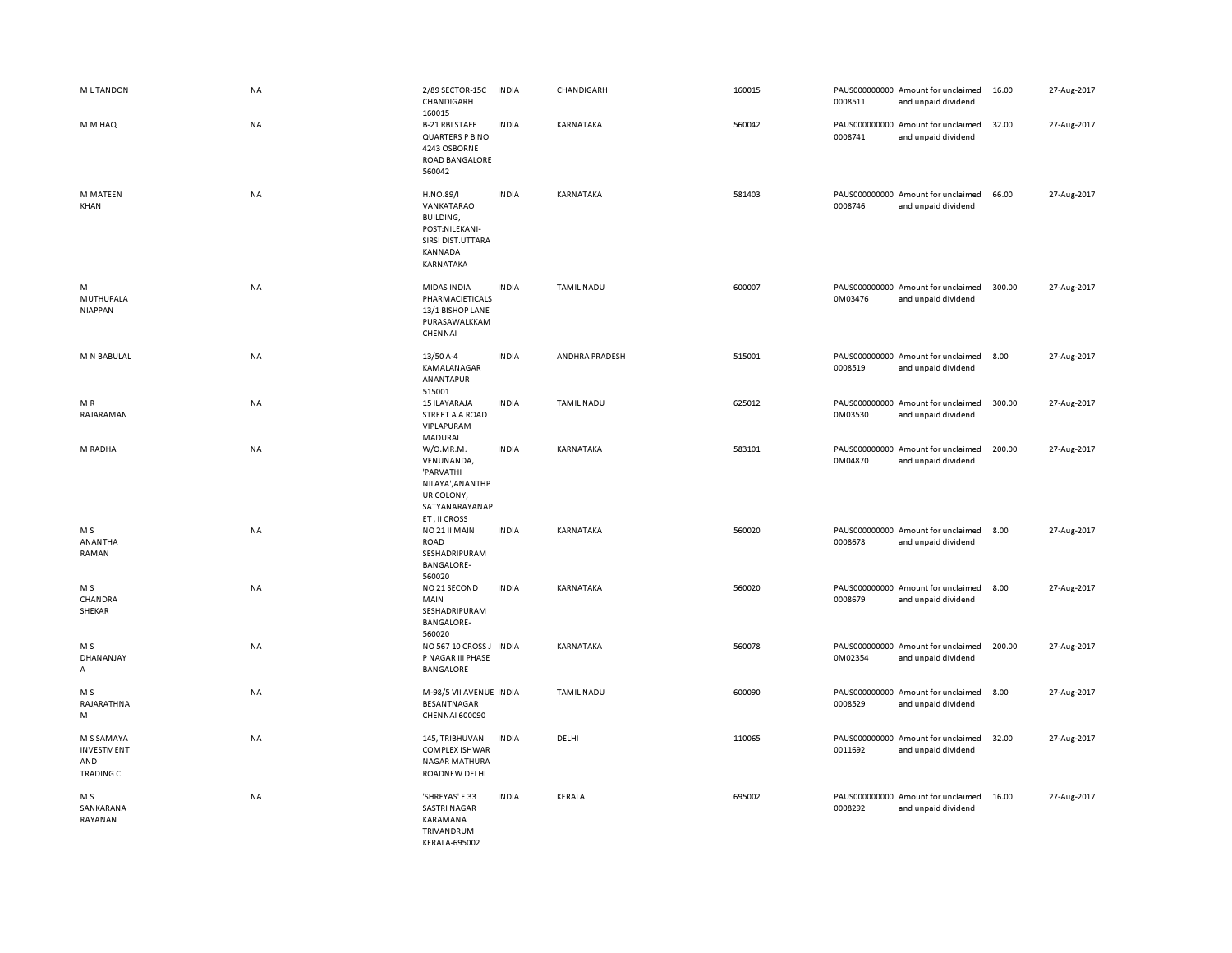| M SUBBU                         | <b>NA</b> | MIDASINDIA<br>PHARMACEUTICAL<br>S 13/1 BISHOP<br>LANE<br>PURASWALKKAM<br>CHENNAI                                  | <b>INDIA</b> | TAMIL NADU        | 600007 | 0M03479 | PAUS000000000 Amount for unclaimed<br>and unpaid dividend | 300.00 | 27-Aug-2017 |
|---------------------------------|-----------|-------------------------------------------------------------------------------------------------------------------|--------------|-------------------|--------|---------|-----------------------------------------------------------|--------|-------------|
| M UMA<br>MAHESWARI              | <b>NA</b> | 52 TATCHI<br>ARUNACHALA ST<br>2ND FLOOR<br><b>MYLAPORE</b><br><b>CHENNAI 600004</b>                               | <b>INDIA</b> | <b>TAMIL NADU</b> | 600004 | 0008795 | PAUS000000000 Amount for unclaimed<br>and unpaid dividend | 16.00  | 27-Aug-2017 |
| M V<br>BHADRINATH               | NA        | NO.22, I FLOOR,<br>4TH CROSS,<br>J.M.LANE,<br>BALEPET,                                                            | <b>INDIA</b> | KARNATAKA         | 560053 | 0M05045 | PAUS000000000 Amount for unclaimed<br>and unpaid dividend | 100.00 | 27-Aug-2017 |
| M V<br>SUBBARAO                 | <b>NA</b> | D N S-78-30/4 III RD INDIA<br><b>LINE ASHOK NAGAR</b><br><b>GUNTUR 522002</b>                                     |              | ANDHRA PRADESH    | 522002 | 0008799 | PAUS000000000 Amount for unclaimed<br>and unpaid dividend | 32.00  | 27-Aug-2017 |
| M V<br>SUBBARAO                 | NA        | FLAT NO A-7<br>PRAGATI<br><b>APARTMENTS 5/2</b><br>CHANDRAMOULI<br><b>NAGAR GUNTUR A</b><br>P 522001              | <b>INDIA</b> | ANDHRA PRADESH    | 522001 | 0008793 | PAUS000000000 Amount for unclaimed<br>and unpaid dividend | 100.00 | 27-Aug-2017 |
| M<br>VALLIKKANN<br>U            | <b>NA</b> | C/O. M.<br>VISWANATH FLAT<br>NO. C4, EAST CREST<br>APARTMENT 149<br>L.B. ROAD,<br>THIRUVANMIYUR<br>CHENNAI 600041 | <b>INDIA</b> | <b>TAMIL NADU</b> | 600041 | 0008561 | PAUS000000000 Amount for unclaimed<br>and unpaid dividend | 8.00   | 27-Aug-2017 |
| MACHAROUT<br>U SURESH<br>BABU   | <b>NA</b> | C/O MR M<br>RAMAIAH VARMA<br>26/233 CHITTARI<br><b>STREET KURNOOL</b><br>518001                                   | <b>INDIA</b> | ANDHRA PRADESH    | 518001 | 0008440 | PAUS000000000 Amount for unclaimed<br>and unpaid dividend | 32.00  | 27-Aug-2017 |
| MADALASA<br>GORLA               | NA        | H NO-107<br>HYDERBASTHY<br><b>BEHIND BIBLE</b><br><b>HOUSE KING'S WAY</b><br>SECUNDERABAD-<br>500003              | <b>INDIA</b> | ANDHRA PRADESH    | 500003 | 0008517 | PAUS000000000 Amount for unclaimed<br>and unpaid dividend | 8.00   | 27-Aug-2017 |
| <b>MADAN LAL</b><br>MOHINDRU    | <b>NA</b> | 1/6318 GALI NO 4<br><b>EAST ROHTAS</b><br>NAGAR SHAHDARA<br>DELHI-110032                                          | <b>INDIA</b> | DELHI             | 110032 | 0008658 | PAUS000000000 Amount for unclaimed<br>and unpaid dividend | 24.00  | 27-Aug-2017 |
| MADAN<br><b>MOHAN</b><br>BAKSHI | <b>NA</b> | # 504 LOTUS BLOCK INDIA<br>AMRAVATI<br><b>ENCLAVE PO</b><br>CHANDIMANDIRPA<br><b>NCHIKULA</b>                     |              | HARYANA           | 134107 | 0008577 | PAUS000000000 Amount for unclaimed<br>and unpaid dividend | 16.00  | 27-Aug-2017 |
| MADAN<br><b>MOHAN</b><br>SHARMA | <b>NA</b> | C/O ALEMBIC<br><b>CHEMICAL WORKS</b><br>CO LTD 22 ALBERT<br>ROAD AMRITSAR-<br>143001                              | <b>INDIA</b> | PUNJAB            | 143001 | 0008448 | PAUS000000000 Amount for unclaimed<br>and unpaid dividend | 16.00  | 27-Aug-2017 |
| <b>MADAN PAL</b><br>SHARMA      | <b>NA</b> | C/O HARISH<br><b>CHANDER MITTAL</b><br>G-12 LAXMI NAGAR<br><b>NR VIJAY CHOWK</b><br>DELHI 110092                  | <b>INDIA</b> | DELHI             | 110092 | 0008660 | PAUS000000000 Amount for unclaimed<br>and unpaid dividend | 8.00   | 27-Aug-2017 |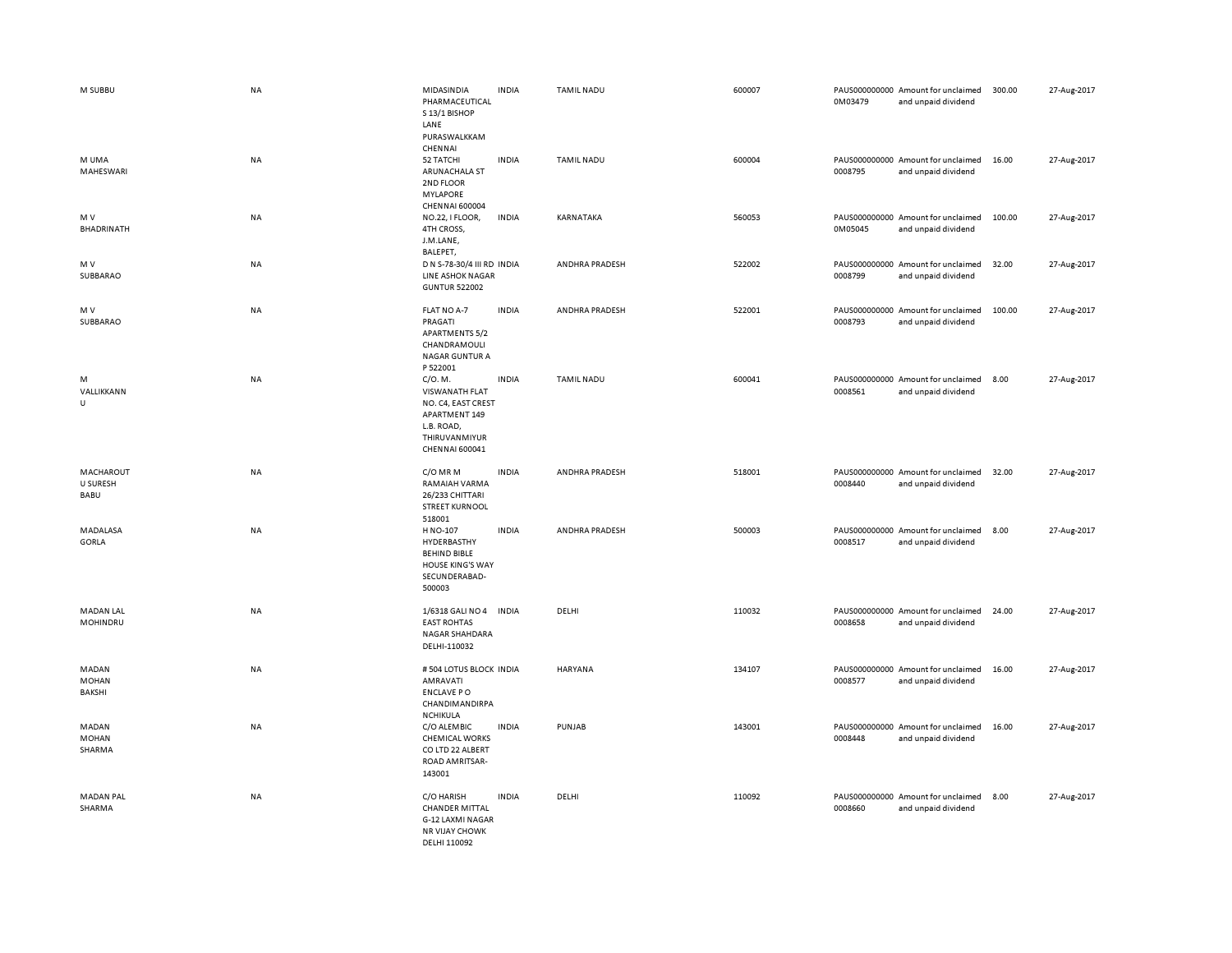| <b>MADANT</b><br>KUNDNANI               | NA                           | 7/A GOKUL NIVAS INDIA<br>LT P N KOTNIS<br>PATH MAHIM<br>MUMBAI 400016                                 |              | MAHARASHTRA          | 400016 | 0008835 | PAUS000000000 Amount for unclaimed<br>and unpaid dividend | 8.00    | 27-Aug-2017 |
|-----------------------------------------|------------------------------|-------------------------------------------------------------------------------------------------------|--------------|----------------------|--------|---------|-----------------------------------------------------------|---------|-------------|
| MADANKAN<br>WAR                         | <b>NA</b>                    | C/O.BHANDARI<br>MEDICALS 117,<br><b>NYNIAPPA</b><br>NAICKEN ST.,<br>CHENNAI                           | <b>INDIA</b> | <b>TAMIL NADU</b>    | 600003 | 0M00536 | PAUS000000000 Amount for unclaimed<br>and unpaid dividend | 2000.00 | 27-Aug-2017 |
| MADANLAL<br>CHIMANLAL<br>JAISWAL        | NA                           | M-96/414<br>SARASWATINAGAR<br>POLYTECHNIC POST<br>OFFICE<br>AHMEDABAD-<br>380015                      | <b>INDIA</b> | <b>GUJARAT</b>       | 380015 | 0008293 | PAUS000000000 Amount for unclaimed<br>and unpaid dividend | 6.00    | 27-Aug-2017 |
| MADDI<br>HEMASUNDA<br>RI                | NA                           | W/O<br>MR.NAGESWARA<br>RAO, 20/411, POTTI<br>SRIRAMULU<br>STREET<br>CHILAKALURIPETA,<br><b>GUNTUR</b> | <b>INDIA</b> | ANDHRA PRADESH       | 522616 | 0N00855 | PAUS000000000 Amount for unclaimed<br>and unpaid dividend | 200.00  | 27-Aug-2017 |
| MADDUR<br>SUBBARAO<br>SRINIVAS          | NA                           | "APEKSHE" 53/33<br>30TH CROSS 7TH<br><b>BLOCK JAYANAGAR</b><br>BANGALORE                              | <b>INDIA</b> | KARNATAKA            | 560082 | 0M05063 | PAUS000000000 Amount for unclaimed<br>and unpaid dividend | 100.00  | 27-Aug-2017 |
| MADHAV<br><b>GOVINDRAO</b><br>SHEMBEKAR | NA                           | C/O KRISHI SEWA<br><b>KENDRA SUBHASH</b><br><b>ROAD NAGPUR-</b><br>440001                             | <b>INDIA</b> | MAHARASHTRA          | 440001 | 0008295 | PAUS000000000 Amount for unclaimed<br>and unpaid dividend | 32.00   | 27-Aug-2017 |
| MADHAV<br><b>SHANKAR</b><br>PAVGI       | NA                           | 17 RAM NIWAS<br><b>BRIJ ENCLAVE</b><br>SUNDARPUR<br><b>VARANASI 221005</b>                            | <b>INDIA</b> | <b>UTTAR PRADESH</b> | 221005 | 0008463 | PAUS000000000 Amount for unclaimed<br>and unpaid dividend | 50.00   | 27-Aug-2017 |
| MADHAV<br>SHANKAR<br>PAVGI              | NA                           | 17 RAM NIVAS BRIJ INDIA<br><b>ENCLAVE</b><br>SUNDARPUR<br><b>VARANASI 221005</b>                      |              | <b>UTTAR PRADESH</b> | 221005 | 0008244 | PAUS000000000 Amount for unclaimed<br>and unpaid dividend | 32.00   | 27-Aug-2017 |
| MADHAVDAS<br><b>B GULWANI</b>           | NA                           | <b>KISHORE TEXTILE</b><br>SILK MILLS 6 A<br>GULWANI<br>COMPOUND<br>UDHNA-394210                       | <b>INDIA</b> | GUJARAT              | 394210 | 0008586 | PAUS000000000 Amount for unclaimed<br>and unpaid dividend | 8.00    | 27-Aug-2017 |
| MADHIRA<br>SAROJANI                     | NA                           | 495 I I T KANPUR                                                                                      | <b>INDIA</b> | <b>UTTAR PRADESH</b> | 208016 | 0M05189 | PAUS000000000 Amount for unclaimed<br>and unpaid dividend | 1200.00 | 27-Aug-2017 |
| MADHU A<br>BAJAJ                        | NA                           | 35 NUTAN CLOTH<br>MARKET O/S<br><b>RAIPUR GATE</b><br>AHMEDABAD<br>380022                             | <b>INDIA</b> | <b>GUJARAT</b>       | 380022 | 0008787 | PAUS000000000 Amount for unclaimed<br>and unpaid dividend | 8.00    | 27-Aug-2017 |
| MADHU<br>AGRAWAL                        | SH <sub>S</sub> C<br>AGRAWAL | 28 LEHNA SINGH<br><b>MARKET NEAR</b><br>MALKAGANJ<br><b>CHOWK DELHI</b>                               | <b>INDIA</b> | DELHI                | 110007 | 0692625 | PAUSIN3002061 Amount for unclaimed<br>and unpaid dividend | 16.00   | 27-Aug-2017 |
| MADHU BALA<br><b>KAKAR</b>              | NA                           | 29/99 WEST PATEL INDIA<br>NAGAR NEW DELHI-<br>110008                                                  |              | DELHI                | 110008 | 0008570 | PAUS000000000 Amount for unclaimed<br>and unpaid dividend | 8.00    | 27-Aug-2017 |
| MADHU<br>BHATNAGAR                      | NA                           | A-6 GREEN PARK<br><b>EXTENSION NEW-</b><br>DELHI-110016                                               | <b>INDIA</b> | DELHI                | 110016 | 0008653 | PAUS000000000 Amount for unclaimed<br>and unpaid dividend | 8.00    | 27-Aug-2017 |
| MADHU<br><b>GUPTA</b>                   | NA                           | 5-B, ALOPIBAGH<br>DARAGANJ, P.O<br>ALLAHABAD                                                          | <b>INDIA</b> | <b>UTTAR PRADESH</b> | 211006 | 0M01487 | PAUS000000000 Amount for unclaimed<br>and unpaid dividend | 400.00  | 27-Aug-2017 |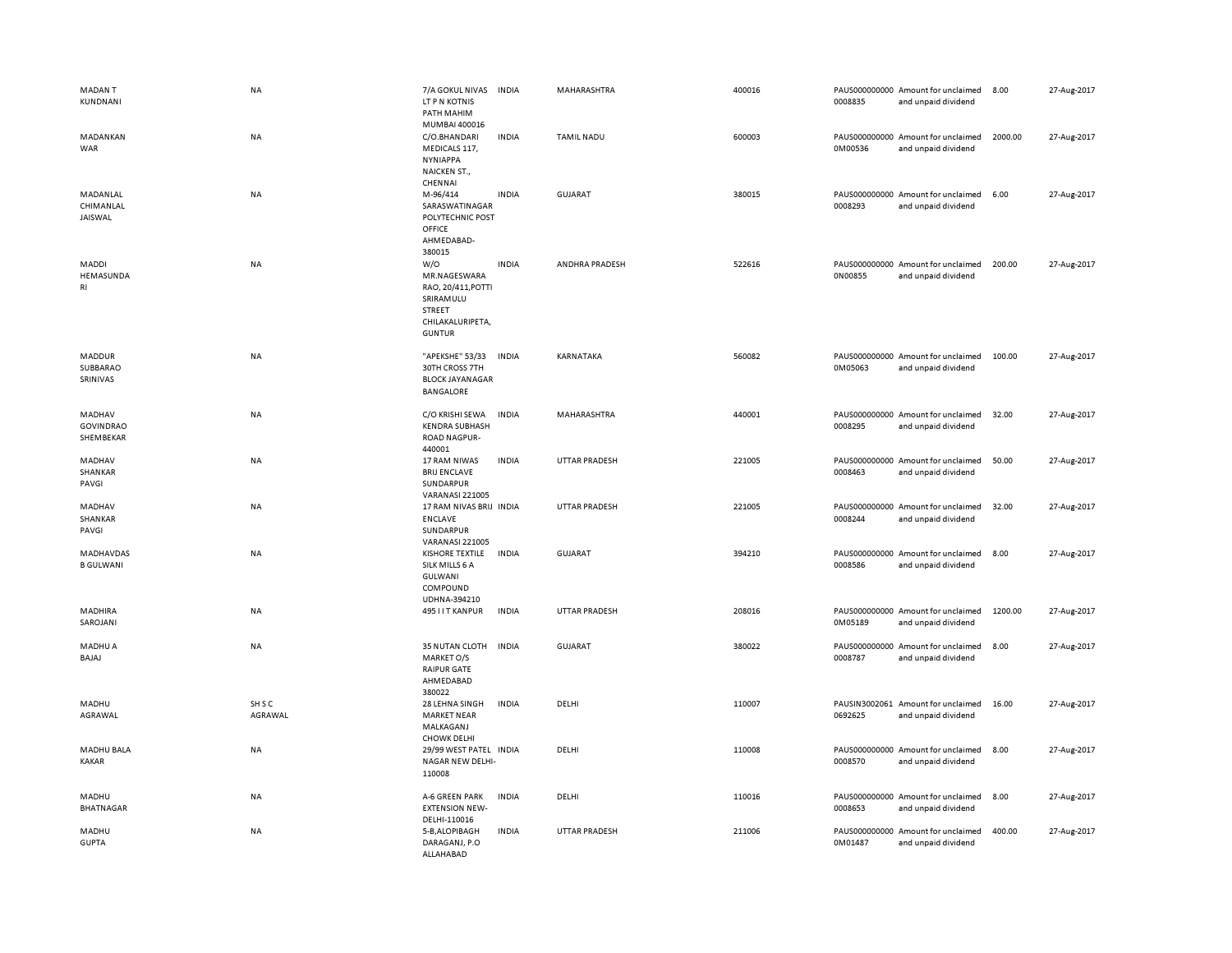| MADHU JAIN                                | <b>NA</b> | C/0 MR. AJAY<br>PORWAL<br>268.AHOOD                                                                                         | <b>INDIA</b> | <b>MADHYA PRADESH</b> | 452002 | 0008527 | PAUS000000000 Amount for unclaimed<br>and unpaid dividend | 16.00  | 27-Aug-2017 |
|-------------------------------------------|-----------|-----------------------------------------------------------------------------------------------------------------------------|--------------|-----------------------|--------|---------|-----------------------------------------------------------|--------|-------------|
| MADHU SYAL                                | <b>NA</b> | <b>NAGAR INDORE</b><br>D/21 TEXTILE<br><b>SOCIETY</b><br>PRABHADEVI<br>MUMBAI-400025                                        | <b>INDIA</b> | MAHARASHTRA           | 400025 | 0008557 | PAUS000000000 Amount for unclaimed<br>and unpaid dividend | 8.00   | 27-Aug-2017 |
| MADHU<br>VARMA                            | NA        | "KRUSHNA" NEAR<br><b>LAXMI CINEMA</b><br>ANAND 388001                                                                       | <b>INDIA</b> | <b>GUJARAT</b>        | 388001 | 0008758 | PAUS000000000 Amount for unclaimed<br>and unpaid dividend | 32.00  | 27-Aug-2017 |
| MADHUBALA<br>NEEMA                        | NA        | ANAND NEEMA<br>372 M G ROAD<br><b>INDORE 452002</b>                                                                         | <b>INDIA</b> | <b>MADHYA PRADESH</b> | 452002 | 0008879 | PAUS000000000 Amount for unclaimed<br>and unpaid dividend | 16.00  | 27-Aug-2017 |
| MADHUBALA<br>NISHIKANT<br>WALAWALAK<br>AR | <b>NA</b> | C/O MRSJ<br>WADKAR 301 EFF<br>JUMBADARSHAN -<br>HSG SOC<br><b>KOLAONGRI ROAD</b><br><b>ANDHERI EAST</b><br>MUM-BAI 400069 - | <b>INDIA</b> | MAHARASHTRA           | 400069 | 0008339 | PAUS000000000 Amount for unclaimed<br>and unpaid dividend | 16.00  | 27-Aug-2017 |
| MADHUBEN<br><b>JASHBHAI</b><br>PATEL      | <b>NA</b> | C/O JYOJASH<br><b>PRINTING PRESS</b><br>NAVABAZAR NAKA<br>BARODA-390006                                                     | <b>INDIA</b> | <b>GUJARAT</b>        | 390006 | 0008337 | PAUS000000000 Amount for unclaimed<br>and unpaid dividend | 2.00   | 27-Aug-2017 |
| MADHUBEN<br>RAMESHBHAI<br>PATEL           | <b>NA</b> | GNAN-YAGNA BHD INDIA<br><b>GUNATIT-JYOT</b><br>VALLABHVIDYA<br>NAGAR VIA ANAND-<br>388120                                   |              | <b>GUJARAT</b>        | 388120 | 0008480 | PAUS000000000 Amount for unclaimed<br>and unpaid dividend | 8.00   | 27-Aug-2017 |
|                                           |           |                                                                                                                             |              |                       |        |         |                                                           |        |             |
| MADHUBEN<br>VADILAL<br>PANCHAL            | <b>NA</b> | $B-10$<br>SIDDHARTHNAGAR<br><b>SOCIETY NEAR</b><br><b>KAMLA NEHRU</b><br>PARK NIZAMPURA<br><b>BARODA 390002</b>             | <b>INDIA</b> | <b>GUJARAT</b>        | 390002 | 0008734 | PAUS000000000 Amount for unclaimed<br>and unpaid dividend | 2.00   | 27-Aug-2017 |
| MADHUBHAI<br><b>DAGADUBHAI</b><br>BHUBE   | ΝA        | 127 JANAKPURI<br>SOCIETY KARODIA<br>ROAD POST BAJWA<br><b>DIST BARODA</b>                                                   | <b>INDIA</b> | GUJARAT               | 391310 | 0008338 | PAUS000000000 Amount for unclaimed<br>and unpaid dividend | 16.00  | 27-Aug-2017 |
| MADHUBHAI<br>PREMJIBHAI<br><b>KORAT</b>   | <b>NA</b> | AT HALRIYA POST<br><b>HALRIYA VIA</b><br><b>CHALALA DIST</b>                                                                | <b>INDIA</b> | <b>GUJARAT</b>        | 364630 | 0008340 | PAUS000000000 Amount for unclaimed<br>and unpaid dividend | 16.00  | 27-Aug-2017 |
| MADHUBHAI<br>PUNJABHAI<br>PATEL           | <b>NA</b> | AMRELI 364630<br>MAHIJ 7<br>PARISHRAM SOC<br>SUBHANPURA                                                                     | <b>INDIA</b> | <b>GUJARAT</b>        | 390007 | 0008730 | PAUS000000000 Amount for unclaimed<br>and unpaid dividend | 100.00 | 27-Aug-2017 |
| MADHUBHAI<br>PUNJABHAI<br>PATEL           | <b>NA</b> | <b>BARODA 390007</b><br>7 MAHIJ<br>PARISHRAM<br>SOCIETY<br>SUBHANPURA<br><b>BARODA 390007</b>                               | <b>INDIA</b> | <b>GUJARAT</b>        | 390007 | 0008261 | PAUS000000000 Amount for unclaimed<br>and unpaid dividend | 6.00   | 27-Aug-2017 |
| MADHUBHAI<br>PUNJABHAI<br>PATEL           | NA        | 7 PARISHRAM<br>SOCIETY<br>SUBHANPURA<br><b>BARODA 390007</b>                                                                | <b>INDIA</b> | <b>GUJARAT</b>        | 390007 | 0008728 | PAUS000000000 Amount for unclaimed<br>and unpaid dividend | 100.00 | 27-Aug-2017 |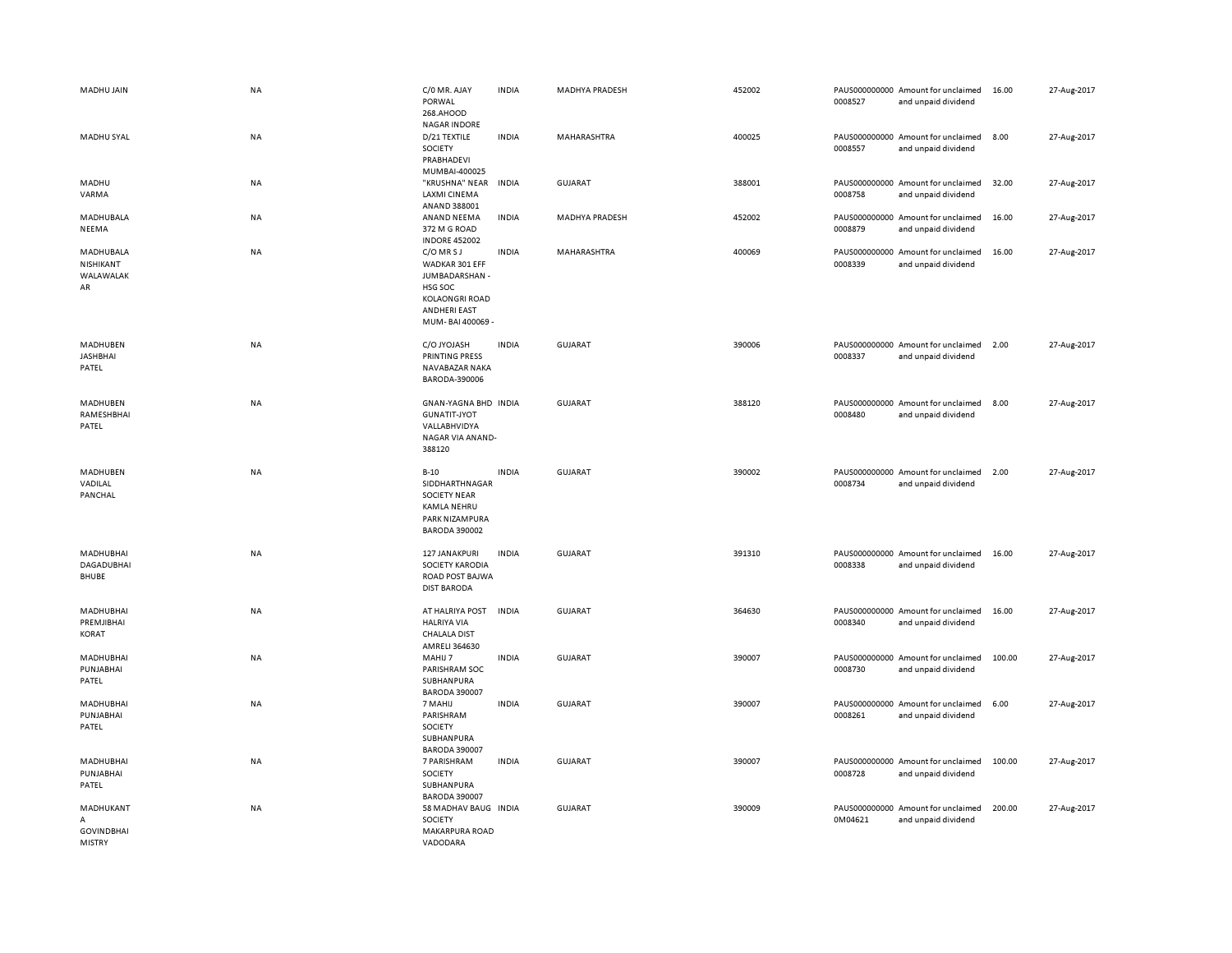| MADHUKANT<br>A RAMANLAL<br>SARAIYA        | <b>NA</b> | <b>B/1/3 NEW</b><br>ALKNANDA NEAR<br><b>AZAD SOCIETY</b><br>AMBAWADI<br>AHMEDABAD<br>380015         | <b>INDIA</b> | <b>GUJARAT</b>     | 380015 | 0008239                  | PAUS000000000 Amount for unclaimed<br>and unpaid dividend | 2.00   | 27-Aug-2017 |
|-------------------------------------------|-----------|-----------------------------------------------------------------------------------------------------|--------------|--------------------|--------|--------------------------|-----------------------------------------------------------|--------|-------------|
| MADHUKAR<br>GAJANAN<br><b>JOSHI</b>       | NA        | <b>BLOCK NO 9</b><br>CHAMPA NIWAS 19<br>WADALA RD PLOT<br>NO 257 MUMBAI-<br>400031                  | <b>INDIA</b> | MAHARASHTRA        | 400031 | 0008302                  | PAUS000000000 Amount for unclaimed<br>and unpaid dividend | 22.00  | 27-Aug-2017 |
| MADHUKAR<br>GAJANAN<br><b>JOSHI</b>       | NA        | 9/257 CHAMPA<br>NIWAS 19 VADALA<br>MUMBAI-400031                                                    | <b>INDIA</b> | MAHARASHTRA        | 400031 | 0008301                  | PAUS000000000 Amount for unclaimed<br>and unpaid dividend | 22.00  | 27-Aug-2017 |
| MADHUKAR<br>GANPAT<br>CHAUVAN             | NA        | KHALAPUR POLICE INDIA<br><b>STATION</b><br><b>KHALAPUR DIST</b><br>KOLABA 410202                    |              | MAHARASHTRA        | 410202 | 0008462                  | PAUS000000000 Amount for unclaimed<br>and unpaid dividend | 6.00   | 27-Aug-2017 |
| MADHUKAR<br>HASTEKAR                      | NA        | 1 RAJ GRAHA OLD<br>MUMBAIRD<br><b>THANE 400602</b>                                                  | <b>INDIA</b> | MAHARASHTRA        | 400602 | 0008805                  | PAUS000000000 Amount for unclaimed<br>and unpaid dividend | 16.00  | 27-Aug-2017 |
| MADHUKAR<br>RAMCHANDR<br>A RANADIVE       | NA        | 98 ANAND PARK<br><b>AUNDH PUNE</b><br>411007                                                        | <b>INDIA</b> | MAHARASHTRA        | 411007 | 0008303                  | PAUS000000000 Amount for unclaimed<br>and unpaid dividend | 166.00 | 27-Aug-2017 |
| MADHULIKA<br>CHOUDHRY                     | <b>NA</b> | C/O LT RAJIV<br>CHOUDHRY 3C<br>ANURADHA NOFRA<br><b>NAVY NAGAR</b><br>COLABA MUMBAI<br>400005       | <b>INDIA</b> | MAHARASHTRA        | 400005 | 0008873                  | PAUS000000000 Amount for unclaimed<br>and unpaid dividend | 32.00  | 27-Aug-2017 |
| MADHUMAL<br>ATI<br>HANAMARAD<br>DI GANGAL | <b>NA</b> | C/O H T GANGAL<br><b>GANGAL NURSING</b><br><b>HOME HOUSE</b><br><b>HUBLI KARNATAK</b><br>PIN-580021 | <b>INDIA</b> | KARNATAKA          | 580021 | 0008438                  | PAUS000000000 Amount for unclaimed<br>and unpaid dividend | 40.00  | 27-Aug-2017 |
| <b>MADHUR</b><br><b>LATA GOEL</b>         | NA        | B-1/7B, PASCHIM<br>VIHAR NEW DELHI                                                                  | <b>INDIA</b> | DELHI              | 110063 | 0M01285                  | PAUS000000000 Amount for unclaimed<br>and unpaid dividend | 200.00 | 27-Aug-2017 |
| MADHURI<br><b>BISWAS</b>                  | <b>NA</b> | A E 756 SECTOR-I<br>SALTLAKE CITY<br>CALCUTTA-700064                                                | <b>INDIA</b> | <b>WEST BENGAL</b> | 700064 | 0008681                  | PAUS000000000 Amount for unclaimed<br>and unpaid dividend | 16.00  | 27-Aug-2017 |
| MADHUSINH<br><b>MOTISINH</b><br>SOLANKI   | NA        | MUDIA<br>(NANAMUDIA)<br>POST SATHAMBA<br>TAL BAYAD DIST<br>SABARKANTHA<br>383340                    | <b>INDIA</b> | <b>GUJARAT</b>     | 383340 | PAUS000000000<br>0008342 | Amount for unclaimed<br>and unpaid dividend               | 2.00   | 27-Aug-2017 |
| MADHUSUDA<br>N<br>KANAIYALAL<br>SHAH      | NA        | <b>MEHTA POLE</b><br><b>DANI'S KHANCHA</b><br>BARODA-390006                                         | <b>INDIA</b> | <b>GUJARAT</b>     | 390006 | 0008343                  | PAUS000000000 Amount for unclaimed<br>and unpaid dividend | 6.00   | 27-Aug-2017 |
| MADHUSUDA<br>N MALI                       | <b>NA</b> | "PUSHPA BHUVAN" INDIA<br>MADANZAMPA<br>ROAD VADODARA                                                |              | <b>GUJARAT</b>     | 390001 | 0012486                  | PAUS000000000 Amount for unclaimed<br>and unpaid dividend | 300.00 | 27-Aug-2017 |
| MADHUSUDA<br>N MALI                       | <b>NA</b> | "PUSHPA BHAVAN" INDIA<br>MADANZAMPA<br>ROAD VADODARA                                                |              | <b>GUJARAT</b>     | 390001 | 0M04667                  | PAUS000000000 Amount for unclaimed<br>and unpaid dividend | 200.00 | 27-Aug-2017 |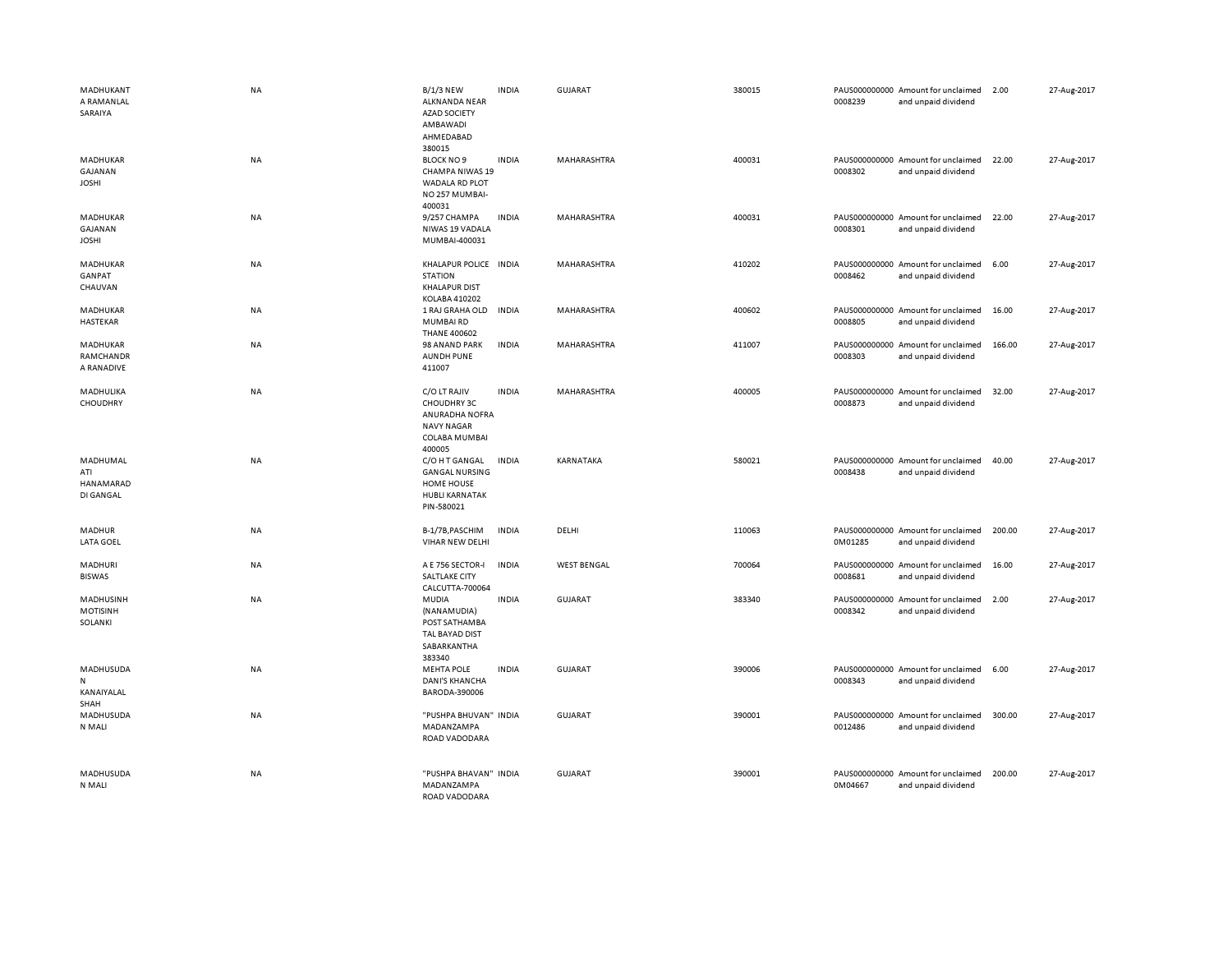| MADHUSUDA<br>N<br>SHIVSHANKE<br>R PANDYA             | NA        | 323/9 JAMNADAS<br><b>BLDG DANDIA</b><br><b>BAZAR BARODA-</b><br>390001                                                                | <b>INDIA</b> | <b>GUJARAT</b>    | 390001 | 0008263 | PAUS000000000 Amount for unclaimed<br>and unpaid dividend | 2.00   | 27-Aug-2017 |
|------------------------------------------------------|-----------|---------------------------------------------------------------------------------------------------------------------------------------|--------------|-------------------|--------|---------|-----------------------------------------------------------|--------|-------------|
| MADHUSUDH<br>AN UPENDRA<br>KAMATH                    | NA        | A7 RAAG VIHAR<br>CHS LTD B/H<br><b>GANESH MANDIR</b><br><b>VAZIRA BORIVILI</b><br><b>WEST MUMBAI</b><br>400092                        | <b>INDIA</b> | MAHARASHTRA       | 400092 | 0008492 | PAUS000000000 Amount for unclaimed<br>and unpaid dividend | 8.00   | 27-Aug-2017 |
| MAFATLAL<br>KANTILAL<br>SONI                         | NA        | PAINTERNI KHADKI INDIA<br>SONIWAD GODHRA<br>PANCHMAHALS<br>389001                                                                     |              | <b>GUJARAT</b>    | 389001 | 0008712 | PAUS000000000 Amount for unclaimed<br>and unpaid dividend | 2.00   | 27-Aug-2017 |
| <b>MAGAN BAI</b><br>JAIN                             | NA        | 1261 VEDWARA<br>MALIWARA<br><b>CHANDNI CHOWK</b><br>DELHI 110006                                                                      | <b>INDIA</b> | DELHI             | 110006 | 0008777 | PAUS000000000 Amount for unclaimed<br>and unpaid dividend | 32.00  | 27-Aug-2017 |
| MAGANBHAI<br><b>JETHABHAI</b><br>PATEL               | NA        | AT RAMSIKAMPA<br>POST ODHA TAL<br><b>BAYAD DIST</b><br>SABARKANTHA<br>383325                                                          | <b>INDIA</b> | GUJARAT           | 383325 | 0008345 | PAUS000000000 Amount for unclaimed<br>and unpaid dividend | 2.00   | 27-Aug-2017 |
| MAGANBHAI<br>KALIDAS<br>PATEL                        | <b>NA</b> | C/O FRIENDS<br><b>ELECTRIC STORES</b><br><b>BHAN BLDG M G</b><br>ROAD BARODA-<br>390001                                               | <b>INDIA</b> | <b>GUJARAT</b>    | 390001 | 0008347 | PAUS000000000 Amount for unclaimed<br>and unpaid dividend | 6.00   | 27-Aug-2017 |
| MAGANLAL<br>AMBELAL<br>GANDHI                        | <b>NA</b> | <b>BUNDER ROAD OPP INDIA</b><br>PETIT LIBRARY<br><b>BILIMORA PIN-</b><br>396321                                                       |              | <b>GUJARAT</b>    | 396321 | 0008348 | PAUS000000000 Amount for unclaimed<br>and unpaid dividend | 10.00  | 27-Aug-2017 |
| MAGANLAL<br><b>KARSHANBH</b><br>AI PADALIA           | NA        | C/O KRUSHI VIKAS INDIA<br><b>KENDRA NEAR</b><br><b>CENTRAL BANK OF</b><br><b>INDIA JAM</b><br>JODHPUR DIST<br>JAMNAGAR PIN-<br>360530 |              | <b>GUJARAT</b>    | 360530 | 0008350 | PAUS000000000 Amount for unclaimed<br>and unpaid dividend | 32.00  | 27-Aug-2017 |
| MAGANLAL<br>LALLUBHAI<br><b>NAIK</b>                 | NA        | SHIV DARSHAN<br>AYODHYANAGAR<br><b>VIJALPORE ROAD P</b><br>O A G COLLAGE<br>NAVSARI 396450<br><b>GUJARAT</b>                          | <b>INDIA</b> | GUJARAT           | 396450 | 0008620 | PAUS000000000 Amount for unclaimed<br>and unpaid dividend | 8.00   | 27-Aug-2017 |
| <b>MAHABALES</b><br>WAR<br><b>KANOBA</b><br>KELUSKAR | <b>NA</b> | 1286.<br>BASWANGALLI<br>SHAHAPUR<br>BELGAUM                                                                                           | <b>INDIA</b> | KARNATAKA         | 590001 | 0M01093 | PAUS000000000 Amount for unclaimed<br>and unpaid dividend | 200.00 | 27-Aug-2017 |
| MAHADEVAN<br>PILLAY V                                | <b>NA</b> | MAHALAKSHMI<br><b>NURSING HOME</b><br>RAMAVARAMPURA<br>M NAGARCOIL<br>(TAMILNADU)                                                     | <b>INDIA</b> | <b>TAMIL NADU</b> | 629001 | 0V00914 | PAUS000000000 Amount for unclaimed<br>and unpaid dividend | 400.00 | 27-Aug-2017 |
| MAHALINGA<br>M S V                                   | NA        | C/O.K.SREEMATHY, INDIA<br>36/1, RUKMANI<br>STREET, WEST<br>MAMBALAM<br>CHENNAI.                                                       |              | <b>TAMIL NADU</b> | 600033 | 0S00963 | PAUS000000000 Amount for unclaimed<br>and unpaid dividend | 80.00  | 27-Aug-2017 |
| MAHALINGA<br>PPA C KINAGI                            | NA        | C/O.S.S.SALANKI<br><b>CHEMISTS &amp;</b><br><b>DRUGGIST</b><br><b>TALIKOTI (BIJAPUR</b><br>DIST.)                                     | <b>INDIA</b> | KARNATAKA         | 586214 | 0M00541 | PAUS000000000 Amount for unclaimed<br>and unpaid dividend | 200.00 | 27-Aug-2017 |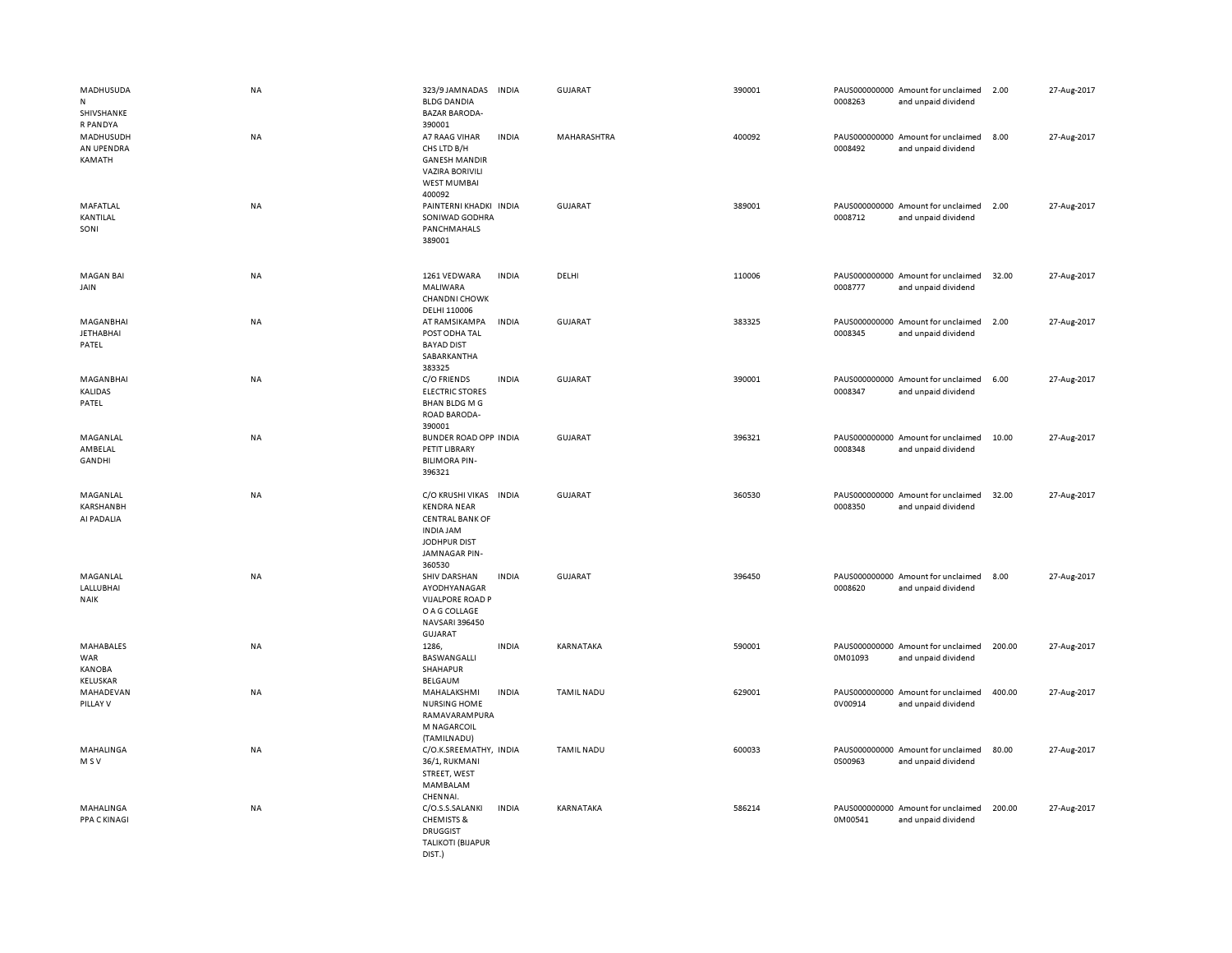| MAHAMADB<br>HAI<br><b>FATESINH</b>                   | NA                        | MASJID FALIA<br><b>GORWA BARODA</b><br>390003                                                                | <b>INDIA</b> | GUJARAT           | 390003 | 0008272                  | PAUS000000000 Amount for unclaimed<br>and unpaid dividend | 2.00   | 27-Aug-2017 |
|------------------------------------------------------|---------------------------|--------------------------------------------------------------------------------------------------------------|--------------|-------------------|--------|--------------------------|-----------------------------------------------------------|--------|-------------|
| RATHOD<br>MAHARASI                                   | <b>NA</b>                 | 75, OLD.NO.17-A<br>SUBRAMANIA<br>PILLAI STREET<br>S.S.COLONY                                                 | <b>INDIA</b> | <b>TAMIL NADU</b> | 625010 | 0M05495                  | PAUS000000000 Amount for unclaimed<br>and unpaid dividend | 80.00  | 27-Aug-2017 |
| MAHAVIR<br>JAIN                                      | <b>MISHRI MAL</b><br>JAIN | 75 JAWAHAR<br>NAGAR GODHARA<br><b>ROAD HALOL</b><br>PANCHMAHAL                                               | <b>INDIA</b> | GUJARAT           | 389350 | 0198447                  | PAUSIN3016451 Amount for unclaimed<br>and unpaid dividend | 100.00 | 27-Aug-2017 |
| MAHENDRA<br><b>KUMAR</b><br><b>BHATIA</b>            | <b>NA</b>                 | UJJWAL LTD 397<br><b>3RD C ROAD</b><br>SARDARPURA<br>JODHPUR 342001                                          | <b>INDIA</b> | RAJASTHAN         | 342001 | 0008451                  | PAUS000000000 Amount for unclaimed<br>and unpaid dividend | 16.00  | 27-Aug-2017 |
| MAHENDRA<br>LAXMIDAS<br>THAKKER                      | NA                        | KUVERJI DEVSHI<br>CHAWL 2ND FL B S<br><b>ROAD OPP</b><br>ZARAPKAR SHOW<br><b>ROOM DADAR</b><br>MUMBAI 400028 | <b>INDIA</b> | MAHARASHTRA       | 400028 | 0008633                  | PAUS000000000 Amount for unclaimed<br>and unpaid dividend | 8.00   | 27-Aug-2017 |
| MAHENDRA<br>POPATLAL<br>SHAH                         | NA                        | SULTANPURA<br><b>ADHYARU'S POLE</b><br>BARODA-390001                                                         | <b>INDIA</b> | <b>GUJARAT</b>    | 390001 | 0008353                  | PAUS000000000 Amount for unclaimed<br>and unpaid dividend | 6.00   | 27-Aug-2017 |
| MAHENDRA<br>PUNJABHAI<br>KHIMASYA                    | NA                        | 2 SAVMIA FLATS ST<br>ZAVIERS COLLEGE<br>ROAD<br>NAVRANGPURA<br>AHMEDABAD<br>380009                           | <b>INDIA</b> | <b>GUJARAT</b>    | 380009 | PAUS000000000<br>0008667 | Amount for unclaimed<br>and unpaid dividend               | 8.00   | 27-Aug-2017 |
| MAHENDRA<br>R SHAH                                   | NA                        | C/O RAMANIKLAL & INDIA<br>SONS J-20 BOMBAY<br>MARKET<br><b>UMARWADA</b><br>SURAT 395010                      |              | <b>GUJARAT</b>    | 395010 | 0008472                  | PAUS000000000 Amount for unclaimed<br>and unpaid dividend | 8.00   | 27-Aug-2017 |
| MAHENDRAB<br>HAI<br><b>ISHWARBHAI</b><br>PATEL       | NA                        | NAVI KANSARWAD INDIA<br>PADRA DIST.<br>VADODARA                                                              |              | <b>GUJARAT</b>    | 391440 | 0008719                  | PAUS000000000 Amount for unclaimed<br>and unpaid dividend | 12.00  | 27-Aug-2017 |
| MAHENDRAB<br>HAI<br><b>ISHWARBHAI</b><br>PATEL       | NA                        | NAVIPANSARAWAD INDIA<br>NAVAPURA PADRA<br><b>DIST VADODARA</b><br>PIN-391440                                 |              | <b>GUJARAT</b>    | 391440 | 0008357                  | PAUS000000000 Amount for unclaimed<br>and unpaid dividend | 12.00  | 27-Aug-2017 |
| MAHENDRAK<br><b>UMAR</b><br>HEMJIBHAI<br>PATEL       | NA                        | C/O OM FERTILIZER INDIA<br><b>STATION ROAD AT</b><br>& PO TAL DEHGAM<br>DIST AHMEDABAD<br>PIN-382305         |              | <b>GUJARAT</b>    | 382305 | 0008358                  | PAUS000000000 Amount for unclaimed<br>and unpaid dividend | 16.00  | 27-Aug-2017 |
| <b>MAHENDRAK</b><br>UMAR<br><b>JASHBHAI</b><br>PATEL | <b>NA</b>                 | C/O JASHBHAI<br><b>HATHIBHAI PATEL</b><br>AXAR SADAN NR<br><b>BUS STAND</b><br>KARAMSAD 388325               | <b>INDIA</b> | <b>GUJARAT</b>    | 388325 | 0008310                  | PAUS000000000 Amount for unclaimed<br>and unpaid dividend | 16.00  | 27-Aug-2017 |
| MAHENDRAK<br><b>UMAR</b><br>NATHALAL<br>PATFI        | NA                        | DIPARA DARWAJA<br><b>RANDAL MATA'S</b><br><b>MADH VISNAGAR</b><br>384315                                     | <b>INDIA</b> | <b>GUJARAT</b>    | 384315 | 0008803                  | PAUS000000000 Amount for unclaimed<br>and unpaid dividend | 6.00   | 27-Aug-2017 |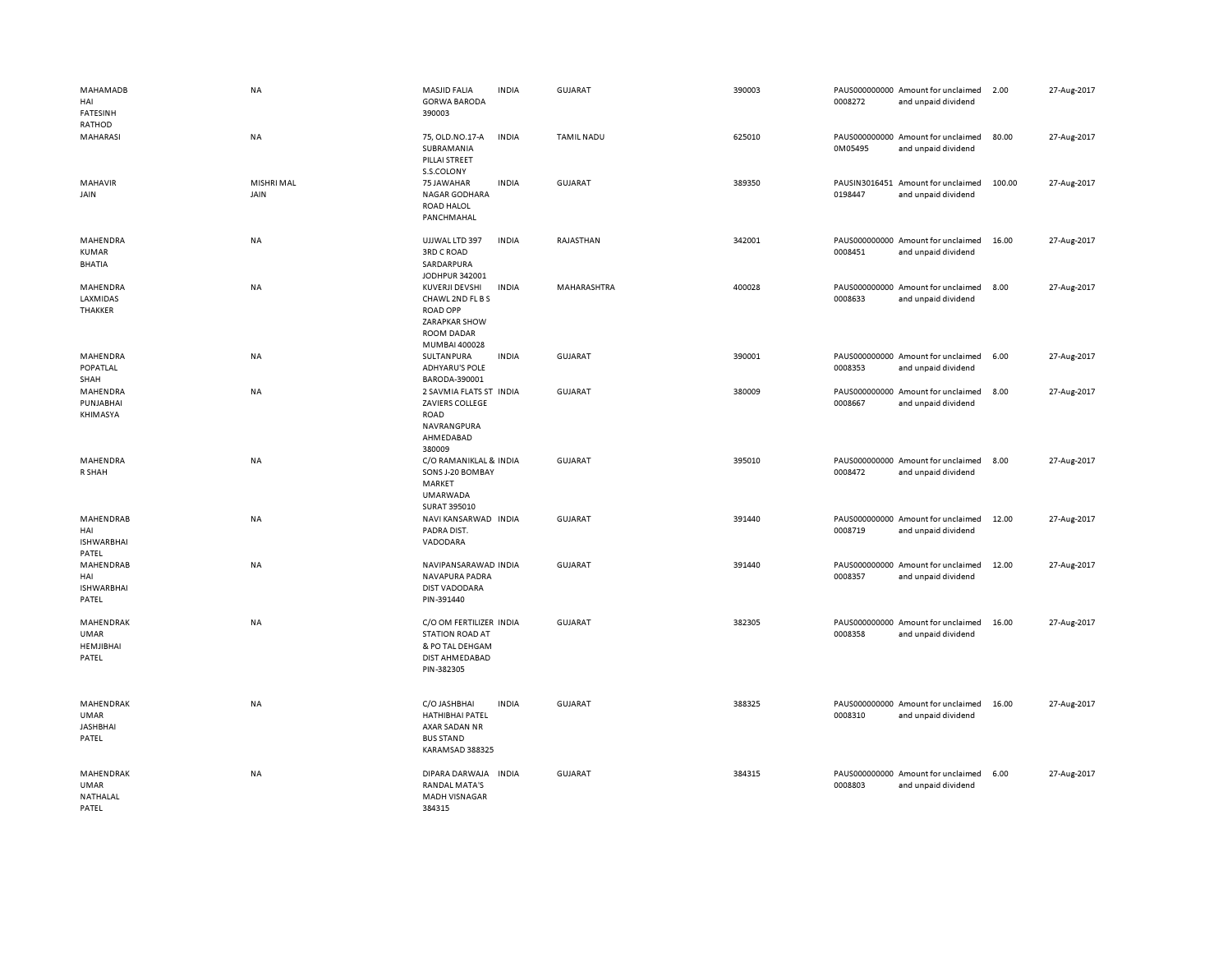| MAHENDRAK<br>UMAR<br>SHIVABHAI<br>PATEL    | <b>NA</b>                                      | <b>BACK GATE 52</b><br><b>VITTHAL NAGAR</b><br>KARELI<br>BAUGHVADODARA                                                           | <b>INDIA</b> | <b>GUJARAT</b>       | 390018 | 0008724 | PAUS000000000 Amount for unclaimed<br>and unpaid dividend | 82.00  | 27-Aug-2017 |
|--------------------------------------------|------------------------------------------------|----------------------------------------------------------------------------------------------------------------------------------|--------------|----------------------|--------|---------|-----------------------------------------------------------|--------|-------------|
| MAHESH<br>CHAND<br><b>GUPTA</b>            | NA                                             | 70 GANDHI GANJ<br><b>HAPUR DIST</b><br>GHAZIABAD 245101                                                                          | <b>INDIA</b> | <b>UTTAR PRADESH</b> | 245101 | 0008562 | PAUS000000000 Amount for unclaimed<br>and unpaid dividend | 8.00   | 27-Aug-2017 |
| MAHESH<br>CHAND JAIN                       | NA                                             | C/O DR M C JAIN 64 INDIA<br><b>JAIN MANDIR</b><br>ABUPURA<br><b>MUZAFFAR NAGAR-</b><br>251001                                    |              | UTTAR PRADESH        | 251001 | 0008651 | PAUS000000000 Amount for unclaimed<br>and unpaid dividend | 16.00  | 27-Aug-2017 |
| MAHESH<br>CHANDER<br>RATRA                 | <b>NA</b>                                      | 680, THIRD BLOCK, INDIA<br>SIXTH MAIN ROAD,<br>VIDYARANYAPURA(<br>BEL), BANGALORE                                                |              | KARNATAKA            | 560097 | 0M01286 | PAUS000000000 Amount for unclaimed<br>and unpaid dividend | 200.00 | 27-Aug-2017 |
| MAHESH H<br>MARU                           | NA                                             | FAITH<br><b>BHOMESHWAR</b><br>WADI-1<br>JAMNAGAR ROAD<br><b>RAJKOT 360006</b>                                                    | <b>INDIA</b> | <b>GUJARAT</b>       | 360006 | 0008691 | PAUS000000000 Amount for unclaimed<br>and unpaid dividend | 24.00  | 27-Aug-2017 |
| MAHESH<br><b>KUMAR MULL</b>                | NA                                             | FLAT NO 301 6, JAN INDIA<br><b>KALYAN NAGAR</b><br>SAMRAT-<br><b>BUILDING MARVE</b><br>ROAD MALAD<br>WEST MUMBAI 4-<br>$00095 -$ |              | MAHARASHTRA          | 400095 | 0008846 | PAUS000000000 Amount for unclaimed<br>and unpaid dividend | 16.00  | 27-Aug-2017 |
| <b>MAHESH M</b><br>PATEL                   | NA                                             | <b>BLOCK NO 109/1</b><br>CH-TYPE<br>PETROCHEMICAL<br><b>TOWNSHIP</b><br>GANDHINAGAR<br>382021                                    | <b>INDIA</b> | <b>GUJARAT</b>       | 382021 | 0008762 | PAUS000000000 Amount for unclaimed<br>and unpaid dividend | 32.00  | 27-Aug-2017 |
| MAHESH<br>MANUBHAI<br>PATEL                | <b>NA</b>                                      | 9/1/B SHREEJIBAG INDIA<br>SOCIETY B/H<br>NAVRANGPUR-A<br>POLICE STATION<br>NAVRANGPURA<br>AHMEDABAD -<br>380009 -                |              | GUJARAT              | 380009 | 0008780 | PAUS000000000 Amount for unclaimed<br>and unpaid dividend | 66.00  | 27-Aug-2017 |
| MAHESH<br>SITARAM<br>AMBEGAONK<br>ER       | NA                                             | 6/107 NEO SHASTRI INDIA<br><b>NAGAR SOCIETY</b><br>MULUND WEST<br>MUMBAI-400082                                                  |              | MAHARASHTRA          | 400082 | 0008467 | PAUS000000000 Amount for unclaimed<br>and unpaid dividend | 6.00   | 27-Aug-2017 |
| MAHESHBAB<br>U MAHADEO<br><b>GHODKE</b>    | NA                                             | "SARASWATI"<br>KALUPURA<br><b>BRAHMIN FALIA</b><br>NAVA BAZAR<br>BARODA-390006                                                   | <b>INDIA</b> | <b>GUJARAT</b>       | 390006 | 0008359 | PAUS000000000 Amount for unclaimed<br>and unpaid dividend | 2.00   | 27-Aug-2017 |
| MAHESHBHAI<br><b>MOHANBHAI</b><br>PATEL    | NA                                             | "DHANLAXMI",<br><b>BUNGLOW, OPP A P</b><br>C VIDHYANAGR<br>ROAD, ANAND,<br>GUJARAT.                                              | <b>INDIA</b> | GUJARAT              | 388120 | 0008278 | PAUS000000000 Amount for unclaimed<br>and unpaid dividend | 2.00   | 27-Aug-2017 |
| MAHESHBHAI<br>NARSINHBHA<br><b>I PATEL</b> | NARSINHBH<br>AI<br><b>MATHURBH</b><br>AI PATEL | AT & POST-<br><b>CHAKLAD TA-</b><br>AMOD DIST-<br>BHARUCHCHAKLAD                                                                 | <b>INDIA</b> | GUJARAT              | 392110 | 0112005 | PAUS130167000 Amount for unclaimed<br>and unpaid dividend | 20.00  | 27-Aug-2017 |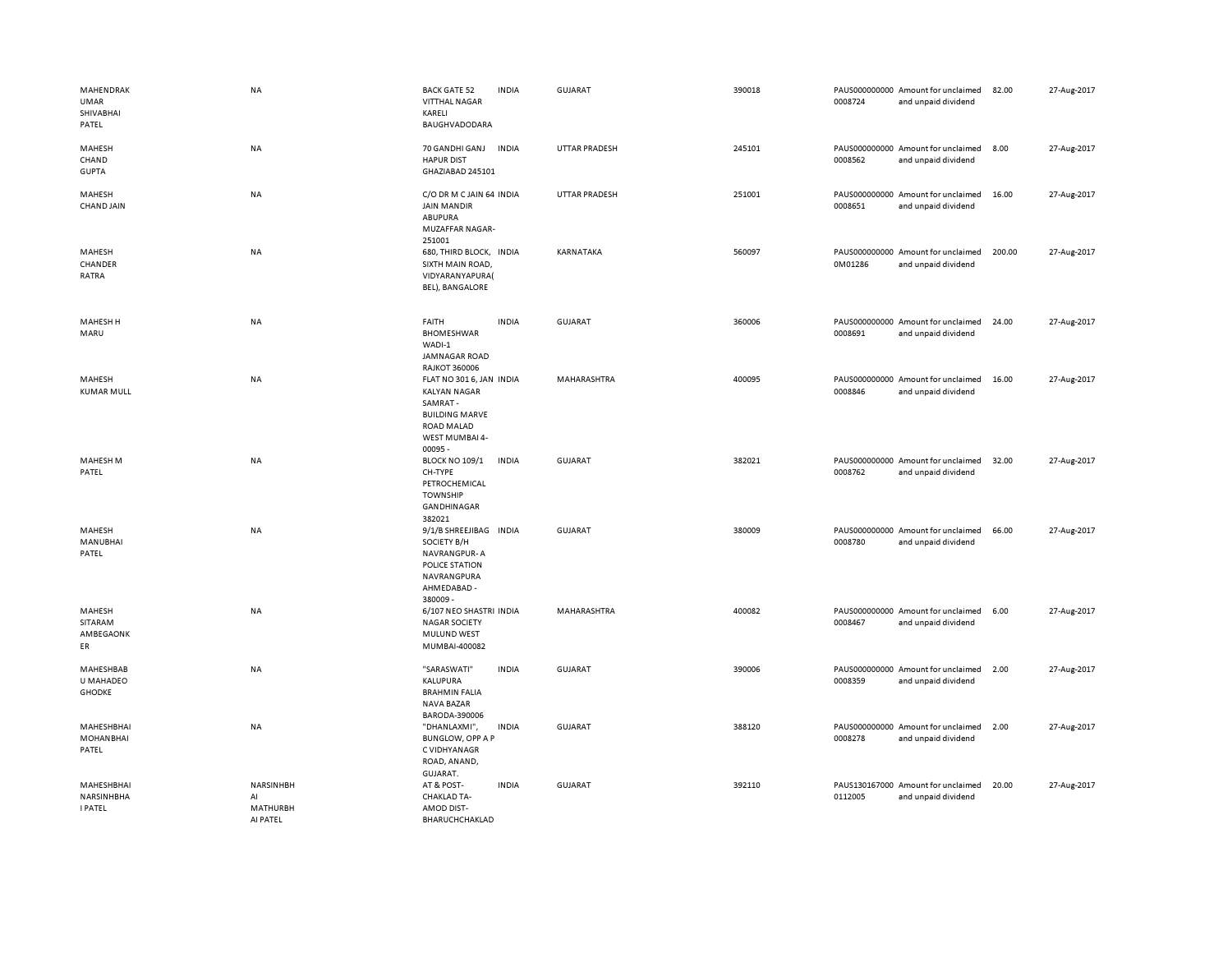| MAHESHCHA<br><b>NDRA</b><br>OCHHAVLAL                         | NA        | <b>B-57 ALEMBIC</b><br><b>COLONY BARODA</b><br>390003                                                                                                                     | <b>INDIA</b> | <b>GUJARAT</b> | 390003 | 0008257 | PAUS000000000 Amount for unclaimed<br>and unpaid dividend | 2.00   | 27-Aug-2017 |
|---------------------------------------------------------------|-----------|---------------------------------------------------------------------------------------------------------------------------------------------------------------------------|--------------|----------------|--------|---------|-----------------------------------------------------------|--------|-------------|
| <b>VYAS</b><br>MAHESHCHA<br><b>NDRA</b><br>SANJULAL<br>PANDYA | NA        | SALATWADA GOVT INDIA<br><b>COLONY BLOCK NO</b><br>D/31 BARODA-<br>390001                                                                                                  |              | <b>GUJARAT</b> | 390001 | 0008362 | PAUS000000000 Amount for unclaimed<br>and unpaid dividend | 6.00   | 27-Aug-2017 |
| MAHESHWAR<br><b>TRIMBAK</b><br>KHARE                          | NA        | KHARE BUNGLOW INDIA<br>VRINDAVAN<br>SOCIETY NAVI PETH<br><b>PUNE 411030</b>                                                                                               |              | MAHARASHTRA    | 411030 | 0008313 | PAUS000000000 Amount for unclaimed<br>and unpaid dividend | 16.00  | 27-Aug-2017 |
| MAHIJIBHAI<br><b>JETHABHAI</b><br>PATEL                       | NA        | 34/1<br>SADHANANAGAR<br>KARELIBAG<br><b>BARODA 390001</b>                                                                                                                 | <b>INDIA</b> | <b>GUJARAT</b> | 390001 | 0008248 | PAUS000000000 Amount for unclaimed<br>and unpaid dividend | 12.00  | 27-Aug-2017 |
| MAHMAD<br>SHAFI A<br><b>VOHRA</b>                             | NA        | C/O A R VOHRA NR INDIA<br>SOMNATH SOAP<br>WORKS PO<br><b>UMRETH-388220</b>                                                                                                |              | <b>GUJARAT</b> | 388220 | 0008452 | PAUS000000000 Amount for unclaimed<br>and unpaid dividend | 16.00  | 27-Aug-2017 |
| MAIMUNA<br><b>KHATOON</b>                                     | <b>NA</b> | 3137 SECTOR P-3<br>VASANT KUNJ NEW<br>DELHI 110030                                                                                                                        | <b>INDIA</b> | DELHI          | 110030 | 0008652 | PAUS000000000 Amount for unclaimed<br>and unpaid dividend | 8.00   | 27-Aug-2017 |
| <b>MAJOR RD</b><br>SINGH                                      | NA        | <b>HEAD QUARTERS</b><br>CME COLLEGE OF<br>MILITARY<br><b>ENGINEERING CME</b><br>P O PUNE 411031                                                                           | <b>INDIA</b> | MAHARASHTRA    | 411031 | 0008522 | PAUS000000000 Amount for unclaimed<br>and unpaid dividend | 8.00   | 27-Aug-2017 |
| <b>MAJOR</b><br>SATYAPAL<br>SAIGAL                            | NA        | A-46/1 NARAINA<br>VIHAR NEW DELHI-<br>110028                                                                                                                              | <b>INDIA</b> | DELHI          | 110028 | 0008656 | PAUS000000000 Amount for unclaimed<br>and unpaid dividend | 8.00   | 27-Aug-2017 |
| MAKAM<br>RAMANJANE<br>YULU                                    | NA        | M/S.KINGS & CO., INDIA<br>SIVALAYAM<br>STREET,<br>PRODDATUR<br>(CUDDAPAH DIST.)                                                                                           |              | ANDHRA PRADESH | 516360 | 0M00157 | PAUS000000000 Amount for unclaimed<br>and unpaid dividend | 200.00 | 27-Aug-2017 |
| MALA<br>ARVIND<br><b>KOTWALA</b>                              | NA        | 11/12 DAULAT<br><b>SOCIETY NR</b><br>UTKARSH VIDYALA-<br>YA NR UTKARSH<br>VIDYALAYA<br><b>GADAPURA LIONS -</b><br><b>HALL RD RACE</b><br><b>COURSE BARODA</b><br>390007 - | <b>INDIA</b> | <b>GUJARAT</b> | 390007 | 0008363 | PAUS000000000 Amount for unclaimed<br>and unpaid dividend | 16.00  | 27-Aug-2017 |
| MALANGBHA<br><b>I GABUBHAI</b><br><b>DUDHWALA</b>             | NA        | <b>FATEHPURA</b><br>BARODA-390006                                                                                                                                         | <b>INDIA</b> | GUJARAT        | 390006 | 0008455 | PAUS000000000 Amount for unclaimed<br>and unpaid dividend | 16.00  | 27-Aug-2017 |
| MALLAIAH<br><b>SETTY</b><br>NAGELLA                           | NA        | $S/O$ N<br>SUBBARAYUDU<br>SEETY VELUGODU<br><b>DIST KURNOOL</b><br>518533                                                                                                 | <b>INDIA</b> | ANDHRA PRADESH | 518533 | 0008506 | PAUS000000000 Amount for unclaimed<br>and unpaid dividend | 8.00   | 27-Aug-2017 |
| MALTHI<br>RAMASWAM<br>Y                                       | NA        | F-31 MAKER<br><b>KUNDAN GARDEN</b><br><b>JUHU ROAD</b><br>SANTACRUZ WEST<br>MUMBAI 400049                                                                                 | <b>INDIA</b> | MAHARASHTRA    | 400049 | 0008783 | PAUS000000000 Amount for unclaimed<br>and unpaid dividend | 32.00  | 27-Aug-2017 |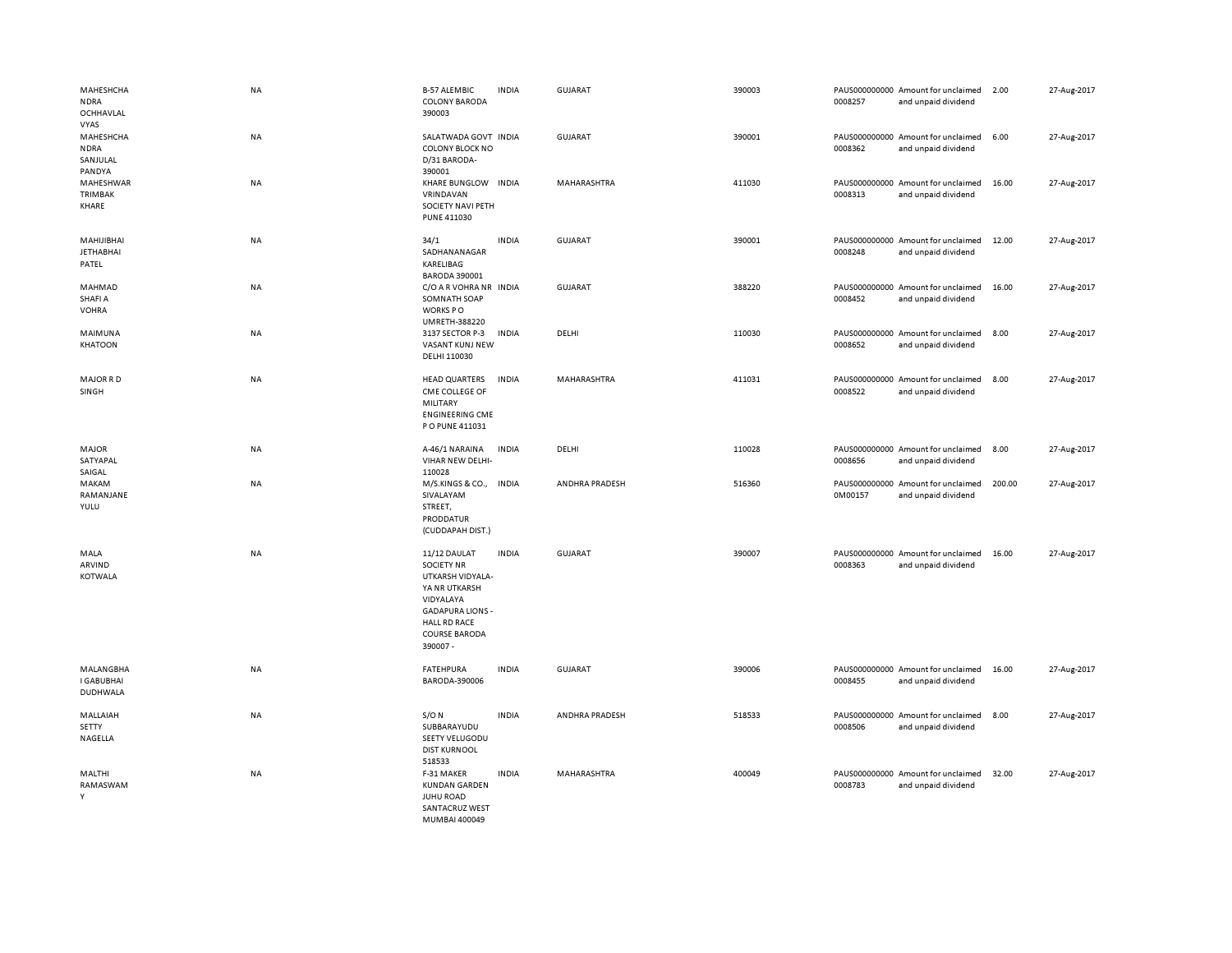| MALTI<br>ARVIND<br>VAGHELA           | <b>NA</b> | "MOHIT" 8,<br><b>VAISHALI NAGAR</b><br><b>RAJKOT 360001</b>                                              | <b>INDIA</b> | <b>GUJARAT</b>       | 360001 | 0008791 | PAUS000000000 Amount for unclaimed<br>and unpaid dividend | 8.00   | 27-Aug-2017 |
|--------------------------------------|-----------|----------------------------------------------------------------------------------------------------------|--------------|----------------------|--------|---------|-----------------------------------------------------------|--------|-------------|
| MALTI<br><b>ASHWIN R</b><br>PARIKH   | <b>NA</b> | PARIKH SADAN<br>POOLBARI NAKA<br>SALATWADA<br>VADODARA-390001                                            | <b>INDIA</b> | GUJARAT              | 390001 | 0008314 | PAUS000000000 Amount for unclaimed<br>and unpaid dividend | 6.00   | 27-Aug-2017 |
| MALTI<br><b>HARWANI</b>              | NA        | MALTI HARWANI<br>PLOT NO 3 GURU<br><b>NANAK COLONY</b><br>AJMER 305001                                   | <b>INDIA</b> | RAJASTHAN            | 305001 | 0008806 | PAUS000000000 Amount for unclaimed<br>and unpaid dividend | 16.00  | 27-Aug-2017 |
| MALTI JAIN                           | NA        | E-38 G T B NAGAR<br>ALLAHABAD<br>211016                                                                  | <b>INDIA</b> | <b>UTTAR PRADESH</b> | 211016 | 0008697 | PAUS000000000 Amount for unclaimed<br>and unpaid dividend | 32.00  | 27-Aug-2017 |
| MALTI<br>VAJPEYI                     | <b>NA</b> | 10 BAKERY ROAD<br><b>HASTINGS</b><br>CALCUTTA 700022                                                     | <b>INDIA</b> | <b>WEST BENGAL</b>   | 700022 | 0008637 | PAUS000000000 Amount for unclaimed<br>and unpaid dividend | 16.00  | 27-Aug-2017 |
| MALTI<br>VAJPEYI                     | <b>NA</b> | 10 BAKERY ROAD<br><b>HASTINGS</b><br>CALCUTTA 700022                                                     | <b>INDIA</b> | <b>WEST BENGAL</b>   | 700022 | 0008747 | PAUS000000000 Amount for unclaimed<br>and unpaid dividend | 16.00  | 27-Aug-2017 |
| MAMATHA<br>RAO                       | <b>NA</b> | K-24 12TH CROSS I INDIA<br><b>BLOCK</b><br>RAJAJINAGAR<br><b>BANGALORE-</b><br>560010                    |              | KARNATAKA            | 560010 | 0008436 | PAUS000000000 Amount for unclaimed<br>and unpaid dividend | 32.00  | 27-Aug-2017 |
| MAMATHA<br>SUBODH                    | <b>NA</b> | 428 14TH 'A' MAIN I INDIA<br><b>BLOCK III STAGE</b><br>BASAVESHWARA<br>NAGAR<br>BANGALORE                |              | KARNATAKA            | 560079 | 0M02560 | PAUS000000000 Amount for unclaimed<br>and unpaid dividend | 200.00 | 27-Aug-2017 |
| <b>MAMATHAT</b>                      | NA        | 41, NALA ROAD<br><b>NEAR ANITHA</b><br>SOUND<br>SYSTEMS, CONTON<br><b>MENT BANGALORE</b>                 | <b>INDIA</b> | KARNATAKA            | 560042 | 0M05516 | PAUS000000000 Amount for unclaimed<br>and unpaid dividend | 200.00 | 27-Aug-2017 |
| <b>MAMTA RANI</b>                    | <b>NA</b> | 95 SFS RAJOURI<br><b>APARTMENTS OPP</b><br><b>GOVT OF INDIA</b><br>PRESS NEW DELHI<br>110064             | <b>INDIA</b> | DELHI                | 110064 | 0008689 | PAUS000000000 Amount for unclaimed<br>and unpaid dividend | 8.00   | 27-Aug-2017 |
| MAN<br><b>MOHAN</b><br><b>OBEROI</b> | <b>NA</b> | 8/6 PUNJABI BAGH INDIA<br><b>EAST AVENUE NEW</b><br>DELHI-110026                                         |              | DELHI                | 110026 | 0008576 | PAUS000000000 Amount for unclaimed<br>and unpaid dividend | 8.00   | 27-Aug-2017 |
| MAN<br><b>MOHAN SURI</b>             | <b>NA</b> | 14 A/74 W E A<br><b>KAROLBAGH NEW</b><br>DELHI-110005                                                    | <b>INDIA</b> | DELHI                | 110005 | 0008572 | PAUS000000000 Amount for unclaimed<br>and unpaid dividend | 16.00  | 27-Aug-2017 |
| MAN<br><b>MOHAN SYAL</b>             | <b>NA</b> | D/21 TEXTILA<br>SOCIETY<br>PRABHADEVI<br>MUMBAI-400004                                                   | <b>INDIA</b> | MAHARASHTRA          | 400004 | 0008720 | PAUS000000000 Amount for unclaimed<br>and unpaid dividend | 8.00   | 27-Aug-2017 |
| MANAB<br><b>BHATTACHAR</b><br>YA     | <b>NA</b> | 14 ISHAVASHYAM<br><b>BUNGLOWS OPP</b><br>LOVEKUSH SOCIETY<br>132 FT RING<br>ROAD, SATELLITE<br>AHMEDABAD | <b>INDIA</b> | <b>GUJARAT</b>       | 380015 | 0M04577 | PAUS000000000 Amount for unclaimed<br>and unpaid dividend | 200.00 | 27-Aug-2017 |
| MANAHARBH<br>AI A PATEL              | <b>NA</b> | AT & PO VANSOLI<br><b>MANDIR FALIYA TA</b><br>MAHEMDABAD<br><b>DIST KHEDA</b><br>GUIARAT                 | <b>INDIA</b> | <b>GUJARAT</b>       | 387411 | 0008860 | PAUS000000000 Amount for unclaimed<br>and unpaid dividend | 32.00  | 27-Aug-2017 |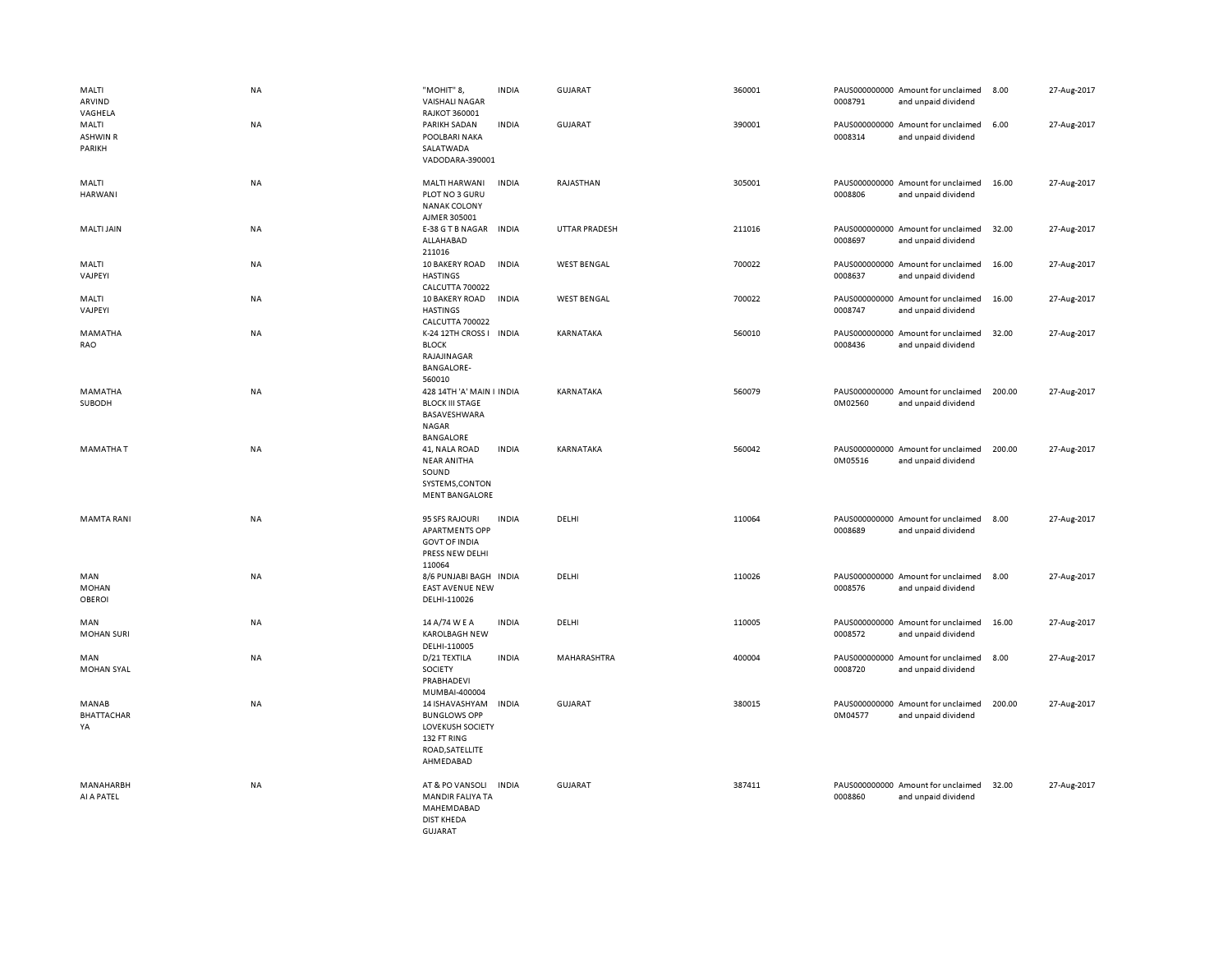| MANAKLAL<br>KHANDELWA<br>$\mathbf{L}$      | NA                      | 73 WARDEN ROAD INDIA<br>MUMBAI 400026                                                           |              | MAHARASHTRA    | 400026 | 0008881 | PAUS000000000 Amount for unclaimed<br>and unpaid dividend | 16.00  | 27-Aug-2017 |
|--------------------------------------------|-------------------------|-------------------------------------------------------------------------------------------------|--------------|----------------|--------|---------|-----------------------------------------------------------|--------|-------------|
| MANCHELLA<br>VENKATA<br>SUBBARAO           | NA                      | DOOR NO 26-28-37 INDIA<br><b>JAMMICHETTU</b><br>STREET A T<br>AGRAHARAM<br><b>GUNTUR 522004</b> |              | ANDHRA PRADESH | 522004 | 0008439 | PAUS000000000 Amount for unclaimed<br>and unpaid dividend | 32.00  | 27-Aug-2017 |
| <b>MANDATA V</b><br><b>JOSHI</b>           | <b>NA</b>               | "LAXMI SUDAN"<br><b>EXTENSION</b><br><b>BAGALKOT BIJAPUR</b><br>DT                              | <b>INDIA</b> | KARNATAKA      | 587101 | 0M01506 | PAUS000000000 Amount for unclaimed<br>and unpaid dividend | 400.00 | 27-Aug-2017 |
| MANGALA A<br>MAHAMBAR<br>E                 | <b>NA</b>               | <b>B-6 SAI MANDIR S V INDIA</b><br><b>ROAD DAHISAR</b><br><b>EAST MUMBAI</b><br>400068          |              | MAHARASHTRA    | 400068 | 0008833 | PAUS000000000 Amount for unclaimed<br>and unpaid dividend | 8.00   | 27-Aug-2017 |
| MANGALA A<br>MAHAMBAR<br>E.                | ANAND<br>MAHAMBAR<br>E. | B-6, SAI MANDIR<br>S.V. ROAD DAHISAR<br>EASTMUMBAI                                              | <b>INDIA</b> | MAHARASHTRA    | 400068 | 0013109 | PAUS000000000 Amount for unclaimed<br>and unpaid dividend | 8.00   | 27-Aug-2017 |
| MANGALA<br>AMBALAL<br><b>PUROHIT</b>       | NA                      | 1858 DHANTURA<br>POLE POST OFFICE<br><b>BLDG DARIAPUR</b><br>AHMEDABAD-<br>380001               | <b>INDIA</b> | GUJARAT        | 380001 | 0008238 | PAUS000000000 Amount for unclaimed<br>and unpaid dividend | 2.00   | 27-Aug-2017 |
| MANGALBHA<br>I FULABHAI<br>PATEL           | NA                      | HARIKRIPA NIVAS<br><b>BARODA PIN-</b><br>391740                                                 | <b>INDIA</b> | GUJARAT        | 391740 | 0008364 | PAUS000000000 Amount for unclaimed<br>and unpaid dividend | 6.00   | 27-Aug-2017 |
| MANGALBHA<br><b>INARANBHAI</b><br>PATEL    | NA                      | RADODARA TAL-<br><b>BAYAD DIST</b><br>SABARKANTHA PIN<br>383325                                 | <b>INDIA</b> | <b>GUJARAT</b> | 383325 | 0008265 | PAUS000000000 Amount for unclaimed<br>and unpaid dividend | 16.00  | 27-Aug-2017 |
| MANGAT<br>KANNAN<br><b>NAIR</b>            | <b>NA</b>               | MANGAT HOUSE<br>P.O. CHOKLI<br>KERALA                                                           | <b>INDIA</b> | KERALA         | 670672 | 0M00981 | PAUS000000000 Amount for unclaimed<br>and unpaid dividend | 40.00  | 27-Aug-2017 |
| MANGLABEN<br>KANUBHAI<br>DALAL             | NA                      | SHRIJI NIVAS<br>SHANTINIVAS<br>SOCIETY GODHRA<br><b>DIST PMS PIN-</b><br>389001                 | <b>INDIA</b> | GUJARAT        | 389001 | 0008317 | PAUS000000000 Amount for unclaimed<br>and unpaid dividend | 6.00   | 27-Aug-2017 |
| MANGUBEN<br><b>K SHAH</b>                  | <b>NA</b>               | <b>TALATI BLDG</b><br>RAMNAGAR<br>SABARMATI<br>AHMEDABAD-<br>380005                             | <b>INDIA</b> | GUJARAT        | 380005 | 0008716 | PAUS000000000 Amount for unclaimed<br>and unpaid dividend | 8.00   | 27-Aug-2017 |
| MANHARBHA<br><b>I BANSIBHAI</b><br>PATEL   | <b>NA</b>               | <b>SAKAR MANSION</b><br><b>SHAHPUR MILL</b><br>COMPOUND<br>AHMEDABAD-<br>380001                 | <b>INDIA</b> | <b>GUJARAT</b> | 380001 | 0008471 | PAUS000000000 Amount for unclaimed<br>and unpaid dividend | 8.00   | 27-Aug-2017 |
| MANHARBHA<br><b>ID PATEL</b>               | NA                      | <b>6B ABHAY NAGAR</b><br>SOCIETY NO 2<br><b>GORWA BARODA</b><br>390016                          | <b>INDIA</b> | GUJARAT        | 390016 | 0008775 | PAUS000000000 Amount for unclaimed<br>and unpaid dividend | 32.00  | 27-Aug-2017 |
| MANHARBHA<br>RANCHHODB<br><b>HAI PATEL</b> | NA                      | AT & PO MANGROL INDIA<br>TA NANDOD DIST<br><b>BROACH PIN-</b><br>362225                         |              | GUJARAT        | 362225 | 0008365 | PAUS000000000 Amount for unclaimed<br>and unpaid dividend | 10.00  | 27-Aug-2017 |
| MANHARLAL<br>GIRDHARLAL<br><b>DOSHIT</b>   | <b>NA</b>               | C/O M G DOSHIT & INDIA<br>CO35 EMBASSY<br>MARKET<br>NAVRANGPURA<br>AHMEDABAD-<br>380009         |              | <b>GUJARAT</b> | 380009 | 0008469 | PAUS000000000 Amount for unclaimed<br>and unpaid dividend | 16.00  | 27-Aug-2017 |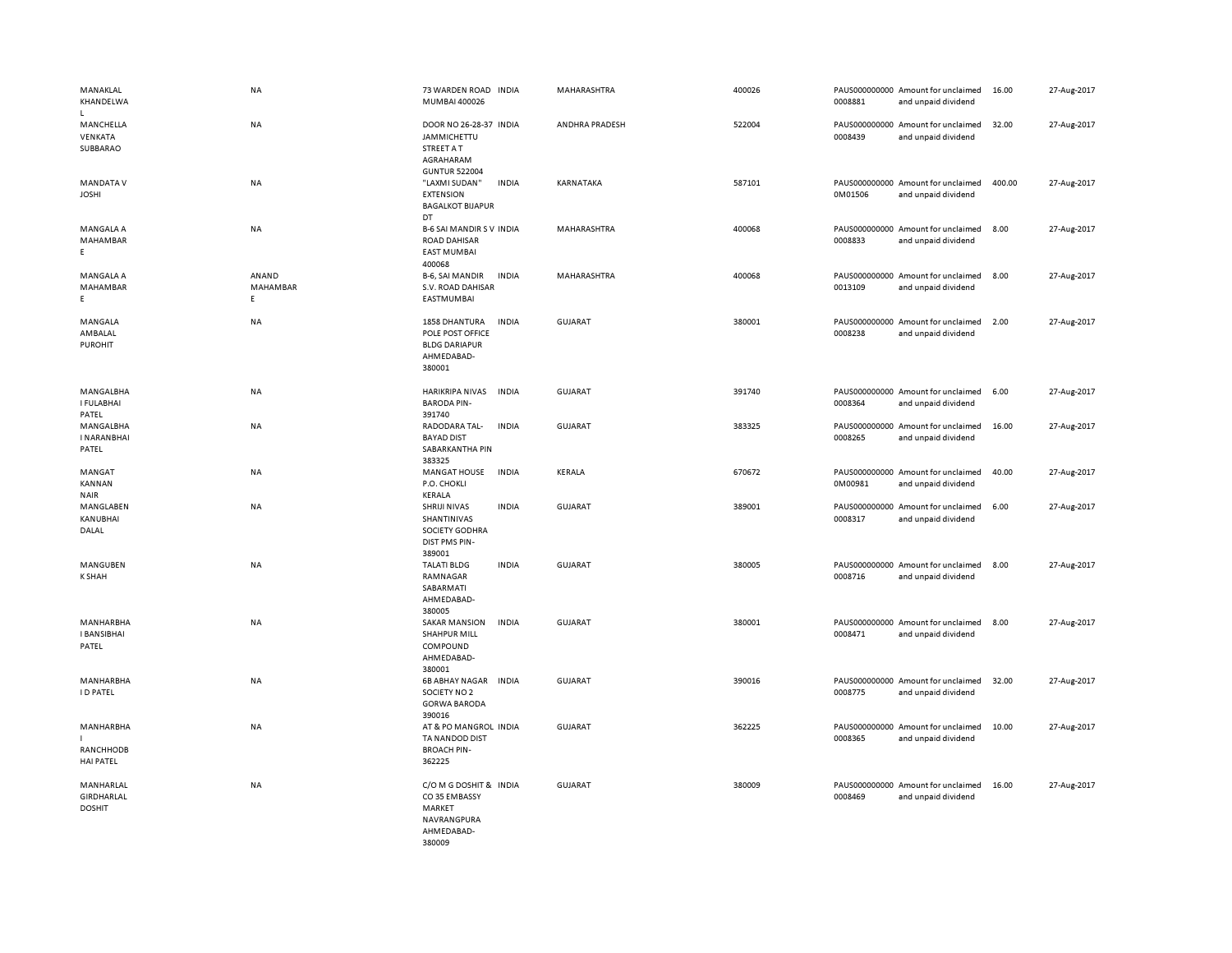| MANHARLAL<br>KESHAVLAL<br>SWAMI      | <b>NA</b>                    | SWAMI<br><b>COMPOUND AT &amp;</b><br>PO BODELI DIST<br><b>BARODA PIN-</b>                                          | <b>INDIA</b> | <b>GUJARAT</b>        | 391135 | 0008366 | PAUS000000000 Amount for unclaimed<br>and unpaid dividend | 50.00  | 27-Aug-2017 |
|--------------------------------------|------------------------------|--------------------------------------------------------------------------------------------------------------------|--------------|-----------------------|--------|---------|-----------------------------------------------------------|--------|-------------|
| MANHARLAL<br>MANILAL                 | NA                           | 391135<br>C/O MONEY<br><b>VINIMAY CORP</b><br>DHOLI KUI PETLAD<br><b>VIA ANAND DIST</b><br><b>KAIRA PIN-388450</b> | <b>INDIA</b> | <b>GUJARAT</b>        | 388450 | 0008319 | PAUS000000000 Amount for unclaimed<br>and unpaid dividend | 4.00   | 27-Aug-2017 |
| MANHARLAL<br>SHAMJIBHAI<br>PATEL     | SHAMJIBHAI<br><b>K PATEL</b> | 704 NEELGAGAN<br>APP CO OP<br><b>HOUSING SOCIETY</b><br>PATEL MILL<br>COMPOUND<br>AMBAWADI<br><b>KESHOD</b>        | INDIA        | <b>GUJARAT</b>        | 362220 | 4429215 | PAUSIN3010392 Amount for unclaimed<br>and unpaid dividend | 16.00  | 27-Aug-2017 |
| MANI<br><b>BHARUCHA</b>              | <b>NA</b>                    | <b>BHARUCHA BLDG</b><br><b>SALAPOSE ROAD</b><br>AHMEDABAD-<br>380001                                               | <b>INDIA</b> | <b>GUJARAT</b>        | 380001 | 0008704 | PAUS000000000 Amount for unclaimed<br>and unpaid dividend | 8.00   | 27-Aug-2017 |
| MANI<br>RAMAKRISHN<br>AN             | NA                           | A/8 NALANDA<br>ANUSHAKTI NAGAR<br>P O MUMBAI<br>400094                                                             | <b>INDIA</b> | MAHARASHTRA           | 400094 | 0008496 | PAUS000000000 Amount for unclaimed<br>and unpaid dividend | 8.00   | 27-Aug-2017 |
| MANIBEN<br>CHHAGANBH<br>AI PATEL     | <b>NA</b>                    | C/O M C PATEL &<br>CO STATION ROAD<br><b>BAJWA DIST</b><br><b>BARODA PIN</b><br>391310                             | <b>INDIA</b> | <b>GUJARAT</b>        | 391310 | 0008237 | PAUS000000000 Amount for unclaimed<br>and unpaid dividend | 20.00  | 27-Aug-2017 |
| MANIK<br>CHANDRA<br><b>GUPTA</b>     | <b>NA</b>                    | PURBACHAL<br>HALISAHAR PO<br><b>NABANAGAR DIST</b><br>24 PGS (N)                                                   | <b>INDIA</b> | <b>WEST BENGAL</b>    | 743136 | 0M02708 | PAUS000000000 Amount for unclaimed<br>and unpaid dividend | 200.00 | 27-Aug-2017 |
| MANIK<br>MADHAVE<br>SHEVADE          | <b>NA</b>                    | HOUSE NO 54<br>SIDDHESHWAR<br>GANDHIGRAM<br><b>KANPUR 208007</b>                                                   | <b>INDIA</b> | <b>UTTAR PRADESH</b>  | 208007 | 0008251 | PAUS000000000 Amount for unclaimed<br>and unpaid dividend | 10.00  | 27-Aug-2017 |
| MANIK<br>PANSEY                      | <b>NA</b>                    | 1548 PREM<br>MANDIR ROAD ADJ<br>HOME SCIENCE<br><b>COLLEGE NAPIER</b><br><b>TOWN JABALPUR</b>                      | <b>INDIA</b> | <b>MADHYA PRADESH</b> | 482002 | 0M03274 | PAUS000000000 Amount for unclaimed<br>and unpaid dividend | 400.00 | 27-Aug-2017 |
| MANIKANT<br><b>GUPTA</b>             | NA                           | PACHKUIA<br><b>HOSPITAL</b><br>PACHKUIA AGRA                                                                       | <b>INDIA</b> | <b>UTTAR PRADESH</b>  | 282010 | 0M03957 | PAUS000000000 Amount for unclaimed<br>and unpaid dividend | 300.00 | 27-Aug-2017 |
| MANILAL<br><b>GOKALDAS</b><br>PATEL  | NA                           | AT & POST ANTISAR INDIA<br><b>TAL KAPADVANJ</b><br><b>KAPADWANJ DIST</b><br>KHEDA                                  |              | GUJARAT               | 387620 | 0008369 | PAUS000000000 Amount for unclaimed<br>and unpaid dividend | 2.00   | 27-Aug-2017 |
| MANILAL<br><b>GOPALDAS</b><br>PARMAR | NA                           | NIRMALA COLONY<br>NAVAYARD OPP D<br>CABIN BARODA-<br>390002                                                        | <b>INDIA</b> | <b>GUJARAT</b>        | 390002 | 0008371 | PAUS000000000 Amount for unclaimed<br>and unpaid dividend | 16.00  | 27-Aug-2017 |
| MANILAL<br><b>GOPALDAS</b><br>PARMAR | <b>NA</b>                    | NIRMALA COLONY<br>NAVAYARD OPP D<br><b>CABIN BARODA-</b><br>390002                                                 | <b>INDIA</b> | <b>GUJARAT</b>        | 390002 | 0008370 | PAUS000000000 Amount for unclaimed<br>and unpaid dividend | 16.00  | 27-Aug-2017 |
| MANILAL<br>HARGOVAND<br>AS PATEL     | <b>NA</b>                    | <b>GUNDIKHAD</b><br>MANARO<br>VISNAGAR-384315                                                                      | <b>INDIA</b> | <b>GUJARAT</b>        | 384315 | 0008372 | PAUS000000000 Amount for unclaimed<br>and unpaid dividend | 16.00  | 27-Aug-2017 |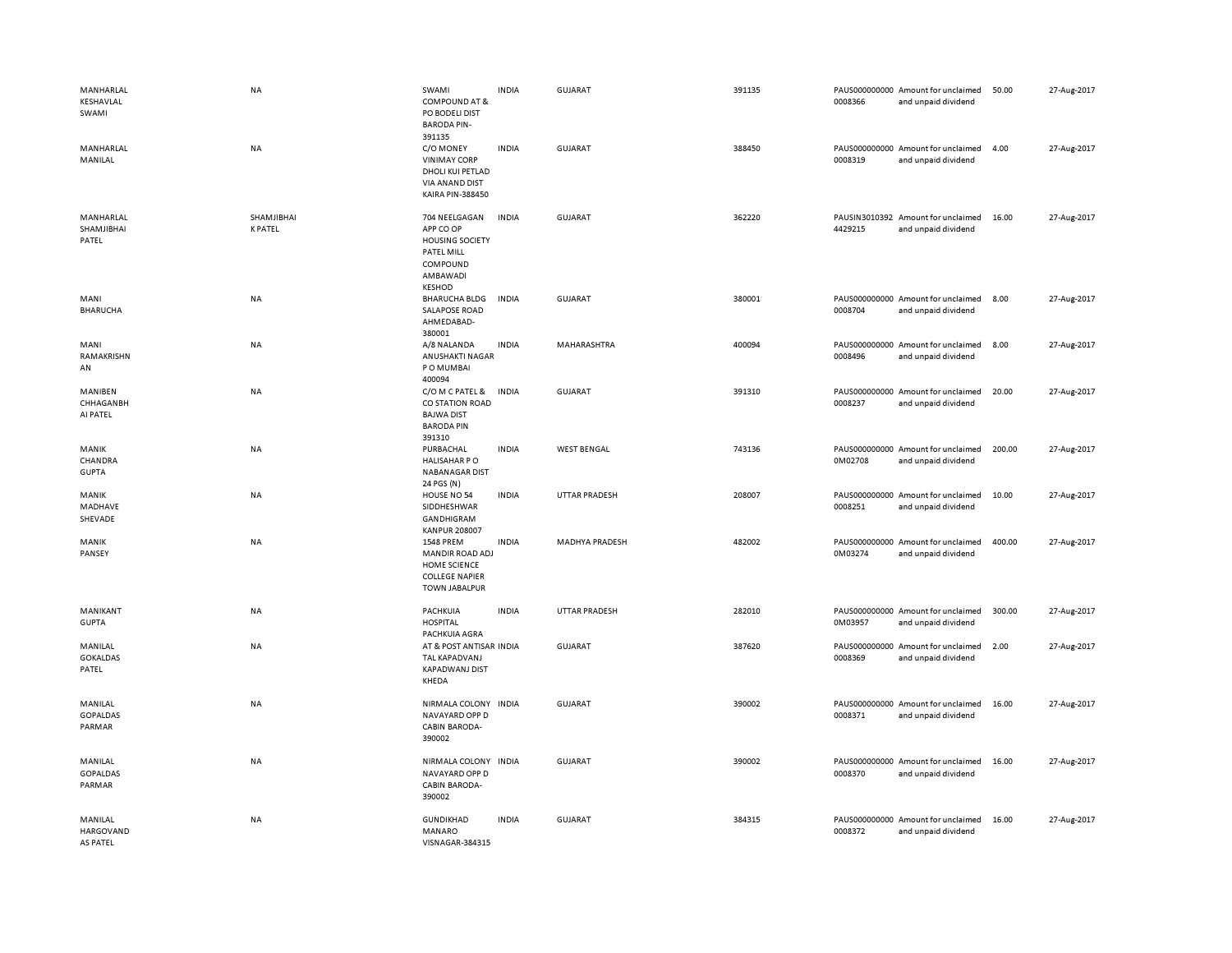| MANILAL<br>LAXMANBHAI<br>RATHOD          | <b>NA</b>                               | 25 MULJINAGAR<br>COLONY<br>NIZAMPURA<br>BARODA-390002                                                     | <b>INDIA</b> | GUJARAT               | 390002 | 0008714 | PAUS000000000 Amount for unclaimed<br>and unpaid dividend | 16.00  | 27-Aug-2017 |
|------------------------------------------|-----------------------------------------|-----------------------------------------------------------------------------------------------------------|--------------|-----------------------|--------|---------|-----------------------------------------------------------|--------|-------------|
| MANILAL<br>NATHALAL<br>CHAUDHARY         | <b>NA</b>                               | AT BAKARPUR PO<br><b>KUVASANA TA</b><br><b>VISNAGAR DIST</b><br>MEHSANA PIN-<br>384315                    | <b>INDIA</b> | GUJARAT               | 384315 | 0008373 | PAUS000000000 Amount for unclaimed<br>and unpaid dividend | 2.00   | 27-Aug-2017 |
| <b>MANISH H</b><br>THAKKER               | NA                                      | 1/3227 KRISHNA<br><b>KUNJ NR SMITA</b><br>APT KAJI MAIDAN<br><b>GOPIPURA SURAT</b>                        | <b>INDIA</b> | <b>GUJARAT</b>        | 395001 | 0M04190 | PAUS000000000 Amount for unclaimed<br>and unpaid dividend | 200.00 | 27-Aug-2017 |
| MANISH<br>JAYANTILAL<br>KATIRA           | NA                                      | <b>MANAS MANDIR</b><br>P.O B/H ARVI NAKA<br><b>WARDHA 442005</b>                                          | <b>INDIA</b> | MAHARASHTRA           | 442005 | 0008809 | PAUS000000000 Amount for unclaimed<br>and unpaid dividend | 32.00  | 27-Aug-2017 |
| MANISHA<br><b>OCHCHHAV</b><br>DESAI      | NA                                      | TAMBOLIWADO<br>SHRI GOPAL KRUPA<br>PO KADI DIST<br>MEHSANA 382715                                         | <b>INDIA</b> | <b>GUJARAT</b>        | 382715 | 0008769 | PAUS000000000 Amount for unclaimed<br>and unpaid dividend | 24.00  | 27-Aug-2017 |
| MANJEET<br><b>KAUR</b><br><b>TEHALIA</b> | NA                                      | C/O.DR.HARIPRAKA INDIA<br>SH SINGH TEHALIA<br>P.O.INDI BIJAPUR<br>DIST.                                   |              | KARNATAKA             | 586209 | 0M00857 | PAUS000000000 Amount for unclaimed<br>and unpaid dividend | 200.00 | 27-Aug-2017 |
| MANJERI<br>SUNDARAM<br>NARAYANAS<br>AMY  | <b>NA</b>                               | FLAT D-6<br>ASHOKNAGAR<br>56TH STREET<br>CHENNAI-600083                                                   | <b>INDIA</b> | <b>TAMIL NADU</b>     | 600083 | 0008645 | PAUS000000000 Amount for unclaimed<br>and unpaid dividend | 8.00   | 27-Aug-2017 |
| <b>MANJIT KAUR</b>                       | NA                                      | 53/78 RAMJAS<br><b>ROAD KAROL BAGH</b><br>N DELHI-110005                                                  | <b>INDIA</b> | DELHI                 | 110005 | 0008551 | PAUS000000000 Amount for unclaimed<br>and unpaid dividend | 8.00   | 27-Aug-2017 |
| <b>MANJU BALA</b>                        | NA                                      | 4872 BHOGAL<br>ROAD JANGPURA<br>DELHI-110014                                                              | <b>INDIA</b> | DELHI                 | 110014 | 0008571 | PAUS000000000 Amount for unclaimed<br>and unpaid dividend | 12.00  | 27-Aug-2017 |
| MANJU<br><b>GUPTA</b>                    | NA                                      | 20 MAHARSHI<br><b>DEBENDRA ROAD</b><br><b>III FLOOR ROOM</b><br>NO 61 CALCUTTA-<br>700007                 | <b>INDIA</b> | <b>WEST BENGAL</b>    | 700007 | 0008510 | PAUS000000000 Amount for unclaimed<br>and unpaid dividend | 24.00  | 27-Aug-2017 |
| MANJU<br><b>MOHTA</b>                    | <b>NA</b>                               | KARUNAMOYEE<br><b>HOUSING ESTATE</b><br>PHASE II FLAT NO E-<br>22/8 SALT LAKE<br><b>CALCUTTA 700091</b>   | <b>INDIA</b> | <b>WEST BENGAL</b>    | 700091 | 0008604 | PAUS000000000 Amount for unclaimed<br>and unpaid dividend | 40.00  | 27-Aug-2017 |
| MANJU<br>RANJAN                          | NA                                      | 8/31 TILAK NAGAR<br>NEW DELHI-110018                                                                      | <b>INDIA</b> | DELHI                 | 110018 | 0008647 | PAUS000000000 Amount for unclaimed<br>and unpaid dividend | 8.00   | 27-Aug-2017 |
| MANJU<br>RASTOGI                         | <b>FAQIR</b><br>CHAND<br><b>RUSTOGI</b> | 51-JEEVAN BIMA<br>APTS 2-CBD EAST<br><b>ARJUN NAGAR</b><br>SHAHDARA DELHI                                 | <b>INDIA</b> | DELHI                 | 110032 | 5236119 | PAUSIN3003941 Amount for unclaimed<br>and unpaid dividend | 10.00  | 27-Aug-2017 |
| MANJU<br>SARASWAT                        | <b>NA</b>                               | C/O A R SARASWAT INDIA<br>UNITED<br>COMMERCIAL<br><b>BANK HIGH COURT</b><br><b>ROAD GWALIOR</b><br>474009 |              | <b>MADHYA PRADESH</b> | 474009 | 0008578 | PAUS000000000 Amount for unclaimed<br>and unpaid dividend | 16.00  | 27-Aug-2017 |
| MANJU<br>SHARMA                          | <b>NA</b>                               | 1402 GALI<br><b>MUSBBIRON</b><br><b>CHANKYA MARG</b><br>SUBHASH CHOWK<br>JAIPUR 302002                    | <b>INDIA</b> | RAJASTHAN             | 302002 | 0008821 | PAUS000000000 Amount for unclaimed<br>and unpaid dividend | 16.00  | 27-Aug-2017 |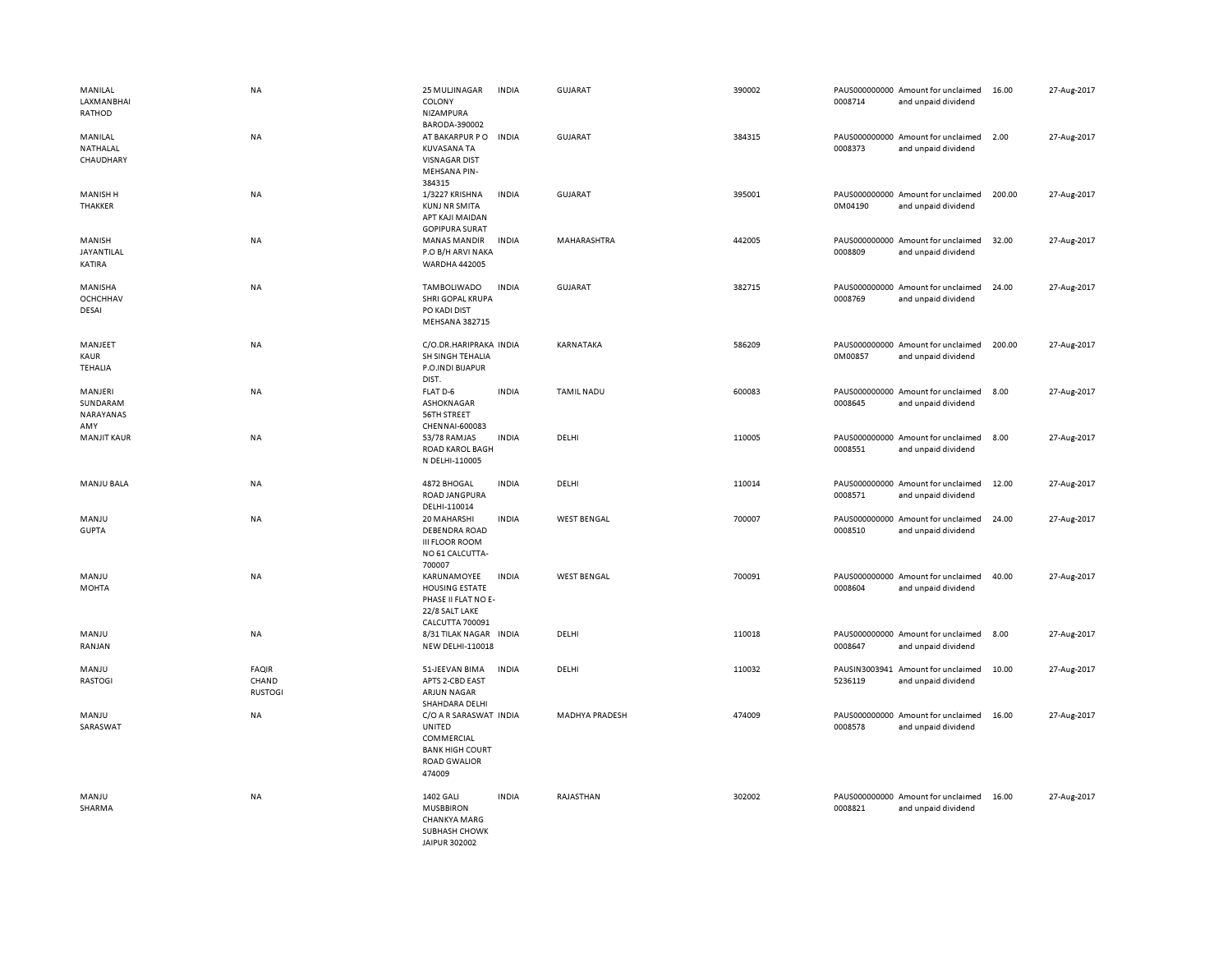| MANJU<br>SHREE<br><b>BHATTACHAR</b><br>YA               | <b>NA</b> | 14 ISHAVASHYAM<br><b>BUNGLOWS OPP</b><br><b>LOVEKUSH SOCIETY</b><br>132 FT RING<br>ROAD, SATELLITE<br>AHMEDABAD       | <b>INDIA</b> | GUJARAT        | 380015 | 0M04564 | PAUS000000000 Amount for unclaimed<br>and unpaid dividend | 200.00 | 27-Aug-2017 |
|---------------------------------------------------------|-----------|-----------------------------------------------------------------------------------------------------------------------|--------------|----------------|--------|---------|-----------------------------------------------------------|--------|-------------|
| MANJU<br>ZEEKNA                                         | NA        | D/O LATE SH MEGH INDIA<br>RAJ LEEKHA PO<br><b>BHUWA DIST</b><br><b>HISSAR 126008</b><br>HARYANA                       |              | <b>HARYANA</b> | 126008 | 0008685 | PAUS000000000 Amount for unclaimed<br>and unpaid dividend | 32.00  | 27-Aug-2017 |
| MANJUBEN<br>JAYANTILAL<br>SHAH                          | NA        | PRABHAKUNJ CO-<br>OP HSG SOCIETY<br><b>COLLEGE ROAD NR</b><br><b>DERI GODHRA-</b><br>389001                           | <b>INDIA</b> | <b>GUJARAT</b> | 389001 | 0008318 | PAUS000000000 Amount for unclaimed<br>and unpaid dividend | 2.00   | 27-Aug-2017 |
| MANJUBEN<br><b>VINOD PATEL</b>                          | NA        | 18 NEW SHARAD<br><b>HOUSING SOCIETY</b><br>NARANPURA AREA<br>OPP VIJAYNAGAR<br>AHMEDABAD-<br>380013                   | <b>INDIA</b> | GUJARAT        | 380013 | 0008665 | PAUS000000000 Amount for unclaimed<br>and unpaid dividend | 24.00  | 27-Aug-2017 |
| MANJULA<br>CHANDULAL<br>PATEL                           | NA        | DREAMLAND<br><b>AGENCY RAJMAHEL</b><br>ROAD BARODA-<br>390001                                                         | <b>INDIA</b> | <b>GUJARAT</b> | 390001 | 0008374 | PAUS000000000 Amount for unclaimed<br>and unpaid dividend | 16.00  | 27-Aug-2017 |
| MANJULA<br>NARESHCHA<br>NDRA JOSHI                      | NA        | 4 HARIOM FLAT<br><b>CHANDRANAGAR N</b><br>N ROAD PALDI<br>AHMEDABAD<br>380007                                         | <b>INDIA</b> | GUJARAT        | 380007 | 0008853 | PAUS000000000 Amount for unclaimed<br>and unpaid dividend | 32.00  | 27-Aug-2017 |
| MANJULA<br>NAVNITLAL<br>SHAH                            | NA        | 9 NIYOJAN NAGAR INDIA<br>SOCIETY<br>AMBAWADI<br><b>ELLISBRIDGE</b><br>AHMEDABAD<br>380015                             |              | <b>GUJARAT</b> | 380015 | 0008731 | PAUS000000000 Amount for unclaimed<br>and unpaid dividend | 6.00   | 27-Aug-2017 |
| MANJULABE<br>N AMRATLAL<br>PANCHAL                      | <b>NA</b> | UTTAMCHAND<br>ZAVERI'S POLE<br>PANIGATE BARODA<br>390017                                                              | <b>INDIA</b> | <b>GUJARAT</b> | 390017 | 0008759 | PAUS000000000 Amount for unclaimed<br>and unpaid dividend | 2.00   | 27-Aug-2017 |
| MANJULABE<br>$\mathsf{N}$<br><b>CHIMANBHAI</b><br>PATEL | NA        | HARIKRIPA NIVAS<br><b>CHHANI DIST</b><br><b>BARODA PIN-</b><br>391740                                                 | <b>INDIA</b> | GUJARAT        | 391740 | 0008375 | PAUS000000000 Amount for unclaimed<br>and unpaid dividend | 6.00   | 27-Aug-2017 |
| MANJULABE<br>${\sf N}$<br><b>GANPATBHAI</b><br>PATEL    | NA        | VACHALU FALIA<br>MANJALPUR<br>BARODA-390011                                                                           | INDIA        | GUJARAT        | 390011 | 0008376 | PAUS000000000 Amount for unclaimed<br>and unpaid dividend | 2.00   | 27-Aug-2017 |
| MANJULABE<br>N<br>GHANSHYAM<br><b>BHAI PATEL</b>        | <b>NA</b> | A-3 ALEMBIC<br>COLONY BARODA-<br>390003                                                                               | <b>INDIA</b> | <b>GUJARAT</b> | 390003 | 0008377 | PAUS000000000 Amount for unclaimed<br>and unpaid dividend | 6.00   | 27-Aug-2017 |
| MANJULABE<br>N<br>MAGANBHAI<br>PATEL                    | NA        | B/31 SEVASHRAM<br><b>SOCIETY NEAR</b><br>ATMA JYOTI -<br><b>ASHRAM RACE</b><br><b>COURSE ROAD</b><br>BARODA 390007 -- | <b>INDIA</b> | GUJARAT        | 390007 | 0008271 | PAUS000000000 Amount for unclaimed<br>and unpaid dividend | 6.00   | 27-Aug-2017 |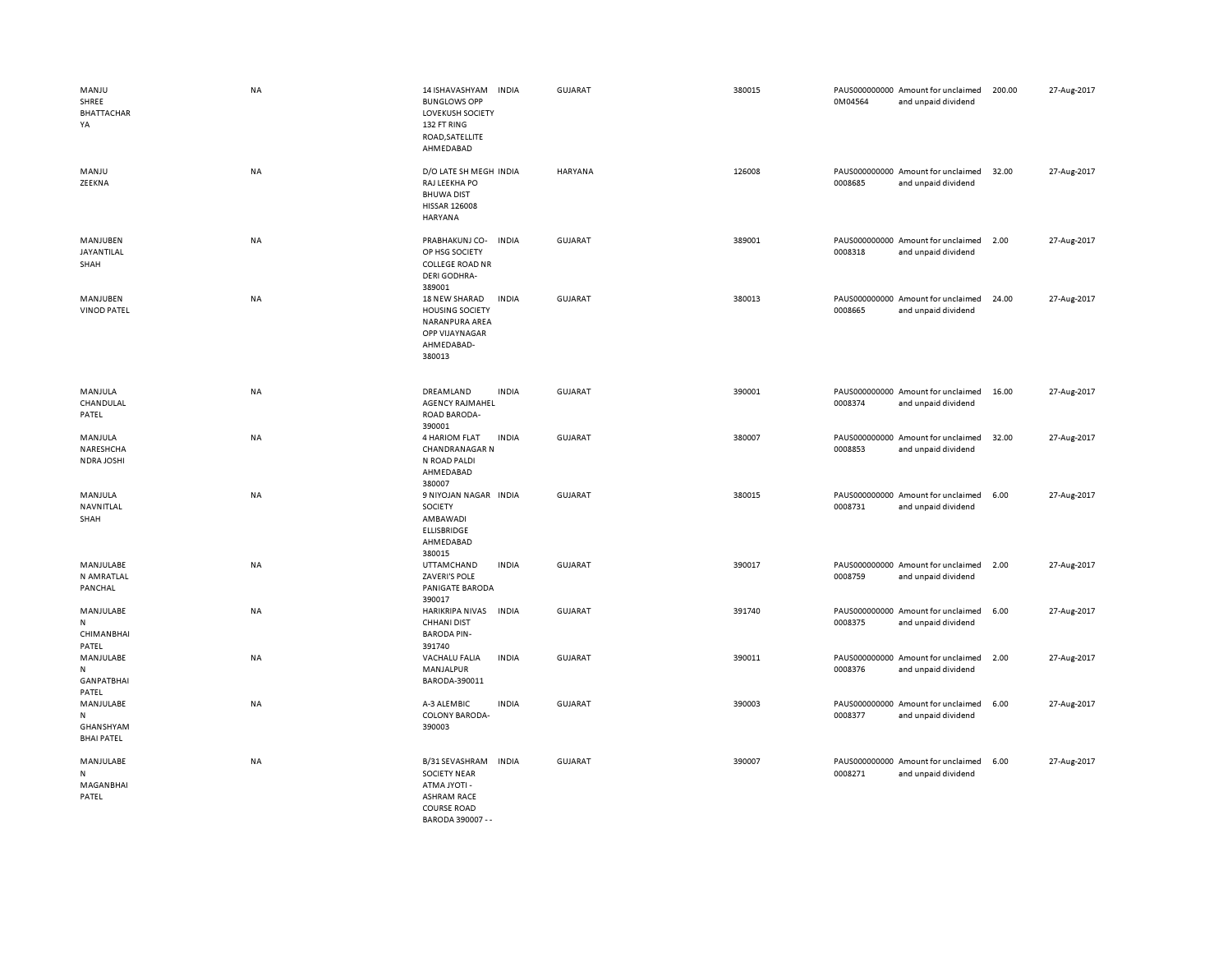| MANJULABE<br>N MULJIBHAI<br>AMIN     | <b>NA</b> | FLAT NO S/204 2ND INDIA<br><b>FLOOR ANNEXE</b><br><b>TOWER GA-</b><br><b>NGOTRI APTS RV</b><br><b>DESAI ROAD</b><br>VADODARA 390-                                                      | <b>GUJARAT</b> | 390001 | 0008258 | PAUS000000000 Amount for unclaimed<br>and unpaid dividend | 2.00   | 27-Aug-2017 |
|--------------------------------------|-----------|----------------------------------------------------------------------------------------------------------------------------------------------------------------------------------------|----------------|--------|---------|-----------------------------------------------------------|--------|-------------|
| MANJULABE<br>N<br>NAGARBHAI<br>PATEL | <b>NA</b> | $001 -$<br>39 GOPAL BAUG<br><b>INDIA</b><br><b>SOCIETY NR</b><br>MADHUVRUND<br>SOCIETY<br><b>GHATLODIA</b><br>AHMEDABAD<br>380061                                                      | GUJARAT        | 380061 | 0008589 | PAUS000000000 Amount for unclaimed<br>and unpaid dividend | 16.00  | 27-Aug-2017 |
| MANJULATH<br>ΑK                      | NA        | <b>INDIA</b><br>10-1-78<br>MANILLAGUDEM<br>KHAMMAM                                                                                                                                     | ANDHRA PRADESH | 507001 | 0M04731 | PAUS000000000 Amount for unclaimed<br>and unpaid dividend | 200.00 | 27-Aug-2017 |
| MANKUWAR<br>SAHU                     | NA        | 304, LOKSHILP,<br><b>INDIA</b><br>SECTOR-17 VASHI<br><b>NEW MUMBAI-</b><br>400703                                                                                                      | MAHARASHTRA    | 400703 | 0008597 | PAUS000000000 Amount for unclaimed<br>and unpaid dividend | 16.00  | 27-Aug-2017 |
| MANNALAL<br>RAMGOPAL<br>BAJAJ        | NA        | 30 VAISHALI<br><b>INDIA</b><br>SOCIETY 1ST FLOOR<br><b>BEHINDST BUS</b><br>DEPOT<br>ANKLESHWAR<br>393001                                                                               | <b>GUJARAT</b> | 393001 | 0008627 | PAUS000000000 Amount for unclaimed<br>and unpaid dividend | 16.00  | 27-Aug-2017 |
| MANNE<br>VITTAL RAO                  | <b>NA</b> | N E E RI ZONAL LAB INDIA<br><b>R R L CAMPUS</b><br>HYDERABAD<br>500007                                                                                                                 | ANDHRA PRADESH | 500007 | 0008612 | PAUS000000000 Amount for unclaimed<br>and unpaid dividend | 40.00  | 27-Aug-2017 |
| MANNUR<br>MADHUSUDA<br>N REDDY       | NA        | <b>INDIA</b><br>A-47 HAUZ KHAS<br>NEW DELHI-110016                                                                                                                                     | DELHI          | 110016 | 0008662 | PAUS000000000 Amount for unclaimed<br>and unpaid dividend | 8.00   | 27-Aug-2017 |
| MANOHAR<br>BABU<br>KONDAPALLI        | NA        | C/O EXCELL<br><b>INDIA</b><br>THERAPEUTICS LTD<br>H NO 1-2-59-<br>7/30/C 1ST FLR<br>SAHITYA APTS<br>LANE B/S IN-DIRA<br>PARK P PUMP<br><b>INDIRA PARK ROAD</b><br>HYDER-ABAD<br>500080 | ANDHRA PRADESH | 500080 | 0008380 | PAUS000000000 Amount for unclaimed<br>and unpaid dividend | 32.00  | 27-Aug-2017 |
| <b>MANOHAR</b><br>SRIRAM<br>RAJORIA  | <b>NA</b> | C/O UNITED INDIA INDIA<br><b>INSURANCE CO LTD</b><br><b>DIVISIONAL OFFICE</b><br>POST BOX NO 303<br>NEW OSMANPURA<br>AURANGABAD<br>431001                                              | MAHARASHTRA    | 431001 | 0008600 | PAUS000000000 Amount for unclaimed<br>and unpaid dividend | 8.00   | 27-Aug-2017 |
| MANOJ<br><b>MUJOO</b>                | <b>NA</b> | C/O ALEMBIC<br><b>INDIA</b><br><b>CHEMICAL WORKS</b><br>CO LTD 110<br><b>JAWAHAR LAL</b><br><b>NEHRU MARG</b><br>AMBALA CANTT                                                          | HARYANA        | 133001 | 0M03412 | PAUS000000000 Amount for unclaimed<br>and unpaid dividend | 200.00 | 27-Aug-2017 |
| MANOJ<br>PATTANI                     | NA        | 105 SUNRISE<br><b>INDIA</b><br>RAHEJA VIHAR B/H<br>SHIPPING CORP OF<br><b>INDIA POWAI</b><br>MUMBAI 400072                                                                             | MAHARASHTRA    | 400072 | 0008883 | PAUS000000000 Amount for unclaimed<br>and unpaid dividend | 16.00  | 27-Aug-2017 |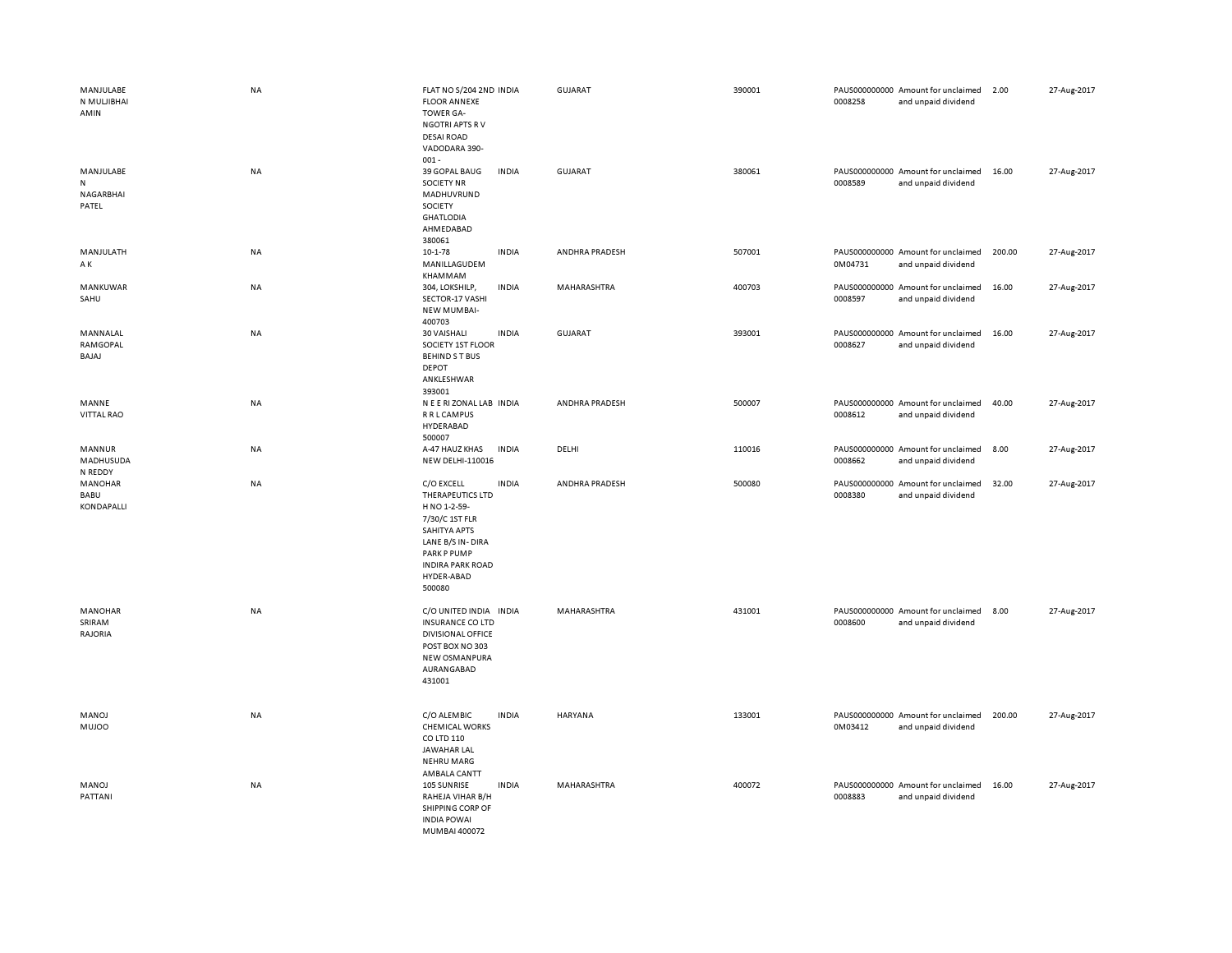| <b>MANOJ</b><br>PROACH                         | NA        | 54-B RAM NAGAR<br>AMBALA CANTT                                                                            | <b>INDIA</b> | HARYANA           | 133001 | 0M03436 | PAUS000000000 Amount for unclaimed<br>and unpaid dividend | 200.00 | 27-Aug-2017 |
|------------------------------------------------|-----------|-----------------------------------------------------------------------------------------------------------|--------------|-------------------|--------|---------|-----------------------------------------------------------|--------|-------------|
| MANORAMA<br>R RAO                              | <b>NA</b> | 16 VAIDYARAMA<br>IYER ST T NAGAR<br>CHENNAI                                                               | <b>INDIA</b> | <b>TAMIL NADU</b> | 600017 | 0M01641 | PAUS000000000 Amount for unclaimed<br>and unpaid dividend | 400.00 | 27-Aug-2017 |
| MANORAMA<br>R RAO                              | <b>NA</b> | 16, VAIDYARAMA<br>IYER ST T.NAGAR<br>CHENNAI                                                              | <b>INDIA</b> | <b>TAMIL NADU</b> | 600017 | 0M01294 | PAUS000000000 Amount for unclaimed<br>and unpaid dividend | 200.00 | 27-Aug-2017 |
| MANORAMA<br><b>SHARMA</b>                      | NA        | K BLOCK 37D S F S<br><b>FLATS SAKET NEW</b><br>DELHI                                                      | <b>INDIA</b> | DELHI             | 110017 | 0827963 | PAUSIN3001261 Amount for unclaimed<br>and unpaid dividend | 6.00   | 27-Aug-2017 |
| <b>MANORBHAI</b><br>GANESHBHAI<br><b>NAGAR</b> | NA        | KANCHANLAL<br><b>BHATHTHO OPP T B</b><br><b>HOSPITAL BARODA-</b><br>390001                                | <b>INDIA</b> | <b>GUJARAT</b>    | 390001 | 0008279 | PAUS000000000 Amount for unclaimed<br>and unpaid dividend | 2.00   | 27-Aug-2017 |
| MANPREET<br>MALIK                              | <b>NA</b> | WZ-3 OLD<br><b>MAHABIR NAGAR</b><br><b>NEW DELHI-110018</b>                                               | <b>INDIA</b> | DELHI             | 110018 | 0008547 | PAUS000000000 Amount for unclaimed<br>and unpaid dividend | 8.00   | 27-Aug-2017 |
| MANSINH<br>GHEMARBHA<br>CHAUDHARY              | NA        | AT&PO<br><b>KHANDOSAN TA</b><br><b>VISNAGAR VIA</b><br><b>VALAM DIST</b><br><b>MEHSANA PIN-</b><br>392310 | <b>INDIA</b> | <b>GUJARAT</b>    | 392310 | 0008384 | PAUS000000000 Amount for unclaimed<br>and unpaid dividend | 6.00   | 27-Aug-2017 |
| MANSUKHAL<br>AL AMRITLAL<br>PAREKH             | <b>NA</b> | KUVERJI DEVSHI<br>CHAWL 2ND FLOOR<br><b>B S ROAD OPP</b><br>ZARAPKAR SHOW<br>ROOM DADAR<br>MUMBAI 400028  | <b>INDIA</b> | MAHARASHTRA       | 400028 | 0008632 | PAUS000000000 Amount for unclaimed<br>and unpaid dividend | 8.00   | 27-Aug-2017 |
| MANSUKHLA<br>L POPATLAL<br>MISTRY              | <b>NA</b> | AMAR HARDWARE INDIA<br><b>MART MADAN</b><br>ZAMPA ROAD<br>BARODA-390001                                   |              | <b>GUJARAT</b>    | 390001 | 0008386 | PAUS000000000 Amount for unclaimed<br>and unpaid dividend | 16.00  | 27-Aug-2017 |
| MANSUKHLA<br>TRIBHOVAND<br><b>AS PATEL</b>     | NA        | 11 HASUBHAI PARK INDIA<br>NR JODHPUR GAM<br><b>SATELITE ROAD</b><br>AHMEDABAD<br>380015                   |              | GUJARAT           | 380015 | 0008324 | PAUS000000000 Amount for unclaimed<br>and unpaid dividend | 6.00   | 27-Aug-2017 |
| MANUBHAI<br>СННОТАВНАІ<br>PATEL                | <b>NA</b> | NR POST OFFICE<br><b>TEKRE AT &amp; PO</b><br>PALANA 387350 TA<br><b>NADIAD</b>                           | <b>INDIA</b> | <b>GUJARAT</b>    | 387350 | 0008733 | PAUS000000000 Amount for unclaimed<br>and unpaid dividend | 6.00   | 27-Aug-2017 |
| <b>MANUBHAIG</b><br>PATEL                      | <b>NA</b> | 6 KRISHNA KUNJ<br>SOCIETY JETALPUR<br>ROAD BARODA-<br>390005                                              | <b>INDIA</b> | <b>GUJARAT</b>    | 390005 | 0008389 | PAUS000000000 Amount for unclaimed<br>and unpaid dividend | 16.00  | 27-Aug-2017 |
| MANUBHAI<br><b>GOVINDBHAI</b><br>PATEL         | <b>NA</b> | 6 KRISHNA KUNJ<br>SOCIETY JETALPUR<br><b>RD BARODA-</b><br>390005                                         | <b>INDIA</b> | <b>GUJARAT</b>    | 390005 | 0008286 | PAUS000000000 Amount for unclaimed<br>and unpaid dividend | 32.00  | 27-Aug-2017 |
| MANUBHAI<br>MAGANBHAI<br>PATEL                 | <b>NA</b> | 54 PUNITNAGAR<br>OLD PADRA RD<br>BARODA-390007                                                            | <b>INDIA</b> | <b>GUJARAT</b>    | 390007 | 0008390 | PAUS000000000 Amount for unclaimed<br>and unpaid dividend | 50.00  | 27-Aug-2017 |
| MANUBHAI<br>MAHIJIBHAI<br>PATEL                | <b>NA</b> | SHREEJI KHADAKI<br>AT & PO KALALI TAL<br>& DIST BARODA PIN-<br>391410                                     | <b>INDIA</b> | GUJARAT           | 391410 | 0008391 | PAUS000000000 Amount for unclaimed<br>and unpaid dividend | 2.00   | 27-Aug-2017 |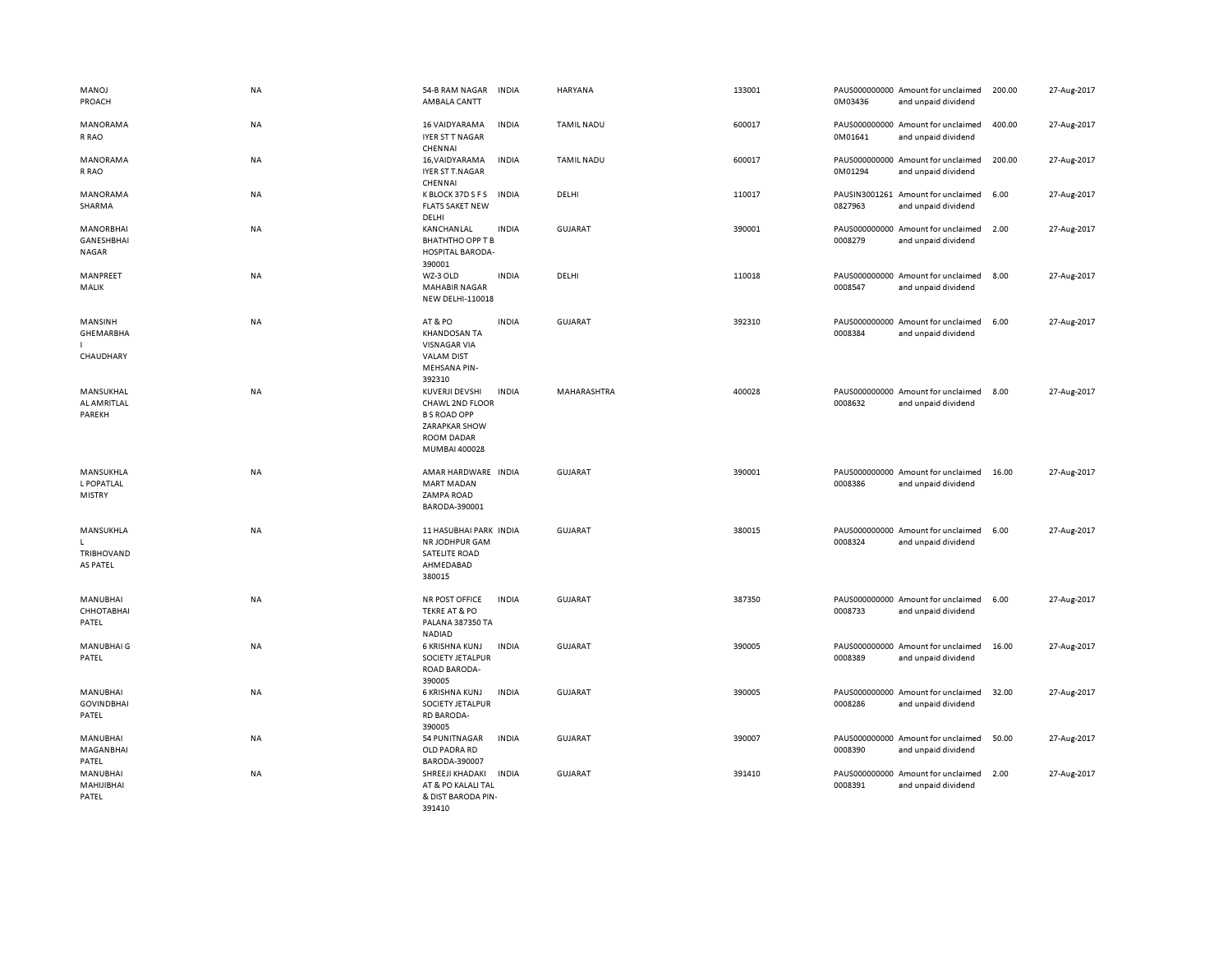| MANUBHAI<br>RANGILDAS<br>PATHAK                  | <b>NA</b>  | 7 FATEHGANJ CO<br><b>INDIA</b><br>OP HOUSING<br>SOCIETY BEHIND<br><b>CHURCH NEAR</b><br>DHOBIGHAT<br><b>BARODA 390002</b>    | <b>GUJARAT</b>    | 390002 | 0008454 | PAUS000000000 Amount for unclaimed<br>and unpaid dividend | 16.00  | 27-Aug-2017 |
|--------------------------------------------------|------------|------------------------------------------------------------------------------------------------------------------------------|-------------------|--------|---------|-----------------------------------------------------------|--------|-------------|
| MANUBHAI<br>RAVJIBHAI<br>PATEL                   | NA         | AT PO HODOD TA<br><b>INDIA</b><br><b>KARAJAN DIST</b><br><b>BARODA PIN</b><br>390001                                         | <b>GUJARAT</b>    | 390001 | 0008264 | PAUS000000000 Amount for unclaimed<br>and unpaid dividend | 16.00  | 27-Aug-2017 |
| MANUBHAI<br>SHANKERBHA<br><b>I PATEL</b>         | NA         | "CHANDRAJEET" 4 INDIA<br>PARISHRAM<br>SOCIETY<br><b>FATEHGANJ</b><br>BARODA-390002                                           | <b>GUJARAT</b>    | 390002 | 0008249 | PAUS000000000 Amount for unclaimed<br>and unpaid dividend | 2.00   | 27-Aug-2017 |
| MANUBHAI<br>SHANKERBHA<br><b>I PATEL</b>         | <b>NA</b>  | "CHANDRAJEET" 4 INDIA<br>PARISHRAM<br>SOCIETY FATEGANJ<br>BARODA-390002                                                      | <b>GUJARAT</b>    | 390002 | 0008250 | PAUS000000000 Amount for unclaimed<br>and unpaid dividend | 2.00   | 27-Aug-2017 |
| <b>MARIADAS</b><br><b>JOSEPH</b><br><b>NADAR</b> | <b>NA</b>  | ARULURA NILAYAM INDIA<br>52-A KOLLUPETTAI<br>STREET<br>THANGAVUR-<br>613001                                                  | TAMIL NADU        | 613001 | 0008447 | PAUS000000000 Amount for unclaimed<br>and unpaid dividend | 32.00  | 27-Aug-2017 |
| MARIAMA<br>KURIAN                                | <b>NA</b>  | C/O OM KURIAN D INDIA<br>D GEARS (P) LTD 28,<br><b>MOTIA KHAN</b><br>JHUNDELWALA<br>ROAD NEW DELHI<br>110055                 | DELHI             | 110055 | 0008563 | PAUS000000000 Amount for unclaimed<br>and unpaid dividend | 8.00   | 27-Aug-2017 |
| MARIAMBEN<br><b>UMARBHAI</b><br><b>BALIM</b>     | <b>NA</b>  | AT & PO ANASTU<br><b>INDIA</b><br>TA KARJAN DIST<br><b>BARODA</b>                                                            | GUJARAT           | 391240 | 0008742 | PAUS000000000 Amount for unclaimed<br>and unpaid dividend | 2.00   | 27-Aug-2017 |
| <b>MARIAPPAK</b><br>$\mathsf{C}$                 | <b>NA</b>  | NO.1, COLES ROAD INDIA<br><b>FRASER TOWN</b><br>BANGALORE                                                                    | KARNATAKA         | 560005 | 0K00096 | PAUS000000000 Amount for unclaimed<br>and unpaid dividend | 400.00 | 27-Aug-2017 |
| MARY<br>SUGANTHI                                 | NA         | 12/4, C.S.NAGAR, II INDIA<br>STREET 'BALDWIN<br>NIVAS'<br>KRISHNAPURAM<br><b>COLONY MADURAI</b>                              | <b>TAMIL NADU</b> | 625014 | 0M00163 | PAUS000000000 Amount for unclaimed<br>and unpaid dividend | 400.00 | 27-Aug-2017 |
| MASUKLAL<br>NANALAL<br><b>VORA</b>               | NA         | KUVERJI DEVSHI<br><b>INDIA</b><br>CHAWL 2ND FL B S<br><b>ROAD OPP</b><br><b>ZARAPKAR SHOW</b><br>ROOM DADAR<br>MUMBAI 400028 | MAHARASHTRA       | 400028 | 0008634 | PAUS000000000 Amount for unclaimed<br>and unpaid dividend | 8.00   | 27-Aug-2017 |
| <b>MATHEW B</b><br>KURIAN                        | V M KURIAN | VALLAMATTOM IS INDIA<br>PRESS ROAD KOCHI                                                                                     | KERALA            | 682018 | 0116622 | PAUS120239000 Amount for unclaimed<br>and unpaid dividend | 230.00 | 27-Aug-2017 |
| <b>MAULIKR</b><br>MEHTA                          | NA         | 33/B ASHOK<br><b>INDIA</b><br><b>NAGAR SOC</b><br><b>BEHIND RLY</b><br><b>STATION NADIAD</b>                                 | <b>GUJARAT</b>    | 387001 | 0M04436 | PAUS000000000 Amount for unclaimed<br>and unpaid dividend | 200.00 | 27-Aug-2017 |
| <b>MAYA GUPTA</b>                                | <b>NA</b>  | C/O M/S SRI SHAKTI INDIA<br>CALENDERS 32/14<br><b>CHAWAL MARDI</b><br><b>CHOWK KANPUR</b><br>208001                          | UTTAR PRADESH     | 208001 | 0008875 | PAUS000000000 Amount for unclaimed<br>and unpaid dividend | 32.00  | 27-Aug-2017 |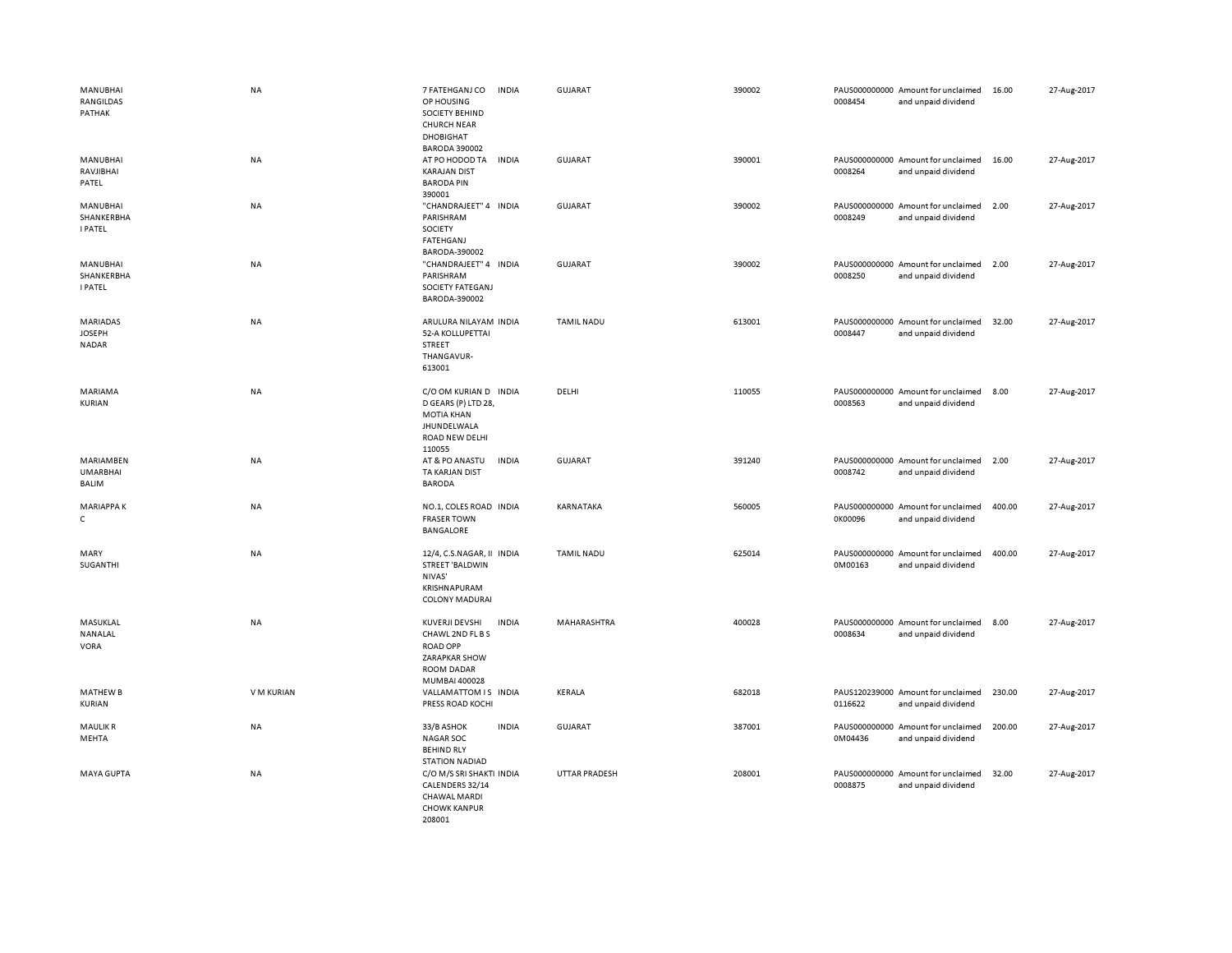| MAYA JAIN                         | NA        | A-67 ANAND VIHAR INDIA<br>DELHI-110092                                                                                                       |              | DELHI                | 110092 | 0008655 | PAUS000000000 Amount for unclaimed<br>and unpaid dividend | 8.00   | 27-Aug-2017 |
|-----------------------------------|-----------|----------------------------------------------------------------------------------------------------------------------------------------------|--------------|----------------------|--------|---------|-----------------------------------------------------------|--------|-------------|
| MAYANK<br>JAYANTILAL<br>SHAH      | NA        | FLAT 52 5TH FLOOR INDIA<br><b>WARDEN COURT</b><br><b>AUGUST KRANTI</b><br><b>MARG MUMBAI-</b><br>400036                                      |              | MAHARASHTRA          | 400036 | 0008628 | PAUS000000000 Amount for unclaimed<br>and unpaid dividend | 8.00   | 27-Aug-2017 |
| MEDAM<br>RANGAIAH<br><b>GUPTA</b> | NA        | RANGANATH<br><b>MEDICAL STORES</b><br><b>RAILWAY STATION</b><br><b>ROAD</b><br>ANANTHAPUR (A.P)                                              | <b>INDIA</b> | ANDHRA PRADESH       | 515001 | 0M00165 | PAUS000000000 Amount for unclaimed<br>and unpaid dividend | 200.00 | 27-Aug-2017 |
| MEENA<br>AGGARWAL                 | <b>NA</b> | C/O CHANDRA<br><b>MEDICAL HALL</b><br><b>CINEMA ROAD</b><br><b>HARDOI</b>                                                                    | <b>INDIA</b> | <b>UTTAR PRADESH</b> | 241001 | 0M03390 | PAUS000000000 Amount for unclaimed<br>and unpaid dividend | 600.00 | 27-Aug-2017 |
| MEENA<br>ANAND                    | <b>NA</b> | C/O SETHI & SON<br>1599 MAIN BAZAR<br>PAHARGANJ NEW<br>DELHI-110055                                                                          | <b>INDIA</b> | DELHI                | 110055 | 0008569 | PAUS000000000 Amount for unclaimed<br>and unpaid dividend | 8.00   | 27-Aug-2017 |
| MEENA<br><b>BHUSHAN</b>           | <b>NA</b> | FLAT NO 306<br>NAWALKALA<br><b>ENCLAVE PARK</b><br><b>ROAD</b><br>KADAMKHAN<br>PATNA                                                         | <b>INDIA</b> | <b>BIHAR</b>         | 800003 | 0M04019 | PAUS000000000 Amount for unclaimed<br>and unpaid dividend | 200.00 | 27-Aug-2017 |
| <b>MEENA SHAH</b>                 | NA        | 379/2 KHETARPAL'S INDIA<br>POLE MANEK<br><b>CHOWK</b><br>AHMEDABAD<br>380001                                                                 |              | <b>GUJARAT</b>       | 380001 | 0008745 | PAUS000000000 Amount for unclaimed<br>and unpaid dividend | 2.00   | 27-Aug-2017 |
| MEENAKSHI<br>AGGARWAL             | NA        | A-11/25 VASANT<br>VIHAR NEW ELHI<br>110057                                                                                                   | <b>INDIA</b> | DELHI                | 110057 | 0008687 | PAUS000000000 Amount for unclaimed<br>and unpaid dividend | 8.00   | 27-Aug-2017 |
| MEERA<br><b>BATRA</b>             | <b>NA</b> | C-19 KIRTI NAGAR<br><b>NEW DELHI-110015</b>                                                                                                  | <b>INDIA</b> | DELHI                | 110015 | 0008648 | PAUS000000000 Amount for unclaimed<br>and unpaid dividend | 8.00   | 27-Aug-2017 |
| MEERA<br>MILIND<br><b>GADKARI</b> | <b>NA</b> | 3/11 SAI GAURAV<br>CO OP SOCIETY OPP<br><b>LUSSI CYCLE MART</b><br><b>DR R P ROAD</b><br><b>DOMBIVLI EAST</b><br><b>DIST THANA</b><br>421201 | <b>INDIA</b> | MAHARASHTRA          | 421201 | 0008861 | PAUS000000000 Amount for unclaimed<br>and unpaid dividend | 16.00  | 27-Aug-2017 |
| MEERA RAO I<br>К                  | NA        | 004 VIJAYA<br><b>TOWERS R P C</b><br>LAYOUT<br>VIJAYANAGAR<br>BANGALORE                                                                      | <b>INDIA</b> | KARNATAKA            | 560040 | 0M02619 | PAUS000000000 Amount for unclaimed<br>and unpaid dividend | 200.00 | 27-Aug-2017 |
| MEERA<br><b>RASTOGI</b>           | NA        | C/O ADARSH<br>PHARMA <sub>11</sub><br><b>BHASIN MARKET</b><br><b>AMI NAGAR</b><br>LUCKNOW                                                    | <b>INDIA</b> | <b>UTTAR PRADESH</b> | 226018 | 0M03373 | PAUS000000000 Amount for unclaimed<br>and unpaid dividend | 200.00 | 27-Aug-2017 |
| <b>MEERA ROY</b><br>CHOWDHURY     | NA        | C/O. GURU DUTT,<br>51/185, GALI NO.6<br>W.E.A. KAROL<br><b>BAGH NEW DELHI-</b><br>110005                                                     | <b>INDIA</b> | DELHI                | 110005 | 0008888 | PAUS000000000 Amount for unclaimed<br>and unpaid dividend | 24.00  | 27-Aug-2017 |
| MEETA D<br>SHARMA                 | NA        | 55 GAYATRI VIHAR INDIA<br>RATANADA<br>JODHPUR RAJ<br>342001                                                                                  |              | RAJASTHAN            | 342001 | 0008820 | PAUS000000000 Amount for unclaimed<br>and unpaid dividend | 8.00   | 27-Aug-2017 |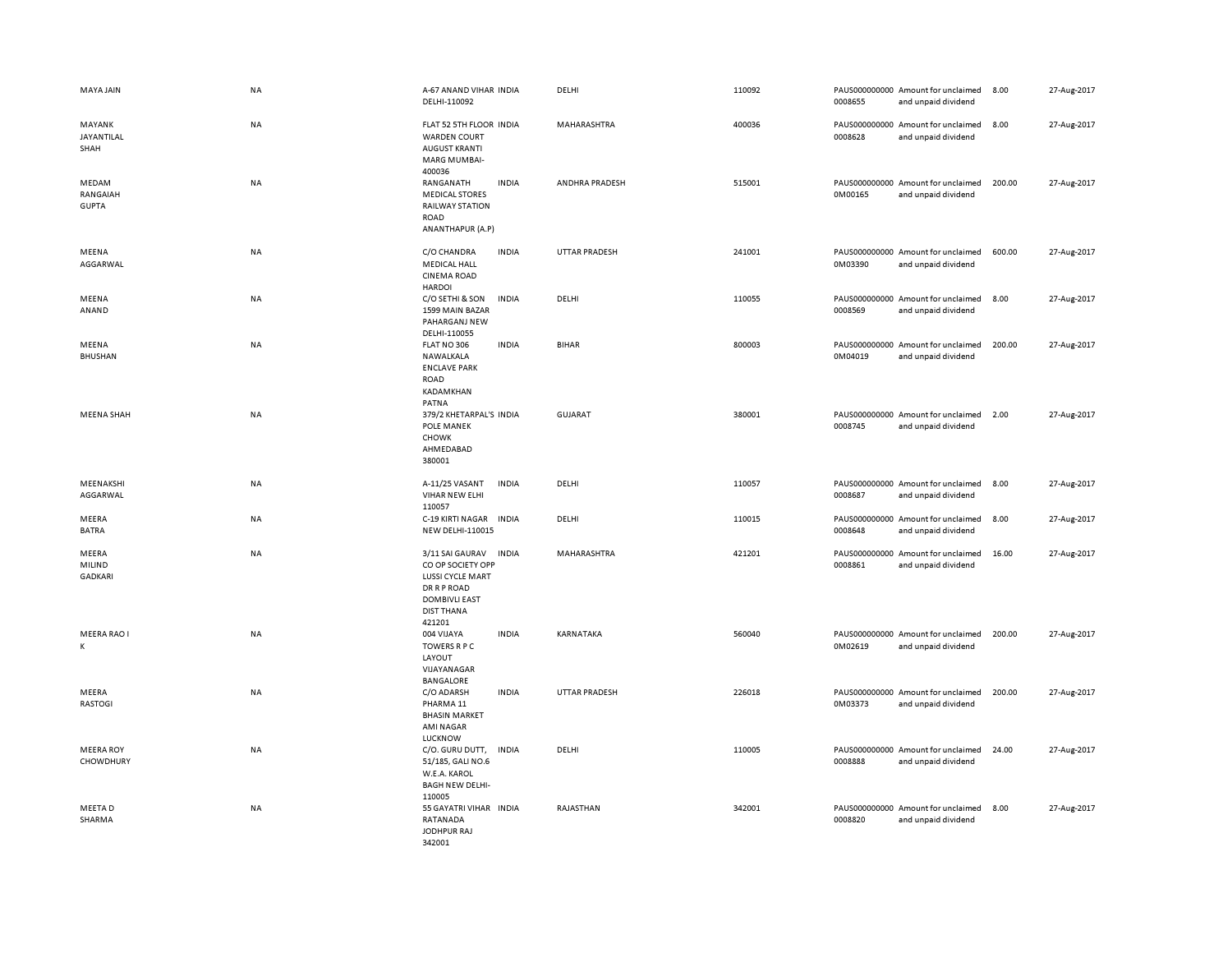| MEGHJI<br>NANJI<br>KAMANI               | <b>NA</b> | AMBAJI KADWA<br>PLOT SHERINO 6-C<br>OPP                                                                                   | <b>INDIA</b> | <b>GUJARAT</b> | 360001 | 0008427 | PAUS000000000 Amount for unclaimed<br>and unpaid dividend | 2.00   | 27-Aug-2017 |
|-----------------------------------------|-----------|---------------------------------------------------------------------------------------------------------------------------|--------------|----------------|--------|---------|-----------------------------------------------------------|--------|-------------|
| <b>MEHUL BIPIN</b><br>PATEL             | NA        | LADALIBHAI, B/H P<br>D MALAVIYA<br><b>COLLEGE RAJKOT</b><br>"NIRALI'<br>AKASHGANGA<br>COMPLEX, STATE<br>HIGHWAY NO.9,     | <b>INDIA</b> | GUJARAT        | 383001 | 0008812 | PAUS000000000 Amount for unclaimed<br>and unpaid dividend | 16.00  | 27-Aug-2017 |
| MEHUL<br>PANKAJ<br>PATEL                | <b>NA</b> | HIMATNAGAR (S.K.)-<br>383001<br>ORTHOPAEDIC<br><b>HOSPITAL</b><br>OPP.RAMAKRISHN<br>A ASHRAM<br>DR.YAGNIK RD,             | <b>INDIA</b> | <b>GUJARAT</b> | 360001 | 0M05472 | PAUS000000000 Amount for unclaimed<br>and unpaid dividend | 300.00 | 27-Aug-2017 |
| MEHUL<br>PATEL                          | <b>NA</b> | RAJKOT<br>ORTHOPAEDIC<br><b>HOSPITAL DR</b><br>YAGNIK ROAD                                                                | <b>INDIA</b> | <b>GUJARAT</b> | 360001 | 0M04130 | PAUS000000000 Amount for unclaimed<br>and unpaid dividend | 300.00 | 27-Aug-2017 |
| <b>MELA RAM</b>                         | <b>NA</b> | RAJKOT<br>FLAT 26 B NEW<br><b>QUTOB ROAD</b>                                                                              | <b>INDIA</b> | DELHI          | 110001 | 0008565 | PAUS000000000 Amount for unclaimed<br>and unpaid dividend | 8.00   | 27-Aug-2017 |
| <b>MELKOTE</b><br>RANGACHAR<br>SESHADRI | <b>NA</b> | DELHI-110001<br>21/4 GROUND<br><b>FLOOR ASHRAYA</b><br>APT 1ST MAIN - 'A'                                                 | <b>INDIA</b> | KARNATAKA      | 560032 | 0008280 | PAUS000000000 Amount for unclaimed<br>and unpaid dividend | 166.00 | 27-Aug-2017 |
| <b>IYENGAR</b>                          |           | ROAD<br>ATHMANANDA<br><b>COLONY R T</b><br>NAGAR BA-                                                                      |              |                |        |         |                                                           |        |             |
| MELWYN D<br>SILVA                       | <b>NA</b> | NGALORE 560032 -<br>501/A TIRUPATHI<br>APTS YESHWANT<br>NAGAR ROA-D<br>VAKOLA<br>SANTACRUZ EAST                           | <b>INDIA</b> | MAHARASHTRA    | 400055 | 0008748 | PAUS000000000 Amount for unclaimed<br>and unpaid dividend | 16.00  | 27-Aug-2017 |
| MENTA<br>SADANANDE<br>SWARUDU           | NA        | MUMBAI 400055 - -<br>18/477 UPSTAIRS<br>RANGAIAHGARI<br><b>CHOULTRI STREET</b><br>PRODDATUR,                              | <b>INDIA</b> | ANDHRA PRADESH | 516360 | 0M00317 | PAUS000000000 Amount for unclaimed<br>and unpaid dividend | 200.00 | 27-Aug-2017 |
| <b>MERYL MARY</b><br>ABRAHAM            | NA        | CUDDAPAH DIST.<br>PUTHUMANA<br>PONKUNNAM PO<br>KOTTAYAM KERALA                                                            | <b>INDIA</b> | <b>KERALA</b>  | 686506 | 0M03014 | PAUS000000000 Amount for unclaimed<br>and unpaid dividend | 200.00 | 27-Aug-2017 |
| MILIND<br>VASANT<br><b>GADKARI</b>      | <b>NA</b> | 3/11 SAI GOURAV<br>SOCIETY OPP LASSI<br><b>CYCLE MART</b><br><b>RAGHUVIR NAGAR</b><br><b>DOMBIVLI EAST</b><br>421201 DIST | <b>INDIA</b> | MAHARASHTRA    | 421201 | 0008867 | PAUS000000000 Amount for unclaimed<br>and unpaid dividend | 16.00  | 27-Aug-2017 |
| MINA L<br>PATEL                         | <b>NA</b> | THANE<br>153, KOCHRAB<br>PATEL WAS<br>ELLISBRIDGE<br>AHMEDABAD                                                            | <b>INDIA</b> | <b>GUJARAT</b> | 380006 | 0008789 | PAUS000000000 Amount for unclaimed<br>and unpaid dividend | 66.00  | 27-Aug-2017 |
| MINAXI<br><b>DIPAKKUMAR</b><br>NANAVATI | <b>NA</b> | 380006<br>66 MANAV<br><b>MANDIR SOCIETY</b><br>DIWALIPURA OLD<br>PADRA ROAD<br><b>BARODA 390015</b>                       | <b>INDIA</b> | <b>GUJARAT</b> | 390015 | 0008837 | PAUS000000000 Amount for unclaimed<br>and unpaid dividend | 32.00  | 27-Aug-2017 |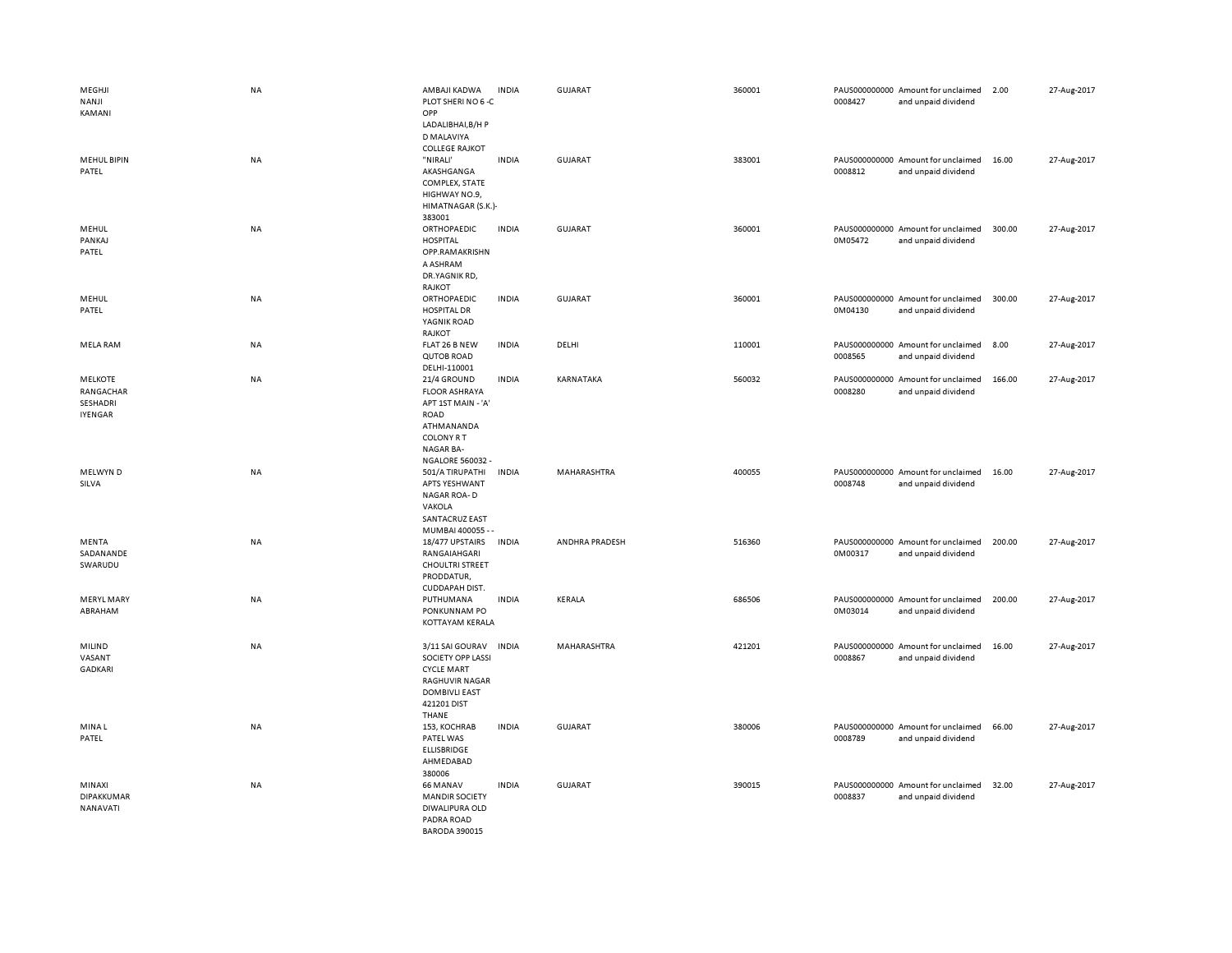| MINAXI<br>SHYAMSUND<br>AR DESAI                | <b>NA</b> | <b>14 KIRTIKUNJ</b><br>SOCIETY<br>KARELIBAG                                                                         | <b>INDIA</b> | <b>GUJARAT</b>       | 390001 | 0008289 | PAUS000000000 Amount for unclaimed<br>and unpaid dividend | 2.00   | 27-Aug-2017 |
|------------------------------------------------|-----------|---------------------------------------------------------------------------------------------------------------------|--------------|----------------------|--------|---------|-----------------------------------------------------------|--------|-------------|
| MINESHKUM<br>AR<br>CHIMANLAL<br>PATEL          | NA        | BARODA-390001<br><b>BHAT STREET</b><br><b>GANDEVI DIST</b><br>NAVSARI GUJARAT                                       | <b>INDIA</b> | GUJARAT              | 396360 | 0008896 | PAUS000000000 Amount for unclaimed<br>and unpaid dividend | 66.00  | 27-Aug-2017 |
| MIRA NANDI                                     | NA        | 82 SIR S N<br><b>BANERJEE ROAD</b><br><b>MATRU VILLA</b><br><b>BARRACKPORE 24</b><br>PARGANAS (N)                   | <b>INDIA</b> | <b>WEST BENGAL</b>   | 743262 | 0008255 | PAUS000000000 Amount for unclaimed<br>and unpaid dividend | 6.00   | 27-Aug-2017 |
| MIRA P SHAH                                    | NA        | "HARI BHUVAN"<br><b>ZAVER ROAD</b><br>MULUND (W)<br>MUMBAI-400080                                                   | <b>INDIA</b> | MAHARASHTRA          | 400080 | 0008598 | PAUS000000000 Amount for unclaimed<br>and unpaid dividend | 16.00  | 27-Aug-2017 |
| MIRA<br>PURKAYASTH<br>А                        | <b>NA</b> | <b>CARE SRI A K</b><br>PURKAYASTHA<br><b>SURVEYOR &amp;</b><br>ASSESOR M A<br>ROAD, GUWAHATI                        | <b>INDIA</b> | ASSAM                | 781008 | 0M03076 | PAUS000000000 Amount for unclaimed<br>and unpaid dividend | 200.00 | 27-Aug-2017 |
| MITA<br>JAYANTILAL<br>SHAH                     | NA        | 17 NAVPAD<br>SOCIETY OPP NEW<br><b>VIKAS GRUH PALDI</b><br>AHMEDABAD-<br>380007                                     | <b>INDIA</b> | GUJARAT              | 380007 | 0008695 | PAUS000000000 Amount for unclaimed<br>and unpaid dividend | 24.00  | 27-Aug-2017 |
| MITABEN<br><b>BIPINCHAND</b><br><b>RA VYAS</b> | NA        | K/12 ALEMBIC<br><b>COLONY BARODA-</b><br>390003                                                                     | <b>INDIA</b> | GUJARAT              | 390003 | 0008456 | PAUS000000000 Amount for unclaimed<br>and unpaid dividend | 16.00  | 27-Aug-2017 |
| MITEN<br><b>GIRISHBHAI</b><br>PATEL            | NA        | GIRDHAR NIVAS TA INDIA<br>ANAND SARSA DIST<br><b>KAIRA PIN-388365</b>                                               |              | GUJARAT              | 388365 | 0008430 | PAUS000000000 Amount for unclaimed<br>and unpaid dividend | 2.00   | 27-Aug-2017 |
| MITESH<br>RATILAL<br>THAKKAR                   | NA        | <b>16 SANMILAN</b><br><b>SOCIETY NEAR</b><br><b>HIGH TENSION LINE</b><br><b>MAIN ROAD</b><br>SUBHANPURA<br>VADODARA | <b>INDIA</b> | <b>GUJARAT</b>       | 390007 | 0M01963 | PAUS000000000 Amount for unclaimed<br>and unpaid dividend | 200.00 | 27-Aug-2017 |
| MITHLESH<br>JAIN                               | NA        | C/O D K JAIN F NO- INDIA<br>1093 M BLOCK JAIN<br>BHA-VAN 200 FEET<br>ROAD KARA DEO<br>KANPUR --                     |              | <b>UTTAR PRADESH</b> | 208019 | 0008640 | PAUS000000000 Amount for unclaimed<br>and unpaid dividend | 24.00  | 27-Aug-2017 |
| MODY<br>RATNA                                  | NA        | 204, Ravidarshan<br><b>Apartments Near</b><br>Amidhar<br><b>Apartments Parle</b><br>Point, City Lighy<br>Area       | <b>INDIA</b> | <b>GUJARAT</b>       | 395007 | 0M05291 | PAUS000000000 Amount for unclaimed<br>and unpaid dividend | 200.00 | 27-Aug-2017 |
| <b>MOHAMADS</b><br><b>HAHID</b><br>MALEK       | NA        | VAVDI STREET NR<br><b>MASJID ON TEKRI</b><br><b>BORSAD DIST</b><br>KHEDA                                            | <b>INDIA</b> | GUJARAT              | 388540 | 0M04562 | PAUS000000000 Amount for unclaimed<br>and unpaid dividend | 200.00 | 27-Aug-2017 |
| MOHAMMED<br>AYUB<br>MOHAMMED<br>SIDDIQ GARIB   | <b>NA</b> | <b>WADI MOTI</b><br>WORWAD BARODA-<br>390001                                                                        | <b>INDIA</b> | <b>GUJARAT</b>       | 390001 | 0008431 | PAUS000000000 Amount for unclaimed<br>and unpaid dividend | 16.00  | 27-Aug-2017 |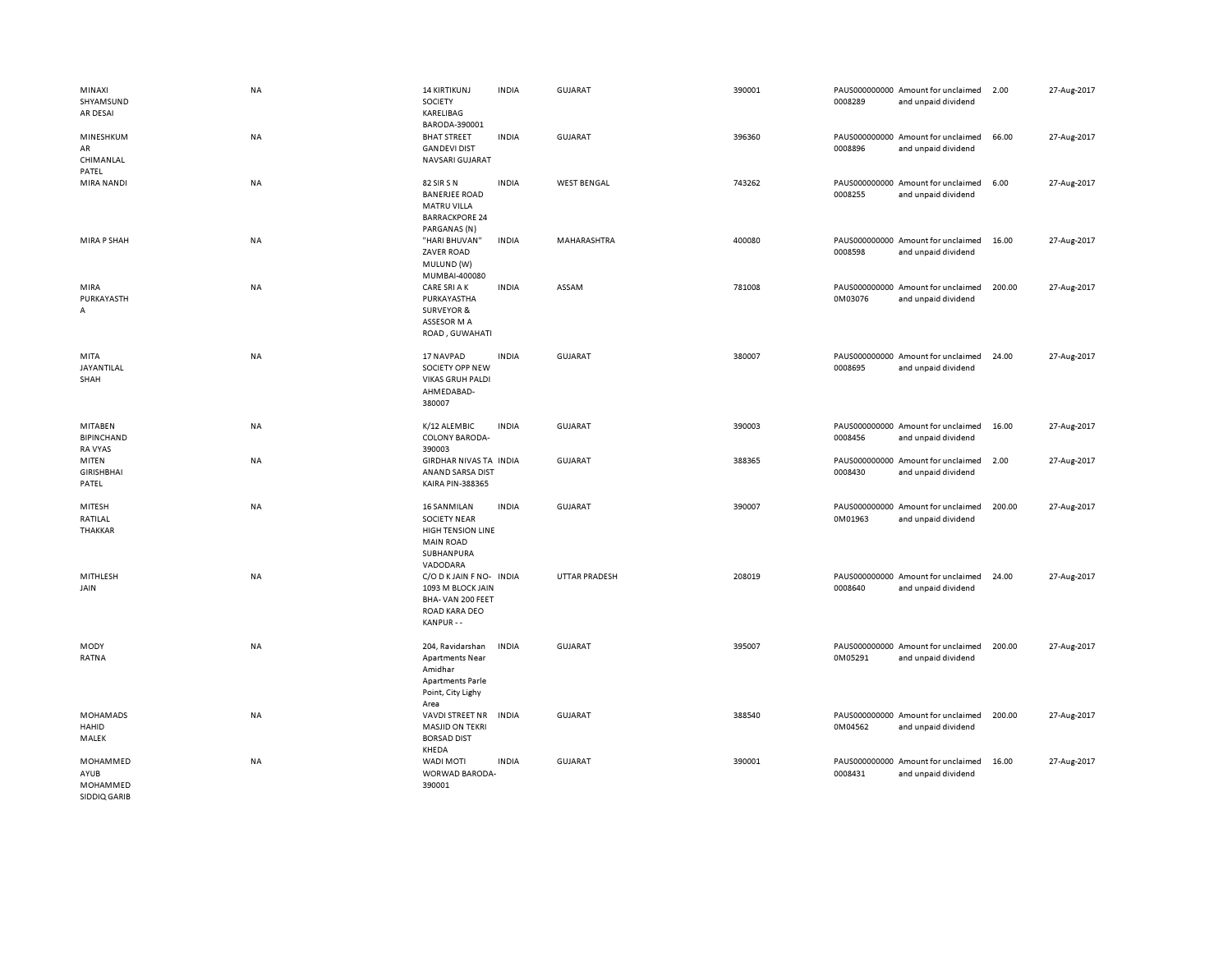| MOHAMMED<br>HABIB<br><b>GULAM</b><br>MOHIYUDDI                | <b>NA</b> | <b>WADI MOTI</b><br>VOHARWADA<br>BARODA-390001                                                                  | <b>INDIA</b> | GUJARAT            | 390001 | 0008432 | PAUS000000000 Amount for unclaimed<br>and unpaid dividend | 16.00  | 27-Aug-2017 |
|---------------------------------------------------------------|-----------|-----------------------------------------------------------------------------------------------------------------|--------------|--------------------|--------|---------|-----------------------------------------------------------|--------|-------------|
| N MIY<br>MOHAMMED<br>SHARIF<br><b>GULAMMOHI</b><br>YUDDIN MIY | <b>NA</b> | <b>WADI MOTI</b><br>VOHARWAD<br>BARODA-390001                                                                   | <b>INDIA</b> | <b>GUJARAT</b>     | 390001 | 0008396 | PAUS000000000 Amount for unclaimed<br>and unpaid dividend | 32.00  | 27-Aug-2017 |
| MOHAMMED<br>YUSUF<br>ABUBAKAR<br>SOPARIWALA                   | NA        | <b>JANGHIRPURA</b><br>WADI BARODA-<br>390001                                                                    | <b>INDIA</b> | GUJARAT            | 390001 | 0008398 | PAUS000000000 Amount for unclaimed<br>and unpaid dividend | 6.00   | 27-Aug-2017 |
| MOHAMMED<br>HABIB<br>MOHAMMED<br><b>SIDDIQ</b><br>GARIBA      | <b>NA</b> | WADI MOTI<br>WOHARWAD<br>BARODA-390001                                                                          | <b>INDIA</b> | <b>GUJARAT</b>     | 390001 | 0008400 | PAUS000000000 Amount for unclaimed<br>and unpaid dividend | 16.00  | 27-Aug-2017 |
| MOHAMMED<br>KASAM<br>MOHAMMED<br>USMAN<br>SOPARIW             | <b>NA</b> | <b>JANGHIRPURA</b><br>WADI BARODA-<br>390001                                                                    | <b>INDIA</b> | <b>GUJARAT</b>     | 390001 | 0008401 | PAUS000000000 Amount for unclaimed<br>and unpaid dividend | 6.00   | 27-Aug-2017 |
| MOHAMMED<br>RAFIQ<br>ABUBAKAR<br>SOPARIWALA                   | NA        | <b>JANGHIRPURA</b><br>BARODA-390001                                                                             | <b>INDIA</b> | <b>GUJARAT</b>     | 390001 | 0008402 | PAUS000000000 Amount for unclaimed<br>and unpaid dividend | 6.00   | 27-Aug-2017 |
| MOHAMMED<br>SALIM<br><b>GULAMHUSAI</b><br>N<br>GARIBAWAL      | <b>NA</b> | WADI VOHARWAD<br>BARODA-390001                                                                                  | <b>INDIA</b> | <b>GUJARAT</b>     | 390001 | 0008403 | PAUS000000000 Amount for unclaimed<br>and unpaid dividend | 16.00  | 27-Aug-2017 |
| MOHAMMED<br><b>SIDDIQ</b><br><b>CHANDBHAI</b><br>GARIBAWALA   | NA        | WADI MOTI<br>WOHARWAD<br>BARODA-390001                                                                          | <b>INDIA</b> | <b>GUJARAT</b>     | 390001 | 0008404 | PAUS000000000 Amount for unclaimed<br>and unpaid dividend | 16.00  | 27-Aug-2017 |
| <b>MOHAN</b><br><b>BORGIKAR</b>                               | ΝA        | AT PO JATH DIST<br>SANGLI JATH<br>MAHARASHTRA                                                                   | <b>INDIA</b> | MAHARASHTRA        | 416404 | 0M04101 | PAUS000000000 Amount for unclaimed<br>and unpaid dividend | 200.00 | 27-Aug-2017 |
| <b>MOHAN</b><br><b>GUPTA</b>                                  | NA        | 23 NIZAMUDDIN<br><b>EAST NEW DELHI</b><br>110013                                                                | <b>INDIA</b> | DELHI              | 110013 | 0008552 | PAUS000000000 Amount for unclaimed<br>and unpaid dividend | 16.00  | 27-Aug-2017 |
| <b>MOHAN</b><br>KUMAR H M                                     | NA        | DEPT OF ENT HEAD INDIA<br>& NECK SURGERY<br>33/4 LAKE SIDE<br>MEDICAL CENTRE<br>BANGALORE                       |              | KARNATAKA          | 560042 | 0M02377 | PAUS000000000 Amount for unclaimed<br>and unpaid dividend | 200.00 | 27-Aug-2017 |
| <b>MOHAN</b><br>KUMARI<br>ANAND                               | <b>NA</b> | 34/16 OLD<br>RAJINDER NAGAR<br>NEW DELHI-110060                                                                 | <b>INDIA</b> | DELHI              | 110060 | 0008657 | PAUS000000000 Amount for unclaimed<br>and unpaid dividend | 8.00   | 27-Aug-2017 |
| <b>MOHAN LAL</b><br>AGARWAL                                   | <b>NA</b> | FLAT NO G-2<br><b>CLUSTER X</b><br>PURBACHAL HSG<br>EST- ATE SALT LAKE<br><b>SECTOR III</b><br>CALCUTTA 70009-1 | <b>INDIA</b> | <b>WEST BENGAL</b> | 700091 | 0008509 | PAUS000000000 Amount for unclaimed<br>and unpaid dividend | 16.00  | 27-Aug-2017 |
| <b>MOHAN</b><br>PERSHADILAL<br>SHARMA                         | <b>NA</b> | 218 SARDARNAGAR INDIA<br>BARODA-390002                                                                          |              | <b>GUJARAT</b>     | 390002 | 0008406 | PAUS000000000 Amount for unclaimed<br>and unpaid dividend | 32.00  | 27-Aug-2017 |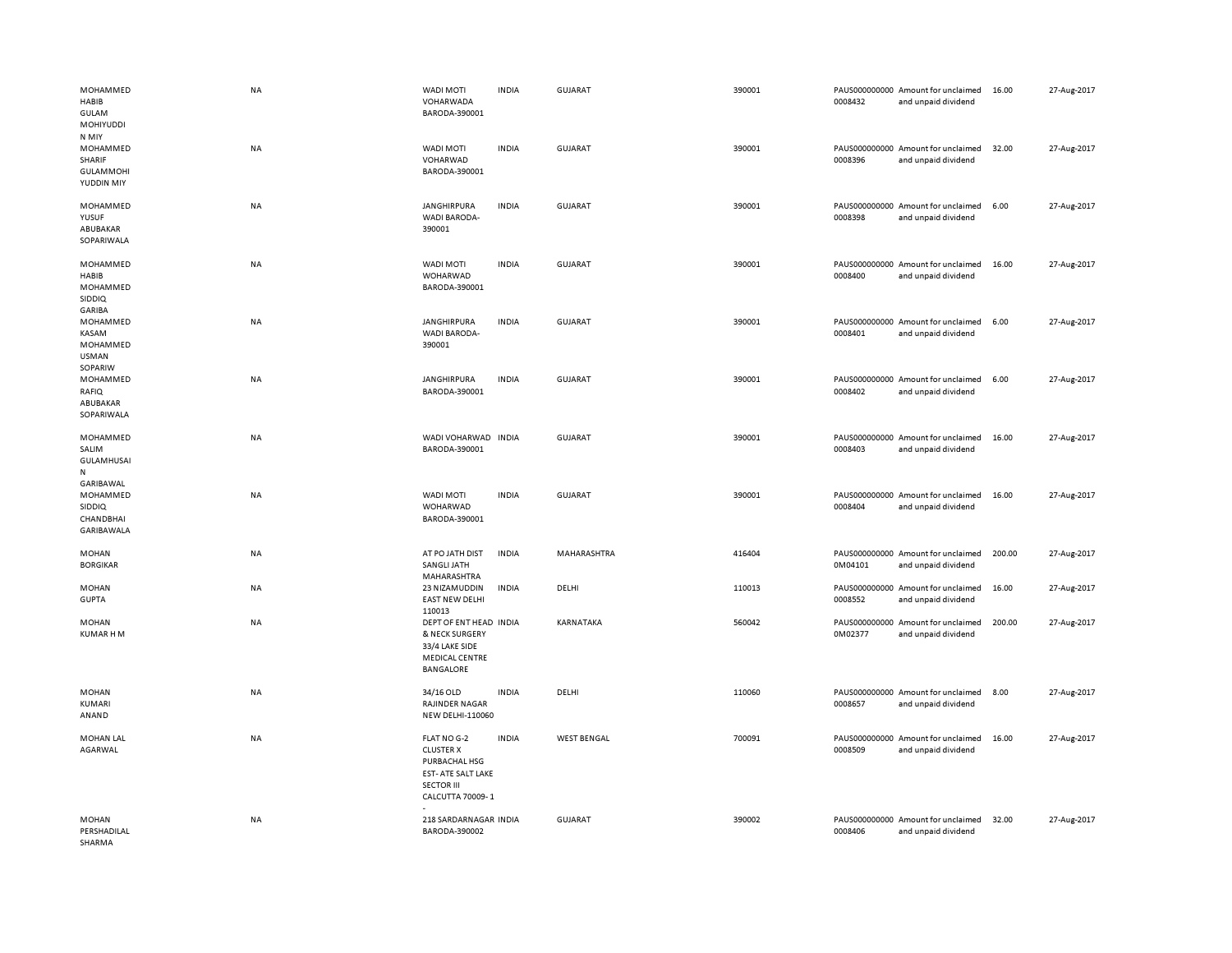| <b>MOHAN</b><br>SINGH<br><b>VISHWAKAR</b>      | <b>NA</b> | 830 D Z D-SECTOR INDIA<br>PIPLANI BHEL<br><b>BHOPAL 462021</b>                                                                   |              | <b>MADHYA PRADESH</b> | 462021 | 0008829 | PAUS000000000 Amount for unclaimed<br>and unpaid dividend | 50.00  | 27-Aug-2017 |
|------------------------------------------------|-----------|----------------------------------------------------------------------------------------------------------------------------------|--------------|-----------------------|--------|---------|-----------------------------------------------------------|--------|-------------|
| MA<br><b>MOHAN</b><br>SINGH<br>VISHWAKAR<br>MA | NA        | 830 D Z D-SECTOR<br>PIPLANI BHEL<br><b>BHOPAL 462021</b>                                                                         | <b>INDIA</b> | <b>MADHYA PRADESH</b> | 462021 | 0008828 | PAUS000000000 Amount for unclaimed<br>and unpaid dividend | 50.00  | 27-Aug-2017 |
| <b>MOHANBHAI</b><br><b>ISHWARBHAI</b><br>PATEL | NA        | C/13 MANGALAM<br>HSG SOC NR GEB<br><b>KV STATION</b><br><b>BEHIND HARIKRIPA</b><br><b>SOC GOTRI ROAD</b><br><b>BARODA 390021</b> | <b>INDIA</b> | <b>GUJARAT</b>        | 390021 | 0008260 | PAUS000000000 Amount for unclaimed<br>and unpaid dividend | 2.00   | 27-Aug-2017 |
| <b>MOHANI</b><br><b>CHATRUBHUJ</b><br>MATRETA  | NA        | 2/4-A 4TH FLR<br><b>CENTRE POINT</b><br>PANCHVATI<br>AMBAWADI<br>AHMEDABAD<br>380006                                             | <b>INDIA</b> | <b>GUJARAT</b>        | 380006 | 0008407 | PAUS000000000 Amount for unclaimed<br>and unpaid dividend | 26.00  | 27-Aug-2017 |
| MOHANLAL                                       | NA        | H.NO.5-3-669,<br>THOPKHANA, OPP.<br><b>OSMANGUNJ</b><br>HYDERABAD                                                                | <b>INDIA</b> | ANDHRA PRADESH        | 500012 | 0M00557 | PAUS000000000 Amount for unclaimed<br>and unpaid dividend | 400.00 | 27-Aug-2017 |
| MOHANLAL                                       | NA        | <b>NEAR FATIMA</b><br>HOSPITAL JUNGLE<br><b>SALIG RAM PADRI</b><br><b>BAZAR</b><br><b>GORAKHPUR</b>                              | <b>INDIA</b> | <b>UTTAR PRADESH</b>  | 273001 | 0M03375 | PAUS000000000 Amount for unclaimed<br>and unpaid dividend | 200.00 | 27-Aug-2017 |
| MOHANLAL<br>MATHURDAS<br>BHATT                 | NA        | <b>HAVELI STREET</b><br><b>GANDEVI DIST</b><br>BULSAR PIN-396360                                                                 | <b>INDIA</b> | <b>GUJARAT</b>        | 396360 | 0008408 | PAUS000000000 Amount for unclaimed<br>and unpaid dividend | 16.00  | 27-Aug-2017 |
| MOHANLAL<br>PURSNANI                           | NA        | 111-ASHOK NAGAR INDIA<br>AGRA                                                                                                    |              | <b>UTTAR PRADESH</b>  | 282010 | 0M04005 | PAUS000000000 Amount for unclaimed<br>and unpaid dividend | 200.00 | 27-Aug-2017 |
| MOHANSINH<br>PRATAPSINH<br>DESAI               | NA        | HOUSE NO 1130<br>107 H I G GUJ HSG<br>BOARD O-PPITI<br><b>COLLEGE LAXMI</b><br>KUNJ LAXMIPURA R-<br>D VADODARA<br>390016-        | <b>INDIA</b> | <b>GUJARAT</b>        | 390016 | 0008276 | PAUS000000000 Amount for unclaimed<br>and unpaid dividend | 2.00   | 27-Aug-2017 |
| MOHD<br><b>MAHBOOB</b><br>ALI                  | <b>NA</b> | JANATA MEDICAL<br><b>HALL MAIN ROAD</b><br><b>TANDUR</b><br>(HYDERABAD DT.)                                                      | <b>INDIA</b> | ANDHRA PRADESH        | 501141 | 0M00932 | PAUS000000000 Amount for unclaimed<br>and unpaid dividend | 200.00 | 27-Aug-2017 |
| <b>MOHD YUSUF</b><br>ALI                       | NA        | JANATA BAZAAR<br><b>MAIN ROAD</b><br><b>TANDUR</b><br>(HYDERABAD DT.)                                                            | <b>INDIA</b> | ANDHRA PRADESH        | 501141 | 0M00933 | PAUS000000000 Amount for unclaimed<br>and unpaid dividend | 400.00 | 27-Aug-2017 |
| <b>MOHINDAR</b><br>KAUR<br>KAWATRA             | NA        | 150 RAJA GARDENS INDIA<br><b>NEW DELHI-110015</b>                                                                                |              | DELHI                 | 110015 | 0008573 | PAUS000000000 Amount for unclaimed<br>and unpaid dividend | 16.00  | 27-Aug-2017 |
| <b>MOHINDER</b><br><b>KUMAR JAIN</b>           | <b>NA</b> | 137/15 AKALSAR<br><b>ROAD SARDAR</b><br><b>NAGAR STREET</b><br><b>ELECTRIC OFFICE</b><br><b>MOGA DIST</b><br><b>FARIDKOT</b>     | <b>INDIA</b> | PUNJAB                | 142001 | 0M01305 | PAUS000000000 Amount for unclaimed<br>and unpaid dividend | 200.00 | 27-Aug-2017 |
| <b>MOHINDER</b><br><b>LAL BERRY</b>            | <b>NA</b> | 217 RAJA GARDEN INDIA<br><b>NEW DELHI-110015</b>                                                                                 |              | DELHI                 | 110015 | 0008543 | PAUS000000000 Amount for unclaimed<br>and unpaid dividend | 8.00   | 27-Aug-2017 |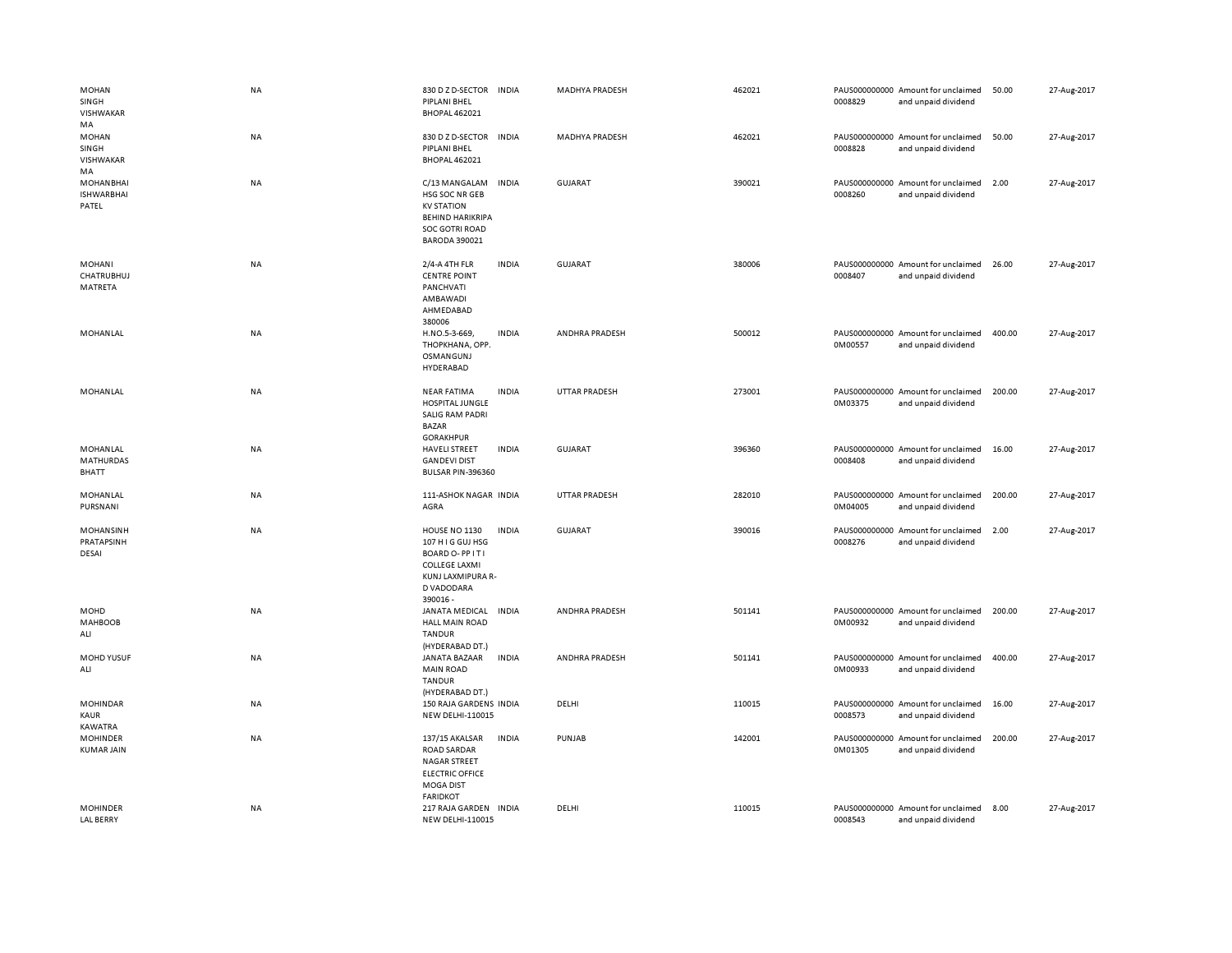| <b>MOHINDER</b><br>PAL SINGH                      | NA                                          | M/S UJJWAL LTD<br>110 JAWAHARLAL<br><b>NEHRU MARG</b><br>AMBALA CANTT<br>133001                                     | <b>INDIA</b> | <b>HARYANA</b>     | 133001 | 0008450 | PAUS000000000 Amount for unclaimed<br>and unpaid dividend | 16.00  | 27-Aug-2017 |
|---------------------------------------------------|---------------------------------------------|---------------------------------------------------------------------------------------------------------------------|--------------|--------------------|--------|---------|-----------------------------------------------------------|--------|-------------|
| <b>MOHINI DEVI</b><br>LAKHOTIA                    | LATE<br>SHRIKISHAN<br>DAS<br><b>MUNDHRA</b> | 24/A,<br>SHAKESPEARE<br>SARANI 'PARIJAAT',<br>9th FLOOR FLAT No-<br>94KOLKATA                                       | <b>INDIA</b> | <b>WEST BENGAL</b> | 700017 | 0007422 | PAUS120265010 Amount for unclaimed<br>and unpaid dividend | 16.00  | 27-Aug-2017 |
| MOLLAH<br><b>MASOOD</b><br>AHSAN<br><b>MOLLAH</b> | NA                                          | C/O DR EMAD ALI<br>MOLLAH AHSAN<br><b>MOLLAH SUJAN</b><br><b>BAGAN PO &amp; DIST</b><br>HOOGHLY W B                 | <b>INDIA</b> | <b>WEST BENGAL</b> | 712103 | 0M02780 | PAUS000000000 Amount for unclaimed<br>and unpaid dividend | 200.00 | 27-Aug-2017 |
| MOLLY<br>CHADHA                                   | <b>NA</b>                                   | <b>BLOCK E, FLAT</b><br>NO.425, SECTOR<br>18, ROHINI, DELHI-<br>110085                                              | <b>INDIA</b> | DELHI              | 110085 | 0008843 | PAUS000000000 Amount for unclaimed<br>and unpaid dividend | 8.00   | 27-Aug-2017 |
| MONA<br>SIDANA                                    | <b>NA</b>                                   | 0593, JALVAYU<br><b>TOWERS</b><br>SADANAND NAGAR<br>BANGALORE                                                       | <b>INDIA</b> | KARNATAKA          | 560001 | 0008869 | PAUS000000000 Amount for unclaimed<br>and unpaid dividend | 16.00  | 27-Aug-2017 |
| MOOL<br>CHAND<br>BANSAL                           | NA                                          | <b>B-709 SAROJINI</b><br>NAGAR NEW DELHI-<br>110023                                                                 | <b>INDIA</b> | DELHI              | 110023 | 0008686 | PAUS000000000 Amount for unclaimed<br>and unpaid dividend | 8.00   | 27-Aug-2017 |
| MORESHWAR<br>RAMAKRISHN<br>ARAO<br>KULKARNI       | NA                                          | 14/1 BELLARY GALLI INDIA<br>HUBLI-580020                                                                            |              | KARNATAKA          | 580020 | 0008437 | PAUS000000000 Amount for unclaimed<br>and unpaid dividend | 32.00  | 27-Aug-2017 |
| MORLIDHAR<br>MAGANLAL<br>THAKKAR                  | NA                                          | 95 SANGAM<br><b>SOCIETY HARNI</b><br><b>ROAD BARODA</b><br>390006                                                   | <b>INDIA</b> | <b>GUJARAT</b>     | 390006 | 0008409 | PAUS000000000 Amount for unclaimed<br>and unpaid dividend | 32.00  | 27-Aug-2017 |
| <b>MOTIBEN A</b><br>PATEL                         | NA                                          | 9/B HARIKRISHNA<br>SOCIETY<br><b>BALIAKAKA ROAD</b><br>AHMEDABAD<br>380028                                          | <b>INDIA</b> | GUJARAT            | 380028 | 0008614 | PAUS000000000 Amount for unclaimed<br>and unpaid dividend | 8.00   | 27-Aug-2017 |
| MOTIBHAI<br>SOMABHAI<br><b>BAROT</b>              | NA                                          | AT & PO SOKHADA IN DIA<br><b>BAROTWADA DIST</b><br><b>BARODA PIN-</b><br>391240                                     |              | <b>GUJARAT</b>     | 391240 | 0008411 | PAUS000000000 Amount for unclaimed<br>and unpaid dividend | 2.00   | 27-Aug-2017 |
| <b>MOTIRAM</b><br>VATWANI                         | NA                                          | <b>MOTIRAM</b><br>VATWANI JAIPUR<br>302004                                                                          | <b>INDIA</b> | RAJASTHAN          | 302004 | 0008526 | PAUS000000000 Amount for unclaimed<br>and unpaid dividend | 8.00   | 27-Aug-2017 |
| MOUNABATI<br>SAHOO                                | ABHIMANYU<br>SAHOO                          | <b>PLOT NO 452 &amp;</b><br>A/70 NUA SAHI OPP<br>SOCIAL WELFARE<br><b>BOARD NAYAPALLI</b><br>BHUBANESHWAR<br>ORISSA | <b>INDIA</b> | ORISSA             | 751012 | 1494007 | PAUSIN3004501 Amount for unclaimed<br>and unpaid dividend | 32.00  | 27-Aug-2017 |
| <b>MRIDULA G</b>                                  | NA                                          | NO30,2ND MAIN<br>ROAD,CK<br>CHANNAPPA<br>GARDENS<br>SHANTHINAGAR<br>POST BANGALORE                                  | <b>INDIA</b> | KARNATAKA          | 560027 | 0G01901 | PAUS000000000 Amount for unclaimed<br>and unpaid dividend | 100.00 | 27-Aug-2017 |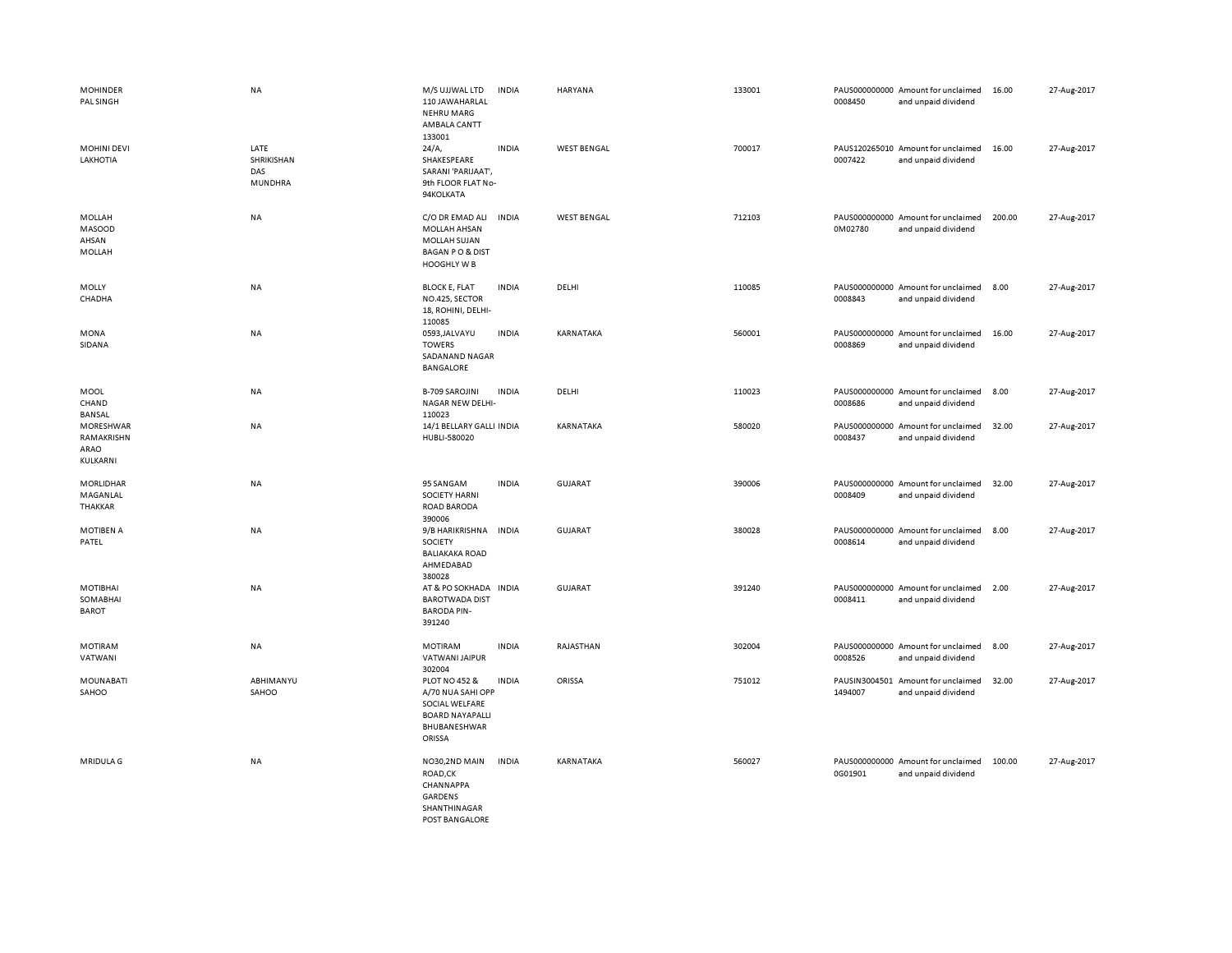| <b>MRS INDRA</b><br><b>JOHN</b>               | <b>NA</b> | JOHNS MEDICAL<br><b>CENTRE KARAIKUDI</b><br>KARAIKUDI                                                                 | <b>INDIA</b> | <b>TAMIL NADU</b>    | 623002 | 0102102 | PAUS000000000 Amount for unclaimed<br>and unpaid dividend | 200.00 | 27-Aug-2017 |
|-----------------------------------------------|-----------|-----------------------------------------------------------------------------------------------------------------------|--------------|----------------------|--------|---------|-----------------------------------------------------------|--------|-------------|
| <b>MRS RANI</b><br>ALIAS<br><b>SIVAKAMT K</b> | NA        | 4, KANDASWAMY<br>MUDALI STREET,<br>RANIPET,<br>(N.A.DIST),<br>TAMILNADU.                                              | INDIA        | <b>TAMIL NADU</b>    | 632401 | 0K00465 | PAUS000000000 Amount for unclaimed<br>and unpaid dividend | 400.00 | 27-Aug-2017 |
| MRUDULA G<br>VERMA                            | NA        | <b>66 BALWANT</b><br>NAGAR GANDHI<br><b>ROAD GWALIOR (M</b><br>P) 474002                                              | <b>INDIA</b> | MADHYA PRADESH       | 474002 | 0008599 | PAUS000000000 Amount for unclaimed<br>and unpaid dividend | 8.00   | 27-Aug-2017 |
| MRUDULABE<br>N RAOJIBHAI<br>PATEL             | <b>NA</b> | 47-A POONAM<br><b>BUILDING 3RD</b><br><b>FLOOR LINKING</b><br><b>ROAD KHAR(WEST)</b><br>MUMBAI-400052                 | <b>INDIA</b> | MAHARASHTRA          | 400052 | 0008413 | PAUS000000000 Amount for unclaimed<br>and unpaid dividend | 16.00  | 27-Aug-2017 |
| MRUDULKU<br><b>MARK</b><br>SHUKLA             | <b>NA</b> | SECTOR NO 24<br><b>BLOCK NO 216</b><br><b>DOUBLE DECKER</b><br>LAL-PATO<br>GANDHINAGAR<br>GUJ 382024                  | <b>INDIA</b> | <b>GUJARAT</b>       | 382024 | 0008690 | PAUS000000000 Amount for unclaimed<br>and unpaid dividend | 8.00   | 27-Aug-2017 |
| MRUGENDRA<br>MUKUNDLAL<br>DAVE                | <b>NA</b> | C/O SHRI<br>DHANUBHAI G<br><b>DESAI GHADIALI</b><br>POLE GHANTIADA<br>SURESHWAR DESAI<br><b>LANE BARODA</b><br>390001 | <b>INDIA</b> | <b>GUJARAT</b>       | 390001 | 0008241 | PAUS000000000 Amount for unclaimed<br>and unpaid dividend | 2.00   | 27-Aug-2017 |
| MRUNAL<br>PATHAK                              | NA        | BHAGIRATHI<br>APARTMENT FLAT<br><b>NO B/II-5</b><br><b>KINKHEDE LAYOUT</b><br><b>BHARAT NAGAR</b><br><b>NAGPUR</b>    | <b>INDIA</b> | MAHARASHTRA          | 440001 | 0M03717 | PAUS000000000 Amount for unclaimed<br>and unpaid dividend | 200.00 | 27-Aug-2017 |
| MRUNALIKA<br>YAGNIK                           | NA        | C/O D M YAGNIK 11- INDIA<br><b>B VISHWJYOT SOC</b><br>OPP UNI HOSTELS<br>NAVRANGPURA<br>AHMEDABAD<br>380009           |              | <b>GUJARAT</b>       | 380009 | 0008864 | PAUS000000000 Amount for unclaimed<br>and unpaid dividend | 6.00   | 27-Aug-2017 |
| MRUNALINI<br><b>G PATEL</b>                   | NA        | <b>19 KAILASHPARK</b><br><b>SOCIETY AKOTA NR</b><br><b>WATER TANK</b><br>VADODARA                                     | <b>INDIA</b> | GUJARAT              | 390020 | 0M04547 | PAUS000000000 Amount for unclaimed<br>and unpaid dividend | 200.00 | 27-Aug-2017 |
| MUDDU B<br>KOTIAN                             | <b>NA</b> | D-5-8 JEEVAN<br><b>SHANTI S V ROAD</b><br>SANTACRUZ WEST<br>MUMBAI 400054                                             | <b>INDIA</b> | MAHARASHTRA          | 400054 | 0008625 | PAUS000000000 Amount for unclaimed<br>and unpaid dividend | 8.00   | 27-Aug-2017 |
| MUKAND<br>SETHI                               | NA        | WZ-3 OLD<br><b>MAHABIR NAGAR</b><br>NEW DELHI-110018                                                                  | <b>INDIA</b> | DELHI                | 110018 | 0008546 | PAUS000000000 Amount for unclaimed<br>and unpaid dividend | 8.00   | 27-Aug-2017 |
| MUKESH<br><b>GUPTA</b>                        | <b>NA</b> | H NO 666 W NO 5<br><b>MEHRAULI NEW</b><br>DELHI-110030                                                                | <b>INDIA</b> | DELHI                | 110030 | 0008650 | PAUS000000000 Amount for unclaimed<br>and unpaid dividend | 8.00   | 27-Aug-2017 |
| MUKESH<br>KANSAL                              | <b>NA</b> | "KH-75 NEW KAVI INDIA<br>NAGAR"<br>GHAZIABAD 201002                                                                   |              | <b>UTTAR PRADESH</b> | 201002 | 0008539 | PAUS000000000 Amount for unclaimed<br>and unpaid dividend | 20.00  | 27-Aug-2017 |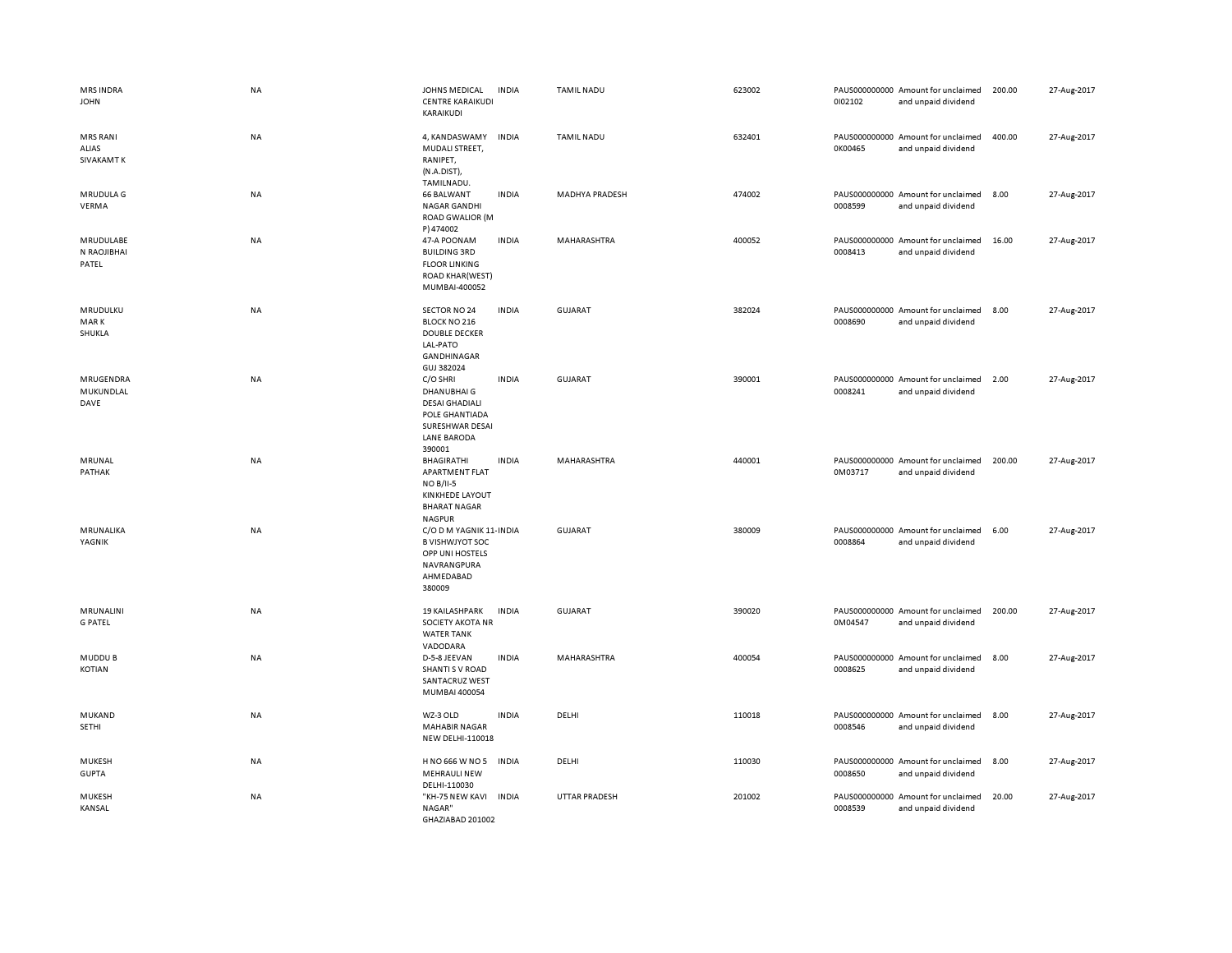| MUKESH<br><b>MOTWANI</b>                                | <b>NA</b>                     | JAI HARI DRUG<br>HOUSE 20 SANT<br>SINGH SURI<br>MARKET<br><b>FOUNTAIN AGRA</b>                                                    | <b>INDIA</b> | <b>UTTAR PRADESH</b> | 282003 | 0M03960 | PAUS000000000 Amount for unclaimed<br>and unpaid dividend | 200.00 | 27-Aug-2017 |
|---------------------------------------------------------|-------------------------------|-----------------------------------------------------------------------------------------------------------------------------------|--------------|----------------------|--------|---------|-----------------------------------------------------------|--------|-------------|
| MUKESHCHA<br><b>NDRA</b><br><b>THAKORLAL</b><br>PATEL   | <b>NA</b>                     | <b>B40 GREENLAND</b><br>SOCIETY B/H<br><b>HARINAGAR</b><br><b>WATER TANK</b><br><b>GOTRI VASNA</b><br>ROADVADODARA                | <b>INDIA</b> | <b>GUJARAT</b>       | 390021 | 0008414 | PAUS000000000 Amount for unclaimed<br>and unpaid dividend | 2.00   | 27-Aug-2017 |
| MUKESHKUM<br>AR AMBALAL<br>PATEL                        | AMBALAL<br>SHIVABHAI<br>PATEL | C/O ARUN A PATEL INDIA<br>SWAMI,10<br>MANGALYA<br><b>BUNGALOWS B/H</b><br>27 GAM<br>VIDYALAYA ANAND-<br>VIDYANAGAR<br>ROAD, ANAND |              | <b>GUJARAT</b>       | 388001 | 0246549 | PAUSIN3006361 Amount for unclaimed<br>and unpaid dividend | 16.00  | 27-Aug-2017 |
| MUKESHKUM<br>AR<br>NAGINBHAI<br>PATEL                   | NA                            | NAVAPURA SUNAV INDIA<br>388470 TA PETLAD<br><b>DIST KAIRA</b>                                                                     |              | <b>GUJARAT</b>       | 388410 | 0008416 | PAUS000000000 Amount for unclaimed<br>and unpaid dividend | 16.00  | 27-Aug-2017 |
| MUKHOPADH<br>YAY<br>MRITYUNJAY                          | <b>NA</b>                     | 8/1B CREEK LANE<br><b>GROUND FLOOR</b><br>CALCUTTA                                                                                | <b>INDIA</b> | <b>WEST BENGAL</b>   | 700014 | 0M02721 | PAUS000000000 Amount for unclaimed<br>and unpaid dividend | 200.00 | 27-Aug-2017 |
| <b>MUKTA</b><br><b>DAMODHAR</b><br>SOMAN                | NA                            | VISHWA GANGA<br><b>B/H EKNATH RANG</b><br><b>MANDIR NEW</b><br>OSMANPURA<br>AURANGABAD                                            | <b>INDIA</b> | MAHARASHTRA          | 431005 | 0M03841 | PAUS000000000 Amount for unclaimed<br>and unpaid dividend | 200.00 | 27-Aug-2017 |
| <b>MUKTA GAUR</b>                                       | NA                            | IV/2934<br><b>BHOLANATH</b><br><b>NAGAR EXTN</b><br>SHAHDARA DELHI-<br>110032                                                     | <b>INDIA</b> | DELHI                | 110032 | 0008554 | PAUS000000000 Amount for unclaimed<br>and unpaid dividend | 8.00   | 27-Aug-2017 |
| <b>MUKTABEN</b><br><b>MATHURADA</b><br><b>S GANATRA</b> | NA                            | 1STCARPENTER ST INDIA<br><b>RAMESH BHUVAN</b><br><b>3RD FLOOR ROOM</b><br>NO 22 MUMBAI-<br>400004                                 |              | MAHARASHTRA          | 400004 | 0008483 | PAUS000000000 Amount for unclaimed<br>and unpaid dividend | 8.00   | 27-Aug-2017 |
| MUKUL<br><b>ENDAW</b>                                   | NA                            | C/O DEVI ART A K<br><b>AZAD ROAD</b><br>REHABARI<br><b>GUWAHATI</b>                                                               | INDIA        | ASSAM                | 781008 | 0M03097 | PAUS000000000 Amount for unclaimed<br>and unpaid dividend | 200.00 | 27-Aug-2017 |
| MUKUL<br>VERMA                                          | NA                            | FLAT NO.209 FERNS INDIA<br><b>NEST HENNUR</b><br><b>MAIN ROAD</b><br><b>BANGALORE</b>                                             |              | KARNATAKA            | 560043 | 0008564 | PAUS000000000 Amount for unclaimed<br>and unpaid dividend | 24.00  | 27-Aug-2017 |
| MUKUND<br>RAMCHANDR<br>A BAHULKAR                       | NA                            | DESPANDE WADA<br><b>RAOPURA KHATRI</b><br>POLE JUBILEE BAUG<br>BARODA-390001                                                      | <b>INDIA</b> | <b>GUJARAT</b>       | 390001 | 0008419 | PAUS000000000 Amount for unclaimed<br>and unpaid dividend | 6.00   | 27-Aug-2017 |
| MUKUND<br>SHASTRY                                       | NA                            | <b>ALEMBIC CHEM</b><br>WORKS CO LTD<br><b>MARKETING DEPT</b><br><b>ALEMBIC ROAD</b><br>VADODARA                                   | <b>INDIA</b> | <b>GUJARAT</b>       | 390003 | 0M04573 | PAUS000000000 Amount for unclaimed<br>and unpaid dividend | 300.00 | 27-Aug-2017 |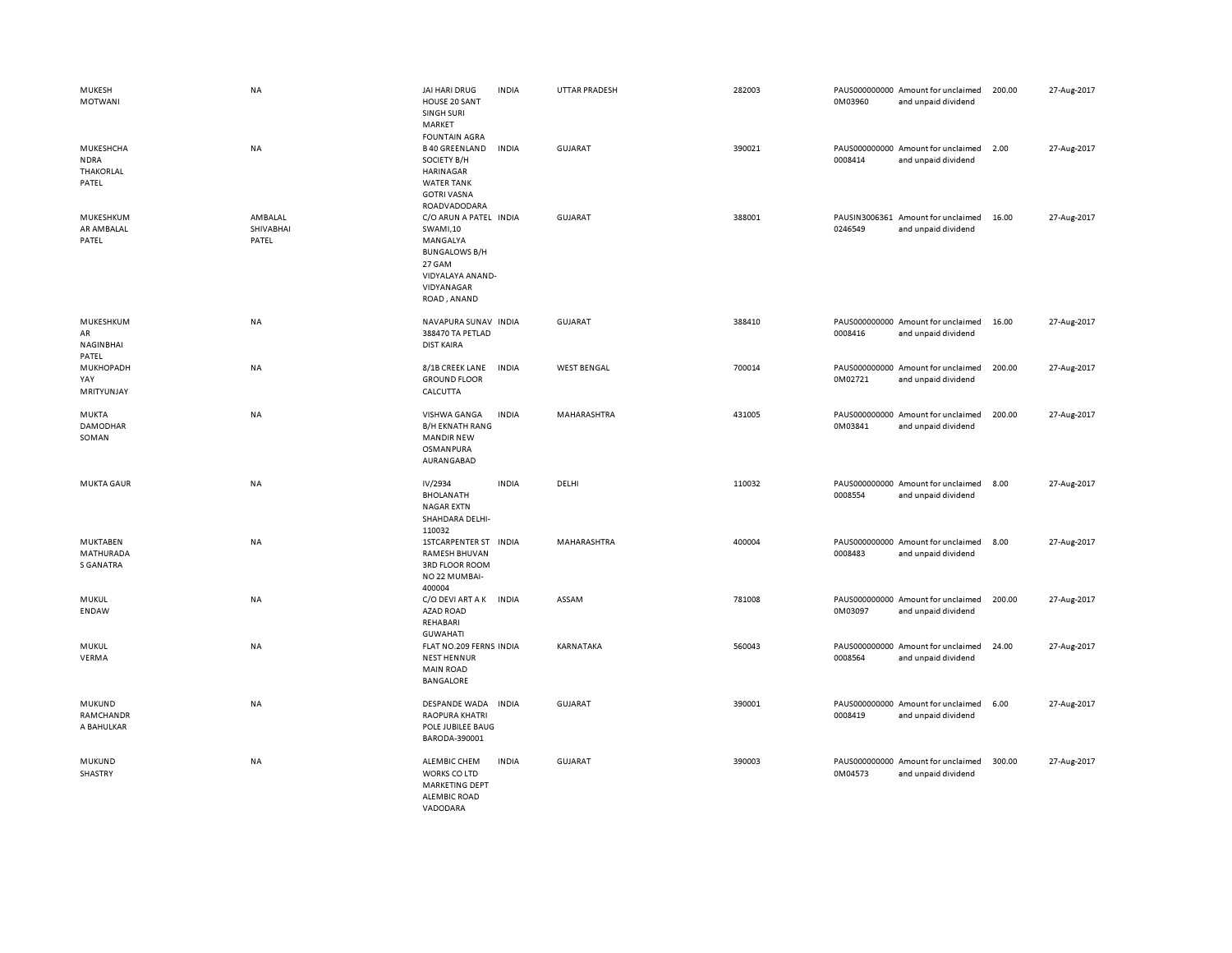| MUKUNDLAL<br><b>PURSHOTTA</b><br>MDAS SHAH | <b>NA</b> | APNA GHAR<br>KHARADIWAD<br>NEAR LEHARIPURA<br><b>GATE M G ROAD</b><br><b>BARODA 390001</b>                                                    | <b>INDIA</b> | GUJARAT              | 390001 | 0008797 | PAUS000000000 Amount for unclaimed<br>and unpaid dividend | 12.00  | 27-Aug-2017 |
|--------------------------------------------|-----------|-----------------------------------------------------------------------------------------------------------------------------------------------|--------------|----------------------|--------|---------|-----------------------------------------------------------|--------|-------------|
| MUKUNDRAI<br>P PATHAK                      | NA        | 164/5/1 LAKE<br>GARDENS<br>CALCUTTA-700045                                                                                                    | <b>INDIA</b> | <b>WEST BENGAL</b>   | 700045 | 0008703 | PAUS000000000 Amount for unclaimed<br>and unpaid dividend | 8.00   | 27-Aug-2017 |
| MULACKAL V<br><b>JOSEPH</b>                | <b>NA</b> | MULACKAL HOUSE INDIA<br>KUMARAMANGALA<br><b>MPO</b><br>THODUPUZHA DIST<br><b>IDUKKI KERALA</b><br><b>STATE 685597</b>                         |              | <b>KERALA</b>        | 685597 | 0008468 | PAUS000000000 Amount for unclaimed<br>and unpaid dividend | 24.00  | 27-Aug-2017 |
| MULASINHJI<br>RATNASINHJI<br>SOLANKI       | <b>NA</b> | AT POST<br>SATHAMBA TAL<br><b>BAYAD DIST</b><br>SABARKANTHA<br>383340                                                                         | <b>INDIA</b> | GUJARAT              | 383340 | 0008420 | PAUS000000000 Amount for unclaimed<br>and unpaid dividend | 2.00   | 27-Aug-2017 |
| MULCHAND<br><b>BHAICHAND</b><br>PAREKH     | <b>NA</b> | MAHAK HINA 1<br><b>CHETAN SOCIETY</b><br>OPP ANAND<br><b>NAGAR PO</b><br>AHMEDABAD<br>380007                                                  | <b>INDIA</b> | RAJASTHAN            | 302001 | 0008335 | PAUS000000000 Amount for unclaimed<br>and unpaid dividend | 6.00   | 27-Aug-2017 |
| MULCHAND<br>KORJIMAL<br>MULCHANDA<br>NI    | NA        | SINDHI COLONY<br><b>KHERALU DIST</b><br><b>MEHSANA PIN-</b><br>384325                                                                         | <b>INDIA</b> | <b>GUJARAT</b>       | 384325 | 0008421 | PAUS000000000 Amount for unclaimed<br>and unpaid dividend | 16.00  | 27-Aug-2017 |
| MULJIBHAI<br><b>ISHVARBHAI</b><br>RAI      | NA        | C/O PRAPTI<br><b>GARMENT DABHOI</b><br><b>NAGAR PALIKA -</b><br><b>SHOPPING CENTRE</b><br>SHOP NO 4 OPP ST<br><b>DEPOT-DABHOI</b><br>391110 - | <b>INDIA</b> | GUJARAT              | 391110 | 0008282 | PAUS000000000 Amount for unclaimed<br>and unpaid dividend | 2.00   | 27-Aug-2017 |
| MULJIBHAI<br>MANGALDAS<br>SONI             | <b>NA</b> | AT & POST AMALA INDIA<br>TA PADRA DIST<br><b>BARODA PIN-</b><br>391445                                                                        |              | GUJARAT              | 391445 | 0008422 | PAUS000000000 Amount for unclaimed<br>and unpaid dividend | 6.00   | 27-Aug-2017 |
| MULKI<br>SADANANDA<br><b>BANGERA</b>       | NA        | DANDELI NIVAS<br><b>HOSUR 1ST CROSS</b><br>HOSUR, HUBLI                                                                                       | <b>INDIA</b> | KARNATAKA            | 580021 | 0M01108 | PAUS000000000 Amount for unclaimed<br>and unpaid dividend | 80.00  | 27-Aug-2017 |
| MULKY<br><b>INDRA BAI</b>                  | NA        | 40, ATHIKAMAN<br><b>BYPASS ROAD</b><br>DHARMAPURI<br>TAMILNADU                                                                                | <b>INDIA</b> | <b>TAMIL NADU</b>    | 636701 | 0M00561 | PAUS000000000 Amount for unclaimed<br>and unpaid dividend | 400.00 | 27-Aug-2017 |
| MUNEERA<br>UDAYAN<br><b>CHINUBHAI</b>      | <b>NA</b> | SHANTIKUNJ SHAH INDIA<br><b>BAG AHMEDABAD-</b><br>380001                                                                                      |              | GUJARAT              | 380001 | 0008283 | PAUS000000000 Amount for unclaimed<br>and unpaid dividend | 16.00  | 27-Aug-2017 |
| MUNGARA<br>SWATANTRA<br><b>BHARATHI</b>    | <b>NA</b> | C/O.MANDAVA<br>BALAKOTIAH<br><b>GADAVALLI P.O</b><br>REPALLITQ.                                                                               | <b>INDIA</b> | ANDHRA PRADESH       | 522265 | 0M00562 | PAUS000000000 Amount for unclaimed<br>and unpaid dividend | 400.00 | 27-Aug-2017 |
| <b>MUNISH</b><br><b>AJMANI</b>             | <b>NA</b> | (GUNTUR DT.)<br>MUNISH TELECOM INDIA<br>CENTRE 108 G T<br>ROAD GHAZIABAD                                                                      |              | <b>UTTAR PRADESH</b> | 201001 | 0M03902 | PAUS000000000 Amount for unclaimed<br>and unpaid dividend | 200.00 | 27-Aug-2017 |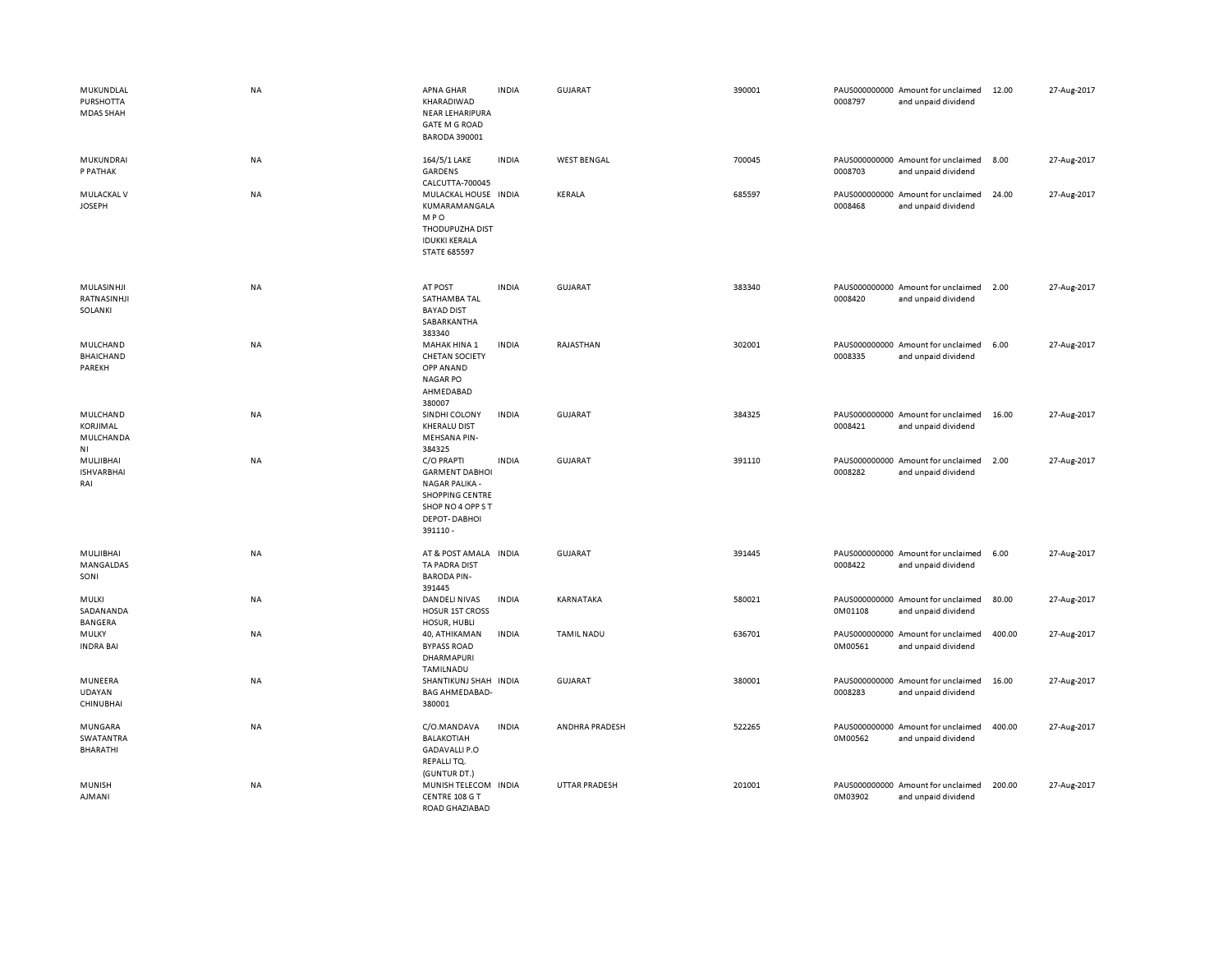| MUNISWAM<br>ΥT                            | <b>NA</b>      | 29, BYRAGI<br>MADAM ST.,<br>SHOLINGUR.<br>N.A.DIST.                                                               | <b>INDIA</b> | <b>TAMIL NADU</b>  | 631102 | 0T00280 | PAUS000000000 Amount for unclaimed<br>and unpaid dividend | 400.00 | 27-Aug-2017 |
|-------------------------------------------|----------------|-------------------------------------------------------------------------------------------------------------------|--------------|--------------------|--------|---------|-----------------------------------------------------------|--------|-------------|
| MURAKONDA<br>VENKATARAY<br>UDU            | NA             | RAGHU MEDICALS INDIA<br><b>MAIN ROAD</b><br>NARASARAOPET,<br>(GUNTUR DT.)                                         |              | ANDHRA PRADESH     | 522601 | 0M00563 | PAUS000000000 Amount for unclaimed<br>and unpaid dividend | 400.00 | 27-Aug-2017 |
| MURLIDHAR<br>MADHAVRAO<br>KHAIRNAR        | NA             | VISHWAKUNJ<br><b>GUJARAT HOUSING</b><br><b>BOARD BLOCK-2</b><br>ROOM-63 GORWA<br><b>RD BARODA</b><br>390003       | <b>INDIA</b> | GUJARAT            | 390003 | 0008273 | PAUS000000000 Amount for unclaimed<br>and unpaid dividend | 2.00   | 27-Aug-2017 |
| MURLIDHAR<br>MODI                         | NA             | 138-A KARAYA<br>ROAD CALCUTTA<br>700017                                                                           | <b>INDIA</b> | <b>WEST BENGAL</b> | 700017 | 0008507 | PAUS000000000 Amount for unclaimed<br>and unpaid dividend | 16.00  | 27-Aug-2017 |
| MURLIDHAR<br>PARMANAND<br>TEKCHANDA<br>ΝI | NA             | SHRI RAM NIWAS<br>PALACE ROAD<br><b>NEAR MARKET</b><br>POST OFFICE<br>BARODA-390001                               | <b>INDIA</b> | GUJARAT            | 390001 | 0008287 | PAUS000000000 Amount for unclaimed<br>and unpaid dividend | 32.00  | 27-Aug-2017 |
| MURUKUTLA<br>CHALAPATHY<br>RAO            | NA             | <b>DIVISION</b><br>MANAGER C/O<br>DARSHAK LTD 18/1<br>ARUNDELPET<br><b>GUNTUR-522002</b>                          | <b>INDIA</b> | ANDHRA PRADESH     | 522002 | 0008441 | PAUS000000000 Amount for unclaimed<br>and unpaid dividend | 32.00  | 27-Aug-2017 |
| MURUKUTLA<br>RADHAKRISH<br>NA             | NA             | <b>INDOFARM</b><br><b>SERVICES 4TH</b><br><b>FLOOR BRODIPET</b><br><b>GUNTUR-522002</b>                           | <b>INDIA</b> | ANDHRA PRADESH     | 522002 | 0008444 | PAUS000000000 Amount for unclaimed<br>and unpaid dividend | 32.00  | 27-Aug-2017 |
| MURUKUTLA<br>SITA DEVI                    | <b>NA</b>      | C/O MR M<br>RADHAKRISHNA<br><b>INDOFARM</b><br>SERVICE 4TH LINE<br><b>BRODIPET GUNTUR-</b><br>522002              | <b>INDIA</b> | ANDHRA PRADESH     | 522002 | 0008443 | PAUS000000000 Amount for unclaimed<br>and unpaid dividend | 32.00  | 27-Aug-2017 |
| MUTHAMMA<br><b>LANNI</b>                  | <b>NA</b>      | "TAMILAGAM",<br>WEST CAR STREET,<br>TIRUNELVELI,<br>TAMIL NADU.                                                   | <b>INDIA</b> | <b>TAMIL NADU</b>  | 627001 | 0D00386 | PAUS000000000 Amount for unclaimed<br>and unpaid dividend | 400.00 | 27-Aug-2017 |
| MUTHIYALU<br>NARAYANAS<br>WAMY            | NA             | PROFESSOR OF<br><b>MATHEMATICS</b><br><b>COLLEGE OF</b><br><b>ENGINEERING</b><br><b>GUINDY CHENNAI-</b><br>600025 | <b>INDIA</b> | <b>TAMIL NADU</b>  | 600025 | 0008611 | PAUS000000000 Amount for unclaimed<br>and unpaid dividend | 8.00   | 27-Aug-2017 |
| <b>MYRTLE</b><br>FERNANDEZ                | <b>NA</b>      | <b>FERN HOUSE</b><br>MIRZAPUR ROAD<br>AHMEDABAD<br>380001                                                         | <b>INDIA</b> | <b>GUJARAT</b>     | 380001 | 0008736 | PAUS000000000 Amount for unclaimed<br>and unpaid dividend | 6.00   | 27-Aug-2017 |
| N ASWARTHA<br>NARAYANA                    | NA             | PROP ASWARTHA<br>MEDICALS 11-220<br>SAI NAGAR<br>ANANTAPUR                                                        | <b>INDIA</b> | ANDHRA PRADESH     | 515002 | 0N03118 | PAUS000000000 Amount for unclaimed<br>and unpaid dividend | 200.00 | 27-Aug-2017 |
| N B KHARWA                                | BHAGVAND<br>AS | A/F-2 SHALIGRAM INDIA<br>COMPLEX<br>MADANZAMPA<br>ROAD NR JAIRATNA<br>BUILDINGVADODA<br>RA                        |              | <b>GUJARAT</b>     | 390001 | 0422924 | PAUS130167000 Amount for unclaimed<br>and unpaid dividend | 50.00  | 27-Aug-2017 |
| N BASKAR                                  | <b>NA</b>      | 552,10TH MAIN<br>4TH STAGE,<br>T.K.LAYOUT<br><b>MYSORE</b>                                                        | <b>INDIA</b> | KARNATAKA          | 570009 | 0N05439 | PAUS000000000 Amount for unclaimed<br>and unpaid dividend | 200.00 | 27-Aug-2017 |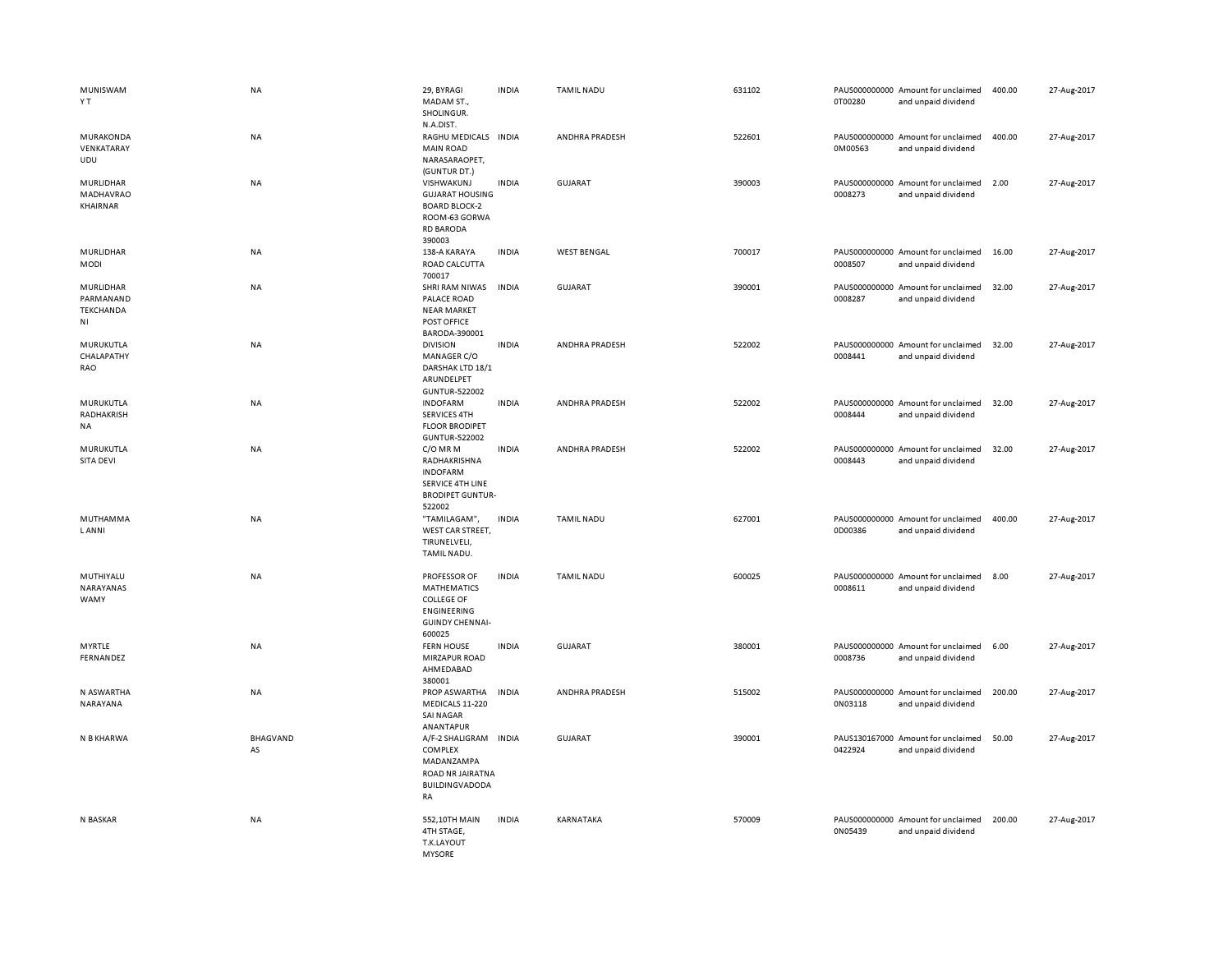| N BHARATHI                      | <b>NA</b> | C/O<br>MR.N.RAJAN, HOD(<br>COMPUTER<br>SCIENCE) AMBER<br>VALLEY<br>RESIDENTIAL<br>SCHOOL,<br>K.M.ROAD, MUGTHI<br>HALLI, CHIKMAGAL<br><b>UR KARNATAKA</b> | <b>INDIA</b> | KARNATAKA         | 577101 | 0009279 | PAUS000000000 Amount for unclaimed<br>and unpaid dividend | 8.00   | 27-Aug-2017 |
|---------------------------------|-----------|----------------------------------------------------------------------------------------------------------------------------------------------------------|--------------|-------------------|--------|---------|-----------------------------------------------------------|--------|-------------|
| N G JOSE                        | <b>NA</b> | 8-A SUNSHINE<br><b>COURT-ABAD</b><br>PAPPALY ROAD<br>VAZHAKALAERNAK<br><b>ULAM COCHIN</b>                                                                | <b>INDIA</b> | KERALA            | 682030 | 0N02951 | PAUS000000000 Amount for unclaimed<br>and unpaid dividend | 200.00 | 27-Aug-2017 |
| N G<br>NAGARAJU                 | <b>NA</b> | 1572,39TH F<br>CROSS, 18TH MAIN<br>4TH T<br><b>BLOCK,JAYANAGAR</b><br>BANGALORE                                                                          | <b>INDIA</b> | KARNATAKA         | 560041 | 0N02008 | PAUS000000000 Amount for unclaimed<br>and unpaid dividend | 200.00 | 27-Aug-2017 |
| N GANESA<br>RAJA                | NA        | 21 RAJAJI ROAD<br>NUNGAMBAKKAM<br>CHENNAI-600034                                                                                                         | <b>INDIA</b> | <b>TAMIL NADU</b> | 600034 | 0009071 | PAUS000000000 Amount for unclaimed<br>and unpaid dividend | 16.00  | 27-Aug-2017 |
| N K<br>BALARAM                  | <b>NA</b> | FLAT NO.9,<br>SUNDARSRI<br>APARTMENTS 367,<br>100 FEET ROAD,<br><b>HAL II STAGE</b><br>INDIRANAGAR                                                       | <b>INDIA</b> | KARNATAKA         | 560008 | 0N05279 | PAUS000000000 Amount for unclaimed<br>and unpaid dividend | 200.00 | 27-Aug-2017 |
| N K GOYAL                       | <b>NA</b> | D-25 HAKKIKAT RAI INDIA<br><b>ROAD ADARSH</b><br><b>NAGAR DELHI</b><br>110033                                                                            |              | DELHI             | 110033 | 0009182 | PAUS000000000 Amount for unclaimed<br>and unpaid dividend | 16.00  | 27-Aug-2017 |
| N K GUPTA                       | NA        | 28 INDIRA NAGAR INDIA<br>PEROORKADA<br>TRIVANDRUM<br>695005                                                                                              |              | KERALA            | 695005 | 0009115 | PAUS000000000 Amount for unclaimed<br>and unpaid dividend | 8.00   | 27-Aug-2017 |
| N <sub>M</sub><br>VENKATESH     | <b>NA</b> | <b>56 EGMORE HIGH</b><br>ROAD CHENNAI-<br>600008                                                                                                         | <b>INDIA</b> | <b>TAMIL NADU</b> | 600008 | 0009178 | PAUS000000000 Amount for unclaimed<br>and unpaid dividend | 8.00   | 27-Aug-2017 |
| N<br>MANJUNATH                  | NA        | NO.160/26 36TH<br><b>CROSS JAYANAGAR</b><br><b>5TH BLOCK</b><br>BANGALORE                                                                                | <b>INDIA</b> | KARNATAKA         | 560041 | 0N02143 | PAUS000000000 Amount for unclaimed<br>and unpaid dividend | 200.00 | 27-Aug-2017 |
| Ν<br>NANDHAKU<br>MAR            | NA        | 2 FOURTH AVENUE INDIA<br><b>INDIRA NAGAR</b><br>CHENNAI 600020                                                                                           |              | <b>TAMIL NADU</b> | 600020 | 0009114 | PAUS000000000 Amount for unclaimed<br>and unpaid dividend | 16.00  | 27-Aug-2017 |
| Ν<br>NARAYANAN                  | NA        | C-1 P E T S BLOCK<br>14 NEYVELI<br><b>TOWNSHIP</b><br>NEYVELI 607803                                                                                     | <b>INDIA</b> | <b>TAMIL NADU</b> | 607803 | 0009117 | PAUS000000000 Amount for unclaimed<br>and unpaid dividend | 8.00   | 27-Aug-2017 |
| NR.<br>NARASIMHA<br>N           | NA        | 32/3 ST JOHN'S<br>ROAD CROSS 2ND<br><b>FLOOR RUKMINI</b><br>COLONY<br>BANGALORE<br>560042                                                                | <b>INDIA</b> | KARNATAKA         | 560042 | 0009095 | PAUS000000000 Amount for unclaimed<br>and unpaid dividend | 20.00  | 27-Aug-2017 |
| N<br>RAGHAVEND<br><b>RA RAO</b> | <b>NA</b> | NO 1197 18TH<br>MAIN II PHASE J P<br><b>NAGAR</b><br><b>BANGALORE</b>                                                                                    | <b>INDIA</b> | KARNATAKA         | 560078 | 0N02643 | PAUS000000000 Amount for unclaimed<br>and unpaid dividend | 200.00 | 27-Aug-2017 |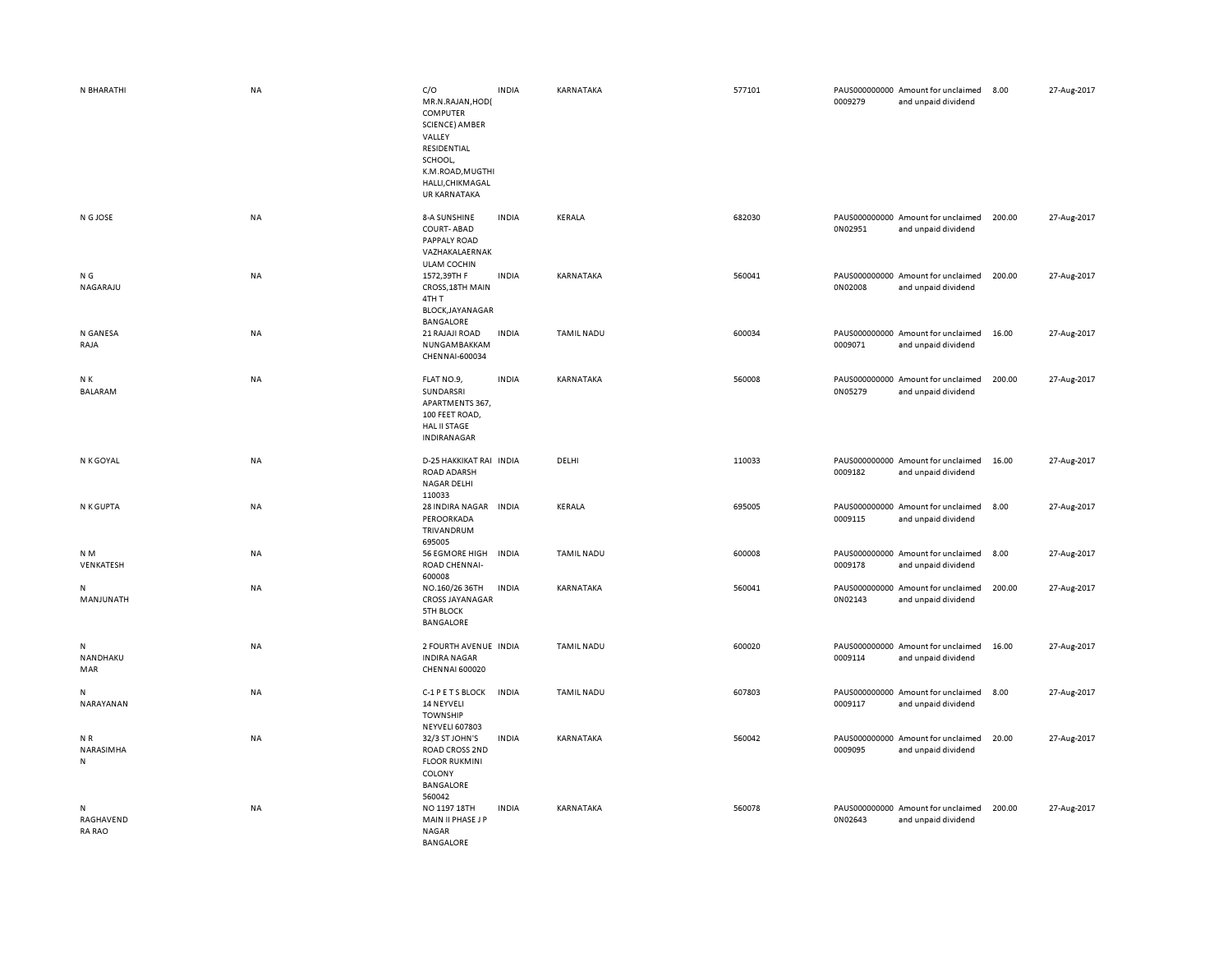| N RAJENDRA                       | <b>NA</b> | NO.73, SARASWATH INDIA<br>INAGAR<br>VIJAYANAGAR<br>BANGALORE                                                                  |              | KARNATAKA         | 560040 | 0N02039 | PAUS000000000 Amount for unclaimed<br>and unpaid dividend | 200.00  | 27-Aug-2017 |
|----------------------------------|-----------|-------------------------------------------------------------------------------------------------------------------------------|--------------|-------------------|--------|---------|-----------------------------------------------------------|---------|-------------|
| N<br>RAJESHWARA<br>N             | NA        | 16,EAST<br>KONGALAMMAN<br>KOIL ST ERODE<br>638001                                                                             | <b>INDIA</b> | <b>TAMIL NADU</b> | 638001 | 0009257 | PAUS000000000 Amount for unclaimed<br>and unpaid dividend | 166.00  | 27-Aug-2017 |
| N S VIJAYA                       | NA        | 105 GORINAGAR<br>KADAVAMTHANA<br><b>KOCHIN</b>                                                                                | <b>INDIA</b> | KERALA            | 682020 | 0N02999 | PAUS000000000 Amount for unclaimed<br>and unpaid dividend | 200.00  | 27-Aug-2017 |
| N<br>SAKUNTHALA                  | <b>NA</b> | 15 WEST ADAYA<br>VALANJAN STREET<br>SRIRANGAM-<br>620006                                                                      | <b>INDIA</b> | <b>TAMIL NADU</b> | 620006 | 0009112 | PAUS000000000 Amount for unclaimed<br>and unpaid dividend | 8.00    | 27-Aug-2017 |
| N V K GUPTA                      | <b>NA</b> | 44 NAGAPPA<br>STREET<br>SESHADRIPURAM<br>BANGALORE                                                                            | <b>INDIA</b> | KARNATAKA         | 560020 | 0N05128 | PAUS000000000 Amount for unclaimed<br>and unpaid dividend | 200.00  | 27-Aug-2017 |
| N <sub>V</sub><br>SHRIDHARAN     | <b>NA</b> | 603, VIJAY<br><b>MANSION 1 MAIN</b><br><b>RPC LAYOUT II</b><br>STAGE<br>VIJAYANAGAR<br>BANGALORE<br>560040                    | <b>INDIA</b> | KARNATAKA         | 560040 | 0009195 | PAUS000000000 Amount for unclaimed<br>and unpaid dividend | 8.00    | 27-Aug-2017 |
| N<br>VALLINAYAKA<br>M            | NA        | W/OR NAGARAJAN INDIA<br>H NO-15 7TH<br><b>CROSS</b><br>MARUTHINAGAR<br>MADIWALA                                               |              | KARNATAKA         | 560068 | 0N02599 | PAUS000000000 Amount for unclaimed<br>and unpaid dividend | 200.00  | 27-Aug-2017 |
| N<br>VENKATARA<br>MAN            | <b>NA</b> | 520/549 SEVENTH INDIA<br><b>MAIN ROAD</b><br><b>ELEVENTH CROSS</b><br><b>GIRINAGAR PHASE</b><br><b>II BANGALORE</b><br>560085 |              | KARNATAKA         | 560085 | 0009104 | PAUS000000000 Amount for unclaimed<br>and unpaid dividend | 8.00    | 27-Aug-2017 |
| N<br>VENKATRAN<br>AN             | NA        | 18 INF DIV SIG REGI INDIA<br><b>56 APO</b>                                                                                    |              | MAHARASHTRA       | 999999 | 0009194 | PAUS000000000 Amount for unclaimed<br>and unpaid dividend | 8.00    | 27-Aug-2017 |
| NADELLA<br>BASAVA<br>PURNAIAH    | NA        | VIJAYA MEDICAL<br>STORES, PRAKASAM<br>ROAD, SURY<br>VIJAYAWADA                                                                | <b>INDIA</b> | ANDHRA PRADESH    | 520002 | 0N00568 | PAUS000000000 Amount for unclaimed<br>and unpaid dividend | 200.00  | 27-Aug-2017 |
| NADELLA<br>RAMA<br>MOHANA<br>RAO | <b>NA</b> | 70/2/29 THOTA<br><b>VARI STREET</b><br>PATAMATA<br>VIJAYAWADA                                                                 | <b>INDIA</b> | ANDHRA PRADESH    | 520010 | 0520167 | PAUSIN3013132 Amount for unclaimed<br>and unpaid dividend | 32.00   | 27-Aug-2017 |
| <b>NADIM</b><br><b>MODAK</b>     | NA        | 402 "RED GATES"<br>ST ALEXIERS ROAD<br><b>BANDRA WEST</b><br>MUMBAI 400050                                                    | <b>INDIA</b> | MAHARASHTRA       | 400050 | 0009256 | PAUS000000000 Amount for unclaimed<br>and unpaid dividend | 8.00    | 27-Aug-2017 |
| <b>NAFISAE</b><br>RANGWALA       | <b>NA</b> | <b>GURU HIMMAT</b><br>SOCIETY 3RD<br>FLOOR FLAT NO 7<br>DR MASCANHENCE<br>ROAD MAZGAON<br>400010                              | <b>INDIA</b> | MAHARASHTRA       | 400010 | 0008994 | PAUS000000000 Amount for unclaimed<br>and unpaid dividend | 32.00   | 27-Aug-2017 |
| NAGAKUMAR<br>HP                  | <b>NA</b> | M/S. MYSORE<br>MEDL.HALL,<br>ASHOKA ROAD,<br>TUMKUR(KARNATA<br>KA)                                                            | <b>INDIA</b> | KARNATAKA         | 572101 | 0H00074 | PAUS000000000 Amount for unclaimed<br>and unpaid dividend | 4000.00 | 27-Aug-2017 |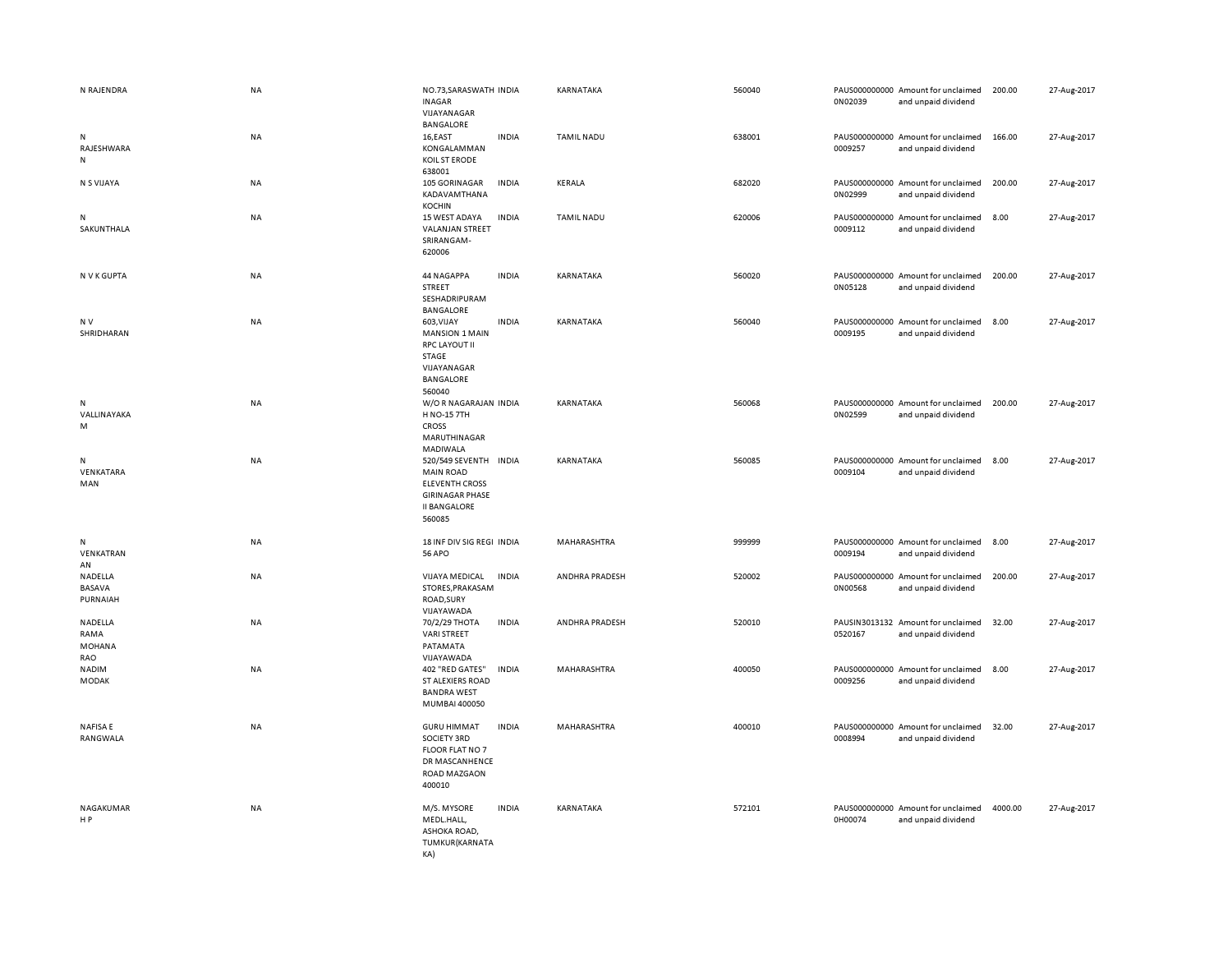| NAGALATHA<br>N <sub>S</sub>             | <b>NA</b>          | 153/A THIRD BLOCK INDIA<br>THYAGARAJANAGA<br>R BANGALORE-<br>560028                                                                     |              | KARNATAKA      | 560028 | 0009097 | PAUS000000000 Amount for unclaimed<br>and unpaid dividend | 8.00    | 27-Aug-2017 |
|-----------------------------------------|--------------------|-----------------------------------------------------------------------------------------------------------------------------------------|--------------|----------------|--------|---------|-----------------------------------------------------------|---------|-------------|
| NAGAPPA<br><b>NAIAKM</b>                | NA                 | <b>NEO MEDICAL</b><br>STORES, HARIHAR<br><b>MYSORE</b>                                                                                  | <b>INDIA</b> | KARNATAKA      | 577601 | 0M00526 | PAUS000000000 Amount for unclaimed<br>and unpaid dividend | 200.00  | 27-Aug-2017 |
| NAGARAJA H<br>Κ                         | NA                 | VINAYAKA STORES INDIA<br><b>NEHRU STREET</b><br><b>HASSAN</b>                                                                           |              | KARNATAKA      | 573201 | 0H00419 | PAUS000000000 Amount for unclaimed<br>and unpaid dividend | 40.00   | 27-Aug-2017 |
| NAGENDRA<br><b>NATH SAHOO</b>           | DAYANIDHI<br>SAHOO | SITE NO 9<br>SUDDAGUNTA<br>PALYA C V RAMAN<br>NAGAR<br><b>BANGALORE</b>                                                                 | <b>INDIA</b> | KARNATAKA      | 560093 | 0255032 | PAUSIN3013562 Amount for unclaimed<br>and unpaid dividend | 16.00   | 27-Aug-2017 |
| NAGESH<br>SHRIPAD<br>SADHALE            | <b>NA</b>          | C/O DRPG<br><b>BAKHALE DHAVALI-</b><br><b>MOI PONDA</b><br>403401 GOA                                                                   | <b>INDIA</b> | GOA            | 403401 | 0009092 | PAUS000000000 Amount for unclaimed<br>and unpaid dividend | 24.00   | 27-Aug-2017 |
| NAGESWARA<br>RAO<br><b>GRANDHI</b>      | NA                 | SARADA MEDL.<br><b>MAIN ROAD</b><br>ANAKAPALLE (A.P)                                                                                    | <b>INDIA</b> | ANDHRA PRADESH | 531001 | 0N00573 | PAUS000000000 Amount for unclaimed<br>and unpaid dividend | 1600.00 | 27-Aug-2017 |
| NAGINBHAI<br>MAKANBHAI<br>TANDEL        | NA                 | <b>KHATRI POLE</b><br><b>KHATRI BLDG</b><br><b>BEHIND JUBILEE</b><br><b>GARDEN BARODA</b><br>390001                                     | <b>INDIA</b> | GUJARAT        | 390001 | 0008935 | PAUS000000000 Amount for unclaimed<br>and unpaid dividend | 2.00    | 27-Aug-2017 |
| NAGINBHAI<br>MOTILAL<br>SHAH            | NA                 | DESAI SHERI BAVA INDIA<br><b>MADHI'S KHANCHA</b><br>CHANDRAKANT'S<br><b>DESAI KHADKI</b><br><b>GHADIALI POLE</b><br>BARODA-390001       |              | <b>GUJARAT</b> | 390001 | 0008997 | PAUS000000000 Amount for unclaimed<br>and unpaid dividend | 2.00    | 27-Aug-2017 |
| NAGINBHAI<br>MOTILAL<br>SHAH            | <b>NA</b>          | DESAI SHERI DESAI INDIA<br><b>BLDG GROUND</b><br><b>FLOOR</b><br><b>BAWAMADHI'S</b><br>KHANCHA<br><b>GHADIALI POLE</b><br>BARODA-390001 |              | <b>GUJARAT</b> | 390001 | 0008996 | PAUS000000000 Amount for unclaimed<br>and unpaid dividend | 2.00    | 27-Aug-2017 |
| NAGINDAS<br>KURAJIBHAI<br>PATEL         | NA                 | SHREENATHJI<br>SOCIETY PLOT NO<br>102/6 OPP T B<br><b>HOSPITAL NEAR</b><br><b>GAYATRI SCHOOL</b><br>JAMNAGAR 361008                     | <b>INDIA</b> | <b>GUJARAT</b> | 361008 | 0008998 | PAUS000000000 Amount for unclaimed<br>and unpaid dividend | 32.00   | 27-Aug-2017 |
| NAGINDAS<br>PURSHOTTA<br>MDAS<br>PARIKH | <b>NA</b>          | <b>KRISHNA KUNJ</b><br><b>BAMROLI ROAD</b><br>RAYANWAD'S<br>SOCIETY GODHRA-<br>389001                                                   | <b>INDIA</b> | <b>GUJARAT</b> | 389001 | 0008948 | PAUS000000000 Amount for unclaimed<br>and unpaid dividend | 2.00    | 27-Aug-2017 |
| <b>NAGJIBHAI G</b><br>ARYA              | NA                 | ARYAKUMAR<br>ASHRAM<br>KARELIBAUG<br>BARODA-390001                                                                                      | <b>INDIA</b> | <b>GUJARAT</b> | 390001 | 0009001 | PAUS000000000 Amount for unclaimed<br>and unpaid dividend | 6.00    | 27-Aug-2017 |
| <b>NAINESH N</b><br>MEHTA               | NA                 | A/3 ATIT<br><b>APPORTMENTS B/H</b><br>MANAGEMENT<br><b>ENCLAVE</b><br>VASTRAPUR<br>AHMEDABAD                                            | <b>INDIA</b> | GUJARAT        | 380015 | 0N02332 | PAUS000000000 Amount for unclaimed<br>and unpaid dividend | 200.00  | 27-Aug-2017 |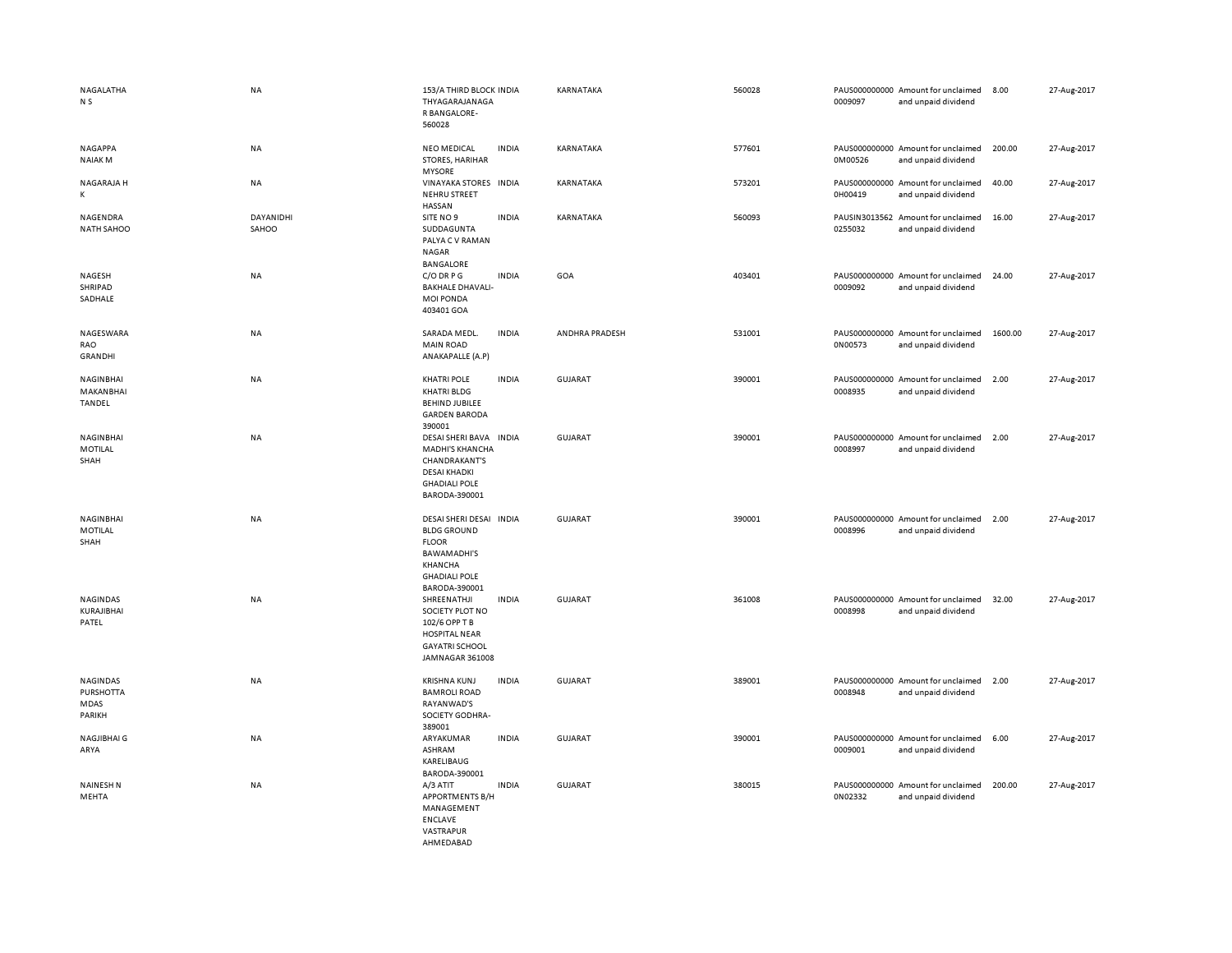| NALINI<br>CHANDRAKA<br>NT SHAH<br>NALINI<br><b>JAGDISH</b><br>MEHTA | <b>NA</b><br>NA | 401/4 PAGRAV<br><b>BUILDING NEAR</b><br>PATKAR COLLEGE<br><b>GOREGAON WEST</b><br>MUMBAI<br>C/O THE SWASTIK<br><b>JANATA SAHAKARI</b><br><b>BANK LTD 502</b> | <b>INDIA</b><br><b>INDIA</b> | MAHARASHTRA<br>MAHARASHTRA | 400062<br>400002 | 0N03588<br>0009169 | PAUS000000000 Amount for unclaimed<br>and unpaid dividend<br>PAUS000000000 Amount for unclaimed<br>and unpaid dividend | 400.00<br>8.00 | 27-Aug-2017<br>27-Aug-2017 |
|---------------------------------------------------------------------|-----------------|--------------------------------------------------------------------------------------------------------------------------------------------------------------|------------------------------|----------------------------|------------------|--------------------|------------------------------------------------------------------------------------------------------------------------|----------------|----------------------------|
| <b>NALINI RAO</b>                                                   | <b>NA</b>       | KALBADEVI ROAD<br>MUMBAI-400002<br>RATANAVILLA                                                                                                               | <b>INDIA</b>                 | KARNATAKA                  | 575003           |                    | PAUS000000000 Amount for unclaimed                                                                                     | 200.00         | 27-Aug-2017                |
| M                                                                   |                 | MANGALORE<br>SOUTH KANARA                                                                                                                                    |                              |                            |                  | 0M00138            | and unpaid dividend                                                                                                    |                |                            |
| <b>NALINI SAI</b><br>SUBRAMANI<br>AM                                | NA              | D-205<br>HILINESANSARI<br>COMPLEX NEAR S D<br><b>EYE HOSPITAL</b><br><b>HUMAYAN NAGAR</b><br>HYDERABAD<br>500028                                             | <b>INDIA</b>                 | ANDHRA PRADESH             | 500028           | 0009222            | PAUS000000000 Amount for unclaimed<br>and unpaid dividend                                                              | 8.00           | 27-Aug-2017                |
| NALINKUMA<br>R A SHAH                                               | NA              | 8 RAJGHAT<br><b>SOCIETY NEAR JAIN</b><br><b>MERCHANT SO-</b><br><b>CIETY</b><br><b>FATEHNAGAR</b><br>PALDI<br>AHMEDABAD<br>380007--                          | <b>INDIA</b>                 | <b>GUJARAT</b>             | 380007           | 0009002            | PAUS000000000 Amount for unclaimed<br>and unpaid dividend                                                              | 32.00          | 27-Aug-2017                |
| <b>NAMA</b><br>RAMESH<br>BABU                                       | <b>NA</b>       | C/O.NAMA<br>SUBRAMANYAM,<br>SESHUGARI STREET<br>PRODDATUR<br>(CUDDAPAH DIST.)                                                                                | <b>INDIA</b>                 | ANDHRA PRADESH             | 516390           | 0N00179            | PAUS000000000 Amount for unclaimed<br>and unpaid dividend                                                              | 200.00         | 27-Aug-2017                |
| NAMESH<br><b>MOHAN</b><br>CHAURASIA                                 | NA              | H-136 DDA LIG<br><b>FLATS ASHOK</b><br><b>VIHAR PHASE-I</b><br>DELHI 110052                                                                                  | <b>INDIA</b>                 | DELHI                      | 110052           | 0009185            | PAUS000000000 Amount for unclaimed<br>and unpaid dividend                                                              | 8.00           | 27-Aug-2017                |
| NANAK<br>SINGH<br>MEHTA                                             | NA              | H NO IX/1585 GALI INDIA<br><b>KRISHNA MKT</b><br><b>GANDHI NAGAR</b><br>DELHI-110031                                                                         |                              | DELHI                      | 110031           | 0009196            | PAUS000000000 Amount for unclaimed<br>and unpaid dividend                                                              | 8.00           | 27-Aug-2017                |
| <b>NANDI DEVI</b>                                                   | NA              | C/O SHIV<br><b>INDUSTRIES KEDAL</b><br><b>GUNJ ALWAR-</b><br>301001                                                                                          | <b>INDIA</b>                 | RAJASTHAN                  | 301001           | 0009109            | PAUS000000000 Amount for unclaimed<br>and unpaid dividend                                                              | 8.00           | 27-Aug-2017                |
| <b>NANDINIH</b><br>PATEL                                            | <b>NA</b>       | 2 SAGAR FLATS<br><b>GOKUL PARK NEAR</b><br>POLY TECHNIC<br>AHMEDABAD-<br>380015                                                                              | <b>INDIA</b>                 | GUJARAT                    | 380015           | 0009003            | PAUS000000000 Amount for unclaimed<br>and unpaid dividend                                                              | 32.00          | 27-Aug-2017                |
| <b>NANDKISHOR</b><br>BHAI<br>NAGARBHAI<br>PATEL                     | NA              | AT P O SAMA NEAR INDIA<br><b>UNION BANK,</b><br>SAMA BARODA-<br>391775                                                                                       |                              | <b>GUJARAT</b>             | 391775           | 0009004            | PAUS000000000 Amount for unclaimed<br>and unpaid dividend                                                              | 2.00           | 27-Aug-2017                |
| NANDKUMAR<br>VASAVADA                                               | NA              | NAV KUSUM NAVA INDIA<br><b>NAGAR VADA</b><br>ROAD JUNAGADH                                                                                                   |                              | <b>GUJARAT</b>             | 362001           | 0N04160            | PAUS000000000 Amount for unclaimed<br>and unpaid dividend                                                              | 200.00         | 27-Aug-2017                |
| NANDLAL<br>KHETARPAL                                                | NA              | III/B-6 LAJPAT<br>NAGAR NEW DELHI-<br>110024                                                                                                                 | <b>INDIA</b>                 | DELHI                      | 110024           | 0009197            | PAUS000000000 Amount for unclaimed<br>and unpaid dividend                                                              | 16.00          | 27-Aug-2017                |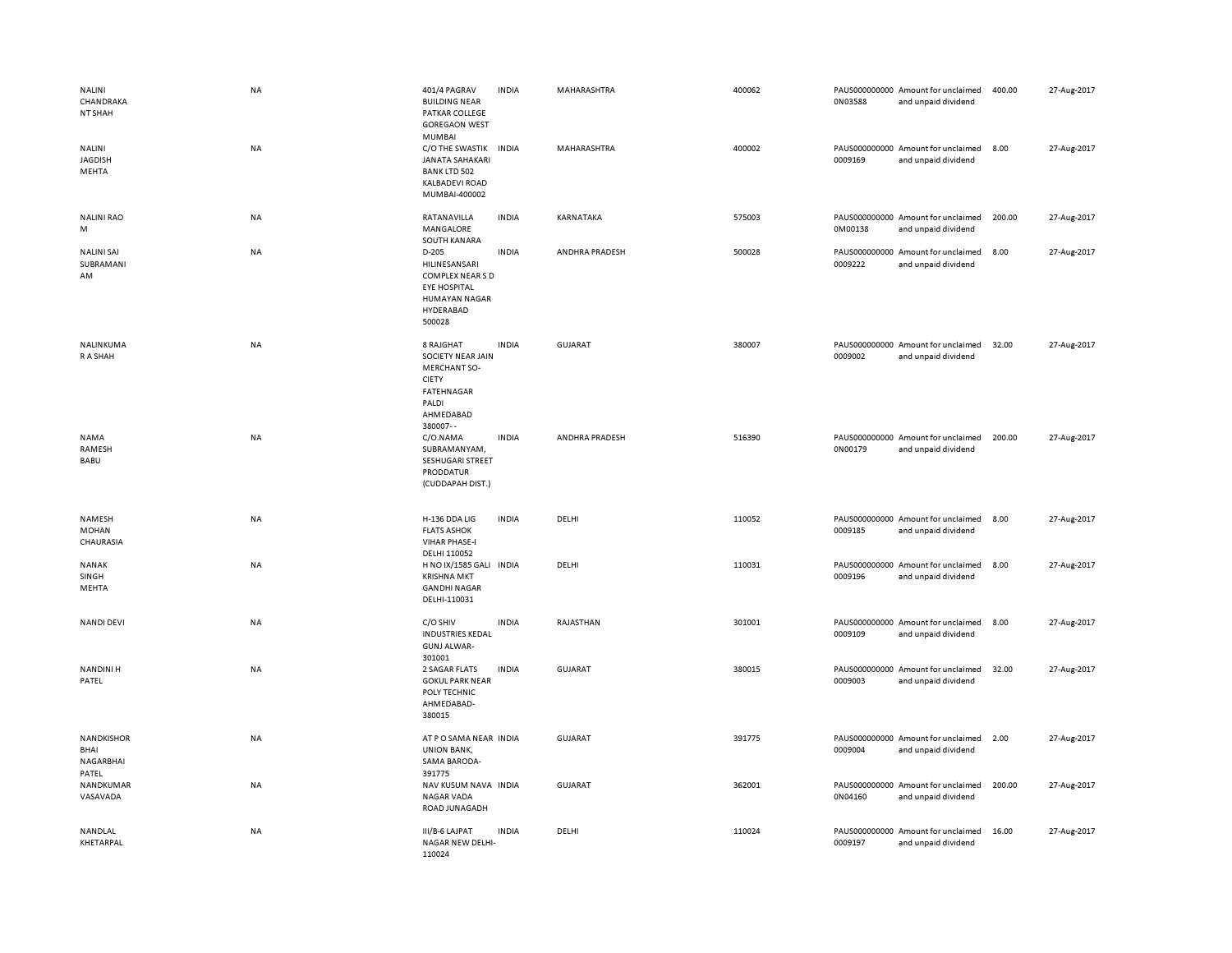| NANDUBHAI<br><b>KALIDAS</b><br>PATEL                    | <b>NA</b> | 4 ADHUNIK<br>SOCIETY CHHANI<br><b>DIST BARODA PIN-</b><br>391740                                                 | <b>INDIA</b> | <b>GUJARAT</b>        | 391740 | 0009005 | PAUS000000000 Amount for unclaimed<br>and unpaid dividend | 6.00   | 27-Aug-2017 |
|---------------------------------------------------------|-----------|------------------------------------------------------------------------------------------------------------------|--------------|-----------------------|--------|---------|-----------------------------------------------------------|--------|-------------|
| <b>NANHI KAUL</b>                                       | NA        | C/O C KAUL THE<br><b>NEW INDIA</b><br><b>ASSURANCE CO</b><br>LTD D58/12A-1 S S<br>SIGRA VARANASI                 | <b>INDIA</b> | <b>UTTAR PRADESH</b>  | 221010 | 0N03403 | PAUS000000000 Amount for unclaimed<br>and unpaid dividend | 200.00 | 27-Aug-2017 |
| <b>NANKIR</b><br>CHAUDHARY                              | NA        | QUARTER NO 444<br>SHASTRINAGAR<br><b>RAJKOT 360001</b>                                                           | <b>INDIA</b> | GUJARAT               | 360001 | 0009138 | PAUS000000000 Amount for unclaimed<br>and unpaid dividend | 8.00   | 27-Aug-2017 |
| NANUBEN<br><b>FAKIRMAHA</b><br>MMAD<br>MANSURI          | NA        | <b>BAZAR AT &amp; PO</b><br><b>DHINOJ TA</b><br><b>CHANASMA DIST</b><br>MEHSANA 384225                           | <b>INDIA</b> | GUJARAT               | 384225 | 0009218 | PAUS000000000 Amount for unclaimed<br>and unpaid dividend | 24.00  | 27-Aug-2017 |
| NARAHARI<br>KOTA                                        | <b>NA</b> | C/O QUINN INDIA<br>LIMITED 3-6-307/1<br>HYDERGUDA<br>HYDERABAD-<br>500001                                        | <b>INDIA</b> | ANDHRA PRADESH        | 500001 | 0009108 | PAUS000000000 Amount for unclaimed<br>and unpaid dividend | 8.00   | 27-Aug-2017 |
| NARANBHAI<br>BHALABHAI<br>AMIN                          | <b>NA</b> | RICE MILL VYARA<br>DIST SURAT-394650                                                                             | <b>INDIA</b> | GUJARAT               | 394650 | 0008952 | PAUS000000000 Amount for unclaimed<br>and unpaid dividend | 82.00  | 27-Aug-2017 |
| NARANBHAI<br>TRIKAMBHAI<br>PATEL                        | NA        | <b>KANBHA TA</b><br><b>BORSAD DIST</b><br>KHEDA 388540                                                           | <b>INDIA</b> | GUJARAT               | 388540 | 0009008 | PAUS000000000 Amount for unclaimed<br>and unpaid dividend | 32.00  | 27-Aug-2017 |
| NARANDAS<br>VITHALDAS<br>PATEL                          | NA        | 205 SANTOK<br><b>CHAMBERS NEAR</b><br>SARDARNAGAR<br><b>BUS STAND OLD</b><br><b>CHHANI ROAD</b><br>BARODA-390002 | <b>INDIA</b> | GUJARAT               | 390002 | 0008946 | PAUS000000000 Amount for unclaimed<br>and unpaid dividend | 16.00  | 27-Aug-2017 |
| NARASIMHA<br>RAMACHAND<br><b>RA RAO</b><br><b>GOLLA</b> | <b>NA</b> | C/O.CITY PHARMA INDIA<br><b>DISTRIBUTORS</b><br>BHAVANARAYANA<br>STREET<br>VIJAYAWADA (A.P)                      |              | <b>ANDHRA PRADESH</b> | 520001 | 0N00922 | PAUS000000000 Amount for unclaimed<br>and unpaid dividend | 200.00 | 27-Aug-2017 |
| NARASINGHA<br><b>DUBE</b>                               | <b>NA</b> | C/O MR SITARAM<br>DUBE O E S AT & PO<br><b>DHANUPALI DIST</b><br>SAMBALPUR<br>ORISSA                             | <b>INDIA</b> | ORISSA                | 768001 | 0009009 | PAUS000000000 Amount for unclaimed<br>and unpaid dividend | 2.00   | 27-Aug-2017 |
| <b>NARAYAN</b><br>NARMADASH<br>ANKER<br>THAKER          | <b>NA</b> | 47 ARIHANT CO-OP INDIA<br><b>HSG SOCIETY</b><br><b>BEHIND RIDHI</b><br>SIDHI NAGAR AJWA<br>ROAD BARODA<br>390018 |              | <b>GUJARAT</b>        | 390018 | 0008937 | PAUS000000000 Amount for unclaimed<br>and unpaid dividend | 6.00   | 27-Aug-2017 |
| <b>NARAYAN</b><br>PRABHU                                | <b>NA</b> | 88 4TH MAIN<br>MALLESWARAM<br><b>BANGALORE</b>                                                                   | <b>INDIA</b> | KARNATAKA             | 560003 | 0N01655 | PAUS000000000 Amount for unclaimed<br>and unpaid dividend | 400.00 | 27-Aug-2017 |
| NARAYANA H<br>К                                         | NA        | POORNIMA<br><b>MEDICAL STORES,</b><br>HASSAN.                                                                    | <b>INDIA</b> | KARNATAKA             | 573201 | 0H00920 | PAUS000000000 Amount for unclaimed<br>and unpaid dividend | 160.00 | 27-Aug-2017 |
| NARAYANAN<br>A C                                        | NA        | CHULLIPARAMBIL<br>HOUSE,<br>MUTHUVATTOOR,P<br>.O CHAVAKKAAD,<br><b>TRICHUR</b><br>DIST.(KERALA                   | <b>INDIA</b> | KERALA                | 680506 | 0A01038 | PAUS000000000 Amount for unclaimed<br>and unpaid dividend | 40.00  | 27-Aug-2017 |

STATE)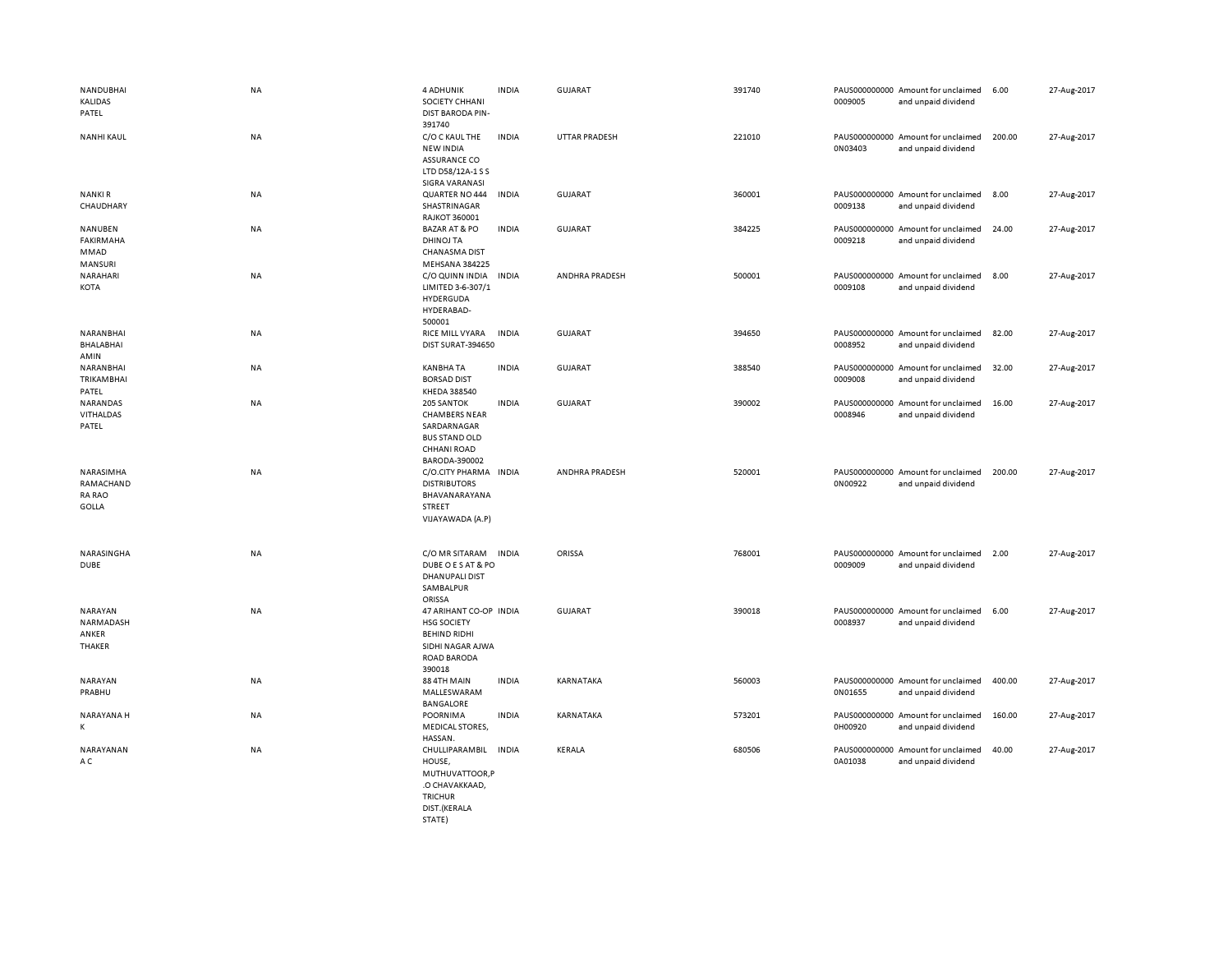| NARAYANAN<br>s                              | <b>NA</b> | <b>NO 14</b><br>MANINAGARAM<br><b>MAIN ROAD</b><br>MANINAGARAM<br><b>MAIN ROAD</b><br><b>MADURAI</b>            | <b>INDIA</b> | <b>TAMIL NADU</b> | 625001 | 0000869 | PAUSIN3004411 Amount for unclaimed<br>and unpaid dividend | 16.00  | 27-Aug-2017 |
|---------------------------------------------|-----------|-----------------------------------------------------------------------------------------------------------------|--------------|-------------------|--------|---------|-----------------------------------------------------------|--------|-------------|
| NARAYANAR<br><b>AO R KAVI</b>               | NA        | C/O.DR.G.R.KAVI<br>'MATHURU<br>CHHAYA', P.O.INDI,<br>(BIJAPUR DIST.)                                            | <b>INDIA</b> | KARNATAKA         | 586209 | 0N00866 | PAUS000000000 Amount for unclaimed<br>and unpaid dividend | 400.00 | 27-Aug-2017 |
| NARBADABE<br>N<br><b>DAHYABHAI</b><br>PATEL | <b>NA</b> | 11 BHAT<br>APARTMENT<br>CHUNIBHAI<br><b>COLONY KANKARIA</b><br>AHMEDABAD-<br>380022                             | <b>INDIA</b> | GUJARAT           | 380022 | 0008958 | PAUS000000000 Amount for unclaimed<br>and unpaid dividend | 16.00  | 27-Aug-2017 |
| NARENDER<br>SINGH                           | NA        | 40-D GEWA<br>APARTMENTS<br><b>VIKAS PURI NEW</b><br>DELHI 110018                                                | <b>INDIA</b> | DELHI             | 110018 | 0009129 | PAUS000000000 Amount for unclaimed<br>and unpaid dividend | 8.00   | 27-Aug-2017 |
| NARENDRA<br><b>JETHALAL</b><br>VYAS         | <b>NA</b> | LIMDI FALIYA AT & INDIA<br>PO CHHANI DIST<br><b>BARODA PIN-</b><br>391740                                       |              | <b>GUJARAT</b>    | 391740 | 0009010 | PAUS000000000 Amount for unclaimed<br>and unpaid dividend | 2.00   | 27-Aug-2017 |
| NARENDRA<br>KANTILAL<br>SHAH                | NA        | C/O M K SHAH<br><b>HOUSE GIDC</b><br>COLONY<br><b>UMBERGAON DIST</b><br>VALSAD                                  | <b>INDIA</b> | <b>GUJARAT</b>    | 388250 | 0009011 | PAUS000000000 Amount for unclaimed<br>and unpaid dividend | 2.00   | 27-Aug-2017 |
| NARENDRA<br>KUMAR<br>AGARWAL                | NA        | FLAT NO.11/503<br>SHAHJAHANBAD<br><b>CO-OP GROUP</b><br>PLOT NO.1 SECTOR<br>11 DWARKA                           | <b>INDIA</b> | DELHI             | 110045 | 0N03884 | PAUS000000000 Amount for unclaimed<br>and unpaid dividend | 200.00 | 27-Aug-2017 |
| NARENDRA<br>KUMAR<br>CHIMANLAL<br>DESAI     | NA        | B/99, ALEMBIC<br>COLONY<br>VADODARA<br>VADODARA                                                                 | <b>INDIA</b> | <b>GUJARAT</b>    | 390003 | 0N00181 | PAUS000000000 Amount for unclaimed<br>and unpaid dividend | 40.00  | 27-Aug-2017 |
| NARENDRA<br><b>KUMARS</b>                   | NA        | NO 2,4TH CROSS,<br>VASANTHANAGAR<br><b>BANGALORE</b>                                                            | INDIA        | KARNATAKA         | 560052 | 0S01896 | PAUS000000000 Amount for unclaimed<br>and unpaid dividend | 200.00 | 27-Aug-2017 |
| NARENDRA<br>MAGANLAL<br>SHAH                | NA        | 89 NAVI POLE<br><b>FATASA'S POLE</b><br><b>GANDHI ROAD</b><br>AHMEDABAD-<br>380001                              | <b>INDIA</b> | <b>GUJARAT</b>    | 380001 | 0009140 | PAUS000000000 Amount for unclaimed<br>and unpaid dividend | 8.00   | 27-Aug-2017 |
| NARENDRA<br>MITTAL                          | NA        | POCKET A-9 D D A<br>FLAT 71-A KALKAJI<br><b>EXTENSION NEW</b><br>DELHI 110019                                   | <b>INDIA</b> | DELHI             | 110019 | 0009081 | PAUS000000000 Amount for unclaimed<br>and unpaid dividend | 32.00  | 27-Aug-2017 |
| NARENDRA<br>PRAHALADJI<br>THAKKAR           | NA        | C/O CHANDULAL<br>ASHARAM<br>THAKKAR 2 PRATIK -<br>APPARTMENTS<br><b>KRISHNA BAG</b><br>MANINAGAR<br>AHMED-ABAD- | <b>INDIA</b> | <b>GUJARAT</b>    | 380008 | 0009157 | PAUS000000000 Amount for unclaimed<br>and unpaid dividend | 24.00  | 27-Aug-2017 |

380008 -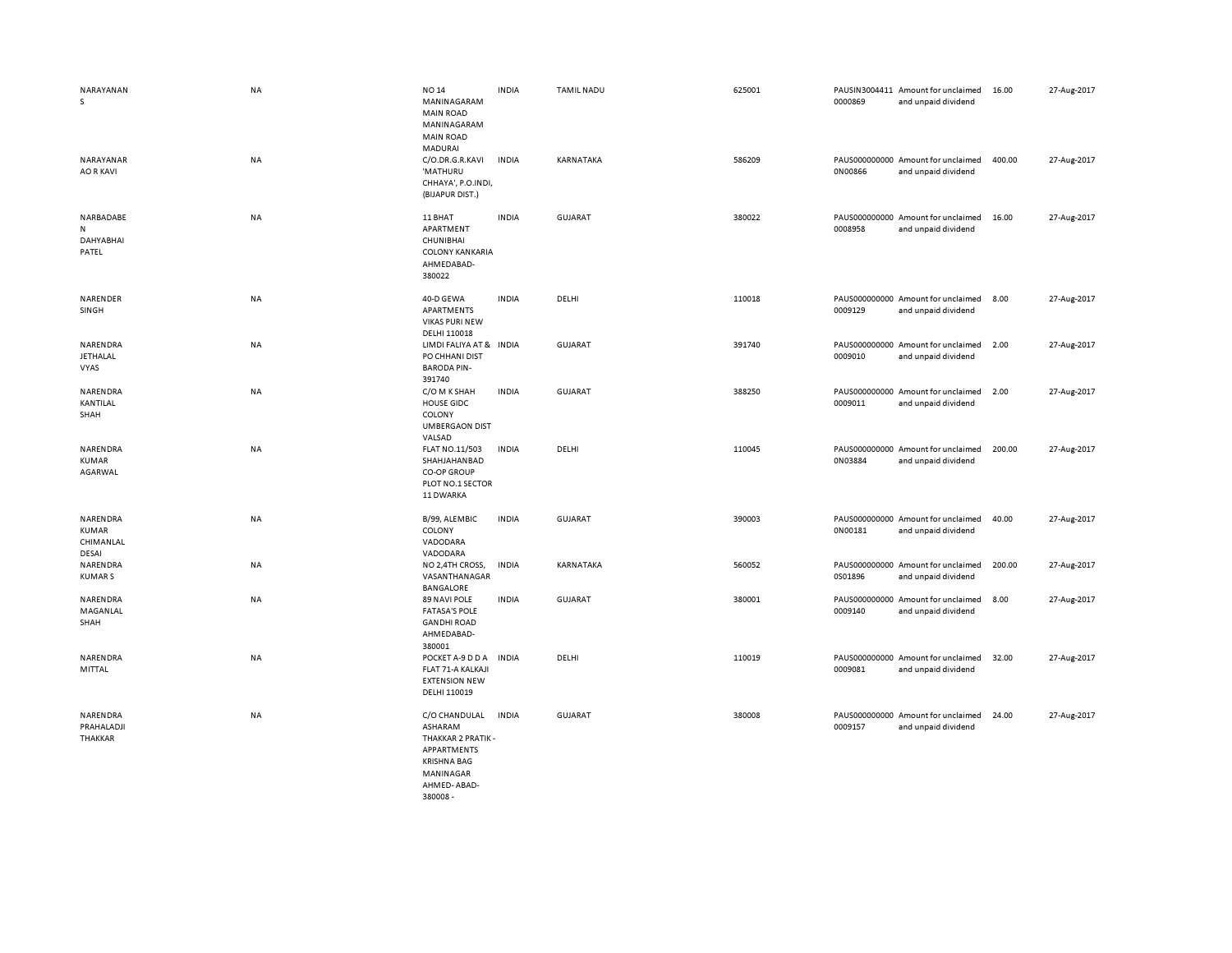| NARENDRA<br>PURANI                                             | <b>NA</b> | NEAR RANCHHODJI INDIA<br><b>MANDIR GODHRA</b><br><b>DIST</b><br>PANCHMAHALS<br>389001                                                        |              | GUJARAT        | 389001 | 0009087 | PAUS000000000 Amount for unclaimed<br>and unpaid dividend | 8.00  | 27-Aug-2017 |
|----------------------------------------------------------------|-----------|----------------------------------------------------------------------------------------------------------------------------------------------|--------------|----------------|--------|---------|-----------------------------------------------------------|-------|-------------|
| NARENDRA<br>SHAH                                               | NA        | <b>SHARE &amp; STOCK</b><br><b>BROKER 201, SHIV</b><br><b>APPARTME-NT</b><br><b>SHASTRI POLE</b><br>KOTHI CHAR-RASTA<br>VADODA-RA<br>390001- | <b>INDIA</b> | <b>GUJARAT</b> | 390001 | 0009259 | PAUS000000000 Amount for unclaimed<br>and unpaid dividend | 10.00 | 27-Aug-2017 |
| NARENDRAB<br><b>HAI RASIKLAL</b><br>SHAH                       | NA        | 5/A SAHARSH PARK INDIA<br>NR KENDRANAGAR<br>ATUL SOC B/H<br>ZAVERNAGAR<br>VAGHODIA ROAD<br>VADODARA 390019                                   |              | GUJARAT        | 390019 | 0009012 | PAUS000000000 Amount for unclaimed<br>and unpaid dividend | 2.00  | 27-Aug-2017 |
| NARENDRAK<br><b>UMAR</b><br>AMBALAL<br>PATEL                   | <b>NA</b> | <b>NEAR JAGAJI</b><br><b>MANDIR AT &amp; PO</b><br><b>SOKHADA DIST</b><br><b>BARODA PIN-</b><br>391240                                       | <b>INDIA</b> | GUJARAT        | 391240 | 0009013 | PAUS000000000 Amount for unclaimed<br>and unpaid dividend | 6.00  | 27-Aug-2017 |
| NARENDRAK<br><b>UMAR</b><br>CHIMANLAL<br>DESAI                 | NA        | FB/99 ALEMBIC<br><b>COLONY BARODA-</b><br>390003                                                                                             | <b>INDIA</b> | <b>GUJARAT</b> | 390003 | 0008960 | PAUS000000000 Amount for unclaimed<br>and unpaid dividend | 16.00 | 27-Aug-2017 |
| NARENDRAK<br><b>UMAR</b><br>CHIMANLAL<br>DESAI                 | NA        | FB 99 ALEMBIC<br><b>COLONY BARODA</b><br>390003                                                                                              | <b>INDIA</b> | <b>GUJARAT</b> | 390003 | 0008925 | PAUS000000000 Amount for unclaimed<br>and unpaid dividend | 2.00  | 27-Aug-2017 |
| NARENDRAK<br><b>UMAR</b><br>OCHHAVLAL<br>SHAH                  | NA        | VYAS WADA NEAR<br>RADHA KRISHNA<br><b>TEMPLE PETLAD</b><br>DIST KAIRA PIN-<br>388450                                                         | <b>INDIA</b> | <b>GUJARAT</b> | 388450 | 0009015 | PAUS000000000 Amount for unclaimed<br>and unpaid dividend | 2.00  | 27-Aug-2017 |
| NARENDRAK<br><b>UMAR</b><br><b>PURSHOTTA</b><br>MDAS<br>VAIDYA | <b>NA</b> | F-246 ALEMBIC<br><b>GLASS COLONY</b><br><b>ALEMBIC ROAD</b><br><b>BARODA 390003</b>                                                          | <b>INDIA</b> | GUJARAT        | 390003 | 0008940 | PAUS000000000 Amount for unclaimed<br>and unpaid dividend | 2.00  | 27-Aug-2017 |
| NARESH<br><b>CHAND JAIN</b>                                    | NA        | <b>C/O VICKERS</b><br>SPERRY OF INDIA<br>LTD D-104<br><b>HIMALAYA HOUSE</b><br><b>K G ROAD NEW</b><br>DELHI-110001                           | <b>INDIA</b> | DELHI          | 110001 | 0009120 | PAUS000000000 Amount for unclaimed<br>and unpaid dividend | 8.00  | 27-Aug-2017 |
| NARESH<br>KUMAR<br>AGARWAL                                     | NA        | AGRAWALS 18/72<br><b>GEETA COLONY</b><br>DELHI 110031                                                                                        | <b>INDIA</b> | DELHI          | 110031 | 0009209 | PAUS000000000 Amount for unclaimed<br>and unpaid dividend | 24.00 | 27-Aug-2017 |
| NARESH<br><b>KUMAR</b><br>AGARWAL                              | <b>NA</b> | AGRAWALS 18/72<br><b>GEETA COLONY</b><br>DELHI 110031                                                                                        | <b>INDIA</b> | DELHI          | 110031 | 0009119 | PAUS000000000 Amount for unclaimed<br>and unpaid dividend | 8.00  | 27-Aug-2017 |
| NARESH<br><b>KUMAR DUA</b>                                     | NA        | <b>HOUSE NO-1432</b><br><b>SECTOR 15</b><br><b>FARIDABAD</b><br>HARYANA 121001                                                               | <b>INDIA</b> | HARYANA        | 121001 | 0009187 | PAUS000000000 Amount for unclaimed<br>and unpaid dividend | 8.00  | 27-Aug-2017 |
| NARESH<br>VERMA                                                | NA        | 24/1 SHAKTI<br>NAGAR DELHI-<br>110007                                                                                                        | <b>INDIA</b> | DELHI          | 110007 | 0009074 | PAUS000000000 Amount for unclaimed<br>and unpaid dividend | 32.00 | 27-Aug-2017 |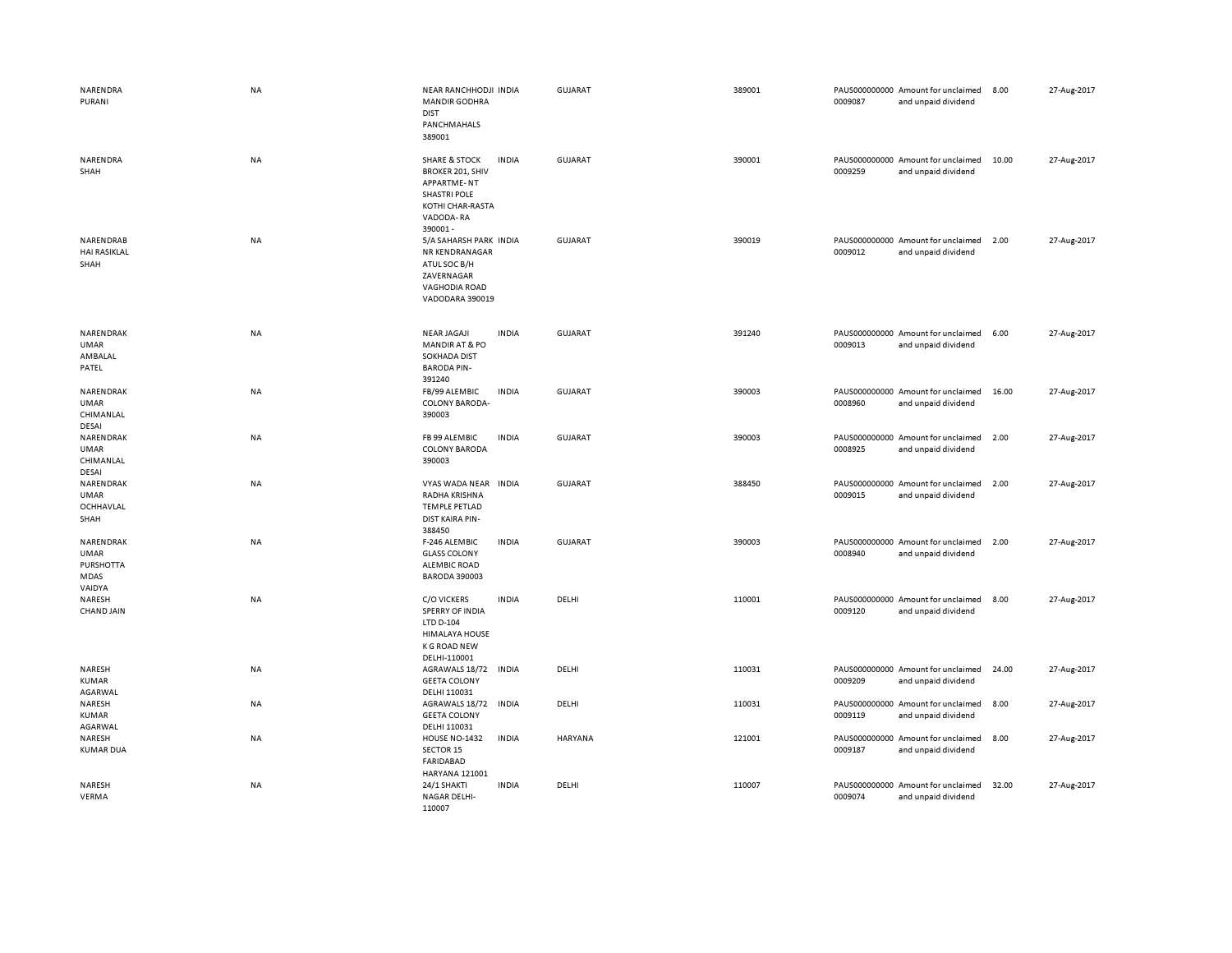| NARESH<br>VITTHAL<br>BATAVALE<br>NARESH<br>VRAJLAL<br>VAGHELA | NA<br>NA | <b>KUVERJI DEVSHI</b><br>CHAWL 2ND FL B S<br><b>ROAD OPP</b><br><b>ZARAPKAR SHOW</b><br><b>ROAD DADAR</b><br>MUMBAI 400028<br>FLAT 42 BLDG 17<br>11TH FLOOR<br><b>NAVJIVAN SOCIETY</b><br><b>LAMINGTON ROAD</b><br>MUMBAI-400008 | <b>INDIA</b><br><b>INDIA</b> | MAHARASHTRA<br>MAHARASHTRA | 400028<br>400008 | 0009172<br>0009143 | PAUS000000000 Amount for unclaimed<br>and unpaid dividend<br>PAUS000000000 Amount for unclaimed<br>and unpaid dividend | 8.00<br>8.00 | 27-Aug-2017<br>27-Aug-2017 |
|---------------------------------------------------------------|----------|----------------------------------------------------------------------------------------------------------------------------------------------------------------------------------------------------------------------------------|------------------------------|----------------------------|------------------|--------------------|------------------------------------------------------------------------------------------------------------------------|--------------|----------------------------|
| NARESHKUM<br>AR SHAH                                          | NA       | NO 2 BANSIDHAR<br>SOCIETY AJWA<br><b>ROAD OPP VINAY</b><br>SOCIETY SARDAR<br><b>ESTATE BARODA</b><br>390019                                                                                                                      | <b>INDIA</b>                 | GUJARAT                    | 390019           | 0009289            | PAUS000000000 Amount for unclaimed<br>and unpaid dividend                                                              | 2.00         | 27-Aug-2017                |
| <b>NARGIS</b><br>MASIH                                        | NA       | C/O ST JOHN'S<br><b>BAPTIST SCHOOL</b><br><b>SOHNA ROAD</b><br>PALWAL DIST<br>FARIDABAD<br><b>HARYANA 121102</b>                                                                                                                 | <b>INDIA</b>                 | HARYANA                    | 121102           | 0009202            | PAUS000000000 Amount for unclaimed<br>and unpaid dividend                                                              | 32.00        | 27-Aug-2017                |
| NARINDER<br><b>DEV GROVER</b>                                 | NA       | C/O INDIAN<br>PETROCHEMICALS<br>CORP LTD 2ND -<br><b>FLOOR HIMALAYA</b><br>HOUSE 23 K G<br>MARG NEW DE-LHI-<br>110001-                                                                                                           | <b>INDIA</b>                 | DELHI                      | 110001           | 0009118            | PAUS000000000 Amount for unclaimed<br>and unpaid dividend                                                              | 8.00         | 27-Aug-2017                |
| NARMADABE<br>N<br>THAKORLAL<br>PATEL                          | NA       | <b>KADIPORE</b><br><b>GANDEVI DIST</b><br>BULSAR-396360                                                                                                                                                                          | <b>INDIA</b>                 | <b>GUJARAT</b>             | 396360           | 0009017            | PAUS000000000 Amount for unclaimed<br>and unpaid dividend                                                              | 16.00        | 27-Aug-2017                |
| <b>NAROTAMBH</b><br>AI<br><b>MATHURBHA</b><br><b>I PATEL</b>  | NA       | AT BHACHARVADA INDIA<br>POST HAZARPURA<br>TAL NADOD DIST<br><b>BROACH DIST</b><br><b>BROACH</b>                                                                                                                                  |                              | <b>GUJARAT</b>             | 392001           | 0009232            | PAUS000000000 Amount for unclaimed<br>and unpaid dividend                                                              | 2.00         | 27-Aug-2017                |
| NAROTTAMD<br>AS<br>HARAKHCHA<br><b>ND PAREKH</b>              | NA       | SURKAWALA DR<br>PANDYA S BLDG<br>OPP HOME SCH-<br>OOL WAGHAVADI<br>ROAD BHAVNAGAR<br>364002 --                                                                                                                                   | <b>INDIA</b>                 | <b>GUJARAT</b>             | 364002           | 0008923            | PAUS000000000 Amount for unclaimed<br>and unpaid dividend                                                              | 52.00        | 27-Aug-2017                |
| NAROTTAMD<br>AS JADAVJEE<br>MITHANI                           | NA       | ARYAN MAHALI<br><b>6TH FLOOR BLOCK</b><br>NO32 C ROAD<br>CHURCHGATE<br>MUMBAI 400020                                                                                                                                             | <b>INDIA</b>                 | MAHARASHTRA                | 400020           | 0009306            | PAUS000000000 Amount for unclaimed<br>and unpaid dividend                                                              | 32.00        | 27-Aug-2017                |
| NARPAT<br>SINGH<br><b>DUGAR</b>                               | NA       | C/O INDUSTRIAL<br><b>SALES AGENCY</b><br><b>MARSHALL HOUSE</b><br>33/1 NETAJI<br>SUBHASH ROAD<br>CALCUTT-700001                                                                                                                  | <b>INDIA</b>                 | <b>WEST BENGAL</b>         | 700001           | 0009150            | PAUS000000000 Amount for unclaimed<br>and unpaid dividend                                                              | 8.00         | 27-Aug-2017                |
| NARSINGH<br>PRASAD<br>KHAITAN                                 | NA       | 6A MADAN<br><b>MOHAN TALLA</b><br>STREET CALCUTTA-<br>700005                                                                                                                                                                     | <b>INDIA</b>                 | <b>WEST BENGAL</b>         | 700005           | 0009148            | PAUS000000000 Amount for unclaimed<br>and unpaid dividend                                                              | 8.00         | 27-Aug-2017                |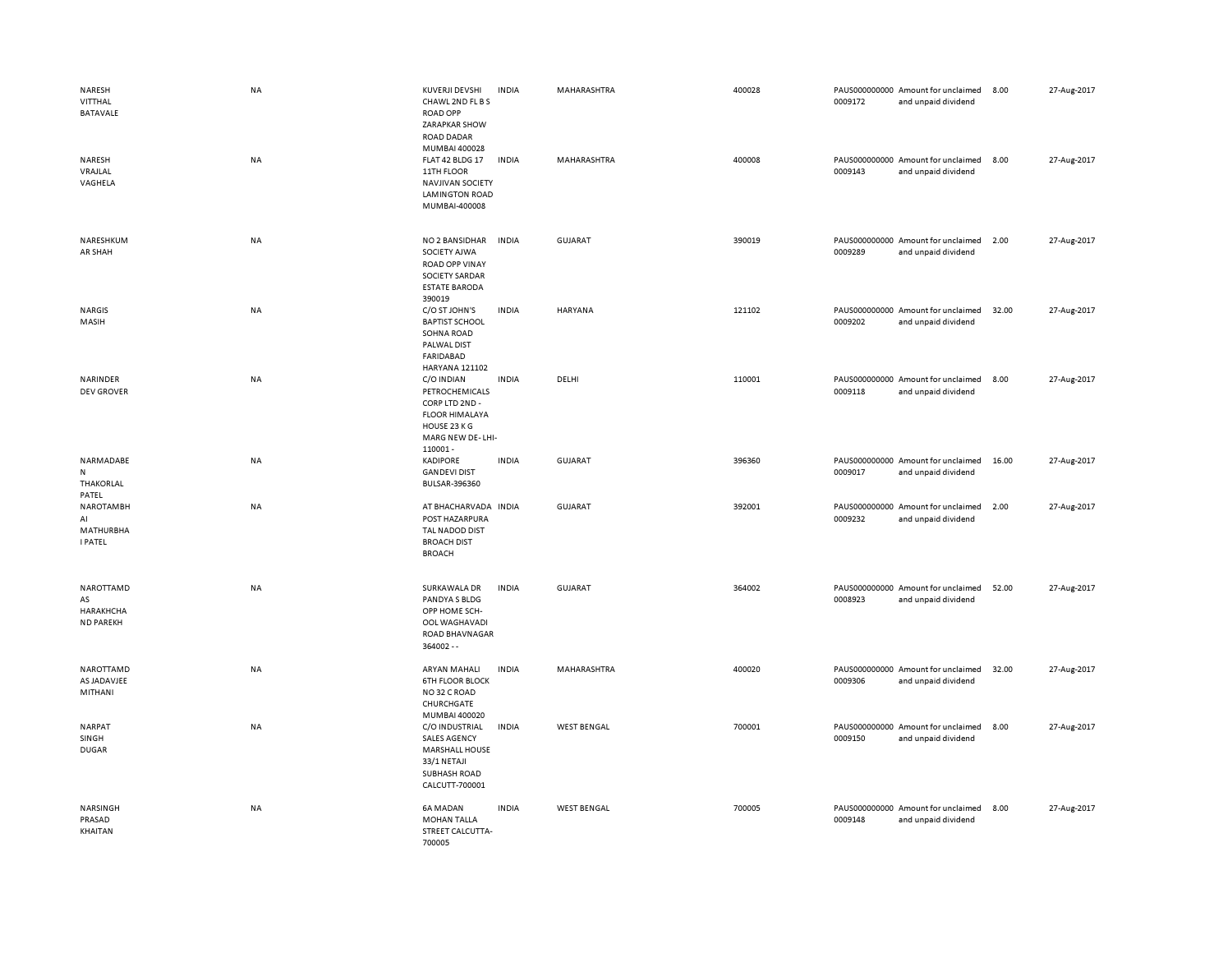| NARSINHBHA<br>I METHABHAI<br><b>GHUMALIA</b>     | <b>NA</b>             | C\O MANSUKH K<br><b>KAMANI SATNAM</b><br>TRADING CO. A-<br>54, MARKETING<br>YARD RAJKOT                                             | <b>INDIA</b> | <b>GUJARAT</b>       | 360003 | 0009021 | PAUS000000000 Amount for unclaimed<br>and unpaid dividend | 2.00   | 27-Aug-2017 |
|--------------------------------------------------|-----------------------|-------------------------------------------------------------------------------------------------------------------------------------|--------------|----------------------|--------|---------|-----------------------------------------------------------|--------|-------------|
| NARSINHBHA<br>VALLABHBHA<br><b>I PASTAGIA</b>    | NA                    | SHAKBHAJI<br><b>MARKET BAZAR</b><br><b>GANDEVI DIST</b><br><b>BULSAR PIN-396360</b>                                                 | <b>INDIA</b> | <b>GUJARAT</b>       | 396360 | 0009022 | PAUS000000000 Amount for unclaimed<br>and unpaid dividend | 32.00  | 27-Aug-2017 |
| NARSINHBHA<br>I VIRABHAI<br>CHAUDHARY            | NA                    | AT & PO PALDI TA<br><b>VISNAGAR DIST</b><br>MEHSANA PIN-<br>384315                                                                  | <b>INDIA</b> | <b>GUJARAT</b>       | 384315 | 0009023 | PAUS000000000 Amount for unclaimed<br>and unpaid dividend | 10.00  | 27-Aug-2017 |
| NASRIN<br>PEERSAB<br>HEREKAR                     | <b>NA</b>             | 10 HONDA<br>MANSION 332 SIR J<br>J ROAD NEXT TO<br><b>SEVA NIKETAN</b><br><b>BYCULLA MUMBAI</b><br>400008                           | <b>INDIA</b> | MAHARASHTRA          | 400008 | 0009161 | PAUS000000000 Amount for unclaimed<br>and unpaid dividend | 18.00  | 27-Aug-2017 |
| NASSIRUDDI<br>${\sf N}$                          | ZAHI<br><b>RUDDIN</b> | 607 CHHOTI<br><b>BAZARIA RAILWAY</b><br>ROAD GHAZIABAD                                                                              | <b>INDIA</b> | <b>UTTAR PRADESH</b> | 201001 | 1934078 | PAUSIN3001831 Amount for unclaimed<br>and unpaid dividend | 32.00  | 27-Aug-2017 |
| NATARAJ C<br>HIREMATH                            | <b>NA</b>             | 201 1ST A CROSS J P INDIA<br><b>NAGAR GOKUL</b><br><b>ROAD HUBLI</b>                                                                |              | KARNATAKA            | 580030 | 0N02479 | PAUS000000000 Amount for unclaimed<br>and unpaid dividend | 200.00 | 27-Aug-2017 |
| NATHABHAI<br>NARSINHBHA<br><b>I PATEL</b>        | NA                    | KRUSHNAKRUPA<br><b>BLDG BHAIJI</b><br><b>DAROGAS POLE</b><br><b>BEHIND JUBILEE</b><br><b>BAG BARODA-</b><br>390001                  | <b>INDIA</b> | <b>GUJARAT</b>       | 390001 | 0008966 | PAUS000000000 Amount for unclaimed<br>and unpaid dividend | 6.00   | 27-Aug-2017 |
| NATHALAL<br><b>BHANJI</b><br><b>MISTRY</b>       | NA                    | 8 ASHIRWAD NEAR INDIA<br>SUVARNA<br><b>HOSPITAL KASTUR</b><br>PARK SHIMPOLI<br><b>ROAD BORIVALI</b><br><b>WEST MUMBAI</b><br>400092 |              | MAHARASHTRA          | 400092 | 0009299 | PAUS000000000 Amount for unclaimed<br>and unpaid dividend | 32.00  | 27-Aug-2017 |
| NATUBHAI<br>DAHYABHAI<br>PATEL                   | <b>NA</b>             | AT & PO VINA TAL INDIA<br>NADIAD DIST KAIRA<br>PIN-387001                                                                           |              | GUJARAT              | 387001 | 0009025 | PAUS000000000 Amount for unclaimed<br>and unpaid dividend | 16.00  | 27-Aug-2017 |
| <b>NATUBHAI</b><br>MOTIBHAI<br>PATEL             | <b>NA</b>             | AT & PO DASRATH INDIA<br>DIST BARODA PIN-<br>391740                                                                                 |              | <b>GUJARAT</b>       | 391740 | 0009026 | PAUS000000000 Amount for unclaimed<br>and unpaid dividend | 2.00   | 27-Aug-2017 |
| <b>NATUBHAI</b><br>PURSOTTAM<br><b>DAS PATEL</b> | <b>NA</b>             | <b>5 BAKUL SOCIETY</b><br>NO <sub>3</sub> OPP<br><b>ABHISHEK COLONY</b><br><b>RACE COURSE</b><br><b>ROAD BARODA</b><br>390015       | <b>INDIA</b> | <b>GUJARAT</b>       | 390015 | 0009027 | PAUS000000000 Amount for unclaimed<br>and unpaid dividend | 82.00  | 27-Aug-2017 |
| NATUBHAI<br>SHANKERBHA<br><b>I PATEL</b>         | NA                    | SUBHANPURA<br>BARODA-390007                                                                                                         | <b>INDIA</b> | <b>GUJARAT</b>       | 390007 | 0009078 | PAUS000000000 Amount for unclaimed<br>and unpaid dividend | 16.00  | 27-Aug-2017 |
| <b>NATUBHAI</b><br>SOMABHAI<br>PATEL             | <b>NA</b>             | ASHIRVAD BEHIND INDIA<br>BANSHIDAR<br><b>SOCIETY NEAR</b><br><b>VYAYAM MANDIR</b><br>ANAND-388001                                   |              | <b>GUJARAT</b>       | 388001 | 0009088 | PAUS000000000 Amount for unclaimed<br>and unpaid dividend | 8.00   | 27-Aug-2017 |
| <b>NATUBHAIV</b><br>PATEL                        | <b>NA</b>             | C/O M/S NATUBHAI INDIA<br>PATEL BEHARI<br>SHAW LANE PATNA-<br>800004                                                                |              | <b>BIHAR</b>         | 800004 | 0009069 | PAUS000000000 Amount for unclaimed<br>and unpaid dividend | 82.00  | 27-Aug-2017 |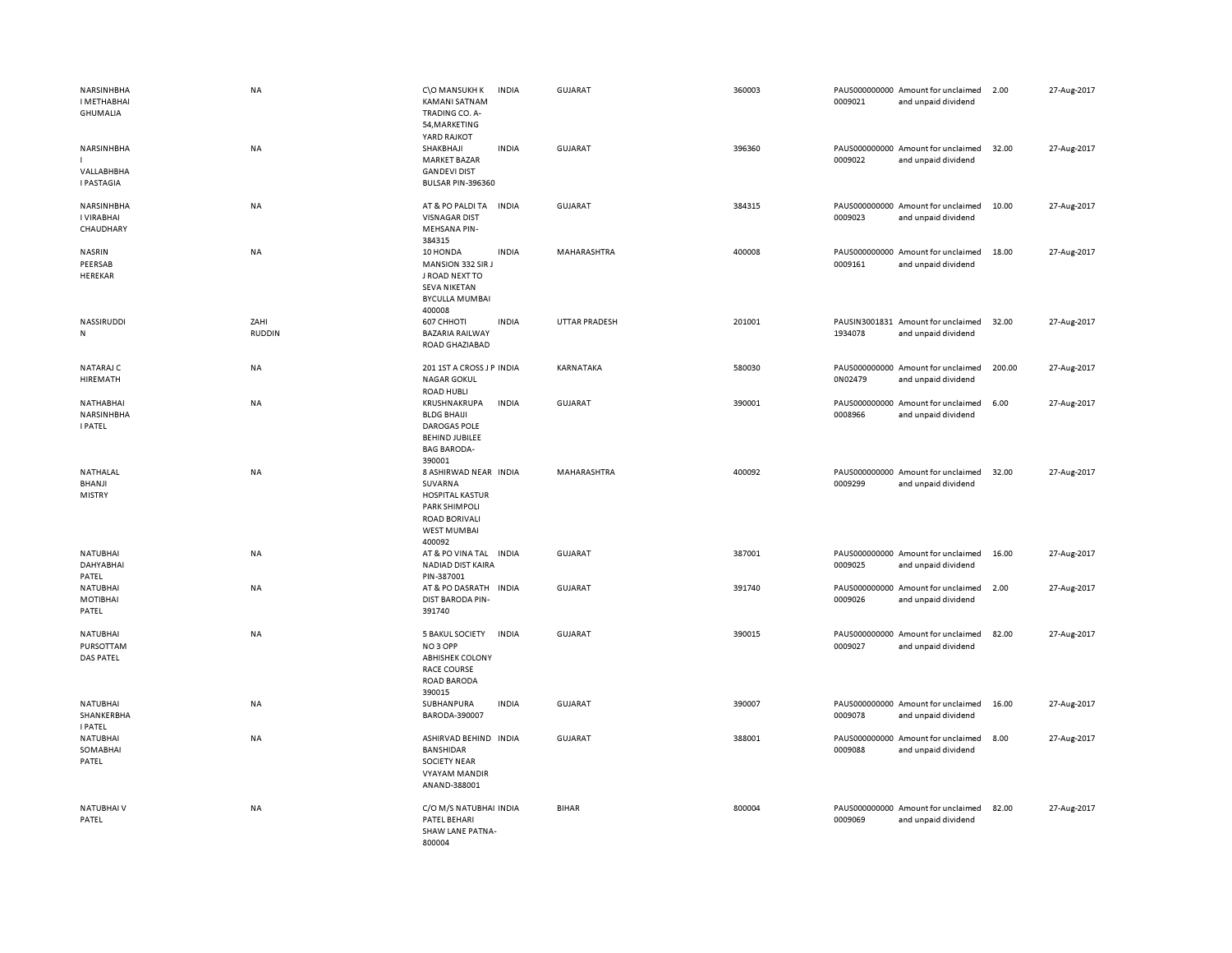| NATVARBHAI<br>NARSINHBHA<br><b>I PATEL</b>        | <b>NA</b> | AT & PO CHAKLAD<br>TA AMOD DIST<br><b>BROACH PIN-</b><br>392110                                                                                  | <b>INDIA</b> | GUJARAT        | 392110 | 0009028 | PAUS000000000 Amount for unclaimed<br>and unpaid dividend | 20.00 | 27-Aug-2017 |
|---------------------------------------------------|-----------|--------------------------------------------------------------------------------------------------------------------------------------------------|--------------|----------------|--------|---------|-----------------------------------------------------------|-------|-------------|
| NATVARBHAI<br>RAMCHANDB<br><b>HAI PATEL</b>       | <b>NA</b> | <b>OUTSIDE FATEH</b><br>DARWAJA AT PO &<br>TA VISNAGAR DIST<br><b>MEHSANA PIN-</b><br>384315                                                     | <b>INDIA</b> | GUJARAT        | 384315 | 0009029 | PAUS000000000 Amount for unclaimed<br>and unpaid dividend | 2.00  | 27-Aug-2017 |
| <b>NATVARLAL</b><br>DALSUKHBHA<br><b>I PARIKH</b> | <b>NA</b> | JAGMAL S POLE<br><b>VIJAY NIWAS</b><br>BARODA-390001                                                                                             | <b>INDIA</b> | <b>GUJARAT</b> | 390001 | 0008913 | PAUS000000000 Amount for unclaimed<br>and unpaid dividend | 8.00  | 27-Aug-2017 |
| NATVARLAL<br><b>DALSUKHBHA</b><br><b>I PARIKH</b> | <b>NA</b> | <b>VIJAY NIWAS</b><br>KALYANRAIJI<br><b>MANDIR BARODA-</b><br>390001                                                                             | <b>INDIA</b> | <b>GUJARAT</b> | 390001 | 0008912 | PAUS000000000 Amount for unclaimed<br>and unpaid dividend | 8.00  | 27-Aug-2017 |
| NATVARLAL<br>HIRALAL<br>PARIKH                    | NA        | PATODIA POLE<br>BARODA 390001                                                                                                                    | <b>INDIA</b> | <b>GUJARAT</b> | 390001 | 0008920 | PAUS000000000 Amount for unclaimed<br>and unpaid dividend | 2.00  | 27-Aug-2017 |
| NATVARLAL<br>MANGALDAS<br>SHAH                    | NA        | C/O. HARESH N.<br><b>SHAH A/20,</b><br><b>GHANSHYAM PAR-</b><br>K SCTY.OPP:<br>RAJDHANI SCTY.<br>HARNI-VARAS-IA<br>RING ROAD,<br>VADODARA 390006 | <b>INDIA</b> | GUJARAT        | 390006 | 0008936 | PAUS000000000 Amount for unclaimed<br>and unpaid dividend | 2.00  | 27-Aug-2017 |
| NATVARLAL<br>MANGALSIN<br><b>GH PARMAR</b>        | NA        | AMPRAPALI<br>SOCIETY 34/3 NR.<br>MANGLESHWAR<br>MAHADEV TEMPLE<br>AT & PO.<br>HALOLPANCHMAH<br>AL                                                | <b>INDIA</b> | <b>GUJARAT</b> | 389350 | 0008932 | PAUS000000000 Amount for unclaimed<br>and unpaid dividend | 6.00  | 27-Aug-2017 |
| NATVERLAL<br>CHANDULAL<br>SHAH                    | NA        | LADWADA<br><b>KATWALA'S LANE</b><br>BARODA 390001                                                                                                | <b>INDIA</b> | <b>GUJARAT</b> | 390001 | 0008909 | PAUS000000000 Amount for unclaimed<br>and unpaid dividend | 2.00  | 27-Aug-2017 |
| NATVERLAL<br>CHUNILAL<br>SHAH                     | NA        | <b>GANU BAKRI'S</b><br>KHANCHA LAKKAD<br>PITHA ROAD<br>BARODA-390001                                                                             | <b>INDIA</b> | <b>GUJARAT</b> | 390001 | 0009032 | PAUS000000000 Amount for unclaimed<br>and unpaid dividend | 50.00 | 27-Aug-2017 |
| NATVERLAL<br>GOVARDHAN<br><b>DAS SHAH</b>         | NA        | 287 SAMUEL<br><b>STREET MUMBAI</b><br>400003                                                                                                     | <b>INDIA</b> | MAHARASHTRA    | 400003 | 0008908 | PAUS000000000 Amount for unclaimed<br>and unpaid dividend | 16.00 | 27-Aug-2017 |
| NATWARLAL<br>BAPULAL<br>SHAH                      | <b>NA</b> | 2 ANURADHA<br><b>SOCIETY PANIGATE</b><br>BARODA-390001                                                                                           | <b>INDIA</b> | GUJARAT        | 390001 | 0009033 | PAUS000000000 Amount for unclaimed<br>and unpaid dividend | 16.00 | 27-Aug-2017 |
| NATWARLAL<br>SHAH                                 | <b>NA</b> | "ADITI" 12<br><b>KAMLESH PARK</b><br>SOC COLLEGE<br>ROAD NADIAD-<br>387001                                                                       | <b>INDIA</b> | GUJARAT        | 387001 | 0008910 | PAUS000000000 Amount for unclaimed<br>and unpaid dividend | 2.00  | 27-Aug-2017 |
| NAVAL<br>KHYALIRAM<br><b>GUPTA</b>                | NA        | <b>28 ALKAPURI</b><br>SOCIETY SUMUL<br>DAIRY ROAD SURAT<br>395003                                                                                | <b>INDIA</b> | <b>GUJARAT</b> | 395003 | 0009258 | PAUS000000000 Amount for unclaimed<br>and unpaid dividend | 32.00 | 27-Aug-2017 |
| <b>NAVIN</b><br>DHURALAL<br>SHAH                  | <b>NA</b> | 12 SHUBHANIDHI<br><b>FLAT DOLAT</b><br>KHANA<br>SARANGPUR<br>AHMEDABAD<br>380001                                                                 | <b>INDIA</b> | GUJARAT        | 380001 | 0009260 | PAUS000000000 Amount for unclaimed<br>and unpaid dividend | 16.00 | 27-Aug-2017 |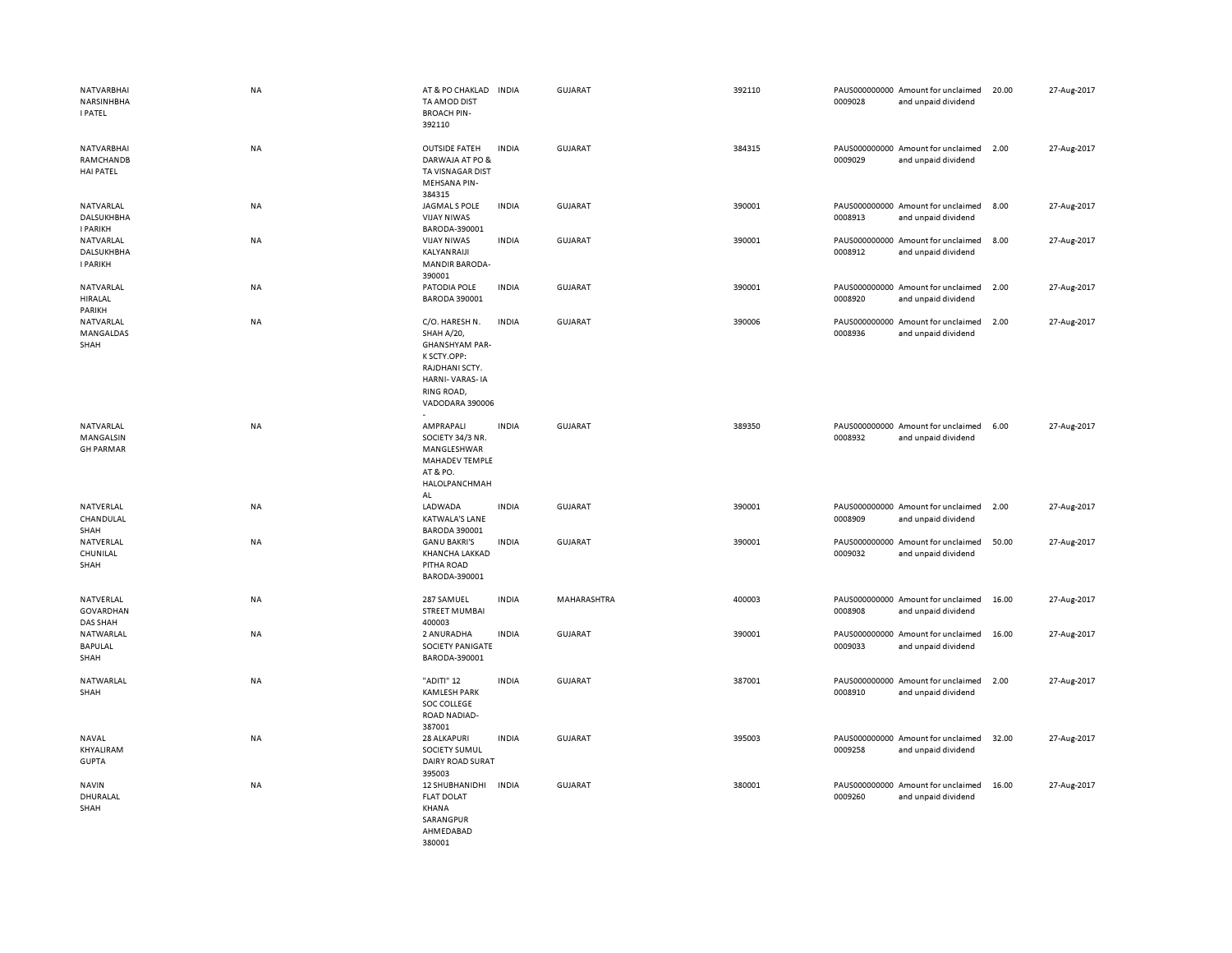| <b>NAVIN</b><br><b>TANDON</b>                                     | NA                | 69 GODAVARI<br>APARTMENTS<br>ALAKNANDA NEW<br>DELHI 110019                                                 | <b>INDIA</b> | DELHI              | 110019 | 0009099 | PAUS000000000 Amount for unclaimed<br>and unpaid dividend | 8.00   | 27-Aug-2017 |
|-------------------------------------------------------------------|-------------------|------------------------------------------------------------------------------------------------------------|--------------|--------------------|--------|---------|-----------------------------------------------------------|--------|-------------|
| NAVINCHAN<br><b>DRA BABULAL</b><br><b>JOSHI</b>                   | NA                | C/O VISHNU STORE INDIA<br>S T ROAD IDAR DIST<br>SABARKATHA PIN-<br>383430                                  |              | <b>GUJARAT</b>     | 383430 | 0009039 | PAUS000000000 Amount for unclaimed<br>and unpaid dividend | 2.00   | 27-Aug-2017 |
| NAVINCHAN<br>DRA C MODI                                           | NA                | 701, MATRU ASHISH INDIA<br>CO.OP.HSG.SCTY.<br>PLOT 46 SECTOR<br>29, VASHI, NAVI<br>MUMBAI-400705           |              | MAHARASHTRA        | 400705 | 0009326 | PAUS000000000 Amount for unclaimed<br>and unpaid dividend | 16.00  | 27-Aug-2017 |
| NAVINCHAN<br>DRA HIRALAL<br>PARIKH                                | HIRALAL<br>PARIKH | <b>19 SHAYAM</b><br>SUNDER SOCIETY<br><b>NEAR POST OFFICE</b><br><b>HALOL DIST</b><br>PANCHMAHAL           | <b>INDIA</b> | <b>GUJARAT</b>     | 389350 | 3432085 | PAUSIN3003941 Amount for unclaimed<br>and unpaid dividend | 8.00   | 27-Aug-2017 |
| NAVINCHAN<br><b>DRA</b><br><b>ICHCHHASHA</b><br><b>NKER VAYAS</b> | NA                | 13 KARAN PARA<br><b>NARAYAN NIWAS</b><br>RAJKOT-360002                                                     | <b>INDIA</b> | GUJARAT            | 360002 | 0009137 | PAUS000000000 Amount for unclaimed<br>and unpaid dividend | 8.00   | 27-Aug-2017 |
| NAVINCHAN<br><b>DRA</b><br>SHAKARLAL<br>PATEL                     | NA                | AT & POST SOKHDA INDIA<br>TAL & DIST<br><b>BARODA PIN-</b><br>391240                                       |              | GUJARAT            | 391240 | 0009041 | PAUS000000000 Amount for unclaimed<br>and unpaid dividend | 2.00   | 27-Aug-2017 |
| NAVJEET<br>SINGH                                                  | NA                | 157 SHARDA<br><b>NIKETAN DELHI</b>                                                                         | <b>INDIA</b> | DELHI              | 110034 | 0N03965 | PAUS000000000 Amount for unclaimed<br>and unpaid dividend | 400.00 | 27-Aug-2017 |
| NAVNITBHAI<br>M PATEL                                             | NA                | SHETARIA'S STREET INDIA<br>AT PADRA 391440<br><b>DIST BARODA</b><br><b>GUJARAT</b>                         |              | <b>GUJARAT</b>     | 391440 | 0009244 | PAUS000000000 Amount for unclaimed<br>and unpaid dividend | 6.00   | 27-Aug-2017 |
| <b>NAVNITRAI</b><br>AMRUTLAL<br>MEHTA                             | NA                | C/O MONA<br><b>TRADING CO MAIN</b><br><b>BAZAR AT RAJULA</b><br>DIST AMRELI PIN-<br>364560                 | <b>INDIA</b> | <b>GUJARAT</b>     | 364560 | 0009045 | PAUS000000000 Amount for unclaimed<br>and unpaid dividend | 16.00  | 27-Aug-2017 |
| <b>NAYANA</b><br><b>SURESH</b><br>DHRU                            | <b>NA</b>         | C/O THE SWASTIK<br><b>JANATA SAHAKARI</b><br><b>BANK LTD 502</b><br><b>KALBADEVI ROAD</b><br>MUMBAI-400002 | <b>INDIA</b> | <b>MAHARASHTRA</b> | 400002 | 0009168 | PAUS000000000 Amount for unclaimed<br>and unpaid dividend | 8.00   | 27-Aug-2017 |
| NAZMUDDIN<br>ABDUL<br><b>KADER</b>                                | <b>NA</b>         | KATABJIWALA P3<br><b>CHANDNI CHOWK</b><br>ST 2ND FLOOR<br>CALCUTTA-700013                                  | <b>INDIA</b> | <b>WEST BENGAL</b> | 700013 | 0009149 | PAUS000000000 Amount for unclaimed<br>and unpaid dividend | 16.00  | 27-Aug-2017 |
| NEELA<br>VIJAYKUMAR<br>ADI                                        | NA                | SHIYABAUG MAIN<br><b>ROAD BARODA</b><br>390001                                                             | <b>INDIA</b> | GUJARAT            | 390001 | 0009243 | PAUS000000000 Amount for unclaimed<br>and unpaid dividend | 32.00  | 27-Aug-2017 |
| NEELAKANTH<br>PUNNAPPA<br><b>HALBHAVI</b>                         | NA                | 1819,<br>RASIVADEKAR<br><b>GALLI CHIKODI</b>                                                               | <b>INDIA</b> | KARNATAKA          | 591201 | 0N00575 | PAUS000000000 Amount for unclaimed<br>and unpaid dividend | 200.00 | 27-Aug-2017 |
| NEELAM<br>AJMANI                                                  | <b>NA</b>         | WZ-108-A/I BASAI<br><b>DARAPUR MOTI</b><br>NAGAR NEW<br>DDELHI 110015                                      | <b>INDIA</b> | DELHI              | 110015 | 0009183 | PAUS000000000 Amount for unclaimed<br>and unpaid dividend | 8.00   | 27-Aug-2017 |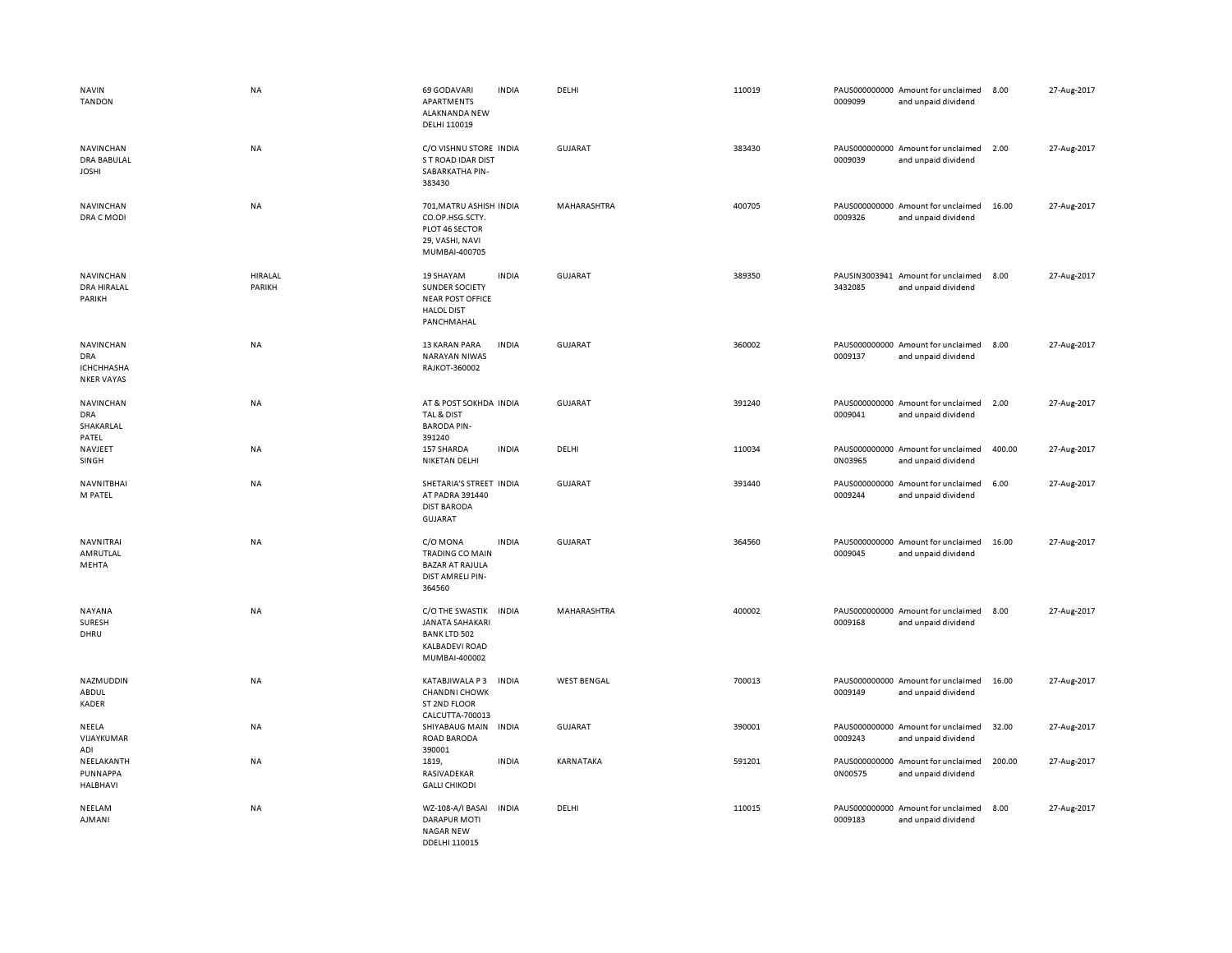| NEELKANTH<br>NARAYAN<br>SAPRE         | NA                                   | SHARMA WARD<br>KHURAI M P<br>262700<br>SAGARMADHYA<br>PRADESH                                                                                         | <b>INDIA</b> | MADHYA PRADESH     | 470117 | 0008918 | PAUS000000000 Amount for unclaimed<br>and unpaid dividend | 6.00   | 27-Aug-2017 |
|---------------------------------------|--------------------------------------|-------------------------------------------------------------------------------------------------------------------------------------------------------|--------------|--------------------|--------|---------|-----------------------------------------------------------|--------|-------------|
| NEERAJ<br>MEDIRATTA                   | NA                                   | I-132 KIRTI NAGAR INDIA<br>NEW DELHI                                                                                                                  |              | DELHI              | 110001 | 0009283 | PAUS000000000 Amount for unclaimed<br>and unpaid dividend | 8.00   | 27-Aug-2017 |
| NEERUV<br>KHANNA                      | NA                                   | 103/B SAMEER<br>NIWAS 21/AJP<br>ROAD <sub>7</sub><br><b>BUNGLOWS</b><br><b>VERSOVA MUMBAI</b>                                                         | <b>INDIA</b> | MAHARASHTRA        | 400061 | 0N04615 | PAUS000000000 Amount for unclaimed<br>and unpaid dividend | 300.00 | 27-Aug-2017 |
| <b>NEETAR</b><br>LALANI               | NA                                   | PAREKH FALI AT<br><b>DHANDHUKA DIST</b><br>AHMEDABAD<br>382460                                                                                        | <b>INDIA</b> | GUJARAT            | 382460 | 0009274 | PAUS000000000 Amount for unclaimed<br>and unpaid dividend | 32.00  | 27-Aug-2017 |
| <b>NEETAR</b><br>PATEL                | NA                                   | <b>6 HILL PARK</b><br>SOCIETY COLLEGE<br><b>ROAD NADIAD</b>                                                                                           | <b>INDIA</b> | <b>GUJARAT</b>     | 387001 | 0N04700 | PAUS000000000 Amount for unclaimed<br>and unpaid dividend | 400.00 | 27-Aug-2017 |
| NEIL J GAJJAR                         | NA                                   | 35-A AZAD ROAD<br>JUHU TARA H<br><b>GAWDE MARG</b><br>MUMBAI 400049                                                                                   | <b>INDIA</b> | MAHARASHTRA        | 400049 | 0009314 | PAUS000000000 Amount for unclaimed<br>and unpaid dividend | 6.00   | 27-Aug-2017 |
| NEMAI<br>CHAND<br>SARKAR              | NA                                   | M G ROAD<br>DHARAMPUR<br>CHINSURAH<br><b>HOOGALY</b>                                                                                                  | <b>INDIA</b> | <b>WEST BENGAL</b> | 712101 | 0N02923 | PAUS000000000 Amount for unclaimed<br>and unpaid dividend | 200.00 | 27-Aug-2017 |
| <b>NEVES</b><br>AGUSTA D<br>SOUZA     | NA                                   | UNIVERSAL<br><b>FILTRATION CO 202</b><br>COMMERCE HO-<br>USE 2ND FLOOR<br>140 NAGINDAS<br><b>MASTER ROAD -</b><br><b>MEDOWS ST</b><br>MUMBAI 400023 - | <b>INDIA</b> | MAHARASHTRA        | 400023 | 0009293 | PAUS000000000 Amount for unclaimed<br>and unpaid dividend | 8.00   | 27-Aug-2017 |
| <b>NIKHIL JAIN</b>                    | NA                                   | 4358 MAIN ROAD<br>PAHARI DHIRAJ<br>DELHI 110006                                                                                                       | <b>INDIA</b> | DELHI              | 110006 | 0009226 | PAUS000000000 Amount for unclaimed<br>and unpaid dividend | 32.00  | 27-Aug-2017 |
| <b>NIKUNJ</b>                         | <b>NA</b>                            | <b>B-103 SHEETAL</b><br>ARCADE SHEETAL<br>NAGAR MIRA ROAD<br><b>EAST DIST THANE</b><br>401107                                                         | <b>INDIA</b> | MAHARASHTRA        | 401107 | 0009281 | PAUS000000000 Amount for unclaimed<br>and unpaid dividend | 16.00  | 27-Aug-2017 |
| NIKUNJ<br>MUKUNDBHA<br><b>I PATEL</b> | MUKUNDBH<br>AI<br>CHUNABHAI<br>PATEL | <b>SHANTI POLE</b><br>KARAMSAD                                                                                                                        | <b>INDIA</b> | <b>GUJARAT</b>     | 388325 | 0267273 | PAUSIN3006361 Amount for unclaimed<br>and unpaid dividend | 2.00   | 27-Aug-2017 |
| NILESH<br><b>BABUBHAI</b><br>SHAH     | <b>NA</b>                            | 602/D RAJESH<br>NAGAR SAI BABA<br><b>NAGAR BORIVALI</b><br><b>WEST MUMBAI</b><br>400092                                                               | <b>INDIA</b> | MAHARASHTRA        | 400092 | 0009255 | PAUS000000000 Amount for unclaimed<br>and unpaid dividend | 66.00  | 27-Aug-2017 |
| NILESHKUMA<br>R<br>CHANDULAL<br>PATEL | NA                                   | RAMJI MANDIR AT INDIA<br>& PO SOKHADA<br>DIST BARODA PIN-<br>391240                                                                                   |              | <b>GUJARAT</b>     | 391240 | 0009050 | PAUS000000000 Amount for unclaimed<br>and unpaid dividend | 2.00   | 27-Aug-2017 |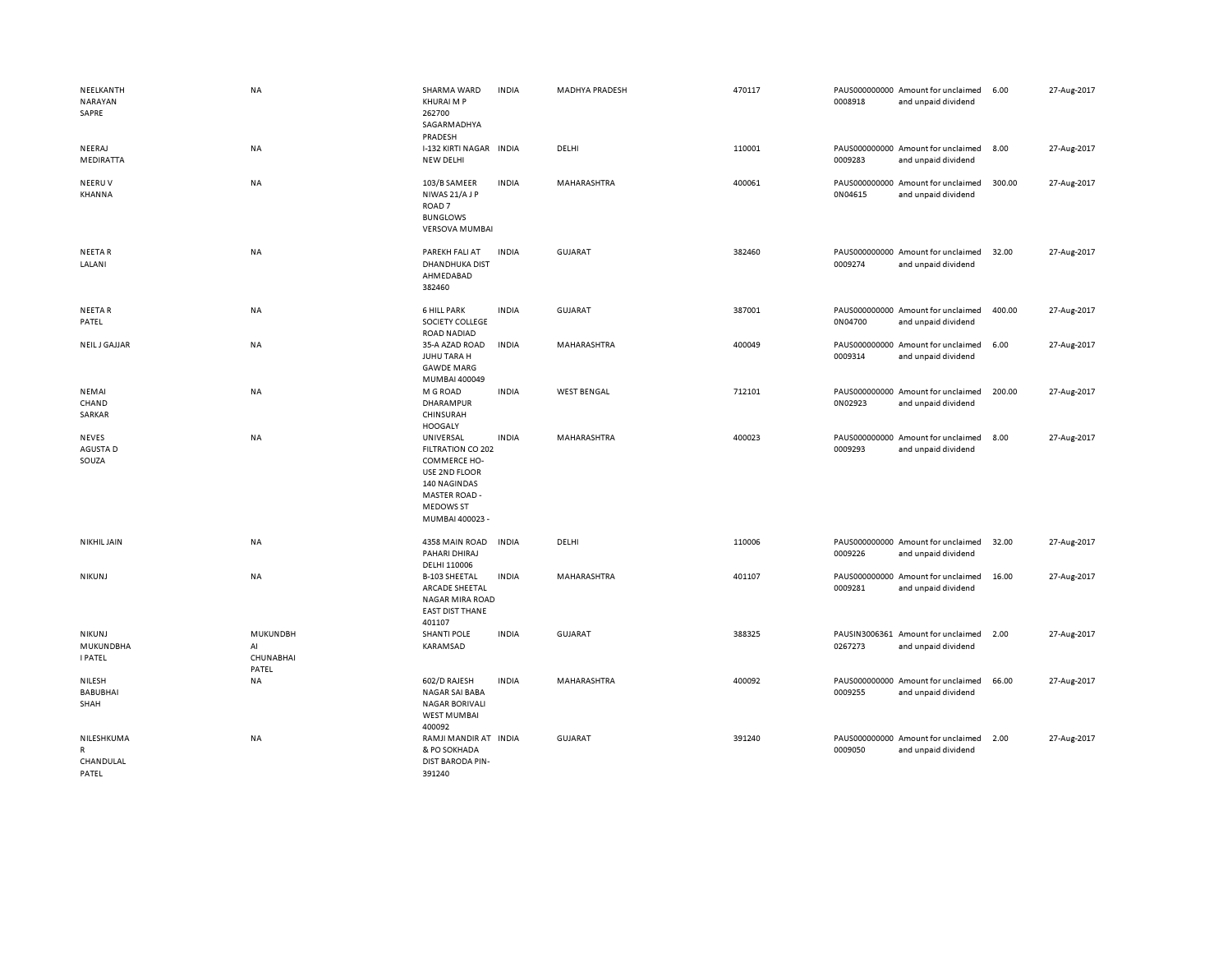| NILIMA P<br>GUNDAWAR                      | <b>NA</b> | C/O SHRIP<br>GUNDAWAR<br><b>9ADVOCATE</b><br><b>GANDHIGATE</b><br>SHUKRAWARI<br><b>ROAD MAHAL</b><br>NAGPUR 440002                              | <b>INDIA</b> | MAHARASHTRA           | 440002 | 0009265 | PAUS000000000 Amount for unclaimed<br>and unpaid dividend | 100.00 | 27-Aug-2017 |
|-------------------------------------------|-----------|-------------------------------------------------------------------------------------------------------------------------------------------------|--------------|-----------------------|--------|---------|-----------------------------------------------------------|--------|-------------|
| NILKANTH<br><b>NARAYAN</b><br>SAPRE       | <b>NA</b> | "VASUDEO<br>SMRITTEE" SHUKLA<br>WARD KHURAI M P<br>470117                                                                                       | <b>INDIA</b> | <b>MADHYA PRADESH</b> | 470117 | 0008983 | PAUS000000000 Amount for unclaimed<br>and unpaid dividend | 6.00   | 27-Aug-2017 |
| NILKANTHKU<br>MAR<br>SANTILAL<br>SHAH     | <b>NA</b> | <b>CHAVDI BAZAR</b><br>PETLAD DIST KAIRA<br>PIN-388450                                                                                          | <b>INDIA</b> | GUJARAT               | 388450 | 0009051 | PAUS000000000 Amount for unclaimed<br>and unpaid dividend | 2.00   | 27-Aug-2017 |
| NIMESH<br>MOHANLAL<br><b>BHAVSAR</b>      | <b>NA</b> | 401/2A VITHAL<br><b>APARTMENTSV</b><br>PATEL ROAD<br><b>BORIVALI MUMBAI-</b><br>400092                                                          | <b>INDIA</b> | MAHARASHTRA           | 400092 | 0009165 | PAUS000000000 Amount for unclaimed<br>and unpaid dividend | 16.00  | 27-Aug-2017 |
| NIMMAGAD<br>DA BABU<br>RAJENDRA<br>PRASAD | NA        | 40-3-3 KRISHNA<br>NAGAR LABBI PET<br>VIJAYAWADA-<br>520010                                                                                      | <b>INDIA</b> | ANDHRA PRADESH        | 520010 | 0009052 | PAUS000000000 Amount for unclaimed<br>and unpaid dividend | 32.00  | 27-Aug-2017 |
| NIMMAGAD<br>DA DHANA<br>RATNA<br>PRASAD   | <b>NA</b> | 40-3-3 KRISHNA<br>NAGAR LABBI PETA<br>VIJAYAWADA-<br>520010                                                                                     | <b>INDIA</b> | ANDHRA PRADESH        | 520010 | 0009053 | PAUS000000000 Amount for unclaimed<br>and unpaid dividend | 32.00  | 27-Aug-2017 |
| NIMMAGAD<br>DA VENKATA<br>KRISHNARAO      | NA        | 40-3-3 KRISHNA<br>NAGAR LABBI PET<br>VIJAYAWADA-<br>520010                                                                                      | <b>INDIA</b> | ANDHRA PRADESH        | 520010 | 0009055 | PAUS000000000 Amount for unclaimed<br>and unpaid dividend | 32.00  | 27-Aug-2017 |
| NINA DIPAK<br>RAJYAGURU                   | <b>NA</b> | <b>6 SAIBABA FLATS</b><br><b>ANKUR ROAD</b><br>NARANPURA<br>AHMEDABAD<br>380013                                                                 | <b>INDIA</b> | <b>GUJARAT</b>        | 380013 | 0009296 | PAUS000000000 Amount for unclaimed<br>and unpaid dividend | 66.00  | 27-Aug-2017 |
| <b>NIRALI MIHIR</b><br>MEHTA              | <b>NA</b> | D/32 RAMESHWAR INDIA<br>36/40 S V ROAD<br>SANTACRUZ WEST<br>MUMBAI 400054                                                                       |              | MAHARASHTRA           | 400054 | 0009288 | PAUS000000000 Amount for unclaimed<br>and unpaid dividend | 8.00   | 27-Aug-2017 |
| NIRANJAN<br>KANCHANLAL<br>SHETH           | NA        | K-5 GHANSHYAM<br><b>NAGAR NEAR</b><br><b>SUBHASH BRIDGE</b><br>AHMEDABAD-<br>380027                                                             | INDIA        | <b>GUJARAT</b>        | 380027 | 0009082 | PAUS000000000 Amount for unclaimed<br>and unpaid dividend | 16.00  | 27-Aug-2017 |
| NIRANJANA<br>DURLABHJI<br>SHAH            | NA        | C/O. MR. RAJESH V. INDIA<br>MEHTA. D/36,<br>CHANDRA-KIRAN,<br>IIND FLR, OPP:N.L.<br>HIGH SCHOOL, S-<br>.v.<br>ROAD, MALAD(W)M<br>UMBAI-400064 - |              | MAHARASHTRA           | 400064 | 0009167 | PAUS000000000 Amount for unclaimed<br>and unpaid dividend | 16.00  | 27-Aug-2017 |
| NIRANJANA<br>KIRTIKANT<br>SHAH            | NA        | 20 JALARAM PARK INDIA<br>SOCIETY<br>BHAIRAVNATH<br>ROAD MANINAGAR<br>AHMEDABAD<br>380028                                                        |              | <b>GUJARAT</b>        | 380028 | 0009229 | PAUS000000000 Amount for unclaimed<br>and unpaid dividend | 80.00  | 27-Aug-2017 |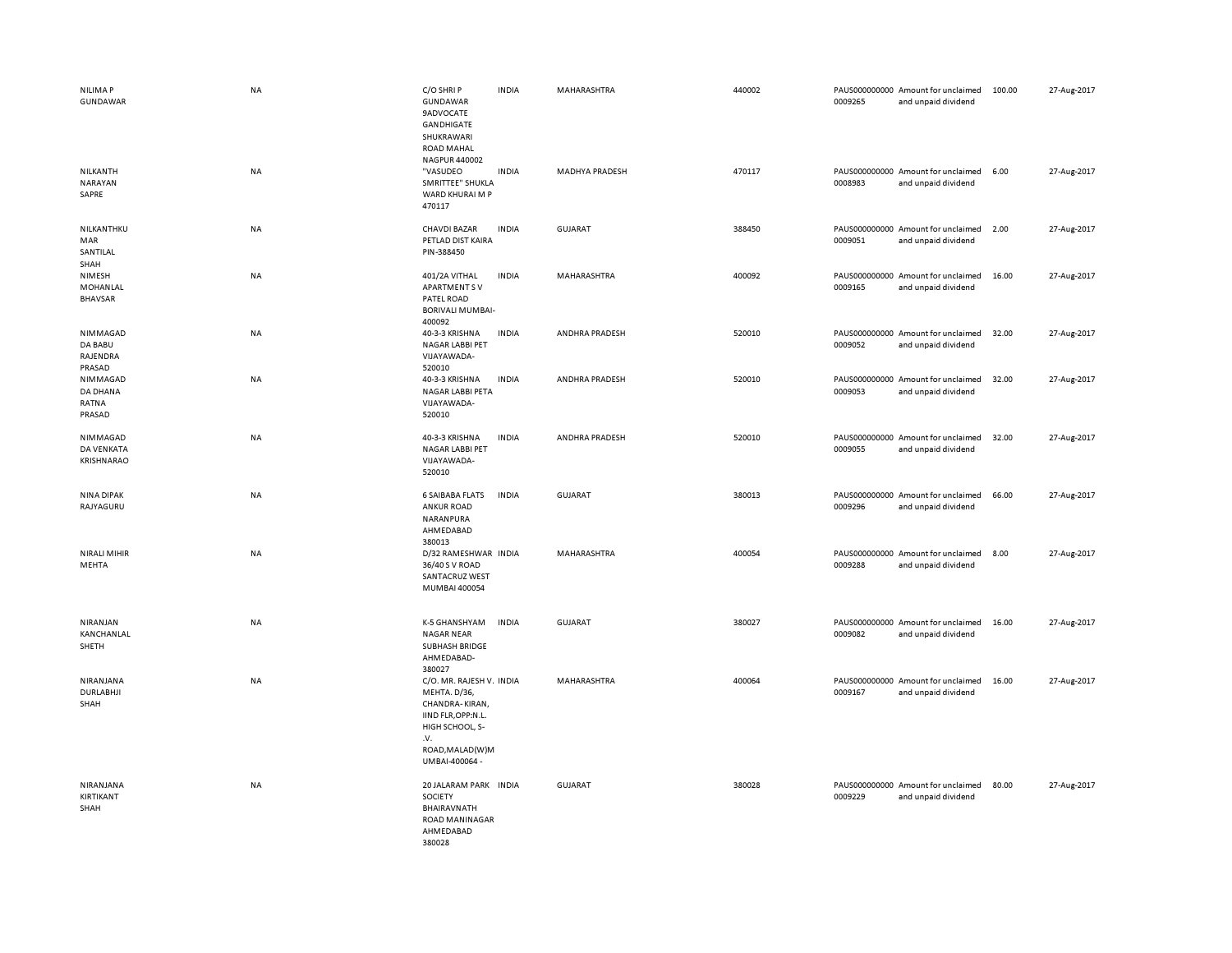| NIRANJANA<br>RAJENDRA<br>DESAI                                     | <b>NA</b>                                          | 'Yamuna' 12A,<br>Chndralok Society<br>Near Jain Derasar<br>Manjalpur                                                    | <b>INDIA</b> | GUJARAT            | 390011 | 0N05603 | PAUS000000000 Amount for unclaimed<br>and unpaid dividend | 100.00 | 27-Aug-2017 |
|--------------------------------------------------------------------|----------------------------------------------------|-------------------------------------------------------------------------------------------------------------------------|--------------|--------------------|--------|---------|-----------------------------------------------------------|--------|-------------|
| NIRANJANA<br>SHANKARLAL<br><b>SEVAK</b>                            | NA                                                 | C/O BHARATBHAI<br><b>BHAILALBHAI JOSHI</b><br>LAKHA JOSHI'S<br>POLE LAL DARWAJA<br>P O UMRETH DIST<br>KHEDA             | <b>INDIA</b> | <b>GUJARAT</b>     | 387411 | 0009301 | PAUS000000000 Amount for unclaimed<br>and unpaid dividend | 16.00  | 27-Aug-2017 |
| NIRANJANBH<br>$\mathsf{Al}\hspace{0.04cm}$<br>PARBATBHAI<br>SAVANI | PARBATBHAI<br><b>BHAGWANB</b><br><b>HAI SAVANI</b> | 1 PARMESHWAR<br><b>AVENUE GROUND</b><br><b>FLOOR</b><br>VISHVAKARMA<br><b>COLONY KANKARIA</b><br>MANINAGAR<br>AHMEDABAD | <b>INDIA</b> | GUJARAT            | 380008 | 2925058 | PAUSIN3001831 Amount for unclaimed<br>and unpaid dividend | 66.00  | 27-Aug-2017 |
| NIRGUNA<br>MANSHANKA<br>R UPADHYAY                                 | <b>NA</b>                                          | C/O JANTA<br><b>MEDICAL STORE</b><br><b>KODINAR DIST</b><br>AMRELI PIN-362720                                           | <b>INDIA</b> | <b>GUJARAT</b>     | 362720 | 0008985 | PAUS000000000 Amount for unclaimed<br>and unpaid dividend | 6.00   | 27-Aug-2017 |
| NIRMAL<br>PRASAD<br>MEKAPATTI                                      | <b>NA</b>                                          | C/O.MR.P.S.H.PRAS INDIA<br>AD SUNDARAM<br>COLONY, RING<br>ROAD, GUNTUR                                                  |              | ANDHRA PRADESH     | 522006 | 0N00185 | PAUS000000000 Amount for unclaimed<br>and unpaid dividend | 400.00 | 27-Aug-2017 |
| NIRMALA<br>BHASKARRAO<br>INGLE                                     | <b>NA</b>                                          | 252 SARAD NAGAR INDIA<br><b>TARSALICO</b><br>SOCIETY BARODA-<br>390009                                                  |              | GUJARAT            | 390009 | 0008939 | PAUS000000000 Amount for unclaimed<br>and unpaid dividend | 2.00   | 27-Aug-2017 |
| NIRMALA C<br><b>KASHIKAR</b>                                       | NA                                                 | 11 SAURABH SANT INDIA<br><b>NAMDEV PATH</b><br>DOMBIVLI 421201<br>MAHARASHTRA                                           |              | MAHARASHTRA        | 421201 | 0009240 | PAUS000000000 Amount for unclaimed<br>and unpaid dividend | 66.00  | 27-Aug-2017 |
| NIRMALA<br>DEVI<br>KOTHARI                                         | <b>NA</b>                                          | C/O MATHURA DAS INDIA<br>KOTHARI 6<br>SIKDARPARA II N D<br>LANE CALCUTTA-<br>700070                                     |              | <b>WEST BENGAL</b> | 700070 | 0009145 | PAUS000000000 Amount for unclaimed<br>and unpaid dividend | 24.00  | 27-Aug-2017 |
| NIRMALA R<br>DESHPANDE                                             | <b>NA</b>                                          | 97 BRAHMIN WADI INDIA<br>K A SUBRAMANIAM<br>ROAD MATUNGA<br>MUMBAI-400019                                               |              | MAHARASHTRA        | 400019 | 0009191 | PAUS000000000 Amount for unclaimed<br>and unpaid dividend | 16.00  | 27-Aug-2017 |
| <b>NIRMALAR</b><br>MALPANI                                         | <b>NA</b>                                          | V P ROAD<br><b>VAIJAPUR DIST</b><br>AURANGABAD<br>423701                                                                | <b>INDIA</b> | MAHARASHTRA        | 423701 | 0009237 | PAUS000000000 Amount for unclaimed<br>and unpaid dividend | 8.00   | 27-Aug-2017 |
| <b>NIRMALAR</b><br>PONNAMBAL<br>AM                                 | <b>NA</b>                                          | A-6 HOUSING UNIT INDIA<br>S N PALAYAM<br>COIMBATORE                                                                     |              | <b>TAMIL NADU</b>  | 641007 | 0N03043 | PAUS000000000 Amount for unclaimed<br>and unpaid dividend | 300.00 | 27-Aug-2017 |
| NIRMALA<br>RATANLAL<br>DESAI                                       | RATANLAL<br><b>DESAI</b>                           | OPPOSITE KRISHNA INDIA<br><b>BHUVAN</b><br><b>HANUMAN POLE</b><br><b>BAJWADA BARODA</b><br>GUJARAT                      |              | GUJARAT            | 390001 | 2610278 | PAUSIN3011511 Amount for unclaimed<br>and unpaid dividend | 2.00   | 27-Aug-2017 |
| <b>NIRMALA</b><br>SURESH<br>AMIN                                   | <b>NA</b>                                          | 46, HARIBHAKTHI<br><b>COLONY RACE</b><br><b>COURSE ROAD</b><br>VADODARA                                                 | INDIA        | <b>GUJARAT</b>     | 390007 | 0N00592 | PAUS000000000 Amount for unclaimed<br>and unpaid dividend | 200.00 | 27-Aug-2017 |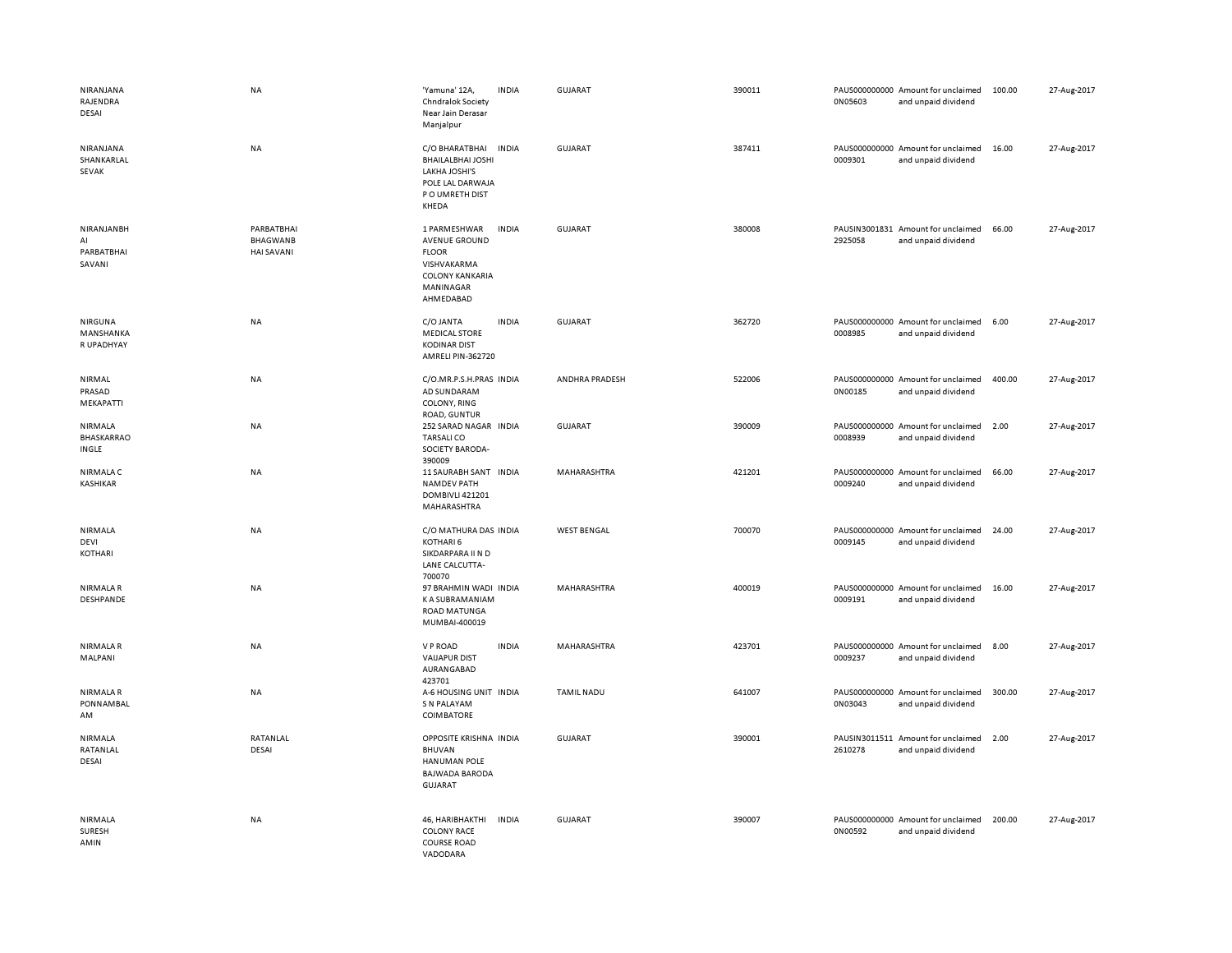| NIRMALA<br>WAMAN<br>MHASKAR                                         | <b>NA</b> | 1098/13 B MODEL<br><b>COLONY SHIVAJI</b><br><b>NAGAR POONA-</b><br>411016                                                      | <b>INDIA</b> | MAHARASHTRA          | 411016 | 0008921 | PAUS000000000 Amount for unclaimed<br>and unpaid dividend | 10.00  | 27-Aug-2017 |
|---------------------------------------------------------------------|-----------|--------------------------------------------------------------------------------------------------------------------------------|--------------|----------------------|--------|---------|-----------------------------------------------------------|--------|-------------|
| NIRMALABEN<br>CHIMANLAL<br>SHAH                                     | <b>NA</b> | C/O VADILAL C<br><b>SHAH OPP</b><br>KAMODIA<br><b>DISPENSARY</b><br><b>MAKEN KUVA</b><br>GODHRA-389001                         | <b>INDIA</b> | GUJARAT              | 389001 | 0008990 | PAUS000000000 Amount for unclaimed<br>and unpaid dividend | 16.00  | 27-Aug-2017 |
| NIRMALABEN<br>RAMANIKLAL<br>DALAL                                   | <b>NA</b> | C/O RAMNIKLAL M INDIA<br>DALAL DESAI POLE<br><b>SANTH BAZAR</b><br>NADIAD 387001                                               |              | <b>GUJARAT</b>       | 387001 | 0009060 | PAUS000000000 Amount for unclaimed<br>and unpaid dividend | 6.00   | 27-Aug-2017 |
| NIRMALDAS<br>BHARATHARI<br><b>KORI</b>                              | <b>NA</b> | KUVERJI DEVSHI<br>CHAWL 2ND FL B S<br><b>ROAD OPP</b><br>ZARAPKAR SHOW<br><b>ROOM DADAR</b><br>MUMBAI 400028                   | <b>INDIA</b> | MAHARASHTRA          | 400028 | 0009171 | PAUS000000000 Amount for unclaimed<br>and unpaid dividend | 8.00   | 27-Aug-2017 |
| <b>NIRMLA</b>                                                       | NA        | TU/25 PITAMPURA INDIA<br>DELHI 110034                                                                                          |              | DELHI                | 110034 | 0009135 | PAUS000000000 Amount for unclaimed<br>and unpaid dividend | 16.00  | 27-Aug-2017 |
| NIRUMATI<br><b>DASHRATHB</b><br><b>HAI DARJI</b>                    | NA        | FA/26 ALEMBIC<br><b>COLONY ALEMBIC</b><br>ROAD BARODA<br>390003                                                                | <b>INDIA</b> | <b>GUJARAT</b>       | 390003 | 0008945 | PAUS000000000 Amount for unclaimed<br>and unpaid dividend | 2.00   | 27-Aug-2017 |
| NIRUPABEN<br>KANUBHAI<br>PATEL                                      | <b>NA</b> | C/O BABUBHAI<br><b>FULABHAI PATEL</b><br><b>B11 RANMUKT-</b><br><b>ESHWAR SOCIETY</b><br>OPP VIHAR CINEMA<br>BARODA-- 390004 - | <b>INDIA</b> | <b>GUJARAT</b>       | 390004 | 0009067 | PAUS000000000 Amount for unclaimed<br>and unpaid dividend | 2.00   | 27-Aug-2017 |
| NISHABEN<br>ARUNBHAI<br><b>DIGHE</b>                                | NA        | 301, KARAN<br>COMPLEX<br>NR.MAHAVIR<br>COLONY<br>RAJMAHEL ROAD<br>VADODARA                                                     | <b>INDIA</b> | <b>GUJARAT</b>       | 390001 | 0009335 | PAUS000000000 Amount for unclaimed<br>and unpaid dividend | 2.00   | 27-Aug-2017 |
| NISHANT<br>KULSHRESHT<br>HA                                         | NA        | C/O M B PHARMA INDIA<br>OPP RAILWAY<br><b>INSTITUTE</b><br><b>JODHPUR</b>                                                      |              | RAJASTHAN            | 342001 | 0N03338 | PAUS000000000 Amount for unclaimed<br>and unpaid dividend | 200.00 | 27-Aug-2017 |
| <b>NISHAR</b><br>EHMAD<br><b>GULAM</b><br><b>MOUDIN</b><br>MIYAWALA | NA        | <b>WADI MOTI</b><br>VORWAWAD<br>BARODA-390001                                                                                  | <b>INDIA</b> | <b>GUJARAT</b>       | 390001 | 0009061 | PAUS000000000 Amount for unclaimed<br>and unpaid dividend | 16.00  | 27-Aug-2017 |
| <b>NISHIT P</b><br>KOTHARI                                          | NA        | 204-USH-KAL NEW INDIA<br>RAMDASPETH<br>NAGPUR-440010                                                                           |              | MAHARASHTRA          | 440010 | 0009152 | PAUS000000000 Amount for unclaimed<br>and unpaid dividend | 8.00   | 27-Aug-2017 |
| <b>NITA GUPTA</b>                                                   | NA        | 120 CANAL STREET INDIA<br><b>SREE BHUMI</b><br>CALCUTTA                                                                        |              | <b>WEST BENGAL</b>   | 700048 | 0N02702 | PAUS000000000 Amount for unclaimed<br>and unpaid dividend | 200.00 | 27-Aug-2017 |
| <b>NITA</b><br>HARWANI                                              | NA        | PLOT NO 3 GURU<br><b>NANAK COLONY</b>                                                                                          | <b>INDIA</b> | RAJASTHAN            | 305001 | 0009266 | PAUS000000000 Amount for unclaimed<br>and unpaid dividend | 32.00  | 27-Aug-2017 |
|                                                                     |           | AJMER 305001                                                                                                                   |              |                      |        |         |                                                           |        |             |
| NITA<br>WADHERA                                                     | NA        | 2 BAG FARZANA<br><b>CIVIL LINES AGRA</b><br>282002                                                                             | <b>INDIA</b> | <b>UTTAR PRADESH</b> | 282002 | 0009141 | PAUS000000000 Amount for unclaimed<br>and unpaid dividend | 8.00   | 27-Aug-2017 |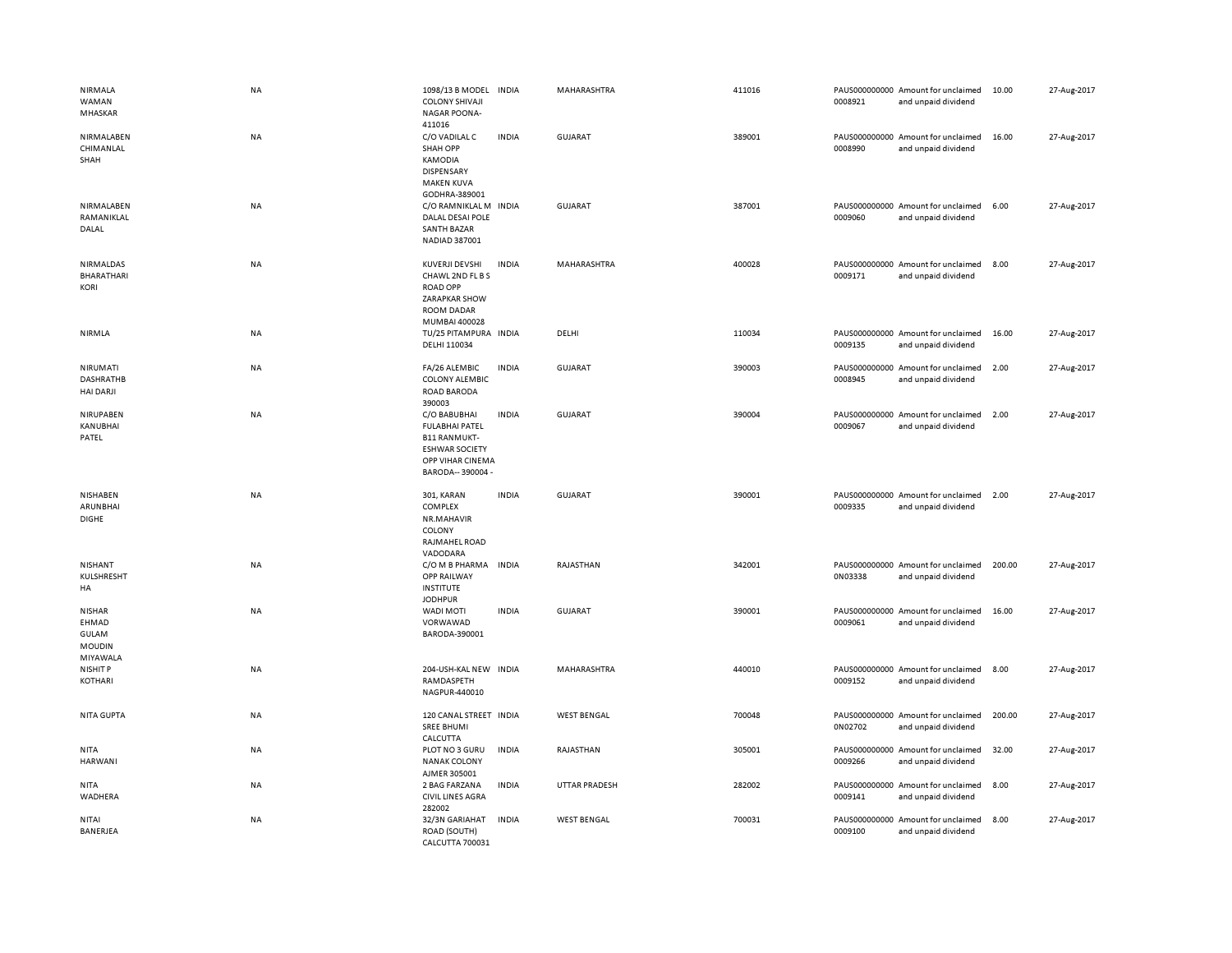| NITEEN<br>RATANSHI<br>BHUVA                           | <b>NA</b>                                | 24-A INDRADEEP<br>CO-OP SOCIETY<br>OPP KASTURBA<br><b>VIKAS GRUH</b><br>JAMNAGAR-361001                                       | <b>INDIA</b> | <b>GUJARAT</b> | 361001 | 0009062                  | PAUS000000000 Amount for unclaimed<br>and unpaid dividend | 32.00   | 27-Aug-2017 |
|-------------------------------------------------------|------------------------------------------|-------------------------------------------------------------------------------------------------------------------------------|--------------|----------------|--------|--------------------------|-----------------------------------------------------------|---------|-------------|
| NITESH<br>DAHYABHAI<br>CHAVDA                         | DAHYABHAI<br><b>ISHVARBHAI</b><br>CHAVDA | E/3/28, VISHRAM<br>PARK, OPP.<br><b>BHAVSAR HOTEL,</b><br>NEW WADAJ,<br>AHMEDAABD.                                            | <b>INDIA</b> | <b>GUJARAT</b> | 380013 | 0532233                  | PAUSIN3003431 Amount for unclaimed<br>and unpaid dividend | 10.00   | 27-Aug-2017 |
| NITIDA<br>MAHENDRAK<br><b>UMAR PATEL</b>              | NA                                       | 15, VRINDAVAN<br><b>STATE BANK</b><br>OFFICERS SOC,<br>NR.BHAVSAR<br>HOSTELNAVA<br>VADAJ<br>AHMEDABAD                         | <b>INDIA</b> | GUJARAT        | 380013 | 0008993                  | PAUS000000000 Amount for unclaimed<br>and unpaid dividend | 16.00   | 27-Aug-2017 |
| <b>NITIN K SHAH</b>                                   | <b>NA</b>                                | <b>BARODA</b><br>ORTHOPAEDIC<br><b>CLINIC KHARIVAR</b><br>NEAR G.P.O.<br>VADODARA-390001                                      | <b>INDIA</b> | <b>GUJARAT</b> | 390001 | 0009323                  | PAUS000000000 Amount for unclaimed<br>and unpaid dividend | 2.00    | 27-Aug-2017 |
| NITINKUMAR<br>NARSINHBHA<br><b>I PATEL</b>            | NA                                       | AT & PO CHAKLAD IN DIA<br>TA AMOD DIST<br><b>BROACH PIN-</b><br>392110                                                        |              | GUJARAT        | 392110 | 0009063                  | PAUS000000000 Amount for unclaimed<br>and unpaid dividend | 20.00   | 27-Aug-2017 |
| NITINKUMAR<br><b>THAKORBHAI</b><br>PATEL              | <b>NA</b>                                | C/O. MAHESHBHAI INDIA<br>D. DESAI 45/B<br>VRUNDVAN SCTY.<br><b>B/H.BRIGHT</b><br>SCHOOL, VIP ROAD,<br>KARELIBAUG,<br>VADODARA |              | <b>GUJARAT</b> | 390018 | 0008944                  | PAUS000000000 Amount for unclaimed<br>and unpaid dividend | 2.00    | 27-Aug-2017 |
| NIVAJKHAN<br>ANAVARKHA<br>N PATHAN                    | NA                                       | NAVAYARD NEAR<br><b>BUS STAND</b><br>BARODA-390002                                                                            | <b>INDIA</b> | <b>GUJARAT</b> | 390002 | 0009064                  | PAUS000000000 Amount for unclaimed<br>and unpaid dividend | 2.00    | 27-Aug-2017 |
| <b>NIVEDITA R</b><br>DAVE                             | <b>NA</b>                                | C/O MR UPENDRA<br>VED 408 SHILPA<br><b>GOLIBAR LANE</b><br>JAGDUSHANAGAR<br><b>GHATKOPAR</b><br>MUMBAI 400077                 | <b>INDIA</b> | MAHARASHTRA    | 400077 | PAUS000000000<br>0009277 | Amount for unclaimed<br>and unpaid dividend               | 32.00   | 27-Aug-2017 |
| <b>NIWAS</b><br>SARDA                                 | NA                                       | C/O RAJ KUMAR<br><b>KABRA O JOGBANI</b><br>854328 DIST<br>ARARIA BIHAR                                                        | <b>INDIA</b> | <b>BIHAR</b>   | 854328 | 0011484                  | PAUS000000000 Amount for unclaimed<br>and unpaid dividend | 1666.00 | 27-Aug-2017 |
| <b>NOONEY</b><br>SESHA<br>SUSEELA                     | <b>NA</b>                                | <b>3RD LINE BRODI</b><br>PET GUNTUR-<br>522002                                                                                | <b>INDIA</b> | ANDHRA PRADESH | 522002 | 0009065                  | PAUS000000000 Amount for unclaimed<br>and unpaid dividend | 32.00   | 27-Aug-2017 |
| <b>NOONEY</b><br>VASANTA                              | NA                                       | <b>3RD LANE</b><br><b>BRODIPET GUNTUR</b>                                                                                     | <b>INDIA</b> | ANDHRA PRADESH | 522002 | PAUS000000000<br>0N05358 | Amount for unclaimed<br>and unpaid dividend               | 600.00  | 27-Aug-2017 |
| <b>NOONEY</b><br>VASANTA                              | NA                                       | <b>3RD LINE BRODI</b><br>PET GUNTUR-<br>522002                                                                                | <b>INDIA</b> | ANDHRA PRADESH | 522002 | 0009066                  | PAUS000000000 Amount for unclaimed<br>and unpaid dividend | 32.00   | 27-Aug-2017 |
| <b>NOORUNNIS</b><br>A MOHD<br><b>HUSAIN</b><br>PARKAR | NA                                       | 4/24 MUNICIPAL<br><b>BUILDING LJ CROSS</b><br>ROAD NO 2 MAHIM<br>MUMBAI 400016                                                | <b>INDIA</b> | MAHARASHTRA    | 400016 | 0009269                  | PAUS000000000 Amount for unclaimed<br>and unpaid dividend | 66.00   | 27-Aug-2017 |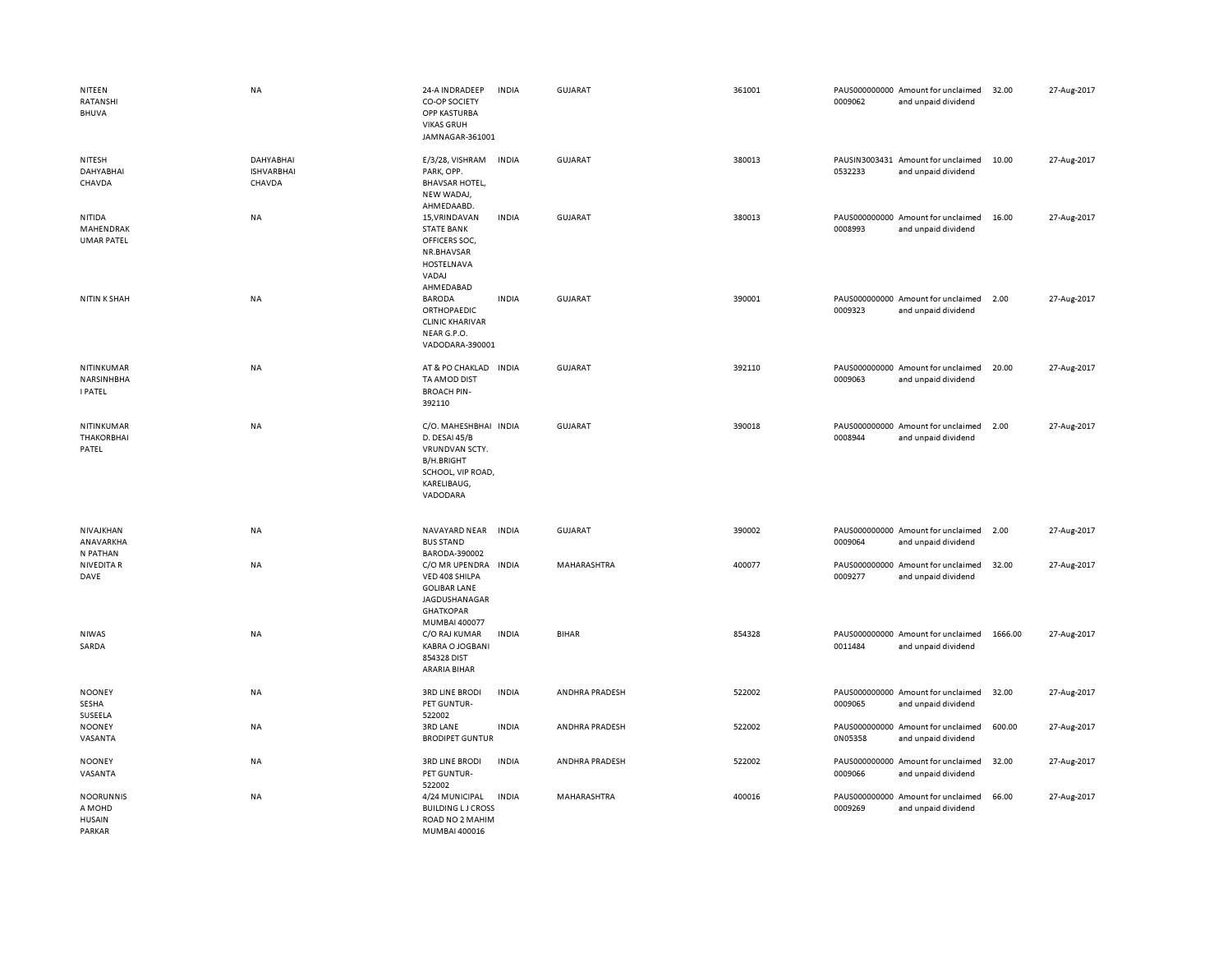| <b>NOROTAMD</b><br>AS JADAVJEE<br>MITHANI         | NA                      | ARYAN MAHAL 6TH INDIA<br><b>FLOOR BLOCK NO</b><br>32 "C" ROAD<br>CHURCHGATE<br>MUMBAI 400020         |              | MAHARASHTRA           | 400020 | 0009300 | PAUS000000000 Amount for unclaimed<br>and unpaid dividend | 32.00  | 27-Aug-2017 |
|---------------------------------------------------|-------------------------|------------------------------------------------------------------------------------------------------|--------------|-----------------------|--------|---------|-----------------------------------------------------------|--------|-------------|
| <b>NOVBHAR</b><br><b>SINGH RATHI</b>              | <b>HERKESH</b><br>SINGH | VILLAGE-<br>RAMPUR, NANABA<br><b>D POST KHARI</b><br>(JHALU)<br><b>DIST.BIJNOR</b>                   | <b>INDIA</b> | UTTAR PRADESH         | 246701 | 0012907 | PAUS000000000 Amount for unclaimed<br>and unpaid dividend | 600.00 | 27-Aug-2017 |
| NUKARATNA<br>M PALUKURI                           | <b>NA</b>               | <b>GENERAL &amp;</b><br><b>MEDICAL STORES</b><br><b>STATION</b><br>ROAD, ANAKAPALLE<br>VISAKHAPATNAM | <b>INDIA</b> | <b>ANDHRA PRADESH</b> | 531001 | 0N00593 | PAUS000000000 Amount for unclaimed<br>and unpaid dividend | 800.00 | 27-Aug-2017 |
| NURUDDIN<br>ABDULHUSEI<br>N<br>MASALAWAL<br>А     | NA                      | C/1 BOHRA<br>COLONY FLAT 201<br>M G ROAD<br><b>KANDIVLI WEST</b><br>MUMBAI 400067                    | <b>INDIA</b> | MAHARASHTRA           | 400067 | 0009173 | PAUS000000000 Amount for unclaimed<br>and unpaid dividend | 8.00   | 27-Aug-2017 |
| <b>NUTAN N</b><br>SHAH                            | <b>NA</b>               | 1-B NEELDHARA<br>APARTMENTS<br>228/229 R B<br><b>MEHTA ROAD</b><br><b>GHATKOPAR</b><br>MUMBAI-400077 | <b>INDIA</b> | MAHARASHTRA           | 400077 | 0009174 | PAUS000000000 Amount for unclaimed<br>and unpaid dividend | 24.00  | 27-Aug-2017 |
| NUTANBEN<br>PRAFULBHAI<br>KAPADIA                 | NA                      | G-31 BOMBAY<br>MARKET<br>UMARWADA<br>SURAT 395010                                                    | <b>INDIA</b> | <b>GUJARAT</b>        | 395010 | 0009308 | PAUS000000000 Amount for unclaimed<br>and unpaid dividend | 16.00  | 27-Aug-2017 |
| O V THOMAS                                        | <b>NA</b>               | MANAGING<br>PARTNER NEERA<br><b>AGENCIES</b><br>ERNAKULAM<br>682011                                  | <b>INDIA</b> | KERALA                | 682011 | 0009337 | PAUS000000000 Amount for unclaimed<br>and unpaid dividend | 50.00  | 27-Aug-2017 |
| OASIS CINE<br>COMMUNICA<br><b>TION</b><br>LIMITED | <b>NA</b>               | 6/2 MOIRA STREET INDIA<br>4TH FLOOR<br>CALCUTTA 700017                                               |              | <b>WEST BENGAL</b>    | 700017 | 0009362 | PAUS000000000 Amount for unclaimed<br>and unpaid dividend | 332.00 | 27-Aug-2017 |
| OCHCHHAV<br>HASMUKHLA<br>L DESAI                  | <b>NA</b>               | TAMBOLIWADO<br>SHRI GOPAL KRUPA<br>PO KADI DIST<br><b>MEHSANA 382715</b>                             | <b>INDIA</b> | <b>GUJARAT</b>        | 382715 | 0009361 | PAUS000000000 Amount for unclaimed<br>and unpaid dividend | 24.00  | 27-Aug-2017 |
| OM NARAIN<br>TIWARI                               | <b>NA</b>               | FRONT SIDE, 1ST<br>FLOOR, 7/107A(1)<br><b>SWAROOP NAGAR</b><br><b>KANPUR</b>                         | <b>INDIA</b> | UTTAR PRADESH         | 208002 | 0001329 | PAUS000000000 Amount for unclaimed<br>and unpaid dividend | 200.00 | 27-Aug-2017 |
| OM PARKASH                                        | <b>NA</b>               | C/O HARI RAM<br>CHHABRA T/367<br>AHATA KIDARA<br><b>BARA HINDU RAO</b><br>DELHI-110006               | <b>INDIA</b> | DELHI                 | 110006 | 0009341 | PAUS000000000 Amount for unclaimed<br>and unpaid dividend | 8.00   | 27-Aug-2017 |
| OM PARKASH                                        | <b>NA</b>               | MIG FLAT NO-153<br>PKT F25 SECTOR-3<br>ROHINI NEW DELHI<br>110085                                    | <b>INDIA</b> | DELHI                 | 110085 | 0009344 | PAUS000000000 Amount for unclaimed<br>and unpaid dividend | 16.00  | 27-Aug-2017 |
| OM PRAKASH<br><b>GUPTA</b>                        | <b>NA</b>               | B-15 ARMY<br>OFFICERS FLATS<br><b>NAVY NAGAR</b><br>COLABA MUMBAI<br>400025                          | <b>INDIA</b> | MAHARASHTRA           | 400025 | 0009359 | PAUS000000000 Amount for unclaimed<br>and unpaid dividend | 16.00  | 27-Aug-2017 |
| OM PRAKASH<br>LATA                                | <b>NA</b>               | 9, B T ROAD 10/25<br><b>BELGHARIA GOVT</b><br>QTRS CALCUTTA<br>700056                                | <b>INDIA</b> | <b>WEST BENGAL</b>    | 700056 | 0009350 | PAUS000000000 Amount for unclaimed<br>and unpaid dividend | 32.00  | 27-Aug-2017 |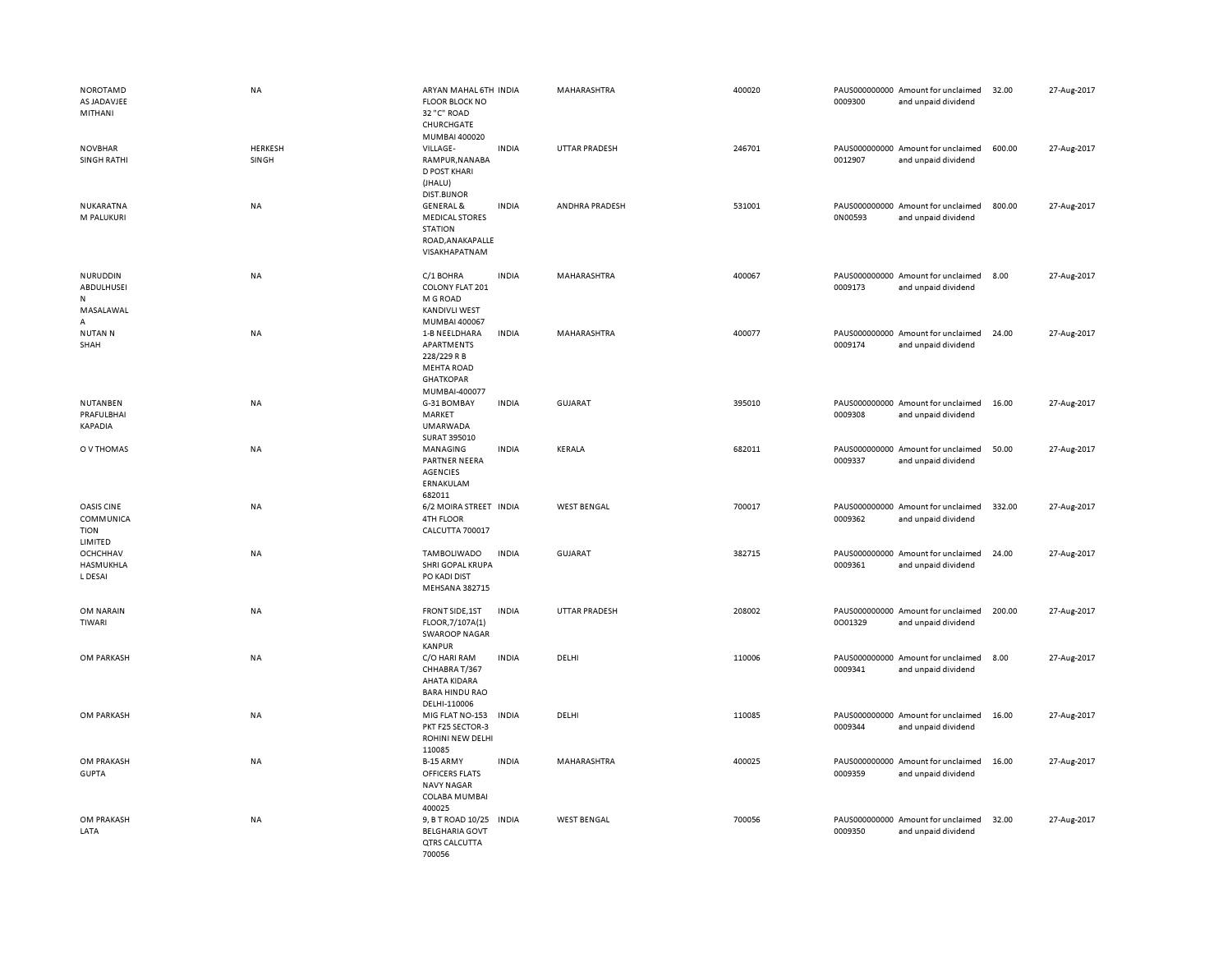| OM PRAKASH<br><b>TANDON</b>            | NA                  | II-G-48 LAJPAT<br>NAGAR II NEW<br>DELHI 110024                                                                    | <b>INDIA</b> | DELHI              | 110024 | 0009345                  | PAUS000000000 Amount for unclaimed<br>and unpaid dividend | 8.00   | 27-Aug-2017 |
|----------------------------------------|---------------------|-------------------------------------------------------------------------------------------------------------------|--------------|--------------------|--------|--------------------------|-----------------------------------------------------------|--------|-------------|
| OM SHANKER<br>MEHRA                    | <b>NA</b>           | SECTOR IV POCKET INDIA<br><b>B/8 FLAT NO 101</b><br>MIG ROHINI DELHI<br>110085                                    |              | DELHI              | 110085 | 0009343                  | PAUS000000000 Amount for unclaimed<br>and unpaid dividend | 32.00  | 27-Aug-2017 |
| OMPRAKASH<br><b>GOBINDRAM</b><br>MEHRA | <b>NA</b>           | 104 RAJKUTIR PLOT INDIA<br>NO 301-302<br><b>LINKING ROAD</b><br>KHAR MUMBAI-<br>400052                            |              | MAHARASHTRA        | 400052 | 0009351                  | PAUS000000000 Amount for unclaimed<br>and unpaid dividend | 8.00   | 27-Aug-2017 |
| OMPRAKASH<br>MALANI                    | NA                  | 56 RISHI ARBIND<br><b>SARANI B T ROAD</b><br><b>BONHOOGHLY</b><br>CALCUTTA 700090                                 | <b>INDIA</b> | <b>WEST BENGAL</b> | 700090 | 0009349                  | PAUS000000000 Amount for unclaimed<br>and unpaid dividend | 8.00   | 27-Aug-2017 |
| PB<br>CHAUDHARY                        | <b>NA</b>           | 35 VANDANA 9TH<br><b>FLOOR OLD INS</b><br>TRATA R C CHURCH<br>COLABA MUMBAI                                       | <b>INDIA</b> | MAHARASHTRA        | 400005 | 0009838                  | PAUS000000000 Amount for unclaimed<br>and unpaid dividend | 66.00  | 27-Aug-2017 |
| P<br>BALAKRISHN<br>AN                  | NA                  | 147/1 KARAYA<br>ROAD FLAT 4<br>CALCUTTA 700017                                                                    | <b>INDIA</b> | <b>WEST BENGAL</b> | 700017 | 0009674                  | PAUS000000000 Amount for unclaimed<br>and unpaid dividend | 8.00   | 27-Aug-2017 |
| P GOLDWIN                              | <b>NA</b>           | 519, 10TH F MAIN,<br><b>6TH BLOCK RAJAJI</b><br><b>NAGAR</b><br><b>BANGALORE</b>                                  | <b>INDIA</b> | KARNATAKA          | 560010 | 0P02019                  | PAUS000000000 Amount for unclaimed<br>and unpaid dividend | 200.00 | 27-Aug-2017 |
| P JOSEPH<br>GERALD                     | <b>NA</b>           | PRODUCT<br>MANAGER<br>ALEMBIC<br><b>CHEMICAL WORKS</b><br>LTD VADODARA                                            | <b>INDIA</b> | <b>GUJARAT</b>     | 390003 | 0P04571                  | PAUS000000000 Amount for unclaimed<br>and unpaid dividend | 200.00 | 27-Aug-2017 |
| P K Bairoliya                          | <b>KP</b> Bairoliya | No - 31, Swamy<br>Enclave No - 9, 1st<br>Main, 1st Block<br>Koramangala<br>BANGALORE                              | <b>INDIA</b> | KARNATAKA          | 560034 | PAUSIN3000951<br>0055521 | Amount for unclaimed<br>and unpaid dividend               | 8.00   | 27-Aug-2017 |
| P K MARSHAL<br><b>TITO</b>             | <b>NA</b>           | 3 4TH STREET<br><b>EXTENTION</b><br>GANDHIPURAM<br>COIMBATORE                                                     | <b>INDIA</b> | <b>TAMIL NADU</b>  | 641012 | 0P03032                  | PAUS000000000 Amount for unclaimed<br>and unpaid dividend | 200.00 | 27-Aug-2017 |
| P KASTURI                              | NA                  | SERNO CONTROLS INDIA<br>DIVISION E C I L<br>HYDERABAD-<br>500762                                                  |              | ANDHRA PRADESH     | 500762 | 0009577                  | PAUS000000000 Amount for unclaimed<br>and unpaid dividend | 8.00   | 27-Aug-2017 |
| P<br><b>KRISHNAMUR</b><br>THI          | <b>NA</b>           | D-1 E I D PARRY<br>RESIDENTIAL<br>ESTATE ETPS<br>POST OFFICE<br><b>ENNORE CHENNAI</b><br>600057                   | <b>INDIA</b> | <b>TAMIL NADU</b>  | 600057 | 0009588                  | PAUS000000000 Amount for unclaimed<br>and unpaid dividend | 100.00 | 27-Aug-2017 |
| P LAKSHMI                              | <b>NA</b>           | 44 VENKATACHALA INDIA<br><b>CHETTY ST</b><br>TRIPLICANE<br><b>CHENNAI 600005</b>                                  |              | <b>TAMIL NADU</b>  | 600005 | 0009738                  | PAUS000000000 Amount for unclaimed<br>and unpaid dividend | 8.00   | 27-Aug-2017 |
| PM<br>ACHAMMA<br>PONNAMMA              | <b>NA</b>           | C/O O M KURIAN D INDIA<br>D GEARS (P) LTD 28<br><b>MOTIA KHAN</b><br><b>JHANDEWALA</b><br>ROAD N DELHI-<br>110055 |              | DELHI              | 110055 | 0009610                  | PAUS000000000 Amount for unclaimed<br>and unpaid dividend | 8.00   | 27-Aug-2017 |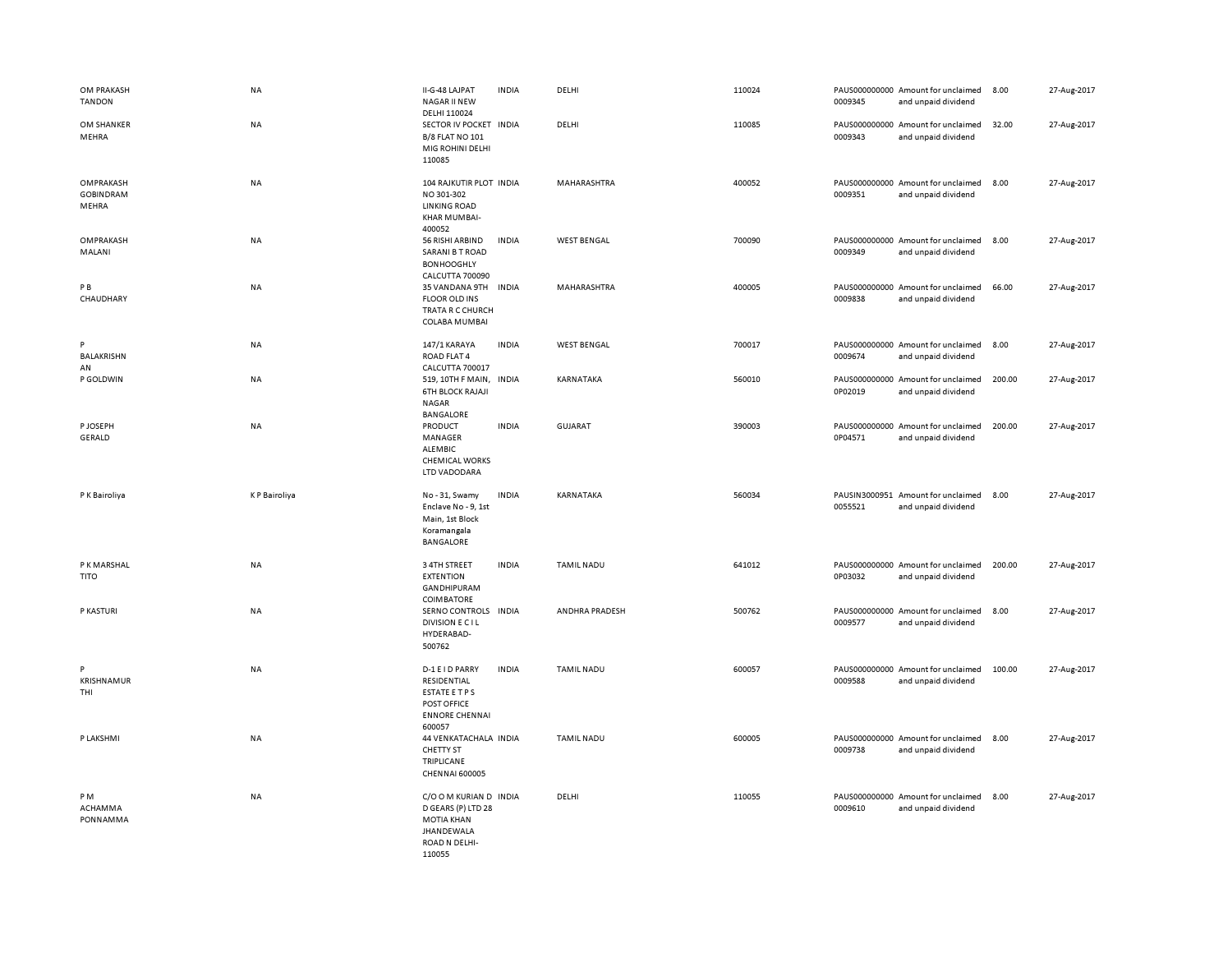| P M SURESH                              | <b>NA</b>                         | 'JYOTHI' PO<br>ANCHAMPEETIKA<br>VIA MOTTAMMAL<br><b>CANNANORE DIST</b><br><b>KERALA 670001</b>            | <b>INDIA</b> | KERALA            | 670001 | 0009448 | PAUS000000000 Amount for unclaimed<br>and unpaid dividend | 16.00  | 27-Aug-2017 |
|-----------------------------------------|-----------------------------------|-----------------------------------------------------------------------------------------------------------|--------------|-------------------|--------|---------|-----------------------------------------------------------|--------|-------------|
| P<br>MAHALAKSH<br>MI                    | NA                                | 14, III - CROSS<br>NARAYANA<br>NAGAR, SALEM                                                               | <b>INDIA</b> | <b>TAMIL NADU</b> | 636015 | 0009866 | PAUS000000000 Amount for unclaimed<br>and unpaid dividend | 166.00 | 27-Aug-2017 |
| P MARUTHAI                              | NA                                | T.N.-636015<br>NO 46 SECOND<br>STREET KAMARAJ<br><b>NAGAR KORATTUR</b><br>CHENNAI                         | <b>INDIA</b> | TAMIL NADU        | 600080 | 0P03498 | PAUS000000000 Amount for unclaimed<br>and unpaid dividend | 600.00 | 27-Aug-2017 |
| PN<br>SATHYAMUR<br>THY                  | NA                                | 431/A, 9th Cross,<br>Girinagar II Phase                                                                   | <b>INDIA</b> | KARNATAKA         | 560085 | 0P05431 | PAUS000000000 Amount for unclaimed<br>and unpaid dividend | 100.00 | 27-Aug-2017 |
| P P GUPTA                               | NA                                | <b>6 PROFESSOR'S</b><br>COLONY<br>MODINAGAR DT<br><b>GHAZIABAD PIN-</b><br>201204                         | <b>INDIA</b> | UTTAR PRADESH     | 201204 | 0009686 | PAUS000000000 Amount for unclaimed<br>and unpaid dividend | 8.00   | 27-Aug-2017 |
| P<br>PRAKASHCHA<br><b>ND</b>            | NA                                | 4 GOWDIA MUTT<br>ROAD 1ST FLOOR<br>ROYAPETTAH<br>CHENNAI 600014                                           | <b>INDIA</b> | TAMIL NADU        | 600014 | 0009678 | PAUS000000000 Amount for unclaimed<br>and unpaid dividend | 8.00   | 27-Aug-2017 |
| P<br>RAMAKRISHN<br>A HARI<br>PRASAD     | PINNU<br>CHANDRAYA<br>PPA SRESHTY | 9/12 MAIN ROAD<br>DHARMAVARAM A<br>P                                                                      | <b>INDIA</b> | ANDHRA PRADESH    | 515671 | 4929677 | PAUSIN3003941 Amount for unclaimed<br>and unpaid dividend | 32.00  | 27-Aug-2017 |
| P<br>RAMESHCHA<br><b>ND</b><br>BHANDARI | NA                                | H NO 3-4-376/16<br><b>BASANT NAGAR</b><br>COLONY<br>HYDERABAD<br>500027                                   | <b>INDIA</b> | ANDHRA PRADESH    | 500027 | 0009769 | PAUS000000000 Amount for unclaimed<br>and unpaid dividend | 100.00 | 27-Aug-2017 |
| P <sub>S</sub><br>DAKSHAYANI            | NA                                | 535, HARBHAVI<br>CIRCLE,<br>CHAMRAJPET                                                                    | <b>INDIA</b> | KARNATAKA         | 577001 | 0P05570 | PAUS000000000 Amount for unclaimed<br>and unpaid dividend | 400.00 | 27-Aug-2017 |
| P S<br>SUBASHINI                        | NA                                | $C/O$ K K<br>GOPALAKRISHNAN<br>KOKKUVAYIL<br>HOUSE PO<br><b>EDAVALANGU DIST</b><br><b>TRICHUR 680006</b>  | <b>INDIA</b> | KERALA            | 680006 | 0009521 | PAUS000000000 Amount for unclaimed<br>and unpaid dividend | 32.00  | 27-Aug-2017 |
| P SANJAY                                | NA                                | NO 32 3RD CROSS<br>AREKEMPANA<br><b>HALLI WILSON</b><br>GARDEN<br>BANGALORE<br>560027                     | <b>INDIA</b> | KARNATAKA         | 560027 | 0009840 | PAUS000000000 Amount for unclaimed<br>and unpaid dividend | 8.00   | 27-Aug-2017 |
| P<br>SARVAMANG<br>ALAMMA                | LATE T G<br>RAJENDRA<br>PRASAD    | $C/O$ T G<br><b>JAYAPRAKSH</b><br><b>GOSALA NILAYA</b><br>2ND MAIN 1ST<br>CROSS JAYANAGAR<br>(WEST)TUMKUR | <b>INDIA</b> | KARNATAKA         | 572102 | 0012788 | PAUS000000000 Amount for unclaimed<br>and unpaid dividend | 16.00  | 27-Aug-2017 |
| P SITARAM                               | NA                                | $4 - 4 - 106$<br><b>BHAGWANDAS</b><br><b>BLDG SULTAN</b><br><b>BAZAR HYDERABAD-</b><br>500001             | <b>INDIA</b> | ANDHRA PRADESH    | 500001 | 0009525 | PAUS000000000 Amount for unclaimed<br>and unpaid dividend | 10.00  | 27-Aug-2017 |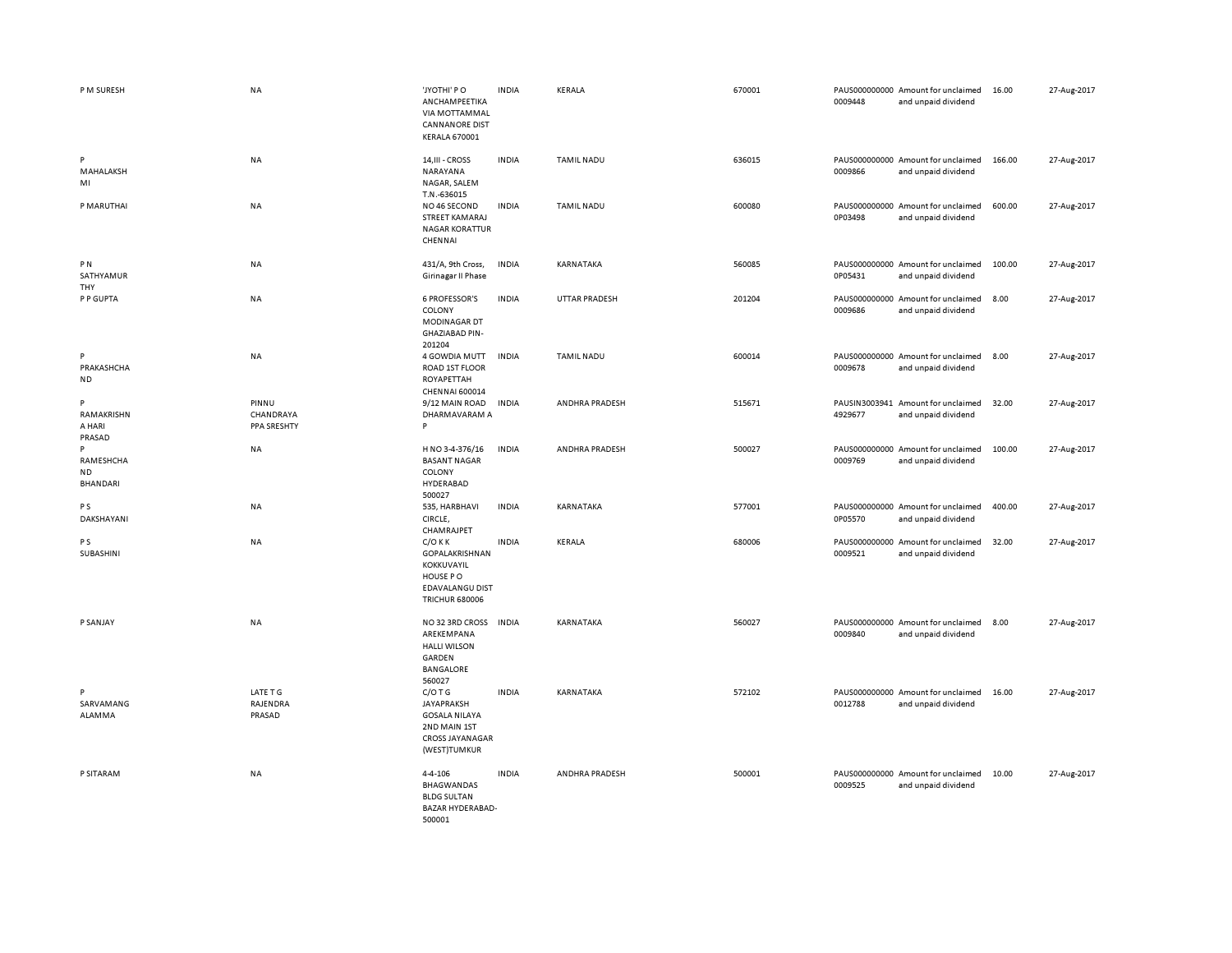| P<br>SIVASANKAR<br>AN               | <b>NA</b> | G/5 MAHALAKSHMI INDIA<br><b>FLATS</b><br><b>HARRINGTON</b><br>ROAD 5TH AVENUE<br><b>CHETPET CHENNAI</b><br>600031                               |              | <b>TAMIL NADU</b>    | 600031 | 0009587 | PAUS000000000 Amount for unclaimed<br>and unpaid dividend | 8.00   | 27-Aug-2017 |
|-------------------------------------|-----------|-------------------------------------------------------------------------------------------------------------------------------------------------|--------------|----------------------|--------|---------|-----------------------------------------------------------|--------|-------------|
| P T JOSEPH                          | NA        | AMBALATHINGAL<br>THUNDATHUMKAD<br>AVU PO<br>VARAPUZHA<br><b>ERNAKULAM DIST</b><br>KERALA                                                        | <b>INDIA</b> | KERALA               | 682011 | 0009519 | PAUS000000000 Amount for unclaimed<br>and unpaid dividend | 16.00  | 27-Aug-2017 |
| P<br>VIMALCHAN<br><b>D BHANDARI</b> | <b>NA</b> | H NO 3-4-376/16<br><b>BASANT NAGAR</b><br>COLONY<br>HYDERABAD<br>500027                                                                         | <b>INDIA</b> | ANDHRA PRADESH       | 500027 | 0009770 | PAUS000000000 Amount for unclaimed<br>and unpaid dividend | 100.00 | 27-Aug-2017 |
| P<br>VISWANATH<br>AN                | <b>NA</b> | 134/10A, THIRD<br><b>FLOOR, RAJPARIS</b><br>BRINDAVA-N APT.<br>ELDAMS ROAD,<br>TEYNAMPET<br>CHENNAI-6-00018 -                                   | <b>INDIA</b> | <b>TAMIL NADU</b>    | 600018 | 0009584 | PAUS000000000 Amount for unclaimed<br>and unpaid dividend | 8.00   | 27-Aug-2017 |
| PADAM DAS                           | <b>NA</b> | <b>18 SAURABH</b><br><b>NAGAR OPP</b><br>JEEWAN JYOTI<br>DAYAL BAGH AGRA                                                                        | <b>INDIA</b> | <b>UTTAR PRADESH</b> | 282005 | 0P03999 | PAUS000000000 Amount for unclaimed<br>and unpaid dividend | 200.00 | 27-Aug-2017 |
| PADMA<br>NATARAJAN                  | NA        | $C/O$ KP<br>NATARAJAN<br>ARUNDLE NAGAR<br>PLOT NO-26<br><b>BEACH ROAD</b><br>KALAKSHETRA<br><b>COLONY BESAN-T</b><br>NAGAR CHENNAI-<br>600090 - | <b>INDIA</b> | <b>TAMIL NADU</b>    | 600090 | 0009585 | PAUS000000000 Amount for unclaimed<br>and unpaid dividend | 8.00   | 27-Aug-2017 |
| PADMA<br>PARWATRAI<br>DESAI         | NA        | 4 A/6 SONAWALA<br><b>BLDG III FLOOR</b><br>TARDEO MUMBAI-<br>400007                                                                             | <b>INDIA</b> | MAHARASHTRA          | 400007 | 0009413 | PAUS000000000 Amount for unclaimed<br>and unpaid dividend | 6.00   | 27-Aug-2017 |
| PADMA<br>RAMAN                      | NA        | 286 AVVAI<br>SHANMUGAM<br>ROAD CHENNAI-<br>600014                                                                                               | <b>INDIA</b> | <b>TAMIL NADU</b>    | 600014 | 0009681 | PAUS000000000 Amount for unclaimed<br>and unpaid dividend | 8.00   | 27-Aug-2017 |
| <b>PADMA RANI</b><br>KHETAN         | <b>NA</b> | M/S KHETAN & CO INDIA<br><b>KHETAN BHAWAN</b><br>M I ROAD JAIPUR-<br>302001                                                                     |              | RAJASTHAN            | 302001 | 0009581 | PAUS000000000 Amount for unclaimed<br>and unpaid dividend | 8.00   | 27-Aug-2017 |
| PADMA<br>SANATH                     | <b>NA</b> | $56-2,$<br>SHRADDANANDA,<br>BHAVAN ROAD,<br><b>BAGALORE</b>                                                                                     | <b>INDIA</b> | KARNATAKA            | 560004 | 1327174 | PAUSIN3022691 Amount for unclaimed<br>and unpaid dividend | 200.00 | 27-Aug-2017 |
| PADMINI<br>RAO                      | NA        | 41 V P KOIL STREET INDIA<br><b>HYLAPORE</b><br>CHENNAI                                                                                          |              | <b>TAMIL NADU</b>    | 600004 | 0P03487 | PAUS000000000 Amount for unclaimed<br>and unpaid dividend | 200.00 | 27-Aug-2017 |
| PALLAVI S<br><b>THAKKAR</b>         | <b>NA</b> | NATHY SHIVJI BLDG INDIA<br><b>1ST FLOOR BAZAR</b><br>PETH JAMBLI NAKA<br><b>THANA WEST</b><br>400601                                            |              | MAHARASHTRA          | 400601 | 0009848 | PAUS000000000 Amount for unclaimed<br>and unpaid dividend | 32.00  | 27-Aug-2017 |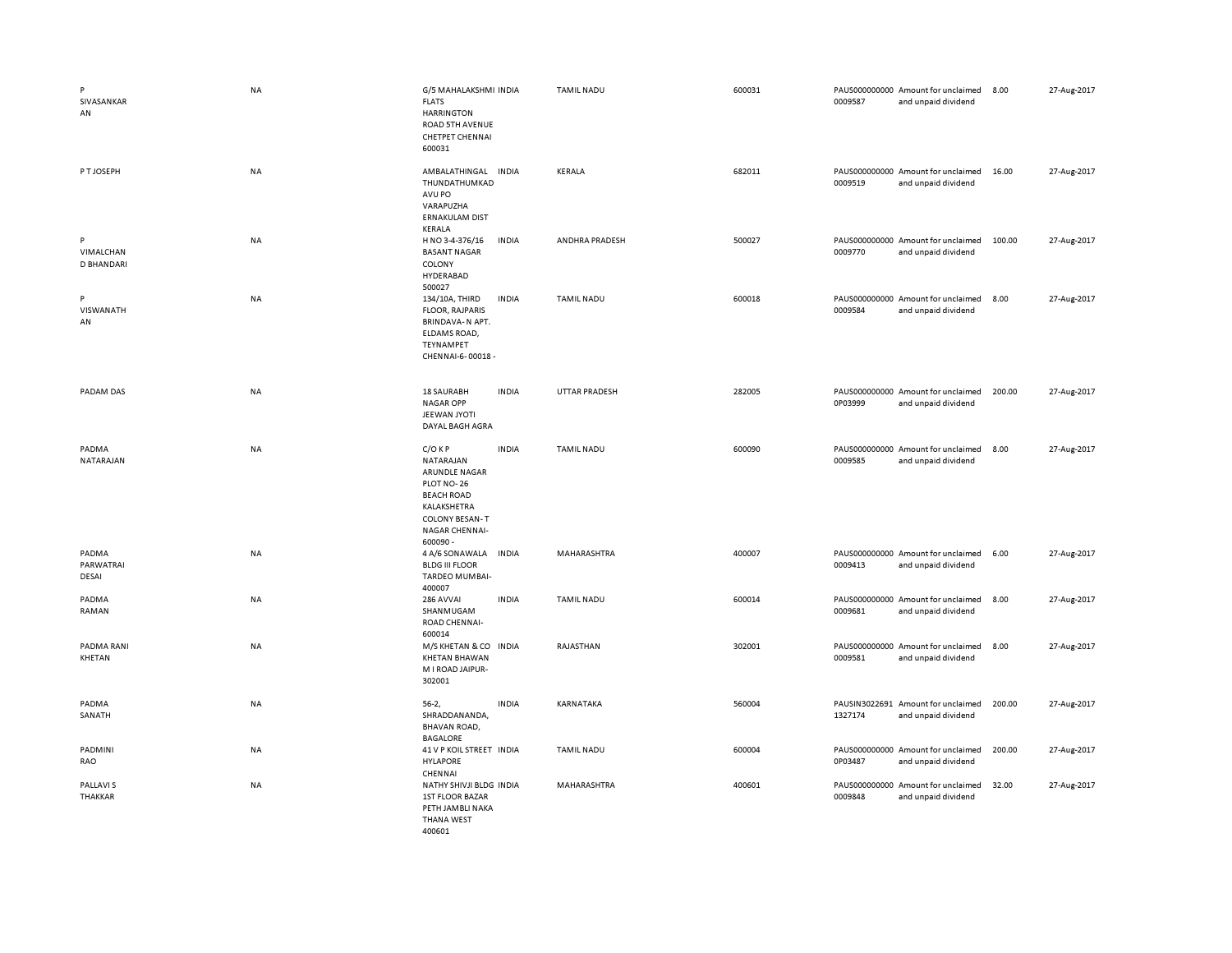| PALLAVI<br>SHAH                               | NA                 | 8, SUJATHA<br><b>SOCIETY GOTRI</b><br>ROAD, NEAR<br>HARINAGAR<br><b>PANCH RASTA</b>                            | <b>INDIA</b> | <b>GUJARAT</b>    | 390021 | 0P05585 | PAUS000000000 Amount for unclaimed<br>and unpaid dividend | 100.00 | 27-Aug-2017 |
|-----------------------------------------------|--------------------|----------------------------------------------------------------------------------------------------------------|--------------|-------------------|--------|---------|-----------------------------------------------------------|--------|-------------|
| PALLAVUR<br>RAMASHARM<br>Α<br>RAJAGOPALA<br>N | <b>NA</b>          | 656/G-16TH MAIN, INDIA<br>SARASWATHIPURA<br>M, MYSORE                                                          |              | KARNATAKA         | 570009 | 0P00923 | PAUS000000000 Amount for unclaimed<br>and unpaid dividend | 160.00 | 27-Aug-2017 |
| PANALAL<br>SHAH                               | NA                 | VRUNDAVAN KUNJ INDIA<br>MAHANDEO'S<br>ROAD VALLABH<br><b>VIDYANAGAR DIST</b><br><b>KHEDA GUJARAT</b><br>388120 |              | <b>GUJARAT</b>    | 388120 | 0009762 | PAUS000000000 Amount for unclaimed<br>and unpaid dividend | 24.00  | 27-Aug-2017 |
| PANALAL<br>SHAH                               | NA                 | "VRUNDAVAN<br>KUNJ" MAHADEO<br>ROAD VALLABH<br>VIDYANAGAR<br>388120 KHEDA GUJ                                  | <b>INDIA</b> | <b>GUJARAT</b>    | 388120 | 0009772 | PAUS000000000 Amount for unclaimed<br>and unpaid dividend | 4.00   | 27-Aug-2017 |
| PANDARATHI<br>ı.<br>BALACHAND<br>RAN          | ΝA                 | GEETHANJALI<br>PATTATHANAM<br><b>EAST QUILON</b><br>691001 KERALA                                              | <b>INDIA</b> | KERALA            | 691001 | 0009527 | PAUS000000000 Amount for unclaimed<br>and unpaid dividend | 32.00  | 27-Aug-2017 |
| PANDURANG<br>A RAO<br><b>KOMMURI</b>          | NA                 | C/O.M/S.RAGHAVA INDIA<br>N MEDICAL<br>CORPN.,<br>NARASARAOPET<br><b>GUNTUR (ANDHRA</b><br>PRADESH)             |              | ANDHRA PRADESH    | 522601 | 0P00602 | PAUS000000000 Amount for unclaimed<br>and unpaid dividend | 800.00 | 27-Aug-2017 |
| PANDURANG<br>AN S                             | <b>NA</b>          | MANI MEDL.<br>STORES 61, BAZAAR<br>STREET,<br>VINIYAMBADI (N.A)                                                | <b>INDIA</b> | <b>TAMIL NADU</b> | 635751 | 0P00193 | PAUS000000000 Amount for unclaimed<br>and unpaid dividend | 400.00 | 27-Aug-2017 |
| PANKAJ K<br><b>DOSHI</b>                      | NA                 | C/O POPATLAL K<br><b>SHAH AT MARCHI</b><br>POLE IN RATAN<br>POLE AHMEDABAD-<br>380001                          | <b>INDIA</b> | <b>GUJARAT</b>    | 380001 | 0009643 | PAUS000000000 Amount for unclaimed<br>and unpaid dividend | 16.00  | 27-Aug-2017 |
| PANKAJ<br>PATEL                               | NA                 | ORTHOPAEDIC<br><b>HOSPITAL DR</b><br>YAGNIK ROAD<br>RAJKOT                                                     | <b>INDIA</b> | <b>GUJARAT</b>    | 360001 | 0P04144 | PAUS000000000 Amount for unclaimed<br>and unpaid dividend | 300.00 | 27-Aug-2017 |
| PANKAJ R<br>PATEL                             | RAMANBHAI<br>PATEL | 12 MAHAJAN<br>SOCIETY<br>FATHEGUNJ<br>VADODARA<br>GUJARAT.                                                     | <b>INDIA</b> | <b>GUJARAT</b>    | 390002 | 0013001 | PAUS000000000 Amount for unclaimed<br>and unpaid dividend | 412.00 | 27-Aug-2017 |
| PANKAJKUM<br>AR<br>MANEKLAL<br>SHAH           | NA                 | C-1, ASHIRWAD<br>APARTMENTS, MIR-<br>AMBICA ROAD,<br><b>NEAR KALPTARU</b><br>SCTY.<br>NARANPURA, AHM           | <b>INDIA</b> | <b>GUJARAT</b>    | 380013 | 0009743 | PAUS000000000 Amount for unclaimed<br>and unpaid dividend | 16.00  | 27-Aug-2017 |

EDABAD-380013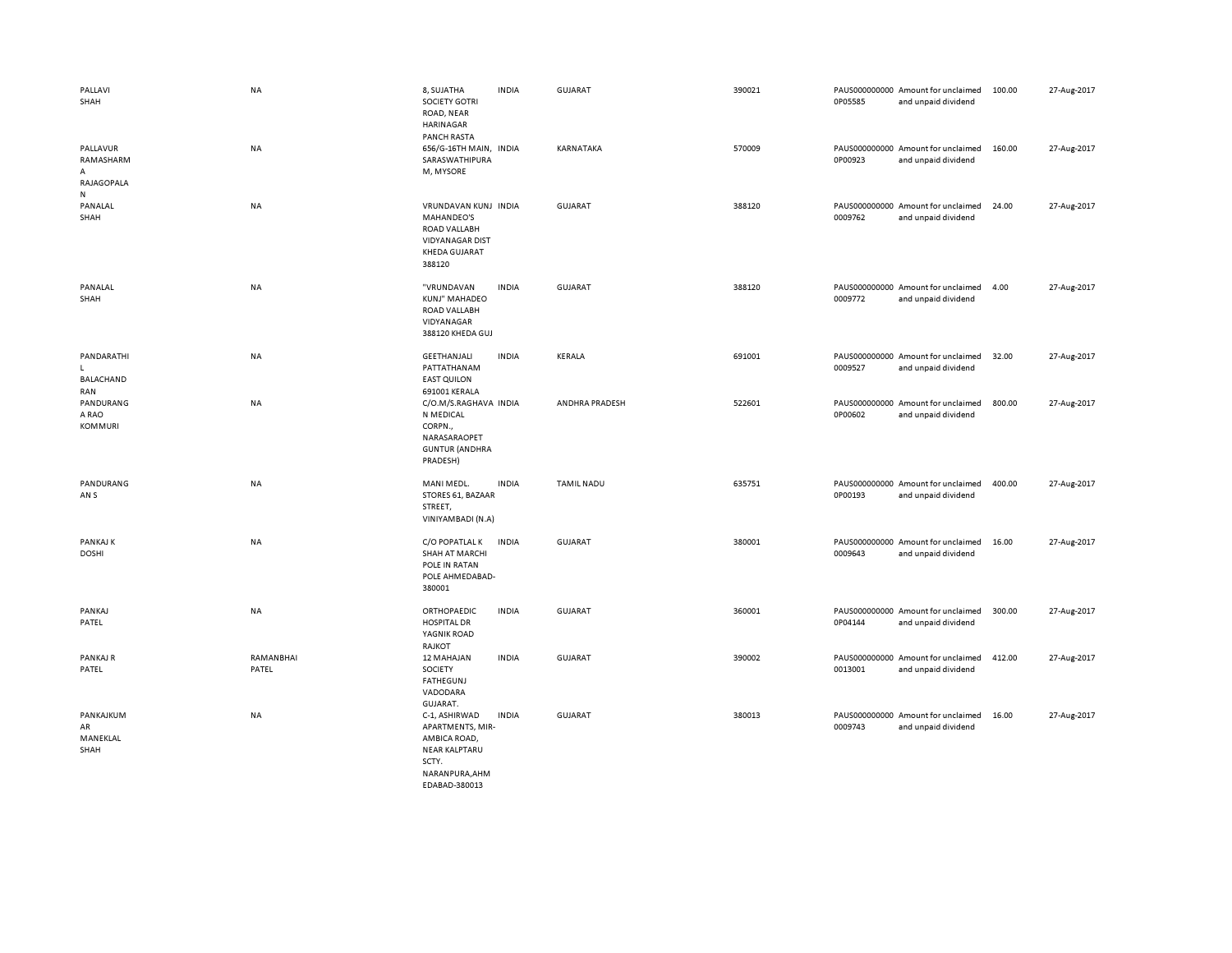| PANKAJKUM<br>AR<br>MANSUKHLA<br>L VADHANI | <b>NA</b> | C/O VADHANI<br><b>BROTHERS</b><br><b>FERTILIZER</b><br>MERCHANT AT<br>LATHI DIST AMRELI<br>PIN-364430                 | <b>INDIA</b> | GUJARAT               | 364430 | 0009451 | PAUS000000000 Amount for unclaimed<br>and unpaid dividend | 16.00  | 27-Aug-2017 |
|-------------------------------------------|-----------|-----------------------------------------------------------------------------------------------------------------------|--------------|-----------------------|--------|---------|-----------------------------------------------------------|--------|-------------|
| PANKIT D<br>SHAH                          | NA        | 214-A, KAMAL<br>KUNJ B NO 12 2ND<br>FLR IRLA BRIDGE<br><b>ANDHERI WEST</b><br>MUMBAI 400058                           | <b>INDIA</b> | MAHARASHTRA           | 400058 | 0009773 | PAUS000000000 Amount for unclaimed<br>and unpaid dividend | 50.00  | 27-Aug-2017 |
| PANKTI D<br>SHAH                          | <b>NA</b> | 214 (A) 12 2ND FLR INDIA<br><b>VIVEK KAMALS V</b><br>RD IRLA BRIDGE<br>ANDHERI WEST<br>MUMBAI 400058                  |              | MAHARASHTRA           | 400058 | 0009847 | PAUS000000000 Amount for unclaimed<br>and unpaid dividend | 32.00  | 27-Aug-2017 |
| PANTHAM<br><b>RANGA RAO</b>               | <b>NA</b> | VENKATACHALA<br><b>CLINIC &amp; NURSING</b><br>HOME MAIN ROAD<br>PITHAPURAM,<br>E.G.DIST                              | <b>INDIA</b> | ANDHRA PRADESH        | 533450 | 0P05558 | PAUS000000000 Amount for unclaimed<br>and unpaid dividend | 400.00 | 27-Aug-2017 |
| PANUBHAI<br>NANDLAL<br>MEHTA              | <b>NA</b> | 2617 GATRADNI<br>POLE MANDVINI<br>POLE AHMEDABAD<br>380001                                                            | <b>INDIA</b> | GUJARAT               | 380001 | 0009384 | PAUS000000000 Amount for unclaimed<br>and unpaid dividend | 2.00   | 27-Aug-2017 |
| PARAG<br>HANAMARAD<br>DI GANGAL           | NA        | C/O DR H T<br><b>GANGAL GANGAL</b><br><b>NURSING HOME</b><br>HOUSE HUBLI-<br>580021                                   | <b>INDIA</b> | KARNATAKA             | 580021 | 0009520 | PAUS000000000 Amount for unclaimed<br>and unpaid dividend | 40.00  | 27-Aug-2017 |
| PARAMPAVA<br><b>NA MURTHY</b><br>SAJJALA  | <b>NA</b> | 'GOVARDANAGIRI'<br>OLD NO 12, NEW<br>NO 33, 3RD MAIN,<br>SANJIVINI NAGAR,<br>MUDALAPALYA                              | <b>INDIA</b> | KARNATAKA             | 560072 | 0P00605 | PAUS000000000 Amount for unclaimed<br>and unpaid dividend | 200.00 | 27-Aug-2017 |
| PARAS<br>KUMAR                            | NA        | 484 GUMASTA<br><b>NAGAR INDORE</b>                                                                                    | <b>INDIA</b> | <b>MADHYA PRADESH</b> | 452009 | 0993877 | PAUSIN3022361 Amount for unclaimed<br>and unpaid dividend | 100.00 | 27-Aug-2017 |
| PARBATI<br>LEEKHA                         | NA        | D/216 SAKET NEW<br>DELHI 110017                                                                                       | <b>INDIA</b> | DELHI                 | 110017 | 0009694 | PAUS000000000 Amount for unclaimed<br>and unpaid dividend | 8.00   | 27-Aug-2017 |
| <b>PARESHK</b><br>TAILOR                  | NA        | "SHIVAM" 4<br>JAYANTI NAGAR NR<br>T B HOSPITAL<br><b>GOTRI RD</b><br>VADODARA                                         | <b>INDIA</b> | <b>GUJARAT</b>        | 390021 | 0P04336 | PAUS000000000 Amount for unclaimed<br>and unpaid dividend | 200.00 | 27-Aug-2017 |
| PARESH R<br><b>GUPTA</b>                  | <b>NA</b> | YESH INVESTMENT INDIA<br>VIJAY<br>COMMERCIAL<br><b>MARKET NEAR</b><br><b>TOWER</b><br>VIRAMGAM<br>382150              |              | GUJARAT               | 382150 | 0009799 | PAUS000000000 Amount for unclaimed<br>and unpaid dividend | 8.00   | 27-Aug-2017 |
| PARESHNATH<br>DAS                         | <b>NA</b> | PARESHNATH DAS INDIA<br>"THE ARTIST"<br><b>HOOGHLY GHAT B</b><br>DE RD PO & DIST<br>HOOGHLY W<br><b>BENGAL-712103</b> |              | <b>WEST BENGAL</b>    | 712103 | 0009641 | PAUS000000000 Amount for unclaimed<br>and unpaid dividend | 8.00   | 27-Aug-2017 |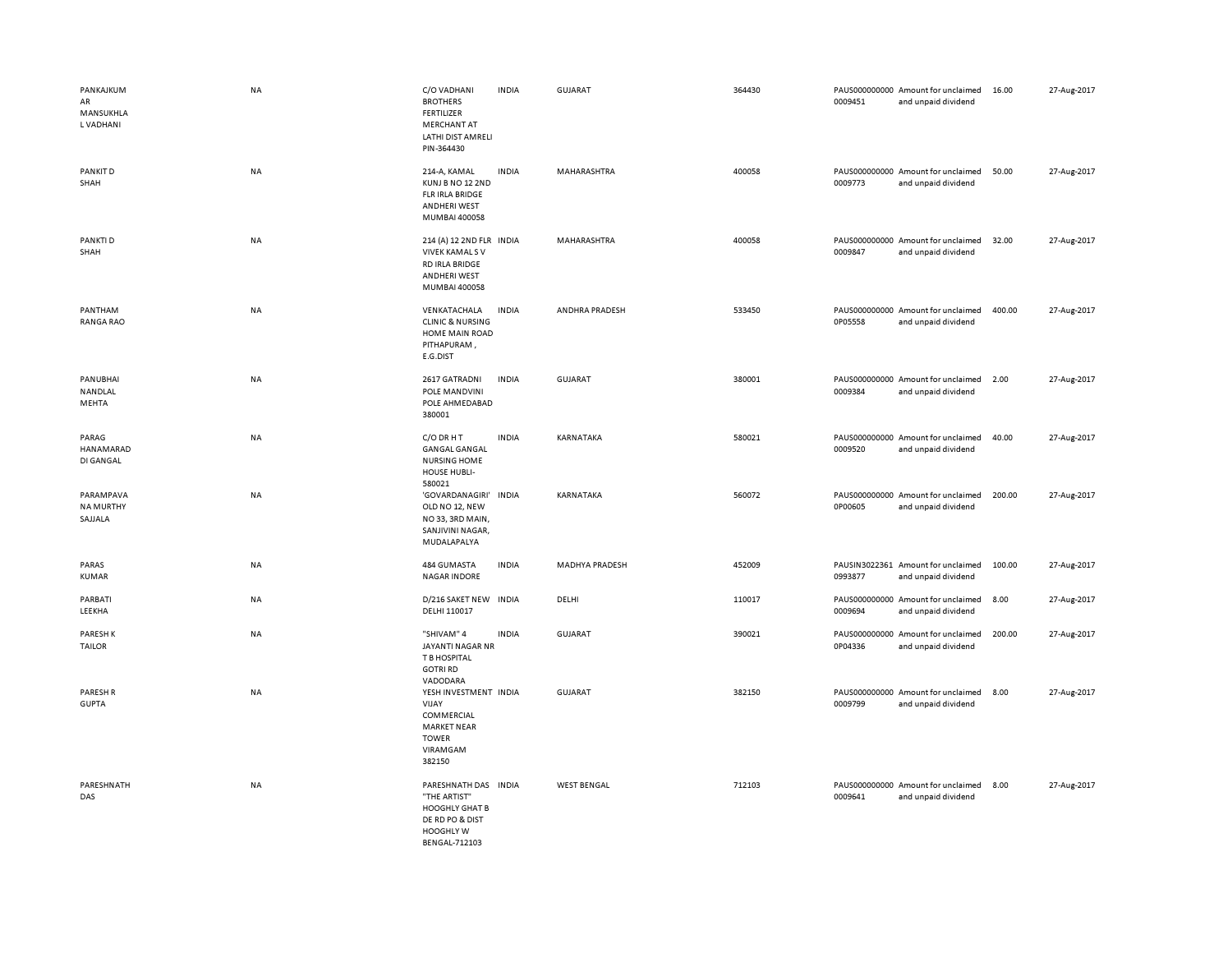| PARITOSHKU<br><b>MAR MITRA</b>                | NA                  | 214 MAIN ROAD<br>WEST PO NEW<br><b>BARRACKPORE DIST</b><br>24 PARGANAS                                   | <b>INDIA</b> | <b>WEST BENGAL</b> | 743276 | 0P02680 | PAUS000000000 Amount for unclaimed<br>and unpaid dividend | 200.00 | 27-Aug-2017 |
|-----------------------------------------------|---------------------|----------------------------------------------------------------------------------------------------------|--------------|--------------------|--------|---------|-----------------------------------------------------------|--------|-------------|
| PARMAR<br>ANIL B                              | NA                  | FB-79 ALEMBIC<br><b>COLONY BARODA</b><br>390003                                                          | <b>INDIA</b> | <b>GUJARAT</b>     | 390003 | 0009815 | PAUS000000000 Amount for unclaimed<br>and unpaid dividend | 32.00  | 27-Aug-2017 |
| PARMOD<br>CHANDER<br>SABHARWAL                | NA                  | H NO 79/2A G NO 2 INDIA<br><b>EAST MOTI BAGH</b><br><b>SARAI ROHILLA</b><br>DELHI-110007                 |              | DELHI              | 110007 | 0009599 | PAUS000000000 Amount for unclaimed<br>and unpaid dividend | 16.00  | 27-Aug-2017 |
| PARSHOTAM<br>BHAI<br><b>HIRABHAI</b><br>PATEL | NA                  | AT POST BOROL<br>TAL BAYAD DIST<br>SABARKANTHA<br>383325                                                 | <b>INDIA</b> | GUJARAT            | 383325 | 0009455 | PAUS000000000 Amount for unclaimed<br>and unpaid dividend | 2.00   | 27-Aug-2017 |
| PARSHOTAM<br><b>DAS MOTILAL</b><br>PARIKH     | NA                  | RANCHHODJI POLE INDIA<br>MEHMEDABAD<br><b>DIST KAIRA PIN</b><br>387130                                   |              | <b>GUJARAT</b>     | 387130 | 0009382 | PAUS000000000 Amount for unclaimed<br>and unpaid dividend | 6.00   | 27-Aug-2017 |
| PARSHOTTA<br>MBHAI<br>NATHUBHAI<br>PATEL      | NA                  | AT POST BERNA<br><b>TAL HIMATNAGAR</b><br>383001                                                         | <b>INDIA</b> | <b>GUJARAT</b>     | 383001 | 0009456 | PAUS000000000 Amount for unclaimed<br>and unpaid dividend | 2.00   | 27-Aug-2017 |
| PARSHURAM<br>ANANT<br>BHIDE                   | NA                  | 553 NARAYAN<br>PETH KELKAR ROAD<br>POONA 411030                                                          | <b>INDIA</b> | MAHARASHTRA        | 411030 | 0009383 | PAUS000000000 Amount for unclaimed<br>and unpaid dividend | 2.00   | 27-Aug-2017 |
| PARSHURAM<br>ANANT<br>BHIDE                   | NA                  | GRINDWELL<br><b>NORTON LTD</b><br><b>MORA NAD</b><br><b>KARANJA DIST</b><br><b>KULABA PIN-</b><br>400704 | <b>INDIA</b> | MAHARASHTRA        | 400704 | 0009412 | PAUS000000000 Amount for unclaimed<br>and unpaid dividend | 6.00   | 27-Aug-2017 |
| PARSOTTAM<br><b>DEVSHIBHAI</b><br>PATEL       | DEVSHIBHAI<br>PATEL | AT-KAILASH<br>CAMPA, TA-<br>KAPADWANJ DIST-<br>KHEDA,                                                    | <b>INDIA</b> | <b>GUJARAT</b>     | 387620 | 0636113 | PAUSIN3009821 Amount for unclaimed<br>and unpaid dividend | 32.00  | 27-Aug-2017 |
| PARSOTTAM<br><b>HIRABHAI</b><br>PARMAR        | NA                  | <b>CHHANI ROAD</b><br>JAKAT NAKA EKTA<br><b>NAGAR BARODA-</b><br>390002                                  | <b>INDIA</b> | <b>GUJARAT</b>     | 390002 | 0009401 | PAUS000000000 Amount for unclaimed<br>and unpaid dividend | 2.00   | 27-Aug-2017 |
| PARSOTTAM<br>MATHURBHA<br>I RAVAL             | NA                  | 12/2 SHASTRI PARK INDIA<br><b>BEHIND ARYA</b><br>KANYA VIDYALAYA<br>KARELIBAG<br><b>BARODA 390018</b>    |              | <b>GUJARAT</b>     | 390018 | 0009457 | PAUS000000000 Amount for unclaimed<br>and unpaid dividend | 2.00   | 27-Aug-2017 |
| PARVATHAM<br>MA                               | NA                  | 18-1-168, MARKET INDIA<br>FEEDER ROAD,<br><b>HINDUPUR</b>                                                |              | ANDHRA PRADESH     | 515201 | 0P01096 | PAUS000000000 Amount for unclaimed<br>and unpaid dividend | 400.00 | 27-Aug-2017 |
| PARVATHAM<br>MA<br>LINGANNA<br>DESAI          | NA                  | BHARATH MEDICAL INDIA<br><b>STORES SHORAPUR</b><br><b>GULBARGA DIST.</b>                                 |              | KARNATAKA          | 585224 | 0P00924 | PAUS000000000 Amount for unclaimed<br>and unpaid dividend | 800.00 | 27-Aug-2017 |
| PARVATHIBE<br>N<br>CHAMPALAL<br>DANDIWALA     | <b>NA</b>           | 22/C MANAV<br><b>MANDIR</b><br>SOCIETY, OPP<br><b>WATER TANK</b><br><b>WAGHODIA ROAD</b><br>VADODARA     | <b>INDIA</b> | <b>GUJARAT</b>     | 390019 | 0P01885 | PAUS000000000 Amount for unclaimed<br>and unpaid dividend | 160.00 | 27-Aug-2017 |
| PARWATI<br>RAHEJA                             | NA                  | C-4 B/13/147<br>JANAKPURI NEW<br>DELHI-110058                                                            | <b>INDIA</b> | DELHI              | 110058 | 0009613 | PAUS000000000 Amount for unclaimed<br>and unpaid dividend | 24.00  | 27-Aug-2017 |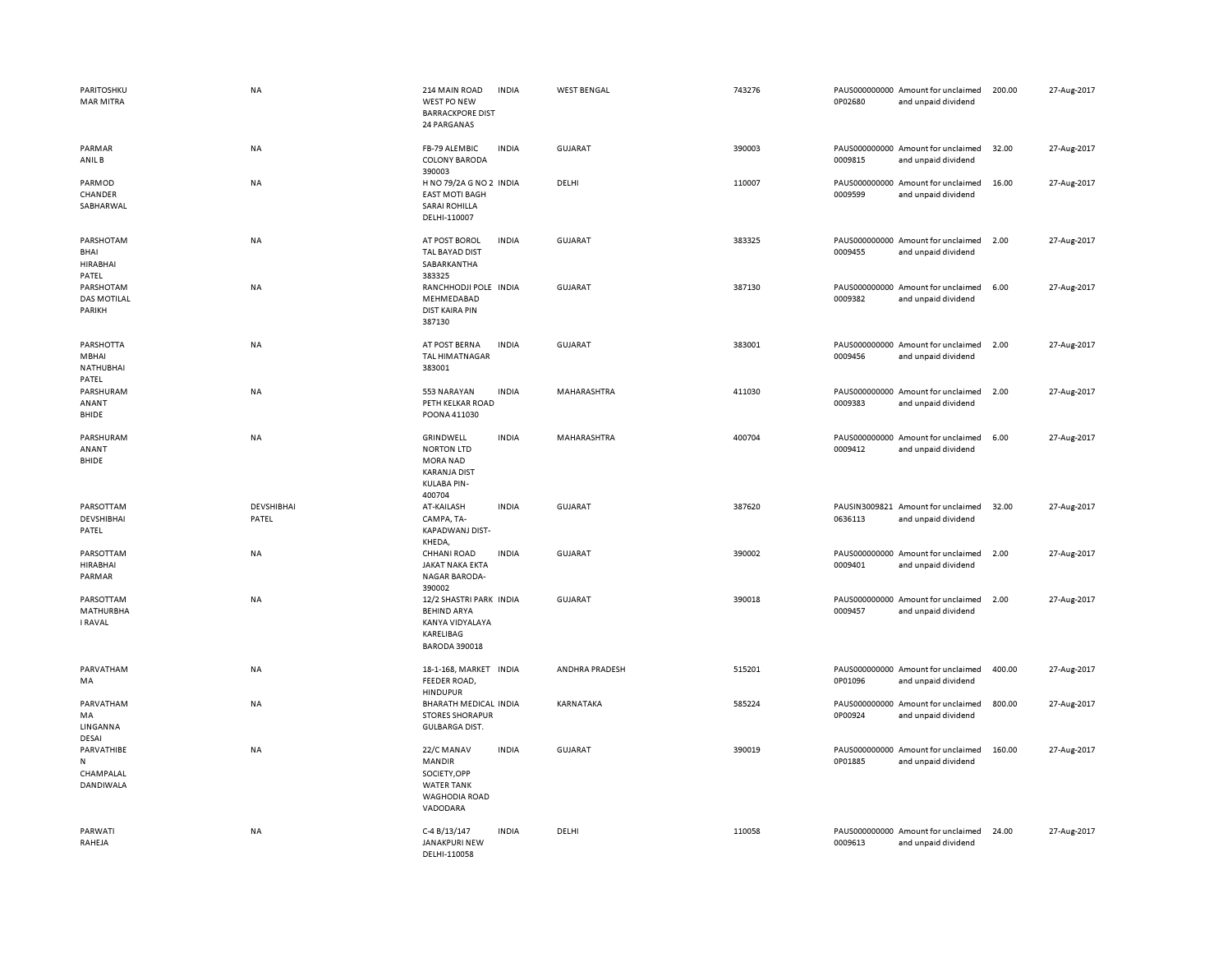| PASANDALI G<br>HAMID                                | <b>NA</b>                                     | C/O R J SURANI OPP INDIA<br>S T STAND SANAND<br>DIST AHMEDABAD<br>382110                                |              | <b>GUJARAT</b> | 382110 | PAUS000000000 Amount for unclaimed<br>0009775<br>and unpaid dividend | 32.00  | 27-Aug-2017 |
|-----------------------------------------------------|-----------------------------------------------|---------------------------------------------------------------------------------------------------------|--------------|----------------|--------|----------------------------------------------------------------------|--------|-------------|
| PASUMARTHI<br>VARALAKSH<br>MI                       | <b>GURUNADH</b><br>A RAO P                    | D.NO.16-123<br><b>BANDAM STREET</b><br>PARVATHIPURAM                                                    | <b>INDIA</b> | ANDHRA PRADESH | 535501 | PAUSIN3016961 Amount for unclaimed<br>0118858<br>and unpaid dividend | 94.00  | 27-Aug-2017 |
| PATEL<br><b>BIPIN BHAI</b><br><b>KODARBHAI</b>      | PATEL<br><b>KODARBHAI</b><br><b>JOITABHAI</b> | AT AND POST<br><b>RADODARA TA</b><br><b>BAYAD DIST.</b><br>SABARKANTHA                                  | <b>INDIA</b> | <b>GUJARAT</b> | 383325 | PAUSIN3023321 Amount for unclaimed<br>0059483<br>and unpaid dividend | 50.00  | 27-Aug-2017 |
| PATEL<br>HITESHBHAI<br>RASHMIKANT                   | RASHMIKAN<br><b>T PATEL</b>                   | $D-44$<br>WAGHESHWARI<br>SOCIETY OPP.<br><b>VRUNDAWAN BUS</b><br><b>STOP WAGHODIA</b><br>ROAD VADODARA. | <b>INDIA</b> | <b>GUJARAT</b> | 390019 | PAUS000000000 Amount for unclaimed<br>0013024<br>and unpaid dividend | 2.00   | 27-Aug-2017 |
| PATEL<br>JAYESH<br>AMBALAL                          | PATEL<br>AMBALAL<br>MANILAL                   | 6, MIRA SOCIETY<br><b>ANKUR ROAD</b><br>NARANPURA<br>AHMEDABAD                                          | <b>INDIA</b> | <b>GUJARAT</b> | 380013 | PAUS000000000 Amount for unclaimed<br>0012702<br>and unpaid dividend | 16.00  | 27-Aug-2017 |
| PATEL<br><b>JYOTSANABE</b><br>N S                   | PATEL<br>SANKALCHA<br><b>ND</b><br>KESHAVLAL  | 21, JYOTIKA PARK<br>SOCIETY HIGH WAY<br>ROAD KALOL (N.G.)                                               | <b>INDIA</b> | <b>GUJARAT</b> | 382721 | PAUSIN3012331 Amount for unclaimed<br>0076068<br>and unpaid dividend | 32.00  | 27-Aug-2017 |
| PATEL<br><b>KAVITABEN</b><br>KIRANBHAI              | NA                                            | OPP MUKHYA<br><b>KUMAR SHALLA</b><br>"OMVILLA" ANAND<br>388001                                          | <b>INDIA</b> | GUJARAT        | 388001 | PAUS000000000 Amount for unclaimed<br>0009816<br>and unpaid dividend | 32.00  | 27-Aug-2017 |
| PATEL<br>LILABEN                                    | BHIKHUBHAI                                    | B/2, SABAR FLATS,<br>NARAYAN NAGAR<br>ROAD, PALDI<br>AHMEDABAD                                          | <b>INDIA</b> | <b>GUJARAT</b> | 380007 | PAUSIN3016451 Amount for unclaimed<br>0249562<br>and unpaid dividend | 166.00 | 27-Aug-2017 |
| PATEL<br>RAVINDRABH<br>AI KANTIBHAI                 | <b>NA</b>                                     | 3/92 DEROLI<br>BAYAD<br>SABARKANTHA<br>DIST BAYAD BAYAD                                                 | <b>INDIA</b> | <b>GUJARAT</b> | 383330 | PAUS120133000 Amount for unclaimed<br>0269558<br>and unpaid dividend | 100.00 | 27-Aug-2017 |
| PATEL SAMIR<br>${\sf N}$                            | NA                                            | C/o.Vinod Patel C- INDIA<br>3, Chitrakut<br>Society, Nr.Sun-<br>Moon Soci Old<br>Padra Road             |              | <b>GUJARAT</b> | 390015 | PAUS000000000 Amount for unclaimed<br>0P05636<br>and unpaid dividend | 100.00 | 27-Aug-2017 |
| PATEL<br><b>SANGITA P</b>                           | NA                                            | 126 MAHAJAN SOC INDIA<br><b>FATEHGUNJ</b><br>VADODARA                                                   |              | GUJARAT        | 390002 | PAUS000000000 Amount for unclaimed<br>0P04595<br>and unpaid dividend | 200.00 | 27-Aug-2017 |
| PATEL<br><b>UMESHBHAI</b><br><b>HASMUKHBH</b><br>AI | PATEL<br>HASMUKHB<br>HAI M                    | "SHREE YOGILAL<br><b>KRUPA" NILKANTH</b><br>SOCIETY NURSARY<br>ROAD, DEVSAR<br><b>BILIMORA</b>          | <b>INDIA</b> | <b>GUJARAT</b> | 396380 | PAUS000000000 Amount for unclaimed<br>0012519<br>and unpaid dividend | 16.00  | 27-Aug-2017 |
| PATEL<br>VALLAVBHAI<br>PUNJABHAI                    | NA                                            | AT & P.O.DAVAL<br>WEST PART TQ.<br><b>BORSA &amp; DIST.</b><br>KAIRA                                    | <b>INDIA</b> | <b>GUJARAT</b> | 387411 | PAUS000000000 Amount for unclaimed<br>0P00607<br>and unpaid dividend | 80.00  | 27-Aug-2017 |
| PATTAVARDH<br>AN S<br>SHYLESH                       | <b>NA</b>                                     | 431/A, 9th Cross,<br>Girinagar II Phase                                                                 | <b>INDIA</b> | KARNATAKA      | 560085 | PAUS000000000 Amount for unclaimed<br>0P05432<br>and unpaid dividend | 100.00 | 27-Aug-2017 |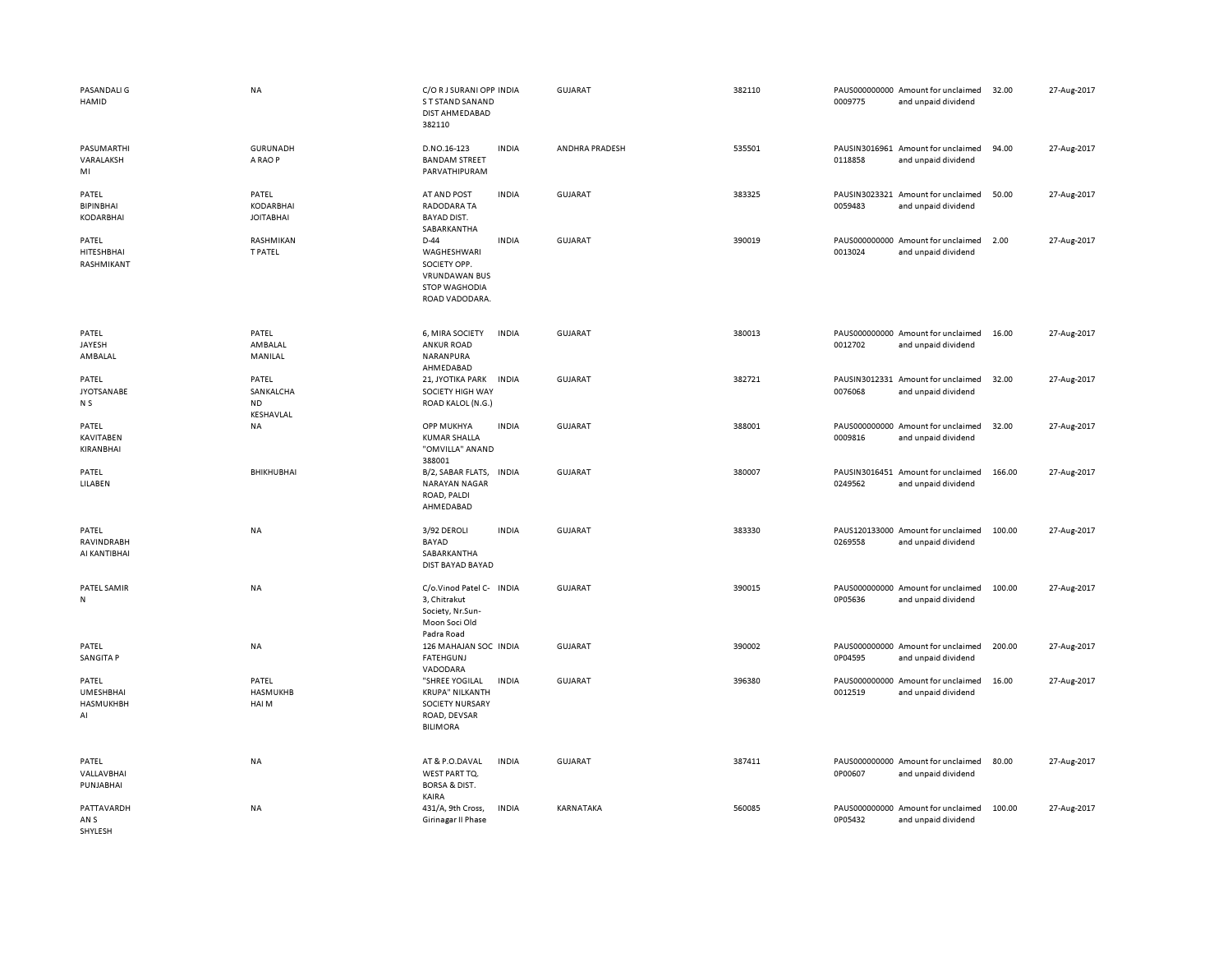| PAULOMI<br>RAJENDRA<br>DESAI                  | NA        | 'Yamuna' 12A,<br>Chndralok Society<br>Near Jain Derasar,<br>Manjalpur                                                                              | <b>INDIA</b> | <b>GUJARAT</b>       | 390011 | 0P05604                  | PAUS000000000 Amount for unclaimed<br>and unpaid dividend | 100.00 | 27-Aug-2017 |
|-----------------------------------------------|-----------|----------------------------------------------------------------------------------------------------------------------------------------------------|--------------|----------------------|--------|--------------------------|-----------------------------------------------------------|--------|-------------|
| PAWAN<br><b>KUMAR</b><br>GOYAL                | NA        | CLOTH MERCHANT INDIA<br><b>NEAR POST OFFICE</b><br>P O GANGOH<br>SAHARANPUR<br>247341                                                              |              | <b>UTTAR PRADESH</b> | 247341 | 0009731                  | PAUS000000000 Amount for unclaimed<br>and unpaid dividend | 8.00   | 27-Aug-2017 |
| PAWAN<br><b>KUMAR</b><br><b>RENWA</b>         | NA        | 12B TARAK DUTT<br>ROAD CALCUTTA-<br>700019                                                                                                         | <b>INDIA</b> | <b>WEST BENGAL</b>   | 700019 | 0009572                  | PAUS000000000 Amount for unclaimed<br>and unpaid dividend | 16.00  | 27-Aug-2017 |
| PAWAN<br><b>KUMAR</b><br>SHARMA               | NA        | 158/10 BELILIOUS<br>ROAD 1ST FLOOR<br>HOWRAH 711101                                                                                                | <b>INDIA</b> | <b>WEST BENGAL</b>   | 711101 | PAUS000000000<br>0009759 | Amount for unclaimed<br>and unpaid dividend               | 8.00   | 27-Aug-2017 |
| PENDYALA<br>LAKSHMI<br>SOBHADEVI              | NA        | C/O P KRISHNA<br>KUMAR DR NO 27-3-<br>29 UPSTA- IRS<br>CHEJARLE<br>LAKSHMANACHARY<br>2ND ST BESI-DES<br>SOUTH RD ONGOLE<br>523001<br>PRAKASHAM DT- | <b>INDIA</b> | ANDHRA PRADESH       | 523001 | 0009459                  | PAUS000000000 Amount for unclaimed<br>and unpaid dividend | 32.00  | 27-Aug-2017 |
| PENUGONDA<br>VENKATESH<br>WARA RAO            | <b>NA</b> | 6-1-208 MAIN<br>ROAD NARASARAO<br>PET-522601                                                                                                       | <b>INDIA</b> | ANDHRA PRADESH       | 522601 | 0009460                  | PAUS000000000 Amount for unclaimed<br>and unpaid dividend | 166.00 | 27-Aug-2017 |
| PERMINDER<br><b>LAMBA</b>                     | NA        | C/O MAJ GEN JS<br>LAMBA (RETD)<br>HOUSE NO 331<br>SECTOR 35-A<br>CHANDIGARH U T                                                                    | <b>INDIA</b> | CHANDIGARH           | 160009 | 0009592                  | PAUS000000000 Amount for unclaimed<br>and unpaid dividend | 8.00   | 27-Aug-2017 |
| <b>PERVEEN M</b><br><b>TAYABALI</b>           | NA        | SANDRINGHAM<br>VILLA 63-K B DESAI<br><b>ROAD MUMBAI</b><br>400026                                                                                  | <b>INDIA</b> | MAHARASHTRA          | 400026 | 0009776                  | PAUS000000000 Amount for unclaimed<br>and unpaid dividend | 16.00  | 27-Aug-2017 |
| PETER<br>AMBALAL<br>PARMAR                    | NA        | H.NO. F-1214/18,<br><b>ISHWARKRUPA</b><br>SOCIETY, AKOTA<br>ROAD, VADODARA-<br>390020                                                              | <b>INDIA</b> | <b>GUJARAT</b>       | 390020 | 0009395                  | PAUS000000000 Amount for unclaimed<br>and unpaid dividend | 2.00   | 27-Aug-2017 |
| PINAKIN<br>BIHARILAL<br><b>CHOKSHI</b>        | <b>NA</b> | <b>MEHTA POLE</b><br>HOLICHAKLA<br>BARODA-390006                                                                                                   | <b>INDIA</b> | <b>GUJARAT</b>       | 390006 | 0009461                  | PAUS000000000 Amount for unclaimed<br>and unpaid dividend | 2.00   | 27-Aug-2017 |
| <b>PINDI DASS</b><br>SAHNI                    | NA        | <b>D-5 RAJOURI</b><br><b>GARDEN NEW</b><br>DELHI 110027                                                                                            | <b>INDIA</b> | DELHI                | 110027 | 0009609                  | PAUS000000000 Amount for unclaimed<br>and unpaid dividend | 8.00   | 27-Aug-2017 |
| PIUSBHAI<br><b>JACOBBHAI</b><br><b>MACWAN</b> | <b>NA</b> | <b>GUJ ELECTRICITY</b><br><b>BOARD 66 KU</b><br><b>SUBSTATION AT &amp;</b><br>PO MOGAR TAL<br>ANAND 388340                                         | <b>INDIA</b> | <b>GUJARAT</b>       | 388340 | 0009462                  | PAUS000000000 Amount for unclaimed<br>and unpaid dividend | 6.00   | 27-Aug-2017 |
| PIYUSH<br>BHUPENDRA<br>PATEL                  | NA        | <b>ALKAPURI POST-</b><br>SOKHDA DIST-<br><b>BARODA</b>                                                                                             | <b>INDIA</b> | <b>GUJARAT</b>       | 391745 | 0009884                  | PAUS000000000 Amount for unclaimed<br>and unpaid dividend | 2.00   | 27-Aug-2017 |
| PIYUSH<br>HARISCHAND<br><b>RA AMIN</b>        | NA        | 23 PARISHRAM<br>SOCIETY<br>VADODARA                                                                                                                | <b>INDIA</b> | <b>GUJARAT</b>       | 390007 | 0P00612                  | PAUS000000000 Amount for unclaimed<br>and unpaid dividend | 80.00  | 27-Aug-2017 |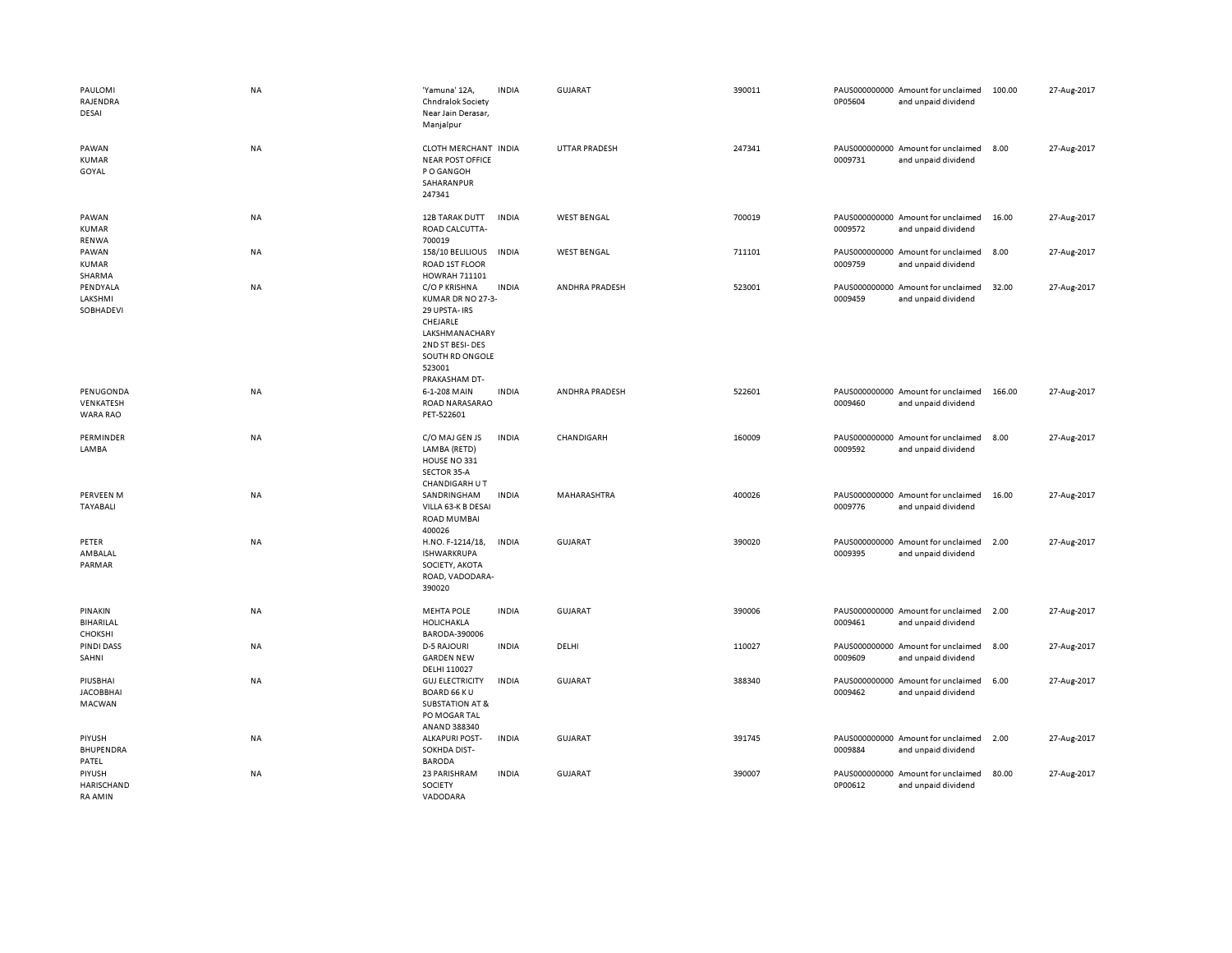| PIYUSH<br>RAMCHANDR<br>A GANDHI             | <b>NA</b>            | D/208 RAJ DEEP<br>SOCIETY OPP POLO<br><b>GROUND NEAR</b><br><b>BARODA SCHOOL</b><br><b>BARODA 390001</b>                | <b>INDIA</b> | GUJARAT               | 390001 | 0009849 | PAUS000000000 Amount for unclaimed<br>and unpaid dividend | 16.00   | 27-Aug-2017 |
|---------------------------------------------|----------------------|-------------------------------------------------------------------------------------------------------------------------|--------------|-----------------------|--------|---------|-----------------------------------------------------------|---------|-------------|
| PIYUSHKUMA<br>R GOVINDLAL<br>TRIVEDI        | NA                   | FB/54 ALEMBIC<br>COLONY BARODA-<br>390003                                                                               | <b>INDIA</b> | GUJARAT               | 390003 | 0009529 | PAUS000000000 Amount for unclaimed<br>and unpaid dividend | 16.00   | 27-Aug-2017 |
| PL<br>VISALAKSHI                            | <b>NA</b>            | 33 LAJAPATHI ROI<br>ST RAMNAGAR<br>COIMBATORE-<br>641009                                                                | <b>INDIA</b> | <b>TAMIL NADU</b>     | 641009 | 0009576 | PAUS000000000 Amount for unclaimed<br>and unpaid dividend | 8.00    | 27-Aug-2017 |
| POOJA<br>KOTHARI                            | NA                   | 16/117A G STAFF<br><b>QUARTER NR</b><br>SAURASHTRA<br>UNIVERSITY<br><b>RAJKOT 390005</b>                                | <b>INDIA</b> | <b>GUJARAT</b>        | 390005 | 0009778 | PAUS000000000 Amount for unclaimed<br>and unpaid dividend | 16.00   | 27-Aug-2017 |
| POORANI<br>DEVI RM                          | RANGASAM<br>Y MANIAN | NO 45 KANGAYAM INDIA<br>ROAD KODUMUDI<br>ERODE,<br>TAMILNADU                                                            |              | <b>TAMIL NADU</b>     | 638151 | 0585073 | PAUSIN3018951 Amount for unclaimed<br>and unpaid dividend | 240.00  | 27-Aug-2017 |
| POPATLAL<br>RAVJI SHAH                      | <b>NA</b>            | C/O JAYANT MED<br><b>STORE SAFRI BAUG</b><br>SURAT-395001                                                               | <b>INDIA</b> | <b>GUJARAT</b>        | 395001 | 0009464 | PAUS000000000 Amount for unclaimed<br>and unpaid dividend | 6.00    | 27-Aug-2017 |
| <b>POTINA</b><br>SURYABAI                   | <b>NA</b>            | W/O.DR.POTINA<br>VENKATESWARA<br><b>RAO MEDICAL</b><br>PRACTIONER,<br><b>KOTHAPETA MAIN</b><br>ROAD, VIJAYAWAD<br>(A.P) | <b>INDIA</b> | ANDHRA PRADESH        | 520001 | 0P00614 | PAUS000000000 Amount for unclaimed<br>and unpaid dividend | 800.00  | 27-Aug-2017 |
| PR<br>NAGAPPAN                              | NA                   | 27 RAMANATHAN<br>STREET T NAGAR<br>CHENNAI 600017                                                                       | <b>INDIA</b> | <b>TAMIL NADU</b>     | 600017 | 0009680 | PAUS000000000 Amount for unclaimed<br>and unpaid dividend | 8.00    | 27-Aug-2017 |
| PRABHA<br>KHANDELWA<br>L.                   | NA                   | H/8 HARDING<br><b>ROAD KANPUR</b><br><b>KANPUR</b>                                                                      | <b>INDIA</b> | <b>UTTAR PRADESH</b>  | 208001 | 0602925 | PAUSIN3000111 Amount for unclaimed<br>and unpaid dividend | 8.00    | 27-Aug-2017 |
| PRABHAN<br>SUKHIJA                          | NA                   | 53 KATJU COLONY<br><b>INDORE</b> (MP)                                                                                   | <b>INDIA</b> | <b>MADHYA PRADESH</b> | 452001 | 0009642 | PAUS000000000 Amount for unclaimed<br>and unpaid dividend | 8.00    | 27-Aug-2017 |
| PRABHA<br>RAMACHAND<br>RA<br>PARANJAPE      | <b>NA</b>            | "SAVITRI" ROW D<br>SAI COLONY CO-OP<br>SOCIETY, BELTHUR,<br>KADUGODI,<br><b>BANGALORE</b>                               | <b>INDIA</b> | KARNATAKA             | 560067 | 0P00201 | PAUS000000000 Amount for unclaimed<br>and unpaid dividend | 1800.00 | 27-Aug-2017 |
| PRABHA<br>SINGH                             | NA                   | 3/387 VISHWAS<br><b>KHAND GOMTI</b><br><b>NAGAR LUCKNOW</b>                                                             | <b>INDIA</b> | <b>UTTAR PRADESH</b>  | 226010 | 5110414 | PAUSIN3015491 Amount for unclaimed<br>and unpaid dividend | 66.00   | 27-Aug-2017 |
| PRABHAKAR<br>BHALCHAND<br><b>RA BHAGWAT</b> | <b>NA</b>            | PARIKH<br>BUNGLOW, OPP;<br>SLU COLLEGE,<br>ELLISBRIDGE, AHME<br>DABAD PIN-380006                                        | <b>INDIA</b> | <b>GUJARAT</b>        | 380006 | 0009871 | PAUS000000000 Amount for unclaimed<br>and unpaid dividend | 16.00   | 27-Aug-2017 |
| PRABHAKAR<br><b>DATTATRAYA</b><br>HARDIKAR  | <b>NA</b>            | PIRAMITAR ROAD<br><b>DANDIA BAZAR</b><br>BARODA-390001                                                                  | <b>INDIA</b> | <b>GUJARAT</b>        | 390001 | 0009388 | PAUS000000000 Amount for unclaimed<br>and unpaid dividend | 2.00    | 27-Aug-2017 |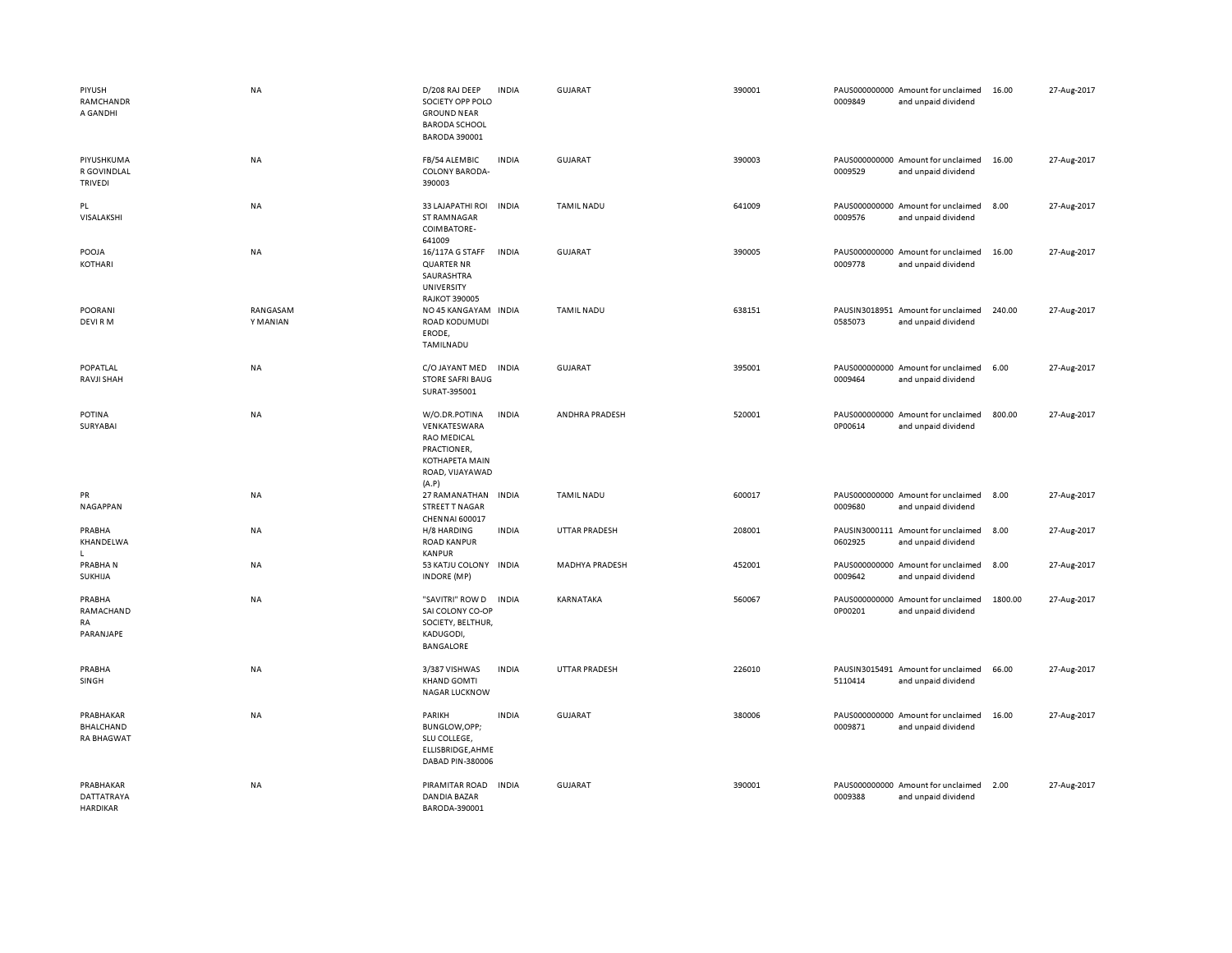| PRABHAKAR<br>NAGARDAS<br><b>BHATT</b>         | <b>NA</b> | 75A HARIYALA<br><b>PLOT BORDI GATE</b><br><b>NEAR HANUMAN</b><br><b>DERI BHAVNAGAR-</b><br>364001                     | <b>INDIA</b> | <b>GUJARAT</b> | 364001 | 0009420 | PAUS000000000 Amount for unclaimed<br>and unpaid dividend | 10.00  | 27-Aug-2017 |
|-----------------------------------------------|-----------|-----------------------------------------------------------------------------------------------------------------------|--------------|----------------|--------|---------|-----------------------------------------------------------|--------|-------------|
| PRABHAKAR<br>RAO<br>KULKARNI                  | NA        | $1 - 8 - 525.$<br>CHIKKADPALLI,<br><b>HYDERABAD PIN-</b><br>500020                                                    | <b>INDIA</b> | ANDHRA PRADESH | 500020 | 0009869 | PAUS000000000 Amount for unclaimed<br>and unpaid dividend | 100.00 | 27-Aug-2017 |
| PRABHAT<br>KUMAR<br>SRIVASTAVA                | NA        | C/O ANANT<br>PHARMA NG/S/44<br><b>NEHRU PLACE</b><br><b>JAIPUR</b>                                                    | <b>INDIA</b> | RAJASTHAN      | 302006 | 0P04678 | PAUS000000000 Amount for unclaimed<br>and unpaid dividend | 200.00 | 27-Aug-2017 |
| PRABHAVATI<br>BALKRISHNA<br>KULKARNI          | NA        | 2181 SADASHIV<br>PETH NARAYAN<br>SADAN HAVELE<br><b>BUNGLOW TILAK</b><br>ROAD POONA<br>411030                         | <b>INDIA</b> | MAHARASHTRA    | 411030 | 0009739 | PAUS000000000 Amount for unclaimed<br>and unpaid dividend | 8.00   | 27-Aug-2017 |
| PRABHAVATI<br><b>VINUBHAI</b><br>SHAH         | NA        | C/O UNITED<br>COMMERCIAL<br><b>BANK M G ROAD</b><br><b>BARODA 390001</b>                                              | <b>INDIA</b> | <b>GUJARAT</b> | 390001 | 0009736 | PAUS000000000 Amount for unclaimed<br>and unpaid dividend | 10.00  | 27-Aug-2017 |
| PRABHAVATI<br>VITHALDAS<br>DESAI              | NA        | SHREE KUNJ DESAI INDIA<br>VAGO NADIAD-<br>387001                                                                      |              | GUJARAT        | 387001 | 0009368 | PAUS000000000 Amount for unclaimed<br>and unpaid dividend | 16.00  | 27-Aug-2017 |
| PRABHAVATI<br>BEN<br><b>VINUBHAI</b><br>SHAH  | <b>NA</b> | C/O UCO BANK M G INDIA<br>ROAD BARODA<br>390001                                                                       |              | <b>GUJARAT</b> | 390001 | 0009422 | PAUS000000000 Amount for unclaimed<br>and unpaid dividend | 6.00   | 27-Aug-2017 |
| PRABHUDAS<br><b>BALUBHAI</b><br>PATWARI       | NA        | <b>46 PARIMAL</b><br>SOCIETY<br>AHMEDABAD<br>380006                                                                   | <b>INDIA</b> | <b>GUJARAT</b> | 380006 | 0009376 | PAUS000000000 Amount for unclaimed<br>and unpaid dividend | 100.00 | 27-Aug-2017 |
| PRABHUDAS<br>BHAILALBHAI<br>PATEL             | NA        | "JAGDISH" BEHIND INDIA<br>CHURCH<br><b>FATEHGUNJ</b><br>UNIVERSITY ROAD<br>BARODA-390002                              |              | <b>GUJARAT</b> | 390002 | 0009423 | PAUS000000000 Amount for unclaimed<br>and unpaid dividend | 6.00   | 27-Aug-2017 |
| <b>PRABHUDAS</b><br>BHAILALBHAI<br>PATEL      | <b>NA</b> | 'JAGDISH' BEHIND<br>CHURCH<br><b>FATEHGUNJ</b><br>UNIVERSITY ROAD<br>BARODA-390002                                    | <b>INDIA</b> | <b>GUJARAT</b> | 390002 | 0009424 | PAUS000000000 Amount for unclaimed<br>and unpaid dividend | 6.00   | 27-Aug-2017 |
| PRABHUDAS<br>P PATEL                          | NA        | 7, SUSHIL NAGAR<br>SOCIETY,<br>NIZAMPURA,<br>BARODA-390002                                                            | <b>INDIA</b> | <b>GUJARAT</b> | 390002 | 0009876 | PAUS000000000 Amount for unclaimed<br>and unpaid dividend | 2.00   | 27-Aug-2017 |
| PRABHUDEV<br><b>LAKKUNDI</b>                  | NA        | C/O DATTA<br><b>MANDIR ASHOK</b><br><b>NAGAR HUBLI</b>                                                                | <b>INDIA</b> | KARNATAKA      | 580032 | 0P02472 | PAUS000000000 Amount for unclaimed<br>and unpaid dividend | 200.00 | 27-Aug-2017 |
| PRABHULAL<br>NANALAL<br><b>VORA</b>           | NA        | KUVERJI DEVSHI<br>CHAWL 2ND FL B S<br><b>ROAD OPP</b><br>ZARAPKAR SHOW<br>ROOM DADAR W<br><b>RLY MUMBAI</b><br>400028 | <b>INDIA</b> | MAHARASHTRA    | 400028 | 0009665 | PAUS000000000 Amount for unclaimed<br>and unpaid dividend | 8.00   | 27-Aug-2017 |
| PRABHUVAB<br>HAI<br><b>ISHWARDAS</b><br>PATEL | <b>NA</b> | AT & PO DABHI<br>SURAJNAGAR TAL<br>SIDDHPUR DIST<br>MEHSANA 384151                                                    | <b>INDIA</b> | <b>GUJARAT</b> | 384151 | 0009466 | PAUS000000000 Amount for unclaimed<br>and unpaid dividend | 2.00   | 27-Aug-2017 |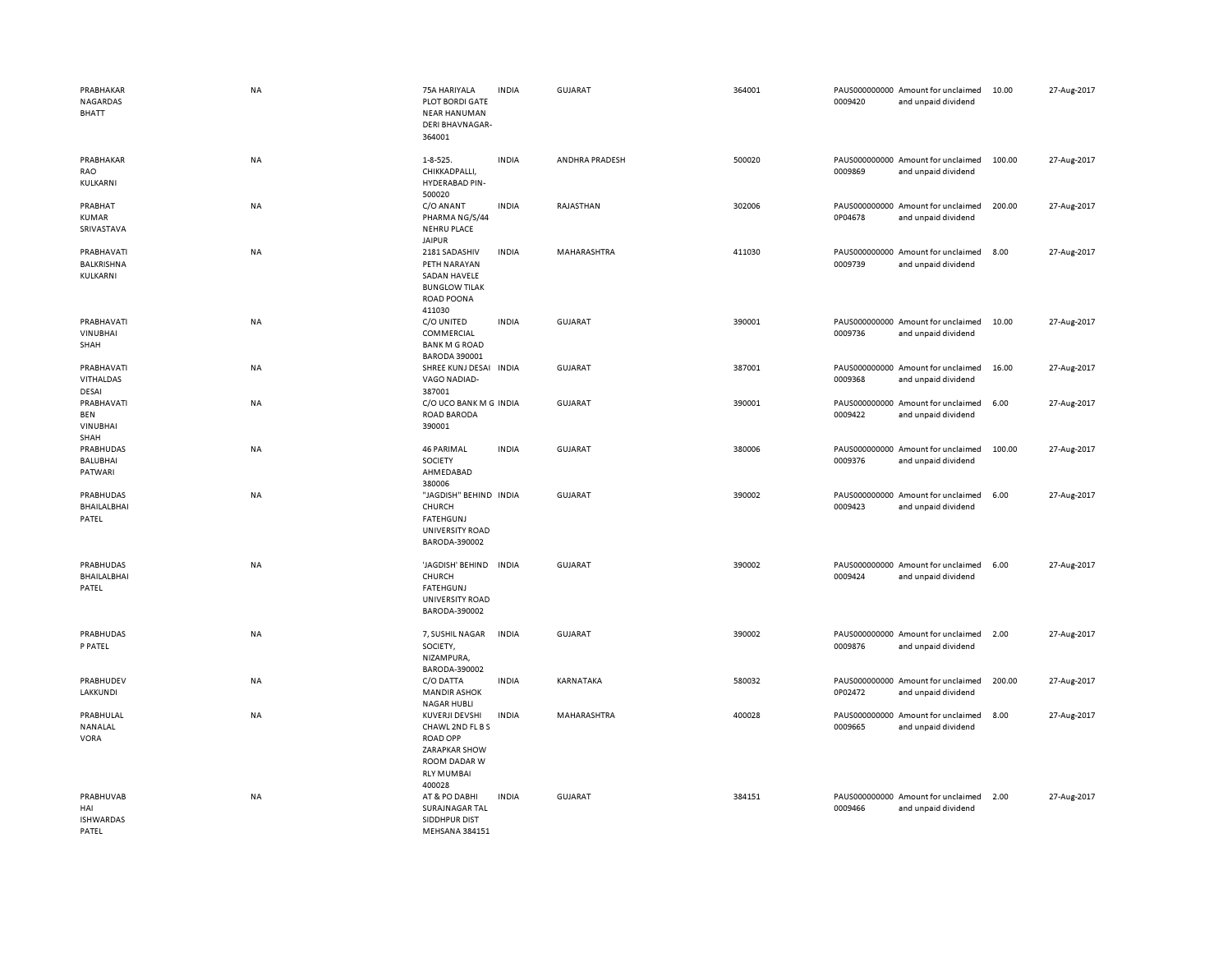| PRADEEP<br><b>BIDKAR</b>                                 | <b>NA</b>      | 1001 AWARD<br><b>BLOCK NO B-1 DIPTI</b><br>SAGAR<br>APARTMENT SANE<br><b>GURUJI ROAD</b><br><b>KOLHAPUR</b> | <b>INDIA</b> | MAHARASHTRA    | 416001 | 0P04107 | PAUS000000000 Amount for unclaimed<br>and unpaid dividend | 200.00 | 27-Aug-2017 |
|----------------------------------------------------------|----------------|-------------------------------------------------------------------------------------------------------------|--------------|----------------|--------|---------|-----------------------------------------------------------|--------|-------------|
| PRADEEP<br><b>KUMAR</b><br>KHARBANDA                     | <b>NA</b>      | HOUSE NO 593<br>SECTOR 37<br><b>FARIDABAD</b><br><b>FARIDABAD</b><br>HARYANA                                | <b>INDIA</b> | <b>HARYANA</b> | 121002 | 0009601 | PAUS000000000 Amount for unclaimed<br>and unpaid dividend | 16.00  | 27-Aug-2017 |
| PRADEEP<br><b>KUMAR</b><br>VARMA                         | NA             | <b>FLAT NO.C-403,</b><br>PRINCE<br>APARTMENTS,<br>PLOT<br>NO.54, PATPARGAN<br>J, DELHI.                     | <b>INDIA</b> | DELHI          | 110092 | 0009574 | PAUS000000000 Amount for unclaimed<br>and unpaid dividend | 16.00  | 27-Aug-2017 |
| PRADEEP<br>SURANA                                        | NA             | A-21, Sector.2<br>Reliance Greens,<br>PO Digvijay Gram                                                      | <b>INDIA</b> | <b>GUJARAT</b> | 361140 | 0P05296 | PAUS000000000 Amount for unclaimed<br>and unpaid dividend | 200.00 | 27-Aug-2017 |
| PRADEEP T<br>AGRAWAL                                     | NA             | C/O BANWARI LAL INDIA<br>RADHA KISHAN<br>3631 CHAWRI<br><b>BAZAR DELHI-</b><br>110006                       |              | DELHI          | 110006 | 0009662 | PAUS000000000 Amount for unclaimed<br>and unpaid dividend | 16.00  | 27-Aug-2017 |
| PRADIP<br>CHIMANLAL<br>MEHTA                             | <b>NA</b>      | C/O POPATLAL K<br><b>SHAH AT MARCHI</b><br>POLE IN RATAN<br>POLE AHMEDABAD-<br>380001                       | <b>INDIA</b> | <b>GUJARAT</b> | 380001 | 0009644 | PAUS000000000 Amount for unclaimed<br>and unpaid dividend | 16.00  | 27-Aug-2017 |
| PRADNYA<br>PRABHAKAR                                     | <b>NA</b>      | BHALERAO TEKARI INDIA<br>RAOPURA BARODA-<br>390001                                                          |              | <b>GUJARAT</b> | 390001 | 0009513 | PAUS000000000 Amount for unclaimed<br>and unpaid dividend | 2.00   | 27-Aug-2017 |
| PRAFUL<br><b>BHAGWAND</b><br>AS MEHTA                    | BHAGWAND<br>AS | C/2 NOOTAN<br><b>NAGAR TURNER</b><br><b>ROAD BANDRA</b><br><b>WEST MUMBAI</b>                               | <b>INDIA</b> | MAHARASHTRA    | 400050 | 0929825 | PAUSIN3007571 Amount for unclaimed<br>and unpaid dividend | 16.00  | 27-Aug-2017 |
| PRAFUL<br>KESHAVRAO<br>DAYAL                             | NA             | "AMIT" B/3<br><b>NARAYAN COLONY</b><br><b>OPPITINEARTV</b><br><b>CENTRE AMRELI</b><br>365601                | <b>INDIA</b> | <b>GUJARAT</b> | 365601 | 0009708 | PAUS000000000 Amount for unclaimed<br>and unpaid dividend | 16.00  | 27-Aug-2017 |
| PRAFULABEN<br>S SHAH                                     | <b>NA</b>      | BLOCK NO 45/3<br><b>SECTOR NO 16</b><br>GANDHINAGAR<br>382016                                               | <b>INDIA</b> | <b>GUJARAT</b> | 382016 | 0009427 | PAUS000000000 Amount for unclaimed<br>and unpaid dividend | 16.00  | 27-Aug-2017 |
| PRAFULCHAN<br><b>DRA</b><br>CHINTAMAN<br><b>RAO BAXI</b> | NA             | WADI CHHELLI<br>POLE PRAFULL<br>NIWAS 1ST FLOOR<br>BARODA-390001                                            | <b>INDIA</b> | GUJARAT        | 390001 | 0009468 | PAUS000000000 Amount for unclaimed<br>and unpaid dividend | 2.00   | 27-Aug-2017 |
| PRAFULCHAN<br><b>DRA</b><br>MOHANLAL<br>CHOKSHI          | <b>NA</b>      | $C/O$ M/S<br>MAHESHCHANDRA<br>MOHANLAL & CO<br><b>NEAR LIMDA</b><br>MANEKCHOWK<br>AHMEDABAD-<br>380001      | <b>INDIA</b> | <b>GUJARAT</b> | 380001 | 0009428 | PAUS000000000 Amount for unclaimed<br>and unpaid dividend | 2.00   | 27-Aug-2017 |
| PRAFULCHAN<br><b>DRA</b><br>SHANTILAL<br>PARIKH          | NA             | 21 KAILASH<br>SOCIETY<br><b>WAGHODIA ROAD</b><br><b>OUTSIDE PANIGATE</b><br><b>BARODA 390019</b>            | <b>INDIA</b> | <b>GUJARAT</b> | 390019 | 0009399 | PAUS000000000 Amount for unclaimed<br>and unpaid dividend | 2.00   | 27-Aug-2017 |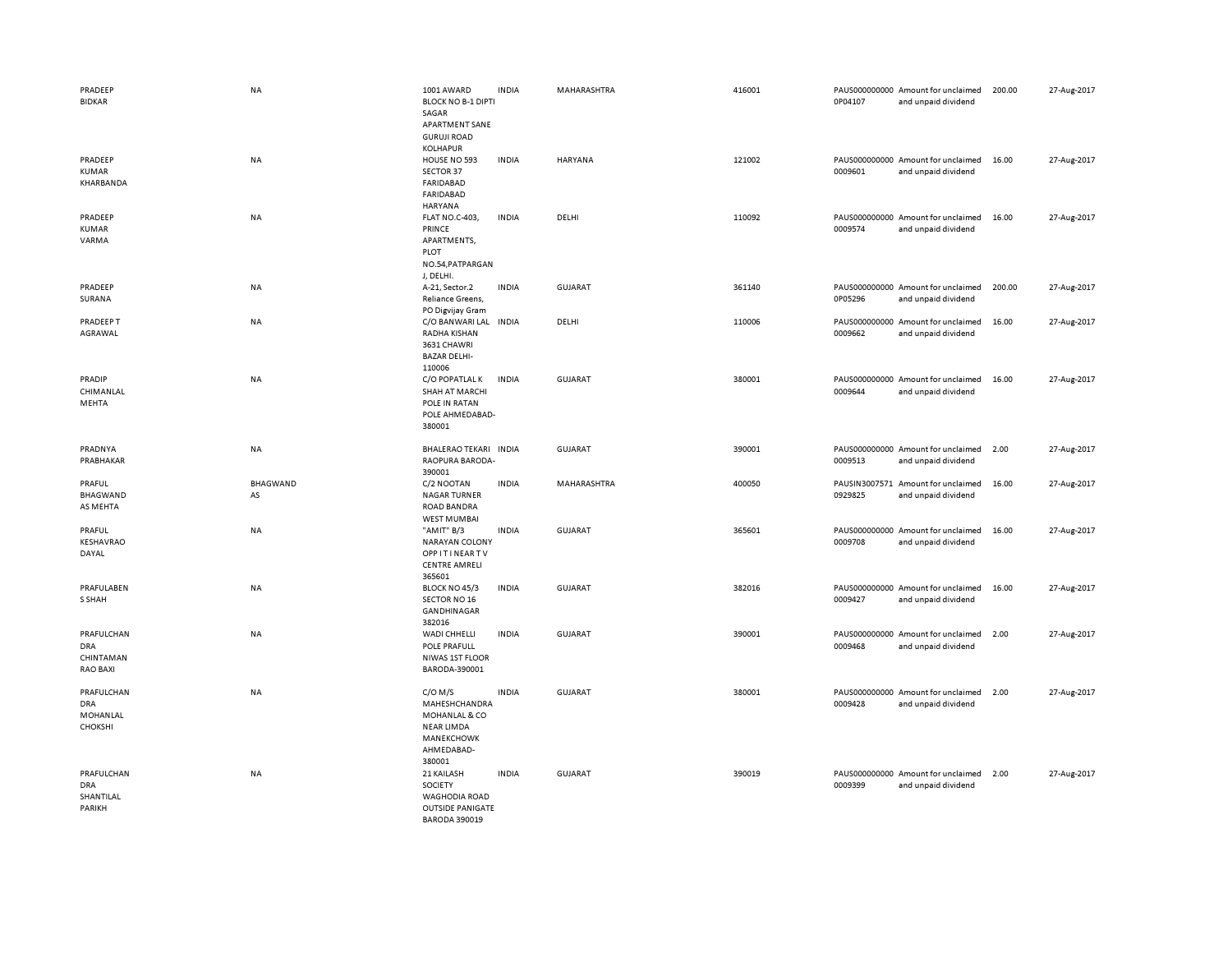| PRAGNA P<br>SHAH                              | NA        | 7, SHAH COLONY"<br>"SHAH SADAN"<br><b>OUTSIDE SHAHPUR</b><br><b>GATE AHMEDABAD</b><br>380004     | <b>INDIA</b> | <b>GUJARAT</b>     | 380004 | 0009648 | PAUS000000000 Amount for unclaimed<br>and unpaid dividend | 24.00  | 27-Aug-2017 |
|-----------------------------------------------|-----------|--------------------------------------------------------------------------------------------------|--------------|--------------------|--------|---------|-----------------------------------------------------------|--------|-------------|
| PRAGNYA<br>RAJNIKANT<br>PATEL                 | NA        | OPPKDCCBANK<br>NADIAD-387001                                                                     | <b>INDIA</b> | <b>GUJARAT</b>     | 387001 | 0009429 | PAUS000000000 Amount for unclaimed<br>and unpaid dividend | 6.00   | 27-Aug-2017 |
| PRAHALADBH<br>AI DESAIBHAI<br>PATEL           | <b>NA</b> | DHAMANIYA<br><b>KAMPA POST</b><br>DHAMANIA TAL<br><b>BAYAD DIST</b><br>SABARKANTHA<br>383325     | <b>INDIA</b> | <b>GUJARAT</b>     | 383325 | 0009472 | PAUS000000000 Amount for unclaimed<br>and unpaid dividend | 2.00   | 27-Aug-2017 |
| PRAHLAD<br>SARDA                              | <b>NA</b> | SRI INVESTMENTS INDIA<br>14-6-68<br>NAGARKHANA<br><b>BAGUM BAZAR</b><br>HYDERABAD<br>500012      |              | ANDHRA PRADESH     | 500012 | 0009784 | PAUS000000000 Amount for unclaimed<br>and unpaid dividend | 8.00   | 27-Aug-2017 |
| PRAHLADBHA<br><b>I ATMARAM</b><br>PATEL       | <b>NA</b> | 9 RANJAN SOCIETY INDIA<br><b>NEAR SARDAR</b><br>PATEL COLONY<br>AHMEDABAD-<br>380015             |              | <b>GUJARAT</b>     | 380015 | 0009430 | PAUS000000000 Amount for unclaimed<br>and unpaid dividend | 2.00   | 27-Aug-2017 |
| <b>PRAKASH B</b><br>SAWANT                    | NA        | 41/19 WORLI B D D INDIA<br>CHAWL MUMBAI-<br>400018                                               |              | MAHARASHTRA        | 400018 | 0009670 | PAUS000000000 Amount for unclaimed<br>and unpaid dividend | 8.00   | 27-Aug-2017 |
| PRAKASH<br><b>BABUBHAI</b><br>PATEL           | NA        | 5 PRATAPGUNJ<br>BARODA-390002                                                                    | <b>INDIA</b> | GUJARAT            | 390002 | 0009473 | PAUS000000000 Amount for unclaimed<br>and unpaid dividend | 50.00  | 27-Aug-2017 |
| PRAKASH<br>BHAMBHANI                          | NA        | B/304 LOK VIHAR<br>PITAMPURA DELHI<br>110034                                                     | <b>INDIA</b> | DELHI              | 110034 | 0009684 | PAUS000000000 Amount for unclaimed<br>and unpaid dividend | 16.00  | 27-Aug-2017 |
| PRAKASH<br><b>DUDANI</b>                      | <b>NA</b> | 24/23 RAJENDRA<br>NAGAR NEW DELHI-<br>110060                                                     | <b>INDIA</b> | DELHI              | 110060 | 0009600 | PAUS000000000 Amount for unclaimed<br>and unpaid dividend | 24.00  | 27-Aug-2017 |
| PRAKASH<br><b>GURUNATH</b><br><b>HEBALKAR</b> | NA        | FLAT 601 UDAY<br><b>DARSHAN SAYANI</b><br>ROAD PRABHADEVI<br>MUMBAI 400025                       | <b>INDIA</b> | MAHARASHTRA        | 400025 | 0009672 | PAUS000000000 Amount for unclaimed<br>and unpaid dividend | 8.00   | 27-Aug-2017 |
| PRAKASH N<br>SERVAIA                          | <b>NA</b> | 38 L G NAGAR<br>NIZAMPURA<br><b>BARODA 390002</b>                                                | <b>INDIA</b> | <b>GUJARAT</b>     | 390002 | 0009474 | PAUS000000000 Amount for unclaimed<br>and unpaid dividend | 2.00   | 27-Aug-2017 |
| PRAKASH<br>PUJARI                             | <b>NA</b> | B-1/20 PANKAJ<br><b>BUILDING NEAR</b><br>SHAHAD RAILWAY<br><b>STATION SHAHAD</b><br>WEST, MUMBAI | <b>INDIA</b> | <b>MAHARASHTRA</b> | 421103 | 0P03638 | PAUS000000000 Amount for unclaimed<br>and unpaid dividend | 400.00 | 27-Aug-2017 |
| PRAKASH<br>WAMANRAO<br>YERAWAR                | NA        | C/O KRISHI BACTO<br><b>LABORATORIES</b><br>AZAD MAIDAN<br>YEOTMAL-445001                         | <b>INDIA</b> | MAHARASHTRA        | 445001 | 0009475 | PAUS000000000 Amount for unclaimed<br>and unpaid dividend | 32.00  | 27-Aug-2017 |
| PRAKASHKU<br>MAR<br>RAMANLAL<br>CHOKSHI       | NA        | <b>CHOKSHI BAZAR</b><br>THREE POLE<br><b>UMRETH DIST</b><br><b>KAIRA PIN-388220</b>              | <b>INDIA</b> | <b>GUJARAT</b>     | 388220 | 0009476 | PAUS000000000 Amount for unclaimed<br>and unpaid dividend | 6.00   | 27-Aug-2017 |
| PRALHAD<br>SAWALARAM<br>GARGE                 | NA        | C/O S B GARGE<br>WARD NO 20 OLD<br><b>TOWN BULDANA</b><br>DIST BULDANA M S<br>PIN 443001         | <b>INDIA</b> | MAHARASHTRA        | 443001 | 0009365 | PAUS000000000 Amount for unclaimed<br>and unpaid dividend | 2.00   | 27-Aug-2017 |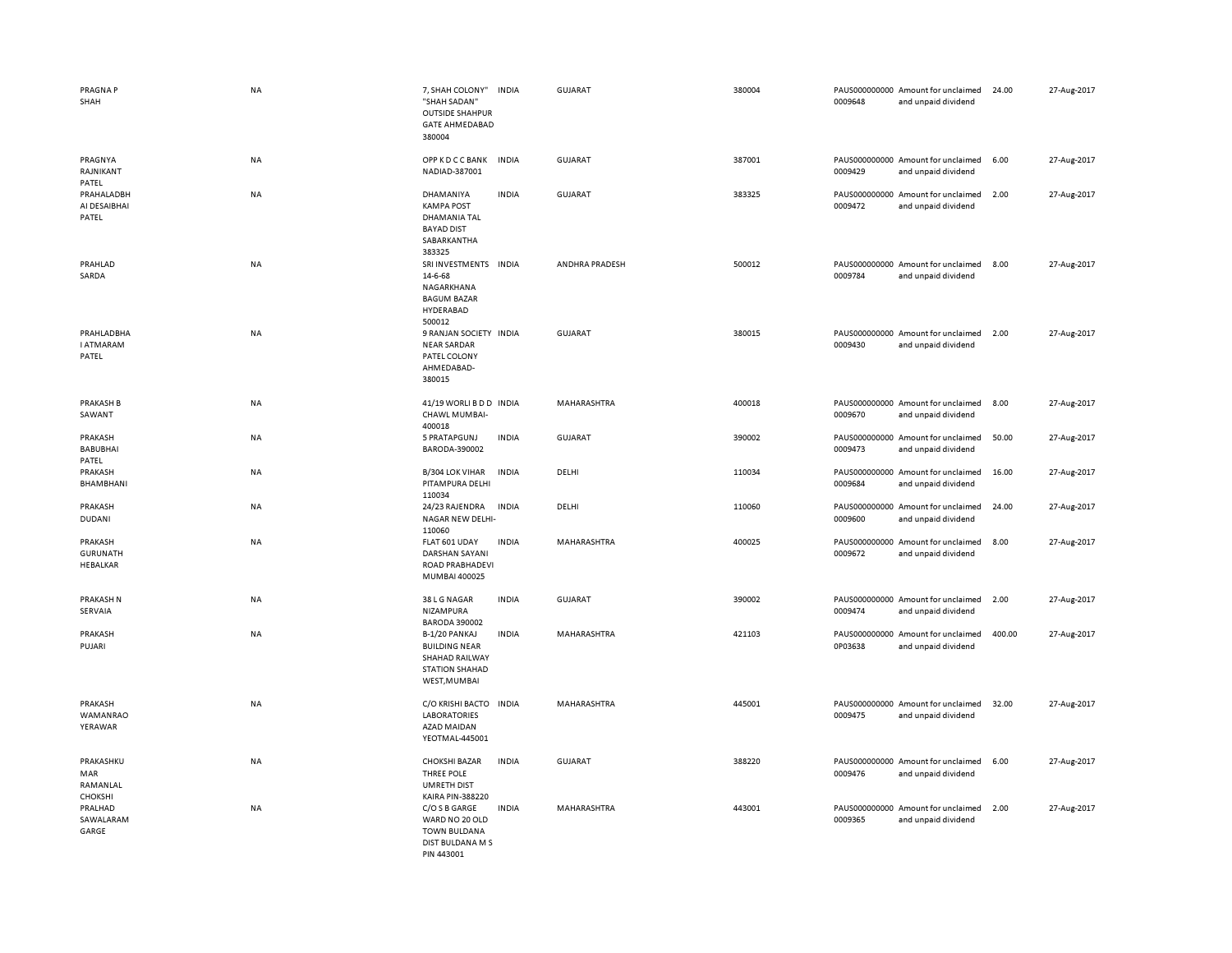| PRAMILABEN<br>YESHWANTR<br><b>H2OLOA</b> | NA        | <b>KHODIAR MATA</b><br>LANE NAGARWADA<br>BARODA-390001                                               | <b>INDIA</b> | GUJARAT            | 390001 | 0009433 | PAUS000000000 Amount for unclaimed<br>and unpaid dividend | 6.00   | 27-Aug-2017 |
|------------------------------------------|-----------|------------------------------------------------------------------------------------------------------|--------------|--------------------|--------|---------|-----------------------------------------------------------|--------|-------------|
| PRAMOD A<br>GAILAD                       | NA        | <b>JOSHI HOUSE</b><br>ROOM NO 9 ABOVE<br>PRAMOD BAKERY<br><b>TILAK CHOWK</b><br><b>KALYAN 421301</b> | <b>INDIA</b> | MAHARASHTRA        | 421301 | 0009760 | PAUS000000000 Amount for unclaimed<br>and unpaid dividend | 32.00  | 27-Aug-2017 |
| PRAMOD CJ                                | NA        | 1798/9 NEAR<br>AYURVEDIC<br><b>COLLEGE ANJANYA</b><br>LAYOUT<br>DAVANGERE                            | <b>INDIA</b> | KARNATAKA          | 577004 | 0P02593 | PAUS000000000 Amount for unclaimed<br>and unpaid dividend | 200.00 | 27-Aug-2017 |
| PRAMOD<br><b>KUMAR CH</b>                | NA        | C/O DR CH<br>GNANESWAR 15-12-<br>3 KRISHNANAGAR<br>VISAKHAPATNAM                                     | <b>INDIA</b> | ANDHRA PRADESH     | 530002 | 0P04850 | PAUS000000000 Amount for unclaimed<br>and unpaid dividend | 600.00 | 27-Aug-2017 |
| PRAMODRAY<br>KESHAVLAL<br>VYAS           | NA        | 19 PARAMHANSE<br>SOCIETY<br>MANJALPUR<br>BARODA-390011                                               | <b>INDIA</b> | <b>GUJARAT</b>     | 390011 | 0009435 | PAUS000000000 Amount for unclaimed<br>and unpaid dividend | 16.00  | 27-Aug-2017 |
| PRAN NATH<br>MUGRAI                      | NA        | T/696 GALI NO 4<br><b>FAIZ ROAD KAROL</b><br><b>BAGH NEW DELHI</b>                                   | <b>INDIA</b> | DELHI              | 110005 | 0009692 | PAUS000000000 Amount for unclaimed<br>and unpaid dividend | 8.00   | 27-Aug-2017 |
| <b>PRANABKR</b><br>CHAKRABORT<br>Y       | NA        | 110005<br>2 UPPER<br>HARANALTIPUR<br><b>FIRST LANE</b><br><b>BHADRAKALI PS</b>                       | <b>INDIA</b> | <b>WEST BENGAL</b> | 712232 | 0P02887 | PAUS000000000 Amount for unclaimed<br>and unpaid dividend | 400.00 | 27-Aug-2017 |
| PRANLAL<br>AMRUTLAL<br>MEHTA             | NA        | <b>UTTARAPARA</b><br>19/A PRABHAT<br>COLONY<br><b>WAGHODIA ROAD</b><br>VADODARA-390019               | <b>INDIA</b> | GUJARAT            | 390019 | 0009478 | PAUS000000000 Amount for unclaimed<br>and unpaid dividend | 2.00   | 27-Aug-2017 |
| PRANLAL<br>RAMCHANDR<br>A KHARADI        | NA        | <b>SHAK MARKET</b><br><b>PADRA DIST</b><br><b>BARODA PIN-</b><br>391440                              | <b>INDIA</b> | <b>GUJARAT</b>     | 391440 | 0009479 | PAUS000000000 Amount for unclaimed<br>and unpaid dividend | 2.00   | 27-Aug-2017 |
| PRASAD K                                 | <b>NA</b> | PRAKASH<br>PROVISION STORES<br>GANDHINAGAR<br><b>3RD CROSS</b><br>BELLARY                            | <b>INDIA</b> | KARNATAKA          | 583103 | 0P02482 | PAUS000000000 Amount for unclaimed<br>and unpaid dividend | 200.00 | 27-Aug-2017 |
| PRASAD<br>PURKAIT                        | NA        | C/O MR.RAVINDRA INDIA<br><b>KUMAR</b><br>SRIVASTAVA<br>HOUSE NO.C/1<br>38/47<br>ALINAGAR(NORTH)      |              | UTTAR PRADESH      | 272001 | 0P03379 | PAUS000000000 Amount for unclaimed<br>and unpaid dividend | 200.00 | 27-Aug-2017 |
| PRASAD RAO<br>U                          | NA        | 2 LAKA AREA MAIN INDIA<br><b>ROAD NUNGAM</b><br><b>BAKRAM CHENNAI</b>                                |              | <b>TAMIL NADU</b>  | 600034 | 0P03488 | PAUS000000000 Amount for unclaimed<br>and unpaid dividend | 300.00 | 27-Aug-2017 |
| PRASADARAO<br>VULIGVNDA<br>M             | NA        | ECIL 570 ANNA<br>SALAI TEY NAMPET<br>CHENNAI-600018                                                  | <b>INDIA</b> | <b>TAMIL NADU</b>  | 600018 | 0009589 | PAUS000000000 Amount for unclaimed<br>and unpaid dividend | 8.00   | 27-Aug-2017 |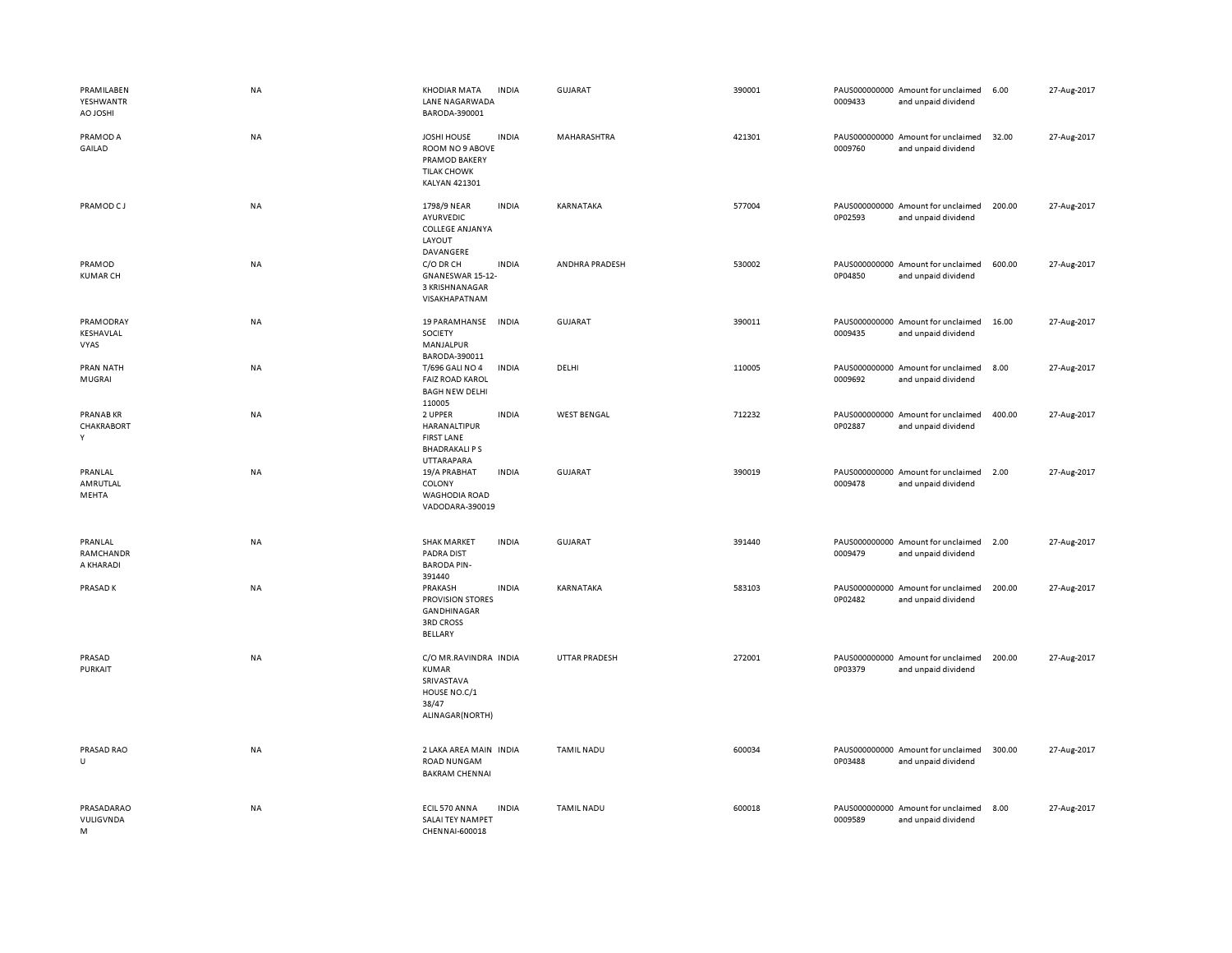| PRASANNA P<br>VAIDYA                           | NA                 | BLOCK 10 SHIVNERI INDIA<br>177 SION WEST-<br>400022                                                                                      |              | MAHARASHTRA        | 400100 | 0009556 | PAUS000000000 Amount for unclaimed<br>and unpaid dividend | 16.00  | 27-Aug-2017 |
|------------------------------------------------|--------------------|------------------------------------------------------------------------------------------------------------------------------------------|--------------|--------------------|--------|---------|-----------------------------------------------------------|--------|-------------|
| PRASHANT D<br><b>DHOPESHWA</b><br>$\mathsf{R}$ | NA                 | FLAT NO 4<br>SHIVKRUPA SM<br>78/PL NO.161 LEFT<br><b>BHUSARI COLONY</b><br>PAUD ROAD                                                     | <b>INDIA</b> | MAHARASHTRA        | 411038 | 0P04041 | PAUS000000000 Amount for unclaimed<br>and unpaid dividend | 200.00 | 27-Aug-2017 |
| PRASHANT<br>DADASAHEB<br>PAWAR                 | DADASAHEB<br>PAWAR | C/O SACHIN<br><b>KIRANA STORES</b><br>GWAHANE WASTI,<br><b>ADINATH NAGAR</b><br><b>BHOSARIPUNE</b>                                       | <b>INDIA</b> | MAHARASHTRA        | 411039 | 0173701 | PAUS120132000 Amount for unclaimed<br>and unpaid dividend | 8.00   | 27-Aug-2017 |
| PRASHANT<br>SINGH<br><b>TOMAR</b>              | NA                 | <b>WATER WORKS</b><br><b>SHAKATI NAG</b><br>BHIND                                                                                        | <b>INDIA</b> | MADHYA PRADESH     | 477001 | 0699256 | PAUS120360000 Amount for unclaimed<br>and unpaid dividend | 16.00  | 27-Aug-2017 |
| PRATAPRAI<br>MANSUKHLA<br><b>L KAMDAR</b>      | NA                 | "VILLA KAILASH"<br><b>FIRST FLOOR</b><br><b>KARAN PARA</b><br>KISHORAINHJI<br><b>ROAD OPP</b><br><b>MADHULI RAJKOT</b><br>360001 GUJARAT | <b>INDIA</b> | GUJARAT            | 360001 | 0009480 | PAUS000000000 Amount for unclaimed<br>and unpaid dividend | 16.00  | 27-Aug-2017 |
| PRATAPSINH<br>MOHANSINH<br>BARIA               | NA                 | ALEMBIC COLONY<br><b>BLOCK NO FB/72</b><br><b>BARODA 390003</b>                                                                          | <b>INDIA</b> | <b>GUJARAT</b>     | 390003 | 0009398 | PAUS000000000 Amount for unclaimed<br>and unpaid dividend | 2.00   | 27-Aug-2017 |
| PRATIBHA P<br>PARMAR                           | NA                 | "AVNI", 41-B,<br><b>MAHAVIR SOCIETY</b><br><b>NEAR NIRMALA</b><br>CONVENT SCHOOL<br>RAJKOT.                                              | <b>INDIA</b> | <b>GUJARAT</b>     | 360001 | 0009879 | PAUS000000000 Amount for unclaimed<br>and unpaid dividend | 82.00  | 27-Aug-2017 |
| PRATIBHA R<br>SONGIRE                          | NA                 | C/O DEY'S MEDICAL INDIA<br>A B ROAD KAKAD<br><b>CHAMBER WORLI</b><br><b>MUMBAI</b>                                                       |              | MAHARASHTRA        | 400018 | 0P03792 | PAUS000000000 Amount for unclaimed<br>and unpaid dividend | 200.00 | 27-Aug-2017 |
| PRATIK<br>VASAVADA                             | NA                 | 2 NEW NAGAR<br><b>ROAD JUNAGADH</b><br>GUJARAT                                                                                           | <b>INDIA</b> | <b>GUJARAT</b>     | 362001 | 0P04161 | PAUS000000000 Amount for unclaimed<br>and unpaid dividend | 400.00 | 27-Aug-2017 |
| PRATIMA<br>RANI<br>KARMAKAR                    | NA                 | 29 GULU OSTAGAR<br>LANE P O BEADON<br>STREET CALCUTTA-<br>700006                                                                         | <b>INDIA</b> | <b>WEST BENGAL</b> | 700006 | 0009701 | PAUS000000000 Amount for unclaimed<br>and unpaid dividend | 16.00  | 27-Aug-2017 |
| PRAVATI<br>JANA                                | NA                 | <b>GOLEPUKUR OPP</b><br><b>TELEPHONE</b><br><b>EXCHANGE PO</b><br><b>BARIPUR 24</b>                                                      | <b>INDIA</b> | <b>WEST BENGAL</b> | 743248 | 0P02929 | PAUS000000000 Amount for unclaimed<br>and unpaid dividend | 200.00 | 27-Aug-2017 |
| PRAVEEN<br>BAKSHI                              | NA                 | PARGANAS<br><b>GULDASTA</b><br>APARTMENT,G-<br>3/455 GULMOHAR<br>COLONY,<br>BHARATNAGAR<br><b>BHOPAL</b>                                 | <b>INDIA</b> | MADHYA PRADESH     | 462016 | 0P03280 | PAUS000000000 Amount for unclaimed<br>and unpaid dividend | 400.00 | 27-Aug-2017 |
| PRAVEEN<br>KALIA                               | NA                 | 8-378 GREATER<br>KAILASH PART II<br><b>NEW DELHI-110048</b>                                                                              | <b>INDIA</b> | DELHI              | 110048 | 0009721 | PAUS000000000 Amount for unclaimed<br>and unpaid dividend | 8.00   | 27-Aug-2017 |
| PRAVEEN T<br>VASAVA                            | NA                 | <b>GAYATRIPURA</b><br><b>GOTRI BARODA</b><br>390021                                                                                      | <b>INDIA</b> | <b>GUJARAT</b>     | 390021 | 0009823 | PAUS000000000 Amount for unclaimed<br>and unpaid dividend | 16.00  | 27-Aug-2017 |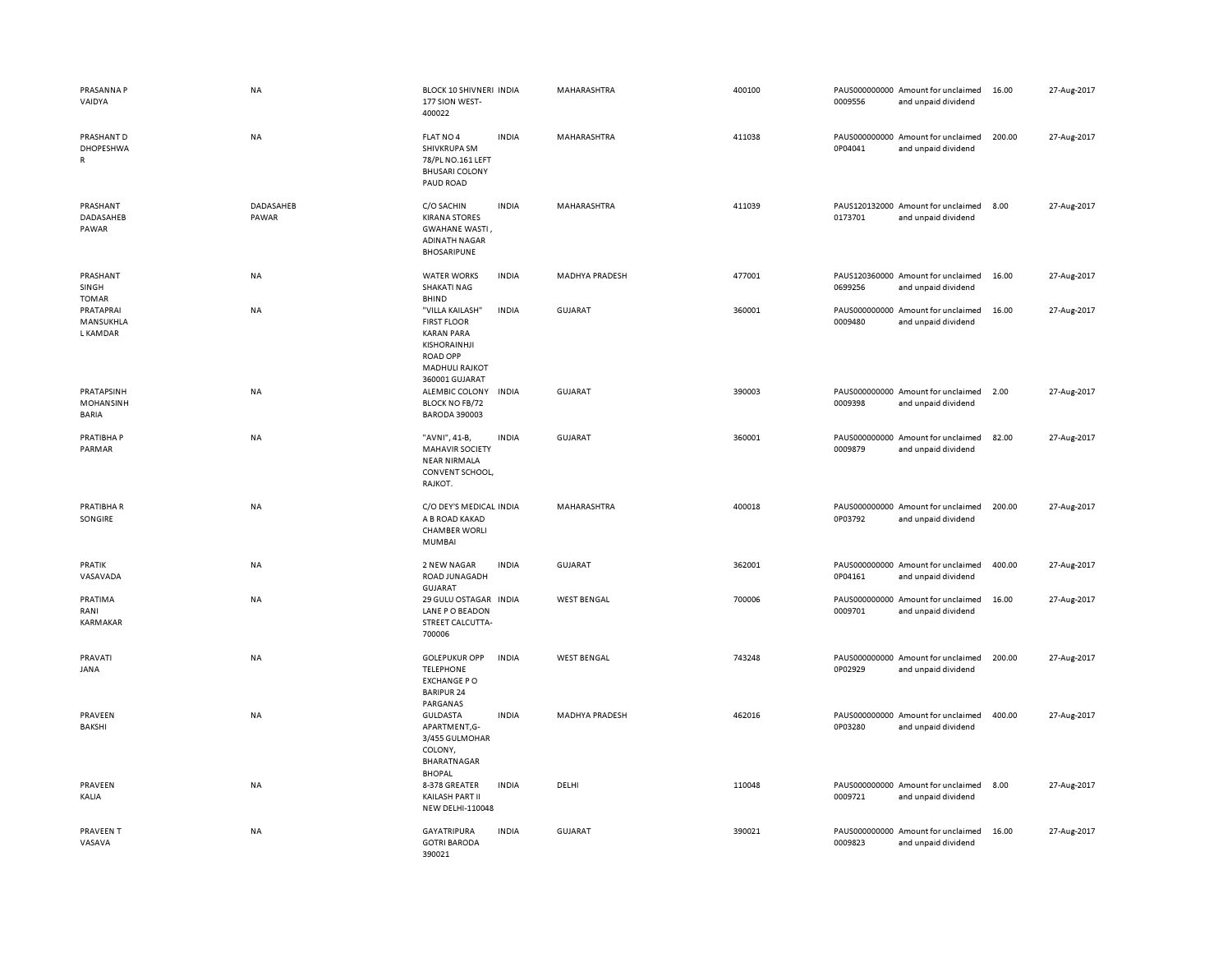| PRAVIN<br><b>JETHALAL</b><br>MEHTA               | <b>NA</b> | 31/33 DR<br><b>DESHMUKH LANE</b><br>1ST FLOOR V P<br>ROAD MUMBAI-<br>400004                                                                                           | <b>INDIA</b> | MAHARASHTRA    | 400004 | 0009562 | PAUS000000000 Amount for unclaimed<br>and unpaid dividend | 8.00   | 27-Aug-2017 |
|--------------------------------------------------|-----------|-----------------------------------------------------------------------------------------------------------------------------------------------------------------------|--------------|----------------|--------|---------|-----------------------------------------------------------|--------|-------------|
| PRAVIN<br>KUMAR<br>TRIPATHI                      | NA        | PRODUCT<br>MANAGER<br>ALEMBIC<br><b>CHEMICAL WORKS</b><br><b>LALEMBIC ROAD</b><br>VADODARA                                                                            | <b>INDIA</b> | <b>GUJARAT</b> | 390003 | 0P04500 | PAUS000000000 Amount for unclaimed<br>and unpaid dividend | 200.00 | 27-Aug-2017 |
| PRAVINBHAI<br>RAMANLAL<br>PATEL                  | NA        | FB 106 ALEMBIC<br><b>COLONY BARODA</b><br>390003                                                                                                                      | <b>INDIA</b> | GUJARAT        | 390003 | 0009400 | PAUS000000000 Amount for unclaimed<br>and unpaid dividend | 6.00   | 27-Aug-2017 |
| PRAVINBHAI<br>SAKARLAL<br>KAPADIA                | NA        | G-31 BOMBAY<br>MARKET<br>UMARWADA<br>SURAT 395010                                                                                                                     | <b>INDIA</b> | <b>GUJARAT</b> | 395010 | 0009842 | PAUS000000000 Amount for unclaimed<br>and unpaid dividend | 16.00  | 27-Aug-2017 |
| PRAVINCHAN<br>DRA BABULAL<br>PARIKH              | NA        | $B - 6/11$<br>RAMANSMRUTI CO-<br>OP HOUSING<br><b>SOCIET-Y LTD</b><br><b>BEHIND NEW VIKAS</b><br><b>GRIHA DHUMKETU</b><br><b>R-OAD PALDI</b><br>AHMEDABAD-<br>380007- | <b>INDIA</b> | GUJARAT        | 380007 | 0009438 | PAUS000000000 Amount for unclaimed<br>and unpaid dividend | 2.00   | 27-Aug-2017 |
| PRAVINCHAN<br>DRA C<br><b>GANDHI</b>             | NA        | C/O M M GANDHI<br><b>DINMANI SADAN</b><br>RAMRATAN<br><b>TRIVEDI ROAD</b><br>MULUND MUMBAI-<br>400088                                                                 | <b>INDIA</b> | MAHARASHTRA    | 400088 | 0009439 | PAUS000000000 Amount for unclaimed<br>and unpaid dividend | 6.00   | 27-Aug-2017 |
| PRAVINCHAN<br>DRA<br>CHIMANLAL<br><b>CHOKSHI</b> | <b>NA</b> | 913/1 NAGAR<br><b>BORDI'S POLE</b><br>RAIPUR<br>AHMEDABAD<br>380001                                                                                                   | <b>INDIA</b> | <b>GUJARAT</b> | 380001 | 0009740 | PAUS000000000 Amount for unclaimed<br>and unpaid dividend | 6.00   | 27-Aug-2017 |
| PRAVINCHAN<br><b>DRA</b><br>CHUNILAL<br>PATEL    | <b>NA</b> | 2-DHANLAXMIBEN INDIA<br>PRAVIN CHARA<br>MOTA FOFALIA TO<br><b>SINOR DIST</b><br><b>BARODA 391115</b>                                                                  |              | GUJARAT        | 391115 | 0009553 | PAUS000000000 Amount for unclaimed<br>and unpaid dividend | 8.00   | 27-Aug-2017 |
| PRAVINCHAN<br>DRA<br>VALLABHDAS<br>SOMANI        | NA        | <b>RAVLIA PLOT</b><br>STREET NO 2 OPP<br><b>VIJAY KUNJ NR RLY</b><br><b>STATION</b><br>PORBANDAR<br>360575                                                            | <b>INDIA</b> | <b>GUJARAT</b> | 360575 | 0009664 | PAUS000000000 Amount for unclaimed<br>and unpaid dividend | 8.00   | 27-Aug-2017 |
| PRAVINKUM<br>AR PATEL                            | NA        | 10 LAXMINIWAS<br>MANGESH LODGE<br>LANE AHILYABAI<br><b>CHOWK KALYAN</b>                                                                                               | <b>INDIA</b> | MAHARASHTRA    | 421301 | 0P03787 | PAUS000000000 Amount for unclaimed<br>and unpaid dividend | 200.00 | 27-Aug-2017 |
| PRAVINKUM<br>AR<br>RAMANLAL<br>MEHTA             | NA        | <b>16 NAVATH SOC</b><br>SHRI SHAKTI KRUPA<br>OPP ELECTRIC<br><b>STATION TARSALI</b><br>ROAD BARODA<br>391720 VADODARA                                                 | <b>INDIA</b> | GUJARAT        | 390009 | 0009488 | PAUS000000000 Amount for unclaimed<br>and unpaid dividend | 2.00   | 27-Aug-2017 |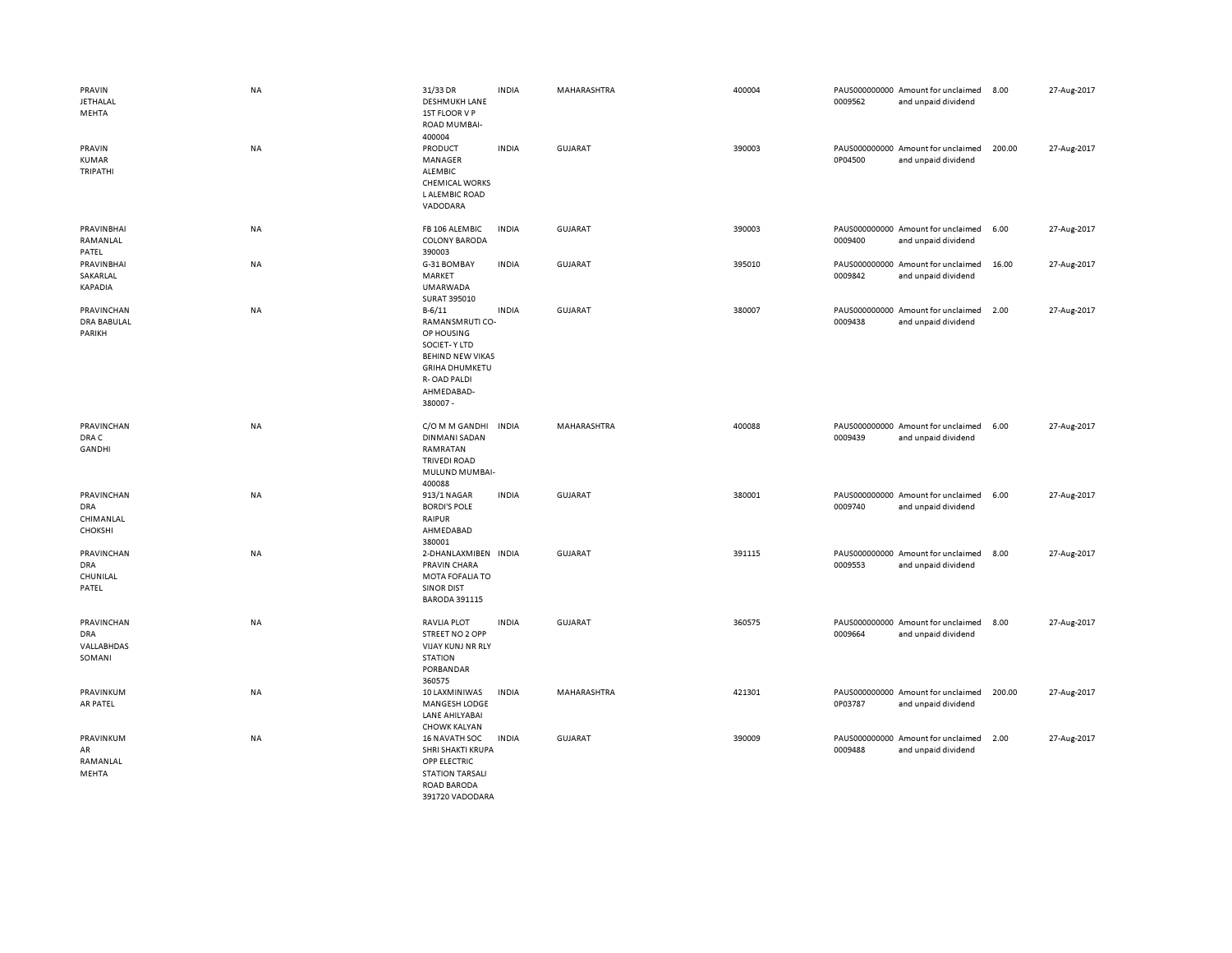| <b>PRECIOUS</b><br><b>SECURITIES P</b><br>LTD | <b>NA</b> | 338 1ST FLOOR<br>PRABHAT COMPLEX<br><b>K G ROAD</b><br>BANGALORE                                                                                  | <b>INDIA</b> | KARNATAKA            | 560009 | 0016758                  | PAUSIN3021481 Amount for unclaimed<br>and unpaid dividend | 2.00    | 27-Aug-2017 |
|-----------------------------------------------|-----------|---------------------------------------------------------------------------------------------------------------------------------------------------|--------------|----------------------|--------|--------------------------|-----------------------------------------------------------|---------|-------------|
| PREM LATA<br>KHEMKA                           | NA        | C/O BABULAL<br>KHEMKA 35-B<br>DARPNARAYAN<br><b>TAGORE STREET</b><br><b>CALCUTTA 700006</b>                                                       | <b>INDIA</b> | <b>WEST BENGAL</b>   | 700006 | 0009796                  | PAUS000000000 Amount for unclaimed<br>and unpaid dividend | 8.00    | 27-Aug-2017 |
| PREM NATH<br><b>KAPOOR</b>                    | NA        | 14/116 B CIVIL<br><b>LINES KANPUR-</b><br>208001                                                                                                  | <b>INDIA</b> | <b>UTTAR PRADESH</b> | 208001 | 0009677                  | PAUS000000000 Amount for unclaimed<br>and unpaid dividend | 8.00    | 27-Aug-2017 |
| PREM<br>PRAKASH<br>MANGHANI                   | <b>NA</b> | 10000 GALI NAL<br>WALI NAWAB GANJ<br><b>PUL BANGASH</b><br>DELHI-110006                                                                           | <b>INDIA</b> | DELHI                | 110006 | PAUS000000000<br>0009595 | Amount for unclaimed<br>and unpaid dividend               | 16.00   | 27-Aug-2017 |
| PREMANAND<br><b>JIVALAL</b><br>CHAUHAN        | <b>NA</b> | 3 MEGHDOOT<br>SOCIETY<br>KARELIBAUG<br>BARODA-390001                                                                                              | <b>INDIA</b> | <b>GUJARAT</b>       | 390001 | 0009490                  | PAUS000000000 Amount for unclaimed<br>and unpaid dividend | 6.00    | 27-Aug-2017 |
| PREMASAKHI<br>ANANTAPAT<br><b>NAIKUNI</b>     | NA        | C/O.DR.A.KRISHNA INDIA<br>RAO, DAYAL CLINIC<br>VISAKHAPATNAM                                                                                      |              | ANDHRA PRADESH       | 530001 | 0P00622                  | PAUS000000000 Amount for unclaimed<br>and unpaid dividend | 1600.00 | 27-Aug-2017 |
| PREMJI<br>DAMJI GAJRA                         | NA        | 71 ISSAJI STREET<br>MUMBAI-400003                                                                                                                 | <b>INDIA</b> | MAHARASHTRA          | 400003 | 0009492                  | PAUS000000000 Amount for unclaimed<br>and unpaid dividend | 82.00   | 27-Aug-2017 |
| PREMJIBHAI<br>CHHAGANBH<br>AI PATEL           | <b>NA</b> | AT & PO BAYAD<br><b>DIST</b><br>SABARKANTHA PIN<br>383325                                                                                         | <b>INDIA</b> | <b>GUJARAT</b>       | 383325 | 0009389                  | PAUS000000000 Amount for unclaimed<br>and unpaid dividend | 16.00   | 27-Aug-2017 |
| PREMSUKHB<br>HAI<br>СННОТАВНАІ<br>PATEL       | NA        | AT & PO VINA<br><b>MOTI KHADKI TAL</b><br>NADIAD DIST KAIRA<br>387001                                                                             | <b>INDIA</b> | GUJARAT              | 387001 | 0009493                  | PAUS000000000 Amount for unclaimed<br>and unpaid dividend | 6.00    | 27-Aug-2017 |
| PRITI JAIN                                    | NA        | 49- PREM PURI<br>MUZAFFARNAGAR<br>251002                                                                                                          | <b>INDIA</b> | <b>UTTAR PRADESH</b> | 251002 | 0009615                  | PAUS000000000 Amount for unclaimed<br>and unpaid dividend | 8.00    | 27-Aug-2017 |
| PRITI RATILAL<br>SHAH                         | <b>NA</b> | II-B WEST VIEW 309 INDIA<br>S V ROAD<br>SANTACRUZ (W)<br>MUMBAI-400054                                                                            |              | MAHARASHTRA          | 400054 | 0009668                  | PAUS000000000 Amount for unclaimed<br>and unpaid dividend | 18.00   | 27-Aug-2017 |
| PRIYAKANT<br>MANILAL<br><b>BHATT</b>          | <b>NA</b> | <b>45 CHANDRALOK</b><br>SOCIETY CADILA<br><b>ROAD GHODASAR P</b><br>O VATVA<br>AHMEDABAD-<br>382440                                               | <b>INDIA</b> | <b>GUJARAT</b>       | 382440 | 0009543                  | PAUS000000000 Amount for unclaimed<br>and unpaid dividend | 8.00    | 27-Aug-2017 |
| PROMOD<br>RAKSHIT                             | <b>NA</b> | C/O S ROY UCO<br><b>BANK</b><br>GORUBANDHA<br><b>BRANCH PO</b><br>MISSAMAIR 784506                                                                | <b>INDIA</b> | ASSAM                | 784506 | 0009787                  | PAUS000000000 Amount for unclaimed<br>and unpaid dividend | 32.00   | 27-Aug-2017 |
| PUNITA<br><b>GIRISH SHAH</b>                  | <b>NA</b> | MALVI<br>RANCHODDAS<br><b>GIRISH N SHAH &amp;</b><br>CO B/3 TRUPTI<br>APTS B/H GUJARAT<br><b>HIGH COURT</b><br>NAVRANGPURA<br>AHMEDABAD<br>380009 | <b>INDIA</b> | <b>GUJARAT</b>       | 380009 | 0009442                  | PAUS000000000 Amount for unclaimed<br>and unpaid dividend | 82.00   | 27-Aug-2017 |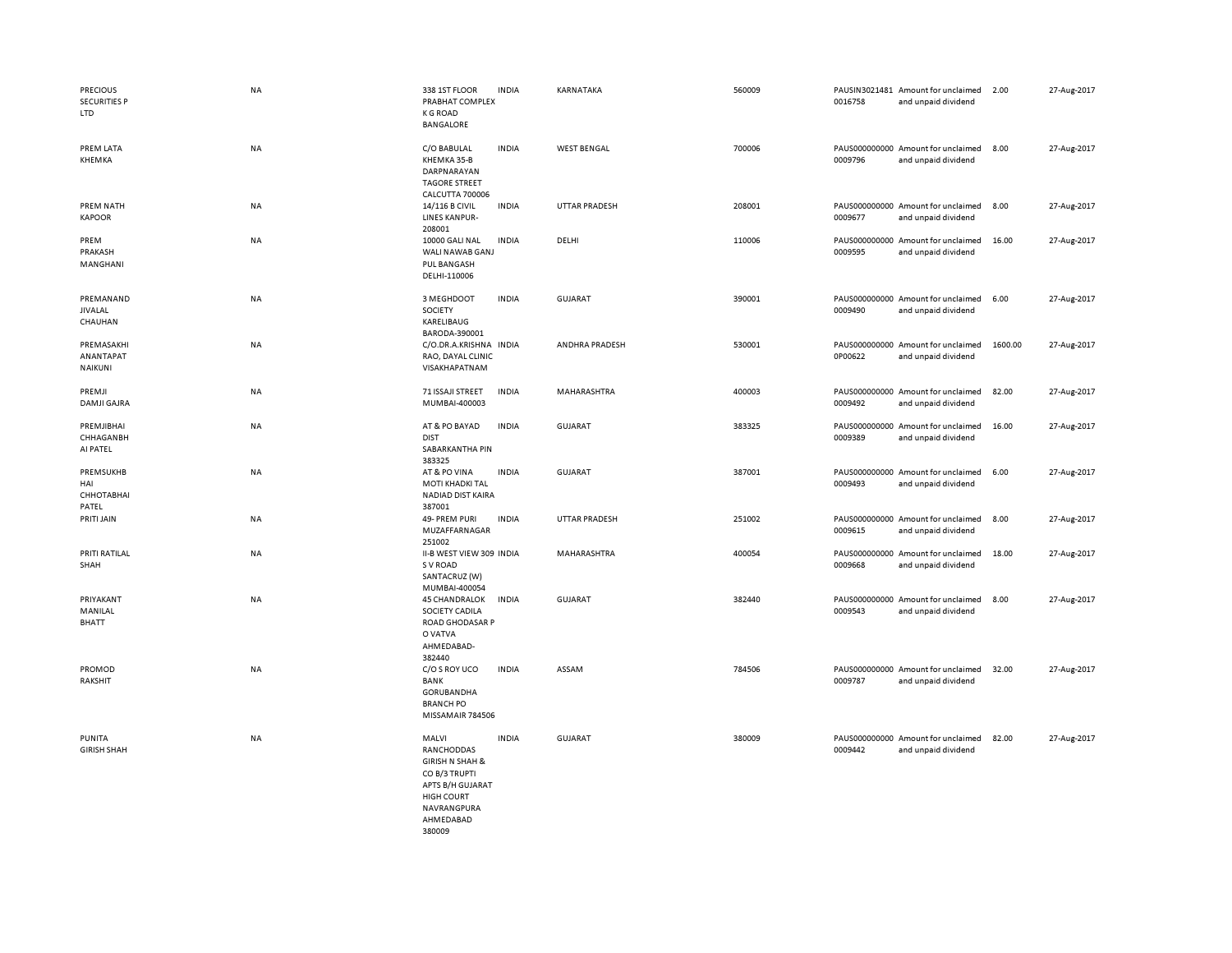| PUNJABHAI<br>PARASHOTA<br><b>MDAS PATEL</b>   | <b>NA</b> | AT POST<br><b>HATHIPURA VIA</b><br>SATHAMBA TAL<br><b>BAYAD DIST</b><br>SABARKANTHA<br>383340                | <b>INDIA</b> | GUJARAT              | 383340 | 0009497 | PAUS000000000 Amount for unclaimed<br>and unpaid dividend | 2.00   | 27-Aug-2017 |
|-----------------------------------------------|-----------|--------------------------------------------------------------------------------------------------------------|--------------|----------------------|--------|---------|-----------------------------------------------------------|--------|-------------|
| PURI<br>SAVITRAMM<br>A                        | NA        | 20/12, RAPPULA<br><b>BAZAR KURNOOL</b>                                                                       | <b>INDIA</b> | ANDHRA PRADESH       | 518001 | 0P00986 | PAUS000000000 Amount for unclaimed<br>and unpaid dividend | 200.00 | 27-Aug-2017 |
| PURNANAND<br><b>GOVINDJI</b><br>DAMANIA       | NA        | <b>47 C P TANK ROAD</b><br>OLD SON AWALAL<br><b>BLDG 1ST FLOOR</b><br>ROOM NO <sub>17</sub><br>MUMBAI-400004 | <b>INDIA</b> | <b>MAHARASHTRA</b>   | 400004 | 0009554 | PAUS000000000 Amount for unclaimed<br>and unpaid dividend | 8.00   | 27-Aug-2017 |
| PURNIMA<br>CHATTOPAD<br>HYAY                  | NA        | HOUSE<br>NO.374, POCKET-E<br><b>MAYUR VIHAR</b><br>PHASE-I DELHI-<br>110091                                  | <b>INDIA</b> | DELHI                | 110091 | 0009863 | PAUS000000000 Amount for unclaimed<br>and unpaid dividend | 8.00   | 27-Aug-2017 |
| PURNIMA<br>CHATTOPAD<br>HYAY                  | NA        | E 374 MAYUR<br><b>VIHAR PHASE II</b><br>NEW DELHI 110091                                                     | <b>INDIA</b> | DELHI                | 110091 | 0009856 | PAUS000000000 Amount for unclaimed<br>and unpaid dividend | 8.00   | 27-Aug-2017 |
| PURNIMA<br>MITTAL                             | <b>NA</b> | 1719 SECTOR 44-B INDIA<br><b>RBI OFFICER'S</b><br><b>FLATS</b><br>CHANDIGARH<br>160047                       |              | CHANDIGARH           | 160047 | 0009580 | PAUS000000000 Amount for unclaimed<br>and unpaid dividend | 8.00   | 27-Aug-2017 |
| <b>PURSHOTTA</b><br>M DASS<br>CHACHAN         | NA        | 402, TAKSHASHILA INDIA<br>APARTMENT<br><b>BHATAR ROAD,</b><br>SURAT-395001                                   |              | <b>GUJARAT</b>       | 395001 | 0009639 | PAUS000000000 Amount for unclaimed<br>and unpaid dividend | 8.00   | 27-Aug-2017 |
| PURUSHOTH<br>AM V BHIDE                       | <b>NA</b> | 25/5 PADMAREKHA INDIA<br><b>SOCIETY KARVE</b><br><b>NAGAR PUNE</b>                                           |              | MAHARASHTRA          | 411052 | 0P04035 | PAUS000000000 Amount for unclaimed<br>and unpaid dividend | 200.00 | 27-Aug-2017 |
| PURUSHOTTA<br>M AMBALAL<br>PATEL              | NA        | <b>SARDAR CHOWK</b><br>SUNAV TAL PETLAD<br>DIST KAIRA 388470                                                 | <b>INDIA</b> | <b>GUJARAT</b>       | 388470 | 0009499 | PAUS000000000 Amount for unclaimed<br>and unpaid dividend | 16.00  | 27-Aug-2017 |
| <b>PURUSHOTTA</b><br>M AMBALAL<br>PATEL       | NA        | <b>SARDAR CHOWK</b><br>SUNAV TAL PETLAD<br>DIST KAIRA 388470                                                 | <b>INDIA</b> | <b>GUJARAT</b>       | 388470 | 0009500 | PAUS000000000 Amount for unclaimed<br>and unpaid dividend | 16.00  | 27-Aug-2017 |
| PURUSHOTTA<br>M BAHADUR<br>MATHUR             | NA        | D-57/49 PLOT NO 3 INDIA<br><b>MOLVI BAGH</b><br>VARANASI 221010                                              |              | <b>UTTAR PRADESH</b> | 221010 | 0009502 | PAUS000000000 Amount for unclaimed<br>and unpaid dividend | 66.00  | 27-Aug-2017 |
| <b>PURUSHOTTA</b><br>M R WAIDYA               | <b>NA</b> | 1 MANGAL DHARA INDIA<br>HSG SOC GANGA<br><b>WADI RAVIWAR</b><br>PETH NASIK 422001                            |              | MAHARASHTRA          | 422001 | 0009381 | PAUS000000000 Amount for unclaimed<br>and unpaid dividend | 2.00   | 27-Aug-2017 |
| PURUSHOTTA<br>M<br>VALLAVDAS<br>BHAVSAR       | <b>NA</b> | JANPAD SOCIETY<br>NR P T COLLEGE<br>PALDI<br>AHMEDABAD-<br>380007                                            | <b>INDIA</b> | GUJARAT              | 380007 | 0009723 | PAUS000000000 Amount for unclaimed<br>and unpaid dividend | 6.00   | 27-Aug-2017 |
| <b>PURUSHOTTA</b><br><b>MBHAIF</b><br>PANCHAL | <b>NA</b> | Khodal Nagar 1/B,<br>Opp. Nirman Park<br>Vishwatnitri Road                                                   | <b>INDIA</b> | <b>GUJARAT</b>       | 390011 | 0P05632 | PAUS000000000 Amount for unclaimed<br>and unpaid dividend | 100.00 | 27-Aug-2017 |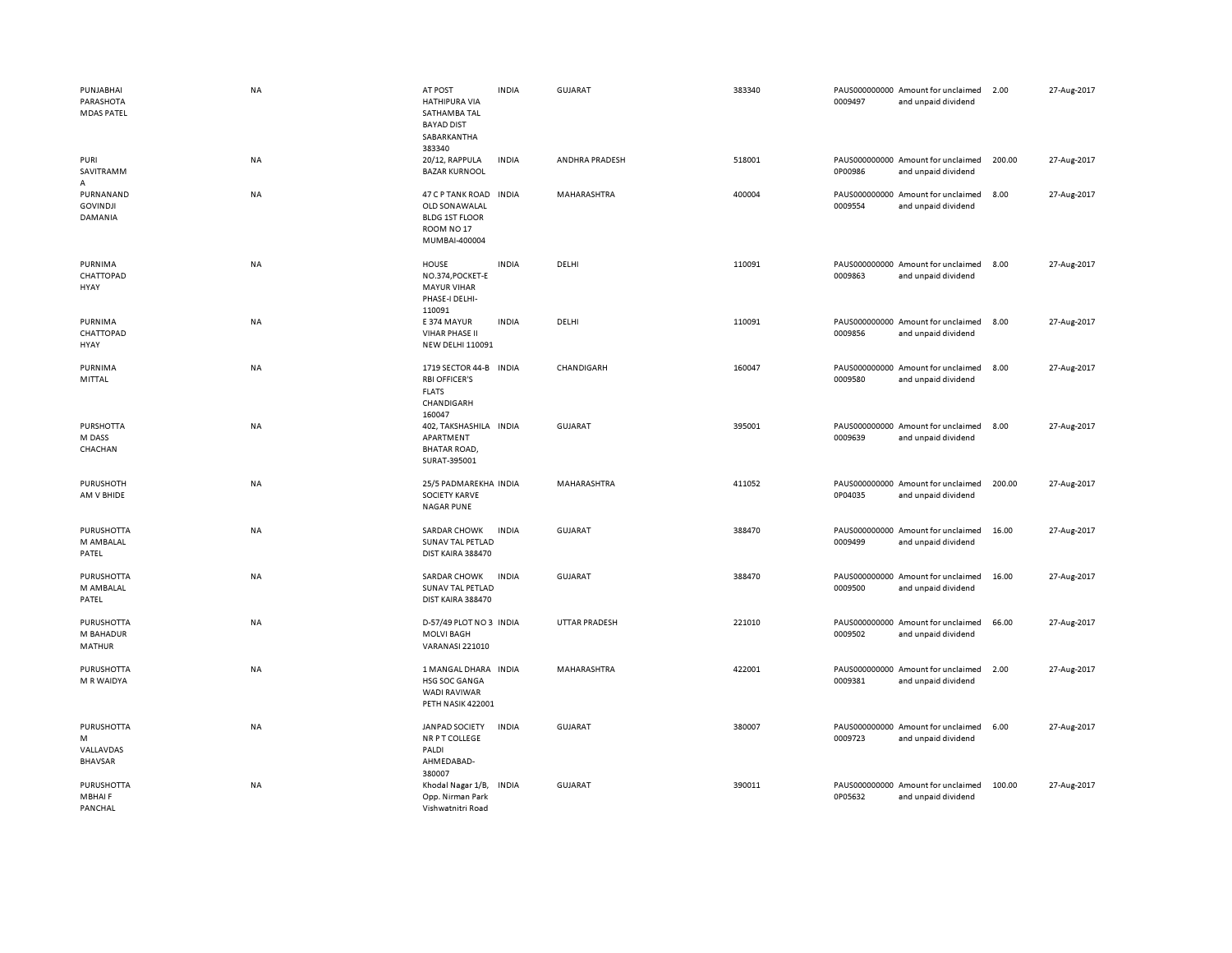| PUSHP LATA<br>CHAUDHARY                       | NA        | C/O SH H R<br>CHHABRA Q NO<br>74B BA/BLOCK PA-<br>NKHA RD<br>RESIDENTIAL<br><b>SCHEME JAIL ROAD</b><br>NE-W DELHI<br>110018-                           | <b>INDIA</b> | DELHI              | 110018 | 0009603 | PAUS000000000 Amount for unclaimed<br>and unpaid dividend | 8.00   | 27-Aug-2017 |
|-----------------------------------------------|-----------|--------------------------------------------------------------------------------------------------------------------------------------------------------|--------------|--------------------|--------|---------|-----------------------------------------------------------|--------|-------------|
| <b>PUSHPA</b><br>CHHABADA                     | NA        | 23 DROOPAD<br>COLONY<br>GANDHINAGAR<br><b>KOLHAPUR M S</b>                                                                                             | <b>INDIA</b> | MAHARASHTRA        | 416119 | 0P04045 | PAUS000000000 Amount for unclaimed<br>and unpaid dividend | 200.00 | 27-Aug-2017 |
| PUSHPA<br>DHIRENDRA<br>PATEL                  | NA        | C/O SHRI<br>MUKUNDRAV<br><b>GHANEKAR NR</b><br>KHUSHALC- HAND<br><b>CHARITY TRUST</b><br><b>B/H MAHARANI</b><br><b>SCH RAO-PURA</b><br>BARODA 390001 - | <b>INDIA</b> | GUJARAT            | 390001 | 0009505 | PAUS000000000 Amount for unclaimed<br>and unpaid dividend | 16.00  | 27-Aug-2017 |
| <b>PUSHPA</b><br><b>DUTTA</b><br>CHOWDHURY    | NA        | 38/1/2 RAMTONU INDIA<br><b>BOSE LANE</b><br>CALCUTTA-700006                                                                                            |              | <b>WEST BENGAL</b> | 700006 | 0009573 | PAUS000000000 Amount for unclaimed<br>and unpaid dividend | 16.00  | 27-Aug-2017 |
| PUSHPA<br><b>NARAYAN</b><br>SAHASRABUD<br>DHE | NA        | SHRIRAM BHAVAN INDIA<br>PANCH ALI PAR<br>NAKA KALYAN-<br>421301                                                                                        |              | MAHARASHTRA        | 421301 | 0009667 | PAUS000000000 Amount for unclaimed<br>and unpaid dividend | 8.00   | 27-Aug-2017 |
| <b>PUSHPA</b><br>NARESH<br><b>NAAGAR</b>      | NA        | C/2 NIRALI<br><b>APARTMENT OPP</b><br>VASTRAPUR<br><b>RAILWAY STATION</b><br>VEJALPUR<br>AHMEDABAD<br>380051                                           | <b>INDIA</b> | <b>GUJARAT</b>     | 380051 | 0009650 | PAUS000000000 Amount for unclaimed<br>and unpaid dividend | 16.00  | 27-Aug-2017 |
| PUSHPA<br>PRAVINCHAN<br>DRA MEHTA             | <b>NA</b> | C/O THE SWASTIK INDIA<br><b>JANATA SAHAKARI</b><br><b>BANK LTD 502</b><br><b>KALBADEVI ROAD</b><br>MUMBAI-400002                                       |              | MAHARASHTRA        | 400002 | 0009655 | PAUS000000000 Amount for unclaimed<br>and unpaid dividend | 8.00   | 27-Aug-2017 |
| <b>PUSHPA</b><br>RAMANLAL<br>SWAMINARA<br>YAN | NA        | <b>KESHAV JIVAN</b><br><b>KALAVAD ROAD NR</b><br>SETUBANDH - SOC<br><b>BEHIND MAHILA</b><br><b>COLLEGE SAHAKAR</b><br>NAGAR-ST-4<br>RAJKOT-360001 -    | <b>INDIA</b> | <b>GUJARAT</b>     | 360001 | 0009727 | PAUS000000000 Amount for unclaimed<br>and unpaid dividend | 24.00  | 27-Aug-2017 |
| PUSHPABAI                                     | NA        | 15-1-503/B/13 1ST INDIA<br><b>FLOOR OLD</b><br>FEELKHAYA<br>HYDERABAD<br>500012                                                                        |              | ANDHRA PRADESH     | 500012 | 0009767 | PAUS000000000 Amount for unclaimed<br>and unpaid dividend | 8.00   | 27-Aug-2017 |
| PUSHPABEN<br>ARVINDBHAI<br>RAJYAGURU          | <b>NA</b> | <b>6 SAIBABA FLATS</b><br>NARANPURA CHAR<br><b>RASTA ANKUR</b><br>ROAD<br>AHMEDABAD<br>380013                                                          | <b>INDIA</b> | GUJARAT            | 380013 | 0009853 | PAUS000000000 Amount for unclaimed<br>and unpaid dividend | 166.00 | 27-Aug-2017 |
| PUSHPABEN<br>KANAIYALAL<br>SOPARIWALA         | NA        | SOPARIWALA MED INDIA<br><b>STORE NAVSARI</b><br><b>BAZAR SURAT-</b><br>395001                                                                          |              | <b>GUJARAT</b>     | 395001 | 0009508 | PAUS000000000 Amount for unclaimed<br>and unpaid dividend | 32.00  | 27-Aug-2017 |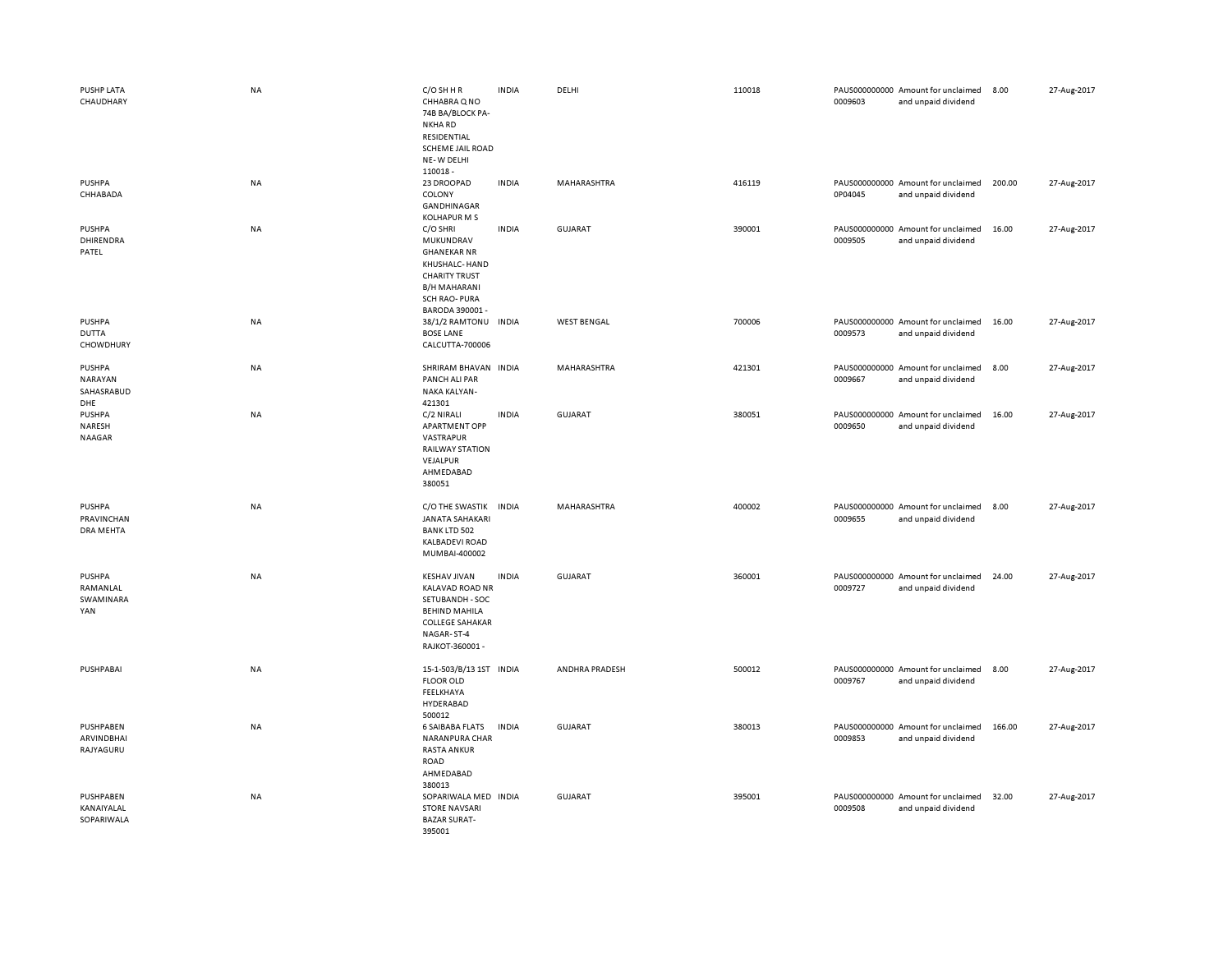| PUSHPABEN<br>KANUBHAI<br>SHAH               | NA        | 1, GOVARDHAN<br>APTS. 69,<br>SUVARNAPURI<br>SOCIETY, CHIKUWA<br>DI JETALPUR ROAD,<br>VADODARA-390005                  | <b>INDIA</b> | GUJARAT           | 390005 | PAUS000000000 Amount for unclaimed<br>0009510<br>and unpaid dividend | 12.00  | 27-Aug-2017 |
|---------------------------------------------|-----------|-----------------------------------------------------------------------------------------------------------------------|--------------|-------------------|--------|----------------------------------------------------------------------|--------|-------------|
| PUSHPABEN<br>KANUBHAI<br>SHAH               | NA        | 1, GOVARDHAN<br>APARTMENTS 69,<br>SUVARNAPURI<br>SOCIETY, CHIKUWA<br>DI, JETALPUR<br>ROAD, VADODARA-<br>390005        | <b>INDIA</b> | <b>GUJARAT</b>    | 390005 | PAUS000000000 Amount for unclaimed<br>0009509<br>and unpaid dividend | 66.00  | 27-Aug-2017 |
| PUSHPABEN<br>RAMBHAI<br>KESHWALA            | <b>NA</b> | 32/377 RAGHUKUL INDIA<br>APTS SOLA ROAD<br>NARANPURA<br>AHMEDABAD<br>380013                                           |              | GUJARAT           | 380013 | PAUS000000000 Amount for unclaimed<br>0009550<br>and unpaid dividend | 16.00  | 27-Aug-2017 |
| PUSHPAGAUR<br>MAYANKKU<br><b>MAR PANDYA</b> | <b>NA</b> | C/O NATHALAL M<br>PANDYA 16<br><b>GOKALE BAUG NR</b><br><b>DINESH MILL</b><br>AKOTA RD BARODA-<br>390005              | <b>INDIA</b> | <b>GUJARAT</b>    | 390005 | PAUS000000000 Amount for unclaimed<br>0009534<br>and unpaid dividend | 10.00  | 27-Aug-2017 |
| PUSHPALATA<br>MADHAVRAO<br>KHANVILKAR       | NA        | C/O RELIABLE<br><b>CARGO CARRIER</b><br>OPP PAWAGADH<br><b>BUSSTAND</b><br>BARODA-390001                              | <b>INDIA</b> | <b>GUJARAT</b>    | 390001 | PAUS000000000 Amount for unclaimed<br>0009511<br>and unpaid dividend | 32.00  | 27-Aug-2017 |
| PUSHPAVATI<br><b>BHANUPRAS</b><br>AD DESAI  | NA        | 24 "SHRADDHA"<br>PANKAJ SOCIETY<br><b>RACE COURSE</b><br><b>CIRCLE BARODA-</b><br>390007                              | <b>INDIA</b> | <b>GUJARAT</b>    | 390007 | PAUS000000000 Amount for unclaimed<br>0009512<br>and unpaid dividend | 2.00   | 27-Aug-2017 |
| PYARELAL<br>CHIMANLAL<br>PRAJAPATI          | NA        | KUVERJI DEVSHI<br>CHAWL 2ND FL B S<br><b>ROAD OPP</b><br>ZARAPKAR SHOW<br>ROOM DADAR W<br><b>RLY MUMBAI</b><br>400028 | <b>INDIA</b> | MAHARASHTRA       | 400028 | PAUS000000000 Amount for unclaimed<br>0009666<br>and unpaid dividend | 8.00   | 27-Aug-2017 |
| <b>RAGUPTA</b>                              | <b>NA</b> | C/O TAYLOR INST<br>CO (I) LTD 14<br><b>MATHURA ROAD</b><br><b>FARIDABAD</b>                                           | <b>INDIA</b> | <b>HARYANA</b>    | 121001 | PAUS000000000 Amount for unclaimed<br>0010436<br>and unpaid dividend | 16.00  | 27-Aug-2017 |
| R B LAL                                     | NA        | C/O UJJWAL LTD<br>4/18 ASAFALI ROAD<br><b>NEW DELHI 110001</b>                                                        | <b>INDIA</b> | DELHI             | 110001 | PAUS000000000 Amount for unclaimed<br>0010110<br>and unpaid dividend | 50.00  | 27-Aug-2017 |
| R CHANDRA<br>SHEKAR                         | <b>NA</b> | "AKSHAYA" 12/3<br>53RD STREET<br><b>ASHOK NAGAR</b><br>CHENNAI                                                        | <b>INDIA</b> | <b>TAMIL NADU</b> | 600083 | PAUS000000000 Amount for unclaimed<br>0R05209<br>and unpaid dividend | 200.00 | 27-Aug-2017 |
| $\mathsf{R}$<br>CHANDRAM<br>OHAN            | <b>NA</b> | PLOT NO. 50,<br>SEETHAPATHY<br><b>COLONY WEST</b><br>MARREDPALLY,<br>SECUNDERABAD-<br>500026                          | <b>INDIA</b> | ANDHRA PRADESH    | 500026 | PAUS000000000 Amount for unclaimed<br>0010180<br>and unpaid dividend | 8.00   | 27-Aug-2017 |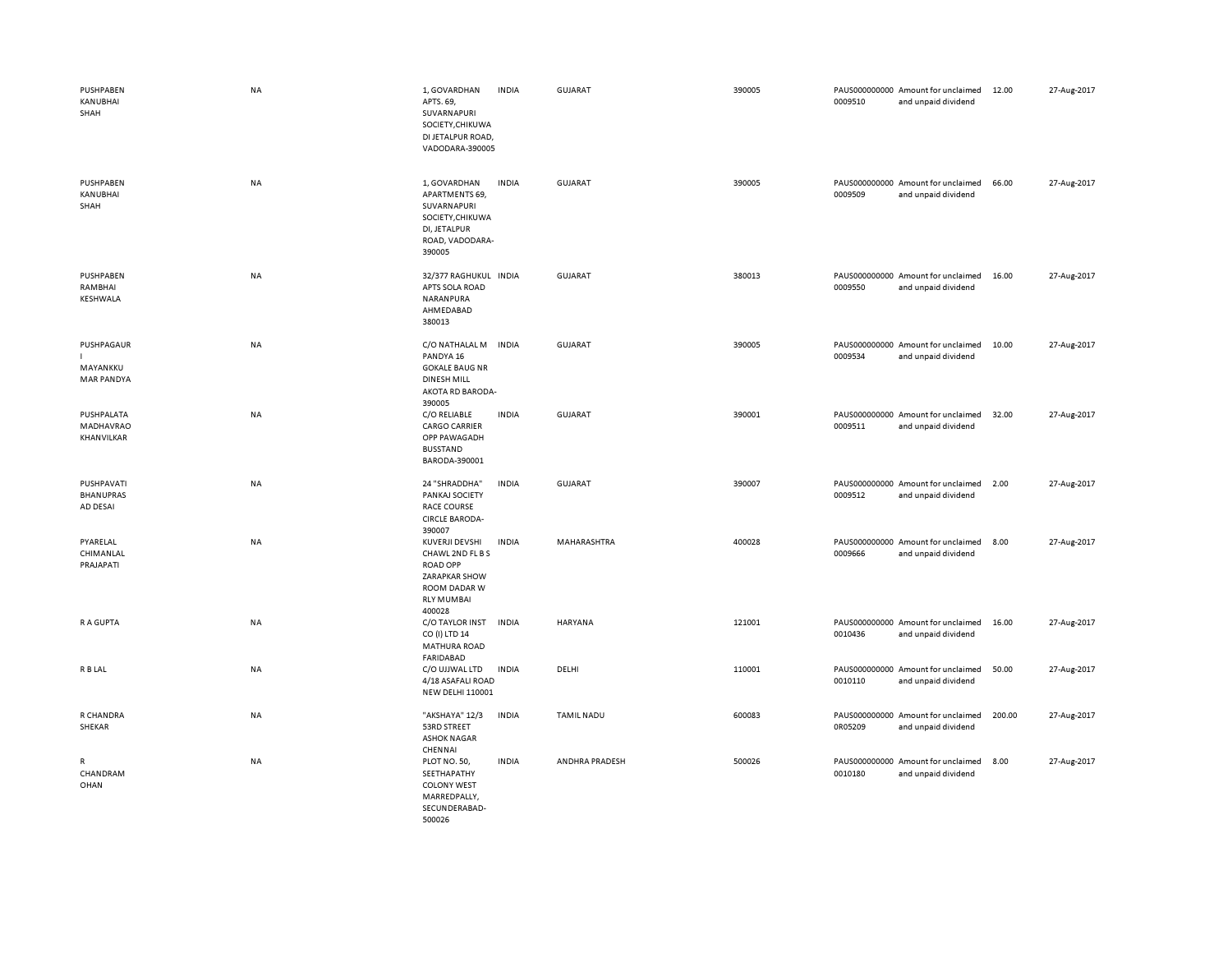| R DEVIKA                                | <b>NA</b> | 21 RAJAJI ROAD<br><b>INDIA</b><br>NUNGAMBAKKAM<br>CHENNAI-600034                                                                      | <b>TAMIL NADU</b> | 600034 | PAUS000000000 Amount for unclaimed<br>0010107<br>and unpaid dividend | 16.00<br>27-Aug-2017  |
|-----------------------------------------|-----------|---------------------------------------------------------------------------------------------------------------------------------------|-------------------|--------|----------------------------------------------------------------------|-----------------------|
| R DURGA<br>PARAMESWA<br>RAN             | NA        | 127 NEHRU NAGAR INDIA<br><b>TRICHUR 680006</b>                                                                                        | KERALA            | 680006 | PAUS000000000 Amount for unclaimed<br>0010316<br>and unpaid dividend | 8.00<br>27-Aug-2017   |
| $\mathsf{R}$<br><b>GOWRILAKSH</b><br>MI | NA        | 112 NADAR STREET INDIA<br><b>NAICKER THOTTAM</b><br>COIMBATORE                                                                        | <b>TAMIL NADU</b> | 641001 | PAUS000000000 Amount for unclaimed<br>0R03059<br>and unpaid dividend | 600.00<br>27-Aug-2017 |
| R K AGRAWAL                             | NA        | <b>INDIA</b><br>AB-846 SAROJINI<br>NAGAR NEW DELHI-<br>110023                                                                         | DELHI             | 110023 | PAUS000000000 Amount for unclaimed<br>0010323<br>and unpaid dividend | 8.00<br>27-Aug-2017   |
| $\mathsf{R}$<br>KALAIGNANA<br>M         | NA        | 1/10 SRI SWATI CO- INDIA<br>OP HSG SOCIETY<br><b>GOVANDI MUMBAI-</b><br>400088                                                        | MAHARASHTRA       | 400088 | PAUS000000000 Amount for unclaimed<br>0010138<br>and unpaid dividend | 8.00<br>27-Aug-2017   |
| R KUMARI                                | <b>NA</b> | 511 A BLOCK RIVER INDIA<br>DALE APTS 4TH<br><b>MAIN ROAD EXTN</b><br>KOTTURPURAM<br><b>CHENNAI 600085</b>                             | <b>TAMIL NADU</b> | 600085 | PAUS000000000 Amount for unclaimed<br>0010175<br>and unpaid dividend | 16.00<br>27-Aug-2017  |
| R N<br>RANGACHAR                        | NA        | NR 9 TANK ROAD<br><b>INDIA</b><br>COTTONPET<br><b>BANGALORE-</b><br>560053                                                            | KARNATAKA         | 560053 | PAUS000000000 Amount for unclaimed<br>0010365<br>and unpaid dividend | 27-Aug-2017<br>8.00   |
| R N SUJATHA                             | NA        | <b>INDIA</b><br>44 NAGAPPA<br>STREET<br>SESHADRIPURAM<br>BANGALORE                                                                    | KARNATAKA         | 560020 | PAUS000000000 Amount for unclaimed<br>0R05127<br>and unpaid dividend | 27-Aug-2017<br>200.00 |
| R<br>NAGARAJAN                          | <b>NA</b> | C/O DARSHAK LTD IN DIA<br>NO <sub>1</sub><br>ARULANANDAM<br>MUDALI STREET<br>SANTHOME<br><b>CHENNAI 600004</b>                        | <b>TAMIL NADU</b> | 600004 | PAUS000000000 Amount for unclaimed<br>0010121<br>and unpaid dividend | 32.00<br>27-Aug-2017  |
| R<br>NAGARAJAN                          | NA        | C/O DARSHAK LTD<br><b>INDIA</b><br>NO <sub>1</sub><br>ARULANANDAM<br><b>MUDALI STREET</b><br>SANTHOME<br>CHENNAI 600004               | <b>TAMIL NADU</b> | 600004 | PAUS000000000 Amount for unclaimed<br>0010109<br>and unpaid dividend | 27-Aug-2017<br>32.00  |
| R<br>NAGARAJAN                          | <b>NA</b> | C/O DARSHAK<br><b>INDIA</b><br>LIMITED NO 1<br>ARULANANDAM<br><b>MUDALI STREET</b><br>SANTHOME<br><b>CHENNAI 600004</b>               | <b>TAMIL NADU</b> | 600004 | PAUS000000000 Amount for unclaimed<br>0010120<br>and unpaid dividend | 27-Aug-2017<br>52.00  |
| R PADMINI                               | NA        | <b>INDIA</b><br>1 ARULAMAMDA<br><b>MUDALI ST</b><br>SANTHOME<br>CHENNAI                                                               | <b>TAMIL NADU</b> | 600004 | PAUS000000000 Amount for unclaimed<br>0R03454<br>and unpaid dividend | 600.00<br>27-Aug-2017 |
| R<br>PALANIAMM<br>AL                    | NA        | <b>INDIA</b><br>28 IVTH STREET<br>VEDATHALANGAD<br>$\cup$<br>KARUVAMPALAYA                                                            | <b>TAMIL NADU</b> | 641604 | PAUS000000000 Amount for unclaimed<br>0010170<br>and unpaid dividend | 8.00<br>27-Aug-2017   |
| $\mathsf{R}$<br>RAJAMURTH<br>Y          | NA        | M TIRUPUR<br>NO 647 5TH MAIN INDIA<br>12TH CROSS<br><b>MAGADI ROAD &amp;</b><br><b>CHORD ROAD EXTN</b><br><b>BANGALORE-</b><br>560040 | KARNATAKA         | 560040 | PAUS000000000 Amount for unclaimed<br>0010363<br>and unpaid dividend | 16.00<br>27-Aug-2017  |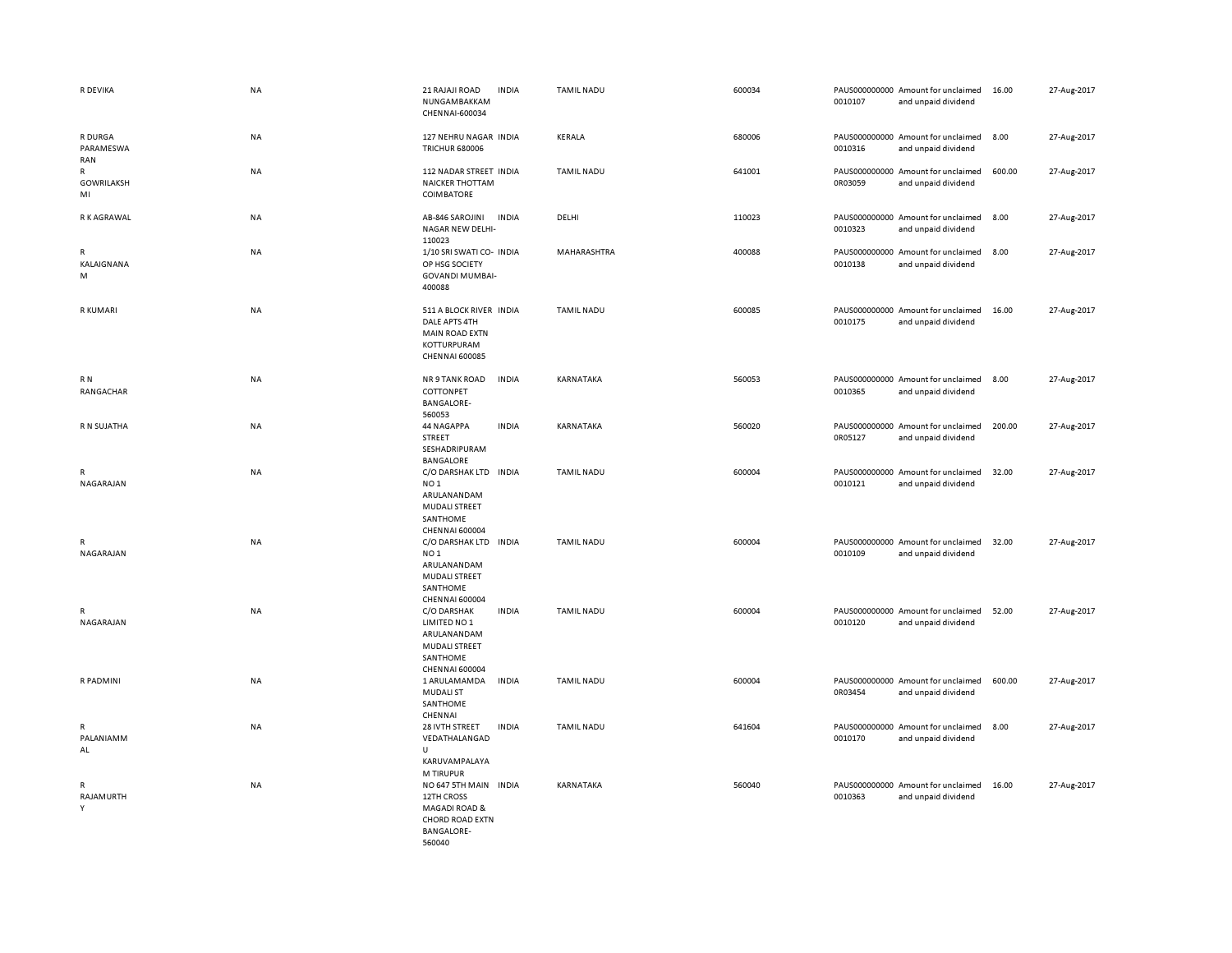| R RAMESH                                   | NA        | E-211, Raheja<br>Residency 3rd<br>Block, 7th Main<br>Koramangala                                                                                                                       | <b>INDIA</b> | KARNATAKA             | 560034 | 0R04198 | PAUS000000000 Amount for unclaimed<br>and unpaid dividend | 200.00 | 27-Aug-2017 |
|--------------------------------------------|-----------|----------------------------------------------------------------------------------------------------------------------------------------------------------------------------------------|--------------|-----------------------|--------|---------|-----------------------------------------------------------|--------|-------------|
| R <sub>S</sub><br>MANOHAR                  | NA        | NO 9 TANK ROAD<br>COTTONPET<br><b>BANGALORE-</b><br>560053                                                                                                                             | <b>INDIA</b> | KARNATAKA             | 560053 | 0010366 | PAUS000000000 Amount for unclaimed<br>and unpaid dividend | 8.00   | 27-Aug-2017 |
| R<br>SAMBAMURT<br>HY                       | NA        | <b>BLOCK T FLAT NO</b><br>16 S M NAGAR HSG<br>ESTATE PO<br>SARKARPOOL DIST<br>24 PGS SOUTH                                                                                             | <b>INDIA</b> | <b>WEST BENGAL</b>    | 700143 | 0010550 | PAUS000000000 Amount for unclaimed<br>and unpaid dividend | 8.00   | 27-Aug-2017 |
| R<br>SARASWATHI                            | NA        | 50/5, SECOND<br><b>MAIN ROAD</b><br>GANDHINAGAR<br>ADYAR                                                                                                                               | <b>INDIA</b> | <b>TAMIL NADU</b>     | 600020 | 0R03455 | PAUS000000000 Amount for unclaimed<br>and unpaid dividend | 400.00 | 27-Aug-2017 |
| R<br>SITARAMAN                             | NA        | 42 NEW STREET<br><b>KARUR 639001</b><br>TAMILNADU                                                                                                                                      | <b>INDIA</b> | <b>TAMIL NADU</b>     | 639001 | 0010507 | PAUS000000000 Amount for unclaimed<br>and unpaid dividend | 32.00  | 27-Aug-2017 |
| R<br>SUBRAMANY<br>AM                       | NA        | 45/26 B-2 ASHOK<br><b>NAGAR KURNOOL</b><br>518005                                                                                                                                      | <b>INDIA</b> | ANDHRA PRADESH        | 518005 | 0010005 | PAUS000000000 Amount for unclaimed<br>and unpaid dividend | 16.00  | 27-Aug-2017 |
| R V<br>NAGARKAR                            | NA        | <b>SURVEY NO</b><br>35, BLDG NO 65/181<br><b>DUTTAWADI</b><br><b>AKURDI PUNE</b><br>411035                                                                                             | <b>INDIA</b> | MAHARASHTRA           | 411035 | 0010462 | PAUS000000000 Amount for unclaimed<br>and unpaid dividend | 6.00   | 27-Aug-2017 |
| R<br>VAIDYANATH<br>AN                      | NA        | C/o.S.Ramanam<br>No.5/1229, Bank of<br><b>Baroda Colony</b><br>Settnpatti Nagar,<br>Madipakkam                                                                                         | <b>INDIA</b> | <b>TAMIL NADU</b>     | 600091 | 0R05212 | PAUS000000000 Amount for unclaimed<br>and unpaid dividend | 200.00 | 27-Aug-2017 |
| $\mathsf{R}$<br>VIJAYARANG<br><b>HAVAN</b> | <b>NA</b> | C/O M/S DARSHAK INDIA<br>LTD 62/236<br>CHIDAMBARA RAO<br>ST FORT KURNOOL-<br>518001                                                                                                    |              | <b>ANDHRA PRADESH</b> | 518001 | 0010006 | PAUS000000000 Amount for unclaimed<br>and unpaid dividend | 16.00  | 27-Aug-2017 |
| RADHA D<br>PRABHU                          | NA        | "TAPASYA" MAIN<br>ROAD KOTA D K<br>KARNATAKA                                                                                                                                           | <b>INDIA</b> | KARNATAKA             | 576221 | 0R04921 | PAUS000000000 Amount for unclaimed<br>and unpaid dividend | 200.00 | 27-Aug-2017 |
| RADHA<br>KISHAN<br>KHANNA                  | NA        | BA 293/1 TAGORE<br><b>GARDEN NEW</b><br>DELHI 110027                                                                                                                                   | <b>INDIA</b> | DELHI                 | 110027 | 0010377 | PAUS000000000 Amount for unclaimed<br>and unpaid dividend | 8.00   | 27-Aug-2017 |
| RADHA<br>KRISHNA<br>PERUMALLA              | NA        | <b>STENO</b><br>CONSTRUCTION<br>EQUIPMENT ZONE<br><b>RASHT-RIYA ISPAT</b><br>NIGAM LTD<br>VISAKHAPATNAM<br>STEE-LPJT<br><b>BALACHERUVU SITE</b><br>OFFICE<br>VISAKHAPAT-NAM-<br>530026 | <b>INDIA</b> | ANDHRA PRADESH        | 530026 | 0010313 | PAUS000000000 Amount for unclaimed<br>and unpaid dividend | 8.00   | 27-Aug-2017 |
| RADHA<br>MOHAN<br>VERMA                    | NA        | FLAT NO-23,<br><b>INDERPRASTA</b><br>APTT. PATPARGANJ<br>NEW DELHI                                                                                                                     | <b>INDIA</b> | DELHI                 | 110092 | 0010225 | PAUS000000000 Amount for unclaimed<br>and unpaid dividend | 24.00  | 27-Aug-2017 |
| RADHAKRISH<br>NAN M B                      | NA        | 38/1485 KRIPA<br>PULLEPPADY<br><b>COCHIN 682035</b>                                                                                                                                    | <b>INDIA</b> | KERALA                | 682035 | 0010488 | PAUS000000000 Amount for unclaimed<br>and unpaid dividend | 32.00  | 27-Aug-2017 |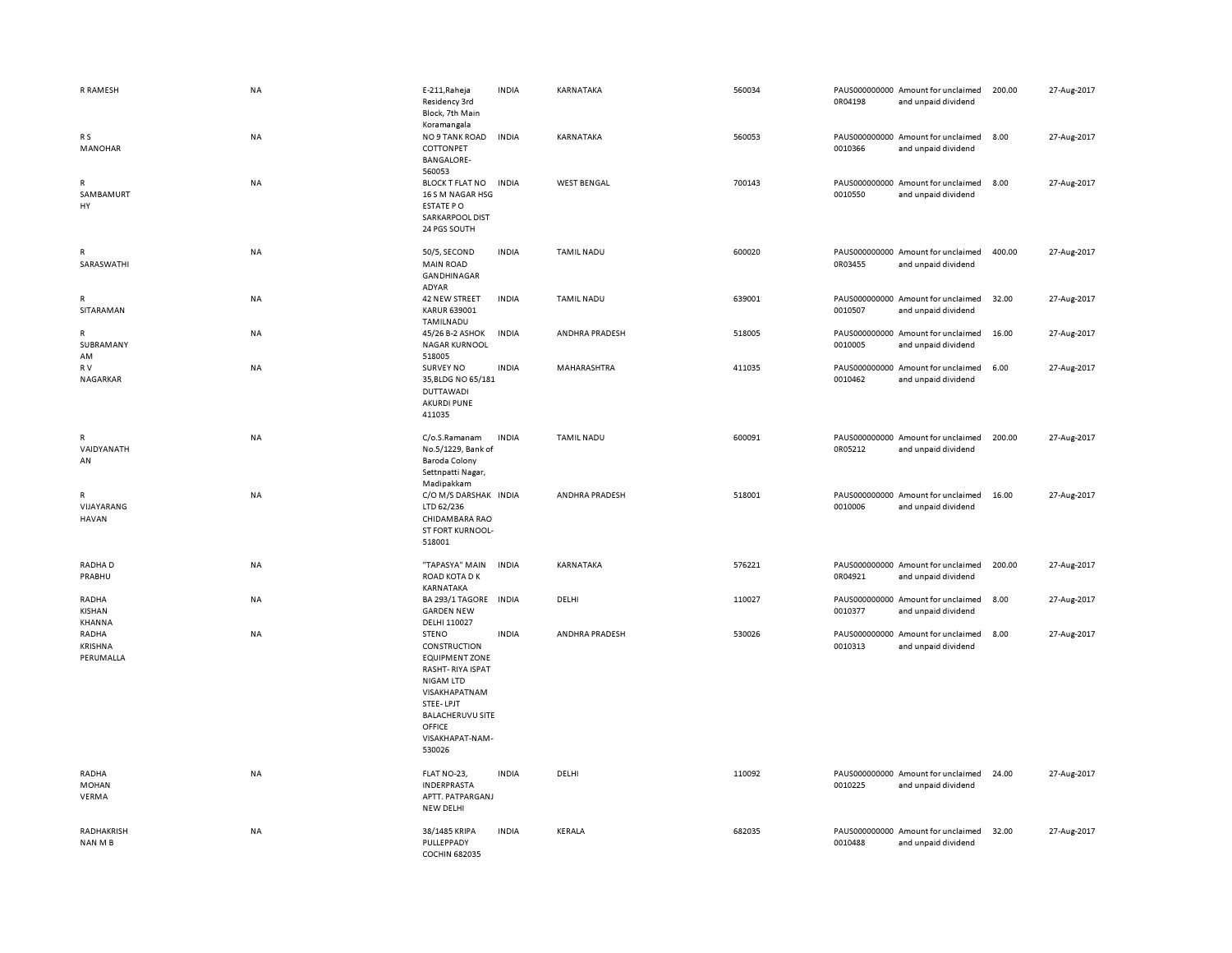| RADHAKRISH<br>NAN M B                                        | NA        | 38/485, 'KRIPA'<br>PULLEPPADY<br><b>COCHIN</b>                                                                     | <b>INDIA</b> | KERALA            | 682035 | 0R02006 | PAUS000000000 Amount for unclaimed<br>and unpaid dividend | 200.00 | 27-Aug-2017 |
|--------------------------------------------------------------|-----------|--------------------------------------------------------------------------------------------------------------------|--------------|-------------------|--------|---------|-----------------------------------------------------------|--------|-------------|
| RADHE<br>SHIAM<br><b>GUPTA</b>                               | NA        | D-290 PRASHANT<br><b>VIHAR PO ROHINI</b><br>DELHI 110085                                                           | <b>INDIA</b> | DELHI             | 110085 | 0010222 | PAUS000000000 Amount for unclaimed<br>and unpaid dividend | 8.00   | 27-Aug-2017 |
| RADHIKA<br>SESHAN                                            | <b>NA</b> | 3/5 THE SAFIRE<br>11TH AVENUE<br><b>ASHOK NAGAR</b><br>CHENNAI 600083                                              | <b>INDIA</b> | <b>TAMIL NADU</b> | 600083 | 0010372 | PAUS000000000 Amount for unclaimed<br>and unpaid dividend | 16.00  | 27-Aug-2017 |
| RADHIKA<br>SOLASA                                            | <b>NA</b> | 12-151 KOTHAPET<br>CHIRALA A P                                                                                     | <b>INDIA</b> | ANDHRA PRADESH    | 523157 | 0R04750 | PAUS000000000 Amount for unclaimed<br>and unpaid dividend | 200.00 | 27-Aug-2017 |
| RAGHABHAI<br>LAXMANBHAI<br>SURANI                            | <b>NA</b> | C/O SURANI<br><b>BROTHERS VIJAY</b><br><b>CHOWK BAGSARA</b><br>(MEGHANI) DIST<br>AMRELI 365440                     | <b>INDIA</b> | GUJARAT           | 365440 | 0010007 | PAUS000000000 Amount for unclaimed<br>and unpaid dividend | 32.00  | 27-Aug-2017 |
| RAGHAVEND<br><b>RA</b><br><b>KRISHNAMO</b><br><b>HAN RAO</b> | NA        | C/O THE SWASTIK<br><b>JANATA SAHAKARI</b><br><b>BANK LTD 502</b><br><b>KALBADEVI ROAD</b><br>MUMBAI-400002         | <b>INDIA</b> | MAHARASHTRA       | 400002 | 0010292 | PAUS000000000 Amount for unclaimed<br>and unpaid dividend | 8.00   | 27-Aug-2017 |
| RAGHAVEND<br>RA<br>PRASANNA T                                | NA        | 41 NALA ROAD B/H INDIA<br><b>SHREE TALNES</b><br>CANTONMENT<br><b>BANGALORE</b>                                    |              | KARNATAKA         | 560042 | 0R05060 | PAUS000000000 Amount for unclaimed<br>and unpaid dividend | 600.00 | 27-Aug-2017 |
| RAGHAVEND<br>RA<br>RANGARAO<br>KULKARNI                      | <b>NA</b> | FLAT NO.1,<br><b>BUILDING NO.4A,</b><br>TAPOVAN CO.OP<br>HOUSING SOCIETY,<br>WARJE, PUNE.                          | <b>INDIA</b> | MAHARASHTRA       | 411029 | 0R00631 | PAUS000000000 Amount for unclaimed<br>and unpaid dividend | 800.00 | 27-Aug-2017 |
| RAGHAVEND<br>RA RAO CH                                       | NA        | NO.16, VAIDYA<br>RAMA IYER STREET<br><b>T.NAGAR CHENNAI</b>                                                        | <b>INDIA</b> | <b>TAMIL NADU</b> | 600017 | 0C00364 | PAUS000000000 Amount for unclaimed<br>and unpaid dividend | 400.00 | 27-Aug-2017 |
| RAGHAVJI<br><b>JIVRAJ</b><br>MEHTA                           | NA        | KUVERJI DEVSHI<br>CHAWL 2ND FL B S<br>ROAD OP-P<br><b>ZARAPKAR SHOW</b><br>ROOM DADAR W<br>RLY MUMBAI--<br>400028- | <b>INDIA</b> | MAHARASHTRA       | 400028 | 0010299 | PAUS000000000 Amount for unclaimed<br>and unpaid dividend | 8.00   | 27-Aug-2017 |
| RAGHAVJI<br><b>MOHANBHAI</b><br>ADROJA                       | NA        | "SATYAM" OPP<br>HANUMAN'S<br><b>TEMPLE JOGASAR</b><br>ROAD<br>DHRANGADHRA<br>363310                                | <b>INDIA</b> | GUJARAT           | 363310 | 0009942 | PAUS000000000 Amount for unclaimed<br>and unpaid dividend | 2.00   | 27-Aug-2017 |
| <b>RAGHU NATH</b><br>PRASAD                                  | NA        | C/O SHAKTI<br>PROVISION STORE I-<br>4/5 MAIN BAZAR<br><b>LAXMI NAGAR</b><br>DELHI-110092                           | <b>INDIA</b> | DELHI             | 110092 | 0010349 | PAUS000000000 Amount for unclaimed<br>and unpaid dividend | 8.00   | 27-Aug-2017 |
| RAGUNATHA<br>RADDI<br>HANAMARAD<br>DI IRADDI                 | NA        | AT & PO TIRLAPURE INDIA<br>TAL NAVALGUNDA<br><b>DIST DHARWAR</b><br>KARNATAK 582208                                |              | KARNATAKA         | 582208 | 0010103 | PAUS000000000 Amount for unclaimed<br>and unpaid dividend | 16.00  | 27-Aug-2017 |
| RAHMAN<br>MASTAN<br>SHERIFF                                  | NA        | E-18 SECTOR 21<br>JALVAYU VIHAR<br>NOIDA 201301 U P                                                                | <b>INDIA</b> | UTTAR PRADESH     | 201301 | 0010364 | PAUS000000000 Amount for unclaimed<br>and unpaid dividend | 8.00   | 27-Aug-2017 |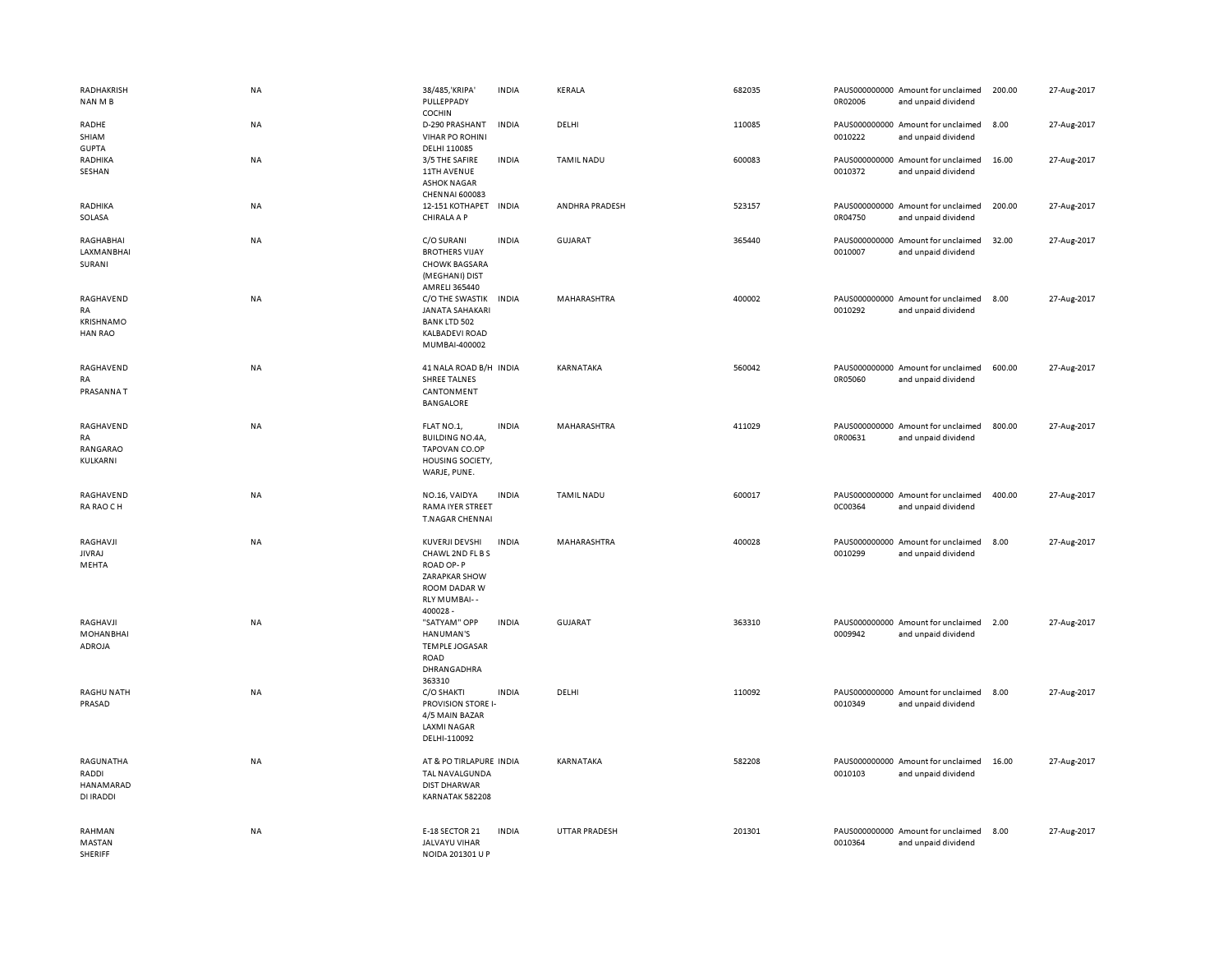| <b>RAIBENK</b><br>PRAJAPATI                    | NA             | FB/61, ALEMBIC<br><b>INDIA</b><br>COLONY, ALEMBIC<br>ROAD, VADODARA-<br>390003                                                            | <b>GUJARAT</b>       | 390003 | PAUS000000000 Amount for unclaimed<br>0010577<br>and unpaid dividend | 16.00   | 27-Aug-2017 |
|------------------------------------------------|----------------|-------------------------------------------------------------------------------------------------------------------------------------------|----------------------|--------|----------------------------------------------------------------------|---------|-------------|
| RAICHAND<br><b>ODHAVJI</b><br><b>DOSHI</b>     | <b>NA</b>      | C/O THE SWASTIK<br><b>INDIA</b><br><b>JANATA SAHAKARI</b><br><b>BANK LTD 502</b><br><b>KALBADEVI ROAD</b><br>MUMBAI-400002                | MAHARASHTRA          | 400002 | PAUS000000000 Amount for unclaimed<br>0010291<br>and unpaid dividend | 8.00    | 27-Aug-2017 |
| RAIJIBHAI<br><b>SULTANBHAI</b><br>ODD          | <b>NA</b>      | ODD FALIA NEAR<br><b>INDIA</b><br><b>KACHHIA POLE</b><br>POST CHHANI PIN-<br>391740                                                       | GUJARAT              | 391740 | PAUS000000000 Amount for unclaimed<br>0010008<br>and unpaid dividend | 2.00    | 27-Aug-2017 |
| <b>RAJ KISHORE</b><br>MEHRA                    | <b>NA</b>      | 24 HARTINGS ROAD INDIA<br>ALLAHABAD-<br>211001                                                                                            | <b>UTTAR PRADESH</b> | 211001 | PAUS000000000 Amount for unclaimed<br>0010009<br>and unpaid dividend | 16.00   | 27-Aug-2017 |
| <b>RAJ KUMAR</b>                               | NA             | C/O BHAGWAN<br><b>INDIA</b><br>DAS GUPTA & CO 4<br><b>DELHI STOCK</b><br><b>EXCHANGE BULD</b><br>ASAF ALI ROAD<br><b>NEW DELHI-110002</b> | DELHI                | 110002 | PAUS000000000 Amount for unclaimed<br>0010321<br>and unpaid dividend | 8.00    | 27-Aug-2017 |
| <b>RAJ KUMAR</b><br>GOSWAMI                    | NA             | <b>HAZINAGAR</b><br><b>INDIA</b><br>NATUN TELI LANE P<br>$\circ$<br>CHANDANNAGAR<br><b>DIST HOOGHLY</b>                                   | <b>WEST BENGAL</b>   | 712136 | PAUS000000000 Amount for unclaimed<br>0R02918<br>and unpaid dividend | 200.00  | 27-Aug-2017 |
| <b>RAJ KUMAR</b><br><b>JHA</b>                 | NA             | C/O SRI SUBANSH<br><b>INDIA</b><br>JHA DEPUTY PARA<br>RANCHI 834001                                                                       | <b>JHARKHAND</b>     | 834001 | PAUS000000000 Amount for unclaimed<br>0010268<br>and unpaid dividend | 8.00    | 27-Aug-2017 |
| <b>RAJ KUMAR</b><br>SADDI                      | NA             | C/O ALEMBIC<br><b>INDIA</b><br><b>CHEMICALS WORKS</b><br>CO LTD 110<br>JAWAHARLAL<br><b>NEHRU MARG</b><br>AMBALA CANTT                    | <b>HARYANA</b>       | 133001 | PAUS000000000 Amount for unclaimed<br>0R03414<br>and unpaid dividend | 200.00  | 27-Aug-2017 |
| <b>RAJ KUMARI</b><br>CHATURVEDI                | NA             | 5/13 ROOP NAGAR INDIA<br>DELHI-110007                                                                                                     | DELHI                | 110007 | PAUS000000000 Amount for unclaimed<br>0010354<br>and unpaid dividend | 8.00    | 27-Aug-2017 |
| RAJ RANI                                       | NA             | XV-8315 GALI NO 4 INDIA<br>MULTANI DHANDA<br>PAHAR GANJ NEW<br>DELHI-110055                                                               | DELHI                | 110055 | PAUS000000000 Amount for unclaimed<br>0010348<br>and unpaid dividend | 8.00    | 27-Aug-2017 |
| RAJ RANI<br>CHATURVEDI                         | KALI<br>CHARAN | <b>H.NO. 150 SOUTH</b><br><b>INDIA</b><br><b>BHOPA ROAD</b><br>MUZAFFAR NAGAR                                                             | <b>UTTAR PRADESH</b> | 251001 | PAUSIN3031081 Amount for unclaimed<br>0010256<br>and unpaid dividend | 66.00   | 27-Aug-2017 |
| RAJA RAM<br>RASTOGI                            | NA             | 35 HAVE LOCK<br><b>INDIA</b><br>ROAD LUCKNOW                                                                                              | <b>UTTAR PRADESH</b> | 226001 | PAUS000000000 Amount for unclaimed<br>0R03366<br>and unpaid dividend | 4000.00 | 27-Aug-2017 |
| RAJAGOPALA<br>N                                | NA             | 12/2 12TH AVENUE INDIA<br><b>ASHOK NAGAR</b><br>CHENNAI 600083                                                                            | <b>TAMIL NADU</b>    | 600083 | PAUS000000000 Amount for unclaimed<br>0010147<br>and unpaid dividend | 16.00   | 27-Aug-2017 |
| RAJAGOPALA<br>N<br>RAGHAVEND<br>RA<br>SUNDARAM | NA             | NO.64,<br><b>INDIA</b><br>RAJAMANGAL<br>VILLA IST STREET<br><b>NEW FAIRLANDS</b><br>SALEM                                                 | <b>TAMIL NADU</b>    | 636016 | PAUS000000000 Amount for unclaimed<br>0R00632<br>and unpaid dividend | 200.00  | 27-Aug-2017 |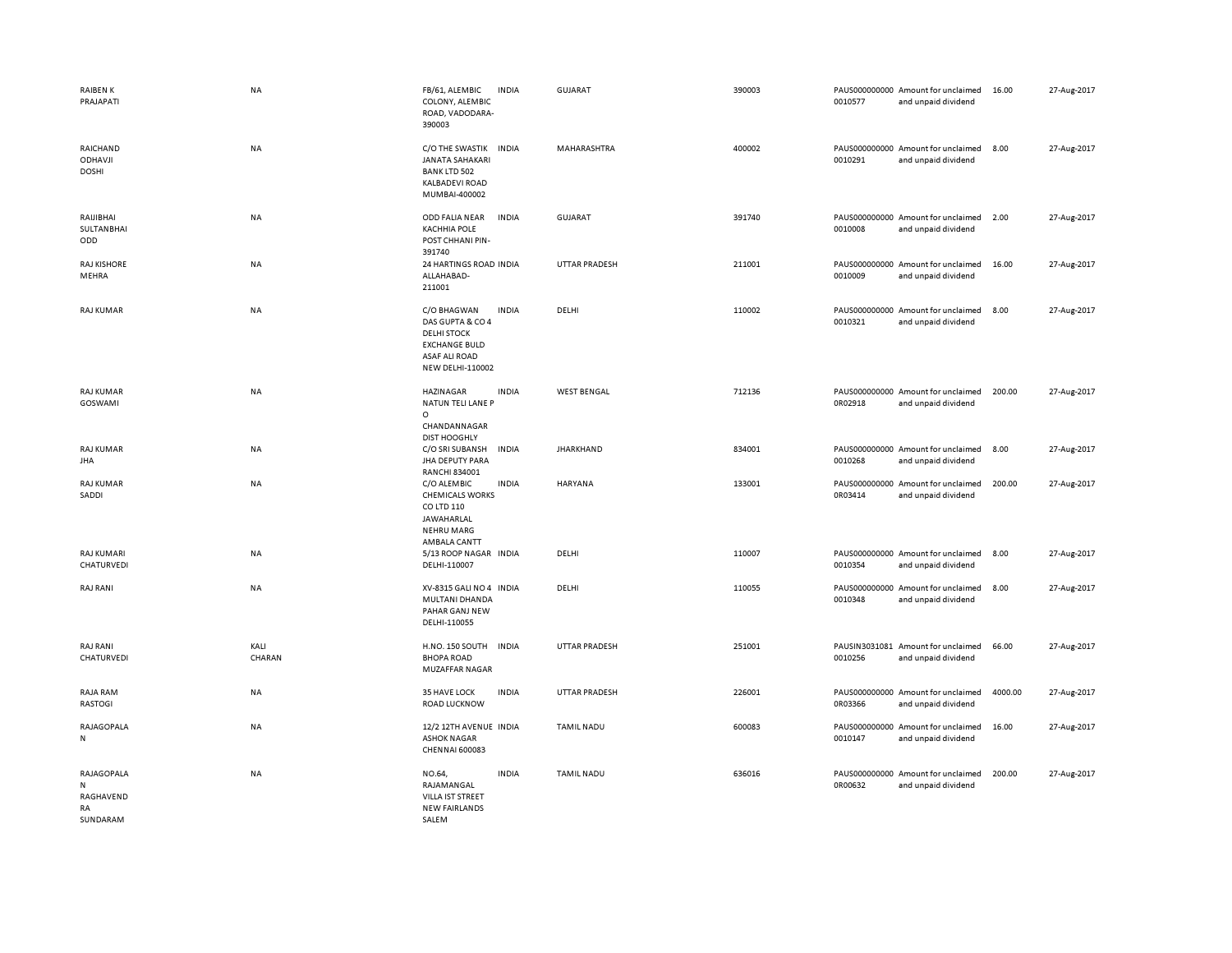| RAJAGOPALA<br>N<br>VENKATARA<br>MAN<br>RAJAM<br>VAIDYANATH<br>AN | NA<br>NA                    | 65/14 MURALI<br><b>ANAND FLATS</b><br>ALAMELU<br>MANGAPURAM<br><b>MYLAPORE</b><br>FLAT NO 3 SPRING INDIA<br>FIELDS 25 FIRST<br><b>CROSS - STREET</b><br><b>KASTURBA NAGAR</b><br><b>ADAYAR CHENNAL</b><br>$60 - 0020 -$ | <b>INDIA</b> | <b>TAMIL NADU</b><br><b>TAMIL NADU</b> | 600004<br>600020 | 0R04221<br>0010272       | PAUS000000000 Amount for unclaimed<br>and unpaid dividend<br>PAUS000000000 Amount for unclaimed<br>and unpaid dividend | 200.00<br>8.00 | 27-Aug-2017<br>27-Aug-2017 |
|------------------------------------------------------------------|-----------------------------|-------------------------------------------------------------------------------------------------------------------------------------------------------------------------------------------------------------------------|--------------|----------------------------------------|------------------|--------------------------|------------------------------------------------------------------------------------------------------------------------|----------------|----------------------------|
| <b>RAJAN BATRA</b>                                               | NA                          | C-19 KIRTI NAGAR<br><b>NEW DELHI-110015</b>                                                                                                                                                                             | <b>INDIA</b> | DELHI                                  | 110015           | 0010391                  | PAUS000000000 Amount for unclaimed<br>and unpaid dividend                                                              | 8.00           | 27-Aug-2017                |
| RAJAN<br><b>GUPTA</b>                                            | NA                          | H NO 27 WEST<br>AZAD NAGAR DELHI<br>110051                                                                                                                                                                              | <b>INDIA</b> | DELHI                                  | 110051           | 0010517                  | PAUS000000000 Amount for unclaimed<br>and unpaid dividend                                                              | 8.00           | 27-Aug-2017                |
| RAJANI<br>SHANKARRA<br>O JOGLEKAR                                | <b>NA</b>                   | 8 URMILA SOC<br>15TH ROAD NORTH<br>AVENUE<br>SANTACRUZ WEST<br>MUMBAI-400051                                                                                                                                            | <b>INDIA</b> | MAHARASHTRA                            | 400051           | 0010340                  | PAUS000000000 Amount for unclaimed<br>and unpaid dividend                                                              | 8.00           | 27-Aug-2017                |
| RAJANIKANT<br>HARILAL JANI                                       | NA                          | 14 'SHAKUNTAL<br>PARK' MANJALPUR<br><b>NAKA BARODA-</b><br>390004                                                                                                                                                       | <b>INDIA</b> | <b>GUJARAT</b>                         | 390004           | 0010011                  | PAUS000000000 Amount for unclaimed<br>and unpaid dividend                                                              | 10.00          | 27-Aug-2017                |
| RAJEEV<br>KUMAR<br>SAWHNEY                                       | NA                          | 14/41 CIVIL LINES<br>LAL IMLI ROAD<br><b>KANPUR 208001</b>                                                                                                                                                              | <b>INDIA</b> | <b>UTTAR PRADESH</b>                   | 208001           | 0010510                  | PAUS000000000 Amount for unclaimed<br>and unpaid dividend                                                              | 8.00           | 27-Aug-2017                |
| RAJEEV<br>KUMAR<br>SAWHNEY                                       | NA                          | 14/41 CIVIL LINES<br>LAL IMLI ROAD<br>KANPUR-208001                                                                                                                                                                     | <b>INDIA</b> | <b>UTTAR PRADESH</b>                   | 208001           | 0010310                  | PAUS000000000 Amount for unclaimed<br>and unpaid dividend                                                              | 8.00           | 27-Aug-2017                |
| RAJENDER<br>VANKAMAMI<br>DI                                      | NA                          | $1 - 8 - 47$<br>KRISHNANAGAR<br>COLONY 137<br>PENDERGHAST<br>ROAD<br>SECUNDERABAD                                                                                                                                       | <b>INDIA</b> | ANDHRA PRADESH                         | 500003           | 0R04889                  | PAUS000000000 Amount for unclaimed<br>and unpaid dividend                                                              | 600.00         | 27-Aug-2017                |
| RAJENDRA<br><b>KRISHNA DAS</b>                                   | NA                          | 355/16 JOKHAN<br><b>BAGH JHANSI</b><br>284001                                                                                                                                                                           | <b>INDIA</b> | <b>UTTAR PRADESH</b>                   | 284001           | 0010111                  | PAUS000000000 Amount for unclaimed<br>and unpaid dividend                                                              | 32.00          | 27-Aug-2017                |
| RAJENDRA<br><b>KUMAR</b><br>BANSAL                               | <b>SHRI NIWAS</b><br>BANSAL | 477, GALI<br>BAKHTAWAR,<br><b>HATHRAS</b>                                                                                                                                                                               | <b>INDIA</b> | <b>UTTAR PRADESH</b>                   | 204101           | PAUSIN3010061<br>0016105 | Amount for unclaimed<br>and unpaid dividend                                                                            | 16.00          | 27-Aug-2017                |
| RAJENDRA<br>LAXMANRAO<br>KALASUR                                 | NA                          | 'VINAY' HIG 1173<br>10TH B CROSS<br>YELAHANKA NEW<br><b>TOWN BANGALORE</b>                                                                                                                                              | <b>INDIA</b> | KARNATAKA                              | 560064           | 0R00878                  | PAUS000000000 Amount for unclaimed<br>and unpaid dividend                                                              | 1000.00        | 27-Aug-2017                |
| RAJENDRA<br>MADHAV<br>BARHATE                                    | NA                          | N-9 L-172/1 CIDCO INDIA<br>SHIVAJI NAGAR<br>AURANGABAD (M<br>H)                                                                                                                                                         |              | MAHARASHTRA                            | 431003           | 0R04923                  | PAUS000000000 Amount for unclaimed<br>and unpaid dividend                                                              | 300.00         | 27-Aug-2017                |
| RAJENDRA<br><b>MANOHAR</b><br>GADGIL                             | NA                          | $A/4/304$ ,<br><b>HARIDHAM FLATS</b><br>MANJALPUR<br>AHMEDABAD                                                                                                                                                          | <b>INDIA</b> | <b>GUJARAT</b>                         | 380001           | 0009960                  | PAUS000000000 Amount for unclaimed<br>and unpaid dividend                                                              | 2.00           | 27-Aug-2017                |
| RAJENDRA P<br>SONGIRE                                            | NA                          | C/O DEY'S MEDICAL INDIA<br>A B ROAD KAKAD<br><b>CHAMBER WORLI</b><br><b>MUMBAI</b>                                                                                                                                      |              | MAHARASHTRA                            | 400018           | 0R03788                  | PAUS000000000 Amount for unclaimed<br>and unpaid dividend                                                              | 200.00         | 27-Aug-2017                |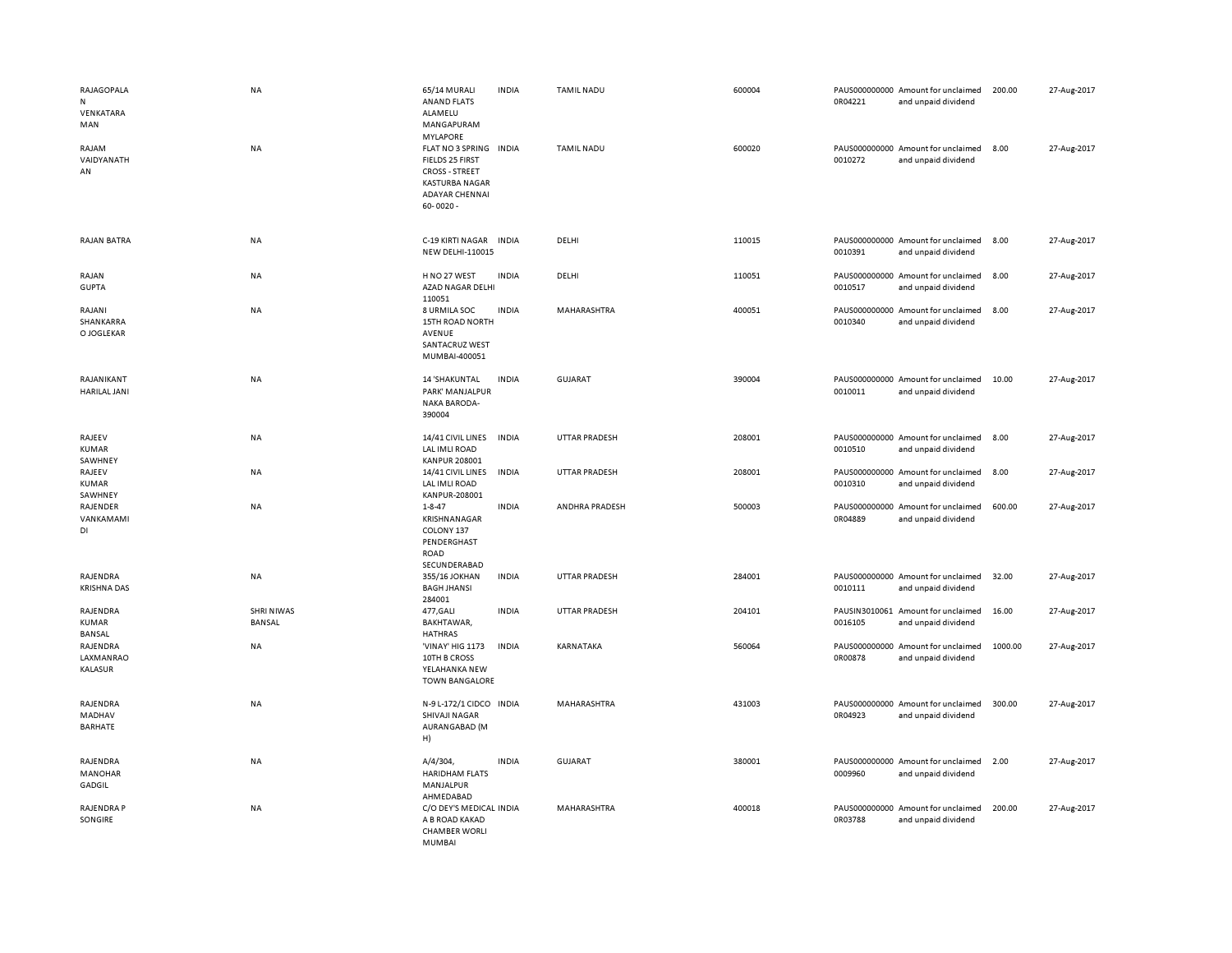| <b>RAJENDRA R</b><br>SHAH                               | <b>NA</b> | C/O RAKESH STORE INDIA<br>978 M G ROAD<br>BHAVNAGAR-<br>364001                                     |              | GUJARAT            | 364001 | 0010123 | PAUS000000000 Amount for unclaimed<br>and unpaid dividend | 8.00  | 27-Aug-2017 |
|---------------------------------------------------------|-----------|----------------------------------------------------------------------------------------------------|--------------|--------------------|--------|---------|-----------------------------------------------------------|-------|-------------|
| RAJENDRA<br>RAMCHAND<br>MIRCHANDA<br>N <sub>1</sub>     | NA        | <b>BHANUKUNJ</b><br>ADANIYA BRIDGE<br>BARODA-390006                                                | <b>INDIA</b> | <b>GUJARAT</b>     | 390006 | 0009969 | PAUS000000000 Amount for unclaimed<br>and unpaid dividend | 2.00  | 27-Aug-2017 |
| RAJENDRA<br>SINGH<br>LODHA                              | NA        | <b>8 NATIONAL</b><br>TOWER 13<br><b>LOUDON STREET</b><br>CALCUTTA-700017                           | <b>INDIA</b> | <b>WEST BENGAL</b> | 700017 | 0009907 | PAUS000000000 Amount for unclaimed<br>and unpaid dividend | 2.00  | 27-Aug-2017 |
| RAJENDRA<br>SREENATH<br>PRASAD                          | NA        | M/4 79 ONGC<br><b>FLATS</b><br>CHITTARANJAN<br><b>NAGAR VIDYA</b><br>VIHAR (EAST)<br>MUMBAI-400077 | <b>INDIA</b> | MAHARASHTRA        | 400077 | 0010286 | PAUS000000000 Amount for unclaimed<br>and unpaid dividend | 8.00  | 27-Aug-2017 |
| RAJENDRA V<br>SHAH                                      | NA        | 10 SAVITA SADAN<br>SUBHASH LANE<br>DAFTARY ROAD<br><b>MALAD EAST</b><br>MUMBAI 400097              | <b>INDIA</b> | MAHARASHTRA        | 400097 | 0010496 | PAUS000000000 Amount for unclaimed<br>and unpaid dividend | 16.00 | 27-Aug-2017 |
| RAJENDRA V<br>SHAH                                      | NA        | 10, SAVITA SADAN<br>SUBHASH LANE<br><b>DAFTARY ROAD</b><br><b>MALAD EAST</b><br>MUMBAI 400097      | INDIA        | MAHARASHTRA        | 400097 | 0010483 | PAUS000000000 Amount for unclaimed<br>and unpaid dividend | 16.00 | 27-Aug-2017 |
| RAJENDRABA<br><b>BU</b><br>PRATAPRAI<br><b>DESAI</b>    | NA        | KACHHOLI<br><b>GANDEVI VIA</b><br>AMALSAD DIST<br>BULSAR PIN-396360                                | <b>INDIA</b> | <b>GUJARAT</b>     | 396360 | 0010013 | PAUS000000000 Amount for unclaimed<br>and unpaid dividend | 16.00 | 27-Aug-2017 |
| RAJENDRABH<br>AI DADUBHAI<br>PATEL                      | <b>NA</b> | ANNAPURNA<br>SHAREPURA<br>PETLAD-388450                                                            | <b>INDIA</b> | <b>GUJARAT</b>     | 388450 | 0010014 | PAUS000000000 Amount for unclaimed<br>and unpaid dividend | 6.00  | 27-Aug-2017 |
| RAJENDRAKU<br>MAR<br><b>HARMANBHA</b><br><b>I PATEL</b> | <b>NA</b> | 9A GANDHINAGAR INDIA<br>SOCIETY<br>MANINAGAR<br>AHMEDABAD-<br>380008                               |              | GUJARAT            | 380008 | 0009970 | PAUS000000000 Amount for unclaimed<br>and unpaid dividend | 6.00  | 27-Aug-2017 |
| RAJENDRAKU<br>MAR<br>KANTILAL<br>SONI                   | NA        | PAINTERNI KHADKI INDIA<br>SONIWAD GODHRA<br>PANCHAMAHALS<br>389001                                 |              | <b>GUJARAT</b>     | 389001 | 0010416 | PAUS000000000 Amount for unclaimed<br>and unpaid dividend | 2.00  | 27-Aug-2017 |
| RAJENDRAKU<br>MAR<br>SATYADEV<br>PATEL                  | NA        | AMHEDABAD'S<br>KHADKI SAMARKHA<br>DIST KAIRA PIN-<br>388360                                        | <b>INDIA</b> | <b>GUJARAT</b>     | 388360 | 0010016 | PAUS000000000 Amount for unclaimed<br>and unpaid dividend | 6.00  | 27-Aug-2017 |
| RAJENDRAKU<br>VARBA<br>LAXMANSINH<br><b>JI SOLANK</b>   | NA        | AT POST<br>SATHAMBA TAL<br><b>BAYAD DIST</b><br>SABARKANTHA<br>383340                              | <b>INDIA</b> | GUJARAT            | 383340 | 0010017 | PAUS000000000 Amount for unclaimed<br>and unpaid dividend | 2.00  | 27-Aug-2017 |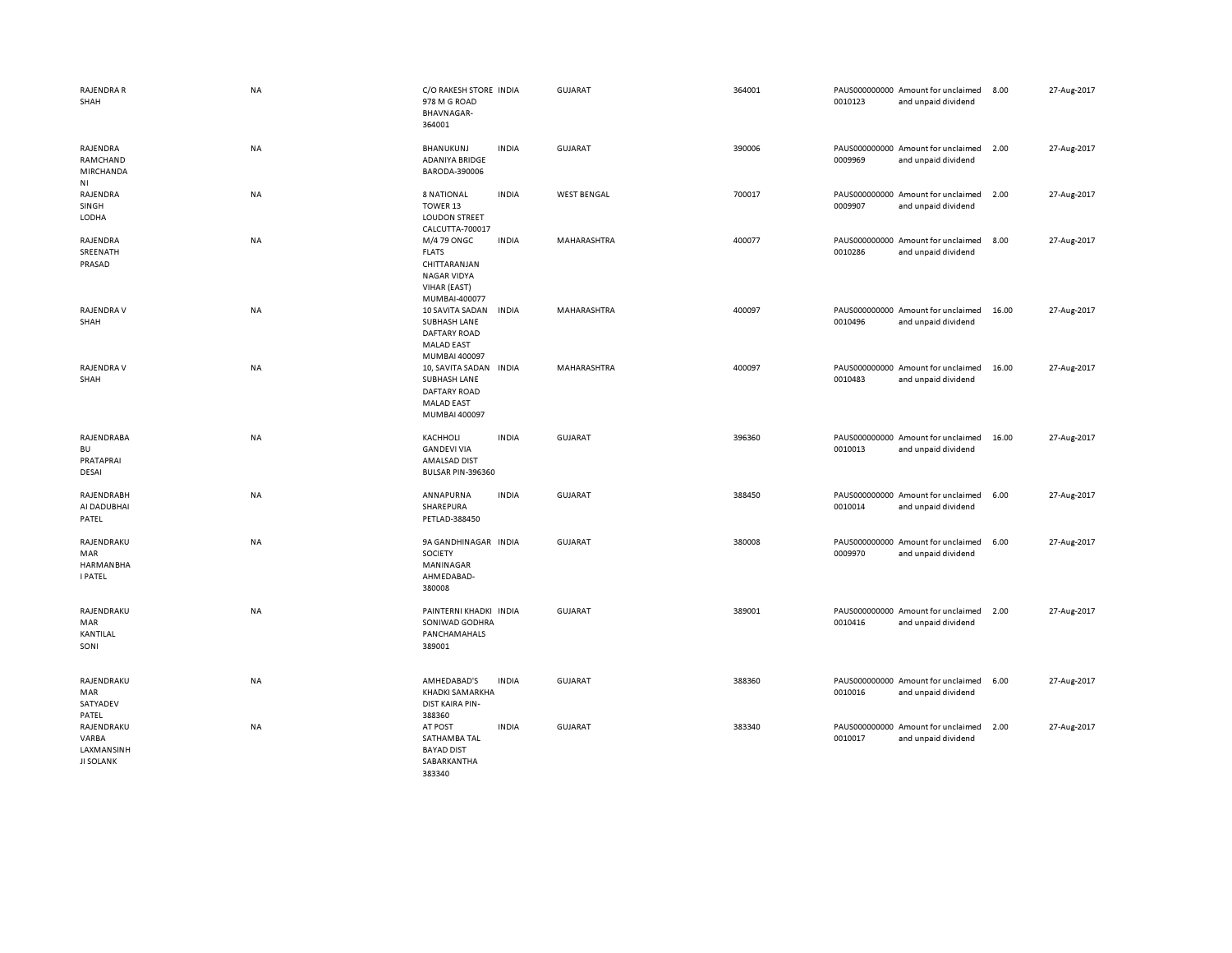| RAJENDRANA<br>TH MATHUR                                   | <b>NA</b> | <b>PROFESSOR &amp;</b><br><b>HEAD INSTITUTE</b><br>OF OPHTHALMO-<br>LOGY <sub>2</sub><br>PROFESSOR'S FLATS<br><b>CIVIL HOSPITAL-</b><br>ASARWA<br>AHMEDABAD-<br>380016 - | <b>INDIA</b> | <b>GUJARAT</b>     | 380016 | 0010018                  | PAUS000000000 Amount for unclaimed<br>and unpaid dividend | 16.00   | 27-Aug-2017 |
|-----------------------------------------------------------|-----------|--------------------------------------------------------------------------------------------------------------------------------------------------------------------------|--------------|--------------------|--------|--------------------------|-----------------------------------------------------------|---------|-------------|
| RAJENDRAPR<br>ASAD<br><b>JAGDISHBHAI</b><br>PATEL         | NA        | DAJI NIVAS AT & PO INDIA<br><b>SOKHADA DIST</b><br><b>BARODA PIN-</b><br>391240                                                                                          |              | <b>GUJARAT</b>     | 391240 | 0010019                  | PAUS000000000 Amount for unclaimed<br>and unpaid dividend | 2.00    | 27-Aug-2017 |
| RAJESH<br>CHANDER<br>VAID                                 | <b>NA</b> | 881 HIG-2<br><b>HOUSING BOARD</b><br><b>COLONY SECTOR-</b><br>29 FARIDABAD<br>(HARYANA)                                                                                  | <b>INDIA</b> | DELHI              | 110022 | 0010116                  | PAUS000000000 Amount for unclaimed<br>and unpaid dividend | 16.00   | 27-Aug-2017 |
| RAJESH D<br>THAKKAR                                       | <b>NA</b> | A/3/72 GOYAL<br>INTERCITY B/H.<br>DRIVE IN CINEMA<br>OPP: PRAJAPATI<br>HOSTEL,<br>MEMNAGAR, AHME<br>DABAD 380001-<br>380001                                              | <b>INDIA</b> | <b>GUJARAT</b>     | 380001 | 0010573                  | PAUS000000000 Amount for unclaimed<br>and unpaid dividend | 16.00   | 27-Aug-2017 |
| RAJESH<br>DAYALJIBHAI<br>POOJARA                          | <b>NA</b> | SECTOR NO 19<br><b>BLOCK NO 276/1</b><br>GANDHINAGAR-<br>382019                                                                                                          | <b>INDIA</b> | <b>GUJARAT</b>     | 382019 | 0010358                  | PAUS000000000 Amount for unclaimed<br>and unpaid dividend | 8.00    | 27-Aug-2017 |
| RAJESH G<br>KAGALI                                        | NA        | NO.16/21,<br><b>LALBAGH FORT</b><br>ROAD<br>BASAVANAGUDI<br><b>BANGALORE</b>                                                                                             | <b>INDIA</b> | KARNATAKA          | 560004 | 0R02604                  | PAUS000000000 Amount for unclaimed<br>and unpaid dividend | 200.00  | 27-Aug-2017 |
| RAJESH<br><b>JAJODIA</b>                                  | NA        | ROOM 22 135A<br>CHITTRANJAN<br>AVENUE CALCUTTA                                                                                                                           | <b>INDIA</b> | <b>WEST BENGAL</b> | 700007 | 0R02843                  | PAUS000000000 Amount for unclaimed<br>and unpaid dividend | 5100.00 | 27-Aug-2017 |
| RAJESH<br><b>KUMAR</b><br>MALIK                           | NA        | 10232 AZAD<br><b>MARKET LIBRARY</b><br>ROAD DELHI-<br>110006                                                                                                             | <b>INDIA</b> | DELHI              | 110006 | 0010213                  | PAUS000000000 Amount for unclaimed<br>and unpaid dividend | 8.00    | 27-Aug-2017 |
| RAJESH<br>MANGLA                                          | NA        | 79 KAPIL VIHAR<br>PITAMPURA NEW<br>DELHI 110034                                                                                                                          | <b>INDIA</b> | DELHI              | 110034 | 0010199                  | PAUS000000000 Amount for unclaimed<br>and unpaid dividend | 8.00    | 27-Aug-2017 |
| RAJESH<br>SHANTILAL<br>RANDERIA                           | NA        | 22, AYODHYA<br>NAGARI B/H<br><b>JOGANI NAGAR</b><br><b>NEW RANDER</b><br>ROADADAJAN,<br>SURAT                                                                            | <b>INDIA</b> | <b>GUJARAT</b>     | 395009 | 0010289                  | PAUS000000000 Amount for unclaimed<br>and unpaid dividend | 8.00    | 27-Aug-2017 |
| RAJESH<br><b>UMARSHI</b><br>PALAN                         | <b>NA</b> | C/O THE SWASTIK<br>JANATA SAHAKARI<br><b>BANK LTD 502</b><br><b>KALBADEVI ROAD</b><br>MUMBAI-400002                                                                      | <b>INDIA</b> | MAHARASHTRA        | 400002 | PAUS000000000<br>0010290 | Amount for unclaimed<br>and unpaid dividend               | 8.00    | 27-Aug-2017 |
| RAJESHKUMA<br>$\mathsf{R}$<br>MANGALBHA<br><b>I PATEL</b> | <b>NA</b> | <b>HARIKRIPA NIVAS</b><br><b>CHHANI BARODA</b><br>PIN-391740                                                                                                             | <b>INDIA</b> | <b>GUJARAT</b>     | 391740 | 0010021                  | PAUS000000000 Amount for unclaimed<br>and unpaid dividend | 6.00    | 27-Aug-2017 |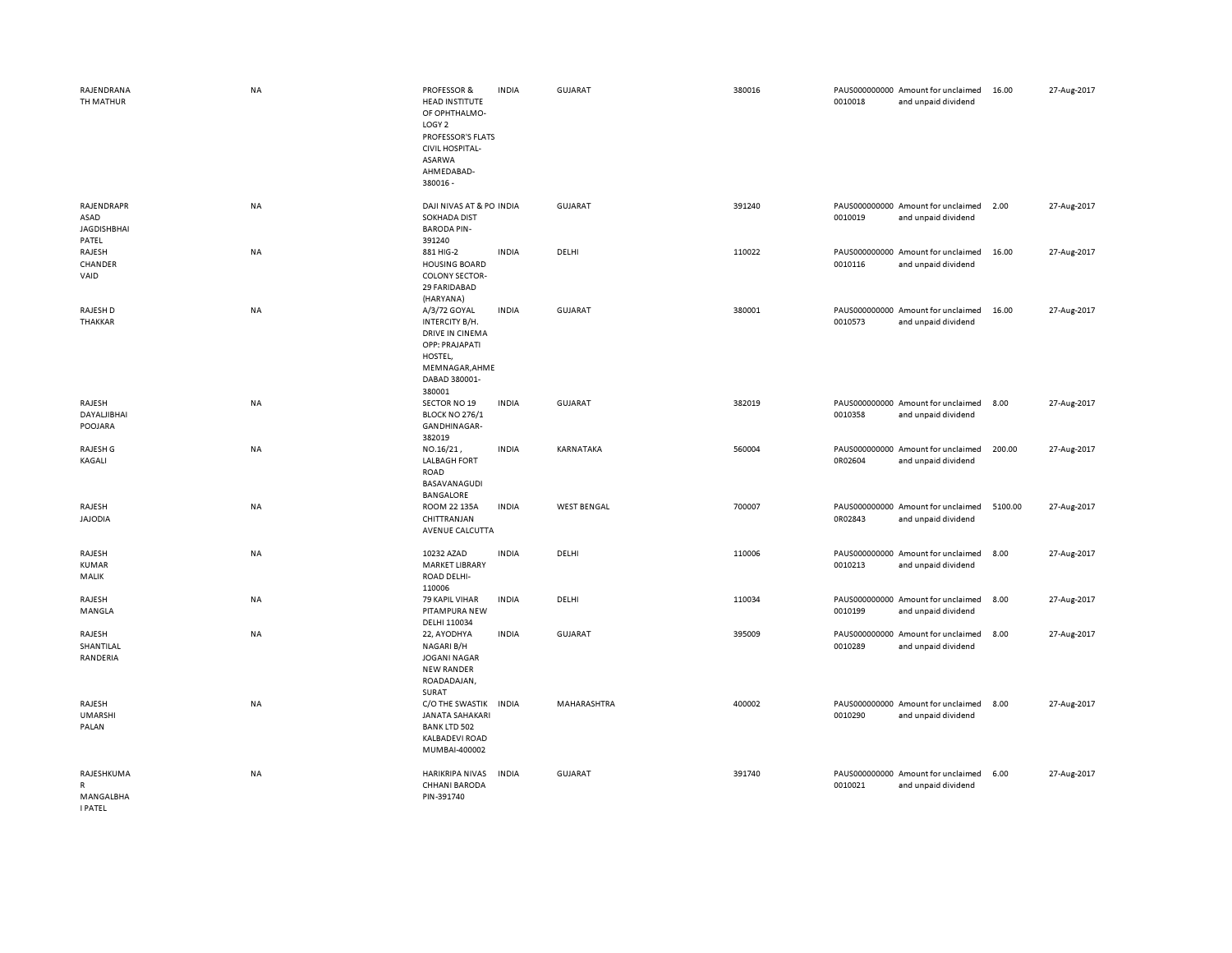| RAJESHWARI                                 | NA        | RU-97 VISHAKHA<br><b>ENCLAVE MIG</b><br><b>FLATS PITAMPURA</b><br>DELHI 110034                                      | <b>INDIA</b> | DELHI             | 110034 | 0010208                  | PAUS000000000 Amount for unclaimed<br>and unpaid dividend | 8.00   | 27-Aug-2017 |
|--------------------------------------------|-----------|---------------------------------------------------------------------------------------------------------------------|--------------|-------------------|--------|--------------------------|-----------------------------------------------------------|--------|-------------|
| RAJESHWARI                                 | NA        | RU-97 VISHAKHA<br><b>ENCLAVE MIG</b><br><b>FLATS PITAMPURA</b><br>DELHI 110034                                      | <b>INDIA</b> | DELHI             | 110034 | 0010389                  | PAUS000000000 Amount for unclaimed<br>and unpaid dividend | 16.00  | 27-Aug-2017 |
| RAJESHWARI<br><b>DEVI GOEL</b>             | NA        | 142<br>SATHAMANGALAM<br><b>HOUSING UNIT</b><br>MADURAI-625020                                                       | <b>INDIA</b> | <b>TAMIL NADU</b> | 625020 | 0010172                  | PAUS000000000 Amount for unclaimed<br>and unpaid dividend | 16.00  | 27-Aug-2017 |
| RAJINDER<br>KAUR<br><b>GHATEHORD</b><br>E. | NA        | <b>9 DIGNITY PLOT</b><br>134 NR BON BON<br>OFF J P ROAD 4<br><b>BUNGLOW</b><br><b>ANDHERI WEST</b><br>MUMBAI 400058 | <b>INDIA</b> | MAHARASHTRA       | 400058 | 0010134                  | PAUS000000000 Amount for unclaimed<br>and unpaid dividend | 8.00   | 27-Aug-2017 |
| RAJINDER<br><b>KUMAR</b><br>NISCHAL        | NA        | <b>B/5 PRABHAT</b><br>APPARTMENT PLOT<br>NO 162/A DEVLI<br><b>NEW DELHI 110062</b>                                  | <b>INDIA</b> | DELHI             | 110062 | 0010400                  | PAUS000000000 Amount for unclaimed<br>and unpaid dividend | 124.00 | 27-Aug-2017 |
| RAJINDER<br>NANDA                          | NA        | 1 MIDDLESEX ROAD INDIA<br>MHOW 453441<br>(MP)                                                                       |              | MADHYA PRADESH    | 453441 | 0010427                  | PAUS000000000 Amount for unclaimed<br>and unpaid dividend | 32.00  | 27-Aug-2017 |
| RAJINDER<br>PAUL<br>SAWHNEY                | NA        | 803 CHHOTA<br><b>BAZAR KASHMERE</b><br><b>GATE DELHI-</b><br>110006                                                 | <b>INDIA</b> | DELHI             | 110006 | 0010236                  | PAUS000000000 Amount for unclaimed<br>and unpaid dividend | 8.00   | 27-Aug-2017 |
| RAJINDER<br>PERSHAD<br><b>GUPTA</b>        | NA        | PROP M/S PREM<br><b>FLOUR MILLS J</b><br>5/101 F NEHRU<br><b>MARKET RAJORI</b><br><b>GARDEN NEW</b><br>DELHI-110027 | <b>INDIA</b> | DELHI             | 110027 | 0010215                  | PAUS000000000 Amount for unclaimed<br>and unpaid dividend | 8.00   | 27-Aug-2017 |
| RAJIV<br><b>BHARDWAJ</b>                   | NA        | A-9/4 VASANT<br>VIHAR NEW DELHI-<br>110057                                                                          | <b>INDIA</b> | DELHI             | 110057 | 0010326                  | PAUS000000000 Amount for unclaimed<br>and unpaid dividend | 24.00  | 27-Aug-2017 |
| RAJIV GUPTA                                | <b>NA</b> | 10/18 WEST PATEL INDIA<br>NAGAR NEW DELHI                                                                           |              | DELHI             | 110008 | 0015813                  | PAUSIN3015651 Amount for unclaimed<br>and unpaid dividend | 24.00  | 27-Aug-2017 |
| <b>RAJIV KUMAR</b><br>CHHABRA              | <b>NA</b> | <b>B-99 GREATER</b><br>KAILASH-I NEW<br>DELHI 110048                                                                | <b>INDIA</b> | DELHI             | 110048 | 0010518                  | PAUS000000000 Amount for unclaimed<br>and unpaid dividend | 8.00   | 27-Aug-2017 |
| <b>RAJIV KUMAR</b><br>CHHABRA              | NA        | <b>B-99 GREATER</b><br>KAILASH-I NEW<br>DELHI 110048                                                                | <b>INDIA</b> | DELHI             | 110048 | 0010430                  | PAUS000000000 Amount for unclaimed<br>and unpaid dividend | 20.00  | 27-Aug-2017 |
| <b>RAJIV KUMAR</b><br>CHHABRA              | NA        | <b>B-99 GREATER</b><br>KAILASH I NEW<br>DELHI-110048                                                                | <b>INDIA</b> | DELHI             | 110048 | 0010237                  | PAUS000000000 Amount for unclaimed<br>and unpaid dividend | 20.00  | 27-Aug-2017 |
| <b>RAJIV KUMAR</b><br>JAIN                 | <b>NA</b> | 'BASERA' NEAR<br><b>GANDHI NAGAR</b><br><b>HEAD POST OFFICE</b><br>JAIPUR 302015                                    | <b>INDIA</b> | RAJASTHAN         | 302015 | 0010164                  | PAUS000000000 Amount for unclaimed<br>and unpaid dividend | 8.00   | 27-Aug-2017 |
| RAJIV MITTA                                | <b>NA</b> | <b>NO 23-A</b><br>PITAMPURA DELHI<br>110034                                                                         | <b>INDIA</b> | DELHI             | 110034 | 0010461                  | PAUS000000000 Amount for unclaimed<br>and unpaid dividend | 8.00   | 27-Aug-2017 |
| RAJIV<br>RAMCHANDR<br>A JOSHI              | NA        | G/31, ALEMBIC<br><b>COLONY ALEMBIC</b><br>ROAD VADODARA                                                             | <b>INDIA</b> | <b>GUJARAT</b>    | 390003 | PAUS000000000<br>0R03853 | Amount for unclaimed<br>and unpaid dividend               | 200.00 | 27-Aug-2017 |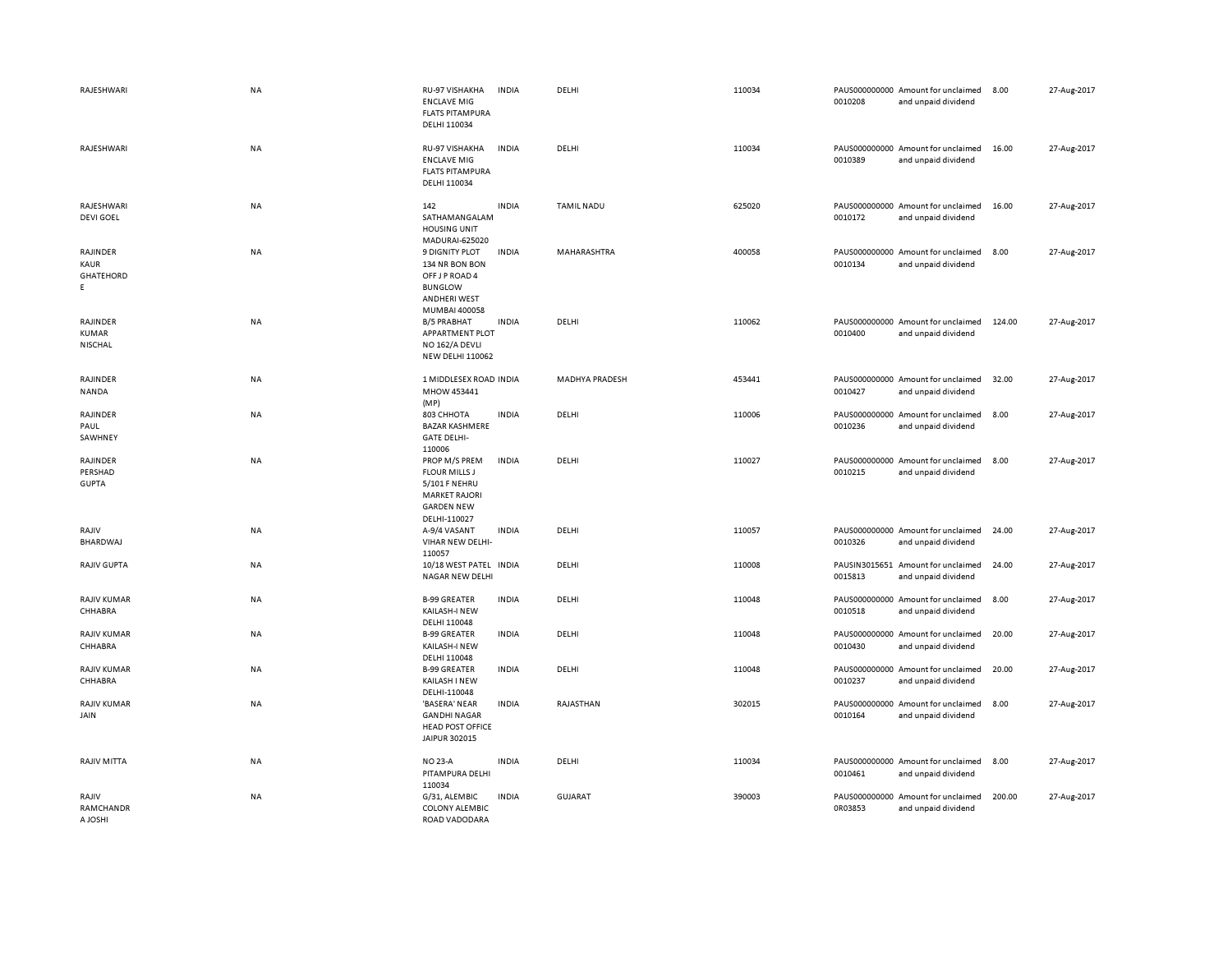| RAJIV<br>RATTAN<br>NANGPAL              | <b>NA</b> | <b>G-134 PREET VIHAR INDIA</b><br><b>VIKAS MARG DELHI</b><br>110092                                                                  | DELHI          | 110092 | 0010226 | PAUS000000000 Amount for unclaimed<br>and unpaid dividend | 8.00   | 27-Aug-2017 |
|-----------------------------------------|-----------|--------------------------------------------------------------------------------------------------------------------------------------|----------------|--------|---------|-----------------------------------------------------------|--------|-------------|
| RAJIV<br>SAWHNEY                        | NA        | C-62 IST FLOOR<br><b>INDIA</b><br><b>SHIVAJI PARK</b><br><b>PUNJABI BAGH</b><br><b>NEW DELHI 110026</b>                              | DELHI          | 110026 | 0010197 | PAUS000000000 Amount for unclaimed<br>and unpaid dividend | 8.00   | 27-Aug-2017 |
| RAJIVKUMAR<br>NAGESHWAR<br>SHUKLA       | <b>NA</b> | <b>MEHTA POLE</b><br><b>INDIA</b><br><b>MUSA POLE</b><br>BARODA-390006                                                               | <b>GUJARAT</b> | 390006 | 0010022 | PAUS000000000 Amount for unclaimed<br>and unpaid dividend | 6.00   | 27-Aug-2017 |
| <b>RAJNI GIRISH</b><br>PATEL            | NA        | C/O RAMESH M<br><b>INDIA</b><br>AMIN 1 PIYUSH<br>COURT R C DUTT<br>ROAD OPP HOTEL<br><b>EXPRESS ALKAPURI</b><br><b>BARODA 390005</b> | <b>GUJARAT</b> | 390005 | 0010404 | PAUS000000000 Amount for unclaimed<br>and unpaid dividend | 2.00   | 27-Aug-2017 |
| RAJNI JOSHI                             | NA        | C-5A/132 JANAK<br><b>INDIA</b><br>PURI NEW DELHI-<br>110058                                                                          | DELHI          | 110058 | 0010216 | PAUS000000000 Amount for unclaimed<br>and unpaid dividend | 20.00  | 27-Aug-2017 |
| RAJNIKANT<br>AMBALAL<br>PATEL           | <b>NA</b> | VADVALU FALIU<br><b>INDIA</b><br>ODE VIA ANAND<br>388210                                                                             | GUJARAT        | 388210 | 0009927 | PAUS000000000 Amount for unclaimed<br>and unpaid dividend | 2.00   | 27-Aug-2017 |
| RAJNIKANT<br>BHIKHABHAI<br>PATEL        | <b>NA</b> | 16, ROKADNATH<br><b>INDIA</b><br>SOCIETY, LIONS<br>HALL ROAD, , RACE<br>COURSE<br>CIRCLEVADODARA                                     | <b>GUJARAT</b> | 390007 | 0009972 | PAUS000000000 Amount for unclaimed<br>and unpaid dividend | 2.00   | 27-Aug-2017 |
| RAJNIKANT<br>CHATURBHAI<br>PATEL        | NA        | C-12 ABHAYNAGAR INDIA<br><b>SOCIETY NEAR</b><br><b>GORVA HOUSING</b><br><b>BOARD BARODA-</b><br>390016                               | <b>GUJARAT</b> | 390016 | 0009939 | PAUS000000000 Amount for unclaimed<br>and unpaid dividend | 6.00   | 27-Aug-2017 |
| RAJNIKANT<br><b>GULABCHAN</b><br>D SHAH | NA        | NEAR JAIN TEMPLE INDIA<br>POST ODE TAL<br>ANAND PIN-388210                                                                           | <b>GUJARAT</b> | 388210 | 0010023 | PAUS000000000 Amount for unclaimed<br>and unpaid dividend | 16.00  | 27-Aug-2017 |
| RAJNIKANT<br>HARILAL<br>SHAH            | NA        | <b>INDIA</b><br><b>SALUN BAZAR</b><br><b>KOVADA POLE</b><br>NADIAD DIST KAIRA<br>PIN-387001                                          | GUJARAT        | 387001 | 0010024 | PAUS000000000 Amount for unclaimed<br>and unpaid dividend | 6.00   | 27-Aug-2017 |
| RAJNIKANT<br>MANIBHAI<br>PATEL          | <b>NA</b> | NAVAPURA SUNAV INDIA<br>TAL PETLAD DIST<br>KAIRA 388470                                                                              | <b>GUJARAT</b> | 388470 | 0010025 | PAUS000000000 Amount for unclaimed<br>and unpaid dividend | 16.00  | 27-Aug-2017 |
| RAJNIKANT<br>NANALAL<br>MEHTA           | NA        | C/O THE SWASTIK INDIA<br><b>JANATA SAHAKARI</b><br><b>BANK LTD 502</b><br><b>KALBADEVI ROAD</b><br>MUMBAI-400002                     | MAHARASHTRA    | 400002 | 0010293 | PAUS000000000 Amount for unclaimed<br>and unpaid dividend | 8.00   | 27-Aug-2017 |
| RAJNIKANT<br>RAMBHAI<br>PATEL           | <b>NA</b> | AT PO HANSAPORE INDIA<br>TAL NAVSARI DIST<br>VALSAD-396445                                                                           | <b>GUJARAT</b> | 396445 | 0010250 | PAUS000000000 Amount for unclaimed<br>and unpaid dividend | 8.00   | 27-Aug-2017 |
| RAJNIKANT<br>SHAH                       | NA        | C/O P N DABHI 108- INDIA<br><b>B SURYA DARSHAN</b><br>124/138 SANT<br>SENA MAHARAJ<br><b>MARG MUMBAL</b>                             | MAHARASHTRA    | 400004 | 0R03599 | PAUS000000000 Amount for unclaimed<br>and unpaid dividend | 200.00 | 27-Aug-2017 |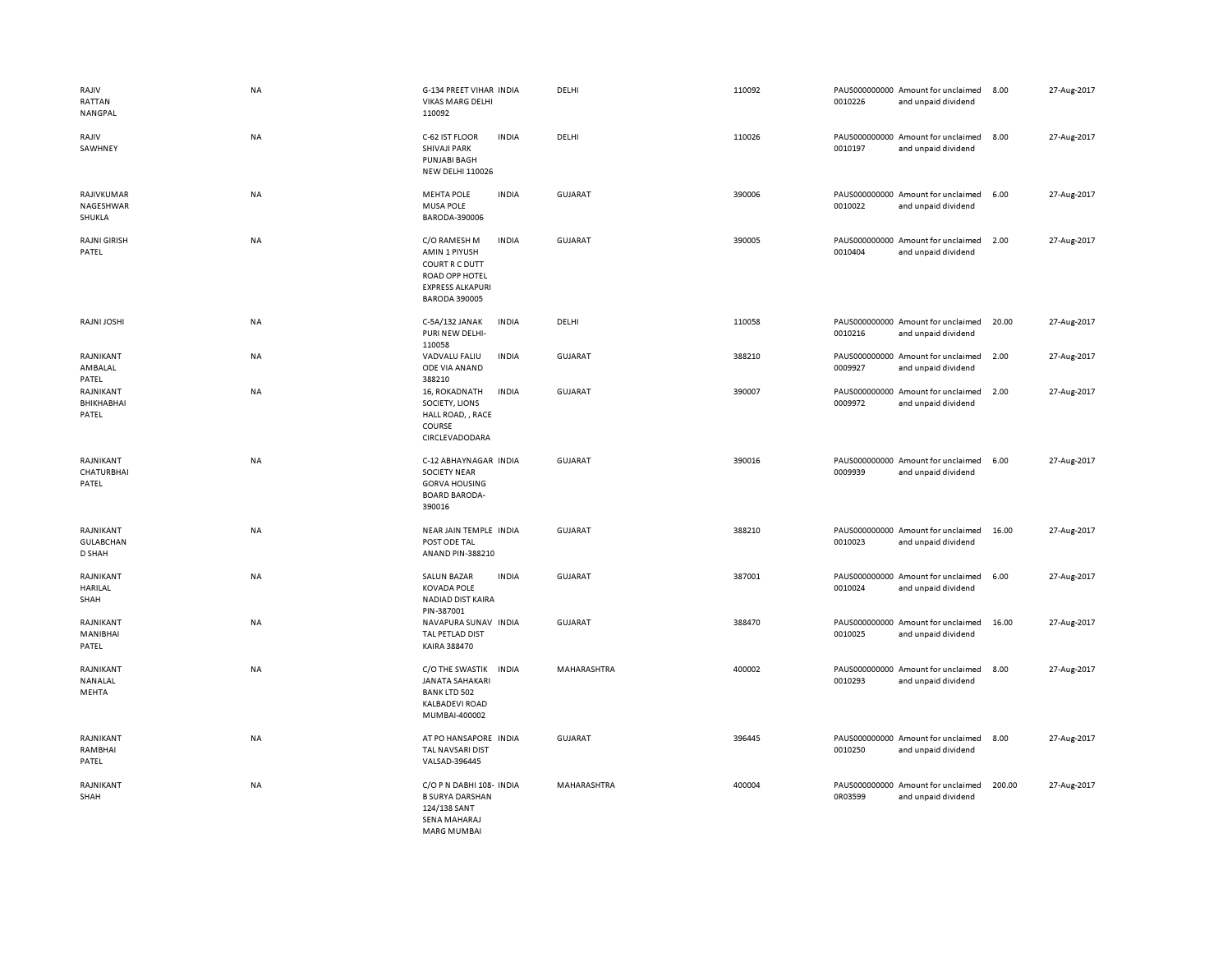| RAJU LOHIYA                                | <b>NA</b>           | 5-C/II MITTAL<br><b>COURT NARIMAN</b><br>POINT MUMBAI                                                            | <b>INDIA</b> | MAHARASHTRA       | 400021 | 0R05238 | PAUS000000000 Amount for unclaimed<br>and unpaid dividend | 200.00 | 27-Aug-2017 |
|--------------------------------------------|---------------------|------------------------------------------------------------------------------------------------------------------|--------------|-------------------|--------|---------|-----------------------------------------------------------|--------|-------------|
| RAJU P G                                   | <b>NA</b>           | <b>NEW NO.29,</b><br>VARADARAJAN<br>STREET,<br>VETRINAGAR,<br>CHENNAI                                            | <b>INDIA</b> | <b>TAMIL NADU</b> | 600082 | 0P00965 | PAUS000000000 Amount for unclaimed<br>and unpaid dividend | 40.00  | 27-Aug-2017 |
| RAJU P G                                   | <b>NA</b>           | <b>NEW NO.29,</b><br>VARADARAJAN<br>STREET,<br>VETRINAGAR,<br>CHENNAI                                            | <b>INDIA</b> | <b>TAMIL NADU</b> | 600082 | 0P00952 | PAUS000000000 Amount for unclaimed<br>and unpaid dividend | 40.00  | 27-Aug-2017 |
| RAJU P G                                   | <b>NA</b>           | <b>NEW NO.29,</b><br>VARADARAJAN<br>STREET,<br>VETRINAGAR,<br>CHENNAI                                            | <b>INDIA</b> | <b>TAMIL NADU</b> | 600082 | 0P00951 | PAUS000000000 Amount for unclaimed<br>and unpaid dividend | 40.00  | 27-Aug-2017 |
| RAJUL<br>YOGESH<br>PATEL                   | YOGESH A<br>PATEL   | 60 SHREE SOCIETY INDIA<br>PRATAPNAGAR<br>PRATAPNAGAR<br>VADODARA                                                 |              | <b>GUJARAT</b>    | 390004 | 0737317 | PAUSIN3013302 Amount for unclaimed<br>and unpaid dividend | 8.00   | 27-Aug-2017 |
| RAJVILAS<br><b>GUPTA</b>                   | NA                  | H NO.4-2-66,<br><b>SULTAN BAZAR</b><br>HYDERABAD                                                                 | <b>INDIA</b> | ANDHRA PRADESH    | 500001 | 0R00639 | PAUS000000000 Amount for unclaimed<br>and unpaid dividend | 200.00 | 27-Aug-2017 |
| RAKESH<br>JAYANTILAL<br>OSWAL              | JAYANTILAL<br>OSWAL | J.D. JAIN BUILDING INDIA<br><b>IIND CROSS</b><br>J.C.NAGAR BESIDE<br>AJANTA HOTEL<br><b>STATION</b><br>ROADHUBLI |              | KARNATAKA         | 580020 | 0271404 | PAUS120106000 Amount for unclaimed<br>and unpaid dividend | 200.00 | 27-Aug-2017 |
| <b>RAKESH KANT</b><br>JAIN                 | NA                  | 5 P & T COLONY<br>AGRA CANTT AGRA                                                                                | <b>INDIA</b> | UTTARAKHAND       | 263001 | 0010115 | PAUS000000000 Amount for unclaimed<br>and unpaid dividend | 16.00  | 27-Aug-2017 |
| RAKESH<br>KUMAR<br>AGARWAL                 | NA                  | PURCHASE DEPTT INDIA<br>SYNTHETIES CHEM<br>LTD FATEHGANJ<br><b>WEST BAREILLY</b>                                 |              | UTTAR PRADESH     | 243501 | 0R03914 | PAUS000000000 Amount for unclaimed<br>and unpaid dividend | 500.00 | 27-Aug-2017 |
| RAKESH<br><b>KUMAR</b><br><b>KUMAR</b>     | NA                  | W-2 115-A<br>MINAKASHI<br><b>GARDEN PO TILAK</b><br>NAGAR NEW DELHI-<br>110018                                   | <b>INDIA</b> | DELHI             | 110018 | 0010206 | PAUS000000000 Amount for unclaimed<br>and unpaid dividend | 8.00   | 27-Aug-2017 |
| <b>RAKESH</b><br>SARAF                     | NA                  | 20/81 SHAKTI<br>NAGAR DELHI-<br>110007                                                                           | <b>INDIA</b> | DELHI             | 110007 | 0010026 | PAUS000000000 Amount for unclaimed<br>and unpaid dividend | 10.00  | 27-Aug-2017 |
| RAKESH<br>SHAMSHERY                        | NA                  | 7-A COURT ROAD<br>DEHRADUN                                                                                       | <b>INDIA</b> | UTTARAKHAND       | 248001 | 0R03556 | PAUS000000000 Amount for unclaimed<br>and unpaid dividend | 200.00 | 27-Aug-2017 |
| RAKESH<br>VASHISHTA                        | <b>NA</b>           | UJJWAL LTD<br>SHASHI BUILDING<br><b>ASAF ALI ROAD</b><br><b>NEW DELHI</b>                                        | <b>INDIA</b> | DELHI             | 110002 | 0R03873 | PAUS000000000 Amount for unclaimed<br>and unpaid dividend | 200.00 | 27-Aug-2017 |
| RAKSHA<br>PRAVINCHAN<br><b>DRA TRIVEDI</b> | NA                  | 2770/1<br>JIVANKAMALSHI'S<br><b>POLE SHAHPUR</b><br>AHMEDABAD-<br>380001                                         | <b>INDIA</b> | <b>GUJARAT</b>    | 380001 | 0010129 | PAUS000000000 Amount for unclaimed<br>and unpaid dividend | 8.00   | 27-Aug-2017 |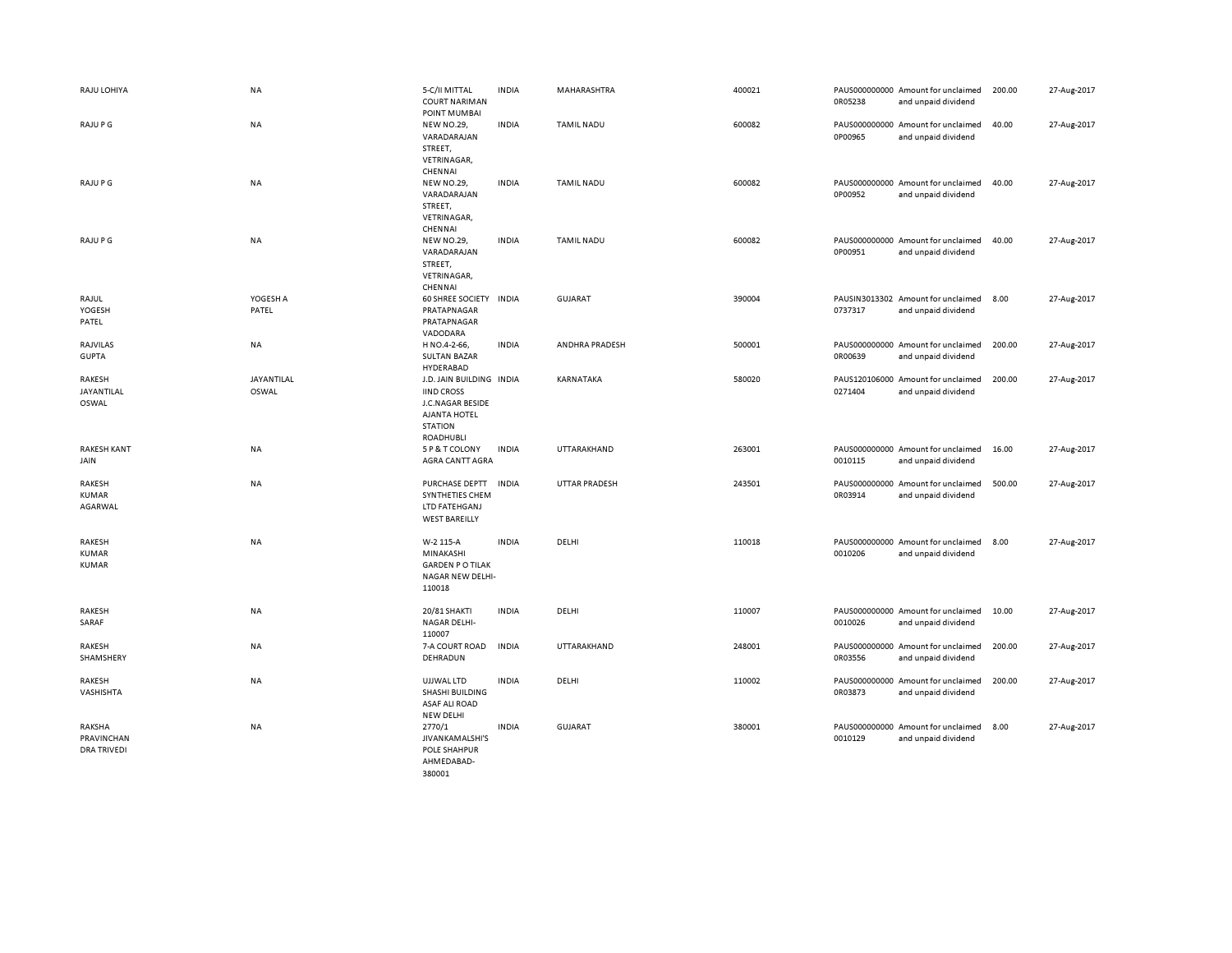| <b>RAKSHABEN S</b><br>PAGARIA         | NA        | A/302,<br>PARMESHWAR<br><b>AVENUE VISHWA</b><br>KARMA COL,<br><b>GORDHANWADI</b><br>TAKARA KANKARIA,<br>MANINAGAR<br>AHMEDABAD   | <b>INDIA</b> | <b>GUJARAT</b>   | 380008 | 0346264 | PAUSIN3022011 Amount for unclaimed<br>and unpaid dividend | 2.00   | 27-Aug-2017 |
|---------------------------------------|-----------|----------------------------------------------------------------------------------------------------------------------------------|--------------|------------------|--------|---------|-----------------------------------------------------------|--------|-------------|
| <b>RAM AVATAR</b><br><b>GUPTA</b>     | NA        | C/O TAYLOR<br><b>INSTRUMENT CO</b><br>(P) LTD 14-<br><b>MATHURA ROAD</b><br>FARIDABAD 121001                                     | <b>INDIA</b> | HARYANA          | 121001 | 0010329 | PAUS000000000 Amount for unclaimed<br>and unpaid dividend | 16.00  | 27-Aug-2017 |
| RAM<br><b>BAHADUR</b><br><b>SINHA</b> | NA        | <b>LAKE AVENUE</b><br><b>KANKE ROAD</b><br>RANCHI-834008                                                                         | <b>INDIA</b> | <b>JHARKHAND</b> | 834008 | 0010027 | PAUS000000000 Amount for unclaimed<br>and unpaid dividend | 16.00  | 27-Aug-2017 |
| RAM CHAND<br><b>TAKHTANI</b>          | NA        | E-349 RAMESH<br>NAGAR NEW DELHI-<br>110015                                                                                       | <b>INDIA</b> | DELHI            | 110015 | 0010336 | PAUS000000000 Amount for unclaimed<br>and unpaid dividend | 8.00   | 27-Aug-2017 |
| <b>RAM DHANI</b><br>SINGH             | NA        | N-9/24 A-1<br><b>EXTENSION BRIDGE</b><br><b>ENCLAVE PATIA PO</b><br><b>BASARDIHA</b><br><b>VARANASI 221010</b>                   | <b>INDIA</b> | UTTAR PRADESH    | 221010 | 0010114 | PAUS000000000 Amount for unclaimed<br>and unpaid dividend | 32.00  | 27-Aug-2017 |
| <b>RAM KISHAN</b><br>DALAL            | NA        | C/O ALEMBIC<br><b>CHEMICALS WORKS</b><br>CO LTD AMBALA<br>CANTT                                                                  | <b>INDIA</b> | <b>HARYANA</b>   | 133001 | 0R03416 | PAUS000000000 Amount for unclaimed<br>and unpaid dividend | 200.00 | 27-Aug-2017 |
| <b>RAM KUMAR</b><br>SINGHAL           | NA        | <b>DELHI STOCK</b><br><b>EXCHANGE BLDG</b><br><b>ASAF ALI ROAD</b><br><b>NEW DELHI-110002</b>                                    | <b>INDIA</b> | DELHI            | 110002 | 0010333 | PAUS000000000 Amount for unclaimed<br>and unpaid dividend | 8.00   | 27-Aug-2017 |
| <b>RAM LAL</b>                        | <b>NA</b> | C/O BHAGWAN<br>DAS GUPTA & CO 4<br><b>DELHI STOCK</b><br><b>EXCHANGE BULD</b><br><b>ASAF ALI ROAD</b><br><b>NEW DELHI-110002</b> | <b>INDIA</b> | DELHI            | 110002 | 0010320 | PAUS000000000 Amount for unclaimed<br>and unpaid dividend | 8.00   | 27-Aug-2017 |
| <b>RAM MOHAN</b><br><b>MENON</b>      | NA        | 35 J S HALL 'B'<br>ROAD CHURCH<br><b>GATE MUMBAI-</b><br>400020                                                                  | <b>INDIA</b> | MAHARASHTRA      | 400020 | 0010143 | PAUS000000000 Amount for unclaimed<br>and unpaid dividend | 8.00   | 27-Aug-2017 |
| <b>RAM RATTAN</b><br>PAUL             | NA        | M/S UJJWAL<br>LIMITED 110 J L N<br>MARG AMBALA<br><b>CANTT HARYANA</b>                                                           | <b>INDIA</b> | HARYANA          | 133001 | 0R03408 | PAUS000000000 Amount for unclaimed<br>and unpaid dividend | 200.00 | 27-Aug-2017 |
| RAM<br>SWARUP J<br><b>SUROTIA</b>     | NA        | M 5/5/38<br>SHASTRINAGAR<br>AHMEDABAD<br>380013                                                                                  | <b>INDIA</b> | <b>GUJARAT</b>   | 380013 | 0010028 | PAUS000000000 Amount for unclaimed<br>and unpaid dividend | 66.00  | 27-Aug-2017 |
| RAMA                                  | NA        | HOUSE NO 520<br><b>VIKAS KUNJ</b><br>VIKASPURI<br><b>NAJAFGARH ROAD</b><br><b>NEW DELHI 110018</b>                               | <b>INDIA</b> | DELHI            | 110018 | 0010217 | PAUS000000000 Amount for unclaimed<br>and unpaid dividend | 8.00   | 27-Aug-2017 |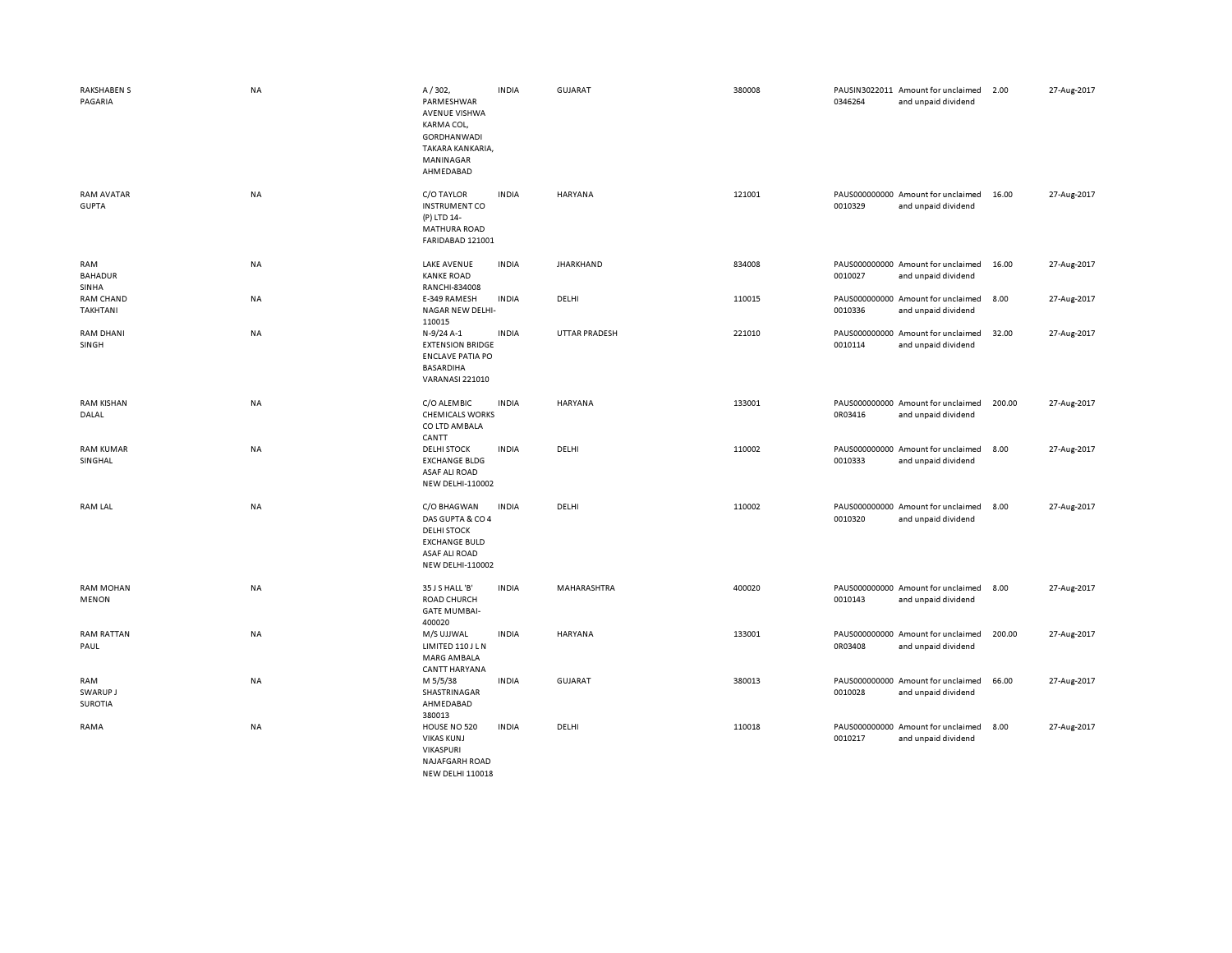| RAMA DEVI<br>CHOPRA                                 | <b>NA</b> | A G VIDYASAGAR & INDIA<br>CO STOCK & SHARE<br><b>BROCKERS 12-D S E</b><br><b>BUILDING ASAF ALI</b><br>ROAD NEW DELHI-<br>110002                                   | DELHI                | 110002 | 0010324 | PAUS000000000 Amount for unclaimed<br>and unpaid dividend | 8.00   | 27-Aug-2017 |
|-----------------------------------------------------|-----------|-------------------------------------------------------------------------------------------------------------------------------------------------------------------|----------------------|--------|---------|-----------------------------------------------------------|--------|-------------|
| <b>RAMA KANT</b><br>PANDEY                          | <b>NA</b> | UJJWAL LTD<br><b>INDIA</b><br><b>AAKRITI TOWER</b><br>6TH FLR 19/B<br><b>VIDHAN SABHA</b><br><b>MARG LUCKNOW</b><br>226001                                        | <b>UTTAR PRADESH</b> | 226001 | 0010113 | PAUS000000000 Amount for unclaimed<br>and unpaid dividend | 16.00  | 27-Aug-2017 |
| <b>RAMABEN B</b><br>PATEL                           | <b>NA</b> | <b>INDIA</b><br>C/O MBM POP<br><b>RIVETS &amp;</b><br><b>FASTENERS (P) LTD</b><br>114 (B) METAGALLI<br><b>INDUSTRIAL AREA</b><br><b>KRS ROAD MYSORE</b><br>570016 | KARNATAKA            | 570016 | 0009974 | PAUS000000000 Amount for unclaimed<br>and unpaid dividend | 6.00   | 27-Aug-2017 |
| RAMABEN<br>GOVINDLAL<br>SHAH                        | NA        | ASHOK NIVAS LEVA INDIA<br>SHERI<br>AHMEDABADI POLE<br>RAOPURA BARODA<br>390001                                                                                    | <b>GUJARAT</b>       | 390001 | 0009904 | PAUS000000000 Amount for unclaimed<br>and unpaid dividend | 2.00   | 27-Aug-2017 |
| RAMACHAND<br><b>RA RAO</b><br><b>BOYINA</b>         | NA        | C/O B L PATNAIK<br><b>INDIA</b><br>ASN COLONY OPP<br><b>BONDILIPURAM</b><br>SCHOOL<br>SRIKAKULAM AP                                                               | ANDHRA PRADESH       | 532001 | 0R04828 | PAUS000000000 Amount for unclaimed<br>and unpaid dividend | 200.00 | 27-Aug-2017 |
| RAMACHAND<br><b>RA RAO</b><br><b>GRANDHI</b>        | NA        | <b>INDIA</b><br>ADVOCATE<br><b>NOTARY &amp; ASST</b><br><b>GOVT PLEADER</b><br>CHINNA VADHI<br>VIRIANAGRAM-<br>531201                                             | ANDHRA PRADESH       | 531201 | 0010163 | PAUS000000000 Amount for unclaimed<br>and unpaid dividend | 8.00   | 27-Aug-2017 |
| RAMADHAN<br><b>BHAGAVATIP</b><br>RASAD<br>SHUKLA    | NA        | <b>INDIA</b><br>31 SARVODAYA<br>SOCIETY CHHANI<br>ROAD NIZAMPURA<br>BARODA-390002                                                                                 | <b>GUJARAT</b>       | 390002 | 0010029 | PAUS000000000 Amount for unclaimed<br>and unpaid dividend | 16.00  | 27-Aug-2017 |
| RAMADHAR<br><b>BHAGVATIPR</b><br><b>ASAD SHUKLA</b> | NA        | 31 SARVODAY<br><b>INDIA</b><br>SOCIETY<br>NIZAMPURA<br>BARODA-390002                                                                                              | <b>GUJARAT</b>       | 390002 | 0010030 | PAUS000000000 Amount for unclaimed<br>and unpaid dividend | 32.00  | 27-Aug-2017 |
| RAMADHURA<br>IKS                                    | NA        | ANNAI ARUL NO 9<br><b>INDIA</b><br>SRINIVASANAGAR<br><b>NORTH EXTENSION</b><br>TIRUVANAIKOIL<br><b>TRICHY 620005</b>                                              | <b>TAMIL NADU</b>    | 620005 | 0010181 | PAUS000000000 Amount for unclaimed<br>and unpaid dividend | 8.00   | 27-Aug-2017 |
| RAMALAXMI<br>MANTHA                                 | <b>NA</b> | C/O.CPL MANTHA<br><b>INDIA</b><br>V.R. STATION<br>WORK SHOP, AIR<br>FORCE STATION,<br>BEGUMPET, SECUN<br>DARABAD.                                                 | ANDHRA PRADESH       | 500011 | 0R05470 | PAUS000000000 Amount for unclaimed<br>and unpaid dividend | 200.00 | 27-Aug-2017 |
| RAMAMURT<br>HY<br>SWAMINATH<br>A                    | NA        | HIG FLAT NO B4/9 INDIA<br>BHARATHIDASAN<br><b>COLONY TN HBKK</b><br><b>NAGAR CHENNAI</b><br>600083                                                                | <b>TAMIL NADU</b>    | 600083 | 0010173 | PAUS000000000 Amount for unclaimed<br>and unpaid dividend | 8.00   | 27-Aug-2017 |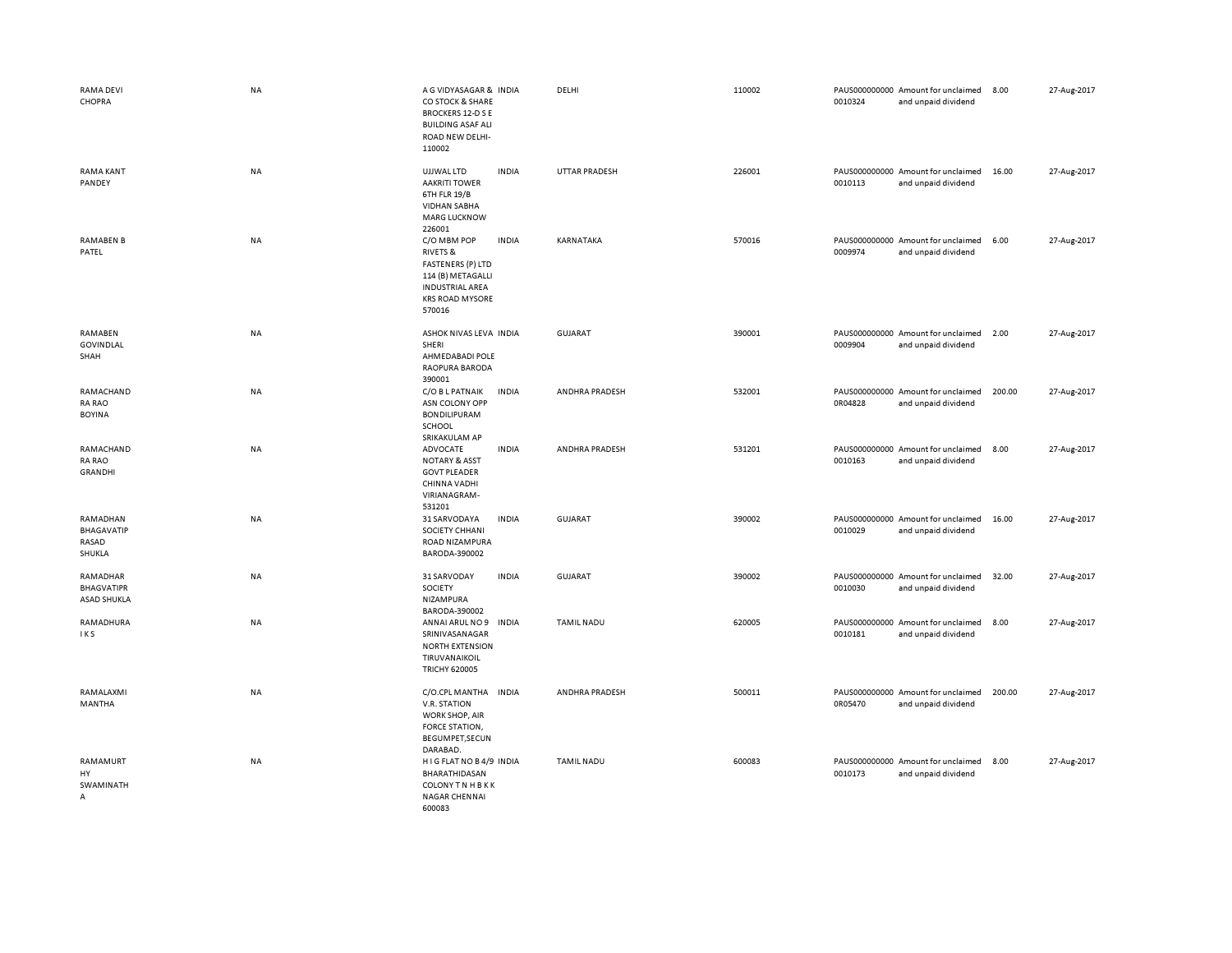| RAMANAND<br>ADVAITANAN<br><b>D SHASTRI</b> | <b>NA</b> | AMBALAL<br>DUDHWALA'S<br>HOUSE<br>MANGALDAS<br>MOHALLA SIABAG<br>BARODA-390001                                                | <b>INDIA</b> | GUJARAT        | 390001 | 0009978 | PAUS000000000 Amount for unclaimed<br>and unpaid dividend | 6.00   | 27-Aug-2017 |
|--------------------------------------------|-----------|-------------------------------------------------------------------------------------------------------------------------------|--------------|----------------|--------|---------|-----------------------------------------------------------|--------|-------------|
| RAMANATHA<br>N <sub>N</sub>                | NA        | 89, NARAYANA<br>PILLAI STREET<br>CANTONMENT<br><b>BANGALORE</b>                                                               | <b>INDIA</b> | KARNATAKA      | 560001 | 0N01076 | PAUS000000000 Amount for unclaimed<br>and unpaid dividend | 200.00 | 27-Aug-2017 |
| RAMANBHAI<br>A PATEL                       | NA        | 1110, LAXMIKUNJ, INDIA<br>VADODARA                                                                                            |              | <b>GUJARAT</b> | 390001 | 0010578 | PAUS000000000 Amount for unclaimed<br>and unpaid dividend | 16.00  | 27-Aug-2017 |
| RAMANBHAI<br>ASHABHAI<br>DESAI             | NA        | 5, CHANDRAMANI INDIA<br><b>PARK OPP</b><br>JAIBAJRANG<br>SOCIETY I P C L<br><b>ROAD</b><br>SUBHANPURA<br><b>BARODA 390007</b> |              | <b>GUJARAT</b> | 390007 | 0009956 | PAUS000000000 Amount for unclaimed<br>and unpaid dividend | 6.00   | 27-Aug-2017 |
| RAMANBHAI<br>BHULABHAI<br>DESAI            | NA        | <b>TRIVENI B BLOCK</b><br>FLAT NO 4 S V<br>ROAD<br>SANTACRUZ(WEST)<br>MUMBAI 400054                                           | <b>INDIA</b> | MAHARASHTRA    | 400054 | 0009888 | PAUS000000000 Amount for unclaimed<br>and unpaid dividend | 22.00  | 27-Aug-2017 |
| RAMANBHAI<br>CHATURBHAI<br>PATEL           | NA        | AT KHANPUR POST INDIA<br><b>SEWASI DIST</b><br><b>BARODA PIN-</b><br>390007                                                   |              | GUJARAT        | 390007 | 0010031 | PAUS000000000 Amount for unclaimed<br>and unpaid dividend | 2.00   | 27-Aug-2017 |
| RAMANBHAI<br><b>DARUBHAI</b><br>PATEL      | NA        | <b>MAY SHERI POST</b><br>SARSA TA ANAND<br>DIST KAIRA PIN-<br>388365                                                          | <b>INDIA</b> | <b>GUJARAT</b> | 388365 | 0010032 | PAUS000000000 Amount for unclaimed<br>and unpaid dividend | 6.00   | 27-Aug-2017 |
| RAMANBHAI<br><b>HIRABHAI</b><br>PATEL      | NA        | AT & POST ADVALA INDIA<br>TA AMOD DIST<br><b>BROACH PIN-</b><br>392110                                                        |              | GUJARAT        | 392110 | 0010033 | PAUS000000000 Amount for unclaimed<br>and unpaid dividend | 16.00  | 27-Aug-2017 |
| RAMANBHAI<br>LALLUBHAI<br>PATEL            | NA        | SUTHARWALA<br>FALIA, AT & PO;<br>RINCHHOL, TA.<br>MAHEMADABAD.D<br>IST:KHERA-387430                                           | <b>INDIA</b> | <b>GUJARAT</b> | 387430 | 0010132 | PAUS000000000 Amount for unclaimed<br>and unpaid dividend | 8.00   | 27-Aug-2017 |
| RAMANBHAI<br>MAGANBHAI<br>PATEL            | <b>NA</b> | AT & PO BAYAD<br><b>DIST</b><br>SABARKANTHA PIN<br>383325                                                                     | <b>INDIA</b> | <b>GUJARAT</b> | 383325 | 0009925 | PAUS000000000 Amount for unclaimed<br>and unpaid dividend | 16.00  | 27-Aug-2017 |
| RAMANBHAI<br>MAHIJIBHAI<br>PATEL           | <b>NA</b> | 44 RANJAN<br><b>SOCIETY NR LIONS</b><br><b>HALL RACE COURSE</b><br><b>BARODA 390015</b>                                       | <b>INDIA</b> | <b>GUJARAT</b> | 390015 | 0009949 | PAUS000000000 Amount for unclaimed<br>and unpaid dividend | 2.00   | 27-Aug-2017 |
| RAMANBHAI<br>MOTIBHAI<br>PATEL             | NA        | AT & PO DASRATH INDIA<br>DIST BARODA PIN-<br>391740                                                                           |              | <b>GUJARAT</b> | 391740 | 0010034 | PAUS000000000 Amount for unclaimed<br>and unpaid dividend | 2.00   | 27-Aug-2017 |
| RAMANBHAI<br>MOTIBHAI<br>PATEL             | NA        | <b>JAGRUTI</b><br>SOC, G/32/576<br>"SHREEJI KRUPA"<br><b>GOTRI ROAD</b><br><b>BARODA 390021</b>                               | <b>INDIA</b> | <b>GUJARAT</b> | 390021 | 0010036 | PAUS000000000 Amount for unclaimed<br>and unpaid dividend | 2.00   | 27-Aug-2017 |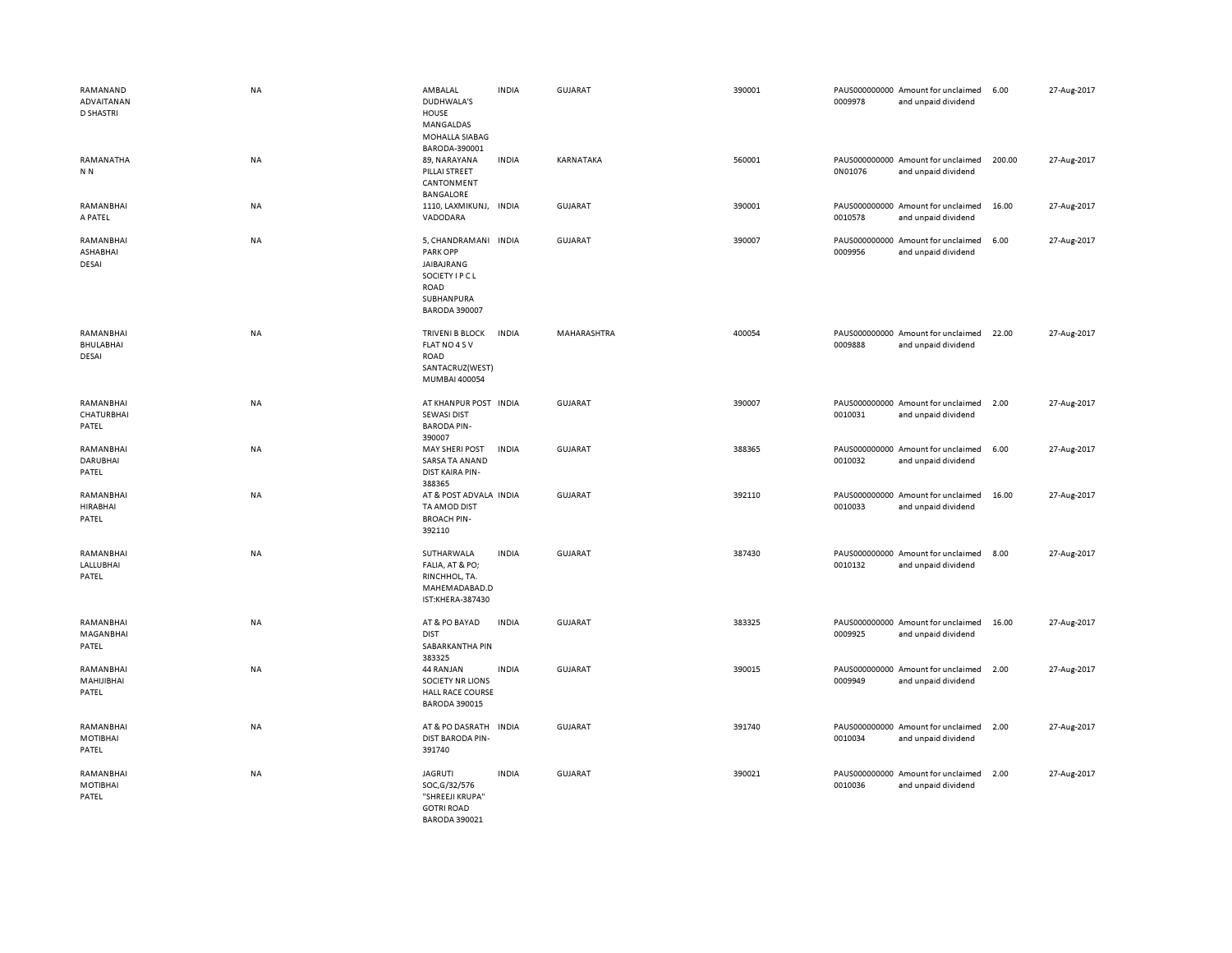| RAMANGOU<br>DA<br>NEELKANTHA<br><b>GOUDA PATIL</b> | <b>NA</b> | <b>SHREE SHAKTI</b><br><b>TRADERS DEALERS</b><br>IN SEED PESTISIDE<br>& FERTILIZERS<br><b>RANEBENNUR DIST</b><br><b>DHARWAR</b> | <b>INDIA</b> | KARNATAKA      | 581110 | 0010102 | PAUS000000000 Amount for unclaimed<br>and unpaid dividend | 16.00  | 27-Aug-2017 |
|----------------------------------------------------|-----------|---------------------------------------------------------------------------------------------------------------------------------|--------------|----------------|--------|---------|-----------------------------------------------------------|--------|-------------|
| RAMANIKLAL<br>AMARPRASA<br>D<br>PASSAWALA          | <b>NA</b> | 1805 DESAI'S POLE IN DIA<br>KHADIA<br>AHMEDABAD-<br>380001                                                                      |              | <b>GUJARAT</b> | 380001 | 0010041 | PAUS000000000 Amount for unclaimed<br>and unpaid dividend | 2.00   | 27-Aug-2017 |
| RAMANLAL<br>CHHOTALAL<br>PATEL                     | NA        | AT & PO BODELITA INDIA<br><b>SANKHEDA DIST</b><br><b>BARODA PIN</b><br>391135                                                   |              | <b>GUJARAT</b> | 391135 | 0009928 | PAUS000000000 Amount for unclaimed<br>and unpaid dividend | 16.00  | 27-Aug-2017 |
| RAMANLAL<br>CHHOTALAL<br>PATEL                     | <b>NA</b> | AT PO BODELI TA<br><b>SANKHEDA DIST</b><br><b>BARODA PIN-</b><br>391135                                                         | <b>INDIA</b> | <b>GUJARAT</b> | 391135 | 0010042 | PAUS000000000 Amount for unclaimed<br>and unpaid dividend | 16.00  | 27-Aug-2017 |
| RAMANLAL<br>DEVJIBHAI<br>PATEL                     | <b>NA</b> | 9, MONALI PARK,<br><b>NEAR PADMATEX</b><br><b>ENG. VISHWAMITRI</b><br>ROAD, VADODARA-<br>390011                                 | <b>INDIA</b> | <b>GUJARAT</b> | 390011 | 0010574 | PAUS000000000 Amount for unclaimed<br>and unpaid dividend | 500.00 | 27-Aug-2017 |
| RAMANLAL<br>JAMIATRAM<br><b>JOSHI</b>              | <b>NA</b> | <b>KASTURBA CROSS</b><br>ROAD NO-8<br><b>BORIVALI (EAST)</b><br>MUMBAI-400066                                                   | <b>INDIA</b> | MAHARASHTRA    | 400066 | 0010122 | PAUS000000000 Amount for unclaimed<br>and unpaid dividend | 6.00   | 27-Aug-2017 |
| RAMANLAL<br><b>JOSHI</b>                           | <b>NA</b> | C/102 SAGUN<br>PLAZA NEAR GOYAL<br><b>PARK JUDGES</b><br><b>COLONY ROAD</b><br><b>JODHPUR TEKRA</b><br>AHMEDABAD<br>380015      | <b>INDIA</b> | <b>GUJARAT</b> | 380015 | 0010445 | PAUS000000000 Amount for unclaimed<br>and unpaid dividend | 16.00  | 27-Aug-2017 |
| RAMANLAL<br>MANILAL<br>SHAH                        | NA        | 36 VAISHALI<br>SOCIETY<br>KARELIBAUG<br>BARODA-390001                                                                           | <b>INDIA</b> | <b>GUJARAT</b> | 390001 | 0009915 | PAUS000000000 Amount for unclaimed<br>and unpaid dividend | 2.00   | 27-Aug-2017 |
| RAMANLAL<br>MANISHANK<br><b>ER SHUKLA</b>          | NA        | 30 SARDARNAGAR<br>SOCIETY BARODA<br>390002                                                                                      | <b>INDIA</b> | <b>GUJARAT</b> | 390002 | 0009891 | PAUS000000000 Amount for unclaimed<br>and unpaid dividend | 2.00   | 27-Aug-2017 |
| RAMANLAL<br>MOHANLAL<br>PANCHAL                    | NA        | AMLI FALIA<br>NAGARVADA<br>BARODA-390001                                                                                        | <b>INDIA</b> | GUJARAT        | 390001 | 0009917 | PAUS000000000 Amount for unclaimed<br>and unpaid dividend | 6.00   | 27-Aug-2017 |
| RAMANLAL<br>SHANALAL<br>SHAH                       | <b>NA</b> | PATOLIA POLE<br><b>DEHRASAR NI</b><br>KHADKI BARODA-<br>390001                                                                  | <b>INDIA</b> | <b>GUJARAT</b> | 390001 | 0009897 | PAUS000000000 Amount for unclaimed<br>and unpaid dividend | 2.00   | 27-Aug-2017 |
| RAMANLAL<br>SOMALAL<br>CHOKSHI                     | NA        | <b>CHOKSHI BAZAR</b><br>THREEPOLE<br><b>UMRETH DIST</b><br>KAIRA PIN-388220                                                     | <b>INDIA</b> | <b>GUJARAT</b> | 388220 | 0010043 | PAUS000000000 Amount for unclaimed<br>and unpaid dividend | 6.00   | 27-Aug-2017 |
| RAMANLAL<br>VALIBHAI<br><b>MISTRY</b>              | <b>NA</b> | VISHWAKARMA<br><b>ENG WORKS</b><br><b>DEGAUM RAKHIAL</b><br><b>TAL DEGAUM DIST</b><br>AHMEDABAD PIN-                            | <b>INDIA</b> | <b>GUJARAT</b> | 382315 | 0010044 | PAUS000000000 Amount for unclaimed<br>and unpaid dividend | 6.00   | 27-Aug-2017 |

382315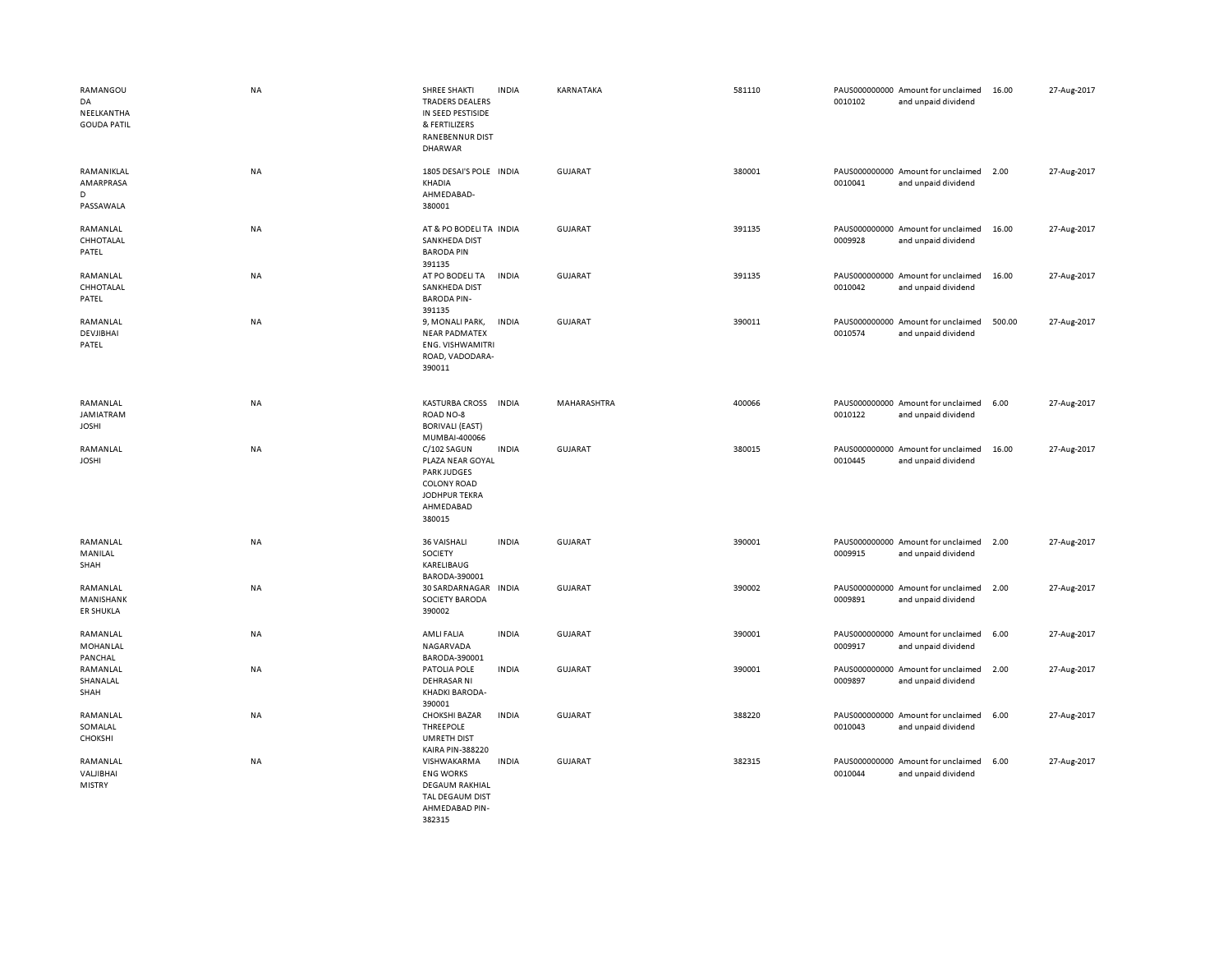| RAMASUBRA<br>MANYAM G S                             | NA                          | NO.7, 'SRUTHI<br>FLATS' 2, MOSQUE<br>STREET,<br>MYLAPORE,                                                                  | <b>INDIA</b> | <b>TAMIL NADU</b> | 600004 | 0R00655 | PAUS000000000 Amount for unclaimed<br>and unpaid dividend | 200.00 | 27-Aug-2017 |
|-----------------------------------------------------|-----------------------------|----------------------------------------------------------------------------------------------------------------------------|--------------|-------------------|--------|---------|-----------------------------------------------------------|--------|-------------|
| RAMASWAMI<br>К                                      | NA                          | NO.13, SRO<br>STREET, DENKANIK<br>OTTA<br><b>DHARMAPURI DT</b><br><b>TAMIL NADU</b>                                        | <b>INDIA</b> | <b>TAMIL NADU</b> | 635107 | 0R01110 | PAUS000000000 Amount for unclaimed<br>and unpaid dividend | 200.00 | 27-Aug-2017 |
| RAMASWAM<br>YKP                                     | NA                          | ALEMBIC<br><b>CHEMICALS WORKS</b><br>CO LTD, NO 1<br>ARULANANDA<br>MUDALI<br>ST, SANTHOME, MY<br>LAPORE CHENNAI            | <b>INDIA</b> | <b>TAMIL NADU</b> | 600004 | 0K01142 | PAUS000000000 Amount for unclaimed<br>and unpaid dividend | 380.00 | 27-Aug-2017 |
| RAMAVATAR<br>D LOHIA                                | NA                          | C/O SOMA<br><b>TEXTILES RAKHIAL</b><br>ROAD<br>AHMEDABAD-<br>380021                                                        | <b>INDIA</b> | GUJARAT           | 380021 | 0010128 | PAUS000000000 Amount for unclaimed<br>and unpaid dividend | 8.00   | 27-Aug-2017 |
| RAMAYE<br>ACHI                                      | NA                          | 441, RAJAJI STREET, INDIA<br>COIMBATORE.                                                                                   |              | <b>TAMIL NADU</b> | 641001 | 0A01105 | PAUS000000000 Amount for unclaimed<br>and unpaid dividend | 400.00 | 27-Aug-2017 |
| RAMAYEE R                                           | NA                          | W/O.A.L.RAMASW INDIA<br>AMY NO.9, PATTY<br>STREET,<br>PENNADAM<br>(S.A.DIST.) TAMIL<br><b>NADU</b>                         |              | <b>TAMIL NADU</b> | 606105 | 0R00212 | PAUS000000000 Amount for unclaimed<br>and unpaid dividend | 400.00 | 27-Aug-2017 |
| RAMCHANDB<br>HAI<br><b>GODADBHAI</b><br>PATEL       | <b>GODADBHAI</b><br>M PATEL | GANESHPURA,<br><b>NEAR PRIMARI</b><br>SCHOOL,<br>PALANPUR                                                                  | <b>INDIA</b> | <b>GUJARAT</b>    | 385001 | 0017779 | PAUS120478000 Amount for unclaimed<br>and unpaid dividend | 16.00  | 27-Aug-2017 |
| RAMCHANDR<br>A C THENGNE                            | <b>NA</b>                   | C/O BALAJI<br><b>MEDICAL STORES</b><br><b>VIRANI TALKIES</b><br><b>ROAD WANI DIST</b><br>YAVATMAL<br>MAHARASHTRA<br>445304 | <b>INDIA</b> | MAHARASHTRA       | 445304 | 0010159 | PAUS000000000 Amount for unclaimed<br>and unpaid dividend | 16.00  | 27-Aug-2017 |
| RAMCHANDR<br>A<br>CHHOTALAL<br>PATEL                | NA                          | AT PO BODELI TA<br>SANKHEDA DIST<br><b>BARODA PIN-</b><br>391135                                                           | <b>INDIA</b> | GUJARAT           | 391135 | 0010046 | PAUS000000000 Amount for unclaimed<br>and unpaid dividend | 16.00  | 27-Aug-2017 |
| RAMCHANDR<br>Α<br><b>DATTATRAYA</b><br><b>JOSHI</b> | NA                          | <b>BLOCK</b><br>NO.5, RAMKRUPA<br>BLDG.AVADH APT.<br>ELEVENTH(11)<br>LANE,<br>PARAMHANSA<br>NAGAR, KOTHRUD,<br>PUNE-411038 | <b>INDIA</b> | MAHARASHTRA       | 411038 | 0009980 | PAUS000000000 Amount for unclaimed<br>and unpaid dividend | 32.00  | 27-Aug-2017 |
| RAMCHANDR<br>A GANESH<br>CHITALE                    | <b>NA</b>                   | "SHILPA"<br><b>APARTMENTS FLAT</b><br>NO3CTSNO-<br>66/7-A<br>ERANDAWANA<br>15TH PRABHAT RD<br>LANE - PUNE-<br>411004 -     | <b>INDIA</b> | MAHARASHTRA       | 411004 | 0009892 | PAUS000000000 Amount for unclaimed<br>and unpaid dividend | 82.00  | 27-Aug-2017 |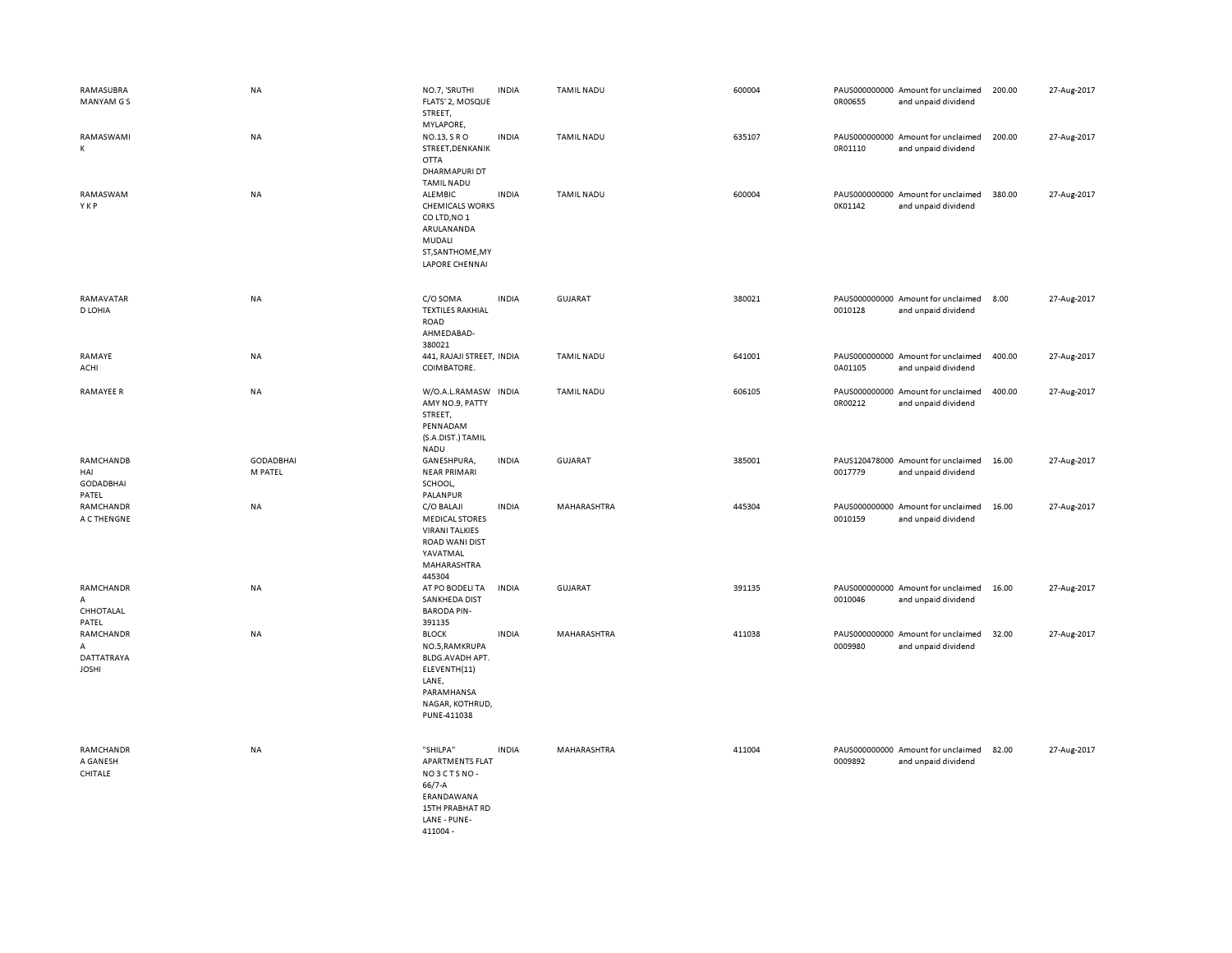| RAMCHANDR<br>A GARG                                | NA        | RAJASTHAN<br><b>TRADING AGENCY</b><br>104 SIYAGANG<br><b>INDORE-452001</b>          | <b>INDIA</b> | <b>MADHYA PRADESH</b> | 452001 | 0010371 | PAUS000000000 Amount for unclaimed<br>and unpaid dividend | 8.00   | 27-Aug-2017 |
|----------------------------------------------------|-----------|-------------------------------------------------------------------------------------|--------------|-----------------------|--------|---------|-----------------------------------------------------------|--------|-------------|
| RAMCHANDR<br>A SITARAM<br>MAHAJAN                  | <b>NA</b> | AT & PO SHIRALA<br>TAL SHIRALA DIST<br><b>SANGLI 415408</b>                         | <b>INDIA</b> | MAHARASHTRA           | 415408 | 0010439 | PAUS000000000 Amount for unclaimed<br>and unpaid dividend | 20.00  | 27-Aug-2017 |
| RAMCHANDR<br>A TRIKAMLAL<br>PANCHAL                | NA        | C-76 NUTAN<br>MAHESHWAR<br>SOCIETY<br>SUBHANPURA<br>BARODA-390007                   | <b>INDIA</b> | <b>GUJARAT</b>        | 390007 | 0009952 | PAUS000000000 Amount for unclaimed<br>and unpaid dividend | 16.00  | 27-Aug-2017 |
| RAMCHANDR<br>A<br>VISHWANAT<br>н<br>PATWARDHA<br>N | NA        | <b>15-A BURROWS</b><br><b>LANE MUMBAI</b><br>400002                                 | <b>INDIA</b> | MAHARASHTRA           | 400002 | 0009900 | PAUS000000000 Amount for unclaimed<br>and unpaid dividend | 50.00  | 27-Aug-2017 |
| RAMCHANDR<br>ABHAI<br>CHHOTALAL<br>PATEL           | NA        | AT:DHANKIA,PO:M INDIA<br>ASABAR,<br>TQ.JAMBUGHODA,<br>DIST.PANCHMAHAL-<br>389390    |              | GUJARAT               | 389390 | 0009929 | PAUS000000000 Amount for unclaimed<br>and unpaid dividend | 16.00  | 27-Aug-2017 |
| RAMDAS<br>KANAIYALAL<br>SHARMA                     | NA        | FB/47 ALEMBIC<br><b>COLONY BARODA-</b><br>390003                                    | <b>INDIA</b> | <b>GUJARAT</b>        | 390003 | 0010119 | PAUS000000000 Amount for unclaimed<br>and unpaid dividend | 16.00  | 27-Aug-2017 |
| RAMESH<br><b>BABUE</b>                             | NA        | C/O S SHIVRAM<br>REDDY H NO 17-E II<br>GANDHINAGAR<br><b>IIIRD CROSS</b><br>BELLARY | <b>INDIA</b> | KARNATAKA             | 583103 | 0R02595 | PAUS000000000 Amount for unclaimed<br>and unpaid dividend | 200.00 | 27-Aug-2017 |
| RAMESH<br>CHAND<br>CHHABRA                         | NA        | W Z 2080 RANI<br><b>BAGH DELHI-</b><br>110034                                       | <b>INDIA</b> | DELHI                 | 110034 | 0010352 | PAUS000000000 Amount for unclaimed<br>and unpaid dividend | 8.00   | 27-Aug-2017 |
| RAMESH<br><b>CHAND JAIN</b>                        | NA        | POST PACHEWAR<br><b>VIA DIGGI DIST</b><br><b>TONK 304504</b>                        | <b>INDIA</b> | RAJASTHAN             | 304504 | 0010339 | PAUS000000000 Amount for unclaimed<br>and unpaid dividend | 16.00  | 27-Aug-2017 |
| RAMESH<br>CHAND<br>JHAMB                           | <b>NA</b> | <b>H,NO 189 RANG</b><br><b>BHARIYAN KI GALI</b><br>ALWAR ALWAR<br>ALWAR             | <b>INDIA</b> | RAJASTHAN             | 301001 | 0054872 | PAUS120216000 Amount for unclaimed<br>and unpaid dividend | 6.00   | 27-Aug-2017 |
| RAMESH<br>CHANDER                                  | NA        | BLOCK C HOUSE NO INDIA<br>183 WEST PATEL<br>NAGAR NEW DELHI<br>110008               |              | DELHI                 | 110008 | 0010417 | PAUS000000000 Amount for unclaimed<br>and unpaid dividend | 16.00  | 27-Aug-2017 |
| RAMESH<br><b>CHANDRAN G</b>                        | NA        | 50, SHYAMAL ROW INDIA<br>HOUSES 1A<br>SATELLITE ROAD<br>AHMEDABAD                   |              | GUJARAT               | 380015 | 0R04565 | PAUS000000000 Amount for unclaimed<br>and unpaid dividend | 300.00 | 27-Aug-2017 |
| <b>RAMESHK</b><br>BHAT                             | NA        | 9/36-A DR<br><b>NANJAPPA ROAD</b><br>CHENNYS<br>CHAMBERS<br>COIMBATORE              | <b>INDIA</b> | <b>TAMIL NADU</b>     | 641018 | 0R03067 | PAUS000000000 Amount for unclaimed<br>and unpaid dividend | 200.00 | 27-Aug-2017 |
| RAMESH<br>KIMATRAM<br><b>GULANI</b>                | NA        | 9 SAPTA-SINDHU<br>ROAD NO <sub>2</sub><br>CHEMBUR<br>MUMBAI-400071                  | <b>INDIA</b> | MAHARASHTRA           | 400071 | 0010252 | PAUS000000000 Amount for unclaimed<br>and unpaid dividend | 16.00  | 27-Aug-2017 |
| RAMESH<br>KUMAR<br><b>KHANNA</b>                   | NA        | 2E/3<br><b>JHANDEWALAN</b><br><b>EXTENSION LINK</b><br>ROAD NEW DELHI-<br>110055    | <b>INDIA</b> | DELHI                 | 110055 | 0010218 | PAUS000000000 Amount for unclaimed<br>and unpaid dividend | 8.00   | 27-Aug-2017 |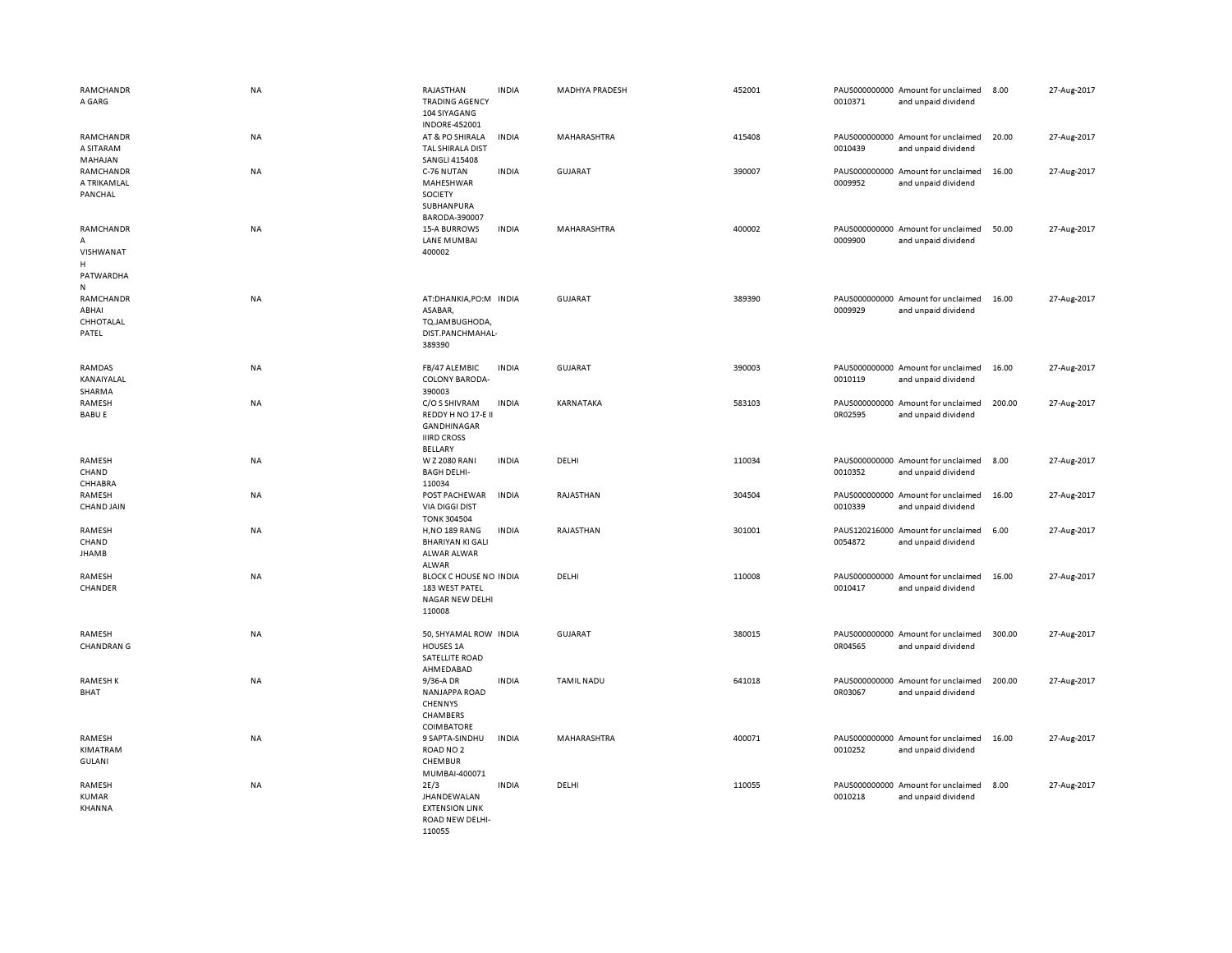| RAMESH<br>MODY                            | NA        | <b>16 PRERNA PARK</b><br>GORWA<br>VADODARA                                                                                             | <b>INDIA</b> | <b>GUJARAT</b> | 390016 | 0R04401 | PAUS000000000 Amount for unclaimed<br>and unpaid dividend | 200.00 | 27-Aug-2017 |
|-------------------------------------------|-----------|----------------------------------------------------------------------------------------------------------------------------------------|--------------|----------------|--------|---------|-----------------------------------------------------------|--------|-------------|
| RAMESH<br>PARSHOTAM<br>DAS PATEL          | <b>NA</b> | C/O AURO<br><b>ELECTRIC CO</b><br>ANANDPURA NEAR<br>S S G HOSPITAL<br>BARODA-390001                                                    | <b>INDIA</b> | GUJARAT        | 390001 | 0010047 | PAUS000000000 Amount for unclaimed<br>and unpaid dividend | 6.00   | 27-Aug-2017 |
| RAMESH<br>RUPCHAND<br>JAIN                | <b>NA</b> | M/S FUTARMAL<br>MULCHAND & CO<br>220 KIKA ST<br>GULALWADI<br>MUMBAI-400002                                                             | <b>INDIA</b> | MAHARASHTRA    | 400002 | 0010144 | PAUS000000000 Amount for unclaimed<br>and unpaid dividend | 8.00   | 27-Aug-2017 |
| <b>RAMESHS</b><br>JAIN                    | <b>NA</b> | M/S NEW SANGHI<br><b>ENTERPRISES 21</b><br>2ND FLOOR KSST<br>COMPLEX 2ND<br><b>CROSS JOURNALIST</b><br>COLONY J C ROAD<br><b>CROSS</b> | <b>INDIA</b> | KARNATAKA      | 560002 | 0R01921 | PAUS000000000 Amount for unclaimed<br>and unpaid dividend | 100.00 | 27-Aug-2017 |
| RAMESH<br>SACHDEV                         | NA        | 6B/28 RAMESH<br>NAGAR NEW DELHI-<br>110015                                                                                             | <b>INDIA</b> | DELHI          | 110015 | 0010378 | PAUS000000000 Amount for unclaimed<br>and unpaid dividend | 16.00  | 27-Aug-2017 |
| <b>RAMESHV</b><br>BEKNAL                  | NA        | M/S GULBARGA<br>MEDICAL HALL OPP<br><b>GOVT HOSPITAL</b><br>GULBARGA                                                                   | <b>INDIA</b> | KARNATAKA      | 585102 | 0R02569 | PAUS000000000 Amount for unclaimed<br>and unpaid dividend | 300.00 | 27-Aug-2017 |
| RAMESHBHAI<br><b>BHAILALBHAI</b><br>PATEL | NA        | D-25, SHANTI PARK INDIA<br><b>SCO MAKRAND</b><br><b>DESAI MARG NEAR</b><br><b>TRIBHOVAN PARK</b><br>SCOVASNA ROAD<br><b>BARODA</b>     |              | GUJARAT        | 390015 | 0009947 | PAUS000000000 Amount for unclaimed<br>and unpaid dividend | 6.00   | 27-Aug-2017 |
| RAMESHBHAI<br><b>FULABHAI</b><br>PATEL    | NA        | <b>B/55 ALEMBIC</b><br>COLONY P O CHEM<br><b>IND BARODA</b><br>390003                                                                  | <b>INDIA</b> | GUJARAT        | 390003 | 0009940 | PAUS000000000 Amount for unclaimed<br>and unpaid dividend | 6.00   | 27-Aug-2017 |
| RAMESHBHAI<br>MANIBHAI<br>PATEL           | <b>NA</b> | GNAN-YAGNA BHD INDIA<br><b>GUNATIT-JYOT</b><br>VALLABHVIDYA<br>NAGAR VIA ANAND-<br>388120                                              |              | <b>GUJARAT</b> | 388120 | 0010133 | PAUS000000000 Amount for unclaimed<br>and unpaid dividend | 8.00   | 27-Aug-2017 |
| RAMESHBHAI<br>NARANDAS<br>PATEL           | NA        | 11 GIRIRAJ SOCIETY INDIA<br>SHRIJI-KRUPA<br><b>BEHIND - GAURAV</b><br>SOCIETY PANIGATE<br>BARODA-390006 - -                            |              | <b>GUJARAT</b> | 390006 | 0010037 | PAUS000000000 Amount for unclaimed<br>and unpaid dividend | 6.00   | 27-Aug-2017 |
| RAMESHBHAI<br>RAOJIBHAI<br>PATEL          | <b>NA</b> | 12 NANDANVAN<br>SOCIETY GHODDOD<br>ROAD ATHWALINES<br>SURAT 395001                                                                     | <b>INDIA</b> | <b>GUJARAT</b> | 395001 | 0010437 | PAUS000000000 Amount for unclaimed<br>and unpaid dividend | 32.00  | 27-Aug-2017 |
| RAMESHBHAI<br>RATILAL<br>PATEL            | NA        | TAYAGRAJ MARG<br><b>ADANIA POOL</b><br><b>FATEHPURA</b><br>BARODA-390006                                                               | <b>INDIA</b> | GUJARAT        | 390006 | 0009985 | PAUS000000000 Amount for unclaimed<br>and unpaid dividend | 6.00   | 27-Aug-2017 |
| RAMESHBHAI<br>SHANKERLAL<br>PATEL         | <b>NA</b> | 18 SHARDA<br><b>SOCIETY S T WORK</b><br><b>SHOP ROAD</b><br>MEHSANA                                                                    | <b>INDIA</b> | <b>GUJARAT</b> | 384001 | 0010423 | PAUS000000000 Amount for unclaimed<br>and unpaid dividend | 16.00  | 27-Aug-2017 |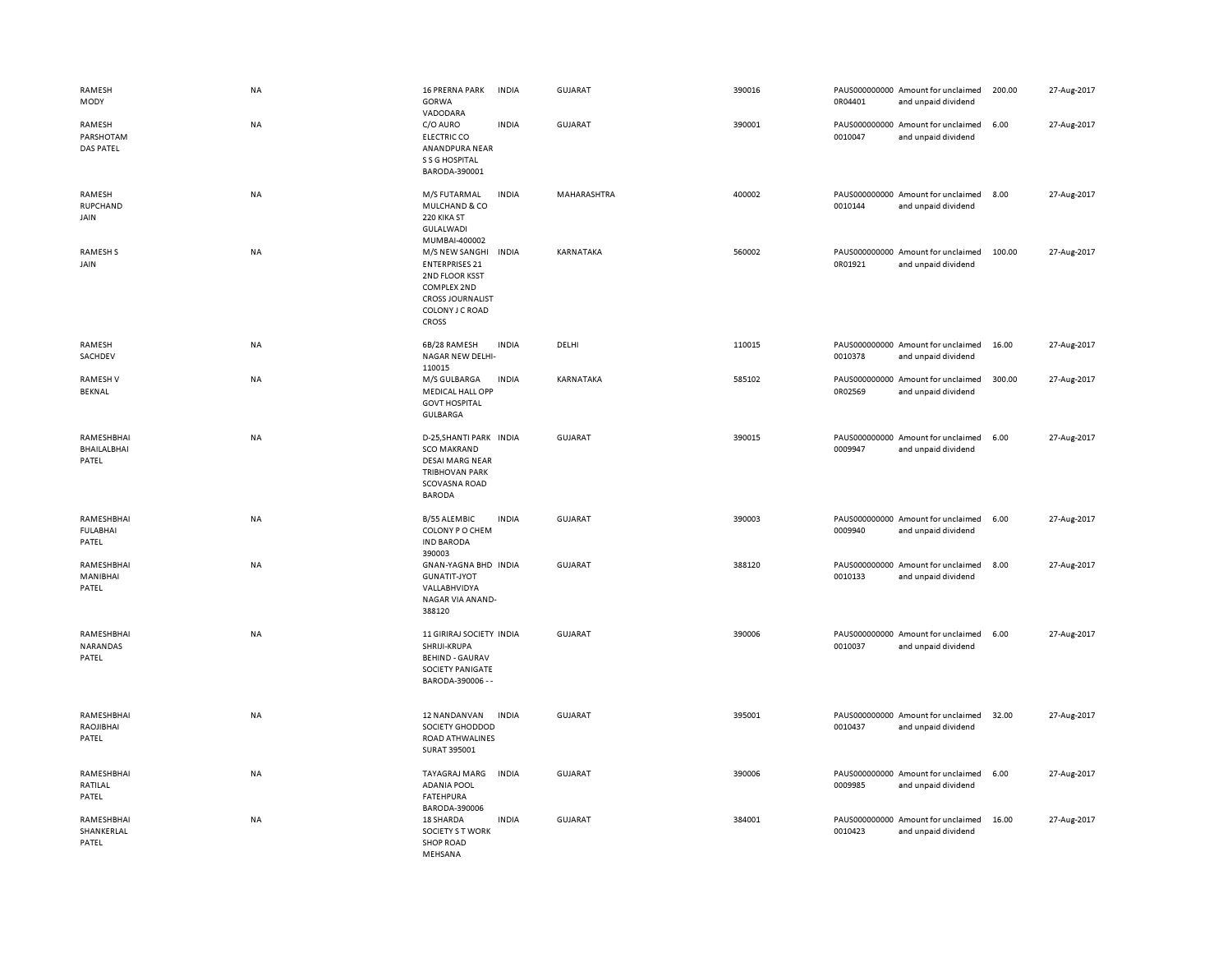| RAMESHCHA<br><b>NDRA B VYAS</b>                          | NA              | <b>3 JAGNATH PLOT</b><br>"RAMNIKETAN"<br>RAJKOT-360001                                                             | <b>INDIA</b> | GUJARAT        | 360001 | 0010242 | PAUS000000000 Amount for unclaimed<br>and unpaid dividend | 8.00   | 27-Aug-2017 |
|----------------------------------------------------------|-----------------|--------------------------------------------------------------------------------------------------------------------|--------------|----------------|--------|---------|-----------------------------------------------------------|--------|-------------|
| RAMESHCHA<br><b>NDRA</b><br>CHANDULAL<br>JANI            | NA              | <b>BLOCK NO A-43</b><br><b>KACHHI SOCIETY</b><br><b>CHHAPARIA ROAD</b><br><b>HIMATNAGAR DIST</b><br>S K PIN-383001 | <b>INDIA</b> | <b>GUJARAT</b> | 383001 | 0010051 | PAUS000000000 Amount for unclaimed<br>and unpaid dividend | 6.00   | 27-Aug-2017 |
| RAMESHCHA<br>NDRAD<br>MEHTA                              | NA              | FB-119 ALEMBIC<br>COLONY<br>VADODARA                                                                               | <b>INDIA</b> | <b>GUJARAT</b> | 390003 | 0R04274 | PAUS000000000 Amount for unclaimed<br>and unpaid dividend | 200.00 | 27-Aug-2017 |
| RAMESHCHA<br><b>NDRA</b><br>DAHYABHAI<br><b>CHOKSHI</b>  | NA              | 10 SHANTINAGAR<br>SOCIETY ASHRAM<br>ROAD WADAJ<br>AHMEDABAD<br>380013                                              | <b>INDIA</b> | <b>GUJARAT</b> | 380013 | 0010453 | PAUS000000000 Amount for unclaimed<br>and unpaid dividend | 32.00  | 27-Aug-2017 |
| RAMESHCHA<br><b>NDRA</b><br><b>JETHALAL</b><br>KANSARA   | <b>JETHALAL</b> | VIJLI ROAD UPLETA INDIA<br>UPLETA                                                                                  |              | <b>GUJARAT</b> | 360490 | 0006879 | PAUS130199000 Amount for unclaimed<br>and unpaid dividend | 32.00  | 27-Aug-2017 |
| RAMESHCHA<br><b>NDRA</b><br>KANTILAL<br>SHAH             | NA              | KATHAWADA<br><b>VILLAGE TA</b><br><b>DASKROI DI</b><br>AHMEDABAD                                                   | <b>INDIA</b> | GUJARAT        | 380001 | 0010245 | PAUS000000000 Amount for unclaimed<br>and unpaid dividend | 16.00  | 27-Aug-2017 |
| RAMESHCHA<br><b>NDRA</b><br>KHANDERAO<br>POWAR           | NA              | OPP<br>MAHARASHTRA<br><b>BOARDING DANDIA</b><br><b>BAZZAR BARODA-</b><br>390001                                    | <b>INDIA</b> | GUJARAT        | 390001 | 0010053 | PAUS000000000 Amount for unclaimed<br>and unpaid dividend | 2.00   | 27-Aug-2017 |
| RAMESHCHA<br><b>NDRA</b><br>MOHANLAL<br>DAVE             | NA              | A16/17 DALIA BLDG INDIA<br>ELLISBRIDGE<br>AHMEDABAD-<br>380006                                                     |              | <b>GUJARAT</b> | 380006 | 0009988 | PAUS000000000 Amount for unclaimed<br>and unpaid dividend | 6.00   | 27-Aug-2017 |
| RAMESHCHA<br><b>NDRA</b><br>NAVNITLAL<br>DALAL           | NA              | 'NAVNITA KRUPA'<br><b>BAJWADA SHETH</b><br><b>SHERI BARODA-</b><br>390001                                          | <b>INDIA</b> | <b>GUJARAT</b> | 390001 | 0009989 | PAUS000000000 Amount for unclaimed<br>and unpaid dividend | 22.00  | 27-Aug-2017 |
| RAMESHCHA<br><b>NDRA</b><br>RASIKLAL<br>SHAH             | <b>NA</b>       | 58 CHANDRALOK<br>CO-OP HOUSING<br>SOCIETY CADILA<br>ROAD GHODASAR P<br>O VATWA<br>AHMEDABAD PIN-<br>382440         | <b>INDIA</b> | <b>GUJARAT</b> | 382440 | 0010126 | PAUS000000000 Amount for unclaimed<br>and unpaid dividend | 8.00   | 27-Aug-2017 |
| RAMESHCHA<br><b>NDRA</b><br><b>TULSIDAS</b><br>RANA      | NA              | C/O R R RANA<br><b>NEAR WATER</b><br><b>STAND POST GOSAI</b><br><b>MOHALLA</b><br><b>WARASIA BARODA</b><br>390006  | <b>INDIA</b> | <b>GUJARAT</b> | 390006 | 0009937 | PAUS000000000 Amount for unclaimed<br>and unpaid dividend | 2.00   | 27-Aug-2017 |
| RAMESHCHA<br><b>NDRA</b><br>VADILAL<br>PATEL             | NA              | 4 RANJAN SOCIETY INDIA<br>NO <sub>2</sub> NR <sub>SP</sub><br>COLONY<br>AHMEDABAD-<br>380013                       |              | <b>GUJARAT</b> | 380013 | 0009990 | PAUS000000000 Amount for unclaimed<br>and unpaid dividend | 16.00  | 27-Aug-2017 |
| RAMESHKUM<br>AR<br><b>TRIBHOVANB</b><br><b>HAI PATEL</b> | NA              | HARIKRIPA NIVAS<br>CHHANI BARODA-<br>391740                                                                        | <b>INDIA</b> | GUJARAT        | 391740 | 0010058 | PAUS000000000 Amount for unclaimed<br>and unpaid dividend | 6.00   | 27-Aug-2017 |
| RAMGOPAL<br><b>JAWAHARLAL</b><br><b>SUROTIA</b>          | NA              | C/O P J SOROTIA & INDIA<br>CO OPP.<br>CHAKHODIA<br>MAHADEV RAKHIAL<br>AHMEDABAD                                    |              | <b>GUJARAT</b> | 380060 | 0010059 | PAUS000000000 Amount for unclaimed<br>and unpaid dividend | 82.00  | 27-Aug-2017 |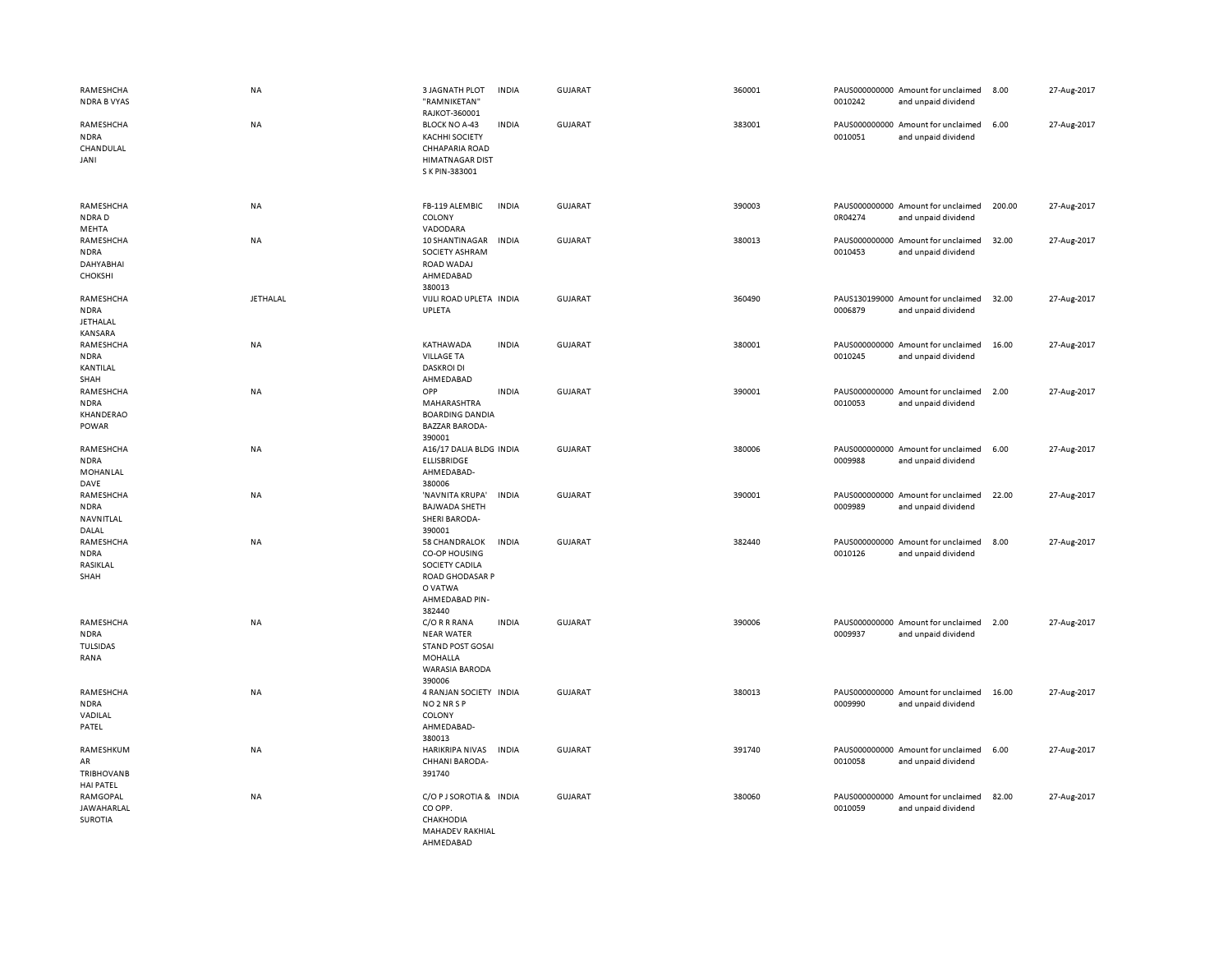| RAMGOPAL<br><b>KOTA MBBS</b>                           | <b>NA</b> | S/O. DR. GUPTA.<br>K.G.K 15TH LANE,<br>ARUNDELPET,<br><b>GUNTUR</b>                                                        | <b>INDIA</b> | ANDHRA PRADESH     | 522002 | 0K00464 | PAUS000000000 Amount for unclaimed<br>and unpaid dividend | 1000.00 | 27-Aug-2017 |
|--------------------------------------------------------|-----------|----------------------------------------------------------------------------------------------------------------------------|--------------|--------------------|--------|---------|-----------------------------------------------------------|---------|-------------|
| RAMILA<br>RAMESHCHA<br><b>NDRA SHAH</b>                | <b>NA</b> | 87 AMIN NAGAR<br><b>CHHANI DIST</b><br><b>BARODA PIN-</b><br>391740                                                        | <b>INDIA</b> | <b>GUJARAT</b>     | 391740 | 0009991 | PAUS000000000 Amount for unclaimed<br>and unpaid dividend | 32.00   | 27-Aug-2017 |
| RAMJI SAMJI<br>GORA                                    | <b>NA</b> | KUVERJI DEVSHI<br>CHAWL 2ND FL B S<br><b>ROAD OPP</b><br>ZARAPKAR SHOW<br>ROOM DADAR W<br><b>RLY MUMBAI</b><br>400028      | <b>INDIA</b> | MAHARASHTRA        | 400028 | 0010298 | PAUS000000000 Amount for unclaimed<br>and unpaid dividend | 8.00    | 27-Aug-2017 |
| RAMJIBHAI<br>СННОТАВНАІ<br>PATEL                       | <b>NA</b> | NAVAPUR<br><b>PUNITCHOK POST</b><br>PADRA TA PADRA<br><b>DIST BARODA PIN-</b><br>391440                                    | <b>INDIA</b> | GUJARAT            | 391440 | 0010061 | PAUS000000000 Amount for unclaimed<br>and unpaid dividend | 6.00    | 27-Aug-2017 |
| RAMJIBHAI<br><b>GALABHAI</b><br>PATEL                  | <b>NA</b> | GIN PLOT DHORAJI INDIA<br><b>DIST-RAJKOT PIN</b><br>360410                                                                 |              | <b>GUJARAT</b>     | 360410 | 0009934 | PAUS000000000 Amount for unclaimed<br>and unpaid dividend | 32.00   | 27-Aug-2017 |
| RAMKISHEN<br>AGARWAL                                   | <b>NA</b> | JANATA MEDICAL<br><b>HALL ABID ROAD</b><br>HYDERABAD                                                                       | <b>INDIA</b> | ANDHRA PRADESH     | 500001 | 0R00926 | PAUS000000000 Amount for unclaimed<br>and unpaid dividend | 400.00  | 27-Aug-2017 |
| RAMLAL<br>HIRALAL<br>PATEL                             | <b>NA</b> | KHODIYAR<br><b>BHUVAN BEHIND</b><br>GOVERNMENT<br><b>GODOWN NEAR</b><br><b>RAILWAY BRIDGE</b><br>PALANPUR-385001           | <b>INDIA</b> | GUJARAT            | 385001 | 0010247 | PAUS000000000 Amount for unclaimed<br>and unpaid dividend | 8.00    | 27-Aug-2017 |
| RAMPRAKAS<br>H SINGH                                   | NA        | PAUSHAK LTD 4TH<br><b>FLOOR ALEMBIC</b><br>ROAD BARODA<br>390003                                                           | <b>INDIA</b> | <b>GUJARAT</b>     | 390003 | 0010466 | PAUS000000000 Amount for unclaimed<br>and unpaid dividend | 32.00   | 27-Aug-2017 |
| RAMSINH<br><b>JINABHAI</b><br><b>THAKOR</b>            | <b>NA</b> | 'ROHIT' 55<br>DHANLAKSHMI<br>SOCIETY NO 2<br><b>BEHIND</b><br>ARYAKANYA<br>VIDYALAYA<br>KARELIBAUG<br><b>BARODA 390001</b> | <b>INDIA</b> | <b>GUJARAT</b>     | 390001 | 0009926 | PAUS000000000 Amount for unclaimed<br>and unpaid dividend | 2.00    | 27-Aug-2017 |
| RAMSWARO<br>OP SHARMA                                  | <b>NA</b> | M/S KHETAN & CO INDIA<br><b>KHETAN BHAWAN</b><br>M I ROAD JAIPUR-<br>302001                                                |              | RAJASTHAN          | 302001 | 0010165 | PAUS000000000 Amount for unclaimed<br>and unpaid dividend | 8.00    | 27-Aug-2017 |
| RAMVILAS<br>MODANI                                     | NA        | $3 - 3 - 188$<br>CHAPPALBAZAR<br>HYDERABAD-<br>500027                                                                      | <b>INDIA</b> | ANDHRA PRADESH     | 500027 | 0010369 | PAUS000000000 Amount for unclaimed<br>and unpaid dividend | 8.00    | 27-Aug-2017 |
| RANACHHOD<br>BHAI<br>AMBALAL<br><b>BRAHMABHA</b><br>TT | <b>NA</b> | SALATWADA<br>TULSIBHAI<br><b>BAKORBHAINI</b><br><b>CHAL BARODA-</b><br>390001                                              | <b>INDIA</b> | <b>GUJARAT</b>     | 390001 | 0010422 | PAUS000000000 Amount for unclaimed<br>and unpaid dividend | 2.00    | 27-Aug-2017 |
| RANADIP<br>RANJAN<br><b>GHOSH ROY</b>                  | <b>NA</b> | <b>FLAT-3 E-14</b><br>KARUNAMAYEE<br><b>ESTATE SALT LAKE</b><br>CITY CALCUTTA                                              | <b>INDIA</b> | <b>WEST BENGAL</b> | 700091 | 0R02829 | PAUS000000000 Amount for unclaimed<br>and unpaid dividend | 200.00  | 27-Aug-2017 |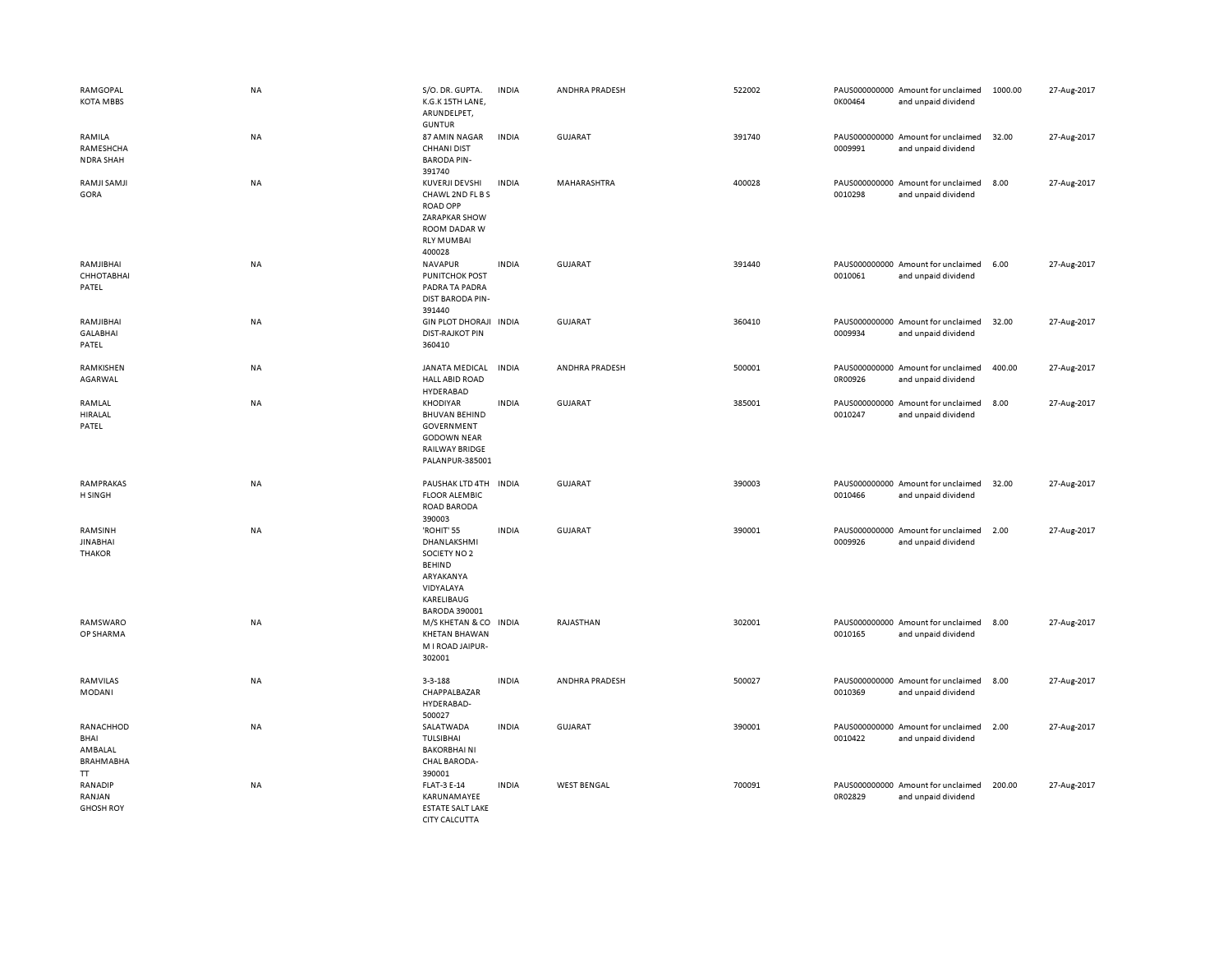| RANCHHODB<br>HAI<br><b>JAGJIVANBH</b><br>AI PANCHOLI | <b>NA</b> | VIVEKANAND CO-<br>HSG SOC A-23<br>AJWA ROAD<br>BARODA-390006                                                              | <b>INDIA</b> | <b>GUJARAT</b>     | 390006 | 0010063 | PAUS000000000 Amount for unclaimed<br>and unpaid dividend | 32.00  | 27-Aug-2017 |
|------------------------------------------------------|-----------|---------------------------------------------------------------------------------------------------------------------------|--------------|--------------------|--------|---------|-----------------------------------------------------------|--------|-------------|
| RANGA<br>ANNAVAJJAL<br>A                             | <b>NA</b> | C/O.MR.RANGANA INDIA<br>TH SHARMA 6,<br>MINCHIN STREET,<br><b>KURNOOL (A.P)</b>                                           |              | ANDHRA PRADESH     | 518001 | 0R00227 | PAUS000000000 Amount for unclaimed<br>and unpaid dividend | 200.00 | 27-Aug-2017 |
| RANGANATH<br>AN S C                                  | <b>NA</b> | 4TH FLOOR 'JAIN'S INDIA<br>ANJANA' 25<br><b>BANULLAH ROAD T</b><br>NAGAR CHENNAI                                          |              | <b>TAMIL NADU</b>  | 600017 | 0010178 | PAUS000000000 Amount for unclaimed<br>and unpaid dividend | 8.00   | 27-Aug-2017 |
| RANGANATH<br>AN<br>SRINIVASAN                        | NA        | 2 EAST<br>RANGANATHAPUR<br>AM SRIRANGAM<br><b>TRICHY 620006</b>                                                           | <b>INDIA</b> | <b>TAMIL NADU</b>  | 620006 | 0010105 | PAUS000000000 Amount for unclaimed<br>and unpaid dividend | 12.00  | 27-Aug-2017 |
| RANGARAO<br>PANTAM                                   | <b>NA</b> | PITHAPURAM EAST INDIA<br>GODAVARI DIST.<br>ANDHRA PRADESH                                                                 |              | ANDHRA PRADESH     | 533450 | 0R00658 | PAUS000000000 Amount for unclaimed<br>and unpaid dividend | 400.00 | 27-Aug-2017 |
| RANGASWA<br>MY GR                                    | NA        | 25/2<br>THULASIRAMDAS<br><b>MUTT ROAD</b><br><b>FRAZER TOWN</b><br>BANGALORE                                              | <b>INDIA</b> | KARNATAKA          | 560005 | 0R02529 | PAUS000000000 Amount for unclaimed<br>and unpaid dividend | 200.00 | 27-Aug-2017 |
| <b>RANIB</b><br>NANGRANI                             | <b>NA</b> | 802 EMBASSY<br><b>TOWERS 7</b><br><b>BUNGLOWS RD</b><br>VARSOVA MUMBAI<br>400061                                          | <b>INDIA</b> | MAHARASHTRA        | 400061 | 0010476 | PAUS000000000 Amount for unclaimed<br>and unpaid dividend | 300.00 | 27-Aug-2017 |
| RANI<br>CHANDUMAL<br><b>ISRANI</b>                   | NA        | C/O MRS D K<br>VALLECHA AL-4<br>BLDG NO 12 ROOM<br>NO 1 SECTOR NO 5<br>AIROLI CIDCO<br><b>COLONY NEW</b><br>MUMBAI 400708 | <b>INDIA</b> | MAHARASHTRA        | 400708 | 0010362 | PAUS000000000 Amount for unclaimed<br>and unpaid dividend | 8.00   | 27-Aug-2017 |
| <b>RANIK</b><br>VASWANI                              | <b>NA</b> | FLAT NO 15 BLOCK INDIA<br>1 PUSHPA VIHAR<br><b>NEAR COLABA</b><br>POST OFFICE<br>MUMBAI-400005                            |              | MAHARASHTRA        | 400005 | 0010141 | PAUS000000000 Amount for unclaimed<br>and unpaid dividend | 8.00   | 27-Aug-2017 |
| RANJAN<br><b>JAMES SALIS</b>                         | <b>NA</b> | RB-II 7/15 RAILWAY INDIA<br>QUARTERS 335 SIR<br>J J ROAD BYCULLA<br>MUMBAI 400008                                         |              | MAHARASHTRA        | 400008 | 0010504 | PAUS000000000 Amount for unclaimed<br>and unpaid dividend | 32.00  | 27-Aug-2017 |
| RANJANA<br><b>JIVARAJ</b><br>SHAH                    | NA        | C/O RATANSINH<br><b>RUNCHORDAS 25</b><br><b>SWALLOW LANE</b><br>CALCUTTA-700001                                           | <b>INDIA</b> | <b>WEST BENGAL</b> | 700001 | 0010265 | PAUS000000000 Amount for unclaimed<br>and unpaid dividend | 8.00   | 27-Aug-2017 |
| RANJANA<br>SHARMA                                    | NA        | A-IV/23 NIRMAL<br>PURI LAJPAT<br>NAGAR NEW DELHI-<br>110024                                                               | <b>INDIA</b> | DELHI              | 110024 | 0010207 | PAUS000000000 Amount for unclaimed<br>and unpaid dividend | 8.00   | 27-Aug-2017 |
| RANJANBEN<br>R PATEL                                 | <b>NA</b> | <b>B-74 ANAND</b><br><b>TENAMENT NEAR</b><br>SWAMI SMRUTI<br><b>MANDIR</b><br><b>GHODASAR</b><br>AHMEDABAD<br>380050      | <b>INDIA</b> | GUJARAT            | 380050 | 0010502 | PAUS000000000 Amount for unclaimed<br>and unpaid dividend | 6.00   | 27-Aug-2017 |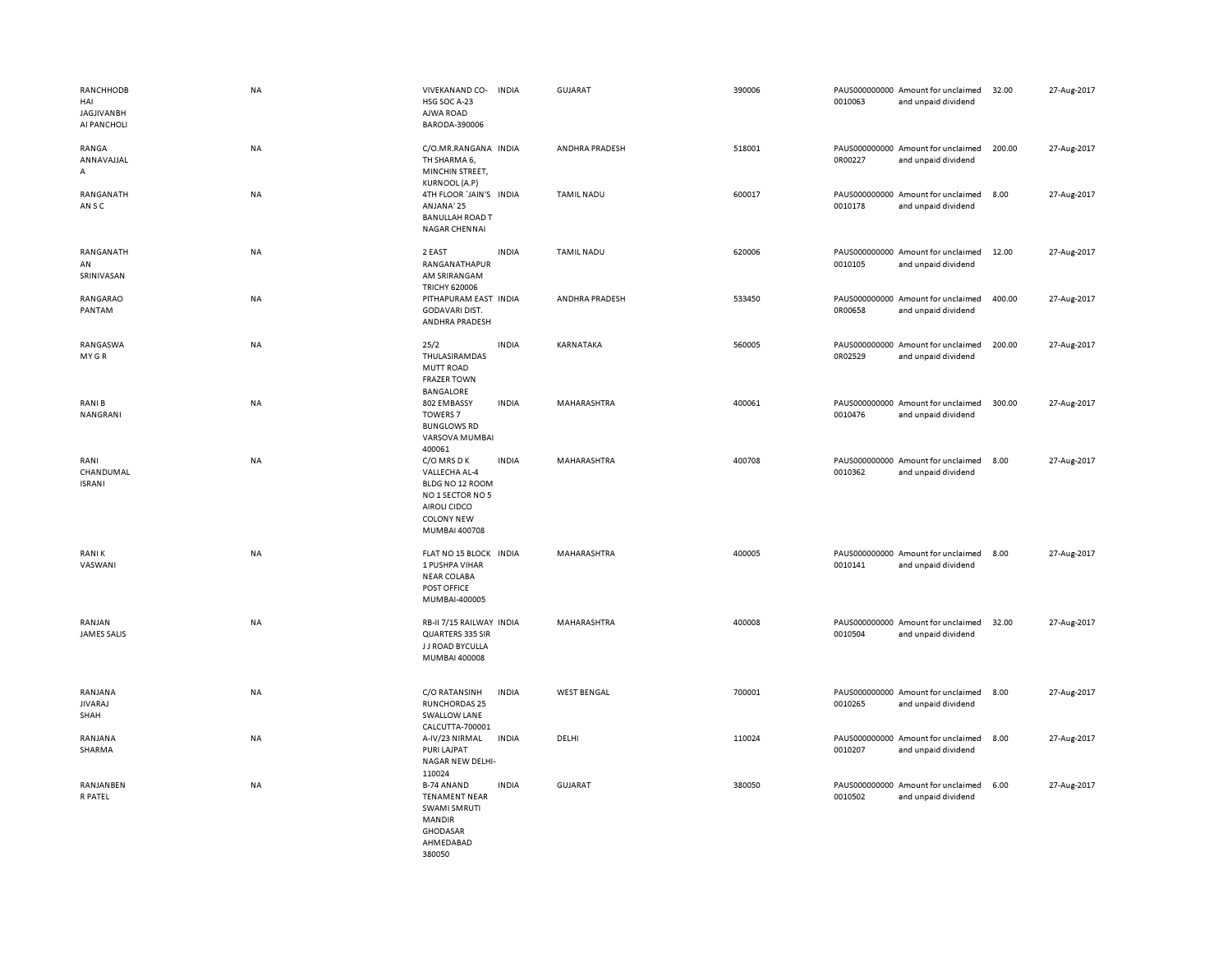| RANJANBEN<br>RAJENDRAKU<br><b>MAR PATEL</b> | <b>NA</b> | DIVN 7 BLOCK NO<br>1/B SARDARNAGAR<br>SOCIETY CHHANI<br><b>ROAD BARODA</b><br>390002                              | <b>INDIA</b> | GUJARAT          | 390002 | 0009889 | PAUS000000000 Amount for unclaimed<br>and unpaid dividend | 22.00  | 27-Aug-2017 |
|---------------------------------------------|-----------|-------------------------------------------------------------------------------------------------------------------|--------------|------------------|--------|---------|-----------------------------------------------------------|--------|-------------|
| RANJANBEN<br>RANJINKANT<br>PATEL            | <b>NA</b> | C/O D J N MEHTA<br>HIGH SCHOOL AT<br>JUNA DISA TO DISA<br><b>DIST</b><br>B.K.GUJ.385540                           | <b>INDIA</b> | <b>GUJARAT</b>   | 385540 | 0010471 | PAUS000000000 Amount for unclaimed<br>and unpaid dividend | 66.00  | 27-Aug-2017 |
| RANJEET<br>KAUR                             | <b>NA</b> | C/O A-41/E D D A<br><b>FLAT MUNIRKA</b><br>NEW DELHI-110067                                                       | <b>INDIA</b> | DELHI            | 110067 | 0010331 | PAUS000000000 Amount for unclaimed<br>and unpaid dividend | 8.00   | 27-Aug-2017 |
| RANJEETA<br>SARDA                           | <b>NA</b> | 11 KAKANAGAR<br><b>MARKET DR ZAKIR</b><br><b>HUSSAIN ROAD</b><br><b>NEW DELHI 110003</b>                          | <b>INDIA</b> | DELHI            | 110003 | 0010459 | PAUS000000000 Amount for unclaimed<br>and unpaid dividend | 32.00  | 27-Aug-2017 |
| RANJNA<br>SEHGAL                            | <b>NA</b> | C/O MRCV<br>RAMACHANDRAN<br>G C H F LTD 121-0<br><b>NEW DELHI HOUSE</b><br>27 BARA ROAD<br>NEW DELH-I-<br>110001- | <b>INDIA</b> | DELHI            | 110001 | 0010322 | PAUS000000000 Amount for unclaimed<br>and unpaid dividend | 8.00   | 27-Aug-2017 |
| RAO G<br>PURUSHOTH<br>AMA                   | NA        | 688/1 N S ROAD<br>DEVARAJ<br>MOHALLA MYSORE                                                                       | <b>INDIA</b> | KARNATAKA        | 570001 | 0R02631 | PAUS000000000 Amount for unclaimed<br>and unpaid dividend | 200.00 | 27-Aug-2017 |
| RAOJIBHAI<br>AMBALAL<br>SOLANKI             | ΝA        | SOLANKI STREET<br><b>GORWA BARODA-</b><br>390003                                                                  | <b>INDIA</b> | <b>GUJARAT</b>   | 390003 | 0009950 | PAUS000000000 Amount for unclaimed<br>and unpaid dividend | 2.00   | 27-Aug-2017 |
| RAOJIBHAI<br>BHAILALBHAI<br>PATEL           | <b>NA</b> | LALDAS STREET AT INDIA<br><b>KANTHARIA TAL</b><br><b>BORSADN VIA</b><br>VASADDIST. KHEDA                          |              | GUJARAT          | 388307 | 0010066 | PAUS000000000 Amount for unclaimed<br>and unpaid dividend | 2.00   | 27-Aug-2017 |
| RAOJIBHAI<br>SOMABHAI<br>PATEL              | <b>NA</b> | C/O MR SOMABHAI INDIA<br><b>B PATEL AT POST</b><br><b>VEHRA KHADI TAL</b><br>ANAND DIST KAIRA<br>PIN-388001       |              | GUJARAT          | 388001 | 0009995 | PAUS000000000 Amount for unclaimed<br>and unpaid dividend | 10.00  | 27-Aug-2017 |
| RASHMI                                      | <b>NA</b> | 231/C PKT I MAYUR INDIA<br><b>VIHAR PHASE I</b><br>DELHI 110091                                                   |              | DELHI            | 110091 | 0010210 | PAUS000000000 Amount for unclaimed<br>and unpaid dividend | 8.00   | 27-Aug-2017 |
| RASHMI<br>GERA                              | <b>NA</b> | <b>NEW MEDICINE</b><br><b>HOME MAIN</b><br>ROAD, NEAR<br>SUJATHA CINEMA<br>RANCHI                                 | <b>INDIA</b> | <b>JHARKHAND</b> | 834001 | 0R05551 | PAUS000000000 Amount for unclaimed<br>and unpaid dividend | 200.00 | 27-Aug-2017 |
| RASHMI<br>VIGHNE                            | <b>NA</b> | P NO 30 RADHA<br><b>KRISHNA</b><br>SAHANIWAS<br>PRASHANT NAGAR<br><b>NAGPUR</b>                                   | <b>INDIA</b> | MAHARASHTRA      | 440015 | 0R03739 | PAUS000000000 Amount for unclaimed<br>and unpaid dividend | 200.00 | 27-Aug-2017 |
| RASHMI<br>VINAYAK<br>PATANKAR               | NA        | VINAYAKASHRAM<br>759/15 DECCAN<br><b>GYMKHANA PUNE</b><br>411004                                                  | <b>INDIA</b> | MAHARASHTRA      | 411004 | 0010431 | PAUS000000000 Amount for unclaimed<br>and unpaid dividend | 6.00   | 27-Aug-2017 |
| RASHMI<br>VINAYAK<br>PATANKAR               | NA        | VINAYAKASHRAM INDIA<br>759/15 DECCAN<br><b>GYMKHANA PUNE</b><br>411004                                            |              | MAHARASHTRA      | 411004 | 0010420 | PAUS000000000 Amount for unclaimed<br>and unpaid dividend | 6.00   | 27-Aug-2017 |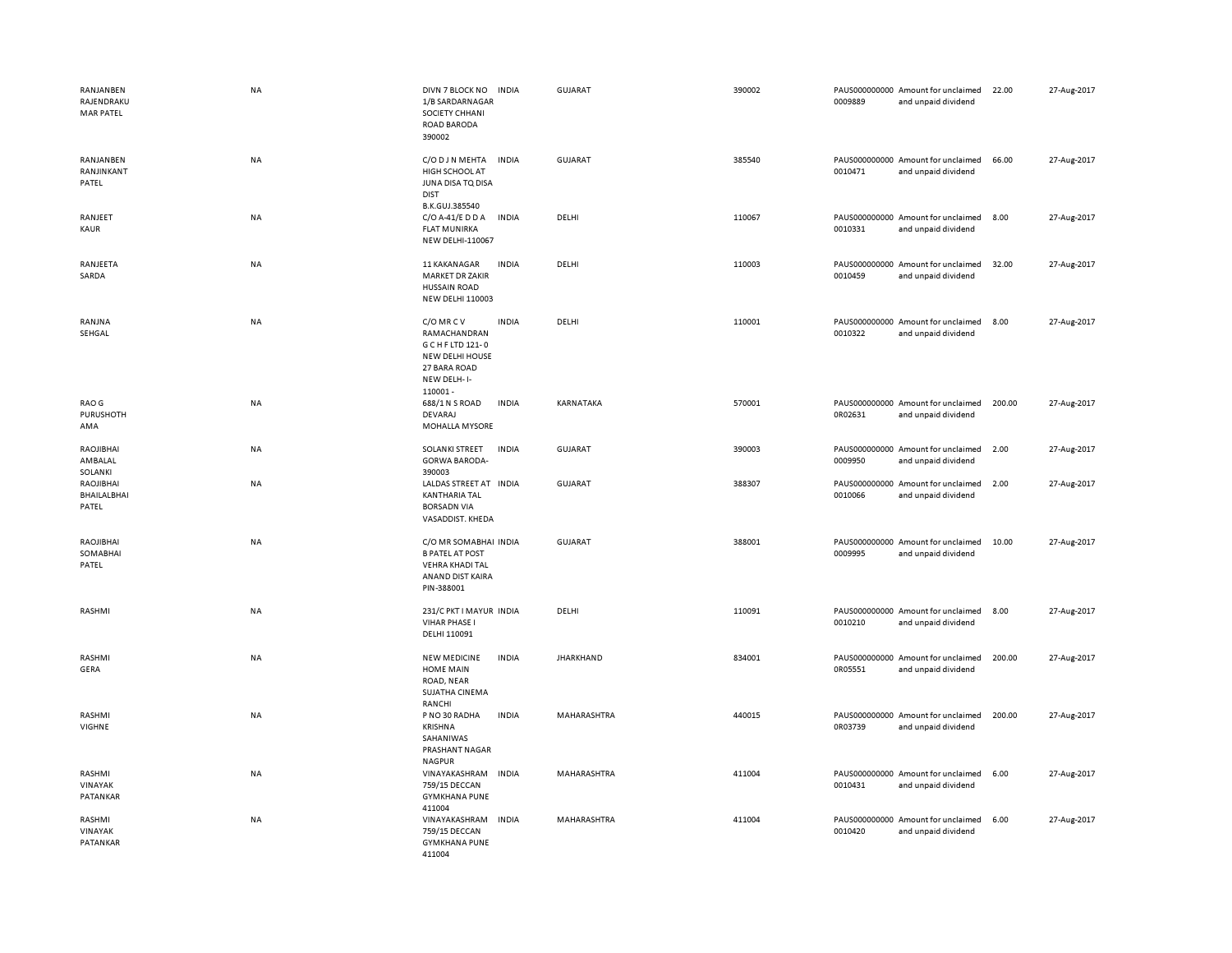| RASHMIBEN<br>RAJNIBHAI<br>PATEL     | <b>NA</b> | <b>GUNDA FALIA</b><br>RAJMAHAL ROAD<br>BARODA-390001                                                                                                          | <b>INDIA</b> | <b>GUJARAT</b> | 390001 | 0010068 | PAUS000000000 Amount for unclaimed<br>and unpaid dividend | 6.00   | 27-Aug-2017 |
|-------------------------------------|-----------|---------------------------------------------------------------------------------------------------------------------------------------------------------------|--------------|----------------|--------|---------|-----------------------------------------------------------|--------|-------------|
| RASHMIKANT<br><b>B DAVE</b>         | NA        | C/O DR DAVE B T<br>SHIYAPURA<br><b>RAOPURA</b><br>VADODARA                                                                                                    | <b>INDIA</b> | GUJARAT        | 390003 | 0R05255 | PAUS000000000 Amount for unclaimed<br>and unpaid dividend | 600.00 | 27-Aug-2017 |
| RASHMIKANT<br>JAYENDRA<br>SHUKLA    | <b>NA</b> | 58 VARDHAMAN<br><b>NAGAR SOC</b><br><b>BEHIND SARDAR</b><br><b>BAG KALOL PIN-</b><br>382721                                                                   | <b>INDIA</b> | <b>GUJARAT</b> | 382721 | 0010069 | PAUS000000000 Amount for unclaimed<br>and unpaid dividend | 16.00  | 27-Aug-2017 |
| RASHMIKANT<br>RAOJIBHAI<br>PATEL    | <b>NA</b> | F/3 ALEMBIC GLASS INDIA<br>COLONY<br>WHITEFIELD<br><b>BANGALORE-</b><br>560066                                                                                |              | KARNATAKA      | 560066 | 0010118 | PAUS000000000 Amount for unclaimed<br>and unpaid dividend | 32.00  | 27-Aug-2017 |
| RASHMIKANT<br>RASIKLAL<br>PAREKH    | NA        | C-2,1302,LOK<br><b>EVEREST</b><br>J.S.D.ROAD<br>MULUND WEST<br>MULUND<br>(WEST)MUMBAI                                                                         | <b>INDIA</b> | MAHARASHTRA    | 400080 | 0010287 | PAUS000000000 Amount for unclaimed<br>and unpaid dividend | 24.00  | 27-Aug-2017 |
| RASHMIKANT<br>SHANTILAL<br>PATEL    | NA        | SHARE<br>DEPARTMENT<br><b>ALEMBIC</b><br><b>CHEMICAL WORKS</b><br>CO LTD BARODA<br>390003                                                                     | <b>INDIA</b> | <b>GUJARAT</b> | 390003 | 0009943 | PAUS000000000 Amount for unclaimed<br>and unpaid dividend | 2.00   | 27-Aug-2017 |
| RASIK<br>CHHOTALAL<br>CHAUHAN       | <b>NA</b> | SADAR BAZAR<br><b>DHOBIMAHOLLA</b><br><b>FATEH GUNJ</b><br><b>BARODA 390002</b>                                                                               | <b>INDIA</b> | GUJARAT        | 390002 | 0009945 | PAUS000000000 Amount for unclaimed<br>and unpaid dividend | 6.00   | 27-Aug-2017 |
| RASIKBHAI<br>HARIBHAI<br>SONI       | NA        | <b>B-33 JALABAPA</b><br><b>NAGAR SOCIETY</b><br><b>BACK OF</b><br>RANCHHODJI<br><b>MANDIR NR ANKUR</b><br><b>SOC VAGHODIA</b><br><b>ROAD BARODA</b><br>390019 | <b>INDIA</b> | <b>GUJARAT</b> | 390019 | 0009938 | PAUS000000000 Amount for unclaimed<br>and unpaid dividend | 2.00   | 27-Aug-2017 |
| RASIKLAL<br><b>BHOGILAL</b><br>MODI | NA        | 20 SHANTINAGAR<br><b>SOCIETY NEAR</b><br><b>GAYATRI TEMPLE</b><br>VISNAGAR 384315<br><b>NORTH GUJARAT</b>                                                     | <b>INDIA</b> | <b>GUJARAT</b> | 384315 | 0010072 | PAUS000000000 Amount for unclaimed<br>and unpaid dividend | 16.00  | 27-Aug-2017 |
| RASIKLAL<br>LAVCHAND<br>VASA        | NA        | 291/21 D M JAIN<br>BLDG NO <sub>1</sub><br><b>STATION ROAD</b><br>MATUNGA<br>MUMBAI-400019                                                                    | <b>INDIA</b> | MAHARASHTRA    | 400019 | 0010255 | PAUS000000000 Amount for unclaimed<br>and unpaid dividend | 32.00  | 27-Aug-2017 |
| RASIKLAL<br>MADHAVLAL<br>SHAH       | NA        | KAPOOR BUILDING INDIA<br>AMBAWADI<br>RAMNAGAR<br>SABARMATI<br>AHMEDABAD<br>380005                                                                             |              | <b>GUJARAT</b> | 380005 | 0010447 | PAUS000000000 Amount for unclaimed<br>and unpaid dividend | 16.00  | 27-Aug-2017 |
| RASIKLAL<br>MAGANLAL<br>UPADHYAYA   | <b>NA</b> | PRATHMIK AROGYA INDIA<br>AKKAM AT & PO<br>SOKHADA TA<br>SOKHADA-391240                                                                                        |              | GUJARAT        | 391240 | 0010073 | PAUS000000000 Amount for unclaimed<br>and unpaid dividend | 2.00   | 27-Aug-2017 |
| RASIKLAL<br>RAMCHANDR<br>A KHARADI  | NA        | <b>SHAK MARKET</b><br>PADRA DIST<br><b>BARODA PIN-</b><br>391440                                                                                              | <b>INDIA</b> | <b>GUJARAT</b> | 391440 | 0010075 | PAUS000000000 Amount for unclaimed<br>and unpaid dividend | 2.00   | 27-Aug-2017 |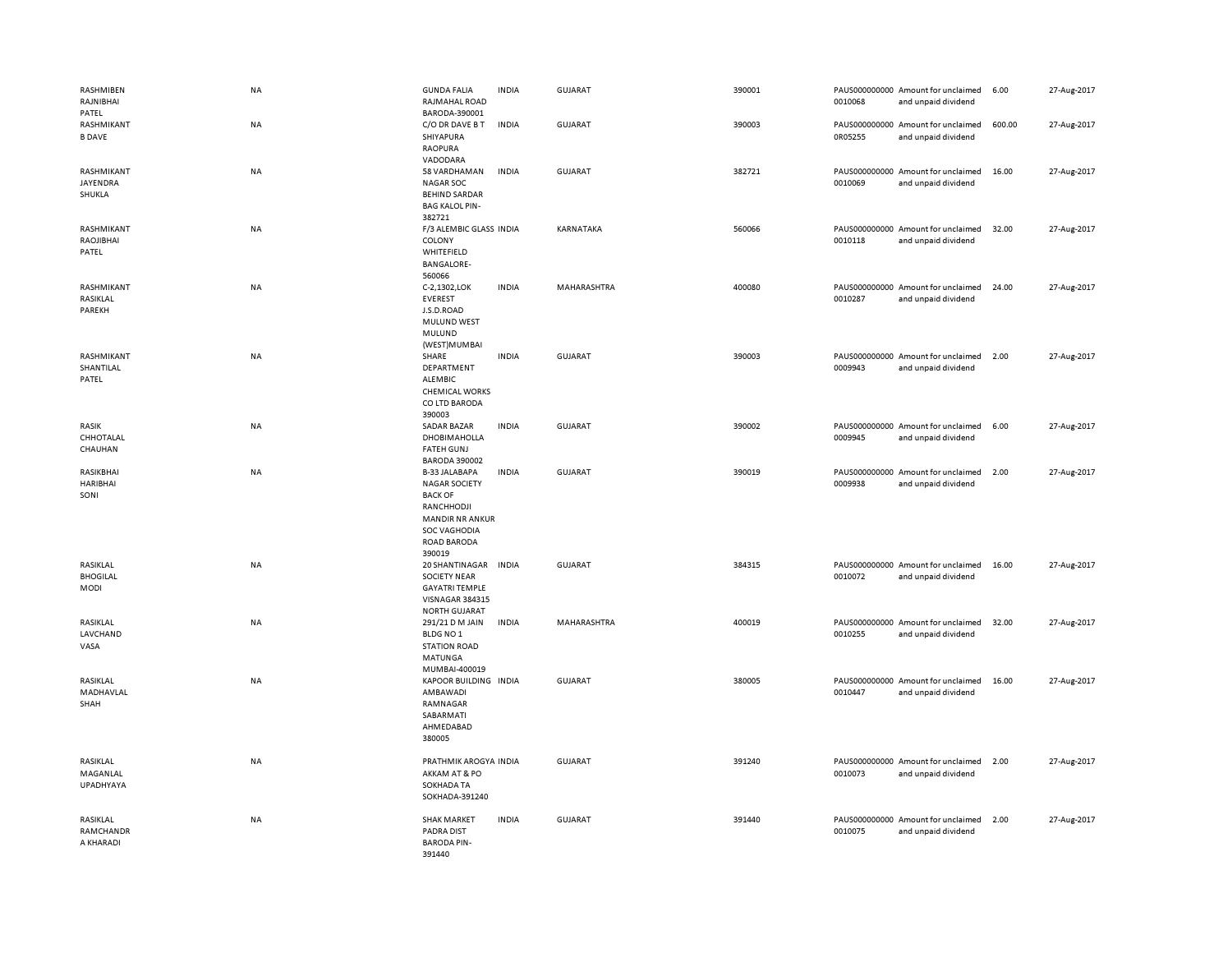| RASIKLAL<br>RANCHHODL<br>AL MODI        | NA        | RANDHEJA DIST<br><b>GANDHINAGAR</b><br>382620                                                                                | <b>INDIA</b> | GUJARAT            | 382620 | 0009998 | PAUS000000000 Amount for unclaimed<br>and unpaid dividend | 2.00   | 27-Aug-2017 |
|-----------------------------------------|-----------|------------------------------------------------------------------------------------------------------------------------------|--------------|--------------------|--------|---------|-----------------------------------------------------------|--------|-------------|
| RASIKLAL<br>TRIKAMLAL                   | NA        | SHARE BROKER 469 INDIA<br>SHANTINATH'S<br>POLE KALUPUR<br>AHMEDABAD-<br>380001                                               |              | GUJARAT            | 380001 | 0010100 | PAUS000000000 Amount for unclaimed<br>and unpaid dividend | 10.00  | 27-Aug-2017 |
| RASIKLAL<br><b>VELJI GANDHI</b>         | NA        | KUVERJI DEVSHI<br>CHAWL 2ND FL B S<br><b>ROAD OPP</b><br>ZARAPKAR SHOW<br><b>ROOM DADAR W</b><br><b>RLY MUMBAI</b><br>400028 | <b>INDIA</b> | MAHARASHTRA        | 400028 | 0010300 | PAUS000000000 Amount for unclaimed<br>and unpaid dividend | 8.00   | 27-Aug-2017 |
| RASULBHAI<br>ALIBHAI<br><b>BHARMAL</b>  | NA        | C/O BHARMAL<br><b>BROTHERS &amp; CO</b><br><b>KALSARI ROAD AT</b><br><b>VISAVADAR DIST</b><br><b>JUNAGADH PIN-</b><br>362130 | <b>INDIA</b> | <b>GUJARAT</b>     | 362130 | 0010076 | PAUS000000000 Amount for unclaimed<br>and unpaid dividend | 16.00  | 27-Aug-2017 |
| RATANBEN<br>KANTILAL<br><b>FURIA</b>    | <b>NA</b> | C/O R P SHROFF<br>AND SONS 704 A<br><b>STOCK EXCHANGE</b><br>PLAZA DALAL<br><b>STREET FORT</b><br>MUMBAI-400023              | <b>INDIA</b> | MAHARASHTRA        | 400023 | 0010296 | PAUS000000000 Amount for unclaimed<br>and unpaid dividend | 24.00  | 27-Aug-2017 |
| RATANSINH<br><b>MOHANSINH</b><br>CHAVDA | NA        | AT & PO UNDEL<br><b>DARBAR FALIA</b><br><b>CAMBAY DIST</b><br>KAIRA 388640                                                   | <b>INDIA</b> | <b>GUJARAT</b>     | 388640 | 0010490 | PAUS000000000 Amount for unclaimed<br>and unpaid dividend | 32.00  | 27-Aug-2017 |
| RATANSINH<br>PARTHAMSIN<br>H RAO        | NA        | 94/E RAILWAY<br>COLONY<br>PRATAPNAGAR<br>BARODA-390004                                                                       | <b>INDIA</b> | GUJARAT            | 390004 | 0010077 | PAUS000000000 Amount for unclaimed<br>and unpaid dividend | 2.00   | 27-Aug-2017 |
| RATHINDRA<br><b>KR MITRA</b>            | NA        | 172 DIAMOND<br>PARK PO JOKA 24<br>PARGANAS(S)                                                                                | <b>INDIA</b> | <b>WEST BENGAL</b> | 700104 | 0R02882 | PAUS000000000 Amount for unclaimed<br>and unpaid dividend | 200.00 | 27-Aug-2017 |
| RATILAL<br><b>BAPUBHAI</b><br>RAVAL     | NA        | VAIRAGI MAHOLLO INDIA<br><b>MADAN ZAMPA RD</b><br>PATTHER GATE<br><b>BARODA 390001</b>                                       |              | <b>GUJARAT</b>     | 390001 | 0009951 | PAUS000000000 Amount for unclaimed<br>and unpaid dividend | 2.00   | 27-Aug-2017 |
| RATILAL<br>CHUNILAL<br>SHAH             | NA        | II-B WEST VIEW 309 INDIA<br>S V ROAD<br>SANTACRUZ (W)<br>MUMBAI-400054                                                       |              | MAHARASHTRA        | 400054 | 0010306 | PAUS000000000 Amount for unclaimed<br>and unpaid dividend | 18.00  | 27-Aug-2017 |
| RATILAL<br>DEVJI<br><b>FADADU</b>       | <b>NA</b> | 26 ASIYAD NAGAR INDIA<br><b>KANJARI ROAD</b><br><b>HALOL 348350 PMS</b>                                                      |              | <b>GUJARAT</b>     | 384350 | 0009933 | PAUS000000000 Amount for unclaimed<br>and unpaid dividend | 16.00  | 27-Aug-2017 |
| RATILAL<br><b>HARIBHAI</b><br>SAVALIA   | <b>NA</b> | M/S NANJIBHAI<br><b>HARIBHAI &amp; CO</b><br>POST OFFICE ROAD<br><b>VISAVADAR DIST</b><br>JUNAGADH 362130                    | <b>INDIA</b> | <b>GUJARAT</b>     | 362130 | 0009963 | PAUS000000000 Amount for unclaimed<br>and unpaid dividend | 16.00  | 27-Aug-2017 |
| RATILAL<br><b>HIRALAL</b><br>PATEL      | <b>NA</b> | 4, UTKARSH<br><b>SOCIETY NANA</b><br>KUMBHNATH<br>ROAD NADIAD-<br>387001                                                     | <b>INDIA</b> | GUJARAT            | 387001 | 0009901 | PAUS000000000 Amount for unclaimed<br>and unpaid dividend | 2.00   | 27-Aug-2017 |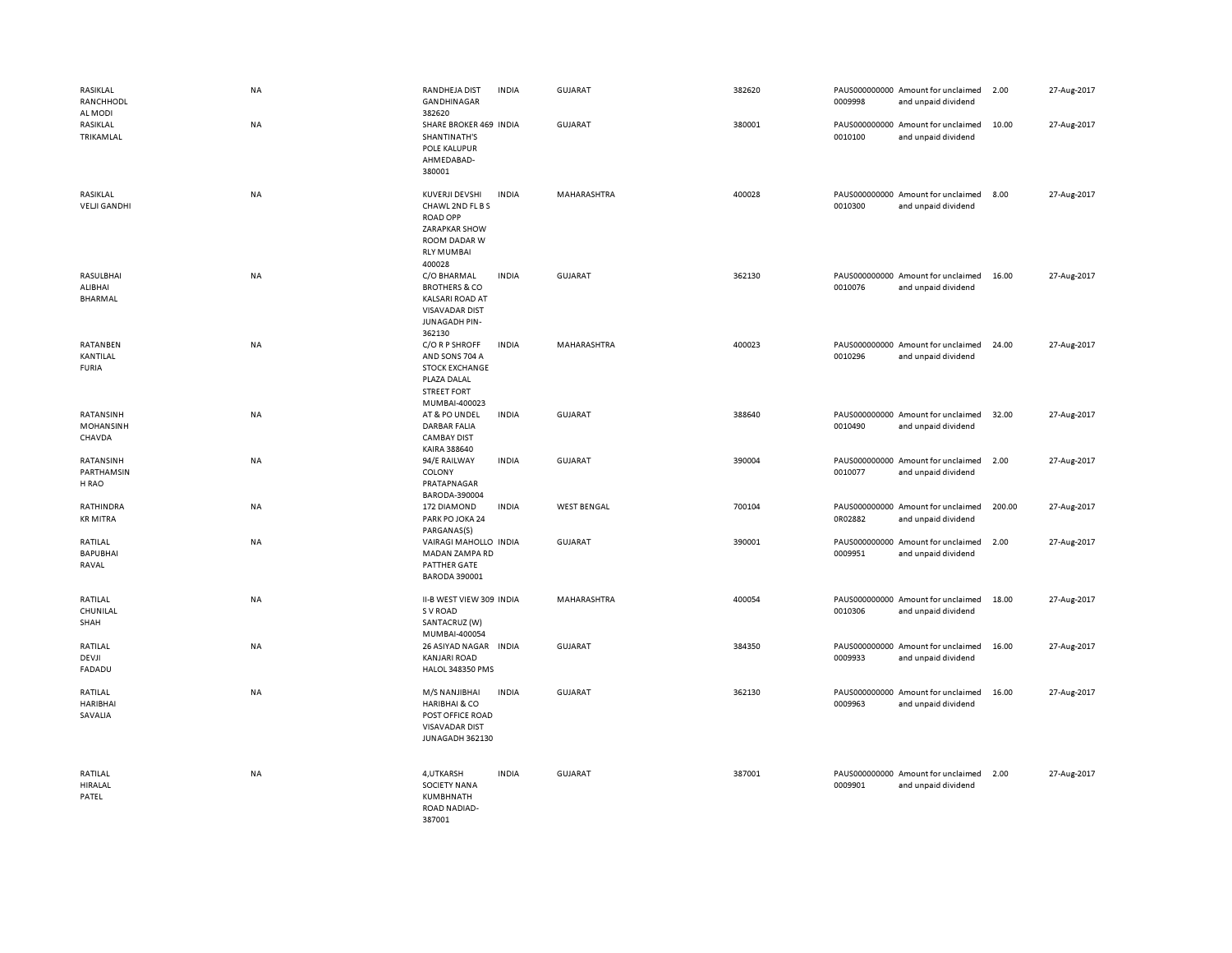| <b>RATNA A</b><br>MODI             | <b>NA</b>          | B-604, GOLD COIN INDIA<br>APTS. HAJIALI,<br>TARDEO ROAD,<br>PT.M.M.M. MARG,<br>MUMBAI-400034                 |              | MAHARASHTRA    | 400034 | 0010579 | PAUS000000000 Amount for unclaimed<br>and unpaid dividend | 32.00  | 27-Aug-2017 |
|------------------------------------|--------------------|--------------------------------------------------------------------------------------------------------------|--------------|----------------|--------|---------|-----------------------------------------------------------|--------|-------------|
| RATNA<br>TELIKAPALLI               | NA                 | D-1, PRESIDENT<br><b>BANZARA ROAD</b><br>NO.2 BANZARA<br>HILLS,<br>SECUNDERABAD                              | <b>INDIA</b> | ANDHRA PRADESH | 500038 | 0R00659 | PAUS000000000 Amount for unclaimed<br>and unpaid dividend | 800.00 | 27-Aug-2017 |
| RAVAJIBHAI<br>KUBERBHAI<br>PATEL   | NA                 | SINHUJ MOTI<br><b>KHADKI TA</b><br>MEHMADABAD<br>DIST KAIRA PIN-<br>387130                                   | <b>INDIA</b> | <b>GUJARAT</b> | 387130 | 0010080 | PAUS000000000 Amount for unclaimed<br>and unpaid dividend | 2.00   | 27-Aug-2017 |
| <b>RAVI B WALIA</b>                | <b>NA</b>          | 279 RESHIM BAUG<br>NAGPUR-440009                                                                             | <b>INDIA</b> | MAHARASHTRA    | 440009 | 0010081 | PAUS000000000 Amount for unclaimed<br>and unpaid dividend | 6.00   | 27-Aug-2017 |
| <b>RAVI KIRAN</b><br>MALIK         | LATE SHKB<br>MALIK | S-1/16 DLF PHASE - INDIA<br><b>III GURGAON</b><br><b>HARYANA</b>                                             |              | HARYANA        | 122001 | 0008530 | PAUSIN3023651 Amount for unclaimed<br>and unpaid dividend | 8.00   | 27-Aug-2017 |
| RAVI<br>PRAKASH<br>SETH            | NA                 | 3346 PYARE LAL<br><b>ROAD KAROL BAGH</b><br><b>NEW DELHI-110005</b>                                          | <b>INDIA</b> | DELHI          | 110005 | 0010184 | PAUS000000000 Amount for unclaimed<br>and unpaid dividend | 8.00   | 27-Aug-2017 |
| RAVILAL<br>LAXMIDAS<br>THAKKER     | NA                 | KUVERJI DEVSHI<br>CHAWL 2ND FL B S<br><b>ROAD OPP</b><br>ZARAPKAR SHOW<br><b>ROOM DADAR</b><br>MUMBAI-400028 | <b>INDIA</b> | MAHARASHTRA    | 400028 | 0010297 | PAUS000000000 Amount for unclaimed<br>and unpaid dividend | 8.00   | 27-Aug-2017 |
| RAVINABEN<br>MAGANBHAI<br>MACWAN   | <b>NA</b>          | C/O M H MACWAN INDIA<br><b>ASHOK</b><br>COMPOUND<br>PENSIONPURA<br>BARODA-390002                             |              | <b>GUJARAT</b> | 390002 | 0010083 | PAUS000000000 Amount for unclaimed<br>and unpaid dividend | 2.00   | 27-Aug-2017 |
| RAVINDER<br><b>KUMAR</b><br>BHATIA | NA                 | 5/11 OLD RAJINDER INDIA<br>NAGAR NEW DELHI-<br>110060                                                        |              | DELHI          | 110060 | 0010347 | PAUS000000000 Amount for unclaimed<br>and unpaid dividend | 8.00   | 27-Aug-2017 |
| RAVINDER<br><b>KUMAR JAIN</b>      | <b>NA</b>          | 132 VEER NAGAR<br>DELHI-110007                                                                               | <b>INDIA</b> | DELHI          | 110007 | 0010353 | PAUS000000000 Amount for unclaimed<br>and unpaid dividend | 16.00  | 27-Aug-2017 |
| RAVINDER<br><b>KUMAR JAIN</b>      | NA                 | 196 PREM GALI<br>KASHMERE GATE<br>DELHI-110006                                                               | <b>INDIA</b> | DELHI          | 110006 | 0010211 | PAUS000000000 Amount for unclaimed<br>and unpaid dividend | 8.00   | 27-Aug-2017 |
| RAVINDER<br>SINGH                  | NA                 | M B 76 NEAR PO<br>DELHI-110092                                                                               | <b>INDIA</b> | DELHI          | 110092 | 0010343 | PAUS000000000 Amount for unclaimed<br>and unpaid dividend | 8.00   | 27-Aug-2017 |
| RAVINDER<br>SINGH<br>KHURANA       | <b>NA</b>          | 2429-TILAK STREET INDIA<br>CHUNA MANDI<br>PAHAR GANJ NEW<br>DELHI-110055                                     |              | DELHI          | 110055 | 0010212 | PAUS000000000 Amount for unclaimed<br>and unpaid dividend | 8.00   | 27-Aug-2017 |
| <b>RAVINDRA G</b><br>PENDKAR       | NA                 | DR PENDKAR<br>HOSPITAL JUBLI<br>PARK<br>AURANGABAD                                                           | <b>INDIA</b> | MAHARASHTRA    | 431001 | 0R03844 | PAUS000000000 Amount for unclaimed<br>and unpaid dividend | 600.00 | 27-Aug-2017 |
| RAVINDRA<br>GAJANAN<br>PHANSE      | <b>NA</b>          | PHANSE'S WADA<br><b>NEAR DR DIGHE</b><br><b>LABORATORY</b><br>DANDIA BAZAR<br>BARODA-390001                  | <b>INDIA</b> | GUJARAT        | 390001 | 0009959 | PAUS000000000 Amount for unclaimed<br>and unpaid dividend | 2.00   | 27-Aug-2017 |
| RAVINDRA J<br>PANDYA               | ΝA                 | S-19 MAHAVEER<br>MARG C SCHEME<br>JAIPUR 302001                                                              | <b>INDIA</b> | RAJASTHAN      | 302001 | 0010112 | PAUS000000000 Amount for unclaimed<br>and unpaid dividend | 32.00  | 27-Aug-2017 |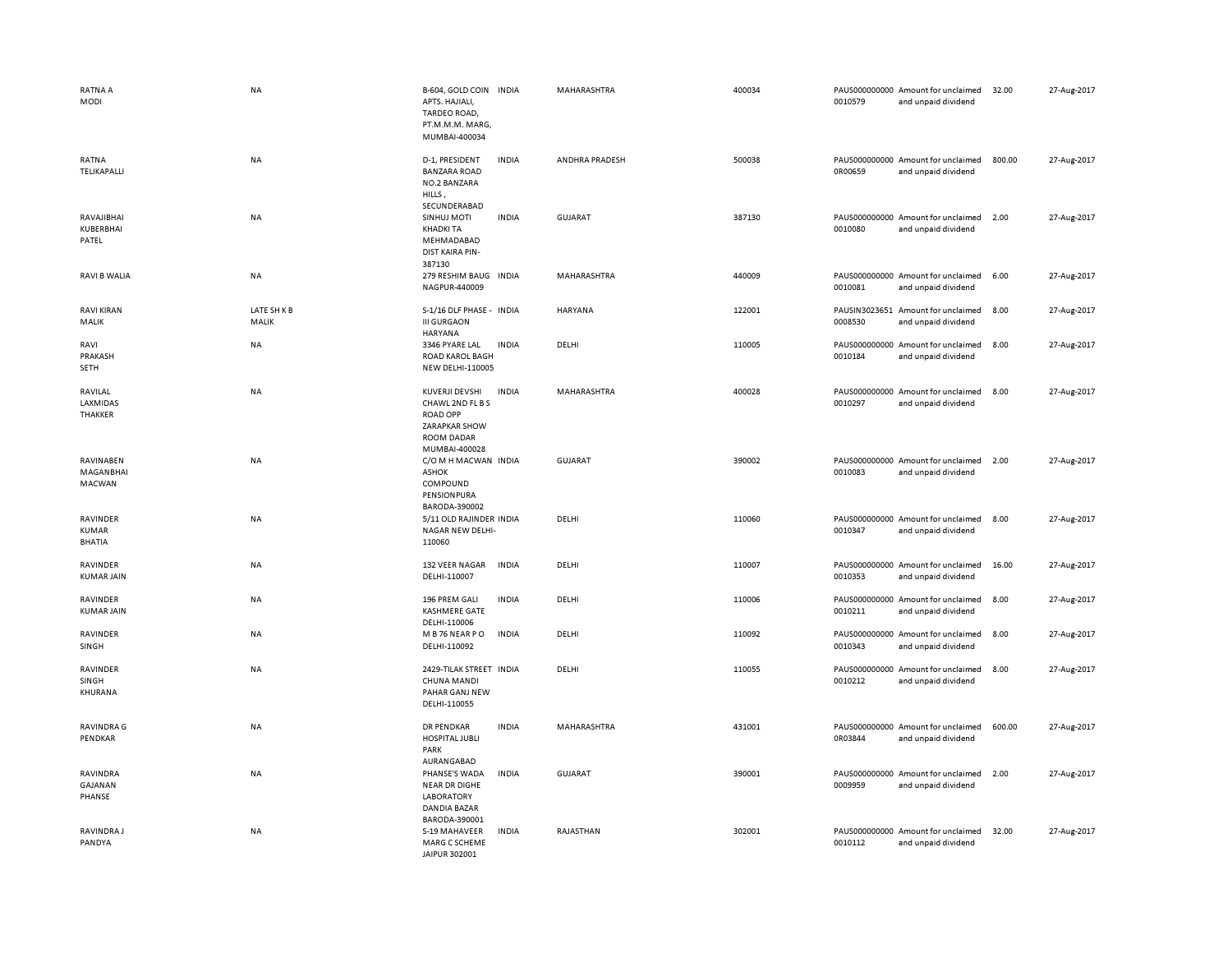| RAVINDRA<br>JAYANTILAL<br>JANI          | <b>NA</b> | 9 RANGVIHAR<br><b>SOCIETY OPP</b><br><b>SHANKER ASHRAM</b><br>PALDI<br>AHMEDABAD<br>380007                                | <b>INDIA</b> | <b>GUJARAT</b>        | 380007 | 0009999 | PAUS000000000 Amount for unclaimed<br>and unpaid dividend | 2.00   | 27-Aug-2017 |
|-----------------------------------------|-----------|---------------------------------------------------------------------------------------------------------------------------|--------------|-----------------------|--------|---------|-----------------------------------------------------------|--------|-------------|
| RAVINDRA<br>NATH A                      | NA        | <b>63 VARADHA</b><br>MUTHIAPPAN<br><b>STREET CHENNAI-</b><br>600001                                                       | <b>INDIA</b> | <b>TAMIL NADU</b>     | 600001 | 0010374 | PAUS000000000 Amount for unclaimed<br>and unpaid dividend | 8.00   | 27-Aug-2017 |
| RAVINDRA<br>PRAKASH                     | NA        | C/O PRAKASH<br><b>MOTOR &amp;</b><br>GENERAL<br>FINANCIERS 13-14<br><b>SARRAFA BAZAR</b><br><b>MEERUT CITY-</b><br>250002 | <b>INDIA</b> | <b>UTTAR PRADESH</b>  | 250002 | 0010356 | PAUS000000000 Amount for unclaimed<br>and unpaid dividend | 16.00  | 27-Aug-2017 |
| RAVINDRABH<br>AI<br>RAMANBHAI<br>PATEL  | <b>NA</b> | C/O ORIENTAL<br>PROSPECTING CO<br>AT KOT KARK-<br>HANA PO KOT TAL<br><b>VIJAPUR DIST</b><br>MEHSANA P-IN-<br>382870 -     | <b>INDIA</b> | <b>GUJARAT</b>        | 382870 | 0010085 | PAUS000000000 Amount for unclaimed<br>and unpaid dividend | 2.00   | 27-Aug-2017 |
| RAVINDRAKU<br>MAR<br>KANTILAL<br>PATEL  | NA        | JAWAHARNAGAR<br>PLOT NO 327<br>GOREGAON (WEST)<br>MUMBAI-400062                                                           | <b>INDIA</b> | MAHARASHTRA           | 400062 | 0010409 | PAUS000000000 Amount for unclaimed<br>and unpaid dividend | 32.00  | 27-Aug-2017 |
| RAVINDRANA<br>TH<br>BATTEPATI           | NA        | 1-7-69/5 S D ROAD<br>SECUNDERABAD                                                                                         | <b>INDIA</b> | <b>ANDHRA PRADESH</b> | 500003 | 0R03133 | PAUS000000000 Amount for unclaimed<br>and unpaid dividend | 300.00 | 27-Aug-2017 |
| RAVJI<br>PUNABHAI<br>PATEL              | <b>NA</b> | C/O SUMANRAI<br><b>HARIBHAI &amp; CO</b><br><b>KALSARI ROAD</b><br><b>VISAVADAR DIST</b><br>JUNAGADH PIN-<br>362130       | <b>INDIA</b> | <b>GUJARAT</b>        | 362130 | 0009962 | PAUS000000000 Amount for unclaimed<br>and unpaid dividend | 16.00  | 27-Aug-2017 |
| RAVJIBHAI<br><b>BECHARBHAI</b><br>PATEL | <b>NA</b> | B/50 GIDC COLONY INDIA<br><b>TAL KALOL 389330</b><br>DIST PANCHMAHAL                                                      |              | <b>GUJARAT</b>        | 389330 | 0009935 | PAUS000000000 Amount for unclaimed<br>and unpaid dividend | 2.00   | 27-Aug-2017 |
| RAVJIBHAI<br><b>JETHABHAI</b><br>PATEL  | NA        | AT&PO<br>DUDHATHALLA<br>POST DUDHATAL<br><b>TAL KAPADVANJ</b><br><b>DIST KAIRA</b>                                        | <b>INDIA</b> | <b>GUJARAT</b>        | 387620 | 0010087 | PAUS000000000 Amount for unclaimed<br>and unpaid dividend | 2.00   | 27-Aug-2017 |
| RAVJIBHAI<br>PUNABHAI<br>PATEL          | <b>NA</b> | C/O SUMANRAI<br><b>HARIBHAI &amp; CO</b><br><b>KALSARI ROAD AT</b><br><b>VISAVADAR DIST</b><br>JUNAGADH PIN-<br>362130    | <b>INDIA</b> | <b>GUJARAT</b>        | 362130 | 0010088 | PAUS000000000 Amount for unclaimed<br>and unpaid dividend | 16.00  | 27-Aug-2017 |
| RAY<br>MUKESHKUM<br>AR<br>SHANTILAL     | NA        | <b>B-23 VRAJDHAM</b><br>SOCIETY<br>ARUNACHAL TO<br><b>SAMTA ROAD</b><br>SUBHANPURA<br><b>BARODA 390007</b>                | <b>INDIA</b> | <b>GUJARAT</b>        | 390007 | 0010523 | PAUS000000000 Amount for unclaimed<br>and unpaid dividend | 32.00  | 27-Aug-2017 |
| RAYEN FJ                                | <b>NA</b> | 10, V.E.ROAD,<br>TUTICORIN,                                                                                               | <b>INDIA</b> | <b>TAMIL NADU</b>     | 628001 | 0F00058 | PAUS000000000 Amount for unclaimed<br>and unpaid dividend | 400.00 | 27-Aug-2017 |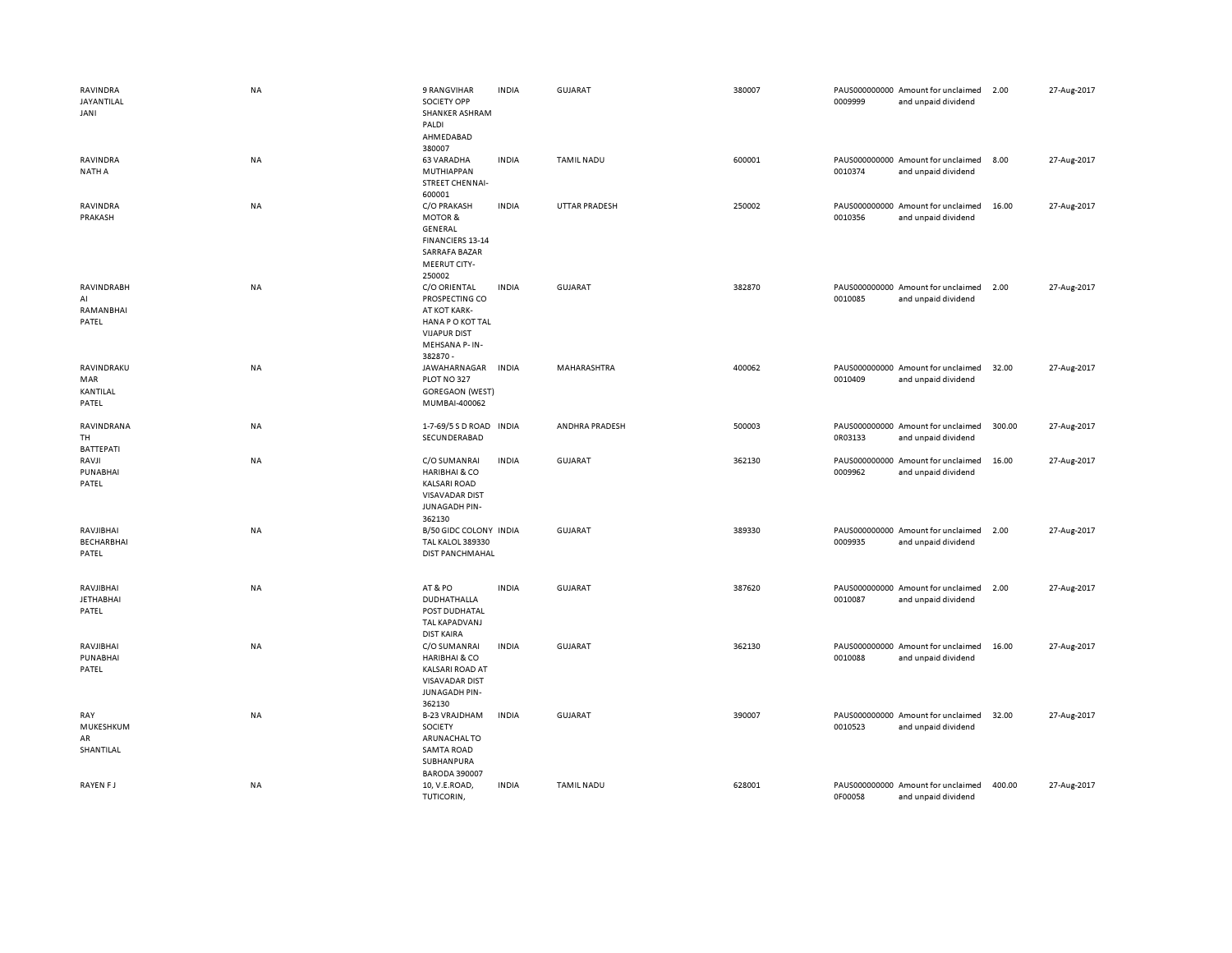| REKHA<br>KALPESH<br>KADAKIYA            | NA                              | HOLI CHAKLA NEAR INDIA<br>CHAMPA WADI PO<br><b>DEVGADH BARIA</b><br><b>DIST PANCHMAHAL</b><br>PIN-389380                     | GUJARAT           | 389380 | 0010089 | PAUS000000000 Amount for unclaimed<br>and unpaid dividend | 16.00  | 27-Aug-2017 |
|-----------------------------------------|---------------------------------|------------------------------------------------------------------------------------------------------------------------------|-------------------|--------|---------|-----------------------------------------------------------|--------|-------------|
| REKHA<br>NARESH<br>PONDA                | NA                              | 8 DR M B VELKAR<br><b>INDIA</b><br>ST 3RD FLOOR<br><b>KALBADEVI ROAD</b><br>MUMBAI-400002                                    | MAHARASHTRA       | 400002 | 0010136 | PAUS000000000 Amount for unclaimed<br>and unpaid dividend | 8.00   | 27-Aug-2017 |
| <b>REKHAP</b><br>GAJARE                 | NA                              | <b>FLAT NO 166/1</b><br><b>INDIA</b><br>POCKET D-12<br>SECTOR NO 7<br>ROHINI DELHI<br>110034                                 | DELHI             | 110034 | 0010201 | PAUS000000000 Amount for unclaimed<br>and unpaid dividend | 8.00   | 27-Aug-2017 |
| REKHA<br>VERMA                          | NA                              | C/O MR JARNAIL<br><b>INDIA</b><br>VERMA 18 GOVIND<br><b>MARG JAIPUR</b>                                                      | RAJASTHAN         | 302004 | 0R03310 | PAUS000000000 Amount for unclaimed<br>and unpaid dividend | 200.00 | 27-Aug-2017 |
| RENU<br>KHANNA                          | NA                              | <b>B-64 MOTI NAGAR INDIA</b><br><b>NEW DELHI-110015</b>                                                                      | DELHI             | 110015 | 0010335 | PAUS000000000 Amount for unclaimed<br>and unpaid dividend | 16.00  | 27-Aug-2017 |
| <b>RENU MEHTA</b>                       | NA                              | <b>INDIA</b><br>D-15 RANA PRTAP<br><b>BAGH DELHI-</b><br>110007                                                              | DELHI             | 110007 | 0010194 | PAUS000000000 Amount for unclaimed<br>and unpaid dividend | 8.00   | 27-Aug-2017 |
| <b>RENU RANI</b>                        | YADUNAND<br>AN PRASAD<br>PODDAR | W/O SRI RANJAN<br><b>INDIA</b><br><b>KUMAR SHIV LOK</b><br><b>BEHIND TRIHUT</b><br>ACADEMY SCHOOL,<br>KASHIPURSAMASTI<br>PUR | <b>BIHAR</b>      | 848101 | 0530218 | PAUS120191010 Amount for unclaimed<br>and unpaid dividend | 200.00 | 27-Aug-2017 |
| <b>RENU SETHI</b>                       | <b>NA</b>                       | 95 DEFENCE<br><b>INDIA</b><br><b>ENCLAVE VIKASH</b><br>MARG DELHI-<br>110092                                                 | DELHI             | 110092 | 0010345 | PAUS000000000 Amount for unclaimed<br>and unpaid dividend | 8.00   | 27-Aug-2017 |
| RENUKANAT<br>HBS                        | NA                              | C/O. RENUKA<br><b>INDIA</b><br>MEDICAL HALL,<br>ARSIKERE, HASSAN<br>DIST.                                                    | KARNATAKA         | 583125 | 0B00947 | PAUS000000000 Amount for unclaimed<br>and unpaid dividend | 200.00 | 27-Aug-2017 |
| RESHAM<br>SHAH                          | NA                              | <b>INDIA</b><br><b>MEHTA POLE</b><br><b>DANI'S LANE</b><br>VADODARA                                                          | <b>GUJARAT</b>    | 390006 | 0R04346 | PAUS000000000 Amount for unclaimed<br>and unpaid dividend | 200.00 | 27-Aug-2017 |
| <b>RESHAM V</b><br>SHAH                 | <b>NA</b>                       | "RATAN" MEHTA<br><b>INDIA</b><br>POLE DANI'S LANE<br>VADODARA                                                                | <b>GUJARAT</b>    | 390006 | 0R05280 | PAUS000000000 Amount for unclaimed<br>and unpaid dividend | 200.00 | 27-Aug-2017 |
| <b>RESHAM V</b><br>SHAH                 | NA                              | <b>MEHTA POLE</b><br><b>INDIA</b><br>DANI'S LANE<br>VADODARA                                                                 | <b>GUJARAT</b>    | 390006 | 0R05283 | PAUS000000000 Amount for unclaimed<br>and unpaid dividend | 200.00 | 27-Aug-2017 |
| REVATHI<br><b>BHARATAN</b>              | NA                              | H NO 9 HYDER<br><b>INDIA</b><br><b>BASTHY</b><br>SECUNDERABAD-<br>500003                                                     | ANDHRA PRADESH    | 500003 | 0010370 | PAUS000000000 Amount for unclaimed<br>and unpaid dividend | 24.00  | 27-Aug-2017 |
| RINABEN<br>MAHENDRAS<br><b>INH RANA</b> | NA                              | <b>GARASIA MOHALLA INDIA</b><br>OPP. GORWA<br>POLICE STATION<br>GORWA                                                        | <b>GUJARAT</b>    | 390003 | 0R05577 | PAUS000000000 Amount for unclaimed<br>and unpaid dividend | 100.00 | 27-Aug-2017 |
| <b>RIPU DAMAN</b><br>BHARADWAJ          | NA                              | <b>INDIA</b><br>HIG-21/G-3,TNHB<br><b>FLATS SEA BREEZE</b><br>APTS, THIRUVALLUV<br><b>AR NAGAR</b><br>THIRUVANMIYUR,         | <b>TAMIL NADU</b> | 600041 | 0R02182 | PAUS000000000 Amount for unclaimed<br>and unpaid dividend | 100.00 | 27-Aug-2017 |

CHENNAI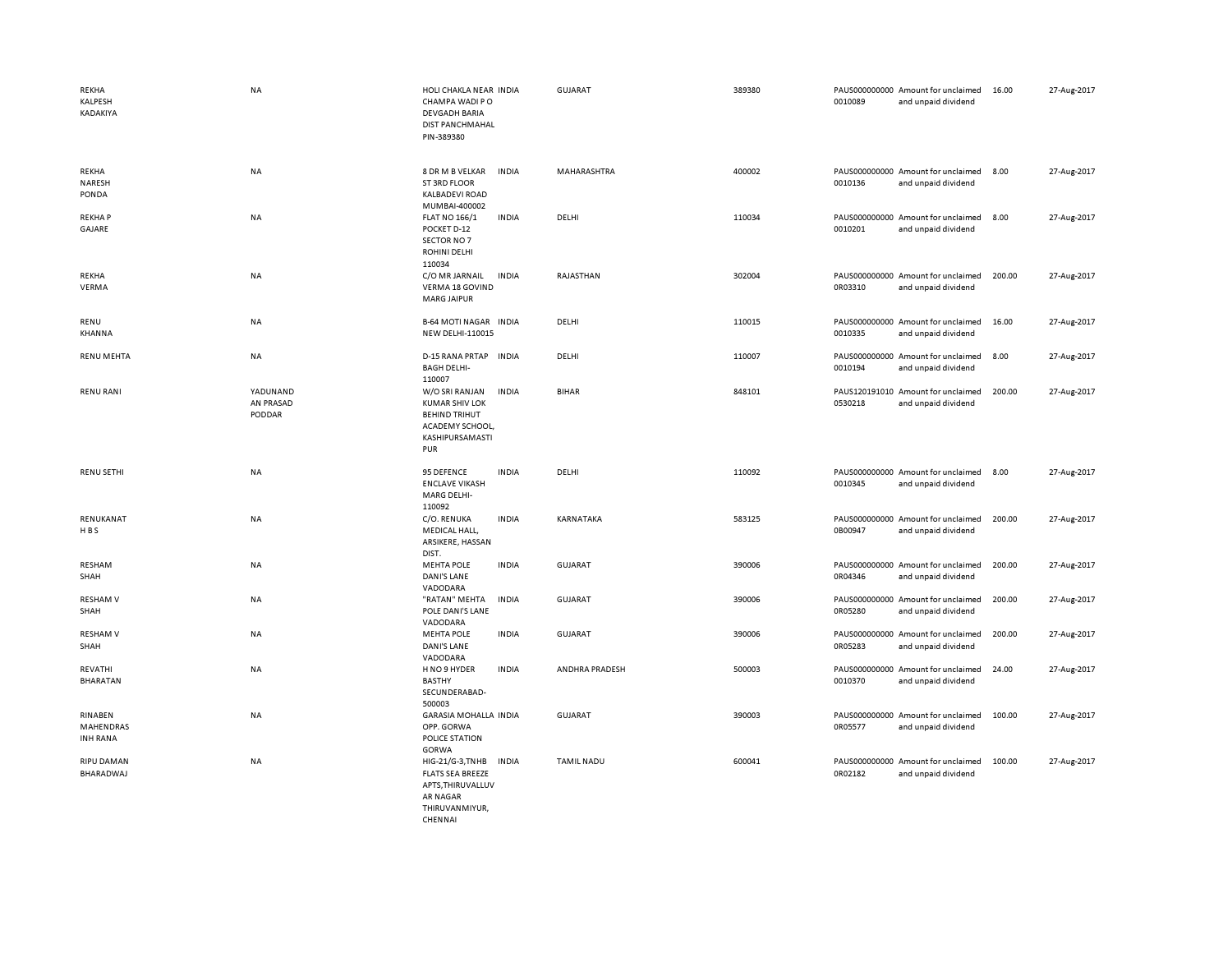| RISHMAKUM<br>ARI<br><b>KISHORBHAI</b><br>PATEL      | NA                              | WADI CHHELLI<br>POLE BARODA-<br>390001                                                                    | <b>INDIA</b> | GUJARAT              | 390001 | 0010092 | PAUS000000000 Amount for unclaimed<br>and unpaid dividend | 2.00   | 27-Aug-2017 |
|-----------------------------------------------------|---------------------------------|-----------------------------------------------------------------------------------------------------------|--------------|----------------------|--------|---------|-----------------------------------------------------------|--------|-------------|
| RITA                                                | <b>NA</b>                       | <b>B-49 MOTI NAGAR INDIA</b><br>NEWDELHI-110015                                                           |              | DELHI                | 110015 | 0010214 | PAUS000000000 Amount for unclaimed<br>and unpaid dividend | 20.00  | 27-Aug-2017 |
| <b>RITA NATH</b>                                    | <b>NA</b>                       | A/9 NEWRAIPUR<br>ROAD "RUPAYAN"<br>WEST BENGAL PO<br>GARIA                                                | <b>INDIA</b> | <b>WEST BENGAL</b>   | 700084 | 0R02868 | PAUS000000000 Amount for unclaimed<br>and unpaid dividend | 200.00 | 27-Aug-2017 |
| <b>RITA ROSE</b><br>KURIAN                          | <b>NA</b>                       | VACHAPARAMBIL<br>KOTTAMPARAMBA<br><b>B O CALICUT</b>                                                      | <b>INDIA</b> | KERALA               | 673008 | 0R02960 | PAUS000000000 Amount for unclaimed<br>and unpaid dividend | 200.00 | 27-Aug-2017 |
| RITABEN<br>PRAVINBHAI<br>KAPADIA                    | NA                              | G-31 BOMBAY<br>MARKET<br><b>UMARWADA</b><br>SURAT 395010                                                  | <b>INDIA</b> | GUJARAT              | 395010 | 0010552 | PAUS000000000 Amount for unclaimed<br>and unpaid dividend | 32.00  | 27-Aug-2017 |
| RITEN M<br>ANTANI                                   | NA                              | "SAMANVAY" OPP INDIA<br>TRIKAMRAY<br><b>TEMPLE DR MEHTA</b><br><b>MARG NAGAR</b><br>CHAKALO BHUJ<br>KUTCH |              | GUJARAT              | 370001 | 0R04699 | PAUS000000000 Amount for unclaimed<br>and unpaid dividend | 400.00 | 27-Aug-2017 |
| <b>RITESH SETH</b>                                  | <b>NA</b>                       | 4 CAPPER ROAD<br>LALBAGH<br><b>LUCKNOW</b>                                                                | <b>INDIA</b> | <b>UTTAR PRADESH</b> | 226001 | 0R03383 | PAUS000000000 Amount for unclaimed<br>and unpaid dividend | 200.00 | 27-Aug-2017 |
| RIYAZ ALI<br>KHAN                                   | NA                              | INDIAN OVERSEAS INDIA<br><b>BANK TILAK NAGAR</b><br>NEAR LBS COLLEGE<br>JAIPUR 302004                     |              | RAJASTHAN            | 302004 | 0010509 | PAUS000000000 Amount for unclaimed<br>and unpaid dividend | 16.00  | 27-Aug-2017 |
| <b>ROHINI</b><br>POPATLAL<br>PARIKH                 | <b>NA</b>                       | 136 SAMRAT<br><b>ASHOK SOCIETY</b><br>4TH FLOOR RATILAL<br>R THAKKAR MARG<br>MALBAR HILL<br>MUMBAI-400006 | <b>INDIA</b> | MAHARASHTRA          | 400006 | 0010003 | PAUS000000000 Amount for unclaimed<br>and unpaid dividend | 32.00  | 27-Aug-2017 |
| <b>ROHINI</b><br>VIRENDRA<br>PARIKH                 | <b>NA</b>                       | <b>BAJWADA SHETH</b><br><b>SERI BARODA</b><br>390001                                                      | <b>INDIA</b> | <b>GUJARAT</b>       | 390001 | 0009903 | PAUS000000000 Amount for unclaimed<br>and unpaid dividend | 6.00   | 27-Aug-2017 |
| ROHIT<br>ANAND                                      | <b>NA</b>                       | 21/36 OLD<br><b>RAJINDAR NAGAR</b><br><b>NEW DELHI 110060</b>                                             | <b>INDIA</b> | DELHI                | 110060 | 0010486 | PAUS000000000 Amount for unclaimed<br>and unpaid dividend | 16.00  | 27-Aug-2017 |
| ROHIT<br><b>HARISHCHAN</b><br><b>DRA</b><br>CHANDAN | <b>NA</b>                       | A/9 NARENDRA<br>SOCIETY BUILDING<br>S V ROAD<br><b>JOGESHWARI</b><br>MUMBAI-400060                        | <b>INDIA</b> | MAHARASHTRA          | 400060 | 0010142 | PAUS000000000 Amount for unclaimed<br>and unpaid dividend | 8.00   | 27-Aug-2017 |
| <b>ROHIT MODI</b>                                   | NA                              | SHANKER BHUVAN INDIA<br>OPP RLY CLUB<br>MANINAGAR<br>AHMEDABAD                                            |              | GUJARAT              | 380008 | 0R02292 | PAUS000000000 Amount for unclaimed<br>and unpaid dividend | 700.00 | 27-Aug-2017 |
| <b>ROHIT</b><br>NARESH<br><b>GUPTA</b>              | NARESH<br>CHAND<br><b>GUPTA</b> | 20 KEYA DUPLEX<br><b>NEAR RADIKA SOC</b><br><b>ISKON TEMPLE</b><br>ROAD NEAR VASNA<br>VADODARA<br>GUIARAT | <b>INDIA</b> | <b>GUJARAT</b>       | 390007 | 1541179 | PAUSIN3026793 Amount for unclaimed<br>and unpaid dividend | 8.00   | 27-Aug-2017 |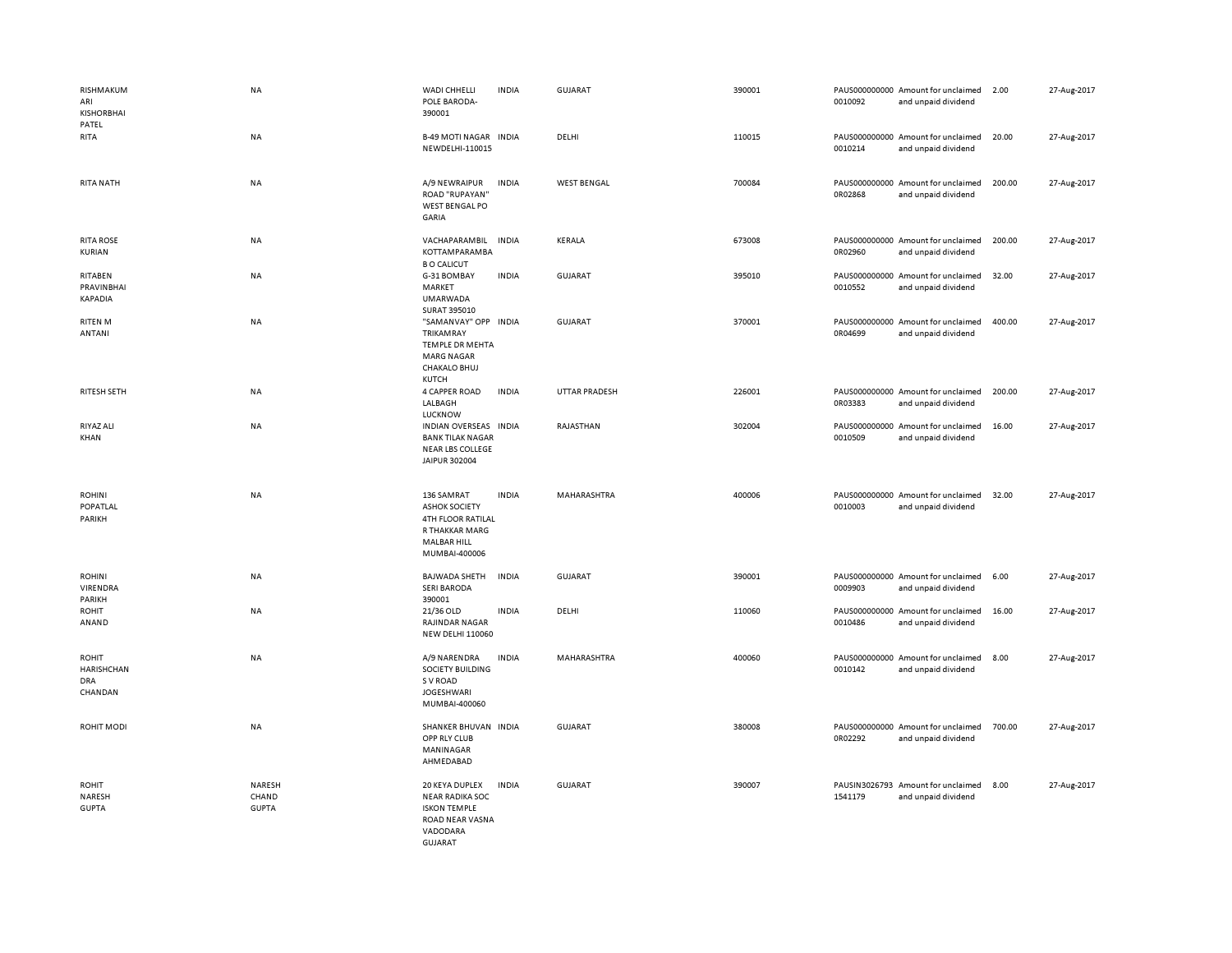| ROHITBHAI A<br>SHAH                                 | NA        | 41 EESHITA<br>APARTMENTS<br><b>NEAR ISHWAR</b><br><b>BHUVAN</b><br>NAVRANGPURA<br>AHMEDABAD- | <b>INDIA</b> | <b>GUJARAT</b>     | 380009 | 0010093 | PAUS000000000 Amount for unclaimed<br>and unpaid dividend | 32.00  | 27-Aug-2017 |
|-----------------------------------------------------|-----------|----------------------------------------------------------------------------------------------|--------------|--------------------|--------|---------|-----------------------------------------------------------|--------|-------------|
| ROHITBHAI<br>MAGANLAL<br>KAMDAR                     | NA        | 380009<br><b>KAMDAR STREET</b><br><b>CORNER OF</b><br>UJJADPA JETPUR-<br>360370              | <b>INDIA</b> | <b>GUJARAT</b>     | 360370 | 0010094 | PAUS000000000 Amount for unclaimed<br>and unpaid dividend | 16.00  | 27-Aug-2017 |
| <b>ROHITKUMA</b><br>R<br><b>ISHVARBHAI</b><br>PATEL | NA        | AT & PO JITODIA<br>TAK ANAND DIST<br>KAIRA PIN-388001                                        | <b>INDIA</b> | <b>GUJARAT</b>     | 388001 | 0010095 | PAUS000000000 Amount for unclaimed<br>and unpaid dividend | 10.00  | 27-Aug-2017 |
| <b>ROMINDER</b><br>KALRA                            | <b>NA</b> | 62 NAVJIWAN<br>VIHAR NEW DELHI-<br>110017                                                    | <b>INDIA</b> | DELHI              | 110017 | 0010328 | PAUS000000000 Amount for unclaimed<br>and unpaid dividend | 40.00  | 27-Aug-2017 |
| RONNIE<br>VARIAWA                                   | NA        | 12 SAVA SADI<br>SADAN<br><b>BHAVNAGARI ST</b><br><b>VANKI BORDI</b><br>SURAT                 | <b>INDIA</b> | <b>GUJARAT</b>     | 395003 | 0R04665 | PAUS000000000 Amount for unclaimed<br>and unpaid dividend | 200.00 | 27-Aug-2017 |
| ROSA<br>STANLEY<br>MENACHERY                        | NA        | 5/5 ARTISTES<br><b>VILLAGE SECTOR 8</b><br>C B D BELAPUR<br><b>NEW MUMBAI</b><br>400614      | <b>INDIA</b> | MAHARASHTRA        | 400614 | 0010498 | PAUS000000000 Amount for unclaimed<br>and unpaid dividend | 16.00  | 27-Aug-2017 |
| <b>RUBY DOSS</b>                                    | NA        | <b>NO 9 MUTHIAL</b><br><b>NAICK STREET</b><br>PURASA WALKAM<br>CHENNAI-600007                | <b>INDIA</b> | <b>TAMIL NADU</b>  | 600007 | 0010171 | PAUS000000000 Amount for unclaimed<br>and unpaid dividend | 8.00   | 27-Aug-2017 |
| <b>RUCHIRA</b><br>SUDHAN<br>RAJPUT                  | NA        | C 12/5 RCF<br><b>TOWNSHIP KURUKL</b><br>ALIBAG<br>MAHARASHTRA<br>402209                      | <b>INDIA</b> | MAHARASHTRA        | 402209 | 0010448 | PAUS000000000 Amount for unclaimed<br>and unpaid dividend | 32.00  | 27-Aug-2017 |
| <b>RUDOEF</b><br>OLIVERA                            | NA        | 9 AMIN NAGAR<br>CHHANI BARODA-<br>391740                                                     | <b>INDIA</b> | <b>GUJARAT</b>     | 391740 | 0010096 | PAUS000000000 Amount for unclaimed<br>and unpaid dividend | 6.00   | 27-Aug-2017 |
| RUDRAIYA D<br>M                                     | NA        | CITY X-RAY CLINIC, INDIA<br>K.R.MARKET<br>FRONTAGE,<br>BANGALORE                             |              | KARNATAKA          | 560002 | 0D00385 | PAUS000000000 Amount for unclaimed<br>and unpaid dividend | 200.00 | 27-Aug-2017 |
| <b>RUKMANITR</b>                                    | NA        | NO<br>6,TIMVALLUVAR<br>STREET<br>ANBANLAGAM<br>NAGAR PERAMBUR<br>CHENNAI                     | <b>INDIA</b> | <b>TAMIL NADU</b>  | 600011 | 0T00757 | PAUS000000000 Amount for unclaimed<br>and unpaid dividend | 400.00 | 27-Aug-2017 |
| RUKMINI<br>DEVI                                     | NA        | 5-B BASANT VIHAR INDIA<br>17/5 BLOCK "A"<br><b>NEW ALIPORE</b><br>CALCUTTA 700053            |              | <b>WEST BENGAL</b> | 700053 | 0010481 | PAUS000000000 Amount for unclaimed<br>and unpaid dividend | 8.00   | 27-Aug-2017 |
| RUMA<br>ACHARYA                                     | NA        | 43 SWADHIN YALLY INDIA<br>P O SINTHI<br>CALCUTTA                                             |              | <b>WEST BENGAL</b> | 700050 | 0R02767 | PAUS000000000 Amount for unclaimed<br>and unpaid dividend | 200.00 | 27-Aug-2017 |
| <b>RUPA</b><br><b>BANSIRAO</b><br><b>THAKORE</b>    | NA        | CHANDRI VILLA<br>2ND FLOOR TEJPAL<br><b>ROAD GAMDEVI</b><br>MUMBAL400007                     | <b>INDIA</b> | MAHARASHTRA        | 400007 | 0009890 | PAUS000000000 Amount for unclaimed<br>and unpaid dividend | 22.00  | 27-Aug-2017 |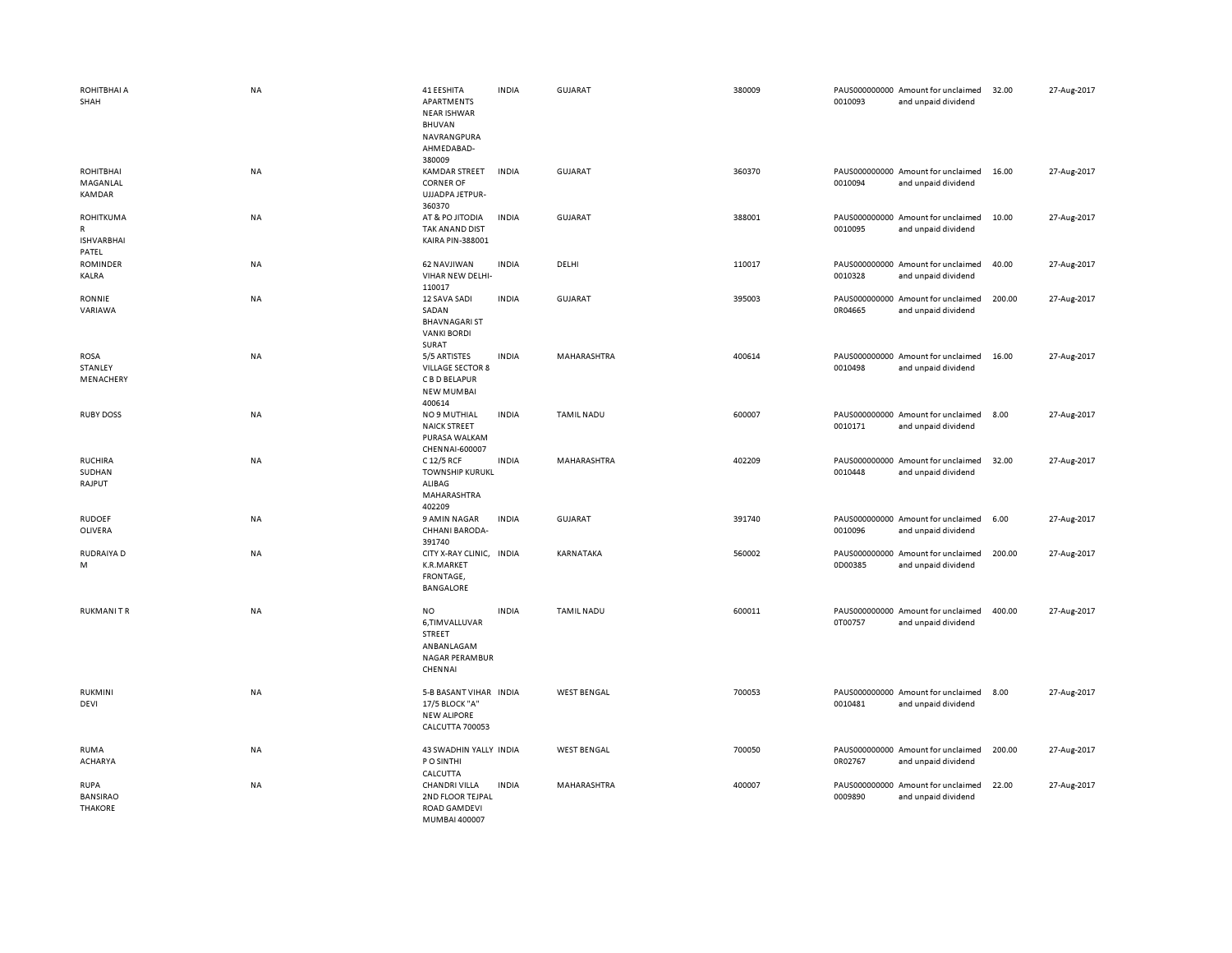| RUPCHAND<br>SHAH                          | <b>NA</b> | C/O. PRAKASH &<br>CO. 763 GANPATI<br>PETH SANGLI                                                             | <b>INDIA</b> | <b>GUJARAT</b>    | 380006 | 0009870 | PAUS000000000 Amount for unclaimed<br>and unpaid dividend | 8.00   | 27-Aug-2017 |
|-------------------------------------------|-----------|--------------------------------------------------------------------------------------------------------------|--------------|-------------------|--------|---------|-----------------------------------------------------------|--------|-------------|
| <b>RUSHIKANT P</b><br>MEHTA               | NA        | <b>BUNGALOW NO2</b><br>PUSHPKUNJ<br>SOCIETY KANKARIA<br><b>ROAD</b><br>AHMEDABAD-<br>380028                  | <b>INDIA</b> | <b>GUJARAT</b>    | 380028 | 0010276 | PAUS000000000 Amount for unclaimed<br>and unpaid dividend | 16.00  | 27-Aug-2017 |
| RUSTOM<br>JAMSHEDJEE<br>TUREL             | NA        | 11/B5 2ND FLOOR<br><b>GOVT. QUATERS</b><br>HAJI ALI MUMBAI                                                   | <b>INDIA</b> | MAHARASHTRA       | 400034 | 0R03572 | PAUS000000000 Amount for unclaimed<br>and unpaid dividend | 200.00 | 27-Aug-2017 |
| <b>RUSTOMJI</b><br>ARDESHIR<br>NARAILVALA | NA        | ALI MANZIL 2ND<br><b>FLOOR N PATIT ST</b><br><b>GRANT ROAD</b><br>MUMBAI-400007                              | <b>INDIA</b> | MAHARASHTRA       | 400007 | 0010004 | PAUS000000000 Amount for unclaimed<br>and unpaid dividend | 6.00   | 27-Aug-2017 |
| RUXMANIBE<br>N KANTILAL<br>PATEL          | <b>NA</b> | 6/B BARODA<br>PEOPLES CO-OP<br>SOCIETY ALKAPURI<br>BARODA-390005                                             | <b>INDIA</b> | <b>GUJARAT</b>    | 390005 | 0009923 | PAUS000000000 Amount for unclaimed<br>and unpaid dividend | 6.00   | 27-Aug-2017 |
| <b>S ARUNA</b>                            | <b>NA</b> | NO 27/2 C P W D<br>COLONY K K NAGAR<br>CHENNAI-600078                                                        | <b>INDIA</b> | <b>TAMIL NADU</b> | 600078 | 0010840 | PAUS000000000 Amount for unclaimed<br>and unpaid dividend | 2.00   | 27-Aug-2017 |
| S BALAJI                                  | <b>NA</b> | FLAT D ABINAYA-1<br>II MAIN ROAD T G<br>NAGAR CHENNAI                                                        | <b>INDIA</b> | <b>TAMIL NADU</b> | 600061 | 0S03509 | PAUS000000000 Amount for unclaimed<br>and unpaid dividend | 400.00 | 27-Aug-2017 |
| s<br>BENUGOPAL<br>PATRA                   | NA        | PLOT NO J-10 B J B<br><b>NAGAR</b><br>BHUBANESWAR                                                            | <b>INDIA</b> | ORISSA            | 751014 | 0S02647 | PAUS000000000 Amount for unclaimed<br>and unpaid dividend | 200.00 | 27-Aug-2017 |
| S C MONGA                                 | NA        | 3/13 KALKAJI<br><b>EXTENSION NEW</b><br>DELHI-110019                                                         | <b>INDIA</b> | DELHI             | 110019 | 0011223 | PAUS000000000 Amount for unclaimed<br>and unpaid dividend | 8.00   | 27-Aug-2017 |
| s c<br>RAJALAKSHM                         | NA        | 4TH FLOOR, 'JAIN'S INDIA<br>ANJANA' 25<br><b>BANULLAH ROAD T</b><br><b>NAGAR CHENNAI</b>                     |              | <b>TAMIL NADU</b> | 600017 | 0011491 | PAUS000000000 Amount for unclaimed<br>and unpaid dividend | 8.00   | 27-Aug-2017 |
| S G<br>NARAYANAN                          | NA        | FLAT NO 17 METRO INDIA<br><b>FLATS VELACHERI</b><br>ROAD SEMBAKKAM<br><b>SELAIYUR POST</b><br>CHENNAI 600073 |              | <b>TAMIL NADU</b> | 600073 | 0010842 | PAUS000000000 Amount for unclaimed<br>and unpaid dividend | 16.00  | 27-Aug-2017 |
| S HARISH                                  | <b>NA</b> | 228 I FLOOR 9TH<br><b>CROSS "M" BLOCK</b><br><b>II STAGE</b><br>KUVEMPUNAGAR<br><b>MYSORE</b>                | <b>INDIA</b> | KARNATAKA         | 570023 | 0S02443 | PAUS000000000 Amount for unclaimed<br>and unpaid dividend | 200.00 | 27-Aug-2017 |
| <b>SINDRANI</b><br>NAGENDRA               | NA        | COMPCO LTD.<br>NO.125/A<br><b>BLOCK, BALAJI</b><br>COMPLEX,<br>SULTANPET, BANGA<br>LORE-560053               | <b>INDIA</b> | KARNATAKA         | 560053 | 0011424 | PAUS000000000 Amount for unclaimed<br>and unpaid dividend | 8.00   | 27-Aug-2017 |
| SKB<br>PATNAIK                            | NA        | H NO-2-2-647/99<br><b>CENTRAL EXCIDE</b><br>COLONY<br>HYDERABAD-<br>500013                                   | <b>INDIA</b> | ANDHRA PRADESH    | 500013 | 0010954 | PAUS000000000 Amount for unclaimed<br>and unpaid dividend | 8.00   | 27-Aug-2017 |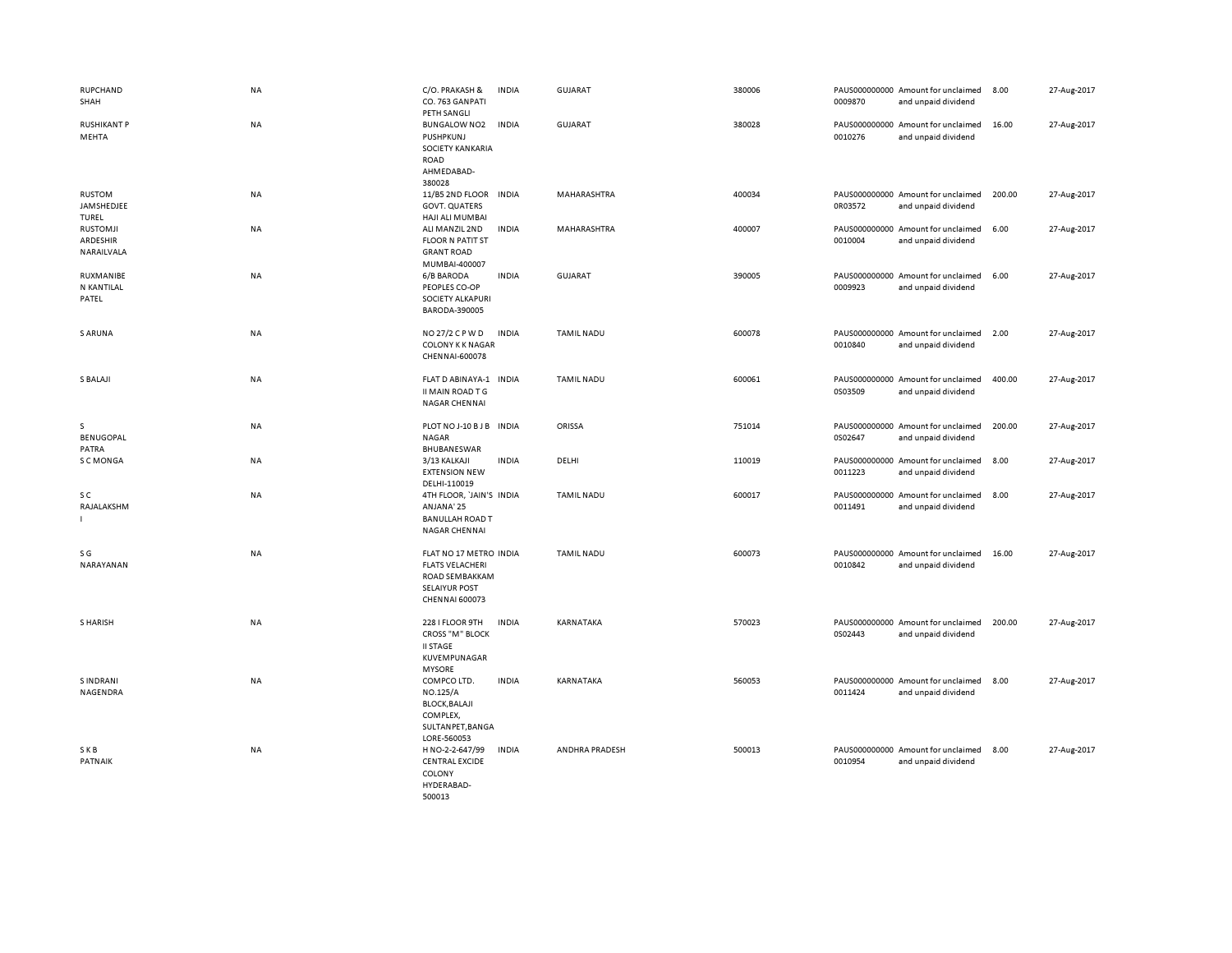| <b>SKMOHANA</b>                                     | <b>NA</b>             | FLAT NO 11<br>DHRUVA<br>APARTMENTS<br><b>BHARANI CO-LONY</b><br>DEFENCE COLONY<br>SAINIKPURI PO<br>SECUN-DERABAD<br>500594 - | <b>INDIA</b> | ANDHRA PRADESH    | 500594 | 0010962 | PAUS000000000 Amount for unclaimed<br>and unpaid dividend | 16.00  | 27-Aug-2017 |
|-----------------------------------------------------|-----------------------|------------------------------------------------------------------------------------------------------------------------------|--------------|-------------------|--------|---------|-----------------------------------------------------------|--------|-------------|
| S K TIKU                                            | <b>NA</b>             | DARSHAK LIMITED INDIA<br><b>BANK OF INDIA</b><br>BLDG NO.11 KG<br>ROAD                                                       |              | KARNATAKA         | 560009 | 0S03882 | PAUS000000000 Amount for unclaimed<br>and unpaid dividend | 200.00 | 27-Aug-2017 |
| S KAMALA                                            | <b>NA</b>             | New No.52,<br>Apparseamy Koil<br>Strret Old No.<br>102/2, Mylapore                                                           | <b>INDIA</b> | <b>TAMIL NADU</b> | 600004 | 0S05608 | PAUS000000000 Amount for unclaimed<br>and unpaid dividend | 160.00 | 27-Aug-2017 |
| S KRISHNA<br>LATA                                   | <b>NA</b>             | 1-10-27/1 ASHOK<br><b>NAGAR</b><br>HYDERABAD                                                                                 | <b>INDIA</b> | ANDHRA PRADESH    | 500020 | 0010902 | PAUS000000000 Amount for unclaimed<br>and unpaid dividend | 8.00   | 27-Aug-2017 |
| <b>SL</b><br>GEETHANJALI                            | SCLN<br><b>MURTHY</b> | 500020<br>C/O LATE DR SCLN INDIA<br>MURTHY VIKRAMA<br><b>BRAHMIN</b><br>STREETSAKALESHP<br>URA                               |              | KARNATAKA         | 573134 | 0013163 | PAUS000000000 Amount for unclaimed<br>and unpaid dividend | 100.00 | 27-Aug-2017 |
| S LALITHA                                           | NA                    | NO 6 JHANKAR<br>SOCIETY JIVRAJ P O<br>AHMEDABAD-<br>380051                                                                   | <b>INDIA</b> | GUJARAT           | 380051 | 0010881 | PAUS000000000 Amount for unclaimed<br>and unpaid dividend | 16.00  | 27-Aug-2017 |
| S LALITHA                                           | <b>NA</b>             | C/O.M/S RENUKA<br><b>MEDICAL HALL</b><br>ARASIKERE HASSAN<br><b>DIST</b>                                                     | <b>INDIA</b> | KARNATAKA         | 583125 | 0S01834 | PAUS000000000 Amount for unclaimed<br>and unpaid dividend | 200.00 | 27-Aug-2017 |
| S LIYAKATH<br><b>HUSSAIN</b>                        | NA                    | C/O.S.A. RASOOL<br>SAHEB RETD, HEAD<br>POST MASTER<br>6/1050, OPP.BILAL<br>MASJID<br>BHAGGANAGAR                             | <b>INDIA</b> | ANDHRA PRADESH    | 515801 | 0S02601 | PAUS000000000 Amount for unclaimed<br>and unpaid dividend | 200.00 | 27-Aug-2017 |
| S M ADEEBA<br>KHANAM                                | <b>NA</b>             | NO 7 SIXTH STREET INDIA<br>TIRUMURTINAGAR<br>CHENNAI-600034                                                                  |              | <b>TAMIL NADU</b> | 600034 | 0010974 | PAUS000000000 Amount for unclaimed<br>and unpaid dividend | 16.00  | 27-Aug-2017 |
| s<br>MURALIDHAR<br>AN                               | <b>NA</b>             | 3/88 P2 V K V<br><b>KURINJI NAGAR</b><br>PERUR<br>CHETTIPALAYAM<br>COIMBATORE                                                | <b>INDIA</b> | <b>TAMIL NADU</b> | 641010 | 0S03503 | PAUS000000000 Amount for unclaimed<br>and unpaid dividend | 200.00 | 27-Aug-2017 |
| s<br>MUTHUKUM<br>ARA PILLAI                         | NA                    | <b>40 LALKHAN</b><br>STREET<br>CHIDAMBARAM-<br>608001                                                                        | <b>INDIA</b> | TAMIL NADU        | 608001 | 0010662 | PAUS000000000 Amount for unclaimed<br>and unpaid dividend | 20.00  | 27-Aug-2017 |
| S N<br>JAYARAMAN                                    | <b>NA</b>             | <b>3A SELUKKA</b><br><b>SUBBIER LANE EAST</b><br><b>VELI ST MADURAI</b><br>625001                                            | <b>INDIA</b> | <b>TAMIL NADU</b> | 625001 | 0011206 | PAUS000000000 Amount for unclaimed<br>and unpaid dividend | 8.00   | 27-Aug-2017 |
| SN <sub>N</sub><br><b>MOORTHY</b><br><b>GUNTURI</b> | NA                    | Darshak Ltd. 26-5-<br>12, G.S.Raje Street<br>Near Gyamkhana<br>Club, Gandhinagar                                             | <b>INDIA</b> | ANDHRA PRADESH    | 520003 | 0S04715 | PAUS000000000 Amount for unclaimed<br>and unpaid dividend | 400.00 | 27-Aug-2017 |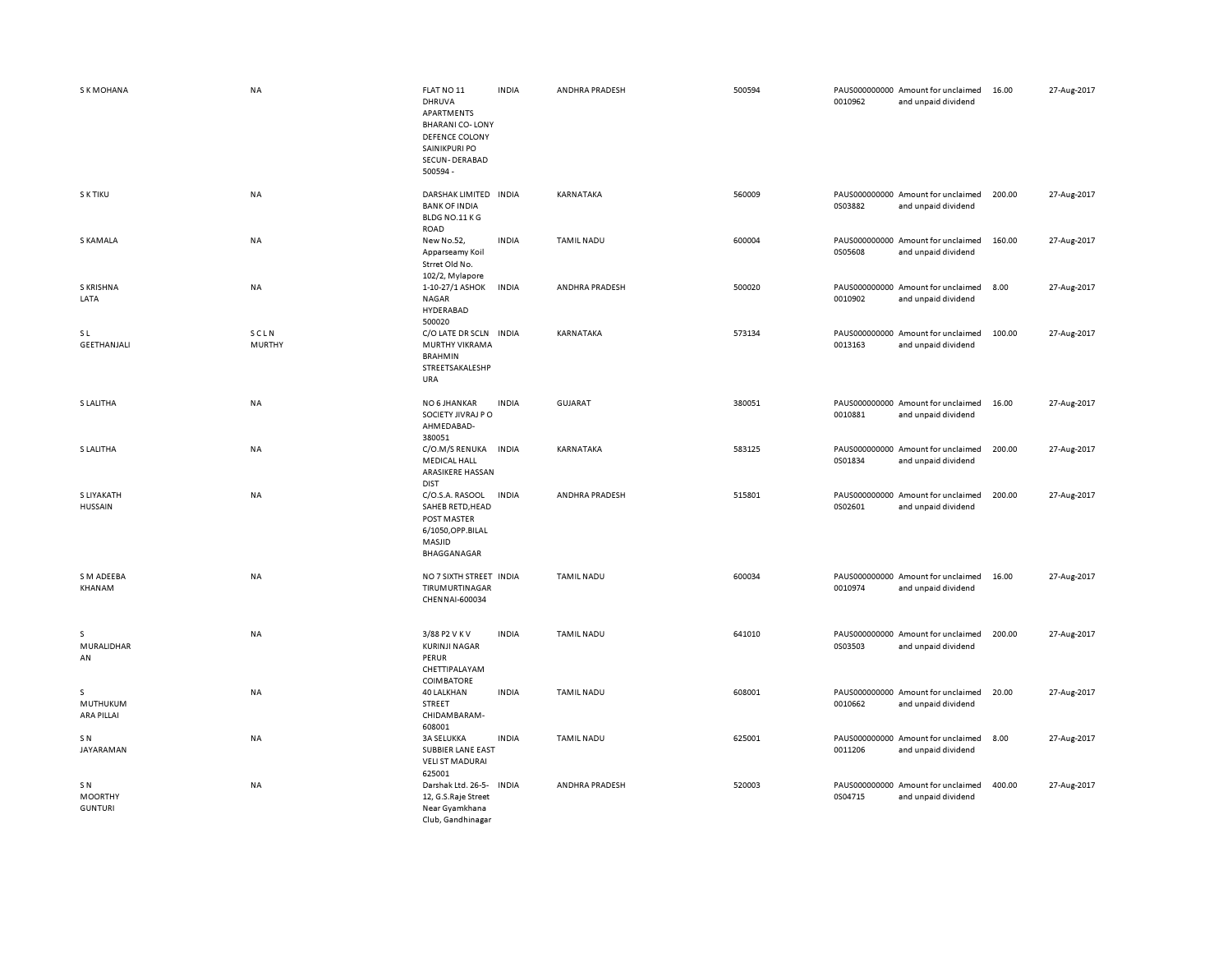| <b>S NARENDRA</b><br><b>KUMAR</b> | <b>NA</b> | NO.30 2ND MAIN<br><b>INDIA</b><br><b>ROAD CKC</b><br>GARDEN<br><b>BANGALORE</b>                                             | KARNATAKA         | 560027 | PAUS000000000 Amount for unclaimed<br>0S02112<br>and unpaid dividend | 100.00 | 27-Aug-2017 |
|-----------------------------------|-----------|-----------------------------------------------------------------------------------------------------------------------------|-------------------|--------|----------------------------------------------------------------------|--------|-------------|
| <b>SNEENA</b>                     | NA        | C/O S SANTOSH<br><b>INDIA</b><br>KUMAR 4304<br>MEENAXI<br>APPARTMENTS<br>GOKULDHAM<br><b>GOREGAON EAST</b><br>MUMBAI 400063 | MAHARASHTRA       | 400063 | PAUS000000000 Amount for unclaimed<br>0011544<br>and unpaid dividend | 32.00  | 27-Aug-2017 |
| s<br>PADMAVATH<br>Υ               | <b>NA</b> | 2688 18TH MAIN<br><b>INDIA</b><br>4TH CROSS HAL II<br><b>STAGE BANGALORE</b><br>560008                                      | KARNATAKA         | 560008 | PAUS000000000 Amount for unclaimed<br>0011281<br>and unpaid dividend | 8.00   | 27-Aug-2017 |
| s<br>PARAMASIVA<br>N              | NA        | PLOT NO 2 SASTHA INDIA<br><b>NAGARII</b><br>MUDAKKATHAN<br>MADURAI                                                          | <b>TAMIL NADU</b> | 625014 | PAUS000000000 Amount for unclaimed<br>0S03512<br>and unpaid dividend | 200.00 | 27-Aug-2017 |
| S PRABHAKER<br>RAO                | <b>NA</b> | 16/482 KURLA EAST INDIA<br>NEHRUNAGAR<br>MUMBAI-400024                                                                      | MAHARASHTRA       | 400024 | PAUS000000000 Amount for unclaimed<br>0010901<br>and unpaid dividend | 8.00   | 27-Aug-2017 |
| S R INDIRA<br>BAI                 | <b>NA</b> | B/94 LAXMI NILAYA INDIA<br><b>JNANA MARG</b><br>SIDDHARTHA<br><b>NAGAR MYSORE</b>                                           | KARNATAKA         | 570011 | PAUS000000000 Amount for unclaimed<br>0S02615<br>and unpaid dividend | 200.00 | 27-Aug-2017 |
| SR<br>PRABHAKAR                   | <b>NA</b> | <b>INDIA</b><br>NO-9 TANK ROAD<br><b>COTTON PET</b><br><b>BANGALORE-</b><br>560053                                          | KARNATAKA         | 560053 | PAUS000000000 Amount for unclaimed<br>0011283<br>and unpaid dividend | 8.00   | 27-Aug-2017 |
| s<br>RAJALAKSHM                   | NA        | MADHUKUNJ CO- INDIA<br>OP HSG SOC FLAT 2<br><b>BLDG-2 IST FLOOR</b><br>249 NAGALA PARK<br>E WARD KOLHAPUR<br>416003         | MAHARASHTRA       | 416003 | PAUS000000000 Amount for unclaimed<br>0011309<br>and unpaid dividend | 16.00  | 27-Aug-2017 |
| <b>S RAJAMANI</b>                 | <b>NA</b> | 12 THIAGA<br><b>INDIA</b><br><b>BRAMMAM STREET</b><br>SUBRAMANIA<br><b>NAGAR SALEM</b><br>636005                            | <b>TAMIL NADU</b> | 636005 | PAUS000000000 Amount for unclaimed<br>0011150<br>and unpaid dividend | 8.00   | 27-Aug-2017 |
| s<br>RAMACHAND<br>RAN             | NA        | 21 RAJAJI ROAD<br><b>INDIA</b><br>NUNGAMBAKKAM<br>CHENNAI-600034                                                            | <b>TAMIL NADU</b> | 600034 | PAUS000000000 Amount for unclaimed<br>0010843<br>and unpaid dividend | 16.00  | 27-Aug-2017 |
| s<br>RAMASWAM<br>Y                | <b>NA</b> | NO <sub>15</sub> JYOTHI<br><b>INDIA</b><br>RAMALINGASWAM<br>Y STREET WEST<br>MAMBALAM<br>CHENNAI-600033                     | TAMIL NADU        | 600033 | PAUS000000000 Amount for unclaimed<br>0010839<br>and unpaid dividend | 2.00   | 27-Aug-2017 |
| S RAMU                            | NA        | 50/5, SECOND<br><b>INDIA</b><br><b>MAIN ROAD</b><br>GANDHINAGAR<br>ADYAR, CHENNAI                                           | <b>TAMIL NADU</b> | 600020 | PAUS000000000 Amount for unclaimed<br>0S03456<br>and unpaid dividend | 400.00 | 27-Aug-2017 |
| s<br>RANGANAYA<br><b>KAMMA</b>    | <b>NA</b> | W/O MR S V S<br><b>INDIA</b><br><b>BHASKAR RAO D M</b><br>M/S DARSHAK LTD<br>MALLADIVARI<br><b>STREET RAILPET</b>           | ANDHRA PRADESH    | 522001 | PAUS000000000 Amount for unclaimed<br>0010735<br>and unpaid dividend | 32.00  | 27-Aug-2017 |

GUNTUR 522001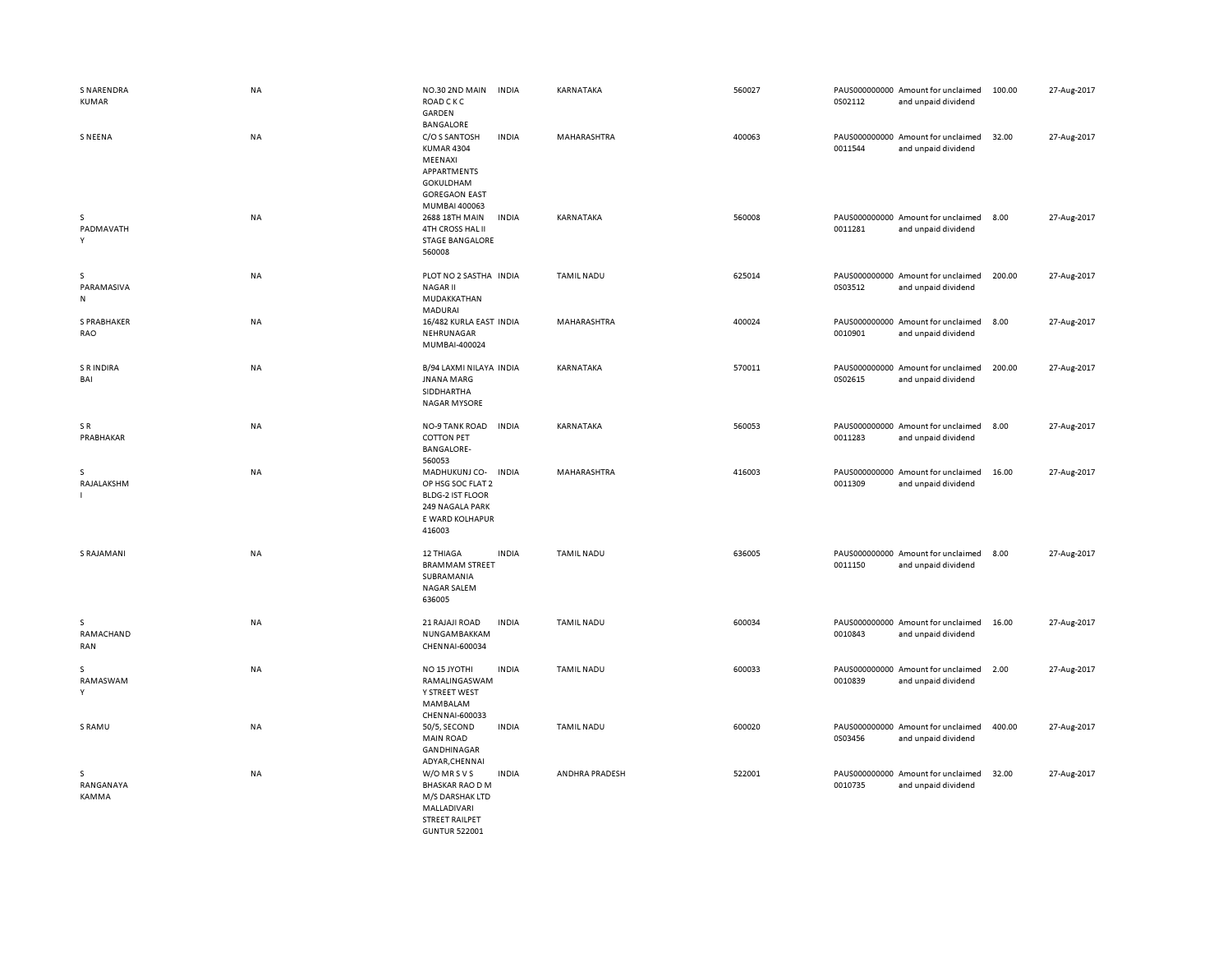| <b>S RATHINAM</b><br>VENKATESAN | <b>NA</b> | C/O GRACE AGRO<br><b>SERVICE 1 EAST</b><br><b>MAIN STREET</b>                                                           | <b>INDIA</b> | TAMIL NADU        | 612001 | 0010834 | PAUS000000000 Amount for unclaimed<br>and unpaid dividend | 10.00  | 27-Aug-2017 |
|---------------------------------|-----------|-------------------------------------------------------------------------------------------------------------------------|--------------|-------------------|--------|---------|-----------------------------------------------------------|--------|-------------|
| S S GEORGE<br>RAO               | <b>NA</b> | <b>TANJORE</b><br>DENTAL SURGEON INDIA<br>H NO 10-247 A<br>GULZARPET<br>ANANTAPUR                                       |              | ANDHRA PRADESH    | 515001 | 0S03144 | PAUS000000000 Amount for unclaimed<br>and unpaid dividend | 200.00 | 27-Aug-2017 |
| S S<br>VANCHINATH<br>AN         | NA        | JAYANTH<br><b>ASSOCIATES 85</b><br><b>SASTRI RD RAM</b><br>NAGAR<br>COIMBATORE                                          | <b>INDIA</b> | TAMIL NADU        | 641009 | 0S03050 | PAUS000000000 Amount for unclaimed<br>and unpaid dividend | 200.00 | 27-Aug-2017 |
| S SATYA<br>BAMA                 | NA        | NO.3, SUNDARAM INDIA<br>LANE,<br>PURASAWAIKAM,<br>CHENNAI-600007                                                        |              | <b>TAMIL NADU</b> | 600007 | 0010838 | PAUS000000000 Amount for unclaimed<br>and unpaid dividend | 2.00   | 27-Aug-2017 |
| <b>S SEKAR</b>                  | NA        | 1 ARULAMAMDA<br><b>MUDALI ST</b><br>SANTHOME<br>CHENNAI                                                                 | INDIA        | TAMIL NADU        | 600004 | 0S03453 | PAUS000000000 Amount for unclaimed<br>and unpaid dividend | 600.00 | 27-Aug-2017 |
| S SEKAR                         | <b>NA</b> | NO.1<br>ARULANANDA<br>STREET<br>SANTHOME, CHEN<br>NAI                                                                   | <b>INDIA</b> | TAMIL NADU        | 600004 | 0S02168 | PAUS000000000 Amount for unclaimed<br>and unpaid dividend | 320.00 | 27-Aug-2017 |
| <b>S SEKAR</b>                  | NA        | NO <sub>1</sub><br>ARULANANDA<br><b>MUDALI STREET</b><br><b>SANT HOME</b><br>MAILAPUR<br><b>CHENNAI 600004</b>          | <b>INDIA</b> | <b>TAMIL NADU</b> | 600004 | 0011590 | PAUS000000000 Amount for unclaimed<br>and unpaid dividend | 66.00  | 27-Aug-2017 |
| <b>S SRIVATSA</b>               | <b>NA</b> | NO 10 4TH CROSS<br>ROAD<br>MALLESWARAM<br><b>BANGALORE</b>                                                              | <b>INDIA</b> | KARNATAKA         | 560003 | 0S02543 | PAUS000000000 Amount for unclaimed<br>and unpaid dividend | 300.00 | 27-Aug-2017 |
| <b>S SUNDARAM</b>               | NA        | 26/1<br>VISWANATHAPURA<br>M, II STREET,<br>KODAMBAKKAM,<br>CHENNAI-600024                                               | <b>INDIA</b> | <b>TAMIL NADU</b> | 600024 | 0010981 | PAUS000000000 Amount for unclaimed<br>and unpaid dividend | 8.00   | 27-Aug-2017 |
| <b>S SUNDARAM</b>               | <b>NA</b> | 504 "NUGEET" 5TH INDIA<br><b>FLOOR NEW</b><br>PRABHADEVI R-<br>OAD OPP "SAMNA"<br><b>PRESS WORLI</b><br>MUMBAI 4000-25- |              | MAHARASHTRA       | 400025 | 0011620 | PAUS000000000 Amount for unclaimed<br>and unpaid dividend | 32.00  | 27-Aug-2017 |
| s<br>SWAMINATH<br>AN            | NA        | C/65 7TH CROSS<br>THILLAINAGAR<br><b>TRICHY</b>                                                                         | <b>INDIA</b> | <b>TAMIL NADU</b> | 620018 | 0S04226 | PAUS000000000 Amount for unclaimed<br>and unpaid dividend | 400.00 | 27-Aug-2017 |
| s<br>SWAMINATH<br>AN            | NA        | L 1/C EX MILITARY INDIA<br><b>LAND ASHOK</b><br>NAGAR CHENNAI-<br>600083                                                |              | <b>TAMIL NADU</b> | 600083 | 0010841 | PAUS000000000 Amount for unclaimed<br>and unpaid dividend | 2.00   | 27-Aug-2017 |
| s<br>THANGADUR<br>AI            | <b>NA</b> | 47 NATCHIYAR<br>PALAYAM<br><b>WORAIYUR TRICHY</b><br>TAMIL NADLL                                                        | <b>INDIA</b> | <b>TAMIL NADU</b> | 620003 | 0S04212 | PAUS000000000 Amount for unclaimed<br>and unpaid dividend | 200.00 | 27-Aug-2017 |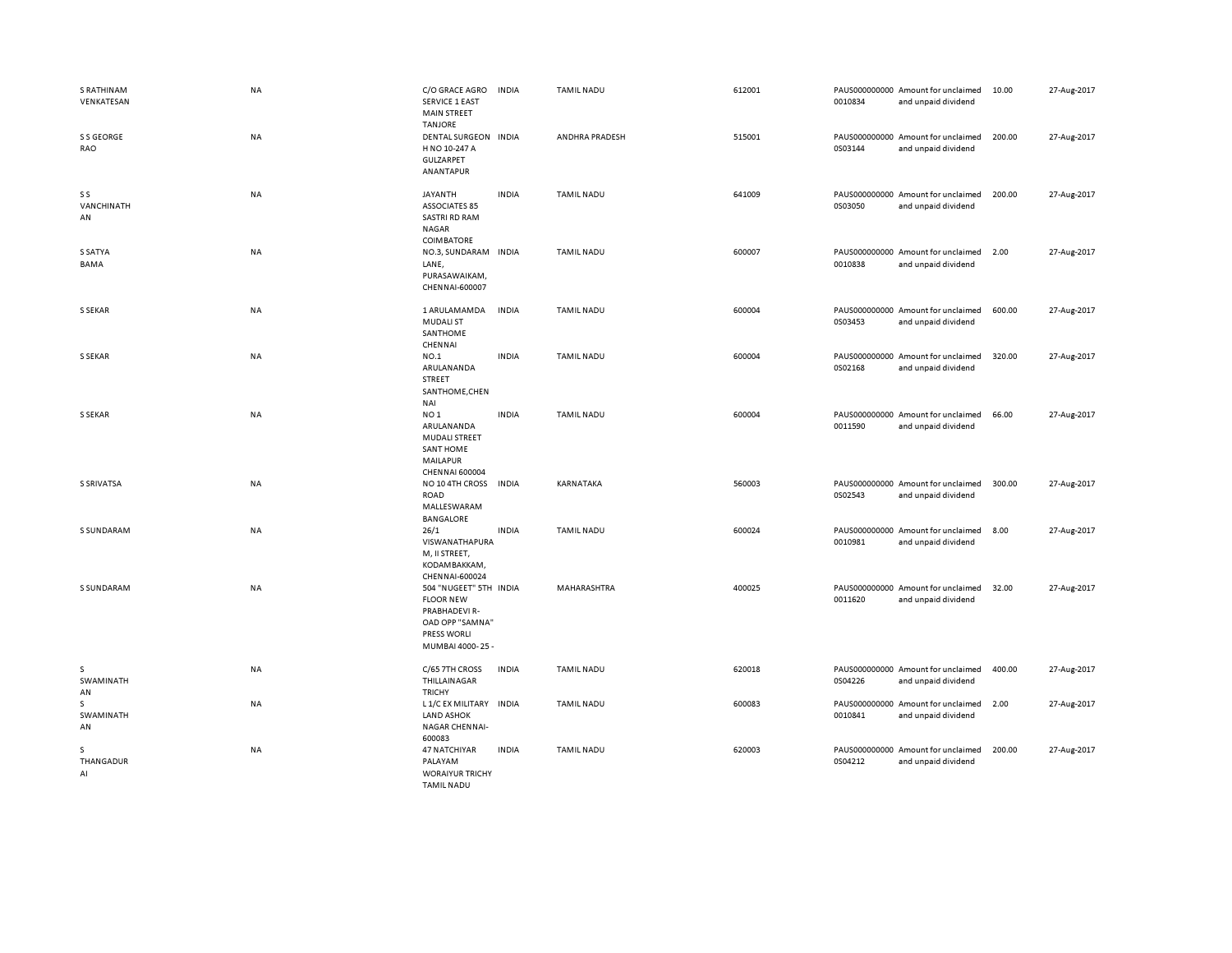| S UMANATH<br>NAYAK                        | NA                      | CORPORATION<br><b>BANK REGIONAL</b><br>OFFICE DALAMA-L<br>TOWERS 409-412<br>4TH FLOOR<br><b>BACKBAY RECL-</b><br><b>AMATION</b><br><b>NARIMAN POINT</b><br>MUMBAI 400021- | <b>INDIA</b> | MAHARASHTRA           | 400021 | 0010870 | PAUS000000000 Amount for unclaimed<br>and unpaid dividend | 2.00   | 27-Aug-2017 |
|-------------------------------------------|-------------------------|---------------------------------------------------------------------------------------------------------------------------------------------------------------------------|--------------|-----------------------|--------|---------|-----------------------------------------------------------|--------|-------------|
| S V RAVI                                  | <b>NA</b>               | 27 D, Vinayaka<br>Apartments<br>Dr.Ambedkar Road<br>Venkatapuram,<br>Velandipalayam                                                                                       | <b>INDIA</b> | <b>TAMIL NADU</b>     | 641025 | 0S03511 | PAUS000000000 Amount for unclaimed<br>and unpaid dividend | 200.00 | 27-Aug-2017 |
| s<br>VASANTHALA<br><b>KSHMI</b>           | NA                      | 431/A, 9th Cross<br>Girinagar II Phase                                                                                                                                    | <b>INDIA</b> | KARNATAKA             | 560085 | 0S05434 | PAUS000000000 Amount for unclaimed<br>and unpaid dividend | 100.00 | 27-Aug-2017 |
| s<br>VEERARAGHA<br>VAN                    | NA                      | C/O ENNORE<br><b>FOUNDRIES LTD</b><br><b>ENNORE CHENNAI-</b><br>600057                                                                                                    | <b>INDIA</b> | <b>TAMIL NADU</b>     | 600057 | 0011337 | PAUS000000000 Amount for unclaimed<br>and unpaid dividend | 8.00   | 27-Aug-2017 |
| SADANANDA<br>MAHARUDRA<br>CHANDRAKU<br>DE | NA                      | MAHADEO GALLI<br>860, MAHADE<br><b>GALLI NIPANI</b><br>(BELGAUM DT.)                                                                                                      | <b>INDIA</b> | KARNATAKA             | 591237 | 0S00679 | PAUS000000000 Amount for unclaimed<br>and unpaid dividend | 800.00 | 27-Aug-2017 |
| SADANANDA<br>S PUTHRAN                    | NA                      | D-5-8 JEEVAN<br>SHANTI S V ROAD<br><b>SANTACRUZ WEST</b><br>MUMBAI 400054                                                                                                 | <b>INDIA</b> | MAHARASHTRA           | 400054 | 0011155 | PAUS000000000 Amount for unclaimed<br>and unpaid dividend | 8.00   | 27-Aug-2017 |
| SADASHIV<br>SRINIVAS<br>KAMATH            | <b>NA</b>               | FLAT NO 210<br>GANESH APTS 36<br>440 HARDIKAR<br><b>BAGH ROAD NO 5</b><br>HIMAYATNAGAR<br>HYDERABAD<br>500029                                                             | <b>INDIA</b> | ANDHRA PRADESH        | 500029 | 0010979 | PAUS000000000 Amount for unclaimed<br>and unpaid dividend | 8.00   | 27-Aug-2017 |
| SADAYA<br>PILLAI                          | <b>NA</b>               | KOLATHU THERU,<br>SUNNAMBUMEDU<br>VILLAGE,<br>KILKOVLVED P.O.,<br>VANDAVASI TQ.                                                                                           | <b>INDIA</b> | <b>TAMIL NADU</b>     | 604408 | 0S01148 | PAUS000000000 Amount for unclaimed<br>and unpaid dividend | 40.00  | 27-Aug-2017 |
| SADHANABE<br>N PATEL                      | SHANTILAL<br>PATEL      | 793/11 AGARWAL INDIA<br><b>COLONY VITHAL</b><br><b>SMRUTI BLOCK NO</b><br>3 BHAWANI PETH<br><b>PUNE</b>                                                                   |              | MAHARASHTRA           | 411042 | 1462613 | PAUSIN3007571 Amount for unclaimed<br>and unpaid dividend | 10.00  | 27-Aug-2017 |
| SADHNA H<br><b>VORA</b>                   | HITESH J<br><b>VORA</b> | 59/2 MOOKATHAL INDIA<br>STREET<br>PURUSWALKKAM<br>CHENNAI                                                                                                                 |              | <b>TAMIL NADU</b>     | 600007 | 0011125 | PAUSIN3003021 Amount for unclaimed<br>and unpaid dividend | 24.00  | 27-Aug-2017 |
| SADHNA<br>KHANDELWA<br>L.                 | <b>NA</b>               | STREET NO 6<br><b>SADAR CANTT</b><br><b>JABALPUR</b>                                                                                                                      | <b>INDIA</b> | <b>MADHYA PRADESH</b> | 482001 | 0S03269 | PAUS000000000 Amount for unclaimed<br>and unpaid dividend | 200.00 | 27-Aug-2017 |
| SADHNABEN<br>PATEL                        | <b>NA</b>               | 793/11 AGARWAL<br><b>COLONY VITHAL</b><br><b>SMRUTI BLOCK NO</b><br>3 BHAWANI PETH<br><b>PUNE</b>                                                                         | <b>INDIA</b> | <b>MAHARASHTRA</b>    | 411042 | 1460751 | PAUSIN3007571 Amount for unclaimed<br>and unpaid dividend | 10.00  | 27-Aug-2017 |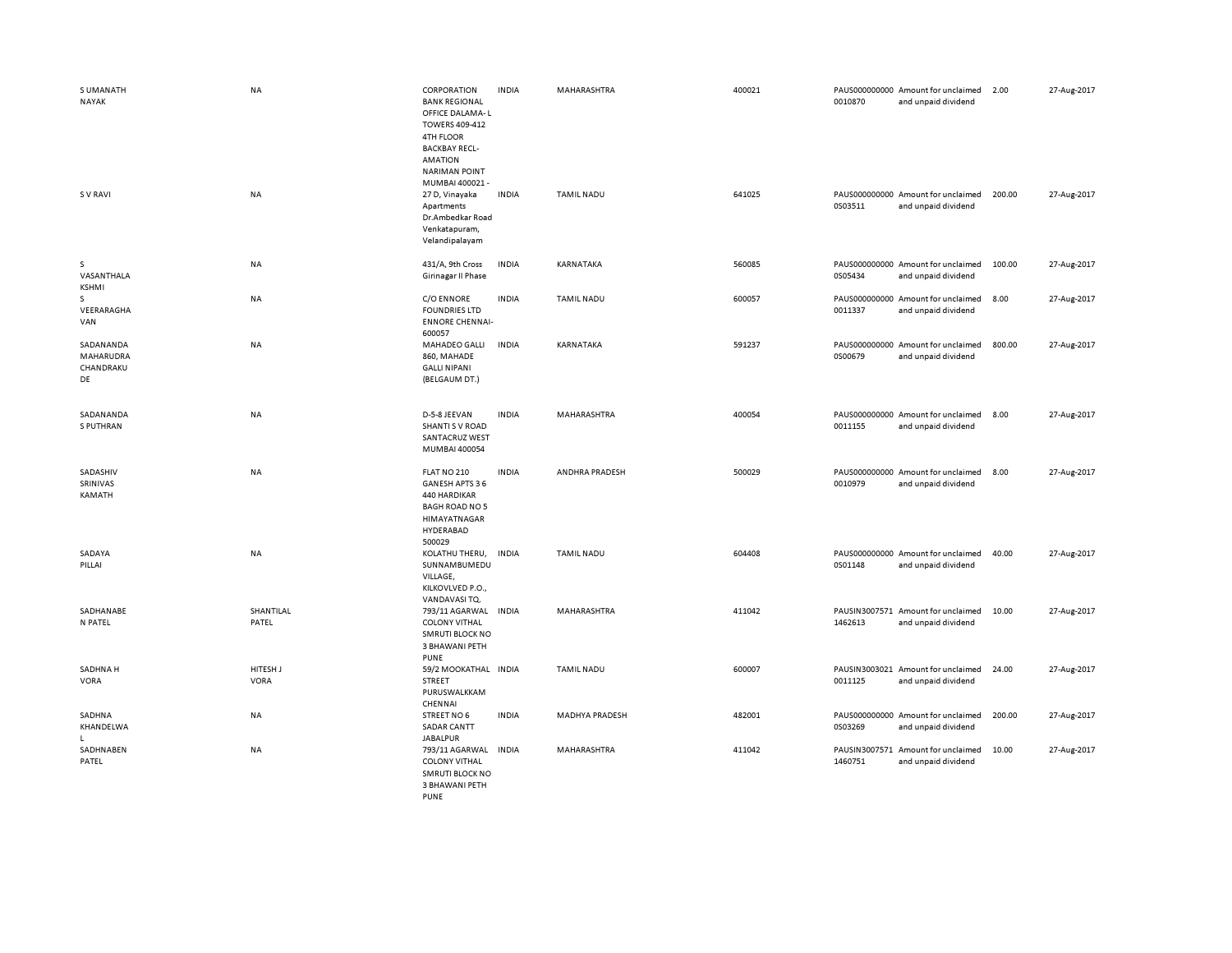| SADIQ BASHA                               | <b>NA</b> | C/O INDOFAB<br>D/31,32<br>DEVELOPED PLOT<br><b>ESTATE</b><br>THUVAKUDI TRICHY                                               | <b>INDIA</b> | <b>TAMIL NADU</b>  | 620015 | 0S04209 | PAUS000000000 Amount for unclaimed<br>and unpaid dividend | 200.00 | 27-Aug-2017 |
|-------------------------------------------|-----------|-----------------------------------------------------------------------------------------------------------------------------|--------------|--------------------|--------|---------|-----------------------------------------------------------|--------|-------------|
| SAFAIYABU<br><b>ALIHUSEIN</b><br>TINWALA  | <b>NA</b> | <b>WADI BADRI</b><br>MOHALLA BARODA-<br>390001                                                                              | <b>INDIA</b> | GUJARAT            | 390001 | 0010737 | PAUS000000000 Amount for unclaimed<br>and unpaid dividend | 10.00  | 27-Aug-2017 |
| SAHIL<br>KUMARI                           | NA        | 190 DAYANAND<br><b>VIHAR VIKAS</b><br><b>NAGAR DELHI</b><br>110002                                                          | <b>INDIA</b> | DELHI              | 110002 | 0011397 | PAUS000000000 Amount for unclaimed<br>and unpaid dividend | 8.00   | 27-Aug-2017 |
| SAI<br>TRIMURTULU<br>KASINA               | NA        | S S L D MEDICALS<br>17-9-14 A.P.P.MILLS<br><b>ROAD</b><br>SEETAAMPETA<br>RAJAHMUNDRY                                        | <b>INDIA</b> | ANDHRA PRADESH     | 533104 | 0S04763 | PAUS000000000 Amount for unclaimed<br>and unpaid dividend | 300.00 | 27-Aug-2017 |
| SAINSON<br>INVESTMENT<br>S PVT LTD        | <b>NA</b> | 273/45 A<br>CHANDIGARH<br>160047                                                                                            | <b>INDIA</b> | CHANDIGARH         | 160047 | 0011623 | PAUS000000000 Amount for unclaimed<br>and unpaid dividend | 16.00  | 27-Aug-2017 |
| SAKHEDKAR<br>LAXMAN<br>GANESH             | NA        | 'GANESH DEEP'<br>SWANAND<br>HSG.SCTY NO.1<br>PLOT NO.4,<br>SAHAKAR NGR.2,<br>PUNE-411009                                    | <b>INDIA</b> | MAHARASHTRA        | 411009 | 0011676 | PAUS000000000 Amount for unclaimed<br>and unpaid dividend | 8.00   | 27-Aug-2017 |
| SAKINA<br>SULEMAN                         | NA        | WARDHA<br>PLYWOOD DEPOT<br>OPP KHOJA<br>JAMATKHANA<br>WARDHA-442001                                                         | <b>INDIA</b> | MAHARASHTRA        | 442001 | 0011149 | PAUS000000000 Amount for unclaimed<br>and unpaid dividend | 8.00   | 27-Aug-2017 |
| SAKUNTALA<br>DEBI<br>MAHESHWAR            | NA        | 101/B BELGACHIA<br>ROAD CALCUTTA-<br>700004                                                                                 | <b>INDIA</b> | <b>WEST BENGAL</b> | 700004 | 0011286 | PAUS000000000 Amount for unclaimed<br>and unpaid dividend | 16.00  | 27-Aug-2017 |
| SAKUNTALAB<br><b>EN RAVIKANT</b><br>SHETH | NA        | <b>VINAY BHUVAN</b><br><b>STATION ROAD</b><br><b>IDAR DIST</b><br>SABARKATHA PIN-<br>383430                                 | <b>INDIA</b> | <b>GUJARAT</b>     | 383430 | 0010738 | PAUS000000000 Amount for unclaimed<br>and unpaid dividend | 2.00   | 27-Aug-2017 |
| SALIN<br>KATARIA                          | NA        | II-L-86, LAJPAT<br><b>NAGAR NEW DELHI</b>                                                                                   | <b>INDIA</b> | DELHI              | 110024 | 0011723 | PAUS000000000 Amount for unclaimed<br>and unpaid dividend | 166.00 | 27-Aug-2017 |
| SAMEER<br>HANAMARAD<br>DI GANGAL          | NA        | C/O DR H T<br><b>GANGAL GANGAL</b><br><b>NURSING HOME</b><br><b>HOUSE HUBLI-</b><br>580021                                  | <b>INDIA</b> | KARNATAKA          | 580021 | 0010835 | PAUS000000000 Amount for unclaimed<br>and unpaid dividend | 40.00  | 27-Aug-2017 |
| <b>SAMEER N</b><br>SHAH                   | NA        | 25/C SONORIKA<br>APPARTMENT 1ST<br><b>FLOOR</b><br>CHANDAWADI OPP<br><b>MADHAO BAUG C P</b><br><b>TANK MUMBAI</b><br>400004 | <b>INDIA</b> | MAHARASHTRA        | 400004 | 0011482 | PAUS000000000 Amount for unclaimed<br>and unpaid dividend | 16.00  | 27-Aug-2017 |
| SAMERCHAN<br>D                            | <b>NA</b> | P.B.1831, NO.3 II<br>MAIN<br>ROAD.CHAMRAJPE<br>T RANGALORE                                                                  | <b>INDIA</b> | KARNATAKA          | 560018 | 0S05421 | PAUS000000000 Amount for unclaimed<br>and unpaid dividend | 100.00 | 27-Aug-2017 |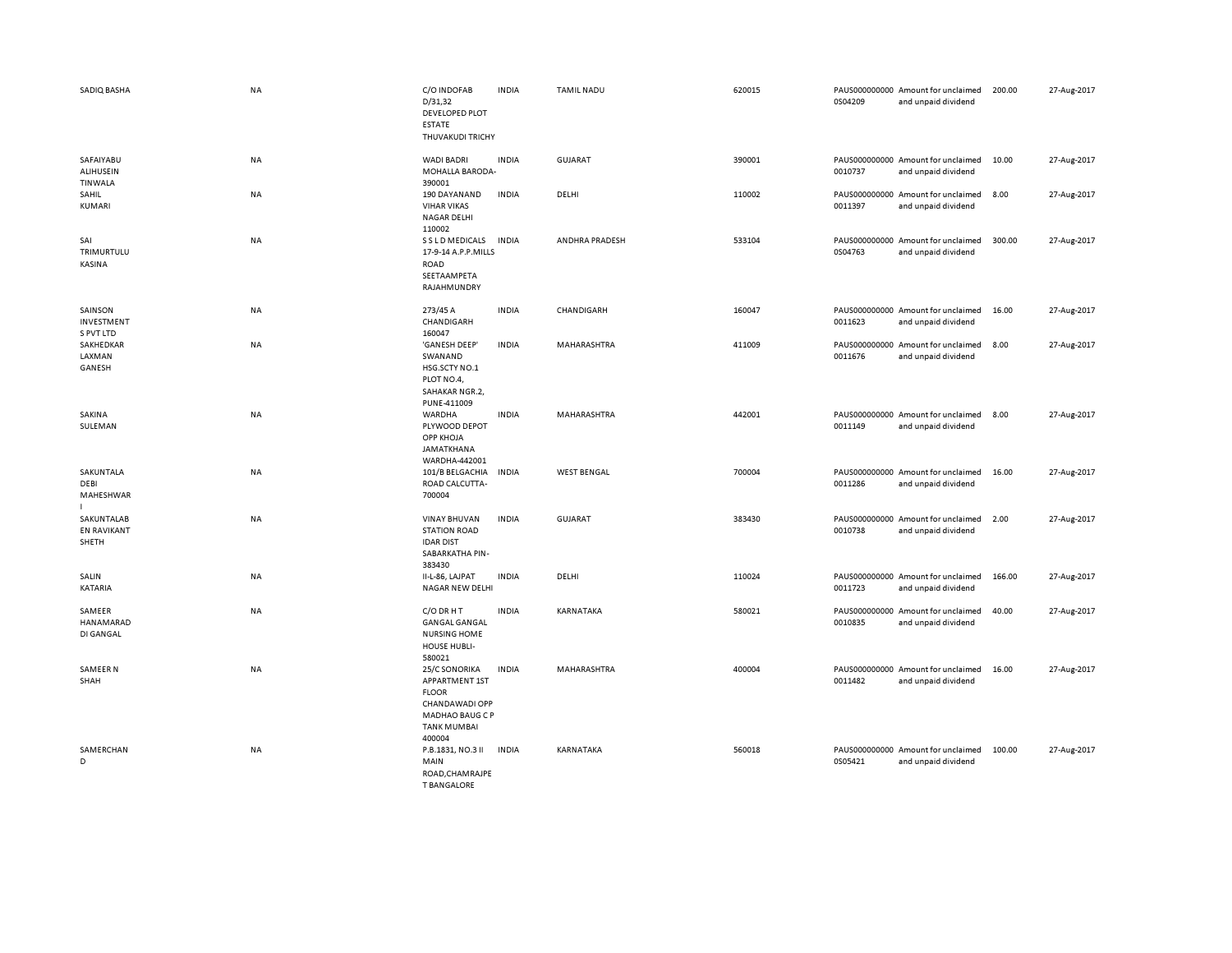| SAMIR<br>PARIKH                         | <b>NA</b>                                     | C/O DR PARIKH H M INDIA<br>29 SEJAL SOCIETY<br>POSTOFFICE ROAD<br>FATEHGANJ, VADO<br>DARA                              | <b>GUJARAT</b>        | 390002 | 0S01740 | PAUS000000000 Amount for unclaimed<br>and unpaid dividend | 800.00 | 27-Aug-2017 |
|-----------------------------------------|-----------------------------------------------|------------------------------------------------------------------------------------------------------------------------|-----------------------|--------|---------|-----------------------------------------------------------|--------|-------------|
| SAMIRENDRA<br>SAHA                      | <b>NA</b>                                     | 14 G SWINHOE<br><b>INDIA</b><br>STREET CALCUTTA                                                                        | <b>WEST BENGAL</b>    | 700019 | 0S02892 | PAUS000000000 Amount for unclaimed<br>and unpaid dividend | 200.00 | 27-Aug-2017 |
| SAMJUBHAI<br>VALLABHAI<br>SANGHANI      | <b>NA</b>                                     | C/O PATEL<br><b>INDIA</b><br>SAMJUBHAI<br>VALLABHAI SASAN<br><b>ROAD AT</b><br><b>MENDARDA DIST</b><br>JUNAGADH-362630 | <b>GUJARAT</b>        | 362630 | 0010739 | PAUS000000000 Amount for unclaimed<br>and unpaid dividend | 32.00  | 27-Aug-2017 |
| SAMPATH<br><b>KUMARKJ</b>               | NA                                            | 2668, 17th D Cross INDIA<br>Banashankari II<br>Stage                                                                   | KARNATAKA             | 560070 | 0S04719 | PAUS000000000 Amount for unclaimed<br>and unpaid dividend | 600.00 | 27-Aug-2017 |
| SAMRUDDHI<br>SHAILESH<br><b>GANDHI</b>  | <b>NA</b>                                     | II-B WEST VIEW 309 INDIA<br>S V ROAD<br>SANTACRUZ (WEST)<br>MUMBAI-400054                                              | MAHARASHTRA           | 400054 | 0011176 | PAUS000000000 Amount for unclaimed<br>and unpaid dividend | 18.00  | 27-Aug-2017 |
| SAMUEL H<br>LAWRENCE                    | NA                                            | MISSION TRAINING INDIA<br>COMPOUND<br><b>FATEHGUNJ</b><br>BARODA-390002                                                | <b>GUJARAT</b>        | 390002 | 0011086 | PAUS000000000 Amount for unclaimed<br>and unpaid dividend | 16.00  | 27-Aug-2017 |
| SAMYUKTA<br>VADLAMANN<br>ATI            | <b>NA</b>                                     | C/O.DAMODARA<br><b>INDIA</b><br>RAO V.L.V.H<br>AKKENAPRAGADA<br>WARI STREET, OLD<br><b>GUNTUR GUNTUR</b><br>(A.P)      | <b>ANDHRA PRADESH</b> | 522001 | 0S00682 | PAUS000000000 Amount for unclaimed<br>and unpaid dividend | 400.00 | 27-Aug-2017 |
| SANCHITA<br><b>DUTTA</b>                | NA                                            | PARIJAT 6 M M<br><b>INDIA</b><br><b>FEEDER ROAD</b><br>CALCUTTA                                                        | <b>WEST BENGAL</b>    | 700057 | 0S02692 | PAUS000000000 Amount for unclaimed<br>and unpaid dividend | 300.00 | 27-Aug-2017 |
| SANDEEP                                 | NA                                            | <b>INDIA</b><br>EF-620 SAROJINI<br>NAGAR NEW DELHI-<br>110023                                                          | DELHI                 | 110023 | 0010740 | PAUS000000000 Amount for unclaimed<br>and unpaid dividend | 6.00   | 27-Aug-2017 |
| SANDEEP<br><b>BHATIA</b>                | <b>VIJENDRA</b><br>PAL SINGH<br><b>BHATIA</b> | C/O V P S BHATIA<br><b>INDIA</b><br>5/423 NEW<br>HYDERABAD<br>LUCKNOW                                                  | <b>UTTAR PRADESH</b>  | 226007 | 0137316 | PAUSIN3015571 Amount for unclaimed<br>and unpaid dividend | 290.00 | 27-Aug-2017 |
| SANDHYA<br><b>DAMODARA</b><br>N NAMBIAR | <b>NA</b>                                     | KOCHUMADHOM<br><b>INDIA</b><br>ELAMAKKARA<br>COCHIN                                                                    | KERALA                | 682026 | 0S02969 | PAUS000000000 Amount for unclaimed<br>and unpaid dividend | 200.00 | 27-Aug-2017 |
| SANGAM KR                               | NA                                            | 678, NEW<br><b>INDIA</b><br>TIPPASANDRA HAL<br><b>IIIRD STAGE</b><br><b>BANGALORE</b>                                  | KARNATAKA             | 560075 | 0S01387 | PAUS000000000 Amount for unclaimed<br>and unpaid dividend | 200.00 | 27-Aug-2017 |
| <b>SANJAY BHAT</b>                      | <b>NA</b>                                     | KASHNA-E-NARJIS<br><b>INDIA</b><br><b>CIVIL LINE-2 BIJNOR</b>                                                          | <b>UTTAR PRADESH</b>  | 246701 | 0S03931 | PAUS000000000 Amount for unclaimed<br>and unpaid dividend | 200.00 | 27-Aug-2017 |
| <b>SANJAY BORA</b>                      | NA                                            | D-702, ROHAN<br><b>INDIA</b><br><b>TAPOVAN</b><br>98/2A/1A GOKHALE<br><b>NAGAR SENAPATI</b><br><b>BAPAT ROADPUNE</b>   | MAHARASHTRA           | 411016 | 0011566 | PAUS000000000 Amount for unclaimed<br>and unpaid dividend | 16.00  | 27-Aug-2017 |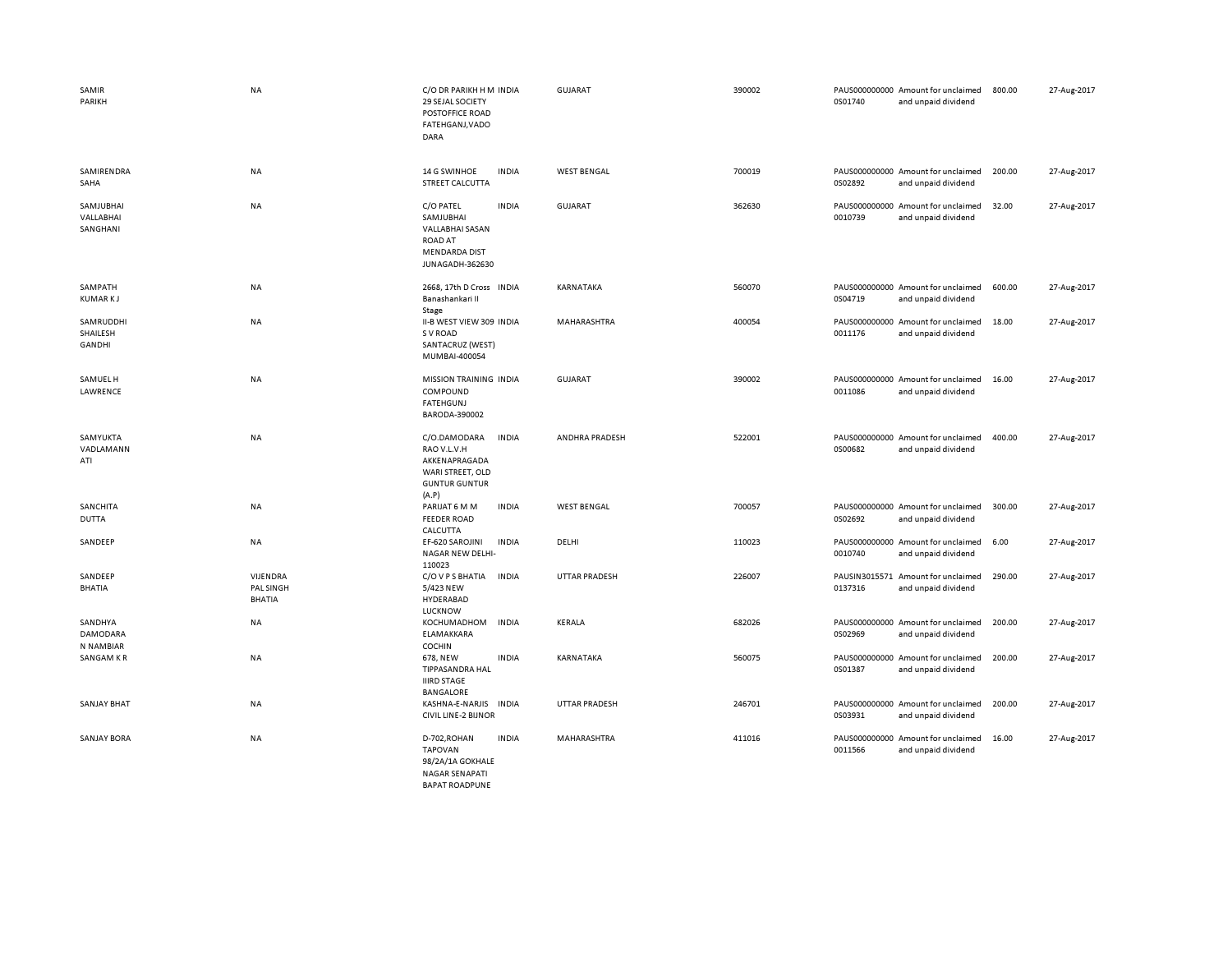| SANJAY<br>CHAMPAKLAL<br>SHAH    | <b>NA</b>            | C/O THE SWASTIK<br><b>JANATA SAHAKARI</b><br><b>BANK LTD 502</b><br><b>KALBADEVI ROAD</b><br>MUMBAI-400002                                                                | <b>INDIA</b> | MAHARASHTRA           | 400002 | 0011161 | PAUS000000000 Amount for unclaimed<br>and unpaid dividend | 8.00   | 27-Aug-2017 |
|---------------------------------|----------------------|---------------------------------------------------------------------------------------------------------------------------------------------------------------------------|--------------|-----------------------|--------|---------|-----------------------------------------------------------|--------|-------------|
| SANJAY<br><b>DUBEY</b>          | NA                   | 73 ASHOKA<br>SOCIETY E7 ARERA<br><b>COLONY BHOPAL M</b><br>P462016                                                                                                        | <b>INDIA</b> | <b>MADHYA PRADESH</b> | 462016 | 0011587 | PAUS000000000 Amount for unclaimed<br>and unpaid dividend | 8.00   | 27-Aug-2017 |
| SANJAY<br><b>DUBEY</b>          | NA                   | 73 ASHOKA<br>SOCIETY E7 ARERA<br><b>COLONY BHOPAL M</b><br>P462016                                                                                                        | <b>INDIA</b> | <b>MADHYA PRADESH</b> | 462016 | 0011586 | PAUS000000000 Amount for unclaimed<br>and unpaid dividend | 8.00   | 27-Aug-2017 |
| SANJAY<br>HASTIMAL<br>SAKARIA   | NA                   | B/12 KINNDU<br>APARTMENT 3RD<br><b>FLR OPP</b><br>MUNICIPAL<br><b>MARKET MILLAN</b><br>PARK SOC<br>NAVRANGPURA<br>AHMEDABAD                                               | <b>INDIA</b> | GUJARAT               | 380009 | 0011395 | PAUS000000000 Amount for unclaimed<br>and unpaid dividend | 32.00  | 27-Aug-2017 |
| SANJAY<br>KAWATHEKA<br>R        | AD<br>KAWATHEKA<br>R | 380009<br>C/O A D GAWAI<br>PLOT NO 49<br><b>VAIBHAV NAGAR</b><br>NEAR<br>RADHAKRISHNA<br><b>NGR NEAR</b><br>WAGHAPUR<br><b>TEKADI LOHARA</b><br>ROAD WAGHAPUR<br>YAVATMAL | <b>INDIA</b> | MAHARASHTRA           | 445001 | 3007422 | PAUSIN3005131 Amount for unclaimed<br>and unpaid dividend | 10.00  | 27-Aug-2017 |
| SANJAY<br><b>KUMAR</b><br>MISRA | <b>NA</b>            | CL-139 SALT LAKE<br><b>CITY SECTOR II</b><br><b>CALCUTTA 700091</b>                                                                                                       | <b>INDIA</b> | <b>WEST BENGAL</b>    | 700091 | 0011291 | PAUS000000000 Amount for unclaimed<br>and unpaid dividend | 8.00   | 27-Aug-2017 |
| SANJAY<br>MEHTA                 | <b>NA</b>            | 44/1 CHAKRA<br><b>BARIA ROAD</b><br>SOUTH CALCUTTA<br>700025                                                                                                              | <b>INDIA</b> | <b>WEST BENGAL</b>    | 700025 | 0011661 | PAUS000000000 Amount for unclaimed<br>and unpaid dividend | 32.00  | 27-Aug-2017 |
| SANJAY<br>PRAKASH<br>MEHTA      | NA                   | C/O SKG<br><b>EQUIPMENTS PVT</b><br>LTD 59, GAUTAM<br>COMPLEX SEC-<br>11,CBD<br>BELAPURNAVI<br><b>MUMBAI</b>                                                              | <b>INDIA</b> | MAHARASHTRA           | 400614 | 0011287 | PAUS000000000 Amount for unclaimed<br>and unpaid dividend | 16.00  | 27-Aug-2017 |
| <b>SANJAY R</b><br>GOYANI       | NA                   | 701/1 GULSHAN<br>VILLA CO-OP HSG<br>SOC JUHU LANE<br><b>ANDHERI WEST</b><br>MUMBAI 400058                                                                                 | <b>INDIA</b> | MAHARASHTRA           | 400058 | 0011594 | PAUS000000000 Amount for unclaimed<br>and unpaid dividend | 100.00 | 27-Aug-2017 |
| SANJAY S<br>KASHYAP             | NA                   | PLOT NO 4/6<br>BHAVNAGAR<br>UDHNAYARD<br><b>LIMBAYAT SURAT</b><br>GUJARAT                                                                                                 | <b>INDIA</b> | GUJARAT               | 394210 | 3916863 | PAUSIN3005131 Amount for unclaimed<br>and unpaid dividend | 20.00  | 27-Aug-2017 |
| SANJAY<br>SAHAI                 | NA                   | <b>MARKETING DIV</b><br>ALEMBIC<br>CHEMICALS<br>VADODARA                                                                                                                  | <b>INDIA</b> | GUJARAT               | 390003 | 0S04566 | PAUS000000000 Amount for unclaimed<br>and unpaid dividend | 300.00 | 27-Aug-2017 |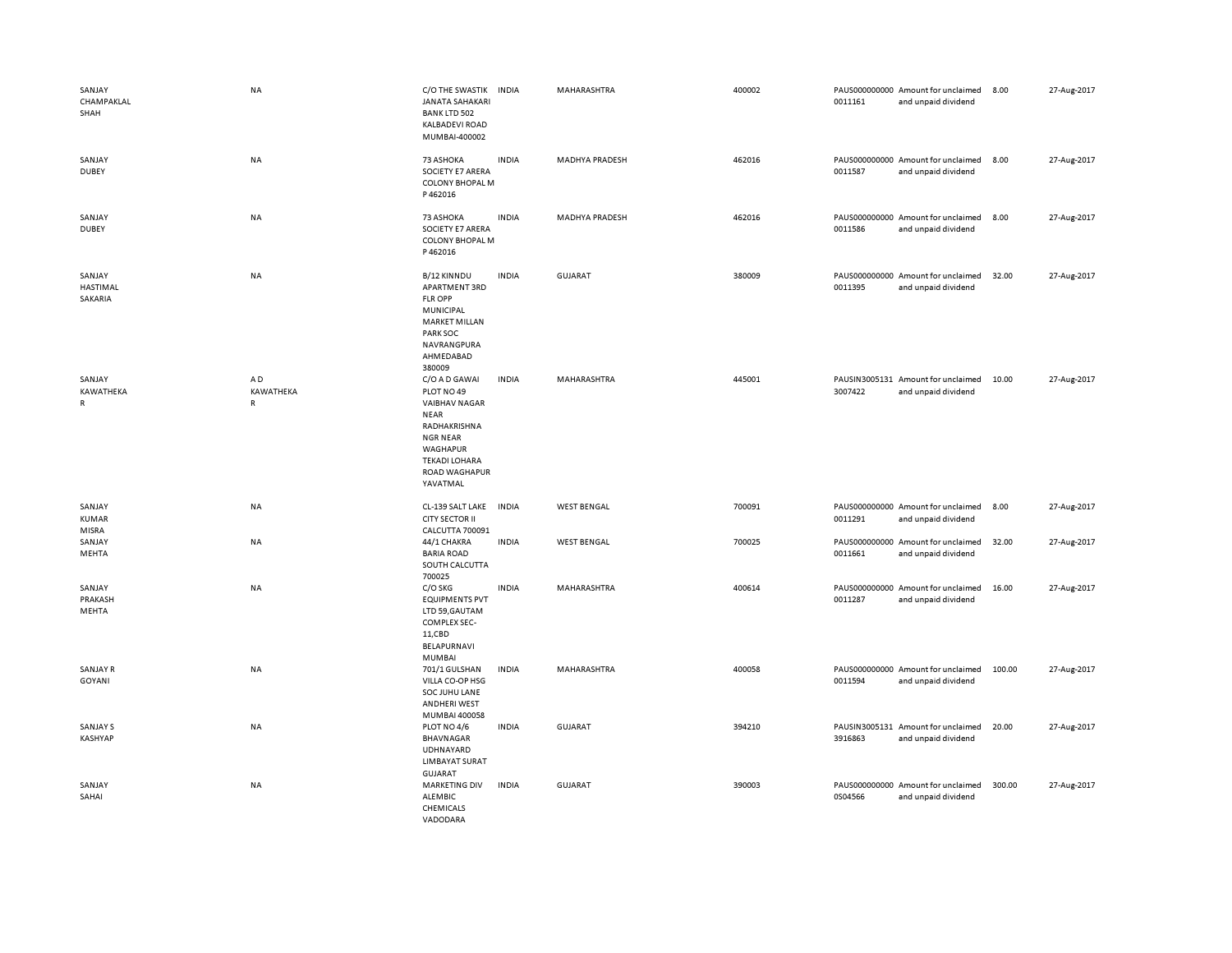| SANJAY<br>SOMALAL<br>PARIKH          | <b>NA</b>                      | A 66 ADHAR<br>SOCIETY<br><b>WAGHODIA ROAD</b><br><b>BARODA</b>                                          | <b>INDIA</b> | <b>GUJARAT</b> | 390019 | 0011583                  | PAUS000000000 Amount for unclaimed<br>and unpaid dividend | 8.00   | 27-Aug-2017 |
|--------------------------------------|--------------------------------|---------------------------------------------------------------------------------------------------------|--------------|----------------|--------|--------------------------|-----------------------------------------------------------|--------|-------------|
| SANJAY<br>SOMALAL<br>PARIKH          | NA                             | A-66 ADHAR<br>SOCIETY<br><b>WAGHODIA ROAD</b><br><b>BARODA 390019</b>                                   | <b>INDIA</b> | GUJARAT        | 390019 | 0011271                  | PAUS000000000 Amount for unclaimed<br>and unpaid dividend | 8.00   | 27-Aug-2017 |
| SANJEEV<br><b>KUMAR</b>              | <b>KRISHAN</b><br><b>KUMAR</b> | 4B/47 OLD<br><b>RAJENDER NAGAR</b><br>NEW DELHI                                                         | <b>INDIA</b> | DELHI          | 110060 | 0276110                  | PAUSIN3009661 Amount for unclaimed<br>and unpaid dividend | 4.00   | 27-Aug-2017 |
| SANJIB<br><b>KUMAR SAHA</b>          | NA                             | C/O ANANTA LAL<br>SAHA PO<br><b>BILASIPARA DT</b><br><b>DHUBRI ASSAM</b>                                | <b>INDIA</b> | ASSAM          | 783348 | 0S03103                  | PAUS000000000 Amount for unclaimed<br>and unpaid dividend | 200.00 | 27-Aug-2017 |
| SANJIV<br><b>KUMAR</b><br>UPADHYAY   | BL<br><b>UPADHYAY</b>          | D-86, VIVEK VIHAR INDIA<br>DELHI                                                                        |              | DELHI          | 110095 | 0019929                  | PAUSIN3007241 Amount for unclaimed<br>and unpaid dividend | 16.00  | 27-Aug-2017 |
| SANKARLAL R<br>PATEL                 | RAYCHANDB<br>HAI               | AT-KANSA TA-<br><b>VISNAGAR DIST-</b><br>MEHSANAVISNAGA<br>R                                            | <b>INDIA</b> | GUJARAT        | 384315 | PAUS120341000<br>0114571 | Amount for unclaimed<br>and unpaid dividend               | 2.00   | 27-Aug-2017 |
| SANKATHA<br>SINGH                    | NA                             | D-38 HAUZ KHAS<br>FLAT NO 2 I FLOOR<br><b>NEW DELHI 110016</b>                                          | <b>INDIA</b> | DELHI          | 110016 | 0011306                  | PAUS000000000 Amount for unclaimed<br>and unpaid dividend | 8.00   | 27-Aug-2017 |
| SANTOSH<br>AGARWAL                   | <b>NA</b>                      | <b>TRISALA PEO</b><br><b>FANCY BAZAR</b><br><b>GUWAHATI</b>                                             | <b>INDIA</b> | ASSAM          | 781001 | 0S03068                  | PAUS000000000 Amount for unclaimed<br>and unpaid dividend | 200.00 | 27-Aug-2017 |
| SANTOSH<br>BIJANI                    | NA                             | B-604, JYOTI SUPER INDIA<br>GARDEN, AHMSA<br>KHAND II 2 MALL<br>ROAD,<br><b>INDRAPURAM</b><br>GHAZIABAD |              | UTTAR PRADESH  | 201001 | 0011564                  | PAUS000000000 Amount for unclaimed<br>and unpaid dividend | 32.00  | 27-Aug-2017 |
| SANTOSH<br>DEVI                      | <b>NA</b>                      | 2641 MAIN BAZAR INDIA<br>SHADIPUR PO<br>PATEL NAGAR NEW<br>DELHI-110008                                 |              | DELHI          | 110008 | 0010987                  | PAUS000000000 Amount for unclaimed<br>and unpaid dividend | 8.00   | 27-Aug-2017 |
| SANTOSH<br>JAIN                      | NA                             | C/O G C JAIN<br>ALLAHABAD BANK<br><b>SCINDIA HOUSE</b><br>NEW DELHI-110001                              | <b>INDIA</b> | DELHI          | 110001 | 0011299                  | PAUS000000000 Amount for unclaimed<br>and unpaid dividend | 8.00   | 27-Aug-2017 |
| SANTOSH<br><b>KUMAR</b><br>CHAUDHARY | NA                             | N 2-18 SUNDER<br><b>NAGAR S V ROAD</b><br>MALAD (WEST)<br>MUMBAI-400064                                 | <b>INDIA</b> | MAHARASHTRA    | 400064 | 0010916                  | PAUS000000000 Amount for unclaimed<br>and unpaid dividend | 8.00   | 27-Aug-2017 |
| SANTOSH<br>RAINA                     | NA                             | FLAT O 67-C<br>POCKET A/D<br>SHALIMAR BAGH<br><b>NEW DELHI 110052</b>                                   | <b>INDIA</b> | DELHI          | 110052 | 0011035                  | PAUS000000000 Amount for unclaimed<br>and unpaid dividend | 8.00   | 27-Aug-2017 |
| SANTOSH<br>RANI                      | NA                             | C/O M/S BABOO<br>RAM HARI CHAND<br>KHARI BAOLI DELHI-<br>110006                                         | <b>INDIA</b> | DELHI          | 110006 | 0011301                  | PAUS000000000 Amount for unclaimed<br>and unpaid dividend | 8.00   | 27-Aug-2017 |
| SANTOSH<br>RANI                      | NA                             | T/696 GALI NO 4<br><b>FAIZ ROAD KAROL</b><br><b>BAGH NEW DELHI</b><br>110005                            | <b>INDIA</b> | DELHI          | 110005 | 0011251                  | PAUS000000000 Amount for unclaimed<br>and unpaid dividend | 8.00   | 27-Aug-2017 |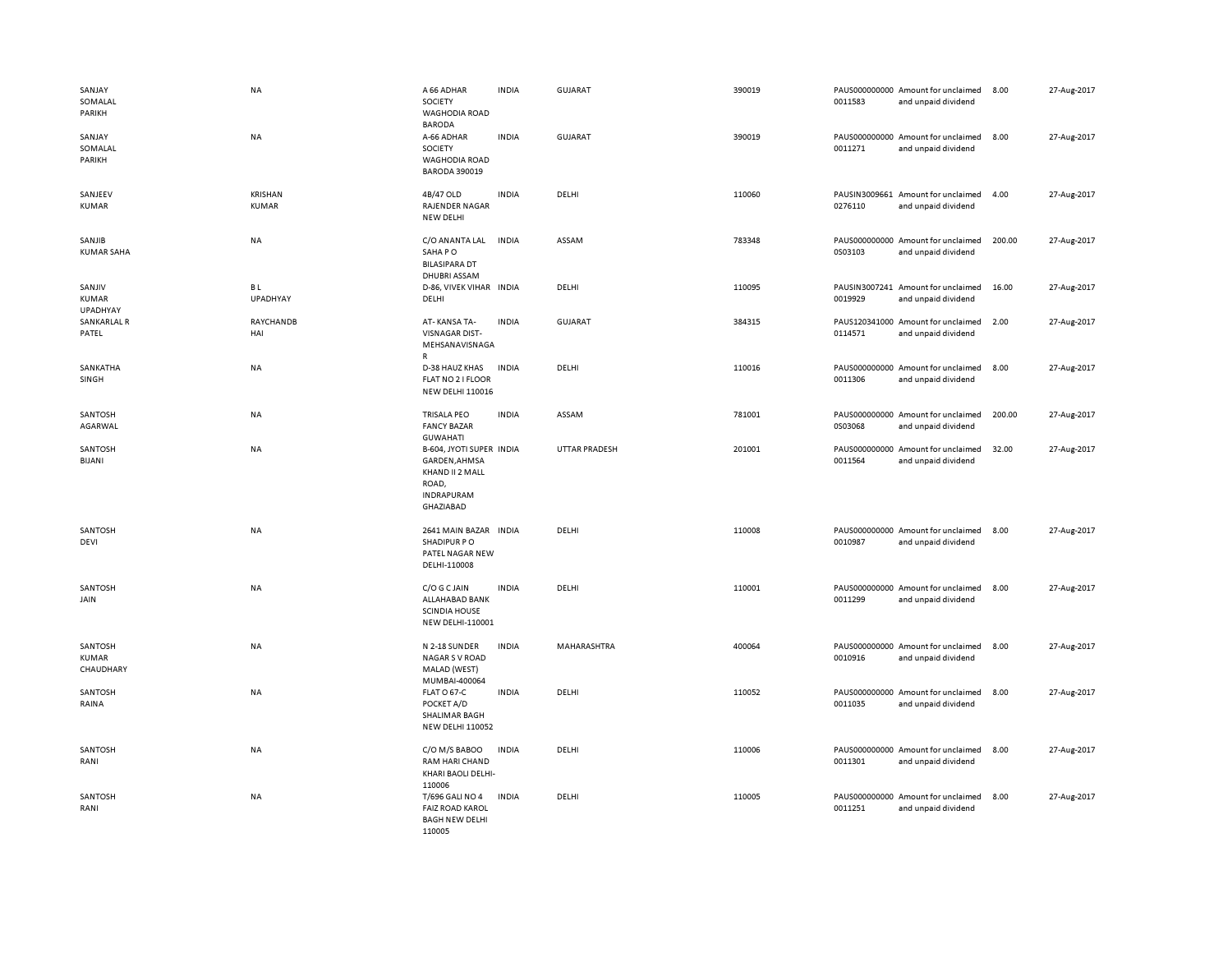| SANTOSH<br>SIDHU               | <b>NA</b> | 24 SRAVANA<br><b>NOFRA NAVY</b><br>NAGAR COLABA<br>MUMBAI 400005                                                                                     | <b>INDIA</b> | MAHARASHTRA          | 400005 | 0011088                  | PAUS000000000 Amount for unclaimed<br>and unpaid dividend | 8.00   | 27-Aug-2017 |
|--------------------------------|-----------|------------------------------------------------------------------------------------------------------------------------------------------------------|--------------|----------------------|--------|--------------------------|-----------------------------------------------------------|--------|-------------|
| SANWARMAL<br>SIHAG             | <b>NA</b> | C/O SHRIRAJ<br><b>BEARING CO OPP</b><br><b>VORK HOTEL M I</b><br><b>ROAD JAIPUR</b>                                                                  | <b>INDIA</b> | RAJASTHAN            | 302003 | 0S03321                  | PAUS000000000 Amount for unclaimed<br>and unpaid dividend | 200.00 | 27-Aug-2017 |
| SARABHAI<br>CHIMANLAL          | <b>NA</b> | "MANGALAM" 9<br><b>JAGABHAI PARK</b><br><b>KANKARIA</b><br>AHMEDABAD-<br>380022                                                                      | <b>INDIA</b> | <b>GUJARAT</b>       | 380022 | 0010665                  | PAUS000000000 Amount for unclaimed<br>and unpaid dividend | 32.00  | 27-Aug-2017 |
| SARADA G<br><b>NAIR</b>        | NA        | SARADA VIHAR<br><b>NARTHENR GATE</b><br>AMBALAPUIAH                                                                                                  | <b>INDIA</b> | <b>HARYANA</b>       | 133001 | 0011380                  | PAUS000000000 Amount for unclaimed<br>and unpaid dividend | 6.00   | 27-Aug-2017 |
| SARASWATI A<br>CHANDIRA        | <b>NA</b> | C/O DRAR<br><b>CHANDIRA RMO</b><br><b>MUNICIPLE</b><br>HOSPITAL SIDHPUR-<br>384151                                                                   | <b>INDIA</b> | <b>GUJARAT</b>       | 384151 | 0010925                  | PAUS000000000 Amount for unclaimed<br>and unpaid dividend | 8.00   | 27-Aug-2017 |
| SARASWATI<br>DEBI              | <b>NA</b> | C-169 D D A FLATS INDIA<br>SAKET NEW DELHI-<br>110017                                                                                                |              | DELHI                | 110017 | 0011228                  | PAUS000000000 Amount for unclaimed<br>and unpaid dividend | 16.00  | 27-Aug-2017 |
| SARAT<br><b>KUMAR</b><br>SAHOO | <b>NA</b> | PHYSICIAN, DY.<br><b>CHIEF MEDICAL</b><br>OFFICER GAS<br><b>AUTHORITY OF</b><br>INDIA LTD, 16,<br><b>BHIKAIJI PALACE,</b><br>R.K.PURAM, NEW<br>DELHI | INDIA        | DELHI                | 110066 | PAUS000000000<br>0S04451 | Amount for unclaimed<br>and unpaid dividend               | 200.00 | 27-Aug-2017 |
| SARLA<br>DHAWAN                | <b>NA</b> | 25 MALCHA MARG INDIA<br>CHANAKYAPURI<br>NEW DELHI-110021                                                                                             |              | DELHI                | 110021 | 0011050                  | PAUS000000000 Amount for unclaimed<br>and unpaid dividend | 8.00   | 27-Aug-2017 |
| SARLA<br>KIRITBHAI<br>SHAH     | NA        | SHIVE KRUPA 3RD<br>FL FLAT NO 9<br><b>KARANI LANE</b><br><b>GHATKOPAR</b><br>MUMBAI-400086                                                           | <b>INDIA</b> | MAHARASHTRA          | 400086 | 0011163                  | PAUS000000000 Amount for unclaimed<br>and unpaid dividend | 8.00   | 27-Aug-2017 |
| SAROJ                          | NA        | 440 SARDARPURA<br>3RD "C" ROAD<br>JODHPUR-342003                                                                                                     | <b>INDIA</b> | RAJASTHAN            | 342003 | 0010969                  | PAUS000000000 Amount for unclaimed<br>and unpaid dividend | 8.00   | 27-Aug-2017 |
| SAROJ BALA<br>JAIN             | NA        | 64 APUPURA JAIN<br><b>MANDIR</b><br>MUZAFFARNAGAR                                                                                                    | <b>INDIA</b> | <b>UTTAR PRADESH</b> | 251001 | 0011384                  | PAUS000000000 Amount for unclaimed<br>and unpaid dividend | 16.00  | 27-Aug-2017 |
| SAROJ<br>KEJRIWAL              | <b>NA</b> | AMPOULES & VIALS INDIA<br>MFG CO (B) LTD<br>139-A MAROL<br><b>MAROSHI ROAD</b><br>MUMBAI-400059                                                      |              | MAHARASHTRA          | 400059 | 0010912                  | PAUS000000000 Amount for unclaimed<br>and unpaid dividend | 32.00  | 27-Aug-2017 |
| SAROJ<br>KUMARI                | <b>NA</b> | G-134 PREET VIHAR INDIA<br><b>VIKAS MARG DELHI</b><br>110092                                                                                         |              | DELHI                | 110092 | 0011222                  | PAUS000000000 Amount for unclaimed<br>and unpaid dividend | 8.00   | 27-Aug-2017 |
| SAROJ<br>KUMARI                | <b>NA</b> | C/O PAWAN<br>CREDIT<br>CORPORATION<br>30/31 KALA-KAR<br><b>STREET 4TH FLOOR</b><br>ROOM NO 27<br>CALCUTT- A-700007                                   | <b>INDIA</b> | <b>WEST BENGAL</b>   | 700007 | 0011285                  | PAUS000000000 Amount for unclaimed<br>and unpaid dividend | 8.00   | 27-Aug-2017 |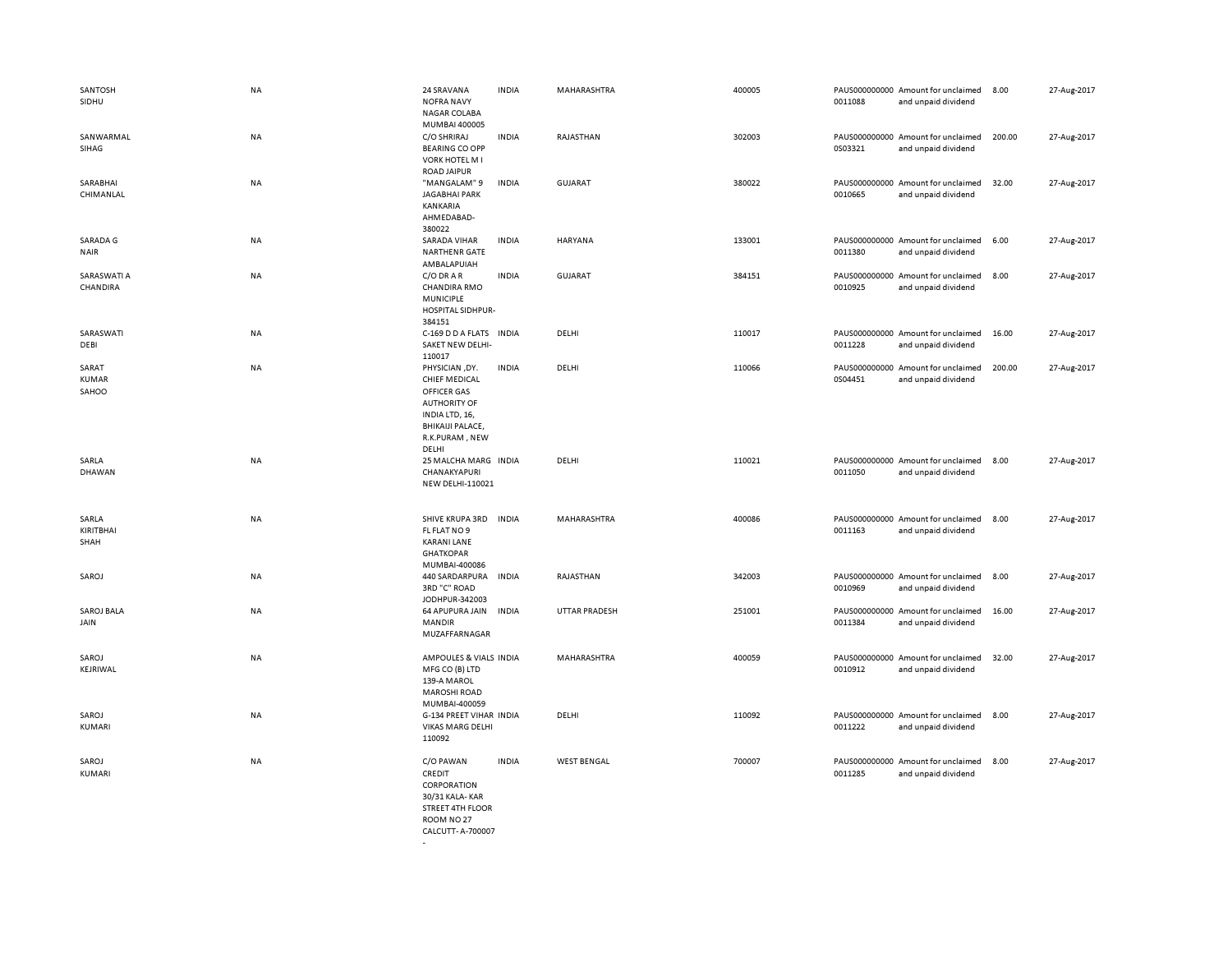| SAROJ VINOD<br>PAREKH                 | <b>NA</b> | 39 SARASWATI<br>BHUWAN<br>WALKESHWAR<br><b>BANGANGA CROSS</b><br>LANE MUMBAI -<br>400006                        | <b>INDIA</b> | MAHARASHTRA    | 400006 | 0011273 | PAUS000000000 Amount for unclaimed<br>and unpaid dividend | 16.00   | 27-Aug-2017 |
|---------------------------------------|-----------|-----------------------------------------------------------------------------------------------------------------|--------------|----------------|--------|---------|-----------------------------------------------------------|---------|-------------|
| SAROJ<br>VIRMANI                      | NA        | 811A, ROAD<br>#41, JUBILEE HILLS,<br>HYDERABAD<br>ANDHRA PRADESH                                                | <b>INDIA</b> | ANDHRA PRADESH | 500033 | 0010958 | PAUS000000000 Amount for unclaimed<br>and unpaid dividend | 8.00    | 27-Aug-2017 |
| SAROJ<br><b>VISHNOI</b>               | NA        | <b>73 TAGORE PARK</b><br><b>MODEL TOWN</b><br>DELHI-110009                                                      | <b>INDIA</b> | DELHI          | 110009 | 0010994 | PAUS000000000 Amount for unclaimed<br>and unpaid dividend | 16.00   | 27-Aug-2017 |
| SAROJBEN<br><b>BHANUBHAI</b><br>PATEL | NA        | 'TUSHAR' BEHIND<br><b>UCO BANK NEAR</b><br>SARDAR STATUE V<br><b>VIDYANAGAR DIST</b><br>KAIRA 388120            | <b>INDIA</b> | GUJARAT        | 388120 | 0010744 | PAUS000000000 Amount for unclaimed<br>and unpaid dividend | 16.00   | 27-Aug-2017 |
| SAROJBEN<br>MANEKCHAN<br>D SHAH       | NA        | 592/64 PARADISE<br>APARTMENT<br>LAXMINAGAR GUJ<br><b>HSG BOARD</b><br><b>BARODA 390021</b>                      | INDIA        | <b>GUJARAT</b> | 390021 | 0010667 | PAUS000000000 Amount for unclaimed<br>and unpaid dividend | 2.00    | 27-Aug-2017 |
| SAROJINI<br>DEVI                      | NA        | $C/O$ B K<br>CHAODHARY<br>ALEMBIC<br><b>CHEMICAL WORKS</b><br>CO LTD PATNA                                      | <b>INDIA</b> | <b>BIHAR</b>   | 800001 | 0S04017 | PAUS000000000 Amount for unclaimed<br>and unpaid dividend | 200.00  | 27-Aug-2017 |
| <b>SAROJINI M</b>                     | NA        | C/O PRAJA VYDYA<br>SALA OPP HOTEL<br>SUDHA GAJUWALA<br>VISAKHAPATNAM                                            | <b>INDIA</b> | ANDHRA PRADESH | 530026 | 0S04833 | PAUS000000000 Amount for unclaimed<br>and unpaid dividend | 200.00  | 27-Aug-2017 |
| <b>SAROJINI S</b><br>SANKA            | NA        | N C-12 POWER<br>HOUSE COLONY<br><b>GODAVARI KHANI</b><br><b>KARIM NAGAR</b><br>505209 A P                       | <b>INDIA</b> | ANDHRA PRADESH | 505209 | 0010961 | PAUS000000000 Amount for unclaimed<br>and unpaid dividend | 8.00    | 27-Aug-2017 |
| SARSWTIBEN<br><b>GULABRAI</b><br>SONI | <b>NA</b> | C/24<br>GANDHINAGAR,<br><b>RLY, STATION</b><br>ROAD, JAMNAGAR<br>PIN-361002                                     | <b>INDIA</b> | <b>GUJARAT</b> | 361002 | 0011075 | PAUS000000000 Amount for unclaimed<br>and unpaid dividend | 8.00    | 27-Aug-2017 |
| SARVESH<br>CHANDEV<br>NAGAR           | NA        | C/O SHRI VINOD<br><b>KUMAR STATE</b><br><b>BANK OF INDIA</b><br><b>ASAF ALI ROAD</b><br><b>NEW DELHI 110001</b> | <b>INDIA</b> | DELHI          | 110001 | 0010990 | PAUS000000000 Amount for unclaimed<br>and unpaid dividend | 8.00    | 27-Aug-2017 |
| SARVOTAM<br>VENKATESH<br>BHAT         | NA        | 6 GHARKUL GOPAL INDIA<br><b>NAGAR DOMBIVLI</b><br>EAST 421201                                                   |              | MAHARASHTRA    | 421201 | 0011168 | PAUS000000000 Amount for unclaimed<br>and unpaid dividend | 8.00    | 27-Aug-2017 |
| SASIDHAR<br>KOMAKULA                  | NA        | C/O DR K V G K<br>TILAK 3/2 PRINCE<br>APARTMENTS<br>VISAKHAPATNAM                                               | <b>INDIA</b> | ANDHRA PRADESH | 530002 | 0S05339 | PAUS000000000 Amount for unclaimed<br>and unpaid dividend | 1500.00 | 27-Aug-2017 |
| SASIKALA<br>POLA                      | NA        | C/O.LAXMI STEEL<br><b>CENTRE 52/179</b><br><b>BUS STAND ROAD,</b><br>KURNOOL                                    | <b>INDIA</b> | ANDHRA PRADESH | 518001 | 0S00249 | PAUS000000000 Amount for unclaimed<br>and unpaid dividend | 200.00  | 27-Aug-2017 |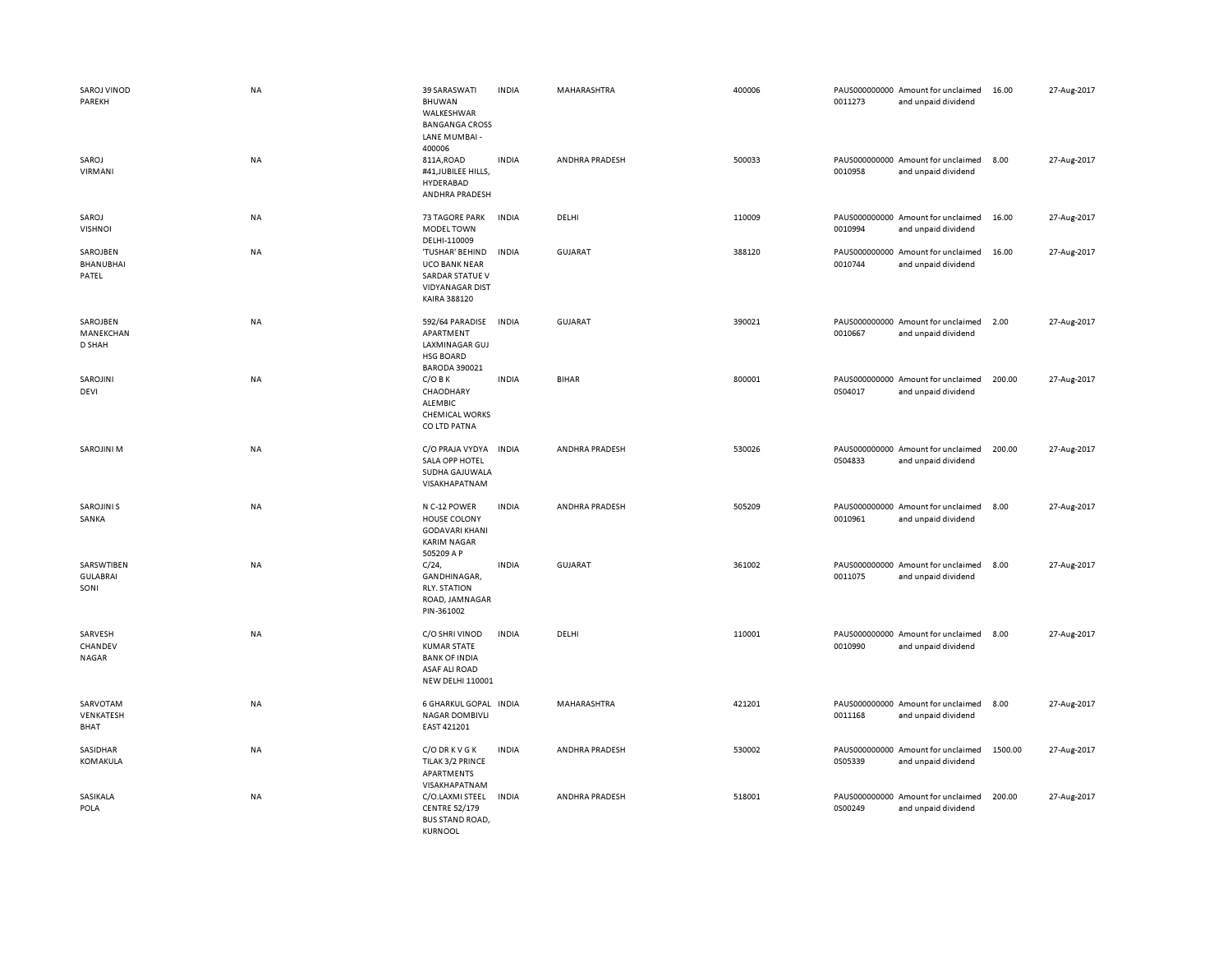| <b>SAT PAL</b>                           | <b>NA</b> | 602 NIRMAL<br><b>TOWER</b><br>BARAKHAMBA<br>ROAD NEW DELHI                                                                                 | <b>INDIA</b> | DELHI          | 110001 | 0011351 | PAUS000000000 Amount for unclaimed<br>and unpaid dividend | 8.00   | 27-Aug-2017 |
|------------------------------------------|-----------|--------------------------------------------------------------------------------------------------------------------------------------------|--------------|----------------|--------|---------|-----------------------------------------------------------|--------|-------------|
| <b>SAT PAL</b>                           | <b>NA</b> | 110001<br>C/O BHAGWAN<br>DAS GUPTA & CO 4<br><b>DELHI STOCK</b><br><b>EXCHANGE BULD</b><br><b>ASAF ALI ROAD</b><br><b>NEW DELHI-110002</b> | <b>INDIA</b> | DELHI          | 110002 | 0011217 | PAUS000000000 Amount for unclaimed<br>and unpaid dividend | 8.00   | 27-Aug-2017 |
| <b>SAT PAL</b><br>DHAWAN                 | NA        | 15 BAG FARZANA<br><b>CIVIL LINES AGRA</b><br>282002                                                                                        | <b>INDIA</b> | UTTAR PRADESH  | 282002 | 0011085 | PAUS000000000 Amount for unclaimed<br>and unpaid dividend | 8.00   | 27-Aug-2017 |
| SATEESH<br>MAHALE                        | NA        | 8, ESKIMO'S<br><b>ENCLAVE NEAR</b><br>HAVELI<br><b>BUNGALOW</b><br><b>BEHIND</b><br>T.V.TOWER, OFF<br>DRIVE-IN<br>ROAD, AHMEDABA<br>D      | <b>INDIA</b> | GUJARAT        | 380054 | 0S04618 | PAUS000000000 Amount for unclaimed<br>and unpaid dividend | 200.00 | 27-Aug-2017 |
| SATEESH<br>MAHALE                        | <b>NA</b> | 8, ESKIMO'S<br><b>ENCLAVE, NEAR</b><br><b>HAVELI BUNGALO</b><br><b>BEHIND T.V.TOWER</b><br>OFF DIRVE-IN<br>ROAD, AHMEDABA<br>D             | <b>INDIA</b> | GUJARAT        | 380054 | 0S05278 | PAUS000000000 Amount for unclaimed<br>and unpaid dividend | 200.00 | 27-Aug-2017 |
| SATHYAVATH<br>$\mathbf{I}$               | NA        | W/OHB GOWDA J INDIA<br>S S DOCTORS<br><b>QUARTERS-NO II</b><br><b>CROSS SHANKAR</b><br>MUTT ROAD<br><b>MYSORE</b>                          |              | KARNATAKA      | 570004 | 0S02453 | PAUS000000000 Amount for unclaimed<br>and unpaid dividend | 200.00 | 27-Aug-2017 |
| SATISH<br>ASRANI                         | NA        | <b>HEERA MARKET</b><br><b>NARBADA ROAD</b><br>JABALPUR M P                                                                                 | <b>INDIA</b> | MADHYA PRADESH | 482001 | 0S03261 | PAUS000000000 Amount for unclaimed<br>and unpaid dividend | 200.00 | 27-Aug-2017 |
| SATISH<br>CHANDRA                        | NA        | C-6/13 RANA<br><b>PRATAP BAGH</b><br>DELHI-110007                                                                                          | <b>INDIA</b> | DELHI          | 110007 | 0011001 | PAUS000000000 Amount for unclaimed<br>and unpaid dividend | 8.00   | 27-Aug-2017 |
| SATISH<br>CHANDRA<br><b>BHARGAVA</b>     | NA        | 4/62 JAWAHAR<br>NAGAR, JAIPUR.<br>JAIPUR.                                                                                                  | <b>INDIA</b> | RAJASTHAN      | 302004 | 0010746 | PAUS000000000 Amount for unclaimed<br>and unpaid dividend | 32.00  | 27-Aug-2017 |
| SATISH<br>CHANDRA<br>RASTOGI             | NA        | 31/109C GALI NO-5 INDIA<br><b>BHIKAM SINGH</b><br><b>COLONY VISHWAS</b><br><b>NAGAR SHAHDRA</b><br>DELHI 110032                            |              | DELHI          | 110032 | 0010999 | PAUS000000000 Amount for unclaimed<br>and unpaid dividend | 8.00   | 27-Aug-2017 |
| SATISH<br>KASHINATHR<br>AO KALE          | NA        | $A - 3/12$<br>NABARDNAGAR<br><b>THAKUR COMPLEX</b><br><b>WESTERN EXPRESS</b><br><b>HIGHWAY</b><br><b>KANDIVLI EAST</b><br>MUMBAI 400101    | <b>INDIA</b> | MAHARASHTRA    | 400101 | 0011422 | PAUS000000000 Amount for unclaimed<br>and unpaid dividend | 66.00  | 27-Aug-2017 |
| SATISH<br><b>KUMAR</b><br><b>RATHORE</b> | <b>NA</b> | C-233 SOUTH MOTI INDIA<br><b>BAGH NEW DELHI-</b><br>110021                                                                                 |              | DELHI          | 110021 | 0010989 | PAUS000000000 Amount for unclaimed<br>and unpaid dividend | 8.00   | 27-Aug-2017 |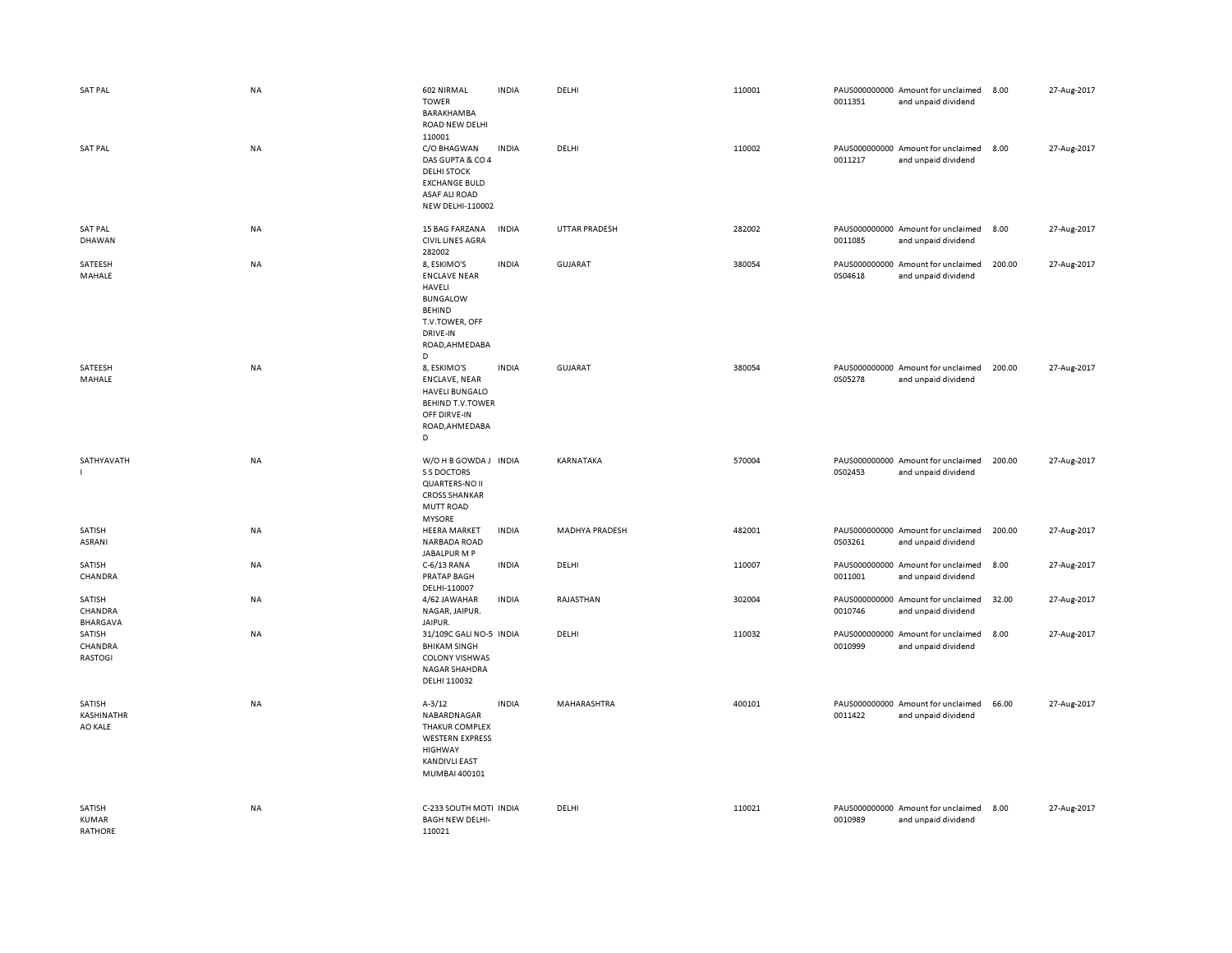| SATISH<br>SHARMA                                        | <b>NA</b> | SECTOR-9, PLOT<br>NO.-97,<br>VIDHYADHAR<br>NAGAR, JAIPUR                                                                          | <b>INDIA</b> | RAJASTHAN             | 302023 | 0112584 | PAUSIN3021051 Amount for unclaimed<br>and unpaid dividend | 200.00 | 27-Aug-2017 |
|---------------------------------------------------------|-----------|-----------------------------------------------------------------------------------------------------------------------------------|--------------|-----------------------|--------|---------|-----------------------------------------------------------|--------|-------------|
| SATISHCHAN<br><b>DRA CHADHA</b>                         | NA        | CHADHA BHAWAN INDIA<br>48, NARBADA ROAD<br><b>JABALPUR</b>                                                                        |              | MADHYA PRADESH        | 482001 | 0S01849 | PAUS000000000 Amount for unclaimed<br>and unpaid dividend | 400.00 | 27-Aug-2017 |
| SATPAL<br>SINGH BEDI                                    | NA        | B-234 ASHOK<br>VIHAR DELHI-<br>110052                                                                                             | <b>INDIA</b> | DELHI                 | 110052 | 0011214 | PAUS000000000 Amount for unclaimed<br>and unpaid dividend | 8.00   | 27-Aug-2017 |
| SATRAM<br>NAVALRAI<br><b>BHAGCHAND</b><br>ANI           | <b>NA</b> | CHIKODI<br>(BELGAUM DT.)<br>KARNATAKA                                                                                             | <b>INDIA</b> | KARNATAKA             | 591201 | 0S00690 | PAUS000000000 Amount for unclaimed<br>and unpaid dividend | 200.00 | 27-Aug-2017 |
| <b>SATYA BRATA</b><br><b>DUTTA</b>                      | NA        | BAGH KUTIR BARA INDIA<br><b>BAZAR PO</b><br><b>CHANDAN NAGAR</b><br><b>DIST HOOGHLY</b><br><b>WEST BENGAL-</b><br>712136          |              | <b>WEST BENGAL</b>    | 712136 | 0011115 | PAUS000000000 Amount for unclaimed<br>and unpaid dividend | 16.00  | 27-Aug-2017 |
| SATYA<br>PRASAD<br><b>GHOSAL</b>                        | <b>NA</b> | 62 SURJYA SEN<br>STREET CALCUTTA-<br>700009                                                                                       | <b>INDIA</b> | <b>WEST BENGAL</b>    | 700009 | 0011125 | PAUS000000000 Amount for unclaimed<br>and unpaid dividend | 8.00   | 27-Aug-2017 |
| SATYANARAY<br>ANA SINHA<br>NALLANTHIG<br>HAL            | NA        | 209/2 MVP<br>COLONY<br>VISAKHAPATNAM                                                                                              | <b>INDIA</b> | ANDHRA PRADESH        | 530017 | 0S04814 | PAUS000000000 Amount for unclaimed<br>and unpaid dividend | 500.00 | 27-Aug-2017 |
| SATYANARAY<br>ANA TALANKI                               | NA        | H NO 25-26<br>SANJEEVANAGAR<br>NANDYAL                                                                                            | <b>INDIA</b> | ANDHRA PRADESH        | 518501 | 0S03170 | PAUS000000000 Amount for unclaimed<br>and unpaid dividend | 200.00 | 27-Aug-2017 |
| SATYASURYA<br>NARAYANA<br>YANAMANDR<br>А                | <b>NA</b> | 37/A, BANSILALPET INDIA<br>SECUNDERABAD                                                                                           |              | <b>ANDHRA PRADESH</b> | 500003 | 0S00695 | PAUS000000000 Amount for unclaimed<br>and unpaid dividend | 200.00 | 27-Aug-2017 |
| SATYENDRA<br><b>KUMAR</b><br>SINHA                      | NA        | D/95 P C COLONY<br><b>KANKAR BAGH</b><br>PATNA 800020                                                                             | <b>INDIA</b> | <b>BIHAR</b>          | 800020 | 0011468 | PAUS000000000 Amount for unclaimed<br>and unpaid dividend | 50.00  | 27-Aug-2017 |
| SATYENDRAK<br><b>UMAR</b><br><b>GOVINDBHAI</b><br>PATEL | NA        | <b>HARIKRIPA NIVAS</b><br>CHHANI BARODA-<br>391740                                                                                | <b>INDIA</b> | GUJARAT               | 391740 | 0010748 | PAUS000000000 Amount for unclaimed<br>and unpaid dividend | 6.00   | 27-Aug-2017 |
| SAURABH<br>ARVINDKUM<br>AR SHAH                         | NA        | C/O.<br>ARVINDKUMAR R.<br>SHAH K-2/454,<br>NOBLE-<br>NAGAR, OPP:<br>NARODA RLY STN.<br>PO:KUBERNAG-AR,<br>AHMEADABAD-<br>382340 - | <b>INDIA</b> | <b>GUJARAT</b>        | 382340 | 0010877 | PAUS000000000 Amount for unclaimed<br>and unpaid dividend | 16.00  | 27-Aug-2017 |
| SAURENDRA<br>NATH<br>MUKHERJEE                          | NA        | 67 R B GHOSE<br><b>ROAD</b><br>KHOSHBAGAN PO<br><b>DIST BURDWAN</b>                                                               | <b>INDIA</b> | <b>WEST BENGAL</b>    | 713101 | 0S02903 | PAUS000000000 Amount for unclaimed<br>and unpaid dividend | 200.00 | 27-Aug-2017 |
| SAVITA<br><b>DHINGRA</b>                                | NA        | 1/9059 WEST<br><b>ROHTAS NAGAR</b><br>SHADARA DELHI-<br>110032                                                                    | <b>INDIA</b> | DELHI                 | 110032 | 0011003 | PAUS000000000 Amount for unclaimed<br>and unpaid dividend | 8.00   | 27-Aug-2017 |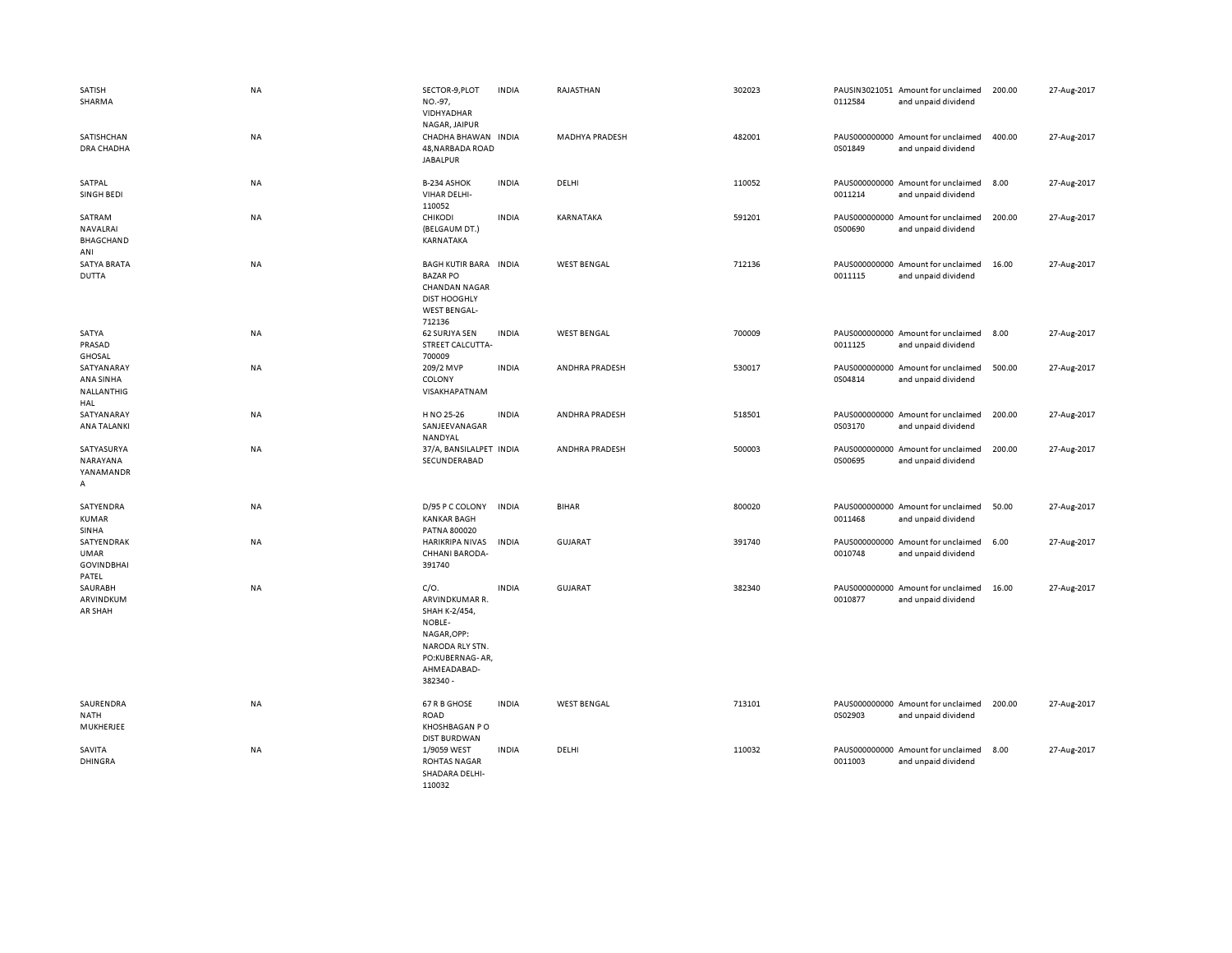| SAVITA<br>NATHANI                                  | <b>NA</b> | C/O ASHIRWAD<br><b>TRANSPORT</b><br><b>CARRIER 6 VIWHAL</b><br><b>CORP BLDG NAROL</b><br><b>CHAR RASTA</b><br><b>NAROL</b> | <b>INDIA</b> | <b>GUJARAT</b>     | 382405 | 0S02327 | PAUS000000000 Amount for unclaimed<br>and unpaid dividend | 300.00  | 27-Aug-2017 |
|----------------------------------------------------|-----------|----------------------------------------------------------------------------------------------------------------------------|--------------|--------------------|--------|---------|-----------------------------------------------------------|---------|-------------|
| SAVITABEN<br><b>BHOGILAL</b><br>PATEL              | <b>NA</b> | F-255 ALEMBIC<br><b>COLONY BARODA</b><br>390003                                                                            | <b>INDIA</b> | <b>GUJARAT</b>     | 390003 | 0010859 | PAUS000000000 Amount for unclaimed<br>and unpaid dividend | 32.00   | 27-Aug-2017 |
| SAVITABEN<br>VITHALBHAI<br>PATEL                   | NA        | 7 SARDARNAGAR<br><b>SOCIETY BARODA</b><br>390002                                                                           | INDIA        | <b>GUJARAT</b>     | 390002 | 0010618 | PAUS000000000 Amount for unclaimed<br>and unpaid dividend | 40.00   | 27-Aug-2017 |
| SAVITHA                                            | NA        | 308, KEMPS<br><b>AVENUE PAI</b><br>LAYOUT,<br>VIDYANAGAR,<br>BENNIGANAHALLI<br>OFF OLD MADRAS<br>ROAD, BANGALORE           | <b>INDIA</b> | KARNATAKA          | 560016 | 0S00251 | PAUS000000000 Amount for unclaimed<br>and unpaid dividend | 1000.00 | 27-Aug-2017 |
| SAVITHRI<br><b>BOLLINI</b>                         | NA        | 20 THOMAS ROAD INDIA<br><b>TANAGAR</b><br>CHENNAI-600017                                                                   |              | <b>TAMIL NADU</b>  | 600017 | 0011132 | PAUS000000000 Amount for unclaimed<br>and unpaid dividend | 8.00    | 27-Aug-2017 |
| SAVITRI<br>ADDAGADA                                | <b>NA</b> | 2-2-1075/12/C<br><b>BAGHAMBER PET</b><br>HYDERABAD-<br>500013                                                              | <b>INDIA</b> | ANDHRA PRADESH     | 500013 | 0010960 | PAUS000000000 Amount for unclaimed<br>and unpaid dividend | 8.00    | 27-Aug-2017 |
| <b>SAVITRI BAI</b><br>NARAYAN<br>BHAT<br>SHIVAPURA | NA        | SREENIVAS BLDG.<br>VIVEKANANDA<br><b>ROAD GADAG</b><br>(KARNATAKA)                                                         | INDIA        | KARNATAKA          | 582101 | 0S00697 | PAUS000000000 Amount for unclaimed<br>and unpaid dividend | 1600.00 | 27-Aug-2017 |
| <b>SAVITRI DEVI</b><br>SURI                        | <b>NA</b> | WZ-114 MAHABIR INDIA<br>NAGAR NEW DELHI-<br>110018                                                                         |              | DELHI              | 110018 | 0011023 | PAUS000000000 Amount for unclaimed<br>and unpaid dividend | 8.00    | 27-Aug-2017 |
| SAVITRI<br>GARG                                    | NA        | C/O SH L C BANSAL INDIA<br>D-21 GANESH<br><b>MARG BAPUNAGAR</b><br>JAIPUR 302001 RAJ                                       |              | RAJASTHAN          | 302001 | 0011371 | PAUS000000000 Amount for unclaimed<br>and unpaid dividend | 24.00   | 27-Aug-2017 |
| SAVITRIBEN<br>KESHAVLAL<br>BHATT                   | <b>NA</b> | SAVITRI 26<br>ARUNODAYA<br><b>SOCIETY ALKAPURI</b><br>BARODA-390005                                                        | <b>INDIA</b> | <b>GUJARAT</b>     | 390005 | 0010751 | PAUS000000000 Amount for unclaimed<br>and unpaid dividend | 82.00   | 27-Aug-2017 |
| SAWATRI<br>DEBI<br>DHANDHANI<br>А                  | NA        | C/O INTEX<br><b>ENTERPRISES P-25</b><br>PRINCEP STREET<br>CALCUTTA 700072                                                  | <b>INDIA</b> | <b>WEST BENGAL</b> | 700072 | 0011288 | PAUS000000000 Amount for unclaimed<br>and unpaid dividend | 8.00    | 27-Aug-2017 |
| SEETHA H<br>RAO                                    | <b>NA</b> | Flat No.301,<br>Sovereign Palace<br>17/28, R.V.Layout<br>Kumarapark West                                                   | <b>INDIA</b> | KARNATAKA          | 560020 | 0S05647 | PAUS000000000 Amount for unclaimed<br>and unpaid dividend | 800.00  | 27-Aug-2017 |
| SEETHA<br>KAILASAM                                 | <b>NA</b> | C/O SRI R K<br>CHANDRASHEKARA<br>N PROFESSOR OF<br>CHEMISTRY, MIG<br>FLAT NO 12<br>RAJARAM<br>NAGAR, SALEM                 | <b>INDIA</b> | <b>TAMIL NADU</b>  | 636007 | 0S01029 | PAUS000000000 Amount for unclaimed<br>and unpaid dividend | 40.00   | 27-Aug-2017 |
| SELVARAJAN<br>M                                    | NA        | 240/A, 11TH CROSS INDIA<br>SASTRINAGAR<br><b>BANGALORE</b>                                                                 |              | KARNATAKA          | 560028 | 0M01008 | PAUS000000000 Amount for unclaimed<br>and unpaid dividend | 80.00   | 27-Aug-2017 |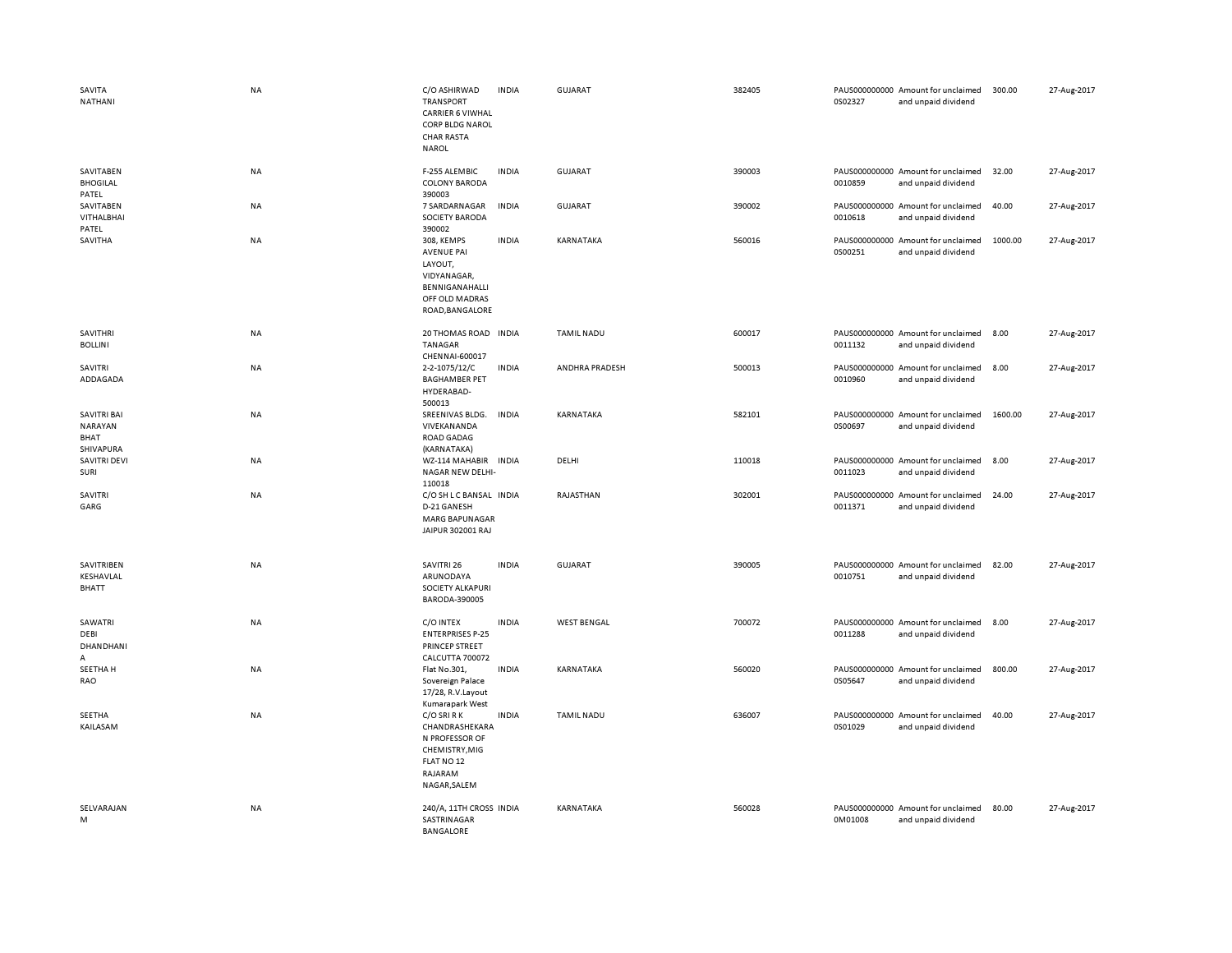| SESHAN<br>SRINIVASAN                               | NA                        | 3/5 THE SAFIRE<br>11TH AVENUE<br><b>ASHOK NAGAR</b>                                                                                   | <b>INDIA</b> | <b>TAMIL NADU</b> | 600083 | 0010976 | PAUS000000000 Amount for unclaimed<br>and unpaid dividend | 16.00  | 27-Aug-2017 |
|----------------------------------------------------|---------------------------|---------------------------------------------------------------------------------------------------------------------------------------|--------------|-------------------|--------|---------|-----------------------------------------------------------|--------|-------------|
| SETUL M<br>PATEL                                   | <b>NA</b>                 | <b>CHENNAI 600083</b><br>SETUL OPP PETROL INDIA<br>PUMP HAKIM<br><b>STREET</b><br>NAGARWADA<br><b>BARODA 390001</b><br><b>GUJARAT</b> |              | <b>GUJARAT</b>    | 390001 | 0011641 | PAUS000000000 Amount for unclaimed<br>and unpaid dividend | 16.00  | 27-Aug-2017 |
| SEVANTILAL<br><b>B MODOT</b>                       | BHAWARLAL<br><b>MODOT</b> | 37/9 VALWEKAR<br><b>GALLI NEAR</b><br><b>AGRASIN BHAVAN</b><br>HUBLI                                                                  | <b>INDIA</b> | KARNATAKA         | 580020 | 4166109 | PAUS120447000 Amount for unclaimed<br>and unpaid dividend | 170.00 | 27-Aug-2017 |
| SEVANTILAL<br>CHIMANLAL<br>MODI                    | NA                        | SHERTHA TG&DI<br><b>GANDHINAGAR VIA-</b><br>KASTURINAGAR-<br>382423                                                                   | <b>INDIA</b> | <b>GUJARAT</b>    | 382423 | 0011266 | PAUS000000000 Amount for unclaimed<br>and unpaid dividend | 8.00   | 27-Aug-2017 |
| <b>SEWA RAM</b><br><b>BATRA</b>                    | NA                        | 17A/29 W E AREA<br><b>KAROL BAGH NEW</b><br>DELHI-110005                                                                              | <b>INDIA</b> | DELHI             | 110005 | 0011029 | PAUS000000000 Amount for unclaimed<br>and unpaid dividend | 8.00   | 27-Aug-2017 |
| <b>SHA VALJI</b><br>AKHA BAUVA                     | <b>NA</b>                 | 12. CHANDRA<br><b>VIHAR KASTURBA</b><br>ROAD, II FLOOR<br>MULUND(WEST)                                                                | <b>INDIA</b> | MAHARASHTRA       | 400080 | 0S03710 | PAUS000000000 Amount for unclaimed<br>and unpaid dividend | 500.00 | 27-Aug-2017 |
| SHABBIR<br>SHAMSHERAL<br>PATANGWAL<br>$\mathsf{A}$ | <b>NA</b>                 | MOGALWADA<br><b>SURTI'S CORNER</b><br>BARODA-390001                                                                                   | <b>INDIA</b> | <b>GUJARAT</b>    | 390001 | 0010753 | PAUS000000000 Amount for unclaimed<br>and unpaid dividend | 16.00  | 27-Aug-2017 |
| SHABIRHUSAI<br>N BOHARI                            | NA                        | 893 MAIN ROAD<br>PANDHARPUR                                                                                                           | <b>INDIA</b> | MAHARASHTRA       | 413304 | 0S04062 | PAUS000000000 Amount for unclaimed<br>and unpaid dividend | 200.00 | 27-Aug-2017 |
| SHAFINAZ<br><b>BEGUM</b>                           | NA                        | G/10 ALEMBIC<br><b>GLASS COLONY</b><br>WHITEFIELD<br><b>BANGALORE-</b><br>560066                                                      | <b>INDIA</b> | KARNATAKA         | 560066 | 0010855 | PAUS000000000 Amount for unclaimed<br>and unpaid dividend | 16.00  | 27-Aug-2017 |
| <b>SHAFIQ</b><br><b>GULAMALI</b><br>SHAIKH         | NA                        | B-150, SAURABH<br>PARK, B/H.<br>SAMATA FLATS,<br>P.O. T.B. HOSPITAL,<br>VADODARA-390021                                               | <b>INDIA</b> | <b>GUJARAT</b>    | 390021 | 0010638 | PAUS000000000 Amount for unclaimed<br>and unpaid dividend | 2.00   | 27-Aug-2017 |
| SHAGUFTA<br>NATHANI                                | NA                        | FATIMA VILLA 1ST INDIA<br>FLOOR 29TH ROAD<br><b>BANDRA MUMBAI</b>                                                                     |              | MAHARASHTRA       | 400050 | 0S03627 | PAUS000000000 Amount for unclaimed<br>and unpaid dividend | 200.00 | 27-Aug-2017 |
| SHAH<br>AMITABEN<br>ATULBHAI                       | ATULBHAI<br>RAMANLAL      | B-22 VRUNDAVAN INDIA<br>SOC VIP ROAD B/H<br><b>BRIGHT DAY</b><br><b>SCHOOL</b><br>KARELIBAUG<br><b>BARODA</b>                         |              | <b>GUJARAT</b>    | 390018 | 5346540 | PAUSIN3003941 Amount for unclaimed<br>and unpaid dividend | 6.00   | 27-Aug-2017 |
| <b>SHAH NIKHIL</b><br>NAGINDAS                     | NA                        | 14, NARMADA<br>SOC., SECTOR 14,<br>PLOT NO 24 A,<br><b>VASHI NEW</b><br><b>MUMBAI</b>                                                 | <b>INDIA</b> | MAHARASHTRA       | 400703 | 0955633 | PAUSIN3008291 Amount for unclaimed<br>and unpaid dividend | 24.00  | 27-Aug-2017 |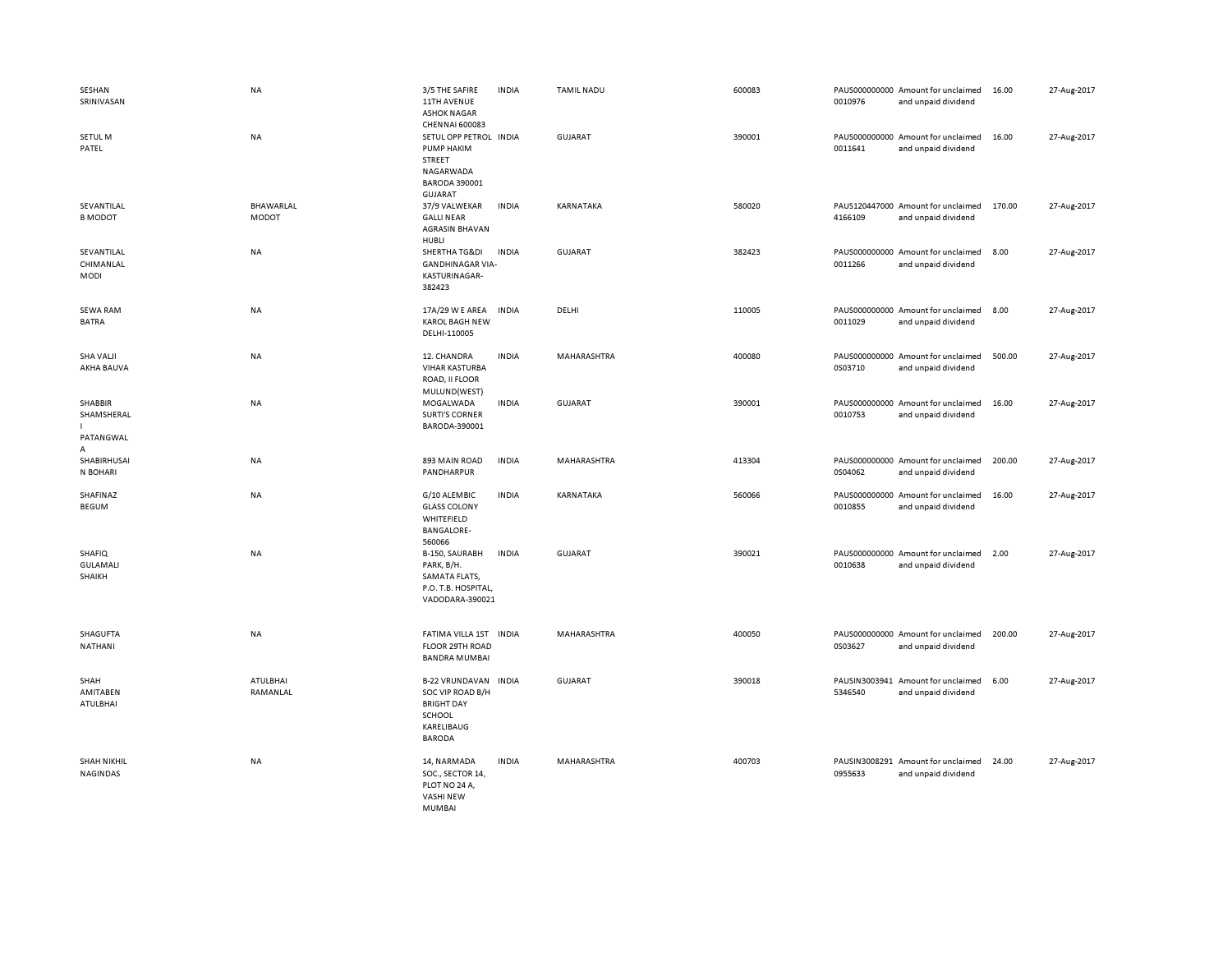| SHAH PUJA<br>DHARMESHK<br><b>UMAR</b>      | SHAH<br>DHARMESHK<br><b>UMAR</b> | 5 NANDANVAN<br><b>INDIA</b><br>SOCIETY AT AND<br>POST DEMAI<br><b>TALUKA BAYAD</b><br><b>DIST</b><br>SABARKANTHA                          | <b>GUJARAT</b>        | 383330 | 0026847 | PAUSIN3023321 Amount for unclaimed<br>and unpaid dividend | 16.00  | 27-Aug-2017 |
|--------------------------------------------|----------------------------------|-------------------------------------------------------------------------------------------------------------------------------------------|-----------------------|--------|---------|-----------------------------------------------------------|--------|-------------|
| SHAHEEN TAJ                                | NA                               | <b>INDIA</b><br>332<br>HANUMANTHANA<br><b>GARNB</b><br><b>EXTENSION</b><br><b>MYSORE 570015</b>                                           | KARNATAKA             | 570015 | 0010853 | PAUS000000000 Amount for unclaimed<br>and unpaid dividend | 16.00  | 27-Aug-2017 |
| SHAIKH<br>ABDUL<br>RASHID                  | NA                               | <b>INDIA</b><br>2/26 MURIJ<br><b>MANSION 298 LBS</b><br><b>MARG KURLA</b><br>MUMBAI 400070                                                | MAHARASHTRA           | 400070 | 0011497 | PAUS000000000 Amount for unclaimed<br>and unpaid dividend | 32.00  | 27-Aug-2017 |
| SHAILAJA<br>PRAKASH<br>HEBALKAR            | NA                               | FLAT 601 UDAY<br><b>INDIA</b><br>DARSHAN SAYANI<br>ROAD PRABHADEVI<br>MUMBAI 400025                                                       | MAHARASHTRA           | 400025 | 0011182 | PAUS000000000 Amount for unclaimed<br>and unpaid dividend | 8.00   | 27-Aug-2017 |
| SHAILESH<br>BHUPENDRA<br>PATEL             | NA                               | <b>ALKAPURI POST-</b><br><b>INDIA</b><br>SOKHDA DIST-<br><b>BARODA</b>                                                                    | <b>GUJARAT</b>        | 391745 | 0011706 | PAUS000000000 Amount for unclaimed<br>and unpaid dividend | 2.00   | 27-Aug-2017 |
| SHAILESH J<br>THAKKAR                      | NA                               | NATHY SHIVJI BLDG INDIA<br><b>1ST FLOOR BAZAR</b><br>PETH JAMBLI NAKA<br><b>THANA WEST</b><br>400607                                      | MAHARASHTRA           | 400607 | 0011625 | PAUS000000000 Amount for unclaimed<br>and unpaid dividend | 32.00  | 27-Aug-2017 |
| SHAILESH<br>KUMAR                          | <b>BANGALI</b><br>SINGH          | <b>INDIA</b><br>5TH FLOOR<br><b>SUMITRA SADAN</b><br><b>WEST BORING</b><br><b>CANAL ROAD</b><br>PATNA BIHAR                               | <b>BIHAR</b>          | 800001 | 0012227 | PAUSIN3009991 Amount for unclaimed<br>and unpaid dividend | 32.00  | 27-Aug-2017 |
| SHAILESH M<br>PATEL                        | NA                               | AT & PO KANIYOL<br><b>INDIA</b><br><b>TAL HIMATNAGAR</b><br>383010 DIST<br>SABARKANTHA GUJ                                                | <b>GUJARAT</b>        | 383010 | 0011599 | PAUS000000000 Amount for unclaimed<br>and unpaid dividend | 6.00   | 27-Aug-2017 |
| SHAILESH<br>PAVECHA                        | NA                               | M/S MALWA<br><b>INDIA</b><br><b>FERTILISERS NAI</b><br><b>ABADI GADI</b><br>ADDHA<br>MANDASAUR M.P                                        | <b>MADHYA PRADESH</b> | 458001 | 0011616 | PAUS000000000 Amount for unclaimed<br>and unpaid dividend | 200.00 | 27-Aug-2017 |
| SHAILESH<br>PAVECHA                        | NA                               | M/S MALWA<br><b>INDIA</b><br><b>FERTILISERS NAI</b><br><b>ABADI GADI</b><br>ADDHA<br>MANDSAUR (M.P)                                       | <b>MADHYA PRADESH</b> | 458001 | 0011701 | PAUS000000000 Amount for unclaimed<br>and unpaid dividend | 16.00  | 27-Aug-2017 |
| SHAILESH<br>RAMESHCHA<br><b>NDRA PATEL</b> | <b>NA</b>                        | C/O R N PATEL<br><b>INDIA</b><br>SHRIJI KRUPA 11<br><b>GIRIRAJ S-OC</b><br><b>BEHIND GAURAV</b><br><b>SOC PANIGATE</b><br>BARODA-39-0006- | <b>GUJARAT</b>        | 390006 | 0010754 | PAUS000000000 Amount for unclaimed<br>and unpaid dividend | 2.00   | 27-Aug-2017 |
| SHAILESH<br>RASIKLAL<br>GANDHI             | <b>NA</b>                        | II-B WEST VIEW 309 INDIA<br>S V ROAD<br>SANTACRUZ (W)<br>MUMBAI-400054                                                                    | MAHARASHTRA           | 400054 | 0011179 | PAUS000000000 Amount for unclaimed<br>and unpaid dividend | 18.00  | 27-Aug-2017 |
| SHAKUNTALA<br>DEVI<br>AGRAWAL              | NA                               | UMB SALES &<br><b>INDIA</b><br>SERVICES 24 R N<br>MUKHERJEE ROAD<br>CALCUTTA-700001                                                       | <b>WEST BENGAL</b>    | 700001 | 0011326 | PAUS000000000 Amount for unclaimed<br>and unpaid dividend | 8.00   | 27-Aug-2017 |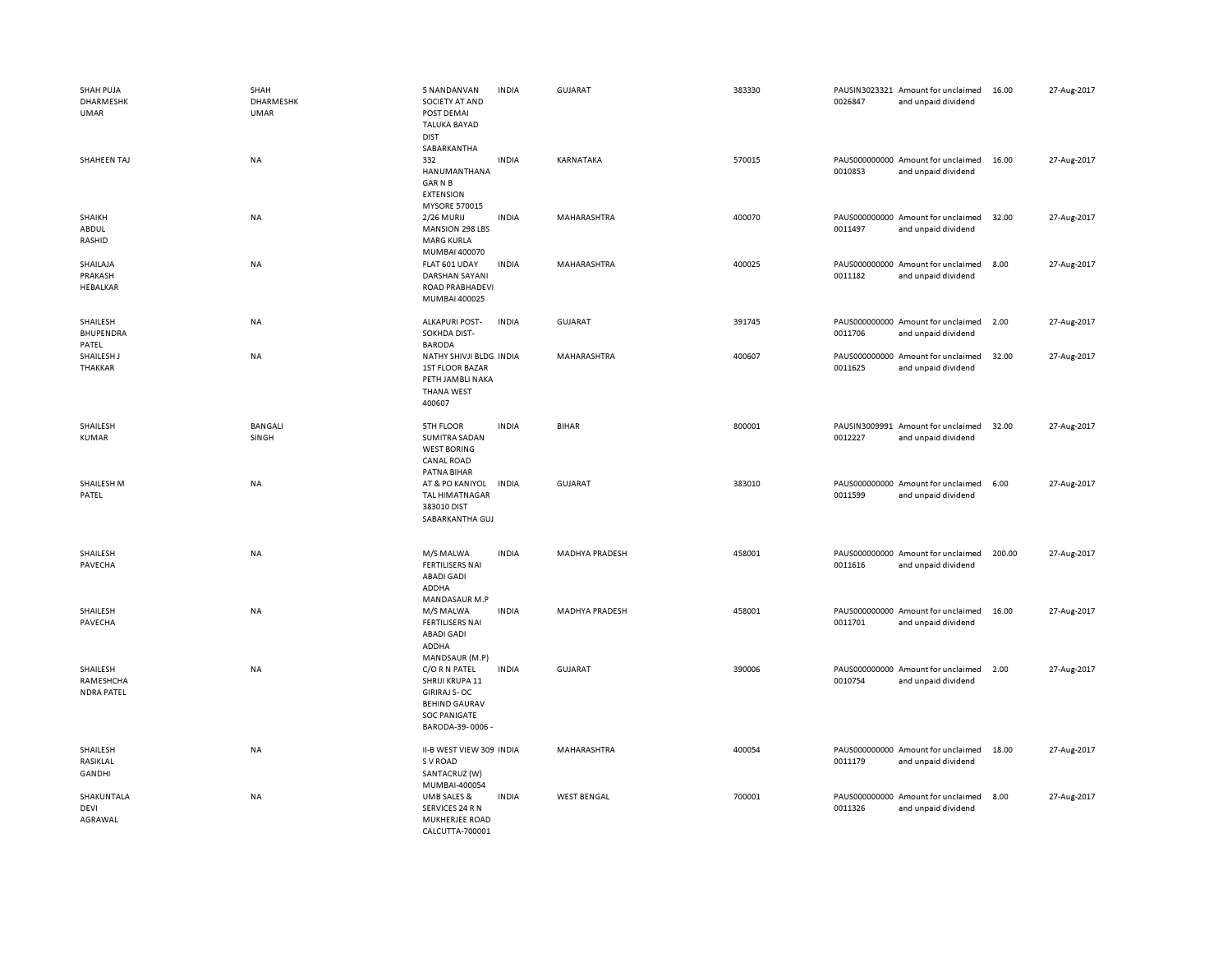| SHAKUNTALA<br>M ASOPA                                  | NA        | C/O PRAKASH<br><b>CHANDRA ASOPA</b><br><b>BAGDI MOHALLA</b><br><b>GOGA GATE</b><br>BIKANERRAJASTHA<br>${\sf N}$ | <b>INDIA</b> | RAJASTHAN            | 334001 | 0010903 | PAUS000000000 Amount for unclaimed<br>and unpaid dividend | 8.00   | 27-Aug-2017 |
|--------------------------------------------------------|-----------|-----------------------------------------------------------------------------------------------------------------|--------------|----------------------|--------|---------|-----------------------------------------------------------|--------|-------------|
| SHAKUNTALA<br>VISWANATH<br><b>KUNDUR</b>               | <b>NA</b> | C/O.V.G.KUNDUR,H INDIA<br><b>EALTH CENTRE</b><br>KARNATAKA<br>UNIVERSITY<br><b>DHARWAR</b>                      |              | KARNATAKA            | 581110 | 0S00702 | PAUS000000000 Amount for unclaimed<br>and unpaid dividend | 200.00 | 27-Aug-2017 |
| SHAKUNTLA<br>VERMA                                     | NA        | C/O SRI YASH PAL<br>SINGH VERMA 81<br>LADDHA WALA<br><b>MUZAFFAR NAGAR-</b><br>251002                           | <b>INDIA</b> | <b>UTTAR PRADESH</b> | 251002 | 0011219 | PAUS000000000 Amount for unclaimed<br>and unpaid dividend | 8.00   | 27-Aug-2017 |
| SHAKUNTLAB<br>EN<br><b>BALMUKUND</b><br><b>TRIVEDI</b> | NA        | BANSIDHAR<br><b>BUNGLOW NO 5</b><br><b>B/H VINAY SOC</b><br>AJWA ROAD<br><b>BARODA</b>                          | <b>INDIA</b> | <b>GUJARAT</b>       | 390019 | 0011379 | PAUS000000000 Amount for unclaimed<br>and unpaid dividend | 2.00   | 27-Aug-2017 |
| SHAKUNTLAB<br><b>EN RAJARAM</b><br>TIMPLEY             | NA        | CHHIPWAD<br>DAMODARDAS'S<br><b>CHAWL BARODA-</b><br>390006                                                      | <b>INDIA</b> | GUJARAT              | 390006 | 0010757 | PAUS000000000 Amount for unclaimed<br>and unpaid dividend | 2.00   | 27-Aug-2017 |
| SHALINI<br>SHARATCHA<br><b>NDRA</b><br>DHAVLE          | NA        | <b>JANAKI TAMBE</b><br>CONVALESCENT<br><b>HOME TALEGAON</b><br><b>GEN HOSP</b><br>TALEGAON 410508               | <b>INDIA</b> | MAHARASHTRA          | 410508 | 0010607 | PAUS000000000 Amount for unclaimed<br>and unpaid dividend | 16.00  | 27-Aug-2017 |
| SHAM<br>SUNDER<br>CHAWLA                               | NA        | 3814 MORI GATE<br>DELHI-110006                                                                                  | <b>INDIA</b> | DELHI                | 110006 | 0011047 | PAUS000000000 Amount for unclaimed<br>and unpaid dividend | 8.00   | 27-Aug-2017 |
| SHAMBHUBH<br>AI<br><b>GIRDHARDAS</b><br>PATEL          | NA        | 733 MOTISALE PURI INDIA<br><b>DARIAPUR</b><br>AHMEDABAD-<br>380001                                              |              | <b>GUJARAT</b>       | 380001 | 0010875 | PAUS000000000 Amount for unclaimed<br>and unpaid dividend | 8.00   | 27-Aug-2017 |
| SHAMBHUBH<br>AI<br>ZAVERBHAI<br>PATEL                  | NA        | AT & PO CHAKLAD<br>TA AMOD DIST<br><b>BROACH PIN-</b><br>392110                                                 | <b>INDIA</b> | GUJARAT              | 392110 | 0010758 | PAUS000000000 Amount for unclaimed<br>and unpaid dividend | 10.00  | 27-Aug-2017 |
| SHAMITA<br>CHAKRABORT<br>Y                             | NA        | C/O SRI SOUMITRA INDIA<br>CHAKRABORTY<br>20/A NATIONAL<br>PLACE BUXARAH<br><b>HOWRAH 711306</b><br>W B          |              | <b>WEST BENGAL</b>   | 711306 | 0011633 | PAUS000000000 Amount for unclaimed<br>and unpaid dividend | 8.00   | 27-Aug-2017 |
| SHAMJI KANJI<br><b>PUNJANI</b>                         | NA        | 106 NARAYANRAO INDIA<br><b>KOLI MARG</b><br><b>MASKAI BUILDING</b><br>2ND FLOOR ROOM<br>NO 26 MUMBAI-<br>400003 |              | MAHARASHTRA          | 400003 | 0010894 | PAUS000000000 Amount for unclaimed<br>and unpaid dividend | 24.00  | 27-Aug-2017 |
| SHAMJIBHAI<br>NARANBHAI<br>PATEL                       | NA        | D/30 LAXMI KRUPA INDIA<br><b>BUILDING</b><br><b>SUBHASH ROAD</b><br><b>DOMBIVALI WEST</b><br><b>DIST THANE</b>  |              | GUJARAT              | 370001 | 0010759 | PAUS000000000 Amount for unclaimed<br>and unpaid dividend | 6.00   | 27-Aug-2017 |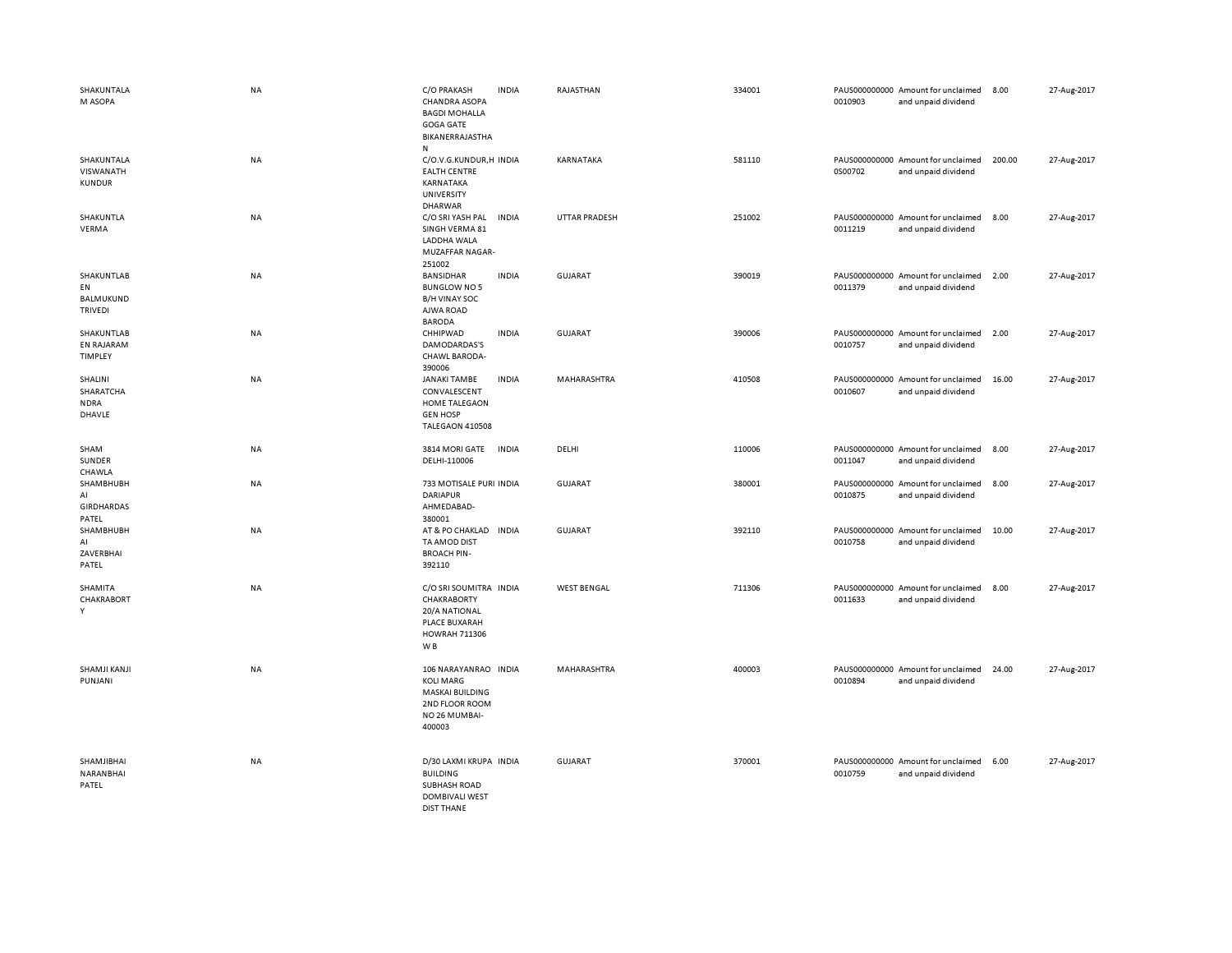| SHANABHAI<br>RANCHHODB<br><b>HAI PARMAR</b> | <b>NA</b>                        | BRAMANWADA AT INDIA<br>& PO SOKHADA<br>DIST BARODA PIN-<br>391240                                                                | <b>GUJARAT</b>     | 391240 | PAUS000000000 Amount for unclaimed<br>0010760<br>and unpaid dividend | 2.00   | 27-Aug-2017 |
|---------------------------------------------|----------------------------------|----------------------------------------------------------------------------------------------------------------------------------|--------------------|--------|----------------------------------------------------------------------|--------|-------------|
| SHANKAR<br>KRISHNA<br><b>HUKERIKAR</b>      | NA                               | 125 BABULA TANK INDIA<br>ROAD MUMBAI-<br>400009                                                                                  | MAHARASHTRA        | 400009 | PAUS000000000 Amount for unclaimed<br>0010674<br>and unpaid dividend | 6.00   | 27-Aug-2017 |
| SHANKAR LAL<br>SIKARIA                      | LATE<br><b>GOVERDHA</b><br>N LAL | C/O SIKARIA<br><b>INDIA</b><br>BROTHERS 15/760<br>SHASTRINAGAR                                                                   | <b>JHARKHAND</b>   | 826001 | PAUS120109260 Amount for unclaimed<br>0004548<br>and unpaid dividend | 16.00  | 27-Aug-2017 |
| <b>SHANKARM</b><br>P B                      | SIKARIA<br><b>NA</b>             | (WEST)DHANBAD<br>505, PALLAVI VIHAR INDIA<br>APARTMENT<br>AMEERPET<br>HYDERABAD                                                  | ANDHRA PRADESH     | 500016 | PAUS000000000 Amount for unclaimed<br>0M01165<br>and unpaid dividend | 200.00 | 27-Aug-2017 |
| SHANKAR<br><b>TRIMBAK</b><br>GHAISAS        | NA                               | 1127 SHUKARWAR INDIA<br>PETH KUSUMSHREE<br>PUNE-411001                                                                           | MAHARASHTRA        | 411001 | PAUS000000000 Amount for unclaimed<br>0010678<br>and unpaid dividend | 6.00   | 27-Aug-2017 |
| SHANKAR<br>TRIMBAK<br>GHAISAS               | NA                               | 1127 SHUKARWAR INDIA<br>PETH KUSUMSHREE<br>PUNE-411001                                                                           | MAHARASHTRA        | 411001 | PAUS000000000 Amount for unclaimed<br>0010677<br>and unpaid dividend | 6.00   | 27-Aug-2017 |
| SHANKAR<br><b>TRIMBAK</b><br><b>GHAISAS</b> | NA                               | 1127 SHUKARWAR INDIA<br>PETH KUSUMSHREE<br>PUNE-411001                                                                           | MAHARASHTRA        | 411001 | PAUS000000000 Amount for unclaimed<br>0010676<br>and unpaid dividend | 6.00   | 27-Aug-2017 |
| SHANKARLAL<br>AGARWALA                      | NA                               | C/O RAMJEEWAN<br><b>INDIA</b><br>MANDHA 1 ISHAN<br><b>BOSE LANE SIBPUR</b><br>HOWRAH (SOUTH)-<br>711102                          | <b>WEST BENGAL</b> | 711102 | PAUS000000000 Amount for unclaimed<br>0011121<br>and unpaid dividend | 16.00  | 27-Aug-2017 |
| SHANKER<br>CHAMPAKLAL<br>MODI               | <b>NA</b>                        | PRIYA DARSHINI<br><b>INDIA</b><br><b>APARTMENTS FLAT</b><br>NO 3 SECOND<br><b>FLOOR SOCIETY</b><br><b>AREA BHARUCH</b><br>392002 | <b>GUJARAT</b>     | 392002 | PAUS000000000 Amount for unclaimed<br>0010856<br>and unpaid dividend | 2.00   | 27-Aug-2017 |
| <b>SHANKER LAL</b><br>SINGHANIA             | NA                               | 233/34 CHANDNI<br><b>INDIA</b><br><b>CHOWK FATEHPURI</b><br>DELHI 110006                                                         | DELHI              | 110006 | PAUS000000000 Amount for unclaimed<br>0011483<br>and unpaid dividend | 32.00  | 27-Aug-2017 |
| SHANKERBHA<br>RAMDASBHAI<br>PATEL           | NA                               | <b>INDIA</b><br>AT PO RAJBODELI<br>TA PAVI-JETPUR<br><b>DIST BARODA PIN</b><br>391160                                            | <b>GUJARAT</b>     | 391160 | PAUS000000000 Amount for unclaimed<br>0010632<br>and unpaid dividend | 2.00   | 27-Aug-2017 |
| SHANKERBHA<br>I VITHALDAS<br>PATEL          | NA                               | <b>INDIA</b><br>1-B VASUDHA<br>SOCIETY<br>NIZAMPURA<br>BARODA-390003                                                             | <b>GUJARAT</b>     | 390003 | PAUS000000000 Amount for unclaimed<br>0010652<br>and unpaid dividend | 2.00   | 27-Aug-2017 |
| SHANKERLAL<br>KALURAM<br>DAVE               | <b>NA</b>                        | C/O ANIL R PARIKH INDIA<br><b>FINANCE DIVISION</b><br>A G I LTD BARODA-<br>390003                                                | <b>GUJARAT</b>     | 390003 | PAUS000000000 Amount for unclaimed<br>0010762<br>and unpaid dividend | 6.00   | 27-Aug-2017 |
| SHANKERRAO<br>POSHAYYA<br>SHAPHAKAR         | NA                               | 24/771<br><b>INDIA</b><br>GEETANAGAR<br><b>NEAR INDIRA</b><br>NAGAR<br>AMRAIWADI<br>AHMEDABAD-<br>380008                         | <b>GUJARAT</b>     | 380008 | PAUS000000000 Amount for unclaimed<br>0010763<br>and unpaid dividend | 2.00   | 27-Aug-2017 |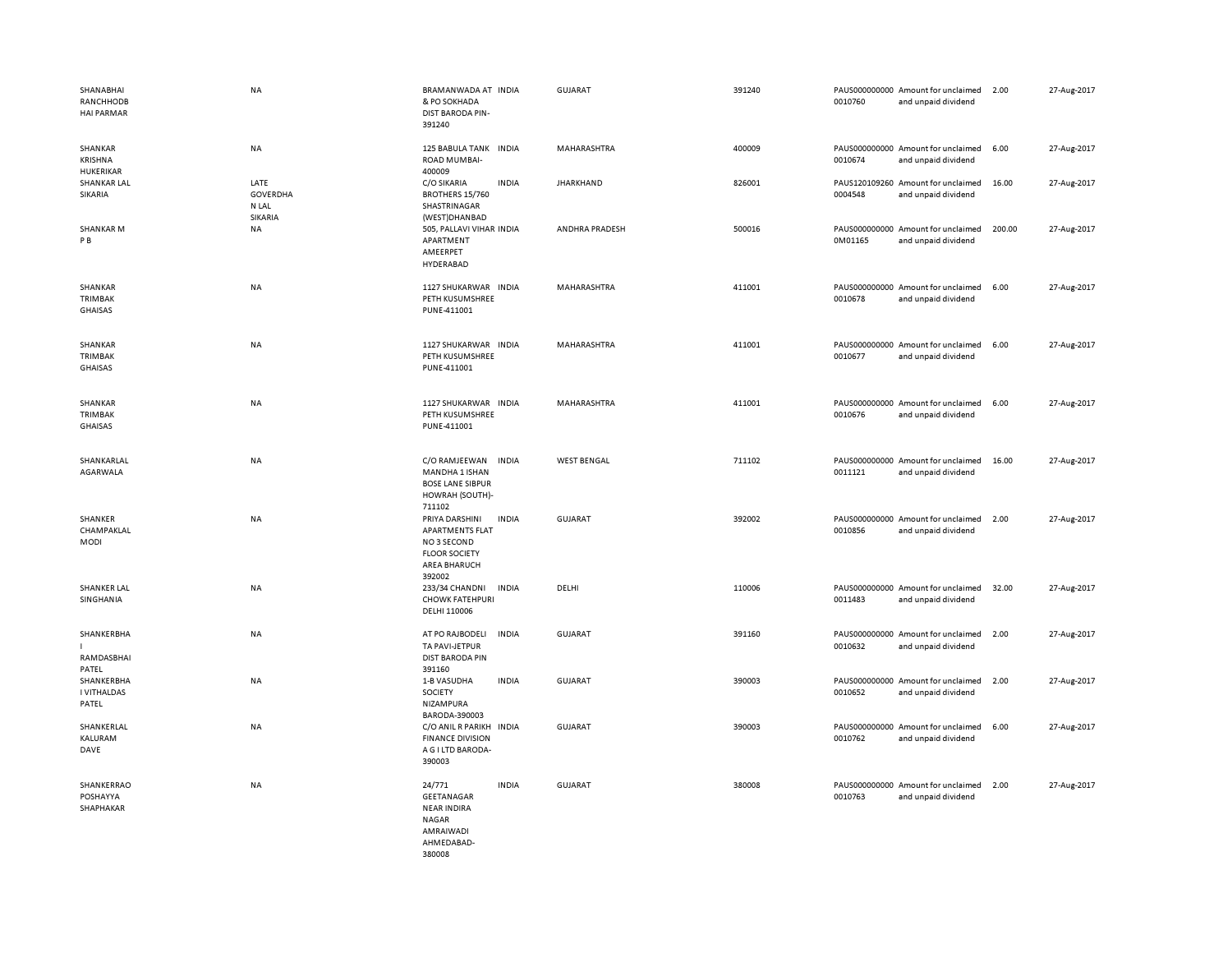| SHANKUNTAL<br>ABEN<br><b>BUDDISAGAR</b><br>PATEL        | NA | <b>BHATWADA AT &amp;</b><br>PO SOKHDA 391740<br><b>TA BARODA</b>                                               | <b>INDIA</b> | <b>GUJARAT</b>        | 391740 | 0011377 | PAUS000000000 Amount for unclaimed<br>and unpaid dividend | 10.00  | 27-Aug-2017 |
|---------------------------------------------------------|----|----------------------------------------------------------------------------------------------------------------|--------------|-----------------------|--------|---------|-----------------------------------------------------------|--------|-------------|
| SHANTA<br>AGARWAL                                       | NA | C/O SHIV<br><b>INDUSTRIES KEDAL</b><br><b>GUNJ ALWAR-</b><br>301001                                            | <b>INDIA</b> | RAJASTHAN             | 301001 | 0010967 | PAUS000000000 Amount for unclaimed<br>and unpaid dividend | 8.00   | 27-Aug-2017 |
| SHANTA<br>JAYARAMAN                                     | NA | C-205 PARADISE<br><b>APARTMENTS 40</b><br><b>INDRAPRASTA</b><br><b>EXTENSION</b><br>PATPARGANJ DELHI<br>110092 | <b>INDIA</b> | DELHI                 | 110092 | 0011028 | PAUS000000000 Amount for unclaimed<br>and unpaid dividend | 16.00  | 27-Aug-2017 |
| SHANTABAI<br>RAMCHANDR<br>A PATHAK                      | NA | 9 ASHOK COLONY<br><b>KHASGI BAZAR</b><br><b>GWALIOR 474001</b>                                                 | <b>INDIA</b> | <b>MADHYA PRADESH</b> | 474001 | 0011065 | PAUS000000000 Amount for unclaimed<br>and unpaid dividend | 16.00  | 27-Aug-2017 |
| SHANTABEN<br><b>B PANCHOLI</b>                          | NA | "MATRU CHHAYA" INDIA<br>DANDIA BAZAR<br>SHIVAJI ROAD<br><b>BARODA 390001</b>                                   |              | GUJARAT               | 390001 | 0011481 | PAUS000000000 Amount for unclaimed<br>and unpaid dividend | 6.00   | 27-Aug-2017 |
| SHANTABEN<br>C PATEL                                    | NA | BAJRANG FALIA PO INDIA<br><b>CHHANI DIST</b><br><b>BARODA</b>                                                  |              | <b>GUJARAT</b>        | 391740 | 0S04424 | PAUS000000000 Amount for unclaimed<br>and unpaid dividend | 200.00 | 27-Aug-2017 |
| SHANTABEN<br>CHUNILAL<br>DESAI                          | NA | <b>BAJWADA</b><br>HANUMAN POLE<br><b>OPP KRISHNA</b><br><b>BHAVAN BARODA-</b><br>390001                        | <b>INDIA</b> | <b>GUJARAT</b>        | 390001 | 0010764 | PAUS000000000 Amount for unclaimed<br>and unpaid dividend | 2.00   | 27-Aug-2017 |
| SHANTABEN<br>HIRALAL<br><b>JOSHI</b>                    | NA | NEAR CHAMPANER INDIA<br><b>GATE CHHIPWAD</b><br><b>RD BARODA-</b><br>390006                                    |              | <b>GUJARAT</b>        | 390006 | 0010650 | PAUS000000000 Amount for unclaimed<br>and unpaid dividend | 2.00   | 27-Aug-2017 |
| SHANTABEN<br>JAIN                                       | NA | <b>16 GANGA VIHAR</b><br>ROKADIA LANE<br><b>BORIVALI (WEST)</b><br><b>MUMBAI</b>                               | <b>INDIA</b> | MAHARASHTRA           | 400092 | 0011696 | PAUS000000000 Amount for unclaimed<br>and unpaid dividend | 32.00  | 27-Aug-2017 |
| SHANTABEN<br><b>JETHABHAI</b><br><b>BRAHMBHAT</b><br>T. | NA | F-221 ALEMBIC<br><b>GLASS COLONY</b><br>BARODA-390003                                                          | <b>INDIA</b> | <b>GUJARAT</b>        | 390003 | 0011353 | PAUS000000000 Amount for unclaimed<br>and unpaid dividend | 10.00  | 27-Aug-2017 |
| SHANTABEN<br>KANTIBHAI<br>PATEL                         | NA | 102 NIRANJAN<br>PARK OPP DARPAN<br><b>CINEMALH ROAD</b><br><b>SURAT 395006</b>                                 | <b>INDIA</b> | GUJARAT               | 395006 | 0011265 | PAUS000000000 Amount for unclaimed<br>and unpaid dividend | 50.00  | 27-Aug-2017 |
| SHANTABEN<br><b>S THAKKAR</b>                           | NA | FILKA BLDG FLAT<br>NO 5 3RD FL PLOT<br>NO 2-B DAFTARY<br>ROAD MALAD EAST<br>MUMBAI-400064                      | <b>INDIA</b> | MAHARASHTRA           | 400064 | 0011339 | PAUS000000000 Amount for unclaimed<br>and unpaid dividend | 8.00   | 27-Aug-2017 |
| SHANTABEN<br>SANTUBHAI<br>PATEL                         | NA | GAIKWAD<br><b>COMPOUND NEAR</b><br><b>GARNALA OPP</b><br>NAVNITPARK AJWA<br><b>ROAD BARODA-</b><br>390006      | <b>INDIA</b> | <b>GUJARAT</b>        | 390006 | 0010768 | PAUS000000000 Amount for unclaimed<br>and unpaid dividend | 40.00  | 27-Aug-2017 |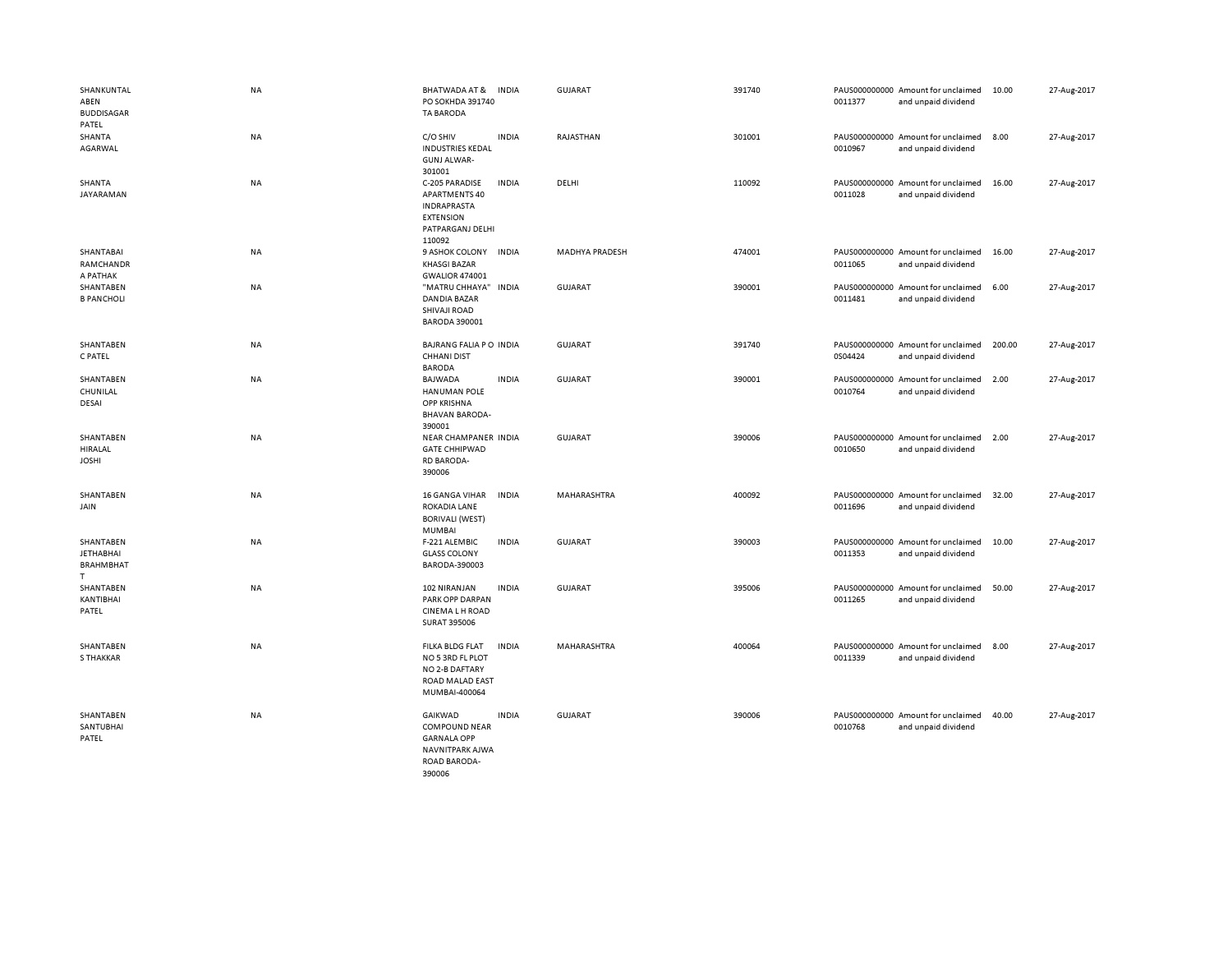| SHANTABEN<br>SHAMBHUBH<br>AI PATEL     | <b>NA</b> | GAYAKWAD<br>COMPOUND<br><b>NAVNIT PARK</b><br>AJWA ROAD NEAR<br><b>WATER TANK</b><br>BARODA-390006                                                     | <b>INDIA</b> | <b>GUJARAT</b>       | 390006 | 0010767 | PAUS000000000 Amount for unclaimed<br>and unpaid dividend | 16.00   | 27-Aug-2017 |
|----------------------------------------|-----------|--------------------------------------------------------------------------------------------------------------------------------------------------------|--------------|----------------------|--------|---------|-----------------------------------------------------------|---------|-------------|
| SHANTHA                                | NA        | NO.20, IST MAIN<br>ROAD,<br>GANDHINAGAR,<br><b>TUMKUR</b><br>(KARNATAKA)                                                                               | <b>INDIA</b> | KARNATAKA            | 572101 | 0S00254 | PAUS000000000 Amount for unclaimed<br>and unpaid dividend | 1000.00 | 27-Aug-2017 |
| SHANTHA L<br>NAIDU                     | <b>NA</b> | NO.862, 22ND<br><b>MAIN 37TH CROSS</b><br>4TH 'T' BLOCK,<br>JAYANAGAR<br>BANGALORE                                                                     | <b>INDIA</b> | KARNATAKA            | 560011 | 0S00255 | PAUS000000000 Amount for unclaimed<br>and unpaid dividend | 400.00  | 27-Aug-2017 |
| SHANTHA M                              | NA        | 505, PALLAVI VIHAR INDIA<br>APARTMENT<br>AMEERPET<br>HYDERABAD                                                                                         |              | ANDHRA PRADESH       | 500016 | 0M01164 | PAUS000000000 Amount for unclaimed<br>and unpaid dividend | 1280.00 | 27-Aug-2017 |
| SHANTHILAL<br>KOTHARI                  | NA        | C/O.PAXAL<br>CHEMICAL IND (P)<br>LTD., 2ND FLOOR,<br>1/1, VINAYAKA<br>TOWER, IST CROS<br>GANDHINAGAR,<br>BANGALORE.                                    | <b>INDIA</b> | KARNATAKA            | 560009 | 0K01623 | PAUS000000000 Amount for unclaimed<br>and unpaid dividend | 900.00  | 27-Aug-2017 |
| SHANTI<br>CHOPRA                       | NA        | C/O SETHI & SON<br>1599 MAIN BAZAR<br>PAHAR GANJ NEW<br>DELHI-110055                                                                                   | <b>INDIA</b> | DELHI                | 110055 | 0011045 | PAUS000000000 Amount for unclaimed<br>and unpaid dividend | 8.00    | 27-Aug-2017 |
| <b>SHANTI DEVI</b>                     | NA        | <b>B-99 GREATER</b><br>KAILASH I NEW<br>DELHI-110048                                                                                                   | <b>INDIA</b> | DELHI                | 110048 | 0011063 | PAUS000000000 Amount for unclaimed<br>and unpaid dividend | 8.00    | 27-Aug-2017 |
| <b>SHANTI DEVI</b>                     | <b>NA</b> | C-169 D D A FLATS INDIA<br>SAKET NEW DELHI-<br>110017                                                                                                  |              | DELHI                | 110017 | 0011227 | PAUS000000000 Amount for unclaimed<br>and unpaid dividend | 16.00   | 27-Aug-2017 |
| <b>SHANTI DEVI</b><br><b>ASHANT</b>    | <b>NA</b> | DWARKA 293 6TH D INDIA<br>MAIN WEST OF<br>CHARD ROA- D IIND<br><b>STAGE IIND PHASE</b><br>MAHALAXMIPURA<br>M - LAYOUT<br><b>BANGALORE-</b><br>560086 - |              | KARNATAKA            | 560086 | 0010966 | PAUS000000000 Amount for unclaimed<br>and unpaid dividend | 8.00    | 27-Aug-2017 |
| <b>SHANTI DEVI</b><br>BANSAL           | NA        | C/O SHRI<br>SHRINIWAS<br>BANSAL 477 GAH<br><b>BAKHTABAR</b><br>HATHRAS-204101                                                                          | <b>INDIA</b> | <b>UTTAR PRADESH</b> | 204101 | 0011041 | PAUS000000000 Amount for unclaimed<br>and unpaid dividend | 8.00    | 27-Aug-2017 |
| <b>SHANTI DEVI</b><br>GANDHI           | <b>NA</b> | M-34 KIRTI NAGAR<br><b>NEW DELHI-110015</b>                                                                                                            | <b>INDIA</b> | DELHI                | 110015 | 0011024 | PAUS000000000 Amount for unclaimed<br>and unpaid dividend | 8.00    | 27-Aug-2017 |
| SHANTI LAL<br>BAID                     | <b>NA</b> | P-30/B C I T ROAD IN DIA<br>3RD FLOOR<br>CALCUTTA 700014                                                                                               |              | <b>WEST BENGAL</b>   | 700014 | 0011647 | PAUS000000000 Amount for unclaimed<br>and unpaid dividend | 16.00   | 27-Aug-2017 |
| SHANTI<br>SENGAMALA<br>M<br>THIRUMALAI | NA        | 73 SUNITA OPP<br><b>COLABA POST</b><br>OFFICE COLABA<br>MUMBAI-400005                                                                                  | <b>INDIA</b> | MAHARASHTRA          | 400005 | 0011349 | PAUS000000000 Amount for unclaimed<br>and unpaid dividend | 8.00    | 27-Aug-2017 |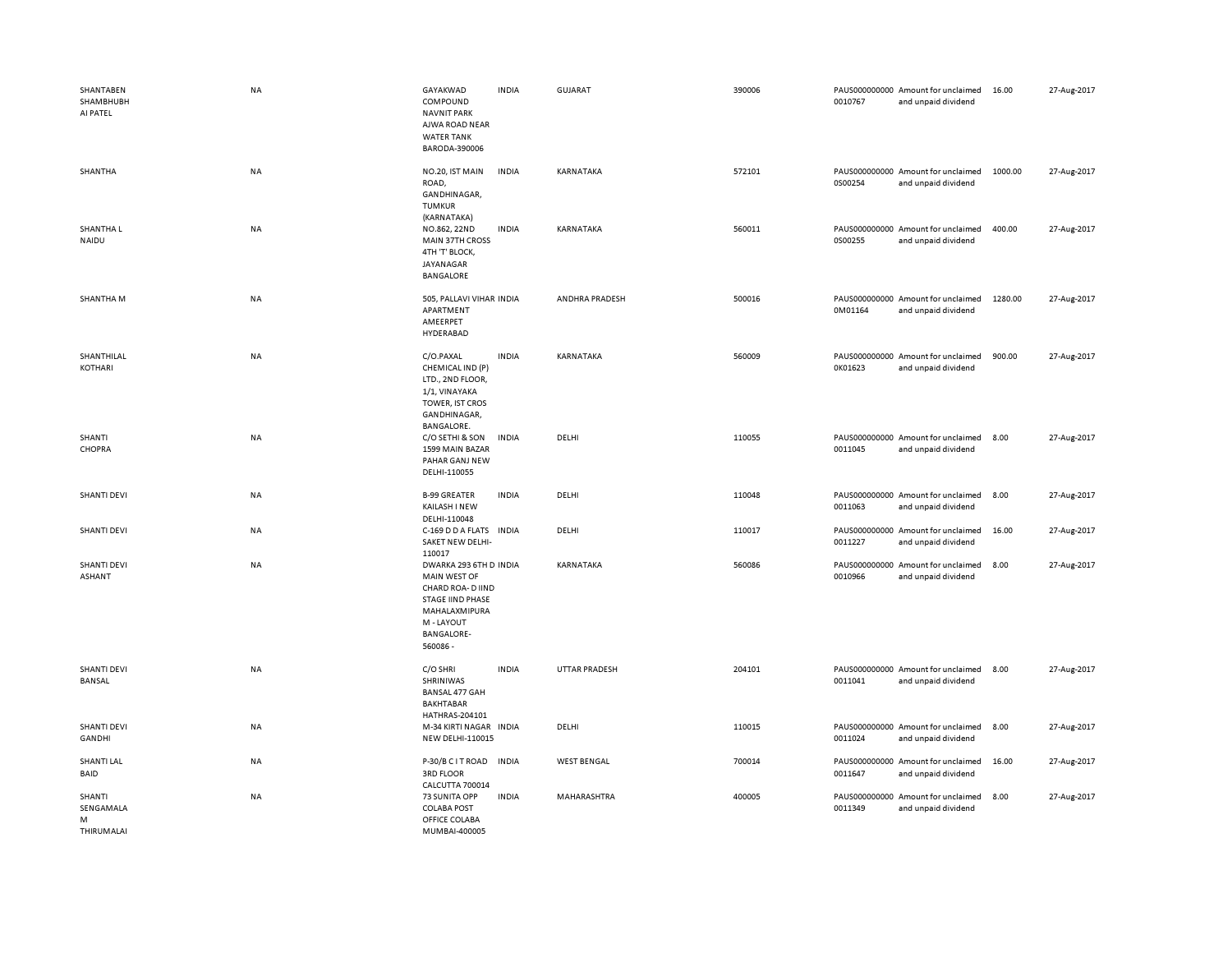| SHANTIBEN<br>CHANDRAKA<br>NT PARIKH                      | NA        | SHAHPORE SURAT- INDIA<br>395001                                                                                                                     |              | <b>GUJARAT</b> | 395001 | 0010660 | PAUS000000000 Amount for unclaimed<br>and unpaid dividend | 16.00 | 27-Aug-2017 |
|----------------------------------------------------------|-----------|-----------------------------------------------------------------------------------------------------------------------------------------------------|--------------|----------------|--------|---------|-----------------------------------------------------------|-------|-------------|
| SHANTILAL<br>AMBALAL<br>PATEL                            | NA        | 19 BHAWANI PURA INDIA<br>SOCIETY<br>NIZAMPURA<br>BARODA-390002                                                                                      |              | <b>GUJARAT</b> | 390002 | 0010769 | PAUS000000000 Amount for unclaimed<br>and unpaid dividend | 16.00 | 27-Aug-2017 |
| SHANTILAL<br>HANSRAJ<br>GOAR                             | NA        | SIDDHIVINAYAK<br><b>BUILDING GROUND</b><br><b>FLOOR NEAR DENA</b><br><b>BANK MANOHAR</b><br><b>ROAD PALGHAR</b><br><b>WEST DIST THANE</b><br>401404 | <b>INDIA</b> | MAHARASHTRA    | 401404 | 0011189 | PAUS000000000 Amount for unclaimed<br>and unpaid dividend | 8.00  | 27-Aug-2017 |
| SHANTILAL<br>MANILAL<br>SHAH                             | NA        | 20-KADAM<br><b>BUILDING</b><br>SAYAJIGANJ<br>BARODA-390005                                                                                          | <b>INDIA</b> | GUJARAT        | 390005 | 0010630 | PAUS000000000 Amount for unclaimed<br>and unpaid dividend | 2.00  | 27-Aug-2017 |
| SHANTILAL<br>PURUSHOTTA<br>M PUROHIT                     | NA        | 1-SHANTIKUNJ<br>SOCIETY UTKARSH<br>VIDYALAY B/H<br>VRAJWADI<br><b>GADAPURA</b><br><b>BARODA 390015</b>                                              | <b>INDIA</b> | <b>GUJARAT</b> | 390015 | 0010683 | PAUS000000000 Amount for unclaimed<br>and unpaid dividend | 16.00 | 27-Aug-2017 |
| SHANTILAL<br>PURUSHOTTA<br>M PUROHIT                     | NA        | 1-SHANTIKUNJ<br>SOCIETY UTKARSH<br>VIDYALAY B/H<br>VRAJWADI<br><b>GADAPURA</b><br><b>BARODA 390015</b>                                              | <b>INDIA</b> | GUJARAT        | 390015 | 0010621 | PAUS000000000 Amount for unclaimed<br>and unpaid dividend | 6.00  | 27-Aug-2017 |
| SHARAD<br>DATTATRAY<br><b>BHAGWAT</b>                    | <b>NA</b> | <b>BHAGYASHREE 8</b><br><b>GAYATRI KRUPA</b><br>SOC B/H KABIR<br><b>MANDIR</b><br>MANJALPUR<br>VADODARA 390011                                      | <b>INDIA</b> | GUJARAT        | 390011 | 0010752 | PAUS000000000 Amount for unclaimed<br>and unpaid dividend | 2.00  | 27-Aug-2017 |
| SHARAD<br><b>DIWAKAR</b><br>SHARANGPA<br>ΝI              | NA        | 344 KRISHNA<br><b>COTTAGE 6TH</b><br><b>ROAD KHAR</b><br>MUMBAI-400052                                                                              | <b>INDIA</b> | MAHARASHTRA    | 400052 | 0010685 | PAUS000000000 Amount for unclaimed<br>and unpaid dividend | 6.00  | 27-Aug-2017 |
| SHARAD<br>MULJIBHAI<br>KAKKAD                            | NA        | 16, ANKUR APTS<br><b>JETALPUR ROAD</b><br>VISHWAS COLONY<br>ALKAPURI BARODA<br>390005                                                               | <b>INDIA</b> | <b>GUJARAT</b> | 390005 | 0010772 | PAUS000000000 Amount for unclaimed<br>and unpaid dividend | 6.00  | 27-Aug-2017 |
| SHARADA<br>SHANKAR<br>PATIL                              | NA        | 1/B 106 PIRAMAL<br><b>NAGAR S V ROAD</b><br><b>GOREGAON (WEST)</b><br>MUMBAI-400062                                                                 | <b>INDIA</b> | MAHARASHTRA    | 400062 | 0010911 | PAUS000000000 Amount for unclaimed<br>and unpaid dividend | 16.00 | 27-Aug-2017 |
| SHARADCHA<br><b>NDRA</b><br><b>GORDHANBH</b><br>AI PATEL | NA        | 43 SHREYNAGAR<br>SOCIETY<br>SUBHANPURA<br><b>BARODA 390007</b>                                                                                      | <b>INDIA</b> | <b>GUJARAT</b> | 390007 | 0010608 | PAUS000000000 Amount for unclaimed<br>and unpaid dividend | 16.00 | 27-Aug-2017 |
| SHARADCHA<br><b>NDRA</b><br>NARANBHAI<br>PATEL           | NA        | <b>NAVI MANGROL</b><br>POST SITPUR TAL<br><b>DABHOI DIST</b><br><b>BARODA PIN-</b><br>391110                                                        | <b>INDIA</b> | <b>GUJARAT</b> | 391110 | 0010774 | PAUS000000000 Amount for unclaimed<br>and unpaid dividend | 32.00 | 27-Aug-2017 |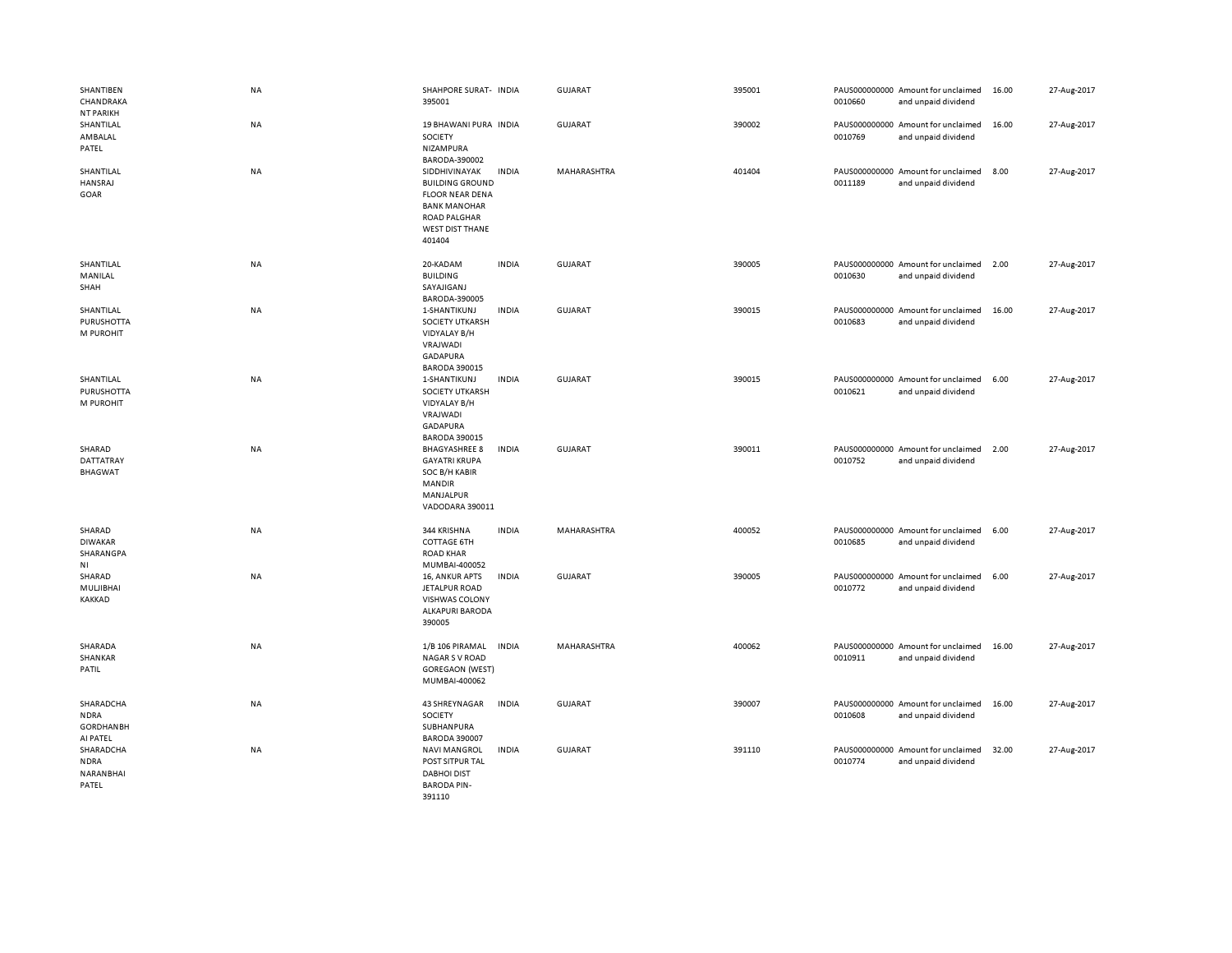| SHARADKANT<br>A BANSILAL<br>DHRUV       | <b>NA</b> | 22 NAVYUG<br>SOCIETY S M ROAD<br>AMBAWADI<br>AHMEDABAD-<br>380015                                                                                                         | <b>INDIA</b> | GUJARAT            | 380015 | 0010775 | PAUS000000000 Amount for unclaimed<br>and unpaid dividend | 16.00  | 27-Aug-2017 |
|-----------------------------------------|-----------|---------------------------------------------------------------------------------------------------------------------------------------------------------------------------|--------------|--------------------|--------|---------|-----------------------------------------------------------|--------|-------------|
| SHARAT<br>CHANDRA<br>SATPATHY           | <b>NA</b> | G-30 ALEMBIC<br><b>COLONY ALEMBIC</b><br>ROAD VADODARA                                                                                                                    | <b>INDIA</b> | GUJARAT            | 390003 | 0S04568 | PAUS000000000 Amount for unclaimed<br>and unpaid dividend | 200.00 | 27-Aug-2017 |
| SHARDA<br><b>MANI MISRA</b>             | NA        | "SURUCHI" 5/5<br><b>SARVA PRIYA</b><br>VIHAR NEW DELHI-<br>110016                                                                                                         | <b>INDIA</b> | DELHI              | 110016 | 0011031 | PAUS000000000 Amount for unclaimed<br>and unpaid dividend | 8.00   | 27-Aug-2017 |
| SHARDA<br>NAND JHA                      | <b>NA</b> | C/O BHARAT<br><b>GENERAL &amp; TEX</b><br>INDS LTD 9/1 R N<br>MUKHERJEE ROAD<br>CALCUTTA-700001                                                                           | <b>INDIA</b> | <b>WEST BENGAL</b> | 700001 | 0011289 | PAUS000000000 Amount for unclaimed<br>and unpaid dividend | 8.00   | 27-Aug-2017 |
| SHARDA<br>NARESH<br>DALWADI             | NA        | B/1 RACHNA APTS INDIA<br><b>ELLISBRIDGE NR</b><br>NAVRANGPURA<br><b>TELE EXCHANGE</b><br>AHMEDABAD-<br>380006                                                             |              | GUJARAT            | 380006 | 0010882 | PAUS000000000 Amount for unclaimed<br>and unpaid dividend | 16.00  | 27-Aug-2017 |
| SHARDA<br>VIRENDRA<br><b>GUPTA</b>      | NA        | 4/10 AGRAWAL<br><b>NAGAR DR</b><br>AMBEDKAR ROAD<br>MATUNGA<br>MUMBAI-400019                                                                                              | <b>INDIA</b> | MAHARASHTRA        | 400019 | 0010929 | PAUS000000000 Amount for unclaimed<br>and unpaid dividend | 8.00   | 27-Aug-2017 |
| SHARDABEN<br>DINKERBHAI<br>DALAL        | <b>NA</b> | C/O BHARAT L<br>PARIKH BUNGLOW<br>NO 7 AAROHI-<br><b>BUNGLOWS NEAR</b><br>ASHWAMEGH 1<br>B/HP&TCO-<br>MPLEX 132 RING<br><b>RD SATELLITE</b><br>ROAD AHMEDA-<br>BAD 380015 | <b>INDIA</b> | <b>GUJARAT</b>     | 380015 | 0011345 | PAUS000000000 Amount for unclaimed<br>and unpaid dividend | 16.00  | 27-Aug-2017 |
| SHARDABEN<br>HASMUKHLA<br>L GAN DHI     | <b>NA</b> | 10/B PUSHAPKUNJ INDIA<br>SOCIETY BEHIND S<br><b>BI HARNI ROAD</b><br><b>BRANCH HARNI</b><br>ROAD KARELI BAUG<br><b>BARODA</b>                                             |              | <b>GUJARAT</b>     | 380018 | 0010604 | PAUS000000000 Amount for unclaimed<br>and unpaid dividend | 2.00   | 27-Aug-2017 |
| SHARDABEN<br><b>ISHVERBHAI</b><br>PATEL | NA        | 301, SUBH<br><b>COMPLEX SAI</b><br><b>CHOKDI AMBER</b><br>SCHOOL<br>ROADMANJALPUR                                                                                         | <b>INDIA</b> | GUJARAT            | 390011 | 0011087 | PAUS000000000 Amount for unclaimed<br>and unpaid dividend | 8.00   | 27-Aug-2017 |
| SHARDABEN<br><b>ISHWARBHAI</b><br>PATEL | <b>NA</b> | A-46 ALEMBIC<br><b>COLONY BARODA</b><br>390003                                                                                                                            | <b>INDIA</b> | <b>GUJARAT</b>     | 390003 | 0010624 | PAUS000000000 Amount for unclaimed<br>and unpaid dividend | 2.00   | 27-Aug-2017 |
| SHARDABEN<br>KESHAVBHAI<br>PATEL        | <b>NA</b> | 34,<br>LAXMINARAYAN<br>NAGAR OPP.<br>LAXMINARAYAN<br><b>MANDIR</b><br>MANJALPUR<br>VADODARA                                                                               | <b>INDIA</b> | <b>GUJARAT</b>     | 390011 | 0010776 | PAUS000000000 Amount for unclaimed<br>and unpaid dividend | 2.00   | 27-Aug-2017 |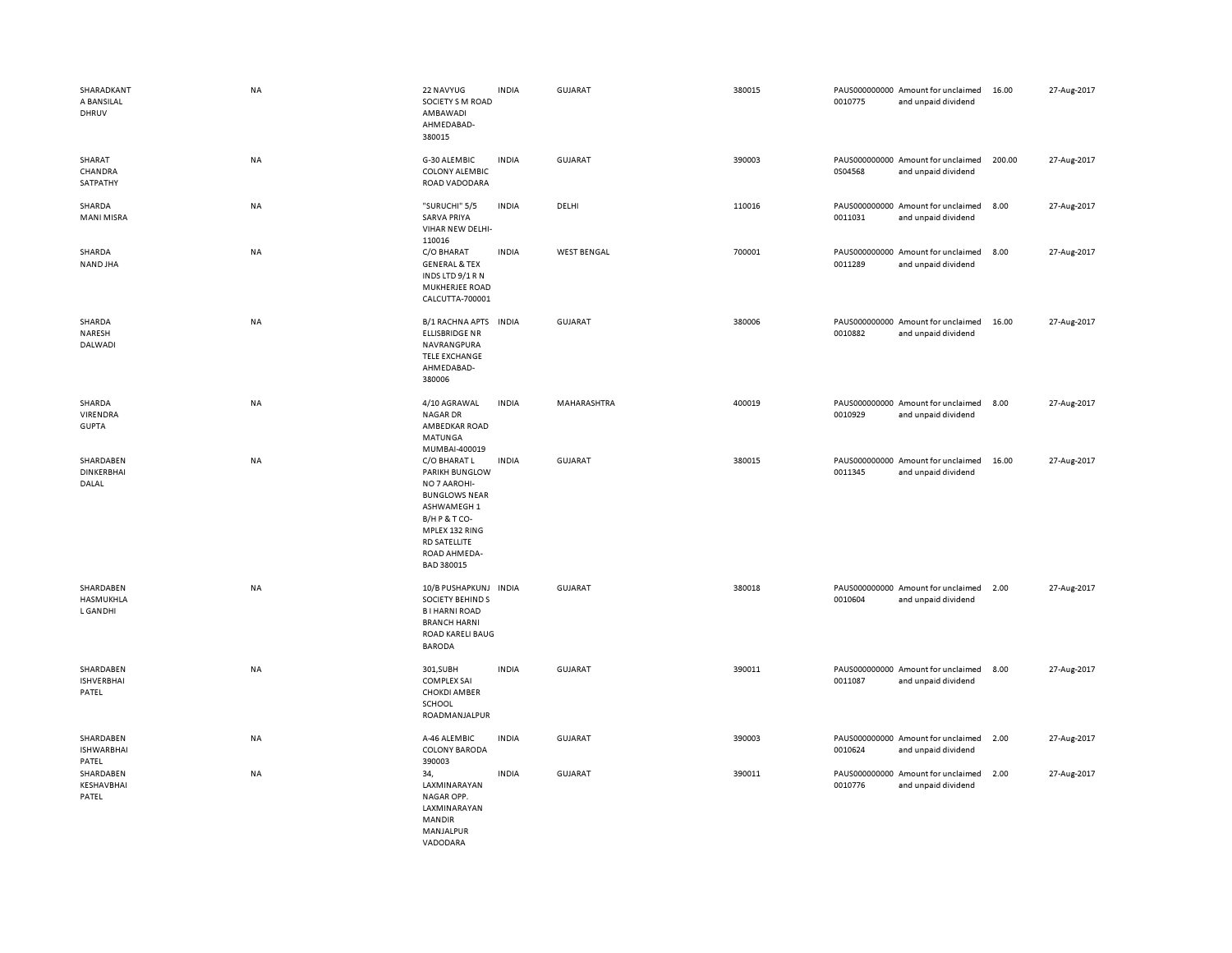| SHARDABEN<br>MANUBHAI<br>RANA          | NA        | C/O PATEL<br>RAMANBHAI<br>RANCHHODDAS<br>"NILKAN-TH" 2A<br>SANTOSH SOCIETY<br>NR P&D BLDG OPP -<br>SAMI SOC BARODA -  | <b>INDIA</b> | <b>GUJARAT</b> | 390001 | 0011331 | PAUS000000000 Amount for unclaimed<br>and unpaid dividend | 6.00   | 27-Aug-2017 |
|----------------------------------------|-----------|-----------------------------------------------------------------------------------------------------------------------|--------------|----------------|--------|---------|-----------------------------------------------------------|--------|-------------|
| SHARDABEN<br>NARSHIBHAI<br>AMIN        | <b>NA</b> | C/O JAGDISHBHAI<br>NATHABHAI PATEL<br><b>MANOR TEKRA PO</b><br>VASAD TAL ANAND<br><b>DIST KHEDA</b>                   | <b>INDIA</b> | <b>GUJARAT</b> | 390001 | 0010777 | PAUS000000000 Amount for unclaimed<br>and unpaid dividend | 16.00  | 27-Aug-2017 |
| SHARDABEN<br>NATHABHAI<br><b>BARIA</b> | NA        | BLOCK NO. 87,<br>PARAS SOCIETY,<br>NR. R.T.O. OFFICE<br>VADODARA-390006                                               | <b>INDIA</b> | <b>GUJARAT</b> | 390006 | 0011386 | PAUS000000000 Amount for unclaimed<br>and unpaid dividend | 2.00   | 27-Aug-2017 |
| SHARDABEN<br><b>U SOLANKI</b>          | NA        | RAMDEV FALIA,<br>NAVAYARD<br>VADODARA-390002                                                                          | <b>INDIA</b> | GUJARAT        | 390002 | 0011668 | PAUS000000000 Amount for unclaimed<br>and unpaid dividend | 16.00  | 27-Aug-2017 |
| SHARDABEN<br>V SHAH                    | <b>NA</b> | RADIOWALA'S<br>HOUSE SHATRI NO<br><b>KHANCHO DHANA</b><br><b>SUTHAR'S POLE</b><br>KALUPUR<br>AHMEDABAD-<br>380001     | <b>INDIA</b> | <b>GUJARAT</b> | 380001 | 0011141 | PAUS000000000 Amount for unclaimed<br>and unpaid dividend | 8.00   | 27-Aug-2017 |
| SHASHI BALA                            | <b>NA</b> | <b>B-49 MOTI NAGAR INDIA</b><br>NEW DELHI-110015                                                                      |              | DELHI          | 110015 | 0011238 | PAUS000000000 Amount for unclaimed<br>and unpaid dividend | 20.00  | 27-Aug-2017 |
| SHASHI<br><b>BHUSHAN</b><br>AWASTHI    | NA        | B1/703, MONTVERT INDIA<br><b>FINESSE</b><br>S.NO.134/3, BANER<br>PASHAN LINK ROAD<br>PASHANPUNE                       |              | MAHARASHTRA    | 411002 | 0S03286 | PAUS000000000 Amount for unclaimed<br>and unpaid dividend | 300.00 | 27-Aug-2017 |
| SHASHI<br>KHANNA                       | NA        | D-38 VIJAY NAGAR INDIA<br>DELHI-110009                                                                                |              | DELHI          | 110009 | 0011039 | PAUS000000000 Amount for unclaimed<br>and unpaid dividend | 8.00   | 27-Aug-2017 |
| SHASHI<br>KIRAN<br>THAKUR              | <b>NA</b> | SQN LDR KEVAL<br>SINGH 57 B ROCK<br><b>VIEW AIR FORCE</b><br><b>STATION PALAM</b><br>NEW DELHI 110010                 | <b>INDIA</b> | DELHI          | 110010 | 0011487 | PAUS000000000 Amount for unclaimed<br>and unpaid dividend | 32.00  | 27-Aug-2017 |
| SHASHI<br>SACHDEVA                     | NA        | "AASHIRWAD",<br>E/28/A, DILSHAD<br>GARDEN, DELHI.                                                                     | <b>INDIA</b> | DELHI          | 110095 | 0011262 | PAUS000000000 Amount for unclaimed<br>and unpaid dividend | 8.00   | 27-Aug-2017 |
| SHASHI<br>SHARMA                       | NA        | C/O UJJWAL LTD<br><b>SHANKAR BHAWAN</b><br>S M S HIGHWAY<br>JAIPUR-302003                                             | <b>INDIA</b> | RAJASTHAN      | 302003 | 0010847 | PAUS000000000 Amount for unclaimed<br>and unpaid dividend | 16.00  | 27-Aug-2017 |
| SHASHIKALA<br>R SHETTY                 | NA        | VIJAYA BANK CMS INDIA<br><b>BRANCH K G ROAD</b><br>BANGALORE                                                          |              | KARNATAKA      | 560009 | 0S02572 | PAUS000000000 Amount for unclaimed<br>and unpaid dividend | 600.00 | 27-Aug-2017 |
| SHASHIKANT<br>CHANDULAL<br>MEHTA       | <b>NA</b> | <b>10 STATE BANK</b><br>SOCIETY B/H<br>ROHINI SOC NR-<br><b>GANDHI PARK</b><br><b>COLLEGE ROAD</b><br>NADIAD 387001-- | <b>INDIA</b> | <b>GUJARAT</b> | 387001 | 0010691 | PAUS000000000 Amount for unclaimed<br>and unpaid dividend | 6.00   | 27-Aug-2017 |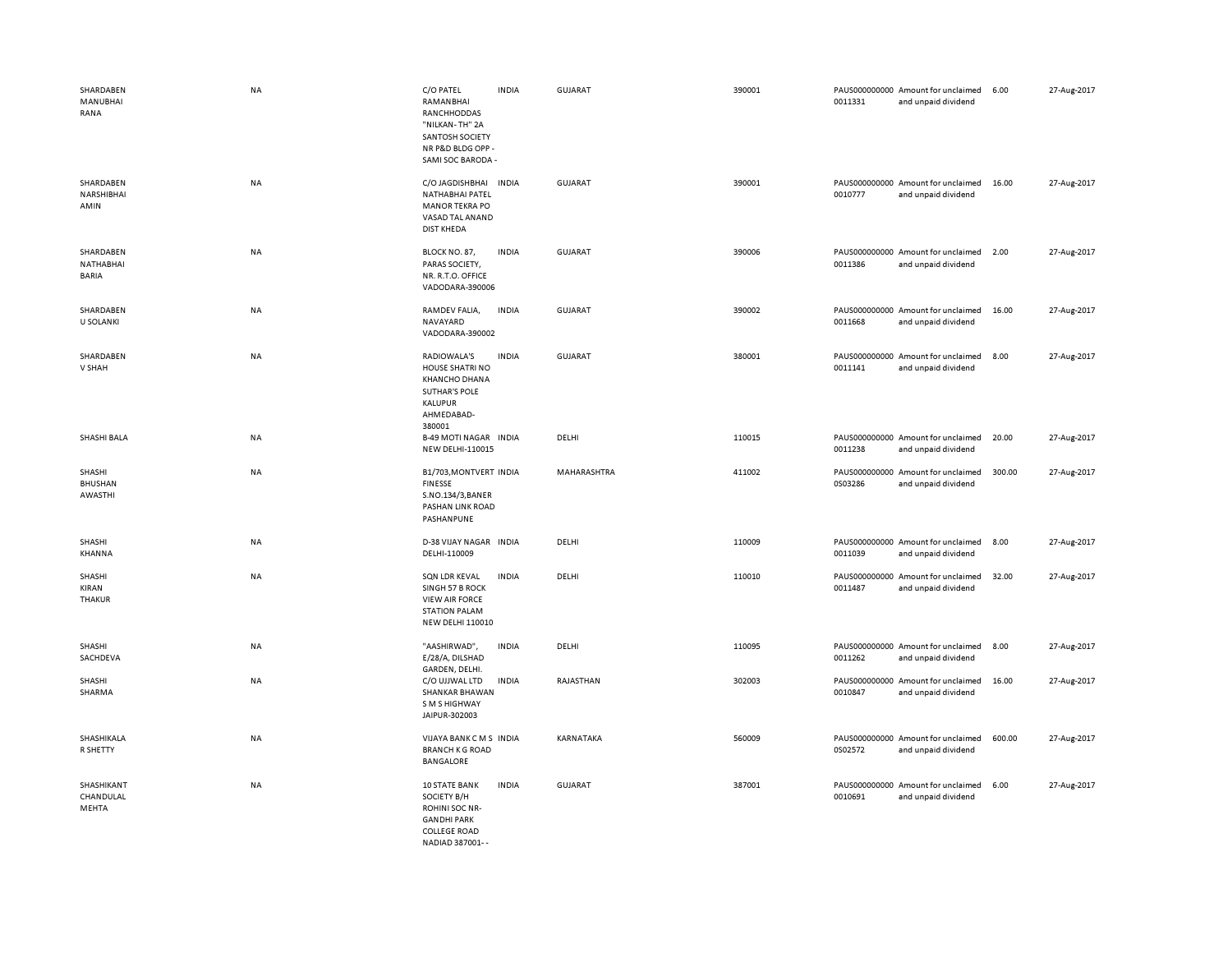| SHASHIKANT<br><b>GOKALDAS</b><br>THAKKAR               | <b>NA</b> | <b>GOKUL NIVAS</b><br><b>GHADIALI POLE</b><br>KOLAKHADI<br>BARODA-390001                                                    | <b>INDIA</b> | <b>GUJARAT</b> | 390001 | 0010603 | PAUS000000000 Amount for unclaimed<br>and unpaid dividend | 6.00   | 27-Aug-2017 |
|--------------------------------------------------------|-----------|-----------------------------------------------------------------------------------------------------------------------------|--------------|----------------|--------|---------|-----------------------------------------------------------|--------|-------------|
| SHASHIKANT<br><b>ISHWERBHAI</b><br>PATEL               | NA        | <b>KADIA KHADKI</b><br><b>BHUTADI ZAMPA</b><br>BARODA-390001                                                                | <b>INDIA</b> | GUJARAT        | 390001 | 0010692 | PAUS000000000 Amount for unclaimed<br>and unpaid dividend | 16.00  | 27-Aug-2017 |
| SHASHIKANT<br>MAGANLAL<br>DESAI                        | NA        | 'PARVATI' 4/860<br><b>GADKARI MARG</b><br><b>NAVSARI DIST</b><br><b>VALSAD 396445</b>                                       | <b>INDIA</b> | GUJARAT        | 396445 | 0010778 | PAUS000000000 Amount for unclaimed<br>and unpaid dividend | 16.00  | 27-Aug-2017 |
| SHASHIKANT<br>T SHAH                                   | NA        | <b>B/5 VIMLA FLAT</b><br><b>FATEHPURA NEAR</b><br><b>THAKOR PARK</b><br>PALDI<br>AHMEDABAD                                  | <b>INDIA</b> | GUJARAT        | 380007 | 0S02250 | PAUS000000000 Amount for unclaimed<br>and unpaid dividend | 200.00 | 27-Aug-2017 |
| SHASHIKANT<br>VITHALDAS<br>SHAH                        | NA        | <b>STATION ROAD</b><br>GODHRA-389001                                                                                        | <b>INDIA</b> | GUJARAT        | 389001 | 0010823 | PAUS000000000 Amount for unclaimed<br>and unpaid dividend | 8.00   | 27-Aug-2017 |
| SHEELA                                                 | NA        | E/414 GOVT<br><b>QUARTERS DEV</b><br><b>NAGAR KAROL</b><br><b>BAGH NEW DELHI</b><br>110005                                  | <b>INDIA</b> | DELHI          | 110005 | 0011252 | PAUS000000000 Amount for unclaimed<br>and unpaid dividend | 8.00   | 27-Aug-2017 |
| SHEELA<br>AGGARWAL                                     | NA        | F-14/7 MODEL<br><b>TOWN DELHI-</b><br>110009                                                                                | <b>INDIA</b> | DELHI          | 110009 | 0011009 | PAUS000000000 Amount for unclaimed<br>and unpaid dividend | 8.00   | 27-Aug-2017 |
| SHEELA VATI<br><b>GANDOTRA</b>                         | NA        | C/O KAMAL<br>TRADER"S 198<br><b>GHEE MANDI</b><br>PAHAR GUNJ NEW<br>DELHI 110055                                            | <b>INDIA</b> | DELHI          | 110055 | 0011241 | PAUS000000000 Amount for unclaimed<br>and unpaid dividend | 8.00   | 27-Aug-2017 |
| SHEETAL<br>PANDE                                       | NA        | 10 RAMKRISHNA<br><b>NAGAR NEAR</b><br><b>TELECOM HALL</b><br><b>NAGPUR</b>                                                  | <b>INDIA</b> | MAHARASHTRA    | 440025 | 0S04344 | PAUS000000000 Amount for unclaimed<br>and unpaid dividend | 200.00 | 27-Aug-2017 |
| SHEILA G<br>PATEL                                      | NA        | <b>NEAR KOTY'S</b><br><b>STUDIO PALACE</b><br>ROAD BARODA-<br>390001                                                        | <b>INDIA</b> | <b>GUJARAT</b> | 390001 | 0010780 | PAUS000000000 Amount for unclaimed<br>and unpaid dividend | 32.00  | 27-Aug-2017 |
| SHEILA<br><b>KAPOOR</b>                                | NA        | FLAT NO 216 "D"<br>WING BLDG NO 42<br>MANISH - NAGAR J<br>P ROAD ANDHERI<br>WEST MUMBAI-<br>4000-58-                        | <b>INDIA</b> | MAHARASHTRA    | 400058 | 0010923 | PAUS000000000 Amount for unclaimed<br>and unpaid dividend | 8.00   | 27-Aug-2017 |
| SHEILA<br>SORAB                                        | NA        | ORION BUNGALOW INDIA<br><b>GANDHARVA</b><br>NAGARI, NASIK<br>ROAD                                                           |              | MAHARASHTRA    | 422101 | 0S01053 | PAUS000000000 Amount for unclaimed<br>and unpaid dividend | 40.00  | 27-Aug-2017 |
| SHELAT<br>BHAVANABE<br>N<br>JAYESHKUMA<br>$\mathsf{R}$ | <b>NA</b> | 5/A GAYATRI<br><b>KRUPA SOCIETY</b><br>NEW VIP ROAD<br><b>BEHIND AIRPORT</b><br><b>NEAR</b><br>KALPANANAKAR<br>SOC VADODARA | <b>INDIA</b> | GUJARAT        | 390022 | 0680927 | PAUSIN3003941 Amount for unclaimed<br>and unpaid dividend | 2.00   | 27-Aug-2017 |
| SHESHARADD<br><b>I VENARADDI</b><br>GANGAL             | NA        | HANCHINAL<br>SAUNDATTI DIST<br>BELGAUM<br><b>KARNATAKA STATE</b><br>590001                                                  | <b>INDIA</b> | KARNATAKA      | 590001 | 0010832 | PAUS000000000 Amount for unclaimed<br>and unpaid dividend | 32.00  | 27-Aug-2017 |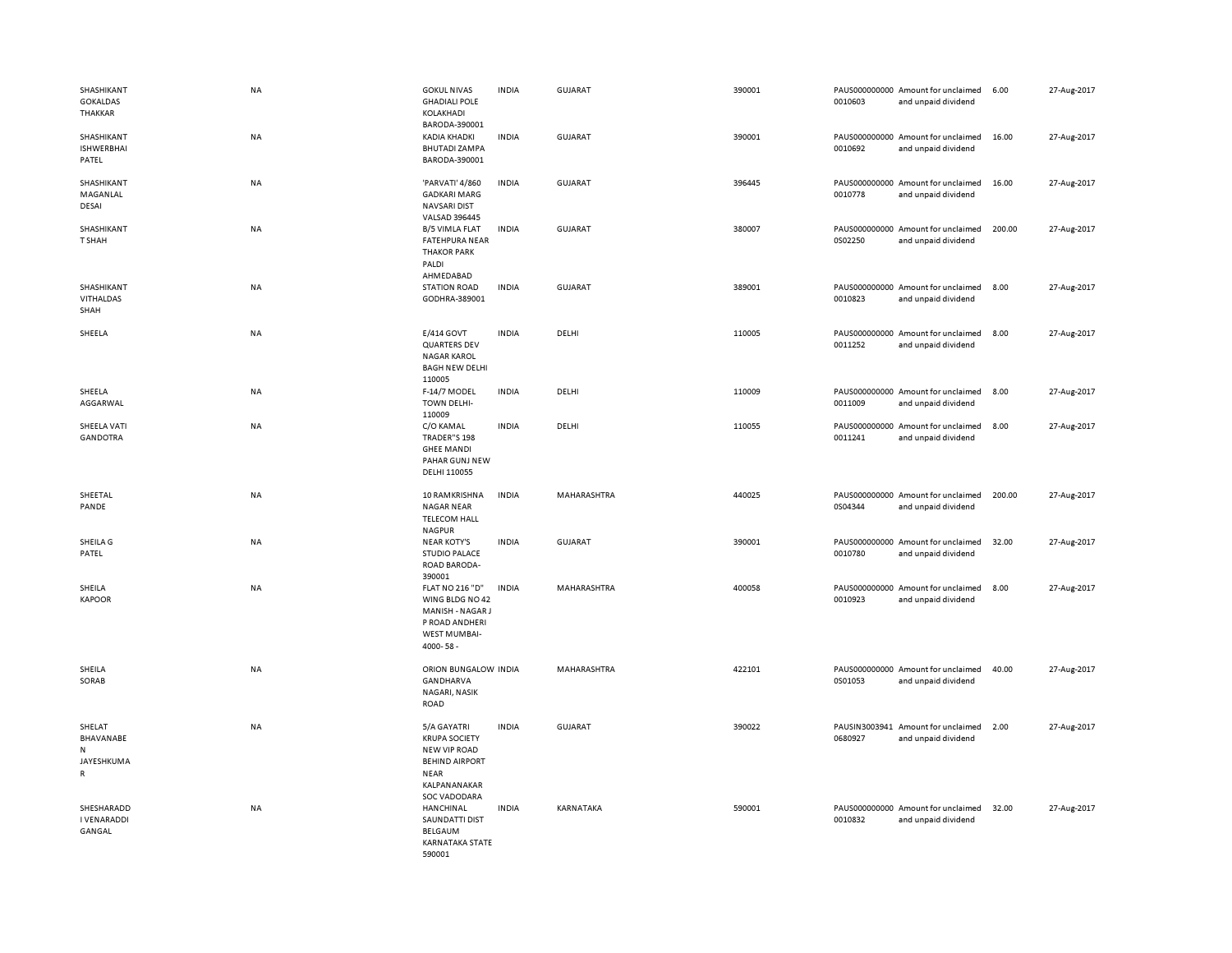| SHILPA<br>SESHADRI                           | NA                    | 24 PREM MILAN CO-INDIA<br>OP 87-B NAPEAN<br><b>SEA ROAD</b><br><b>MUMBAI</b>                                                                               |              | MAHARASHTRA          | 400006 | 0S05097 | PAUS000000000 Amount for unclaimed<br>and unpaid dividend | 1200.00 | 27-Aug-2017 |
|----------------------------------------------|-----------------------|------------------------------------------------------------------------------------------------------------------------------------------------------------|--------------|----------------------|--------|---------|-----------------------------------------------------------|---------|-------------|
| SHIRIN<br>HAKIMUDDIN<br>SABUWALA             | NA                    | 57 SARANG STREET INDIA<br><b>BURBHANI BLDG</b><br>1ST FLOOR<br><b>MUMBAI</b>                                                                               |              | MAHARASHTRA          | 400003 | 0011160 | PAUS000000000 Amount for unclaimed<br>and unpaid dividend | 24.00   | 27-Aug-2017 |
| <b>SHIRISH</b><br>YESHWANT<br><b>JOSHI</b>   | NA                    | 14/1 MUKUND<br><b>IRON STAFF CO OP</b><br>HSG SOC<br>GAYANPADA<br><b>MULUNDE</b><br>MUMBAI 400081                                                          | <b>INDIA</b> | MAHARASHTRA          | 400081 | 0010891 | PAUS000000000 Amount for unclaimed<br>and unpaid dividend | 8.00    | 27-Aug-2017 |
| SHIRISHBHAI<br>MAGANBHAI<br>PATEL            | NA                    | <b>14 ASHAPURI</b><br>SOCIETY AKOTA<br>BARODA-390005                                                                                                       | <b>INDIA</b> | <b>GUJARAT</b>       | 390005 | 0010781 | PAUS000000000 Amount for unclaimed<br>and unpaid dividend | 10.00   | 27-Aug-2017 |
| <b>SHIV BHAJAN</b><br>MISRA                  | NA                    | 83/194<br>PARAMPURWA<br><b>KANPUR 208014</b>                                                                                                               | <b>INDIA</b> | <b>UTTAR PRADESH</b> | 208014 | 0011200 | PAUS000000000 Amount for unclaimed<br>and unpaid dividend | 8.00    | 27-Aug-2017 |
| SHIVA<br>PHANIRAJ<br><b>NANDURINS</b><br>RAJ | NA                    | 6-4-101, NAGULA<br>STREET,<br>HANUMAKONDA,<br>WARANGAL                                                                                                     | <b>INDIA</b> | ANDHRA PRADESH       | 505001 | 0S00714 | PAUS000000000 Amount for unclaimed<br>and unpaid dividend | 400.00  | 27-Aug-2017 |
| SHIVABHAIM<br><b>OTIBHAI</b><br>PATEL        | NA                    | 50 SONALIKA<br><b>SOCIETY KARELI</b><br><b>BAUG BARODA-</b><br>390018                                                                                      | <b>INDIA</b> | GUJARAT              | 390018 | 0010643 | PAUS000000000 Amount for unclaimed<br>and unpaid dividend | 2.00    | 27-Aug-2017 |
| SHIVAJI<br>UMAJI<br>DHOKANE                  | NA                    | "VARSHA" 493A<br><b>NEAR RANGTA</b><br><b>HIGH SCHOOL</b><br>NASIK-422001                                                                                  | <b>INDIA</b> | MAHARASHTRA          | 422001 | 0011269 | PAUS000000000 Amount for unclaimed<br>and unpaid dividend | 16.00   | 27-Aug-2017 |
| SHIVAJIRAO<br>BHASKERRAO<br>MANE             | NA                    | 'RAM NIVAS'<br>SHIYABAUG<br>RAMCHANDRARAO<br><b>MEN-EPATIL RD</b><br>OPP POLO GROUND<br>BARODA 390001--                                                    | <b>INDIA</b> | <b>GUJARAT</b>       | 390001 | 0011650 | PAUS000000000 Amount for unclaimed<br>and unpaid dividend | 12.00   | 27-Aug-2017 |
| SHIVGANESH<br>MAURYA                         | NA                    | ROOM NO 23<br><b>BHOLA BHAI</b><br><b>KICHAWL AGRA</b><br><b>ROAD THANE</b><br>400601                                                                      | <b>INDIA</b> | MAHARASHTRA          | 400601 | 0010899 | PAUS000000000 Amount for unclaimed<br>and unpaid dividend | 16.00   | 27-Aug-2017 |
| SHIVKUMAR<br>CHATRUMAL<br>ACHHARYA           | CHATRUMAL<br>ACHHARYA | 302 KUNAL<br><b>APARTMENTS 3RD</b><br><b>FLOOR OPP</b><br><b>MADHU PARK</b><br>CORNER OF 1ST &<br>10TH ROAD KHAR<br><b>WEST MUMBAI</b>                     | <b>INDIA</b> | MAHARASHTRA          | 400052 | 2613170 | PAUSIN3011511 Amount for unclaimed<br>and unpaid dividend | 24.00   | 27-Aug-2017 |
| SHOBHA<br>BHAMBHANI                          | NA                    | $C/O$ S K<br><b>GIANCHANDANI SR</b><br>E E (E&M) NCL<br>SINGRAULI SIDHI<br>486889                                                                          | <b>INDIA</b> | MADHYA PRADESH       | 486889 | 0011212 | PAUS000000000 Amount for unclaimed<br>and unpaid dividend | 8.00    | 27-Aug-2017 |
| SHOBHAGYC<br><b>HAND VELJI</b><br>GANDHI     | NA                    | C/O SHANTILAL M INDIA<br>RATHOD<br>SIDDHIVINAYAK BL-<br>DG GR FLOOR NEAR<br><b>DENA BANK</b><br><b>MANOR ROAD P-</b><br>ALGHAR WEST DIST<br>THANE 401404 - |              | MAHARASHTRA          | 401404 | 0011190 | PAUS000000000 Amount for unclaimed<br>and unpaid dividend | 8.00    | 27-Aug-2017 |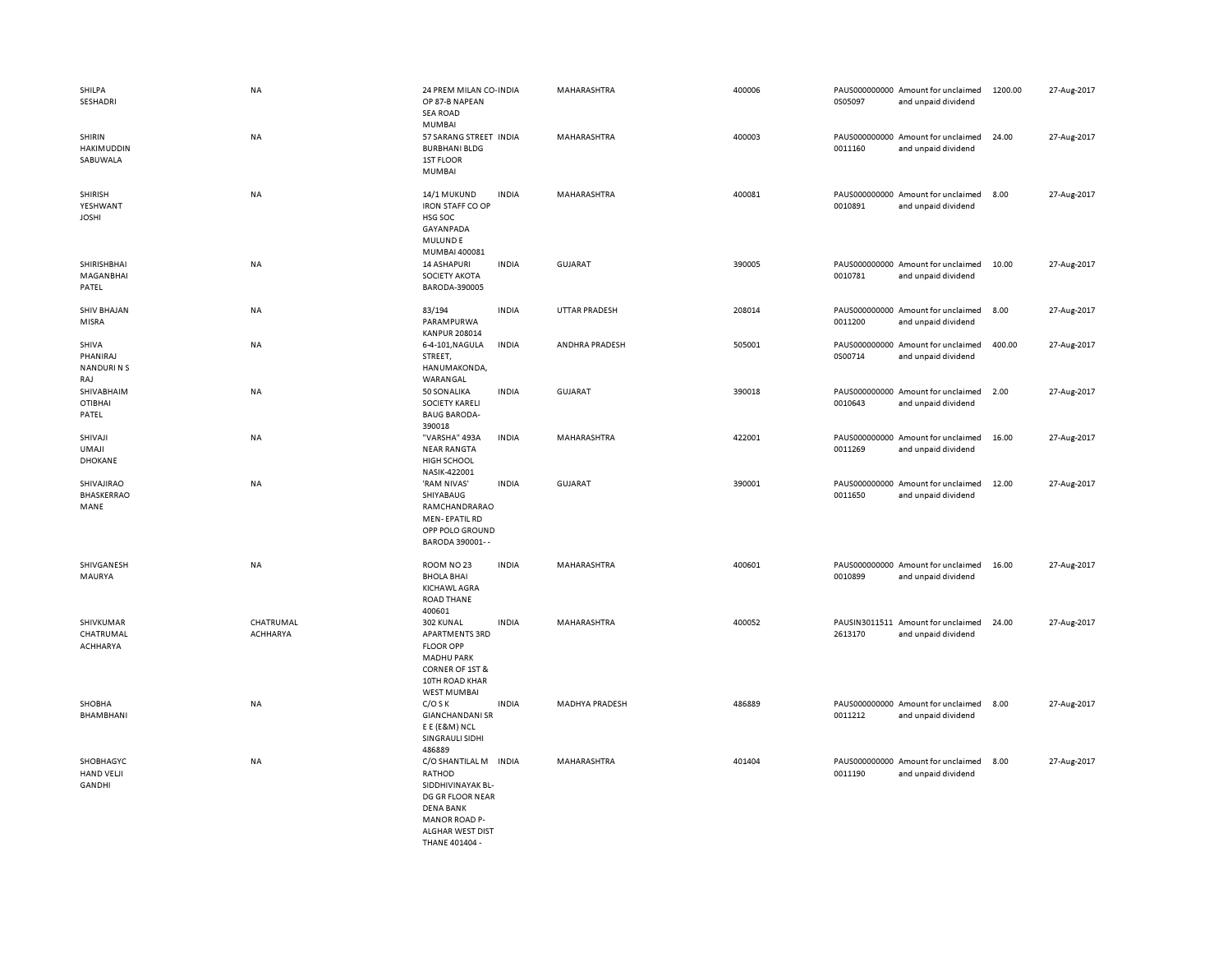| SHOBHANA<br>MAHESHWAR<br>KHARE                 | <b>NA</b> | KHARE BUNGLOW INDIA<br>VRINDAWAN<br>SOCIETY NAVI PETH<br>PUNE 411030                                                 |              | MAHARASHTRA          | 411030 | 0010694 | PAUS000000000 Amount for unclaimed<br>and unpaid dividend | 16.00  | 27-Aug-2017 |
|------------------------------------------------|-----------|----------------------------------------------------------------------------------------------------------------------|--------------|----------------------|--------|---------|-----------------------------------------------------------|--------|-------------|
| <b>SHOBHIT</b><br>MANGLIK                      | NA        | 7 JHANDA BAZAR<br>DEHRADUN                                                                                           | <b>INDIA</b> | UTTARAKHAND          | 248001 | 0S03557 | PAUS000000000 Amount for unclaimed<br>and unpaid dividend | 300.00 | 27-Aug-2017 |
| SHOBHNABE<br>$\mathsf{N}$<br>MANHARLAL<br>SHAH | NA        | C/O KESHAVLAL<br>MOHANLAL 51<br>VITHALWADI<br>MUMBAI-400007                                                          | <b>INDIA</b> | MAHARASHTRA          | 400007 | 0011352 | PAUS000000000 Amount for unclaimed<br>and unpaid dividend | 8.00   | 27-Aug-2017 |
| SHREE<br><b>KRISHNA</b><br>LATH                | NA        | 22/13 MANOHAR<br><b>PUKUR ROAD</b><br>CALCUTTA-700029                                                                | <b>INDIA</b> | <b>WEST BENGAL</b>   | 700029 | 0011109 | PAUS000000000 Amount for unclaimed<br>and unpaid dividend | 8.00   | 27-Aug-2017 |
| SHREEKANT<br>RAMCHANDR<br>A PENDSE             | <b>NA</b> | 1182 BUDHWAR<br>PETH POONA-<br>411002                                                                                | <b>INDIA</b> | <b>MAHARASHTRA</b>   | 411002 | 0010661 | PAUS000000000 Amount for unclaimed<br>and unpaid dividend | 2.00   | 27-Aug-2017 |
| SHRENIK<br>RATILAL<br>SHAH                     | <b>NA</b> | 12-B WEST VIEW<br>309 S V ROAD<br>SANTACRUZ (W)<br>MUMBAI-400054                                                     | <b>INDIA</b> | MAHARASHTRA          | 400054 | 0011178 | PAUS000000000 Amount for unclaimed<br>and unpaid dividend | 18.00  | 27-Aug-2017 |
| SHRI<br>PRAKASH<br>AGARWAL                     | NA        | S D 360<br>SHASTRINAGAR<br><b>GHAZIABAD U P</b><br>201001                                                            | <b>INDIA</b> | <b>UTTAR PRADESH</b> | 201001 | 0011059 | PAUS000000000 Amount for unclaimed<br>and unpaid dividend | 8.00   | 27-Aug-2017 |
| SHRIDHAR<br>DATTATRAYA<br>AGASHE               | NA        | 3112 TILAK LANE<br>RATNAGIRI-415612                                                                                  | <b>INDIA</b> | MAHARASHTRA          | 415612 | 0010695 | PAUS000000000 Amount for unclaimed<br>and unpaid dividend | 6.00   | 27-Aug-2017 |
| <b>SHRIDHARK</b><br>POOJARY                    | <b>NA</b> | D-5-8 JEEVAN<br>SHANTI S V ROAD<br>SANTACRUZ WEST<br>MUMBAI 400054                                                   | <b>INDIA</b> | MAHARASHTRA          | 400054 | 0011156 | PAUS000000000 Amount for unclaimed<br>and unpaid dividend | 8.00   | 27-Aug-2017 |
| SHRIKANT<br><b>BHARGAV</b><br>GORE             | NA        | SAPHALYA SHRI<br>SOCIETY SHASTRI<br><b>NAGAR DOMBIVALI</b><br>WEST 421202                                            | <b>INDIA</b> | MAHARASHTRA          | 421202 | 0011478 | PAUS000000000 Amount for unclaimed<br>and unpaid dividend | 16.00  | 27-Aug-2017 |
| <b>SHRIKANT V</b><br>PRABHU                    | NA        | 2, RAJESHREE 36<br><b>SARASWATI BAG</b><br>JOGESWARI (EAST)<br>MUMBAI                                                | <b>INDIA</b> | MAHARASHTRA          | 400060 | 0S02041 | PAUS000000000 Amount for unclaimed<br>and unpaid dividend | 200.00 | 27-Aug-2017 |
| SHRIKAR<br>MANGESH<br>KENKARE                  | NA        | ICL, 163, ASHRAM<br>ROAD, OPP.A.I.R.,<br>AHMEDABAD                                                                   | <b>INDIA</b> | GUJARAT              | 380014 | 0S00711 | PAUS000000000 Amount for unclaimed<br>and unpaid dividend | 200.00 | 27-Aug-2017 |
| SHRIKRISHNA<br>M FIRKE                         | <b>NA</b> | <b>C/O SUREKHA</b><br>NARKHEDE<br>MOHANANAND<br><b>NAGAR MUNJARLI</b><br>P O KULGAON DIST<br><b>THANE M S 421503</b> | <b>INDIA</b> | <b>MAHARASHTRA</b>   | 421503 | 0011095 | PAUS000000000 Amount for unclaimed<br>and unpaid dividend | 8.00   | 27-Aug-2017 |
| SHRIMATI<br><b>JAYKAR</b><br>ALMAULA           | NA        | 6A PRITAMNAGAR INDIA<br><b>ELLISBRIDGE</b><br>AHMEDABAD<br>380006                                                    |              | GUJARAT              | 380006 | 0011370 | PAUS000000000 Amount for unclaimed<br>and unpaid dividend | 8.00   | 27-Aug-2017 |
| SHRINIVAS<br>MARTANAND<br><b>JOSHI</b>         | NA        | 15 BELLARY GALLI<br>HUBLI-580020                                                                                     | <b>INDIA</b> | KARNATAKA            | 580020 | 0010831 | PAUS000000000 Amount for unclaimed<br>and unpaid dividend | 32.00  | 27-Aug-2017 |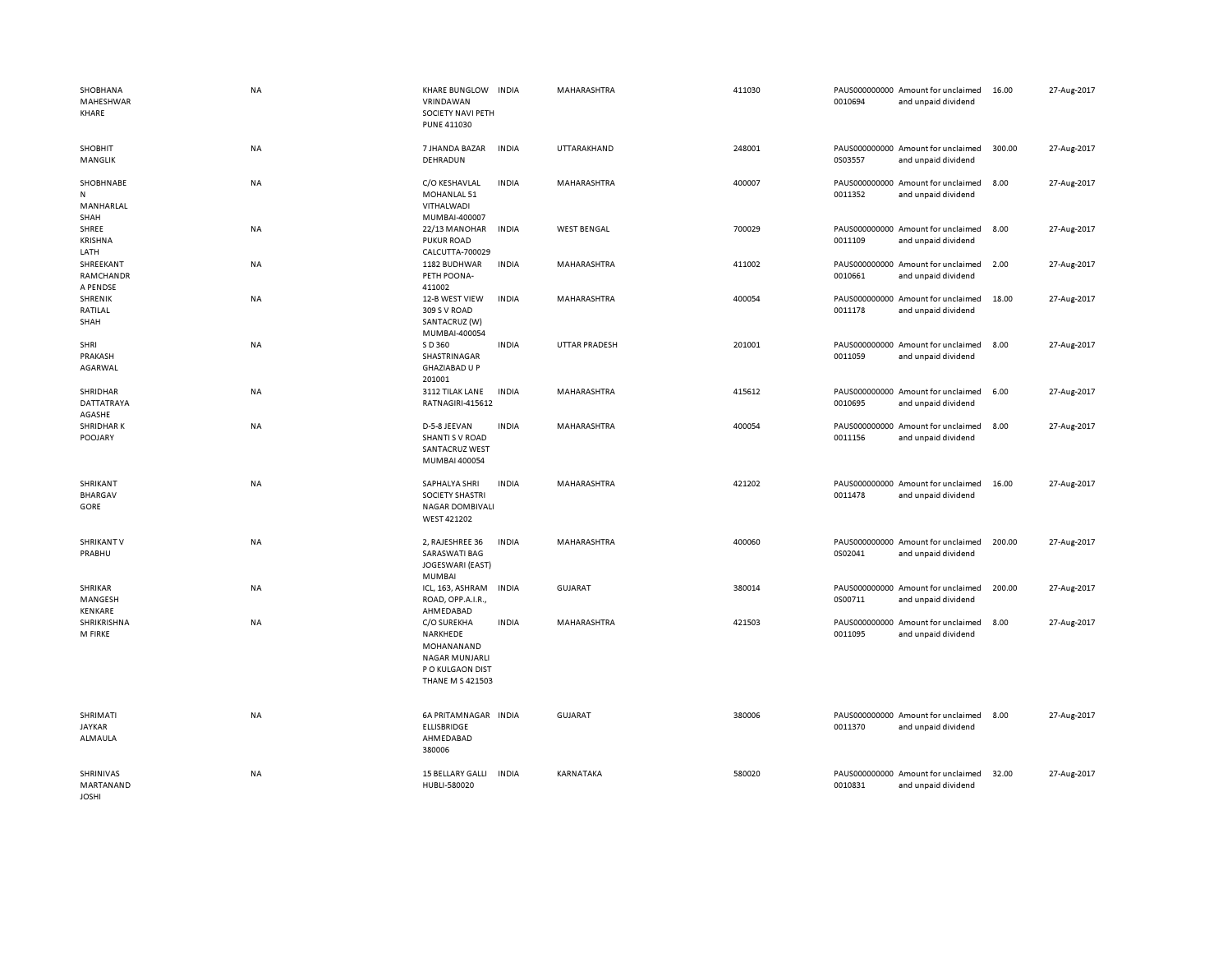| <b>SHRINIVAS R</b><br>BELLUBBI           | <b>NA</b>                | PLOT NO.43, SHRI<br>RAGHAVENDRA -<br>RADHAKRISHNAN<br>NAGAR BAGEWADI<br>ROADIBRAHIMPOR,<br><b>BIJAPUR</b>             | <b>INDIA</b> | KARNATAKA             | 586101 | 0S02493 | PAUS000000000 Amount for unclaimed<br>and unpaid dividend | 200.00  | 27-Aug-2017 |
|------------------------------------------|--------------------------|-----------------------------------------------------------------------------------------------------------------------|--------------|-----------------------|--------|---------|-----------------------------------------------------------|---------|-------------|
| SHRIPAD<br>SHANKARRA<br>O THAKUR         | NA                       | 340-G, AD-SECTOR, INDIA<br>SCHEME NO. - 74C<br><b>INDORE-452010</b>                                                   |              | <b>MADHYA PRADESH</b> | 452010 | 0011067 | PAUS000000000 Amount for unclaimed<br>and unpaid dividend | 8.00    | 27-Aug-2017 |
| <b>SHRIRANG M</b><br><b>NAWATHE</b>      | NA                       | <b>DANDIA BAZAR</b><br><b>BRAHMPURI</b><br>BARODA-390001                                                              | <b>INDIA</b> | <b>GUJARAT</b>        | 390001 | 0010783 | PAUS000000000 Amount for unclaimed<br>and unpaid dividend | 32.00   | 27-Aug-2017 |
| SHUBHA<br>PRAMOD<br><b>NAIK</b>          | <b>NA</b>                | TYPE III/C 4-TATA<br><b>COLONY MAHUL</b><br>ROAD CHEMBUR<br>MUMBAI 400074                                             | <b>INDIA</b> | MAHARASHTRA           | 400074 | 0011277 | PAUS000000000 Amount for unclaimed<br>and unpaid dividend | 40.00   | 27-Aug-2017 |
| SHUBHRA<br>CHAKRAVART<br>Y               | NA                       | C/O REDIFFUSION<br>ADVERTISING (P)<br>LTD POONAM<br>BLDG 5/2 RUSSEL<br>STREET CALCUTTA-<br>700071                     | <b>INDIA</b> | <b>WEST BENGAL</b>    | 700071 | 0010942 | PAUS000000000 Amount for unclaimed<br>and unpaid dividend | 8.00    | 27-Aug-2017 |
| SHUSILABEN<br>RAMANLAL<br><b>CHOKSHI</b> | <b>NA</b>                | <b>CHOKSHI BAZAR</b><br><b>UMRETH DIST</b><br>KAIRA PIN-388220                                                        | <b>INDIA</b> | <b>GUJARAT</b>        | 388220 | 0010784 | PAUS000000000 Amount for unclaimed<br>and unpaid dividend | 6.00    | 27-Aug-2017 |
| SHYAM<br><b>BIHARI</b><br>TIWARI         | GAYA<br>PRASAD<br>TIWARI | VILL-<br><b>DARAMDASPUR</b><br>POST-<br>LOHARAMAU<br>SULTANPUR                                                        | <b>INDIA</b> | <b>UTTAR PRADESH</b>  | 228001 | 0362081 | PAUS120132000 Amount for unclaimed<br>and unpaid dividend | 100.00  | 27-Aug-2017 |
| SHYAM<br><b>KISHORI DEVI</b>             | NA                       | C/O. SHRI R.M.<br>VERMA FLAT NO. E-<br>23, IP EXTN.<br>PATPARGANJ NEW<br>DELHI-110092                                 | <b>INDIA</b> | DELHI                 | 110092 | 0011048 | PAUS000000000 Amount for unclaimed<br>and unpaid dividend | 24.00   | 27-Aug-2017 |
| SHYAM<br><b>KUMAR</b><br>PAREEK          | NA                       | M/S UJJWAL LTD<br>SHANKAR BHAWAN<br>S M S HIGHWAY<br>JAIPUR-302003                                                    | <b>INDIA</b> | RAJASTHAN             | 302003 | 0010849 | PAUS000000000 Amount for unclaimed<br>and unpaid dividend | 16.00   | 27-Aug-2017 |
| SHYAM<br>SUNDER H<br>VYAS                | NA                       | 503 ARPITA CO-OP<br>HSG SOCIETY V P S<br><b>RD OFF FACTORY</b><br><b>LANE BORIVLI</b><br><b>WEST MUMBAI</b><br>400092 | <b>INDIA</b> | MAHARASHTRA           | 400092 | 0011459 | PAUS000000000 Amount for unclaimed<br>and unpaid dividend | 8.00    | 27-Aug-2017 |
| SHYAMAL<br><b>GHOSH</b>                  | NA                       | MARKETING<br><b>DIVISION ALEMBIC</b><br><b>CHEMICAL WORK</b><br><b>ALEMBIC ROAD</b><br>VADODARA                       | <b>INDIA</b> | GUJARAT               | 390003 | 0S04578 | PAUS000000000 Amount for unclaimed<br>and unpaid dividend | 200.00  | 27-Aug-2017 |
| SHYAMALA<br>SREEDHARAN                   | NA                       | B-204, SANTHI<br><b>ENCLAVE</b><br>PONNETH TEMPLE<br><b>ROAD</b><br>KADAVANTHRA<br>P.OCOCHIN                          | <b>INDIA</b> | KERALA                | 682020 | 0S01409 | PAUS000000000 Amount for unclaimed<br>and unpaid dividend | 2400.00 | 27-Aug-2017 |
| SHYMAL<br><b>KUMAR</b><br>TALUKDAR       | NA                       | TALUKDAR CHAWL INDIA<br>MALPA DONGRI NO-<br><b>3 ANDHERI EAST</b><br>MUMBAL400093                                     |              | MAHARASHTRA           | 400093 | 0011614 | PAUS000000000 Amount for unclaimed<br>and unpaid dividend | 32.00   | 27-Aug-2017 |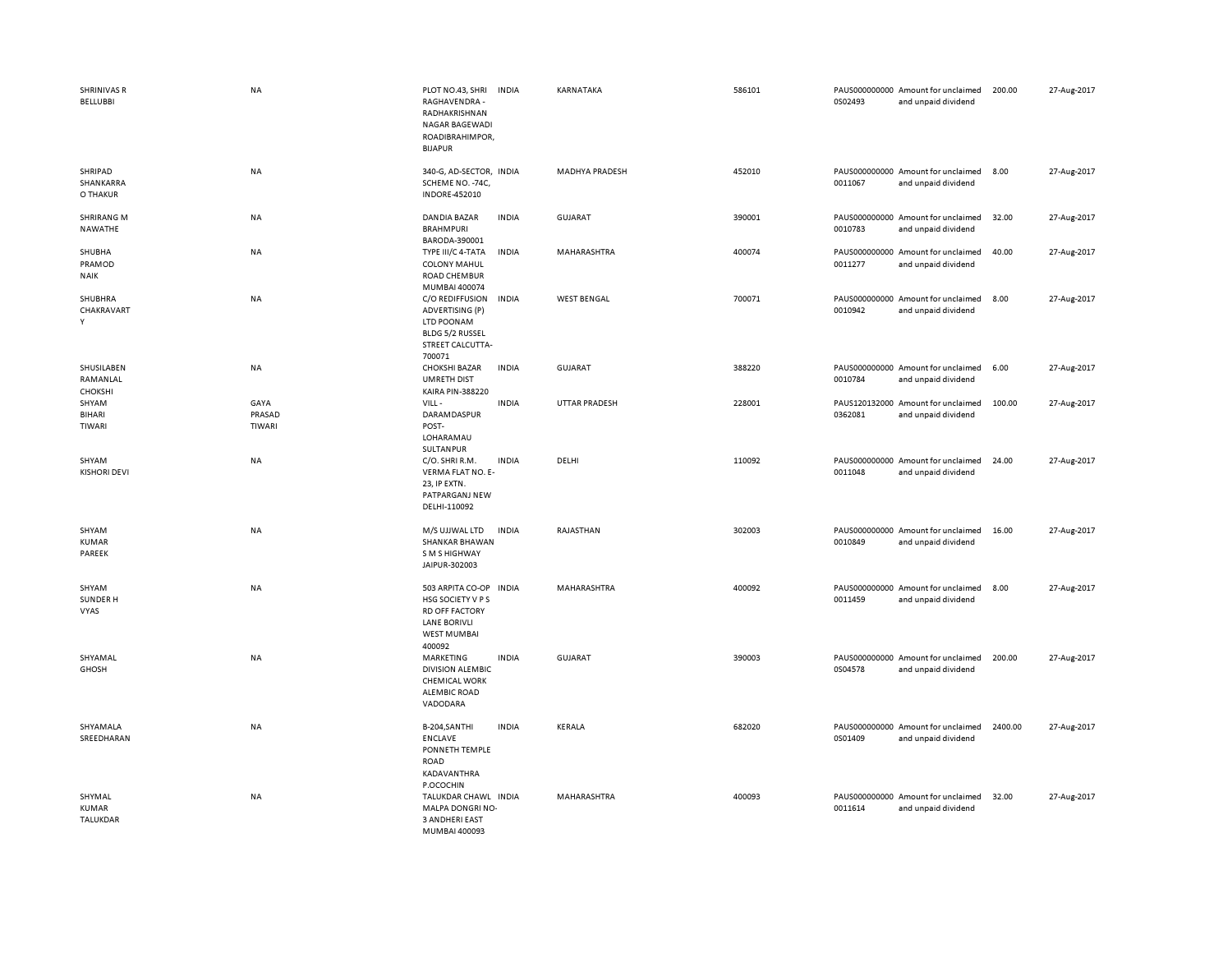| SHYMALA V                                   | NA                     | 23/38,<br>SUNDARACHALA<br>ST., PRODDATUR<br>CUDDAPAH DT.                                              | <b>INDIA</b> | ANDHRA PRADESH     | 516360 | 0V00300                  | PAUS000000000 Amount for unclaimed<br>and unpaid dividend | 200.00 | 27-Aug-2017 |
|---------------------------------------------|------------------------|-------------------------------------------------------------------------------------------------------|--------------|--------------------|--------|--------------------------|-----------------------------------------------------------|--------|-------------|
| SIGFRED D<br>SILVA                          | NA                     | 9 AMIN NAGAR<br><b>CHHANI DIST</b><br><b>BARODA PIN-</b><br>391740                                    | <b>INDIA</b> | GUJARAT            | 391740 | 0010785                  | PAUS000000000 Amount for unclaimed<br>and unpaid dividend | 2.00   | 27-Aug-2017 |
| SIGFRED<br>OLIVERA                          | NA                     | 9 AMIN NAGAR<br><b>CHHANI BARODA</b><br>PIN-391740                                                    | <b>INDIA</b> | <b>GUJARAT</b>     | 391740 | 0010786                  | PAUS000000000 Amount for unclaimed<br>and unpaid dividend | 6.00   | 27-Aug-2017 |
| SIMA<br>LAKHOTIA                            | NA                     | 24-A SHAKESPEARE INDIA<br><b>SARANI 9TH FLOOR</b><br>FLAT NO 94D<br>CALCUTTA 700017                   |              | <b>WEST BENGAL</b> | 700017 | 0010941                  | PAUS000000000 Amount for unclaimed<br>and unpaid dividend | 16.00  | 27-Aug-2017 |
| SIMONE<br>MANEKJEE<br>REGISTRAR             | NA                     | <b>BUNGALOW AE-1</b><br>THE INDIAN STEEL<br>& WIRE PRODS LTD<br>PO INDRANAGAR<br>JAMSHEDPUR<br>831008 | <b>INDIA</b> | <b>JHARKHAND</b>   | 831008 | 0011665                  | PAUS000000000 Amount for unclaimed<br>and unpaid dividend | 8.00   | 27-Aug-2017 |
| SINGDHA<br>KUMAR<br>GANGULY                 | NA                     | B/1/32<br>SHEESHMAHAL<br>COLONY<br>KAMACHHA<br><b>VARANASI 221010</b>                                 | <b>INDIA</b> | UTTAR PRADESH      | 221010 | 0010846                  | PAUS000000000 Amount for unclaimed<br>and unpaid dividend | 16.00  | 27-Aug-2017 |
| SIPRA SEAL                                  | <b>NA</b>              | 44 SIKDARPARA<br>STREET CALCUTTA<br>700007                                                            | <b>INDIA</b> | <b>WEST BENGAL</b> | 700007 | 0011368                  | PAUS000000000 Amount for unclaimed<br>and unpaid dividend | 8.00   | 27-Aug-2017 |
| SIRAJ<br>AIYUBBHAI<br>KHEDAWALA             | AIYUBBHAI<br>KHEDAWALA | 28/2, SIDE &<br>SERVICE, OPP.<br><b>GANJ SHAHID</b><br>DARGAH<br>DANILIMDA<br>AHMEDABAD               | <b>INDIA</b> | <b>GUJARAT</b>     | 380028 | PAUSIN3009821<br>0097312 | Amount for unclaimed<br>and unpaid dividend               | 10.00  | 27-Aug-2017 |
| SIRAJ<br><b>JIVABHAI</b><br>LOKHANDWA<br>LA | <b>NA</b>              | M G ROAD BARODA- INDIA<br>390001                                                                      |              | GUJARAT            | 390001 | 0010787                  | PAUS000000000 Amount for unclaimed<br>and unpaid dividend | 6.00   | 27-Aug-2017 |
| <b>SITA RAM</b><br>BAHETI                   | NA                     | 48 HEM CHANDRA INDIA<br><b>NASKAR ROAD</b><br><b>BELLA GHATA</b><br>CALCUTTA                          |              | <b>WEST BENGAL</b> | 700010 | 0S02814                  | PAUS000000000 Amount for unclaimed<br>and unpaid dividend | 300.00 | 27-Aug-2017 |
| <b>SITA RAM</b><br>LOHIYA                   | NA                     | M/S POHOP SINGH INDIA<br>KISHAN SAHAI RAM-<br><b>GANJ ALWAR</b><br>301001                             |              | RAJASTHAN          | 301001 | 0011264                  | PAUS000000000 Amount for unclaimed<br>and unpaid dividend | 16.00  | 27-Aug-2017 |
| SITANGSHU<br><b>JANA</b>                    | <b>NA</b>              | <b>GOLEPUKUR OPP</b><br><b>TELEPHONE</b><br><b>EXCHANGE PO</b><br><b>BARIPUR 24</b><br>PARGANAS       | <b>INDIA</b> | <b>WEST BENGAL</b> | 743248 | 0S02930                  | PAUS000000000 Amount for unclaimed<br>and unpaid dividend | 200.00 | 27-Aug-2017 |
| SITARAMAIYE<br>R<br>VENUGOPAL<br>AN         | <b>NA</b>              | 15 DOUBLE STREET INDIA<br>AGRAHARAM<br>SINGANALLUR<br>COIMBATORE<br>641005                            |              | <b>TAMIL NADU</b>  | 641005 | 0010950                  | PAUS000000000 Amount for unclaimed<br>and unpaid dividend | 8.00   | 27-Aug-2017 |
| <b>SIVA PRASAD</b><br>ADDEPALLI             | NA                     | CHANDOLU (POST)<br>PITTALAVARIPALE<br>M MANDAL<br><b>GUNTUR DIST</b>                                  | INDIA        | ANDHRA PRADESH     | 522311 | 0S04738                  | PAUS000000000 Amount for unclaimed<br>and unpaid dividend | 300.00 | 27-Aug-2017 |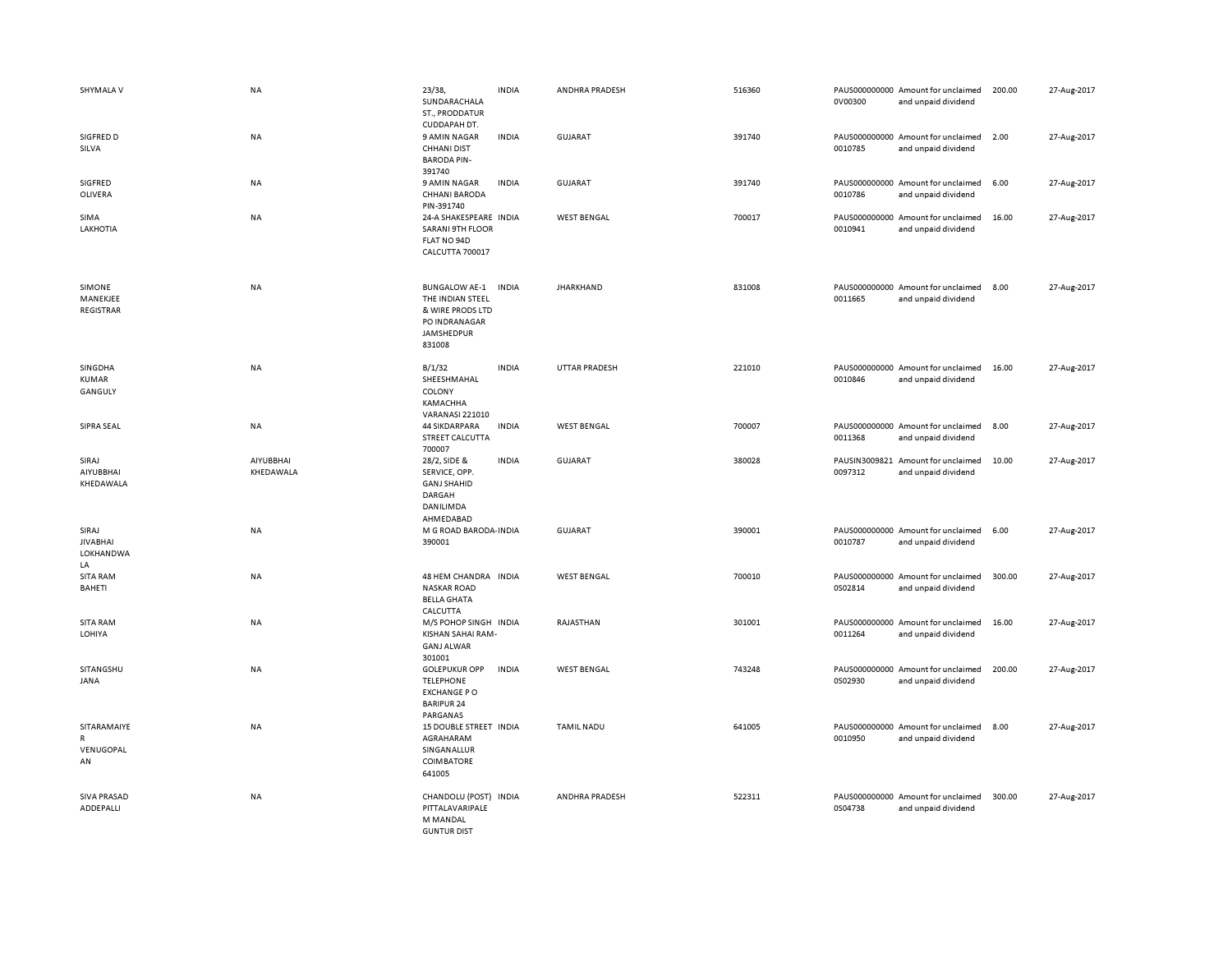| SIVAGAMI<br><b>KANNAN</b>         | <b>NA</b>                   | 8 JAYAMMAL<br>STREET AYYAVOO<br>NAIDU COLONY<br>CHENNAI-600029                                               | <b>INDIA</b> | <b>TAMIL NADU</b>  | 600029 | 0010978 | PAUS000000000 Amount for unclaimed<br>and unpaid dividend | 8.00   | 27-Aug-2017 |
|-----------------------------------|-----------------------------|--------------------------------------------------------------------------------------------------------------|--------------|--------------------|--------|---------|-----------------------------------------------------------|--------|-------------|
| SIVAM<br><b>GHOSH</b>             | <b>NA</b>                   | 5/4 BARASAT<br><b>HOUSING ESTATE</b><br>PHASE-II PO<br>NOAPARA 24-<br>PAGS(N)                                | <b>INDIA</b> | <b>WEST BENGAL</b> | 700125 | 0S02774 | PAUS000000000 Amount for unclaimed<br>and unpaid dividend | 200.00 | 27-Aug-2017 |
| SIVASANKARI<br>SATHIAMOO<br>RTHY  | SUNDARAM<br>RAKKIYAPPA<br>N | 28 ANNAIINDRA<br><b>NAGAR IRUGAR</b><br>ROAD ONDIPUDUR<br>COIMBATORE                                         | <b>INDIA</b> | <b>TAMIL NADU</b>  | 641016 | 0748734 | PAUS130414000 Amount for unclaimed<br>and unpaid dividend | 2.00   | 27-Aug-2017 |
| SMITA<br><b>DEEPAK</b><br>DESAI   | <b>NA</b>                   | <b>B-1/6 REF KURUL</b><br><b>COLONY ALIBAG</b><br><b>DIST RAIGAD</b><br>402208 M S                           | <b>INDIA</b> | MAHARASHTRA        | 402208 | 0011431 | PAUS000000000 Amount for unclaimed<br>and unpaid dividend | 32.00  | 27-Aug-2017 |
| SMITA<br>SHANKERLAL<br>TANNA      | NA                          | C/O SHANKERLAL R INDIA<br><b>TANNA 28/43</b><br>PRAHLAD PLOT<br>"SHIVAM" RAJKOT-<br>360001                   |              | <b>GUJARAT</b>     | 360001 | 0011076 | PAUS000000000 Amount for unclaimed<br>and unpaid dividend | 8.00   | 27-Aug-2017 |
| SMITESH<br>NAVANITLAL<br>DESAI    | <b>NA</b>                   | C-13, GOVIND PARK INDIA<br><b>B/H AMAR PARK</b><br>VIP ROAD,<br>KARELIBAUG<br><b>BARODA</b>                  |              | <b>GUJARAT</b>     | 390018 | 0361357 | PAUS130167000 Amount for unclaimed<br>and unpaid dividend | 400.00 | 27-Aug-2017 |
| SMRITI<br><b>KUNDU</b>            | NA                          | 8910/2 SASHI<br><b>BHUSAN SARKAR</b><br><b>LANE SALKIA</b><br>HOWRAH-711106                                  | <b>INDIA</b> | <b>WEST BENGAL</b> | 711106 | 0011127 | PAUS000000000 Amount for unclaimed<br>and unpaid dividend | 8.00   | 27-Aug-2017 |
| SNEHLATA<br>JANARDAN<br>MEHTA     | <b>NA</b>                   | C/O MR GIRISH<br><b>MEHTA BANK OF</b><br><b>BARODA P B NO-</b><br>131 MARUTI GALLI<br><b>BELGAUM 590002</b>  | <b>INDIA</b> | KARNATAKA          | 590002 | 0010597 | PAUS000000000 Amount for unclaimed<br>and unpaid dividend | 2.00   | 27-Aug-2017 |
| SNEHLATABE<br>N VINUBHAI<br>PATEL | <b>NA</b>                   | C/O ORIENTAL<br><b>CERAMIC WORKS</b><br>AT, PO & TAL<br><b>VIJAPUR DIST</b><br><b>MEHSANA PIN-</b><br>382870 | <b>INDIA</b> | <b>GUJARAT</b>     | 382870 | 0010789 | PAUS000000000 Amount for unclaimed<br>and unpaid dividend | 6.00   | 27-Aug-2017 |
| SOBHA<br>RAJENDRAKU<br>MAR        | <b>NA</b>                   | ERICKATTU<br>BALAKRISHNA<br><b>MENON ROAD</b><br><b>EDAPALLY PO</b><br>COCHIN                                | <b>INDIA</b> | KERALA             | 682024 | 0S02973 | PAUS000000000 Amount for unclaimed<br>and unpaid dividend | 200.00 | 27-Aug-2017 |
| SOBHINI<br>DHARMA<br>RATNAM       | ΝA                          | CHAKKAMADATHIL INDIA<br>HOUSE, NATTIKA<br>POST, THRISSUR<br>DIST. KERALA-<br>680566                          |              | KERALA             | 680566 | 0010984 | PAUS000000000 Amount for unclaimed<br>and unpaid dividend | 8.00   | 27-Aug-2017 |
| SOHAN<br>SINGH                    | NA                          | 6/81, WEA, KAROLB<br>AGH NEW DELHI                                                                           | INDIA        | DELHI              | 110005 | 0S01410 | PAUS000000000 Amount for unclaimed<br>and unpaid dividend | 400.00 | 27-Aug-2017 |
| SOHAN<br>SINGH                    | NA                          | 6/81 W E A<br><b>KAROLBAGH N</b><br>DELHI-110005                                                             | <b>INDIA</b> | DELHI              | 110005 | 0010850 | PAUS000000000 Amount for unclaimed<br>and unpaid dividend | 66.00  | 27-Aug-2017 |
| SOHAN<br>SINGH                    | <b>NA</b>                   | 6/81 W E A KAROL<br><b>BAGH NEW DELHI-</b><br>110005                                                         | <b>INDIA</b> | DELHI              | 110005 | 0010700 | PAUS000000000 Amount for unclaimed<br>and unpaid dividend | 32.00  | 27-Aug-2017 |
| SOJAN<br><b>FRANCIS</b>           | NA                          | KONIKKARA HOUSE INDIA<br>CHELAKKOTTOKAR<br>A TRICHUR                                                         |              | KERALA             | 680005 | 0S02986 | PAUS000000000 Amount for unclaimed<br>and unpaid dividend | 300.00 | 27-Aug-2017 |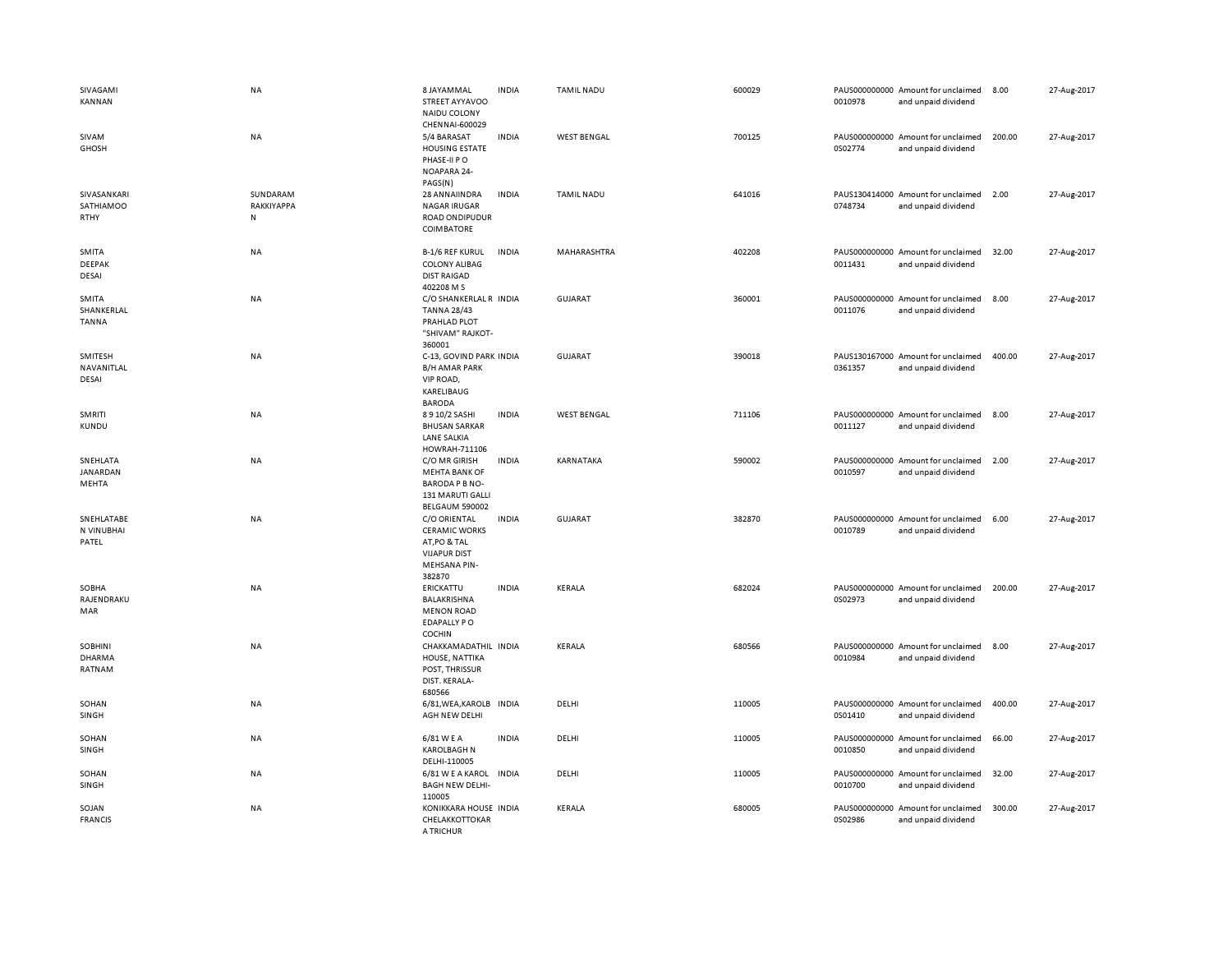| SOMABHAI<br>AMTHABHAI<br>PATEL             | NA | AT & PO KANSA TAL INDIA<br><b>VISNAGAR DIST</b><br>MEHSANA PIN-<br>384250                                                          |              | <b>GUJARAT</b>     | 384250 | 0010790 | PAUS000000000 Amount for unclaimed<br>and unpaid dividend | 6.00   | 27-Aug-2017 |
|--------------------------------------------|----|------------------------------------------------------------------------------------------------------------------------------------|--------------|--------------------|--------|---------|-----------------------------------------------------------|--------|-------------|
| SOMABHAI<br>PRABHUDAS<br>PATEL             | NA | KAMANIYA PARA<br><b>NEAR TANK DIST.</b><br>MEHSANA AT.<br>POST. UNAVA                                                              | <b>INDIA</b> | GUJARAT            | 384160 | 0011722 | PAUS000000000 Amount for unclaimed<br>and unpaid dividend | 2.00   | 27-Aug-2017 |
| SOMABHAI<br><b>VIRAMBHAI</b><br>PATEL      | NA | AT-VASADARA<br>POST SARSOLI TAL<br><b>BAYAD DIST</b><br>SABARKANTHA PIN<br>383325                                                  | <b>INDIA</b> | GUJARAT            | 383325 | 0010631 | PAUS000000000 Amount for unclaimed<br>and unpaid dividend | 32.00  | 27-Aug-2017 |
| SOMESH<br>RAMANAND<br>SHASTRI              | NA | B/101,<br>RAJSTAMBHA<br>SOCIETY, OPP:<br>POLOGROUND,<br>VADODARA-390001                                                            | <b>INDIA</b> | <b>GUJARAT</b>     | 390001 | 0011674 | PAUS000000000 Amount for unclaimed<br>and unpaid dividend | 6.00   | 27-Aug-2017 |
| SONA DEVI                                  | NA | 1/35 SHALIMAR<br>PARK BHALA NATH<br><b>NAGAR SHAHDARA</b><br>DELHI-110032                                                          | <b>INDIA</b> | DELHI              | 110032 | 0011005 | PAUS000000000 Amount for unclaimed<br>and unpaid dividend | 8.00   | 27-Aug-2017 |
| SONA<br><b>SURESH</b><br><b>HINDUJA</b>    | NA | SAI DARSHAN CO-<br>OP HSG SOCIETY<br>FLAT NO 7 1ST<br><b>FLOOR RKT</b><br><b>COLLEGE RD</b><br>ULHASNAGAR<br>421003<br>MAHARASHTRA | <b>INDIA</b> | MAHARASHTRA        | 421003 | 0010897 | PAUS000000000 Amount for unclaimed<br>and unpaid dividend | 8.00   | 27-Aug-2017 |
| SONAL<br>MUKUNDRAI<br>MAKWANA              | NA | <b>8 TIRTH NAGAR</b><br>PART 2 GURUKUL<br><b>ROAD</b><br>AHMEDABAD<br>380052                                                       | <b>INDIA</b> | <b>GUJARAT</b>     | 380052 | 0011429 | PAUS000000000 Amount for unclaimed<br>and unpaid dividend | 66.00  | 27-Aug-2017 |
| SONALI<br><b>DOSHI</b>                     | NA | A/21<br>VALLABHNAGAR<br>SOCIETY<br>KARELIBAUG<br>VADODARA                                                                          | <b>INDIA</b> | GUJARAT            | 390018 | 0S04559 | PAUS000000000 Amount for unclaimed<br>and unpaid dividend | 300.00 | 27-Aug-2017 |
| SONALI<br><b>UDESH</b><br><b>KAPOOR</b>    | NA | H/6, Nav Prabhat<br>Chs Ltd. Sant<br>Janabai Marg Vile<br>Parle(E)                                                                 | <b>INDIA</b> | MAHARASHTRA        | 400057 | 0S03755 | PAUS000000000 Amount for unclaimed<br>and unpaid dividend | 200.00 | 27-Aug-2017 |
| SOUMENDRA<br><b>KUMAR</b><br><b>BOTHRA</b> | NA | C/O LOTTERY-<br>HOUSE 143-D<br><b>SARPAT BOSE</b><br>ROAD CALCUTTA-<br>700026                                                      | <b>INDIA</b> | <b>WEST BENGAL</b> | 700026 | 0011113 | PAUS000000000 Amount for unclaimed<br>and unpaid dividend | 8.00   | 27-Aug-2017 |
| SP<br>SATHAPPAN                            | NA | 26 GANAPATHY<br><b>LAYOUT K K PUDUR</b><br>SAIBABA<br>COLONYCOIMBATO<br>RE                                                         | <b>INDIA</b> | <b>TAMIL NADU</b>  | 641038 | 0S03038 | PAUS000000000 Amount for unclaimed<br>and unpaid dividend | 200.00 | 27-Aug-2017 |
| SQN LDR S<br>VENKATACHA<br>RY              | NA | C-ACCTS I HQ<br><b>TRAINING</b><br>COMMAND I A F<br>HEBBAL<br><b>BANGALORE-</b><br>560006                                          | <b>INDIA</b> | KARNATAKA          | 560006 | 0011282 | PAUS000000000 Amount for unclaimed<br>and unpaid dividend | 8.00   | 27-Aug-2017 |
| SREE<br>LAKSHMI<br>PENUGONDA               | NA | PARAMATMA<br>KRUPA 75 FEET<br>ROAD D NO 27-32-<br>54<br>VISAKHAPATNAM                                                              | <b>INDIA</b> | ANDHRA PRADESH     | 530001 | 0S04853 | PAUS000000000 Amount for unclaimed<br>and unpaid dividend | 300.00 | 27-Aug-2017 |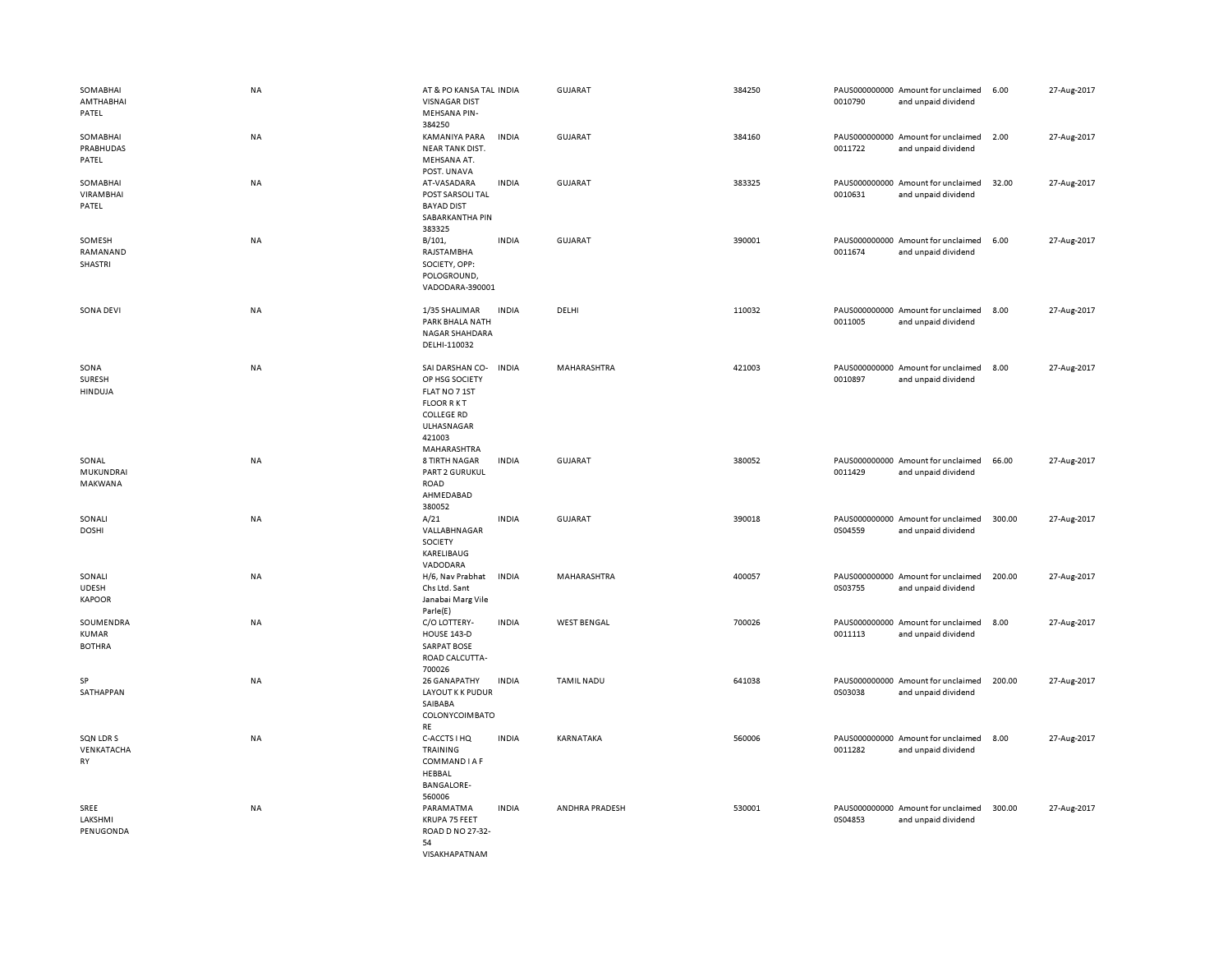| SREESAI<br>SATYA<br>PRAKASH<br>BENDAPUDI<br>SRIDEVI | <b>NA</b><br>LT PRAMOD | 18-1-30<br><b>APARTMENT NO-2</b><br>O P MEDICALS<br><b>ADITYA MEDICAL</b><br>COMPLEX<br>VISAKHAPATNAM<br>$C/O$ R.D.                  | <b>INDIA</b><br><b>INDIA</b> | ANDHRA PRADESH<br>KARNATAKA | 530002<br>585101 | 0S04829 | PAUS000000000 Amount for unclaimed<br>and unpaid dividend<br>PAUS000000000 Amount for unclaimed | 300.00<br>200.00 | 27-Aug-2017<br>27-Aug-2017 |
|-----------------------------------------------------|------------------------|--------------------------------------------------------------------------------------------------------------------------------------|------------------------------|-----------------------------|------------------|---------|-------------------------------------------------------------------------------------------------|------------------|----------------------------|
|                                                     | <b>ALNDKAR</b>         | <b>ALANDKAR PLOT</b><br>N0.130<br>H.NO.1495/3<br>LAXMI NIVAS OPP.<br><b>KOTHARI</b><br>BHAVAN, SBH<br>COLONYGULBARGA                 |                              |                             |                  | 0012986 | and unpaid dividend                                                                             |                  |                            |
| SRIDHAR<br>DAVULURU                                 | NA                     | DG-844 SAROJINI<br>NAGAR NEW DELHI                                                                                                   | <b>INDIA</b>                 | DELHI                       | 110023           | 0S03878 | PAUS000000000 Amount for unclaimed<br>and unpaid dividend                                       | 200.00           | 27-Aug-2017                |
| SRIKRISHNA<br><b>MURTHY</b><br><b>BADIDA</b>        | NA                     | AZAD<br>STREET, NO.7/183,<br><b>ROBERTSONPET</b><br>MACHILIPATNAM                                                                    | <b>INDIA</b>                 | ANDHRA PRADESH              | 521001           | 0S00719 | PAUS000000000 Amount for unclaimed<br>and unpaid dividend                                       | 400.00           | 27-Aug-2017                |
| SRIKRISHNA<br>RAO B N                               | NA                     | M/S SRI<br>NIMISHAMBA<br><b>MEDICALS</b><br>'PARIMALA<br>COMPLEX'100 FI<br><b>ROAD MYSORE</b>                                        | <b>INDIA</b>                 | KARNATAKA                   | 570024           | 0S02634 | PAUS000000000 Amount for unclaimed<br>and unpaid dividend                                       | 400.00           | 27-Aug-2017                |
| SRIKRUPA<br>KRISHNAKUM<br>AR                        | NA                     | D/O S.KRISHNA<br>KUMAR FLAT NO<br>7C, 'MADHUBAN'<br><b>GEN J BHOSLE</b><br>ROAD, NARIMAN<br>POINT                                    | <b>INDIA</b>                 | MAHARASHTRA                 | 400021           | 0S03026 | PAUS000000000 Amount for unclaimed<br>and unpaid dividend                                       | 300.00           | 27-Aug-2017                |
| SRINATH CV                                          | NA                     | NO.B3/129<br>GHATAPRABHA, NA<br><b>TIONAL GAMES</b><br>VILLAGE,<br>KORAMANGALA<br>BANGALORE<br>560034<br>KARNATAKA                   | <b>INDIA</b>                 | KARNATAKA                   | 560034           | 0010791 | PAUS000000000 Amount for unclaimed<br>and unpaid dividend                                       | 6.00             | 27-Aug-2017                |
| SRINIVAS<br><b>ENJAMOORI</b>                        | NA                     | 8-3-228/396<br>REHMATHNAGAR<br>YOUSUFGUDA<br>HYDERABAD                                                                               | <b>INDIA</b>                 | ANDHRA PRADESH              | 500045           | 0S03125 | PAUS000000000 Amount for unclaimed<br>and unpaid dividend                                       | 200.00           | 27-Aug-2017                |
| SRINIVASA<br>RAMANUJAM<br>PARVASTU                  | NA                     | C/O MR.P.V.G.<br>RAJAN, 14-37-24,<br><b>GOKHULE R</b><br>MUPPIDI COLONY,<br>MAHARANIPETA<br>VISHAKAPATNAM                            | <b>INDIA</b>                 | ANDHRA PRADESH              | 530002           | 0S00722 | PAUS000000000 Amount for unclaimed<br>and unpaid dividend                                       | 800.00           | 27-Aug-2017                |
| SRINIVASA<br>RAO M                                  | NA                     | C/O M LOKESH<br><b>NEW COLONY</b><br>PATHAPATNAM<br>SRIKAKULUM PO                                                                    | <b>INDIA</b>                 | <b>ANDHRA PRADESH</b>       | 532213           | 0S04712 | PAUS000000000 Amount for unclaimed<br>and unpaid dividend                                       | 400.00           | 27-Aug-2017                |
| SRINIVASA<br><b>SAI KOTI</b>                        | NA                     | C/O K S SAI HOUSE IN DIA<br><b>NO LIG 822</b><br><b>BHARATHI N-AGAR</b><br><b>BHEL R C PURAM</b><br><b>HYDERABAD</b><br>$500032 - -$ |                              | ANDHRA PRADESH              | 500032           | 0010956 | PAUS000000000 Amount for unclaimed<br>and unpaid dividend                                       | 8.00             | 27-Aug-2017                |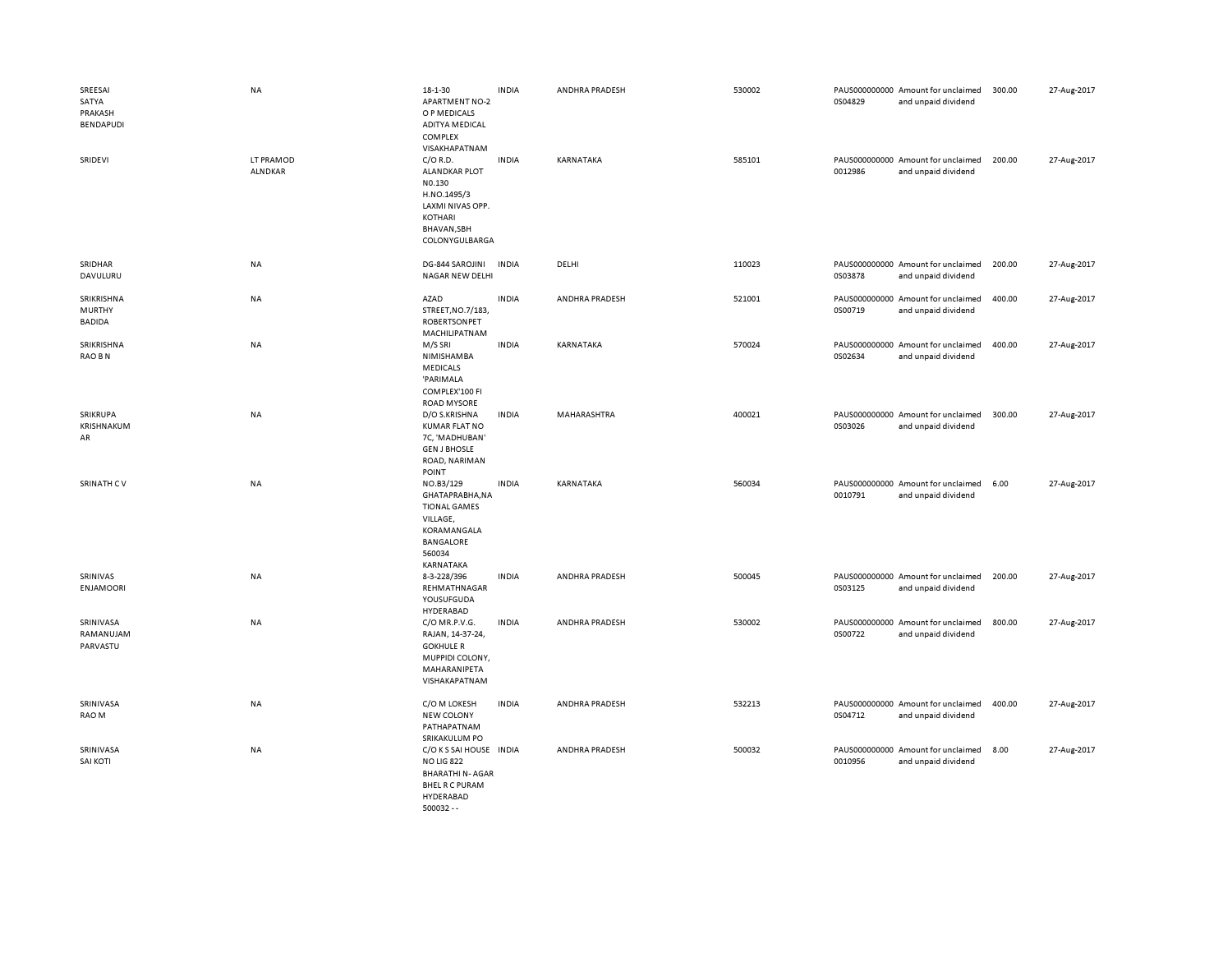| SRINIVASAN<br>T S                      | <b>NA</b> | 28/1 5TH MAIN<br>ROAD<br>MALLESWARAM<br><b>BANGALORE</b>                                                                                            | <b>INDIA</b> | KARNATAKA         | 560010 | 0T00962 | PAUS000000000 Amount for unclaimed<br>and unpaid dividend | 80.00  | 27-Aug-2017 |
|----------------------------------------|-----------|-----------------------------------------------------------------------------------------------------------------------------------------------------|--------------|-------------------|--------|---------|-----------------------------------------------------------|--------|-------------|
| SRIRAMA<br>MURTHY<br>VISHNUVAJH<br>ALA | NA        | 6-11-45 PRAKASAM INDIA<br><b>ROAD NARSAPUR</b><br>534275 W.G.DT<br>534275                                                                           |              | ANDHRA PRADESH    | 534275 | 0011311 | PAUS000000000 Amount for unclaimed<br>and unpaid dividend | 8.00   | 27-Aug-2017 |
| <b>SUBASH KAUL</b>                     | <b>NA</b> | <b>KAUL SONS</b><br><b>CHEMISTS BANIHAL</b><br>VIA JAMMU (TAWI)<br><b>BANIHAL-182146</b>                                                            | <b>INDIA</b> | JAMMU AND KASHMIR | 182146 | 0010792 | PAUS000000000 Amount for unclaimed<br>and unpaid dividend | 2.00   | 27-Aug-2017 |
| SUBBA<br>RAMAN KM                      | NA        | FLAT II SECOND FL<br><b>GAYATHRI APTS 53</b><br>SANTOSHNAGAR<br>COLONY<br>MEHDHIPATNAM<br><b>HYDERABAD</b><br>500028                                | <b>INDIA</b> | ANDHRA PRADESH    | 500028 | 0010934 | PAUS000000000 Amount for unclaimed<br>and unpaid dividend | 16.00  | 27-Aug-2017 |
| SUBBA<br>REDDY<br>VASEPALLI            | <b>NA</b> | C/O.PEOPLES<br><b>MEDICAL AGENCY</b><br>PHARMACEUTICAL<br><b>DISTRIBUTORS</b><br><b>DOOR NO.17-1</b><br>AMALANADHUNIV<br>ANI STREET<br>ONGOLE       | <b>INDIA</b> | ANDHRA PRADESH    | 523001 | 0S00728 | PAUS000000000 Amount for unclaimed<br>and unpaid dividend | 400.00 | 27-Aug-2017 |
| SUBBA<br>REDDY<br>VASEPALLI            | <b>NA</b> | PLOT NO<br>17, VIVE KANANDA<br><b>NAGAR COLONY</b><br><b>EXTN</b><br><b>JAGADGINIGUTTA</b><br>ROAD, NR POULTRY<br>FARM<br>KUKATPALLY, HYDE<br>RABAD | <b>INDIA</b> | ANDHRA PRADESH    | 500872 | 0S00265 | PAUS000000000 Amount for unclaimed<br>and unpaid dividend | 200.00 | 27-Aug-2017 |
| SUBBAIAH<br><b>SETTY MR</b>            | <b>NA</b> | SRI SAIBABA<br><b>MEDICAL STORES</b><br>SANTHEPET<br>CHITRADURGA<br>(KARNATAKA)                                                                     | <b>INDIA</b> | KARNATAKA         | 577501 | 0M00149 | PAUS000000000 Amount for unclaimed<br>and unpaid dividend | 400.00 | 27-Aug-2017 |
| SUBBARAO M<br>$\mathsf{V}$             | NA        | C/O M V SUBBA<br><b>RAO ASHOK NAGAR</b><br>5-7-30/4 GUNTUR                                                                                          | <b>INDIA</b> | ANDHRA PRADESH    | 522007 | 0011486 | PAUS000000000 Amount for unclaimed<br>and unpaid dividend | 32.00  | 27-Aug-2017 |
| SUBBAREDDY<br>RAMASAMY                 | NA        | C/O.R.SUBBA<br>REDDY B.A.<br>РООСНМРАТТҮ, КА<br>CHAIKATTY P.O.<br>(VIA) VADPATTY, MA<br>DURAI DIST.                                                 | <b>INDIA</b> | <b>TAMIL NADU</b> | 625001 | 0S01413 | PAUS000000000 Amount for unclaimed<br>and unpaid dividend | 200.00 | 27-Aug-2017 |
| SUBHA<br>NARNARAIN<br>CHOUDHARY        | NA        | D II/6<br>SUBHRAMANIAM<br><b>BHARATI MARG</b><br><b>NEW DELHI 110003</b>                                                                            | <b>INDIA</b> | DELHI             | 110003 | 0010702 | PAUS000000000 Amount for unclaimed<br>and unpaid dividend | 10.00  | 27-Aug-2017 |
| SUBHADRA<br><b>BHOGILAL</b><br>SHAH    | NA        | C-1 GROUND FLR<br>AMI VARSHA OPP<br>SYNDICATE-BANK<br>NR RAM GALLI OFF<br>S V ROAD KANDIVL-<br>I WEST MUMBAI-<br>400067 -                           | <b>INDIA</b> | MAHARASHTRA       | 400067 | 0010888 | PAUS000000000 Amount for unclaimed<br>and unpaid dividend | 8.00   | 27-Aug-2017 |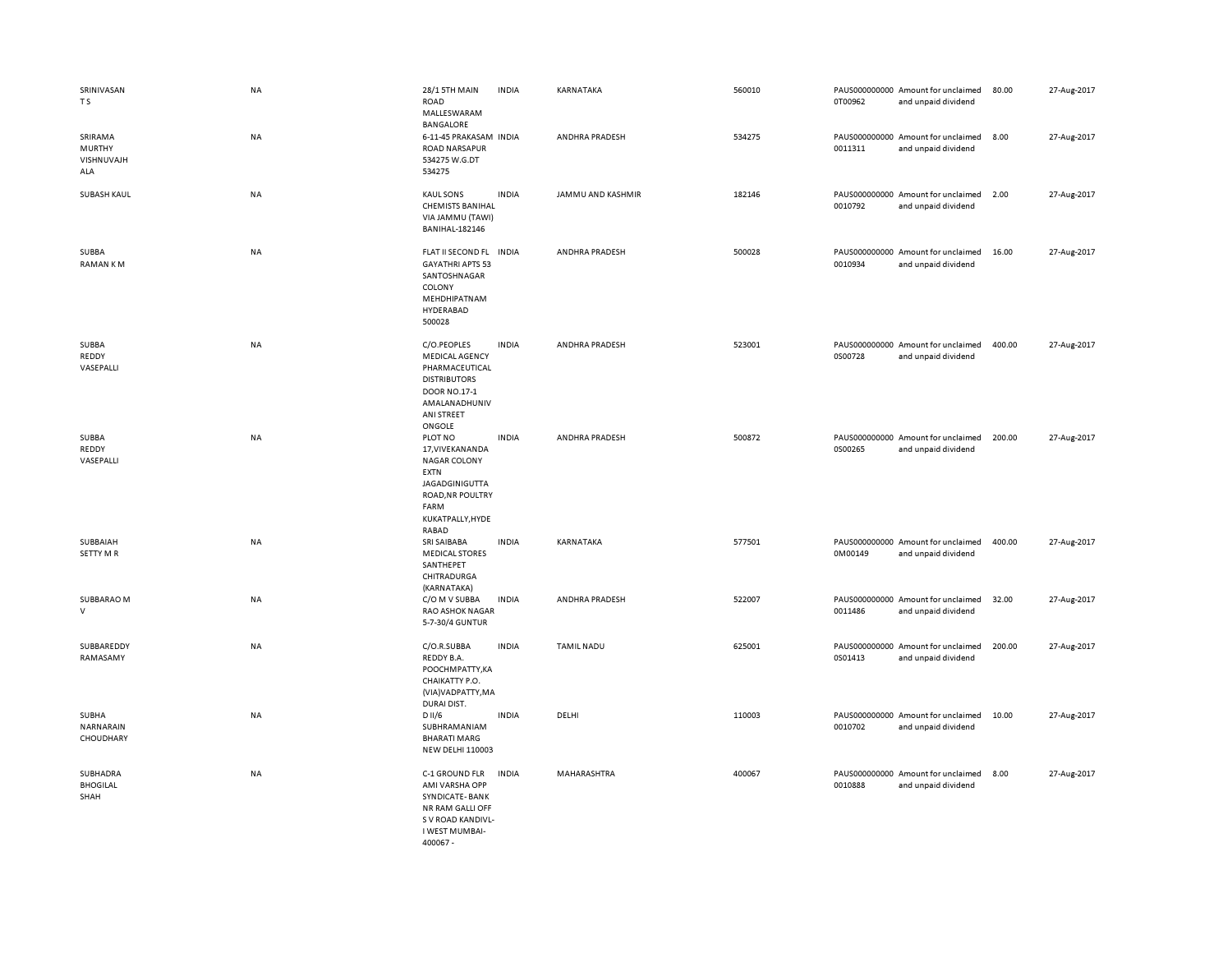| SUBHAGI<br>VINODKUMA<br>R VAIDYA              | <b>NA</b>                 | 1, MADHUVAN<br>SOCIETY OPP. S T<br><b>BUS STAND, BAVLA</b><br>DIST-AHMEDABAD<br><b>GUJARAT</b>                                                                   | <b>INDIA</b> | GUJARAT              | 382220 | 0012547 | PAUS000000000 Amount for unclaimed<br>and unpaid dividend | 8.00   | 27-Aug-2017 |
|-----------------------------------------------|---------------------------|------------------------------------------------------------------------------------------------------------------------------------------------------------------|--------------|----------------------|--------|---------|-----------------------------------------------------------|--------|-------------|
| SUBHANGI C<br>PATWARDHA<br>N                  | CHANDRASH<br><b>EKHAR</b> | A-402, SAHAJEEVAN INDIA<br>C H S JAI PRAKASH<br><b>NAGAR GOREGAON</b><br>(EAST) MUMBAI                                                                           |              | MAHARASHTRA          | 400063 | 0012605 | PAUS000000000 Amount for unclaimed<br>and unpaid dividend | 200.00 | 27-Aug-2017 |
| SUBHASCHA<br><b>NDRA</b><br>RAOJIBHAI<br>AMIN | NA                        | 2 SHARAD<br>PURNIMA SOCIETY<br>OPP MUNICIPAL<br>MARKET<br>NAVRANGPURA<br>AHMEDABAD-<br>380009                                                                    | <b>INDIA</b> | <b>GUJARAT</b>       | 380009 | 0010703 | PAUS000000000 Amount for unclaimed<br>and unpaid dividend | 6.00   | 27-Aug-2017 |
| SUBHASH<br>CHANDER<br>DHAMIJA                 | NA                        | F-30 PRASHANT<br><b>VIHAR ROHINI</b><br><b>SECTOR XIV DELHI</b>                                                                                                  | <b>INDIA</b> | DELHI                | 110085 | 0011220 | PAUS000000000 Amount for unclaimed<br>and unpaid dividend | 8.00   | 27-Aug-2017 |
| SUBHASH<br>CHOPRA                             | NA                        | $C-190$<br>MAHANAGAR<br><b>LUCKNOW-226006</b>                                                                                                                    | <b>INDIA</b> | <b>UTTAR PRADESH</b> | 226006 | 0010793 | PAUS000000000 Amount for unclaimed<br>and unpaid dividend | 16.00  | 27-Aug-2017 |
| SUBHASH<br><b>DATAR</b>                       | NA                        | 36/3 GANGAVAS<br>SOCIETY<br>ERANDWANA<br><b>PUNE</b>                                                                                                             | <b>INDIA</b> | MAHARASHTRA          | 411038 | 0S04944 | PAUS000000000 Amount for unclaimed<br>and unpaid dividend | 300.00 | 27-Aug-2017 |
| SUBHASH<br><b>GOVINDRAO</b><br>MARATHE        | NA                        | "KH-75 NEW KAVI<br>NAGAR"<br>GHAZIABAD 201002                                                                                                                    | <b>INDIA</b> | <b>UTTAR PRADESH</b> | 201002 | 0010795 | PAUS000000000 Amount for unclaimed<br>and unpaid dividend | 2.00   | 27-Aug-2017 |
| SUBHASH<br><b>JITENDRA</b><br>DALAL           | NA                        | SWATI A202 C D<br><b>BARFIWALA MARG</b><br><b>ANDHERI WEST</b><br>MUMBAI-400058                                                                                  | <b>INDIA</b> | MAHARASHTRA          | 400058 | 0010704 | PAUS000000000 Amount for unclaimed<br>and unpaid dividend | 2.00   | 27-Aug-2017 |
| SUBHASH<br>NAROTAMDA<br>S SHAH                | <b>NA</b>                 | C/O<br>BHARATKUMAR<br>MAHESHCHANDRA<br>295 NEW CLOTH<br>MARKET<br>AHMEDABAD-<br>380002                                                                           | <b>INDIA</b> | GUJARAT              | 380002 | 0011268 | PAUS000000000 Amount for unclaimed<br>and unpaid dividend | 8.00   | 27-Aug-2017 |
| SUBHASH<br>PASAWALA                           | NA                        | <b>B/H SARKARI</b><br>VASAHAT PARTH<br><b>INDRAPRASTH T-</b><br><b>OWER'S NEAR</b><br><b>GURUKUL DRIVE IN</b><br><b>ROAD VASTR-APUR</b><br>AHMEDABAD<br>380052 - | <b>INDIA</b> | GUJARAT              | 380052 | 0011525 | PAUS000000000 Amount for unclaimed<br>and unpaid dividend | 2.00   | 27-Aug-2017 |
| SUBHASHBHA<br>I RAOJIBHAI<br>AMIN             | <b>NA</b>                 | 2 SHARAD<br>PURNIMA SOCIETY<br>OPP MUNICIPAL<br>MARKET<br>NAVRANGPURA<br>AHMEDABAD-<br>380009                                                                    | <b>INDIA</b> | GUJARAT              | 380009 | 0010705 | PAUS000000000 Amount for unclaimed<br>and unpaid dividend | 6.00   | 27-Aug-2017 |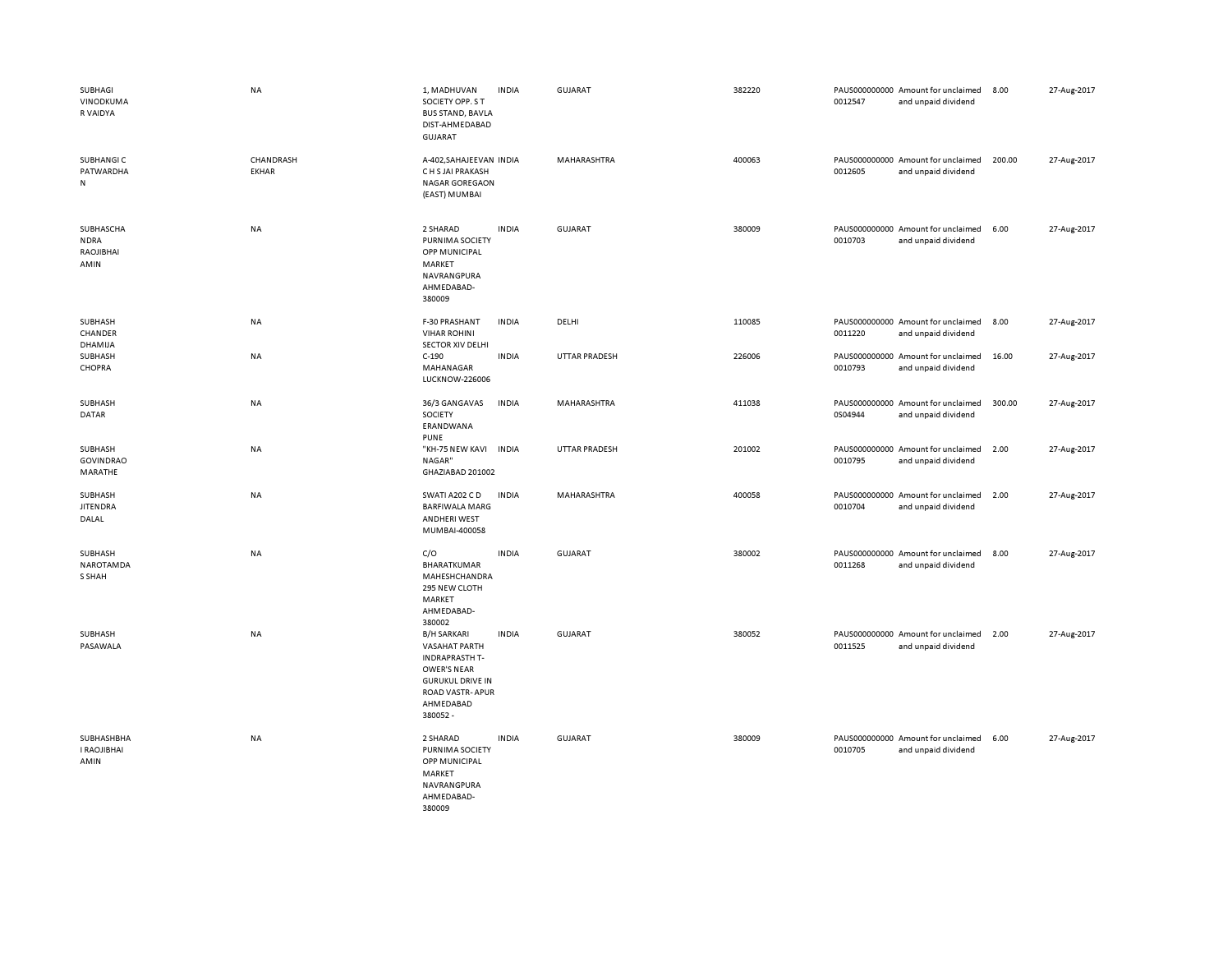| SUBHASHCHA<br><b>NDRA</b><br>RANCHHODB<br><b>HAI PANDYA</b> | <b>NA</b>               | "NIRU KUNJ" OPP<br><b>TELEPHONE</b><br><b>EXCHANGE VALL-</b><br>ABHA VIDYANAGAR<br><b>DIST KAIRA PIN-</b><br>$388120 - -$ | <b>INDIA</b> | <b>GUJARAT</b>       | 388120 | 0010796 | PAUS000000000 Amount for unclaimed<br>and unpaid dividend | 16.00   | 27-Aug-2017 |
|-------------------------------------------------------------|-------------------------|---------------------------------------------------------------------------------------------------------------------------|--------------|----------------------|--------|---------|-----------------------------------------------------------|---------|-------------|
| <b>SUBHOJIT</b><br>MUKHERJEE                                | NA                      | B-139/1 R D S O<br><b>MANAK NAGAR</b><br>LUCKNOW                                                                          | <b>INDIA</b> | <b>UTTAR PRADESH</b> | 226011 | 0S03395 | PAUS000000000 Amount for unclaimed<br>and unpaid dividend | 200.00  | 27-Aug-2017 |
| SUBODHCHA<br>NDRA C<br>VAIDYA                               | NA                      | AT & POST<br><b>KELISANA TA</b><br><b>VIJAPUR DIST</b><br><b>MEHSANA 382830</b><br>(N G)                                  | <b>INDIA</b> | <b>GUJARAT</b>       | 382830 | 0010797 | PAUS000000000 Amount for unclaimed<br>and unpaid dividend | 2.00    | 27-Aug-2017 |
| SUBRAHMAN<br>YA K BHAT                                      | SUBRAYA<br><b>BHATK</b> | NO 43 9TH A MAIN INDIA<br>PIPELINE ROAD<br>SRINAGAR<br>BANGALORE                                                          |              | KARNATAKA            | 560050 | 0077692 | PAUSIN3013562 Amount for unclaimed<br>and unpaid dividend | 16.00   | 27-Aug-2017 |
| SUBRAHMAN<br>YA SASTRY<br><b>TEJOMURTH</b><br>ULA           | <b>NA</b>               | C/O CIRCARS<br>LAKSHIMI MILL<br><b>STORES CONVENT</b><br><b>STREET</b><br>VIJAYAWADA<br>520001                            | <b>INDIA</b> | ANDHRA PRADESH       | 520001 | 0011084 | PAUS000000000 Amount for unclaimed<br>and unpaid dividend | 16.00   | 27-Aug-2017 |
| SUBRAHMAN<br>YAM KOLLI                                      | NA                      | 47-9-24B 3RD LANE INDIA<br>DWARAKANAGAR<br>VISAKHAPATNAM-<br>530016                                                       |              | ANDHRA PRADESH       | 530016 | 0010798 | PAUS000000000 Amount for unclaimed<br>and unpaid dividend | 32.00   | 27-Aug-2017 |
| SUBRAMANI<br>AM<br>MAHADEVAN<br><b>IYER</b>                 | NA                      | ALIN GAMA DHOM INDIA<br>PHARMACEUTICAL/<br>LABORATORY<br>17/113, NOORANI,<br>PALGHAT (KERALA)                             |              | KERALA               | 678004 | 0S00731 | PAUS000000000 Amount for unclaimed<br>and unpaid dividend | 400.00  | 27-Aug-2017 |
| SUBRAMANI<br>AN R                                           | NA                      | 298, MAIN ROAD<br>SHEVAPET SALAM                                                                                          | <b>INDIA</b> | <b>TAMIL NADU</b>    | 636002 | 0R00628 | PAUS000000000 Amount for unclaimed<br>and unpaid dividend | 200.00  | 27-Aug-2017 |
| SUBRAMANI<br>AN S                                           | NA                      | 23, TEPPAKULAM<br>ST., TUTICORIN<br><b>TAMIL NADU</b>                                                                     | <b>INDIA</b> | <b>TAMIL NADU</b>    | 628002 | 0S00242 | PAUS000000000 Amount for unclaimed<br>and unpaid dividend | 200.00  | 27-Aug-2017 |
| SUBRAMANY<br>AM C                                           | NA                      | 28/44, PETA,<br>KURNOOL,                                                                                                  | <b>INDIA</b> | ANDHRA PRADESH       | 518001 | 0C00985 | PAUS000000000 Amount for unclaimed<br>and unpaid dividend | 200.00  | 27-Aug-2017 |
| SUBRAMANY<br>AM KOLLI                                       | <b>NA</b>               | M/S.WALTER<br><b>BASHNELL LTD, 7TH</b><br>PLOT 9TH MAIN<br><b>ROAD</b><br>DANDEESWARAM<br>VELACHERY<br>MADRAS             | <b>INDIA</b> | <b>TAMIL NADU</b>    | 600042 | 0S00730 | PAUS000000000 Amount for unclaimed<br>and unpaid dividend | 1600.00 | 27-Aug-2017 |
| <b>SUBRAY M</b><br>HEGDE                                    | <b>NA</b>               | NO 15-8-446 NEAR INDIA<br><b>KAMATH NURSING</b><br><b>HOME KADRI</b><br>MANGALORE<br>3(KARNATAKA)                         |              | KARNATAKA            | 575001 | 0011105 | PAUS000000000 Amount for unclaimed<br>and unpaid dividend | 16.00   | 27-Aug-2017 |
| SUCHI<br>SHANDILYA                                          | NA                      | <b>CARE OF SMT</b><br>SHARDA MANI<br>MISRA 5/5 SARVA<br>PRIYA VIHAR NEW<br>DELHI-110016                                   | <b>INDIA</b> | DELHI                | 110016 | 0011030 | PAUS000000000 Amount for unclaimed<br>and unpaid dividend | 8.00    | 27-Aug-2017 |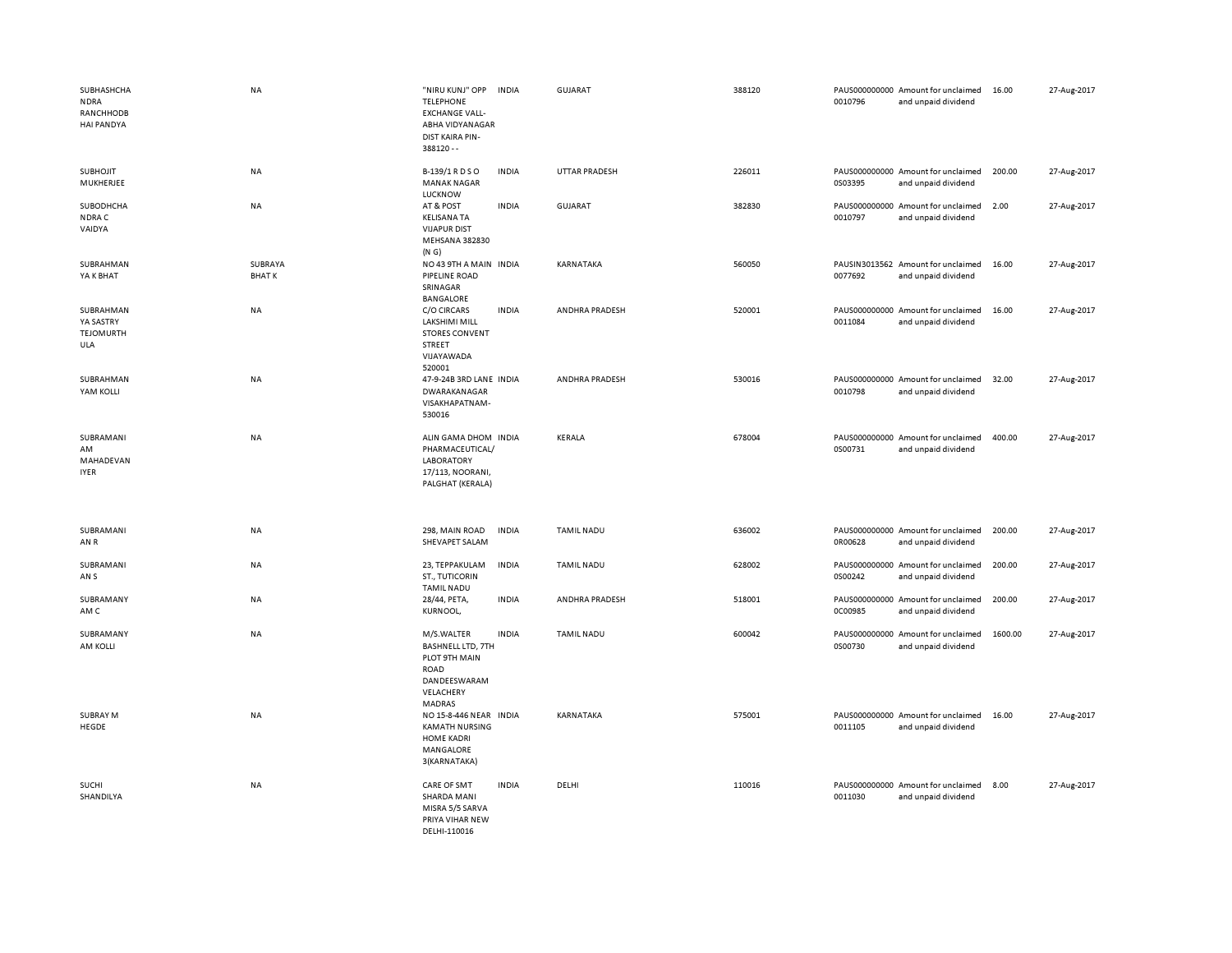| SUDARSHAN<br><b>KUMAR</b><br>SHARMA         | <b>NA</b> | C/O UJJWAL LTD<br><b>BROWN ROAD</b><br>LUDHIANA                                                                                  | <b>INDIA</b> | PUNJAB                | 141008 | 0S03442 | PAUS000000000 Amount for unclaimed<br>and unpaid dividend | 200.00 | 27-Aug-2017 |
|---------------------------------------------|-----------|----------------------------------------------------------------------------------------------------------------------------------|--------------|-----------------------|--------|---------|-----------------------------------------------------------|--------|-------------|
| SUDESH<br>KUMAR<br><b>KAPUR</b>             | <b>NA</b> | F-202 SOM VIHAR<br>APTS R K PURAM<br>NEW DELHI                                                                                   | <b>INDIA</b> | CHANDIGARH            | 160018 | 0010998 | PAUS000000000 Amount for unclaimed<br>and unpaid dividend | 8.00   | 27-Aug-2017 |
| SUDESHNA<br>DEVI                            | NA        | C/O DR AJAY<br>CHOUDHARY<br>RAMBAGH COLONY<br><b>BIJNOR U P</b>                                                                  | <b>INDIA</b> | <b>UTTAR PRADESH</b>  | 246701 | 0S03971 | PAUS000000000 Amount for unclaimed<br>and unpaid dividend | 600.00 | 27-Aug-2017 |
| SUDGOONA<br><b>DINKAR</b><br><b>INAMDAR</b> | NA        | <b>B-4 JAY MAHAL</b><br><b>FLATS MITHAKHALI</b><br>ELLISBRIDGE<br>AHMEDABAD-<br>380006                                           | <b>INDIA</b> | <b>GUJARAT</b>        | 380006 | 0010614 | PAUS000000000 Amount for unclaimed<br>and unpaid dividend | 10.00  | 27-Aug-2017 |
| SUDHA<br>AVINASH<br>AROSKAR                 | <b>NA</b> | 403 SADACHAR<br>RAIYANIGRAM<br>SHIMPOLI ROAD<br><b>BORIVALI (W)</b><br>MUMBAI-400092                                             | <b>INDIA</b> | MAHARASHTRA           | 400092 | 0011151 | PAUS000000000 Amount for unclaimed<br>and unpaid dividend | 16.00  | 27-Aug-2017 |
| SUDHA<br>JATALE                             | NA        | 273 USHANAGAR<br><b>EXTENSION</b><br><b>INDORE</b>                                                                               | <b>INDIA</b> | <b>MADHYA PRADESH</b> | 458001 | 0011270 | PAUS000000000 Amount for unclaimed<br>and unpaid dividend | 16.00  | 27-Aug-2017 |
| SUDHA JHA                                   | <b>NA</b> | NO 6-1-299/2 PLOT INDIA<br>72 WALKER TOWN<br>PADMA RAO<br>NAGAR<br>SECUNDERABAD<br>500025 A P                                    |              | ANDHRA PRADESH        | 500025 | 0011357 | PAUS000000000 Amount for unclaimed<br>and unpaid dividend | 24.00  | 27-Aug-2017 |
| SUDHA M<br>PATEL                            | NA        | 403-G H B<br><b>COMPLEX ANKUR</b><br>ROAD NARANPURA<br>AHMEDABAD<br>380013                                                       | <b>INDIA</b> | <b>GUJARAT</b>        | 380013 | 0011597 | PAUS000000000 Amount for unclaimed<br>and unpaid dividend | 66.00  | 27-Aug-2017 |
| SUDHABEN<br><b>NAVINBHAI</b><br>PATEL       | NA        | 23 ROKADNATH<br><b>HOUSING CO-OP</b><br><b>SOCIETY RACE</b><br><b>COURSE CIRCLE</b><br><b>GOTRI ROAD</b><br><b>BARODA 390007</b> | <b>INDIA</b> | <b>GUJARAT</b>        | 390007 | 0010600 | PAUS000000000 Amount for unclaimed<br>and unpaid dividend | 32.00  | 27-Aug-2017 |
| SUDHABEN<br>SATYENDRA<br>BHATT              | <b>NA</b> | PITRUDAYA<br>SOORYODAY<br><b>SOCIETY FATEH</b><br><b>GANJ BARODA</b><br>390002                                                   | <b>INDIA</b> | <b>GUJARAT</b>        | 390002 | 0010637 | PAUS000000000 Amount for unclaimed<br>and unpaid dividend | 2.00   | 27-Aug-2017 |
| <b>SUDHIR</b><br><b>DOGRA</b>               | <b>NA</b> | <b>FLAT NO</b><br>603, UDYAN-3, B<br>WING, MILITARY<br>ROAD,<br>MAROL, ANDHERI<br>WEST, MUMBAI.                                  | <b>INDIA</b> | MAHARASHTRA           | 400072 | 0011637 | PAUS000000000 Amount for unclaimed<br>and unpaid dividend | 32.00  | 27-Aug-2017 |
| <b>SUDHIR</b><br>JAYANTILAL<br>JAISWAL      | NA        | <b>HUZARAT PAGA</b><br>SHUSHILA<br>COTTAGE BARODA-<br>390006                                                                     | <b>INDIA</b> | <b>GUJARAT</b>        | 390006 | 0010799 | PAUS000000000 Amount for unclaimed<br>and unpaid dividend | 16.00  | 27-Aug-2017 |
| <b>SUDHIR</b><br><b>KUMAR</b>               | NA        | II-I/28B (2ND<br>FLOOR) LAJPAT<br>NAGAR 2, NEW<br>DELHI 110024,                                                                  | <b>INDIA</b> | DELHI                 | 110024 | 0011055 | PAUS000000000 Amount for unclaimed<br>and unpaid dividend | 8.00   | 27-Aug-2017 |
| <b>SUDHIR</b><br><b>KUMAR</b><br>GHOSH      | <b>NA</b> | 43/A, NIMTOLE<br><b>GHAT STREET</b><br>CALCUTTA                                                                                  | <b>INDIA</b> | <b>WEST BENGAL</b>    | 700006 | 0S02669 | PAUS000000000 Amount for unclaimed<br>and unpaid dividend | 200.00 | 27-Aug-2017 |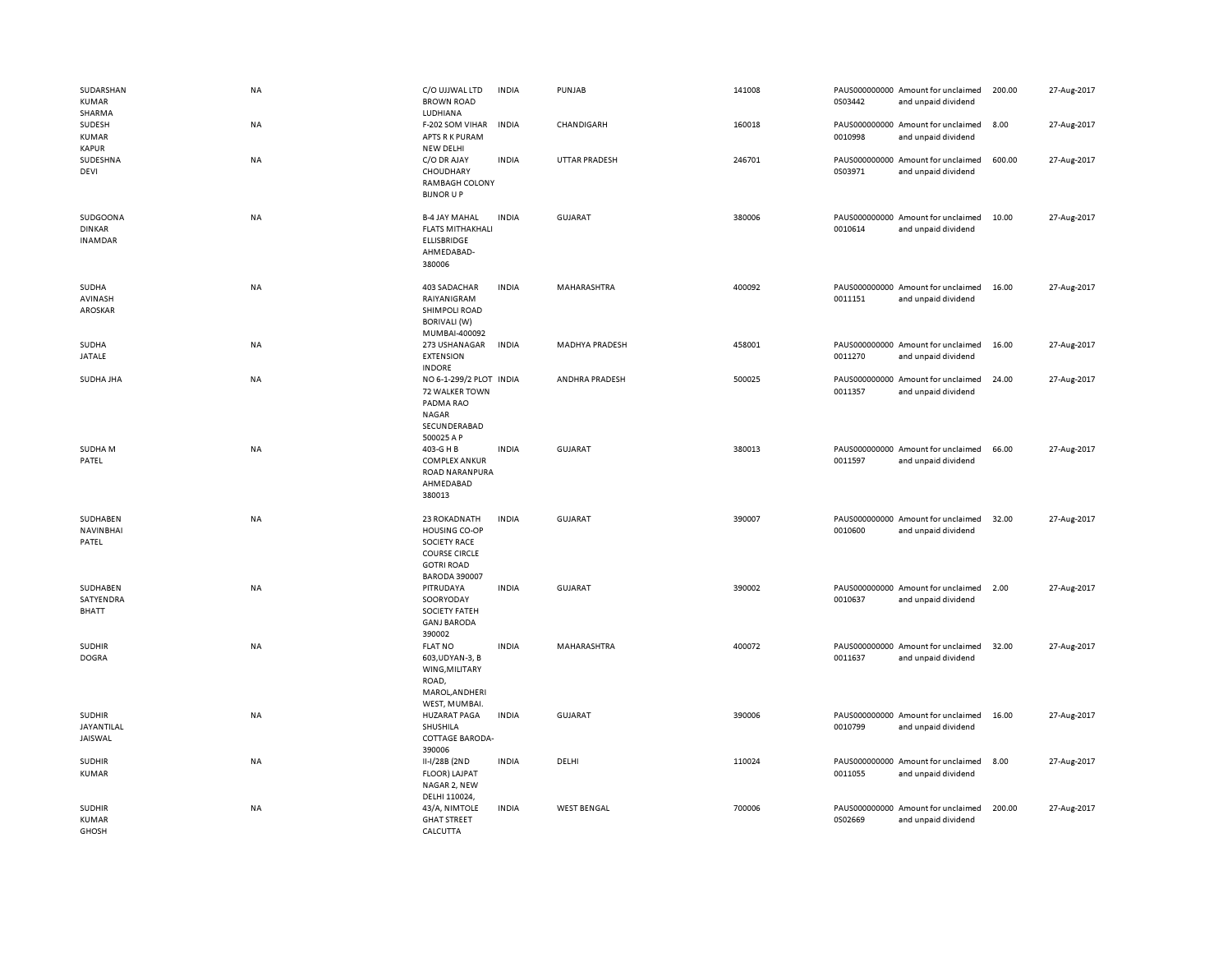| <b>SUDHIR</b><br><b>KUMAR RAHA</b>          | NA        | 65A SURJA SEN<br>STREET CALCUTTA-<br>700009                                                                                                         | <b>INDIA</b> | <b>WEST BENGAL</b> | 700009 | 0010940 | PAUS000000000 Amount for unclaimed<br>and unpaid dividend | 8.00    | 27-Aug-2017 |
|---------------------------------------------|-----------|-----------------------------------------------------------------------------------------------------------------------------------------------------|--------------|--------------------|--------|---------|-----------------------------------------------------------|---------|-------------|
| <b>SUDHIR</b><br>MUGATLAL<br>JATHAL         | NA        | FLAT NO.6 SHIV<br><b>APARTMENT OPP</b><br>DA-MART, NEAR<br><b>SARDAR PATEL</b><br><b>STATUE MOTA</b><br>BAZAR, VALLABH<br>VIDYANAGAR<br>388120(GUJ) | <b>INDIA</b> | <b>GUJARAT</b>     | 388120 | 0010648 | PAUS000000000 Amount for unclaimed<br>and unpaid dividend | 32.00   | 27-Aug-2017 |
| <b>SUDHIR</b><br>SHANKAR<br>GHAISAS         | NA        | "KUSUMSHREE"<br>1127 SHUKRAWAR<br><b>PETH PUNE-411002</b>                                                                                           | <b>INDIA</b> | MAHARASHTRA        | 411002 | 0010615 | PAUS000000000 Amount for unclaimed<br>and unpaid dividend | 10.00   | 27-Aug-2017 |
| <b>SUDHIR</b><br>SHANKAR<br><b>GHAISAS</b>  | NA        | "KUSUMSHREE"<br>1127 SHUKRAWAR<br><b>PETH PUNE-411002</b>                                                                                           | <b>INDIA</b> | MAHARASHTRA        | 411002 | 0010616 | PAUS000000000 Amount for unclaimed<br>and unpaid dividend | 16.00   | 27-Aug-2017 |
| SUDHIRCHAN<br><b>DRA SHRIPAD</b><br>SAMARTH | NA        | 2/9 SAURABH PARK INDIA<br><b>GUJARAT HOUSING</b><br><b>BOARD - FLATS NR</b><br>CHHANI JAKAT<br><b>NAKA BARODA-</b><br>39000-2-                      |              | GUJARAT            | 390002 | 0010708 | PAUS000000000 Amount for unclaimed<br>and unpaid dividend | 32.00   | 27-Aug-2017 |
| SUDHIRKUM<br>AR SHIVNATH<br>MISRA           | NA        | 123 AJAY SOCIETY<br>FATEHGANJ<br><b>BARODA 390002</b>                                                                                               | <b>INDIA</b> | <b>GUJARAT</b>     | 390002 | 0010801 | PAUS000000000 Amount for unclaimed<br>and unpaid dividend | 2.00    | 27-Aug-2017 |
| SUHASINI<br>VITHAL<br>CHAVAN                | NA        | C-10 SHANTI<br><b>CAMPUS SOCIETY</b><br><b>NAHUR ROAD</b><br>MULUND WEST<br>MUMBAI 400080                                                           | <b>INDIA</b> | MAHARASHTRA        | 400080 | 0011455 | PAUS000000000 Amount for unclaimed<br>and unpaid dividend | 4.00    | 27-Aug-2017 |
| <b>SUJAL PATEL</b>                          | <b>NA</b> | NIRALI "AKASH<br><b>GANGA" TRADE</b><br>CENTRE<br><b>HIMATNAGAR</b><br>383001                                                                       | <b>INDIA</b> | GUJARAT            | 383001 | 0011628 | PAUS000000000 Amount for unclaimed<br>and unpaid dividend | 16.00   | 27-Aug-2017 |
| <b>SUJATA S</b><br>PATIL                    | NA        | D6 K L E STAFF<br><b>QUARTERS BEHIND</b><br>J G COMMERCE<br><b>COLLEGE HUBLI</b>                                                                    | <b>INDIA</b> | KARNATAKA          | 580020 | 0S05179 | PAUS000000000 Amount for unclaimed<br>and unpaid dividend | 1200.00 | 27-Aug-2017 |
| SUJATA VIPUL<br>VORA                        | NA        | D-801, DHANANJAY INDIA<br><b>TOWERS SHYAMAL</b><br><b>KARNAVATI ROAD</b><br>SATELLITEAHMEDA<br><b>BAD</b>                                           |              | <b>GUJARAT</b>     | 380015 | 0011427 | PAUS000000000 Amount for unclaimed<br>and unpaid dividend | 32.00   | 27-Aug-2017 |
| SUJAYA<br>BASAVANNA                         | NA        | 751 10TH MAIN III INDIA<br><b>BLOCK III STAGE</b><br>BASAVESHWARAN<br><b>AGAR BANGALORE-</b><br>560079                                              |              | KARNATAKA          | 560079 | 0011280 | PAUS000000000 Amount for unclaimed<br>and unpaid dividend | 8.00    | 27-Aug-2017 |
| SUJITH M                                    | CHERIAN   | 333/339 VALLELIL<br>PANAMTHOTTIL 2<br>VALAN JAVATTOM<br>KADAPRA<br>THIRUVALLA                                                                       | <b>INDIA</b> | KERALA             | 689107 | 0976622 | PAUSIN3005131 Amount for unclaimed<br>and unpaid dividend | 66.00   | 27-Aug-2017 |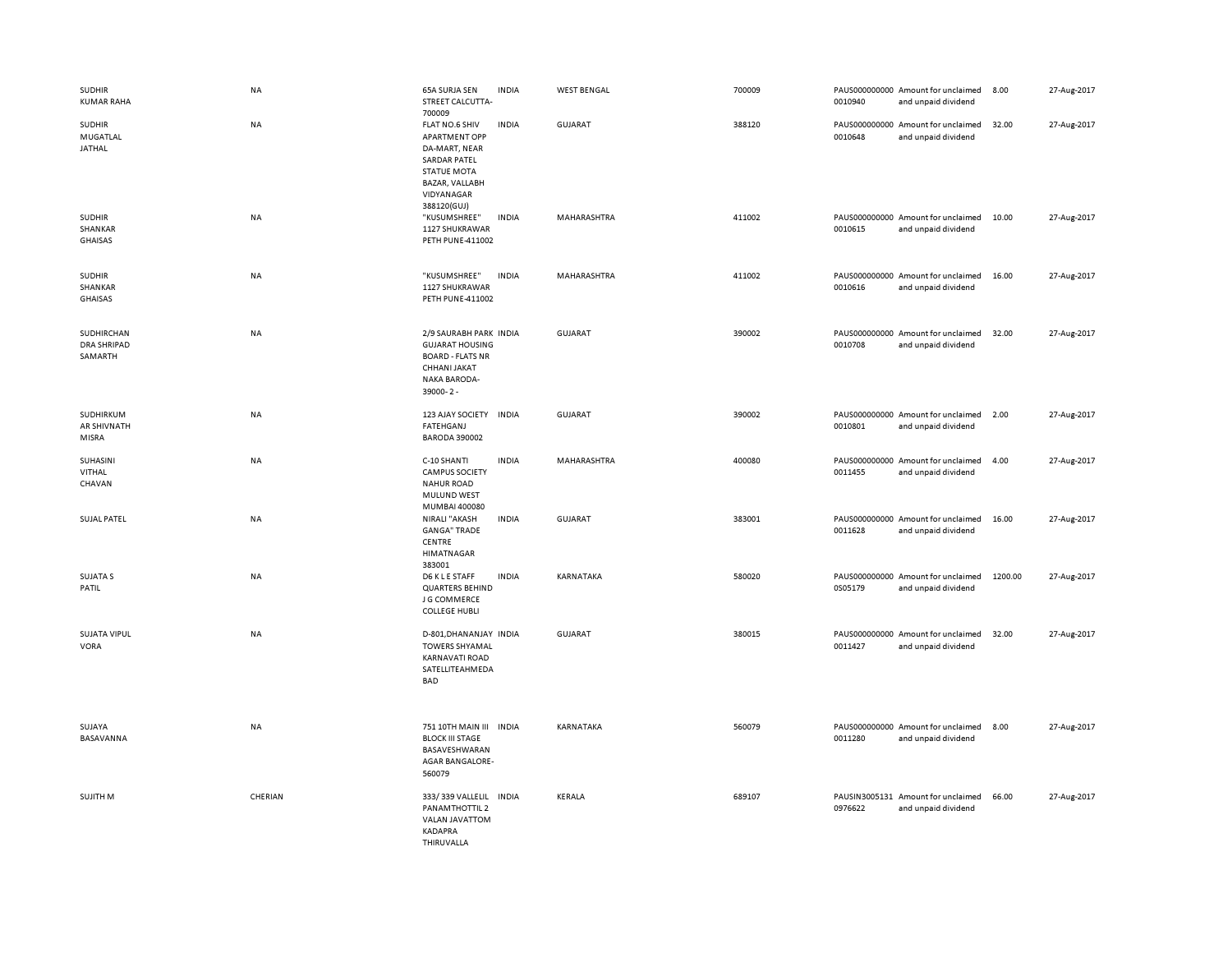| SUKANYABEN<br><b>HIRALAL</b><br>SHAH  | NA        | C/O SHRIKRISHNA<br><b>DURLABHDAS</b><br>SHAH DESAIPURA<br><b>NANDARBAR DIST</b><br>DHULIA PIN-425412                     | <b>INDIA</b> | MAHARASHTRA           | 425412 | 0010655 | PAUS000000000 Amount for unclaimed<br>and unpaid dividend | 10.00  | 27-Aug-2017 |
|---------------------------------------|-----------|--------------------------------------------------------------------------------------------------------------------------|--------------|-----------------------|--------|---------|-----------------------------------------------------------|--------|-------------|
| <b>SUKHI DEVI</b><br><b>BHUTORIA</b>  | NA        | C/O DAULATRAM<br><b>BIJAI SINGH</b><br><b>BHUTORIA PATTY</b><br>NO 7TH PO                                                | <b>INDIA</b> | RAJASTHAN             | 341306 | 0011303 | PAUS000000000 Amount for unclaimed<br>and unpaid dividend | 24.00  | 27-Aug-2017 |
| <b>SUKHJIT</b><br>SINGH SIDHU         | NA        | <b>LADNUN 341306</b><br>C/O LT COL LAKHA<br><b>SINGH VSM ARMY</b><br>HQ PROVOST UNIT<br><b>RED FORT DELHI-</b><br>110006 | INDIA        | DELHI                 | 110006 | 0011006 | PAUS000000000 Amount for unclaimed<br>and unpaid dividend | 8.00   | 27-Aug-2017 |
| SUKHLAL<br>MAGANLAL<br><b>SETHE</b>   | NA        | KUVERJI DEVSHI<br>CHAWL 2ND FL B S<br><b>ROAD OPP</b><br>ZARAPKAR SHOW<br>ROOM DADAR W<br><b>RLY MUMBAI</b><br>400028    | <b>INDIA</b> | MAHARASHTRA           | 400028 | 0011174 | PAUS000000000 Amount for unclaimed<br>and unpaid dividend | 8.00   | 27-Aug-2017 |
| SUKHRAJ<br>CHHOGALAL<br>ZINANI        | <b>NA</b> | <b>BAGRECHA</b><br><b>BUILDING</b><br><b>JUNGOKIBAS</b><br>SIWANA DT<br><b>BARMER RAJ PIN-</b><br>343044                 | <b>INDIA</b> | RAJASTHAN             | 343044 | 0010710 | PAUS000000000 Amount for unclaimed<br>and unpaid dividend | 16.00  | 27-Aug-2017 |
| SUKUMAR<br>ROY S                      | NA        | C/O MRS PRITI ROY INDIA<br>CHOWDHARY 1156<br><b>NAPIER TOWN,</b><br>RAJUL STATE,<br><b>BLOCK NO1</b><br><b>JABALPUR</b>  |              | <b>MADHYA PRADESH</b> | 482002 | 0S00736 | PAUS000000000 Amount for unclaimed<br>and unpaid dividend | 200.00 | 27-Aug-2017 |
| SULJAN<br>MAHMOOD<br><b>KHAN SURI</b> | NA        | 53/A 34TH CROSS<br>9TH MAIN ROAD<br><b>BANA SHANKARI</b><br><b>IIND STAGE</b><br>BANGALORE<br>KARNATAKA<br>560070        | <b>INDIA</b> | KARNATAKA             | 560070 | 0010854 | PAUS000000000 Amount for unclaimed<br>and unpaid dividend | 16.00  | 27-Aug-2017 |
| SULOCHANA                             | NA        | W/O SHRI.A V<br><b>VEERARAJE URS</b><br>DNO 876/5,1ST<br>CROSS, LAXMIPURA<br><b>M MYSORE</b>                             | <b>INDIA</b> | KARNATAKA             | 570014 | 0S01912 | PAUS000000000 Amount for unclaimed<br>and unpaid dividend | 400.00 | 27-Aug-2017 |
| SULOCHANA<br>CHANDRAKA<br>NT VYAS     | NA        | PARDESHI FALIA<br>MADAN ZAMPA<br>ROAD VADODARA                                                                           | <b>INDIA</b> | <b>GUJARAT</b>        | 390001 | 0011603 | PAUS000000000 Amount for unclaimed<br>and unpaid dividend | 16.00  | 27-Aug-2017 |
| SULTANALI<br><b>NOORALI</b><br>LADAK  | NA        | 504 DARIYA<br>DARSHAN J P ROAD<br><b>ANDHERI WEST</b><br>MUMBAI 400061                                                   | <b>INDIA</b> | MAHARASHTRA           | 400061 | 0010917 | PAUS000000000 Amount for unclaimed<br>and unpaid dividend | 8.00   | 27-Aug-2017 |
| SUMALA<br><b>BHADURI</b>              | NA        | 36-A DR SUDHIR<br><b>BOSE ROAD 4TH</b><br><b>FLOOR CALCUTTA</b>                                                          | <b>INDIA</b> | <b>WEST BENGAL</b>    | 700023 | 0S02801 | PAUS000000000 Amount for unclaimed<br>and unpaid dividend | 300.00 | 27-Aug-2017 |
| SUMAN<br>ARORA                        | NA        | 501 VARSHA 7<br><b>BUNGLOWS</b><br>ANDHERI (WEST)<br>MUMBAL400061                                                        | <b>INDIA</b> | MAHARASHTRA           | 400061 | 0010927 | PAUS000000000 Amount for unclaimed<br>and unpaid dividend | 8.00   | 27-Aug-2017 |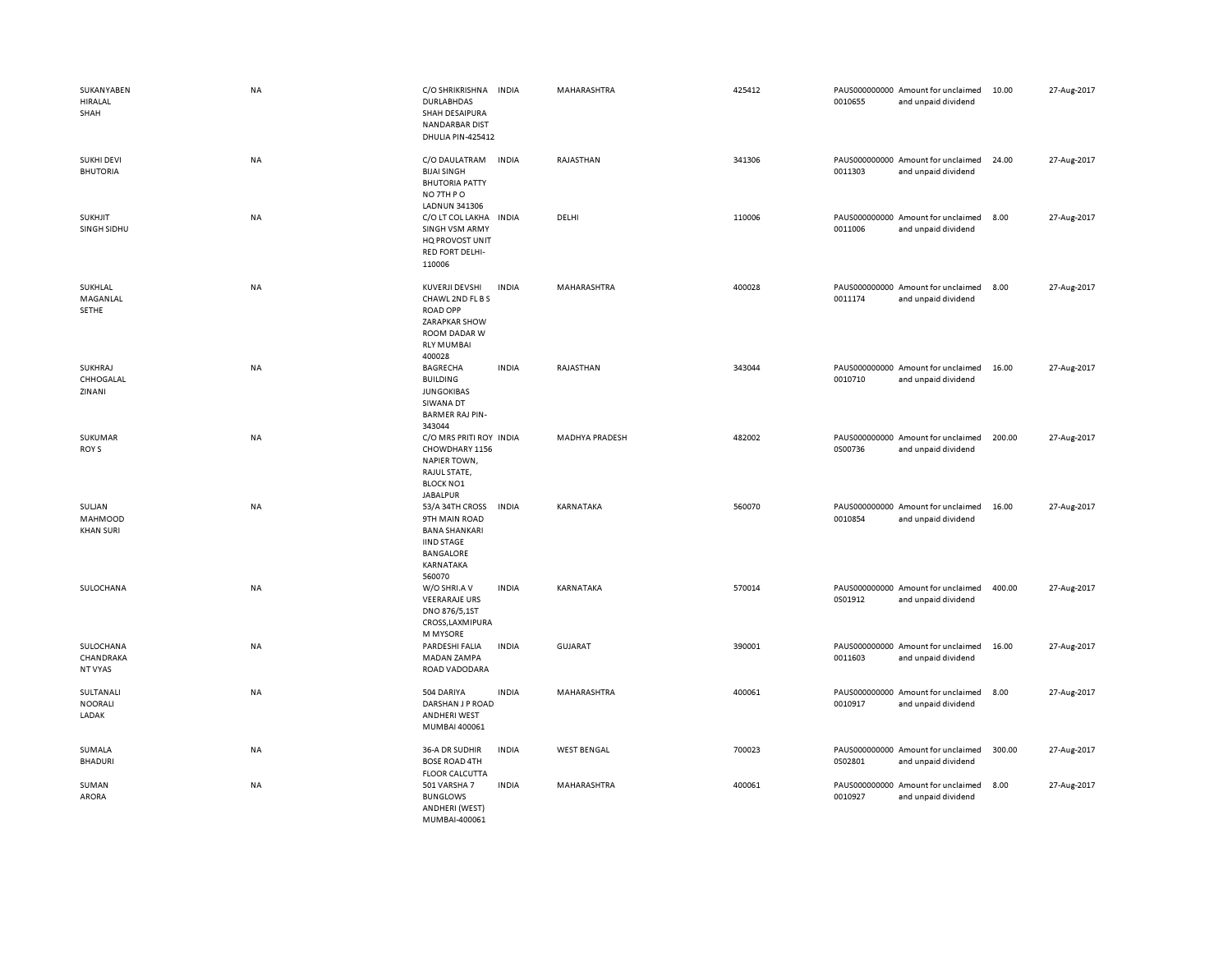| <b>SUMANA SEN</b>                          | <b>NA</b> | 214/3/22 S K DEB<br>ROAD<br>CHOWDHURY<br><b>BAGAN CALCUTTA</b>                                                                  | <b>INDIA</b> | <b>WEST BENGAL</b>    | 700048 | 0S02740 | PAUS000000000 Amount for unclaimed<br>and unpaid dividend | 200.00 | 27-Aug-2017 |
|--------------------------------------------|-----------|---------------------------------------------------------------------------------------------------------------------------------|--------------|-----------------------|--------|---------|-----------------------------------------------------------|--------|-------------|
| SUMANBEN<br>RASIKLAL<br>THAKER             | <b>NA</b> | 48 SHYAMAL ROW INDIA<br><b>HOUSES-II</b><br>SATELLITE ROAD<br>AHMEDABAD<br>380015                                               |              | GUJARAT               | 380015 | 0010715 | PAUS000000000 Amount for unclaimed<br>and unpaid dividend | 16.00  | 27-Aug-2017 |
| SUMANDEVI<br><b>JITEN DRALAL</b><br>DESAI  | <b>NA</b> | 134 MANEKBAG<br>SOCIETY<br>AMBAVADI<br>AHMEDABAD-<br>380015                                                                     | <b>INDIA</b> | <b>GUJARAT</b>        | 380015 | 0010716 | PAUS000000000 Amount for unclaimed<br>and unpaid dividend | 2.00   | 27-Aug-2017 |
| SUMANLAL<br>CHIMANLAL                      | <b>NA</b> | <b>BHAGYA NAGAR</b><br>SOCIETY H NO 2<br>RAMBAG<br>MANINAGAR<br>AHMEDABAD-<br>380008                                            | <b>INDIA</b> | <b>GUJARAT</b>        | 380008 | 0010719 | PAUS000000000 Amount for unclaimed<br>and unpaid dividend | 6.00   | 27-Aug-2017 |
| SUMANRAI<br><b>HARIBHAI</b><br>PATEL       | <b>NA</b> | $C/O$ M/S<br>SUMANRAI<br><b>HARIBHAI &amp; CO</b><br><b>KALSARI ROAD AT</b><br><b>VISAVADAR DIST</b><br>JUNAGADH PIN-<br>362130 | <b>INDIA</b> | GUJARAT               | 362130 | 0010802 | PAUS000000000 Amount for unclaimed<br>and unpaid dividend | 16.00  | 27-Aug-2017 |
| SUMANTRAY<br>HIMATLAL<br>SHUKLA            | NA        | C K 1B CYNAMID<br>COLONY ATUL-<br>396020                                                                                        | <b>INDIA</b> | <b>GUJARAT</b>        | 396020 | 0010720 | PAUS000000000 Amount for unclaimed<br>and unpaid dividend | 20.00  | 27-Aug-2017 |
| SUMATI<br>RAMCHANDR<br>A CHITALE           | NA        | SHILPA 66/7-A<br>ERANDAWANA 15<br>TH PRABHAT -<br>ROAD CROSS LANE<br>DABHADEPATH<br>PUNE 411004--                               | <b>INDIA</b> | MAHARASHTRA           | 411004 | 0011589 | PAUS000000000 Amount for unclaimed<br>and unpaid dividend | 82.00  | 27-Aug-2017 |
| SUMATIBEN<br>RANCHHODB<br><b>HAI PATEL</b> | <b>NA</b> | 9 MAHARANI ROAD INDIA<br>SIYAGANJ INDORE-<br>452001                                                                             |              | <b>MADHYA PRADESH</b> | 452001 | 0010868 | PAUS000000000 Amount for unclaimed<br>and unpaid dividend | 16.00  | 27-Aug-2017 |
| SUMER<br>SINGH                             | NA        | 45/A DHULESHWAR INDIA<br><b>GARDEN AJMER</b><br><b>ROAD JAIPUR</b><br>302001                                                    |              | RAJASTHAN             | 302001 | 0010848 | PAUS000000000 Amount for unclaimed<br>and unpaid dividend | 16.00  | 27-Aug-2017 |
| SUMI<br>MAHESHWAR                          | NA        | <b>TAPARIA AGENCY</b><br>CHAH KAMAL PO<br>HAPUR 245101                                                                          | <b>INDIA</b> | <b>UTTAR PRADESH</b>  | 245101 | 0011060 | PAUS000000000 Amount for unclaimed<br>and unpaid dividend | 24.00  | 27-Aug-2017 |
| SUMITTRA<br>DEVI                           | NA        | B-29 C C COLONY<br>OPP RANA PRATAP<br><b>BAGH DELHI-</b><br>110007                                                              | <b>INDIA</b> | DELHI                 | 110007 | 0011332 | PAUS000000000 Amount for unclaimed<br>and unpaid dividend | 16.00  | 27-Aug-2017 |
| SUNANDA<br>SANJEEV<br>SHET                 | <b>NA</b> | C/O THE SWASTIK<br><b>JANATA SAHAKARI</b><br><b>BANK LTD 502</b><br><b>KALBADEVI ROAD</b><br>MUMBAI-400002                      | <b>INDIA</b> | <b>MAHARASHTRA</b>    | 400002 | 0011162 | PAUS000000000 Amount for unclaimed<br>and unpaid dividend | 8.00   | 27-Aug-2017 |
| <b>SUNDAR RAJ</b><br>K J                   | NA        | J.S.PHARMACY,<br><b>BANK ROAD,</b><br>MYSORE.                                                                                   | <b>INDIA</b> | KARNATAKA             | 570001 | 0J00084 | PAUS000000000 Amount for unclaimed<br>and unpaid dividend | 200.00 | 27-Aug-2017 |
| <b>SUNDARAM S</b><br>R                     | NA        | 22 UMAPATHY<br><b>STREET WEST</b><br>MAMBALAM<br>CHENNAI                                                                        | <b>INDIA</b> | <b>TAMIL NADU</b>     | 600033 | 0S01892 | PAUS000000000 Amount for unclaimed<br>and unpaid dividend | 200.00 | 27-Aug-2017 |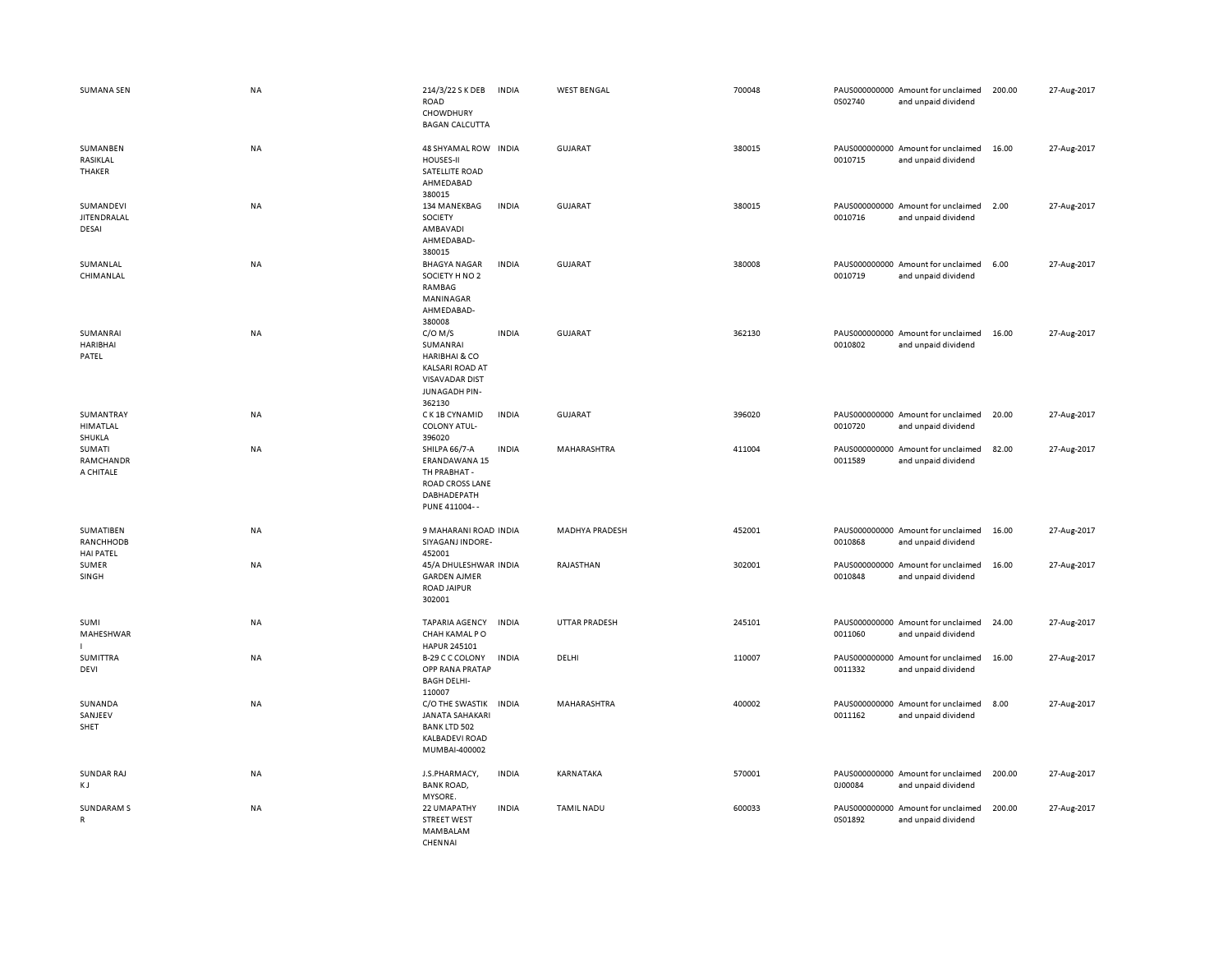| SUNDARARAJ<br>A RAO T S                 | <b>NA</b>                    | 'MARUTHI', 14,<br>SIXTH MAIN ROAD,<br>RAJAH ANNAMALAI<br>PURAM, CHENNAI                                                      | <b>INDIA</b> | <b>TAMIL NADU</b>     | 600028 | 0T00754 | PAUS000000000 Amount for unclaimed<br>and unpaid dividend | 400.00 | 27-Aug-2017 |
|-----------------------------------------|------------------------------|------------------------------------------------------------------------------------------------------------------------------|--------------|-----------------------|--------|---------|-----------------------------------------------------------|--------|-------------|
| SUNDARI<br>RAJAGOPAL                    | <b>NA</b>                    | 'SAMPATH<br>ARCADE' 45-58-7/5,<br><b>FLAT NO.201,</b><br>'SANTHOSH'<br>NARASIMHANAGA<br>R VISAKHAPATNAM                      | <b>INDIA</b> | <b>ANDHRA PRADESH</b> | 530024 | 0S00738 | PAUS000000000 Amount for unclaimed<br>and unpaid dividend | 200.00 | 27-Aug-2017 |
| <b>SUNDER P</b><br><b>JHANGIANI</b>     | <b>NA</b>                    | C/O SEMENTEX<br>SPUN PIPE (P) LTD<br>MIRA DIST THANA<br>PIN-401104                                                           | <b>INDIA</b> | MAHARASHTRA           | 401104 | 0010895 | PAUS000000000 Amount for unclaimed<br>and unpaid dividend | 24.00  | 27-Aug-2017 |
| SUNDERLAL<br>VADILAL<br>SHAH            | NA                           | 13<br>CHANDRANAGAR<br><b>SOCIETY BEHIND</b><br><b>NAJAR BAG</b><br><b>BARODA 390001</b>                                      | <b>INDIA</b> | <b>GUJARAT</b>        | 390001 | 0010628 | PAUS000000000 Amount for unclaimed<br>and unpaid dividend | 2.00   | 27-Aug-2017 |
| <b>SUNILJ</b><br><b>HINDOCHA</b>        | NA                           | <b>B-21 DHANLAXMI</b><br><b>SOCIETY ARYA</b><br><b>KANYA ROAD</b><br><b>KARELI BAUG</b><br>VADODARA 390018                   | <b>INDIA</b> | GUJARAT               | 390018 | 0011462 | PAUS000000000 Amount for unclaimed<br>and unpaid dividend | 16.00  | 27-Aug-2017 |
| SUNIL<br><b>KUMAR</b>                   | <b>NA</b>                    | C/O ALEMBIC<br><b>CHEMICALS WORKS</b><br>CO LTD 110<br><b>JAWAHAR LAL</b><br><b>NEHRU MARG</b><br>AMBALA CANTT               | <b>INDIA</b> | <b>HARYANA</b>        | 133001 | 0S03417 | PAUS000000000 Amount for unclaimed<br>and unpaid dividend | 200.00 | 27-Aug-2017 |
| SUNIL<br><b>KUMAR</b><br>LAKHOTIA       | LT GANESH<br>DAS<br>LAKHOTIA | 24/A SHAKESPEARE INDIA<br><b>SARANI PARIJAAT</b><br>9TH FLOOR FLAT<br>NO 94 CALCUTTA                                         |              | <b>WEST BENGAL</b>    | 700017 | 8047861 | PAUSIN3012502 Amount for unclaimed<br>and unpaid dividend | 16.00  | 27-Aug-2017 |
| SUNIL<br><b>KUMAR</b><br><b>PUROHIT</b> | NA                           | 107 LAKSHMI<br>APARTMENTS<br>NALGONDA 'X'<br><b>ROAD'S MALAKPET</b><br>HYDERABAD                                             | <b>INDIA</b> | ANDHRA PRADESH        | 500036 | 0S03157 | PAUS000000000 Amount for unclaimed<br>and unpaid dividend | 600.00 | 27-Aug-2017 |
| <b>SUNIL N</b><br>SHRIPURKAR            | NA                           | 217 SHANKAR<br><b>NAGAR NAGPUR</b><br>440010                                                                                 | <b>INDIA</b> | MAHARASHTRA           | 440010 | 0010807 | PAUS000000000 Amount for unclaimed<br>and unpaid dividend | 2.00   | 27-Aug-2017 |
| SUNIL<br>RAMESHCHA<br><b>NDRA SHAH</b>  | <b>NA</b>                    | 1 GOPAL BHUVAN<br>2ND FLOOR B B S<br><b>MARG GHATKOPAR</b><br>(WEST) MUMBAI-<br>400086                                       | <b>INDIA</b> | MAHARASHTRA           | 400086 | 0011146 | PAUS000000000 Amount for unclaimed<br>and unpaid dividend | 16.00  | 27-Aug-2017 |
| SUNIL<br>SITARAM<br>WAGH                | NA                           | KUVERJI DEVSHI<br>CHAWL 2ND FL B S<br><b>ROAD OPP</b><br><b>ZARAPKAR SHOW</b><br>ROOM DADAR W<br><b>RLY MUMBAI</b><br>400028 | <b>INDIA</b> | MAHARASHTRA           | 400028 | 0011173 | PAUS000000000 Amount for unclaimed<br>and unpaid dividend | 8.00   | 27-Aug-2017 |
| SUNITA                                  | NA                           | $1 - 1 - 274$<br>CHIKADPALLY<br><b>HYDERABAD</b>                                                                             | <b>INDIA</b> | ANDHRA PRADESH        | 500020 | 0S03175 | PAUS000000000 Amount for unclaimed<br>and unpaid dividend | 200.00 | 27-Aug-2017 |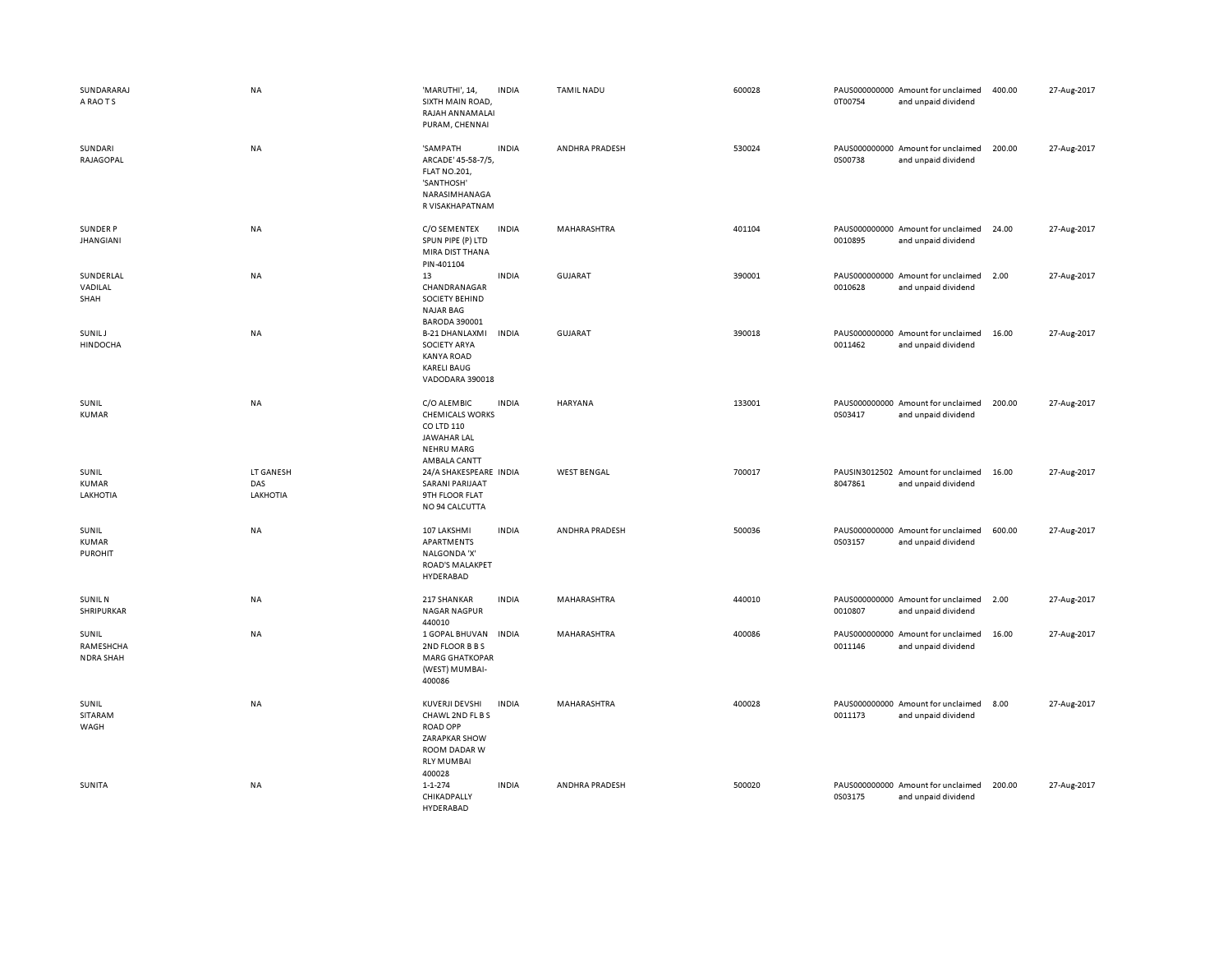| SUNITA<br>GOSWAMI                                   | <b>NA</b> | 2E/3<br><b>JHANDEWALAN</b><br><b>EXTENSION LINK</b><br>ROAD NEW DELHI-                                              | <b>INDIA</b> | DELHI          | 110055 | 0011032 | PAUS000000000 Amount for unclaimed<br>and unpaid dividend | 8.00   | 27-Aug-2017 |
|-----------------------------------------------------|-----------|---------------------------------------------------------------------------------------------------------------------|--------------|----------------|--------|---------|-----------------------------------------------------------|--------|-------------|
| SUNITA JAIN                                         | <b>NA</b> | 110055<br>C-Y/100 S D A HAUZ INDIA<br>KHAS NEW DLEHI<br>110016                                                      |              | DELHI          | 110016 | 0011244 | PAUS000000000 Amount for unclaimed<br>and unpaid dividend | 8.00   | 27-Aug-2017 |
| SUNITA<br>MAHENDRA<br>KHIMASIA                      | NA        | 2 SAUMYA FLATS<br><b>ST XAVIERS</b><br><b>COLLEGE ROAD</b><br>NAVRANGPURA<br>AHMEDABAD<br>380009                    | <b>INDIA</b> | <b>GUJARAT</b> | 380009 | 0011519 | PAUS000000000 Amount for unclaimed<br>and unpaid dividend | 8.00   | 27-Aug-2017 |
| SUNITA<br>MUKESH<br>SHIVDASANI                      | NA        | 8A/94 W E A KAROL INDIA<br><b>BAGH NEW DELHI-</b><br>110005                                                         |              | DELHI          | 110005 | 0011054 | PAUS000000000 Amount for unclaimed<br>and unpaid dividend | 8.00   | 27-Aug-2017 |
| SUNITA<br>PATHAK                                    | NA        | $B - 2/89$<br>SAFDARJUNG<br><b>ENCLAVE NEW</b><br>DELHI-110029                                                      | <b>INDIA</b> | DELHI          | 110029 | 0011250 | PAUS000000000 Amount for unclaimed<br>and unpaid dividend | 16.00  | 27-Aug-2017 |
| SUNITA<br>SHARADCHA<br><b>NDRA</b><br>WADKAR        | NA        | F2-301 E F F<br><b>JUMBODARSHAN</b><br><b>HSG SOCIETY</b><br><b>KULDONGRI RD-2</b><br>ANDHERI EAST<br>MUMBAI-400069 | <b>INDIA</b> | MAHARASHTRA    | 400069 | 0010809 | PAUS000000000 Amount for unclaimed<br>and unpaid dividend | 16.00  | 27-Aug-2017 |
| SUNITA<br>SHRIDHAR<br>DATE                          | <b>NA</b> | A-1203, SAINATH<br>HEIGHT CHS NR.<br>JAIN TEMPLE<br>NEELAM NGR RD<br>PH-2 MULUND<br>EASTMUMBAI                      | <b>INDIA</b> | MAHARASHTRA    | 400081 | 0010723 | PAUS000000000 Amount for unclaimed<br>and unpaid dividend | 6.00   | 27-Aug-2017 |
| SUNITA<br>SHRIKANT<br>BHIDE                         | NA        | <b>DATT KUTIR</b><br>MUKADAM'S<br><b>HOUSE BEHIND G P</b><br>O RAOPURA<br>BARODA-390001                             | <b>INDIA</b> | <b>GUJARAT</b> | 390001 | 0010810 | PAUS000000000 Amount for unclaimed<br>and unpaid dividend | 2.00   | 27-Aug-2017 |
| SUNITA<br>YADAV                                     | NA        | A 103 MONIKA<br>APARTMENT<br>KHAJPURA PATNA<br>(BIHAR)                                                              | <b>INDIA</b> | <b>BIHAR</b>   | 800014 | 0S04016 | PAUS000000000 Amount for unclaimed<br>and unpaid dividend | 200.00 | 27-Aug-2017 |
| SUNKU<br>VENKATASUB<br><b>BARAO</b><br><b>GUPTA</b> | NA        | 18/140 SESHUGARI INDIA<br>STREET<br>PRODDATUR                                                                       |              | ANDHRA PRADESH | 516360 | 0S01031 | PAUS000000000 Amount for unclaimed<br>and unpaid dividend | 200.00 | 27-Aug-2017 |
| <b>SURA REDDY</b><br><b>KOVVURI</b>                 | NA        | SRI SATYA MEDICAL INDIA<br>& ELECTRICAL<br>STORES,<br>RAYAVARAM VIA.<br>ANAPARTHI,<br>(E.G.DT.)                     |              | ANDHRA PRADESH | 516129 | 0S00892 | PAUS000000000 Amount for unclaimed<br>and unpaid dividend | 200.00 | 27-Aug-2017 |
| <b>SURAJI BAI</b><br>AGRAWAL                        | NA        | C/O MR C L<br>AGRAWAL<br><b>AGRAWAL TALKIES</b><br>P O ARANG DIST<br>RAIPUR 493441                                  | <b>INDIA</b> | CHHATTISGARH   | 493441 | 0011106 | PAUS000000000 Amount for unclaimed<br>and unpaid dividend | 16.00  | 27-Aug-2017 |
| SUREKHA<br>ANNASAHEB<br>GONUGADE                    | NA        | B-14 AMIT<br>APARTMENTS<br>SHIVAJI ROAD<br>PANVEL DIST<br>RAIGAD                                                    | <b>INDIA</b> | MAHARASHTRA    | 410206 | 0S03775 | PAUS000000000 Amount for unclaimed<br>and unpaid dividend | 200.00 | 27-Aug-2017 |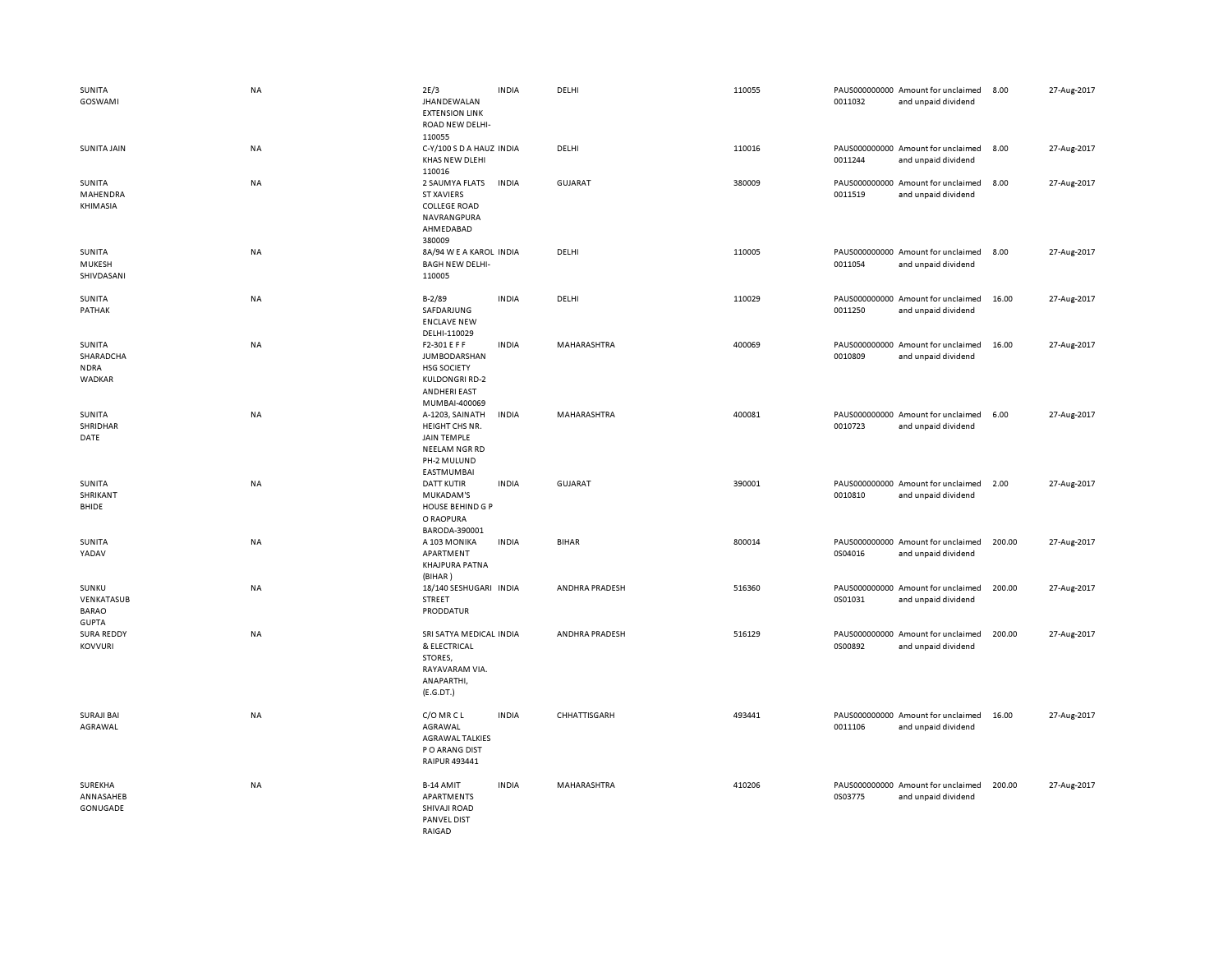| SUREKHABEN<br><b>GOVINDBHAI</b><br>PATEL | NA        | HARIKRIPA NIVAS<br><b>CHHANI BARODA</b><br>PIN-391740                                           | <b>INDIA</b> | <b>GUJARAT</b>       | 391740 | 0010811 | PAUS000000000 Amount for unclaimed<br>and unpaid dividend | 6.00   | 27-Aug-2017 |
|------------------------------------------|-----------|-------------------------------------------------------------------------------------------------|--------------|----------------------|--------|---------|-----------------------------------------------------------|--------|-------------|
| SURENDER<br><b>JIT SINGH</b>             | <b>NA</b> | 29 P P N MARKET<br>KANPUR-208001                                                                | <b>INDIA</b> | <b>UTTAR PRADESH</b> | 208001 | 0011203 | PAUS000000000 Amount for unclaimed<br>and unpaid dividend | 8.00   | 27-Aug-2017 |
| SURENDER<br>SACHDEVA                     | NA        | FLAT NO 46<br>POCKET NO F-25<br>SECTOR NO 7<br><b>ROHINI DELHI</b><br>110085                    | <b>INDIA</b> | DELHI                | 110085 | 0011249 | PAUS000000000 Amount for unclaimed<br>and unpaid dividend | 8.00   | 27-Aug-2017 |
| SURENDRA<br>CHAWLA                       | NA        | 17-C (MIG) DDA<br><b>FLATS GULABI</b><br><b>BAGH DELHI</b><br>110007                            | <b>INDIA</b> | DELHI                | 110007 | 0011245 | PAUS000000000 Amount for unclaimed<br>and unpaid dividend | 8.00   | 27-Aug-2017 |
| SURENDRA<br><b>CHIMANBHAI</b><br>AMIN    | NA        | 131 MAHAJAN CO- INDIA<br>OP HOUSING<br>SOCIETY<br><b>FATEHGUNJ</b><br>BARODA-390002             |              | <b>GUJARAT</b>       | 390002 | 0010852 | PAUS000000000 Amount for unclaimed<br>and unpaid dividend | 16.00  | 27-Aug-2017 |
| SURENDRA<br>CHIMANLAL<br>PARIKH          | NA        | <b>GHANTIADA</b><br><b>GHADIALI POLE</b><br>BARODA-390001                                       | <b>INDIA</b> | <b>GUJARAT</b>       | 390001 | 0011347 | PAUS000000000 Amount for unclaimed<br>and unpaid dividend | 2.00   | 27-Aug-2017 |
| SURENDRA<br>KUMAR                        | NA        | C/O SUNIL<br>KHANDELWAL 526<br><b>KUCHA PATI RAM</b><br>DELHI 110006                            | <b>INDIA</b> | DELHI                | 110006 | 0011399 | PAUS000000000 Amount for unclaimed<br>and unpaid dividend | 8.00   | 27-Aug-2017 |
| SURENDRA<br><b>KUMAR</b><br><b>GUPTA</b> | <b>NA</b> | MIG-2-10 M.P.<br>NAGAR (EXT.)<br>KORBA (E) KORBA<br>(C.G.)                                      | <b>INDIA</b> | CHHATTISGARH         | 495677 | 0037199 | PAUSIN3009401 Amount for unclaimed<br>and unpaid dividend | 66.00  | 27-Aug-2017 |
| SURENDRA<br>RAVJIBHAI<br>PATEL           | NA        | AT POST 15<br>HARIDARSHAN<br>SOCIETY<br>NAVABAZAR<br><b>KARJAN DIST</b><br><b>BARODA 391240</b> | <b>INDIA</b> | <b>GUJARAT</b>       | 391240 | 0010627 | PAUS000000000 Amount for unclaimed<br>and unpaid dividend | 16.00  | 27-Aug-2017 |
| SURESH<br><b>BABUV</b>                   | NA        | 56 V TH B CROSS<br><b>TRIVENI ROAD</b><br>YESWANTHPUR<br>BANGALORE                              | <b>INDIA</b> | KARNATAKA            | 560022 | 0S02360 | PAUS000000000 Amount for unclaimed<br>and unpaid dividend | 200.00 | 27-Aug-2017 |
| SURESH<br><b>BIJJARGI</b>                | NA        | MANGALWAR PETH INDIA<br>POST TALUKA JAT<br><b>DIST SANGLI</b>                                   |              | MAHARASHTRA          | 416404 | 0S04067 | PAUS000000000 Amount for unclaimed<br>and unpaid dividend | 200.00 | 27-Aug-2017 |
| SURESH D<br>TALREJA                      | NA        | 47 "A" BLOCK<br>ANNA NAGAR<br>CHENNAI-600102                                                    | <b>INDIA</b> | <b>TAMIL NADU</b>    | 600102 | 0010973 | PAUS000000000 Amount for unclaimed<br>and unpaid dividend | 24.00  | 27-Aug-2017 |
| <b>SURESH</b><br>DULLABHRA<br>M VAKHARIA | NA        | C/O B G VAKHARIA<br>& CO 155 NAGDEVI<br><b>STREET MUMBAI</b><br>400003                          | <b>INDIA</b> | MAHARASHTRA          | 400003 | 0010619 | PAUS000000000 Amount for unclaimed<br>and unpaid dividend | 16.00  | 27-Aug-2017 |
| SURESH<br><b>GOVINDLAL</b><br>SHAH       | <b>NA</b> | <b>MAMA'S POLE</b><br>RAOPURA BARODA<br>390001                                                  | <b>INDIA</b> | <b>GUJARAT</b>       | 390001 | 0010642 | PAUS000000000 Amount for unclaimed<br>and unpaid dividend | 2.00   | 27-Aug-2017 |
| SURESH JAIN                              | NA        | C 2 ROOM NO 32<br>4TH FLR MANIYAR<br><b>BLDG TARDEO RD</b><br>MUMBAI 400034                     | <b>INDIA</b> | MAHARASHTRA          | 400034 | 0011581 | PAUS000000000 Amount for unclaimed<br>and unpaid dividend | 8.00   | 27-Aug-2017 |
| <b>SURESH</b><br><b>KAKKAR</b>           | NA        | E-20 G K ENCLAVE II INDIA<br><b>NEW DELHI-110046</b>                                            |              | DELHI                | 110046 | 0010986 | PAUS000000000 Amount for unclaimed<br>and unpaid dividend | 8.00   | 27-Aug-2017 |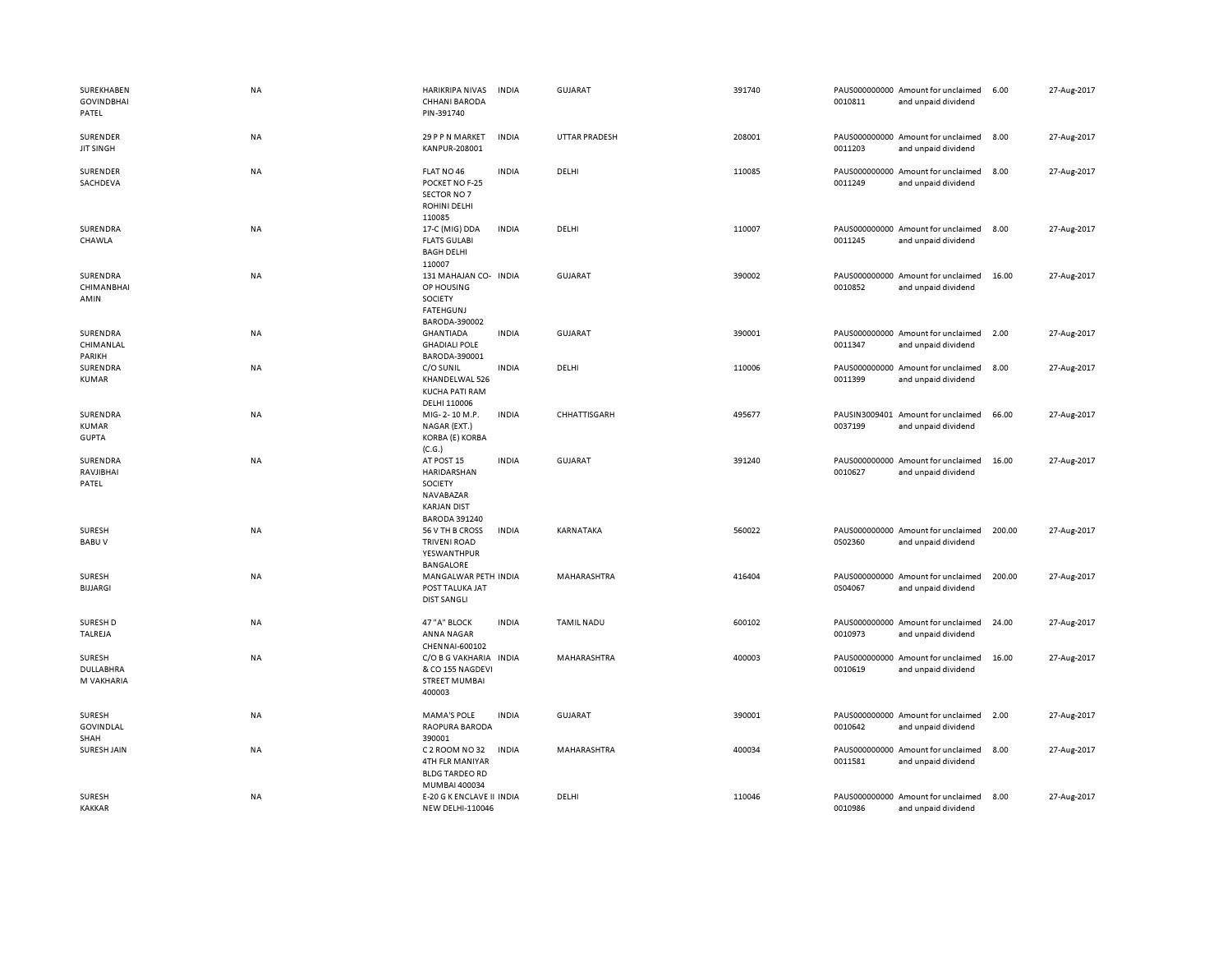| SURESH<br>KANCHANLAL<br>MODI           | <b>NA</b> | DESAI SHERI BAVA INDIA<br>MADHI'S LANE<br>BARODA-390001                                                                         |              | GUJARAT               | 390001 | 0010812 | PAUS000000000 Amount for unclaimed<br>and unpaid dividend | 2.00   | 27-Aug-2017 |
|----------------------------------------|-----------|---------------------------------------------------------------------------------------------------------------------------------|--------------|-----------------------|--------|---------|-----------------------------------------------------------|--------|-------------|
| SURESH<br>KUMAR<br><b>GUPTA</b>        | <b>NA</b> | C/O UMRAO<br>PRASAD GUPTA &<br>CO SHARE BROKER<br><b>STOCK EXCHANGE</b><br><b>BLDG ASAF ALI</b><br>ROAD NEW DELHI-<br>110002    | <b>INDIA</b> | DELHI                 | 110002 | 0011360 | PAUS000000000 Amount for unclaimed<br>and unpaid dividend | 8.00   | 27-Aug-2017 |
| SURESH<br><b>KUMAR</b><br><b>GUPTA</b> | NA        | HOUSE NO-700,<br><b>BABA KHARAM</b><br>SINGH MARG NEAR<br>NEW DELHI G.P.O.,<br>NEW DELHI                                        | <b>INDIA</b> | DELHI                 | 110001 | 0S01428 | PAUS000000000 Amount for unclaimed<br>and unpaid dividend | 200.00 | 27-Aug-2017 |
| SURESH<br><b>KUMARP</b>                | NA        | M/S. PUSHAK<br>METALS D-3/1, PVR<br><b>ROAD BANGALORE</b>                                                                       | <b>INDIA</b> | KARNATAKA             | 560010 | 0S02075 | PAUS000000000 Amount for unclaimed<br>and unpaid dividend | 100.00 | 27-Aug-2017 |
| SURESH<br><b>KUMBAR</b>                | NA        | ADARSH<br><b>PATHOLOGY</b><br><b>LABORATORY</b><br><b>RAMDRUG DIST</b><br>BELGAUM                                               | <b>INDIA</b> | KARNATAKA             | 591123 | 0S02481 | PAUS000000000 Amount for unclaimed<br>and unpaid dividend | 200.00 | 27-Aug-2017 |
| SURESH M P                             | <b>NA</b> | D NO 1 8TH MAIN S INDIA<br>J H ROAD<br>VIDYARANYAPURA<br>M MYSORE                                                               |              | <b>KARNATAKA</b>      | 570008 | 0S02497 | PAUS000000000 Amount for unclaimed<br>and unpaid dividend | 300.00 | 27-Aug-2017 |
| SURESH<br>MAHADEV<br>BATAVALE          | <b>NA</b> | <b>KUVERJI DEVSHI</b><br>CHAWL 2ND FLOOR<br><b>B S ROAD OPP</b><br>ZARAPKAR SHOW<br>ROOM DADAR W<br><b>RLY MUMBAI</b><br>400028 | <b>INDIA</b> | MAHARASHTRA           | 400028 | 0011171 | PAUS000000000 Amount for unclaimed<br>and unpaid dividend | 8.00   | 27-Aug-2017 |
| <b>SURESH</b><br>SHANTILAL<br>SHAH     | SHANTILAL | 204-KRISHANA<br>HEIGHTS,<br>MATHURADAS<br>EXTN ROAD,<br>KANDIVALI<br>(W), MUMBAI                                                | <b>INDIA</b> | MAHARASHTRA           | 400067 | 0001062 | PAUS120247000 Amount for unclaimed<br>and unpaid dividend | 16.00  | 27-Aug-2017 |
| SURESH<br>SINGRU                       | NA        | SRIRAM 138<br>SURENDRANAGAR<br><b>NAGPUR</b>                                                                                    | <b>INDIA</b> | MAHARASHTRA           | 440015 | 0S03721 | PAUS000000000 Amount for unclaimed<br>and unpaid dividend | 200.00 | 27-Aug-2017 |
| SURESH<br>SITARAMJI<br><b>GADODIA</b>  | <b>NA</b> | C/O 2ND FLOOR<br>SHIVNERI BLDG<br>SHIVAJINAGAR AT<br>& PO PARBHANI M<br>s                                                       | <b>INDIA</b> | MAHARASHTRA           | 421103 | 0010913 | PAUS000000000 Amount for unclaimed<br>and unpaid dividend | 8.00   | 27-Aug-2017 |
| <b>SURESH SONI</b>                     | <b>NA</b> | C/O SURESH<br><b>MEDICAL STORES</b><br><b>BUS STAND ROAD</b><br>BALAGHAT M.P.                                                   | <b>INDIA</b> | <b>MADHYA PRADESH</b> | 481001 | 0S03253 | PAUS000000000 Amount for unclaimed<br>and unpaid dividend | 600.00 | 27-Aug-2017 |
| SURESHBHAI<br>CHANDULAL<br>KAPADIA     | <b>NA</b> | 601 BULBUL<br>TARANG 414-A<br>14TH ROAD KHAR<br>WESTMUMBAI                                                                      | <b>INDIA</b> | MAHARASHTRA           | 400053 | 0010813 | PAUS000000000 Amount for unclaimed<br>and unpaid dividend | 32.00  | 27-Aug-2017 |
| SURESHBHAI<br>SHIVABHAI<br>PATEL       | <b>NA</b> | OLD ZAVER<br><b>BHUWAN NR</b><br>MAHARASHTRA<br>LODGE DANDIA<br><b>BAZAR BARODA</b><br>390001                                   | <b>INDIA</b> | <b>GUJARAT</b>        | 390001 | 0010633 | PAUS000000000 Amount for unclaimed<br>and unpaid dividend | 6.00   | 27-Aug-2017 |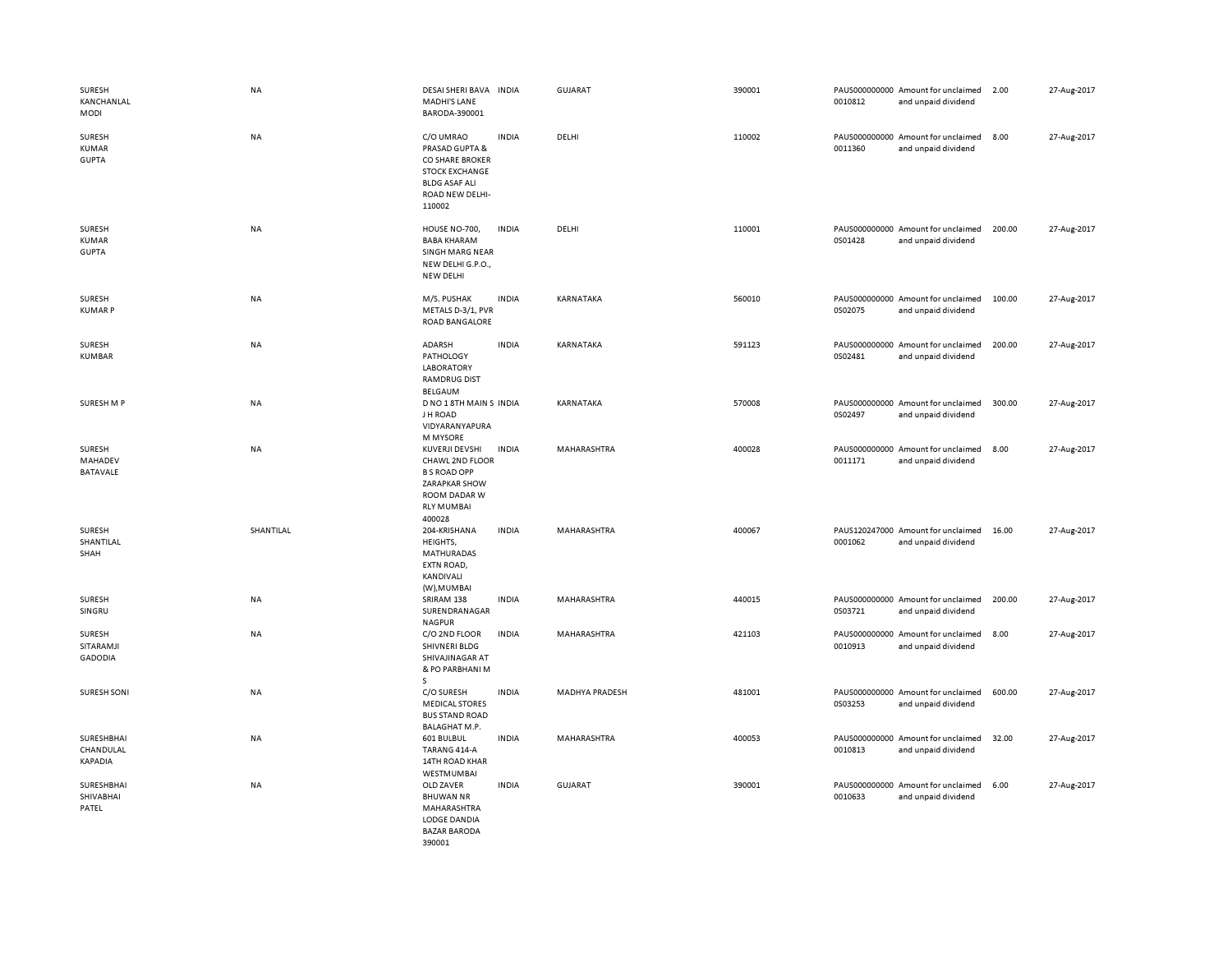| SURESHCHAN<br>DRA<br>JAYANTILAL<br><b>DOSHI</b> | <b>NA</b>                           | C/O AMBICA<br><b>FERTILISER S T</b><br><b>ROAD IDAR DIST</b><br>SABARKANTHA PIN-                                      | <b>INDIA</b> | <b>GUJARAT</b>        | 383430 | 0010814 | PAUS000000000 Amount for unclaimed<br>and unpaid dividend | 2.00   | 27-Aug-2017 |
|-------------------------------------------------|-------------------------------------|-----------------------------------------------------------------------------------------------------------------------|--------------|-----------------------|--------|---------|-----------------------------------------------------------|--------|-------------|
| SURESHCHAN<br><b>DRA</b><br>RAOJIBHAI<br>PATEL  | <b>NA</b>                           | 383430<br>15 NUTAN SOCIETY INDIA<br><b>BHAIKAKA ROAD</b><br>VALLABH<br>VIDYANAGAR-<br>388120                          |              | <b>GUJARAT</b>        | 388120 | 0010636 | PAUS000000000 Amount for unclaimed<br>and unpaid dividend | 2.00   | 27-Aug-2017 |
| SURINDER<br>KAUR                                | NA                                  | 40-D GEWA<br><b>APARTMENTS VIKA</b><br>PURI NEW DELHI<br>110018                                                       | <b>INDIA</b> | DELHI                 | 110018 | 0011025 | PAUS000000000 Amount for unclaimed<br>and unpaid dividend | 8.00   | 27-Aug-2017 |
| SURINDER<br>KUMAR<br>CHOPRA                     | <b>NA</b>                           | <b>B-14 MOTI NAGAR INDIA</b><br><b>NEW DELHI-110015</b>                                                               |              | DELHI                 | 110015 | 0011017 | PAUS000000000 Amount for unclaimed<br>and unpaid dividend | 8.00   | 27-Aug-2017 |
| SURINDER<br>KUMAR<br><b>DHUPER</b>              | <b>NA</b>                           | C-1796, SHUSHANT INDIA<br>LOK PHASE-1,<br><b>GURGAON</b><br>HARYANA-122001                                            |              | <b>HARYANA</b>        | 122001 | 0011363 | PAUS000000000 Amount for unclaimed<br>and unpaid dividend | 8.00   | 27-Aug-2017 |
| SURINDER<br>LAL<br>KHAZANCHI                    | <b>NA</b>                           | H NO 3514<br><b>LALMAN STREET</b><br>DARYA GUNJ NEW<br>DELHI-110002                                                   | <b>INDIA</b> | DELHI                 | 110002 | 0011008 | PAUS000000000 Amount for unclaimed<br>and unpaid dividend | 8.00   | 27-Aug-2017 |
| SURINDER<br>MOHAN<br><b>BUDHRAJA</b>            | <b>KESAR DAS</b><br><b>BUDHRAJA</b> | 108-B, GH-10<br>SUNDER<br>APARTMENTS<br>PASCHIM VIHAR<br><b>NEW DELHI</b>                                             | <b>INDIA</b> | DELHI                 | 110087 | 0023197 | PAUSIN3026201 Amount for unclaimed<br>and unpaid dividend | 8.00   | 27-Aug-2017 |
| SURINDER<br>SINGH                               | <b>NA</b>                           | C-1/343 YAMUNA<br><b>VIHAR DELHI</b><br>110053                                                                        | <b>INDIA</b> | DELHI                 | 110053 | 0011327 | PAUS000000000 Amount for unclaimed<br>and unpaid dividend | 16.00  | 27-Aug-2017 |
| SURINDER<br>SINGH <sub>G</sub><br><b>BHATIA</b> | <b>NA</b>                           | C/O JANTA ROAD<br>LINES<br>26, AHMEDABAD<br>WARE - HOUSING<br><b>NAROL CHAR</b><br>RASTA<br>AHMEDABAD 3824-<br>$05 -$ | <b>INDIA</b> | <b>GUJARAT</b>        | 382405 | 0011494 | PAUS000000000 Amount for unclaimed<br>and unpaid dividend | 32.00  | 27-Aug-2017 |
| SURJEET<br>KAUR                                 | NA                                  | C/O LT COL LAKHA INDIA<br><b>SINGH VSM ARMY</b><br>HQ PROVOST UNIT<br><b>RED FORT DELHI-</b><br>110006                |              | DELHI                 | 110006 | 0011007 | PAUS000000000 Amount for unclaimed<br>and unpaid dividend | 8.00   | 27-Aug-2017 |
| <b>SURYA BAI</b>                                | <b>NA</b>                           | C/O.JEEVAN MEDL. INDIA<br><b>HALL GAJWEL</b><br>DIST.MEDAK (A.P)                                                      |              | <b>ANDHRA PRADESH</b> | 502110 | 0S00275 | PAUS000000000 Amount for unclaimed<br>and unpaid dividend | 200.00 | 27-Aug-2017 |
| <b>SURYA H</b><br>PATEL                         | <b>NA</b>                           | G/120 ALEMBIC<br><b>GLASS COLONY</b><br><b>BARODA 390003</b>                                                          | <b>INDIA</b> | GUJARAT               | 390003 | 0011585 | PAUS000000000 Amount for unclaimed<br>and unpaid dividend | 16.00  | 27-Aug-2017 |
| <b>SURYA H</b><br>PATEL                         | NA                                  | G/120 ALEMBIC<br><b>GLASS COLONY</b><br><b>ALEMBIC ROAD</b><br>VADODARA                                               | <b>INDIA</b> | <b>GUJARAT</b>        | 390003 | 0S04584 | PAUS000000000 Amount for unclaimed<br>and unpaid dividend | 200.00 | 27-Aug-2017 |
| SURYAKANT<br>CHIMANBHAI<br>PATEL                | <b>NA</b>                           | 20 GAYATRI NAGAR INDIA<br><b>NEAR ABHAI</b><br><b>NAGAR GORWA</b><br>BARODA 390004                                    |              | GUJARAT               | 390004 | 0010640 | PAUS000000000 Amount for unclaimed<br>and unpaid dividend | 2.00   | 27-Aug-2017 |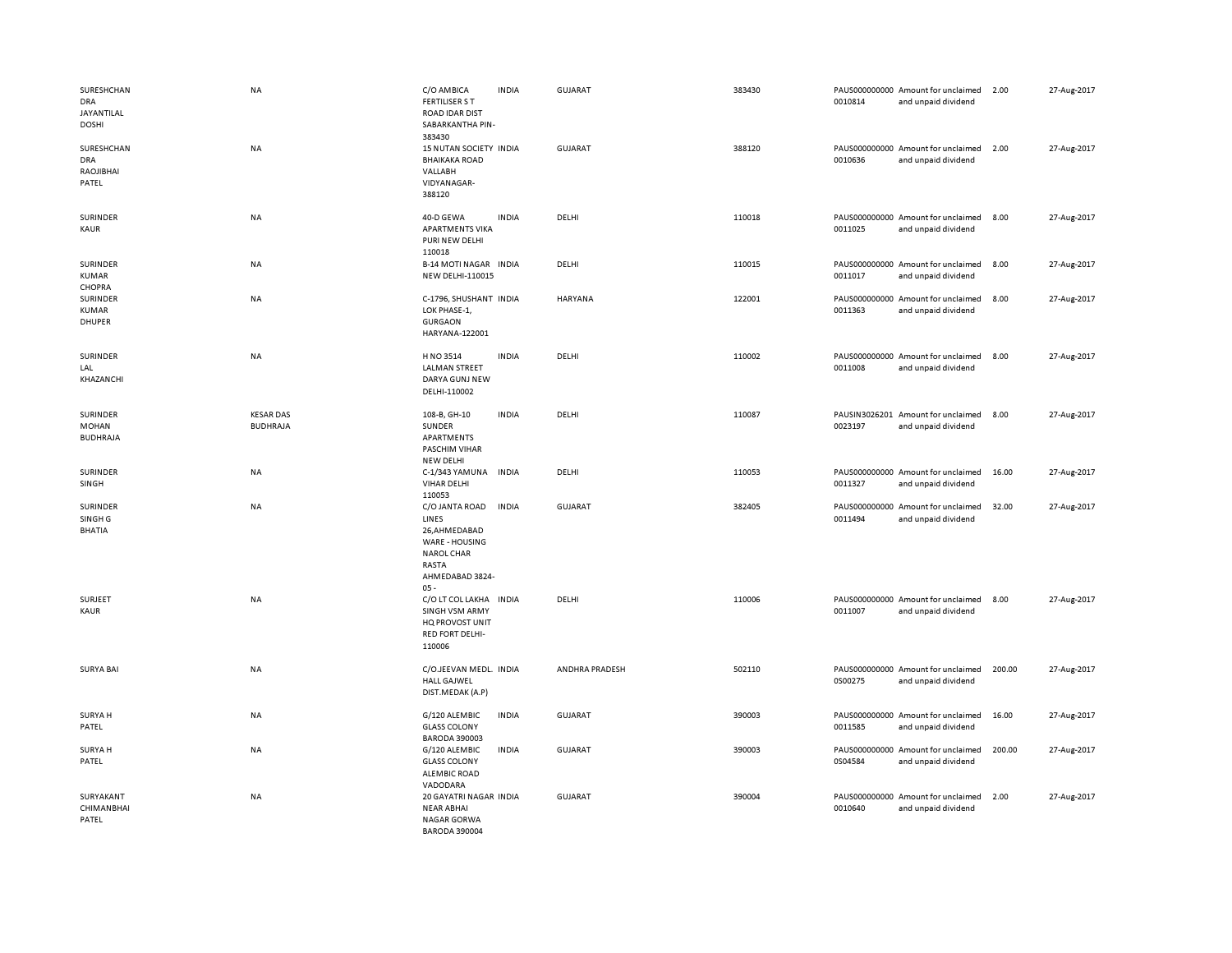| SURYAKANT<br>DATTATRAYA<br>GORE                   | <b>NA</b> | <b>RUKHMINI</b><br><b>BHUVAN 3RD</b><br><b>FLOOR KHADILKAR</b><br><b>ROAD GIRGAUM</b><br>MUMBAI-400004 | <b>INDIA</b> | MAHARASHTRA        | 400004 | 0010731 | PAUS000000000 Amount for unclaimed<br>and unpaid dividend | 16.00  | 27-Aug-2017 |
|---------------------------------------------------|-----------|--------------------------------------------------------------------------------------------------------|--------------|--------------------|--------|---------|-----------------------------------------------------------|--------|-------------|
| SURYAKANT<br><b>HARGOVIND</b><br><b>DAS PATEL</b> | NA        | AT<br><b>KOTVALIYAPURA P</b><br>O & TA CHANASMA<br>DIST MEHSANA PIN-<br>384220                         | <b>INDIA</b> | <b>GUJARAT</b>     | 384220 | 0010816 | PAUS000000000 Amount for unclaimed<br>and unpaid dividend | 6.00   | 27-Aug-2017 |
| SURYANARAY<br>ANA<br>KARMACHET<br>TY              | NA        | "RATNA" 46,<br>SREENAGAR<br>COLONY,<br>HYDERABAD                                                       | <b>INDIA</b> | ANDHRA PRADESH     | 500873 | 0S00740 | PAUS000000000 Amount for unclaimed<br>and unpaid dividend | 400.00 | 27-Aug-2017 |
| SUSEELA<br><b>UDATHA</b>                          | <b>NA</b> | W/O<br>U.RAMATULASAIAH<br>C/O MADDI<br>SAMBASIVA RAO<br>H.NO.5-37-<br>74,4/9,BRODIPET                  | <b>INDIA</b> | ANDHRA PRADESH     | 522002 | 0S04729 | PAUS000000000 Amount for unclaimed<br>and unpaid dividend | 200.00 | 27-Aug-2017 |
| <b>SUSHAMAR</b><br>KARNAWAT                       | NA        | 2-B CENTRAL<br><b>CHAMBERS</b><br><b>GANDHINAGAR II</b><br><b>MAIN BANGALORE</b><br>560009             | <b>INDIA</b> | KARNATAKA          | 560009 | 0010937 | PAUS000000000 Amount for unclaimed<br>and unpaid dividend | 8.00   | 27-Aug-2017 |
| SUSHEELA<br>BAI<br>SAKHARAM<br>PANADE             | NA        | 1102,<br>MAHADEVAGALLI,<br>NIPANI. (BELGAUM<br>DT.)                                                    | <b>INDIA</b> | KARNATAKA          | 591237 | 0S00743 | PAUS000000000 Amount for unclaimed<br>and unpaid dividend | 200.00 | 27-Aug-2017 |
| <b>SUSHIL</b><br><b>KUMAR DAS</b>                 | NA        | 2 GOPAL JEW<br><b>MANDIR ROAD</b><br><b>BIRATI CALCUTTA</b>                                            | <b>INDIA</b> | <b>WEST BENGAL</b> | 700051 | 0S02690 | PAUS000000000 Amount for unclaimed<br>and unpaid dividend | 200.00 | 27-Aug-2017 |
| SUSHIL<br>RANJAN<br><b>GHOSAL</b>                 | NA        | 3 K K PALLY PO<br><b>BIRATI</b>                                                                        | <b>INDIA</b> | <b>WEST BENGAL</b> | 700051 | 0S02679 | PAUS000000000 Amount for unclaimed<br>and unpaid dividend | 200.00 | 27-Aug-2017 |
| SUSHILA<br><b>BHANUBHAI</b><br>MEHTA              | NA        | QRT NO 164/9<br>SECTOR NO 17<br>GANDHINAGAR-<br>382017                                                 | <b>INDIA</b> | <b>GUJARAT</b>     | 382017 | 0010860 | PAUS000000000 Amount for unclaimed<br>and unpaid dividend | 6.00   | 27-Aug-2017 |
| SUSHILA DEVI                                      | <b>NA</b> | C/O SRI PRADEEP<br>POTDAR 57 NEHRU<br>NAGAR AGRA                                                       | <b>INDIA</b> | UTTAR PRADESH      | 282002 | 0011316 | PAUS000000000 Amount for unclaimed<br>and unpaid dividend | 18.00  | 27-Aug-2017 |
| <b>SUSHILA</b><br><b>DHINGRA</b>                  | NA        | 6082 SADAR BAZAR INDIA<br><b>BARI MARKET</b><br>DELHI-110006                                           |              | DELHI              | 110006 | 0011000 | PAUS000000000 Amount for unclaimed<br>and unpaid dividend | 24.00  | 27-Aug-2017 |
| SUSHILA<br><b>GULEECHA</b>                        | NA        | P.B.1831, NO.3, II<br><b>MAIN ROAD</b><br>CHAMRAJPET<br><b>BANGALORE</b>                               | <b>INDIA</b> | KARNATAKA          | 560018 | 0S05451 | PAUS000000000 Amount for unclaimed<br>and unpaid dividend | 100.00 | 27-Aug-2017 |
| SUSHILA<br>KAPURCHAN<br>D PARMAR                  | NA        | 2-D/24 TAXIMEN<br>SOCIETY L B S<br><b>MARG KURLA</b><br>MUMBAI 400070                                  | <b>INDIA</b> | MAHARASHTRA        | 400070 | 0011543 | PAUS000000000 Amount for unclaimed<br>and unpaid dividend | 8.00   | 27-Aug-2017 |
| SUSHILA<br>RANJAN                                 | NA        | 8/31 TILAK NAGAR INDIA<br>NEW DELHI-110018                                                             |              | DELHI              | 110018 | 0011213 | PAUS000000000 Amount for unclaimed<br>and unpaid dividend | 8.00   | 27-Aug-2017 |
| SUSHILA<br>SHARMA                                 | NA        | HOUSE NO 1402<br><b>GALI MUSBBIRON</b><br>CHANKYA MA-RG<br>SUBASH CHOWK<br>IAIPUR 302002 --            | <b>INDIA</b> | RAJASTHAN          | 302002 | 0011365 | PAUS000000000 Amount for unclaimed<br>and unpaid dividend | 16.00  | 27-Aug-2017 |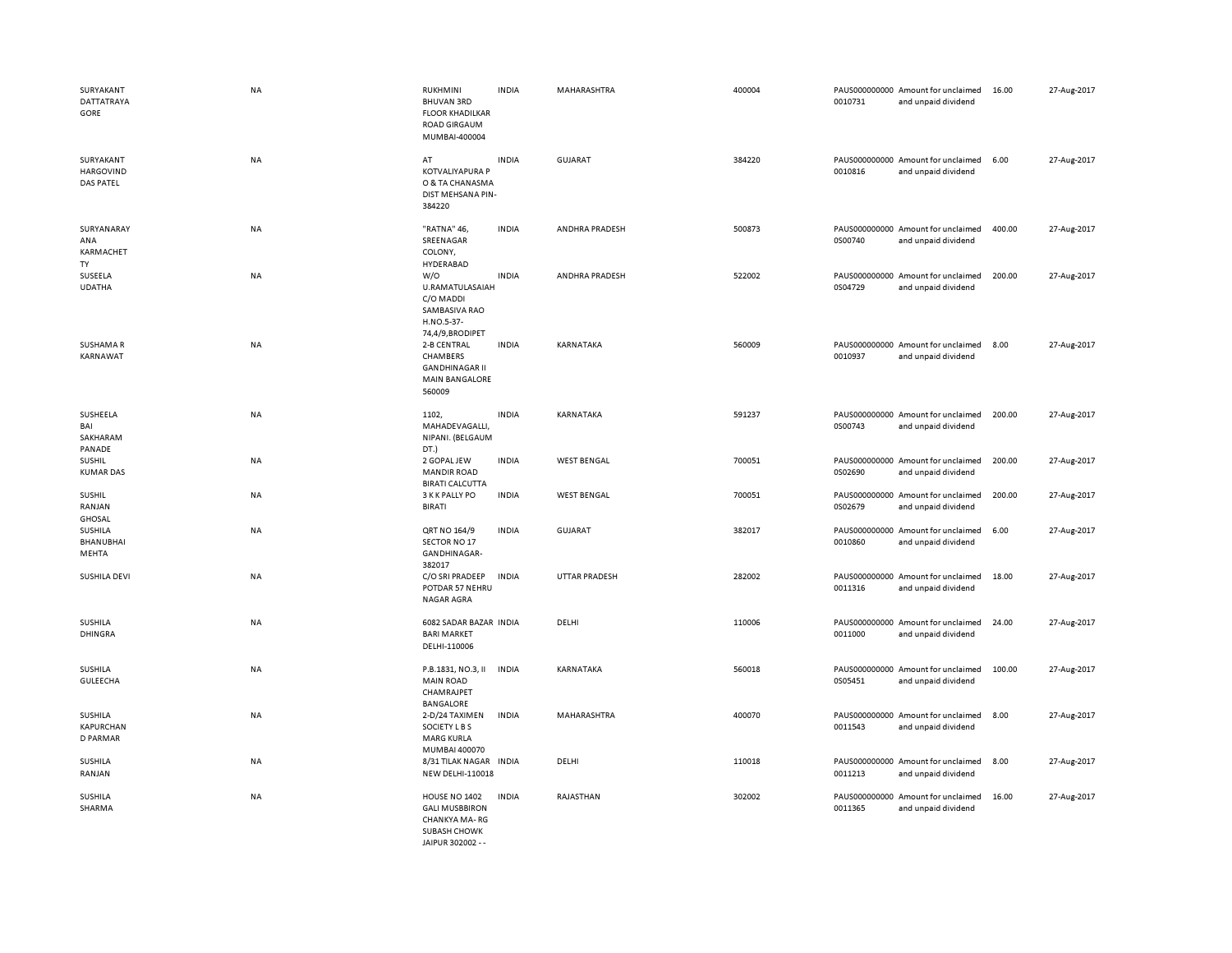| SUSHILA<br>TAYAL                                   | NA        | S R INVESTMENT<br>88 HANUMAN<br><b>LANE SITABURDI</b>                                           | <b>INDIA</b> | MAHARASHTRA        | 440012 | 0011621 | PAUS000000000 Amount for unclaimed<br>and unpaid dividend | 16.00  | 27-Aug-2017 |
|----------------------------------------------------|-----------|-------------------------------------------------------------------------------------------------|--------------|--------------------|--------|---------|-----------------------------------------------------------|--------|-------------|
| SUSHILA<br>YOGESHBHAI<br>PANDYA                    | NA        | NAGPUR 440012<br>B NO 70/E/1087<br>SAHIJPUR BOGA<br>KRISHNANAGAR<br>AHMEDABAD                   | <b>INDIA</b> | GUJARAT            | 382345 | 0011412 | PAUS000000000 Amount for unclaimed<br>and unpaid dividend | 10.00  | 27-Aug-2017 |
| SUSHMA<br><b>GUPTA</b>                             | NA        | C/O UPENDRA<br>GUPTA H NO 170<br><b>GALI BARDOOB</b><br>WALI AJMERI GATE<br>DELHI-110006        | <b>INDIA</b> | DELHI              | 110006 | 0011002 | PAUS000000000 Amount for unclaimed<br>and unpaid dividend | 8.00   | 27-Aug-2017 |
| SUSHMA<br><b>MOHTA</b>                             | NA        | C/O MR RAVI<br><b>DUJARI</b><br>303,"ANAND-<br>JYOTI" 41, NETAJI<br>SUBHASH ROAD<br>KOLKATA     | <b>INDIA</b> | <b>WEST BENGAL</b> | 700001 | 0011117 | PAUS000000000 Amount for unclaimed<br>and unpaid dividend | 16.00  | 27-Aug-2017 |
| <b>SUSILAN V</b>                                   | <b>NA</b> | 73, SUBBAIAH<br><b>MUDALIAR STREET</b><br>COIMBATORE<br>TAMILNADU.                              | <b>INDIA</b> | <b>TAMIL NADU</b>  | 641001 | 0S01433 | PAUS000000000 Amount for unclaimed<br>and unpaid dividend | 200.00 | 27-Aug-2017 |
| <b>SUVARNAR</b>                                    | NA        | 511/A, VEENE<br>SESHANNA ROAD,<br>IV CROSS,<br>K.R.MOHALLA,<br><b>MYSORE</b>                    | <b>INDIA</b> | KARNATAKA          | 570001 | 0R00213 | PAUS000000000 Amount for unclaimed<br>and unpaid dividend | 200.00 | 27-Aug-2017 |
| SUVARNABE<br>N PRIYAKANT<br>PARIKH                 | NA        | PATOLIA POLE<br><b>GHADIALI POLE</b><br><b>MANDVI BARODA</b><br>390001                          | <b>INDIA</b> | GUJARAT            | 390001 | 0011437 | PAUS000000000 Amount for unclaimed<br>and unpaid dividend | 6.00   | 27-Aug-2017 |
| <b>SWAMI ALIAS</b><br><b>BABURAO G</b><br>NEGINHAL | NA        | 93<br>MEHABOOBNAGAR<br>HUBLI-580020                                                             | <b>INDIA</b> | KARNATAKA          | 580020 | 0010822 | PAUS000000000 Amount for unclaimed<br>and unpaid dividend | 66.00  | 27-Aug-2017 |
| SWAMINATH<br>AN<br>PANCHANAT<br>HAN                | NA        | <b>PARK PARADISE</b><br><b>OLD 10/6 NEW</b><br>50/6 EAST CLUD<br>ROAD<br>SHENOYNAGAR<br>CHENNAI | <b>INDIA</b> | <b>TAMIL NADU</b>  | 600030 | 0010884 | PAUS000000000 Amount for unclaimed<br>and unpaid dividend | 8.00   | 27-Aug-2017 |
| SWARNA<br>CHALASANI                                | NA        | 222<br>VENKATESWARA<br><b>NAGAR MEERPET</b><br>MOULA ALI<br>SECUNDERABAD<br>500040 A P          | <b>INDIA</b> | ANDHRA PRADESH     | 500040 | 0011388 | PAUS000000000 Amount for unclaimed<br>and unpaid dividend | 8.00   | 27-Aug-2017 |
| SWARNA<br>KAMAL<br>MUKHERJEE                       | NA        | 73<br>DURGACHANRAN<br><b>DOCTOR ROAD</b><br>CALCUTTA                                            | <b>INDIA</b> | <b>WEST BENGAL</b> | 700014 | 0S02909 | PAUS000000000 Amount for unclaimed<br>and unpaid dividend | 200.00 | 27-Aug-2017 |
| T B AMEER<br>AHAMED                                | NA        | S/O TH BASHA<br>SAHEB<br>AGRICULTURIST PO<br>HARIHARAPURA<br>KOPPATALUK<br>577120               | <b>INDIA</b> | KARNATAKA          | 577120 | 0011786 | PAUS000000000 Amount for unclaimed<br>and unpaid dividend | 8.00   | 27-Aug-2017 |
| <b>T BHAIRAV</b>                                   | NA        | THIRCHIGANJ<br>ROAD KAMAREDDY<br>POST<br>DIST NIZAMARAD                                         | <b>INDIA</b> | ANDHRA PRADESH     | 503111 | 0T03211 | PAUS000000000 Amount for unclaimed<br>and unpaid dividend | 200.00 | 27-Aug-2017 |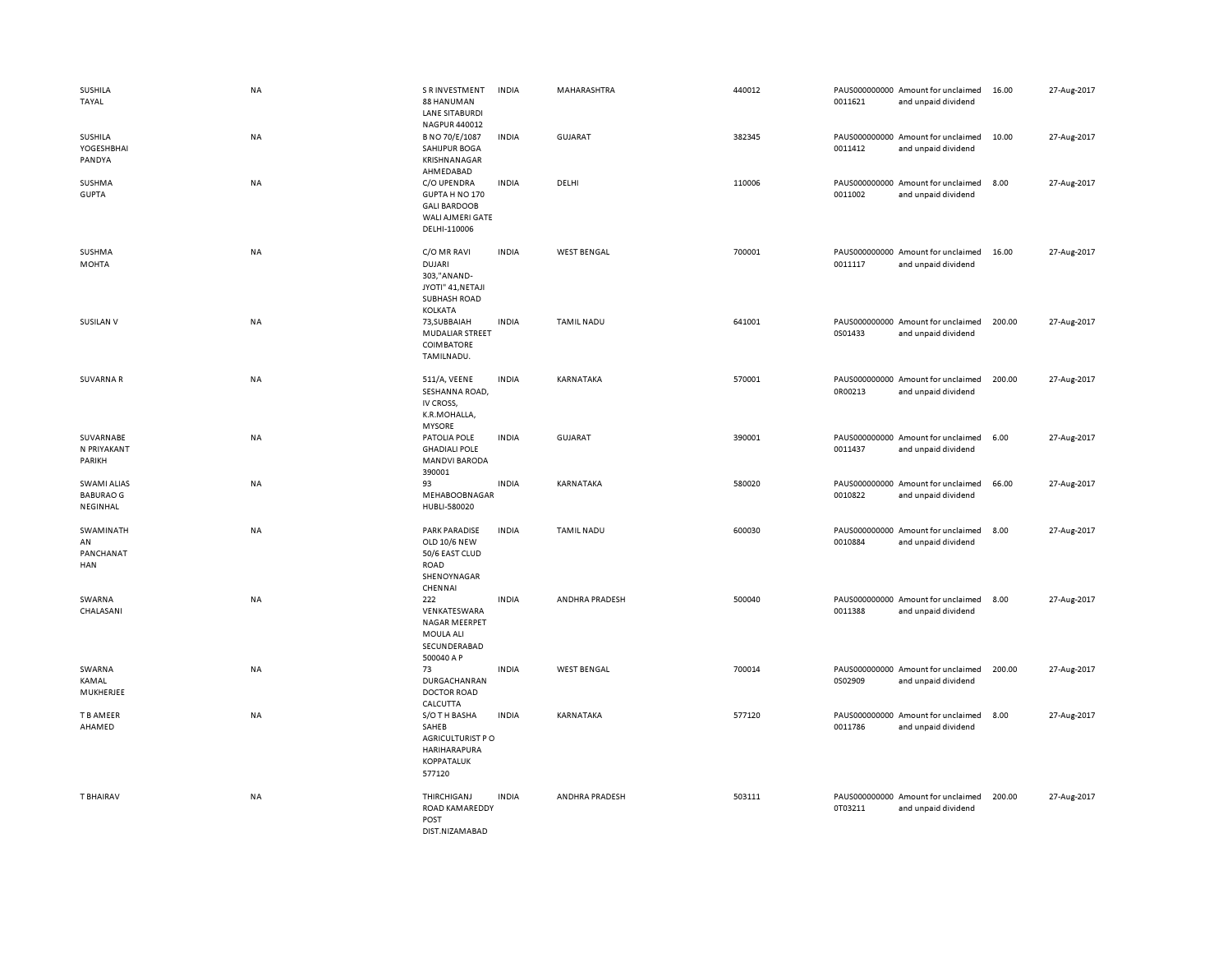| T C<br>SATHYANARA<br>YANA                              | NA                       | <b>DHANVANTRI</b><br>NILAYA B H ROAD<br>ARSIKERE                                                                      | <b>INDIA</b> | KARNATAKA         | 573103 | 0T02366 | PAUS000000000 Amount for unclaimed<br>and unpaid dividend | 600.00 | 27-Aug-2017 |
|--------------------------------------------------------|--------------------------|-----------------------------------------------------------------------------------------------------------------------|--------------|-------------------|--------|---------|-----------------------------------------------------------|--------|-------------|
| ΤG<br>CHANDRAM<br>OHAN                                 | <b>NA</b>                | K-11 ALEMBIC<br>COLONY<br>VADODARA<br>VADODARA                                                                        | <b>INDIA</b> | <b>GUJARAT</b>    | 390003 | 0T04307 | PAUS000000000 Amount for unclaimed<br>and unpaid dividend | 200.00 | 27-Aug-2017 |
| ΤG<br>LAKSHMANA<br>N                                   | NA                       | 20/1540 G II FLOOR INDIA<br>GANGA<br>APARTMENTS<br><b>MANARI ROAD</b><br>KALLAI P O CALICUT                           |              | KERALA            | 673003 | 0T02949 | PAUS000000000 Amount for unclaimed<br>and unpaid dividend | 200.00 | 27-Aug-2017 |
| T G<br>NAGARAJAN                                       | <b>NA</b>                | 3 K 1ST STREET<br><b>NARAYAN PILLAI ST</b><br><b>CROSS BANGALORE</b><br>560001                                        | <b>INDIA</b> | KARNATAKA         | 560001 | 0011765 | PAUS000000000 Amount for unclaimed<br>and unpaid dividend | 8.00   | 27-Aug-2017 |
| <b>T GOMATHI</b><br>AMMAL                              | NA                       | 59, OFFICERS<br><b>COLONY PUTHUR</b><br><b>TIRUCHI</b>                                                                | <b>INDIA</b> | <b>TAMIL NADU</b> | 620017 | 0T01913 | PAUS000000000 Amount for unclaimed<br>and unpaid dividend | 400.00 | 27-Aug-2017 |
| T.<br><b>GOPALAKRIS</b><br><b>HNA</b><br><b>MURTHY</b> | <b>NA</b>                | 49-26-16 2ND 'D'<br>SRINIVAS<br><b>MADHURA NAGAR</b><br>VISAKHAPATNAM                                                 | <b>INDIA</b> | ANDHRA PRADESH    | 530016 | 0T04727 | PAUS000000000 Amount for unclaimed<br>and unpaid dividend | 300.00 | 27-Aug-2017 |
| TΚ<br>NATARAJAN                                        | <b>NA</b>                | C/O DUNLOP INDIA INDIA<br><b>LIMITED 1ST FLOOR</b><br><b>MOHAN TOWERS</b><br>50 RESIDENCY<br>ROAD BANGALORE<br>560025 |              | KARNATAKA         | 560025 | 0011797 | PAUS000000000 Amount for unclaimed<br>and unpaid dividend | 16.00  | 27-Aug-2017 |
| TΚ<br>PRASANNA                                         | NA                       | 255 HILLSIDE<br>LAYOUT WHITE                                                                                          | <b>INDIA</b> | KARNATAKA         | 560066 | 0T02375 | PAUS000000000 Amount for unclaimed                        | 200.00 | 27-Aug-2017 |
| KUMAR                                                  |                          | <b>FIELD BANGALORE</b>                                                                                                |              |                   |        |         | and unpaid dividend                                       |        |             |
| TK<br>VENKITESWA<br>RAN                                | NA                       | 1X/628 PANDIKUDI INDIA<br>ROAD COCHIN-<br>682002                                                                      |              | KERALA            | 682002 | 0011781 | PAUS000000000 Amount for unclaimed<br>and unpaid dividend | 16.00  | 27-Aug-2017 |
| T.<br>MALLIKARJU<br><b>NA RAO</b>                      | SOT<br>SIVAIAH<br>CHETTY | D.NO13-<br>38, NEWRAJAMEDI<br>CALSTORE,<br><b>VEDURLA BAZAAR</b><br>PRODDATURKADAP<br>A [DIST]                        | <b>INDIA</b> | ANDHRA PRADESH    | 516360 | 0263265 | PAUS120137000 Amount for unclaimed<br>and unpaid dividend | 32.00  | 27-Aug-2017 |
| T N VITTAL                                             | NA                       | 3 LAKSHMIPURAM INDIA<br><b>1ST STREET</b><br>ROYAPETTAH<br>CHENNAI-600014                                             |              | <b>TAMIL NADU</b> | 600014 | 0011756 | PAUS000000000 Amount for unclaimed<br>and unpaid dividend | 6.00   | 27-Aug-2017 |
| T<br>NARENDRAN                                         | <b>NA</b>                | <b>B21 IST MAIN</b><br><b>ROAD TV NAGAR</b><br>AMBATTUR<br>CHENNAI                                                    | <b>INDIA</b> | <b>TAMIL NADU</b> | 600053 | 0T03497 | PAUS000000000 Amount for unclaimed<br>and unpaid dividend | 300.00 | 27-Aug-2017 |
| T P RAMESH                                             | NA                       | 24/371 AUDITHYA<br>PURAM VILLAGE<br>PALGAHAT                                                                          | INDIA        | KERALA            | 678008 | 0011741 | PAUS000000000 Amount for unclaimed<br>and unpaid dividend | 2.00   | 27-Aug-2017 |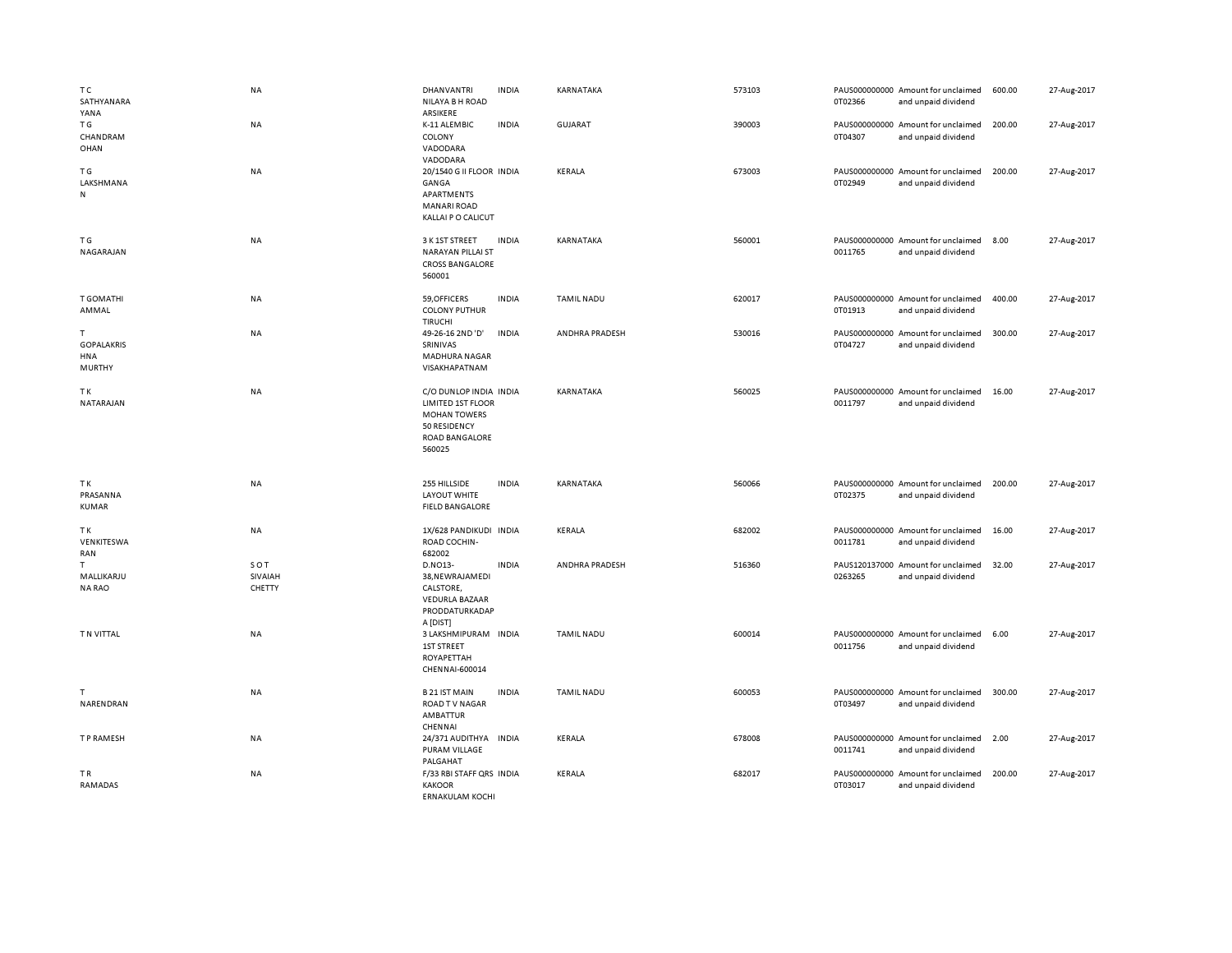| T R RUKMANI                               | NA                   | No.6, Thiruvalluvar INDIA<br>Street, Anbalagam<br>Nagar Perambur                                                        | <b>TAMIL NADU</b>     | 600011 | 0T05188 | PAUS000000000 Amount for unclaimed<br>and unpaid dividend | 400.00 | 27-Aug-2017 |
|-------------------------------------------|----------------------|-------------------------------------------------------------------------------------------------------------------------|-----------------------|--------|---------|-----------------------------------------------------------|--------|-------------|
| T<br>RAMAMOOR<br>TY SETTY                 | NA                   | SAROJA CLINIC<br><b>INDIA</b><br><b>CHINTAVARI ST</b><br>ANAKAPALLE                                                     | ANDHRA PRADESH        | 531001 | 0T05334 | PAUS000000000 Amount for unclaimed<br>and unpaid dividend | 600.00 | 27-Aug-2017 |
| T<br>RAMASWAMI<br>IYENGAR                 | <b>NA</b>            | A/75 31'A' CROSS<br><b>INDIA</b><br>7TH BLOCK<br>JAYANAGAR<br><b>BANGALORE</b>                                          | KARNATAKA             | 560082 | 0T05352 | PAUS000000000 Amount for unclaimed<br>and unpaid dividend | 100.00 | 27-Aug-2017 |
| T <sub>S</sub><br><b>BALAKRISHN</b><br>AN | <b>NA</b>            | 18 INF DIV SIG REGI INDIA<br><b>56 APO</b>                                                                              | <b>MAHARASHTRA</b>    | 999999 | 0011787 | PAUS000000000 Amount for unclaimed<br>and unpaid dividend | 8.00   | 27-Aug-2017 |
| T S<br>KALYANAKRIS<br>HNAN                | <b>NA</b>            | 1 MANOBEENACD INDIA<br><b>BARFIWALA MARG</b><br>ANDHERI (WEST)<br>MUMBAI-400058                                         | MAHARASHTRA           | 400058 | 0011763 | PAUS000000000 Amount for unclaimed<br>and unpaid dividend | 16.00  | 27-Aug-2017 |
| <b>T SAMBASIVA</b><br>RAO                 | NA                   | D-152 FATEH<br><b>INDIA</b><br>NAGAR NEW DELHI<br>110018                                                                | DELHI                 | 110018 | 0011789 | PAUS000000000 Amount for unclaimed<br>and unpaid dividend | 16.00  | 27-Aug-2017 |
| <b>TVSMANI</b>                            | NA                   | "ASHOK" 16<br><b>INDIA</b><br><b>SECOND CROSS</b><br><b>STREET WEST CIT</b><br>NAGAR CHENNAI-<br>600035                 | <b>TAMIL NADU</b>     | 600035 | 0011768 | PAUS000000000 Amount for unclaimed<br>and unpaid dividend | 8.00   | 27-Aug-2017 |
| <b>TV</b><br>SUBBAIAH                     | NA                   | <b>INDIA</b><br>D-1, PRESIDENT<br><b>BANZARA ROAD</b><br>NO. 2 BANZARA<br>HILLS, HYDERABAD                              | <b>ANDHRA PRADESH</b> | 500034 | 0T04625 | PAUS000000000 Amount for unclaimed<br>and unpaid dividend | 200.00 | 27-Aug-2017 |
| TV<br>SUBRAMANY<br>AM                     | N<br>VENUGOPAL<br>AN | NO 96 S RAMARAO INDIA<br>LAYOUT BSK 3RD<br>STAGE<br><b>KATTRIGUPPA</b><br><b>BANGALORE</b>                              | KARNATAKA             | 560085 | 0063827 | PAUSIN3019263 Amount for unclaimed<br>and unpaid dividend | 200.00 | 27-Aug-2017 |
| т<br>VIJAYAKUMA<br>R                      | NA                   | <b>INDIA</b><br>91 SARAVANA<br>PERUMAL STREET<br>PURSWALLKAM                                                            | <b>TAMIL NADU</b>     | 600084 | 0T05207 | PAUS000000000 Amount for unclaimed<br>and unpaid dividend | 200.00 | 27-Aug-2017 |
| <b>TADIKONDA</b><br>JANARDHAN<br>A RAO    | <b>NA</b>            | KONDAPALLI,<br><b>INDIA</b><br><b>KRISHNA DIST.</b><br>ANDHRA PRADESH.                                                  | ANDHRA PRADESH        | 521228 | 0T00290 | PAUS000000000 Amount for unclaimed<br>and unpaid dividend | 200.00 | 27-Aug-2017 |
| TAIYABALI<br>NANABHAI<br>SORANGWAL<br>A   | <b>NA</b>            | <b>WADI BADRI</b><br><b>INDIA</b><br>MOHOLLA BARODA-<br>390001                                                          | GUJARAT               | 390001 | 0011743 | PAUS000000000 Amount for unclaimed<br>and unpaid dividend | 32.00  | 27-Aug-2017 |
| <b>TANESH</b><br>DESAI                    | PARMANAN<br>D DESAI  | <b>88 TARANG HILL</b><br><b>INDIA</b><br><b>SOCIETY NR ARJUN</b><br>ASHRAM<br><b>CHANDLODIA SOLA</b><br>CIVIL AHMEDABAD | <b>GUJARAT</b>        | 380014 | 0173210 | PAUSIN3012763 Amount for unclaimed<br>and unpaid dividend | 6.00   | 27-Aug-2017 |
| TANVEER<br>KHAN                           | NA                   | C/O R A KHAN<br><b>INDIA</b><br><b>INDIAN OVERSEAS</b><br><b>BANK TILAK NAGAR</b><br>JAIPUR 302004                      | RAJASTHAN             | 302004 | 0011799 | PAUS000000000 Amount for unclaimed<br>and unpaid dividend | 16.00  | 27-Aug-2017 |
| <b>TANVIR</b><br>NATHANI                  | NA                   | 4 FATIMA VILLA 1ST INDIA<br>FLOOR 29TH ROAD<br><b>BANDRA MUMBAL</b>                                                     | MAHARASHTRA           | 400050 | 0T03628 | PAUS000000000 Amount for unclaimed<br>and unpaid dividend | 200.00 | 27-Aug-2017 |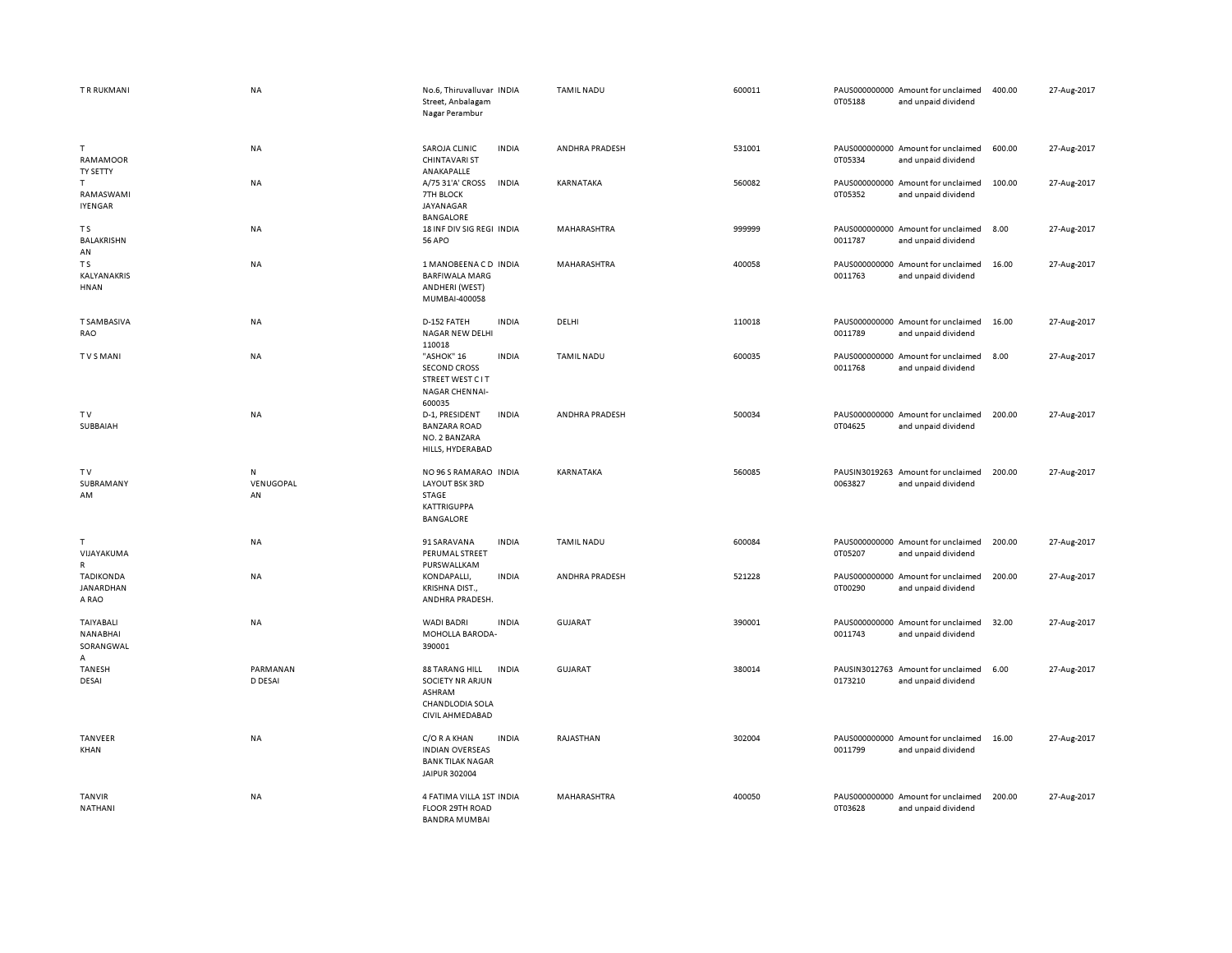| <b>TAPAN SAHA</b>                                                   | <b>NA</b> | C/O SWAPNA<br><b>MEDICAL STORES</b><br>37 JESSORE ROAD<br>NAGE BAZAR P S                                                   | <b>INDIA</b> | <b>WEST BENGAL</b> | 700028 | 0T02773                  | PAUS000000000 Amount for unclaimed<br>and unpaid dividend | 200.00 | 27-Aug-2017 |
|---------------------------------------------------------------------|-----------|----------------------------------------------------------------------------------------------------------------------------|--------------|--------------------|--------|--------------------------|-----------------------------------------------------------|--------|-------------|
| <b>TAPOBRATA</b><br>CHOWDHURY                                       | <b>NA</b> | DUMDUM<br>MADHYA BALURIA INDIA<br>NABAPALLY<br><b>BARASAT 24 PARGS</b><br>N                                                |              | <b>WEST BENGAL</b> | 700126 | 0T02931                  | PAUS000000000 Amount for unclaimed<br>and unpaid dividend | 200.00 | 27-Aug-2017 |
| TARABAI<br>BHAVANISHA<br><b>NKAR RAIKAR</b>                         | <b>NA</b> | C/O THE SWASTIK<br><b>JANATA SAHAKARI</b><br><b>BANK LTD 502</b><br><b>KALBADEVI ROAD</b><br>MUMBAI-400002                 | <b>INDIA</b> | MAHARASHTRA        | 400002 | 0011780                  | PAUS000000000 Amount for unclaimed<br>and unpaid dividend | 8.00   | 27-Aug-2017 |
| TARACHAND<br>DEVCHANDD<br>AS CHOKSHI                                | <b>NA</b> | C/O.<br>MAHENDRABHAI B.<br>GOSER FLAT NO.<br>949, II FLR, BLOCK<br>NO. M.20<br>VIJAYNAGAR,<br>HARNI ROAD,<br>BARODA-390006 | <b>INDIA</b> | <b>GUJARAT</b>     | 390006 | 0011733                  | PAUS000000000 Amount for unclaimed<br>and unpaid dividend | 6.00   | 27-Aug-2017 |
| TARALAXMI<br>NAVNITRAI<br>MEHTA                                     | <b>NA</b> | C/O MONA<br>TRADING CO MAIN<br><b>BAZAR AT RAJULA</b><br>DIST AMRELI PIN-<br>364560                                        | <b>INDIA</b> | <b>GUJARAT</b>     | 364560 | 0011745                  | PAUS000000000 Amount for unclaimed<br>and unpaid dividend | 16.00  | 27-Aug-2017 |
| <b>TARJANBHAI</b><br>BHAILALBHAI<br>PATEL                           | <b>NA</b> | D-25.SHANTI PARK INDIA<br><b>SOC MAKRAND</b><br>DESAI MARG NR.<br><b>TRIBHOVAN PARK</b><br>SCOVASNA ROAD<br><b>BARODA</b>  |              | <b>GUJARAT</b>     | 390015 | 0011729                  | PAUS000000000 Amount for unclaimed<br>and unpaid dividend | 2.00   | 27-Aug-2017 |
| TARULATTA<br>DAHYABHAI<br>PATEL                                     | <b>NA</b> | PUSPAKUNJ<br><b>COLONY AMUL</b><br><b>DAIRY ROAD</b><br>ANAND DIST KAIRA<br>PIN-388001                                     | <b>INDIA</b> | <b>GUJARAT</b>     | 388001 | 0011746                  | PAUS000000000 Amount for unclaimed<br>and unpaid dividend | 32.00  | 27-Aug-2017 |
| <b>TARUN</b><br>GOOPTU                                              | NA        | 48V B T ROAD<br>CALCUTTA                                                                                                   | <b>INDIA</b> | <b>WEST BENGAL</b> | 700050 | 0T02861                  | PAUS000000000 Amount for unclaimed<br>and unpaid dividend | 200.00 | 27-Aug-2017 |
| <b>TEJ RANBIR</b><br>SINGH<br><b>AURORA</b>                         | <b>NA</b> | UJJWAL LTD S M S<br>HIGH WAY JAIPUR-<br>302003                                                                             | <b>INDIA</b> | RAJASTHAN          | 302003 | PAUS000000000<br>0011757 | Amount for unclaimed<br>and unpaid dividend               | 16.00  | 27-Aug-2017 |
| <b>THAKORBHAI</b><br>RAMANBHAI<br>PATEL                             | <b>NA</b> | PATIDAR BHAVAN<br>DAVAKHANA UPAR<br><b>GORVA BARODA-</b><br>390003                                                         | <b>INDIA</b> | GUJARAT            | 390003 | 0011748                  | PAUS000000000 Amount for unclaimed<br>and unpaid dividend | 2.00   | 27-Aug-2017 |
| THANKAMM<br>APK                                                     | NA        | <b>KRISHNA VILAS</b><br>PEREKKAT LANE<br>ALWAYE                                                                            | <b>INDIA</b> | KERALA             | 683101 | 0T02977                  | PAUS000000000 Amount for unclaimed<br>and unpaid dividend | 200.00 | 27-Aug-2017 |
| THOMAS<br>DEVASSY<br>THARAKAN                                       | <b>NA</b> | A 39/302 VAISHALI<br><b>NAGAR S V ROAD</b><br>JOGESHWARI WEST<br>MUMBAI                                                    | <b>INDIA</b> | MAHARASHTRA        | 400102 | 0T01793                  | PAUS000000000 Amount for unclaimed<br>and unpaid dividend | 400.00 | 27-Aug-2017 |
| THOMAS<br><b>JOSEPH</b><br><b>ANTHONY</b><br>SALES<br><b>PONTES</b> | NA        | FLAT 2 PLOT 1 OLD<br><b>GOLF LINKS KHAR</b><br>MUMBAI-400052                                                               | INDIA        | MAHARASHTRA        | 400052 | 0011764                  | PAUS000000000 Amount for unclaimed<br>and unpaid dividend | 8.00   | 27-Aug-2017 |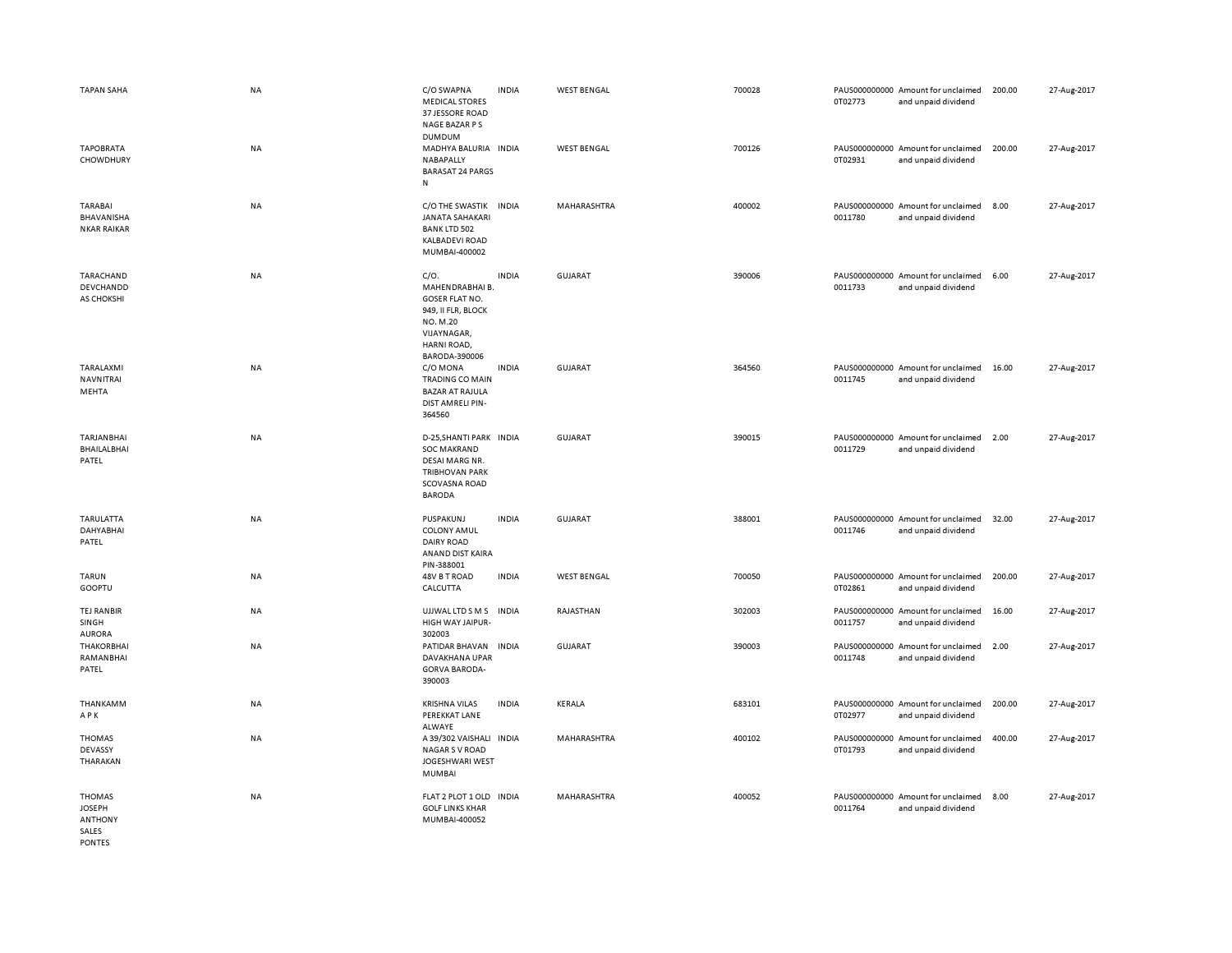| <b>THOMSON</b><br>ANDREWS                            | <b>NA</b> | NO.1, 63RD<br><b>STREET, ASHOK</b><br>NAGAR, CHENNAI                                                                     | <b>INDIA</b> | <b>TAMIL NADU</b>     | 600083 | PAUS000000000 Amount for unclaimed<br>0T01088<br>and unpaid dividend | 40.00  | 27-Aug-2017 |
|------------------------------------------------------|-----------|--------------------------------------------------------------------------------------------------------------------------|--------------|-----------------------|--------|----------------------------------------------------------------------|--------|-------------|
| THULASI<br><b>AMMALT</b>                             | NA        | THULASI AMMAL<br>'PRASANTH' T C<br>4/99 INFANT JESUS<br><b>SCHOOL LANE</b><br><b>KAWDIAR PO</b><br>TRIVANDRUM-<br>695003 | <b>INDIA</b> | KERALA                | 695003 | PAUS000000000 Amount for unclaimed<br>0011782<br>and unpaid dividend | 8.00   | 27-Aug-2017 |
| TIKAM<br>CHAND JAIN                                  | NA        | 60-A NALINI SETH<br><b>ROAD GROUND</b><br><b>FLOOR CALCUTTA</b><br>700007                                                | <b>INDIA</b> | <b>WEST BENGAL</b>    | 700007 | PAUS000000000 Amount for unclaimed<br>0011809<br>and unpaid dividend | 16.00  | 27-Aug-2017 |
| <b>TILAK RAJ</b><br>SONI                             | <b>NA</b> | <b>B-106 CHINAR</b><br><b>RETREAT OPP</b><br><b>MAIDA MILL</b><br><b>BHOPAL 462011</b>                                   | <b>INDIA</b> | MADHYA PRADESH        | 462011 | PAUS000000000 Amount for unclaimed<br>0011777<br>and unpaid dividend | 16.00  | 27-Aug-2017 |
| TIRATH<br>THANWARDA<br>s<br>KEWALRAMA<br>ΝI          | <b>NA</b> | $B-102$<br>DEVINARAYAN<br>TOWER B/H SHIV<br>VATIKA NR INDRA<br><b>LOK TOWNSHIP</b><br>WARASHIA<br>VADODARA               | <b>INDIA</b> | <b>GUJARAT</b>        | 390006 | PAUS000000000 Amount for unclaimed<br>0011727<br>and unpaid dividend | 2.00   | 27-Aug-2017 |
| TO BE<br>PUNCHED<br><b>FROM FORM</b>                 | NA        | NA                                                                                                                       | <b>INDIA</b> | MAHARASHTRA           | 999999 | PAUS000000000 Amount for unclaimed<br>0011690<br>and unpaid dividend | 32.00  | 27-Aug-2017 |
| <b>TRIBHOVANB</b><br>HAI<br><b>FULABHAI</b><br>PATEL | NA        | <b>HARIKRIPA NIVAS</b><br><b>CHHANI BARODA</b><br>PIN-391740                                                             | <b>INDIA</b> | <b>GUJARAT</b>        | 391740 | PAUS000000000 Amount for unclaimed<br>0011750<br>and unpaid dividend | 6.00   | 27-Aug-2017 |
| TRIBHOVAND<br>AS KHODIDAS<br>SOLANKI                 | NA        | SOLANKI NIVAS<br><b>LAKKAD PITHA</b><br><b>FAIYAZKHAN ROAD</b><br>BARODA-390001                                          | <b>INDIA</b> | <b>GUJARAT</b>        | 390001 | PAUS000000000 Amount for unclaimed<br>0011751<br>and unpaid dividend | 6.00   | 27-Aug-2017 |
| TRIMBAK<br>RAO G                                     | NA        | <b>ADARSH MEDICAL</b><br><b>STORES NEW BUS</b><br>STAND, NIRMAL<br><b>ADILABAD DIST</b><br>(A.P)                         | <b>INDIA</b> | <b>ANDHRA PRADESH</b> | 504106 | PAUS000000000 Amount for unclaimed<br>0G00400<br>and unpaid dividend | 200.00 | 27-Aug-2017 |
| <b>TRISHLA DEVI</b><br>JAIN                          | NA        | 3/69 ROOP NAGAR INDIA<br>DELHI-110007                                                                                    |              | DELHI                 | 110007 | PAUS000000000 Amount for unclaimed<br>0011769<br>and unpaid dividend | 8.00   | 27-Aug-2017 |
| TULASIBHAI<br><b>JETHABHAI</b><br>PATEL              | NA        | AT RAMSIKAMPA<br>POST ODHA TAL<br><b>BAYAD DIST</b><br>SABARKANTHA<br>383325                                             | <b>INDIA</b> | <b>GUJARAT</b>        | 383325 | PAUS000000000 Amount for unclaimed<br>0011752<br>and unpaid dividend | 2.00   | 27-Aug-2017 |
| TULSIBHAI<br><b>JIVABHAI</b><br>PATEL                | NA        | <b>1 JYOTI PARK</b><br>SOCIETY<br>KARELIBAUG<br>BARODA-390001                                                            | <b>INDIA</b> | <b>GUJARAT</b>        | 390001 | PAUS000000000 Amount for unclaimed<br>0011754<br>and unpaid dividend | 12.00  | 27-Aug-2017 |
| <b>TUSHAR A</b><br>MEHTA                             | NA        | VRAJ APTS 2ND<br><b>FLOOR OPP</b><br>SAMARTHESHWAR<br>MAHADEV<br>ELLISBRIDGE<br>AHMEDABAD<br>380006                      | <b>INDIA</b> | <b>GUJARAT</b>        | 380006 | PAUS000000000 Amount for unclaimed<br>0011795<br>and unpaid dividend | 2.00   | 27-Aug-2017 |
| <b>TUSHAR SETH</b>                                   | <b>NA</b> | <b>4 CAPPER ROAD</b><br>LALBAGH<br>LUCKNOW                                                                               | <b>INDIA</b> | UTTAR PRADESH         | 226001 | PAUS000000000 Amount for unclaimed<br>0T03385<br>and unpaid dividend | 200.00 | 27-Aug-2017 |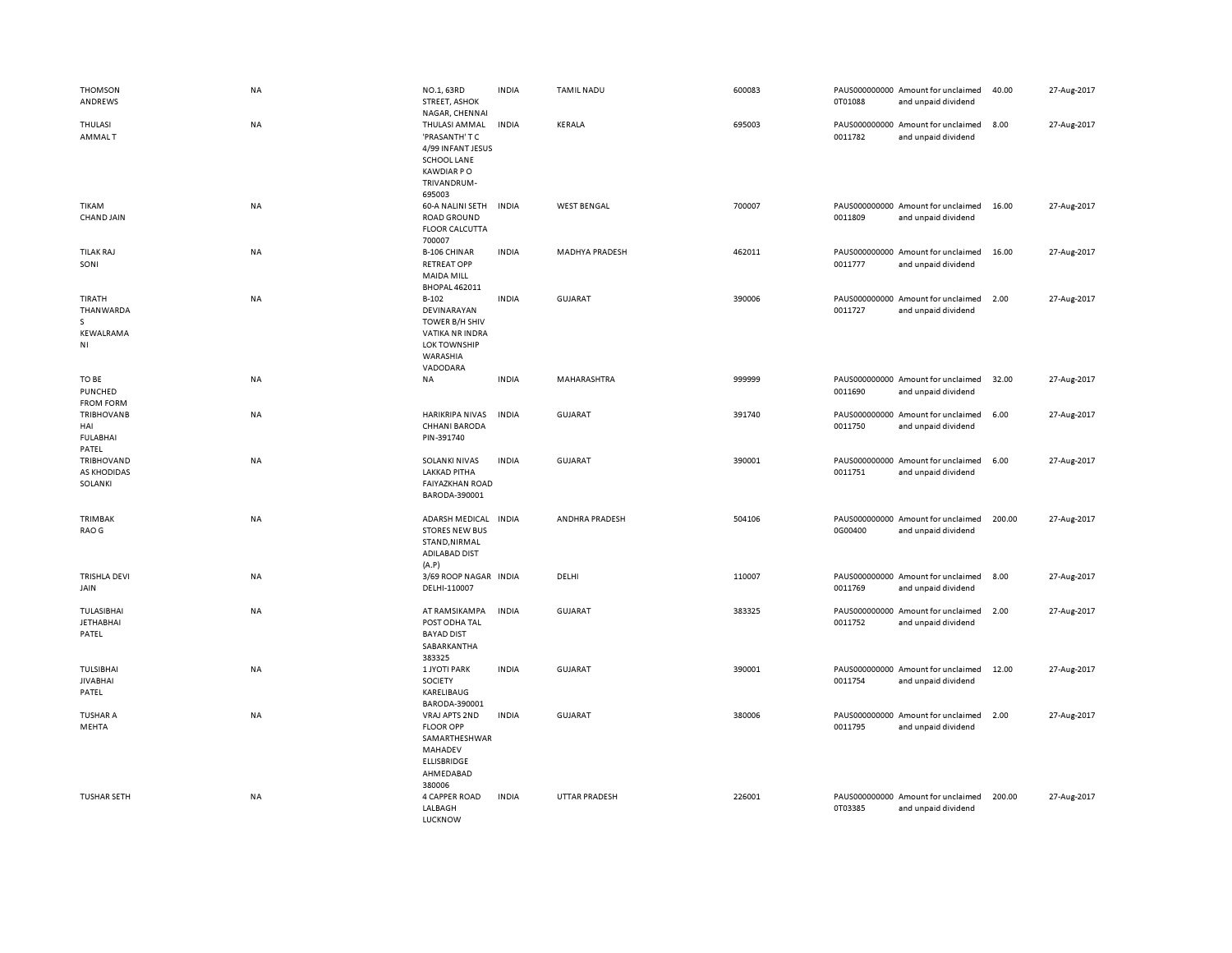| TUSHAR<br><b>TAKKAR</b>                           | <b>NA</b>                                  | <b>GANESH DENTAL</b><br><b>INDIA</b><br><b>CLINIC HOSPITAL</b><br>ROAD BARAN (RAJ)                                                                | RAJASTHAN            | 325205 | 0610864 | PAUSIN3010551 Amount for unclaimed<br>and unpaid dividend | 8.00   | 27-Aug-2017 |
|---------------------------------------------------|--------------------------------------------|---------------------------------------------------------------------------------------------------------------------------------------------------|----------------------|--------|---------|-----------------------------------------------------------|--------|-------------|
| U V KRISHNA<br>RAO                                | NA                                         | C/O DR NAGRAJ K INDIA<br>RAO 628, 8TH 'B'<br><b>MAIN 3RD BLOCK</b><br>3RD STAGE<br>BASAVESWARA<br>NAGAR                                           | KARNATAKA            | 560078 | 0U02534 | PAUS000000000 Amount for unclaimed<br>and unpaid dividend | 200.00 | 27-Aug-2017 |
| <b>UDAY KUMAR</b><br>RAHALKAR                     | <b>NA</b>                                  | 310-BLOCK-C<br><b>INDIA</b><br>SAGARE<br>APARTMENTS 17/1,<br>OLD PALASIA                                                                          | MADHYA PRADESH       | 452003 | 0U03248 | PAUS000000000 Amount for unclaimed<br>and unpaid dividend | 400.00 | 27-Aug-2017 |
| <b>UDAYKUMAR</b><br><b>ISHWARBHAI</b><br>DESAI    | NA                                         | 9 MAHESHWAR<br><b>INDIA</b><br>NAGAR<br>SUBHANPURA<br><b>BARODA 390003</b>                                                                        | <b>GUJARAT</b>       | 390003 | 0011829 | PAUS000000000 Amount for unclaimed<br>and unpaid dividend | 2.00   | 27-Aug-2017 |
| <b>UDHO RAM</b><br>CHAWALIA                       | NA                                         | 11/92 WEST AZAD INDIA<br>NAGAR PO<br><b>KRISHAN NAGAR</b><br>DELHI-110051                                                                         | DELHI                | 110051 | 0011887 | PAUS000000000 Amount for unclaimed<br>and unpaid dividend | 8.00   | 27-Aug-2017 |
| <b>UJWALA</b><br>KRISHNA<br>PATIL                 | <b>NA</b>                                  | A-1 WILD FLOWER<br><b>INDIA</b><br><b>HALL JAI</b><br>BHAWANIMATA<br><b>MARG OFFCEASOR</b><br>ROAD AMBOLI<br><b>ANDHERI WEST</b><br>MUMBAI 400058 | MAHARASHTRA          | 400058 | 0011877 | PAUS000000000 Amount for unclaimed<br>and unpaid dividend | 8.00   | 27-Aug-2017 |
| <b>ULHAS</b><br>SHANKARRA<br>O VIDVANS            | NA                                         | <b>INDIA</b><br>PRATAP ROAD<br>RAOPURA BARODA-<br>390001                                                                                          | <b>GUJARAT</b>       | 390001 | 0011822 | PAUS000000000 Amount for unclaimed<br>and unpaid dividend | 2.00   | 27-Aug-2017 |
| ULHAS<br>SUBHEDEV<br>SURYAWANS<br>HI.             | NA                                         | 10 'SUNDARAM'<br>INDIA<br><b>MAHAVIR NAGAR</b><br>CHINCHPADA PEN<br><b>DIST RAIGAD</b>                                                            | MAHARASHTRA          | 402106 | 0U03828 | PAUS000000000 Amount for unclaimed<br>and unpaid dividend | 200.00 | 27-Aug-2017 |
| <b>UMA BANSAL</b>                                 | SHRI<br>RAJENDRA<br>KUMAR<br><b>BANSAL</b> | <b>INDIA</b><br>477, GALI<br><b>BAKHTAWAR</b><br><b>HATHRAS</b>                                                                                   | <b>UTTAR PRADESH</b> | 204101 | 0078337 | PAUSIN3010061 Amount for unclaimed<br>and unpaid dividend | 8.00   | 27-Aug-2017 |
| UMA<br>RAMARATHA<br><b>NAM</b>                    | NA                                         | BLOCK 24 B B C<br><b>INDIA</b><br>HOMES 18 SOUTH<br><b>BOAG ROAD T</b><br><b>NAGAR CHENNAI</b><br>600017                                          | TAMIL NADU           | 600017 | 0011910 | PAUS000000000 Amount for unclaimed<br>and unpaid dividend | 8.00   | 27-Aug-2017 |
| <b>UMA TAMBE</b>                                  | NA                                         | 7 GANGAWAS APTS INDIA<br>S NO 36/3/3<br>ERANDAWANE<br><b>PUNE</b>                                                                                 | MAHARASHTRA          | 411058 | 0U04073 | PAUS000000000 Amount for unclaimed<br>and unpaid dividend | 200.00 | 27-Aug-2017 |
| <b>UMADEVI</b>                                    | NA                                         | H NO 107<br><b>INDIA</b><br>HYDERBASTHI<br><b>KINGSWAY</b><br>SECUNDERABAD<br>500003                                                              | ANDHRA PRADESH       | 500003 | 0011904 | PAUS000000000 Amount for unclaimed<br>and unpaid dividend | 16.00  | 27-Aug-2017 |
| <b>UMEDABHAI</b><br><b>TRIBHOVEND</b><br>AS PATEL | <b>NA</b>                                  | DHARMRAJ NAGAR INDIA<br>CO-OP HSG SOC<br>VIBHAG-2 NR<br>CHANKYAPURI<br><b>GHATLODIYA</b><br>AHMEDABAD                                             | <b>GUJARAT</b>       | 380001 | 0011893 | PAUS000000000 Amount for unclaimed<br>and unpaid dividend | 8.00   | 27-Aug-2017 |
| <b>UMESH</b><br><b>ATCHUT</b><br>SARDESSAI        | <b>NA</b>                                  | ANTIL-PETH<br><b>INDIA</b><br><b>BICHOLIM GOA PIN-</b><br>403504                                                                                  | GOA                  | 403504 | 0011843 | PAUS000000000 Amount for unclaimed<br>and unpaid dividend | 6.00   | 27-Aug-2017 |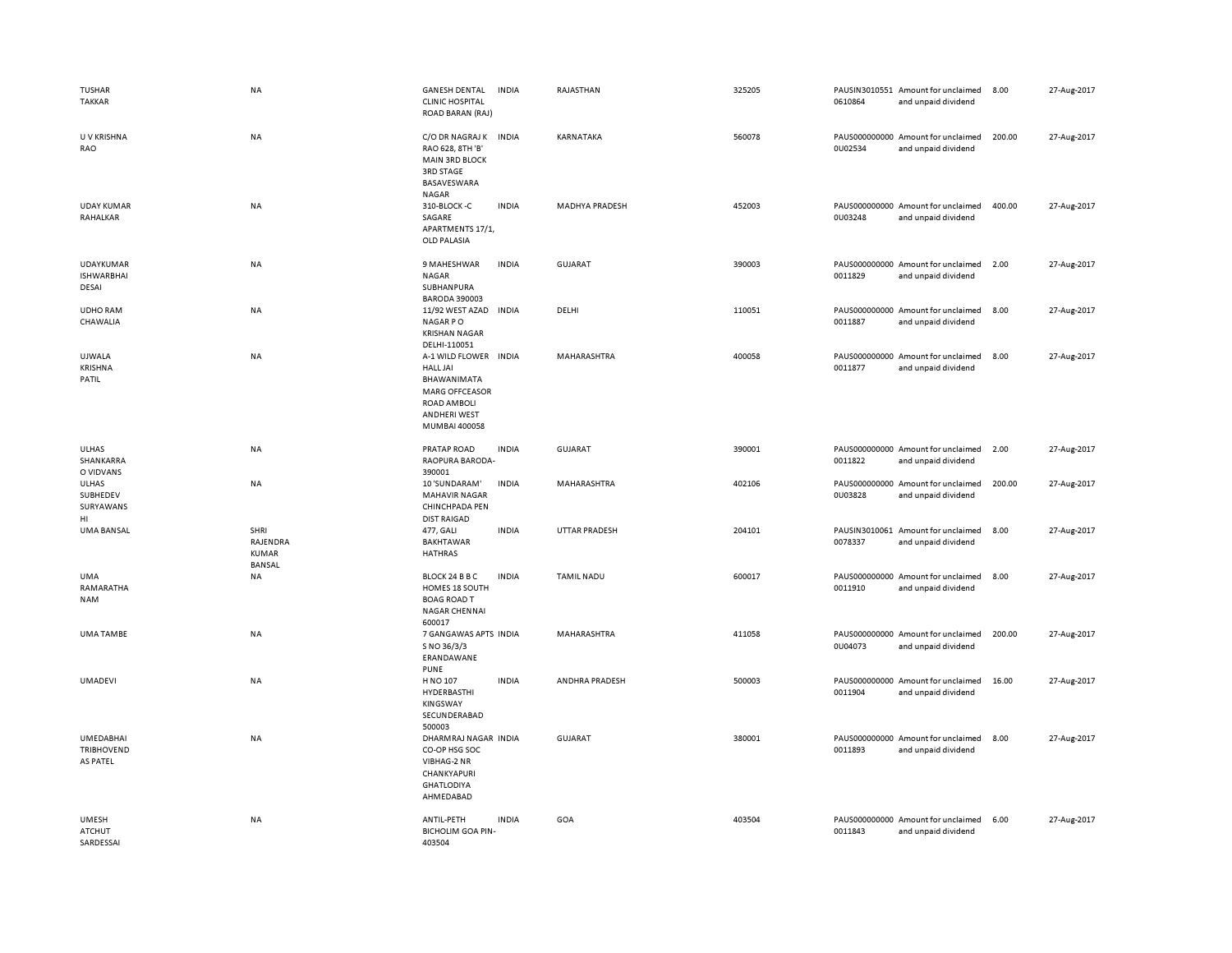| <b>UMESH</b><br><b>FOGLA</b>               | <b>NA</b> | <b>FOGLA TRADING</b><br>COM. MAL<br><b>GODOWN ROAD</b><br>WARD NO13<br>KHAGARIA                                                                                              | <b>INDIA</b> | <b>BIHAR</b>         | 851204 | 0211194 | PAUS120191010 Amount for unclaimed<br>and unpaid dividend | 200.00 | 27-Aug-2017 |
|--------------------------------------------|-----------|------------------------------------------------------------------------------------------------------------------------------------------------------------------------------|--------------|----------------------|--------|---------|-----------------------------------------------------------|--------|-------------|
| <b>UMESH NATH</b><br>MAHESHWAR             | NA        | C-25 INDUSTRIAL<br><b>ESTATE ALIGARH</b><br>202001                                                                                                                           | <b>INDIA</b> | <b>UTTAR PRADESH</b> | 202001 | 0011870 | PAUS000000000 Amount for unclaimed<br>and unpaid dividend | 8.00   | 27-Aug-2017 |
| UMESH R<br><b>KOTIAN</b>                   | NA        | 25/400 SIDHARTH<br>NAGAR-4<br><b>ABHIMAN CO-OP</b><br>SOC LTD<br><b>GOREGAON WEST</b><br>MUMBAI 400002                                                                       | <b>INDIA</b> | MAHARASHTRA          | 400002 | 0011911 | PAUS000000000 Amount for unclaimed<br>and unpaid dividend | 8.00   | 27-Aug-2017 |
| <b>UMESH</b><br>RAIZADA                    | NA        | <b>BHARATI NAGAR</b><br><b>MANIS ROAD</b><br>ALIGARH-202001                                                                                                                  | <b>INDIA</b> | <b>UTTAR PRADESH</b> | 202001 | 0011853 | PAUS000000000 Amount for unclaimed<br>and unpaid dividend | 32.00  | 27-Aug-2017 |
| UNNITA<br><b>DINKARBHAI</b><br>DALAL       | <b>NA</b> | C/O BHARAT L<br>PARIKH BUNG NO 7<br><b>AAROHI BU-</b><br><b>NGLOWS NEAR</b><br>ASHWAMEGH 1<br>B/H P & T COMPL-<br>EX 132 RING ROAD<br>SATELLITE ROAD<br>AHMEDAB-AD<br>380015 | <b>INDIA</b> | GUJARAT              | 380015 | 0011912 | PAUS000000000 Amount for unclaimed<br>and unpaid dividend | 16.00  | 27-Aug-2017 |
| UPENDRA<br>HARIPRASAD<br>BHATT             | <b>NA</b> | <b>TANNA BUILDING</b><br><b>STATION RD</b><br>AMRELI 364601                                                                                                                  | <b>INDIA</b> | GUJARAT              | 364601 | 0011845 | PAUS000000000 Amount for unclaimed<br>and unpaid dividend | 6.00   | 27-Aug-2017 |
| UPENDRAKU<br>MAR<br>MANHARLAL<br>SHAH      | NA        | "MAHAVIR"<br>GAJARAWADI<br>ROAD OPP BHAT-<br>WADA BARODA<br>390001                                                                                                           | <b>INDIA</b> | <b>GUJARAT</b>       | 390001 | 0011826 | PAUS000000000 Amount for unclaimed<br>and unpaid dividend | 2.00   | 27-Aug-2017 |
| <b>URAMBATH</b><br>KRISHNAN<br><b>NAIR</b> | NA        | ROOM NO 5<br>MOHAN VILLA J P<br><b>NAGAR GOREGAON</b><br>(EAST) MUMBAI-<br>400063                                                                                            | <b>INDIA</b> | MAHARASHTRA          | 400063 | 0011832 | PAUS000000000 Amount for unclaimed<br>and unpaid dividend | 6.00   | 27-Aug-2017 |
| URMILA<br><b>BALMUKUND</b><br>SHAH         | NA        | SULTANPURA<br><b>ADHYARU'S POLE</b><br>BARODA-390001                                                                                                                         | <b>INDIA</b> | <b>GUJARAT</b>       | 390001 | 0011828 | PAUS000000000 Amount for unclaimed<br>and unpaid dividend | 2.00   | 27-Aug-2017 |
| <b>URMILA DEVI</b>                         | NA        | C/O SMT PREM<br><b>KAPOOR AHUJA</b><br>RADIOS 215 OKHLA<br><b>INDUSTRIAL</b><br><b>ESTATE NEW DELHI-</b><br>110020                                                           | <b>INDIA</b> | DELHI                | 110020 | 0011886 | PAUS000000000 Amount for unclaimed<br>and unpaid dividend | 8.00   | 27-Aug-2017 |
| URMILA<br>KANAIYALAL<br>SHAH               | <b>NA</b> | 4/16 PROFESSOR<br><b>BLOCK SIX</b><br><b>BUNGALOWS NR ST</b><br><b>BUS STAND</b><br>VALLABH<br>VIDYANAGAR<br>388120                                                          | <b>INDIA</b> | <b>GUJARAT</b>       | 388120 | 0011834 | PAUS000000000 Amount for unclaimed<br>and unpaid dividend | 32.00  | 27-Aug-2017 |
| <b>URMILA</b><br>KANTILAL<br>LODAYA        | <b>NA</b> | C/O THE SWASTIK<br><b>JANATA SAHAKARI</b><br><b>BANK LTD 502</b><br><b>KALBADEVI ROAD</b><br>MUMBAL400002                                                                    | <b>INDIA</b> | MAHARASHTRA          | 400002 | 0011879 | PAUS000000000 Amount for unclaimed<br>and unpaid dividend | 8.00   | 27-Aug-2017 |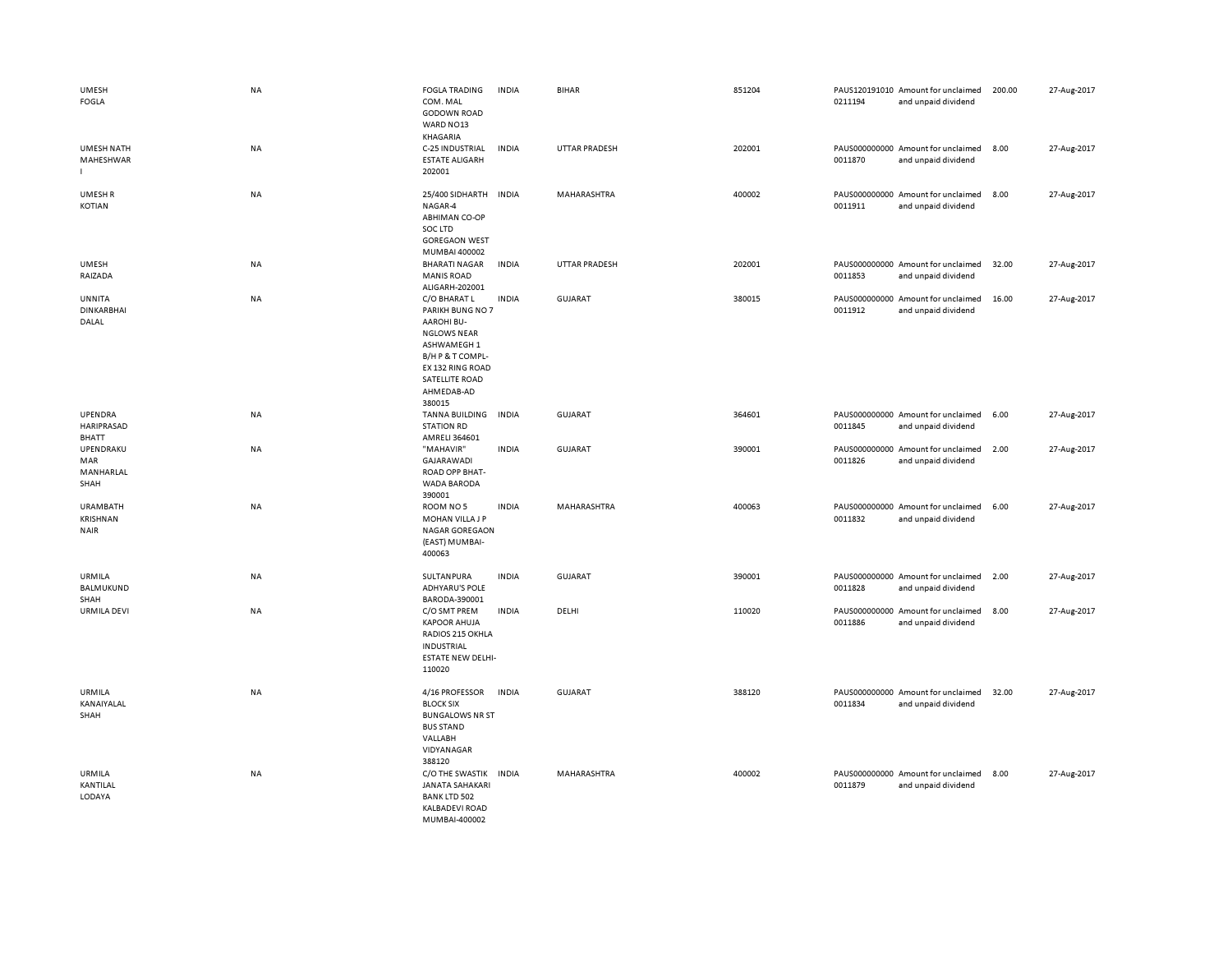| URMILA<br>RATILAL<br>SHAH              | NA             | II-B WEST VIEW 309 INDIA<br>S V ROAD<br>SANTACRUZ (W)                                                                                           |              | MAHARASHTRA          | 400054 | 0011881                  | PAUS000000000 Amount for unclaimed<br>and unpaid dividend | 18.00 | 27-Aug-2017 |
|----------------------------------------|----------------|-------------------------------------------------------------------------------------------------------------------------------------------------|--------------|----------------------|--------|--------------------------|-----------------------------------------------------------|-------|-------------|
| URMILABEN<br>RAMANIKLAL<br>MANIAR      | RAMANIKLA<br>L | MUMBAI-400054<br><b>AKANKI STATION</b><br>ROAD 4/2/16<br><b>VISNAGAR DIST</b><br>MEHSANA<br>MEHSANA                                             | <b>INDIA</b> | <b>GUJARAT</b>       | 384315 | 0325689                  | PAUSIN3012763 Amount for unclaimed<br>and unpaid dividend | 6.00  | 27-Aug-2017 |
| URMILABEN<br>RAOJIBHAI<br>PATEL        | <b>NA</b>      | C/O KASHIBHAI<br>RAOJIBHAI PATEL<br><b>CHOKSHI BAZAR</b><br><b>BEHIND POST</b><br>OFFICE POST<br>PADRA-391440                                   | <b>INDIA</b> | GUJARAT              | 391440 | 0011827                  | PAUS000000000 Amount for unclaimed<br>and unpaid dividend | 2.00  | 27-Aug-2017 |
| URMILABEN<br>SANMUKHBH<br>AI SONI      | <b>NA</b>      | FB/122 ALEMBIC<br><b>COLONY B/H</b><br><b>BHAILAL AMIN</b><br><b>HOSPITAL BARODA</b><br>390003                                                  | <b>INDIA</b> | <b>GUJARAT</b>       | 390003 | 0011823                  | PAUS000000000 Amount for unclaimed<br>and unpaid dividend | 2.00  | 27-Aug-2017 |
| URMILABEN<br><b>VINOOBHAI</b><br>PATEL | NA             | <b>GUNDA FALIA</b><br>RAJMAHAL ROAD<br>BARODA-390001                                                                                            | <b>INDIA</b> | <b>GUJARAT</b>       | 390001 | 0011847                  | PAUS000000000 Amount for unclaimed<br>and unpaid dividend | 6.00  | 27-Aug-2017 |
| URVASHIBEN<br>PRAVINKUM<br>AR MEHTA    | NA             | <b>16 NAVNATH</b><br><b>SOCIETY 'SHRI</b><br><b>SHAKTI KRUPA' OPP</b><br><b>ELECTRIC STATION</b><br><b>TARSALI ROAD</b><br><b>BARODA 390001</b> | <b>INDIA</b> | GUJARAT              | 390001 | 0011848                  | PAUS000000000 Amount for unclaimed<br>and unpaid dividend | 2.00  | 27-Aug-2017 |
| <b>USHA</b><br>AGARWAL                 | NA             | FD-54 HAL FLATS<br>OLD CHENNAI<br><b>ROAD BANGALORE</b><br>560093                                                                               | <b>INDIA</b> | KARNATAKA            | 560093 | 0011863                  | PAUS000000000 Amount for unclaimed<br>and unpaid dividend | 16.00 | 27-Aug-2017 |
| <b>USHA</b><br><b>BANSAL</b>           | R P BANSAL     | J 74 SECTOR 25<br><b>JALVAYU VIHAR</b><br><b>NOIDA</b>                                                                                          | <b>INDIA</b> | <b>UTTAR PRADESH</b> | 201301 | PAUSIN3015491<br>5650851 | Amount for unclaimed<br>and unpaid dividend               | 32.00 | 27-Aug-2017 |
| <b>USHA</b><br>CHADHA                  | NA             | 13/28 WEST PATEL INDIA<br>NAGAR NEW DELHI-<br>110008                                                                                            |              | DELHI                | 110008 | 0011888                  | PAUS000000000 Amount for unclaimed<br>and unpaid dividend | 8.00  | 27-Aug-2017 |
| USHA GOYAL                             | NA             | $C/O$ M/S<br>MOOLCHAND &<br>SONS 131 COTTON<br>STREET 2ND FLR<br>ROOM NO6<br>CALCUTTA 700007                                                    | <b>INDIA</b> | <b>WEST BENGAL</b>   | 700007 | 0011876                  | PAUS000000000 Amount for unclaimed<br>and unpaid dividend | 24.00 | 27-Aug-2017 |
| USHA J<br>SACHDE                       | NA             | 20/B<br>CHANDANMAHAL<br><b>3RD FLOOR VALII</b><br>LADHA ROAD<br><b>MULUND WEST</b><br>MUMBAI 400080                                             | <b>INDIA</b> | MAHARASHTRA          | 400080 | 0011931                  | PAUS000000000 Amount for unclaimed<br>and unpaid dividend | 32.00 | 27-Aug-2017 |
| <b>USHA</b><br>JAGAJIVAN<br>RUPAREL    | NA             | C/O J R RUPAREL G INDIA<br>E B COLONY<br>QUATER NO C-2<br>PORBANDAR-<br>360575                                                                  |              | <b>GUJARAT</b>       | 360575 | 0011858                  | PAUS000000000 Amount for unclaimed<br>and unpaid dividend | 8.00  | 27-Aug-2017 |
| <b>USHA</b><br><b>KAPOOR</b>           | NA             | BLOCK DA FLAT NO INDIA<br>11-B HARI NAGAR<br><b>NR CLOCK TOWER</b><br><b>NEW DELHI 110064</b>                                                   |              | DELHI                | 110064 | 0011906                  | PAUS000000000 Amount for unclaimed<br>and unpaid dividend | 8.00  | 27-Aug-2017 |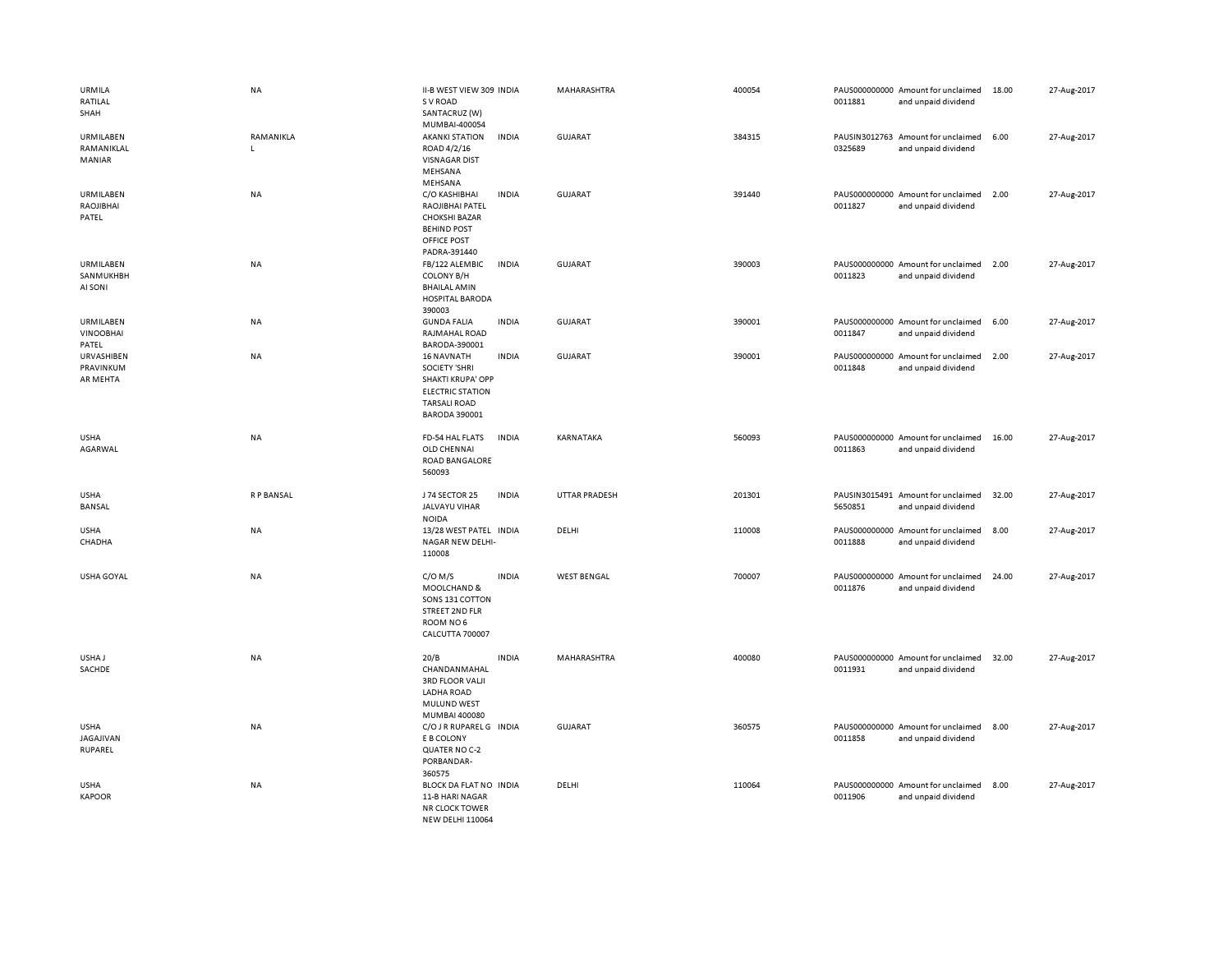| <b>USHA</b><br><b>KAPOOR</b>                   | <b>NA</b> | BLOCK DA FLAT NO INDIA<br>11-B HARI NAGAR<br>(NEAR CLOCK<br><b>TOWER) NEW</b><br>DELHI-110064                   |              | DELHI          | 110064 | 0011885 | PAUS000000000 Amount for unclaimed<br>and unpaid dividend | 8.00   | 27-Aug-2017 |
|------------------------------------------------|-----------|-----------------------------------------------------------------------------------------------------------------|--------------|----------------|--------|---------|-----------------------------------------------------------|--------|-------------|
| <b>USHA</b><br>KATHURIA                        | NA        | 7814 RAM GALI R A INDIA<br>ROAD 7814-RAM<br><b>GALI R A ROAD</b><br>DELHI-110007                                |              | DELHI          | 110007 | 0011891 | PAUS000000000 Amount for unclaimed<br>and unpaid dividend | 8.00   | 27-Aug-2017 |
| <b>USHA</b><br>KIRTIKUMAR<br><b>SHROFF</b>     | NA        | 85 WALKESHWAR<br><b>INDIA</b><br><b>ROAD SMRUTI</b><br><b>BLDG NEAR WHITE</b><br><b>HOUSE MUMBAI-</b><br>400006 |              | MAHARASHTRA    | 400006 | 0011819 | PAUS000000000 Amount for unclaimed<br>and unpaid dividend | 6.00   | 27-Aug-2017 |
| <b>USHA</b><br>RAMESH<br><b>KANSARA</b>        | NA        | C/53<br><b>INDIA</b><br>KANYAKUMARI M V<br><b>ROAD ANDHERI</b><br><b>EAST MUMBAI</b><br>400069                  |              | MAHARASHTRA    | 400069 | 0011927 | PAUS000000000 Amount for unclaimed<br>and unpaid dividend | 166.00 | 27-Aug-2017 |
| USHA RANI                                      | NA        | E/414 GOVT<br><b>INDIA</b><br><b>QUARTERS DEV</b><br><b>NAGAR KAROL</b><br><b>BAGH NEW DELHI</b><br>110005      |              | DELHI          | 110005 | 0011890 | PAUS000000000 Amount for unclaimed<br>and unpaid dividend | 8.00   | 27-Aug-2017 |
| USHA RANI<br>NANDA                             | NA        | C/O J.D.MODI, H-<br><b>INDIA</b><br>17/139, SECTOR 7,<br>ROHINI DELHI-<br>110085                                |              | DELHI          | 110085 | 0011868 | PAUS000000000 Amount for unclaimed<br>and unpaid dividend | 8.00   | 27-Aug-2017 |
| <b>USHA</b><br>SHARMA                          | NA        | F-208 PANDAV<br><b>INDIA</b><br><b>NAGAR SAMASPUR</b><br>ROAD PATPARGANJ<br>DELHI-110092                        |              | DELHI          | 110092 | 0011902 | PAUS000000000 Amount for unclaimed<br>and unpaid dividend | 8.00   | 27-Aug-2017 |
| <b>USHA</b><br>SHASTRI<br><b>DUGGIRALA</b>     | NA        | C/O D S SASTRI SR S INDIA<br>O (P & R) DEPT S C<br>CO LTD<br>KOTHAGUDEM<br>507101                               |              | ANDHRA PRADESH | 507101 | 0011897 | PAUS000000000 Amount for unclaimed<br>and unpaid dividend | 16.00  | 27-Aug-2017 |
| <b>USHABEN</b><br>RAMANBHAI<br>PATEL           | NA        | C/O RAMANBHAIS INDIA<br>PATEL SHIYA PURA<br>RAOPURA BARODA-<br>390001                                           |              | <b>GUJARAT</b> | 390001 | 0011900 | PAUS000000000 Amount for unclaimed<br>and unpaid dividend | 2.00   | 27-Aug-2017 |
| <b>USHADEVI</b><br><b>VISHWAS</b><br>MATKAR    | NA        | 11, KAVERI<br><b>INDIA</b><br>APPARTMENTS<br><b>SADAR BAZAR</b><br>SATARA                                       |              | MAHARASHTRA    | 415001 | 0U01131 | PAUS000000000 Amount for unclaimed<br>and unpaid dividend | 400.00 | 27-Aug-2017 |
| <b>USHANATH K</b>                              | NA        | 6/1 5TH CROSS -<br><b>DINNUR</b><br>RABINDRANATH<br><b>TAGORE NAGAR</b><br><b>BANGALORE</b>                     | <b>INDIA</b> | KARNATAKA      | 560032 | 0U00296 | PAUS000000000 Amount for unclaimed<br>and unpaid dividend | 80.00  | 27-Aug-2017 |
| <b>USHARAJE</b><br>VASANTRAO<br>GAEKWAD        | NA        | GAEKWAD<br><b>INDIA</b><br><b>BUILDING</b><br>RAJMAHAL ROAD<br><b>BARODA 390001</b>                             |              | <b>GUJARAT</b> | 390001 | 0011923 | PAUS000000000 Amount for unclaimed<br>and unpaid dividend | 16.00  | 27-Aug-2017 |
| <b>USMANBHAI</b><br><b>GABUBHAI</b><br>MANSURI | NA        | <b>INDIA</b><br>RAJMAHAL ROAD,<br>KHANDERAO<br><b>MARKET KHADIA</b><br>POLE NO.1<br>VADODARA-390001             |              | <b>GUJARAT</b> | 390001 | 0011824 | PAUS000000000 Amount for unclaimed<br>and unpaid dividend | 2.00   | 27-Aug-2017 |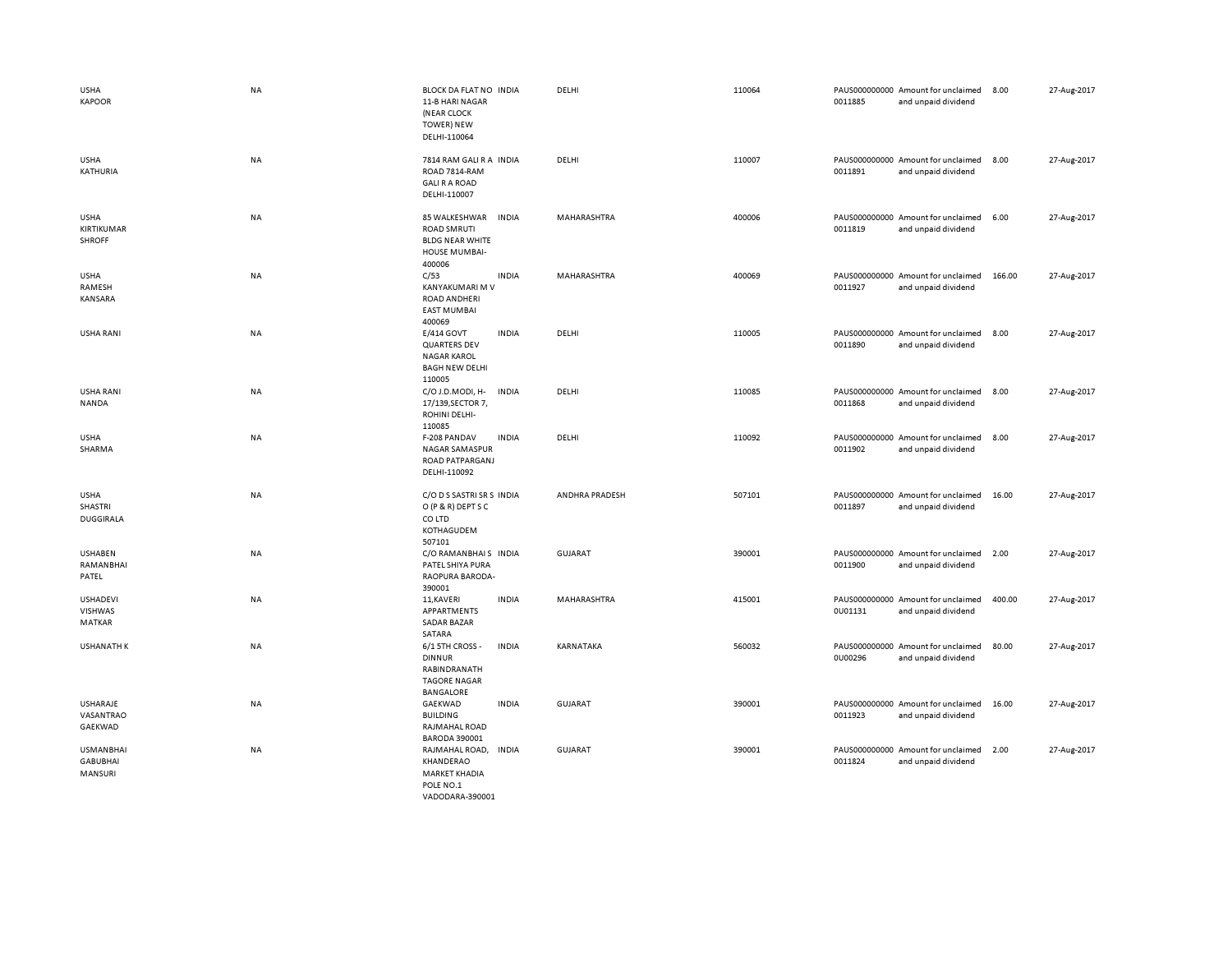| UTTAM<br>NAMAJI<br><b>BHOSALE</b>           | <b>NA</b>                | SPECIAL ENGG PVT INDIA<br>LTD JETEX<br>COMPOUND<br>PRATAPPURA<br><b>HALOL DIST</b>                                                                                        | GUJARAT           | 390003 | 0011852 | PAUS000000000 Amount for unclaimed<br>and unpaid dividend | 2.00   | 27-Aug-2017 |
|---------------------------------------------|--------------------------|---------------------------------------------------------------------------------------------------------------------------------------------------------------------------|-------------------|--------|---------|-----------------------------------------------------------|--------|-------------|
| <b>UTTAMCHAN</b><br>D DEVCHAND<br>SANKHESRA | <b>NA</b>                | PANCHMAHAL<br><b>INDIA</b><br>C/O AMAR<br><b>FERTILISER OPP</b><br>TALUKA K V SANGH<br><b>IDAR DIST</b><br>SABARKATHA PIN-<br>383430                                      | <b>GUJARAT</b>    | 383430 | 0011850 | PAUS000000000 Amount for unclaimed<br>and unpaid dividend | 16.00  | 27-Aug-2017 |
| V<br>ANNAPURNA                              | NA                       | 1882 C MAIN ROAD INDIA<br>JAYANAGAR IX<br><b>BLOCK BANGALORE-</b><br>560069                                                                                               | KARNATAKA         | 560069 | 0012089 | PAUS000000000 Amount for unclaimed<br>and unpaid dividend | 8.00   | 27-Aug-2017 |
| $\vee$<br>BALAKRISHN<br>AN NAIR             | К<br>VELAYUDHA<br>N NAIR | MUTHIRAPARAMBI INDIA<br>L HOUSE<br>THAMMANAM PO<br>КОСНІ КОСНІ                                                                                                            | KERALA            | 682032 | 8759751 | PAUSIN3013301 Amount for unclaimed<br>and unpaid dividend | 16.00  | 27-Aug-2017 |
| $\vee$<br>DHARMARAJ                         | <b>NA</b>                | S/O M VEERA<br><b>INDIA</b><br>SAMY PLOT NO 18<br><b>DOOR NO 517</b><br><b>VEERA ILLAM</b><br>CHIDAM BARAM<br><b>NAGAR</b><br>MATHUR, PUDUKKO<br>TTAI DIST.,<br>TAMILNADU | UTTAR PRADESH     | 281001 | 0V04197 | PAUS000000000 Amount for unclaimed<br>and unpaid dividend | 200.00 | 27-Aug-2017 |
| V EBENEZER<br>PAUL                          | <b>NA</b>                | <b>INDIA</b><br><b>INCOME TAX</b><br><b>INSPECTOR TAX</b><br><b>RECOVERY OFFICE</b><br><b>BANK OF BARODA</b><br><b>BUILDINGS</b><br>COIMBATORE-<br>641018                 | <b>TAMIL NADU</b> | 641018 | 0012094 | PAUS000000000 Amount for unclaimed<br>and unpaid dividend | 8.00   | 27-Aug-2017 |
| $\mathsf{V}$<br>JAYARAMAN                   | <b>NA</b>                | <b>INDIA</b><br><b>IRS PROJECT</b><br>MANAGEMENT<br>OFFICE 4TH FLOOR<br><b>ISRO SATELLITE</b><br><b>CENTRE AIRPORT</b><br>ROAD VIMANPURA<br>P O BANGALORE-<br>560017      | KARNATAKA         | 560017 | 0012090 | PAUS000000000 Amount for unclaimed<br>and unpaid dividend | 8.00   | 27-Aug-2017 |
| V K PRABHU                                  | <b>NA</b>                | 14/17C DUKKARA<br>INDIA<br>OFFICE ROAD<br><b>TATABAD</b><br>COIMBATORE-<br>641012                                                                                         | <b>TAMIL NADU</b> | 641012 | 0012057 | PAUS000000000 Amount for unclaimed<br>and unpaid dividend | 6.00   | 27-Aug-2017 |
| V K PRABHU                                  | <b>NA</b>                | NO 1 (133/1) 5TH<br><b>INDIA</b><br>CROSS, 3RD O ROAD<br>PAPATH<br>LAYOUT, KASTURI<br><b>NAGAR</b><br>BANGALORE                                                           | KARNATAKA         | 560016 | 0V03505 | PAUS000000000 Amount for unclaimed<br>and unpaid dividend | 200.00 | 27-Aug-2017 |
| $\vee$<br>LAKSHMANA<br>N                    | <b>NA</b>                | C/O INDOFAB D-<br><b>INDIA</b><br>31,32 DEVELOPED<br>PLOT ESTATE<br>THUVAKUDI TRICHY                                                                                      | TAMIL NADU        | 620015 | 0V04211 | PAUS000000000 Amount for unclaimed<br>and unpaid dividend | 200.00 | 27-Aug-2017 |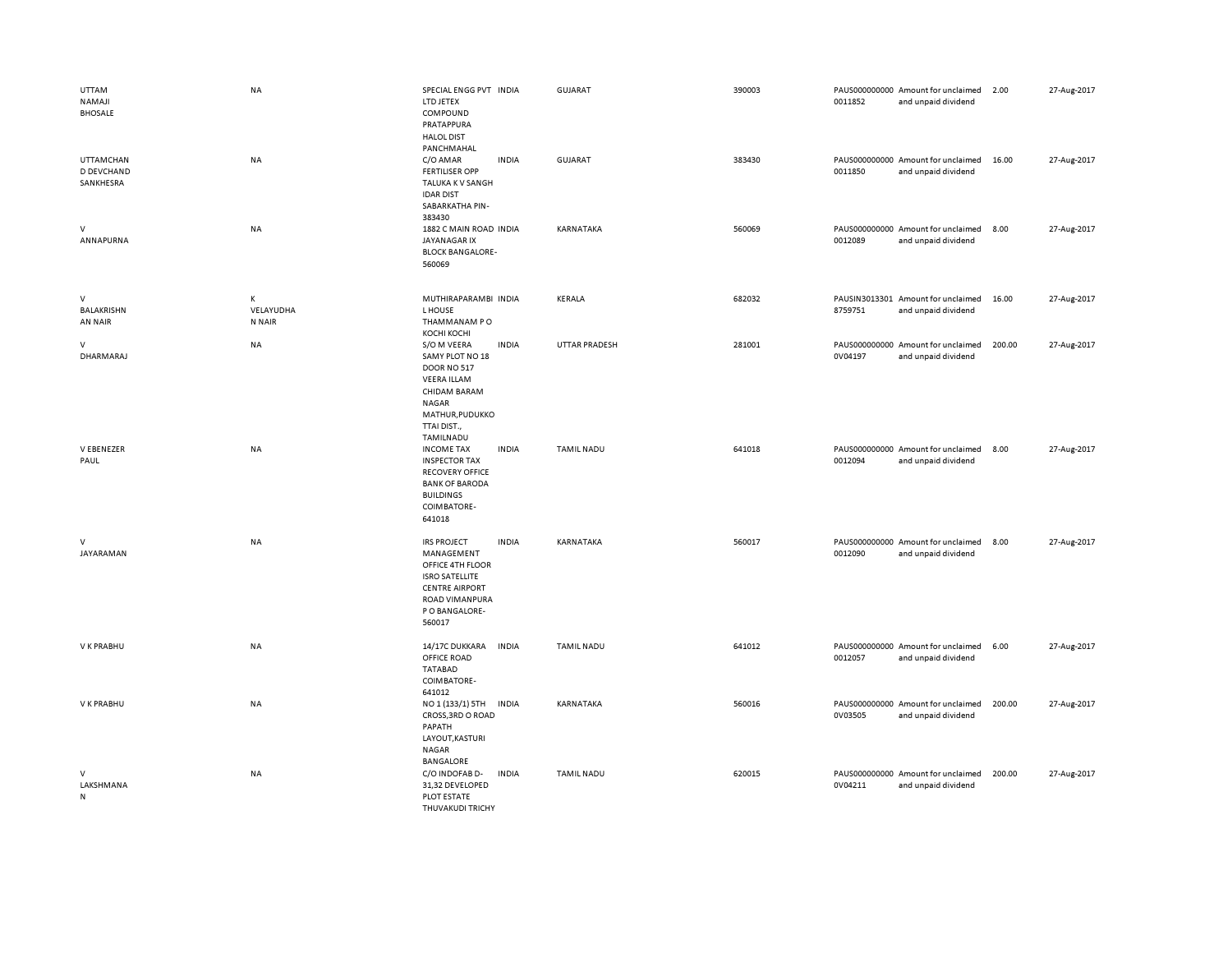| VN<br>RAMASWAM<br>Y              | NA        | 3-6-294/A/10<br>HYDERGUDA<br>HYDERABAD<br>500029                                                                   | <b>INDIA</b> | ANDHRA PRADESH    | 500029 | 0012210 | PAUS000000000 Amount for unclaimed<br>and unpaid dividend | 16.00  | 27-Aug-2017 |
|----------------------------------|-----------|--------------------------------------------------------------------------------------------------------------------|--------------|-------------------|--------|---------|-----------------------------------------------------------|--------|-------------|
| V<br>NARAYANAN                   | NA        | 19/20 KADAI<br>VEEDHI<br><b>KADAMBAR KOIL</b><br>KULITHALAI PIN-<br>639104                                         | <b>INDIA</b> | TAMIL NADU        | 639104 | 0012050 | PAUS000000000 Amount for unclaimed<br>and unpaid dividend | 10.00  | 27-Aug-2017 |
| V P<br>SETHUMADH<br>AVAN         | NA        | C/O DARSHAK LTD INDIA<br>32/77<br>CANNONSHED<br>ROAD ERNAKULAM<br>COCHIN-682011                                    |              | KERALA            | 682011 | 0012059 | PAUS000000000 Amount for unclaimed<br>and unpaid dividend | 2.00   | 27-Aug-2017 |
| V P SHAH                         | NA        | 506 GOLDEN<br>APARTMENT 4TH<br><b>FLOOR</b><br>SUBHANPURA<br><b>RACE COURSE</b><br><b>ROAD BARODA</b><br>390007    | <b>INDIA</b> | GUJARAT           | 390007 | 0012061 | PAUS000000000 Amount for unclaimed<br>and unpaid dividend | 116.00 | 27-Aug-2017 |
| V P VASWANI                      | NA        | II-O-42 LAJPAT<br><b>NAGAR NEW DELHI</b><br>110024                                                                 | <b>INDIA</b> | DELHI             | 110024 | 0012299 | PAUS000000000 Amount for unclaimed<br>and unpaid dividend | 8.00   | 27-Aug-2017 |
| V P VASWANI                      | <b>NA</b> | II-O-42 LAJPAT<br>NAGAR NEW DELHI<br>110024                                                                        | <b>INDIA</b> | DELHI             | 110024 | 0012289 | PAUS000000000 Amount for unclaimed<br>and unpaid dividend | 8.00   | 27-Aug-2017 |
| V ROHINI                         | NA        | 20 DR THOMAS<br>ROAD T NAGAR,<br>CHENNAI                                                                           | <b>INDIA</b> | TAMIL NADU        | 600017 | 0342354 | PAUSIN3003602 Amount for unclaimed<br>and unpaid dividend | 4.00   | 27-Aug-2017 |
| V S CH<br>MANIKYARA<br>O PELLURI | NA        | $1 - 2 - 32$<br>SITHARAMPURAM<br>ONGOLE                                                                            | <b>INDIA</b> | ANDHRA PRADESH    | 523002 | 0V04745 | PAUS000000000 Amount for unclaimed<br>and unpaid dividend | 400.00 | 27-Aug-2017 |
| V S<br>KARKHANIS                 | NA        | GOKHALENAGAR<br>RANANTHAPA<br>HYDERABAD-<br>500013                                                                 | <b>INDIA</b> | ANDHRA PRADESH    | 500013 | 0012058 | PAUS000000000 Amount for unclaimed<br>and unpaid dividend | 6.00   | 27-Aug-2017 |
| $\vee$<br>SADAYAPILLA            | <b>NA</b> | SUNNAMBUMEDU INDIA<br><b>VILLAGE</b><br>KEELGOLAVEEDU<br>POST VANDAVASI<br><b>TALUK NORTH</b><br><b>ARCOT DIST</b> |              | <b>TAMIL NADU</b> | 632503 | 0012060 | PAUS000000000 Amount for unclaimed<br>and unpaid dividend | 6.00   | 27-Aug-2017 |
| V SAMYUKTA                       | <b>NA</b> | 'SARADA PRASANT' INDIA<br>16-24-17 AKKENA<br>PRAGAD-AVAIN ST<br><b>OLD GUNTUR</b><br>GUNTUR-522001 - -             |              | ANDHRA PRADESH    | 522001 | 0012053 | PAUS000000000 Amount for unclaimed<br>and unpaid dividend | 82.00  | 27-Aug-2017 |
| V<br>SEETHARAM<br>AN             | <b>NA</b> | NO 11 RESERVE<br>CHSL "PARAG"<br>CHANDAVARKAR<br><b>ROAD BORIVILI</b><br><b>WEST MUMBAI</b><br>400092              | <b>INDIA</b> | MAHARASHTRA       | 400092 | 0012109 | PAUS000000000 Amount for unclaimed<br>and unpaid dividend | 32.00  | 27-Aug-2017 |
| V<br>SIVARAMAKR<br><b>ISHNAN</b> | NA        | C/O M/S DARSHAK INDIA<br>LIMITED NO 1<br>ARULANANDA<br><b>MUDALI STREET</b><br>SANTHOME<br>CHENNAI 60000           |              | <b>TAMIL NADU</b> | 600004 | 0012055 | PAUS000000000 Amount for unclaimed<br>and unpaid dividend | 2.00   | 27-Aug-2017 |
| V SUBBAYYA                       | <b>NA</b> | 18, MONTHOPPU<br>ST. DEVAKOTTAI<br>PIN-630302                                                                      | <b>INDIA</b> | <b>TAMIL NADU</b> | 630302 | 0012184 | PAUS000000000 Amount for unclaimed<br>and unpaid dividend | 16.00  | 27-Aug-2017 |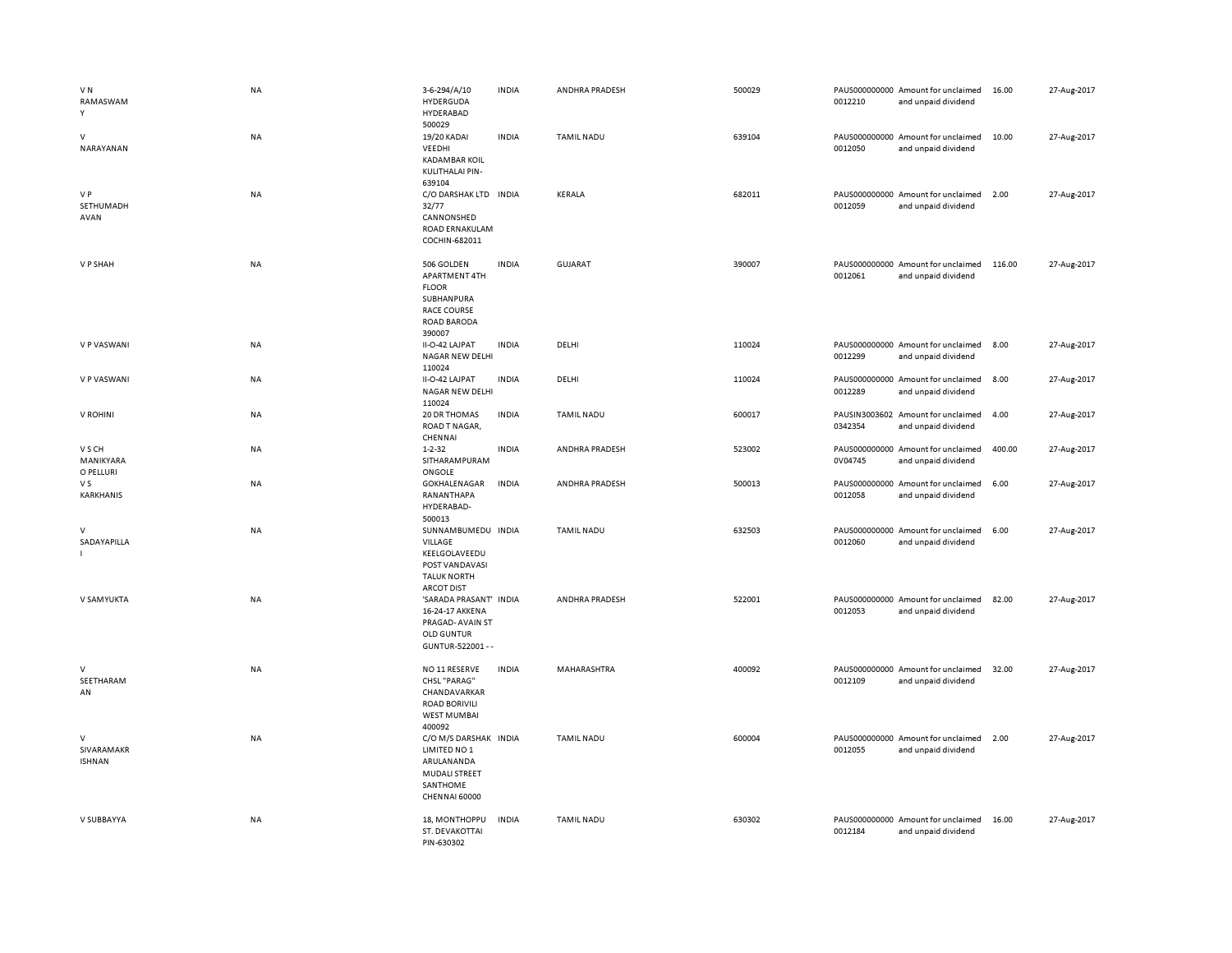| $\mathsf{V}$<br>VIJAYAKUMA<br>$\mathsf{R}$ | <b>NA</b>        | 11 E-2 " SAIKRIPA" INDIA<br><b>CANERY NAGAR KK</b><br><b>PUDUR</b><br><b>COIMBATORE</b>                                                       |              | <b>TAMIL NADU</b>     | 641038 | 0V03039 | PAUS000000000 Amount for unclaimed<br>and unpaid dividend | 200.00  | 27-Aug-2017 |
|--------------------------------------------|------------------|-----------------------------------------------------------------------------------------------------------------------------------------------|--------------|-----------------------|--------|---------|-----------------------------------------------------------|---------|-------------|
| $\vee$<br>VIJAYALAKSH<br>MI                | NA               | 134 PALANI ROAD<br><b>VENKATESA MILLS</b><br>POST UDAMALPET-<br>642128                                                                        | <b>INDIA</b> | <b>TAMIL NADU</b>     | 642128 | 0012095 | PAUS000000000 Amount for unclaimed<br>and unpaid dividend | 8.00    | 27-Aug-2017 |
| VABBILISETTY<br>VENKATA<br>RAO             | SEETARAMAI<br>AH | THE PREMIER<br>PHARMACY 18 2 22<br><b>MAIN ROAD</b><br>VISAKHAPATNAM                                                                          | <b>INDIA</b> | <b>ANDHRA PRADESH</b> | 530002 | 0688118 | PAUSIN3010222 Amount for unclaimed<br>and unpaid dividend | 1200.00 | 27-Aug-2017 |
| VADIBHAI<br>VALLABHDAS<br>PATEL            | NA               | 56 PRABHAKUNJ<br>SOCIETY GODHRA<br>389001                                                                                                     | <b>INDIA</b> | <b>GUJARAT</b>        | 389001 | 0012047 | PAUS000000000 Amount for unclaimed<br>and unpaid dividend | 166.00  | 27-Aug-2017 |
| VADILAL<br>MANILAL<br>PAREKH               | NA               | KUVERJI DEVSHI<br>CHAWL 2ND FL B S<br><b>ROAD OPP</b><br>ZARAPKAR SHOW<br>ROOM DADAR W<br><b>RLY MUMBAI</b>                                   | <b>INDIA</b> | MAHARASHTRA           | 400028 | 0012176 | PAUS000000000 Amount for unclaimed<br>and unpaid dividend | 8.00    | 27-Aug-2017 |
| VAIDYANATH<br>AN<br>NARAYANAN              | <b>NA</b>        | 400028<br>FLAT NO 3 SPRING INDIA<br>FIELDS 25 FIRST<br><b>CROSS - STREET</b><br><b>KASTURBA NAGAR</b><br><b>ADAYAR CHENNAI</b><br>$60 - 0020$ |              | <b>TAMIL NADU</b>     | 600020 | 0012162 | PAUS000000000 Amount for unclaimed<br>and unpaid dividend | 8.00    | 27-Aug-2017 |
| VAIDYANATH<br>AN S                         | NA               | ROOM NO. 214,<br>POST BOX NO. 47<br><b>XLERI POST</b><br>JAMSHEDPUR                                                                           | <b>INDIA</b> | <b>JHARKHAND</b>      | 831001 | 0S00244 | PAUS000000000 Amount for unclaimed<br>and unpaid dividend | 200.00  | 27-Aug-2017 |
| VAIDYANATH<br>AN<br>SEETHARAM<br>AN        | NA               | TC NO 41/548<br>MALAMEL LANE III<br>PUTHEN STREET<br>TRIVANDRUM<br>695009                                                                     | <b>INDIA</b> | KERALA                | 695009 | 0012093 | PAUS000000000 Amount for unclaimed<br>and unpaid dividend | 8.00    | 27-Aug-2017 |
| VAISHAL<br><b>BRAHMBHAT</b><br>T.          | NA               | 12<br>KASHIVISHVANATH<br>SOC NR S R P GR<br>NO 1 BARODA                                                                                       | <b>INDIA</b> | GUJARAT               | 390004 | 0012312 | PAUS000000000 Amount for unclaimed<br>and unpaid dividend | 2.00    | 27-Aug-2017 |
| VAJINDER<br>KUMAR<br><b>GUPTA</b>          | NA               | 26/22 VISHWAS<br>NAGAR GALI NO 12<br>SHAHDARA DELHI-<br>110032                                                                                | <b>INDIA</b> | DELHI                 | 110032 | 0012116 | PAUS000000000 Amount for unclaimed<br>and unpaid dividend | 8.00    | 27-Aug-2017 |
| VALABOJU                                   | NA               | H NO 1-8-183/1<br>CHIKKADPALLY<br>HYDERABAD                                                                                                   | <b>INDIA</b> | ANDHRA PRADESH        | 500020 | 0V03216 | PAUS000000000 Amount for unclaimed<br>and unpaid dividend | 300.00  | 27-Aug-2017 |
| <b>VALJI NANAJI</b><br>GANGAR              | NA               | KUVERJI DEVSHI<br>CHAWL 2ND FL B S<br><b>ROAD OPP</b><br>ZARAPKAR SHOW<br>ROOM DADAR W<br><b>RLY MUMBAI</b><br>400028                         | <b>INDIA</b> | MAHARASHTRA           | 400028 | 0012175 | PAUS000000000 Amount for unclaimed<br>and unpaid dividend | 8.00    | 27-Aug-2017 |
| VALLABHDAS<br><b>GALABHAI</b><br>PATEL     | NA               | GIN PLOT DHORAJI INDIA<br><b>DIST-RAJKOT PIN</b><br>360410                                                                                    |              | <b>GUJARAT</b>        | 360410 | 0011945 | PAUS000000000 Amount for unclaimed<br>and unpaid dividend | 16.00   | 27-Aug-2017 |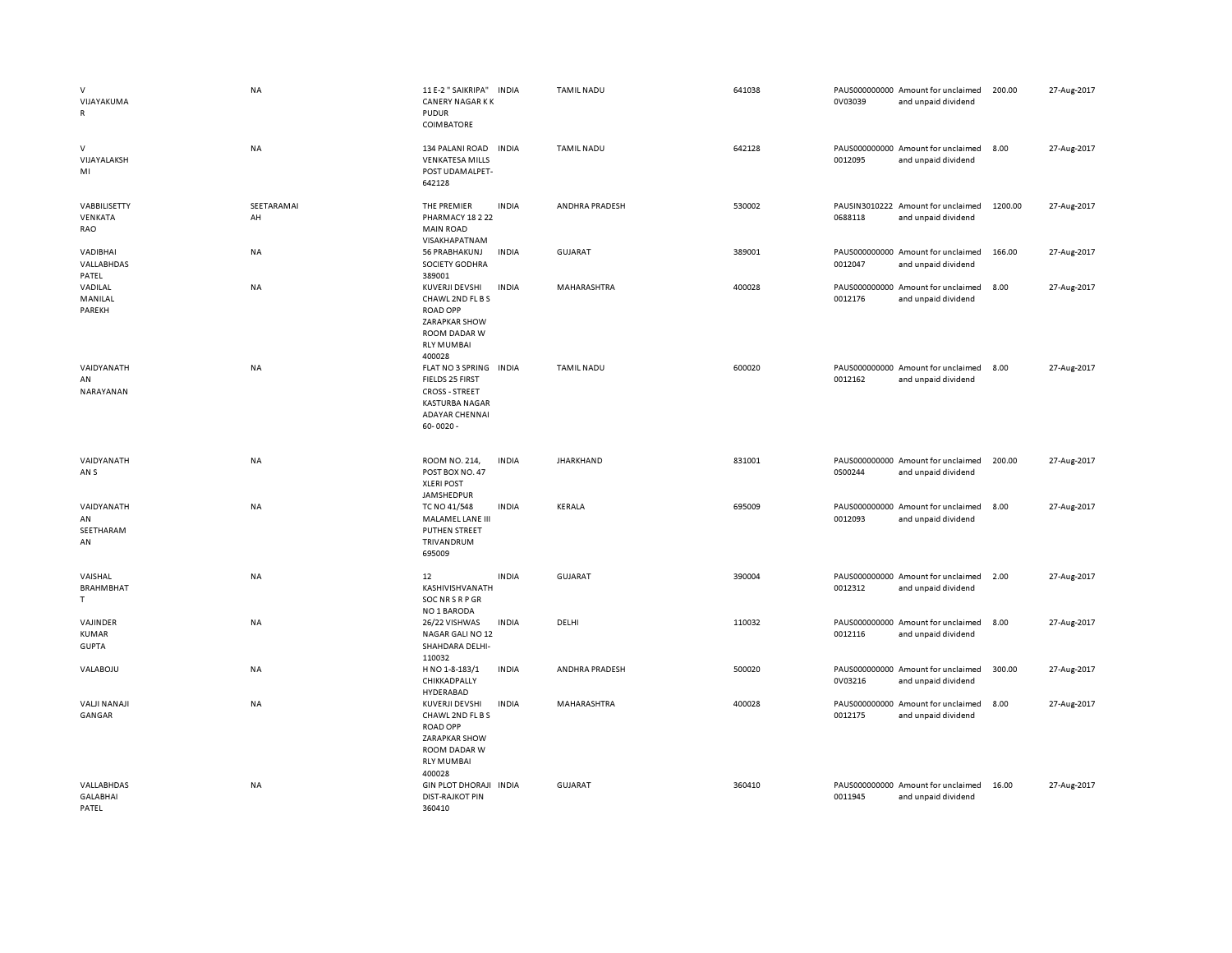| VALLABHDAS<br>NARSIDAS<br>GHIYA | NA               | A 306 RIDHHI<br>SIDHHI APT 3RD<br><b>FLR RAJENDR-A</b><br><b>COMPLEX OPP</b><br>CORPORATION<br><b>BANK ANAND NA-</b><br><b>GAR DAHISAR EAST</b><br>MUMBAI 400068 - | <b>INDIA</b> | MAHARASHTRA       | 400068 | 0012285 | PAUS000000000 Amount for unclaimed<br>and unpaid dividend | 32.00  | 27-Aug-2017 |
|---------------------------------|------------------|--------------------------------------------------------------------------------------------------------------------------------------------------------------------|--------------|-------------------|--------|---------|-----------------------------------------------------------|--------|-------------|
| VANDANA<br>MAHENDRA<br>PATEL    | NA               | 47 SARDARNAGAR INDIA<br><b>BARODA 390002</b>                                                                                                                       |              | GUJARAT           | 390002 | 0012257 | PAUS000000000 Amount for unclaimed<br>and unpaid dividend | 6.00   | 27-Aug-2017 |
| VANDANA<br>NAGPAL               | NA               | H-243 ASHOK<br><b>VIHAR PHASE-I</b><br>DELHI 110052                                                                                                                | <b>INDIA</b> | DELHI             | 110052 | 0012300 | PAUS000000000 Amount for unclaimed<br>and unpaid dividend | 32.00  | 27-Aug-2017 |
| VANIKUMARI<br>YERUBANDI         | NA               | <b>DWARKA LODGE</b><br><b>MAIN ROAD</b><br>DWARAKANAGAR<br>VISAKHAPATNAM                                                                                           | <b>INDIA</b> | ANDHRA PRADESH    | 530016 | 0V04816 | PAUS000000000 Amount for unclaimed<br>and unpaid dividend | 300.00 | 27-Aug-2017 |
| VANLATA<br>ASHWIN<br>PATEL      | NA               | $C/O$ M/S G T<br><b>BROTHERS</b><br>KHUSHBOO<br><b>CORNER 56</b><br><b>VISHWAS COLONY</b><br><b>ALKAPURI BARODA</b><br>390005                                      | <b>INDIA</b> | GUJARAT           | 390005 | 0011996 | PAUS000000000 Amount for unclaimed<br>and unpaid dividend | 50.00  | 27-Aug-2017 |
| <b>VANLILAR</b><br>PATEL        | NA               | B/29 ALEMBIC<br><b>COLONY BARODA</b><br>390003                                                                                                                     | <b>INDIA</b> | <b>GUJARAT</b>    | 390003 | 0012306 | PAUS000000000 Amount for unclaimed<br>and unpaid dividend | 16.00  | 27-Aug-2017 |
| <b>VANRAJ R</b><br>SHAH         | RAMANLAL<br>SHAH | 165 PARIKHA<br><b>SADAN TAMBODI</b><br>VAD BAJWADA<br><b>MANGAL BAZAR</b><br><b>ROAD BARODA</b>                                                                    | <b>INDIA</b> | <b>GUJARAT</b>    | 390001 | 6283800 | PAUSIN3003941 Amount for unclaimed<br>and unpaid dividend | 2.00   | 27-Aug-2017 |
| VARADRAJ<br>AGARKHED            | NA               | DR V H AGARKHED<br>H NO 1136 TILAK<br>ROAD GODBOLE<br><b>MALA BIJAPUR</b>                                                                                          | <b>INDIA</b> | KARNATAKA         | 586101 | 0V02490 | PAUS000000000 Amount for unclaimed<br>and unpaid dividend | 300.00 | 27-Aug-2017 |
| VARALAKSH<br>MI BOLISETTY       | NA               | M/S SRI VENKATA<br><b>DURGA PRASAD</b><br>MED & GEN S KT<br><b>ROAD</b><br>VIJAYAWADA                                                                              | <b>INDIA</b> | ANDHRA PRADESH    | 520001 | 0V04759 | PAUS000000000 Amount for unclaimed<br>and unpaid dividend | 300.00 | 27-Aug-2017 |
| VARKADI<br>VASUDEVA<br>RAO      | NA               | NO-1 GOPAL<br><b>KRISHNA STREET T</b><br><b>NAGAR CHENNAI</b><br>600017                                                                                            | <b>INDIA</b> | <b>TAMIL NADU</b> | 600017 | 0012118 | PAUS000000000 Amount for unclaimed<br>and unpaid dividend | 8.00   | 27-Aug-2017 |
| VARSHA<br>MAHESHWAR<br>г        | NA               | 802 DEVASHISH<br>TOWERS 30<br>PRATAPGUNJ<br>VADODARA                                                                                                               | <b>INDIA</b> | <b>GUJARAT</b>    | 390002 | 0041013 | PAUSIN3014771 Amount for unclaimed<br>and unpaid dividend | 8.00   | 27-Aug-2017 |
| VARSHA S<br>MUNDLE              | NA               | C/O. MR. SHIVAJI S. INDIA<br>SAWANT L/101<br>GOKUL-<br>HEAVEN, THAKUR<br>COMPLEX, WESTER<br>N EXPRESS H-<br>IGHWAY,<br>KANDIVLI(E)MUMB<br>AI-400101 -              |              | MAHARASHTRA       | 400101 | 0012279 | PAUS000000000 Amount for unclaimed<br>and unpaid dividend | 16.00  | 27-Aug-2017 |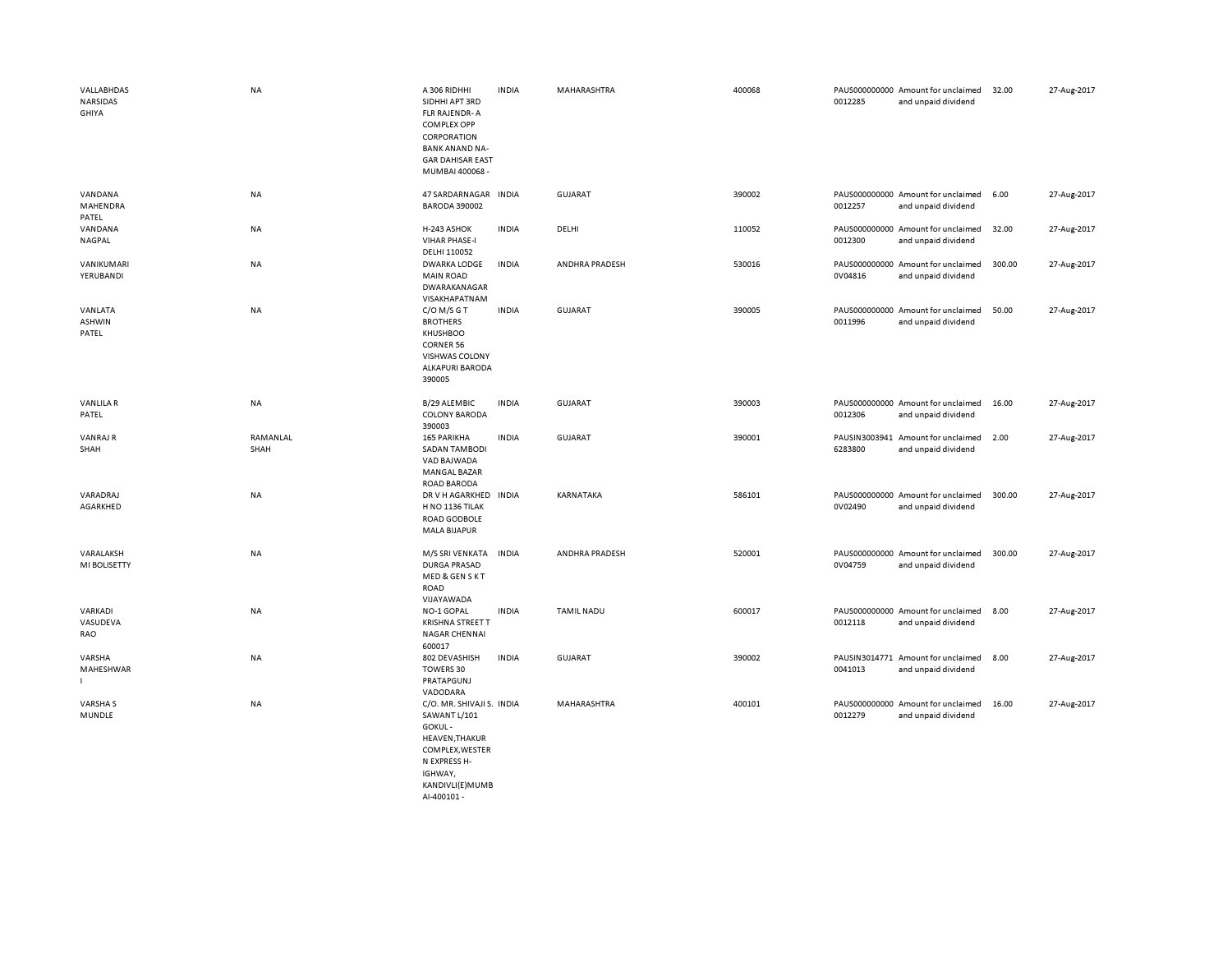| VARSHA<br>SHAH<br>VARSHABEN<br>MUKESHBHAI<br>PANCHAL | <b>NA</b><br>NA       | 802, SAGUN<br>PALACE, NR. ARJUN<br>TOWER, 132, RING<br>ROAD,<br>AHMEDABAD-<br>380015<br>402-403<br>SHASHWAT, OPP:<br><b>GUJARAT COLLEGE</b><br>ELLISBRIDGE,<br>AHMEDABAD- | <b>INDIA</b><br><b>INDIA</b> | GUJARAT<br><b>GUJARAT</b> | 380015<br>380006 | 0012281<br>0012069 | PAUS000000000 Amount for unclaimed<br>and unpaid dividend<br>PAUS000000000 Amount for unclaimed<br>and unpaid dividend | 16.00<br>32.00 | 27-Aug-2017<br>27-Aug-2017 |
|------------------------------------------------------|-----------------------|---------------------------------------------------------------------------------------------------------------------------------------------------------------------------|------------------------------|---------------------------|------------------|--------------------|------------------------------------------------------------------------------------------------------------------------|----------------|----------------------------|
| VARSHABEN<br>RAJNIKANT<br>LALANI                     | NA                    | 380006<br><b>PARIKH FALI</b><br><b>DHANDHUKA DIST</b><br>AHMEDABAD                                                                                                        | <b>INDIA</b>                 | GUJARAT                   | 382460           | 0012264            | PAUS000000000 Amount for unclaimed<br>and unpaid dividend                                                              | 32.00          | 27-Aug-2017                |
| VASANT<br><b>DINKAR RAO</b><br>AHIRRAO               | NA                    | A/2 PRABHAKAR<br>COLONY<br>VAGHODIA ROAD                                                                                                                                  | <b>INDIA</b>                 | <b>GUJARAT</b>            | 390019           | 0012333            | PAUS000000000 Amount for unclaimed<br>and unpaid dividend                                                              | 2.00           | 27-Aug-2017                |
| VASANT<br><b>GURURAO</b><br>PUJAR                    | NA                    | <b>BARODA 390019</b><br><b>236 SHRI</b><br>CHIDAMBAR<br>NAGAR TILAKWADI<br><b>BELGAUM 590006</b>                                                                          | <b>INDIA</b>                 | KARNATAKA                 | 590006           | 0012048            | PAUS000000000 Amount for unclaimed<br>and unpaid dividend                                                              | 16.00          | 27-Aug-2017                |
| VASANT<br>KISAN<br>CHOUDHARI                         | NA                    | "SURANA NIWAS"<br>AT BODWAD DIST<br><b>JALGAON</b><br>MAHARASHTRA<br>425310                                                                                               | <b>INDIA</b>                 | MAHARASHTRA               | 425310           | 0012178            | PAUS000000000 Amount for unclaimed<br>and unpaid dividend                                                              | 8.00           | 27-Aug-2017                |
| <b>VASANTL</b><br>SHAH                               | <b>NA</b>             | KUMARPAL<br><b>TRADING CO BHID</b><br><b>BAZAR BHUJ-</b><br>KUTCH 370001                                                                                                  | <b>INDIA</b>                 | <b>GUJARAT</b>            | 370001           | 0012326            | PAUS000000000 Amount for unclaimed<br>and unpaid dividend                                                              | 32.00          | 27-Aug-2017                |
| VASANT<br>VISHWANAT<br>H PATHAK                      | VISHWANAT<br>H PATHAK | PLOT NO 99 SUR<br>NO 901 CHETANA<br><b>NAGAR NASIK</b>                                                                                                                    | <b>INDIA</b>                 | MAHARASHTRA               | 422009           | 2951804            | PAUSIN3001831 Amount for unclaimed<br>and unpaid dividend                                                              | 32.00          | 27-Aug-2017                |
| <b>VASANTBEN J</b><br>THAKKAR                        | NA                    | SHRI GANESH<br>NIVAS 1ST FLOOR N<br>S BOSE ROAD<br>MUMBAI-400080                                                                                                          | <b>INDIA</b>                 | MAHARASHTRA               | 400080           | 0012082            | PAUS000000000 Amount for unclaimed<br>and unpaid dividend                                                              | 32.00          | 27-Aug-2017                |
| VASANTBHAI<br>BHIKHABHAI<br>RANA                     | NA                    | AT & PO SOKHADA<br><b>SUNDER BAZAAR</b><br><b>DIST BARODA PIN-</b><br>391240                                                                                              | <b>INDIA</b>                 | GUJARAT                   | 391240           | 0011998            | PAUS000000000 Amount for unclaimed<br>and unpaid dividend                                                              | 2.00           | 27-Aug-2017                |
| VASANTBHAI<br>SHAMBHUBH<br>AI PATEL                  | NA                    | AT & PO CHAKLAD<br>TA AMOD DIST<br>BROACH-392110                                                                                                                          | <b>INDIA</b>                 | GUJARAT                   | 392110           | 0011999            | PAUS000000000 Amount for unclaimed<br>and unpaid dividend                                                              | 2.00           | 27-Aug-2017                |
| VASANTHA<br>DEVI                                     | NA                    | <b>NO.13, NEW</b><br>THANDAVARAYA<br><b>GRAMANI STREET,</b><br>CHENNAI                                                                                                    | <b>INDIA</b>                 | <b>TAMIL NADU</b>         | 600021           | 0S01091            | PAUS000000000 Amount for unclaimed<br>and unpaid dividend                                                              | 200.00         | 27-Aug-2017                |
| VASANTHA<br>RAMARAO                                  | NA                    | 7-38/A,CROSS<br>STREET 16 BESANT<br>NAGAR CHENNAI                                                                                                                         | <b>INDIA</b>                 | <b>TAMIL NADU</b>         | 600090           | 0V00781            | PAUS000000000 Amount for unclaimed<br>and unpaid dividend                                                              | 800.00         | 27-Aug-2017                |
| VASANTHI N<br><b>KUMAR</b>                           | NA                    | M/S.MYSORE<br>MEDL. HALL.<br><b>ASHOKA ROAD</b><br><b>TUMKUR</b><br>(KARNATAKA)                                                                                           | <b>INDIA</b>                 | KARNATAKA                 | 572101           | 0V00306            | PAUS000000000 Amount for unclaimed<br>and unpaid dividend                                                              | 1000.00        | 27-Aug-2017                |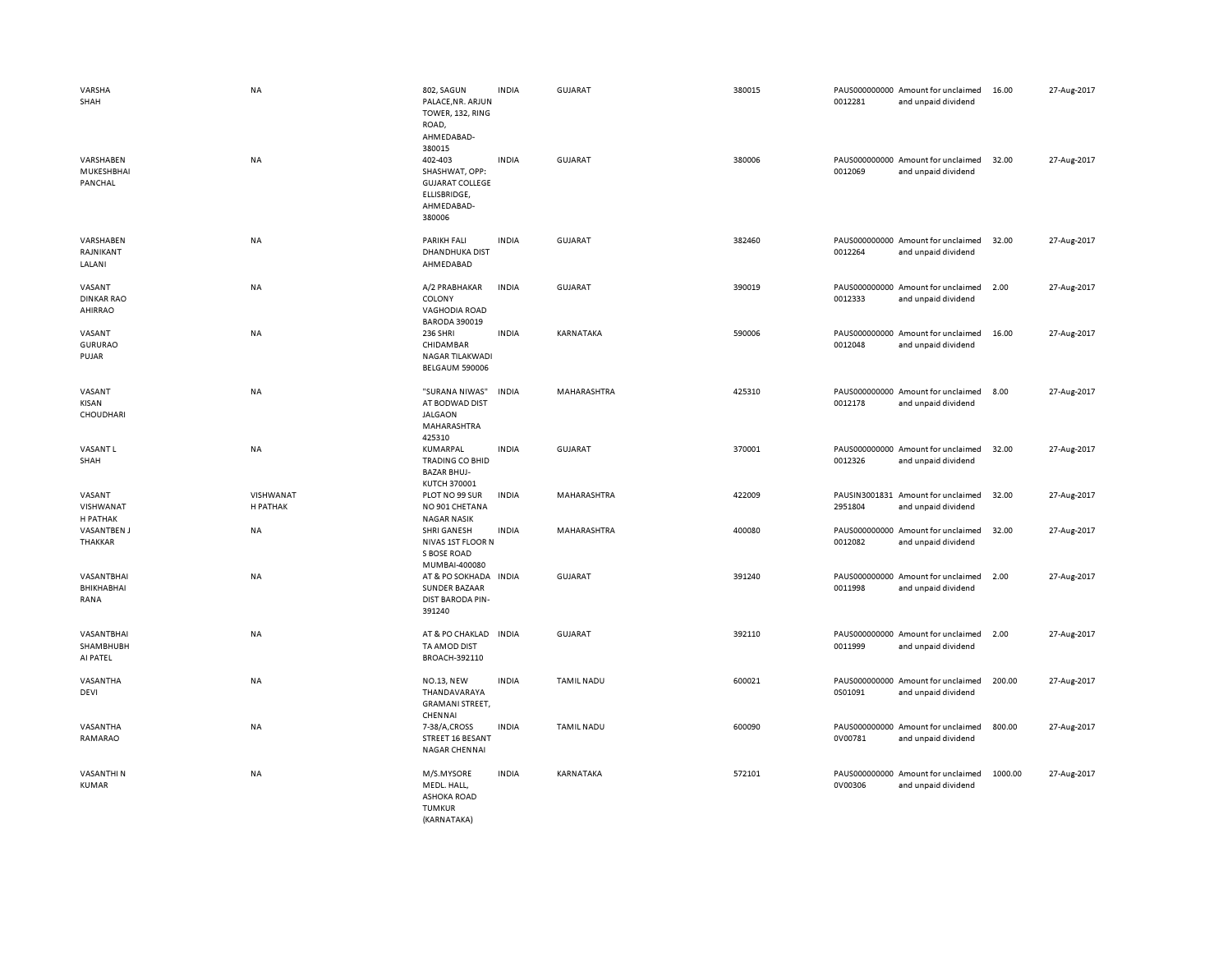| VASANTIBEN<br><b>GULABDAS</b><br>SNATIKA | <b>NA</b>          | C/O ANIL G PATEL<br><b>HOUSE NO-2161-B</b><br><b>KALAKRUTI ROAD</b><br>YEOLA DIST NASIK<br>VIA MANMAD                            | <b>INDIA</b> | <b>GUJARAT</b> | 390001 | 0011971 | PAUS000000000 Amount for unclaimed<br>and unpaid dividend | 16.00   | 27-Aug-2017 |
|------------------------------------------|--------------------|----------------------------------------------------------------------------------------------------------------------------------|--------------|----------------|--------|---------|-----------------------------------------------------------|---------|-------------|
| VASANTKUM<br>AR<br>SHANKERLAL            | NA                 | FA/9 ALEMBIC<br><b>COLONY ALEMBIC</b><br>ROAD BARODA                                                                             | <b>INDIA</b> | <b>GUJARAT</b> | 390003 | 0011958 | PAUS000000000 Amount for unclaimed<br>and unpaid dividend | 6.00    | 27-Aug-2017 |
| MEHTA<br>VASANTLAL<br>HIMATLAL<br>SHAH   | NA                 | 390003<br>AT & PO SOKHADA<br><b>DIST BARODA PIN-</b><br>391240                                                                   | <b>INDIA</b> | <b>GUJARAT</b> | 391240 | 0012000 | PAUS000000000 Amount for unclaimed<br>and unpaid dividend | 10.00   | 27-Aug-2017 |
| VASANTRAO<br><b>GOVINDRAO</b><br>MANE    | <b>NA</b>          | "SHILPA" SOCIETY<br><b>BLOCK NO 1 OPP</b><br>LALBAUG SWIMING<br>POOL<br>PRATAPNAGAR<br>BARODA-390004                             | <b>INDIA</b> | <b>GUJARAT</b> | 390004 | 0012001 | PAUS000000000 Amount for unclaimed<br>and unpaid dividend | 32.00   | 27-Aug-2017 |
| VASANTRAO<br>SHASTRY                     | <b>NA</b>          | <b>FORT</b><br>RANEBENNUR                                                                                                        | <b>INDIA</b> | KARNATAKA      | 581115 | 0V02349 | PAUS000000000 Amount for unclaimed<br>and unpaid dividend | 200.00  | 27-Aug-2017 |
| VASARAMBH<br>AI JETHABHAI<br>PATEL       | NA                 | AT RAMSIKAMPA<br>TAL BAYAD POST<br><b>ODHA DIST</b><br>SABARKANTHA<br>383325                                                     | INDIA        | <b>GUJARAT</b> | 383325 | 0012002 | PAUS000000000 Amount for unclaimed<br>and unpaid dividend | 2.00    | 27-Aug-2017 |
| VASAVI B S                               | <b>NA</b>          | C/O SRI<br>VENKATESH<br><b>MEDICAL STORES C</b><br><b>G HOSPITAL ROAD</b><br>DAVANGERE                                           | <b>INDIA</b> | KARNATAKA      | 577002 | 0V02374 | PAUS000000000 Amount for unclaimed<br>and unpaid dividend | 200.00  | 27-Aug-2017 |
| VASUDEO<br>PATEL                         | <b>NA</b>          | C/O VIPIN PARIKH<br>16-A ASTAPAD<br>SOCIETY<br>KARELIBAUG<br><b>BARODA 390018</b>                                                | <b>INDIA</b> | <b>GUJARAT</b> | 390018 | 0012336 | PAUS000000000 Amount for unclaimed<br>and unpaid dividend | 32.00   | 27-Aug-2017 |
| VASUNDHAR<br>A BHUPEN<br><b>BUCH</b>     | <b>NA</b>          | 74 ALEMBIC<br><b>NAGAR SOCIETY</b><br><b>REFINERY ROAD</b><br>BARODA-390016                                                      | <b>INDIA</b> | <b>GUJARAT</b> | 390016 | 0011956 | PAUS000000000 Amount for unclaimed<br>and unpaid dividend | 2.00    | 27-Aug-2017 |
| VASUNDHAR<br>A V PATIL                   | VASANTRAO<br>PATIL | 1ST FLOOR, SAI<br><b>SAOLI (RATAN</b><br>VIHAR) KELUSKAR<br>ROAD NORTH PLOT<br>NO.11 SHIVAJI<br>PARK DADAR (W),<br><b>MUMBAI</b> | <b>INDIA</b> | MAHARASHTRA    | 400028 | 0012509 | PAUS000000000 Amount for unclaimed<br>and unpaid dividend | 400.00  | 27-Aug-2017 |
| VATHSALA<br>PANT                         | NA                 | 2972,4TH<br>CROSS, 13TH MAIN<br>H A L II ND STAGE<br><b>BANGALORE</b>                                                            | <b>INDIA</b> | KARNATAKA      | 560038 | 0V01803 | PAUS000000000 Amount for unclaimed<br>and unpaid dividend | 1200.00 | 27-Aug-2017 |
| VAZEERUNNI<br>SA BEGUM                   | <b>NA</b>          | AMEER BUILDINGS INDIA<br><b>CHIDAMBAR RAO</b><br><b>STREET KURNOOL</b><br>(A.P)                                                  |              | ANDHRA PRADESH | 518001 | 0V00937 | PAUS000000000 Amount for unclaimed<br>and unpaid dividend | 400.00  | 27-Aug-2017 |
| <b>VAZIR CHAND</b><br>SHARMA             | ANI RAM<br>SHARMA  | 14/2, BALBIR ROAD INDIA<br>DEHRADUN                                                                                              |              | UTTARAKHAND    | 248001 | 0066628 | PAUS120106040 Amount for unclaimed<br>and unpaid dividend | 4.00    | 27-Aug-2017 |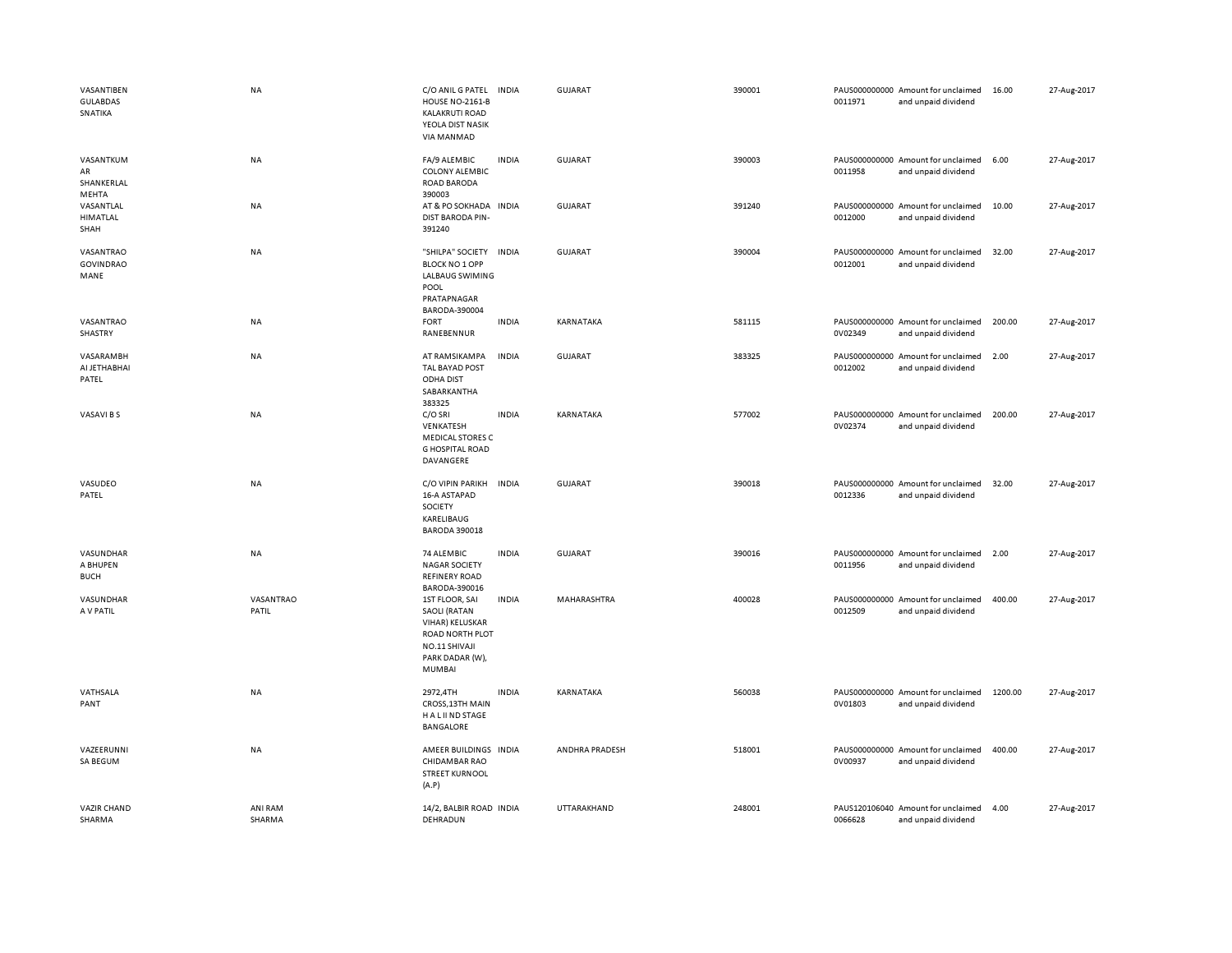| VED<br><b>BHUSHAN</b><br>SHARMA | NA        | QTR NO A-5(T)<br>PIPPRI PO TURRA<br><b>DIST SON BHADRA</b><br>(UP) 231221                                                                  | <b>INDIA</b> | <b>UTTAR PRADESH</b> | 231221 | 0012219                  | PAUS000000000 Amount for unclaimed<br>and unpaid dividend | 8.00   | 27-Aug-2017 |
|---------------------------------|-----------|--------------------------------------------------------------------------------------------------------------------------------------------|--------------|----------------------|--------|--------------------------|-----------------------------------------------------------|--------|-------------|
| VED<br>PARKASH<br>GOGIA         | NA        | 12 NETAJI NAGAR<br>MKT NEW DELHI-<br>110023                                                                                                | <b>INDIA</b> | DELHI                | 110023 | 0012192                  | PAUS000000000 Amount for unclaimed<br>and unpaid dividend | 8.00   | 27-Aug-2017 |
| VED<br>PARKASH<br>KATHURIA      | <b>NA</b> | V P KATHURIA 7814- INDIA<br>RAM GALI R A<br>ROAD DELHI-<br>110007                                                                          |              | DELHI                | 110007 | 0012199                  | PAUS000000000 Amount for unclaimed<br>and unpaid dividend | 8.00   | 27-Aug-2017 |
| VED<br>PRAKASH                  | <b>NA</b> | C/O VINOD KUMAR INDIA<br>GARG 186/1-ARYA<br>PURI LANE II<br>MUZAFFARNAGAR<br>U P 251001                                                    |              | <b>UTTAR PRADESH</b> | 251001 | 0012190                  | PAUS000000000 Amount for unclaimed<br>and unpaid dividend | 16.00  | 27-Aug-2017 |
| VED<br>PRAKASH<br><b>KAPUR</b>  | NA        | A/3 RASHMI<br><b>NAGAR DAYAL</b><br><b>BAGH AGRA WEST</b><br>282005                                                                        | <b>INDIA</b> | <b>UTTAR PRADESH</b> | 282005 | 0012225                  | PAUS000000000 Amount for unclaimed<br>and unpaid dividend | 16.00  | 27-Aug-2017 |
| VED<br>PRAKASH<br>PANDEY        | <b>NA</b> | 230 ZAKATI STREET INDIA<br>BAREILLY 243001                                                                                                 |              | <b>UTTAR PRADESH</b> | 243001 | 0012196                  | PAUS000000000 Amount for unclaimed<br>and unpaid dividend | 8.00   | 27-Aug-2017 |
| VEDAMATHA<br>VUSIRIKALA         | <b>NA</b> | PARAMATMA<br>KRUPA 75 FEET<br>ROAD D NO 27-32-<br>54<br>VISAKHAPATNAM                                                                      | <b>INDIA</b> | ANDHRA PRADESH       | 530001 | 0V04993                  | PAUS000000000 Amount for unclaimed<br>and unpaid dividend | 300.00 | 27-Aug-2017 |
| <b>VEENA ARYA</b>               | NA        | STREET NO 5 H NO INDIA<br>245 THAPAR<br><b>NAGAR MEERUT</b><br>250001                                                                      |              | <b>UTTAR PRADESH</b> | 250001 | 0012133                  | PAUS000000000 Amount for unclaimed<br>and unpaid dividend | 8.00   | 27-Aug-2017 |
| VEENA<br>CHATURVEDI             | <b>NA</b> | S-561 GREATER<br>KAILASH II NEW<br>DELHI 110048                                                                                            | <b>INDIA</b> | DELHI                | 110048 | 0012343                  | PAUS000000000 Amount for unclaimed<br>and unpaid dividend | 8.00   | 27-Aug-2017 |
| VEENA<br><b>GUPTA</b>           | ΝA        | H NO 666 W NO 5<br><b>MEHRAULI NEW</b><br>DELHI-110030                                                                                     | <b>INDIA</b> | DELHI                | 110030 | PAUS000000000<br>0012189 | Amount for unclaimed<br>and unpaid dividend               | 8.00   | 27-Aug-2017 |
| VEENA<br>JAYENDRA<br>SHAH       | NA        | C/O D B DESAI 16-<br>CHARANKRUPA<br>SOC VIBHAG--2 NR<br><b>JAI SAFALI ROW</b><br><b>HOUSES SETTELITE</b><br>R-OAD<br>AHMEDABAD<br>380015 - | INDIA        | <b>GUJARAT</b>       | 380015 | 0011936                  | PAUS000000000 Amount for unclaimed<br>and unpaid dividend | 2.00   | 27-Aug-2017 |
| VEENA<br>SACHDEVA               | NA        | "AASHIRWAD"<br>E/28/A DILSHAD<br><b>GARDEN DELHI</b><br>110095                                                                             | <b>INDIA</b> | DELHI                | 110095 | 0012315                  | PAUS000000000 Amount for unclaimed<br>and unpaid dividend | 8.00   | 27-Aug-2017 |
| VEENA<br>SHARMA                 | NA        | A-211 HARI NAGAR INDIA<br><b>CLOCK TOWER</b><br><b>NEW DELHI 110064</b>                                                                    |              | DELHI                | 110064 | 0012138                  | PAUS000000000 Amount for unclaimed<br>and unpaid dividend | 8.00   | 27-Aug-2017 |
| <b>VEENA UPPAL</b>              | NA        | A-11 SECTOR 16<br>ROURKELA-769003                                                                                                          | <b>INDIA</b> | ORISSA               | 769003 | 0012159                  | PAUS000000000 Amount for unclaimed<br>and unpaid dividend | 8.00   | 27-Aug-2017 |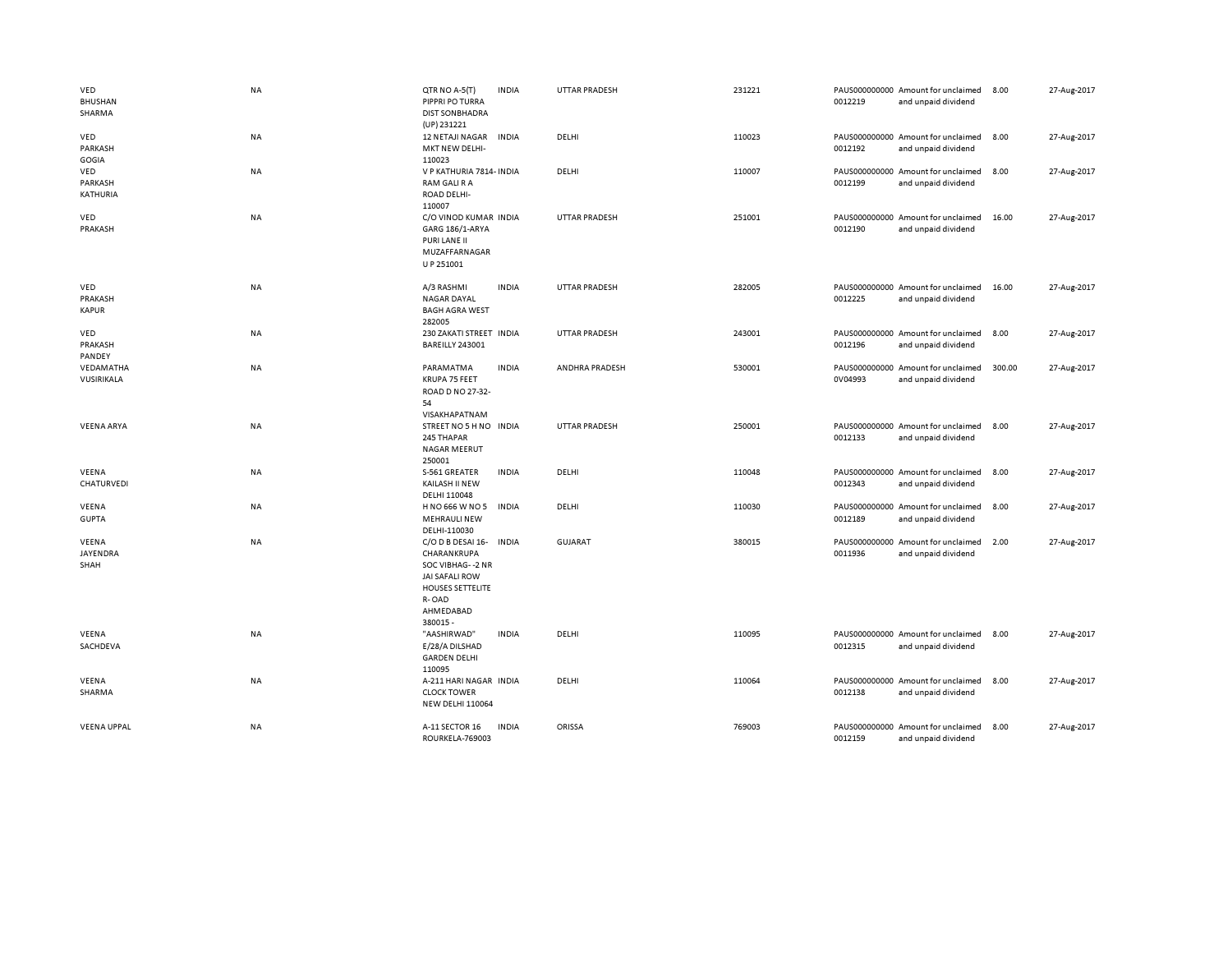| VEENABEN<br>MAHESHKUM<br><b>AR THAKKAR</b>      | <b>NA</b>                       | $18 - B$<br><b>BRAHMAKSHATRIY</b><br>ANAGAR SOC NO-2<br><b>NR PRABHUDAS</b><br><b>THAKKAR COLLEGE</b><br><b>BUS STAND PALDI</b><br>AHMEDABAD-<br>380007 | <b>INDIA</b> | <b>GUJARAT</b>       | 380007 | 0012068 | PAUS000000000 Amount for unclaimed<br>and unpaid dividend | 16.00   | 27-Aug-2017 |
|-------------------------------------------------|---------------------------------|---------------------------------------------------------------------------------------------------------------------------------------------------------|--------------|----------------------|--------|---------|-----------------------------------------------------------|---------|-------------|
| VEERA<br>VENKATA<br><b>JANKI DEVI</b><br>KODALI | <b>NA</b>                       | 39-12-11 MURALI<br><b>NAGAR</b><br>VISAKHAPATNAM                                                                                                        | <b>INDIA</b> | ANDHRA PRADESH       | 530007 | 0V04819 | PAUS000000000 Amount for unclaimed<br>and unpaid dividend | 300.00  | 27-Aug-2017 |
| VEERANDRA<br><b>KUMAR</b><br><b>DUBEY</b>       | <b>RAM ANUJ</b><br><b>DUBEY</b> | BY PASS USRO<br><b>KHOJAN PUR</b><br><b>FAIZABAD</b>                                                                                                    | <b>INDIA</b> | <b>UTTAR PRADESH</b> | 224001 | 0022745 | PAUS120106060 Amount for unclaimed<br>and unpaid dividend | 50.00   | 27-Aug-2017 |
| VEERARAGHA<br>VA<br>SRINIVASAN                  | NA                              | C/O SHRIMATI R N INDIA<br>RANJAN B/6<br><b>SMURTI FLATS 59</b><br><b>SIVAJI NAGAR</b><br>NAGPUR 440010<br>MAHARASHTRA                                   |              | MAHARASHTRA          | 440010 | 0012161 | PAUS000000000 Amount for unclaimed<br>and unpaid dividend | 8.00    | 27-Aug-2017 |
| VEERREDDY<br>SATHI                              | NA                              | 21-1-29 SHRAVANI INDIA<br><b>HOSPITAL</b><br>JAWAHAR STREET<br>KAKINADA                                                                                 |              | ANDHRA PRADESH       | 533001 | 0V04984 | PAUS000000000 Amount for unclaimed<br>and unpaid dividend | 1000.00 | 27-Aug-2017 |
| VEERSHETTY<br>BEKNAL                            | NA                              | <b>GULBARGA</b><br><b>MEDICAL HALL OPP</b><br><b>GOVT HOSPITAL</b><br><b>GULBARGA</b>                                                                   | <b>INDIA</b> | KARNATAKA            | 585102 | 0V02563 | PAUS000000000 Amount for unclaimed<br>and unpaid dividend | 200.00  | 27-Aug-2017 |
| VEERSWAMY<br><b>BOLLA</b>                       | NA                              | S/O NARASIMHA<br>MURTY M G ROAD<br>PALAKOL 534260                                                                                                       | <b>INDIA</b> | ANDHRA PRADESH       | 534260 | 0012096 | PAUS000000000 Amount for unclaimed<br>and unpaid dividend | 8.00    | 27-Aug-2017 |
| <b>VELCHAND C</b><br>SHAH                       | NA                              | B.203, Sanskar<br>Dham Opp.<br>Sharada Mandir Lal<br>Chowki DABHOI                                                                                      | <b>INDIA</b> | GUJARAT              | 391110 | 0V03813 | PAUS000000000 Amount for unclaimed<br>and unpaid dividend | 200.00  | 27-Aug-2017 |
| <b>VELJI BECHAR</b><br>SHAH                     | <b>NA</b>                       | KUVERJI DEVSHI<br>CHAWL 2ND FL B S<br><b>ROAD OPP</b><br>ZARAPKAR SHOW<br>ROOM DADAR W<br><b>RLY MUMBAI</b><br>400028                                   | <b>INDIA</b> | MAHARASHTRA          | 400028 | 0012177 | PAUS000000000 Amount for unclaimed<br>and unpaid dividend | 8.00    | 27-Aug-2017 |
| VELJIBHAI<br>RAMBHAI<br><b>BALDANIA</b>         | NA                              | C/O AGRO SERVICE INDIA<br><b>CENTRE HOSPITAL</b><br><b>ROAD AT</b><br><b>BAGASARA DIST</b><br>AMRELI PIN-364440                                         |              | <b>GUJARAT</b>       | 364440 | 0012006 | PAUS000000000 Amount for unclaimed<br>and unpaid dividend | 40.00   | 27-Aug-2017 |
| VENEY<br>OLIVERA                                | <b>NA</b>                       | 9 AMIN NAGAR<br>CHHANI BARODA-<br>391740                                                                                                                | <b>INDIA</b> | <b>GUJARAT</b>       | 391740 | 0012007 | PAUS000000000 Amount for unclaimed<br>and unpaid dividend | 6.00    | 27-Aug-2017 |
| VENKARADDI<br>GOVINDRAD<br>DI GANGAL            | NA                              | <b>HANCHINAL TAL</b><br><b>SAUNDATTI DIST</b><br>BELGAUM<br><b>KARNATAKA STATE</b><br>591126                                                            | <b>INDIA</b> | KARNATAKA            | 591126 | 0012049 | PAUS000000000 Amount for unclaimed<br>and unpaid dividend | 32.00   | 27-Aug-2017 |
| VENKAT<br>REDDY G                               | <b>NA</b>                       | C/O. M/S. JEEVAN INDIA<br>MEDAL HALL,<br>GAJWEL, MEDAK<br><b>DIST</b>                                                                                   |              | ANDHRA PRADESH       | 502110 | 0G00063 | PAUS000000000 Amount for unclaimed<br>and unpaid dividend | 200.00  | 27-Aug-2017 |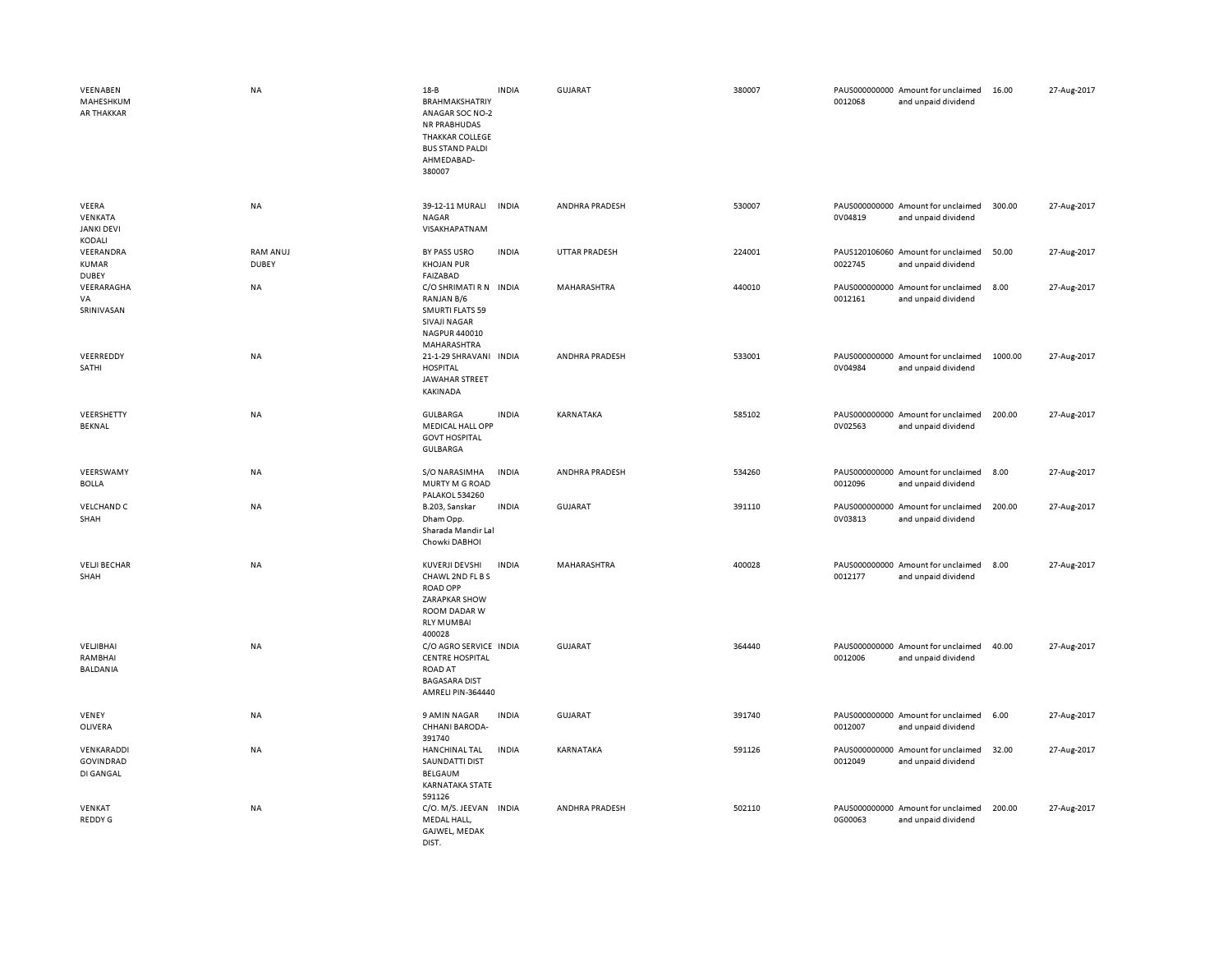| VENKATA<br>APPALA<br>SANYASAYYA<br>VAJRAPU       | <b>NA</b>                     | C/O.RAJA MEDICAL INDIA<br>STORES,<br>MAHATMA<br><b>GANDHI ROAD,</b><br>VIJAYANAGARAM<br>(A.P)                                    |              | ANDHRA PRADESH     | 531201 | 0V00789 | PAUS000000000 Amount for unclaimed<br>and unpaid dividend | 200.00  | 27-Aug-2017 |
|--------------------------------------------------|-------------------------------|----------------------------------------------------------------------------------------------------------------------------------|--------------|--------------------|--------|---------|-----------------------------------------------------------|---------|-------------|
| VENKATA<br><b>HARI PRASAD</b><br>К               | NA                            | C/O LEELA<br><b>MEDICALS OPP</b><br>COLLOCTRATE<br>VIZAG                                                                         | <b>INDIA</b> | ANDHRA PRADESH     | 530002 | 0V04848 | PAUS000000000 Amount for unclaimed<br>and unpaid dividend | 200.00  | 27-Aug-2017 |
| VENKATA<br>RAMAYYA M                             | <b>NA</b>                     | C/O PRAJA VYDYA<br>SALA OPP HOTEL<br>SUDHA GAJUWALA<br>VISAKHAPATNAM                                                             | <b>INDIA</b> | ANDHRA PRADESH     | 530026 | 0V04832 | PAUS000000000 Amount for unclaimed<br>and unpaid dividend | 200.00  | 27-Aug-2017 |
| VENKATA<br><b>RANGAIAH H</b><br>K                | NA                            | KRISHNA MEDL.<br>HALL, HASSAN.                                                                                                   | <b>INDIA</b> | KARNATAKA          | 573201 | 0H00420 | PAUS000000000 Amount for unclaimed<br>and unpaid dividend | 40.00   | 27-Aug-2017 |
| VENKATA<br><b>REDDY SATHI</b>                    | NA                            | 21-1-29 SHRAVANI INDIA<br><b>HOSPITAL</b><br><b>JAWAHAR STREET</b><br>KAKINADA                                                   |              | ANDHRA PRADESH     | 533001 | 0V04986 | PAUS000000000 Amount for unclaimed<br>and unpaid dividend | 1000.00 | 27-Aug-2017 |
| VENKATAKRIS<br><b>HNA RAO</b><br>NIMMAGAD<br>DA  | <b>NA</b>                     | LABBIPET,<br>VIJAYAWADA                                                                                                          | <b>INDIA</b> | ANDHRA PRADESH     | 520010 | 0V00795 | PAUS000000000 Amount for unclaimed<br>and unpaid dividend | 400.00  | 27-Aug-2017 |
| VENKATALAK<br>SHMI                               | KESHAVADA<br>S ISWARA<br>BHAT | 41-2-14 CROSS,<br><b>INDIRA NAGAR,</b><br>GOWTHAMAPURA<br>BANGALORE                                                              | <b>INDIA</b> | KARNATAKA          | 560038 | 0011801 | PAUS120447000 Amount for unclaimed<br>and unpaid dividend | 200.00  | 27-Aug-2017 |
| VENKATARA<br>MAN<br>SUKUMAR                      | NA                            | Q-13 S M NAGAR<br><b>HSG ESTATE BUDGE</b><br><b>BUDGE ROAD PO</b><br><b>SARKARPOOL DIST</b><br>24 PARGANAS<br><b>WEST BENGAL</b> | INDIA        | <b>WEST BENGAL</b> | 700026 | 0012182 | PAUS000000000 Amount for unclaimed<br>and unpaid dividend | 16.00   | 27-Aug-2017 |
| VENKATARA<br>MANA<br><b>KANDALA</b>              | NA                            | ADVOCATE FORT<br>KURNOOL                                                                                                         | <b>INDIA</b> | ANDHRA PRADESH     | 518001 | 0V00315 | PAUS000000000 Amount for unclaimed<br>and unpaid dividend | 200.00  | 27-Aug-2017 |
| VENKATARA<br>MANUJAM<br><b>GRANDHI</b>           | NA                            | 1ST FLOOR,40<br><b>SALAI STREET</b><br>MYLAPORE,<br>CHENNAI                                                                      | <b>INDIA</b> | <b>TAMIL NADU</b>  | 600004 | 0V00799 | PAUS000000000 Amount for unclaimed<br>and unpaid dividend | 1400.00 | 27-Aug-2017 |
| VENKATARA<br>O KOMPELLA                          | <b>NA</b>                     | Area Manager<br>Darshak Ltd.<br>Dr.G.S.Raju Street<br>Near Gyamkhana<br>Club, Gandhinagar                                        | <b>INDIA</b> | ANDHRA PRADESH     | 520003 | 0V04714 | PAUS000000000 Amount for unclaimed<br>and unpaid dividend | 400.00  | 27-Aug-2017 |
| VENKATARED<br>DI JANUPALA                        | NA                            | HNO 28/831-BJV INDIA<br>R NAGAR<br>NOONEPALLI PO<br><b>NANDYAL 518503</b>                                                        |              | ANDHRA PRADESH     | 518503 | 0012100 | PAUS000000000 Amount for unclaimed<br>and unpaid dividend | 16.00   | 27-Aug-2017 |
| VENKATARED<br>DI<br>PENUGONDA                    | <b>NA</b>                     | PARAMATMA<br>KRUPA 75 FEET<br>ROAD D NO 27-32-<br>54<br>VISAKHAPATNAM                                                            | <b>INDIA</b> | ANDHRA PRADESH     | 530001 | 0V04852 | PAUS000000000 Amount for unclaimed<br>and unpaid dividend | 300.00  | 27-Aug-2017 |
| VENKATESH<br>HANAMANTR<br>AO<br><b>DESHPANDE</b> | <b>NA</b>                     | 78 SOMAWARPETH INDIA<br>TILAKWADI<br><b>BELGAUM-590006</b>                                                                       |              | KARNATAKA          | 590006 | 0012008 | PAUS000000000 Amount for unclaimed<br>and unpaid dividend | 6.00    | 27-Aug-2017 |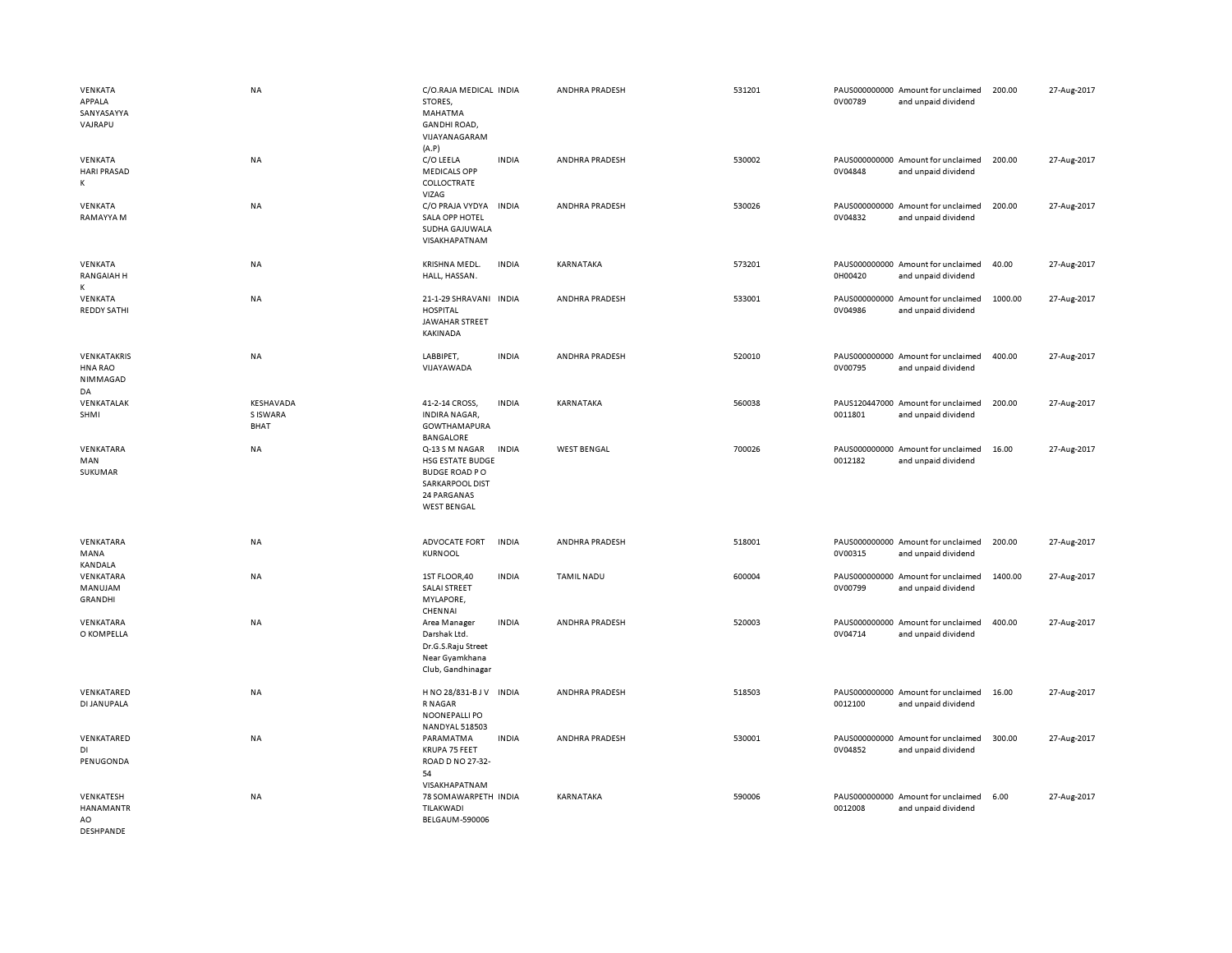| VENKATESH<br>WARLU<br>AKELLA                    | NA        | $10 - 7 - 19/3$<br>CHILKALGUDA<br>SECUNDERABAD                                                                       | <b>INDIA</b> | ANDHRA PRADESH    | 500025 | 0V03143 | PAUS000000000 Amount for unclaimed<br>and unpaid dividend | 300.00 | 27-Aug-2017 |
|-------------------------------------------------|-----------|----------------------------------------------------------------------------------------------------------------------|--------------|-------------------|--------|---------|-----------------------------------------------------------|--------|-------------|
| VENKATESW<br>ARA RAO A                          | <b>NA</b> | 1610 Cheney Drive INDIA<br>Vidalia GA 30474                                                                          |              | MAHARASHTRA       | 999999 | 0V00790 | PAUS000000000 Amount for unclaimed<br>and unpaid dividend | 400.00 | 27-Aug-2017 |
| VENKATESW<br>ARA RAO<br>KODALI                  | NA        | 39-12-11 MURALI<br><b>NAGAR</b><br>VISAKHAPATNAM                                                                     | <b>INDIA</b> | ANDHRA PRADESH    | 530007 | 0V04818 | PAUS000000000 Amount for unclaimed<br>and unpaid dividend | 300.00 | 27-Aug-2017 |
| VENKATESW<br>ARA RAO<br>MAREMALLA               | NA        | C/O.VENKATESHW INDIA<br>ARA MEDICAL &<br><b>FANCY STORES</b><br>KONDAPALLI<br>KRISHNA DT.                            |              | ANDHRA PRADESH    | 521228 | 0V00309 | PAUS000000000 Amount for unclaimed<br>and unpaid dividend | 200.00 | 27-Aug-2017 |
| VENKATESW<br>ARAN TS                            | NA        | SANTHAPETA<br>KAMASASTRY<br><b>STREET ONGOLE</b>                                                                     | <b>INDIA</b> | ANDHRA PRADESH    | 523001 | 0V04749 | PAUS000000000 Amount for unclaimed<br>and unpaid dividend | 200.00 | 27-Aug-2017 |
| VENKATESW<br>ARLU<br>VEMURU                     | NA        | PLOT NO 19 N G G<br>O'S COLONY<br>VENUGOPALANAG<br><b>AR GUNTUR</b>                                                  | <b>INDIA</b> | ANDHRA PRADESH    | 522006 | 0V04752 | PAUS000000000 Amount for unclaimed<br>and unpaid dividend | 200.00 | 27-Aug-2017 |
| VENU<br><b>UPADHYAY</b>                         | NA        | FD-24, HAL SENIOR INDIA<br><b>OFFICERS ENCLAVE</b><br>OLD MADRAS<br>ROAD C V<br>RAMANNAGAR P.O<br><b>BANGALORE</b>   |              | KARNATAKA         | 560093 | 0012113 | PAUS000000000 Amount for unclaimed<br>and unpaid dividend | 8.00   | 27-Aug-2017 |
| VENUGOPAL<br>A GUPTA P N                        | NA        | PARTNER, GOPAL<br><b>MEDICAL STORES,</b><br>SAYAJI RAO ROAD,<br><b>MYSORE</b>                                        | <b>INDIA</b> | KARNATAKA         | 570001 | 0P00958 | PAUS000000000 Amount for unclaimed<br>and unpaid dividend | 280.00 | 27-Aug-2017 |
| VENUGOPAL<br>AN<br><b>GUNAVATHI</b>             | <b>NA</b> | 20<br>NATANAGOPALAR<br>ST KUMBAKONAM<br>(T.N)                                                                        | <b>INDIA</b> | <b>TAMIL NADU</b> | 612001 | 0012051 | PAUS000000000 Amount for unclaimed<br>and unpaid dividend | 10.00  | 27-Aug-2017 |
| VERINER<br>MEHTA                                | NA        | 205/94<br>MEGHDOOT BLDG<br>NEHRU PLACE NEW<br>DELHI 110019                                                           | <b>INDIA</b> | DELHI             | 110019 | 0012345 | PAUS000000000 Amount for unclaimed<br>and unpaid dividend | 8.00   | 27-Aug-2017 |
| <b>VERMIT</b><br><b>KAUR A</b><br><b>BHATIA</b> | NA        | C/O JANTA ROAD<br>LINES<br>26,AHMEDABAD<br>WARE - HOUSING<br><b>NAROL CHAR</b><br>RASTA<br>AHMEDABAD 3824-<br>$05 -$ | <b>INDIA</b> | <b>GUJARAT</b>    | 382405 | 0012284 | PAUS000000000 Amount for unclaimed<br>and unpaid dividend | 32.00  | 27-Aug-2017 |
| <b>VIBHUTI</b><br>PIYUSH DESAI                  | NA        | 2/4614 MAIN ROAD INDIA<br>SAGRAMPURA<br>NEAR ANAVIL VADI<br>SURAT 395002                                             |              | <b>GUJARAT</b>    | 395002 | 0012305 | PAUS000000000 Amount for unclaimed<br>and unpaid dividend | 16.00  | 27-Aug-2017 |
| VIDYA<br>GANESH<br><b>BHOKARI</b>               | NA        | "ASHIRWAD"<br>SHIYAPURA<br>RAOPURA ROAD<br><b>BARODA 390001</b>                                                      | <b>INDIA</b> | <b>GUJARAT</b>    | 390001 | 0012282 | PAUS000000000 Amount for unclaimed<br>and unpaid dividend | 2.00   | 27-Aug-2017 |
| <b>VIDYA SAGAR</b><br>APPALA                    | NA        | 3-2-378/9 CHAPPAL INDIA<br><b>BAZAR</b><br>KACHEGUDA<br>HYDERABAD-<br>500027                                         |              | ANDHRA PRADESH    | 500027 | 0012098 | PAUS000000000 Amount for unclaimed<br>and unpaid dividend | 8.00   | 27-Aug-2017 |
| VIDYABEN C<br>PATEL                             | <b>NA</b> | SANKDI SHERI<br>JYOTI CHOWGAN<br>BARODA                                                                              | <b>INDIA</b> | <b>GUJARAT</b>    | 390001 | 0012347 | PAUS000000000 Amount for unclaimed<br>and unpaid dividend | 16.00  | 27-Aug-2017 |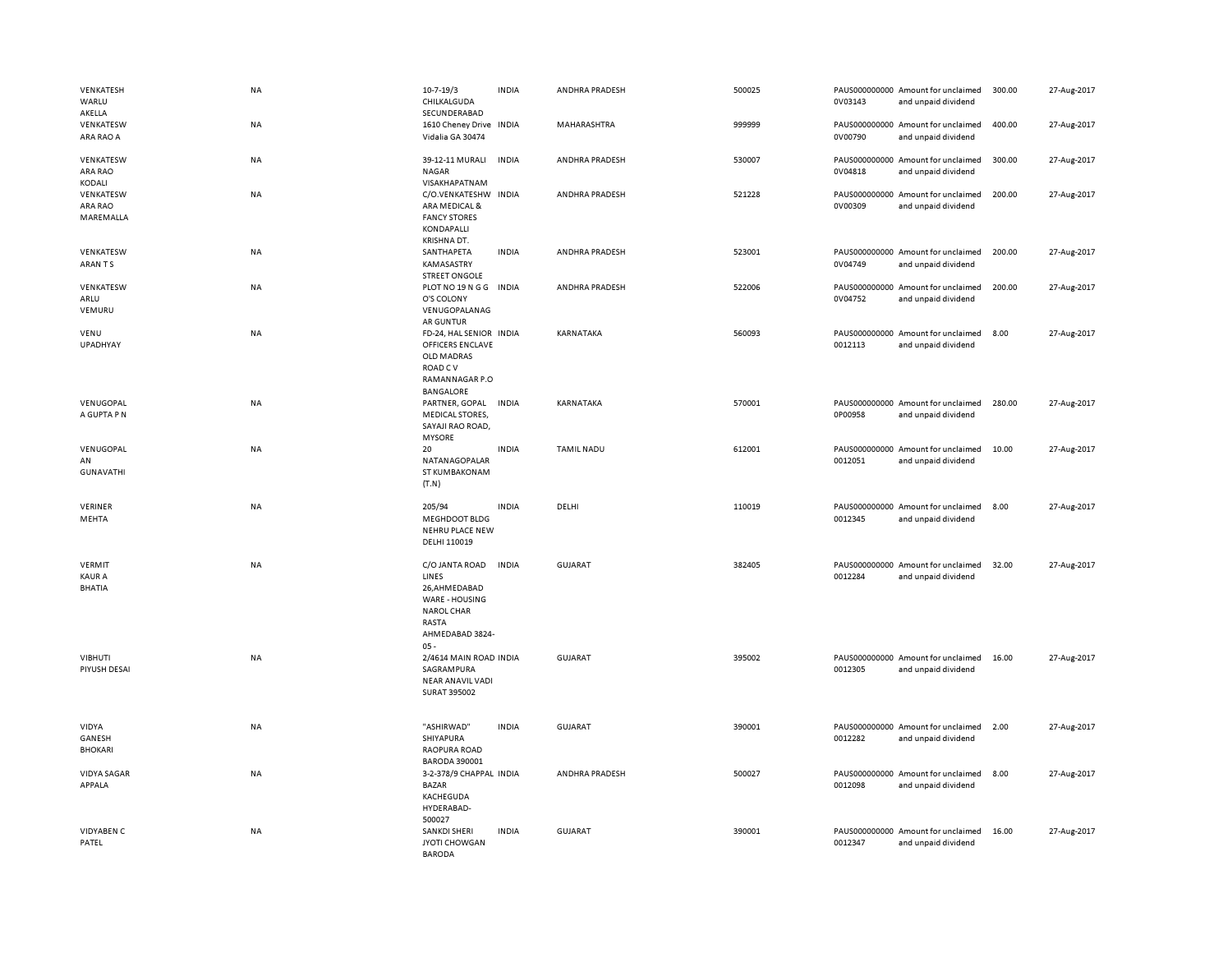| <b>VIDYABEN C</b><br>PATEL                | NA        | SANKDI SHERI,<br>JYOTI CHOWGAN<br>BARODA-390002                                                                                    | <b>INDIA</b> | <b>GUJARAT</b> | 390002 | 0012346                  | PAUS000000000 Amount for unclaimed<br>and unpaid dividend | 16.00  | 27-Aug-2017 |
|-------------------------------------------|-----------|------------------------------------------------------------------------------------------------------------------------------------|--------------|----------------|--------|--------------------------|-----------------------------------------------------------|--------|-------------|
| VIDYABEN<br>RAMESH<br>PATEL               | NA        | SNEHAL<br>JUNAGADH (GUJAR<br>AT)-362001                                                                                            | <b>INDIA</b> | GUJARAT        | 362001 | 0012101                  | PAUS000000000 Amount for unclaimed<br>and unpaid dividend | 8.00   | 27-Aug-2017 |
| VIDYASAGAR<br>K SHARMA                    | NA        | A202 59-60 SHRI<br>PRASTHA HSG<br>COMPLEX<br>NALLASOPARA<br><b>WEST DIST THANE</b>                                                 | <b>INDIA</b> | MAHARASHTRA    | 401203 | 0V03858                  | PAUS000000000 Amount for unclaimed<br>and unpaid dividend | 200.00 | 27-Aug-2017 |
| VIDYAVATI<br>CHADHA                       | <b>NA</b> | C/O MR V K<br>CHADHA 57-C<br>MODIFIED SECTOR<br><b>III BHEL RANIPUR</b><br>HARDWAR-249403                                          | <b>INDIA</b> | UTTARAKHAND    | 249403 | 0012123                  | PAUS000000000 Amount for unclaimed<br>and unpaid dividend | 8.00   | 27-Aug-2017 |
| VIJAINDER<br><b>KUMAR</b><br><b>GUPTA</b> | NA        | B-9/102 AIR-INDIA INDIA<br>COLONY VASANT-<br>VIHAR NEW DELHI-<br>110057                                                            |              | DELHI          | 110057 | 0012217                  | PAUS000000000 Amount for unclaimed<br>and unpaid dividend | 8.00   | 27-Aug-2017 |
| VIJAY<br>AGARWAL                          | NA        | M/S ALWAR BRICKS INDIA<br><b>INDUSTRIES OPP U</b><br>TR-OAD NO 2 NR<br><b>BHAGAT SINGH</b><br>CIRCLE ALWAR 3-<br>01001 RAJASTHAN - |              | RAJASTHAN      | 301001 | 0012104                  | PAUS000000000 Amount for unclaimed<br>and unpaid dividend | 8.00   | 27-Aug-2017 |
| <b>VIJAY AHUJA</b>                        | NA        | <b>VOLTAS LIMITED</b><br>7/1 ASAF ALI ROAD<br><b>NEW DELHI 110002</b>                                                              | <b>INDIA</b> | DELHI          | 110002 | 0012249                  | PAUS000000000 Amount for unclaimed<br>and unpaid dividend | 24.00  | 27-Aug-2017 |
| VIJAY<br>DHANJIBHAI<br>SHAH               | NA        | 707 ARPAN<br>APARTMENT<br><b>KADAR SHA NI</b><br><b>NAAL NANPURA</b><br>SURAT                                                      | <b>INDIA</b> | GUJARAT        | 395003 | PAUS000000000<br>0012304 | Amount for unclaimed<br>and unpaid dividend               | 6.00   | 27-Aug-2017 |
| VIJAY<br><b>DWIVEDI</b>                   | NA        | 66/7F/5 CHAK<br><b>DAUD NAGAR</b><br>NAINI ALLAHABAD<br>UP                                                                         | <b>INDIA</b> | UTTAR PRADESH  | 211008 | 0V04690                  | PAUS000000000 Amount for unclaimed<br>and unpaid dividend | 200.00 | 27-Aug-2017 |
| <b>VIJAY KISHAN</b>                       | NA        | 166, GHARWAL JAV, INDIA<br>KINDWAI NAGAR,<br>PALI                                                                                  |              | RAJASTHAN      | 306401 | 0227219                  | PAUS120191010 Amount for unclaimed<br>and unpaid dividend | 50.00  | 27-Aug-2017 |
| <b>VIJAY KISHAN</b><br><b>HARSHA</b>      | NA        | <b>CHETANIYON KI</b><br><b>GALINEAR</b><br><b>GANCHHA BAZAR</b>                                                                    | <b>INDIA</b> | RAJASTHAN      | 342001 | 0012103                  | PAUS000000000 Amount for unclaimed<br>and unpaid dividend | 16.00  | 27-Aug-2017 |
| <b>VIJAY KUMAR</b><br>AGGARWAL            | NA        | JODHPUR-342001<br>A-1-6 ISTRAC/ISRO INDIA<br>PEENYA IND<br><b>ESTATE</b><br>BANGALORE<br>560058                                    |              | KARNATAKA      | 560058 | 0012088                  | PAUS000000000 Amount for unclaimed<br>and unpaid dividend | 16.00  | 27-Aug-2017 |
| <b>VIJAY KUMAR</b><br>GOEL                | NA        | 25 C/P PITAM PURA INDIA<br>DELHI-110034                                                                                            |              | DELHI          | 110034 | 0012218                  | PAUS000000000 Amount for unclaimed<br>and unpaid dividend | 8.00   | 27-Aug-2017 |
| <b>VIJAY KUMAR</b><br><b>GUPTA</b>        | NA        | H NO 13 KEWAL<br>PARK AZAD PUR<br>DELHI-110033                                                                                     | <b>INDIA</b> | DELHI          | 110033 | 0012130                  | PAUS000000000 Amount for unclaimed<br>and unpaid dividend | 8.00   | 27-Aug-2017 |
| <b>VIJAY KUMAR</b><br>MAHAJAN             | NA        | QR NO 1100<br>SECTOR 8 (VIII) R K<br>PURAM NEW DELHI-<br>110022                                                                    | <b>INDIA</b> | DELHI          | 110022 | 0012193                  | PAUS000000000 Amount for unclaimed<br>and unpaid dividend | 8.00   | 27-Aug-2017 |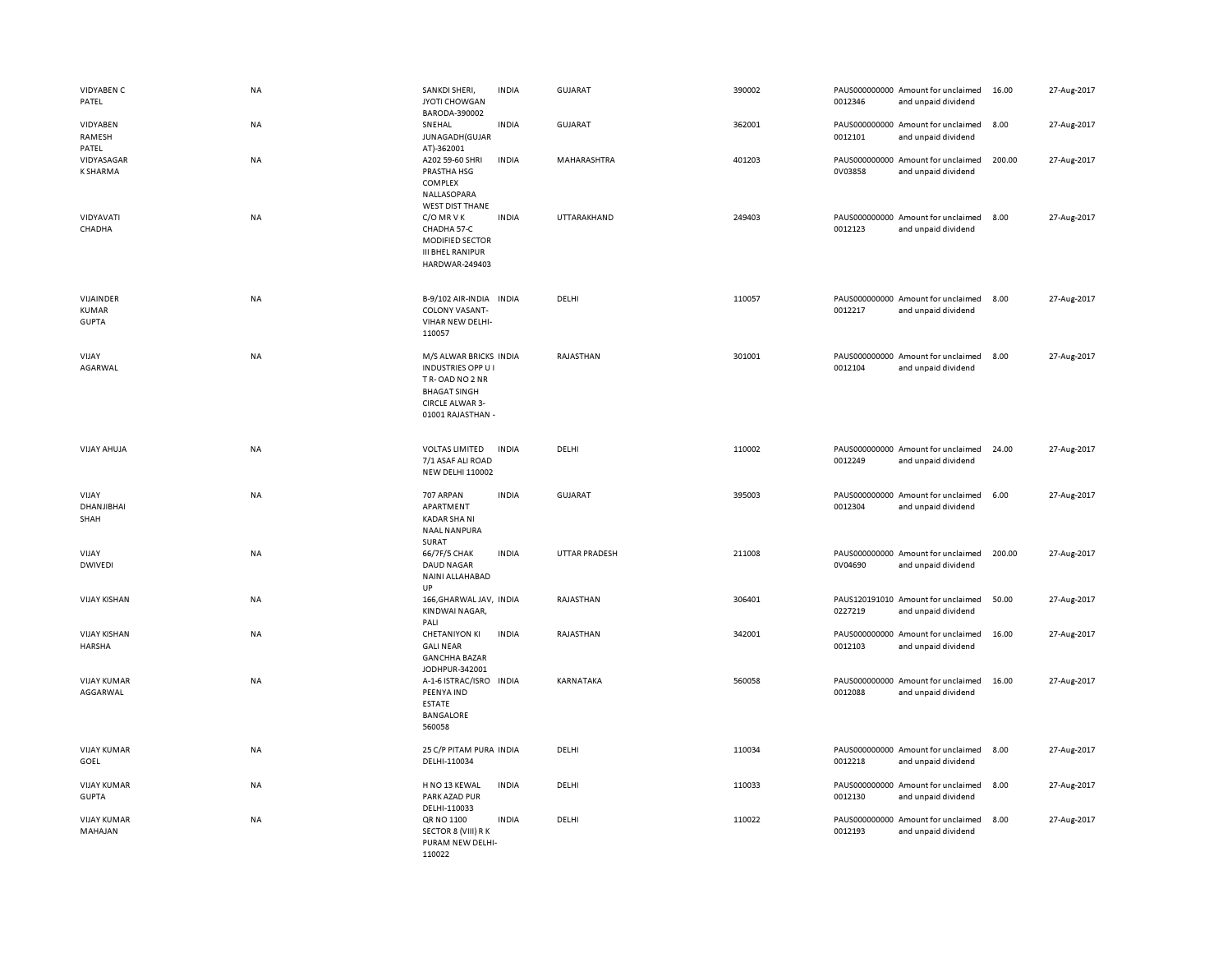| <b>VIJAY KUMAR</b><br>MALAIYA                      | NA        | <b>VIJAY OIL MILL</b><br>PARISAR DAMOH                                                                                                                    | <b>INDIA</b> | <b>MADHYA PRADESH</b> | 470661 | 0153332                  | PAUS120316000 Amount for unclaimed<br>and unpaid dividend | 8.00   | 27-Aug-2017 |
|----------------------------------------------------|-----------|-----------------------------------------------------------------------------------------------------------------------------------------------------------|--------------|-----------------------|--------|--------------------------|-----------------------------------------------------------|--------|-------------|
| <b>VIJAY KUMAR</b><br>MANSABDAR                    | NA        | $1 - 1 - 274$<br>CHIKADPALLY<br>HYDERABAD                                                                                                                 | <b>INDIA</b> | ANDHRA PRADESH        | 500020 | 0V03176                  | PAUS000000000 Amount for unclaimed<br>and unpaid dividend | 300.00 | 27-Aug-2017 |
| <b>VIJAY KUMAR</b><br><b>MATTA</b>                 | NA        | Q-35 RAJOURI<br><b>GARDEN NEW</b><br>DELHI-110027                                                                                                         | <b>INDIA</b> | DELHI                 | 110027 | 0012062                  | PAUS000000000 Amount for unclaimed<br>and unpaid dividend | 32.00  | 27-Aug-2017 |
| <b>VIJAY R</b><br>PATEL                            | NA        | 20 NANDANVAN<br><b>SOC ALKAPURI</b><br><b>BARODA 390005</b>                                                                                               | <b>INDIA</b> | GUJARAT               | 390005 | 0012307                  | PAUS000000000 Amount for unclaimed<br>and unpaid dividend | 6.00   | 27-Aug-2017 |
| <b>VIJAY SARIN</b>                                 | NA        | B-3/397 PASCHIM<br>VIHAR NEW DELHI-<br>110063                                                                                                             | <b>INDIA</b> | DELHI                 | 110063 | PAUS000000000<br>0012122 | Amount for unclaimed<br>and unpaid dividend               | 8.00   | 27-Aug-2017 |
| VIJAY<br>TUKARAM<br>VEER                           | NA        | 163/4679, PANT<br><b>NAGAR</b><br><b>GHATKOPAR</b><br>MUMBAI 400075                                                                                       | <b>INDIA</b> | MAHARASHTRA           | 400075 | 0012169                  | PAUS000000000 Amount for unclaimed<br>and unpaid dividend | 8.00   | 27-Aug-2017 |
| VIJAY<br>VASUDEV                                   | <b>NA</b> | 626 SECTOR 14<br>FARIDABAD 121007                                                                                                                         | <b>INDIA</b> | <b>HARYANA</b>        | 121007 | 0012342                  | PAUS000000000 Amount for unclaimed<br>and unpaid dividend | 8.00   | 27-Aug-2017 |
| <b>VIJAYA ANIL</b><br>DONGARE                      | NA        | FLAT NO.5,<br><b>DEODOOT</b><br>HSG.SCTY<br>DAHANUKAR<br>COLONY-A,<br>KOTHRUD, PUNE-<br>411029                                                            | <b>INDIA</b> | MAHARASHTRA           | 411029 | 0012351                  | PAUS000000000 Amount for unclaimed<br>and unpaid dividend | 16.00  | 27-Aug-2017 |
| VIJAYA<br>NALLANTHIG<br>HAL                        | NA        | 209/2 MVP<br>COLONY<br>VISAKHAPATNAM                                                                                                                      | <b>INDIA</b> | ANDHRA PRADESH        | 530017 | 0V04815                  | PAUS000000000 Amount for unclaimed<br>and unpaid dividend | 200.00 | 27-Aug-2017 |
| VIJAYA<br>PARSHURAM<br><b>BHATKAR</b>              | NA        | A-107 SUNDARVAN INDIA<br>HSG COMPLEX NR<br>NANDANVA-N<br>SOCIETY B/H<br>BHAGWATNAGAR<br><b>ABHILASH CHA-R</b><br>RASTA NEW SAMA<br>ROAD BARODA<br>390008- |              | <b>GUJARAT</b>        | 390008 | 0012010                  | PAUS000000000 Amount for unclaimed<br>and unpaid dividend | 16.00  | 27-Aug-2017 |
| VIJAYA<br>RATNAKAR<br>PHATAK                       | NA        | 304 SUPREME<br><b>TOWER SURENDRA</b><br><b>MANGALDAS RO-</b><br><b>AD NEAR EXCISE</b><br>CHOWKI<br>AMBAWADI<br>AHMEDABA-D<br>380015 -                     | <b>INDIA</b> | <b>GUJARAT</b>        | 380015 | 0011980                  | PAUS000000000 Amount for unclaimed<br>and unpaid dividend | 16.00  | 27-Aug-2017 |
| VIJAYABAI<br>BALKRISHNA<br>GANAPULE                | NA        | $C/O$ DR B S<br>GANAPULE<br>"YASHASHREE"<br>RANADE COLONY<br><b>HINDWADI</b><br>BELGAUM-590011                                                            | <b>INDIA</b> | KARNATAKA             | 590011 | 0012242                  | PAUS000000000 Amount for unclaimed<br>and unpaid dividend | 12.00  | 27-Aug-2017 |
| VIJAYALAKSH<br><b>MI IYENGAR</b><br>G V MBBS<br>MD | NA        | C/O<br>MR.G.V.KRISHNA<br>PRASAD TATA SILK<br>FARM, 9, III MAIN,<br>BASAVANAGUDI<br>BANGALORE                                                              | <b>INDIA</b> | KARNATAKA             | 560004 | 0G00919                  | PAUS000000000 Amount for unclaimed<br>and unpaid dividend | 200.00 | 27-Aug-2017 |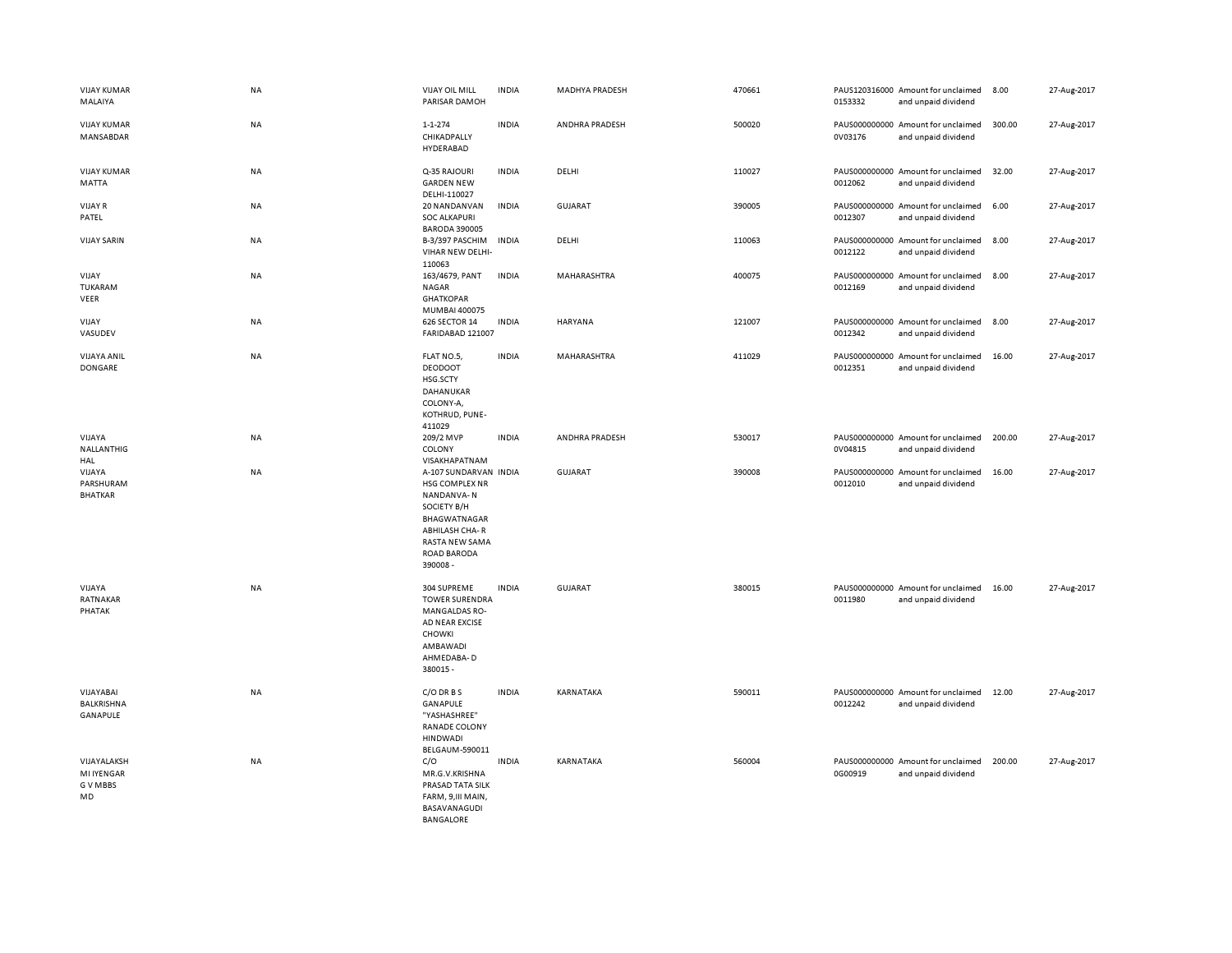| VIJAYASARAD<br>HI CHITYALA                          | <b>NA</b>        | $6 - 1 - 716$<br>KHAIRATABAD<br>HYDERABAD-<br>500004                                                             | <b>INDIA</b> | ANDHRA PRADESH | 500004 | 0012212                  | PAUS000000000 Amount for unclaimed<br>and unpaid dividend | 8.00    | 27-Aug-2017 |
|-----------------------------------------------------|------------------|------------------------------------------------------------------------------------------------------------------|--------------|----------------|--------|--------------------------|-----------------------------------------------------------|---------|-------------|
| VIJAYKUMAR<br><b>GORDHANBH</b><br>AI PATEL          | NA               | C/O BHANUBHAI<br><b>MANIBHAI BIN</b><br>DHULABHAI PA-TEL<br>NARANDEV<br>MAHADEV<br>KARAMSAD VIA<br>ANAND-388325- | <b>INDIA</b> | <b>GUJARAT</b> | 388325 | 0011964                  | PAUS000000000 Amount for unclaimed<br>and unpaid dividend | 2.00    | 27-Aug-2017 |
| VIJAYKUMAR<br>MADANLAL<br>SONI                      | NA               | 2278 ADATE BAZAR INDIA<br>'RAJENDRA SADAN<br>AHMEDNAGAR-<br>414001                                               |              | MAHARASHTRA    | 414001 | 0012157                  | PAUS000000000 Amount for unclaimed<br>and unpaid dividend | 8.00    | 27-Aug-2017 |
| VIJAYKUMAR<br><b>VITHAL PATEL</b><br><b>MFGVKPA</b> | <b>NA</b>        | <b>GUNDI FALIA</b><br><b>PADRA DIST</b><br><b>BARODA PIN-</b><br>391440                                          | <b>INDIA</b> | GUJARAT        | 391440 | 0012012                  | PAUS000000000 Amount for unclaimed<br>and unpaid dividend | 6.00    | 27-Aug-2017 |
| <b>VIJIA KUMAR</b><br>JAIN                          | NA               | C/O R B GANPAT<br>PRASHAD XIV/4351<br>PAHARI DHIRAJ<br>DELHI-110006                                              | <b>INDIA</b> | DELHI          | 110006 | 0012231                  | PAUS000000000 Amount for unclaimed<br>and unpaid dividend | 8.00    | 27-Aug-2017 |
| <b>VIKAS</b><br>SOMKANT<br>KARNIK                   | <b>NA</b>        | 3A/101 SWAGAT<br>SOCIETY<br>DAMODAR PARK L<br><b>B S MARG</b><br><b>GHATKOPAR</b><br>MUMBAI 400086               | <b>INDIA</b> | MAHARASHTRA    | 400086 | 0011981                  | PAUS000000000 Amount for unclaimed<br>and unpaid dividend | 40.00   | 27-Aug-2017 |
| <b>VIKRAM C</b><br><b>THAKKAR</b>                   | NA               | "GURUKRUPA" NR INDIA<br><b>KDCCBANK</b><br>PETLAD                                                                |              | <b>GUJARAT</b> | 388450 | 0012357                  | PAUS000000000 Amount for unclaimed<br>and unpaid dividend | 32.00   | 27-Aug-2017 |
| VILAS B<br>WALAWALKA<br>R                           | <b>NA</b>        | B/24 NEETA<br>APPARTMENT<br>MITHAGAR ROAD<br><b>MULUND EAST</b><br>MUMBAI                                        | <b>INDIA</b> | MAHARASHTRA    | 400081 | 0V03786                  | PAUS000000000 Amount for unclaimed<br>and unpaid dividend | 200.00  | 27-Aug-2017 |
| VILASBEN<br>KANTILAL<br>PATEL                       | NA               | NEAR PARABADI P INDIA<br>O MOGRI TAL<br>ANAND DIST KAIRA<br>PIN-388345                                           |              | <b>GUJARAT</b> | 388345 | 0012013                  | PAUS000000000 Amount for unclaimed<br>and unpaid dividend | 2.00    | 27-Aug-2017 |
| VIMAL<br>MAHENDRAB<br>HAI MEHTA                     | NA               | KRISHNA BUILDING INDIA<br><b>HANUMAN POLE</b><br>BAJWADA BARODA-<br>390001                                       |              | <b>GUJARAT</b> | 390001 | 0012014                  | PAUS000000000 Amount for unclaimed<br>and unpaid dividend | 10.00   | 27-Aug-2017 |
| VIMAL<br>TRIMBAK<br>LANDGE                          | NA               | MAHADEV NIVAS<br>MAJMUDAR'S<br><b>WADA PRATAP</b><br>ROAD RAOPURA<br><b>BARODA 390001</b>                        | <b>INDIA</b> | <b>GUJARAT</b> | 390001 | 0012335                  | PAUS000000000 Amount for unclaimed<br>and unpaid dividend | 16.00   | 27-Aug-2017 |
| <b>VIMALA BAI</b>                                   | <b>NA</b>        | HOUSE NO. 4-5,<br>18TH. CROSS,<br>R.T.STREET<br><b>BANGALORE</b>                                                 | <b>INDIA</b> | KARNATAKA      | 560053 | 0064013                  | PAUS120186000 Amount for unclaimed<br>and unpaid dividend | 200.00  | 27-Aug-2017 |
| VIMALA DEVI<br>M V M MBBS<br><b>DGO</b>             | NA               | GF.3, RATNA<br><b>TOWERS</b><br>18/1, ARUNDALPET<br><b>GUNTUR</b>                                                | <b>INDIA</b> | ANDHRA PRADESH | 522002 | 0M00957                  | PAUS000000000 Amount for unclaimed<br>and unpaid dividend | 2000.00 | 27-Aug-2017 |
| VIMALA<br>DHANESHA                                  | ARUN<br>DHANESHA | <b>HEERA BHAWAN</b><br>95, BAGTAVAR MAL<br>KA BAG JODHPUR                                                        | <b>INDIA</b> | RAJASTHAN      | 342003 | PAUSIN3016961<br>0356388 | Amount for unclaimed<br>and unpaid dividend               | 600.00  | 27-Aug-2017 |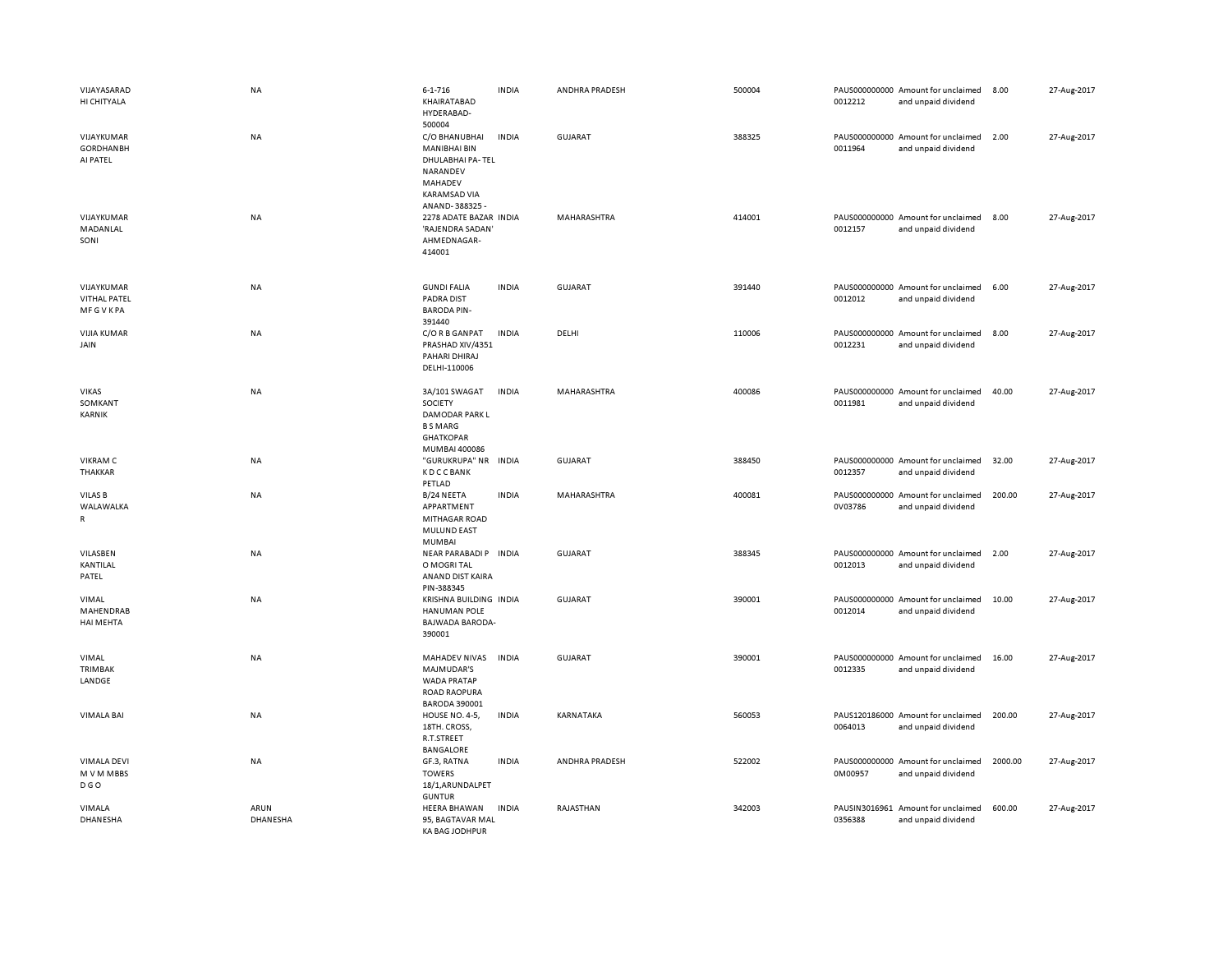|     | VIMALABEN<br>ARVINDKUM<br>AR PATEL                     | <b>NA</b>                   | 880 FIRST VAS<br>NARANPURA<br><b>VILLAGE</b><br>AHMEDABAD-<br>380013                                                                        | <b>INDIA</b> | GUJARAT        | 380013 | 0012165 | PAUS000000000 Amount for unclaimed<br>and unpaid dividend | 8.00    | 27-Aug-2017 |
|-----|--------------------------------------------------------|-----------------------------|---------------------------------------------------------------------------------------------------------------------------------------------|--------------|----------------|--------|---------|-----------------------------------------------------------|---------|-------------|
|     | VIMALABEN<br><b>DHIRUBHAI</b><br>PATEL                 | <b>NA</b>                   | C/O DHIRUBHAI<br>PARSHOTAMDAS<br>PATEL AT AJA-<br><b>BPURA P O ODHA</b><br>VIA SATHAMBA TA<br><b>BAYAD DI-ST</b><br>SABARKANTHA<br>383340 - | <b>INDIA</b> | <b>GUJARAT</b> | 383340 | 0012015 | PAUS000000000 Amount for unclaimed<br>and unpaid dividend | 16.00   | 27-Aug-2017 |
|     | <b>VIMLA KAPUR</b>                                     | <b>NA</b>                   | A/3 RASHMI<br>NAGAR DAYAL<br><b>BAGH AGRA WEST</b><br>282005                                                                                | <b>INDIA</b> | UTTAR PRADESH  | 282005 | 0012226 | PAUS000000000 Amount for unclaimed<br>and unpaid dividend | 8.00    | 27-Aug-2017 |
|     | VIMLA<br><b>TANDON</b>                                 | NA                          | 2/89 SECTOR-15C<br>CHANDIGARH<br>160015                                                                                                     | <b>INDIA</b> | CHANDIGARH     | 160015 | 0012091 | PAUS000000000 Amount for unclaimed<br>and unpaid dividend | 16.00   | 27-Aug-2017 |
|     | VIMLABEN<br>LALLUBHAI<br><b>GANDHI</b>                 | <b>NA</b>                   | C/O NAVBHARAT<br><b>AGENCIES RIDDHI</b><br>SIDDHI MARKET AT<br>SAVARKUNDLA<br>DIST BHAVNAGAR-<br>364515                                     | <b>INDIA</b> | <b>GUJARAT</b> | 364515 | 0012016 | PAUS000000000 Amount for unclaimed<br>and unpaid dividend | 16.00   | 27-Aug-2017 |
|     | VINAY<br><b>KUMARKR</b>                                | NA                          | <b>SARALA NIVAS</b><br>KAITHAVANA<br>ALAPPUZHA                                                                                              | <b>INDIA</b> | KERALA         | 688003 | 0V02980 | PAUS000000000 Amount for unclaimed<br>and unpaid dividend | 300.00  | 27-Aug-2017 |
|     | <b>VINAY WAHI</b>                                      | J K WAHI                    | 459 PHASE 9<br><b>MAHALI PUNJAB</b>                                                                                                         | <b>INDIA</b> | PUNJAB         | 160062 | 0013004 | PAUS000000000 Amount for unclaimed<br>and unpaid dividend | 16.00   | 27-Aug-2017 |
|     | VINAYA<br><b>KUMAR</b><br>VERMA                        | NA                          | C/O MR P N SINHA INDIA<br>302 GOMTI<br>SUCHIDHAM FILM<br>CITY ROAD MALAD<br><b>EAST MUMBAI</b><br>400097                                    |              | MAHARASHTRA    | 400097 | 0012170 | PAUS000000000 Amount for unclaimed<br>and unpaid dividend | 8.00    | 27-Aug-2017 |
|     | VINAYAK<br><b>JYOTIBA</b><br><b>HULLUR</b>             | JYOTHIBA C<br><b>HULLUR</b> | VINAYAK J HULLUR INDIA<br><b>B PLOT NO</b><br>ADARSHNAGAR<br>SHANTASUMANGA<br>LA BGMBELGAUM                                                 |              | KARNATAKA      | 590011 | 3207409 | PAUS120447000 Amount for unclaimed<br>and unpaid dividend | 54.00   | 27-Aug-2017 |
|     | VINAYAK<br><b>KRISHNARAO</b><br><b><i>DHAKAPPA</i></b> | <b>NA</b>                   | VEERABHADRA<br><b>GALLI NORTH</b><br><b>CANARA SIRSI</b>                                                                                    | <b>INDIA</b> | KARNATAKA      | 581401 | 0V05494 | PAUS000000000 Amount for unclaimed<br>and unpaid dividend | 4800.00 | 27-Aug-2017 |
|     | VINAYAK<br>MAHAJAN                                     | <b>NA</b>                   | 16 PRIYADARSHINI INDIA<br><b>RAM GANESH</b><br><b>GADKARI PATH</b><br>THANE                                                                 |              | MAHARASHTRA    | 400602 | 0V03632 | PAUS000000000 Amount for unclaimed<br>and unpaid dividend | 200.00  | 27-Aug-2017 |
| OKA | VINAYAK<br>NARAYAN                                     | <b>NA</b>                   | R III 7/6 SACHIN<br><b>HOU SOCIETY</b><br>MITHANAGAR<br>ROAD MULUND<br><b>EAST MUMBAI-</b><br>400081                                        | <b>INDIA</b> | MAHARASHTRA    | 400081 | 0011940 | PAUS000000000 Amount for unclaimed<br>and unpaid dividend | 6.00    | 27-Aug-2017 |
|     | VINAYAKA<br><b>KRISHNARAO</b><br><b>DHANAPPA</b>       | <b>NA</b>                   | VEERABHADRAGAL INDIA<br>LI SIRSI (N.K)<br><b>NORTH KENARA</b>                                                                               |              | KARNATAKA      | 581401 | 0V05465 | PAUS000000000 Amount for unclaimed<br>and unpaid dividend | 2000.00 | 27-Aug-2017 |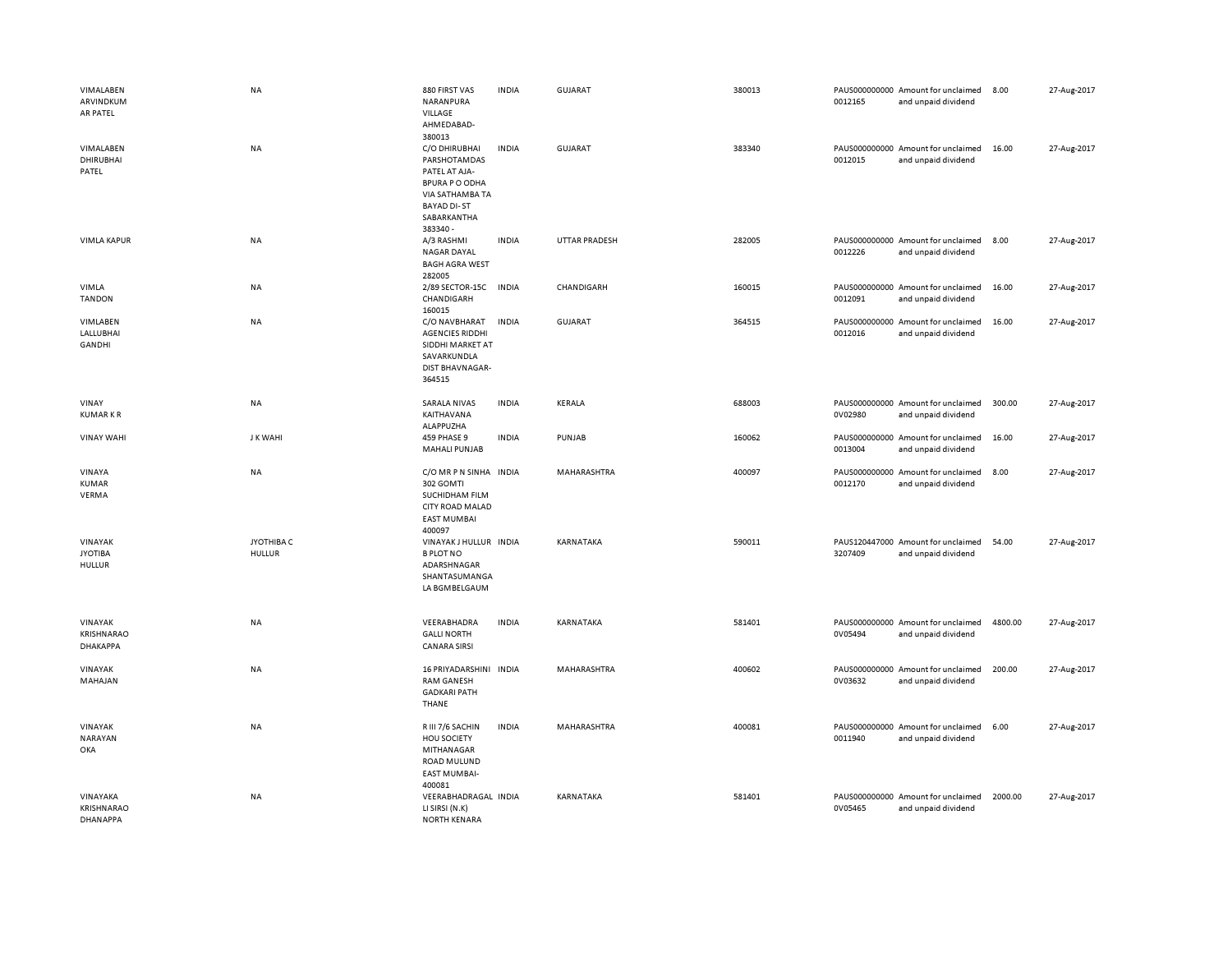| VINAYAKUM<br>AR DAYABHAI<br>PATEL           | <b>NA</b> | C/O. KAMLESH A<br>PATEL F/2,<br>PREMJYOT<br>TOWERS, OPP<br>A.ONE SCHOOL<br>SUBHASH CHIWA,<br><b>GURUKUL</b><br>ROAD, AHMEDABA<br>D | <b>INDIA</b> | <b>GUJARAT</b>       | 380052 | 0V00813 | PAUS000000000 Amount for unclaimed<br>and unpaid dividend | 200.00 | 27-Aug-2017 |
|---------------------------------------------|-----------|------------------------------------------------------------------------------------------------------------------------------------|--------------|----------------------|--------|---------|-----------------------------------------------------------|--------|-------------|
| VINEET<br><b>KUMAR</b><br>TIWARI            | NA        | D-63/31-A8<br>PANCHSHEEL<br>COLONY<br><b>MONDWDIH</b><br>VARANASI                                                                  | <b>INDIA</b> | <b>UTTAR PRADESH</b> | 221001 | 0V03399 | PAUS000000000 Amount for unclaimed<br>and unpaid dividend | 200.00 | 27-Aug-2017 |
| VINIT<br>SHARADCHA<br><b>NDRA</b><br>WADKAR | NA        | B-28, SAMARPAN<br>HSG.COMPLEX,<br>SAIYED VASANA<br>ROAD, VADODARA-<br>390012                                                       | <b>INDIA</b> | GUJARAT              | 390012 | 0012065 | PAUS000000000 Amount for unclaimed<br>and unpaid dividend | 16.00  | 27-Aug-2017 |
| VINITKUMAR<br>PARIKH                        | <b>NA</b> | 136 SAMRAT<br><b>ASHOK SOCIETY</b><br><b>4TH FLOOR RATILAL</b><br>R THAKKER MARG<br>MALBAR HILL<br>MUMBAI 400006                   | <b>INDIA</b> | MAHARASHTRA          | 400006 | 0012317 | PAUS000000000 Amount for unclaimed<br>and unpaid dividend | 8.00   | 27-Aug-2017 |
| VINOD<br><b>ARORA</b>                       | NA        | A 28/2 DDA FLATS<br><b>SFS TYPE SAKET</b><br><b>NEW DELHI 110017</b>                                                               | <b>INDIA</b> | DELHI                | 110017 | 0012117 | PAUS000000000 Amount for unclaimed<br>and unpaid dividend | 8.00   | 27-Aug-2017 |
| VINOD<br>CHIMANLAL<br>SHAH                  | NA        | 208<br>MAHABALIPURAM<br>OLD PADRA<br>(TANDALJA) ROAD<br><b>NR BASIL SCHOOL</b><br><b>BARODA</b>                                    | <b>INDIA</b> | GUJARAT              | 380001 | 0012020 | PAUS000000000 Amount for unclaimed<br>and unpaid dividend | 16.00  | 27-Aug-2017 |
| VINOD<br><b>KUMAR</b>                       | NA        | <b>B-58 GUJRAWAL</b><br><b>TOWN PART I</b><br><b>STADIUM ROAD</b><br>DELHI 110009                                                  | <b>INDIA</b> | DELHI                | 110009 | 0012197 | PAUS000000000 Amount for unclaimed<br>and unpaid dividend | 8.00   | 27-Aug-2017 |
| VINOD<br><b>KUMAR</b>                       | NA        | C/O CHANDIGARH INDIA<br><b>STATIONERS SHOP</b><br>NO 47 SECTOR 16 D<br>CHANDIGARH<br>160016                                        |              | CHANDIGARH           | 160016 | 0012232 | PAUS000000000 Amount for unclaimed<br>and unpaid dividend | 16.00  | 27-Aug-2017 |
| VINOD<br><b>KUMAR</b><br>ARORA              | <b>NA</b> | 7/206 GEETA<br><b>COLONY GANDHI</b><br><b>NAGAR DELHI-</b><br>110031                                                               | <b>INDIA</b> | DELHI                | 110031 | 0012135 | PAUS000000000 Amount for unclaimed<br>and unpaid dividend | 8.00   | 27-Aug-2017 |
| VINOD<br><b>KUMAR BEDI</b>                  | NA        | A-80 82 WEST<br>PATEL NAGAR NEW<br>DELHI                                                                                           | <b>INDIA</b> | DELHI                | 110008 | 0190681 | PAUSIN3001181 Amount for unclaimed<br>and unpaid dividend | 48.00  | 27-Aug-2017 |
| VINOD<br>KUMAR<br>BHARDWAJ                  | NA        | C/O UJJWAL LTD<br>26/79 KARACHI<br><b>KHANA KANPUR</b>                                                                             | <b>INDIA</b> | UTTARAKHAND          | 248001 | 0V03353 | PAUS000000000 Amount for unclaimed<br>and unpaid dividend | 200.00 | 27-Aug-2017 |
| VINOD<br>KUMAR<br>KHANNA                    | NA        | 104/B SAMEER<br>NIWAS 21/AJP<br>ROAD <sub>7</sub><br><b>BUNGLOWS</b><br><b>VERSOVA MUMBAL</b>                                      | <b>INDIA</b> | MAHARASHTRA          | 400061 | 0V04616 | PAUS000000000 Amount for unclaimed<br>and unpaid dividend | 400.00 | 27-Aug-2017 |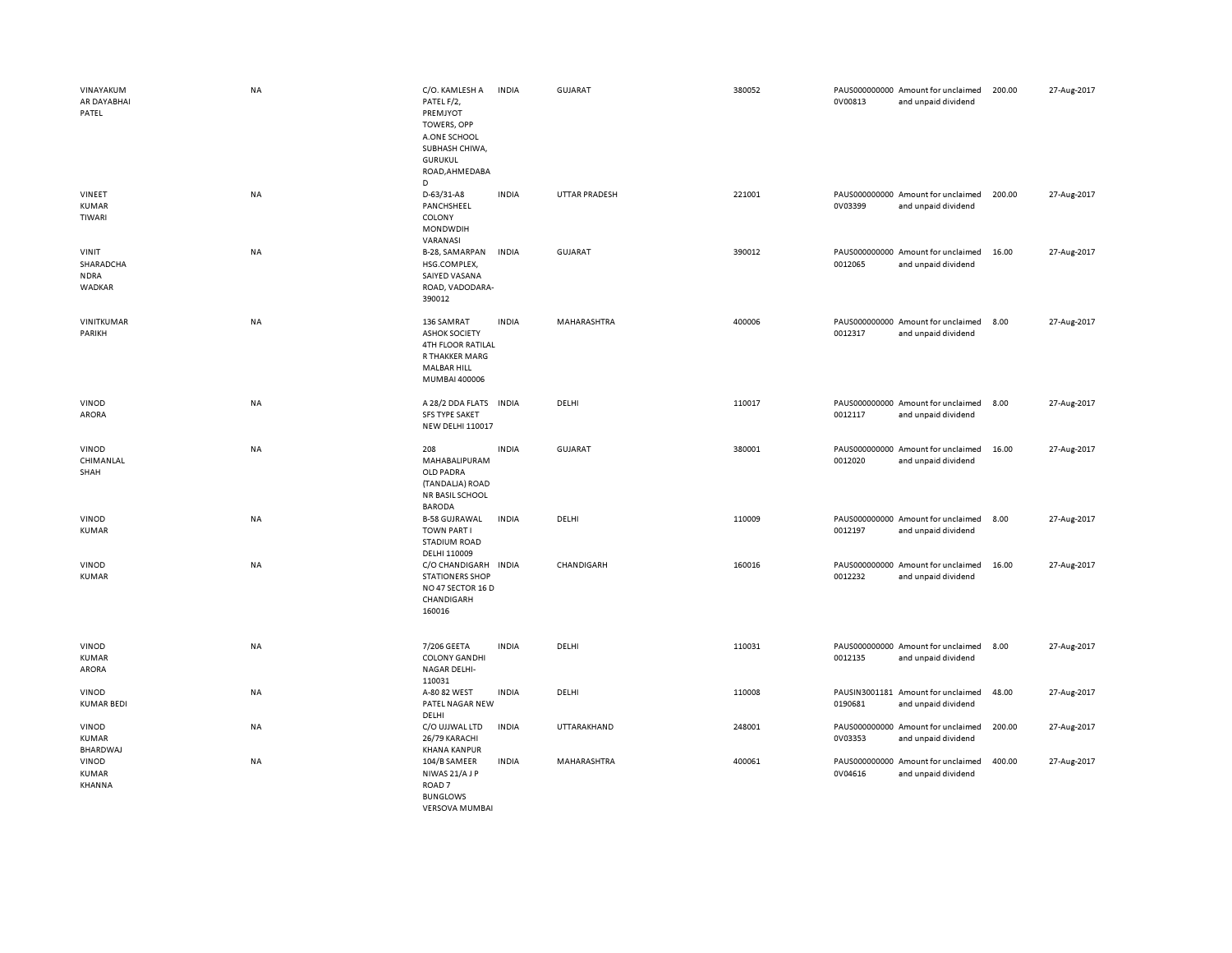| VINOD<br>MAHESHWAR<br>л.                             | <b>BHIKCHAND</b><br>MAHESHWA<br>$\mathsf{RI}$ | 802 DEVASHISH<br>TOWERS 30<br>PRATAPGUNJ                                                                    | <b>INDIA</b> | <b>GUJARAT</b> | 390009 | 0032732 | PAUS130167000 Amount for unclaimed<br>and unpaid dividend | 8.00  | 27-Aug-2017 |
|------------------------------------------------------|-----------------------------------------------|-------------------------------------------------------------------------------------------------------------|--------------|----------------|--------|---------|-----------------------------------------------------------|-------|-------------|
| VINOD<br><b>ONKAR JOSHI</b>                          | <b>NA</b>                                     | VADODARA<br>QTR NO D/90/I CT INDIA<br>P S COLONY<br>URJANAGAR<br><b>CHANDRAPUR P</b><br>442-404 M S         |              | MADHYA PRADESH | 442404 | 0012337 | PAUS000000000 Amount for unclaimed<br>and unpaid dividend | 32.00 | 27-Aug-2017 |
| VINODCHAN<br>DRA<br>CHHAGANLAL<br><b>GANDHI</b>      | <b>NA</b>                                     | GOLWAD GANDEVI INDIA<br>DIST BULSAR PIN-<br>396360                                                          |              | <b>GUJARAT</b> | 396360 | 0012023 | PAUS000000000 Amount for unclaimed<br>and unpaid dividend | 16.00 | 27-Aug-2017 |
| VINODCHAN<br><b>DRA</b><br>POPATLAL<br><b>MISTRY</b> | NA                                            | B/41, YOGESHWAR INDIA<br><b>KRUPA SOCIETY NR.</b><br>H.P. PETROL PUMP,<br>VASNA ROAD,<br>VADODARA 390015    |              | <b>GUJARAT</b> | 390015 | 0011951 | PAUS000000000 Amount for unclaimed<br>and unpaid dividend | 2.00  | 27-Aug-2017 |
| VINODCHAN<br><b>DRA</b><br>RAMANLAL<br>PARIKH        | NA                                            | <b>13 LOVEKUSH</b><br>SOCIETY<br>NAVAVADAJ<br>AHMEDABAD-<br>380013                                          | <b>INDIA</b> | <b>GUJARAT</b> | 380013 | 0012025 | PAUS000000000 Amount for unclaimed<br>and unpaid dividend | 32.00 | 27-Aug-2017 |
| VINODKUMA<br>R NAVNITLAL<br>SHAH                     | NA                                            | <b>SATAK POLE</b><br>"PANCHSEEL"<br><b>UMRETH 388220</b>                                                    | <b>INDIA</b> | <b>GUJARAT</b> | 388220 | 0011946 | PAUS000000000 Amount for unclaimed<br>and unpaid dividend | 8.00  | 27-Aug-2017 |
| VINODRAI<br><b>BHOGILAL</b><br>SHAH                  | NA                                            | C/O SHAH MEDICAL INDIA<br><b>STORES OPP</b><br>ANUPAM CINEMA<br>JAMNAGAR 361001                             |              | <b>GUJARAT</b> | 361001 | 0012026 | PAUS000000000 Amount for unclaimed<br>and unpaid dividend | 32.00 | 27-Aug-2017 |
| <b>VINUBHAI</b><br>AMBALAL<br>PATEL                  | <b>NA</b>                                     | <b>9 MAIKRUPA</b><br><b>SOCIETY KARELI</b><br><b>BAUG BARODA-</b><br>390001                                 | <b>INDIA</b> | <b>GUJARAT</b> | 390001 | 0012028 | PAUS000000000 Amount for unclaimed<br>and unpaid dividend | 6.00  | 27-Aug-2017 |
| VINUBHAI<br>BABABHAI                                 | NA                                            | 52-53 JANTA<br><b>NAGAR RAMOL</b><br>AHMEDABAD<br>382449                                                    | <b>INDIA</b> | <b>GUJARAT</b> | 382449 | 0011988 | PAUS000000000 Amount for unclaimed<br>and unpaid dividend | 2.00  | 27-Aug-2017 |
| VINUBHAI<br><b>FULABHAI</b><br>PATEL                 | NA                                            | AT & POST UNDERA INDIA<br><b>DIST BARODA PIN</b><br>390001                                                  |              | <b>GUJARAT</b> | 390001 | 0011957 | PAUS000000000 Amount for unclaimed<br>and unpaid dividend | 20.00 | 27-Aug-2017 |
| <b>VINUBHAI</b><br><b>ISHWARBHAI</b><br>PATEL        | NA                                            | C/O ORIENTAL<br><b>CERAMIC WORKS</b><br>AT PO & TAL<br><b>VIJAPUR DIST</b><br><b>MEHSANA PIN-</b><br>382870 | <b>INDIA</b> | <b>GUJARAT</b> | 382870 | 0012029 | PAUS000000000 Amount for unclaimed<br>and unpaid dividend | 6.00  | 27-Aug-2017 |
| VINUBHAI<br>MULJIBHAI<br>PATEL                       | NA                                            | MAHADEV FALIA<br>AT & PO SOKHADA<br><b>DIST BARODA PIN-</b><br>391240                                       | <b>INDIA</b> | <b>GUJARAT</b> | 391240 | 0012030 | PAUS000000000 Amount for unclaimed<br>and unpaid dividend | 2.00  | 27-Aug-2017 |
| VINUBHAI<br>TRIBHOVAND<br>AS PATEL                   | NA                                            | B/46<br>VALLABHNAGAR<br>KARELIBAUG<br>BARODA-390001                                                         | <b>INDIA</b> | <b>GUJARAT</b> | 390001 | 0012031 | PAUS000000000 Amount for unclaimed<br>and unpaid dividend | 2.00  | 27-Aug-2017 |
| <b>VINUSINH</b><br><b>DILIPSINH</b><br>ZALA          | NA                                            | 2 BHAGAVATI<br>SOCIETY MAHIYAL<br>TALOD 383215                                                              | <b>INDIA</b> | <b>GUJARAT</b> | 383215 | 0012147 | PAUS000000000 Amount for unclaimed<br>and unpaid dividend | 8.00  | 27-Aug-2017 |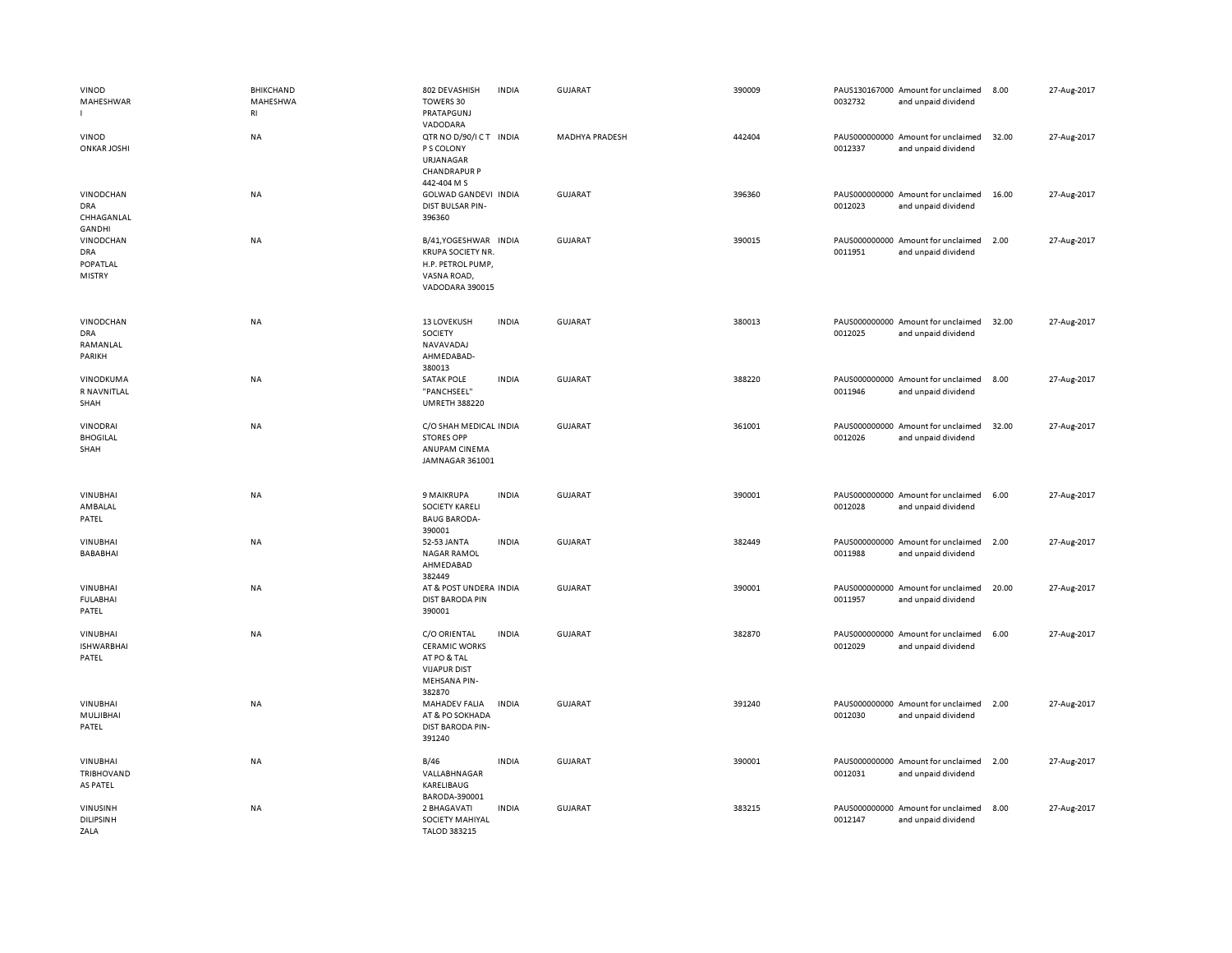| VIPINCHAND<br>RA<br>RAMANLAL<br>PARIKH                | <b>NA</b> | 16 ASTAPAD<br><b>SOCIETY NEAR</b><br><b>WATER TANK</b><br>KARELIBAUG<br>VADODARA                  | <b>INDIA</b> | <b>GUJARAT</b> | 390018 | 0V04473 | PAUS000000000 Amount for unclaimed<br>and unpaid dividend | 200.00 | 27-Aug-2017 |
|-------------------------------------------------------|-----------|---------------------------------------------------------------------------------------------------|--------------|----------------|--------|---------|-----------------------------------------------------------|--------|-------------|
| VIPINCHAND<br>RA<br>SHIVABHAI<br>PATEL                | NA        | PO SUNDRNA TA<br>PETLAD DIST<br>KHEDA 388480                                                      | <b>INDIA</b> | <b>GUJARAT</b> | 388480 | 0012149 | PAUS000000000 Amount for unclaimed<br>and unpaid dividend | 8.00   | 27-Aug-2017 |
| VIPINKUMAR<br>CHANDULAL<br><b>DOSHI</b>               | NA        | C/O MILAN<br>TRADERS S T ROAD<br><b>DIST SABARKATHA</b><br>PIN-383430                             | <b>INDIA</b> | <b>GUJARAT</b> | 383430 | 0012032 | PAUS000000000 Amount for unclaimed<br>and unpaid dividend | 2.00   | 27-Aug-2017 |
| VIPUL<br><b>DWARKADAS</b><br><b>KAPADIA</b>           | NA        | KRISHNA KUNJ 3RD INDIA<br><b>FLOOR 4 DADI SETH</b><br>ROAD BABULNATH<br>MUMBAI 400007             |              | MAHARASHTRA    | 400007 | 0012265 | PAUS000000000 Amount for unclaimed<br>and unpaid dividend | 150.00 | 27-Aug-2017 |
| <b>VIPUL</b><br><b>JAGDISHCHA</b><br><b>NDRA SHAH</b> | <b>NA</b> | <b>MEHTA POLE</b><br><b>DANIS KHANCHA</b><br>BARODA-390006                                        | <b>INDIA</b> | <b>GUJARAT</b> | 390006 | 0012033 | PAUS000000000 Amount for unclaimed<br>and unpaid dividend | 16.00  | 27-Aug-2017 |
| <b>VIPUL</b><br>NAVRANGLAL<br>DHOLAKIA                | <b>NA</b> | 'LINA' OPP PUNJAB<br><b>NATIONAL BANK</b><br><b>FATEHGANJ</b><br>BARODA-390002                    | <b>INDIA</b> | <b>GUJARAT</b> | 390002 | 0012063 | PAUS000000000 Amount for unclaimed<br>and unpaid dividend | 66.00  | 27-Aug-2017 |
| <b>VIPUL</b><br>VARMA                                 | NA        | 212 ROCKET<br>REGIMENT C/O 56<br>APO DEHRADUN                                                     | <b>INDIA</b> | UTTARAKHAND    | 248001 | 0012112 | PAUS000000000 Amount for unclaimed<br>and unpaid dividend | 8.00   | 27-Aug-2017 |
| <b>VIPUL</b><br>VARMA                                 | NA        | 212, ROCKET<br>REGIMENT C/O.56<br>APO TAMILNADU                                                   | <b>INDIA</b> | MAHARASHTRA    | 999999 | 0012258 | PAUS000000000 Amount for unclaimed<br>and unpaid dividend | 8.00   | 27-Aug-2017 |
| <b>VIPUL</b><br>VINDORAY<br>VANKANI                   | NA        | C/O MR P T LIMAYE INDIA<br>7 VRAJWAS<br>SOCIETY COLLEGE<br>ROAD NADIAD<br>387001                  |              | <b>GUJARAT</b> | 387001 | 0012298 | PAUS000000000 Amount for unclaimed<br>and unpaid dividend | 16.00  | 27-Aug-2017 |
| VIPULKUMAR<br>KANUBHAI<br>SHAH                        | NA        | 13, ANAND SAGAR INDIA<br>APARTMENTS, NR.<br>NEW INDIA MILLS,<br>JETALPUR ROAD,<br>VADODARA-390005 |              | <b>GUJARAT</b> | 390005 | 0012034 | PAUS000000000 Amount for unclaimed<br>and unpaid dividend | 32.00  | 27-Aug-2017 |
| VIRBALA<br>KAMALKANT<br>DALAL                         | NA        | 21 PUNIT NAGAR<br>OLD PADRA ROAD<br>OPP VACCINE<br><b>INSTITUTE BARODA</b><br>390015              | <b>INDIA</b> | <b>GUJARAT</b> | 390015 | 0011990 | PAUS000000000 Amount for unclaimed<br>and unpaid dividend | 106.00 | 27-Aug-2017 |
| VIRENDRA<br>CHAWLA                                    | NA        | A-H/29 SHALIMAR INDIA<br><b>BAGH DELHI</b><br>110052                                              |              | DELHI          | 110052 | 0012269 | PAUS000000000 Amount for unclaimed<br>and unpaid dividend | 32.00  | 27-Aug-2017 |
| <b>VIRENDRAJ</b><br>GANDHI                            | <b>NA</b> | C/O POPATLAL K<br><b>SHAH AT MARCHI</b><br>POLE IN RATAN<br>POLE AHMEDABAD-<br>380001             | <b>INDIA</b> | <b>GUJARAT</b> | 380001 | 0012202 | PAUS000000000 Amount for unclaimed<br>and unpaid dividend | 16.00  | 27-Aug-2017 |
| VIRENDRA<br>KUMAR<br>BHASIN                           | NA        | AC-IV 65-D MIG<br><b>FLATS</b><br>SHALIMARBAGH<br>DELHI 110052                                    | <b>INDIA</b> | DELHI          | 110052 | 0012200 | PAUS000000000 Amount for unclaimed<br>and unpaid dividend | 8.00   | 27-Aug-2017 |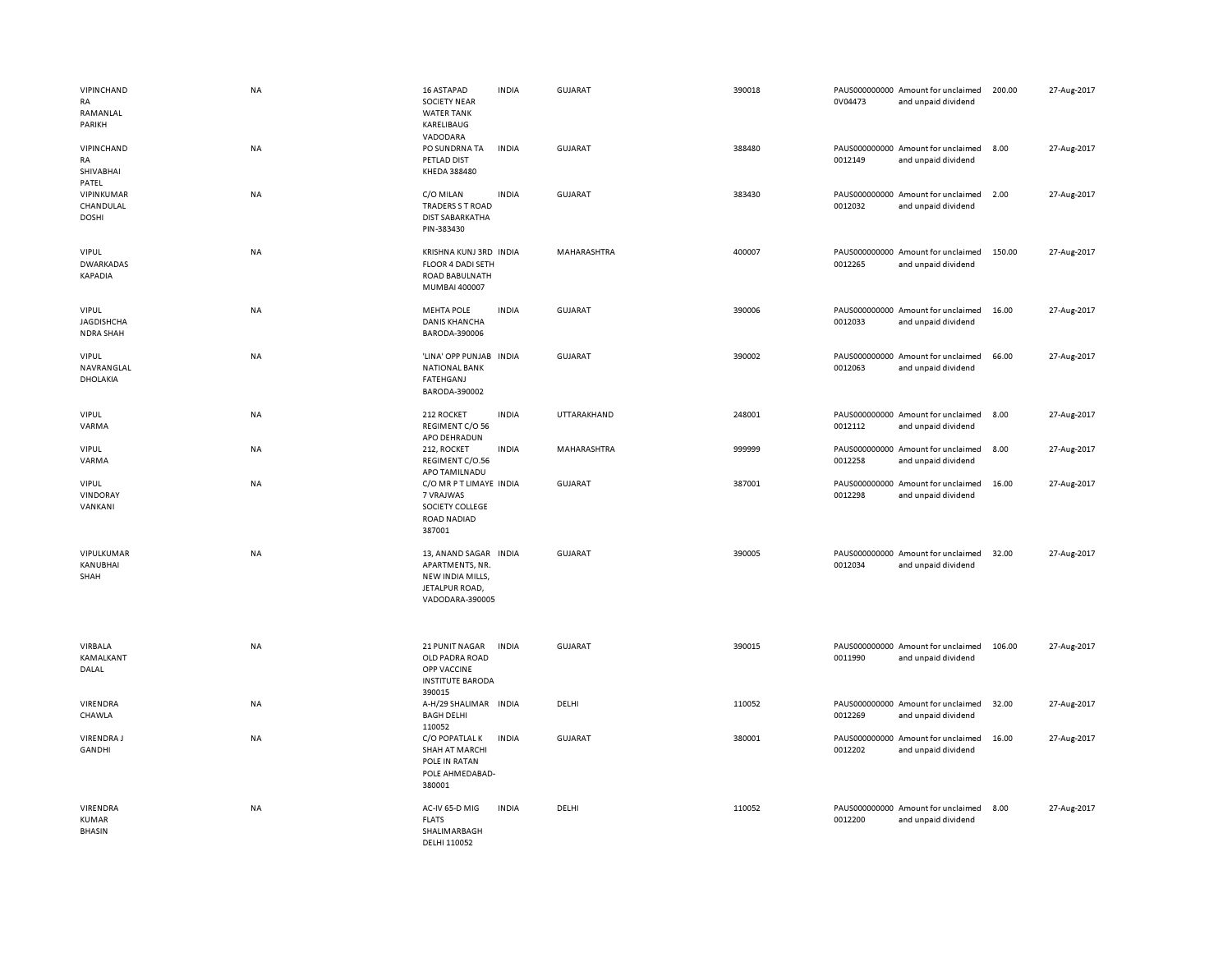| VIRENDRA<br><b>KUMAR</b><br>SINGH                 | NA        | FEDERAL BANK LTD INDIA<br><b>MEHTA POLE</b><br>MANDVI                                                                                        | <b>GUJARAT</b>    | 390006 | 0V04331                  | PAUS000000000 Amount for unclaimed<br>and unpaid dividend | 300.00  | 27-Aug-2017 |
|---------------------------------------------------|-----------|----------------------------------------------------------------------------------------------------------------------------------------------|-------------------|--------|--------------------------|-----------------------------------------------------------|---------|-------------|
| <b>VIRENDRAP</b><br>MANKAD                        | NA        | VADODARA<br>2/H 74 307 HUDCO INDIA<br>ANAND NAGAR<br>OPP GAYATRI<br><b>TEMPLE RAJKOT</b>                                                     | <b>GUJARAT</b>    | 360002 | 0V04123                  | PAUS000000000 Amount for unclaimed<br>and unpaid dividend | 300.00  | 27-Aug-2017 |
| VIRENDRA<br>SHANTILAL<br>TRIVEDI                  | NA        | <b>INDIA</b><br>8-A VIVEKANAND<br>PARK AJWA ROAD<br>BARODA-390006                                                                            | <b>GUJARAT</b>    | 390006 | 0012035                  | PAUS000000000 Amount for unclaimed<br>and unpaid dividend | 16.00   | 27-Aug-2017 |
| <b>VIRES K SHAH</b>                               | <b>NA</b> | C/O SHAH<br><b>INDIA</b><br>POPATLAL KALIDAS<br><b>NEAR PURNIMA</b><br><b>GUEST HOUSE</b><br><b>RATAN POLE</b><br>AHMEDABAD-<br>380001       | <b>GUJARAT</b>    | 380001 | PAUS000000000<br>0012166 | Amount for unclaimed<br>and unpaid dividend               | 24.00   | 27-Aug-2017 |
| VIRU<br>NARENDRA<br>DESAI                         | <b>NA</b> | 9 SHANTINATH APT INDIA<br>2ND FLOOR<br><b>BEHIND DOCTO-</b><br><b>R'S HOUSE NEAR</b><br>PARIMAL GARDEN<br>AMBAWADI-<br>AHMEDABAD<br>380006 - | <b>GUJARAT</b>    | 380006 | 0012036                  | PAUS000000000 Amount for unclaimed<br>and unpaid dividend | 16.00   | 27-Aug-2017 |
| VIRUPAXAPP<br>Α<br>SANNACHAN<br>ABASAPPA<br>ANNIG | NA        | <b>INDIA</b><br>AT & POST<br><b>TIRLAPURE TAL</b><br><b>NAVALGUND DIST</b><br>DHARWAR<br>KARNATAK 576224                                     | KARNATAKA         | 576224 | 0012052                  | PAUS000000000 Amount for unclaimed<br>and unpaid dividend | 16.00   | 27-Aug-2017 |
| <b>VISALAKSHI G</b>                               | <b>NA</b> | W/O. DR.<br><b>INDIA</b><br>GOVINDARAJAN.<br>O.K 13, SITHAN<br>STREET GUGAI,<br>SALEM                                                        | <b>TAMIL NADU</b> | 636006 | 0G00401                  | PAUS000000000 Amount for unclaimed<br>and unpaid dividend | 1600.00 | 27-Aug-2017 |
| VISHAL M<br>KUNDNANI                              | NA        | 7/A GOKUL NIVAS<br><b>INDIA</b><br>LT P N KOTNIS<br>PATH MAHIM<br>MUMBAI 400016                                                              | MAHARASHTRA       | 400016 | 0012322                  | PAUS000000000 Amount for unclaimed<br>and unpaid dividend | 8.00    | 27-Aug-2017 |
| VISHNU<br><b>DINKAR</b><br><b>JOSHI</b>           | NA        | G-89 LOKMANYA<br><b>INDIA</b><br><b>NAGARTH</b><br>KATARIYA MARG<br>MUMBAI-400016                                                            | MAHARASHTRA       | 400016 | 0011939                  | PAUS000000000 Amount for unclaimed<br>and unpaid dividend | 2.00    | 27-Aug-2017 |
| VISHNU<br><b>DINKAR</b><br><b>JOSHI</b>           | NA        | G-89 LOKMANYA<br>INDIA<br>NAGAR TH<br>KATARIYA MARG<br>MUMBAI-400016                                                                         | MAHARASHTRA       | 400016 | 0011938                  | PAUS000000000 Amount for unclaimed<br>and unpaid dividend | 6.00    | 27-Aug-2017 |
| VISHNU<br>YADAO<br>KHEDKAR                        | NA        | <b>BHARTI PURA</b><br><b>INDIA</b><br>KARANJA (LAD)<br>DIST AKOLA M S<br>PIN-444105                                                          | MAHARASHTRA       | 444105 | PAUS000000000<br>0011992 | Amount for unclaimed<br>and unpaid dividend               | 6.00    | 27-Aug-2017 |
| VISHNUPRAS<br>AD HIRALAL<br>PATEL                 | NA        | WADI CHHELLIPOLE INDIA<br><b>BARODA 390001</b>                                                                                               | <b>GUJARAT</b>    | 390001 | 0011948                  | PAUS000000000 Amount for unclaimed<br>and unpaid dividend | 10.00   | 27-Aug-2017 |
| <b>VISHWA</b><br><b>GUPTA</b>                     | NA        | E-80, LANE NO-3<br><b>INDIA</b><br>PANDAV NAGAR<br>SAMASPUR ROAD<br>DELHI                                                                    | DELHI             | 110091 | 0168110                  | PAUSIN3002061 Amount for unclaimed<br>and unpaid dividend | 8.00    | 27-Aug-2017 |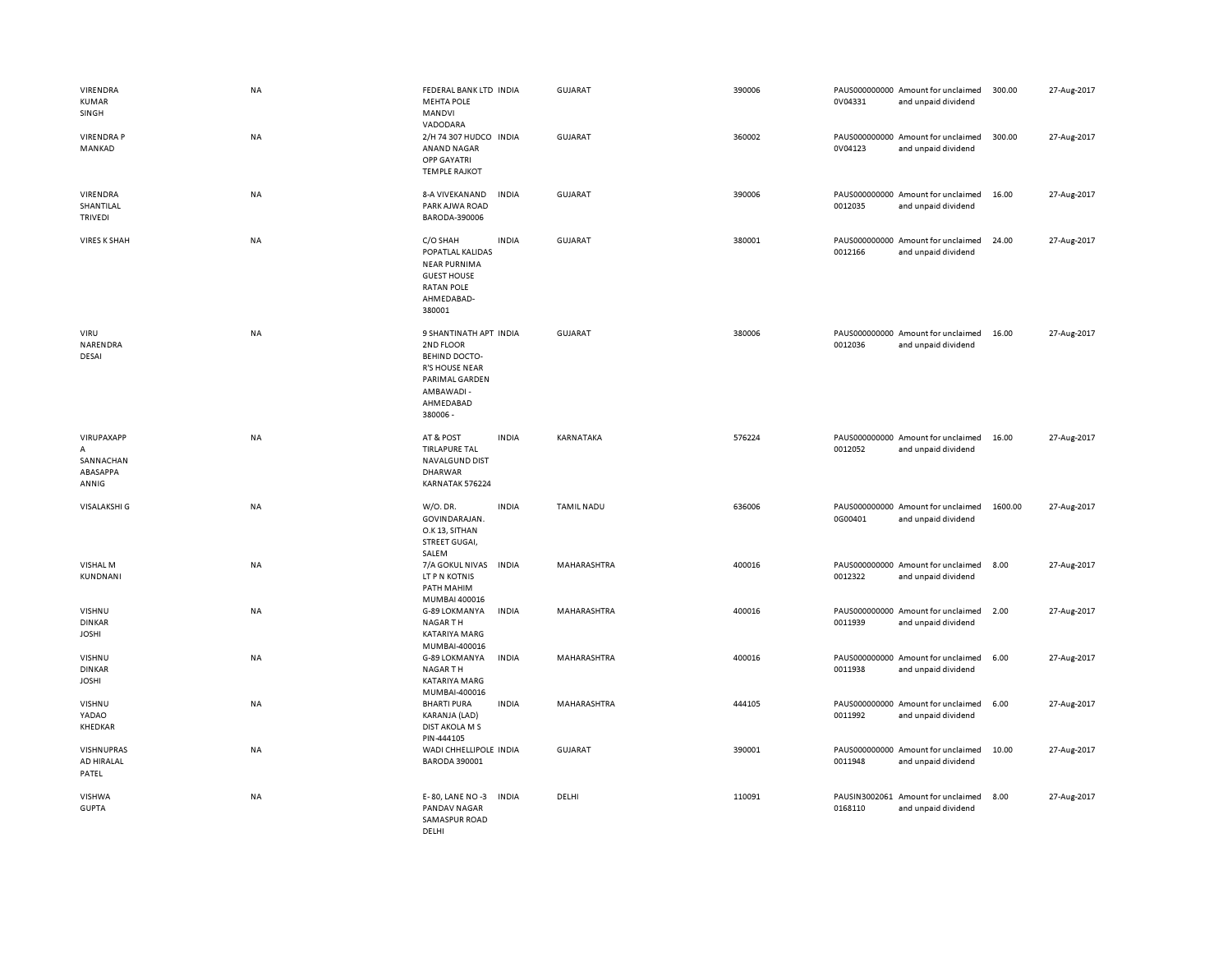| <b>VISHWA</b><br>NATH YADAV                                  | <b>NA</b> | 17 LAKSHMAN PURI INDIA<br><b>LUCKNOW UTTAR</b><br>PRADESH                                           |              | <b>UTTAR PRADESH</b> | 227107 | 4947042 | PAUSIN3002141 Amount for unclaimed<br>and unpaid dividend | 1000.00 | 27-Aug-2017 |
|--------------------------------------------------------------|-----------|-----------------------------------------------------------------------------------------------------|--------------|----------------------|--------|---------|-----------------------------------------------------------|---------|-------------|
| VISHWANAT<br>H AIYER                                         | NA        | 24/4 SHIVAJI-<br><b>NAGAR POONA-</b><br>411005                                                      | <b>INDIA</b> | MAHARASHTRA          | 411005 | 0012141 | PAUS000000000 Amount for unclaimed<br>and unpaid dividend | 16.00   | 27-Aug-2017 |
| VISHWANAT<br>H M TELSANG                                     | <b>NA</b> | C/O M/S SWADESHI INDIA<br><b>MEDICAL STORES</b><br><b>MAIN ROAD</b><br>ATHANI                       |              | KARNATAKA            | 591304 | 0V02400 | PAUS000000000 Amount for unclaimed<br>and unpaid dividend | 200.00  | 27-Aug-2017 |
| VISWANATH<br>AN S G                                          | <b>NA</b> | C/O. MR.BHIMA<br>RAO NO 99,4TH<br>MAIN<br>ROAD, MALLESWAR                                           | <b>INDIA</b> | KARNATAKA            | 560003 | 0V01145 | PAUS000000000 Amount for unclaimed<br>and unpaid dividend | 80.00   | 27-Aug-2017 |
| VITHALBHAI<br>DEVAJIBHAI<br>PATEL                            | NA        | AM BANGALORE<br>AT NAVA MUVADA INDIA<br>POST SORNA TAL<br><b>KAPADVANJ DIST</b><br>KAIRA            |              | <b>GUJARAT</b>       | 387411 | 0012038 | PAUS000000000 Amount for unclaimed<br>and unpaid dividend | 16.00   | 27-Aug-2017 |
| <b>VITHALBHAIK</b><br>PATEL                                  | <b>NA</b> | <b>GUNDI FALIA</b><br>PADRA DIST<br><b>BARODA PIN-</b><br>391440                                    | <b>INDIA</b> | <b>GUJARAT</b>       | 391440 | 0012039 | PAUS000000000 Amount for unclaimed<br>and unpaid dividend | 6.00    | 27-Aug-2017 |
| VITHALBHAI<br>NATHABHAI<br>SOLANKI                           | NA        | <b>GARASIA WADO</b><br><b>GORWA BARODA</b><br>390003                                                | <b>INDIA</b> | <b>GUJARAT</b>       | 390003 | 0011949 | PAUS000000000 Amount for unclaimed<br>and unpaid dividend | 2.00    | 27-Aug-2017 |
| VITHALBHAI<br>RANCHHODB<br><b>HAI PATEL</b>                  | <b>NA</b> | AT & POST ADVALA INDIA<br>TA AMOD DIST<br><b>BROACH PIN-</b><br>392110                              |              | <b>GUJARAT</b>       | 392110 | 0012041 | PAUS000000000 Amount for unclaimed<br>and unpaid dividend | 6.00    | 27-Aug-2017 |
| VITHALDAS<br>DAYALAL<br>AMIPARA                              | <b>NA</b> | DAYALAL<br><b>DEVRAJBHAI &amp; CO</b><br><b>BAZAR ROAD</b><br><b>DHORAJI 360410</b>                 | <b>INDIA</b> | <b>GUJARAT</b>       | 360410 | 0012308 | PAUS000000000 Amount for unclaimed<br>and unpaid dividend | 32.00   | 27-Aug-2017 |
| VITHALDAS<br>HARILAL<br>SHAH                                 | NA        | <b>VITHAL KRUPA</b><br><b>MUSA POLE</b><br><b>MEHTA POLE</b><br>BARODA-390006                       | <b>INDIA</b> | GUJARAT              | 390006 | 0012042 | PAUS000000000 Amount for unclaimed<br>and unpaid dividend | 2.00    | 27-Aug-2017 |
| VITTHALBHAI<br>SHIVRAM<br>JADHAV                             | NA        | 19/204 GUJARAT<br><b>HOUSING BOARD</b><br><b>AKOTA ROAD</b><br><b>BARODA 390005</b>                 | <b>INDIA</b> | <b>GUJARAT</b>       | 390005 | 0011960 | PAUS000000000 Amount for unclaimed<br>and unpaid dividend | 2.00    | 27-Aug-2017 |
| <b>VIVEK</b><br>KESHAVRAO<br>MARKANDEY<br>A                  | <b>NA</b> | 1-B1 ADITY KUNJ<br><b>DINDERI ROAD</b><br>PANCHVATI NASIK<br>422003                                 | <b>INDIA</b> | MAHARASHTRA          | 422003 | 0012044 | PAUS000000000 Amount for unclaimed<br>and unpaid dividend | 2.00    | 27-Aug-2017 |
| <b>VIVEK V</b><br><b>DABKE</b>                               | NA        | NO 83/A CIL<br>COLONY 2ND MAIN<br><b>ROAD</b><br>SANJAYNAGAR<br>BANGALORE<br>560094                 | <b>INDIA</b> | KARNATAKA            | 560094 | 0012260 | PAUS000000000 Amount for unclaimed<br>and unpaid dividend | 6.00    | 27-Aug-2017 |
| VRAJBHUSHA<br><b>NLAL</b><br>BALKRISHNAL<br><b>ALJI GOSW</b> | NA        | 2174/RADHAVALLA INDIA<br><b>BH'S TEMPLE</b><br>PANDITJI'S POLE<br>SARANGPUR<br>AHMEDABAD-<br>380001 |              | <b>GUJARAT</b>       | 380001 | 0011993 | PAUS000000000 Amount for unclaimed<br>and unpaid dividend | 6.00    | 27-Aug-2017 |
| VRAJESHKUM<br>AR<br>VITHALDAS<br>SHAH                        | NA        | 5-1-720 BANK<br>STREET<br>HYDERABAD                                                                 | <b>INDIA</b> | ANDHRA PRADESH       | 500002 | 0V02719 | PAUS000000000 Amount for unclaimed<br>and unpaid dividend | 200.00  | 27-Aug-2017 |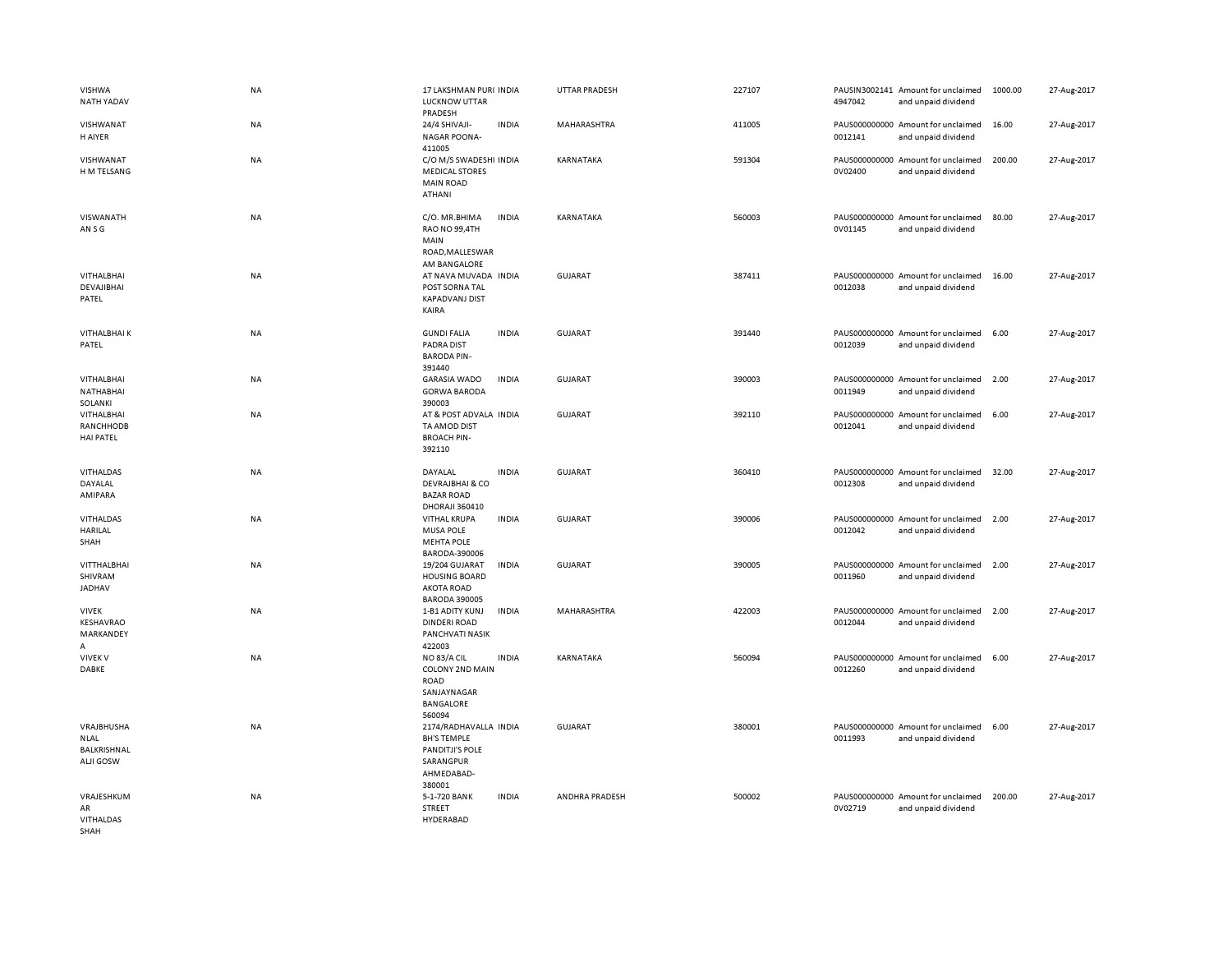| VRAJLAL<br>DURLABHJIB<br><b>HAI VAGHELA</b> | <b>NA</b>      | <b>FLAT 42 11TH</b><br>FLOOR BLDG 17<br><b>NAVJIVAN SOCIETY</b><br><b>LAMINGTON ROAD</b><br>MUMBAI-400008            | <b>INDIA</b> | MAHARASHTRA    | 400008 | 0012152 | PAUS000000000 Amount for unclaimed<br>and unpaid dividend | 8.00   | 27-Aug-2017 |
|---------------------------------------------|----------------|----------------------------------------------------------------------------------------------------------------------|--------------|----------------|--------|---------|-----------------------------------------------------------|--------|-------------|
| VRAJLAL<br>MEGHJI<br>CHAVDA                 | <b>NA</b>      | KESHAV JIVAN B/H INDIA<br>MAHILA COLLEGE<br>NR SETUBANDH<br><b>SOC SAHAKAR</b><br><b>NAGAR MARG</b><br>RAJKOT 360001 |              | <b>GUJARAT</b> | 360001 | 0012222 | PAUS000000000 Amount for unclaimed<br>and unpaid dividend | 24.00  | 27-Aug-2017 |
| VRAJLAL<br>PREMJIBHAI<br>PARMAR             | NA             | 6 GITABHARTI CO<br>HO SO SHREEJI<br>NIVAS DANILIMDA<br>AHMEDABAD-<br>380022                                          | <b>INDIA</b> | <b>GUJARAT</b> | 380022 | 0012201 | PAUS000000000 Amount for unclaimed<br>and unpaid dividend | 8.00   | 27-Aug-2017 |
| <b>VRJLAL S</b><br>KANERIA                  | <b>NA</b>      | C/O S B S DIST<br><b>JUNAGADH AT</b><br><b>KESHOD 362220</b>                                                         | <b>INDIA</b> | <b>GUJARAT</b> | 362220 | 0012316 | PAUS000000000 Amount for unclaimed<br>and unpaid dividend | 16.00  | 27-Aug-2017 |
| VRUNDA<br><b>JAYANTBHAI</b><br>MEHTA        | <b>NA</b>      | 3A AM ULAKH<br>SOCIETY, RANIP,<br>AHMEDABAD PIN-<br>382480                                                           | <b>INDIA</b> | <b>GUJARAT</b> | 382480 | 0012295 | PAUS000000000 Amount for unclaimed<br>and unpaid dividend | 16.00  | 27-Aug-2017 |
| <b>VRUSHALI M</b><br>RAJE                   | NA             | $C-356$<br><b>VISHRAMYOG LT</b><br><b>ROAD BORIVLI</b><br><b>WEST MUMBAI</b><br>400092                               | <b>INDIA</b> | MAHARASHTRA    | 400092 | 0012275 | PAUS000000000 Amount for unclaimed<br>and unpaid dividend | 32.00  | 27-Aug-2017 |
| VUPPALA<br>KRISHNAMUR<br>THY                | NA             | PLOT NO.235<br>PRAGATHINAGAR<br>OPP.JNTU<br>HYDERABAD                                                                | <b>INDIA</b> | ANDHRA PRADESH | 500072 | 0V02197 | PAUS000000000 Amount for unclaimed<br>and unpaid dividend | 200.00 | 27-Aug-2017 |
| <b>WILSON TD</b>                            | TM.<br>DEVASSY | THARAYIL HOUSE<br>POLICE STATION<br>ROAD PO OLLUR,<br><b>TRICHUR DISTRICT</b><br>KERALA                              | <b>INDIA</b> | KERALA         | 680306 | 0078658 | PAUSIN3016371 Amount for unclaimed<br>and unpaid dividend | 300.00 | 27-Aug-2017 |
| WIRAN WALI<br>ANAND                         | <b>NA</b>      | 76 GOKHALE<br><b>MARKET DELHI-</b><br>110054                                                                         | <b>INDIA</b> | DELHI          | 110054 | 0012362 | PAUS000000000 Amount for unclaimed<br>and unpaid dividend | 8.00   | 27-Aug-2017 |
| Y<br>NIJALINGPPA                            | NA             | C/O<br>TUNGABHADRA<br><b>FARM SUPPLIES</b><br>KALAMMA STREET<br><b>BELLARY</b><br>KARNATAKA                          | <b>INDIA</b> | KARNATAKA      | 583101 | 0012380 | PAUS000000000 Amount for unclaimed<br>and unpaid dividend | 50.00  | 27-Aug-2017 |
| Y S SUNIL                                   | NA             | 284, XVII CROSS<br>SADASHIVA NAGAR<br>BANGALORE                                                                      | <b>INDIA</b> | KARNATAKA      | 560080 | 0Y01828 | PAUS000000000 Amount for unclaimed<br>and unpaid dividend | 40.00  | 27-Aug-2017 |
| YAJAMAN<br>NANJUNDAP<br>PA                  | <b>NA</b>      | <b>284,7TH MAIN</b><br><b>ROAD UPPER</b><br>PALACE ORCHARDS<br>BANGALORE                                             | <b>INDIA</b> | KARNATAKA      | 560080 | 0Y02047 | PAUS000000000 Amount for unclaimed<br>and unpaid dividend | 300.00 | 27-Aug-2017 |
| YANAMANDR<br>A<br>RAMCHANDR<br>A RAO        | <b>NA</b>      | HNO 9-21-3 C B M INDIA<br>COMPOUND<br>VISAKHAPATNAM<br>530003                                                        |              | ANDHRA PRADESH | 530003 | 0012377 | PAUS000000000 Amount for unclaimed<br>and unpaid dividend | 16.00  | 27-Aug-2017 |
| YASH BAHRI                                  | NA             | BA/55-C D D A<br><b>FLATS ASHOK</b><br>VIHAR-I DELHI-<br>110052                                                      | <b>INDIA</b> | DELHI          | 110052 | 0012393 | PAUS000000000 Amount for unclaimed<br>and unpaid dividend | 16.00  | 27-Aug-2017 |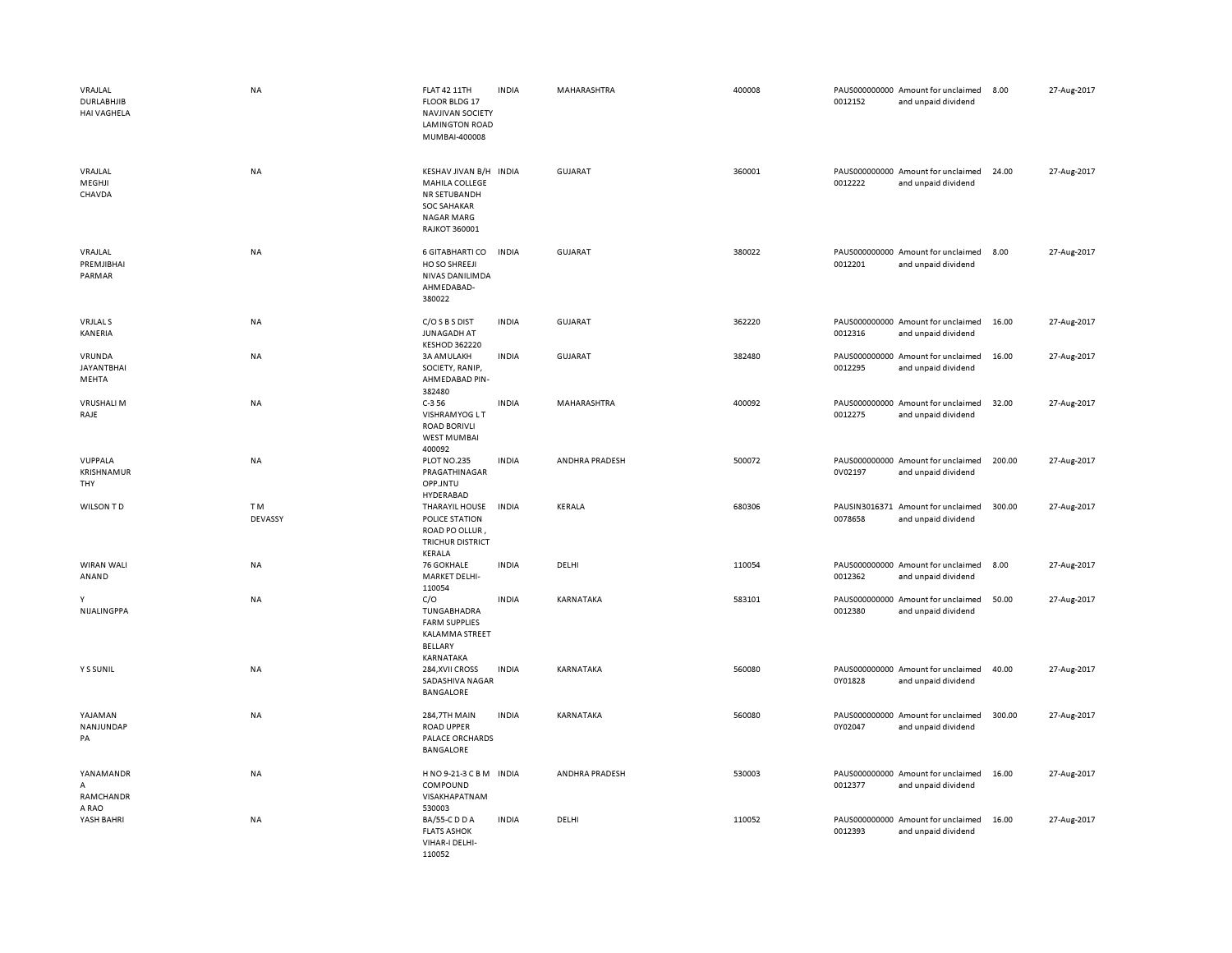| YASH PAL<br>KALRA                                               | NA        | 996/7 MEHRAULI<br>NEW DELHI-110030                                                                                             | <b>INDIA</b> | DELHI                | 110030 | 0012385 | PAUS000000000 Amount for unclaimed<br>and unpaid dividend | 8.00   | 27-Aug-2017 |
|-----------------------------------------------------------------|-----------|--------------------------------------------------------------------------------------------------------------------------------|--------------|----------------------|--------|---------|-----------------------------------------------------------|--------|-------------|
| YASHODA<br><b>DEVI PURI</b>                                     | NA        | NO4 BAG FARZANA INDIA<br><b>CIVIL LINES AGRA</b><br>282002                                                                     |              | <b>UTTAR PRADESH</b> | 282002 | 0012387 | PAUS000000000 Amount for unclaimed<br>and unpaid dividend | 8.00   | 27-Aug-2017 |
| YASHPAL<br>SINGH                                                | NA        | H NO 29 NANGLOI<br>DELHI-110041                                                                                                | <b>INDIA</b> | DELHI                | 110041 | 0012395 | PAUS000000000 Amount for unclaimed<br>and unpaid dividend | 16.00  | 27-Aug-2017 |
| YASHWANT<br>GOPAL<br>DAMLE                                      | <b>NA</b> | C/O.<br>R.B.PRABHUDESAI,<br>B-405<br>CHANDIWALA<br>COMPLEX<br>C.H.S.CHANDANW<br>ADI, PANCH<br>PAKHEDI<br>THANE(WEST)4006<br>01 | <b>INDIA</b> | MAHARASHTRA          | 400601 | 0012422 | PAUS000000000 Amount for unclaimed<br>and unpaid dividend | 58.00  | 27-Aug-2017 |
| YATIN P<br>PATEL                                                | <b>NA</b> | 34, MADHUVAN<br><b>TOWER MADALPUR</b><br><b>UNDER BRIDGE</b><br><b>ELLISBRIDGE</b><br>AHMEDABAD<br>380006                      | <b>INDIA</b> | GUJARAT              | 380006 | 0012404 | PAUS000000000 Amount for unclaimed<br>and unpaid dividend | 6.00   | 27-Aug-2017 |
| YEKKALA<br>DEVI<br>ADINARAYAN<br>A                              | <b>NA</b> | DNO 21-16-4, NR<br>PAPPULA MILL<br>MADHURANAGAR<br>VIJAYAWADA                                                                  | <b>INDIA</b> | ANDHRA PRADESH       | 520011 | 0Y01109 | PAUS000000000 Amount for unclaimed<br>and unpaid dividend | 80.00  | 27-Aug-2017 |
| <b>YELKUR</b><br>VASANTA<br>CHARAN                              | <b>NA</b> | 40/812 CLUB ROAD INDIA<br><b>SRINIVAS NAGAR</b><br>KURNOOL-518004<br>MRS YELKUR VASA-<br>$NT -$                                |              | ANDHRA PRADESH       | 518004 | 0012383 | PAUS000000000 Amount for unclaimed<br>and unpaid dividend | 16.00  | 27-Aug-2017 |
| YERRAMAWE<br>NI PADMAJA                                         | NA        | NEHRU NAGAR H<br>NO 11-3-70<br>KHAMMAM                                                                                         | <b>INDIA</b> | ANDHRA PRADESH       | 507001 | 0Y04747 | PAUS000000000 Amount for unclaimed<br>and unpaid dividend | 600.00 | 27-Aug-2017 |
| YESHODA M<br>SHETTY                                             | NA        | NO.B-2, CASTLE<br>MAINE, NO.15,<br>JAYAMAHAL MAIN<br>ROAD, BANGALORE                                                           | <b>INDIA</b> | KARNATAKA            | 560046 | 0Y01149 | PAUS000000000 Amount for unclaimed<br>and unpaid dividend | 400.00 | 27-Aug-2017 |
| YOGENDRAK<br><b>UMAR</b><br><b>JAYANTILAL</b><br><b>PUROHIT</b> | NA        | E S I SECTION OLD<br>ADMINISTRATIVE<br><b>BLDG ALEMBIC</b><br><b>CHEMICAL WORK</b><br>CO LTD BARODA-<br>390003                 | <b>INDIA</b> | <b>GUJARAT</b>       | 390003 | 0012368 | PAUS000000000 Amount for unclaimed<br>and unpaid dividend | 6.00   | 27-Aug-2017 |
| YOGESH<br><b>KUMAR</b><br>SABHARWAL                             | NA        | 30-RAJA ROAD<br>DEHRADUN 248001                                                                                                | <b>INDIA</b> | UTTARAKHAND          | 248001 | 0012384 | PAUS000000000 Amount for unclaimed<br>and unpaid dividend | 24.00  | 27-Aug-2017 |
| YOGESH<br><b>MISHRA</b>                                         | NA        | FLAT NO 6,<br>MANJARI 'A'<br>PANDURANG<br>COLONY 36/6,<br>ERANDWANE                                                            | <b>INDIA</b> | MAHARASHTRA          | 411038 | 0Y03282 | PAUS000000000 Amount for unclaimed<br>and unpaid dividend | 200.00 | 27-Aug-2017 |
| YOGESH<br>SUMATILAL<br>SHAH                                     | NA        | C/O<br>BHARATKUMAR<br>MAHESHCHANDRA<br>295 NEW CLOTH<br>MARKET<br>AHMEDABAD-<br>380002                                         | <b>INDIA</b> | <b>GUJARAT</b>       | 380002 | 0012390 | PAUS000000000 Amount for unclaimed<br>and unpaid dividend | 8.00   | 27-Aug-2017 |